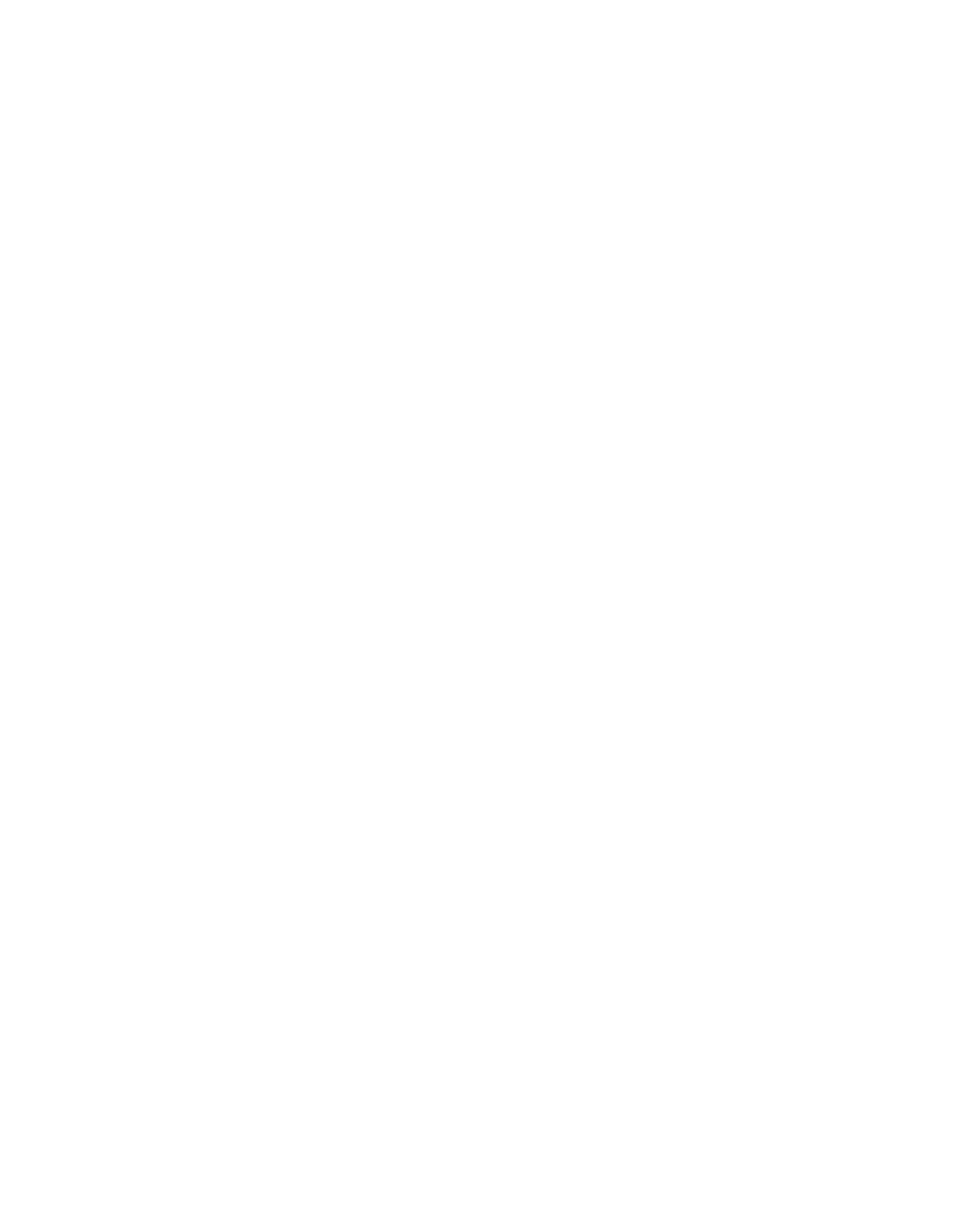# **Part I General Provisions; State Tax Agencies; Procedure and Enforcement Chapter 1 GENERAL PROVISIONS**

# **§ 101 Definitions.**

As used in this title:

- (1) "Board" means the Tax Appeal Board.
- (2) "Department" means the Department of Finance.

(3) "Notice," "notification" or "receipt," required to be given or provided for by this title, means a written notice, notification or receipt, contained in a sealed envelope, addressed to the taxable at the last known address and deposited in the United States mails unless delivered to the taxable in person or to a representative or agent.

(4) "Secretary" and "Secretary of Finance" mean the Secretary of Finance or a duly authorized designee; provided, that any such delegation of authority is consistent with Chapter 83 of Title 29.

(5) "Taxable" means any person, fiduciary, association of persons, syndicate, joint venture or copartnership subject to making return or to payment of tax imposed by this title.

(36 Del. Laws, c. 8, § 8; Code 1935, § 151; 30 Del. C. 1953, § 101; 57 Del. Laws, c. 741, §§ 2A-2C; 70 Del. Laws, c. 186, § 1.)

# **§ 102 Limitation upon tax levy; personal property.**

- (a) No tax shall be levied, assessed or collected by this State upon personal property whether tangible or intangible.
- (b) Subsection (a) of this section shall not be construed as having any effect upon any:
	- (1) Estate, income or other excise tax law of this State;
	- (2) Lands held under lease or demise;
	- (3) Buildings, improvements, equipment or structures of any nature made or erected upon lands so held under lease or demise; or
	- (4) Poles or wires maintained thereon other than for enclosing lands.
- (42 Del. Laws, c. 109; 42 Del. Laws, c. 110; 30 Del. C. 1953, § 102; 71 Del. Laws, c. 353, § 11.)

# **§ 103 Bonds of City of Wilmington exempt.**

All bonds of the City of Wilmington are exempt from taxation under any law of this State.

(Code 1852, §§ 184, 185; 17 Del. Laws, c. 207, § 101; Code 1915, § 1098; Code 1935, § 1258; 30 Del. C. 1953, § 103.)

# **§ 104 Reciprocal collection of taxes; recognition of laws of other states; official to bring action; meaning of taxes.**

(a) The courts of this State shall recognize and enforce the liability for taxes lawfully imposed by the laws of any other state or the District of Columbia which extends a like comity in respect of the liability for taxes lawfully imposed by the laws of this State.

(b) The officials of such other states or the District of Columbia are authorized to bring action in the courts of this State for the collection of such taxes and the certification of the secretary of state of such other state or comparable official in the District of Columbia that such officials have the authority to collect the taxes so to be collected by such action shall be conclusive proof of that authority.

(c) The term "taxes" as herein referred to shall mean taxes similar to those imposed under this article, together with all lawful interest charges and penalties added thereto.

(30 Del. C. 1953, § 104; 54 Del. Laws, c. 180.)

# **§ 105 Sunset repeal of tax preferences.**

Repealed by 68 Del. Laws, c. 201, § 1, effective Feb. 5, 1992.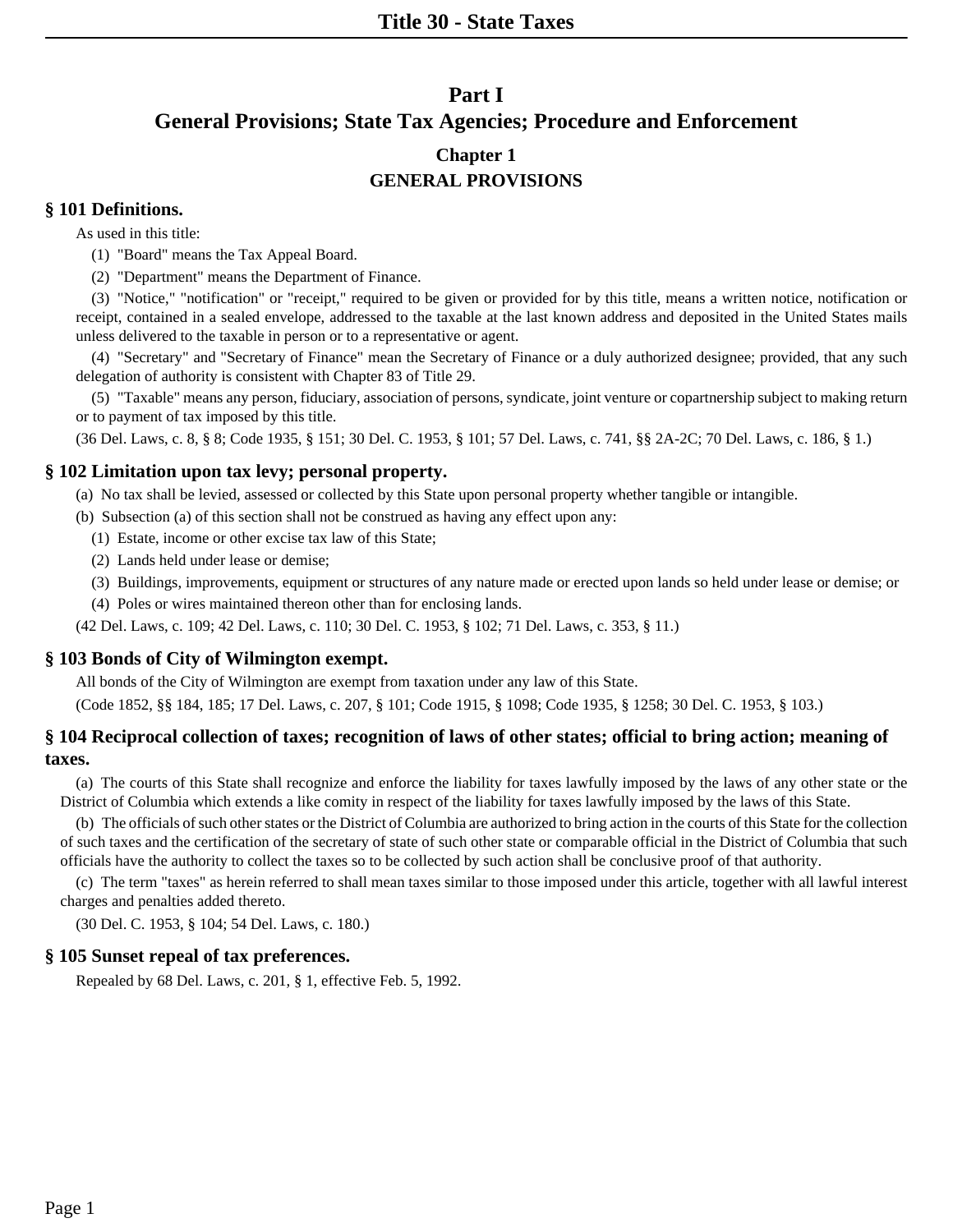# **Part I General Provisions; State Tax Agencies; Procedure and Enforcement Chapter 3 DEPARTMENT OF FINANCE**

# **Subchapter I**

## **General Provisions**

# **§ 301 General powers of Department.**

The Department of Finance shall administer and enforce all state tax laws and collect the taxes thereby imposed, unless such duties are expressly conferred upon another agency.

(Code 1915, § 226A; 40 Del. Laws, c. 30, § 1; 38 Del. Laws, c. 8, § 8; Code 1935, §§ 151, 206; 30 Del. C. 1953, § 302; 57 Del. Laws, c. 741, §§ 3B, 3C.)

#### **§ 302 Preparation of blanks and forms.**

The Department of Finance shall prepare all necessary forms and blanks required in the administration and enforcement of any law which it is the duty of the Department to administer and enforce.

(25 Del. Laws, c. 225, § 3; Code 1915, §§ 152B, 226A; 36 Del. Laws, c. 8, § 10; 37 Del. Laws, c. 8; 40 Del. Laws, c. 9, § 1; 40 Del. Laws, c. 10; 40 Del. Laws, c. 30; Code 1935, §§ 137, 143, 153, 206; 30 Del. C. 1953, § 303; 57 Del. Laws, c. 741, §§ 3B, 3C.)

## **§ 303 Payment of receipts.**

The Department of Finance shall pay daily to the Secretary of Finance, for the use of the State, all sums collected by the Department. (25 Del. Laws, c. 225, § 3; Code 1915, §§ 152B, 226A; 36 Del. Laws, c. 8, § 10; 37 Del. Laws, c. 8; 40 Del. Laws, c. 9, § 1; 40 Del. Laws, c. 10; 40 Del. Laws, c. 30; Code 1935, §§ 137, 143, 153, 206; 30 Del. C. 1953, § 304; 57 Del. Laws, c. 741, §§ 3B, 3C.)

## **§ 304 Expenses of Department personnel.**

The Tax Appeal Board and the officers and employees of the Department of Finance shall be entitled to receive from the State their actual and necessary expenses while engaged in the performance of their duties. All expense accounts shall be made in detail and shall be approved by the Secretary of Finance. The total shall in no case exceed the sums appropriated therefor.

(36 Del. Laws, c. 8, § 21; 40 Del. Laws, c. 11, § 20; Code 1935, § 164; 30 Del. C. 1953, § 305; 57 Del. Laws, c. 718, § 3; 57 Del. Laws, c. 741, §§ 3B, 3D, 3E.)

#### **§ 305 Notice by Division of Accounting of payments to business associations.**

For purposes of tax compliance the Division of Accounting shall give notice to the Division of Revenue of payments made to any corporation or other business association when the aggregate payments during the fiscal year exceed \$2,000.

(30 Del. C. 1953, § 307; 57 Del. Laws, c. 201; 58 Del. Laws, c. 435.)

#### **§ 306 Taxpayer identification number.**

The Department of Finance may require taxpayers to use and to furnish tax identification numbers. In the case of individuals, this shall be the Federal Social Security Number, and, in the case of businesses, this shall be the Federal Employer Identification Number. (30 Del. C. 1953, § 308; 57 Del. Laws, c. 559.)

# **Subchapter II**

# **Tax Appeal Board**

# **§ 321 Composition; appointment; term; qualifications.**

(a) The Tax Appeal Board shall consist of 5 members who shall be appointed by the Governor for terms of 3 years. The term of each member shall terminate at the end of said 3-year period, or until such member's successor has been appointed and qualified. If any member of the Tax Appeal Board shall cease to serve for any reason prior to the end of the term, the Governor shall appoint a successor to serve for the remainder of the unexpired term. At least 1 member of the Board shall be a member of 1 of the major political parties, and at least 1 member of the Board shall be a member of the other major political party; provided, however, there shall be no more than a bare majority representation of 1 major political party over the other major political party. Any person not registered with a political party shall also be eligible for appointment as a member of the Board.

(b) At least 2 of the members of the Board shall be attorneys-at-law, 1 of whom shall be appointed chairperson by the Governor. The other attorney shall be vice-chairperson to act in the absence or disability of the chairperson. The remainder of the Board shall be composed of 1 accountant and 2 members of the general public.

(30 Del. C. 1953, § 321; 57 Del. Laws, c. 718, § 1; 60 Del. Laws, c. 173, § 1; 70 Del. Laws, c. 186, § 1.)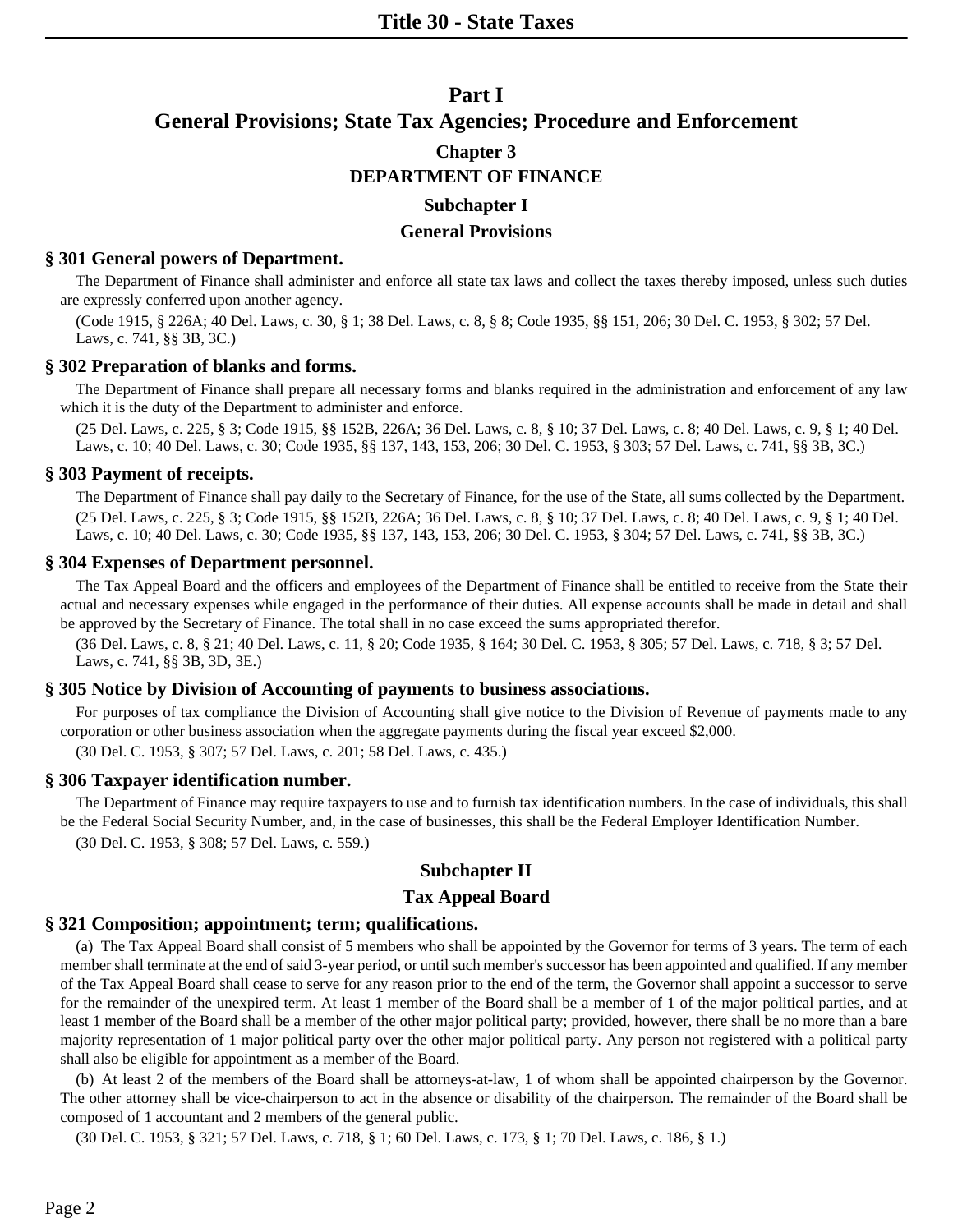# **§ 322 Salary.**

Each member of the Tax Appeal Board shall be paid a salary of \$5,500 per year. The chairperson shall be paid an additional \$500 per year.

(30 Del. C. 1953, § 322; 57 Del. Laws, c. 718, § 1; 60 Del. Laws, c. 173, § 2; 65 Del. Laws, c. 348, § 107; 70 Del. Laws, c. 186, § 1.)

## **§ 323 Secretary; quorum.**

(a) The Tax Appeal Board shall appoint a secretary who need not be a member of the Tax Appeal Board. The secretary shall maintain a record of all proceedings before the Tax Appeal Board.

(b) A quorum for the transaction of business of the Tax Appeal Board shall be any 3 members, one of whom shall be an attorney. (30 Del. C. 1953, § 323; 57 Del. Laws, c. 718, § 1.)

## **§ 324 Alternate attorney member.**

(a) Whenever a request in writing shall be addressed to the Governor by any attorney member of the Tax Appeal Board stating that the attorney has disqualified himself or herself from participating in a particular matter or matters coming before the Tax Appeal Board, or that the attorney is unable because of illness, disability or other good reason to take part in such matter or matters, the Governor shall designate an attorney-at-law as a special attorney member of the Tax Appeal Board for such matter or matters only and such designee shall be deemed to be an attorney member of the Tax Appeal Board for all purposes concerning such matter or matters.

(b) Any attorney so designated who renders service as such special member of the Tax Appeal Board shall be paid at the rate of \$100 per diem for services.

(c) This section shall be applicable to any matters over which the Tax Appeal Board has jurisdiction, whether pending at or prior to September 15, 1970, or at any time subsequent thereto.

(30 Del. C. 1953, § 324; 57 Del. Laws, c. 718, § 1; 70 Del. Laws, c. 186, § 1.)

## **§ 325 Annual report; rules.**

(a) The Board shall submit an annual report to the Governor, as soon as practicable at the end of the fiscal year. The report shall be a public record, and be available to the public. The report shall summarize in detail the Board's activities since the date of the last report.

(b) The Board may, by proper rules, prescribe the procedures to be followed in hearings and appeals before it.

(30 Del. C. 1953, § 325; 57 Del. Laws, c. 718, § 1; 60 Del. Laws, c. 173, § 3.)

#### **§ 326 Facilities and services.**

The Secretary of Finance shall provide office space, supplies, services and such other assistance as the Tax Appeal Board may require. (30 Del. C. 1953, § 326; 57 Del. Laws, c. 718, § 1; 69 Del. Laws, c. 64, § 115.)

# **§ 327 Record of decisions; rules and rulings of the Tax Appeal Board.**

The Secretary of Finance shall maintain at the main office of the Department of Finance, and open to the inspection of the public, all decisions, rules and rulings of the Tax Appeal Board. These records shall be deemed published as required by this title. The record for good cause shown may be sealed by the Tax Appeal Board so as not to disclose the identity of the taxable.

(30 Del. C. 1953, § 327; 57 Del. Laws, c. 718, § 1; 69 Del. Laws, c. 64, § 115.)

#### **§ 328 Reimbursement of expenses.**

Members of the Tax Appeal Board shall be entitled to receive their actual and necessary expenses while engaged in the performance of their duties.

(30 Del. C. 1953, § 328; 57 Del. Laws, c. 718, § 1.)

#### **§ 329 Hearings and appeals.**

The Tax Appeal Board shall hear all appeals from determinations of the Director of all administrative protests including, but not necessarily limited to, determinations under §§ 525, 544 and 561 of this title, and such other statutes granting jurisdiction to the Board as may be hereafter enacted, and the Board may affirm, modify or reverse any such determination.

(30 Del. C. 1953, § 329; 57 Del. Laws, c. 718, § 1; 66 Del. Laws, c. 120, § 1; 68 Del. Laws, c. 187, § 26.)

#### **§ 330 Subpoenas and attendance of witnesses.**

The Tax Appeal Board, for the purpose of its hearings, may issue subpoenas, compel the attendance of witnesses, administer oaths, take testimony and compel the production of pertinent books, payrolls, accounts, papers, records and documents, and in case any person summoned to testify or to produce any relevant or material evidence refuses to do so without reasonable cause, the Tax Appeal Board may certify the fact of any such refusal to the Superior Court of the county in which such hearing is held and such Superior Court may proceed against the person so refusing for contempt and may punish such person, if found guilty, in such manner as persons are punished for contempt of court.

(30 Del. C. 1953, § 330; 57 Del. Laws, c. 718, § 1.)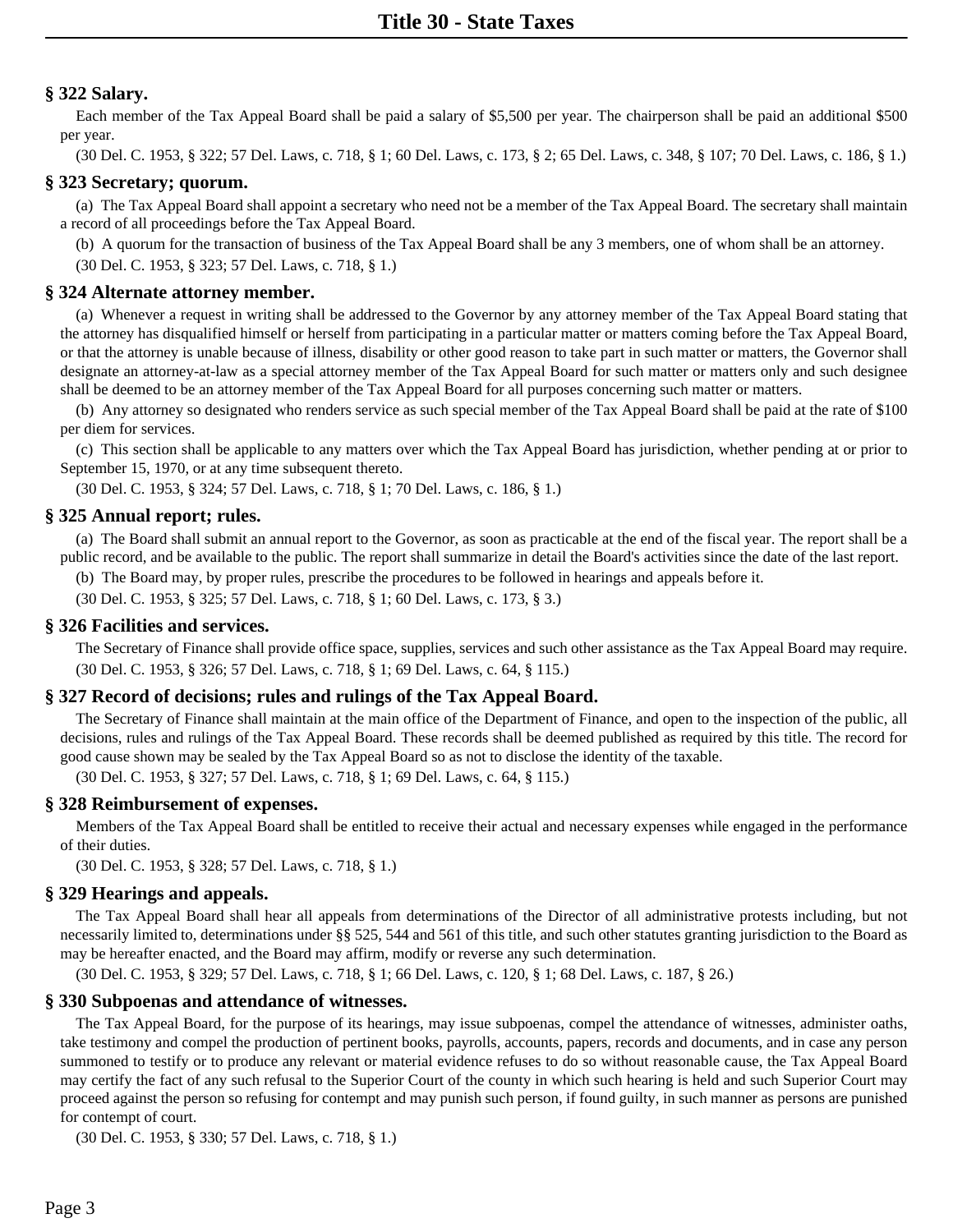# **§ 331 Appeals from Tax Appeal Board decisions.**

(a) From any decision of the Tax Appeal Board, the taxable shall have the right of appeal to the Superior Court of the State in the county in which the hearing has been held; provided, however, that no appeal from such decision shall be received or entertained in the Superior Court unless notice of appeal is duly filed in the office of the Prothonotary thereof within 30 days after the date of the order entered upon such decision. The Tax Appeal Board may, upon good cause shown, extend the foregoing time (1) for an additional 30 days or (2) until disposition of any motion for a rehearing or to revise its decision.

(b) Whenever, at any time prior to the Board's issuance of a final order, the parties (including the Director of Revenue) to any appeal so stipulate, the Board's order shall not be subject to appeal to the Superior Court, notwithstanding subsection (a) of this section. (30 Del. C. 1953, § 331; 57 Del. Laws, c. 718, § 1; 69 Del. Laws, c. 400, § 2.)

## **§ 332 Frivolous or dilatory proceedings.**

Whenever it appears to the Tax Appeal Board that proceedings before it have been instituted or maintained by a taxpayer primarily for delay or that the taxpayer's position in such proceedings is frivolous or without reasonable basis, damages in an amount not in excess of \$5,000 shall be awarded to the State by the Board as part of the Board's decision. Damages so awarded shall be paid upon notice and demand from the Secretary of Finance and shall be collected as part of tax.

(66 Del. Laws, c. 101, § 1.)

# **§ 333 Removal of tax appeals to the Superior Court.**

(a) Any appeal brought under § 329 of this title may be removed by the taxpayer or the Division of Revenue from the Tax Appeal Board to the Superior Court of this State as provided by this section.

(b) No action may be removed by either party unless:

(1) The total amount in controversy for all taxable periods which are the subject of the appeal exceeds \$50,000 and a notice of removal has been filed by either party; or

(2) The Tax Appeal Board (hereinafter "the Board"), on motion by 1 or more parties, in its discretion grants leave to remove the action. The Board's determination grants leave to remove the action.

(c) In the case of taxes determined under Chapter 11 of this title (other than taxes due under subchapter VII of said chapter), if the taxpayer is a resident of this State, the action being removed shall be removed to the Superior Court in and for the county of the taxpayer's residence. In all other cases, the action being removed shall be removed to the Superior Court in and for New Castle County.

(d) The person desiring to remove an action to the Superior Court shall file with the Tax Appeal Board a notice of such removal or a motion for leave to remove. A notice of removal must be filed within 60 days after the appeal is commenced and shall state the grounds for removal. A motion for leave to remove may be filed at any time prior to the matter being submitted to the Board for decision.

(e) Upon the filing of a notice of removal or granting of a motion for leave to remove, the Board shall transmit all records in the appeal to the Superior Court in and for the county to which the action is removed. Except as otherwise provided in this section or as provided by Rule of the Superior Court, following the filing of such notice or the granting of such motion, the action shall continue as though it had commenced in Superior Court.

(f) Trials of appeals removed under this section shall be to the Superior Court without a jury.

(g) The taxpayer removing a case to the Superior Court pursuant to this section shall pay fees to the Superior Court as if the taxpayer had commenced the action in Superior Court. In the case of a motion for leave to remove, fees shall be paid as if the petitioner or petitioners had commenced the action in the Superior Court.

(h) For purposes of this section:

(1) "Amount in controversy" means:

a. The portion of tax as reflected on a notice of proposed assessment or notice of disallowance of refund issued under § 521 or § 542 of this title which a taxpayer contests; plus

- b. Any interest reflected on said notice to the extent such interest is computed on the amount of tax which is contested; plus
- c. The amount of penalty as reflected on such notice which the taxpayer contests.
- (2) "Person" includes any natural person and any entity, including the Division of Revenue.
- (3) "Tax" includes any tax or fee governed by § 501 of this title, but shall not include any interest or penalty.

(4) "Taxpayer" includes any person who is or may be liable for any tax.

(69 Del. Laws, c. 400, § 1.)

# **§ 334 Admission to practice before the Tax Appeal Board.**

The rules of any court of this State to the contrary notwithstanding, the Tax Appeal Board shall admit to practice before the Board the following individuals:

(1) All attorneys admitted to practice by the Supreme Court of the State;

(2) All accountants who have received a certificate as a certified public accountant granted by the Delaware State Board of Accountancy or its successor and all other accountants practicing within the State who are entitled to practice as enrolled agents before the Internal Revenue Service;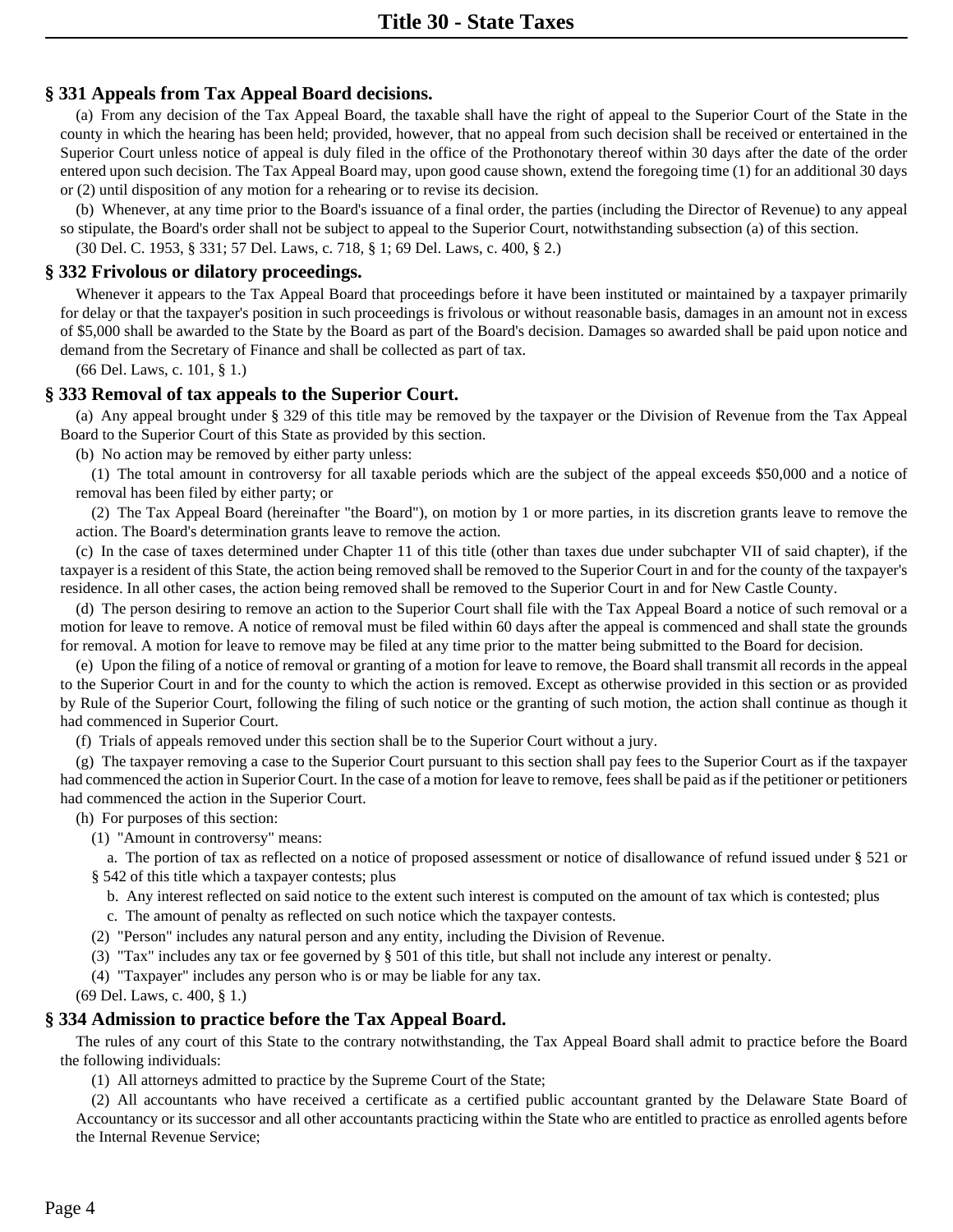(3) Attorneys-at-law and certified public accountants duly admitted to practice their respective professions by the appropriate authorities in other states, or the District of Columbia, or other accountants practicing outside the State who are entitled to practice as enrolled agents before the Internal Revenue Service upon application wherein good cause is shown (in the case of attorneys, in accordance with the Rules of the Delaware Supreme Court) upon admission by the Board pro hac vice for the purpose of representing parties appearing before the Board;

(4) Any employee (including an attorney admitted to practice by the appropriate authority of another state or the District of Columbia) of a corporation that is a party to proceedings before the Board provided such employee is duly appointed by the corporation to undertake such representation and such representation is within the scope of the employee's employment. (In the case of an attorney seeking admission to practice under this paragraph, the provisions of paragraph (3) of this section shall not apply);

(5) Any other person who establishes, to the satisfaction of the Board, that the person is a citizen of the United States and of the State of Delaware, of good moral character and repute and possessed of the requisite qualifications to represent others in the preparation and trial of matters before this Board may be admitted to practice before the Board subject to such uniform requirements, interviews or examinations which the Board, by supplemental rule, may adopt; and

(6) Any natural person appearing on that person's own behalf. (69 Del. Laws, c. 400, § 3; 70 Del. Laws, c. 186, § 1.)

# **Subchapter III**

# **Secretary of Finance; General Provisions**

## **§ 341 Bond.**

The Secretary of Finance shall give bond with sufficient surety in the sum of \$100,000, to be approved by the Governor. Such bond shall include the faithful performance by the Secretary of all duties imposed upon the Secretary by law, including duties as escheator. The cost of the bonds shall be paid out of the appropriation for maintenance of the Department of Finance.

(30 Del. C. 1953, § 343; 57 Del. Laws, c. 741, §§ 3B, 3D; 70 Del. Laws, c. 186, § 1.)

# **Subchapter IV**

## **Secretary of Finance; Powers and Duties**

#### **§ 351 Preservation of returns and destruction of records.**

All tax returns or reports received by the Division of Revenue after January 1, 1989, shall be preserved for not less than 3 years, after which time the Secretary of Finance may establish guidelines and standards for retention and, upon the recommendation of the Director of Revenue, may authorize and direct their disposal or destruction.

(30 Del. C. 1953, § 351; 59 Del. Laws, c. 147, § 1; 68 Del. Laws, c. 187, § 24; 69 Del. Laws, c. 188, § 3.)

#### **§ 352 Accounts receivable.**

The Secretary of Finance may authorize the Director of Revenue to write off and remove from active collection any account receivable arising from the assessment of any tax or addition to tax if it is determined that the account is uncollectible. An account is uncollectible if the Director finds after reasonable investigation that the potential recovery or administrative costs of collection would not warrant further collection efforts and:

(1) The debtor has received a discharge in bankruptcy with respect to the taxable periods in question;

(2) The debtor is deceased and reasonable additional collection measures will not cause the debt to be collected from the assets of the debtor or the debtor's estate;

(3) The taxes are debts of a business that is no longer in business and the Director is unable to find that either the business or any other person responsible for the debts has assets from which the debt may be paid; or

(4) The debt has been outstanding on the records of the Division of Revenue for more than 6 years.

(30 Del. C. 1953, § 352; 59 Del. Laws, c. 147, § 1; 74 Del. Laws, c. 159, § 1.)

#### **§ 353 Record of decisions, rules and rulings of Department.**

The Secretary of Finance shall maintain a permanent public record of all decisions, rules and rulings of the Department of Finance. (36 Del. Laws, c. 8, § 12; Code 1935, § 155; 30 Del. C. 1953, § 353; 57 Del. Laws, c. 741, §§ 3B, 3D.)

#### **§ 354 Rules, regulations and enforcement.**

The Secretary of Finance shall make rules, regulations and decisions not inconsistent with this title and require such facts and information to be reported as the Secretary deems necessary to enforce any state tax. No rule or regulation adopted pursuant to the authority granted by this section shall extend, modify or conflict with any law of this State, or the reasonable implications thereof.

(36 Del. Laws, c. 8, § 12; Code 1935, § 155; 30 Del. C. 1953, § 355; 57 Del. Laws, c. 741, § 3D; 67 Del. Laws, c. 344, § 9; 70 Del. Laws, c. 186, § 1.)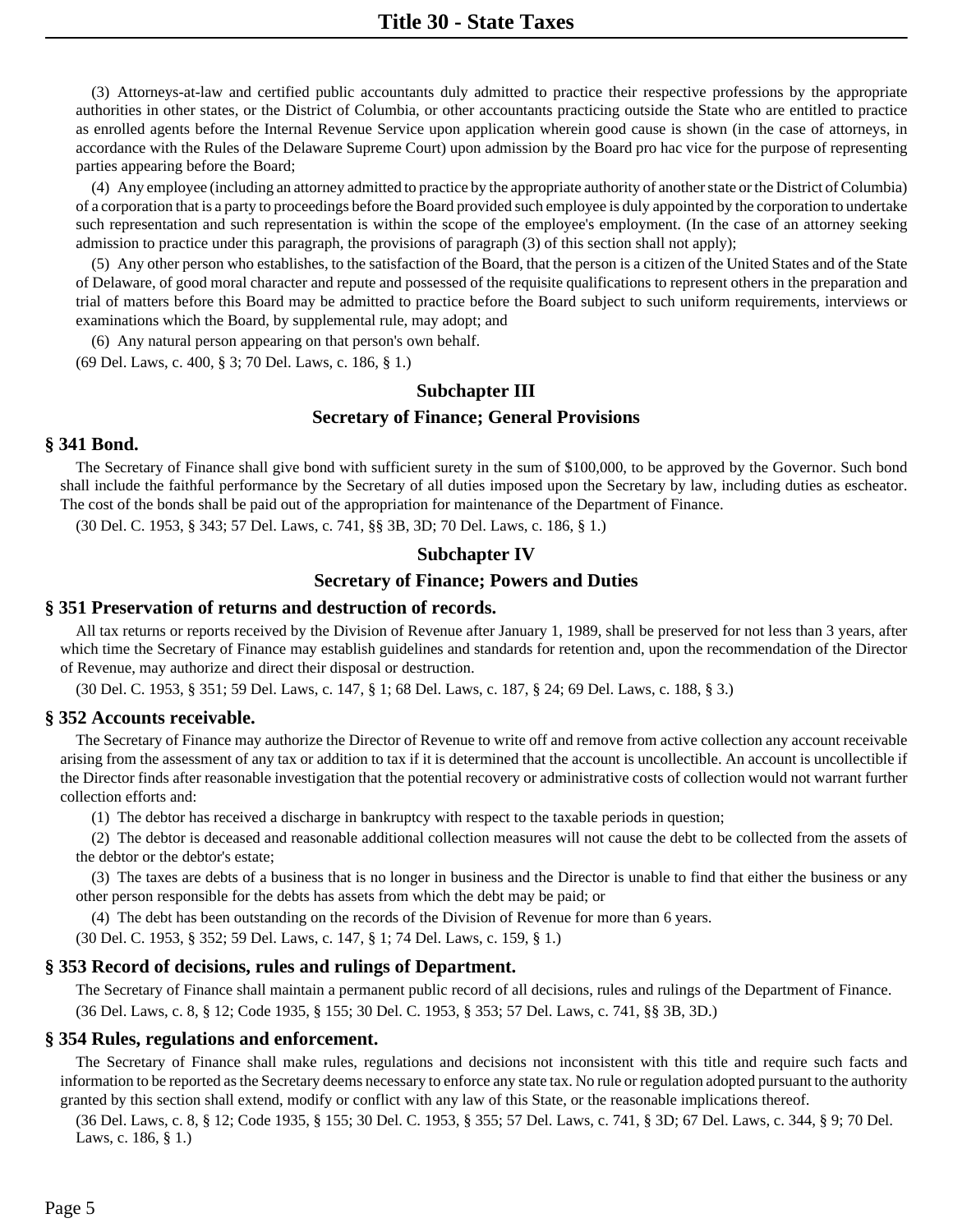# **§ 355 Tax return forms.**

The Secretary of Finance shall prepare and cause to have printed in sufficient numbers all blanks necessary for the making of all returns required by any tax law that is administered by the Department of Finance.

(36 Del. Laws, c. 9, § 12; Code 1935, § 155; 30 Del. C. 1953, § 356; 57 Del. Laws, c. 47, § 1; 57 Del. Laws, c. 741, §§ 3B, 3D, 3F; 67 Del. Laws, c. 292, § 2.)

# **§ 356 Mailing tax return forms.**

(a) The Director of Revenue shall, on or before January 15 of each year, make available on an internet site the blank, downloadable returns required to be filed under Chapter 11 or 16 of this title that may be used by each person, fiduciary, partnership, or other entity for the purpose of filing such tax returns as may be due for that tax year.

(b) The Director of Revenue shall mail a blank return to any individual taxpayer who filed a tax return under Chapter 11 of this title in the preceding year, unless 1 of the following applies to the tax return:

- (1) It was prepared by a paid tax preparer.
- (2) It was prepared with a 2-D bar code or other electronic preparation media.
- (3) It was filed in a manner other than by submission of a paper return.

(36 Del. Laws, c. 8, § 12; Code 1935, § 155; 30 Del. C. 1953, § 357; 57 Del. Laws, c. 47, § 2; 57 Del. Laws, c. 741, § 3D; 67 Del. Laws, c. 292, § 1; 70 Del. Laws, c. 186, § 1; 72 Del. Laws, c. 113, § 1; 74 Del. Laws, c. 158, § 1; 75 Del. Laws, c. 386, § 1; 81 Del. Laws, c. 292, § 1.)

# **§ 357 Reports to Governor and General Assembly.**

(a) The Secretary of Finance shall submit to the Governor and to the General Assembly an annual report covering the fiscal year ending June 30, including such recommendations concerning state taxes as are deemed necessary.

(b) The Secretary of Finance shall submit annually to the Governor, on or before September 1, an estimate of revenues to be received during the current fiscal year from the income tax and the franchise tax and shall submit biennially to the Governor, on or before September 1, an itemized estimate of the sums required for the maintenance of the Department of Finance.

(36 Del. Laws, c. 8, § 12; 37 Del. Laws, c. 9, § 2; Code 1935, § 155; 45 Del. Laws, c. 10, § 9; 30 Del. C. 1953, § 360; 57 Del. Laws, c. 741, §§ 3B, 3D.)

# **§ 358 Bonds of Department employees.**

The Secretary of Finance shall require such of the officers, agents or employees of the Department of Revenue as the Secretary designates to give bond for the faithful performance of their duties, in such sum and with such security as the Secretary determines. All premiums on such bonds shall be paid by the Department of Revenue out of moneys appropriated for that purpose.

(36 Del. Laws, c. 8, § 12; Code 1935, § 155; 30 Del. C. 1953, § 361; 57 Del. Laws, c. 741, §§ 3B, 3D; 70 Del. Laws, c. 186, § 1.)

# **§ 359 Publication of tax information.**

(a) The Secretary of Finance shall prepare and publish annual statistics, reasonably available with respect to the operation of the state tax laws, including amounts collected, classification of the incomes and exemptions of taxables and such other facts as are deemed pertinent and desirable.

(b)(1) *General.* — Except as provided herein, and notwithstanding the provisions of § 368 of this title, the Secretary of Finance shall prepare, maintain, and publish on the Division of Revenue Internet Website, 2 lists of taxpayers owing unpaid tax and additions to tax finally determined to be due under Title 30 for:

- a. Personal income tax; and
- b. Business taxes administered by the Department of Finance, including employee withholding tax.

(2) *Contents of lists.* — Each list shall consist of the 100 taxpayers owing to this State the greatest amount of unpaid tax and additions to tax, as modified by paragraph (b)(6) of this section, and shall contain the name and address of each such taxpayer, the total by type and amount of tax and additions to tax due and the date the amount was finally determined to be due. In the case of entities other than natural persons, the list may also name any persons who were at least 25% owners or beneficial owners or who were responsible officers of such entity at or after the time the liability was created.

(3) *Administration.* —

a. Each list shall be updated on a quarterly basis; and

b. Notwithstanding paragraph (b)(7)a. of this section, each newly updated list shall not include the names of taxpayers that have appeared on previous versions of the same list unless:

1. A separate instance of unpaid tax or additions to tax, which ranks the taxpayer's new liability, subsequent to the publishing of the prior quarter's list, among the 100 largest; or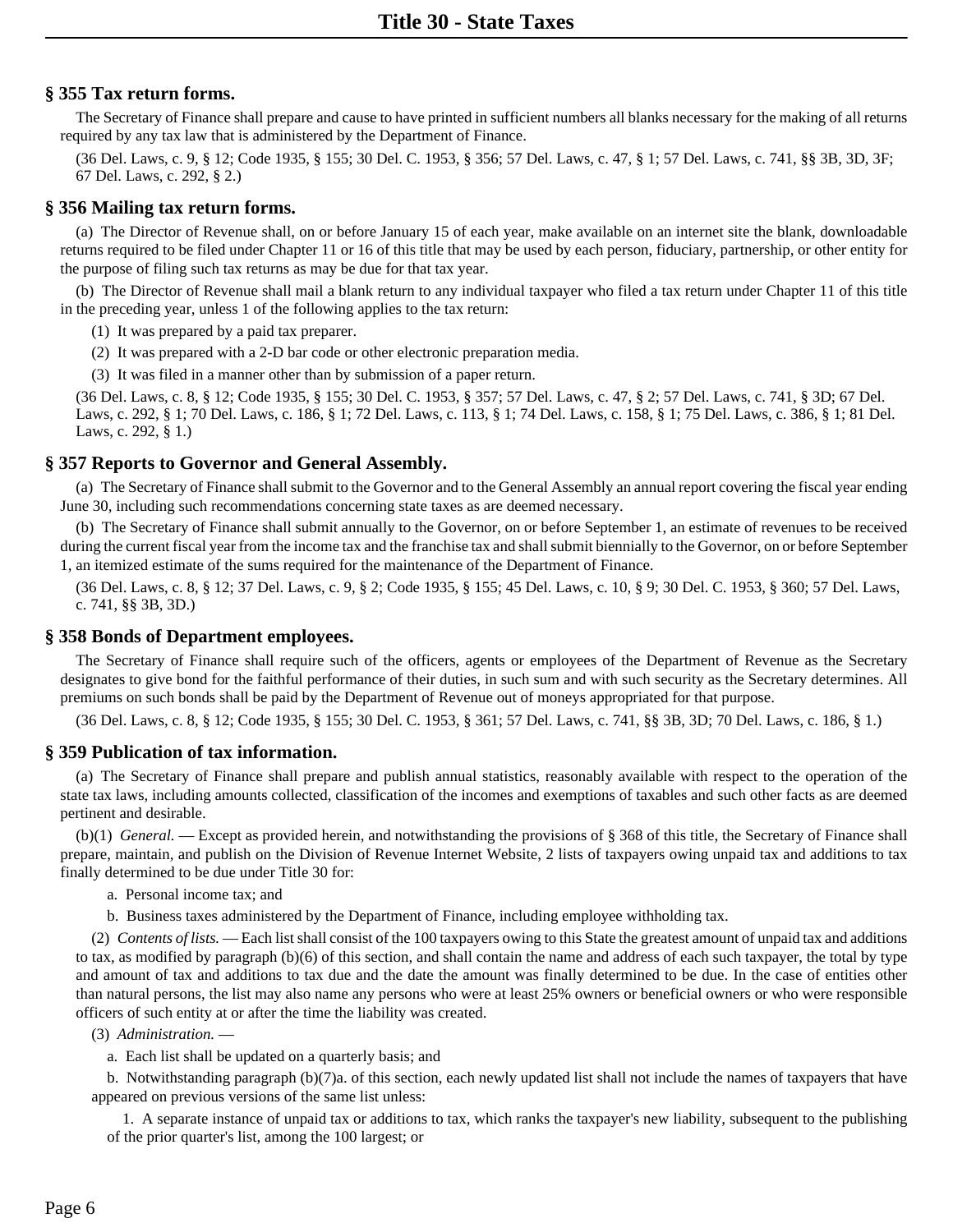2. At least 1 year has elapsed since the taxpayer appeared on the list and, in the Director's judgment, returning the taxpayer to the list will significantly increase the likelihood of payment.

(4) *Limitations.* — No taxpayer shall be included on the aforesaid list until:

a. The overdue liability has been reduced to a judgment under § 554 of this title; and

b. Sixty days have elapsed following the date of mailing a notice by certified mail to the taxpayer, taxpayer's owners, beneficial owners or officers, as the case may be, of the Secretary's intent to include that taxpayer's name and other required information on the list to be published.

(5) *Exceptions.* — No taxpayer shall be included in the published list if:

a. The taxpayer has since the mailing of the notice, paid the liability in full, or entered into a written agreement with the Division for payment of the delinquency; or

b. The total liability for all taxes and additions to tax is less than \$1,000.

(6) Calculating the amount of tax and additions to tax to be listed. For the exclusive purpose of ascertaining a taxpayer's inclusion on the published list, in calculating the amount of tax and additions to tax, there shall be excluded any amount of tax or addition to tax which:

a. Has been determined to be uncollectible pursuant to § 352 of this title; or

b. Is the subject of an agreement between the Secretary and the taxpayer for installment payment of the amount due and which is not in default by a period of 31 days; or

c. Is subject to stay of collection pursuant to the Bankruptcy Code of the United States [11 U.S.C. § 101 et seq.]; or

d. Has, in the discretion of the Secretary or the Secretary's delegate and in the interests of justice, been deferred from collection for no more than 90 days for the purpose of researching whether or not an error has occurred in calculating the amount due; or

e. The Director, in the Director's discretion, and after receipt of a taxpayer's written request and statement of reasonable cause, and with the written approval of the Secretary of Finance, has deemed to result from extraordinary circumstances.

#### (7) *Compliance adjustment.* —

a. Taxpayers appearing on the above list shall be removed therefrom within 30 days of the receipt of full payment of the delinquent liability or entering into a written agreement with the Division for payment of the delinquency.

b. Any issuance of bad check or breach of said agreement may result in the taxpayer's name being immediately returned to the published list.

(8) *Regulations.* — The Department may promulgate rules and regulations necessary to implement 75 Del. Laws, c. 406.

(9) Any disclosure made by the Secretary under paragraphs (b)(1) and (b)(2) of this section, in a good faith effort to comply with paragraphs (b)(3)-(7) of this section, shall not be considered a violation of any statute prohibiting disclosure of taxpayer information. (36 Del. Laws, c. 8, § 12; Code 1935, § 155; 30 Del. C. 1953, § 362; 57 Del. Laws, c. 741, §§ 3B, 3D; 75 Del. Laws, c. 406, § 1.)

# **§ 360 List of income tax taxables.**

Repealed by 50 Del. Laws, c. 443, § 1, effective July 14, 1955.

# **§ 361 Enforcement of penalties.**

The Secretary of Finance shall take all necessary steps to enforce the penalties provided by any state tax law administered by the Department of Finance.

(36 Del. Laws, c. 8, § 12; Code 1935, § 155; 30 Del. C. 1953, § 364; 57 Del. Laws, c. 741, §§ 3B, 3D.)

#### **§ 362 Advisory board.**

The Secretary of Finance may appoint an unpaid advisory board of not more than 10 lawyers and tax experts to make recommendations concerning the rules, regulations and decisions of the Department and concerning changes in the state tax laws.

(36 Del. Laws, c. 8, § 12; Code 1935, § 155; 30 Del. C. 1953, § 365; 57 Del. Laws, c. 741, §§ 3B, 3D.)

#### **§ 363 Escheator.**

The Secretary of Finance shall act as Escheator of the State under the provisions of Chapter 11 of Title 12.

(Code 1852, § 1588; Code 1915, § 124; Code 1935, § 113; 42 Del. Laws, c. 57; 30 Del. C. 1953, § 366; 57 Del. Laws, c. 741, §§ 3B, 3D.)

#### **§ 364 Examinations to ascertain correctness of tax returns or taxable income.**

For the purpose of ascertaining the correctness of any return or for the purpose of making an estimate of the taxable income of any taxable, the Secretary of Finance may examine or cause to be examined, by any agent or designated representative, any books, papers, records or memoranda bearing upon the matters required to be included in a return and may by summons require the attendance of the taxable or of any other person having knowledge in the premises and may take testimony and require proof material for the investigation,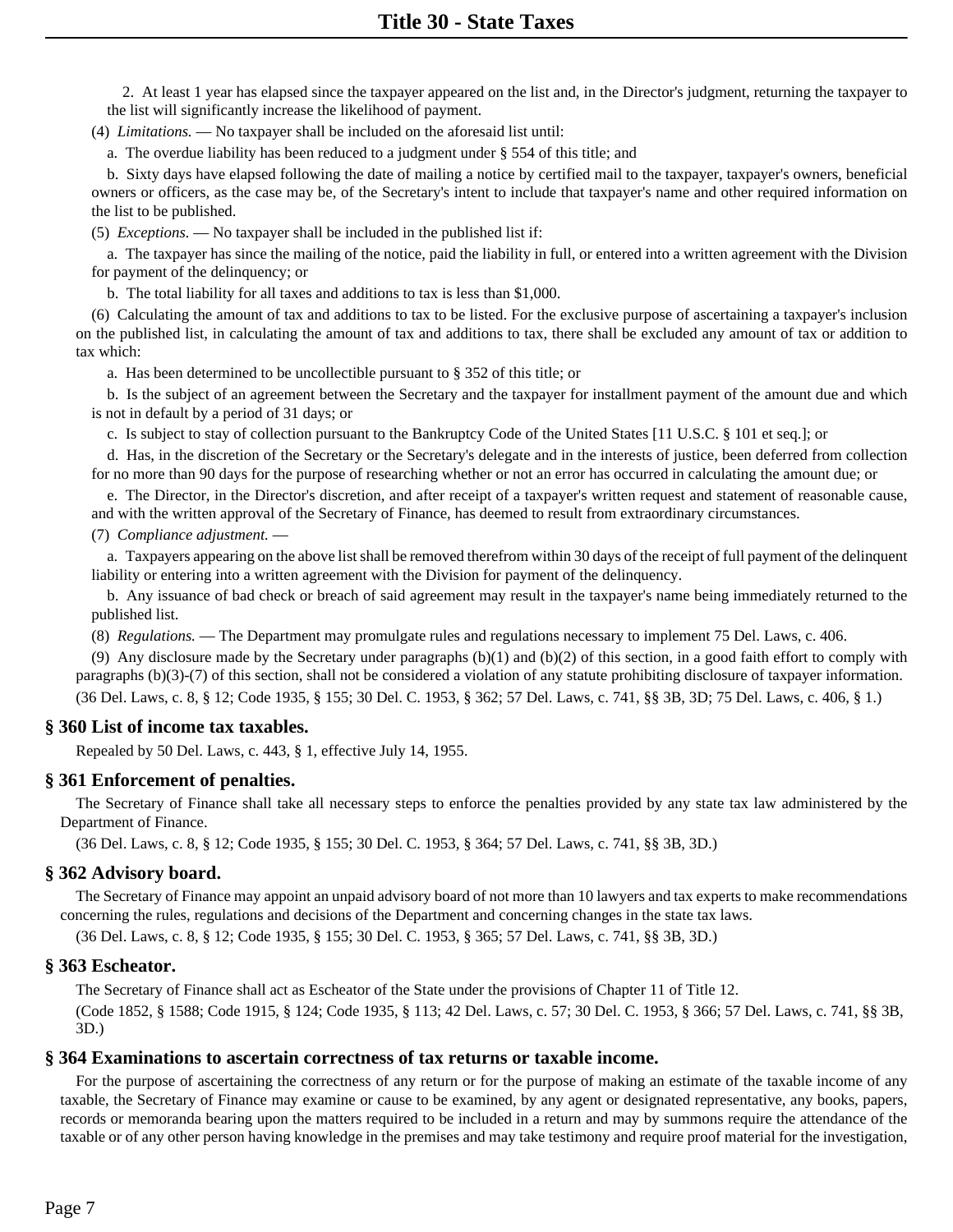with power to administer oaths to such person or persons. All banks, trust companies and brokers, when required by the Secretary, shall allow a representative of the Department of Finance to verify all accounts and records pertaining to the income of any taxable.

(36 Del. Laws, c. 8, § 12; Code 1935, § 155; 30 Del. C. 1953, § 368; 57 Del. Laws, c. 741, §§ 3B, 3D.)

# **§ 365 Agents as special constables.**

The Secretary of Finance may constitute agents, field agents or other appointees special constables and as such they shall have and possess all the powers that are possessed by county constables under the laws of this State.

(36 Del. Laws, c. 8, § 12; Code 1935, § 155; 30 Del. C. 1953, § 369; 57 Del. Laws, c. 741, §§ 3B, 3D; 70 Del. Laws, c. 186, § 1.)

# **§ 366 Appeals.**

The Secretary of Finance shall have all rights of appeal to the Superior Court as are granted to any taxable under this title. (36 Del. Laws, c. 8, § 12; Code 1935, § 155; 30 Del. C. 1953, § 370; 57 Del. Laws, c. 741, §§ 3B, 3D.)

# **§ 367 False statements.**

Repealed by 69 Del. Laws, c. 369, § 2, effective July 12, 1994.

# **§ 368 Secrecy of returns and information; penalty.**

(a) Except in accordance with proper judicial order or as otherwise provided by law, it shall be unlawful for any officer or employee of the Department of Finance, or for any other officer or employee of this State who has access to tax returns or information from tax returns under this title (other than Chapters 30 [except §§ 3004 and 3005], 51 and 52) to disclose or make known to any person in any manner the amount of income or any particulars set forth or disclosed in any report or return required under this title (other than Chapters 30 [except §§ 3004 and 3005], 51 and 52) including any copy of any portion of a federal income or estate tax return or report, or any information on a federal return or report which is required to be attached to or included in a state tax return.

(b) Nothing in this section shall be construed to prohibit the publication of statistics classified so as to avoid identification of specific taxpayers, or to prohibit the disclosure of the tax return or return information of any taxpayer to such person or persons as the taxpayer may designate in a written request or consent to such disclosure.

(c) For purposes of this section, the term "officer or employee" shall include present and former officers and employees, and any person or persons employed or retained by the State on an independent contractor basis, or any subcontractors thereof. The term "return" or "report" shall include reports of the Internal Revenue Service or other competent federal authority containing tax return information.

(d) Any violation of this section shall be a misdemeanor, punishable upon conviction by a fine not to exceed \$1,000, or imprisonment not to exceed 6 months, or both. The Superior Court shall have exclusive original jurisdiction over such misdemeanor.

(e) For purposes of this section, the terms "return" and "return information" shall not be construed to include any information appearing on or to appear on the face of a license required to be displayed under § 2109 of this title or the name or mailing address of the licensee of said license.

(f) *Refunds* — The Director may disclose taxpayer identity information to the press and other media for the purpose of notifying persons entitled to tax refunds when the Director, after reasonable effort and lapse of time, has been unable to locate such persons.

(67 Del. Laws, c. 40, § 1; 73 Del. Laws, c. 123, § 1; 81 Del. Laws, c. 103, § 1.)

# **§ 369 Required employee background checks.**

(a) All prospective employees, contractors, and any subcontractors thereof, of the Department who will have access to federal tax information shall obtain a background check as provided in subsection (c) of this section in order to be considered for employment to ensure compliance by the Department with §  $6103(p)(4)$  of the Internal Revenue Code of 1986 (26 U.S.C. §  $6103(p)(4)$ ) and IRS Publication 1075 and any successor statutory provisions or IRS publications.

(b) All current employees, contractors, and any subcontractors thereof, of the Department who have access to federal tax information shall be required to submit to subsequent background checks as provided in subsection (c) of this section not less frequently than once every 10 years to ensure compliance by the Department with IRS Publication 1075.

(c) A person required to obtain a background check under this chapter shall submit fingerprints and other necessary information to the State Bureau of Identification in order to obtain all of the following:

(1) A report of the person's entire criminal history record from the State Bureau of Identification or a statement that the State Bureau of Identification Central Repository contains no such information relating to that person.

(2) A report of the person's entire federal criminal history record from the Federal Bureau of Investigation pursuant to Federal Bureau of Investigation appropriation of Title II of Public Law 92-544 (28 U.S.C. § 534) or a statement that the Federal Bureau of Investigation's records contain no such information relating to that person.

(d) The State Bureau of Identification shall be the intermediary for the purpose of subsection (c) of this section and shall forward all information required by subsections (a) and (b) of this section to the Department.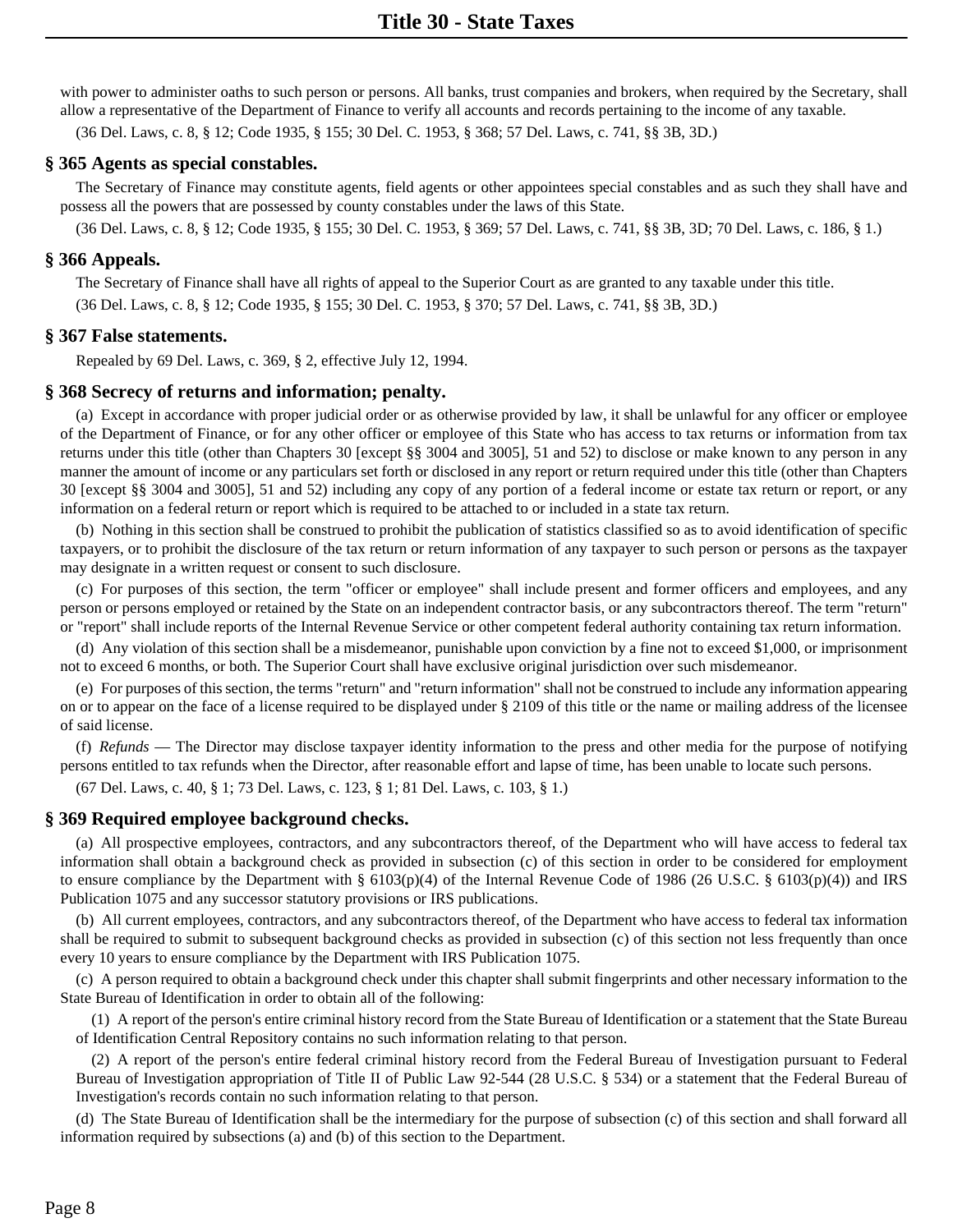(e) The Department may adopt such standards for screening the background checks required by this section as the Department shall determine appropriate.

(81 Del. Laws, c. 103, § 2.)

# **Subchapter V**

## **General Regulations**

#### **§ 375 Furnishing of bonds by foreign persons or firms.**

(a) Any nonresident person or firm, whether incorporated or not, either doing business in this State, so as to be subject to Delaware income tax or state occupational or business licenses, or having employees or agents performing labor or services in this State, so as to subject such employees or agents to Delaware income tax and such employer to Delaware income tax withholdings and to the Delaware Unemployment Compensation Law, shall file a surety bond with the Department of Finance, payable to the State, to guarantee the payment of state income taxes, state occupational or business licenses, unemployment compensation contributions and income taxes withheld from wages of employees, together with any penalties and interest thereon, the form and contents of such bond and the amount thereof to be approved and fixed by the Department of Finance in such amount as shall be sufficient to protect the tax revenues of the State, except as otherwise provided in this section.

(1) The amount of the surety bond to be required of any nonresident contractor or subcontractor required to be licensed under Chapter 25 of this title shall be as follows: 6% of the contract or subcontract price on all contracts of \$20,000 or more, or 6% of contractor's or subcontractor's estimated cost-and-profit under a cost-plus contract of \$20,000 or more. When the aggregate of 2 or more contracts in 1 calendar year is \$20,000 or more, the amount of the bond or bonds shall be 6% of the aggregate amount of such contracts. The Division of Revenue may by regulation prescribe cash bonds in lieu of the foregoing and shall deposit such cash bonds in a special fund of the State to be established for this purpose.

(2) The surety bond shall be filed before construction is begun in this State by the nonresident contractor or subcontractor on any contract the price of which is \$20,000 or more, or the estimated cost and profit of which is \$20,000 or more, and before construction is begun in this State by such nonresident contractor or subcontractor on any contract for less than \$20,000 when the amount of the contract when aggregated with any other contracts on which construction was begun by such nonresident contractor or subcontractor in the same calendar year equals or exceeds \$20,000.

(3) If the Department concludes that no bond is necessary to protect the tax revenue of this State, the requirements of this section may be waived in whole or in part by the Secretary of Finance or the Secretary's designated departmental representative. Any bond issued pursuant to this section shall remain in force until the liability thereunder is released by the Secretary or the Secretary's designated departmental representative.

(b) Any person or firm subject to this section shall notify the Department of the termination of business within this State within 20 days after such termination or, as to a construction contractor or subcontractor, within 20 days after the completion of every such construction project in this State.

(c) In the case of any person or firm failing or refusing to comply with this section, there shall be assessed by the Secretary of Finance a civil penalty of not more than \$10,000 for each such occurrence.

(d) Any person or firm who wilfully or knowingly fails or refuses to comply with this section shall be guilty of a misdemeanor and shall upon conviction be punishable by a fine not to exceed \$3,000, or imprisonment not to exceed 6 months, or both.

(e) The definition of the terms "nonresident contractor" or "subcontractor" as used in paragraphs (a)(1) and (2) of this section is the same as defined at § 2501 of this title.

(f) As to each specific construction project in this State, upon the request of the nonresident engaged as a contractor or subcontractor within the meaning of subsection (e) of this section who establishes to the satisfaction of the Department that such nonresident is in compliance with all the provisions of this section applicable to such nonresident, the Department shall issue to such nonresident a certificate of compliance on a form prescribed by the Department.

(g) In lieu of the surety bond required under subsection (a) of this section, the Director of Revenue may accept bank letters of credit in the amount specified by and subject to the same conditions as contained in that subsection; provided, however, that any such letter is in a form approved by the Director, is issued or confirmed by a bank meeting whatever requirements the Director may by regulation prescribe, and the Director is satisfied that the letter is sufficient to protect the tax revenue of the State.

(30 Del. C. 1953, § 375; 55 Del. Laws, c. 244, § 1; 57 Del. Laws, c. 194; 57 Del. Laws, c. 741, §§ 3B-3D; 65 Del. Laws, c. 476, §§ 1-5; 67 Del. Laws, c. 40, §§ 10, 13, 14; 70 Del. Laws, c. 186, § 1.)

#### **§ 376 Time for performing certain acts postponed by reason of service in combat zone.**

(a) In the case of an individual serving in the armed forces of the United States, or serving in support of such armed forces, in an area designated by the President of the United States by Executive Order as a "combat zone" for purposes of § 112 of the Internal Revenue Code [26 U.S.C. § 112], at any time during the period designated by the President by Executive Order as the period of combatant activities in such zone for purposes of such section, or hospitalized as a result of injury received while serving in such an area during such time, the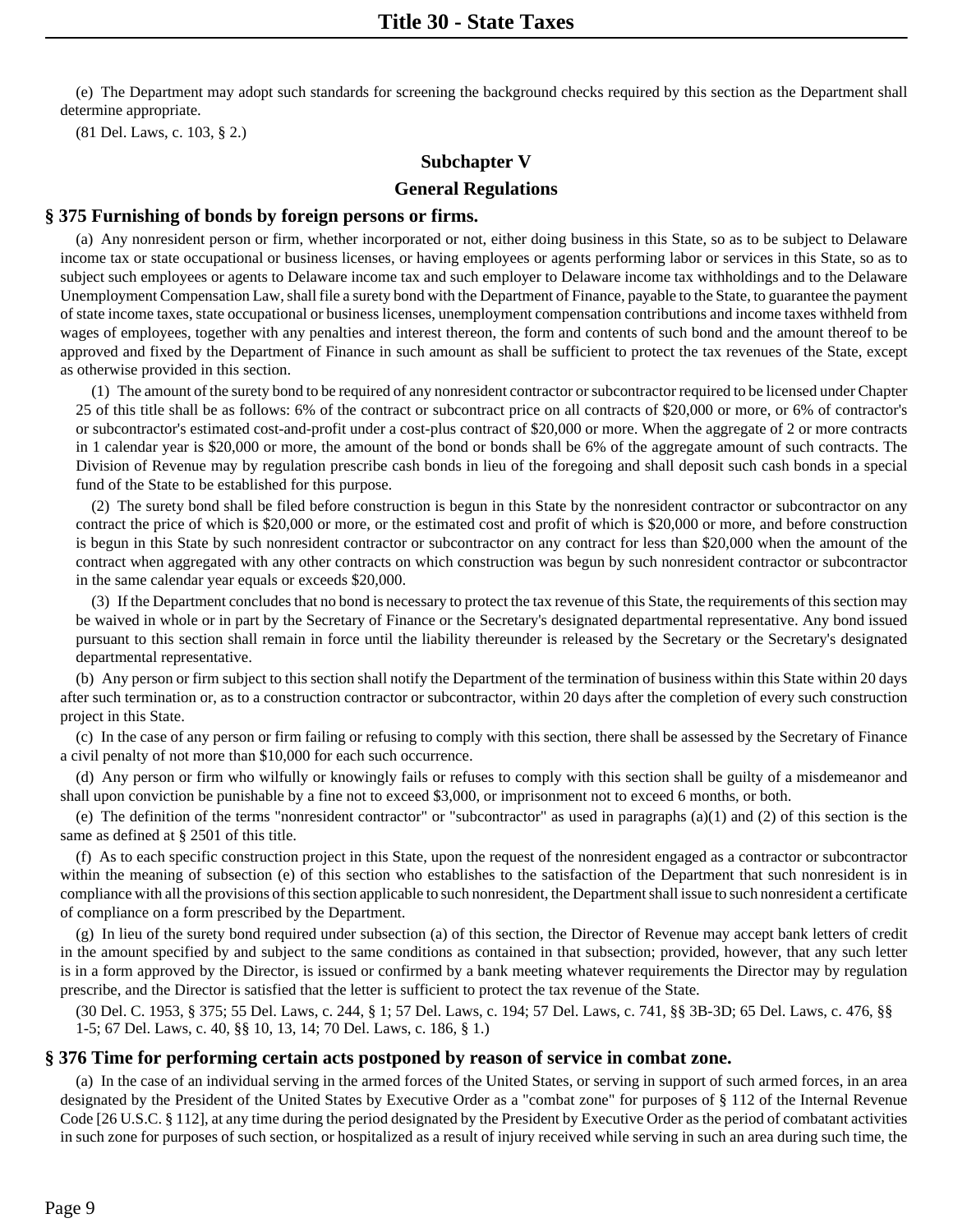period of service in such area, plus the period of continuous hospitalization attributable to such injury, and the next 195 days thereafter, shall be disregarded in determining under this title (other than Chapters 30, 51 and 52), in respect of any tax liability (including any interest, penalty, additional amount or addition to the tax) of such individual:

(1) Whether any of the following acts was performed within the time prescribed therefor:

a. Filing any return of income or estate tax (except income tax withheld at source);

b. Payment or any income or estate tax (except income tax withheld at source) and/or any installment thereof or any other liability to the State in respect thereof;

c. Filing a protest with the Director of Revenue or filing a petition with the Tax Appeal Board to appeal a determination of the Director or filing an appeal of a decision rendered by the Tax Appeal Board;

d. Allowance of a credit or refund of any tax;

e. Filing a claim for credit or refund of any tax;

f. Assessment of any tax;

g. Giving or making any notice or demand for the payment of any tax, or with respect to any liability to the State in respect of any tax;

h. Collection of the amount of any liability in respect of any tax;

i. Bringing suit or commencing any action, including the filing of any certificate or warrant, by the State or any officer on its behalf, in respect of any liability in respect of any tax; and

j. Any other act required or permitted under this title (other than Chapters 30, 51 and 52) specified in regulations prescribed under this section by the Director of Revenue;

(2) The amount of any credit or refund (including interest).

(b) The provisions of this section shall also apply to the spouse of any individual entitled to the benefits of subsection (a) of this section. Except in the case of the combat zone designated for purposes of the Vietnam conflict, the preceding sentence shall not cause this section to apply to any spouse for any taxable year beginning more than 2 years after the date designated under the Internal Revenue Code as the date of termination of combatant activities in a combat zone.

(c) The period of service in the area referred to in subsection (a) of this section shall include the period during which an individual entitled to benefits under subsection (a) of this section is in a missing status, within the meaning of § 6013(f)(3) of the Internal Revenue Code  $[26 \text{ U.S.C. } § 6013(f)(3)]$ , or a successor provision.

(d) Exceptions:

(1) Notwithstanding the provisions of subsection (a) of this section, any action or proceeding authorized by §§ 1220 and 1221 [repealed] of this title, or successor provisions (regardless of the taxable year for which the tax arose), as well as any other action or proceeding authorized by law in connection therewith, may be taken, begun or prosecuted. In any other case in which the Director of Revenue determines that collection of the amount of any assessment would be jeopardized by delay, the provisions of subsection (a) of this section shall not operate to stay collection of such amount as authorized by law. There shall be excluded from any amount assessed or collected pursuant to this paragraph the amount of interest, penalty, additional amount and addition to tax, if any, in respect of the period disregarded under subsection (a) of this section. In any case to which this paragraph relates, if the Director of Revenue is required to give any notice to, or make any demand upon, any person, such requirement shall be deemed to be satisfied if the notice or demand is prepared and signed, in any case in which the address of such person last known to the Director is in any area for which United States post offices, under instructions of the Postmaster General are not, by reason of combatant activities, accepting mail for delivery at the time the notice or demand is signed. In such case the notice or demand shall be deemed to have been given or made upon the date it is signed.

(2) The assessment or collection of any tax or of any liability to the State in respect of any tax, or any action or proceeding by or on behalf of the State in connection therewith, may be made, taken, begun or prosecuted in accordance with law, without regard to the provisions of subsection (a) of this section, unless prior to such assessment, collection, action or proceeding it is ascertained that the person concerned is entitled to the benefits of subsection (a) of this section.

(68 Del. Laws, c. 22, § 1; 71 Del. Laws, c. 353, § 12; 71 Del. Laws, c. 385, § 2.)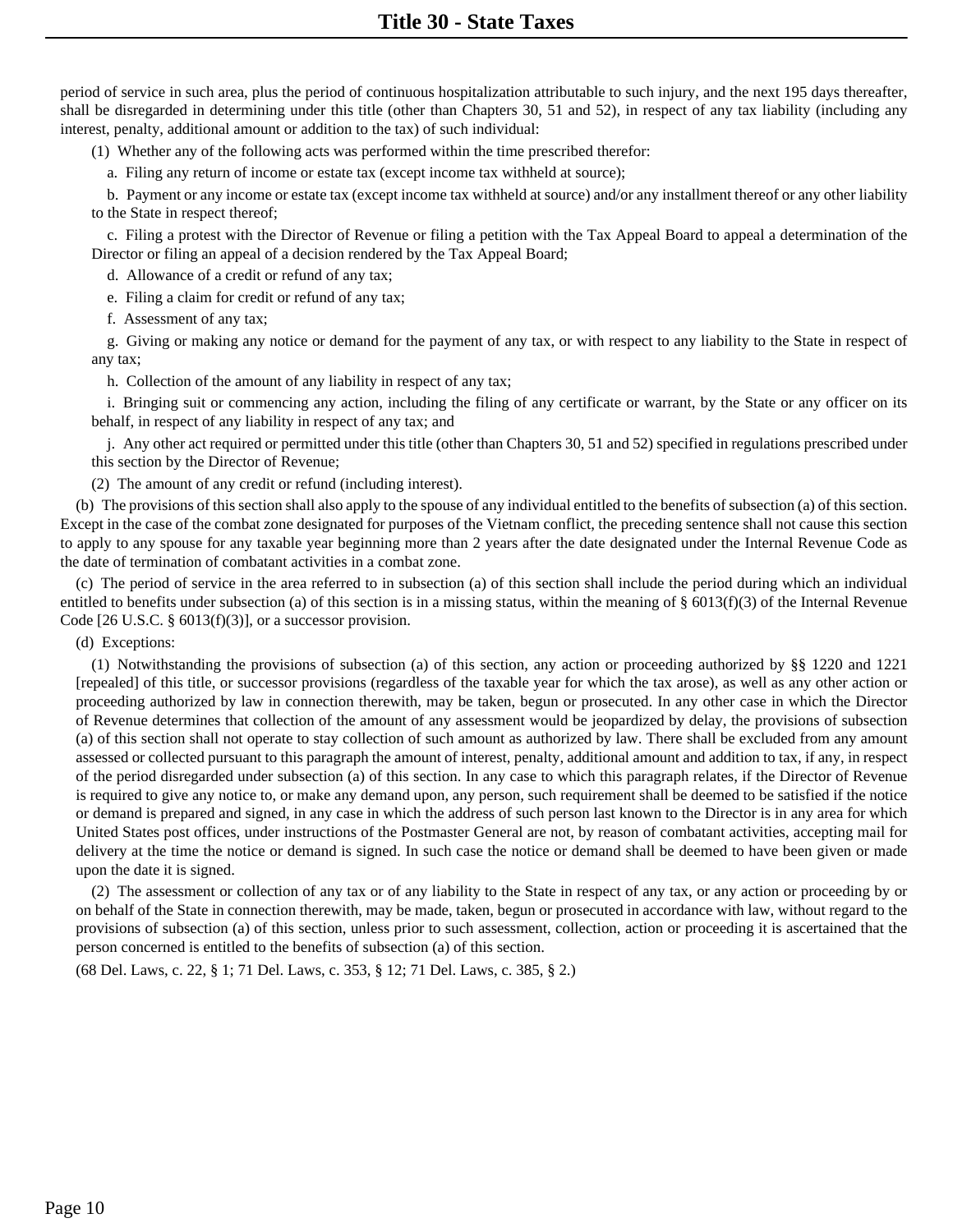# **Part I General Provisions; State Tax Agencies; Procedure and Enforcement Chapter 5 PROCEDURE, ADMINISTRATION AND ENFORCEMENT**

# **Subchapter I**

## **General Provisions**

# **§ 501 Application of this chapter.**

For tax periods beginning on or after January 1, 1992, except where in conflict with a specific provision within another chapter of this title or, where applicable, a specific provision of Title 4 or Title 16 or a rule of the Delaware Alcoholic Beverage Control Commission, this chapter shall govern the administration, procedures and enforcement of the State revenue laws provided for under Parts II, III, IV (except Chapters 51 and 52), V, and VI of this title; subchapter VII of Chapter 5 of Title 4; and Chapter 101 of Title 16.

(68 Del. Laws, c. 187, § 1; 71 Del. Laws, c. 385, § 3; 74 Del. Laws, c. 137, § 5; 79 Del. Laws, c. 142, § 1.)

# **§ 502 Definitions.**

(a) *Meaning of terms, in general.* — Any term used in this chapter shall have the same meaning as when used in a comparable context in the internal revenue laws of the United States, unless a different meaning is clearly required or unless subsection (b) of this section ascribes a different meaning to such term. Any reference in this chapter to the internal revenue laws of the United States shall mean the Internal Revenue Code of 1986 (26 U.S.C. § 1 et seq.) and amendments thereto and other laws of the United States relating to federal taxes, as the same are or may become effective for the taxable year.

(b) *Specific definitions.* — Whenever used in this title, the following terms shall have the meanings ascribed to them in this subsection:

(1) "Applicable thresholds" means any dollar figure listed within this title that is used to determine notification requirements, filing frequencies, tax or tax credit calculations that shall be subject to annual adjustment through the application of the threshold adjustment factor, including, without limitation, those specifically set forth in  $\S 515(c)(1)$  of this title.

(2) "Deficiency" means, in the case of any tax imposed by this title or, where applicable, Title 4, the amount by which such tax so imposed exceeds the excess of:

a. The sum of the amount shown as the tax by the taxpayer upon the return, if a return was made by the taxpayer and an amount was shown as the tax by the taxpayer thereon, plus the amounts previously assessed (or collected without assessment) as a deficiency, over

b. The amount of any abatements, credits or refunds made.

(3) "Director" means the Director of the Division of Revenue or the Secretary of Finance of the State.

(4) "Division of Revenue" means the Division of Revenue of the Department of Finance of the State.

(5) "Internal Revenue Service" means the Internal Revenue Service of the Department of Treasury of the United States.

 $(6)$ a. "Last known address," except as provided in paragraph  $(b)(6)$ b. of this section, shall mean:

1. The address for the receipt of mail last made known by the taxpayer to the Division of Revenue on a tax return or written notice; or

2. A mailing address with respect to such taxpayer provided by a service provider to the Division of Revenue.

Whichever address shall have been provided later to the Division of Revenue.

b. Notwithstanding the provisions of paragraph (b)(6)a. of this section, "last known address" shall mean the address determined under paragraph (b)(6)a.1. of this section whenever the taxpayer shows that the address determined under paragraph (b)(6)a.1. of this section is the taxpayer's actual address and that the address determined under paragraph (b)(6)a.2. of this section is not the taxpayer's actual address, or that mail sent to the address determined under paragraph (b)(6)a.1. of this section is more likely to reach the taxpayer than mail sent to the address under paragraph (b)(6)a.2. of this section.

(7) "Notice of proposed assessment" means a notice sent to a taxpayer by the Director or the Director's delegate pursuant to § 521(c) of this title that tax, interest, penalty, additional amount or addition to the tax is proposed for assessment and is due.

(8) "Paid tax preparer" means any person who prepares for compensation, or who employs one or more persons to prepare for compensation, any return or claim for refund, or a substantial portion of any return or claim for refund under this Title. "Paid tax preparer" does not include anyone regulated under Chapter 1 of Title 24.

(9) "Person" means and includes an individual, a trust, estate, partnership, association, company or corporation.

(10) "State" means a state of the United States, the District of Columbia, Puerto Rico, The United States Virgin Islands, or any territory or insular possession subject to the jurisdiction of the United States.

(11) "State Tax Commissioner" means the Director of the Division of Revenue.

(12) "State Tax Department" means the Division of Revenue.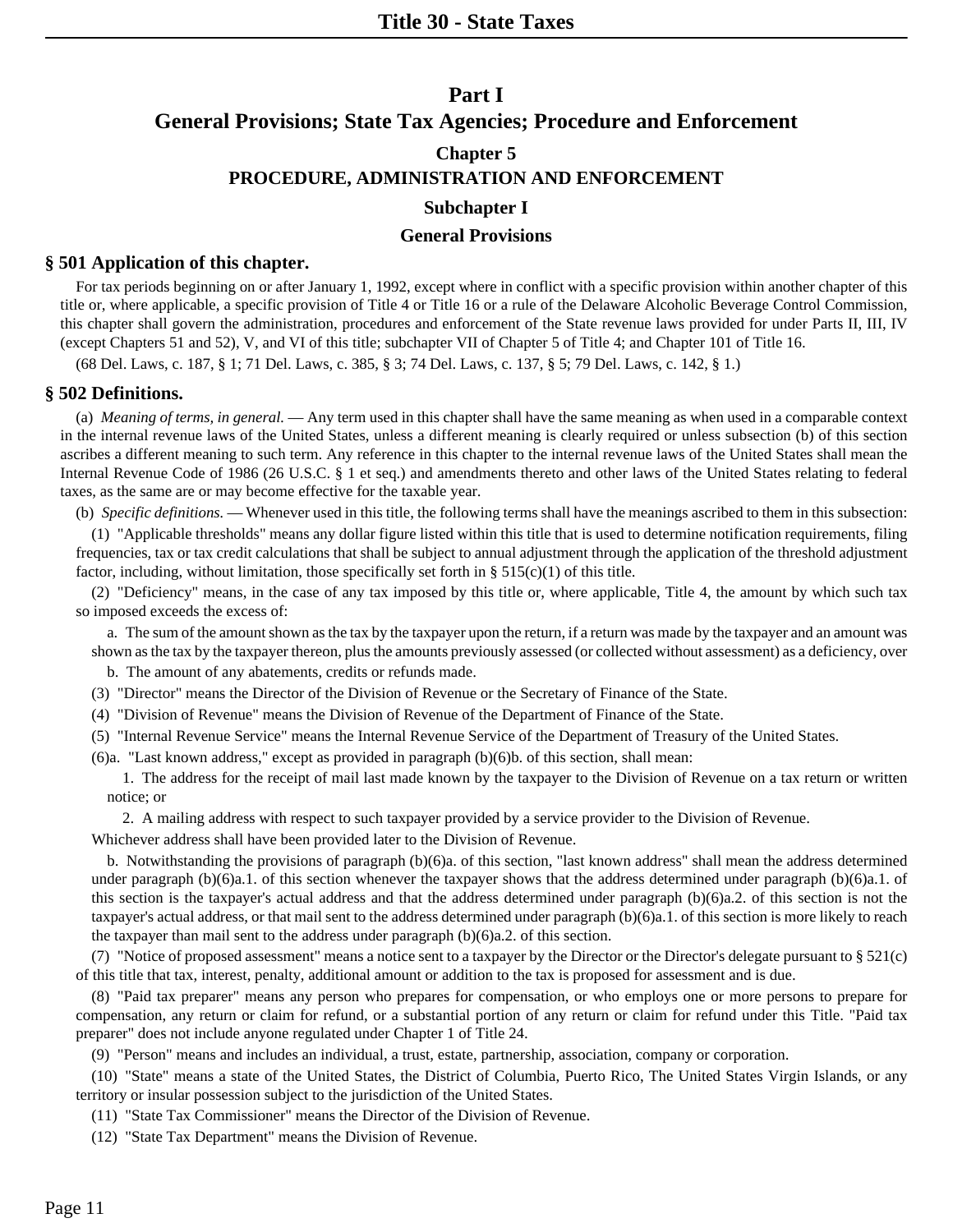(13) "Tax" shall be deemed also to refer to license fees imposed under Part III of this title.

(14) "This title," except when used in reference to specific chapters, sections or other provisions of Title 30, shall mean Title 30 of the Delaware Code, except § 3003 and Chapters 51 and 52.

(15) "Threshold adjustment factor" means an amount equal to the Consumer Price Index prepared by the Bureau of Labor Statistics, U.S. Department of Labor for urban consumers, U.S. city average, all items, for the month of June during the year in which an applicable threshold is adjusted, divided by the equivalent Consumer Price Index figure for June 2016.

(16) "Title 4," for purposes of this chapter, shall be deemed to refer only to subchapter VII of Chapter 5 of Title 4.

(68 Del. Laws, c. 187, § 1; 70 Del. Laws, c. 186, § 1; 71 Del. Laws, c. 314, § 6; 80 Del. Laws, c. 195, § 1; 81 Del. Laws, c. 386, § 1.)

#### **Subchapter II**

# **Returns and Payment of Tax**

## **§ 510 Due date of the return.**

A return prepared in compliance with the provisions of any chapter of this title or, where applicable, Title 4 shall be due on the last day provided for under such provision, or upon such later date as the Director may permit pursuant to any extension of the time to file the return granted in accordance with this chapter.

(68 Del. Laws, c. 187, § 1.)

#### **§ 511 Extension of time for filing and payment.**

(a) The Director may grant a reasonable extension of time for the payment of any tax or estimated tax imposed by this title or by Title 4, or any installment thereof, or for filing any return, declaration, statement or other document required, on such terms and conditions as the Director may require.

(b) If any extension of time is granted for the payment of any amount of tax, the Director may require the taxpayer to furnish a bond, or other security, in an amount not exceeding twice the amount of the tax for which the extension of time for payment is granted, on such terms and conditions as the Director may require.

(c) In the case of any return required under Chapter 15 of this title, if a federal extension of time for the filing of a return is granted for federal estate tax purposes, then the time for filing such return required under Chapter 15 of this title shall be automatically extended for a like period; provided, that a copy of the federal extension is furnished to the Director before or with the filing of such return.

(d) This section shall not preclude or be administered so as to be in conflict with deferred payments under § 5316(b) of this title.

(68 Del. Laws, c. 187, § 1; 71 Del. Laws, c. 353, § 14; 71 Del. Laws, c. 385, § 4.)

#### **§ 512 Signing of returns and other documents.**

(a) Any return, declaration, statement or other document required to be made pursuant to this title or Title 4 shall be signed in accordance with rules or instructions prescribed by the Director. The fact that an individual's name is signed to a return, declaration, statement or other document shall be prima facie evidence for all purposes that such return, declaration, statement or other document was actually signed by such individual and that the individual signed the return with authority to do so on behalf of the taxpayer.

(b) The making or filing of any return, declaration, statement or other document, or copy thereof, required to be made or filed pursuant to this title or Title 4, including a copy of a federal return, shall constitute a certification by the person making or filing such return, declaration, statement or other document, or copy thereof, that the statements contained therein are true and that any copy filed is a true copy.

(c) The Director may require that any return or other writing required to be filed with respect to any tax imposed under authority of this title or Title 4 be signed by the maker of such return or writing under oath or affirmation, subject to the penalties of perjury.

(68 Del. Laws, c. 187, § 1; 70 Del. Laws, c. 186, § 1.)

#### **§ 513 General requirements concerning returns; records and statements.**

(a) The Director may prescribe rules or regulations with respect to the keeping of records, and may prescribe the content and form of returns and statements and the filing of copies of federal returns and determinations. The Director may require any person, by regulation or notice served on such person, to make such returns, render such statements or keep such records as the Director may deem sufficient to show whether or not such person is liable under this title or Title 4 for the payment of any tax or for the collection of any tax. The Director may permit or require the filing of returns by electronic means or by magnetic media and, in either case, may specify the form and content of such filing.

(b) Notwithstanding any other provision of law, any return, declaration, statement or other document submitted by means of a digital or electronic form stating that the submission is subject to the penalties of perjury shall be treated for all purposes (both civil and criminal, including penalties for perjury) in the same manner as though signed or subscribed.

(68 Del. Laws, c. 187, § 1; 68 Del. Laws, c. 344, § 1; 73 Del. Laws, c. 131, § 1; 81 Del. Laws, c. 103, § 3.)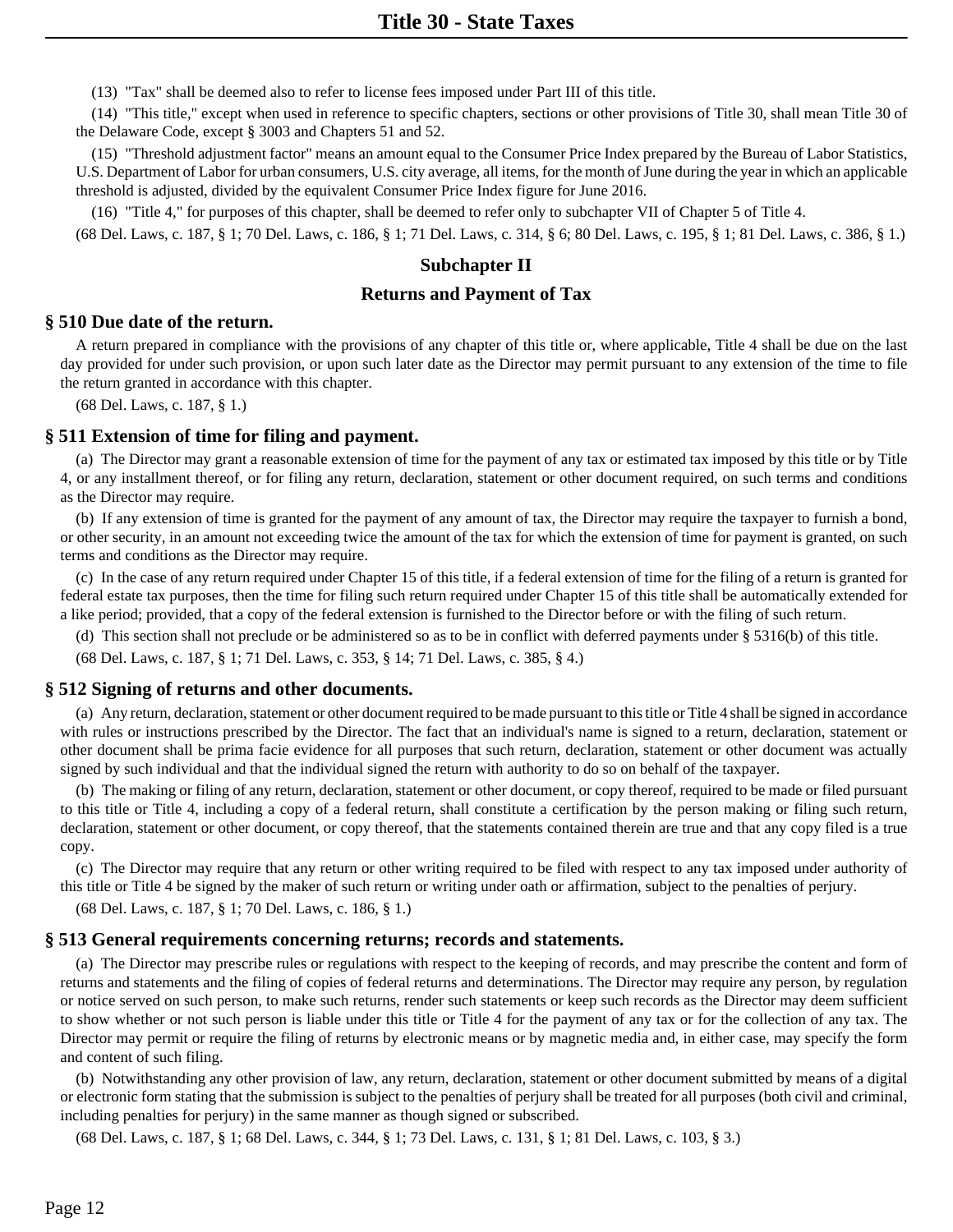# **§ 514 Report of change in federal tax liability.**

If the amount of the taxpayer's federal income or estate tax liability reported on the federal tax return for any taxable period is changed or corrected by the Internal Revenue Service, or other competent authority, the taxpayer shall report to the Director such change or correction in federal tax liability within 90 days after the final determination of such change or correction and shall concede the accuracy of such determination, or state wherein it is erroneous. Any taxpayer filing an amended federal income, estate or gift tax return shall also file, within 90 days thereafter, the appropriate amended tax return under this title and shall provide to the Director such additional information as the Director may require.

(68 Del. Laws, c. 187, § 1; 70 Del. Laws, c. 186, § 1; 71 Del. Laws, c. 385, § 5.)

# **§ 515 Filing frequency and tax computation thresholds.**

(a) *Annual adjustment.* — Each year, the Department of Finance shall calculate the threshold adjustment factor no later than September

20 of that year and shall present such adjustment to the Delaware Economic and Financial Advisory Council at its September meeting.

(b) *Calculation.* —

(1) The applicable thresholds for notification requirements, filing frequencies, tax and tax credit calculations shall be recomputed after the annual adjustment described in subsection (a) of this section by multiplying each applicable threshold by the threshold adjustment factor calculated as set forth in § 502(b)(15) of this title.

(2) For any applicable threshold less than \$1,000,000, the resulting product of the calculation in paragraph (b)(1) of this section shall be rounded to the nearest \$10. For any applicable threshold of \$1,000,000 or more, the resulting product of the calculation in paragraph (b)(1) of this section shall be rounded to the nearest \$1,000.

#### (c) *Applicability.* —

(1) The applicable thresholds subject to annual adjustment shall include:

- a. The figure "\$1,000" as it appears in  $\S$  521(c) of this title;
- b. The figure "\$1,000" as it appears in § 552(b) of this title;
- c. The figures "\$4,500" and "\$25,000" wherever they appear in § 1154(a) of this title;
- d. The figure " $$20,000,000$ " as it appears in  $§$  1905(5) of this title;
- e. The figure "\$20,000,000" as it appears in § 2070(a)(2) of this title;
- f. The figure " $$1,500,000$ " as it appears in  $§ 2301(d)(2)$  of this title;
- g. The figure "\$1,500,000" as it appears in  $\S 2502(c)(2)$  of this title;
- h. The figure "\$1,500,000" as it appears in  $\S 2702(b)(3)$  of this title;
- i. The figure "\$1,500,000" as it appears in  $\S 2703(c)(2)$  of this title;
- j. The figure "\$1,500,000" as it appears in  $\S 2902(c)(2)$  of this title;
- k. The figure "\$1,500,000" as it appears in  $\S$  2903(c)(2) of this title;
- 1. The figure "\$3,000,000" as it appears in  $\S 2904(c)(2)$  of this title;
- m. The figure "\$1,500,000" as it appears in  $\S 2905(b)(2)$  of this title;
- n. The figure " $$1,500,000$ " as it appears in  $§2906(c)(2)$  of this title;
- o. The figure "\$3,000,000" as it appears in  $\S 2907(c)(2)$  of this title; and
- p. The figure " $$1,500,000$ " as it appears in  $§2908(c)(2)$  of this title.

(2) The annual adjustment of the applicable thresholds for notification requirements, filing frequencies, tax and tax credit calculations occurring each September as required pursuant to subsection (a) of this section shall be effective for determining the applicable thresholds for notification requirements, filing frequencies, tax and tax credit calculations for tax periods beginning after December 31 of the year in which the applicable thresholds were adjusted.

(d) *Publication.* — No later than October 15 each year, the Department of Finance shall publish the annual adjustments to all applicable thresholds on the Division of Revenue Internet Website and engage in public outreach notifying businesses, employers, payroll processors, tax professionals and the general public of such adjustments.

(80 Del. Laws, c. 195, § 2; 80 Del. Laws, c. 207, § 1; 81 Del. Laws, c. 386, § 1.)

# **Subchapter III**

# **Procedure and Administration**

# **§ 521 Examination of return.**

(a) *Deficiency or overpayment.* — As soon as practicable after any return is filed, the Director shall examine it to determine the correct amount of tax. If the Director finds that the amount of tax shown on the return is less than the correct amount, the Director shall notify the taxpayer in writing of the amount of the deficiency proposed to be assessed. If the Director finds that the tax that has been paid by the taxpayer is more than the correct amount, the Director shall credit the overpayment against any taxes to which this chapter applies and which are due to this State by the taxpayer and shall refund the difference to the taxpayer.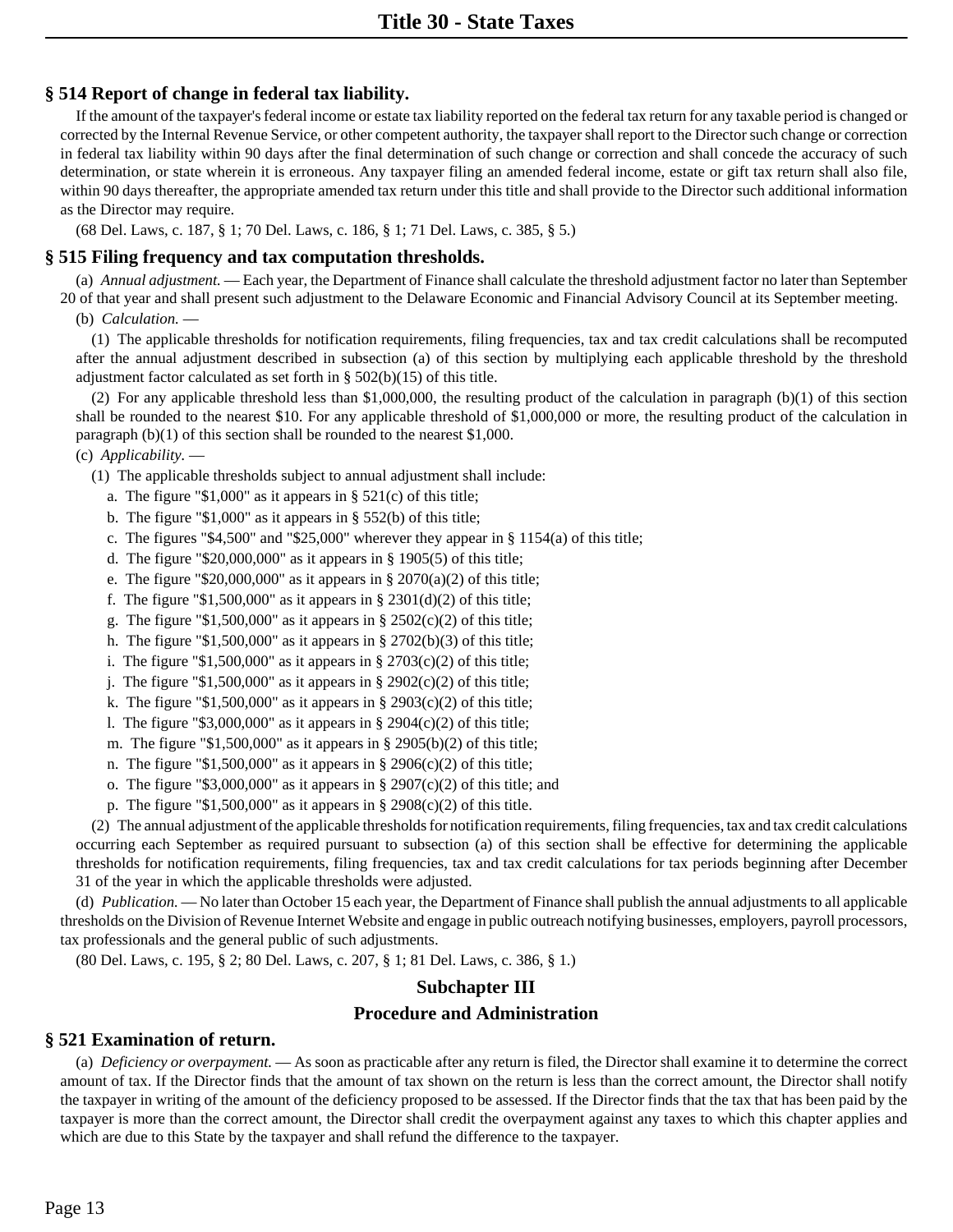(b) *No return filed.* — If the taxpayer fails to file any return of tax required to be filed, the Director shall estimate from any available information the taxpayer's taxable amount, and the tax thereon, and shall notify the taxpayer in writing of the amount proposed to be assessed against the taxpayer as a deficiency.

(c) *Notice of proposed assessment.* — A notice of proposed assessment shall:

- (1) Be in writing,
- (2) State that tax, interest, penalty, additional amount, or addition to tax is proposed for assessment and is due, and
- (3) Set forth the amount and the reason for the proposed assessment.

Such notice shall be sent by mail to the taxpayer at the taxpayer's last known address within the time limit provided by § 531 of this title. If the amount of the proposed assessment exceeds the applicable threshold of \$1,000, such notice shall be sent by certified or registered mail. (The applicable threshold in this paragraph is subject to annual adjustment as more fully set forth in § 515 of this title.) In the case of a joint return of personal income tax, a notice of proposed assessment shall be a single joint notice, except that if the Director is notified by either spouse in writing that separate addresses have been established, the Director shall mail a joint notice to each spouse at each such address. In the case of a combined separate return of personal income tax, a single notice of proposed assessment shall be sent by the Director to the taxpayers' last known address except that, if the Director is notified by either spouse in writing that separate addresses have been established, the Director shall mail separate notices to each spouse, using reasonable means to allocate the proposed assessment between the spouses. If the taxpayer is deceased, under a legal disability or is a corporation which has terminated its existence, a notice of proposed assessment shall be mailed to such taxpayer's last known address, except that if the Director has received notice of the existence of a fiduciary relationship with respect to such taxpayer, such notice shall be mailed to the last known address of such fiduciary. Except where the Director determines that collection would be jeopardized by delay, no notice of proposed assessment of any tax shall be mailed prior to the last date, including any date fixed by extension, prescribed for the payment of such tax.

(d) *Supplemental notice of proposed assessment.* — The Director may, at any time within the period prescribed for issuance of a notice of proposed assessment, issue a supplemental notice of proposed assessment, subject to the other provisions of this section, whenever it is found that any notice is imperfect or incomplete in any material respect. Any reference in this title to a notice of proposed assessment shall be deemed to include a reference to a supplemental notice of proposed assessment issued under the authority of this subsection.

(68 Del. Laws, c. 187, § 1; 70 Del. Laws, c. 186, § 1; 80 Del. Laws, c. 195, § 3.)

#### **§ 522 Assessment final if no protest.**

Sixty days after the date on which it was mailed (30 days in the case of a proposed assessment of withholding taxes, or, in the case of other taxes imposed by Chapter 11 of this title, 120 days if the taxpayer is outside the United States), a notice of proposed assessment under  $\S 521(c)$  of this title shall constitute a final assessment of the amount of tax, interest, penalties, additional amounts and additions to the tax specified in such notice, excepting only those amounts as to which the taxpayer has filed a timely protest with the Director under § 523 of this title.

(68 Del. Laws, c. 187, § 1; 70 Del. Laws, c. 186, § 1.)

#### **§ 523 Protest by taxpayer.**

Within 60 days (30 days in the case of withholding taxes, or, in the case of other taxes imposed by Chapter 11 of this title, 120 days if the taxpayer is outside the United States) after the date of the mailing of a notice of proposed assessment under  $\S 521(c)$  of this title or the date of the mailing of a notice of the disallowance of a claim for credit or refund under § 542 of this title, the taxpayer may file with the Director a written protest against the proposed assessment or disallowance in which the taxpayer shall set forth the grounds upon which the protest is based. If such a protest is filed, the Director shall reconsider the proposed assessment or disallowance of claim for credit or refund and, if the taxpayer has so requested, shall grant the taxpayer or the taxpayer's authorized representative an oral hearing.

# (68 Del. Laws, c. 187, § 1; 70 Del. Laws, c. 186, § 1.)

# **§ 524 Notice of determination after protest.**

Written notice of the Director's determination under § 523 of this title shall be mailed to the taxpayer by certified or registered mail, and such notice shall set forth the Director's findings of fact and the basis of any determination which is adverse, in whole or in part, to the taxpayer.

(68 Del. Laws, c. 187, § 1.)

# **§ 525 Determination of Director final.**

The determination of the Director under § 524 of this title on the taxpayer's protest shall be final (and such determination shall constitute a final assessment of any amount determined by the Director to be due) upon the expiration of 60 days (30 days in the case of withholding taxes, or, in the case of other taxes imposed by Chapter 11 of this title, 120 days if the taxpayer is outside the United States) from the date when the Director mails notice of the determination to the taxpayer, unless within such period the taxpayer seeks review of the Director's determination pursuant to § 544 of this title.

(68 Del. Laws, c. 187, § 1; 70 Del. Laws, c. 186, § 1.)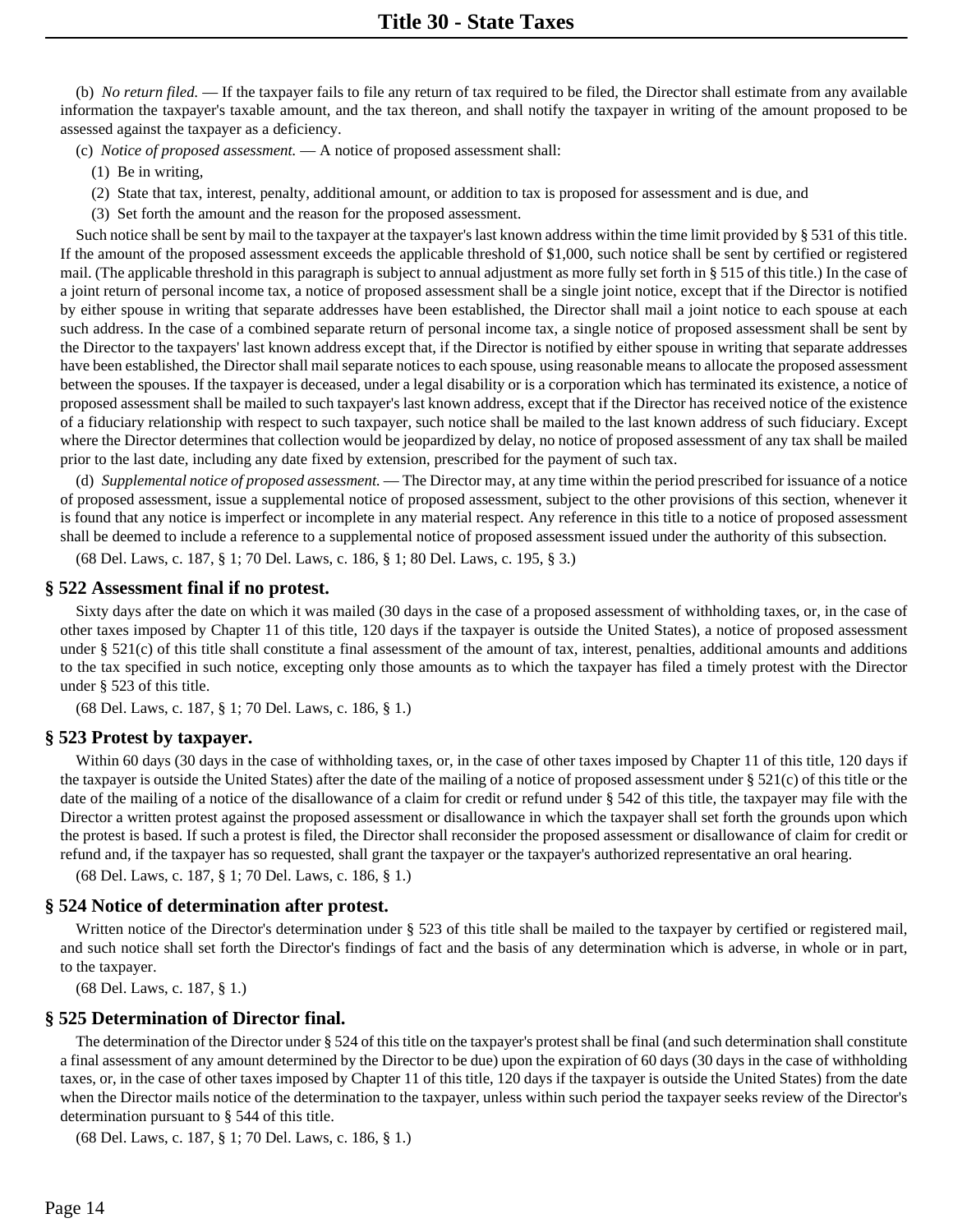# **§ 526 Burden of proof.**

(a) In any proceeding before the Director under this chapter, the burden of proof shall be on the taxpayer, except with respect to the following issues, as to which the burden of proof shall be on the Director:

(1) Whether the taxpayer has been guilty of fraud;

(2) Whether the petitioner is liable as the transferee (within the meaning of § 560 of this title) of property of a taxpayer (but not to show that the taxpayer was liable for the tax); and

(3) Whether the taxpayer is liable for any increase in a deficiency where such increase is asserted initially after the notice of proposed assessment under § 521(c) of this title was mailed and a protest under § 523 of this title was filed, unless such increase in deficiency is the result of a change or correction of federal tax liability required to be reported under § 514 of this title and of which change or correction the Director had no notice at the time the Director mailed the notice of proposed assessment.

(b) In any proceeding before the Tax Appeal Board under this chapter, the burden of proof shall be upon the taxpayer, except with respect to the issues described in paragraphs (a)(1) and (2) of this section, as to which the burden of proof shall be on the Director.

(68 Del. Laws, c. 187, § 1; 70 Del. Laws, c. 186, § 1.)

# **§ 527 Evidence of related federal determination.**

A federal administrative determination of issues raised in a proceeding under § 523 or § 544 of this title shall be admissible as presumptive evidence in such proceeding, but such determination shall not be conclusive.

(68 Del. Laws, c. 187, § 1.)

## **§ 528 Mathematical error.**

(a) If the amount of tax shown on the taxpayer's return is understated due to a mathematical or clerical error, the Director shall notify the taxpayer in writing that an amount of tax in excess of that shown on the return is due and has been assessed. Each notice under this subsection shall expressly state the error alleged. Such additional tax and any interest thereon shall, subject to the right of protest under subsection (b) of this section, be deemed assessed on the date of filing or the due date of the return, whichever is later.

(b) Notwithstanding the provision for immediate assessment under subsection (a) of this section, a taxpayer may file with the Director, within 60 days after notice of the assessment is sent, a written protest of the assessment under the provisions of § 523 of this title. In the taxpayer's protest, the taxpayer shall set forth the reasons the taxpayer believes there was no mathematical or clerical error made in the preparation of the return or calculation of the tax due.

(68 Del. Laws, c. 187, § 1; 70 Del. Laws, c. 186, § 1.)

# **§ 529 Time for performing certain acts postponed by reason of service in combat zone.**

(a) In the case of an individual serving in the armed forces of the United States, or serving in support of such armed forces, in an area designated by the President of the United States by Executive Order as a "combat zone" for purposes of § 112 of the Internal Revenue Code (26 U.S.C. § 112), at any time during the period designated by the President by Executive Order as the period of combatant activities in such zone for purposes of such section, or hospitalized as a result of injury received while serving in such an area during such time, the period of service in such area, plus the period of continuous qualified hospitalization attributable to such injury, and the next 195 days thereafter, shall be disregarded in determining under this title (other than Chapters 30, 51 and 52), in respect of any tax liability (including any interest, penalty, additional amount, or addition to the tax) of such individual:

(1) Whether any of the following acts was performed within the time prescribed therefor:

a. Filing any return of income or estate (except income tax withheld at source);

b. Payment of any income or estate (except income tax withheld at source) or any installment thereof or any other liability to this State in respect thereof;

c. Filing a protest with the Director under § 523 of this title, filing a petition with the Tax Appeal Board under § 544 of this title or filing an appeal of a decision rendered by the Tax Appeal Board under § 331 of this title;

d. Allowance of a credit or refund of any tax;

e. Filing a claim for credit or refund of any tax;

f. Assessment of any tax;

g. Giving or making any notice or demand for the payment of any tax, or with respect to any liability to this State in respect of any tax;

h. Collection of the amount of any liability in respect of any tax;

i. Bringing suit or commencing any action, including the filing of any certificate or warrant, by this State or any officer on its behalf, in respect of any liability in respect of any tax; and

j. Any other act required or permitted under this title (other than Chapters 30, 51 and 52) specified in regulations prescribed under this section by the Director;

(2) The amount of any credit or refund (including interest).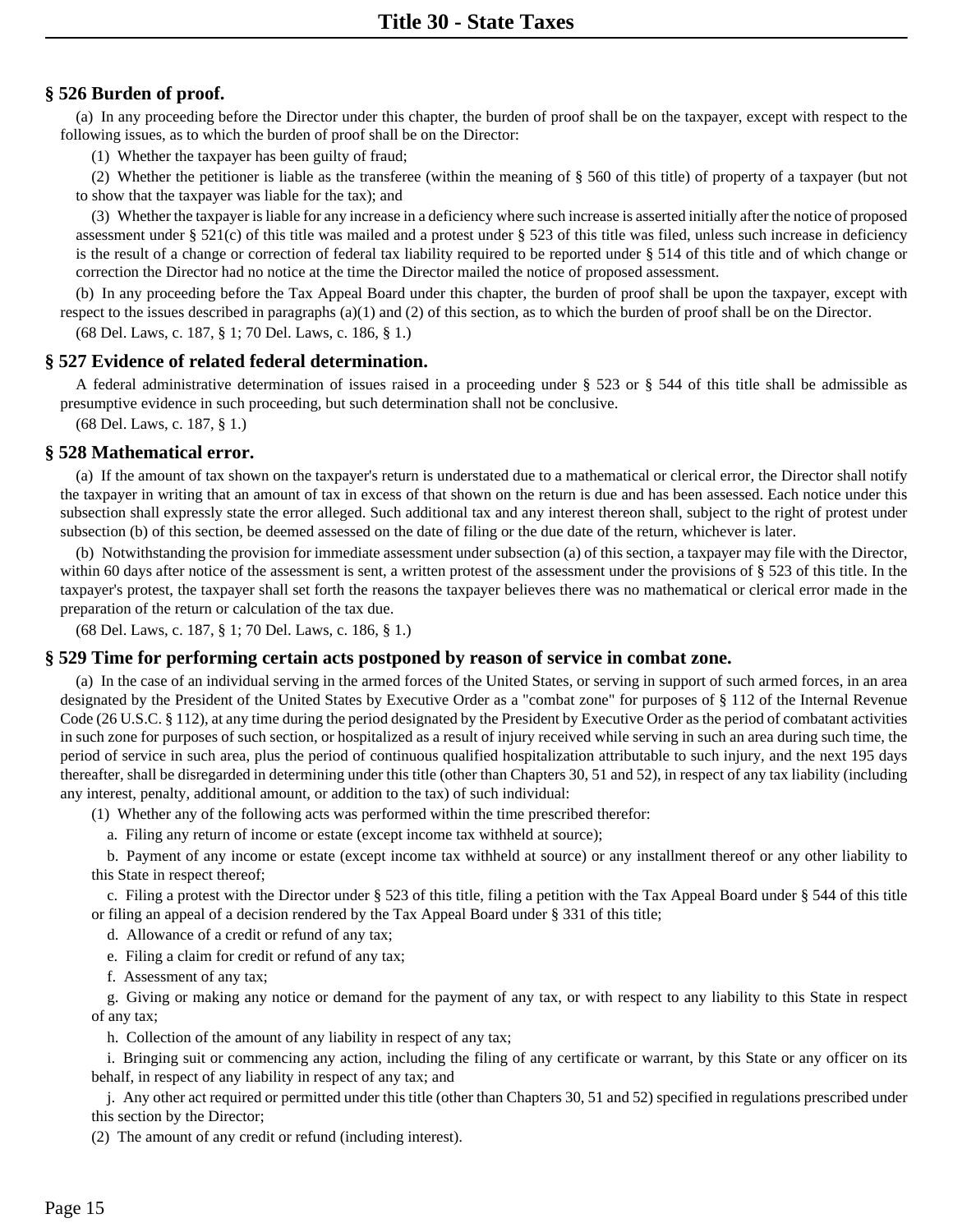(b)(1) Except to the extent provided in paragraph (a)(2) of this section shall not apply for purposes of determining the amount of interest on any overpayment of tax.

(2) If an individual is entitled to the benefits of subsection (a) of this section with respect to any return and such return is timely filed (determined after the application of subsection (a) of this section), interest shall be allowed on any overpayment commencing with the forty-sixth day after the due date for the return (determined after the application of subsection (a) of this section).

(c) The provisions of this section shall apply to the spouse of any individual entitled to the benefits of subsection (a) of this section. Except in the case of the combat zone designated for purposes of the Vietnam conflict, the preceding sentence shall not cause this section to apply to any spouse for any taxable year beginning more than 2 years after the date designated under § 112 of the Internal Revenue Code (26 U.S.C. § 112) as the date of termination of combatant activities in a combat zone.

(d) The period of service in the area referred to in subsection (a) of this section shall include the period during which an individual entitled to benefits under said subsection (a) of this section is in a missing status, within the meaning of  $\S$  6013(f)(3) of the Internal Revenue Code (26 U.S.C. § 6013(f)(3)).

(e)(1) Notwithstanding the provisions of subsection (a) of this section, any action or proceeding authorized by  $\S 560, \S 561$  or  $\S 1221$ [repealed] of this title (regardless of the taxable period for which the tax arose), as well as any other action or proceeding authorized by law in connection therewith, may be taken, begun or prosecuted. In any other case in which the Director determines that collection of the amount of any assessment would be jeopardized by delay, the provisions of subsection (a) of this section shall not operate to stay collection of such amount as authorized by law. There shall be excluded from any amount assessed or collected pursuant to this paragraph the amount of interest, penalty, additional amount and addition to the tax, if any, in respect of the period disregarded under subsection (a) of this section. In any case to which this paragraph relates, if the Director is required to give any notice to or make any demand upon any person, such requirement shall be deemed to be satisfied if the notice or demand is prepared and signed, in any case in which the address of such person last known to the Director is in any area for which United States post offices under instructions of the Postmaster General of the United States are not, by reason of combatant activities, accepting mail for delivery at the time the notice or demand is signed. In such case the notice or demand shall be deemed to have been given or made upon the date it is signed.

(2) The assessment or collection of any tax or of any liability to this State in respect of any tax, or any action or proceeding by or on behalf of this State in connection therewith, may be made, taken, begun or prosecuted in accordance with law, without regard to the provisions of subsection (a) of this section, unless prior to such assessment, collection, action or proceeding it is ascertained that the person concerned is entitled to the benefits of subsection (a) of this section.

 $(f)(1)$  Any individual who performed Desert Shield services (and the spouse of such individual) shall be entitled to the benefits of this section in the same manner as if such services were referred to in subsection (a) of this section.

(2) For purposes of this subsection, the term "Desert Shield services" means any services in the armed forces of the United States or in support of such armed forces if:

a. Such services are performed in the area designated by the President pursuant to this subparagraph as the "Persian Gulf Desert Shield Area"; and

b. Such services are performed during the period beginning on August 2, 1990, and ending on the date on which any portion of the area referred to in subparagraph a is designated by the President as a combat zone pursuant to § 112 of the Internal Revenue Code (26 U.S.C. § 112).

(g) For purposes of subsection (a) of this section, the term "qualified hospitalization" means:

(1) Any hospitalization outside the United States; and

(2) Any hospitalization inside the United States, except that not more than 5 years of hospitalization may be taken into account under this paragraph.

Paragraph (2) of this subsection shall not apply for purposes of applying this section with respect to the spouse of any individual entitled to the benefits of subsection (a) of this section.

(68 Del. Laws, c. 187, § 1; 71 Del. Laws, c. 353, § 13; 71 Del. Laws, c. 385, § 6.)

#### **§ 530 Assessment of tax.**

(a) The amount of tax which is shown to be due on any return (including any additional amount subject to notice under § 528(a) of this title as a result of a mathematical or clerical error) shall be deemed to be assessed on the date of filing such return, and an increase in such tax which is shown on an amended return shall be deemed to be assessed on the date of filing such amended return. In the case of a return filed without the computation of the tax, the tax computed by the Director shall be deemed to be assessed on the date when payment of such tax is due. If a notice of proposed assessment has been mailed pursuant to  $\S$  521(c) of this title, the amount of the proposed assessment shall be deemed to be assessed, if no protest under § 523 of this title is timely filed, on the date provided in § 522 of this title, or, if such a protest is timely filed, on the date when the determination of the Director becomes final pursuant to § 525 of this title; provided, however, that, if the taxpayer seeks review of the Director's determination pursuant to § 544 of this title, the amount of the proposed assessment shall not be deemed to be assessed until the expiration of 60 days (30 days in the case of withholding taxes, or, in the case of other taxes imposed by Chapter 11 of this title, 120 days if the taxpayer is outside the United States) from the first date when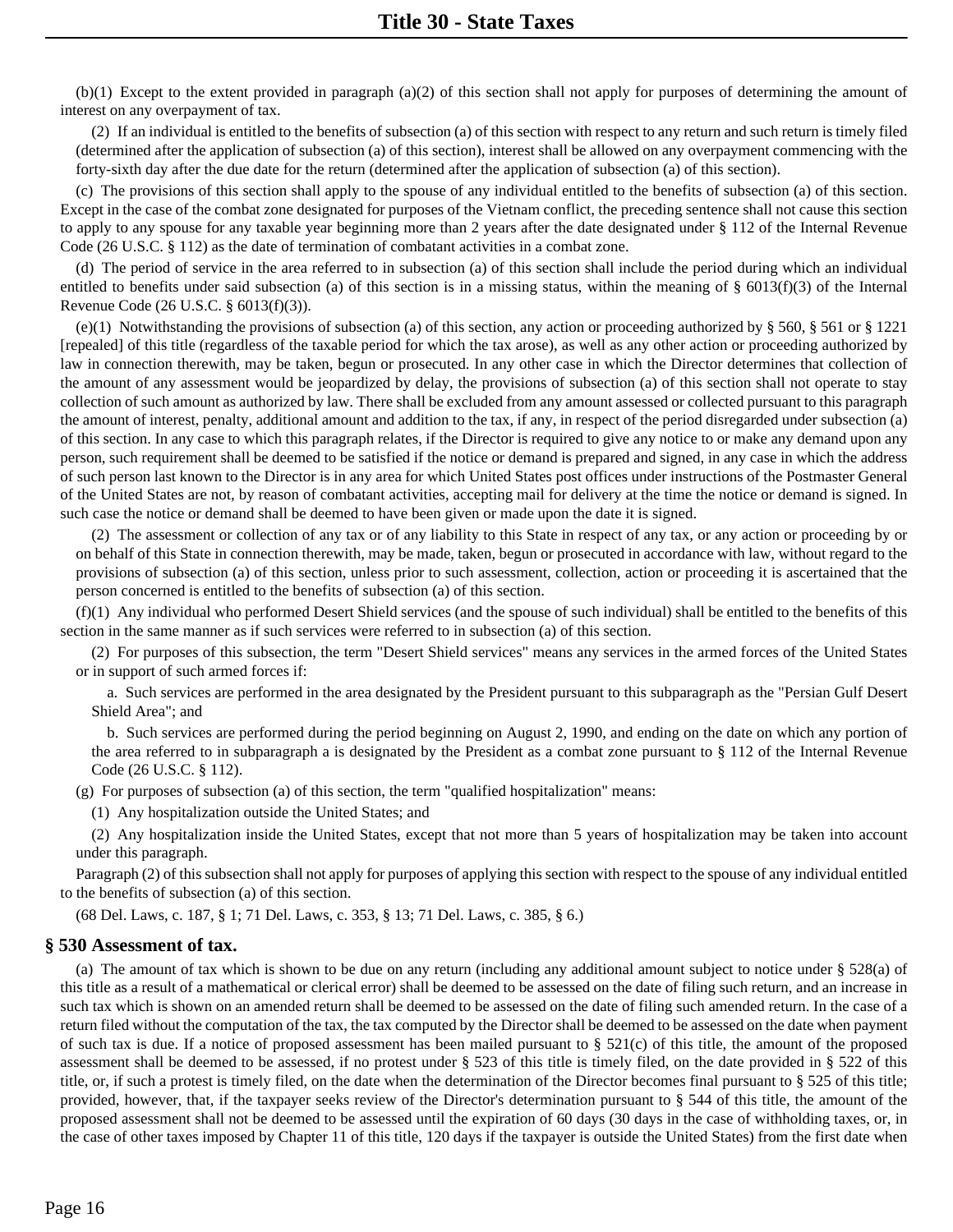(i) the determination of the Tax Appeal Board under § 544 of this title becomes final and not subject to judicial review under § 331 of this title, or (ii) if the taxpayer appeals from the Tax Appeal Board determination pursuant to § 331 of this title, an order of the Superior Court of the State or the Supreme Court of the State entered upon the decision on such appeal becomes final and not subject to appeal. If an amended return or report filed pursuant to § 514 of this title concedes the accuracy of a federal change or correction, any deficiency in tax under this title resulting therefrom shall be deemed to be assessed on the date of filing such amended return or report, and such assessment shall be deemed timely notwithstanding any other provisions of this chapter. Any amount paid as a tax, or in respect of a tax, other than amounts withheld at the source or paid as estimated income tax, shall be deemed to be assessed upon the date of the Director's receipt of payment, notwithstanding any other provision of this title.

(b) If the mode or time for the assessment of any tax under this title or Title 4, including interest, penalties, additional amounts and additions to the tax, is not otherwise provided for, the Director may establish the same by regulations.

(c) The Director may, at any time within the period prescribed for assessment, make a supplemental assessment, subject to the provisions of § 521 of this title where applicable, whenever it is found that any assessment is imperfect or incomplete in any material respect.

(68 Del. Laws, c. 187, § 1.)

#### **§ 531 Limitations on assessment.**

(a) Except as otherwise provided in this section, a notice of proposed assessment under § 521(c) of this title shall be mailed to the taxpayer within 3 years after the return was filed (whether or not such return was filed on or after the date prescribed). No deficiency shall be assessed or collected with respect to the taxable period for which a return was filed unless such notice is mailed within such 3 year period, or within the period otherwise prescribed in this section.

(b) In the case of a deficiency in any license fee or tax under Part III of this title, a notice of proposed assessment under  $\S 521(c)$  of this title shall be mailed to the taxpayer within 3 years after the expiration date of the license to which the proposed assessment relates.

(c) If no return is filed, or if a false and fraudulent return is filed with intent to evade any tax imposed by this title or Title 4, a notice of proposed assessment under  $\S 521(c)$  of this title may be mailed to the taxpayer at any time.

(d) If the taxpayer fails to comply with the requirement of § 514 of this title by not reporting a change or correction to the federal income or estate tax return, or by not filing an amended return under this title, a notice of proposed assessment under § 521(c) of this title may be mailed to the taxpayer at any time.

(e) If the taxpayer shall, pursuant to § 514 of this title, report a change or correction or file an amended federal income or estate tax return increasing the federal tax liability, a notice of proposed assessment under § 521(c) of this title with respect to such change or correction (if not otherwise deemed to have been assessed under § 530(a) of this title upon the filing of such report or amended return) may be mailed to the taxpayer at any time within 2 years after such report or amended return was filed.

(f) Where, before the expiration of the time prescribed in this section for the mailing of a notice of proposed assessment under  $\S 521(c)$ of this title, both the Director and the taxpayer shall have consented in writing to such assessment after such time, the proposed assessment may be assessed at any time prior to the expiration of the period agreed upon. The period so agreed upon may be extended by subsequent agreements in writing made before the expiration of the period previously agreed upon. An agreement between the taxpayer and the Internal Revenue Service providing for the extension of the period for assessment of federal income taxes shall constitute an agreement with the Director to extend the period for assessment of income taxes under this title. A copy of any such agreement between the taxpayer and the Internal Revenue Service shall be filed by the taxpayer with the Director within 30 days after its execution.

(g) For purposes of this section, a return filed before the last day prescribed by law or by regulation promulgated pursuant to law for the filing thereof shall be considered as filed on such last day.

(h) The running of the period of limitations provided for in this section on the making of assessments shall, in a case under Title 11 of the United States Code, be suspended for the period during which the Director is prohibited by reason of such case from making the assessment plus 60 days thereafter.

(i) If a taxpayer omits from a return any amount of income, gross gifts or gross estate properly includible therein which exceeds 25% of the amount stated on the return, the tax may be assessed at any time within 6 years after the return was filed. If a taxpayer omits from a return any amount of license fee or tax under Part III of this title includible therein which exceeds 25% of the amount stated on the return, the tax may be assessed at any time within 6 years after the expiration date of the license to which the proposed assessment relates.

(68 Del. Laws, c. 187, § 1; 70 Del. Laws, c. 186, § 1; 71 Del. Laws, c. 144, § 1; 71 Del. Laws, c. 385, §§ 7, 8; 72 Del. Laws, c. 112, § 3; 81 Del. Laws, c. 19, § 1.)

#### **§ 532 Recovery of erroneous refund.**

(a) An erroneous refund shall be considered an underpayment of tax on the date such refund was made, and a notice of proposed assessment under § 521(c) of this title with respect to such refund may be mailed to the taxpayer at any time within the later of:

- (1) Two years from the making of such refund; or
- (2) The limitation period provided by § 531 of this title.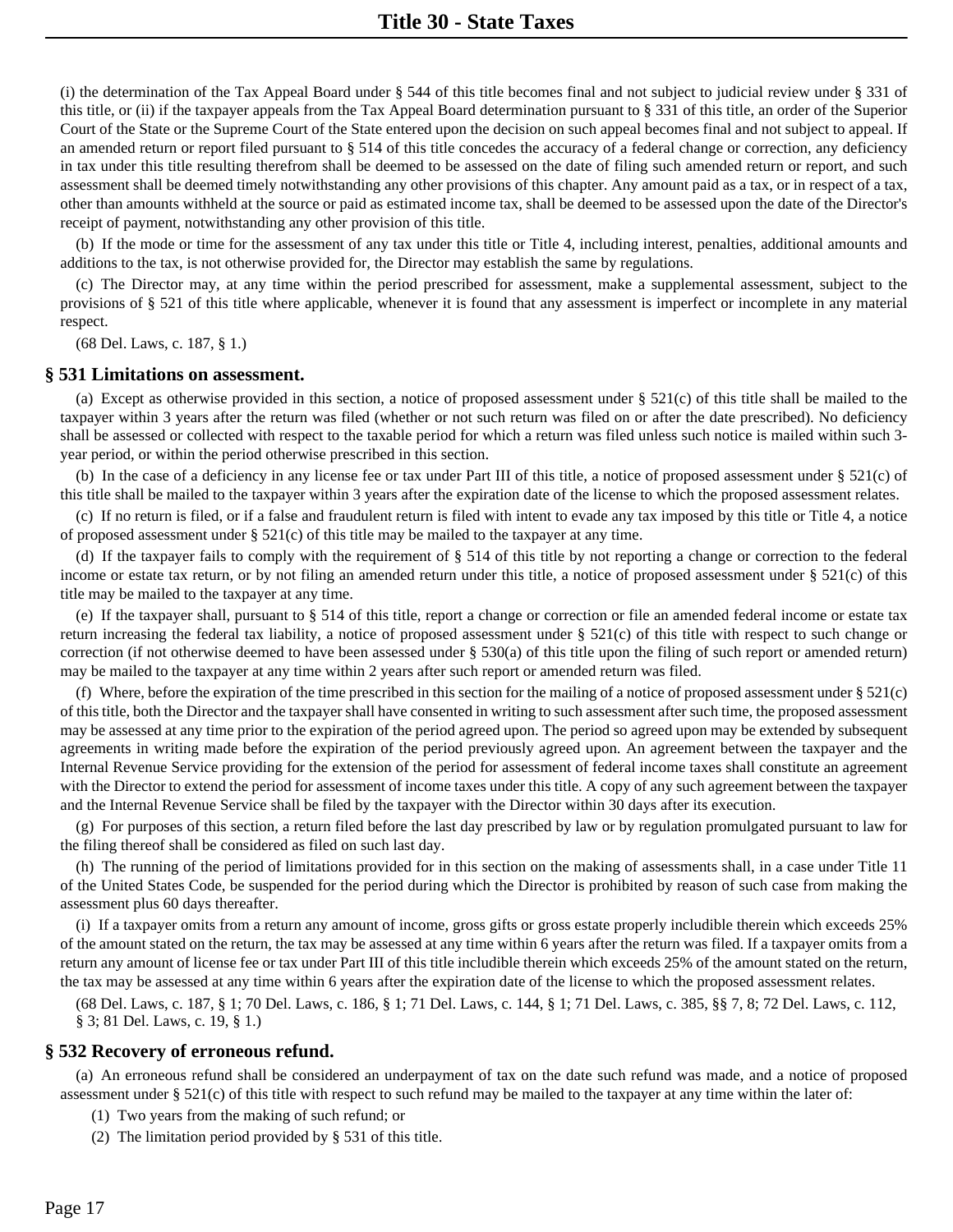(b) As to any part of an erroneous refund that was induced by fraud or by the intentional misrepresentation of a material fact, a notice of proposed assessment under § 521(c) of this title with respect to such refund may be mailed to the taxpayer at any time.

(68 Del. Laws, c. 187, § 1.)

# **§ 533 Interest on underpayment.**

(a) If any amount of tax, including tax required to be withheld by an employer, and including penalties, additional amounts and additions to the tax, imposed by this title or Title 4 is not paid on or before the last date prescribed for payment, interest on such amount at the rate of 0.5% per month, or fraction thereof, shall be payable for the period from such last date to the date such amount is paid, and from and after the date the assessment of such interest becomes final under § 522 or § 530 of this title to the date such amount is paid, such interest shall compound monthly. No interest shall be imposed if the amount due is less than \$1.00, nor shall this section apply to any failure to pay estimated income tax under § 1170 or § 1904 of this title.

(b) For purposes of this section, the last date prescribed for payment of any tax shall be determined without regard to any extension of time.

(c) Interest prescribed under this section on any tax, including tax required to be withheld by an employer, and including penalties, additional amounts and additions to the tax, shall be assessed, collected and paid in the same manner as taxes. After an initial assessment of interest upon any amount of tax, penalty, additional amount or addition to the tax, interest shall continue to accrue on the unpaid balance of such amount until such amount has been paid in full, except as otherwise provided in subsection (e) of this section, and no further assessment of such interest shall be made.

(d) Interest shall be imposed under this section in respect of any penalty, additional amount or addition to the tax from the date of the notice of proposed assessment under  $\S$  521(c) of this title of such penalty, additional amount or addition to the tax to the date of payment thereof.

(e) If a proposed assessment is made with respect to any amount, and if such amount is paid within 10 days after the date of the notice of proposed assessment thereof under § 521(c) of this title, interest under this section on the amount so paid shall not be imposed for the period after the date of such notice.

(f) If any portion of a tax is satisfied by credit of an overpayment, then no interest shall be imposed under this section on the portion of the tax so satisfied for any period during which, if the credit had not been made, interest would have been allowable with respect to such overpayment.

(g) Any portion of any tax imposed, or any interest, penalty, additional amount or addition to the tax, which has been erroneously refunded and which is recoverable by the Director, shall bear interest at the rate of 0.5% per month, or fraction thereof, from the date of payment of such refund to the date of its recovery by the Director, and from and after the date the assessment of such interest becomes final under § 522 or § 530 of this title to the date of such recovery, such interest shall compound monthly.

(h) Interest prescribed under this section on any tax may be assessed and collected at any time during the period within which the tax, penalty, additional amount or addition to the tax to which such interest relates may be collected.

(i) If the Secretary of the Treasury of the United States extends the time for filing income tax returns under § 6081 of the Internal Revenue Code (26 U.S.C. § 6081) and the time for paying income tax with respect to such returns under § 6161 of the Internal Revenue Code (26 U.S.C. § 6161) for any taxpayer located in a Presidentially-declared disaster area, the Director shall abate for such period the assessment of any interest prescribed under this section and penalties for failure to file a return under § 534(a) of this title or to pay the tax under § 534(b) of this title on such taxpayer's income and business license tax. For purposes of this subsection, the term "Presidentiallydeclared disaster area" means, with respect to any taxpayer, any area which the President of the United States has determined warrants assistance by the Federal Government under the Disaster Relief and Emergency Assistance Act.

(68 Del. Laws, c. 187, § 1; 72 Del. Laws, c. 112, § 2; 75 Del. Laws, c. 411, §§ 1, 2.)

#### **§ 534 Failure to file tax return or to pay tax.**

(a) In case of failure to file any return required under authority of this title or Title 4 on or before the date prescribed therefor (determined with regard to any extension of time for filing), unless it is shown that such failure is due to reasonable cause and not due to wilful neglect, there shall be added to the amount required to be shown as tax on such return 5% of the amount of such tax if the failure is for not more than 1 month, with an additional 5% for each additional month or fraction thereof during which such failure continues, not exceeding 50% in the aggregate. For purposes of this subsection, the amount of tax required to be shown on the return shall be reduced by the amount of any part of the tax which is paid on or before the date prescribed for payment of the tax and by the amount of any credit against the tax which may be claimed on the return.

(b)(1) In case of failure to pay the amount shown as tax on any return specified in subsection (a) of this section on or before the date prescribed for payment of such tax (determined with regard to any extension of time for payment), unless it is shown that such failure is due to reasonable cause and not due to wilful neglect, there shall be added to the amount shown as tax on such return 1% of the amount of such tax if the failure is for not more than 1 month, with an additional 1% for each additional month or fraction thereof during which such failure continues, not exceeding 25% in the aggregate. For purposes of computing such addition for any month, the amount of tax shown on the return shall be reduced by the amount of any part of the tax which is paid on or before the beginning of such month and by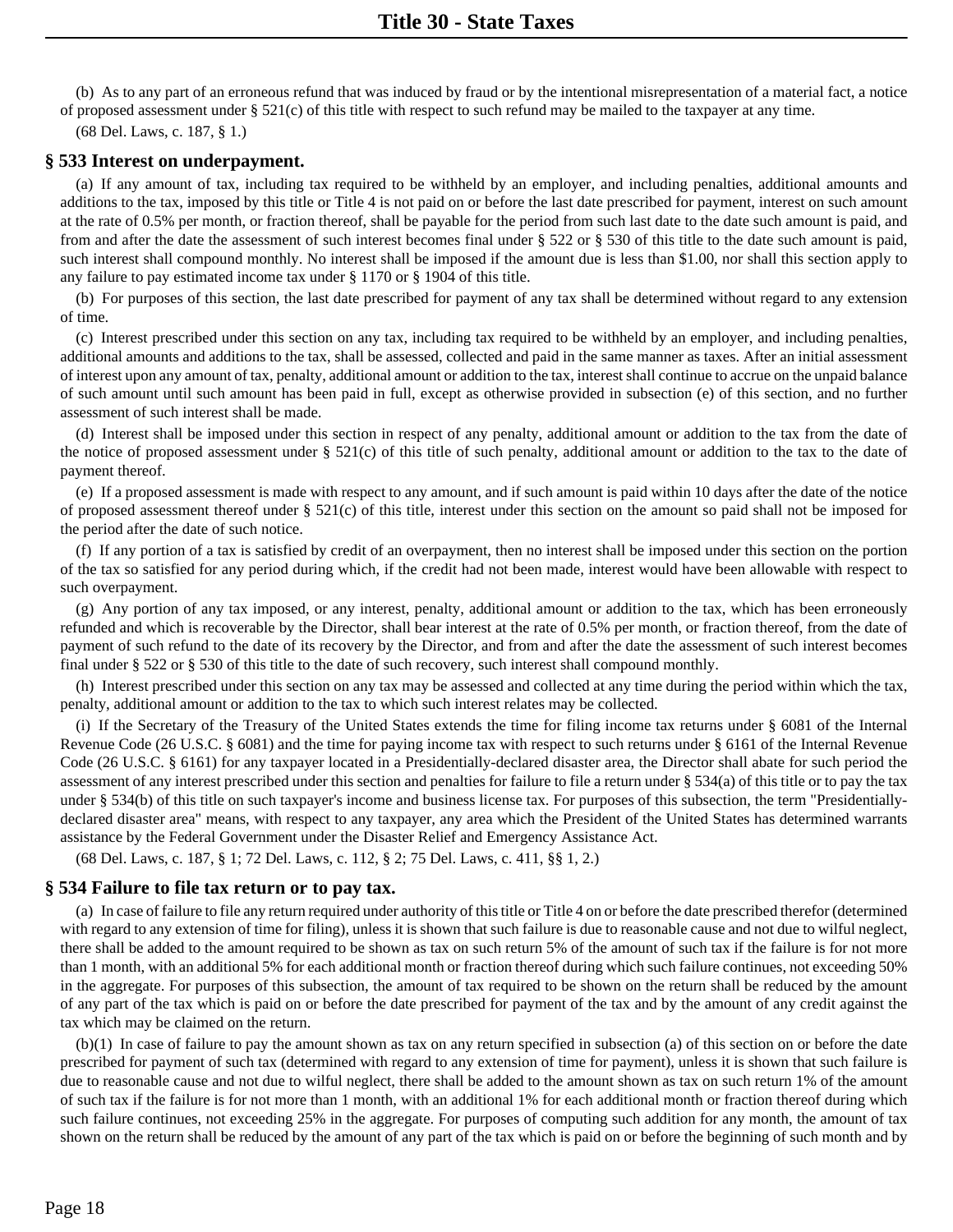the amount of any credit against the tax which may be claimed on the return. If the amount required to be shown as tax on the return is less than the amount shown as tax on the return, this paragraph shall be applied by substituting such lower amount.

(2) In the case of failure to pay any amount in respect of any tax required to be shown on a return specified in subsection (a) of this section which is not so shown (including an assessment made pursuant to § 528(a) of this title) within 10 days after any assessment thereof becoming final, unless it is shown that such failure is due to reasonable cause and not due to wilful neglect, there shall be added to the amount of tax stated in the notice of proposed assessment 1% of the amount of such tax if the failure is for not more than 1 month, with an additional 1% for each additional month or fraction thereof during which such failure continues, not exceeding 25% in the aggregate. For purposes of computing such addition for any month, the amount of tax stated in the notice of proposed assessment shall be reduced by the amount of any part of the tax which is paid before the beginning of such month.

(c)(1) For tax periods beginning after December 31, 1999, if any pass-through entity required to file a return under  $\S$  1605(a)(1) of this title for any taxable year fails to file such return by the date prescribed therefor (determined with regard to any extension of time for filing) or files a return which fails to show the information required under  $\S 1605(a)(1)$  of this title, such pass-through entity shall be liable for a penalty determined under paragraph (c)(2) of this section for each month, or fraction thereof, during which such failure continues (but not to exceed 5 months), unless it is shown that such failure was due to reasonable cause.

(2) For purposes of paragraph  $(c)(1)$  of this section, the amount of penalty for any month is the product of \$25, multiplied by the number of persons who were members in the pass-through entity during any part of the taxable year; provided, however, that the maximum penalty for any taxable year shall not exceed \$10,000.

(3) The penalty prescribed by this subsection shall be assessed against and shall be payable by the pass-through entity, and the deficiency and appeal procedures provided in §§ 521-526 of this title shall not apply; provided, however, that the Director shall mail written notice of such penalty to the pass-through entity, which may, within 60 days from the date of the mailing of such notice, institute a protest of such penalty to the Director, whose determination shall be final.

(d)(1) For tax periods beginning after December 31, 1999, if any pass-through entity fails to comply with the provisions of § 1605(a) (2) of this title, such pass-through entity shall be liable for a penalty determined under paragraph  $(d)(2)$  of this section for each month, or fraction thereof, during which such failure continues (but not to exceed 5 months), unless it is shown that such failure was due to reasonable cause.

(2) For purposes of paragraph  $(d)(1)$  of this section, the amount of penalty for any month is \$25, multiplied by the number of persons who were members of the pass-through entity at any time during the tax year, provided, however, that the maximum penalty for any taxable year shall not exceed \$10,000.

(3) The penalty prescribed by this subsection shall be assessed against and shall be payable by the pass-through entity and the deficiency and appeal procedures provided in §§ 521-526 of this title shall not apply; provided, however, that the Director shall mail written notice of such penalty to the pass-through entity, which may, within 60 days from the date of the mailing of such notice, institute a protest of such penalty to the Director, whose determination shall be final.

(e) This section shall not apply to any failure to file a declaration of estimated tax or to pay any estimated tax.

 $(f)(1)$  In case of each failure to file a statement of payment to another person required under the authority of this title, including the duplicate statement of tax withheld on wages, by the date prescribed therefor (determined with regard to any extension of time for filing), unless it is shown that such failure is due to reasonable cause and not due to wilful neglect, there shall be paid by the person so failing to file such statement, in the same manner as tax, a penalty of \$2.00 for each such failure, but the total amount imposed on the delinquent person for all such failures during any calendar year shall not exceed \$2,000.

(2) Any person required to file an information return pursuant to § 1154(h) of this title who fails to file such return on or before the date prescribed for its filing or who fails to include all the information required to be shown on the return or who includes incorrect information on the return or who fails to file in the required manner, shall unless it is shown that such failure is due to reasonable cause and not due to wilful neglect, pay a penalty in an amount equal to one half the amount specified in the Internal Revenue Code, as it may be amended from time to time, for such failure.

(g) The Director shall assess a penalty of \$500 against any individual who files what purports to be a return of any tax imposed by this title or Title 4 but which:

(1) Does not contain information on which the substantial correctness of the self-assessment may be judged or contains information that on its face indicates that the self-assessment is substantially incorrect; and

(2) Evidences a position that is frivolous or a desire to delay or impede the administration of the revenue laws of this State.

(h) In the case of failure of an employer required to deposit taxes by electronic funds transfer under the provisions of § 1154(f) of this title to make transfer by such means, unless it is shown that such failure is due to reasonable cause and not due to wilful neglect, there shall be added to the amount shown as tax required to have been electronically transferred 5% of the amount or \$500 per required payment, whichever is less.

(i) For tax periods beginning after December 31, 1994, with respect to any return, the amount of the addition to the tax under subsection (a) of this section shall be reduced by the amount of the addition to the tax under subsection (b) of this section for any month (or fraction thereof) to which an addition to the tax is applied under both subsections (a) and (b) of this section.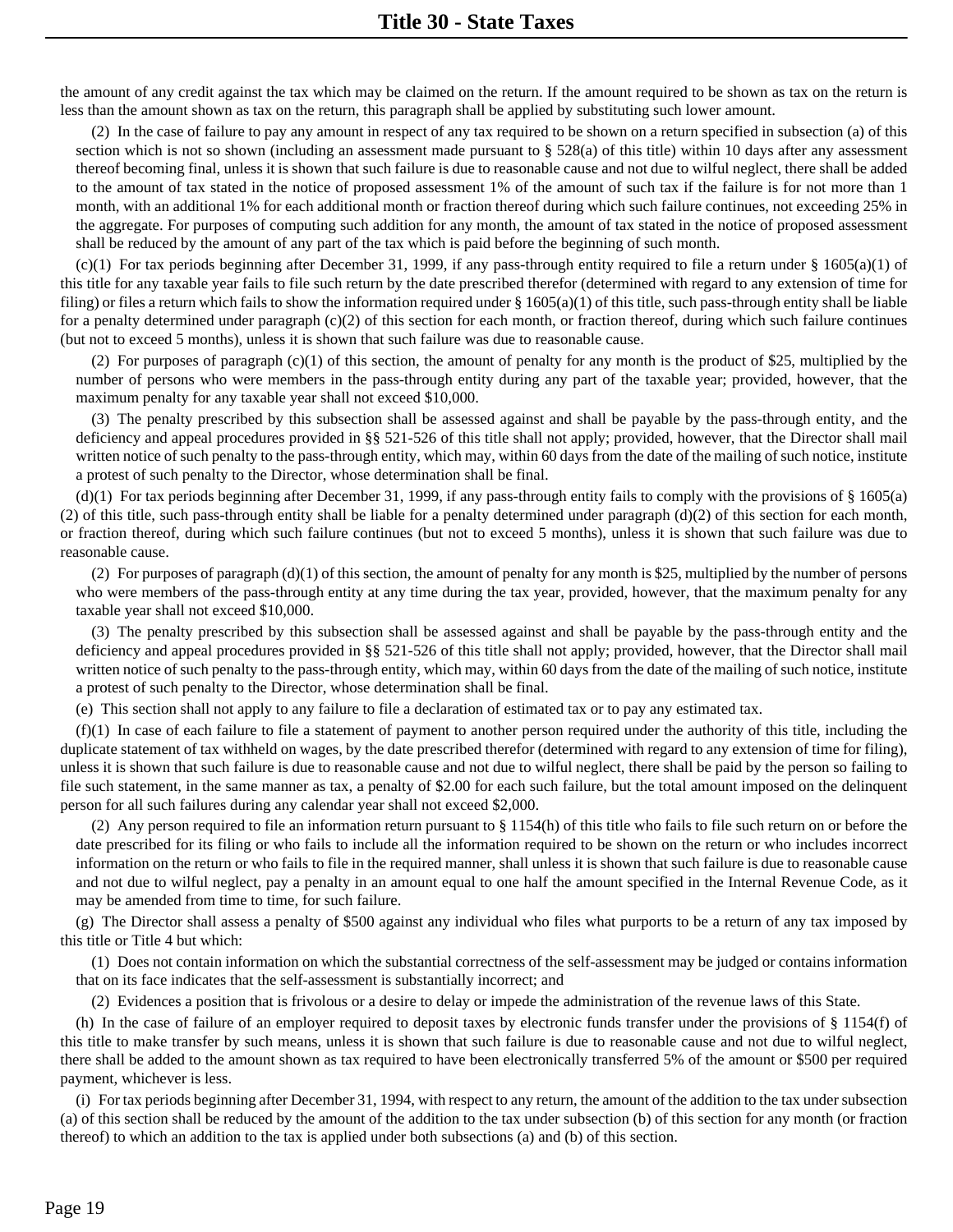(j) If any failure to file any return is fraudulent, subsection (a) of this section shall be applied by substituting "15" for "5%" each place it appears and by substituting "75%" for "50%."

(k) For purposes of subsection (a) of this section, reasonable cause shall be deemed established in the case of failure to file a return in the time prescribed by Part III of this title, where the taxpayer filed within the time prescribed in a written notification by the Director that the taxpayer is eligible to file returns on a basis less frequent than is actually the case.

(*l* ) In the case of failure of any person to obtain or renew a business license required under the provisions of Part III of this title, unless it is shown that such failure is due to reasonable cause and not due to wilful neglect, there shall be added to the amount of the business license fee required to be paid a penalty in the amount of \$200. Whenever a penalty has been proposed for assessment under this subsection, the Director shall not be required to issue a business license to the taxpayer to whom such assessment has been proposed unless and until the taxpayer has paid any license fee necessary for issuance of such license and has either:

(1) Paid the assessment provided under this subsection (subject to any claim for refund); or

(2) Filed a written protest regarding such assessment of penalty pursuant to § 523 of this title.

The penalty described in this subsection shall not be assessed in the instance of self-disclosure by a taxpayer of delinquency in meeting the licensing requirements of Part III. The penalty described in this subsection shall, only with respect to the same failure to obtain or renew a license and not with respect to failure to pay taxes on gross receipts or any other acts or omissions, be in lieu of the penalty described in subsection (a) of this section, except where such penalty determined under subsection (a) of this section shall exceed the penalty determined under this subsection, in which event subsection (a) of this section shall apply, and this subsection shall not apply.

(m) Any person who fails to file any return in the manner prescribed by law and required under authority of this title or Title 4 on or before the date prescribed therefor (determined with regard to any extension of time for filing), unless it is shown that such failure is due to reasonable cause and not due to wilful neglect, shall be liable for a penalty of not more than \$50, in addition to any other amounts prescribed under this title that shall be assessed and collected by the Director.

(68 Del. Laws, c. 187, § 1; 69 Del. Laws, c. 289, § 13; 70 Del. Laws, c. 117, § 3; 71 Del. Laws, c. 314, § 7; 72 Del. Laws, c. 220, § 1; 73 Del. Laws, c. 131, § 3; 75 Del. Laws, c. 411, § 3; 77 Del. Laws, c. 79, §§ 2, 3; 79 Del. Laws, c. 120, §§ 1, 2; 79 Del. Laws, c. 142, §§ 2-4; 81 Del. Laws, c. 103, § 4.)

#### **§ 535 Fraud and other penalties.**

(a) If any part of any underpayment of tax required to be shown on a return is due to fraud, there shall be added to the tax an amount equal to 75% of the portion of the underpayment which is attributable to fraud. If the Director establishes that any portion of an underpayment is attributable to fraud, the entire underpayment shall be treated as attributable to fraud, except with respect to any portion of the underpayment which the taxpayer establishes (by a preponderance of the evidence) is not attributable to fraud. In the case of a joint return, this section shall not apply with respect to a spouse unless some part of the underpayment is due to the fraud of such spouse. For purposes of this subsection, "underpayment" shall have the meaning ascribed to such term in § 6664(a) of the Internal Revenue Code (26 U.S.C. § 6664(a)), or successor provisions. The penalty prescribed by this subsection shall apply only in cases where a return of tax is filed.

(b) If an individual subject to tax under Chapter 11 of this title fails to file a declaration of estimated tax, or fails to pay all or any part of an installment of tax imposed under Chapter 11 of this title, such individual shall be deemed to have made an underpayment of estimated tax, and there shall be added to the tax an amount equal to 1 1/2% per month, or fraction thereof, of the amount of such underpayment for the period of the underpayment. The Director shall determine the amount of an underpayment of estimated tax by an individual in a manner consistent with the internal revenue laws of the United States.

 $(c)(1)$  In the case of any underpayment of tentative tax or installment of estimated tax required by Chapter 19 of this title, there shall be added to the tax for the taxable year an amount equal to 1 1/2% per month, or fraction thereof, of the amount of such underpayment for the period of the underpayment.

(2) For purposes of paragraph (1) of this subsection, the amount of the underpayment shall be the excess of:

a. The amount of the tentative tax or installment payment which would be required to be made if the estimated tax were equal to 80% of the tax shown on the final return for the taxable year, or, if no such return was filed, 80% of the tax for such taxable year, over b. The amount, if any, of the tentative tax or the installment paid on or before the last date prescribed for payment.

(3) For purposes of paragraph (c)(1) of this section, the period of the underpayment shall run from the date the tentative tax or installment was required to be paid to the first day of the fourth month following the close of the taxable year, or to the date on which paid, whichever is earlier.

(4) Notwithstanding the foregoing provisions of this subsection, no addition to tax shall be imposed under this subsection if the total amount of all payments of estimated tax made on or before the last date prescribed for the payment thereof equals or exceeds the amount which would have been required to be paid on or before such date if the estimated tax were the tax shown on the final return of the taxpayer for the preceding taxable year.

(5) Paragraph (c)(4) of this section shall apply only in the case of a small corporation. For purposes of this paragraph, the term "small corporation" shall have the meaning set forth in § 1905(5) of this title.

(d) If any employer fails to pay the amount shown as tax on any withholding return filed pursuant to § 1154 of this title, there shall be added to the tax an amount equal to 1% of the tax required to be shown on such return for each month, or fraction thereof, during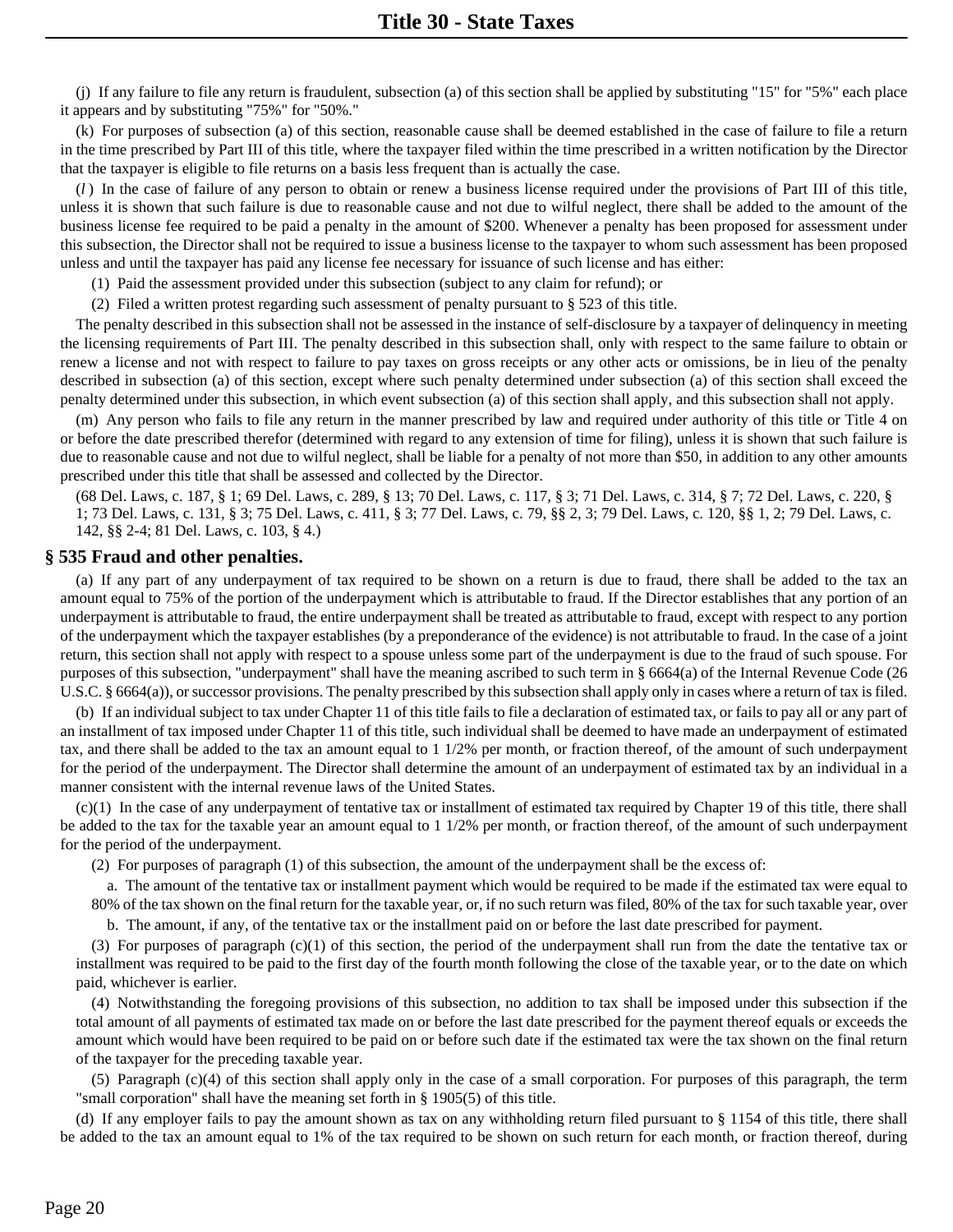which such failure continues, not exceeding 25% in the aggregate. Such employer shall be liable for the payment of such additions to tax, and it shall not be collected from the employee.

(e) For tax periods beginning after December 31, 1999, any person required under this title to collect, account for and pay over any tax imposed by this title, other than § 3002 and Chapters 51 and 52 of this title, who wilfully fails to collect or truthfully account for and pay over such tax, or wilfully attempts in any manner to evade or defeat any such tax or the payment thereof, shall, in addition to other penalties provided by law, be liable for a penalty equal to the total amount of the tax evaded, or not collected or not accounted for and paid over. No addition to tax under subsection (a) of this section shall be imposed for any action or failure to act to which this subsection applies. The term "person" as used in this subsection, includes an officer or employee of a corporation, or a member, officer or employee of a pass-through entity, as defined in § 1601 of this title, who, as such officer, employee, or member is under a duty to perform the act in respect of which the violation occurs.

(f) In addition to any criminal penalty provided by law, any person who wilfully fails to pay, or to deduct or withhold and pay, any tax imposed under authority of this title or Title 4, or to make tender, sign or certify any return or declaration of estimated tax, or to supply any information within the time required by or under this title or Title 4, shall be liable for a penalty of not more than \$3,000, in addition to any other amounts prescribed under this title, that shall be assessed and collected by the Director.

 $(g)(1)$  In addition to any criminal penalty provided by law, the Director shall assess a penalty of \$500 whenever:

a. Any individual makes a false statement under § 1151 of this title which results in a decrease in the amounts deducted and withheld under subchapter VII of Chapter 11 of this title; and

b. As of the time such statement was made, there was no reasonable basis for such statement.

(2) The Director may waive in whole or in part the penalty imposed under paragraph  $(g)(1)$  of this section if the taxes imposed with respect to the individual under subchapter VII of Chapter 11 of this title for the taxable year are equal to or less than the sum of:

a. The credits against such taxes allowed by said subchapter; and

b. The payments of estimated tax on account of such taxes.

(h) Penalties prescribed under the provisions of this chapter shall be additions to tax and shall be assessed, collected and paid in the same manner as taxes.

(i) For purposes of subsection (a) of this section (relating to underpayments due to fraud), the amount shown as the tax by the taxpayer upon the return shall be taken into account in determining the amount of the underpayment only if such return was filed on or before the due date of such return, determined with regard to any extension of time for such filing.

(j) If any check or money order in payment of any amount receivable under this title or Title 4 is not duly paid, in addition to any other penalties provided by law, there shall be paid as a penalty by the person who tendered such check or money order an amount equal to 2% of the amount of such check or money order, except that if the amount of such check or money order is less than \$750, the penalty under this subsection shall be \$15 or the amount of such check or money order, whichever is the lesser. This subsection shall not apply if the person tendered such check or money order in good faith and with reasonable cause to believe it would be duly paid. For purposes of this subsection, any other method of payment, including but not limited to payment by electronic funds transfer, payment by means of the automated clearing house, or payment by credit card, debit card or charge card shall be considered a payment by check or money order.

#### $(k)(1)$  If:

a. Any part of any understatement of liability with respect to any return or claim for refund is due to a position for which there was not a realistic possibility of being sustained on its merits;

b. Any person who is an income tax return preparer with respect to such return or claim knew (or reasonably should have known) of such position; and

c. The relevant facts affecting the tax treatment of the item affected by such position were not adequately disclosed in such return or claim or in a statement attached to such return or claim (or in a federal return or a statement attached thereto, a copy of which was filed with such return or claim) or indicate such position was frivolous;

such person shall pay a penalty of \$250 with respect to such return or claim unless it is shown that there is reasonable cause for the understatement and such person acted in good faith.

(2) If any part of any understatement of liability with respect to any return or claim for refund is due:

a. To a wilful attempt in any manner to understate the liability for tax by a person who is an income tax return preparer with respect to such return or claim; or

b. To any reckless or intentional disregard of rules or regulations by any such person;

such person shall pay a penalty of \$1,000 with respect to such return or claim. With respect to any return or claim, the amount of the penalty payable by any person by reason of this paragraph shall be reduced by the amount of any penalty paid by such person by reason of paragraph  $(k)(1)$  of this section.

(3)a. If at any time there is a final administrative determination or a final judicial decision that there was no understatement of liability in the case of any return or claim for refund with respect to which a penalty under paragraph (k)(1) or (2) of this section has been assessed, such assessment shall be abated, and if any portion of such penalty has been paid the amount so paid shall be refunded to the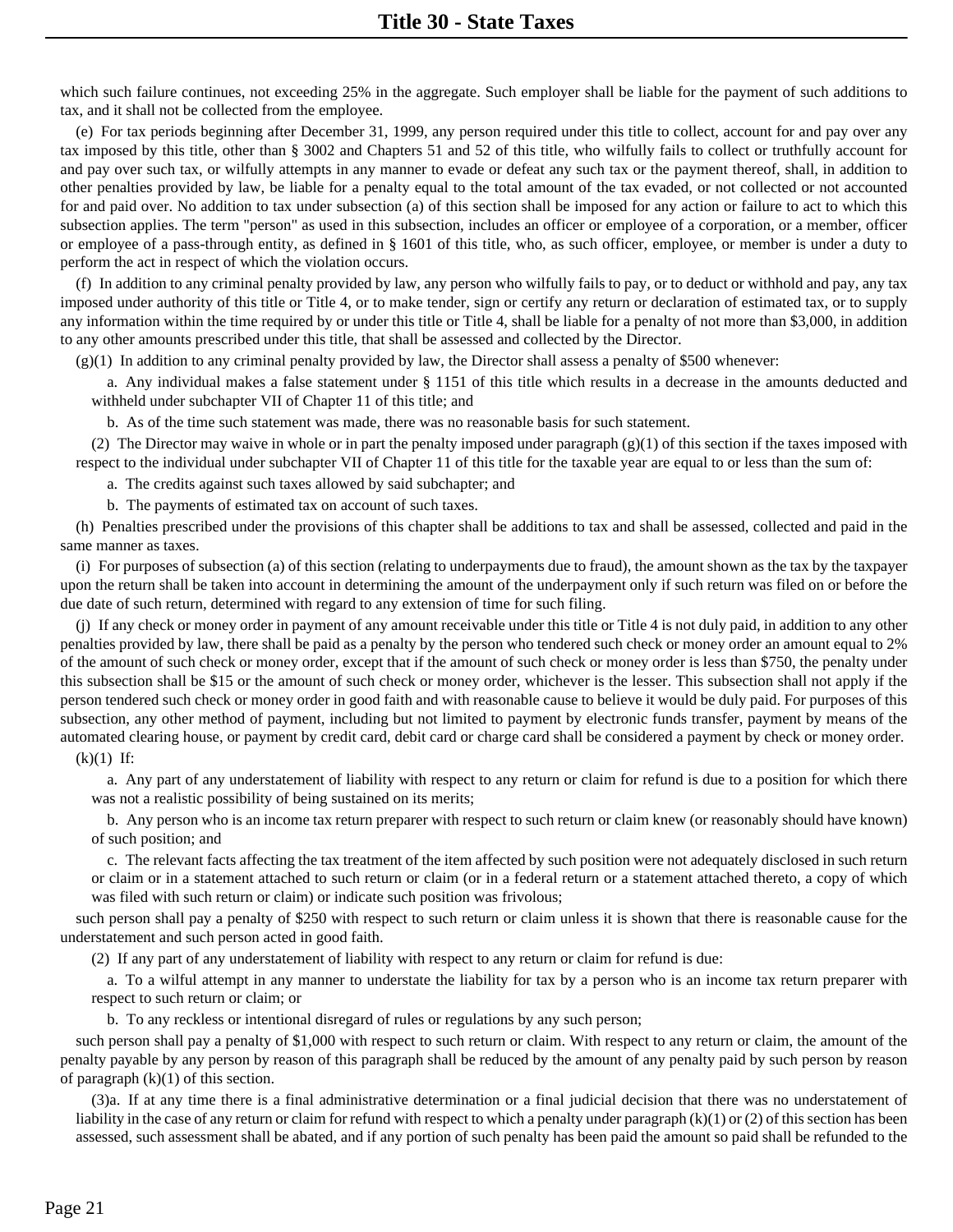person who made such payment as an overpayment of tax without regard to any period of limitations which, but for this subparagraph, would apply to the making of such refund.

b. For purposes of this subsection, the term "understatement of liability" means any understatement of the net amount payable with respect to the tax imposed under Chapter 11 or Chapter 19 of this title or any overpayment of the net amount creditable or refundable with respect to any such tax. Except as otherwise provided in paragraph (k)(3)a, of this section, the determination of whether or not there is an understatement of liability shall be made without regard to any administrative or judicial action involving the taxpayer.

#### (*l* ) Any person who:

(1) Aids or assists in, procures, or advises with respect to, the preparation or presentation of any portion of a return, affidavit, claim or other document;

(2) Knows or has reason to believe that such portion will be used in connection with any material matter arising under this title or Title 4; and

(3) Knows that such portion (if so used) would result in an understatement of the liability for tax of another person;

shall pay a penalty with respect to each such document in the amount determined in accordance with, and subject to the limitations contained in, § 6701 of the Internal Revenue Code (26 U.S.C. § 6701), or successor provisions. Except as provided in subsection (m) of this section, the penalty imposed by this subsection shall be in addition to any other penalty provided by law.

(m) No penalty shall be assessed under subsection (k) of this section on any person with respect to any document for which a penalty is assessed on such person under subsection (l) of this section.

(n) In addition to any other penalty provided by law, any person who is a paid tax preparer with respect to any return or claim for refund who fails to sign the return or claim for refund and to provide their preparer tax identification number as required by § 548 of this title, shall pay a civil penalty of \$50 for each such failure, unless it can be shown that the failure was due to reasonable cause. The civil penalty imposed on any paid tax preparer with respect to returns or claims for refund filed during any calendar year shall not exceed \$25,000. The Division of Revenue may use an amount equal to the total penalties collected under this section to regulate paid tax preparers, including, without limitation, commencing actions permitted under § 549 of this title.

(68 Del. Laws, c. 187, § 1; 69 Del. Laws, c. 188, § 1; 70 Del. Laws, c. 142, § 10; 70 Del. Laws, c. 186, § 1; 73 Del. Laws, c. 131, § 4; 75 Del. Laws, c. 411, § 5; 79 Del. Laws, c. 142, § 5; 80 Del. Laws, c. 195, § 5; 81 Del. Laws, c. 386, § 2.)

## **§ 536 Accuracy-related penalty.**

(a) If this section applies to any portion of an underpayment of any tax imposed by this title or Title 4 required to be shown on a return, there shall be added to the tax an amount equal to 20% (40% in the case of gross valuation misstatements) of the portion of the underpayment to which this section applies.

(b) This section shall apply to the portion of any underpayment which is attributable to 1 or more of the following:

- (1) Negligence or disregard of rules and regulations.
- (2) Any substantial understatement of tax.
- (3) Any substantial valuation misstatement with regard to any tax imposed by Chapter 11 or Chapter 19 of this title.

(4) Any substantial estate or gift tax valuation understatement with respect to any tax imposed by Chapter 15 of this title.

(c) For purposes of subsection (b) of this section, the following terms shall have the meanings ascribed to such terms in § 6662 of the Internal Revenue Code (26 U.S.C. § 6662), or successor provisions, except that "\$1,500" shall be substituted for "\$5,000" and "\$3,000" shall be substituted for " $$10,000$ " each place such dollar amounts appear in the said  $§$  6662:

- (1) "Negligence";
- (2) "Disregard";
- (3) "Substantial understatement of income tax";
- (4) "Substantial valuation misstatement";
- (5) "Substantial estate or gift tax valuation understatement"; and
- (6) "Gross valuation misstatement."

(d) For purposes of determining under subsection (b) of this section whether a portion of any underpayment is attributable to 1 or more of the items specified in paragraphs  $(b)(1)-(4)$  of this section, the provisions of § 6662 of the Internal Revenue Code (26 U.S.C. § 6662), or successor provisions, shall be applied in the same manner as if such provisions were applicable to the taxes imposed by this title or Title 4.

(e) For purposes of this section, "underpayment" shall have the meaning ascribed to such term in § 6664(a) of the Internal Revenue Code (26 U.S.C. § 6664(a)), or successor provisions. The penalty prescribed by this section shall apply only in cases where a return of tax is filed.

(68 Del. Laws, c. 187, § 1; 71 Del. Laws, c. 353, § 15; 71 Del. Laws, c. 385, § 9.)

#### **§ 537 Authority to make credits or refunds.**

(a) In the case of any overpayment, the Director, within the applicable period of limitations, may credit the amount of such overpayment, including any interest allowed thereon, against any liability in respect of any tax imposed by the tax laws of this State on the person who made the overpayment, and the balance shall be refunded by the Director to such person.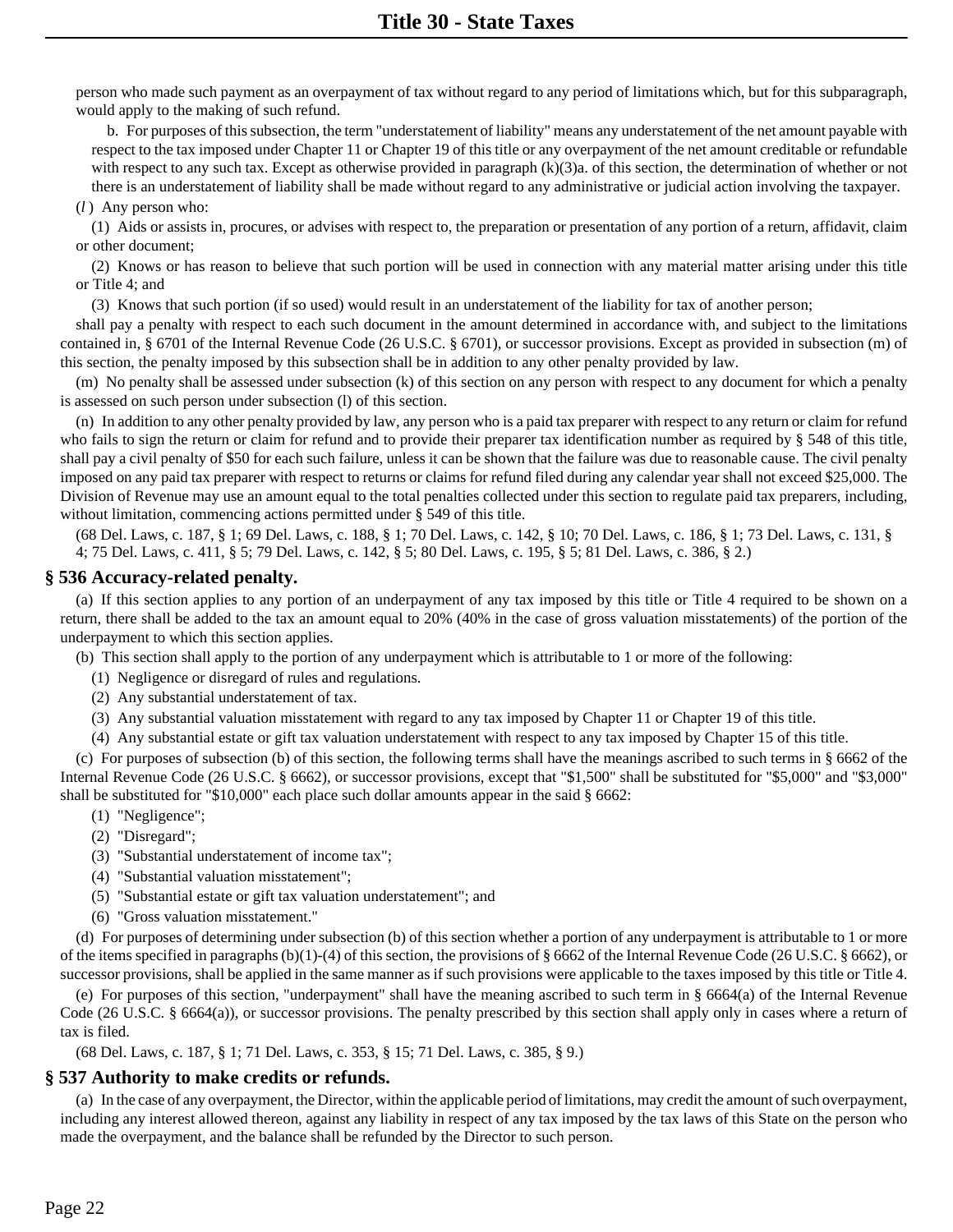(b) If the amount allowable as a credit for tax withheld from the taxpayer exceeds the tax to which the credit relates, the excess shall be considered an overpayment by the taxpayer for purposes of subsection (a) of this section.

 $(c)(1)$  If more than the correct amount of tax required to be paid under the provisions of § 1154 of this title is paid with respect to any payment of remuneration, proper adjustments, with respect to both the tax and the amount to be deducted, shall be made, without interest, in such manner and at such times as the Director may by regulations prescribe.

(2) If more than the correct amount of tax required to be paid under the provisions of § 1154 of this title is paid or deducted with respect to any payment of remuneration and the overpayment cannot be adjusted under paragraph  $(c)(1)$  of this section, the amount of the overpayment shall be refunded to the employer, subject to the limitations of paragraph  $(c)(3)$  of this section, with interest calculated from the forty-sixth day following the date of the claim for the refund, and in such manner and at such times (subject to the statute of limitations properly applicable thereto) as the Director may by regulations prescribe.

(3) In the case of an overpayment of tax required to be deducted and withheld under § 1151 of this title, refund or credit shall be made to the employer only to the extent that the amount of such overpayment was not deducted and withheld by the employer.

(d) If any amount of tax is assessed or collected after the expiration of the period of limitations properly applicable thereto, such amount shall be considered an overpayment for purposes of subsection (a) of this section.

(68 Del. Laws, c. 187, § 1; 69 Del. Laws, c. 188, § 2.)

#### **§ 538 Abatements.**

(a) The Director is authorized to abate the unpaid portion of the assessment of any tax, interest, penalty, additional amount or addition to the tax, or any liability in respect thereof, which is:

- (1) Excessive in amount;
- (2) Assessed after the expiration of the period of limitations properly applicable thereto; or
- (3) Erroneously or illegally assessed.

(b) The Director is authorized to abate any portion (whether or not theretofore paid) of the assessment of any tax, interest, penalty, additional amount or additions to the tax, or any liability in respect thereof, if the Director determines under uniform rules prescribed by the Director that the administration and collection costs involved would not warrant collection of the amount due.

(68 Del. Laws, c. 187, § 1; 70 Del. Laws, c. 186, § 1.)

#### **§ 539 Limitations on credit or refund.**

(a) Claim for credit or refund of an overpayment of any tax imposed by this title or Title 4 shall be filed by the taxpayer within 3 years from the last date prescribed for filing the return (or in the case of license fees or taxes under Part III of this title, 3 years from the expiration date of the license to which such overpayment relates) or within 2 years from the time the tax was paid, whichever of such periods expires the later, or if no return was filed by the taxpayer, within 2 years from the time the tax was paid. No credit or refund shall be allowed or made after the expiration of the period of limitation prescribed in the preceding sentence for the filing of a claim for credit or refund, unless a claim for credit or refund is filed with the Director by the taxpayer within such period.

(b)(1) If the claim for credit or refund was filed by the taxpayer during the 3-year period prescribed in subsection (a) of this section, the amount of the credit or refund shall not exceed the portion of the tax paid within the period immediately preceding the filing of the claim, equal to 3 years plus the period of any extension of time for filing the return.

(2) If the claim was not filed within such 3-year period, the amount of the credit or refund shall not exceed the portion of the tax paid during the 2 years immediately preceding the filing of the claim.

(3) If no claim was filed, the credit or refund shall not exceed the amount which would be allowable under either paragraph (b)(1) or (2) of this section, as the case may be, if claim was filed on the date the credit or refund is allowed.

(c) If an agreement under the provisions of § 531(f) of this title extending the period for assessment of a tax imposed by this title or Title 4 is made within the period prescribed in subsection (a) of this section for the filing of a claim for credit or refund:

(1) The period for filing claim for credit or refund or for making credit or refund if no claim is filed, provided in subsection (a) of this section, shall not expire prior to 6 months after the expiration of the period within which an assessment may be made pursuant to the agreement or any extension thereof under  $\S$  531(f) of this title; and

(2) If a claim is filed, or a credit or refund is allowed when no claim was filed, after the execution of the agreement and within 6 months after the expiration of the period within which an assessment may be made pursuant to the agreement or any extension thereof, the amount of the credit or refund shall not exceed the portion of the tax paid after the execution of the agreement and before the filing of the claim or the making of the credit or refund, as the case may be, plus the portion of the tax paid within the period which would be applicable under subsection (b) of this section if a claim had been filed on the date the agreement was executed.

(d) If the taxpayer is required by § 514 of this title to report a change or correction in federal income or estate liability reported on the federal tax return for any taxable period, or to file an amended tax return under this title with the Director, a claim for credit or refund of any resulting overpayment of tax under this title shall be filed by the taxpayer within 2 years from the time such report or amended return was required to be filed with the Director. If such a report or amended return required by § 514 of this title is not filed within the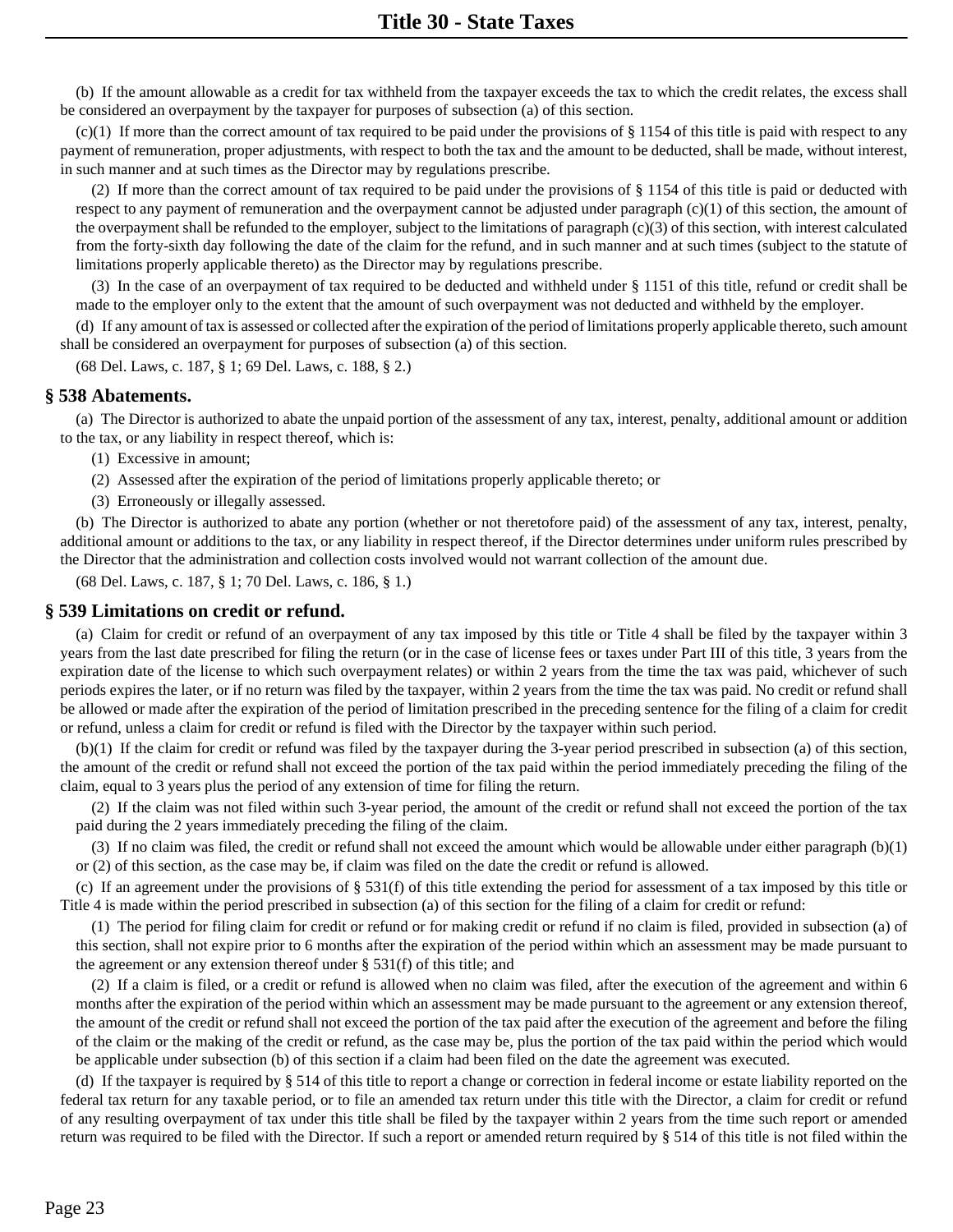90-day period specified in that section, interest on any resulting credit or refund shall not accrue for the period after such ninetieth day and prior to the forty-fifth day after the date of filing the claim for credit or refund. The amount of any such credit or refund shall not exceed the amount of the reduction in tax attributable to such federal change or correction or attributable to the items amended on the taxpayer's amended federal tax return. This subsection shall not affect the time within which a claim for credit or refund may be filed, or the amount for which a credit or refund may be made, without regard to this subsection.

(e) If the claim for credit or refund relates to an overpayment attributable to a net operating loss carry back or a capital loss carry back, in lieu of the 3-year period of limitation prescribed in subsection (a) of this section, the period shall be that period which ends 3 years after the time prescribed by law for filing the return (including extensions thereof) for the taxable year of the net operating loss or net capital loss which results in such carry back, or the period prescribed in subsection (c) of this section in respect of such taxable year, whichever expires later. In the case of such a claim, the amount of the credit or refund may exceed the portion of the tax paid within the period provided in subsection (b) or (c) of this section, whichever is applicable, to the extent of the amount of the overpayment attributable to such carry back.

(f) For purposes of this section, tax shall be deemed to have been paid on the date determined in accordance with  $\S 540(c)$  of this title.

(g) In the case of an individual:

(1) The running of the periods specified in this section with respect to individuals shall be suspended during any period of such individual's life that such individual is financially disabled.

(2) For purposes of paragraph  $(g)(1)$  of this section, an individual is financially disabled if such individual is unable to manage that individual's own financial affairs by reason of a medically determinable physical or mental disability (excluding disability caused by voluntary use of alcohol or unlawful use of a controlled substance defined in Chapter 47 of Title 16) which can be expected to result in death or which has lasted or can be expected to last for a continuous period of not less than 12 months.

(3) An individual shall not be treated as financially disabled during any period that such individual's spouse, guardian or any other person is authorized to act on behalf of such individual in financial matters.

(68 Del. Laws, c. 187, § 1; 70 Del. Laws, c. 186, § 1; 71 Del. Laws, c. 385, § 10; 72 Del. Laws, c. 112, § 1; 78 Del. Laws, c. 179, § 319.)

#### **§ 540 Interest on overpayments.**

(a) *General.* — Subject to the limitations specified in subsection (b) of this section, interest shall be allowed and paid upon any overpayment in respect of any tax imposed by this title or Title 4 at the rate of 0.5% per month, or fraction thereof.

(b) *Limitations.* —

(1) No interest shall be allowed or paid on any overpayment of less than \$1.00.

(2) Interest shall be allowed and paid on any overpayment in respect of any tax from the forty-sixth day (ninety-first day in the case of the tax imposed under Chapter 19 of this title) after the date on which a claim for credit or refund (or an amended return claiming a credit or refund) is filed, to (i) in the case of a refund, the date of the refund, or (ii) in the case of a credit, the due date of the amount against which the credit is taken.

(3) [Repealed.]

(c) *Early returns and advance payments.* — For purposes of this section and § 539 of this title:

(1) Any return filed before its due date shall be considered as filed on such due date.

(2) Any tax paid by the taxpayer before its due date shall be considered as paid on such due date.

(3) For purposes of paragraphs  $(c)(1)$  and (2) of this section, the due date for filing a return or paying the tax shall be determined without regard to any extension of time granted the taxpayer.

(4) Any income tax actually deducted and withheld from the taxpayer, and any amount paid by the taxpayer as estimated or tentative income tax shall be deemed to have been paid by the taxpayer on the due date of the taxpayer's income tax return (determined without regard to any extension of time for filing) for the taxable year with respect to which such tax constitutes a credit or payment.

(d) *Refund of income tax caused by carry back.* — For purposes of subsection (a) of this section, if any overpayment of tax imposed by Chapter 11 or Chapter 19 of this title results from a carry back of a net operating loss or net capital loss, such overpayment shall be deemed not to have been made prior to the filing date for the taxable year in which such net operating loss or net capital loss arises.

(68 Del. Laws, c. 187, § 1; 70 Del. Laws, c. 186, § 1; 75 Del. Laws, c. 411, § 4; 77 Del. Laws, c. 79, §§ 4-6.)

# **§ 541 Form of claims for credit or refund; amendments.**

A claim for credit or refund shall be filed with the Director in writing and shall state the specific grounds upon which it is founded. The Director may by regulations prescribe the information to be included in a claim. A claim may not be amended after the last date prescribed by § 539 of this title for filing a claim for credit or refund if the net effect of the amendment would be an increase in the amount of the overpayment.

(68 Del. Laws, c. 187, § 1.)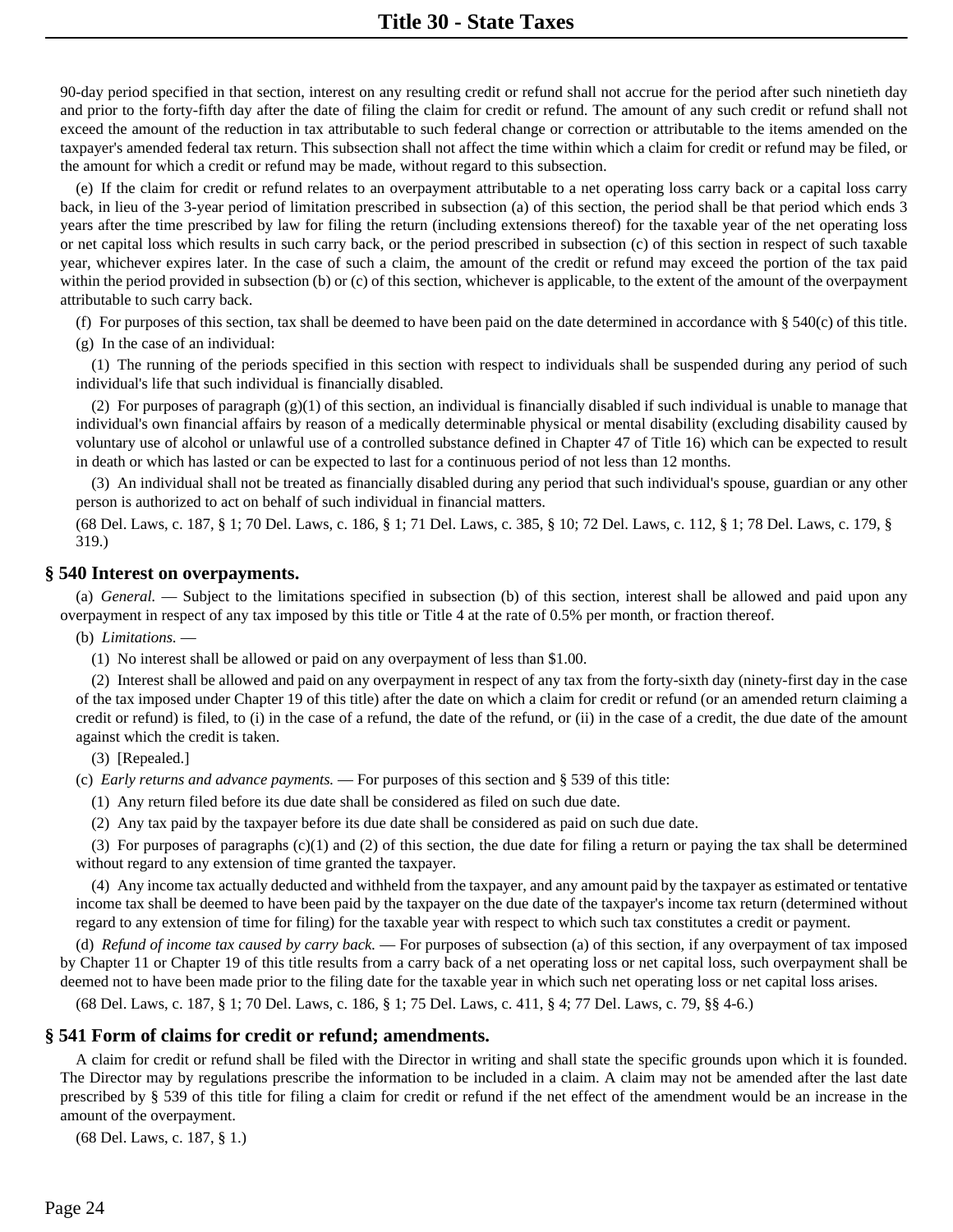# **§ 542 Notice of disallowance; finality.**

If the Director disallows a claim for credit or refund, in whole or in part, the Director shall mail written notice of the disallowance to the taxpayer, and such notice shall set forth the reason for the disallowance. The action of the Director in disallowing all or any part of a claim for credit or refund shall become final upon the expiration of 60 days (30 days in the case of withholding taxes, or, in the case of other taxes imposed by Chapter 11 of this title, 120 days if the taxpayer is outside the United States) from the date on which the Director mailed the notice of disallowance to the taxpayer, unless within such period the taxpayer protests the Director's disallowance pursuant to the provisions of § 523 of this title.

(68 Del. Laws, c. 187, § 1.)

## **§ 543 Claim for credit or refund or protest deemed disallowed.**

If the Director fails to mail written notice of the Director's action on any claim for credit or refund, or on any protest under § 523 of this title of a disallowance of a claim for credit or refund, within 6 months after such claim or protest was filed, the taxpayer may thereafter, and prior to notice of action by the Director, consider such claim or protest to have been disallowed by the Director, and the taxpayer may, at any time prior to the expiration of 3 years from the date on which such claim or protest was filed, proceed pursuant to § 542 or § 544 of this title, as the case may be.

(68 Del. Laws, c. 187, § 1; 70 Del. Laws, c. 186, § 1.)

#### **§ 544 Review of determinations of Director on protests.**

A determination by the Director on a taxpayer's protest pursuant to § 523 of this title shall be subject to review by the taxpayer's filing a petition with the Tax Appeal Board, in such form as the Tax Appeal Board may prescribe, within the time limits specified in § 525 or § 543 of this title, as the case may be. The determination of the Tax Appeal Board shall be subject to judicial review as provided in § 331 of this title.

(68 Del. Laws, c. 187, § 1.)

#### **§ 545 Collection of debts owed to certain State agencies.**

(a) *General.* — Upon receiving notice from any claimant agency that a taxpayer owes a debt to such agency, the Director shall:

(1) Reduce the amount of any overpayment of tax payable to the taxpayer, during a period not to exceed 12 months from the date of the receipt of said notice, by the amount of such debt or unpaid portion thereof;

(2) Notify the taxpayer that such overpayment has been reduced by the amount of such reduction;

(3) Pay the amount by which such overpayment is reduced under paragraph (a)(1) of this section to such agency in an order of priority as determined by the Director of Revenue;

(4) Pay to the taxpayer the remainder of such overpayment, if any; and

(5) Notify the Director of the Lottery to pay to the Director of Revenue any prize payable where prizes exceed a threshold established by the Director of the Lottery to a taxpayer who is also a lottery winner, and the Director of the Lottery shall:

a. Reduce the prize payable to the winner by the amount of such debt or unpaid portion thereof;

b. Notify the winner that such prize has been reduced by the amount of such reduction;

- c. Pay the amount by which such prize is reduced under paragraph (a)(5)a. of this section to the claimant agency; and
- d. Pay to the winner the remainder of such prize, if any.

(b) *Definitions.* — For purposes of this section:

(1) "Claimant agency" means:

a. Any department or agency of the State, including the University of Delaware, Delaware State University and Delaware Technical and Community College, with respect to any debt owed to it and any political subdivision or school district of this State, with respect to property taxes owed to it; and

b. Any court, office of the court clerk, prothonotary, or Register in Chancery of this State with respect to fines, court costs, assessments and/or restitution.

(2) "Debt" means any liquidated sum which is past due, is legally enforceable and has accrued through contract, subrogation, tort, court assessment or operation of law, whether or not there is an outstanding judgment of such sum, plus, if so agreed between the Director and the claimant agency, the amount of the reimbursement provided in subparagraph (c)(1)e. of this section.

(3) "Lottery winner" means any person who is entitled to a payment on account of winning a prize in a lottery conducted pursuant to the provisions of Chapter 48 of Title 29.

(4) "Taxpayer" means any person or entity identified by a claimant agency for action by the Director of Revenue under this section. (c) *Regulations.* —

(1) The Director shall promulgate regulations providing for:

a. Procedures and methods to be employed by a claimant agency with respect to the operation of this section;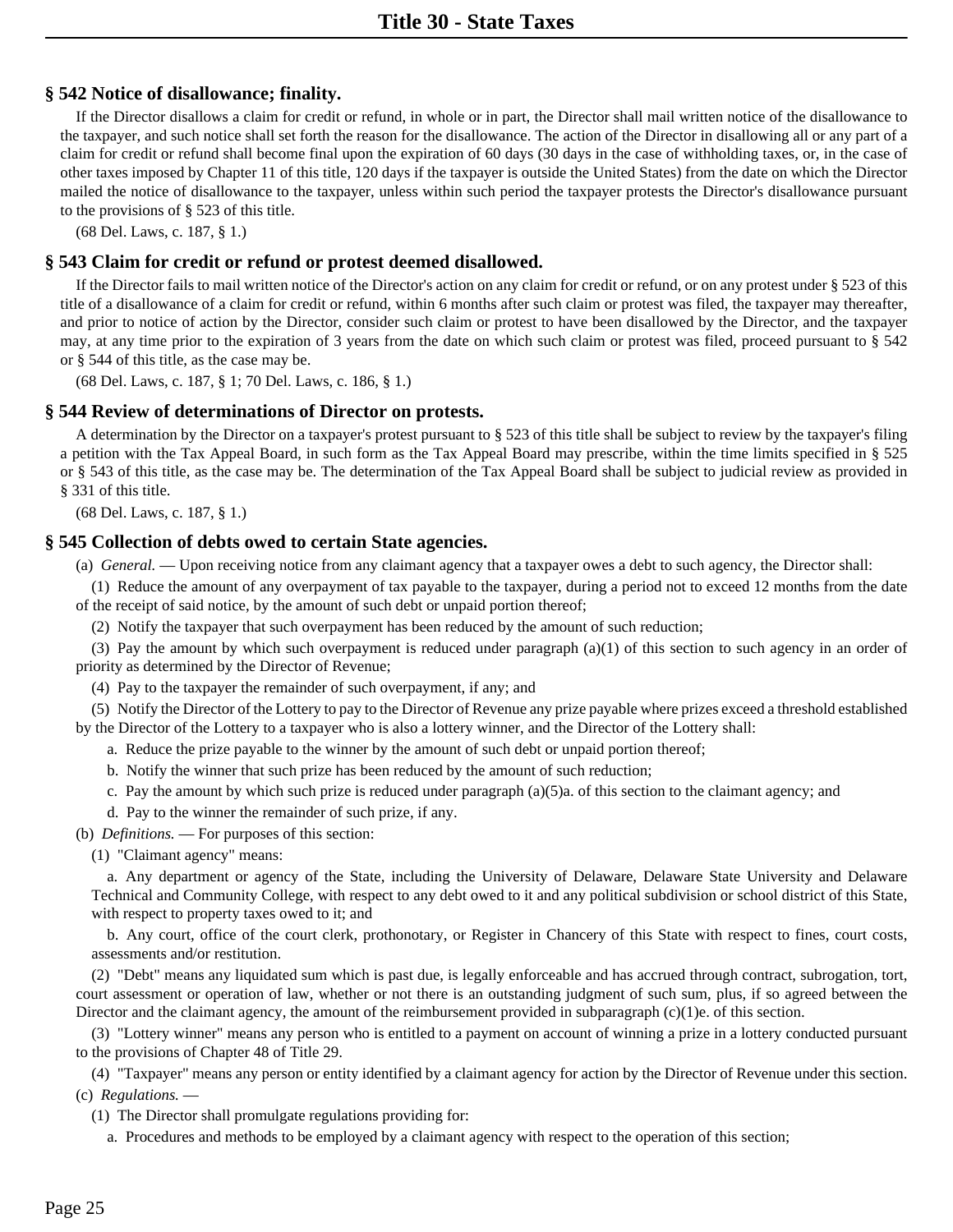b. Due notice to the taxpayer (and, in the case of an overpayment of the tax imposed by Chapter 11 of this title, any spouse with whom the taxpayer files a joint return) of the reduction in the overpayment and of the opportunity, upon request, for a hearing before the claimant agency prior to such reduction;

c. Safeguards against the disclosure or inappropriate use of any personally identifiable information regarding the taxpayer obtained or maintained pursuant to this chapter;

d. A minimum debt, amounts below which, in light of administrative expenses and efficiency, shall, in the Director's discretion, not be subject to the collection procedures set forth in this section; and

e. Reimbursement by the claimant agency to the Director of (or reduction in the amount payable to the claimant agency by the Director under subsection (a) of this section by an amount equal to) all costs, direct and indirect, determined on a statistical or actual basis, of effectuating the collection procedures set forth in this section.

(2) Regulations promulgated under the authority of this subsection shall have the force and effect of law.

(d) *Remedy not exclusive.* — The collection procedures prescribed by this section are in addition to, and not in substitution for, any other remedy available by law.

(e) *Joint and combined income tax returns.* —

(1) If a refund from which the reduction described in paragraph (a)(1) of this section would be made is based upon a joint return of the tax imposed by Chapter 11 of this title, the Director shall:

a. Notify each taxpayer filing such return that the reduction is being made from a refund based upon such return;

b. Include in such notification a description of the right of the nondebtor taxpayer to file a written protest with the Director, within 30 days of the date of mailing such notification, for the purpose of showing the nondebtor taxpayer's proper share of such refund; and

c. If such a showing is made, promptly remit to the nondebtor taxpayer the nondebtor taxpayer's proper share of such refund, and apply the balance of such refund in the manner prescribed in subsection (a) of this section.

(2) In the event the debtor shall be due a refund in combination with a nondebtor by virtue of having filed separately but combined on 1 return of the tax imposed by Chapter 11 of this title, the Director shall regard each spouse as entitled to separate refunds based upon the taxes due and prior payments of each spouse individually. In such a case, the reduction described in paragraph  $(a)(1)$  of this section shall not be applicable to such separate refund due to the nondebtor spouse, but such reduction shall be applicable to such separate refund due to the debtor spouse.

(f) *Review of reductions.* — No court of this State shall have jurisdiction to hear any action, whether legal or equitable, brought to restrain or review a reduction authorized by subsection (a) of this section. Except as otherwise provided in subsection (e) of this section, no such reduction shall be subject to review by the Director in any administrative proceeding. No action brought against this State to recover the amount of any such reduction shall be considered to be a suit for a refund of tax. This subsection shall not be deemed to preclude:

(1) A prior hearing, upon request of the taxpayer, before the claimant agency as set forth in paragraph  $(c)(1)b$ . of this section; or

(2) Any legal, equitable or administrative action against the claimant agency after payment to it of such reduction.

(g) *Director of Lottery.* — When the Director of Revenue shall notify the Director of Lottery pursuant to the provisions of subsection (a) of a debt owed by a taxpayer, and said taxpayer is also a lottery winner, the Director of Lottery shall pay over to the Director of Revenue any prize then payable or becoming payable to said taxpayer, until such time as the Director of Revenue notifies the Director of Lottery that the debt of said taxpayer has been discharged. The Director of Lottery shall maintain a current log of the names and other identification provided by the Director of Revenue of persons owing a debt to a claimant agency.

(h) In addition to the authority set forth in other subsections of this section, the Director may, in the Director's discretion, enter into an agreement with claimant agencies under which the Director shall be authorized to use the Division's agents and employees to collect debts owed to the claimant agency under the same laws, regulations and provisions applicable to the claimant agency and in the same manner as the claimant agency less the amount of reimbursement for the Division of Revenue's cost as may be agreed between the Director and the claimant agency.

(68 Del. Laws, c. 187, § 1; 68 Del. Laws, c. 342, § 1; 69 Del. Laws, c. 402, §§ 1-4; 70 Del. Laws, c. 186, § 1; 70 Del. Laws, c. 425, § 115; 71 Del. Laws, c. 330, § 1; 80 Del. Laws, c. 208, § 1.)

# **§ 546 Voluntary Tax Compliance Initiative.**

(a) *Voluntary Tax Compliance Initiative.* — For the purpose of encouraging the voluntary disclosure and payment of taxes owed to this State, the Division of Revenue is hereby authorized and directed to establish a Voluntary Tax Compliance Initiative (the "Initiative") for eligible taxes, as provided in this section.

(b) *Waiver of penalty and interest; limitation.* — If, during the term of the Initiative, a taxpayer

(1) Files a voluntary tax return or returns and pays the eligible taxes reported due, or enters an installment arrangement acceptable to the Director for payment of the eligible taxes reported due, or

(2) Pays eligible taxes the assessment of which is final before the date of commencement of the Initiative, then:

a. The Director shall waive penalty, interest and other collection fees that may otherwise be assessed on such eligible taxes, and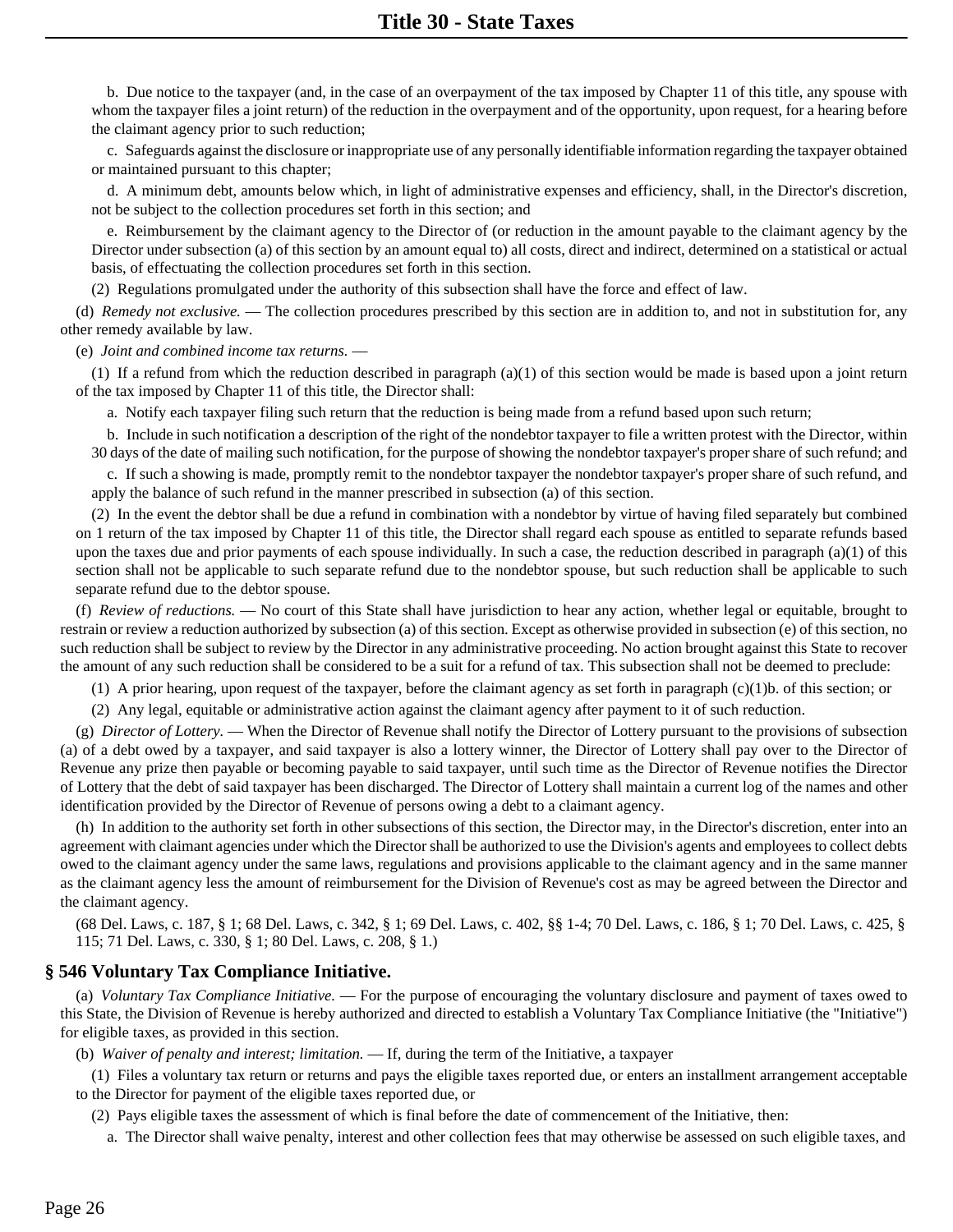b. The Director shall not assess any tax, interest or penalty for any voluntary tax return reporting eligible taxes under the Initiative for tax periods before January 1, 2004.

- (c) *Limitation on Initiative.*  The Initiative shall be limited to taxpayers who, between September 1, 2009, and October 30, 2009:
	- (1) File voluntary tax returns and
		- a. Pay eligible taxes reported on those returns or
		- b. Enter into payment plans to pay eligible taxes reported on those returns before June 30, 2010, or

(2) Pay eligible taxes the assessment of which is final before September 1, 2009, or enter into payment plans to pay such eligible taxes before June 30, 2010.

(d) *Definitions.* — As used in this section,

(1) "Eligible taxes" shall include the following taxes (and additions to tax) that were due for any tax period ending before January 1, 2009, and unpaid as of September 1, 2009:

- a. Personal income tax levied pursuant to Chapter 11 of this title;
- b. Gift tax levied pursuant to Chapter 14 of this title [repealed];
- c. Estate tax levied pursuant to Chapter 15 of this title;
- d. Income tax on estates and trusts levied pursuant to Chapter 16 of this title;
- e. Corporation income tax levied pursuant to Chapter 19 of this title;
- f. Occupational license fees and tax levied pursuant to Chapter 23 of this title;
- g. Contractors' license fees and tax levied pursuant to Chapter 25 of this title;
- h. Manufacturers' license fees and tax levied pursuant to Chapter 27 of this title;
- i. Retail and wholesale merchants' license fees and tax levied pursuant to Chapter 29 of this title;
- j. Use tax and gross receipts tax on leases of tangible personal property levied pursuant to Chapter 43 of this title;
- k. Tobacco product license fees and tax levied pursuant to Chapter 53 of this title;
- l. Realty transfer tax levied pursuant to Chapter 54 of this title;
- m. Public utilities tax levied pursuant to Chapter 55 of this title; and
- n. Lodging tax levied pursuant to Chapter 61 of this title.
- o. The above-listed taxes due from partners, shareholders or members of pass-through-entities filing a voluntary tax return.
- (2) "Initiative" means the Voluntary Tax Compliance Initiative enacted by this section.

(3) "Pay", "paid", or "payment of the eligible taxes" shall include an installment payment arrangement for payment of eligible taxes acceptable to the Director of Revenue without default by the taxpayer.

(4) "Voluntary tax return" means a complete and accurate tax return that is required to have been filed pursuant to this title but where:

a. The taxpayer did not file a timely return for the same tax type and tax period; and

b. The Division of Revenue has not notified taxpayer that it cannot verify that the taxpayer filed a return for the same tax type and tax period.

A voluntary tax return filed pursuant to the Initiative shall constitute an admission by the taxpayer that it was not filed on or before its due date and that there exists no reasonable cause therefore.

(e) *Taxpayer default.* — If any eligible tax, or any part thereof, is not paid during the term of the Initiative or if any installment arrangement for payment of eligible taxes acceptable to the Director of Revenue is not executed during the term of the Initiative and paid on or before June 30, 2010, penalty and interest equal to the amount of delinquent penalty and interest imposed by the applicable sections of this title for nonpayment of the tax shall be added thereto and deemed payable without protest.

(f) The Division of Revenue is authorized, notwithstanding the provisions of any other Delaware statute, to

(1) Expend for the purpose of funding the agreements described in the next paragraph, the necessary available funds from the special fund established under the Finance section of the Epilogue of 77 Del. Laws, c. 84, §§ 141 and 142, which constitutes the Fiscal Year 2010 Operating Budget, for purposes of contracting and/or employing personnel for the collection of delinquent state taxes and other debts that the Division of Revenue has undertaken to collect; and

(2) Enter into agreements with third parties to publicly advertise, assist in the collection of eligible taxes, and administer the Voluntary Tax Compliance Initiative under which contingency and other fees may be payable to such third parties.

(g) Ten percent of the funds collected, after expenditures attributable to subsection (f) of this section, shall be transferred into the fund defined in paragraph (f)(1) of this section to provide for personnel costs for the audit of businesses or persons taxable under the supervision of the Division.

(h) *Regulations.* —

(1) The General Assembly finds that there is a need to implement the Initiative on September 1, 2009, and recognizes that this timetable does not allow the Director to observe the normal rule-making procedures in the Administrative Procedures Act, 29 Del. C. §§ 10101 et seq. Accordingly, the General Assembly has determined to waive the rule-making procedures in the Administrative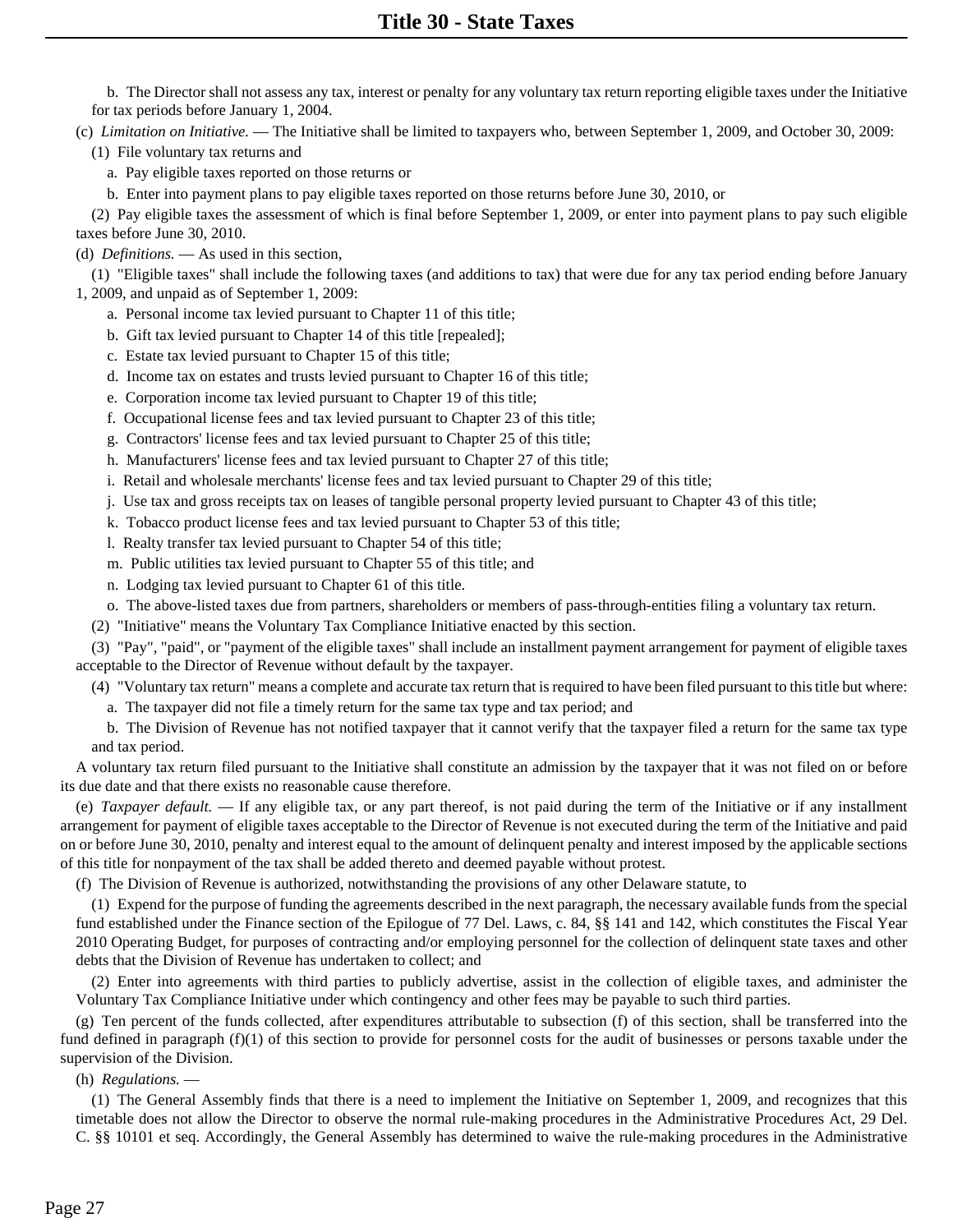Procedures Act with respect to regulations governing the Initiative and to allow publication of regulations governing the Initiative in final form in the initial instance in the Register of Regulations.

(2) The Director is authorized:

a. To make all regulations consistent with the provisions of 77 Del. Laws, c. 79, that the Director deems necessary to implement the provisions of 77 Del. Laws, c. 79, without complying with the provisions of subchapter II of Chapter 101 of Title 29, but subject to § 10141 of Title 29 governing judicial review of such regulations and,

b. To publish in the Register of Regulations all regulations made in accordance with paragraph (h)(2)a. of this section as final official regulations without having first published such regulations in proposed form, notwithstanding the provisions of subchapter III of Chapter 11 of Title 29 or any rules or regulations promulgated pursuant to that subchapter.

(77 Del. Laws, c. 79, § 1; 70 Del. Laws, c. 186, § 1.)

#### **§ 547 Professional and occupational licenses; denial or suspension.**

(a) Definitions, as used in this section:

(1) "Debt" means any amount owed for tax (including any interest, additional amounts, additions to tax, and assessable penalties) payable under this title and subchapter VII of Chapter 5 of Title 4 that exceeds, in aggregate, \$1,000 and that has been reduced to a judgment pursuant to § 554 of this title.

(2) "Debtor" means a person liable for a debt.

(3) "Director of the Division of Professional Regulation" means the Director of the Division of Professional Regulation of the Department of State or the designee of the Director of the Division of Professional Regulation.

(4) "Director of Revenue" means the Director of the Division of Revenue of the Department of Finance, or the designee of the Director of Revenue.

(5) "License" means a license, permit, certificate, approval, registration or other similar form of permission or authorization to practice or engage in any profession, occupation, calling or business issued or renewed by any commission, board or agency under the authority of the Division of Professional Regulation of the Department of State which is named in § 8735 of Title 29.

(b) *Cooperative agreements for tax enforcement.* — In order to provide for enforcement of the revenue laws of this State by means of the denial or suspension of licenses issued to or applied for by debtors, the Director of the Division of Professional Regulation shall enter into a cooperative agreement with the Director of Revenue to exchange information about any debtor who owes a debt to this State and who applies for or holds a license issued or renewed by any commission, board or agency under the authority of the Division of Professional Regulation which is named in § 8735 of Title 29. The specific information and the manner and frequency with which it is made available or otherwise exchanged between the Division of Revenue and the Division of Professional Regulation shall be as determined by each cooperative agreement, but such information shall be made available or otherwise provided at least once each calendar year. Each cooperative agreement shall be revised as necessary to effectuate the provisions and purposes of this section. From such information provided by the Division of Professional Regulation, the Division of Revenue, at such intervals as it determines, may identify such applicants or licensees who are debtors, and undertake enforcement action pursuant to this section.

(c) *Notice of intent to deny or suspend license.* — Subject to the provisions for notice and the right to a hearing provided for by this section, the Director of Revenue shall give written notice to a debtor that a license issued or renewed by any commission, board or agency under the authority of the Division of Professional Regulation which is named in § 8735 of Title 29 may be denied, suspended, or shall not be issued or renewed.

(d) *Contents of notice.* — The notice provided for in this section shall be sent by registered or certified mail to the debtor's last address known to the Division of Revenue and shall inform the debtor:

(1) Of the nature and amount of the debt;

(2) That the debt has been reduced to judgment in the Superior Court of the State of Delaware pursuant to § 554 of this title (a copy of which judgment shall have been provided to the taxpayer on or before the date of the notice); and

(3) That, pursuant to this section and § 8735 of Title 29, this information will be sent to the Delaware Division of Professional Regulation for the purposes of suspending or denying the issue or renewal of debtor's license unless, within 60 days of the notice, the debtor shall have:

a. Paid the debt in full; or

b. Entered into a written agreement with the Director of Revenue or the Director's designee for payment of the debt with such terms as the Director of Revenue may require; or

c. Requested a hearing pursuant to subsection (e) of this section, at which the debtor may present evidence, be represented by counsel of debtor's choice and at debtor's expense, and appear personally or by other representative and at which the Director of Revenue or the Director's delegate will reach a decision based on the evidence received.

(e) *Request for hearing on proposed suspension or denial of license.* — Upon written request by the debtor to the Director of Revenue mailed or delivered within 20 days from the date of mailing the notice of intent to deny or suspend a license, the Director of Revenue or the Director's delegate shall conduct a hearing pursuant to the provisions of Chapter 101 of Title 29 for the limited purpose of determining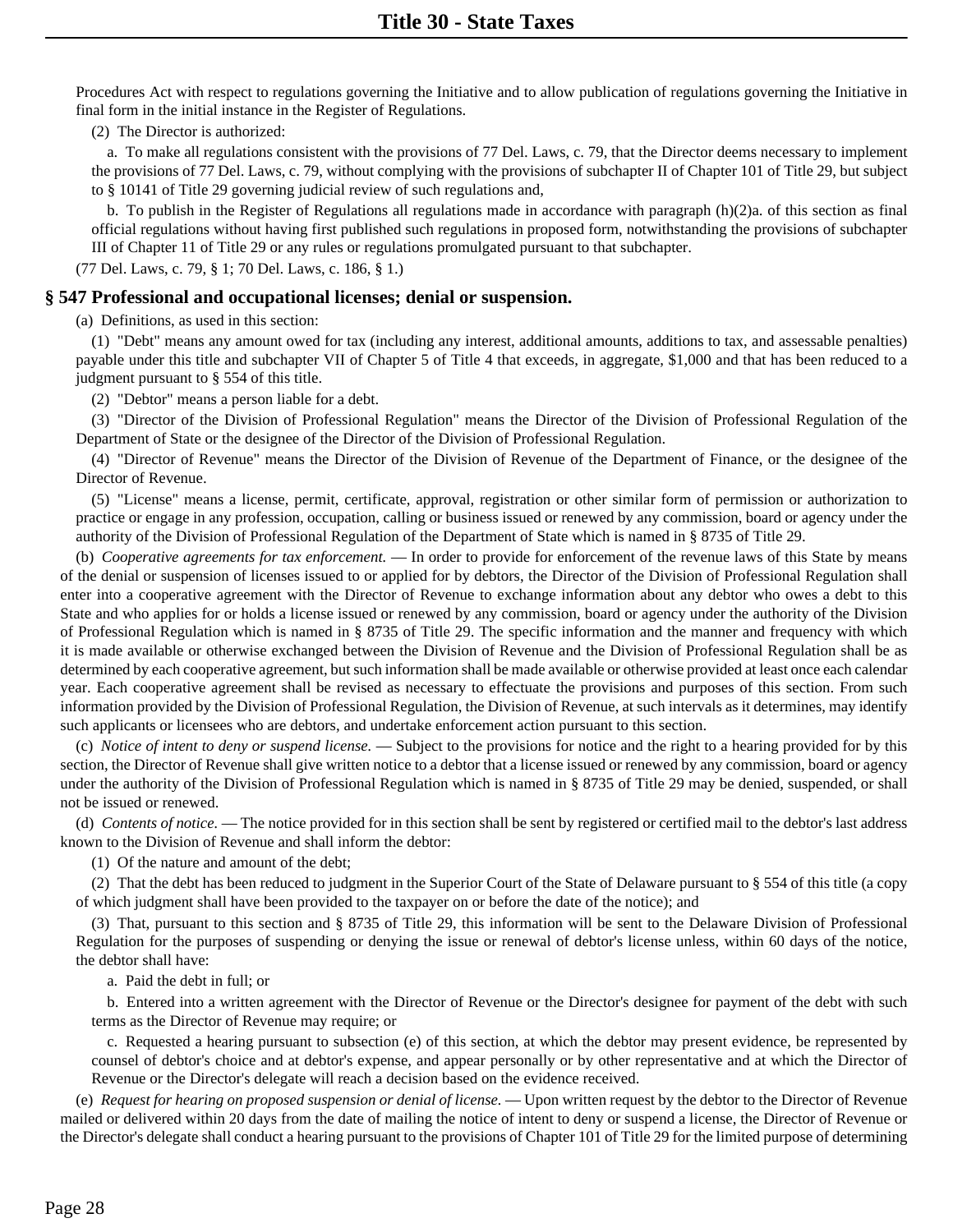that the debt exceeds \$1,000 and that it was reduced to judgment pursuant to § 554 of this title. No evidence may be received at the hearing regarding the appropriateness or validity of the final assessment of the tax (including any interest, additional amounts, additions to tax, and assessable penalties) that has been reduced to judgment pursuant to § 554 of this title. The Director of Revenue shall give written notice of the hearing to the debtor in accordance with Chapter 101 of Title 29.

(f) *Denial or suspension of professional or occupation license. — Upon certification by the Director of Revenue to the Director of the Division of Professional Regulation of compliance with the provisions of this section, the latter shall immediately suspend all licenses issued to the debtor by any commission, board or agency under the authority of the Division of Professional Regulation which is named in § 8735 of Title 29; shall deny any applications to issue or renew any such license or licenses by the debtor; and shall give written notice of the suspension or denial to the debtor. The debtor shall remain ineligible for the issuance, renewal or reinstatement of any license until the Director of the Delaware Division of Professional Regulation obtains from the Director of Revenue written certification that the grounds for denial or suspension of a license under this section no longer exist. The Director shall provide such written certification to the Director of the Division of Professional Regulation within 30 days from the time at which the grounds for denial or suspension of a license under this section no longer exist. Whenever the Director provides such written certification to the Director of the Division of Professional Regulation, the debtor shall also be notified by the Director of Revenue that the basis for the denial or suspension of debtor's license no longer exists.*

(g) *Regulations.* — The Director of Revenue may promulgate rules and regulations necessary to implement the provisions of this section.

(h) *Disclosures permitted by this statute.* — No disclosures or exchanges of information made by the Director of Revenue in a good faith effort to comply with this section shall be a violation of any statute prohibiting disclosure of taxpayer information.

(i) *Remedies not exclusive.* — The remedies provided in this section shall be in addition to any other remedies for the enforcement of tax obligations.

(78 Del. Laws, c. 265, § 3; 81 Del. Laws, c. 19, § 2.)

#### **§ 548 Paid tax preparers; required information on returns and claims for refund.**

Any return or claim for refund prepared by a paid tax preparer, as that term is defined under § 502(b) in this title, shall be signed by the paid tax preparer and shall bear the paid tax preparer's tax identification number.

(81 Del. Laws, c. 386, § 3.)

#### **§ 549 Suit to enjoin certain paid tax preparers.**

(a) In a court of competent jurisdiction, the Director of Revenue may commence suit to enjoin any paid tax preparer, as that term is defined under § 502(b) of this title, from further engaging in any conduct described in subsection (b) of this section or from further acting as a paid tax preparer. If the court issues an injunction under this section, the paid tax preparer shall reimburse the Division of Revenue for all costs and fees incurred in prosecuting such case.

(b) In any action under subsection (a) of this section, the court may enjoin the tax preparer from further engaging in any conduct specified in this subsection if the court finds that injunctive relief is appropriate to prevent the recurrence of this conduct. The court may issue an injunction when the paid tax preparer has done any of the following:

- (1) Prepared any return or claim for refund that includes an understatement of a taxpayer's liability due to an unreasonable position.
- (2) Prepared any return or claim for refund that includes an understatement of a taxpayer's liability due to wilful or reckless conduct.

(3) Where required, failed to do any of the following:

- a. Furnish a copy of a return or claim for refund.
- b. Sign a return or claim for refund.
- c. Furnish an identifying number.
- d. Retain a copy of records.
- e. File correct information returns.
- f. Determine eligibility for tax benefits.

(4) Negotiated a check issued to a taxpayer by the Division of Revenue without the permission of the taxpayer.

(5) Engaged in any conduct subject to any criminal penalty provided in this title.

(6) Misrepresented the paid tax preparer's eligibility to practice before the Division of Revenue or otherwise misrepresented the paid tax preparer's experience or education.

(7) Guaranteed the payment of any tax refund or the allowance of any tax credit.

(8) Engaged in any other fraudulent or deceptive conduct that substantially interferes with the proper administration of the tax laws of this State.

(c) If the court finds that a paid tax preparer has continually or repeatedly engaged in any conduct prohibited in subsection (b) of this section and that an injunction prohibiting the conduct would not be sufficient to prevent the person's interference with the proper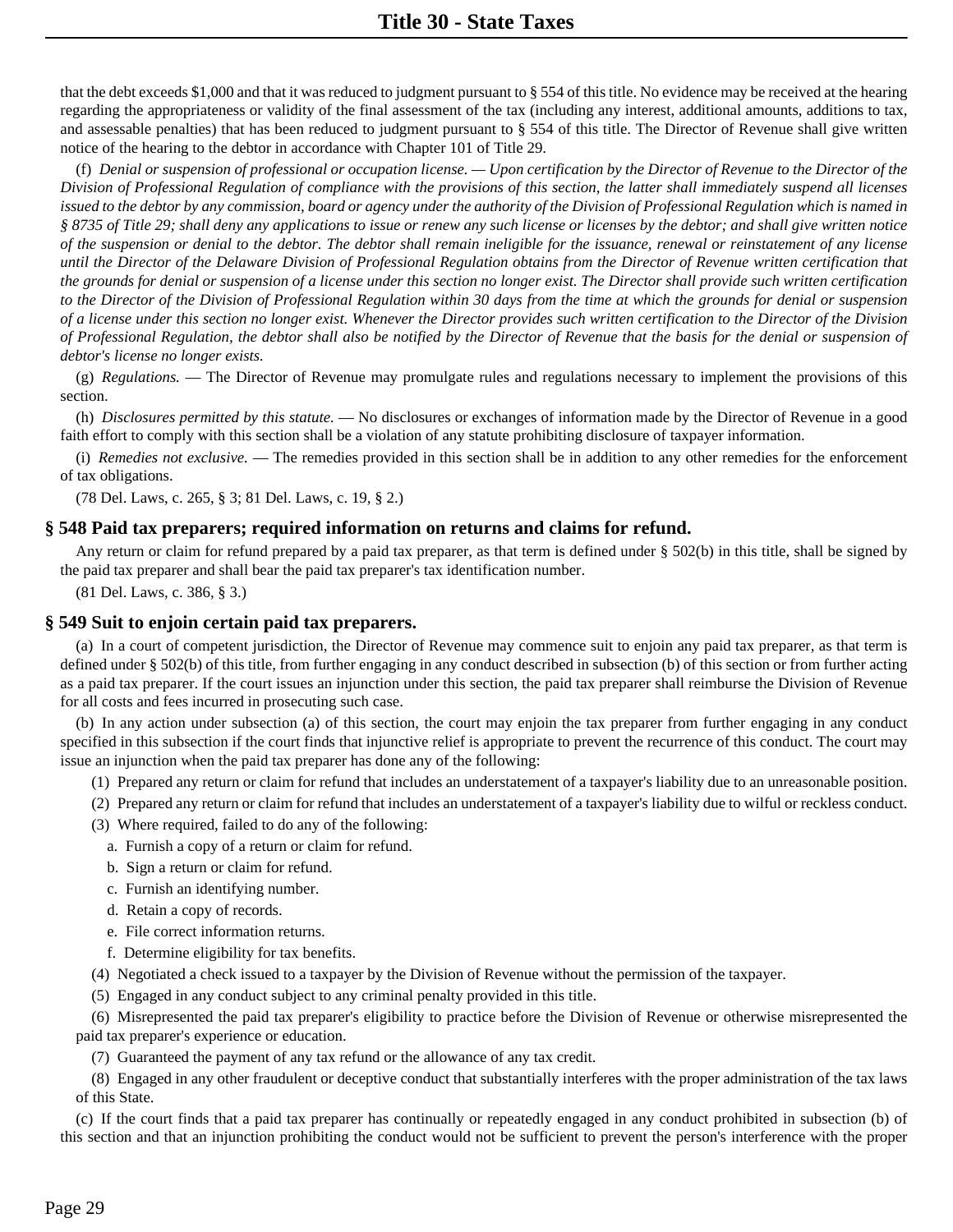administration of the tax laws of Delaware, the court may enjoin the person from acting as a paid tax preparer in Delaware. The fact that a person has been enjoined from preparing tax returns or claims for refund for the United States or any other state, in the 5 years preceding the petition for an injunction shall establish a prima facie case for an injunction to be issued pursuant to this section.

(81 Del. Laws, c. 386, § 3.)

# **Subchapter IV Enforcement**

#### **§ 551 Timely mailing.**

(a) If any return, declaration of estimated tax, claim, statement, notice, protest or other document required to be filed, or any payment required to be made, within a prescribed period or on or before a prescribed date under the authority of any provision of the revenue laws of this State, other than § 331 of this title, is, after such period or such date, delivered by United States mail to the agency, officer or office with which such document is required to be filed, the date of the United States postmark stamped on the cover in which such document is mailed shall be deemed to be the date of delivery or the date of payment, as the case may be.

(b) This section shall apply only if the postmark date falls within the prescribed period, or on or before the prescribed date for the filing of the return, declaration, claim, statement, notice, protest or other document (determined with regard to any extension granted for such filing), or for making the payment (determined with regard to any extension granted for making such payment), and only if such document or payment was deposited in the mail, postage prepaid, properly addressed to the agency, officer or office with which such document is required to be filed or to which such payment is required to be made.

(c) If any return, declaration of estimated tax, claim, statement, notice, protest or other document or payment is sent by United States registered mail, such registration shall be prima facie evidence that such document or payment was delivered to the agency, officer or office to which addressed. To the extent that the Director shall prescribe, certified mail may be used in lieu of registered mail under this subsection.

(d) When the last day prescribed under the authority of the revenue laws of this State, including any extension of time, for performing any act falls on Saturday, Sunday or a legal holiday in this State, the performance of such act shall be considered timely if it is performed on the next succeeding day which is not a Saturday, Sunday or a legal holiday in this State.

(68 Del. Laws, c. 187, § 1.)

#### **§ 552 Collection procedures.**

(a) Any tax imposed by this title or Title 4 shall be collected by the Director, and the Director may establish the mode or time for the collection of any amount due under this title or Title 4 including setoff of such amount as a debt owed to a claimant agency pursuant to § 545(a) of this title, if not otherwise specified. The Director shall, on request, give a receipt for any amount collected under this title or Title 4. The Director may authorize incorporated banks or trust companies to receive any tax imposed under this title or Title 4, in such manner, at such times and under such conditions as the Director may prescribe, and the Director shall prescribe the manner, times and conditions under which the receipt of tax by any such bank or trust company is to be treated as a payment of tax to the Director.

(b) The Director shall, as soon as practicable after an assessment of tax, interest, penalty, additional amount or addition to the tax becomes final pursuant to § 522 or § 530 of this title, give written notice to each person liable for the payment of the assessed amount, stating the amount so assessed and demanding payment thereof within 10 days of the date of such notice. Such notice shall be sent by mail to such person at the last known address. If the amount assessed exceeds the applicable threshold of \$1,000, such notice shall be sent by certified or registered mail. (The applicable threshold in this subsection is subject to annual adjustment as more fully set forth in § 515 of this title.) Except where the Director determines that collection would be jeopardized by delay, if any amount is assessed prior to the last date, including any date fixed by extension, prescribed for payment of such amount, payment of such amount shall not be demanded under this subsection until after such date.

(68 Del. Laws, c. 187, § 1; 69 Del. Laws, c. 402, § 5; 70 Del. Laws, c. 186, § 1; 80 Del. Laws, c. 195, § 4.)

#### **§ 553 Period of collection after assessment; agreement for extension.**

(a) Where the assessment of any amount of tax, interest, penalty, additional amount or addition to the tax imposed by this title or Title 4 has been made within the period of limitation properly applicable thereto, such amount may be collected by a proceeding in court under § 554 of this title, but only if such proceeding is begun:

(1) Within 10 years after the assessment of such amount has become final; or

(2) Prior to the expiration of any period for collection agreed upon in writing by the Director and the taxpayer before the expiration of such 10-year period.

(b) The period so agreed upon may be extended by subsequent agreements in writing made before the expiration of the period previously agreed upon.

(c) The provisions of subsection (a) of this section shall not affect collection by setoff against tax refunds due to the taxpayer, which setoff may occur whenever there exists an unpaid assessment of tax, interest, penalties, additional amounts or additions to the tax.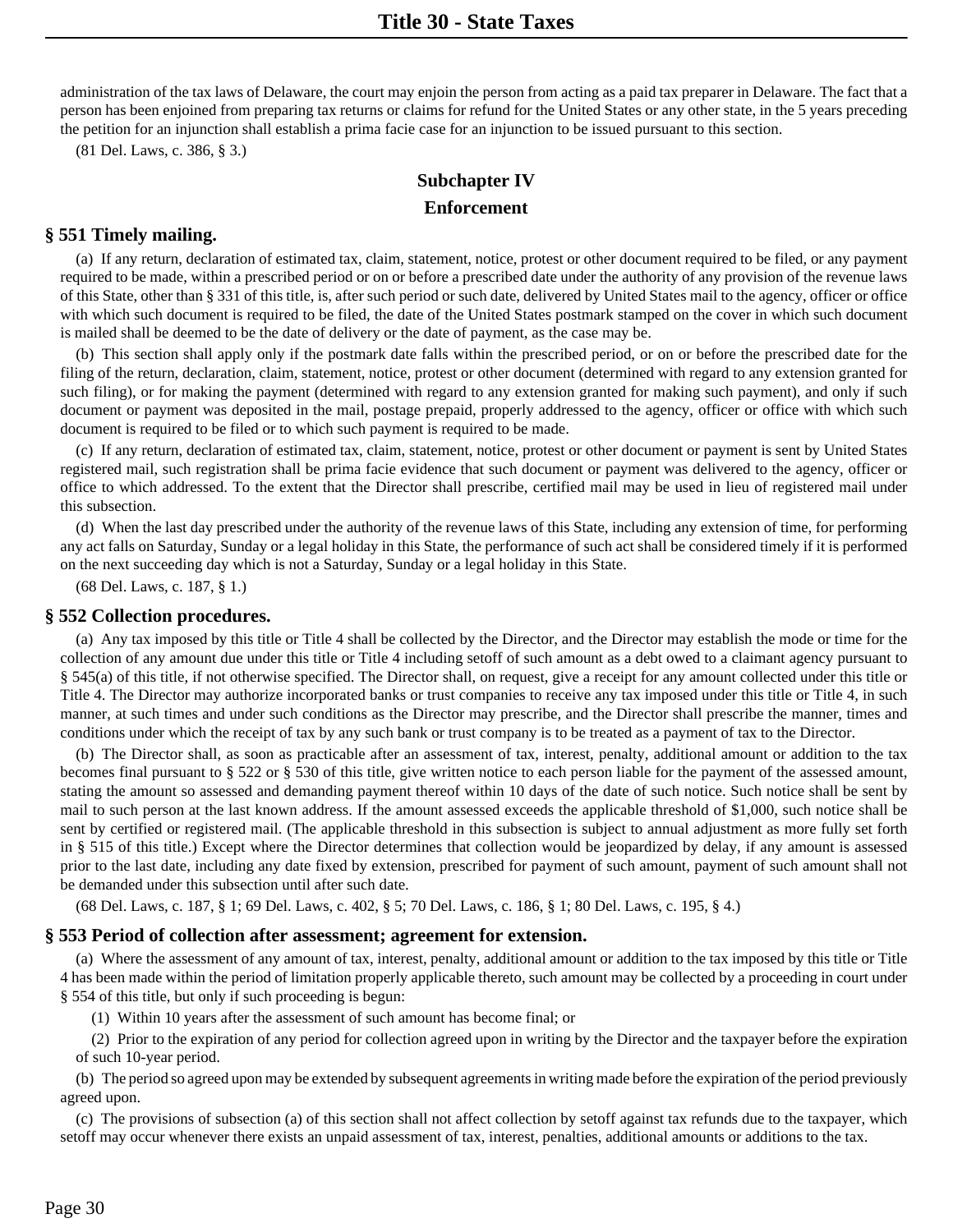(d) The provisions of subsection (a) of this section shall not shorten the period during which a judgment for any amount entered in a court may be collected by execution upon such judgment.

(e) The running of the period of limitations on collections provided for in this section shall, in a case under Title 11 of the United States Code, be suspended for the period during which the Director is prohibited from collecting by reason of such case plus 6 months thereafter.

(68 Del. Laws, c. 187, § 1; 71 Del. Laws, c. 144, § 2.)

#### **§ 554 Obtaining court judgment by filing certificate.**

(a) If any amount of tax, interest, penalties, additional amounts or additions to the tax payable under this title or Title 4 has been assessed and was not paid when due, the Director may file in the office of the prothonotary of any county a certificate by paper or electronic transaction specifying the amount of such tax, interest, penalties, additional amounts and additions to the tax due, the name and last known address of the taxpayer liable for such amount and the fact that the Director has complied with all of the provisions of this title or predecessor provisions in the assessment of such amount. From the time of such filing, the amount set forth in the certificate shall thereupon be and constitute a judgment of record in such court with like force and effect as any other judgment of the court, except that the renewal provisions of § 4711 of Title 10 shall not be applicable, and a judgment lien obtained under this subsection shall automatically continue for a period of 20 years from the date of its entry. The prothonotary in each county shall enter all such certificates in the regular judgment docket and index them as soon as they are filed regardless of the county of the taxpayer's residence.

(b) No property, legal or equitable, wages, salaries, deposits or moneys in banks (notwithstanding the provisions of § 3502 of Title 10), savings institutions or loan associations, or other property or income of any taxpayer shall be exempt from execution or attachment process issued upon, or from collection of, any judgment obtained under subsection (a) of this section. This section shall not apply to liens created under § 1345 of this title [repealed].

(c) Any judgment obtained under subsection (a) of this section on or after January 1, 1992, shall automatically continue for a period of 20 years from the date of its entry. Any judgment obtained under predecessor provisions of this section by virtue of a certificate filed prior to January 1, 1992, for tax, interest, penalties, additional amounts or additions to the tax shall continue for a period of 20 years from the original date of its entry even though, when such certificate was filed, such predecessor provision may have provided for a period of continuation of less than 20 years.

(d) Notwithstanding any contrary provision of § 4711 of Title 10, within the term of 20 years contemplated by subsection (a) of this section, the Director may renew the lien of such judgment for an additional term of 20 years by filing in the office of the prothonotary of any county a certificate by paper or electronic transaction specifying the amount of such tax, interest, penalties, additional amounts and additions to the tax due, the name and last known address of the taxpayer liable for such amount and the fact that the Director has complied with all of the provisions of this title in preparing such renewal. The prothonotary in each county shall enter all such certificates in the regular judgment docket and index them as soon as they are filed regardless of the county of the taxpayer's residence.

(68 Del. Laws, c. 187, § 1; 74 Del. Laws, c. 159, § 2; 81 Del. Laws, c. 131, § 1; 81 Del. Laws, c. 292, § 2.)

#### **§ 555 Release of lien.**

The Director may at any time release all, or any portion of, the property subject to any lien arising under this chapter or subordinate such lien to other judgments, liens or security interests if the Director determines that the amount secured by such lien is sufficiently secured by an encumbrance on other property of the taxpayer or that the release or subordination of such lien will not endanger or jeopardize the collection of such amount.

(68 Del. Laws, c. 187, § 1; 70 Del. Laws, c. 186, § 1; 71 Del. Laws, c. 353, § 16.)

#### **§ 556 Execution of judgments.**

(a) *In general.* — If any person liable to pay any assessed amount of tax, interest, penalty, additional amount or addition to the tax imposed under this title or other titles subject to this chapter neglects or refuses to pay such amount after a judgment has been obtained pursuant to § 554 of this title, or otherwise, the Director may execute upon such judgment as provided herein.

(b) *Warrants for levy and sale of property.* — The Director may issue a warrant directed to the sheriff of any county of this state commanding such sheriff to levy upon and sell the personal or real property of such person for the payment of the amount of the judgment and the cost of executing the warrant. The sheriff shall return such warrant to the Director and pay to the Director the money collected by virtue thereof within 60 days after receipt of the warrant. A copy of the warrant shall be filed with the Prothonotary and noticed on the regular judgment docket. All sales of real and personal property under authority of this section shall be made pursuant to the provisions of Title 10.

(c) *Garnishment of bank accounts.* — The Director may issue a notice of garnishment directed to any bank, commanding said garnishee, notwithstanding the provisions of § 3502 or § 4913(b) of Title 10, to set aside, account for, and pay over to the Division of Revenue on account of the debt any property owed to or held for the debtor by said bank. A copy of the notice of garnishment or an abstract thereof shall be filed with the Prothonotary and the fact of the garnishment noticed on the regular judgment docket.

(d) *Garnishment of wages, salaries, and other amounts due.* — The Director may issue a notice of garnishment directed to any person (other than a bank) owing to or holding for a judgment debtor any wages, salaries, money, credits and effects, contract rights or securities.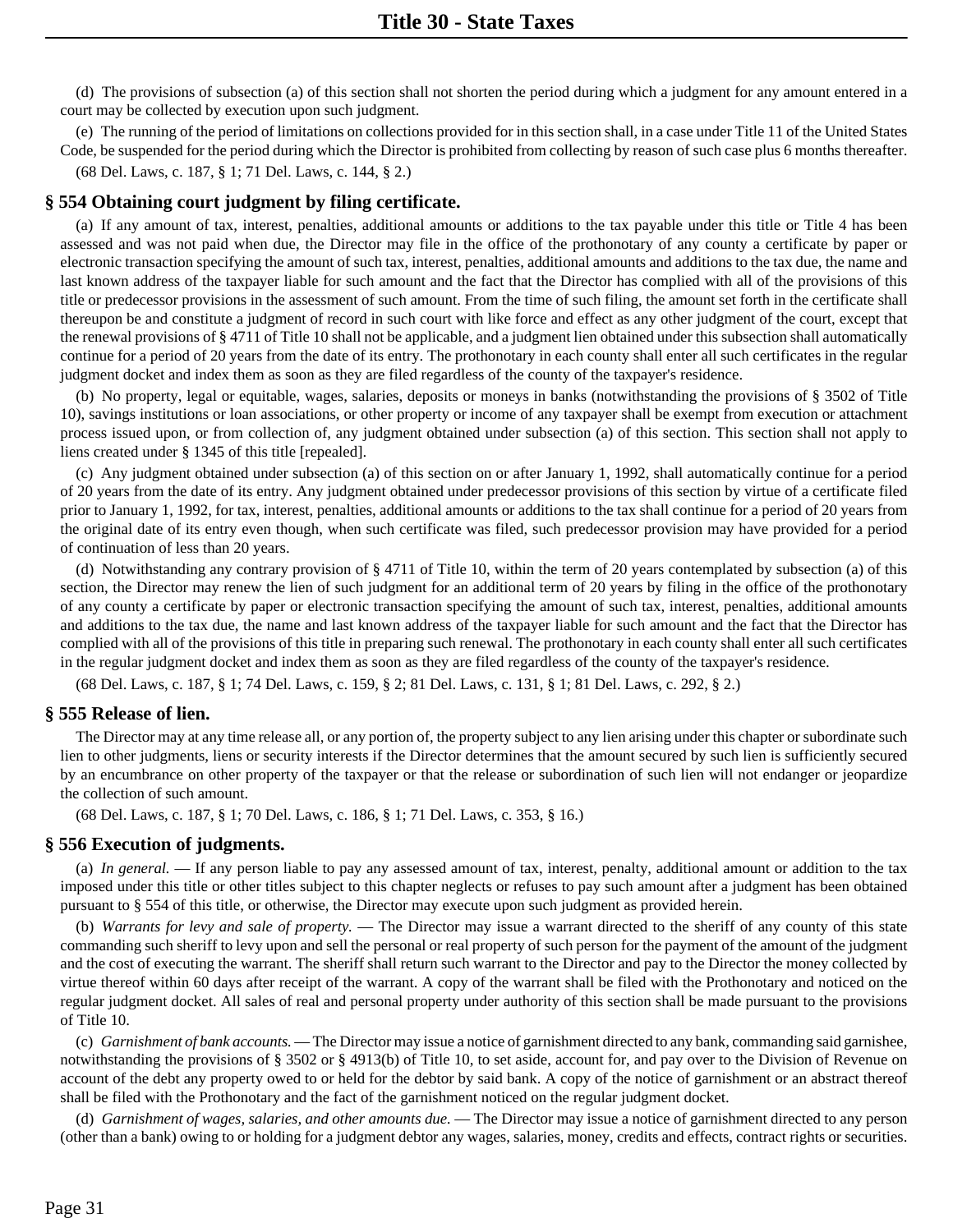The notice of garnishment shall command said garnishee to set aside, account for, and pay over to the Division of Revenue on account of the judgment all such property then in its possession or which may become due the judgment debtor by such person from time to time, until the judgment and costs of execution are paid. A copy of the notice of garnishment or an abstract thereof shall be filed with the Prothonotary and the fact of the garnishment noticed on the regular judgment docket. The Director shall notify the garnishee in writing when the judgment and costs have been satisfied.

(e) *Duties of garnishee.* — A person receiving a notice of garnishment pursuant to subsection (c) or (d) of this section shall respond to the Director or Revenue within 20 days after service of the notice, not counting the date of service. A garnishee who fails to comply with a notice of garnishment may, after notice and assessment pursuant to this chapter, be liable for a penalty equal to the amount the garnishee was instructed to set aside, account for, and pay over to the Division of Revenue. Thirty days after the mailing of the notice of proposed assessment of such penalty, it shall become final, excepting only those amounts for which the garnishee has filed a timely written protest with the Director under § 523 of this title.

(68 Del. Laws, c. 187, § 1; 70 Del. Laws, c. 186, § 1; 74 Del. Laws, c. 159, § 3.)

#### **§ 557 Nonresident taxpayer.**

When notice and demand for the payment of any assessed amount of tax, interest, penalty, additional amount or addition to the tax imposed under this title or Title 4 is given to a nonresident taxpayer, and the Director determines that it is not practicable to locate property of the taxpayer sufficient in amount to cover the amount assessed, the Director shall send a copy of the certificate provided for in § 554 of this title to the taxpayer at the taxpayer's last known address, together with a notice that such certificate has been filed with the Prothonotary of New Castle County. Thereafter, the Director may authorize the institution of any action or proceeding to collect or enforce such judgment in any place and by any procedure that a civil judgment of a court of record of this State could be collected or enforced. The Director may also, at the Director's discretion, designate agents or retain counsel outside this State, for the purpose of collecting outside this State any assessed amounts due under this title or Title 4 from taxpayers who are not residents of this State. The Director may fix the compensation of such agents and counsel to be paid out of money appropriated or otherwise lawfully available for the payment thereof, and the Director may require of such agents and counsel bonds or other security for the faithful performance of their duties. The Director is authorized to enter into agreements with the tax agencies or departments of other states and the District of Columbia for the collection of taxes from persons found in this State who are delinquent in the payment of taxes imposed by such other states or the District of Columbia, on condition that such other states and the District of Columbia afford similar assistance in the collection of taxes from persons found in their jurisdictions who are delinquent in the payment of taxes imposed under this title or Title 4. The Director is authorized to enter into similar agreements with the Internal Revenue Service with respect to the collection of taxes imposed under this title and Title 4 and the taxes imposed under the internal revenue laws of the United States.

(68 Del. Laws, c. 187, § 1; 70 Del. Laws, c. 186, § 1.)

#### **§ 558 Tax claims of other states.**

(a) *General.* — The courts of this State shall recognize and enforce liabilities for taxes lawfully imposed by any other state which extends a like comity to this State, and the duly authorized officers of any such other state may sue for the collection of such taxes in the courts of this State. A certificate by the Secretary of State of any such other state that an officer suing for the collection of such a tax is duly authorized to collect the tax shall be conclusive proof of such authority. For the purposes of this section, the word "taxes" shall include interest, penalties, additional amounts and additions to the tax. Liability for interest, penalties, additional amounts and additions to the tax shall be recognized and enforced by the courts of this State to the same extent that the laws of such other state permit the enforcement in its courts of liability for interest, penalties, additional amounts and additions to the tax due this State under this title or Title 4. Nothing in this section shall be construed as giving the courts of this State jurisdiction to enforce liability for the taxes of any other state, except by an action against an individual who is a resident of this State or by an action against a corporation which is maintaining its principal office in this State at the time of the commencement of such action.

(b) *Collection of tax debts of certain other governments.* —

(1) *Definitions.* — For purposes of this section:

a. "Claimant government" means any other state or agency of the United States that, in either case, extends a like comity for the collection of a tax debt owed to this State.

b. "Refund" means any taxpayer's claim to repayment of an overpayment of a tax determined to be owed by this State.

c. "Tax debt" means any amount of tax imposed under the laws of the claimant government, including additions to tax for penalties and interest, which is finally due and payable to the claimant government, with respect to which any administrative remedies and appeals have been exhausted or have lapsed and which is legally enforceable, whether or not there is an outstanding judgment of such sum.

d. "Taxing Official" means a unit or official of a claimant government charged with the imposition, assessment or collection of taxes of that government.

e. "Taxpayer" means any person or entity identified by a claimant government for action by the Director of Revenue under this section, and, in the case of an intercept of a refund of personal income tax arising from the filing of a joint return, the taxpayer's spouse.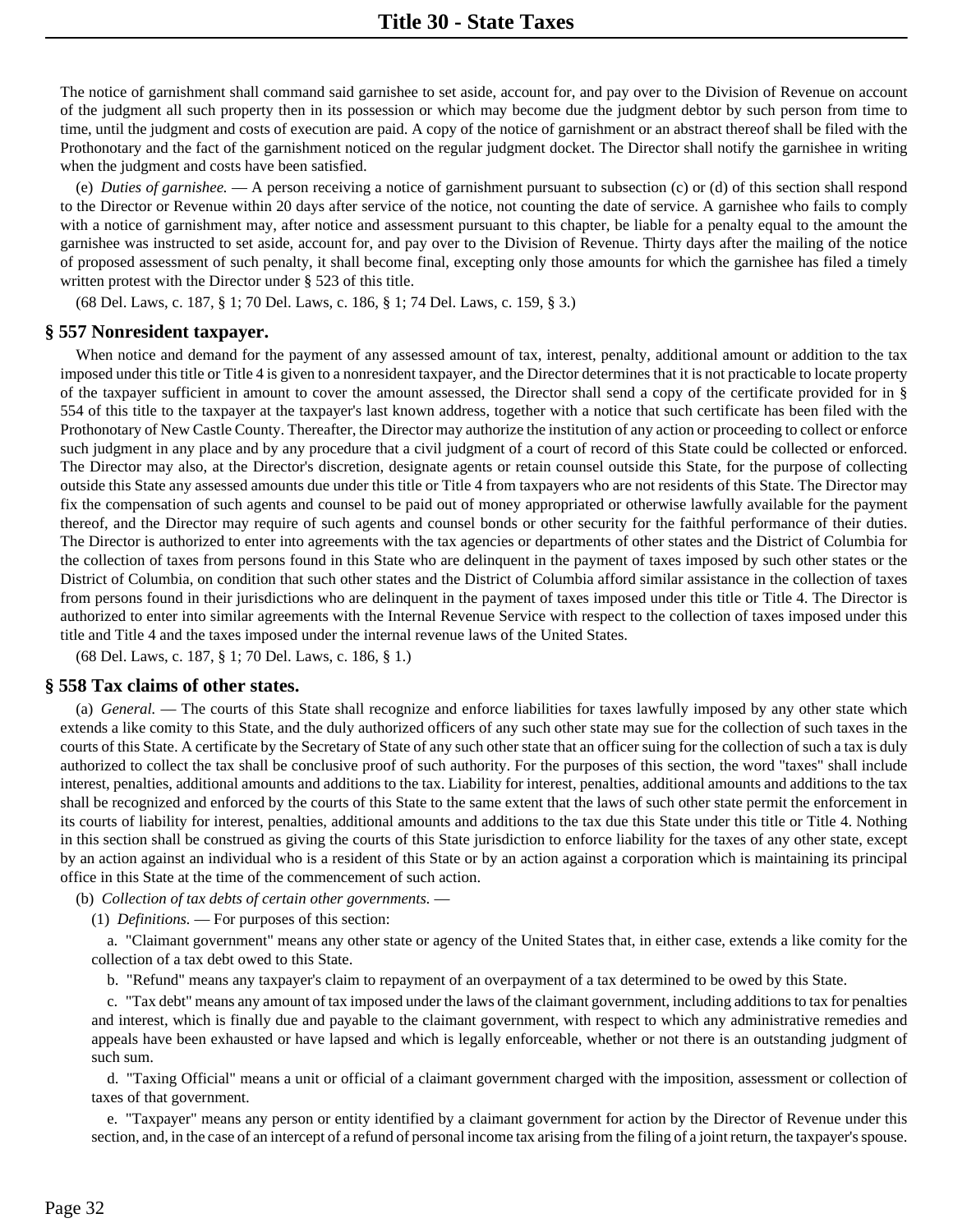#### (2) *Request for intercept.* —

a. Except as provided in this subsection, a taxing official may:

1. Certify to the Director of Revenue the existence of a tax debt to a claimant government, and

2. Request the Director of Revenue to withhold any refund to which the taxpayer is entitled.

b. A taxing official may not certify or request the Director of Revenue to withhold a refund unless the laws of the claimant government allow the Director of Revenue to:

1. Certify a tax debt due,

2. Request the taxing official to withhold the taxpayer's refund, and

3. Provide for the payment of the refund to Delaware.

(3) *Certification to Director of Revenue.* — Certification of a tax debt by the taxing official to the Director of Revenue shall include:

a. The full name of the taxpayer and, if in the sound discretion of the Director it will aid in identifying and locating the taxpayer, the taxpayer's address;

b. The taxpayer's Social Security number or federal tax identification number;

c. The amount of the tax debt, including a detailed statement for each taxable year showing tax, interest and penalty or data that, in the sound discretion of the Director of Revenue, sufficiently describes the tax debt; and

d. A statement that all rights to administrative remedies and appeals have been exhausted or lapsed and that the assessment of tax, interest and penalty is final and enforceable.

(4) *Notice to taxpayer.* — Upon receipt of a request for intercept and certification from a taxing official, the Director shall notify the taxpayer (and, in the case of a refund of any tax imposed upon the income of individuals, any spouse with whom the taxpayer filed a joint return) thereof and of the right to protest the intercept. The notice shall include a copy of the certification by the taxing official.

(5) *Protest of intercept.* — A taxpayer may protest an intercept of a refund pursuant to § 523 of this title (except that the time to protest shall be 30 days from the date of the Director's notice of intercept pursuant to paragraph (b)(4) of this section and not 60 days). If a taxpayer shall file a timely protest, the Director shall:

a. Suspend the proposed intercept and impound the claimed amount of the taxpayer's refund,

b. Pay to the taxpayer the unclaimed amount of the refund, if any,

c. Send a copy of the protest to the claimant government for determination of the protest on its merits in accordance with the laws of that state, and

d. Pay over to the taxpayer the impounded amount if the claimant government shall fail within 45 days of the date of the protest to re-certify to the Director of Revenue that the claimant government has reviewed the issues raised by taxpayer, that all administrative and judicial remedies provided under the laws of that state have been exhausted, and the amount of the tax debt finally determined to be due.

(6) *Rights of spouses to refunds from joint returns.* — If a proposed intercept is based upon the tax debt of only 1 individual and if the refund is based upon a joint personal income tax return, the nondebtor spouse shall have the right to protest the intercept of that spouse's share of the refund in accordance with paragraph (b)(5) of this section, showing the nondebtor spouse's proper share of such refund.

(7) *Intercept and payment of refund.* — Subject to the taxpayer's rights of notice and protest, upon receipt of a request for intercept in accordance with paragraph (b)(2) of this section, the Director of Revenue shall:

a. Pay to the claimant government the entire refund or the amount certified, whichever is less;

b. Pay any refund in excess of the certified amount to the taxpayer; and

c. If a refund is less than the certified amount, withhold amounts from subsequent refunds due to the taxpayer provided the claimant government shall withhold subsequent refunds of taxpayers certified to the claimant government by the Director of Revenue.

(8) *Director's authority.* — The Director of Revenue shall have the authority to enter into agreements with the taxing officials of claimant governments relating to:

a. Procedures and methods to be employed by a claimant government with respect to the operation of this section;

b. Safeguards against the disclosure or inappropriate use of any personally identifiable information regarding the taxpayer obtained or maintained pursuant to this chapter; and

c. A minimum tax debt, amounts below which, in light of administrative expenses and efficiency, shall, in the Director's discretion, not be subject to the intercept procedures set forth in this section.

(9) *Remedy not exclusive.* — The collection procedures prescribed by this subsection are in addition to, and not in substitution for, any other remedy available by law.

(10) *United States as claimant government.* — Notwithstanding any other provision of this section, the Director may deem the government of the United States a claimant government provided the Director finds, based on specific action of the United States or House of Representatives or a Committee thereof, reason to believe the United States may extend a like comity for the collection of a tax debt owed to this State no later than January 1, 2001.

(68 Del. Laws, c. 187, § 1; 70 Del. Laws, c. 186, § 1; 71 Del. Laws, c. 386, § 1.)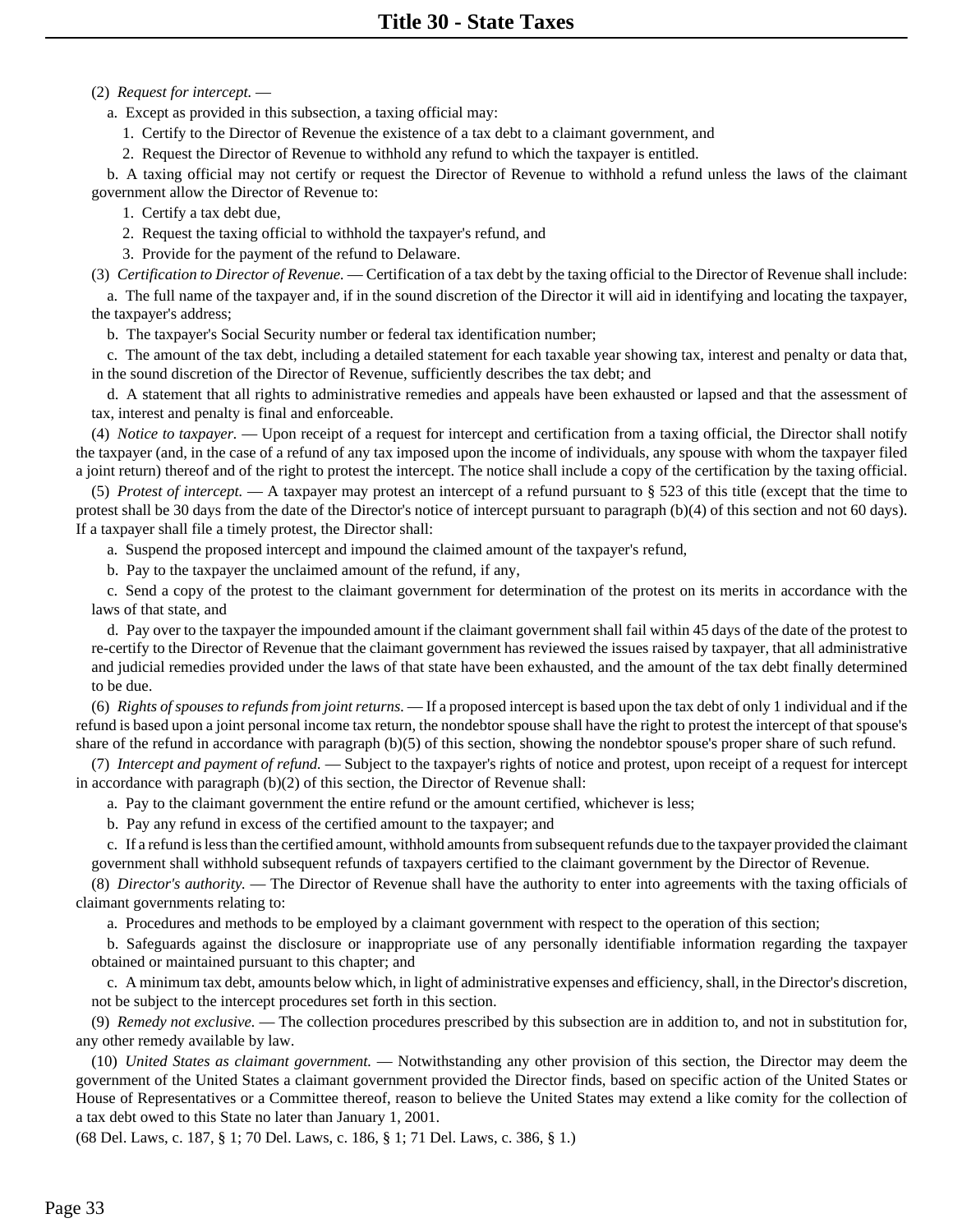#### **§ 559 Order to compel compliance.**

(a) If any person wilfully refuses to file a tax return required by this title or Title 4, the Director may apply to a judge of the Superior Court for the county in which the taxpayer (or other person required to file such return on behalf of the taxpayer) resides, or, in the case of a corporate taxpayer or a taxpayer that is a partnership, estate or trust, for the county in which such taxpayer maintains its principal office in this State, for an order directing such taxpayer or other person to file the required return. If a person fails or refuses to obey such an order, such person shall be guilty of contempt of court.

(b) If any person wilfully refuses to make available any books, papers, records or memoranda for examination by the Director, or the Director's representative, or wilfully refuses to attend and testify, pursuant to the powers conferred on the Director by § 563(c) of this title, the Director may apply to a judge of the Superior Court for the county in which such person resides for an order directing such person to comply with the Director's request for books, papers, records or memoranda, or for the person's attendance and testimony. If the books, papers, records or memoranda required by the Director are in the custody of a corporation, the order of the Court may be directed to any principal officer of such corporation. If a person fails or refuses to obey such an order, such person shall be guilty of contempt of court.

(68 Del. Laws, c. 187, § 1; 70 Del. Laws, c. 186, § 1.)

#### **§ 560 Transferees.**

(a) The liability, at law or in equity, of a transferee of property of a taxpayer for any tax, interest, penalty, additional amount or addition to the tax due under this title or due under Title 4 shall be assessed, paid and collected in the same manner, and subject to the same provisions and limitations, as in the case of the tax, interest, penalty, additional amount or addition to the tax with respect to which the liability was incurred, except as provided in this section. The term "transferee" includes donee, heir, legatee, devisee and distributee.

(b) In the case of the liability of an initial transferee, the period of limitation for assessment of any liability is within 1 year after the expiration of the period of limitation for assessment against the transferor; in the case of the liability of a transferee of a transferee, within 1 year after the expiration of the period of limitation for assessment against the preceding transferee, but not more than 3 years after the expiration of the period of limitation for assessment against the initial transferor; except that if, before the expiration of the period of limitation for the assessment of the liability of the transferee, a proceeding for the collection of the liability has been begun against the initial transferor or the last preceding transferee, respectively, then the period of limitation for assessment of the liability of the transferee shall expire 1 year after the proceeding is terminated.

(c) If, before the expiration of the time provided in subsection (b) of this section for the assessment of the liability, the Director and the transferee have both consented in writing to its assessment after such time, the liability may be assessed at any time prior to the expiration of the period agreed upon. The period so agreed upon may be extended by subsequent agreements in writing made before the expiration of the previous period. For the purpose of determining the period of limitation on credit or refund to the transferee of overpayments of tax made by such transferee, or of overpayments of tax made by the transferor of which the transferee is legally entitled to credit or refund, such agreement, and any extension thereof, shall be deemed an agreement and extension thereof referred to in  $\S$  539(c) of this title. If the agreement is executed after the expiration of the period of limitation for assessment against the taxpayer with reference to whom the liability of such transferee arises, then in applying the limitations under § 539(b) of this title on the amount of the credit or refund, the periods specified in § 539(a) of this title shall be increased by the period from the date of such expiration to the date of the agreement.

(d) For purposes of this section, if any person is deceased or is a corporation which has terminated its existence, the period of limitation for assessment against such person shall be the period that would be in effect had death or termination of existence not occurred.

(68 Del. Laws, c. 187, § 1; 71 Del. Laws, c. 353, § 17.)

#### **§ 561 Jeopardy assessments.**

(a) If the Director finds that the collection of a tax, whether or not the time otherwise prescribed by law for making a return and paying such tax has expired, or the assessment or collection of a deficiency for any year, current or past, will be jeopardized by delay, the Director shall immediately assess such tax or such deficiency and shall mail or issue notice of the finding to the taxpayer together with a demand for immediate payment of such tax or such deficiency declared to be in jeopardy, together with all interest, penalties, additional amounts and additions to the tax provided by law.

(b) In the case of a jeopardy assessment of a tax for a current taxable year or other taxable period, the Director shall determine such tax for the period beginning on the first day of such current taxable year or other taxable period and ending on the date of the Director's finding under subsection (a) of this section as though such period were a taxable year or other taxable period of the taxpayer.

(c) A jeopardy assessment shall be immediately due and payable, and proceedings for the collection of such assessment may be commenced at once, subject to §§ 554 and 556 of this title. The taxpayer, however, may stay the collection of the whole or any amount of such assessment and prevent such assessment from becoming final by filing with the Director, within 10 days after the date of mailing or issuing the notice of jeopardy assessment, a request for reassessment, accompanied by a bond or, in the discretion of the Director, other adequate security in an amount equal to the amount as to which the stay of collection is sought, conditioned upon the payment of the amount (together with interest thereon) the collection of which is stayed. If a request for reassessment, accompanied by a bond or, in the discretion of the Director, other adequate security in the appropriate amount, is not filed within such 10-day period, the assessment shall become final upon the expiration of such 10-day period.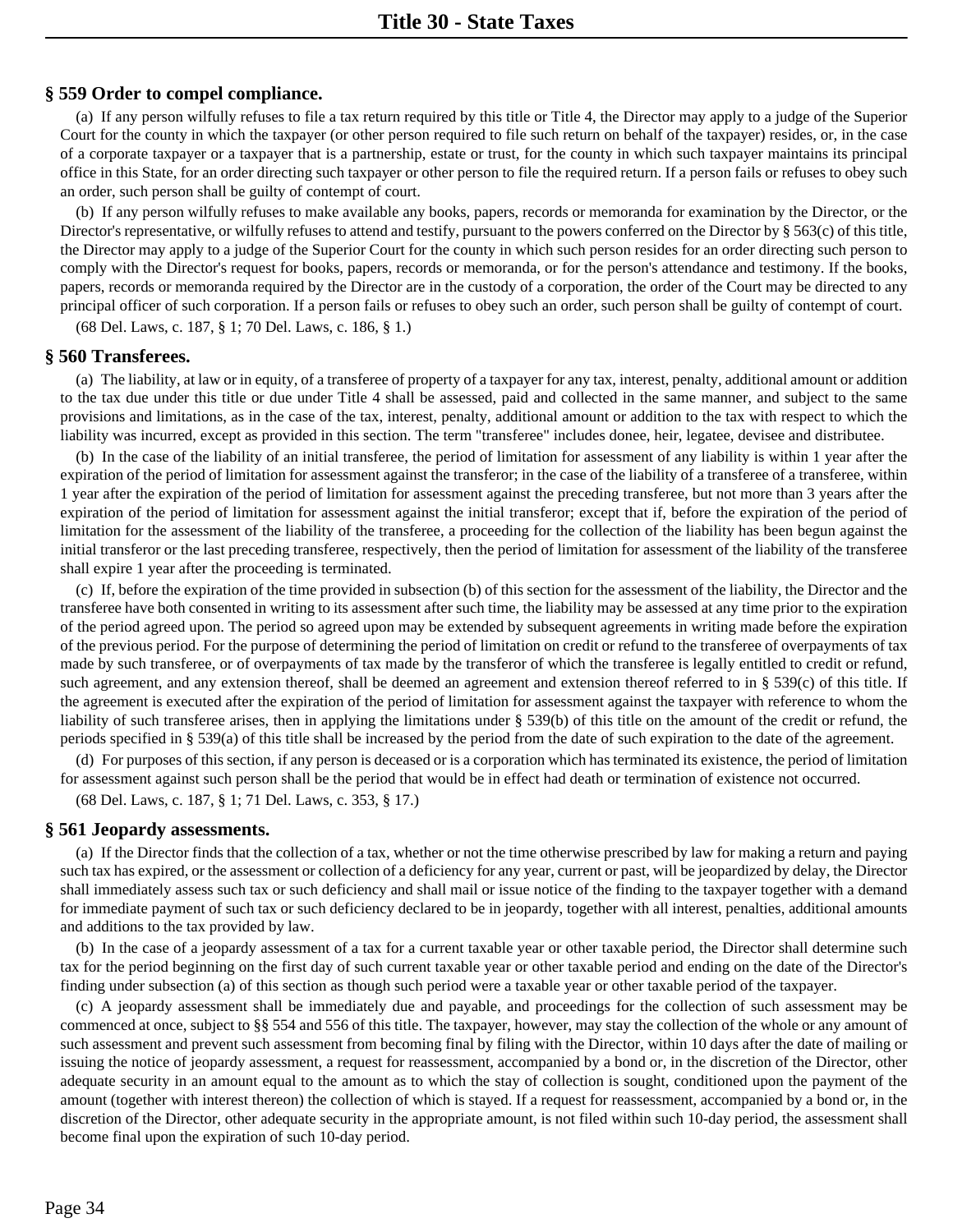(d) If a request for reassessment, accompanied by a bond or other adequate security, is filed within the 10-day period provided by subsection (c) of this section, the collection of so much of the amount assessed as is covered by the bond or other security shall be stayed, the Director shall reconsider the assessment and, if the taxpayer has so requested in the request for reassessment, the Director shall grant the taxpayer, or the taxpayer's authorized representative, an oral hearing. The Director's determination on the request for reassessment shall become final upon the expiration of 30 days from the date when the Director mails notice of the determination to the taxpayer, unless, within such 30-day period, the taxpayer files with the Tax Appeal Board an application for review of the Director's determination.

(e) In any proceeding relating to the collection of a jeopardy assessment, the finding of the Director under subsection (a) of this section shall for all purposes be presumptive evidence that the collection of the tax or the assessment or collection of the deficiency was in jeopardy.

(f) The Director may abate the jeopardy assessment if the Director finds that jeopardy does not exist.

(68 Del. Laws, c. 187, § 1; 70 Del. Laws, c. 186, § 1.)

#### **§ 562 Bankruptcy or receivership.**

(a) Upon the adjudication of bankruptcy of the taxpayer in any bankruptcy proceeding, or upon the appointment of a receiver for the taxpayer in any receivership proceeding, before any court of the United States or any state or territory or of the District of Columbia, any deficiency (together with all interest, penalties, additional amounts and additions to the tax provided by law) determined by the Director in respect of any tax may be immediately assessed if such deficiency has not theretofore been assessed in accordance with law.

(b) Claims for the deficiency and for interest, penalties, additional amounts and additions to the tax may be presented for adjudication in accordance with law, to the court before which the bankruptcy or receivership proceeding is pending, despite the pendency of a protest before the Director under § 523 of this title or the pendency of proceedings before the Tax Appeal Board under § 544 of this title with respect to such deficiency. No protest shall be filed with the Director under § 523 of this title and no petition shall be filed with the Tax Appeal Board under § 544 of this title with respect to a deficiency after the adjudication of bankruptcy or appointment of the receiver.

(c) Every receiver, personal representative, trustee in bankruptcy, assignee for the benefit of creditors or other like fiduciary shall give such notice of qualification as such to the Director as may be required by the Director.

(68 Del. Laws, c. 187, § 1; 70 Del. Laws, c. 186, § 1.)

#### **§ 563 General powers of Director of Revenue.**

(a) Except as otherwise expressly provided by law, the administration and enforcement of this title and Title 4 shall be performed by or under supervision of the Director of Revenue, who is authorized to make such rules and regulations and to require such facts and information to be reported as the Director may deem necessary to enforce this title and Title 4. Such authority shall include, without limitation, the authority to require the rounding, according to conventional rules, of cents to whole dollars with regard to any line or set of lines on any return issued under this title or Title 4.

(b) The Director may prescribe the form and contents of any return or other document required to be filed under this title or Title 4. In addition to the general power of the Director under this subsection (b) to prescribe the form and contents of any return or other document required to be filed under this title of the Delaware Code, the Director of Revenue shall have the authority to prescribe the form and contents of any return or other document deemed necessary to enforce or monitor the effect of amendments made by 78 Del. Laws, c. 1, including, without limitation, information returns or other reports to be made by persons engaging in transactions, the gross receipts from which are excluded from gross receipts subject to tax under Chapter 29 of this title.

(c) The Director, for the purpose of ascertaining the correctness of any return, or for the purpose of making an estimate of tax payable by any person, shall have power to examine, or to cause to have examined by any agent or representative designated by the Director for that purpose, any books, papers, records or memoranda bearing upon the matters required to be included in the return and may require the attendance of the person rendering the return or any officer or employee of such person, or the attendance of any other person having knowledge in the premises, and may take testimony and require proof material for the Director's information with power to administer oaths to such person or persons.

(d) The Director of the Division of Revenue shall enforce the administration of taxes provided for in Chapters 100 and 101 of Title 3.

(e) The Director may mail, on behalf of the Delaware Diabetes Education Fund upon the written request of the Delaware Chapter of the American Diabetes Association, communications to taxpayers who have donated to the Fund. The Director shall charge the Fund for the full cost of any such mailing. Such mailed communications shall make clear that said mailing does not constitute solicitation on behalf of the State and shall be done in a manner designed to protect the address and names of taxpayers.

(68 Del. Laws, c. 187, § 1; 70 Del. Laws, c. 186, § 1; 71 Del. Laws, c. 14, § 1; 71 Del. Laws, c. 414, § 7; 72 Del. Laws, c. 330, § 2; 78 Del. Laws, c. 1, § 12.)

#### **§ 564 Closing agreements.**

The Director, or any person authorized in writing by the Director, is authorized to enter into an agreement in writing with any person relating to the liability of such person (or of another person for whom such person acts) with respect to any tax imposed by this title or Title 4 for any taxable period. Such agreement shall be final and conclusive, and, except upon a showing of fraud or malfeasance or misrepresentation of a material fact: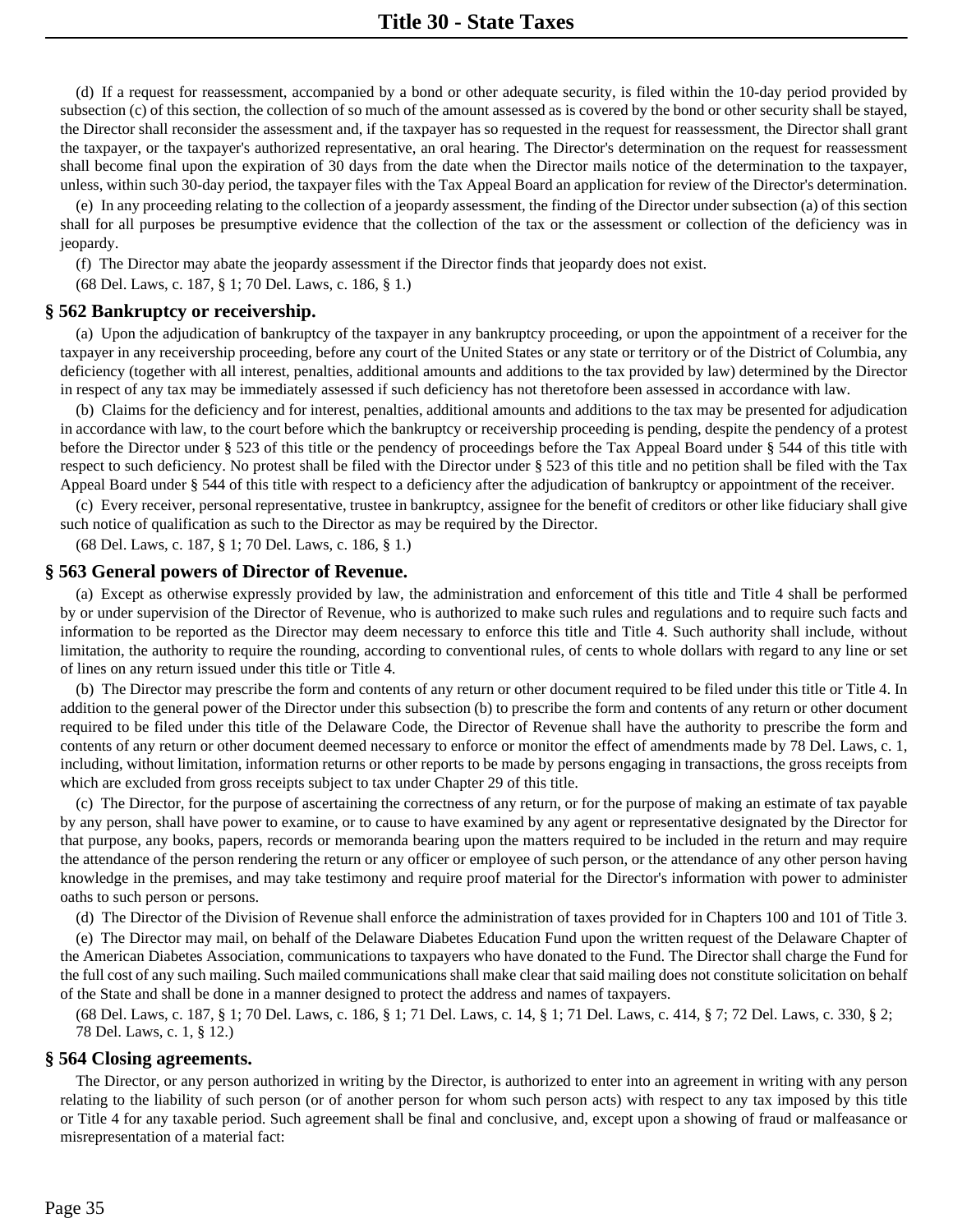(1) The case shall not be reopened as to matters agreed upon or the agreement modified by any officer, employee or agent of this State; and

(2) In any suit, action or proceeding, such agreement, or any determination, assessment, collection, payment, abatement, refund or credit made in accordance therewith, shall not be annulled, modified, set aside or disregarded.

(68 Del. Laws, c. 187, § 1.)

#### **§ 565 Priorities among requests to intercept or reduce refunds.**

The Director of Revenue shall honor the claims for collection of debts owed to certain state agencies pursuant to § 545 of this title and requests to intercept refunds by other claimant governments pursuant to § 558(b) of this title in the following order:

(1) A refund intercept to collect unpaid taxes and additions to tax of this State,

(2) A claim pursuant to a notice of a claimant agency of this State pursuant to § 545 if this title, and

(3) A request by a claimant government for intercept of a refund pursuant to § 558(b) of this title.

(71 Del. Laws, c. 386, § 2.)

## **Subchapter V**

## **Criminal Offenses**

#### **§ 571 Attempt to evade or defeat tax; class E felony.**

Any person who wilfully attempts in any manner to evade or defeat any tax imposed by Title 4 or by this title, other than § 3002 and Chapters 51 and 52 of this title, or the payment thereof, shall, in addition to the penalties imposed by law, be guilty of a Class E felony as defined in Title 11.

(69 Del. Laws, c. 369, § 1.)

#### **§ 572 Failure to collect or pay over tax; class E felony.**

Any person required under this title to collect, account for and pay over any tax imposed by Title 4 or by this title, other than § 3002 and Chapters 51 and 52 of this title, who wilfully fails to collect or truthfully account for and pay over such tax shall, in addition to other penalties provided by law, be guilty of a Class E felony as defined in Title 11.

(69 Del. Laws, c. 369, § 1.)

#### **§ 573 Failure to file return, supply information or pay tax; class A misdemeanor.**

Any person required under Title 4, or by this title, other than § 3002 and Chapter 51 and 52 of this title, to pay any estimated tax or tax required by Title 4 or by this title, other than § 3002 and Chapters 51 and 52 of this title, or by regulations made under authority thereof, to make a return (other than a return of estimated tax), keep any records or supply any information, who wilfully fails to pay such estimated tax or tax, make such return, keep such records or supply such information, at the time or times required by law or regulations, shall, in addition to other penalties provided by law, be guilty of a Class A misdemeanor as defined in Title 11. In the case of any individual with respect to whom there is a failure to pay any estimated tax, this section shall not apply to such individual with respect to such failure if there is no addition to the tax under § 535(b) of this title with respect to such failure.

(69 Del. Laws, c. 369, § 1.)

## **§ 574 Fraud and false statements; class E felony.**

A person who commits one of the following acts shall be guilty of a Class E felony as defined in Title 11 if that person:

(1) Wilfully makes and subscribes any return, statement or other document which contains or is verified by a written declaration that it is made under the penalties of perjury, and which the person does not believe to be true and correct as to every material matter; or

(2) Wilfully aids or assists in, or procures, counsels or advises the preparation or presentation under, or in connection with any matter arising under Title 4 or this title, other than § 3002 and Chapters 51 and 52 of this title, of a return, affidavit, claim or other document, which is fraudulent or is false as to any material matter, whether or not such falsity or fraud is with the knowledge or consent of the person authorized or required to present such return, affidavit, claim or document; or

(3) Simulates or falsely or fraudulently executes or signs any bond, permit, entry or other document required by the provisions of Title 4 or this title, other than § 3002 and Chapters 51 and 52 of this title, or by any regulation made in pursuance thereof, or procures the same to be falsely or fraudulently executed, or advises, aids in or connives at such execution thereof; or

(4) Removes, deposits or conceals, or is concerned in removing, depositing or concealing, any goods or commodities for or in respect whereof any tax is or shall be imposed, or any property which is subject to attachment or garnishment for payment of taxes, with intent to evade or defeat the assessment or collection of any tax imposed by Title 4 or by this title, other than § 3002 and Chapters 51 and 52 of this title.

(69 Del. Laws, c. 369, § 1; 70 Del. Laws, c. 186, § 1.)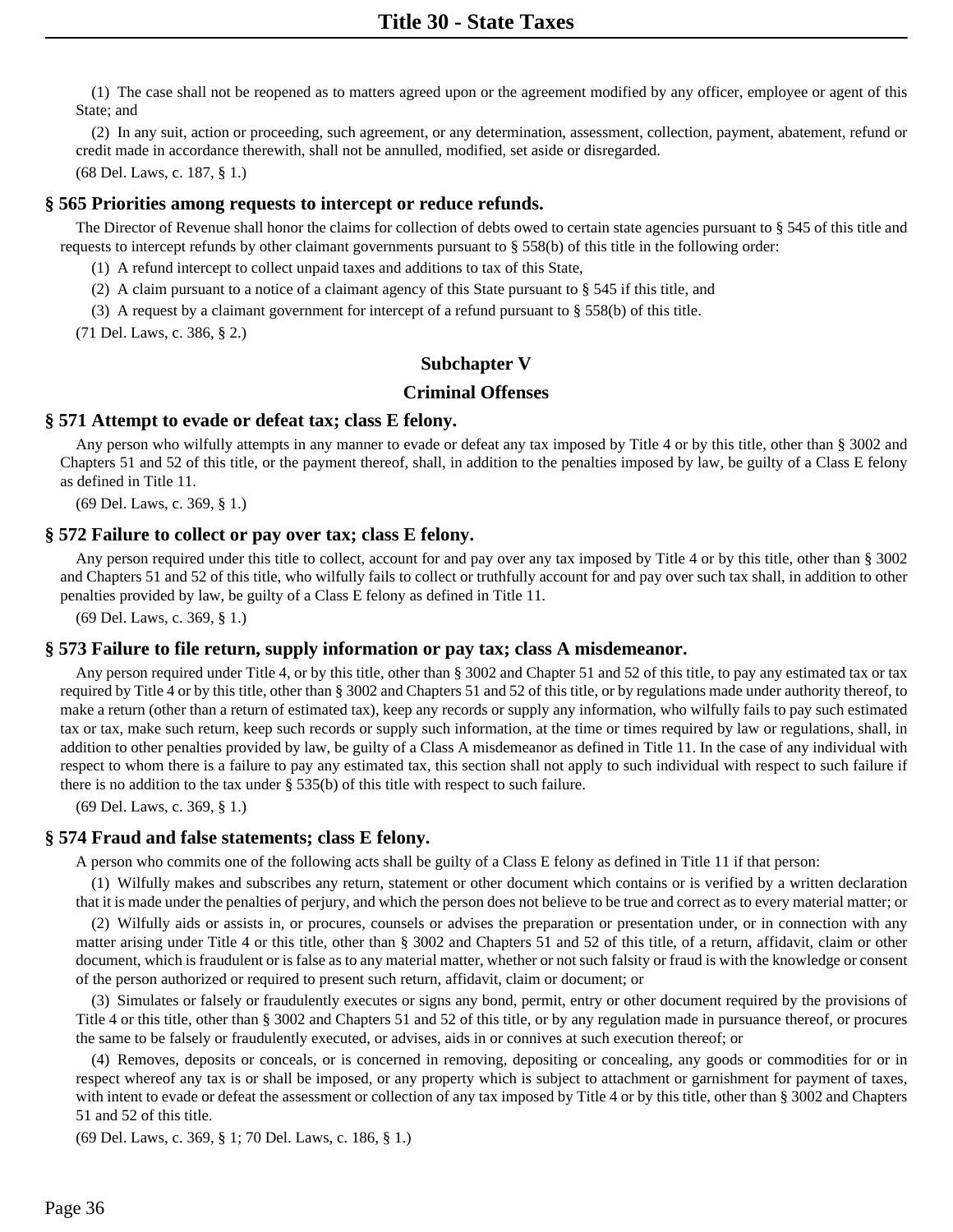## **§ 575 Period of limitations on criminal prosecutions: jurisdiction.**

No person shall be prosecuted, tried or punished for any of the various offenses arising under this subchapter unless the prosecution of such person is instituted within 3 years next after the commission of the offense, except that the period of limitation shall be 6 years for offenses arising under §§ 571, 572 and 574 of this title. If an offense is the failure to do an act required by or under this title or Title 4 to be done before a certain date, the period of limitation for such offense shall commence on such date for purposes of this subchapter, the failure to do any act required by or under this title or Title 4 shall be deemed an act committed in part at the principal office of the Division of Revenue in New Castle County. The Superior Court in and for any county where the person to whose liability the proceeding relates resides or has a place of business or in any county in which the offense is alleged to have been committed shall have original jurisdiction, exclusive of any inferior court or any court of special jurisdiction, over any prosecution under this subchapter.

(69 Del. Laws, c. 369, § 1.)

#### **§ 576 Misdemeanors.**

Notwithstanding the classifications of offenses otherwise specified in this subchapter, whenever an offense under this subchapter involves during any single tax year:

(1) Understatement by an amount of less than \$7,500 of taxable income under § 1105, § 1121, or § 1903 of this title or taxable gross receipts under Part III of this title; or

(2) Evasion or wilful failure to pay any tax imposed by Title 4 or by this title, other than § 3002 and Chapters 51 and 52 of this title, in an amount of less than \$1,000;

any person convicted of any such offense shall be guilty of an unclassified misdemeanor and shall be fined not more than \$3,000 but shall not be subject to a sentence of imprisonment.

(69 Del. Laws, c. 369, § 1.)

# **Subchapter VI**

## **Miscellaneous**

#### **§ 581 Inspection of returns by federal, state and local officials.**

(a) Notwithstanding the provisions of § 368 of this title, the Director may permit the Commissioner of Internal Revenue of the United States, the proper officer of any state, the District of Columbia, or any possession or territory of the United States imposing a tax upon the incomes of individuals or corporations, or a financial officer designated by any municipality of this State which imposes an income tax or wage tax, or the authorized representative of any of such officers, to inspect the tax return of any taxpayer, and the Director may furnish to any such officer, or such officer's authorized representative, an abstract of the tax return of any taxpayer or supply such officer or such officer's authorized representative with information contained in any return of such taxpayer or disclosed by the report of any examination or investigation of the income or return of such taxpayer, but only for the purpose of, and only to the extent necessary in, the administration of the tax laws of such other jurisdiction; provided, however, that no such permission shall be granted, and no such information shall be furnished, to any such officer or the officer's representative unless the statutes of such other jurisdiction grant substantially similar privileges to the Director or the Director's legal representative. No such municipality of this State, or its representative, shall be permitted to examine a taxpayer's return unless such taxpayer shall have a place of residence, business or employment in such municipality, and no municipality or its representative shall be permitted to review any portion of a tax return filed under the authority of this title or Title 4 unless the governing body of such municipality shall have adopted an ordinance requiring:

(1) That any information obtained from, or as a result of the examination or investigation of, such tax return be kept confidential and used only for collection purposes;

(2) That the municipality reimburse to the Director the Division of Revenue's cost, if any, of acquiring such information.

(b) Notwithstanding any other provision of this section or § 368 of this title, the Director is specifically authorized to enter into an agreement with the Department of Labor, the Office of the State Bank Commissioner, the Department of Natural Resources and Environmental Control, the Division of Motor Vehicles, the Division of Alcohol and Tobacco Enforcement, or the Alcoholic Beverage Control Commissioner to provide for the inspection of any tax return filed under this title (other than Chapters 30, 51, and 52) or under Title 4; provided, however, that such inspection shall be pursuant to the Department of Labor's duties under Title 19, the Office of the State Bank Commissioner's duties under Title 5, the Department of Natural Resources and Environmental Control's duties under Title 7, the Division of Motor Vehicles' duties under Title 21, the Division of Alcohol and Tobacco Enforcement's duties under Titles 4 and 11, or the Alcoholic Beverage Control Commissioner's duties under Title 4, and may be subject to such additional requirements as may be imposed by the Director.

(c) The Director is authorized to provide the Division of Gaming Enforcement with copies of all books, papers, records and other documents related to or provided by "interactive fantasy sports registrants" as defined in § 4862 of Title 29, provided, however, that such information shall be provided to enable the Division of Gaming Enforcement to fulfill its duties under Chapter 48 of Title 29.

(68 Del. Laws, c. 187, § 3; 70 Del. Laws, c. 186, § 1; 71 Del. Laws, c. 314, § 1; 81 Del. Laws, c. 292, § 3; 81 Del. Laws, c. 371, § 4.)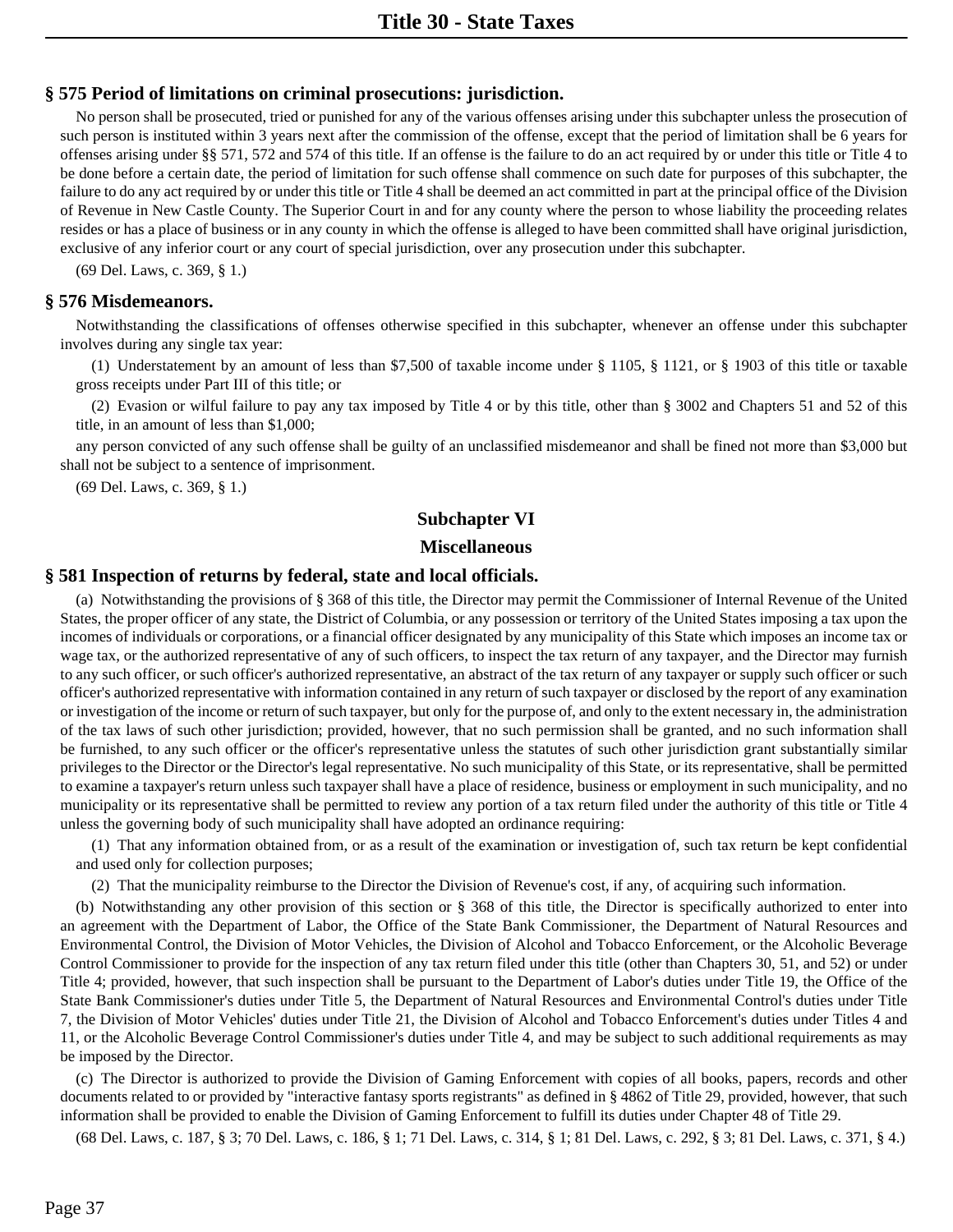## **Chapter 11 PERSONAL INCOME TAX**

## **Subchapter I**

#### **General Provisions**

## **§ 1101 Meaning of terms.**

Any term used in this chapter shall have the same meaning as when used in a comparable context in the laws of the United States referring to federal income taxes, unless a different meaning is clearly required. Any reference to the laws of the United States shall mean the Internal Revenue Code of 1986 [26 U.S.C. § 1 et seq.] and amendments thereto and other laws of the United States relating to federal income taxes, as the same may have been or shall become effective, for any taxable year.

(30 Del. C. 1953, § 1101; 57 Del. Laws, c. 737, § 1; 67 Del. Laws, c. 408, § 1; 71 Del. Laws, c. 347, § 7.)

## **§ 1102 Imposition and rate of tax; separate tax on lump-sum distributions.**

(a)(1) For taxable years beginning before January 1, 1985, the amount of tax shall be determined as follows:

1.4% of the amount of taxable income not in excess of \$1,000;

2.0% of the amount of taxable income in excess of \$1,000, but not in excess of \$2,000;

3.0% of the amount of taxable income in excess of \$2,000, but not in excess of \$3,000;

4.2% of the amount of taxable income in excess of \$3,000, but not in excess of \$4,000;

5.2% of the amount of taxable income in excess of \$4,000, but not in excess of \$5,000;

6.2% of the amount of taxable income in excess of \$5,000, but not in excess of \$6,000;

7.2% of the amount of taxable income in excess of \$6,000, but not in excess of \$8,000;

8.0% of the amount of taxable income in excess of \$8,000, but not in excess of \$10,000;

8.2% of the amount of taxable income in excess of \$10,000, but not in excess of \$15,000;

8.4% of the amount of taxable income in excess of \$15,000, but not in excess of \$20,000;

8.8% of the amount of taxable income in excess of \$20,000, but not in excess of \$25,000;

9.4% of the amount of taxable income in excess of \$25,000, but not in excess of \$30,000;

11.0% of the amount of taxable income in excess of \$30,000, but not in excess of \$40,000;

12.2% of the amount of taxable income in excess of \$40,000, but not in excess of \$50,000;

13.5% of the amount of taxable income in excess of \$50,000.

(2) For taxable years beginning after December 31, 1984, and before January 1, 1986, the amount of tax shall be determined as follows:

1.3% of the amount of taxable income not in excess of \$1,000;

1.8% of the amount of taxable income in excess of \$1,000, but not in excess of \$2,000;

2.7% of the amount of taxable income in excess of \$2,000, but not in excess of \$3,000;

3.8% of the amount of taxable income in excess of \$3,000, but not in excess of \$4,000;

4.7% of the amount of taxable income in excess of \$4,000, but not in excess of \$5,000;

5.6% of the amount of taxable income in excess of \$5,000, but not in excess of \$6,000;

6.5% of the amount of taxable income in excess of \$6,000, but not in excess of \$8,000;

7.2% of the amount of taxable income in excess of \$8,000, but not in excess of \$10,000;

7.4% of the amount of taxable income in excess of \$10,000, but not in excess of \$15,000;

7.6% of the amount of taxable income in excess of \$15,000, but not in excess of \$20,000;

7.9% of the amount of taxable income in excess of \$20,000, but not in excess of \$25,000;

8.5% of the amount of taxable income in excess of \$25,000, but not in excess of \$30,000;

9.9% of the amount of taxable income in excess of \$30,000, but not in excess of \$40,000;

10.7% of the amount of taxable income in excess of \$40,000.

(3) For taxable years beginning after December 31, 1985, and before January 1, 1987, the amount of tax shall be determined as follows:

1.2% of the amount of taxable income not in excess of \$1,000;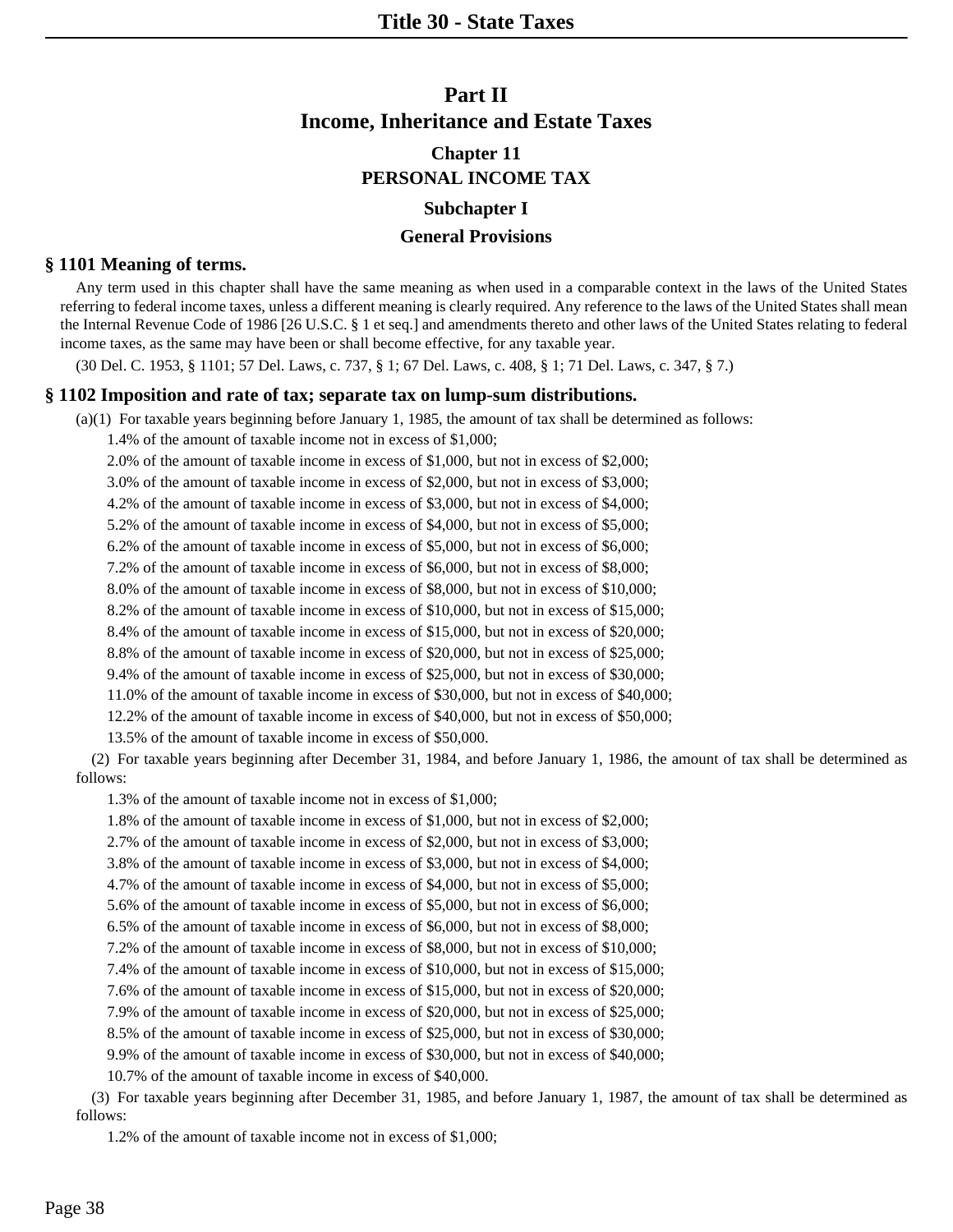1.6% of the amount of taxable income in excess of \$1,000, but not in excess of \$2,000;

2.5% of the amount of taxable income in excess of \$2,000, but not in excess of \$3,000;

3.5% of the amount of taxable income in excess of \$3,000, but not in excess of \$4,000;

4.3% of the amount of taxable income in excess of \$4,000, but not in excess of \$5,000;

5.1% of the amount of taxable income in excess of \$5,000, but not in excess of \$6,000;

5.9% of the amount of taxable income in excess of \$6,000, but not in excess of \$8,000;

6.6% of the amount of taxable income in excess of \$8,000, but not in excess of \$10,000;

6.7% of the amount of taxable income in excess of \$10,000, but not in excess of \$15,000;

6.9% of the amount of taxable income in excess of \$15,000, but not in excess of \$20,000;

7.2% of the amount of taxable income in excess of \$20,000, but not in excess of \$25,000;

7.7% of the amount of taxable income in excess of \$25,000, but not in excess of \$30,000; 9.0% of the amount of taxable income in excess of \$30,000, but not in excess of \$40,000;

9.7% of the amount of taxable income in excess of \$40,000.

(4) For taxable years beginning after December 31, 1986, and before January 1, 1988, the amount of tax shall be determined as follows:

1.0% of the amount of taxable income not in excess of \$1,000;

1.4% of the amount of taxable income in excess of \$1,000, but not in excess of \$2,000;

2.3% of the amount of taxable income in excess of \$2,000, but not in excess of \$3,000;

3.2% of the amount of taxable income in excess of \$3,000, but not in excess of \$4,000;

3.9% of the amount of taxable income in excess of \$4,000, but not in excess of \$5,000;

4.6% of the amount of taxable income in excess of \$5,000, but not in excess of \$6,000;

5.4% of the amount of taxable income in excess of \$6,000, but not in excess of \$8,000;

6.0% of the amount of taxable income in excess of \$8,000, but not in excess of \$10,000;

6.1% of the amount of taxable income in excess of \$10,000, but not in excess of \$15,000;

6.3% of the amount of taxable income in excess of \$15,000, but not in excess of \$20,000;

6.5% of the amount of taxable income in excess of \$20,000, but not in excess of \$25,000;

7.0% of the amount of taxable income in excess of \$25,000, but not in excess of \$30,000;

8.2% of the amount of taxable income in excess of \$30,000, but not in excess of \$40,000;

8.8% of the amount of taxable income in excess of \$40,000.

(5) For taxable years beginning after December 31, 1987, and before January 1, 1996, the amount of tax shall be determined as follows:

3.2% of taxable income in excess of \$2,000, but not in excess of \$5,000;

5.0% of taxable income in excess of \$5,000, but not in excess of \$10,000;

6.0% of taxable income in excess of \$10,000, but not in excess of \$20,000;

6.6% of taxable income in excess of \$20,000, but not in excess of \$25,000;

7.0% of taxable income in excess of \$25,000, but not in excess of \$30,000;

7.6% of taxable income in excess of \$30,000, but not in excess of \$40,000;

7.7% of taxable income in excess of \$40,000.

(6) For taxable years beginning after December 31, 1995, and before January 1, 1997, the amount of tax shall be determined as follows:

3.2% of taxable income in excess of \$2,000 but not in excess of \$5,000;

5.0% of taxable income in excess of \$5,000 but not in excess of \$10,000;

6.0% of taxable income in excess of \$10,000 but not in excess of \$20,000;

6.35% of taxable income in excess of \$20,000 but not in excess of \$25,000;

6.65% of taxable income in excess of \$25,000 but not in excess of \$30,000;

7.1% of taxable income in excess of \$30,000.

(7) For taxable years beginning after December 31, 1996, and before January 1, 1999, the amount of tax shall be determined as follows:

3.1% of taxable income in excess of \$2,000 but not in excess of \$5,000;

4.85% of taxable income in excess of \$5,000 but not in excess of \$10,000;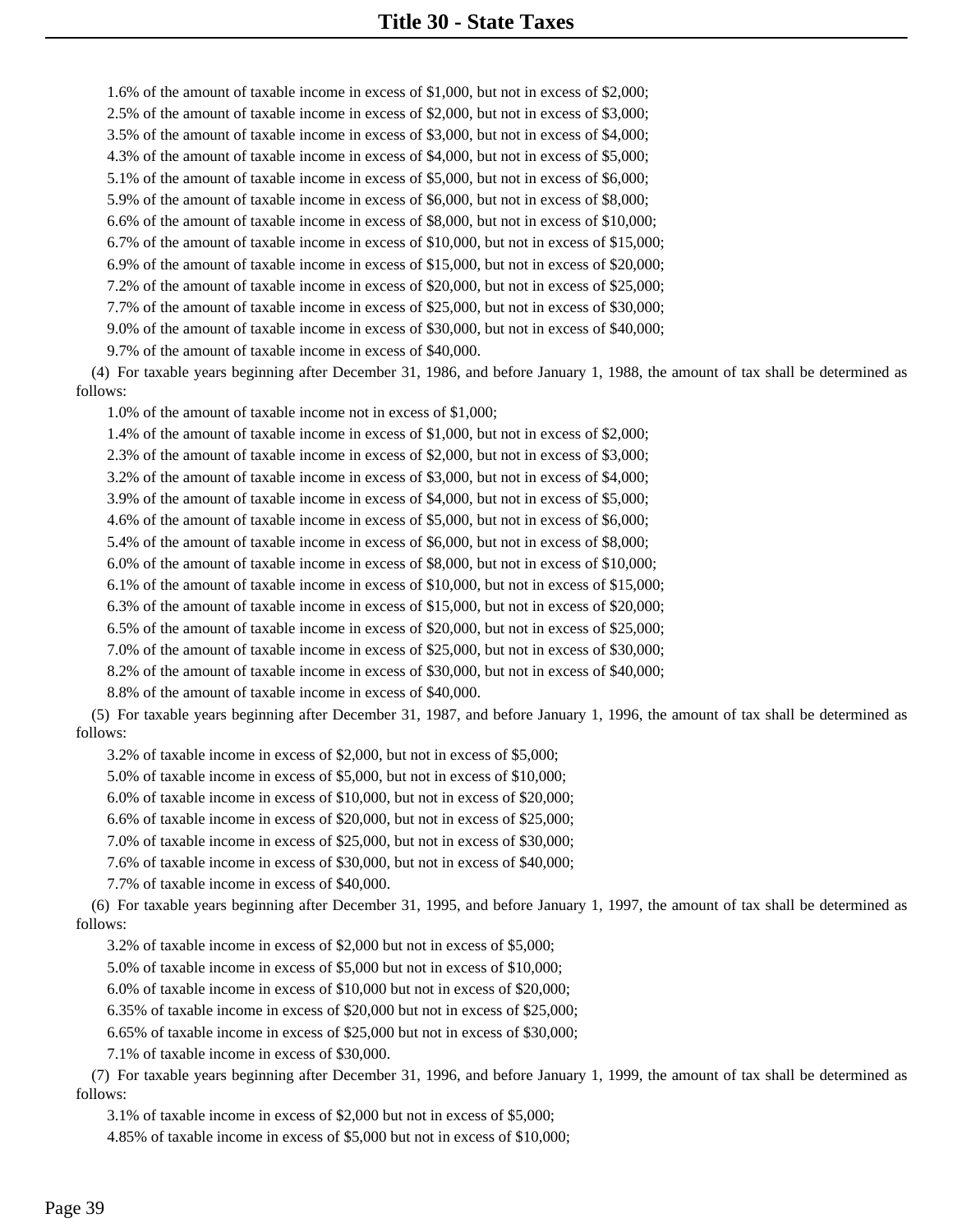5.8% of taxable income in excess of \$10,000 but not in excess of \$20,000;

6.15% of taxable income in excess of \$20,000 but not in excess of \$25,000;

6.45% of taxable income in excess of \$25,000 but not in excess of \$30,000;

6.9% of taxable income in excess of \$30,000.

(8) For taxable years beginning after December 31, 1998, and before January 1, 2000, the amount of tax shall be determined as follows:

2.60% of taxable income in excess of \$2,000 but not in excess of \$5,000;

4.30% of taxable income in excess of \$5,000 but not in excess of \$10,000;

5.20% of taxable income in excess of \$10,000 but not in excess of \$20,000; and

5.60% of taxable income in excess of \$20,000 but not in excess of \$25,000.

(9) For taxable years beginning after December 31, 1998, and before January 1, 2000, the amount of tax shall be determined by reference to paragraph (a)(8) of this section and 5.95% of taxable income in excess of \$25,000 but not in excess of \$60,000; and 6.40% of taxable income in excess of \$60,000.

(10) For taxable years beginning after December 31, 1999, and before January 1, 2010, the amount of tax shall be determined as follows:

2.2% of taxable income in excess of \$2,000 but not in excess of \$5,000;

3.9% of taxable income in excess of \$5,000 but not in excess of \$10,000;

4.8% of taxable income in excess of \$10,000 but not in excess of \$20,000;

5.2% of taxable income in excess of \$20,000 but not in excess of \$25,000; and

5.55% of taxable income in excess of \$25,000 but not in excess of \$60,000.

(11) For taxable years beginning after December 31, 1999, and before January 1, 2010, the amount of tax shall be determined by reference to paragraph (a)(10) of this section and 5.95% of taxable income in excess of \$60,000.

(12) For taxable years beginning after December 31, 2009, and before January 1, 2012, the amount of tax shall be determined as follows:

2.2% of taxable income in excess of \$2,000 but not in excess of \$5,000;

3.9% of taxable income in excess of \$5,000 but not in excess of \$10,000;

4.8% of taxable income in excess of \$10,000 but not in excess of \$20,000;

5.2% of taxable income in excess of \$20,000 but not in excess of \$25,000;

5.55% of taxable income in excess of \$25,000 but not in excess of \$60,000; and

6.95% of taxable income in excess of \$60,000.

(13) For taxable years beginning after December 31, 2011, and before January 1, 2014, the amount of tax shall be determined as follows:

2.2% of taxable income in excess of \$2,000 but not in excess of \$5,000;

3.9% of taxable income in excess of \$5,000 but not in excess of \$10,000;

4.8 % of taxable income in excess of \$10,000 but not in excess of \$20,000;

5.2% of taxable income in excess of \$20,000 but not in excess of \$25,000;

5.55% of taxable income in excess of \$25,000 but not in excess of \$60,000; and

6.75% of taxable income in excess of \$60,000.

(14) For taxable years beginning after December 31, 2013, the amount of tax shall be determined as follows:

2.2% of taxable income in excess of \$2,000 but not in excess of \$5,000;

3.9% of taxable income in excess of \$5,000 but not in excess of \$10,000;

4.8% of taxable income in excess of \$10,000 but not in excess of \$20,000;

5.2% of taxable income in excess of \$20,000 but not in excess of \$25,000;

5.55% of taxable income in excess of \$25,000 but not in excess of \$60,000; and

6.6% of taxable income in excess of \$60,000.

(b)(1) In addition to the tax imposed under subsection (a) of this section, there is hereby imposed a separate tax in the amount determined in paragraph (b)(2) of this section, on the ordinary income portion of a lump sum distribution received by every resident individual, estate or trust.

(2) The amount of the tax imposed by this subsection for any taxable year shall be an amount equal to the amount of the initial separate tax for such year, multiplied by a fraction, the numerator of which is the ordinary income portion of a lump sum distribution for the taxable year, and the denominator of which is the total taxable amount of such distribution for such year.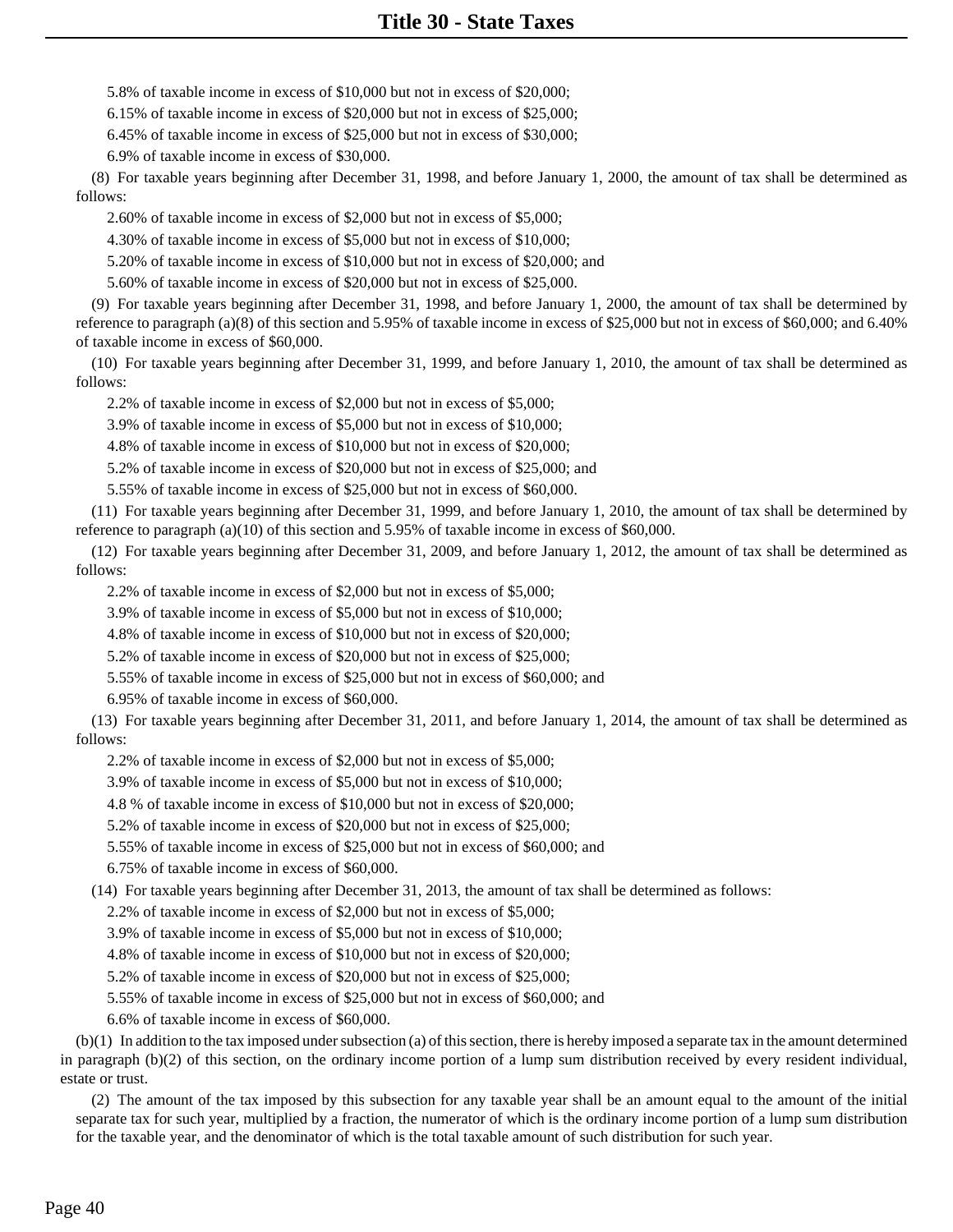(3) The initial separate tax for any taxable year is an amount equal to 10 times the tax which would be imposed by subsection (a) of this section if the taxable income referred to were equal to one tenth of the total taxable amount of the lump sum distributed for the taxable year.

(4) The recipient of a lump-sum distribution shall be liable for the tax imposed by this subsection.

(5) For purposes of this subsection, the rules concerning multiple distributions and distributions of annuity contracts as specified in § 402(e)(2) of the Internal Revenue Code [26 U.S.C. § 402(e)(2)] shall be applicable.

(6) For purposes of this subsection, the definition and special rules applying to the tax on lump-sum distributions as specified in  $\S$ 402(e)(4) of the Internal Revenue Code [26 U.S.C. § 402(e)(4)] shall be applicable.

(7) For purposes of this subsection, the rules relating to rollover as specified in § 402(c) and (e)(1)(B) of the Internal Revenue Code [26 U.S.C.  $\S$  402(c) and (e)(1)(B)] shall be applicable.

(c) The tax rates established by paragraph (a)(4) of this section shall be revoked effective January 1, 1988, unless the Secretary of Labor has, on or before June 10, 1987, made a written determination, submitted to the Governor, Speaker of the House and President Pro Tempore of the Senate, that the total full-time equivalent employment in the State, as regularly reported by the State Department of Labor, has averaged an annual increase of 6,000 full-time equivalent jobs in nonagricultural wage and salary employment as reported by the Delaware Department of Labor during the period from June 1, 1984, through May 31, 1987. Once the condition of this subsection has been satisfied, there shall be no revocation of the paragraph (a)(4) of this section rates by reason of this subsection. In the event of any revocation of the tax rates established by paragraph (a)(4) of this section, the following rates shall become effective:

1.0% of the amount of taxable income not in excess of \$1,000;

1.4% of the amount of taxable income in excess of \$1,000, but not in excess of \$2,000;

2.3% of the amount of taxable income in excess of \$2,000, but not in excess of \$3,000;

3.2% of the amount of taxable income in excess of \$3,000, but not in excess of \$4,000;

3.9% of the amount of taxable income in excess of \$4,000, but not in excess of \$5,000;

4.6% of the amount of taxable income in excess of \$5,000, but not in excess of \$6,000;

5.4% of the amount of taxable income in excess of \$6,000, but not in excess of \$8,000;

6.0% of the amount of taxable income in excess of \$8,000, but not in excess of \$10,000;

6.1% of the amount of taxable income in excess of \$10,000, but not in excess of \$15,000;

6.3% of the amount of taxable income in excess of \$15,000, but not in excess of \$20,000;

6.5% of the amount of taxable income in excess of \$20,000, but not in excess of \$25,000;

7.0% of the amount of taxable income in excess of \$25,000, but not in excess of \$30,000;

8.2% of the amount of taxable income in excess of \$30,000, but not in excess of \$40,000;

9.2% of the amount of taxable income in excess of \$40,000, but not in excess of \$50,000;

10.1% of the amount of taxable income in excess of \$50,000.

 $(d)(1)$  In lieu of the tax imposed by subsection (a) of this section there is imposed for each taxable year on the tax table income of every individual whose tax table income for the taxable year does not exceed \$60,000, or such lesser amount as the Director may determine but in any event not less than \$20,000, a tax determined under tables, applicable to such taxable years, which shall be prescribed by the Director of Revenue. The amounts of tax prescribed in such tables shall be computed on the basis of the rates prescribed by subsection (a) of this section.

(2) For purposes of this subsection, the term "tax table income" means Delaware taxable income as defined in § 1105 (residents) and § 1121 (nonresidents) of this title.

(3) This subsection shall not apply to an estate or trust.

(e) Where the rates of tax prescribed in subsection (a) of this section are changed during a taxable year, the Secretary of Finance shall prescribe such rules and regulations as are necessary to compute the increase in rates of tax on the proportion of income earned subsequent to the effective date of change in rate.

(30 Del. C. 1953, § 1102; 57 Del. Laws, c. 737, § 1; 58 Del. Laws, c. 300, §§ 1, 2, 4; 59 Del. Laws, c. 152, § 1; 62 Del. Laws, c. 23, § 1; 62 Del. Laws, c. 56, § 1; 64 Del. Laws, c. 317, § 1; 64 Del. Laws, c. 325, §§ 2-4; 64 Del. Laws, c. 376, §§ 1, 2; 65 Del. Laws, c. 204, §§ 1-4; 65 Del. Laws, c. 394, §§ 1-4; 66 Del. Laws, c. 86, §§ 1, 2; 67 Del. Laws, c. 407, § 1; 68 Del. Laws, c. 82, § 1; 70 Del. Laws, c. 117, §§ 1, 2; 70 Del. Laws, c. 454, §§ 1-3; 70 Del. Laws, c. 455, § 1; 71 Del. Laws, c. 347, §§ 1, 2; 71 Del. Laws, c. 350, § 1; 72 Del. Laws, 1st Sp. Sess., c. 242, § 1; 72 Del. Laws, 1st Sp. Sess., c. 248, §§ 1, 2; 77 Del. Laws, c. 77, §§ 1, 2; 77 Del. Laws, c. 77, §§ 1, 2, 4; 78 Del. Laws, c. 74, §§ 1, 2[1], 2[2]; 79 Del. Laws, c. 10, § 1.)

#### **§ 1103 Resident individual defined.**

A resident individual of this State means an individual:

(1) Who is domiciled in this State to the extent of the period of such domicile; provided, however, an individual who is present in a foreign country or countries for at least 495 full days in any consecutive 18-month period, and during such period of 18 consecutive months is not present in this State for more than 45 days, and does not maintain a permanent place of abode in this State at which the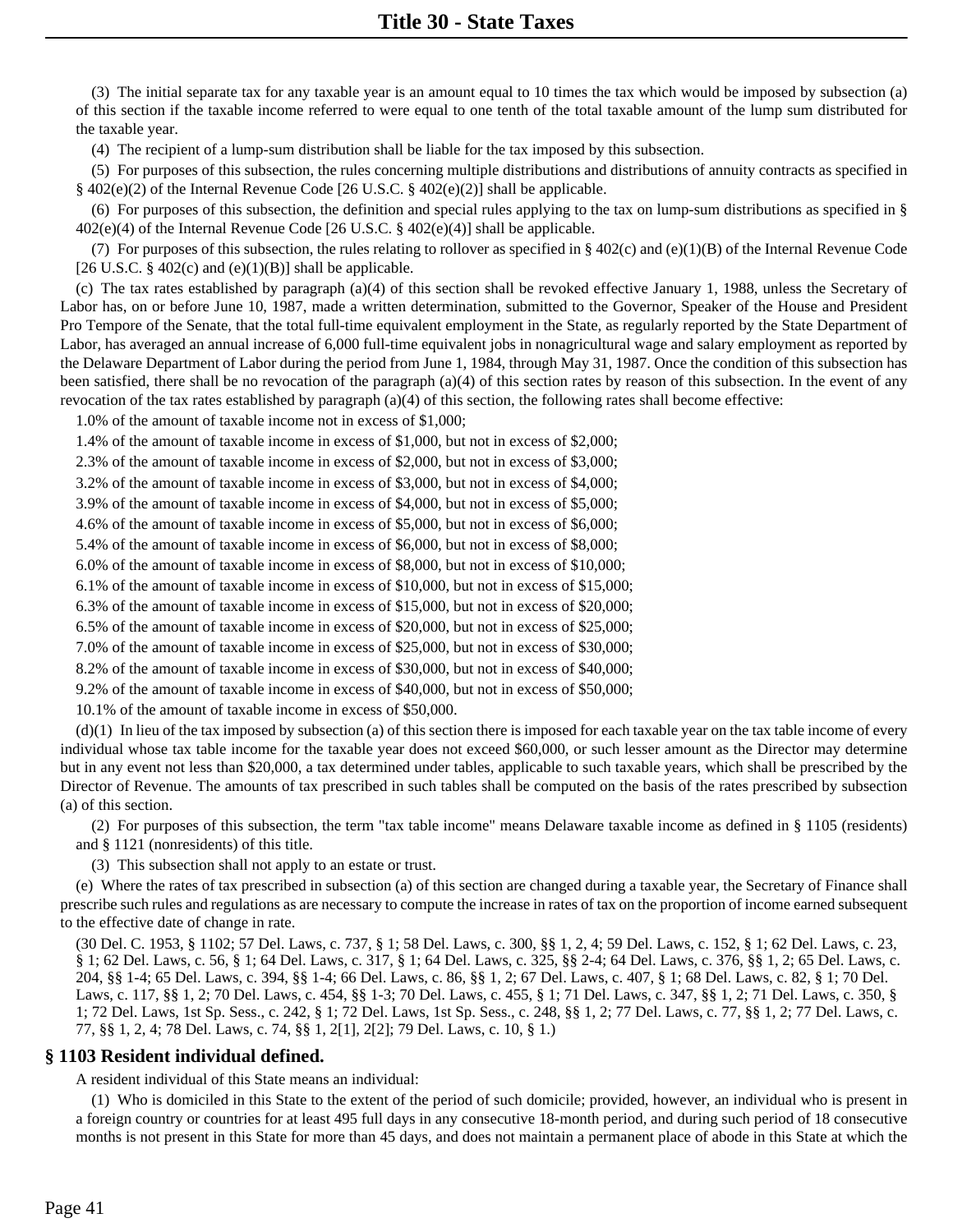individual's spouse, children or parents are present for more than 45 days, and is not an employee of the United States, its agencies or instrumentalities (including members of the Armed Forces) shall not be considered a resident of this State during such period; or

(2) Who maintains a place of abode in this State and spends in the aggregate more than 183 days of the taxable year in this State. (30 Del. C. 1953, § 1103; 57 Del. Laws, c. 737, § 1; 63 Del. Laws, c. 122, § 1; 70 Del. Laws, c. 186, § 1.)

#### **§ 1104 Nonresident individual defined.**

A nonresident individual of this State means an individual who is not a resident individual of this State.

(30 Del. C. 1953, § 1104; 57 Del. Laws, c. 737, § 1.)

## **Subchapter II**

## **Resident Individuals**

## **§ 1105 Taxable income.**

The entire taxable income of a resident of this State shall be the federal adjusted gross income as defined in the laws of the United States as the same are or shall become effective for any taxable year with the modifications and less the deductions and personal exemptions provided in this subchapter.

(30 Del. C. 1953, § 1105; 57 Del. Laws, c. 737, § 1; 70 Del. Laws, c. 186, § 1; 71 Del. Laws, c. 347, § 8.)

## **§ 1106 Modifications.**

(a) *Additions.* — There shall be added to federal adjusted gross income:

(1)a. Interest qualifying under § 103 of the United States Internal Revenue Code of 1986 [26 U.S.C. § 103] or any similar statute, other than interest on obligations and securities of this State and its political subdivisions and authorities; and

b. Dividends paid by a regulated investment company (sometimes referred to as a mutual fund) qualifying under  $\S 852(b)(5)$  of the United States Internal Revenue Code of 1986 [26 U.S.C. § 852(b)(5)] or any similar statute;

provided, that dividends attributable to interest on obligations and securities of this State and its political subdivisions and authorities may be excluded from such addition if the amount of interest attributable thereto is reported in writing to the holder or owner of the shares or units of the regulated investment company by or on behalf of the manager of the regulated investment company, and such report states the dollar amount or percentage of Delaware and non-Delaware dividends pertaining to the taxpayer;

(2) The amount of any deduction for depletion of oil and gas wells allowed under § 611 of the Federal Internal Revenue Code of 1986 [26 U.S.C. § 611] to the extent such deduction is determined by reference to § 613 of the Federal Internal Revenue Code [26 U.S.C. § 613] (relating to percentage depletion);

(3) Any deduction, to the extent such deduction exceeds \$30,000, for a net operating loss carryback as provided for in § 172 of the Internal Revenue Code or successor provisions.

(b) *Subtractions.* — There shall be subtracted from federal adjusted gross income:

(1)a. Interest on obligations of the United States and its territories and possessions, or of any authority, commission or instrumentality of the United States, to the extent includable in gross income for federal income tax purposes, but exempt from state income taxes under the laws of the United States; and

b. Dividends paid by a regulated investment company (as defined in § 851 of the United States Internal Revenue Code of 1986 [26 U.S.C. § 851], or any similar statute, sometimes referred to as a mutual fund) to the extent such dividends are attributable to interest paid on obligations of the United States and its territories and possessions, or of any authority, commission or instrumentality of the United States, which interest would be subject to subtraction from federal adjusted gross income under paragraph (b)(1)a. of this section if such obligations were owned directly by an individual and the interest on them were paid to such individual. The portion of the dividends of a regulated investment company which represents United States government interest which is exempt from state income taxes under this subparagraph shall be as reported in writing to the holder or owner of the share or units of the regulated investment company by or on behalf of the manager of the regulated investment company, and such report shall state the dollar amount or percentage of exempt and nonexempt dividends pertaining to the taxpayer;

(2) The amount of \$2,000 by any person who has a total and permanent disability or by a person who is over 60 years of age, and (i) whose earned income in the taxable year is less than \$2,500 and (ii) whose adjusted gross income (without reduction by this exclusion) does not exceed \$10,000.

For purposes of this paragraph, in the case of spouses filing a joint return, the amount of the exclusion shall be \$4,000 if (i) both are either over 60 years of age or have total and permanent disabilities or 1 is over 60 years of age and the other has a total and permanent disability and (ii) their total earned income in the taxable year is less than \$5,000 and their adjusted gross income does not exceed \$20,000;

(3)a. Amounts received as pensions by persons under age 60 from employers, the United States, the State or any subdivision thereof, not to exceed \$2,000. For taxable years beginning on or after January 1, 1987, amounts received as pensions by persons age 60 or older from employers, the United States, the State or any subdivision thereof, not to exceed \$3,000;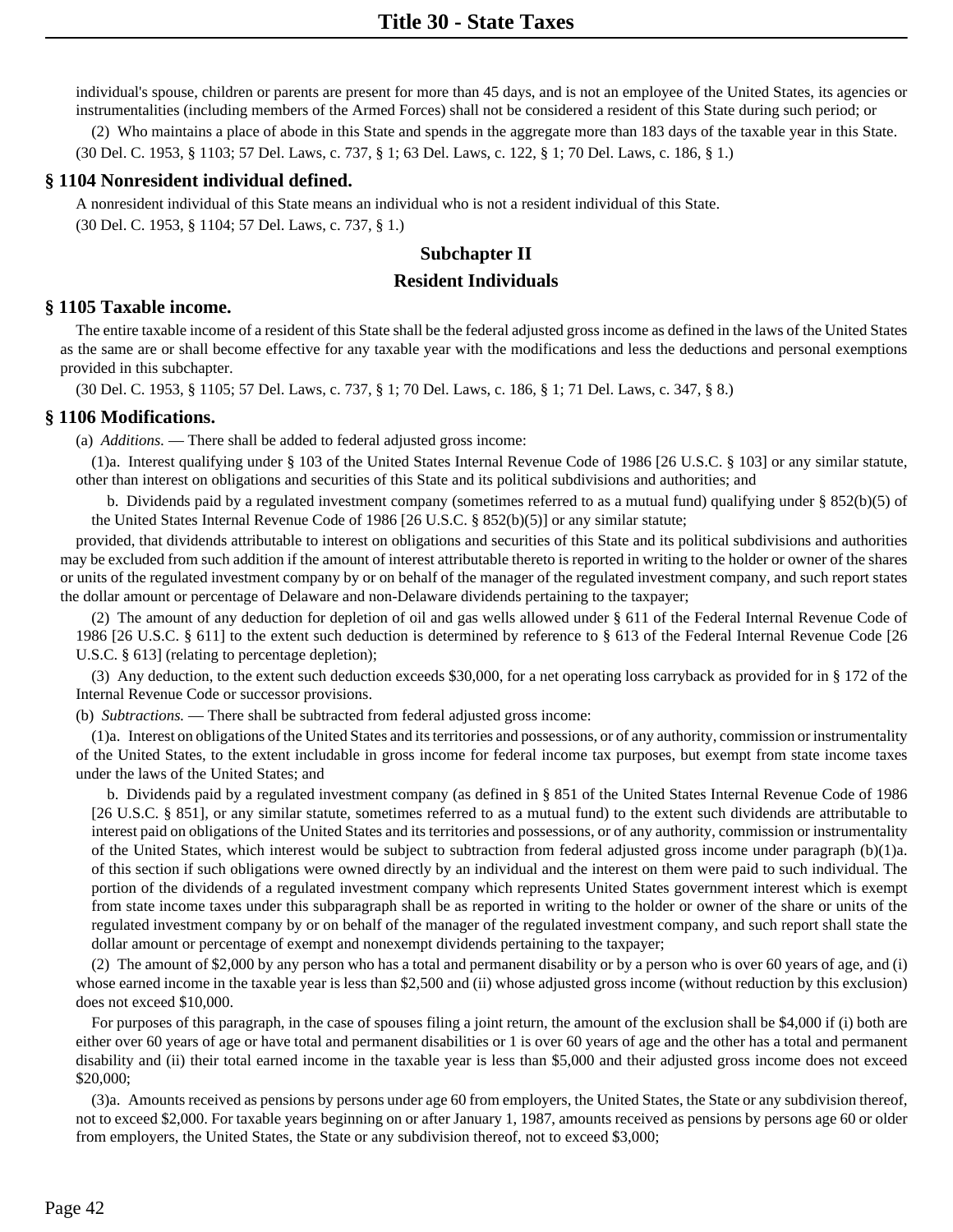b.1. Amounts not to exceed \$2,000 received by persons under age 60 as pensions from employers, the United States, the State or any subdivision, or

2.(A) Amounts not to exceed \$12,500 received by persons age 60 or older as pensions from employers, the United States, the State or any subdivision or as eligible retirement income.

(B) For the purposes of this paragraph, "eligible retirement income" shall include distributions received from qualified retirement plans defined in § 4974 of the federal Internal Revenue Code ("IRC") [26 U.S.C. § 4974] or a successor provision, cash or deferred arrangements described in IRC  $\S$  401(k) [26 U.S.C.  $\S$  401(k)] or a successor provision, government deferred compensation plans described in IRC § 457 [26 U.S.C. § 457] or a successor provision, dividends, capital gains, interest and rental income from real property less deductible rental expenses. For purposes of this paragraph, eligible retirement income received by spouses as joint tenants with right of survivorship or as tenants by the entirety shall be deemed to have been received one-half by each;

(4) Social Security benefits paid by the United States and all payments received under the Railroad Retirement Act of 1974 [45 U.S.C. §§ 231-231[v] to the extent included in federal adjusted gross income;

(5) An amount equal to the portion of the wages paid or incurred for the taxable year which is disallowed as a deduction for federal tax purposes under § 280C, Internal Revenue Code [26 U.S.C. § 280C], relating to portion of wages for which the new jobs tax credit is claimed;

(6) Benefits received by a resident individual through participation in a travelink program certified by the Delaware Department of Transportation to the extent such benefits are included in the federal adjusted gross income of the taxpayer;

(7) Any deduction, consistent with the operation of § 172 of the Internal Revenue Code [26 U.S.C. § 172] or successor provision, to carry forward losses which were carried back in calculating federal taxable income but which were prevented from being carried back under paragraph (a)(3) of this section;

(8)a. Distributions received from qualified retirement plans as defined in § 4974 of the Internal Revenue Code (I.R.C.) [26 U.S.C. § 4974], cash or deferred arrangements described in § 401(k) of the I.R.C. [26 U.S.C. § 401(k)], and governmental deferred compensation plans described in § 457 of the I.R.C. [26 U.S.C. § 457], to the extent such distributions are applied within the tax year of the distributions for books, tuition or fees at an institution of higher education attended by the person or by any of the person's dependents who have not attained the age of 26, so long as such amounts received have been included in the person's federal adjusted gross income.

b. For the purposes of this section, an institution of higher education is a school which:

1. Admits as regular students only individuals having a certificate of graduation from a high school or the recognized equivalent of such a certificate;

2. Is legally authorized in this or another state to provide a program of education beyond high school; and

3. Provides an educational program for which it awards a bachelor's or higher degree or provides a program which is acceptable for full credit toward such a degree, a program of postgraduate or postdoctoral studies or a program of training to prepare students for gainful employment in a recognized occupation.

(9) The amount of any refund of Delaware State income taxes imposed under this chapter, to the extent included in federal adjusted gross income for the tax period.

(c) *Fiduciary adjustment.* — There shall be added to, or subtracted from, federal adjusted gross income, as the case may be, the taxpayer's share of the fiduciary adjustment determined under § 1634 of this title.

(30 Del. C. 1953, § 1106; 57 Del. Laws, c. 737, § 1; 58 Del. Laws, c. 318; 58 Del. Laws, c. 342, § 1; 58 Del. Laws, c. 551, § 1; 59 Del. Laws, c. 151, § 1; 60 Del. Laws, c. 18, § 1; 60 Del. Laws, c. 269, § 1; 60 Del. Laws, c. 270, § 1; 60 Del. Laws, c. 639, § 1; 61 Del. Laws, c. 202, § 1; 61 Del. Laws, c. 298, § 1; 62 Del. Laws, c. 353, § 2; 64 Del. Laws, c. 224, § 1; 64 Del. Laws, c. 470, § 1; 65 Del. Laws, c. 203, § 1; 67 Del. Laws, c. 160, § 2; 67 Del. Laws, c. 263, §§ 3, 4; 67 Del. Laws, c. 399, §§ 1, 2; 67 Del. Laws, c. 408, § 2; 70 Del. Laws, c. 186, § 1; 70 Del. Laws, c. 495, § 1; 71 Del. Laws, c. 131, § 1; 71 Del. Laws, c. 352, §§ 1, 2; 72 Del. Laws, 1st Sp. Sess., c. 243, § 1; 72 Del. Laws, 1st Sp. Sess., c. 246, § 1; 74 Del. Laws, c. 138, § 1; 78 Del. Laws, c. 179, §§ 320-322.)

## **§ 1107 Deductions.**

The deduction of a resident individual shall be the standard deduction, unless the individual elects to itemize deductions as provided in § 1109 of this title.

(30 Del. C. 1953, § 1107; 57 Del. Laws, c. 737, § 1; 58 Del. Laws, c. 342, § 2; 66 Del. Laws, c. 86, § 3; 70 Del. Laws, c. 186, § 1.)

## **§ 1108 Standard deduction.**

(a) Except as otherwise provided in subsections (b) and (c) of this section:

(1) For taxable periods ending before January 1, 1999, the standard deduction of a resident individual shall be \$1,300, and the standard deduction of resident spouses shall be \$1,600 if they file a joint return and \$800 each if they file separate returns;

(2) For taxable periods beginning after December 31, 1998, and before January 1, 2000, the standard deduction of a resident individual shall be \$3,250, and the standard deduction of resident spouses shall be \$4,000 if they file a joint return and \$2,000 each if they file separate returns; and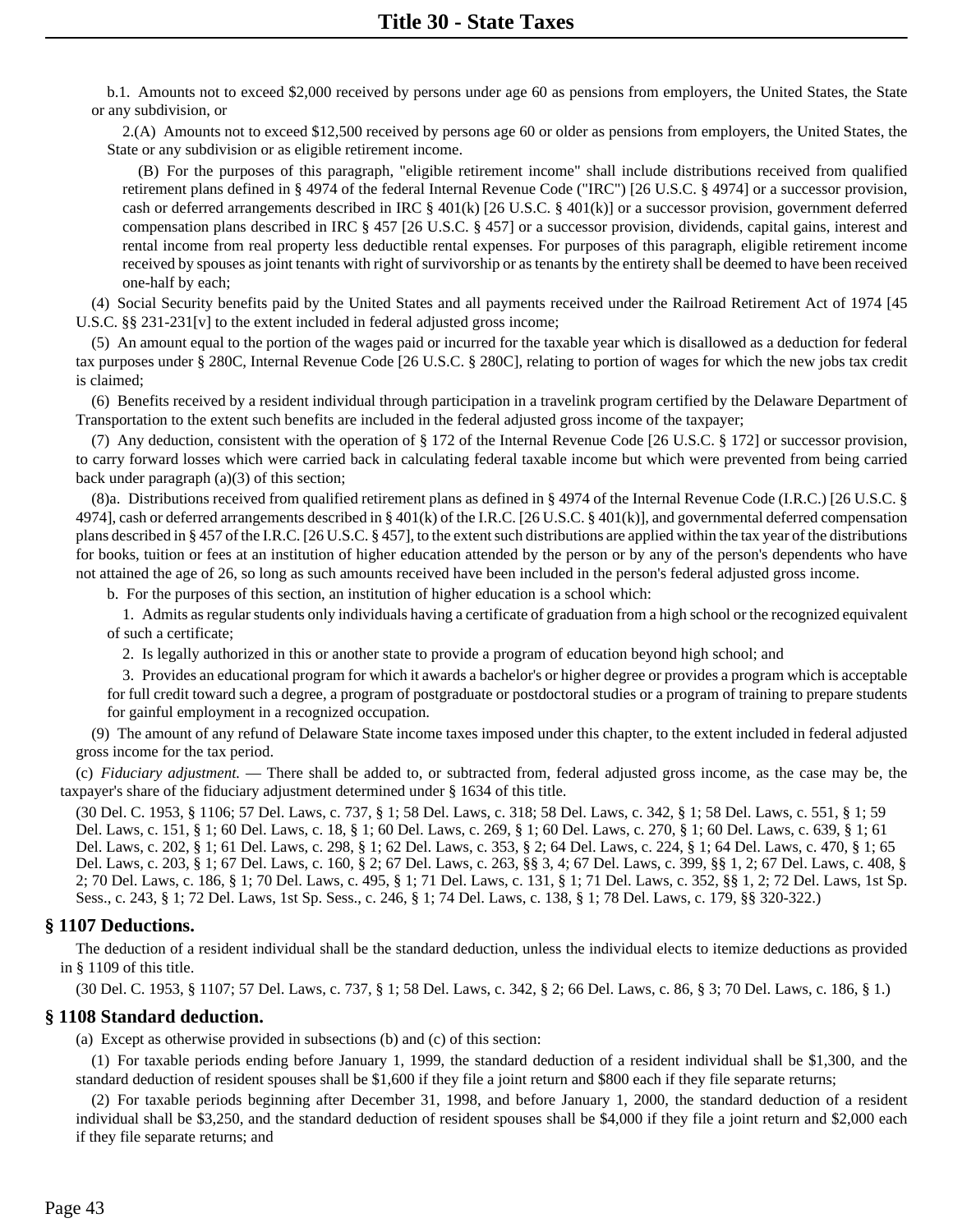(3) For taxable periods beginning after December 31, 1999, the standard deduction of a resident individual shall be \$3,250, and the standard deduction of resident spouses shall be \$6,500 if they file a joint return and \$3,250 each if they file separate returns.

(b) The sum of \$2,500 shall be added to the standard deduction determined under subsection (a) of this section in each of the following circumstances:

(1) For the taxpayer who has attained the age of 65 before the close of the taxable year;

(2) For the spouse of the taxpayer if a joint return is not made by the taxpayer and the spouse, if the spouse has attained the age of 65 before the close of such taxable year and, for the calendar year in which the taxable year of the taxpayer begins, has no gross income and is not the dependent of another taxpayer;

(3) For the taxpayer who is blind at the close of the taxable year; and

(4) For the spouse of the taxpayer if a separate return is made by the taxpayer, and if the spouse is blind and, for the calendar year in which the taxable year of the taxpayer begins, has no gross income and is not the dependent of another taxpayer. For purposes of this paragraph, the determination of whether the spouse is blind shall be made as of the close of the taxable year of the taxpayer, except that if the spouse dies during such taxable year such determination shall be made as of the time of such death.

(c) For purposes of this section, an individual is blind only if the individual's central visual acuity does not exceed 20/200 in the better eye with correcting lenses, or if the individual's visual acuity is greater than 20/200 but is accompanied by a limitation in the field of vision such that the widest diameter of the visual field subtends an angle no greater than 20 degrees.

(30 Del. C. 1953, § 1108; 57 Del. Laws, c. 737, § 1; 66 Del. Laws, c. 93, § 1; 66 Del. Laws, c. 95, § 1; 70 Del. Laws, c. 186, § 1; 71 Del. Laws, c. 347, §§ 3, 4; 72 Del. Laws, 1st Sp. Sess., c. 241, §§ 1-3.)

#### **§ 1109 Itemized deductions [For application of this section, see 66 Del. Laws, c. 86, § 8]**

(a) *General.* — In determining taxable income under this chapter, in lieu of the standard deduction provided by § 1108 of this title, a resident individual may elect to deduct the sum of the itemized deductions claimed on the federal income tax return as shall be permitted under the laws of the United States as the same are or shall become effective for any taxable year in determining the federal taxable income, or, if the person does not itemize deductions or elects the credit for foreign taxes paid on the federal return, the person may deduct the sum of the itemized deductions to which the person would have been entitled had the person itemized the deductions (including the deduction for foreign taxes paid) on the federal return:

(1) Reduced by:

a. The amount thereof representing income taxes imposed by this State;

b. The amount of any income tax imposed on the person for the taxable year by another state of the United States or a political subdivision thereof or the District of Columbia on income derived from sources therein if the person elected to take such amount as a credit in accordance with § 1111(a) of this title; and

(2) Increased by:

a. An amount equal to the excess of the state employee automobile mileage reimbursement allowance over the standard mileage rate allowed as a charitable deduction for federal income tax purposes for unreimbursed automobile transportation expense incurred by an individual while serving as a volunteer for a charitable organization as defined in § 170(c), Internal Revenue Code [26 U.S.C. § 170(c)]; and

b. In the case of a self-employed individual, the amount paid during the taxable year for insurance which constitutes medical care for the taxpayer, the taxpayer's spouse and dependents, less the amount allowed the taxpayer as a deduction pursuant to § 162(l) (26 U.S.C. § 162(l)) or successor provision of the Internal Revenue Code. For purposes of this subparagraph, "self-employed taxpayer" shall mean a resident individual whose gross income is more than one-half derived from a trade, business or profession and not derived as an employee. Income in the nature of interest, dividends or other investment income shall not constitute self-employment income. No self-employed taxpayer whose total cost of insurance for health care for the taxpayer, spouse and dependents exceeds the gross income from the trade, business or profession shall be entitled to the deduction under this subparagraph.

c. For taxable years beginning after December 31, 1986, and before January 1, 1988, an amount equal to 12% of itemized deductions determined under this section without regard to this subparagraph.

(b) *Spouses.* — Spouses, both of whom are required to file returns under this chapter, shall be allowed to itemize their deductions only if both elect to do so.

(c) For purposes of subsection (a) of this section, the amount of itemized deductions representing income taxes imposed by: (i) this State, or (ii) another state of the United States or a political subdivision thereof or the District of Columbia on income derived from sources therein if a resident elected to take such amount as a credit in accordance with § 1111(a) of this title shall be deemed to equal the amount of such taxes reduced by the amount of such taxes multiplied by the percentage determined under § 68(a) of the Internal Revenue Code [26 U.S.C. § 68(a)] or successor provision thereof.

(30 Del. C. 1953, § 1109; 57 Del. Laws, c. 737, § 1; 59 Del. Laws, c. 19, § 1; 63 Del. Laws, c. 122, § 2; 64 Del. Laws, c. 410, § 1; 65 Del. Laws, c. 403, § 1; 65 Del. Laws, c. 461, § 1; 66 Del. Laws, c. 86, §§ 4, 8; 70 Del. Laws, c. 117, § 4; 70 Del. Laws, c. 186, § 1; 70 Del. Laws, c. 483, § 1; 71 Del. Laws, c. 347, § 9; 81 Del. Laws, c. 425, § 23.)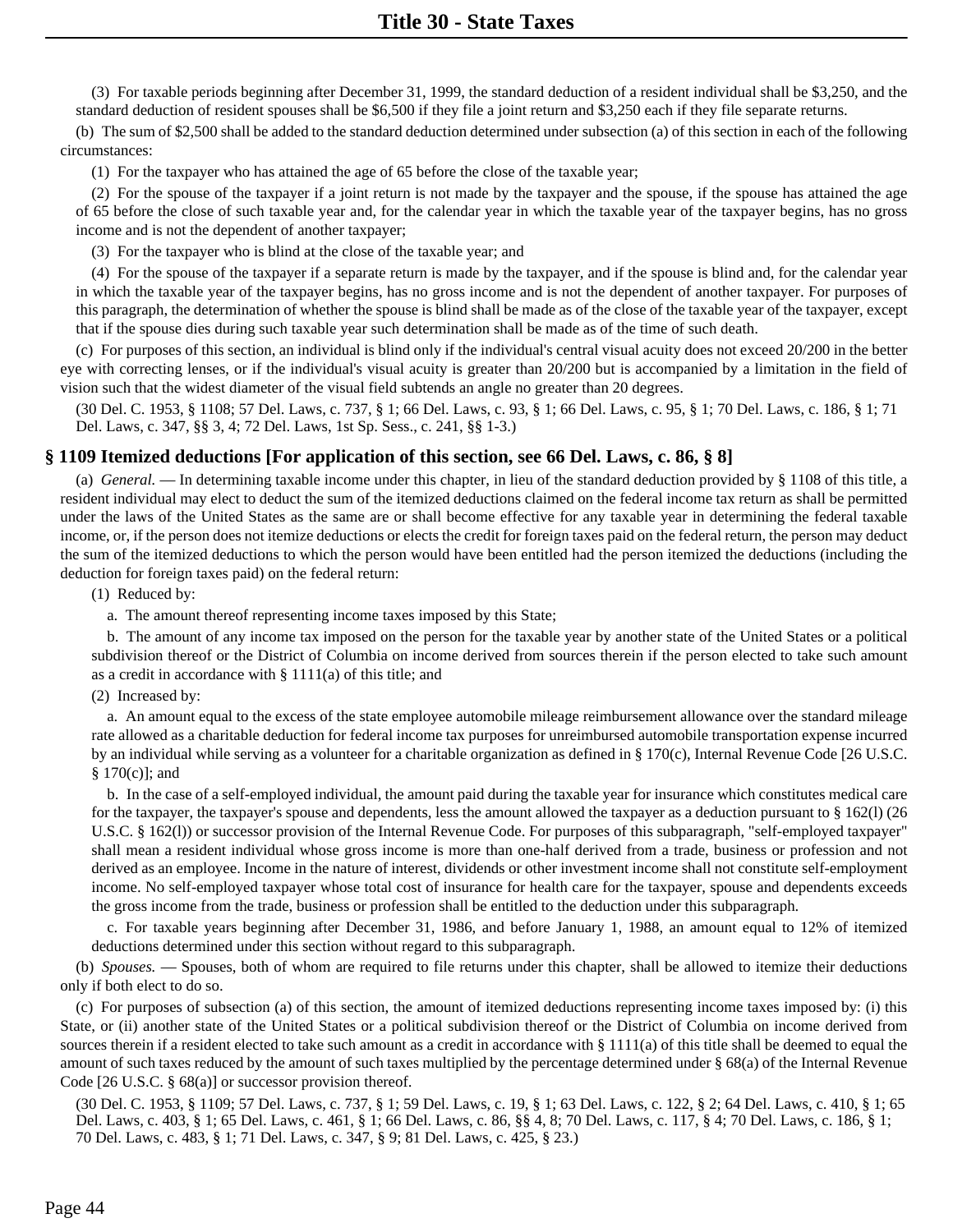## **§ 1110 Personal exemptions and credits.**

(a) For tax years ending before January 1, 1996, a resident shall be allowed an exemption of \$1,250 for each exemption to which that resident is entitled for the taxable year for federal income tax purposes. Resident persons age 60 or over shall be allowed one additional personal exemption.

(b) For tax years beginning after December 31, 1995, resident individuals shall be allowed a personal credit against the individual's tax otherwise due under this chapter in the amount of:

(1) \$110 for each personal exemption to which such individual is entitled for the taxable year for federal income tax purposes; plus

(2) An additional \$110 in the case of each resident person age 60 or over.

(c) In no event shall the credit allowed under subsection (b) of this section exceed the tax otherwise due under this chapter.

(30 Del. C. 1953, § 1110; 57 Del. Laws, c. 737, § 1; 64 Del. Laws, c. 330, § 1; 65 Del. Laws, c. 147, § 1; 66 Del. Laws, c. 95, § 3; 66 Del. Laws, c. 362, § 1; 70 Del. Laws, c. 116, § 1; 70 Del. Laws, c. 186, § 1; 72 Del. Laws, 1st Sp. Sess., c. 247, § 2.)

## **§ 1111 Credit for income tax paid to another state.**

(a) *Allowance of credit.* — A resident individual shall be allowed a credit against the tax otherwise due under this chapter for the amount of any income tax imposed for the taxable year by another state of the United States, or the District of Columbia, on income derived from sources therein which is also subject to tax under this chapter.

(b) *Limitation on credit.* — The credit allowable under this section, with respect to the income tax imposed upon the taxpayer for the taxable year by each other taxing jurisdiction, shall not exceed the amount computed by multiplying the tax otherwise due under this chapter by a fraction, the numerator of which is the amount of the taxpayer's taxable income derived from sources in the other taxing jurisdiction (applying the rules of § 1122 of this title) and the denominator of which is the entire taxable income.

(30 Del. C. 1953, § 1111; 57 Del. Laws, c. 737, § 1; 59 Del. Laws, c. 64, § 1; 70 Del. Laws, c. 186, § 1.)

#### **§ 1112 Historic rehabilitation.**

A resident individual shall be allowed a credit against such individual's tax otherwise due under this chapter in accordance with the provisions of the Historic Preservation Tax Credit Act (Chapter 18 of this title), which credits shall be against any taxes imposed under this chapter; provided however, that all claimed credits are accompanied by a Certificate of Completion issued by the Delaware State Historic Preservation Office certifying that such credits have been earned in compliance with that act.

(73 Del. Laws, c. 6, § 6.)

## **§ 1113 Credit for active members of volunteer firefighting, ambulance and rescue service companies and their auxiliaries.**

A resident individual who is an active member (as defined by the rules and bylaws of the company) during the tax year of a Delaware volunteer fire, ambulance or rescue service company or its auxiliary shall be allowed a nonrefundable credit against the tax imposed by Chapter 11 of this title in the amount of \$400. The Secretary may prescribe such rules and regulations as the Secretary deems necessary to carry out the purpose of this statute.

(62 Del. Laws, c. 353, § 1; 64 Del. Laws, c. 406, § 1; 65 Del. Laws, c. 397, §§ 1, 2; 65 Del. Laws, c. 518, §§ 1, 2; 69 Del. Laws, c. 388, § 1; 70 Del. Laws, c. 186, § 1; 72 Del. Laws, 1st Sp. Sess., c. 244, § 1; 74 Del. Laws, c. 338, § 1; 75 Del. Laws, c. 79, § 1.)

## **§ 1114 Child care and dependent care expense credit.**

(a) A resident individual shall be entitled to a credit against that individual's tax otherwise due under this chapter in the amount of 50 percent of the child and dependent care expense credit allowable for federal income tax purposes for the same tax year. In no event shall the allowable credit under this subsection exceed the tax otherwise due under this chapter.

(b) In the case of spouses who file a joint federal return but who elect to determine their Delaware taxes separately, the credit allowed pursuant to this subsection may only be applied against the tax imposed on the spouse with the lower taxable income, computed without regard to such credit, and shall not exceed such tax.

(65 Del. Laws, c. 202, § 1; 66 Del. Laws, c. 411, § 1; 70 Del. Laws, c. 186, § 1.)

## **§ 1115 Subchapter S — Business tax credits.**

Repealed by 72 Del. Laws, c. 467, § 7, effective July 18, 2000.

## **§ 1116 Delaware investment credit [Effective until Jan. 1, 2019]**

A resident and nonresident individual shall be allowed a credit against that individual's tax otherwise due under this chapter in an amount equal to 15% of the individual's investment that is qualified under subchapter X of Chapter 87A of Title 29 ("Delaware Investment Tax Credit Program") [repealed] and certified as such by the Director of the Division of Small Business to the Director of Revenue. Notwithstanding § 329 of this title to the contrary, determinations by the Delaware Economic Development Authority as to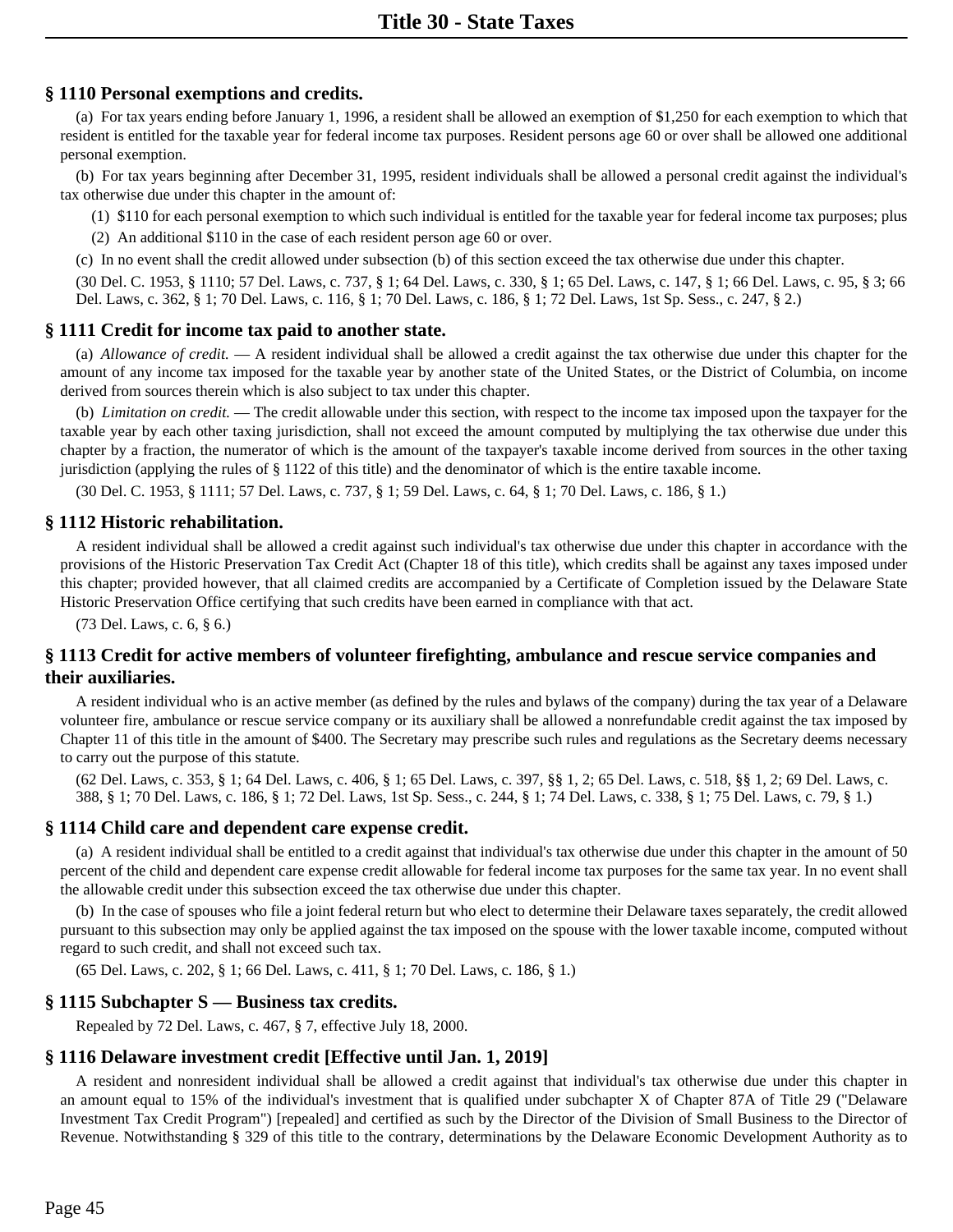the qualification of any investment under the Delaware Investment Tax Credit Program [repealed] shall not be appealable to the Tax Appeal Board. In no event shall the credit allowable under this section exceed the tax otherwise due under this chapter. Unused credits under this section may be carried forward 4 years from the tax year in which they are certified under the Delaware Investment Tax Credit Program [repealed].

(68 Del. Laws, c. 203, § 1; 69 Del. Laws, c. 458, § 1; 81 Del. Laws, c. 49, § 19; 81 Del. Laws, c. 374, § 49.)

## **§ 1116 Angel Investor Job Creation and Innovation Act credit [Effective Jan. 1, 2019, until Jan. 1, 2022] [For application of this section, see 81 Del. Laws, c. 244, §§ 4, 5]**

(a) A resident or nonresident individual is entitled to a credit against that individual's tax under this chapter in an amount equal to the credit that has been calculated by the Director of the Division of Small Business under Chapter 20D of this title. As provided by § 20D-106 of this title, the Division of Small Business shall notify the Director of the Division Revenue of any and all tax credit certifications.

(b) Notwithstanding § 329 of this title to the contrary, determinations by the Director of the Division of Small Business as to the qualification of any investment with respect to the Angel Investor Tax Credit under Chapter 20D of this title is not appealable to the Tax Appeal Board.

(c) If the credit allowable under this section exceeds the tax otherwise due under this chapter, such credit amounts in excess of the tax otherwise due under this chapter must be returned to the taxpayer in the form of a tax refund.

(68 Del. Laws, c. 203, § 1; 69 Del. Laws, c. 458, § 1; 81 Del. Laws, c. 49, § 19; 81 Del. Laws, c. 244, § 2; 81 Del. Laws, c. 374, § 49.)

## **§ 1116 Delaware investment credit [Effective Jan. 1, 2022] [For application of this section, see 81 Del. Laws, c. 244, §§ 4, 5]**

A resident and nonresident individual shall be allowed a credit against that individual's tax otherwise due under this chapter in an amount equal to 15% of the individual's investment that is qualified under subchapter X of Chapter 87A of Title 29 ("Delaware Investment Tax Credit Program") [repealed] and certified as such by the Director of the Division of Small Business to the Director of Revenue. Notwithstanding § 329 of this title to the contrary, determinations by the Delaware Economic Development Authority as to the qualification of any investment under the Delaware Investment Tax Credit Program [repealed] shall not be appealable to the Tax Appeal Board. In no event shall the credit allowable under this section exceed the tax otherwise due under this chapter. Unused credits under this section may be carried forward 4 years from the tax year in which they are certified under the Delaware Investment Tax Credit Program [repealed].

(68 Del. Laws, c. 203, § 1; 69 Del. Laws, c. 458, § 1; 81 Del. Laws, c. 49, § 19; 81 Del. Laws, c. 244, §§ 2, 5; 81 Del. Laws, c. 374, § 49.)

## **§ 1117 Earned income tax credit.**

(a) An individual who is a resident of this State shall be entitled to a nonrefundable credit against the individual's tax otherwise due under this chapter in the amount of 20% of the corresponding federal earned income credit allowed pursuant to § 32 or successor provision of the Internal Revenue Code [26 U.S.C. § 32].

(b) In the case of spouses who file a joint federal return but who elect to determine their Delaware taxes separately, the credit allowed under subsection (a) of this section may only be used by the spouse with the greater tax otherwise due, computed without regard to this credit.

(c) In no event shall the credit allowed under subsection (a) of this section exceed the tax otherwise due under this chapter.

(75 Del. Laws, c. 221, § 1.)

## **Subchapter III**

## **Nonresident Individuals**

## **§ 1121 Imposition of tax upon nonresidents.**

A tax is hereby imposed for each taxable year on the taxable income of every nonresident individual of this State equal to the tax determined under § 1102 of this title as if such individual were a resident, reduced by the credit allowed under § 1110(b) of this title, and the difference, multiplied by a fraction, the numerator of which is such individual's modified Delaware source income and the denominator of which is such individual's Delaware adjusted gross income.

(30 Del. C. 1953, § 1121; 57 Del. Laws, c. 737, § 1; 68 Del. Laws, c. 82, § 2; 70 Del. Laws, c. 297, § 1.)

#### **§ 1122 Modified Delaware source income.**

The modified Delaware source income of a nonresident individual means that part of such individual's federal adjusted gross income and modifications provided for under § 1106 of this title derived from sources within this State determined under § 1124 of this title.

(30 Del. C. 1953, § 1122; 57 Del. Laws, c. 737, § 1; 68 Del. Laws, c. 82, § 3.)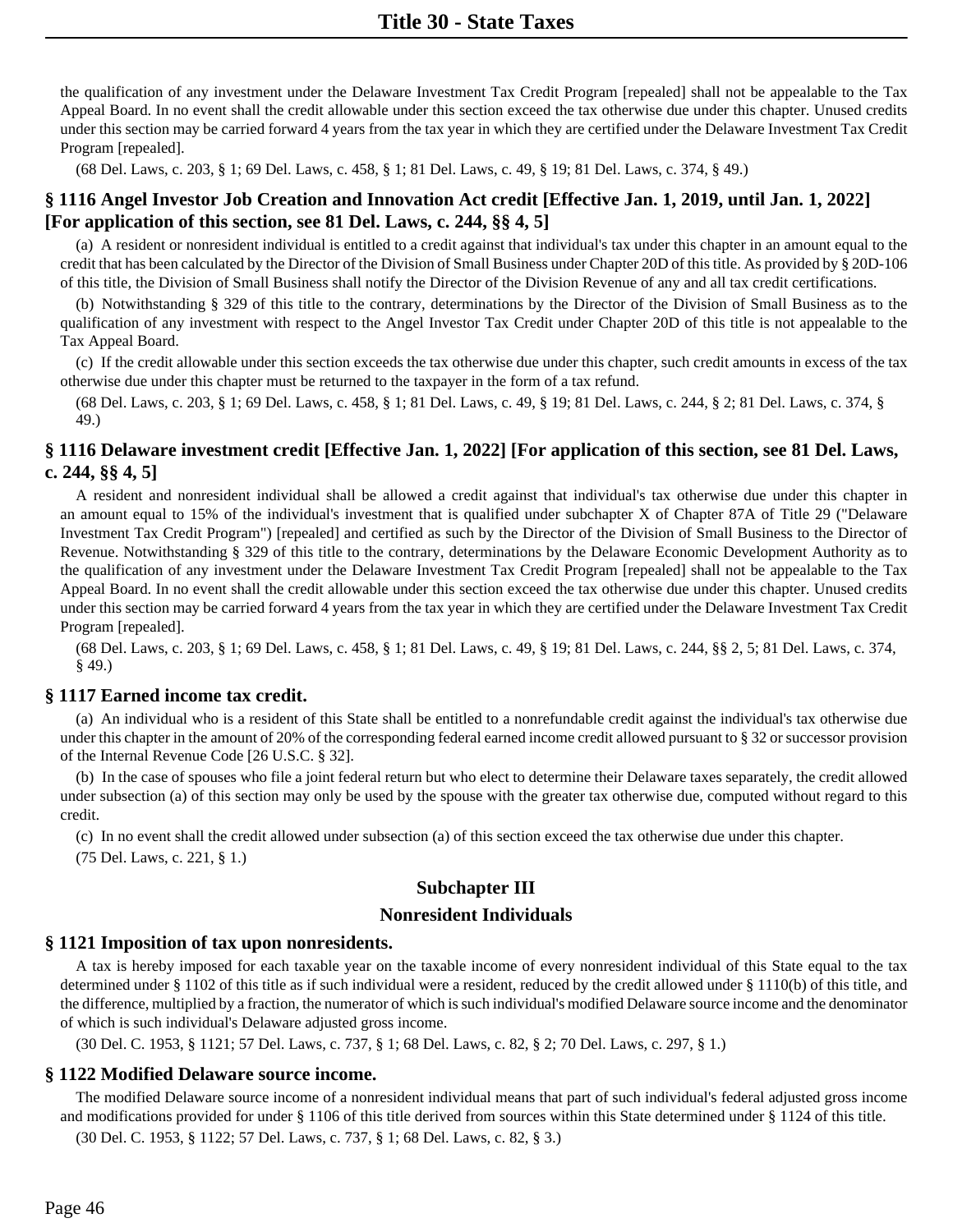## **§ 1123 Delaware adjusted gross income.**

The Delaware adjusted gross income of an individual means such individual's federal adjusted gross income with the modifications provided for under § 1106 of this title.

(30 Del. C. 1953, § 1123; 57 Del. Laws, c. 737, § 1; 66 Del. Laws, c. 86, § 5; 66 Del. Laws, c. 93, § 2; 68 Del. Laws, c. 82, § 4.)

#### **§ 1124 Income derived from sources in Delaware.**

(a) *General.* — That part of a nonresident individual's federal adjusted gross income derived from sources within this State shall be the sum of the following:

(1) The amount of items of income, gain, loss and deduction entering into the federal adjusted gross income which is derived from sources in this State, including:

a. The individual's distributive share of partnership income and deductions determined under § 1623 of this title,

b. The individual's share of estate or trust income and deductions determined under § 1640 of this title, and

c. The individual's distributive share of the income and deductions of an S corporation; and

(2) The portion of the modifications described in § 1106(a)-(c) of this title which relate to income derived from sources in this State, including any modifications attributable to the individual as a partner or as a shareholder of an S corporation.

(b) *Income and deductions having source within this State.* — Items of income, gain, loss and deduction derived from, or connected with, sources within this State are those items attributable to:

(1) Compensation, other than pensions, as an employee in the conduct of the business of an employer, for personal services:

a. Rendered in this State, or

b. Attributable to employment in this State and not required to be performed elsewhere;

(2) The ownership or disposition of any interest in real or tangible personal property in this State (including that percentage of ordinary and capital gain dividends received from a real estate investment trust, as defined in § 856 of the Internal Revenue Code (26 U.S.C § 856), that is attributable to rents from real property located in Delaware or gain from the disposition of real property located in Delaware);

(3) A business, trade, commerce, profession or vocation carried on in this State; or

(4) Winnings from pari-mutuel wagering derived from the conduct of pari-mutuel activities within this State.

(c) *Intangibles.* — Income from intangible personal property, including annuities, dividends, interest and gains from the disposition of intangible personal property, shall constitute income derived from sources within this State only to the extent that such income is from property employed by the taxpayer in a business, trade, commerce, profession or vocation carried on in this State.

For purposes of this subsection, intangible assets of the taxpayer which are treated as held for investment for federal income tax purposes (or would be so treated if such assets were held by an individual) shall not be considered as property employed by the taxpayer in a business, trade, commerce, profession or vocation carried on in this State. Notwithstanding the foregoing and for purposes of this subsection, assets whose acquisition, management and disposition constitute integral parts of the taxpayer's regular trade or business operations (other than the operations of a taxpayer whose trade or business is that of investing) shall not be considered held for investment.

(d) *Deduction for losses.* — Deductions for capital losses, net capital gains and net operating losses shall be based solely on income, gains, losses and deductions derived from, or connected with, sources in this State, but otherwise shall be determined in the same manner as the corresponding federal deductions.

(e) *Nonresident shareholders of S corporation.* — For purposes of subsection (a) of this section, in the case of a nonresident individual who is a shareholder of an S corporation, the rules provided in subsections (a) and (c) of § 1145 [repealed] of this title shall apply in the same manner as if such S corporation were a partnership and such nonresident individual were a nonresident partner.

(f) *Apportionment and allocation.* — If a business, trade, commerce, profession or vocation is carried on partly within this State and partly without this State, the items of income and deduction derived from, or connected with, sources within this State shall be determined by apportionment and allocation under rules prescribed by the Director of the Division of Revenue.

(g) *Service in armed forces.* — Compensation paid by the United States for service in the armed forces of the United States performed by a nonresident shall not constitute income derived from sources within this State.

(30 Del. C. 1953, § 1124; 57 Del. Laws, c. 737, § 1; 59 Del. Laws, c. 19, § 2; 65 Del. Laws, c. 461, § 2; 68 Del. Laws, c. 82, § 5; 68 Del. Laws, c. 423, §§ 2-4; 69 Del. Laws, c. 188, §§ 5, 8; 70 Del. Laws, c. 142, § 1; 70 Del. Laws, c. 186, § 1; 72 Del. Laws, c. 467, § 3.)

## **§ 1125 Individual who is Delaware resident for part of year; computation of tax.**

An individual who is a resident of this State for only part of a taxable year shall have the election to either:

(1) Report and compute the tax as payable by such individual under this chapter as if the individual were a resident for the entire taxable year and be allowed the applicable credit as provided in § 1111 of this title; or

(2) Report and compute the tax as if the individual were a nonresident of this State for the entire year, except, however, that for purposes of such computation: (i) Such individual's modified Delaware source income (as otherwise determined under § 1122 of this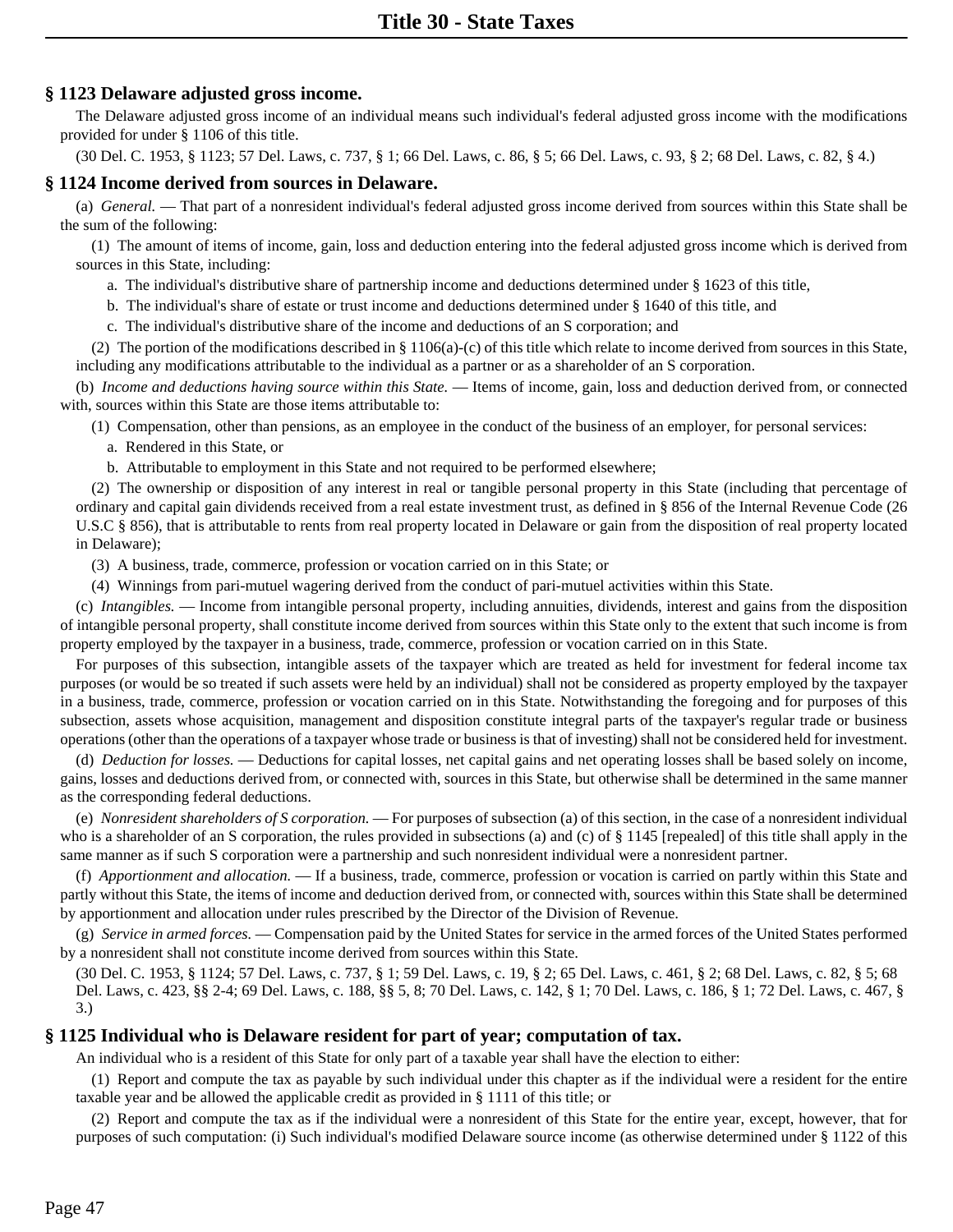title) for that period during which such individual was a resident of this State shall include all items of income, gain, loss and deduction whether or not derived from, or connected with, sources within this State; and (ii) the credit provided by § 1111 of this title shall be allowed; provided that, however, for purposes of computing such credit, the amount of income taxes paid to another state shall be deemed to be limited by an amount which bears the same ratio to the total income taxes actually paid by such individual to such other state for such taxable year as the amount of Delaware adjusted gross income derived from sources within such other state (applying the rules of § 1124 of this title) while such individual was a resident of this State bears to the total Delaware adjusted gross income derived from sources within such other state (applying the rules of § 1124 of this title) for such taxable year.

(68 Del. Laws, c. 82, § 6; 70 Del. Laws, c. 186, § 1.)

## **§ 1126 Withholding of income tax on sale or exchange of real estate by nonresident individuals.**

(a) *Definitions.* —

(1) "Director" means the Director of the Division of Revenue or the Secretary of Finance of the State.

(2) "Nonresident individual" means, for purposes of this Section, an individual who is not a resident individual of this State for the individual's entire tax year.

- (3) "Recorder" means the official with the duty to record deeds and similar instruments.
- (4) "Transfer under a deed in lieu of foreclosure" includes all of the following:
	- a. A transfer by the owner of the property to the following:

1. With respect to a deed in lieu of foreclosure of a mortgage, the mortgagee, the assignee of the mortgage, or any designee or nominee of the mortgagee or assignee of the mortgage.

2. With respect to a deed in lieu of foreclosure of any other lien instrument, the holder of the debt or other obligation secured by the lien instrument or any designee, nominee, or assignee of the holder of the debt secured by the lien instrument.

b. A transfer by any of the persons described in paragraph (a)(4)a. of this section to a subsequent purchaser for value.

(5) "Transfer under a foreclosure of a mortgage or other lien instrument" includes the following:

a. With respect to the foreclosure of a mortgage, all of the following:

- 1. A transfer by the sheriff or other party authorized to conduct the foreclosure sale under the mortgage to 1 of the following:
	- A. The mortgagee or the assignee of the mortgage.
	- B. Any designee, nominee, or assignee of the mortgagee or assignee of the mortgage.
	- C. Any purchaser, substituted purchaser, or assignee of any purchaser or substituted purchaser of the foreclosed property.

2. A transfer by any of the persons described in paragraphs (a)(5)a.1.A. and (a)(5)a.1.B. of this section to a subsequent purchaser for value.

b. With respect to the foreclosure of any other lien instrument, all of the following:

- 1. A transfer by the party authorized to make the sale to 1 of the following:
	- A. The holder of the debt or other obligation secured by the lien instrument.
	- B. Any designee, nominee, or assignee of the holder of the debt secured by the lien instrument.
- C. Any purchaser, substituted purchaser, or assignee of any purchaser or substituted purchaser of the foreclosed property.

2. A transfer by any of the persons described in paragraphs (a)(5)b.1.A. and (a)(5)b.1.B. of this section to a subsequent purchaser for value.

(b) *Estimated tax return; alternative forms.* — Every nonresident individual who sells or exchanges Delaware real estate shall file with the Recorder 1 of the following:

(1) A "Declaration of Estimated Income Tax" for the quarter in which the sale or exchange is settled, applying the highest marginal rate under § 1102 of this title to an estimate of the gain recognized on the sale or exchange.

(2) An alternative form prepared by the Director to calculate income tax at the highest marginal rate under § 1102 of this title, applied to the difference between the total amount realized by the transferor and the net balance due at the time of settlement of all recorded liens encumbering the real estate.

(3)a. An alternative form prepared by the Director to declare under penalties of perjury 1 of the following:

1. That the sale or exchange of real estate is exempt from recognition of capital gain with respect to the tax year of the sale or exchange.

- 2. That all or a part of the gain realized that may be excluded from income with respect to the tax year of the sale or exchange.
- 3. That the sale or exchange of real estate is 1 of the following:
	- A. A transfer under a foreclosure of a mortgage or other lien instrument.
	- B. A transfer under a deed in lieu of foreclosure.

b. With respect to a claim of exemption or exclusion under paragraph  $(b)(3)a.1$ . or  $(b)(3)a.2$ . of this section, a statement of the facts and a citation to the provision of the Internal Revenue Code (Title 26, U.S.C.) relied upon for such exemption or exclusion must also be included in the declaration.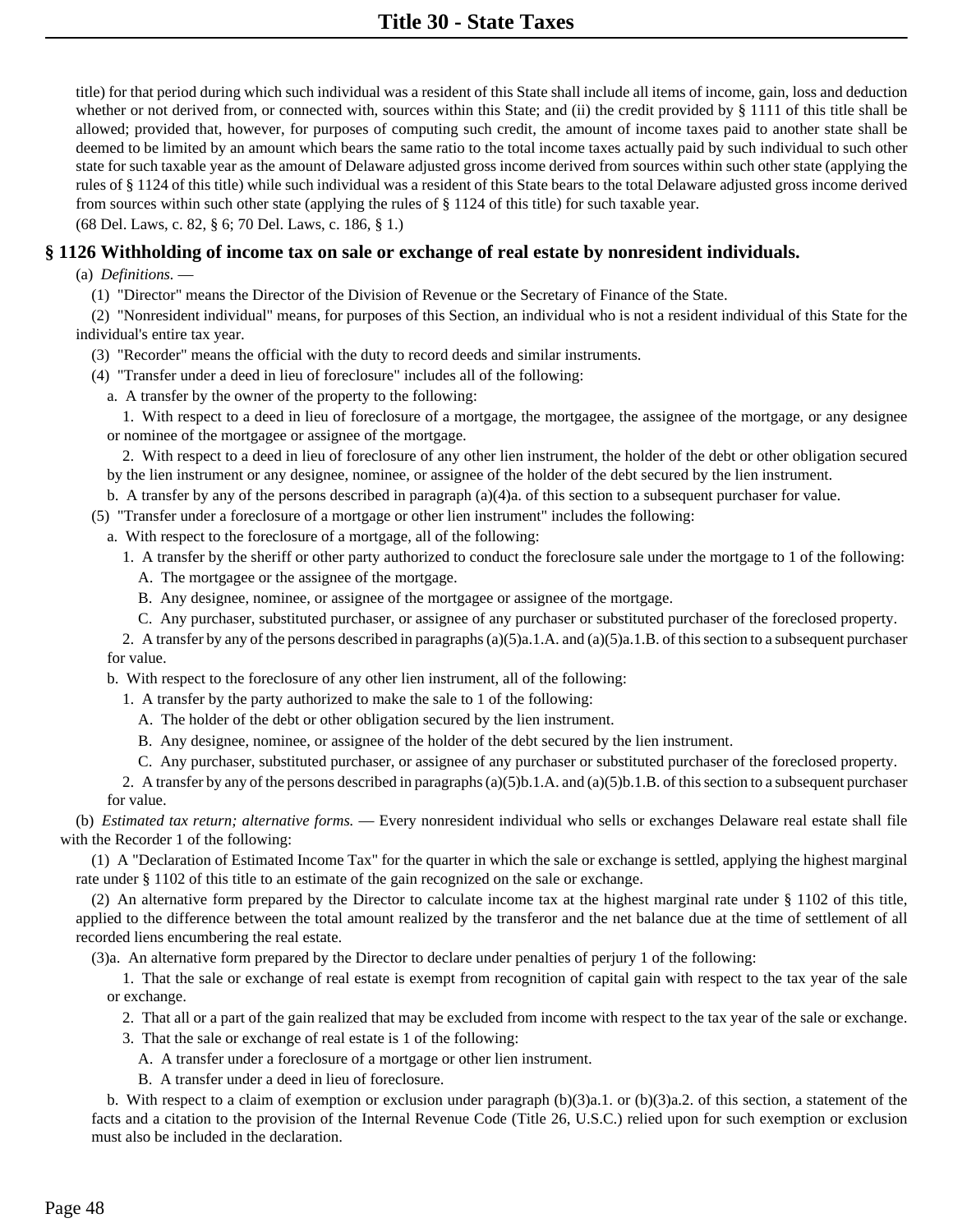(c) *Due date of estimated tax return, payment.* — The return or form provided for in subsection (b) of this section, and the estimated tax reported due, shall be remitted with the deed to the Recorder before the deed shall be recorded.

(d) *Payment credited to transferor.* — The estimated tax remitted under subsection (c) of this section shall be deemed to have been paid to the Director on behalf of the nonresident transferor and the nonresident transferor shall be credited for purposes of §§ 1169 and 1170 of this title as a payment made on the date remitted to the Recorder.

(e) *Persons or entities not liable for payments.* — Neither the transferee, title insurance producer, title insurer, settlement agent, closing attorney, lending institution, nor the real estate agent or broker in a transaction subject to this section shall be liable for any amounts required to be collected and paid over to the Recorder or Director under this section.

(f) *Tax not imposed; lawful collection of taxes not prohibited. — This section does not:*

(1) Impose any tax on a transferor or affect any liability of the transferor for any tax; or

(2) Prohibit the Director from collecting any taxes due from a transferor in any other manner authorized by law.

(77 Del. Laws, c. 291, § 1; 81 Del. Laws, c. 363, § 1.)

#### **§ 1127 Deduction for federal income taxes.**

Repealed by 66 Del. Laws, c. 86, § 7, effective Dec. 31, 1987.

### **Subchapter IV**

#### **Estates, Trusts and Beneficiaries**

**§§ 1131 -1142. Imposition of tax; Computation and payment; Tax not applicable; Fiduciary adjustment; Resident and nonresident estate defined; Resident and nonresident trust defined; Taxable income of resident estate or trust; Nonresident beneficiary deduction for resident estates or trusts; Credit for income tax of another state; Accumulation distribution credit for resident beneficiary of trust; Taxable income of a nonresident estate or trust; Share of a nonresident estate, trust or its beneficiaries in income from sources within this State.**

Repealed by 72 Del. Laws, c. 467, § 7, effective July 18, 2000.

#### **Subchapter V**

## **Partners and Partnerships**

#### **§§ 1143 -1145. Partnership entity not taxable; Character of items; Special rules for nonresident partners.**

Repealed by 72 Del. Laws, c. 467, § 7, effective July 18, 2000.

## **Subchapter VI**

## **Accounting Periods and Methods of Accounting**

#### **§§ 1146 -1148. Taxable year; Method of accounting; Adjustments.**

Repealed by 72 Del. Laws, c. 467, § 7, effective July 18, 2000.

#### **§ 1149 Basis of adjustments.**

Repealed by 71 Del. Laws, c. 217, § 2.

## **Subchapter VII**

#### **Withholding of Tax**

#### **§ 1151 Employer to withhold tax from wages or other remuneration.**

(a) *General.* — Every employer maintaining an office, or transacting business, within this State and making payment of any wages or other remuneration taxable under this chapter to a resident or nonresident individual whose wages or other remuneration are subject to withholding under the Internal Revenue Code shall deduct and withhold from such wages for each payroll period a tax computed in such manner as to result, insofar as practicable, in withholding from the employee's wages during each calendar year an amount substantially equivalent to the tax reasonably estimated to be due from the employee under this chapter with respect to the amount of such wages included in the taxable income during the calendar year. The method of determining the amount to be withheld shall be prescribed by rules or forms of the State Tax Department. The State Tax Department is authorized to promulgate withholding tables for this purpose.

(b) *Withholding exemptions.* — For purposes of this section, an employee shall be entitled to the same number of withholding exemptions as the number of withholding exemptions to which the employee is entitled for federal income tax withholding purposes. An employer may rely upon the number of federal withholding exemptions claimed by the employee.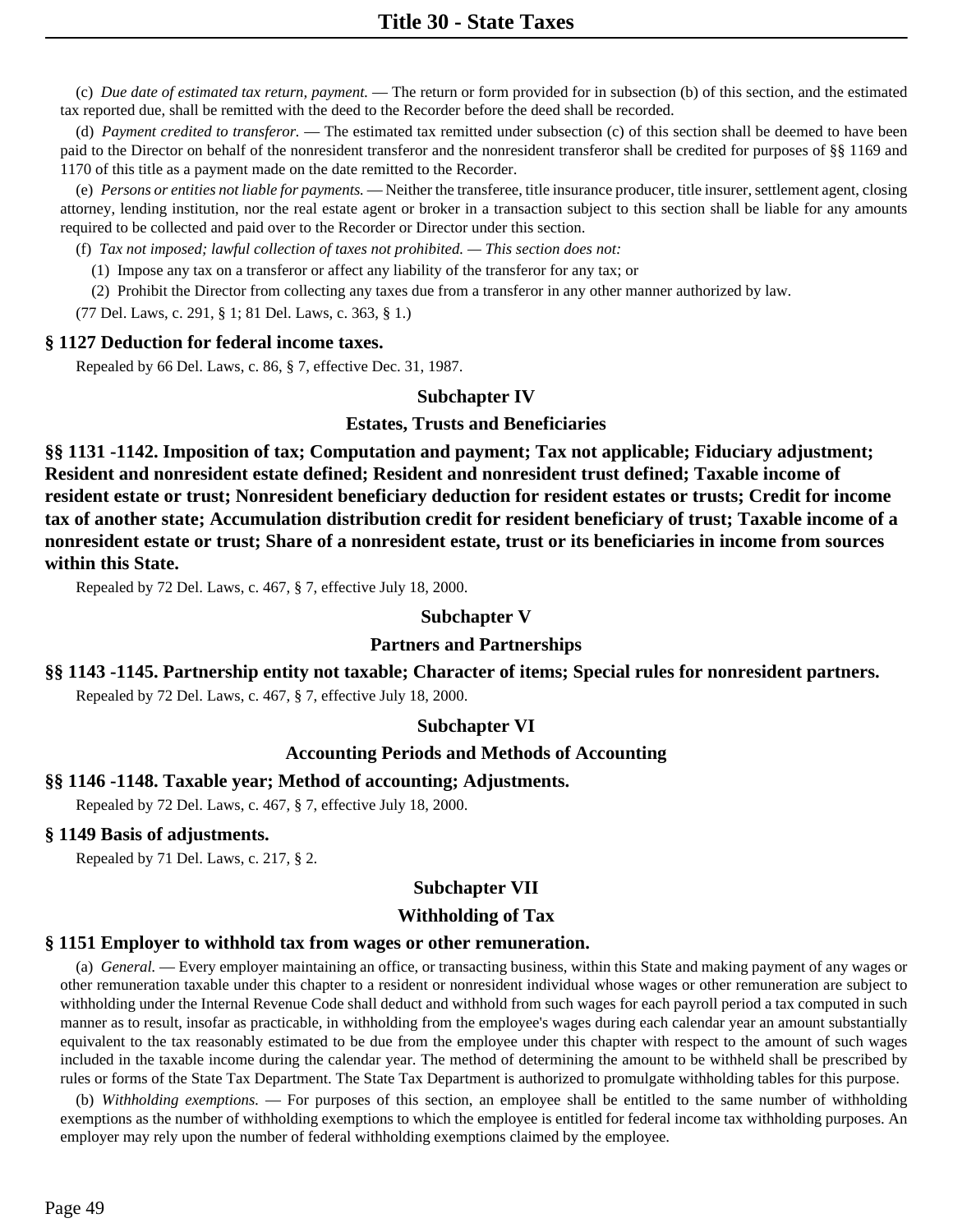(c) *Withholding agreements.* — The State Tax Commissioner may enter into agreements with the tax departments of other states (which require income tax to be withheld from the payment of wages or other remuneration and salaries) so as to govern the amounts to be withheld from the wages and salaries of residents of such states under this chapter. Such agreements may provide for recognition of anticipated tax credits in determining the amounts to be withheld and, under rules prescribed by the State Tax Commissioner, may relieve employers in this State from withholding income tax on wages or other remuneration and salaries paid to nonresident employees. The agreements authorized by this subsection are subject to the condition that the tax department of such other states grant similar treatment to residents of this State.

(30 Del. C. 1953, § 1151; 57 Del. Laws, c. 737, § 1; 58 Del. Laws, c. 257, §§ 3, 4; 61 Del. Laws, c. 136, § 1; 70 Del. Laws, c. 186, § 1.)

## **§ 1152 Information statement for employee.**

Every employer required to deduct and withhold tax under this chapter from the wages or other remuneration of an employee shall furnish to each such employee, in respect to the wages or other remuneration paid by such employer to such employee during the calendar year, on or before January 31 of the succeeding year, or, if such employee's employment is terminated before the close of such calendar year, within 30 days from the date on which the last payment of wages or other remuneration is made, a written statement, as prescribed by the Director of the Division of Revenue, showing:

(1) The amount of wages or other remuneration paid by the employer to the employee;

(2) The amount deducted and withheld as tax;

(3) All information required by the Internal Revenue Service regarding the employee's eligibility for the federal earned income tax credit; and

(4) Such other information as the Director of the Division of Revenue shall prescribe.

(30 Del. C. 1953, § 1152; 57 Del. Laws, c. 737, § 1; 58 Del. Laws, c. 257, § 5; 69 Del. Laws, c. 443, § 2.)

## **§ 1153 Credit for tax withheld.**

Wages upon which tax is required to be withheld shall be taxable under this chapter as if no withholding were required, but any amount of tax actually deducted and withheld under this chapter in any calendar year shall be deemed to have been paid to the State Tax Department on behalf of the person from whom withheld and such person shall be credited with having paid that amount of tax for the taxable year beginning in such calendar year.

(30 Del. C. 1953, § 1153; 57 Del. Laws, c. 737, § 1.)

## **§ 1154 Employer's return and payment of tax withheld.**

(a) Every employer required to deduct and withhold tax under this chapter shall file a withholding return as prescribed by the Division of Revenue and pay over such tax to the Division of Revenue, or to a depository designated by the Division of Revenue, at a frequency to be determined as follows:

(1) An employer whose aggregate amount of taxes required by this subchapter to be deducted and withheld during the lookback period did not exceed the applicable threshold of \$4,500 shall be a quarterly filer;

(2) An employer whose aggregate amount of taxes required by this subchapter to be deducted and withheld during the lookback period exceeded the applicable threshold of \$4,500 but did not exceed the applicable threshold of \$25,000 or which had no employees within Delaware during the lookback period shall be a monthly filer; and

(3) An employer whose aggregate amount of taxes required by this subchapter to be deducted and withheld during the lookback period exceeded the applicable threshold of \$25,000 shall be an eighth-monthly filer.

The levels of the applicable thresholds in this subsection are subject to annual adjustment as more fully set forth in § 515 of this title.

(b) A quarterly filer shall file a return and pay over taxes required to be deducted and withheld under this chapter not later than the last day of the month following the close of each calendar quarter.

(c) A monthly filer shall, for each month, file a return and pay over taxes required to be deducted and withheld during such month on or before the fifteenth day of the month following the end of such month.

(d) An eighth-monthly filer shall file a return and pay over taxes required to be deducted and withheld under this chapter not later than 3 working days following the end of any deposit or return period during which an employer made any payment subject to a requirement to withhold tax under this chapter. For purposes of this subsection, each month shall be divided into 8 deposit or return periods. These deposit or return periods end on the third, seventh, eleventh, fifteenth, nineteenth, twenty-second, twenty-fifth and last day of every month.

(e) For purposes of this subchapter, the term "lookback period" shall refer to the 12-month period between July 1 and June 30 immediately preceding the calendar year for which the filing frequency is determined by reference to the lookback period.

(f) Any employer required under the provisions of § 6302 (or successor provision) of the Internal Revenue Code [26 U.S.C. § 6302] to deposit federal employment taxes by electronic funds transfer shall be required to deposit taxes withheld under this subchapter by electronic funds transfer, except that, for purposes of this subsection, 1 year shall be added to the "applicable effective date" on which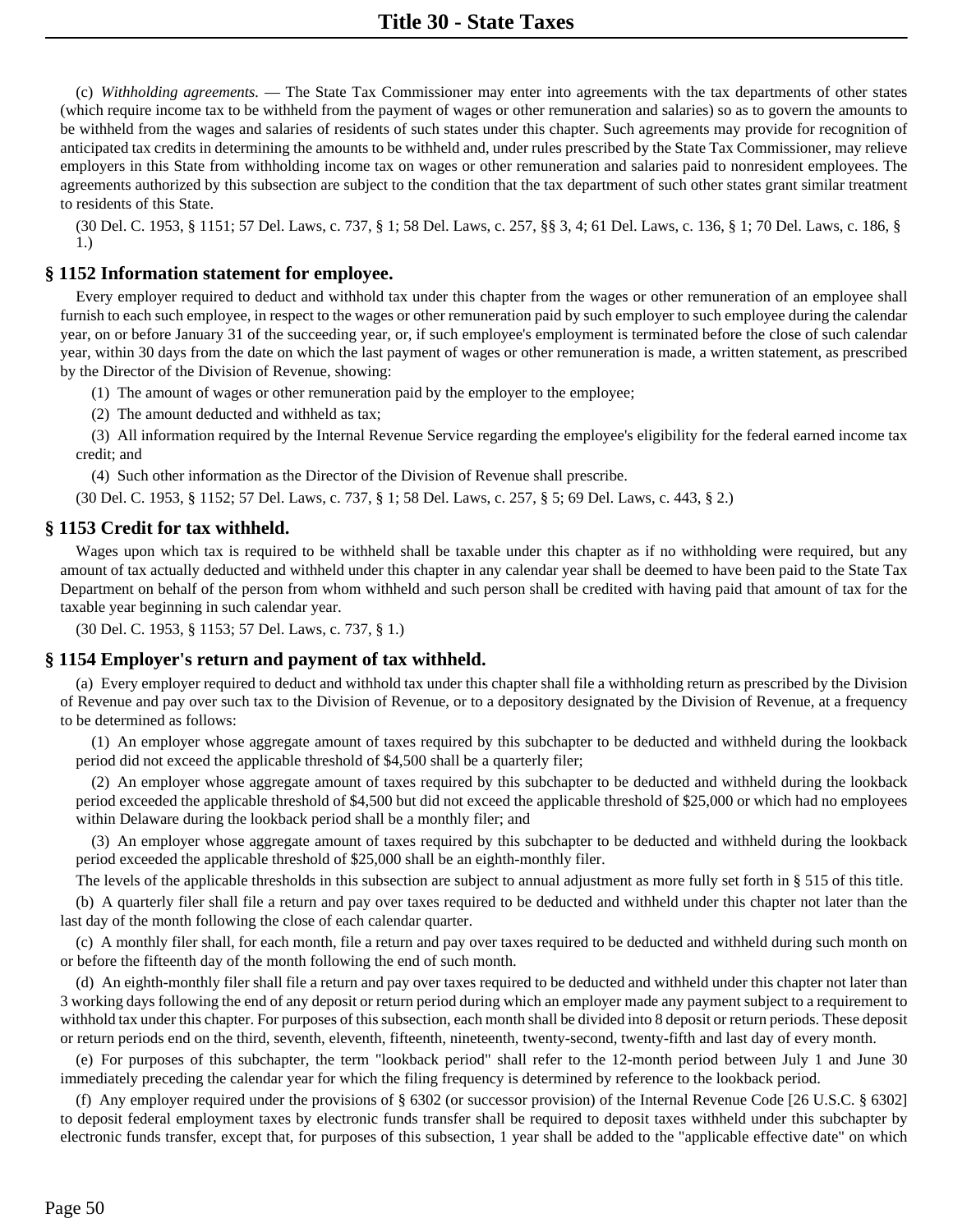deposit by electronic funds transfer is required of a particular employer under regulations promulgated pursuant to the provisions of § 6302 (or successor provision) of the Internal Revenue Code [26 U.S.C. § 6302]. The Director of Revenue shall prescribe such regulations as may be necessary for the development and implementation of an electronic funds transfer system which is required to be used for the collection of taxes withheld under this chapter. Such system shall be designed in such manner as may be necessary to ensure that such taxes will be credited to an account maintained by the State Treasurer on the date on which the return and taxes would otherwise have been required to be filed under this subchapter.

(g) Any employer that demonstrates it filed and paid over withholding taxes under this chapter on or before the date on which it was required to deposit federal employment taxes shall be deemed to have established reasonable cause for late filing and payment of withheld taxes for purposes of Chapter 5 of this title.

(h) *Information returns.* — Any person (1) required to withhold, account for, and pay over taxes under this chapter for which federal information return form W-2 is required, (2) making any payment of salary, fee, commission or other compensation for services to any Delaware resident individual or to any individual nonresident for work done or services performed or rendered within Delaware for which federal information returns form 1099 MISC or successor form is required, or (3) otherwise withholding Delaware taxes from payment of any wage, pension, distribution or other remuneration shall also file with the Division of Revenue information returns with respect to each such individual to whom such federal forms are required to be issued. If a person is required to make and return such information reports to the Internal Revenue Service on magnetic media under Internal Revenue Code § 6011 (26 U.S.C. § 6011) and regulations thereunder or successor provision, then the information returns required to be made under this section shall, unless excepted by the Director, also be made on magnetic media. All returns required to be filed under this section shall be filed with the Division of Revenue on or before the date on which such returns are required to be filed with the Internal Revenue Service.

(30 Del. C. 1953, § 1154; 57 Del. Laws, c. 737, § 1; 58 Del. Laws, c. 56, § 1; 60 Del. Laws, c. 17, § 1; 60 Del. Laws, c. 276, §§ 1, 2; 62 Del. Laws, c. 56, § 2; 64 Del. Laws, c. 6, §§ 1-3; 65 Del. Laws, c. 402, §§ 1, 2; 70 Del. Laws, c. 186, § 1; 70 Del. Laws, c. 371, §§ 1, 2; 73 Del. Laws, c. 131, § 2; 80 Del. Laws, c. 195, § 6; 81 Del. Laws, c. 19, § 3.)

## **§ 1155 Employer's liability for withheld taxes.**

Every employer required to deduct and withhold tax under this chapter is made liable for such tax. For purposes of assessment and collection, any amount required to be withheld and paid over to the State Tax Department, and any additions to tax, penalties and interest with respect thereto, shall be considered the tax of the employer. Any amount of tax actually deducted and withheld under this chapter shall be held to be a special fund in trust for the State Tax Department. No employee shall have any right of action against an employer in respect to any money deducted and withheld from wages and paid over to the State Tax Commissioner in compliance, or in intended compliance, with this chapter.

(30 Del. C. 1953, § 1155; 57 Del. Laws, c. 737, § 1; 70 Del. Laws, c. 186, § 1.)

#### **§ 1156 Employer's failure to withhold.**

If an employer fails to deduct and withhold tax as required, and thereafter the tax against which such tax may be credited is paid, the tax so required to be deducted and withheld shall not be collected from the employer, but the employer shall not be relieved from liability for any additions to tax, penalties or interest otherwise applicable in respect to such failure to deduct and withhold.

(30 Del. C. 1953, § 1156; 57 Del. Laws, c. 737, § 1.)

#### **§ 1156A Employer to report new hires.**

(a) Every employer required to deduct and withhold tax under this chapter shall, within 20 days after the date the employer hires the employee, notify the State Directory of New Hires established pursuant to § 2208 of Title 13 of the hiring of the employee; provided, however, that:

(1) An employer that transmits reports magnetically or electronically shall so notify the State Directory by 2 monthly transmissions (if necessary) not less than 12 days nor more than 16 days apart; and

(2) An employer that has employees in this State and at least 1 other State and that transmits reports magnetically or electronically may comply with the requirements of this subsection by designating either this State or another state in which the employer has employees, as the state to which the employer will transmit the report required under this section, providing written notification to the Secretary of the federal Department of Health and Human Services of such designation and transmitting the report to such state.

(b) Such report shall include the name, address and social security number of the newly hired employee, the date services for remuneration were first performed by the employee, and the name and address of, and identifying number assigned under § 6109 of the Internal Revenue Code of 1986 (26 U.S.C. § 6109) to, the employer.

(c) Each report shall be made on a W-4 form or, at the option of the employer, an equivalent form, and may be transmitted to the State Directory of New Hires by first-class mail, magnetically, or electronically.

(d) An employer who fails or refuses to report the hiring of a new employee as required by this section shall be punished by a fine of \$25 for each such failure or refusal. An employer or employee who conspires not to report the hiring of an employee as required by this section, or to supply a false or incomplete report as required by this section, shall be punished by a fine of \$500 for each offense. A fine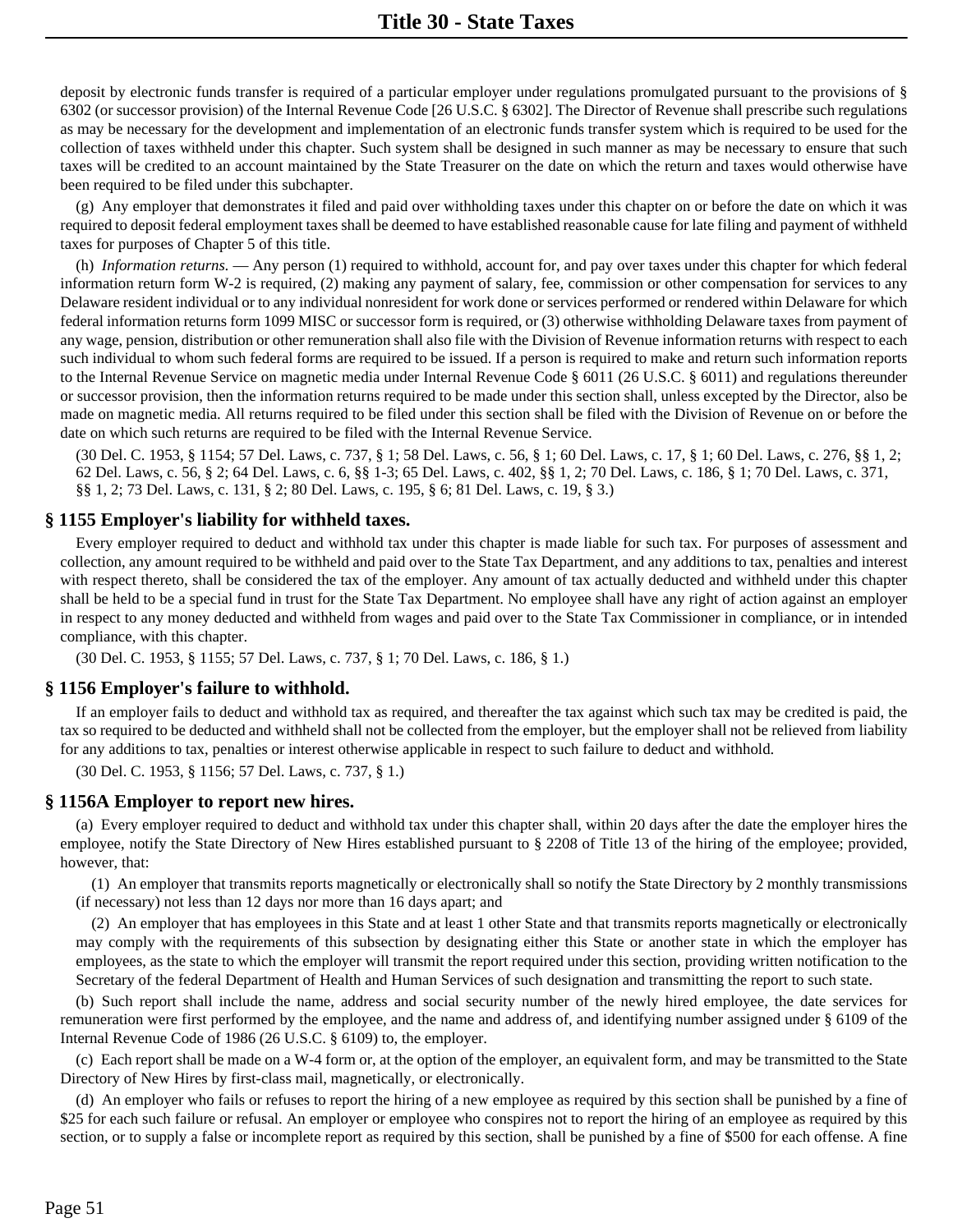under this section may not be suspended. If the employer is a corporation, criminal liability shall be established pursuant to §§ 281-284 of Title 11. Family Court shall have jurisdiction over violations of this section.

(e) For purposes of this section, the following terms shall have the following meanings:

(1) "Business day" means a day on which state offices are open for regular business.

(2) "Employee" means an individual who is an employee within the meaning of Chapter 24 of the Internal Revenue Code of 1986 (26 U.S.C. § 3401 et seq.), and does not include an employee of a federal or state agency performing intelligence or counterintelligence functions, if the head of such agency has determined that reporting pursuant to the federal law with respect to the employee could endanger the safety of the employee or compromise an ongoing investigation or intelligence mission.

(3) "Employer" has the meaning given such term in § 3401(d) of the Internal Revenue Code of 1986 (26 U.S.C. § 3401(d)), and includes any entity and any labor organization. The term "labor organization" has the meaning given such term in § 2(5) of the National Labor Relations Act (29 U.S.C. § 152(5)), and includes any entity (also known as a "hiring hall") which is used by the organization and an employer to carry out requirements described in § 8(f)(3) (29 U.S.C. § 158(f)(3)) of such act of an agreement between the organization and the employer.

(4) "Newly hired employee" means an employee who has not previously been employed by the employer, or who was previously employed by the employer but has been separated from such prior employment for at least 60 consecutive days.

(71 Del. Laws, c. 216, § 7; 78 Del. Laws, c. 311, § 2; 79 Del. Laws, c. 114, § 1.)

#### **§ 1157 U.S. Olympics account.**

Repealed by 73 Del. Laws, c. 179, § 6, effective July 12, 2001.

#### **§ 1158 Payment of tax on behalf of nonresident shareholders by S corporation.**

(a) Every corporation that is an S corporation for federal income tax purposes for any taxable year beginning on or after January 1, 1992, in which it has any shareholder who is a nonresident individual, shall pay, at the times and in the percentages set forth in § 1905 of this title, on behalf of each such nonresident, tax in an amount equal to the highest rate of tax set forth in  $\S 1102(a)$  of this title multiplied by such nonresident's distributive share of the income of such corporation determined in accordance with § 1124 of this title.

(b) Any payment of tax under subsection (a) of this section by a corporation shall be considered to have been distributed or advanced by such corporation to the nonresident individual on whose behalf such tax was paid on the date such payment was made by such corporation. Such nonresident shall be credited for purposes of §§ 1169 and 1170 of this title with having made a declaration and payment of estimated tax on the date such payment under subsection (a) of this section was made by such corporation, but such deemed payment of estimated tax shall be taken into account for the taxable year of such nonresident in which such nonresident is required to include in taxable income the distributive share of the income of such corporation for which such payment under subsection (a) of this section was made.

(c) If an S corporation fails to pay any tax required to be paid by such corporation under subsection (a) of this section, such corporation shall be liable for any penalties, interest and additions to tax applicable to such failure in the same manner as if such tax were required to be paid by the corporation on its own behalf. Notwithstanding any other provision of this title, a nonresident individual who is a shareholder of an S corporation shall not be liable for any penalties, interest or additions to tax as a result of such nonresident's failure to make any payment of estimated tax otherwise required by § 1170 of this title with respect to such nonresident's distributive share of such corporation's income.

(d) Any payment of tax made by a corporation under § 1905 of this title with respect to any taxable year of such corporation ending on or before March 31, 1993, for which any payment is required to be made by such corporation under subsection (a) of this section shall be treated as a payment that was made under subsection (a) of this section for all purposes of this section, and no refund of any part of such payment shall be allowable solely on the basis that such payment was not required by § 1905 of this title.

(68 Del. Laws, c. 423, § 5.)

## **§§ 1159 , 1160. Delaware Breast Cancer Education and Early Detection Fund; Delaware Diabetes Education Fund.**

Repealed by 73 Del. Laws, c. 179, § 6, effective July 12, 2001. For present law, see §§ 1185 and 1187 of this title.

## **Subchapter VIII**

#### **Returns and Payments of Tax**

#### **§ 1161 Persons required to make returns of income.**

An income tax return with respect to the tax imposed by this chapter shall be made by the following:

- (1) Every resident individual who
	- a. Is required to file a federal income tax return for the taxable year, or
	- b. Is a single person and has for the taxable year adjusted gross income as modified by § 1106 of this title of more than \$9,378, or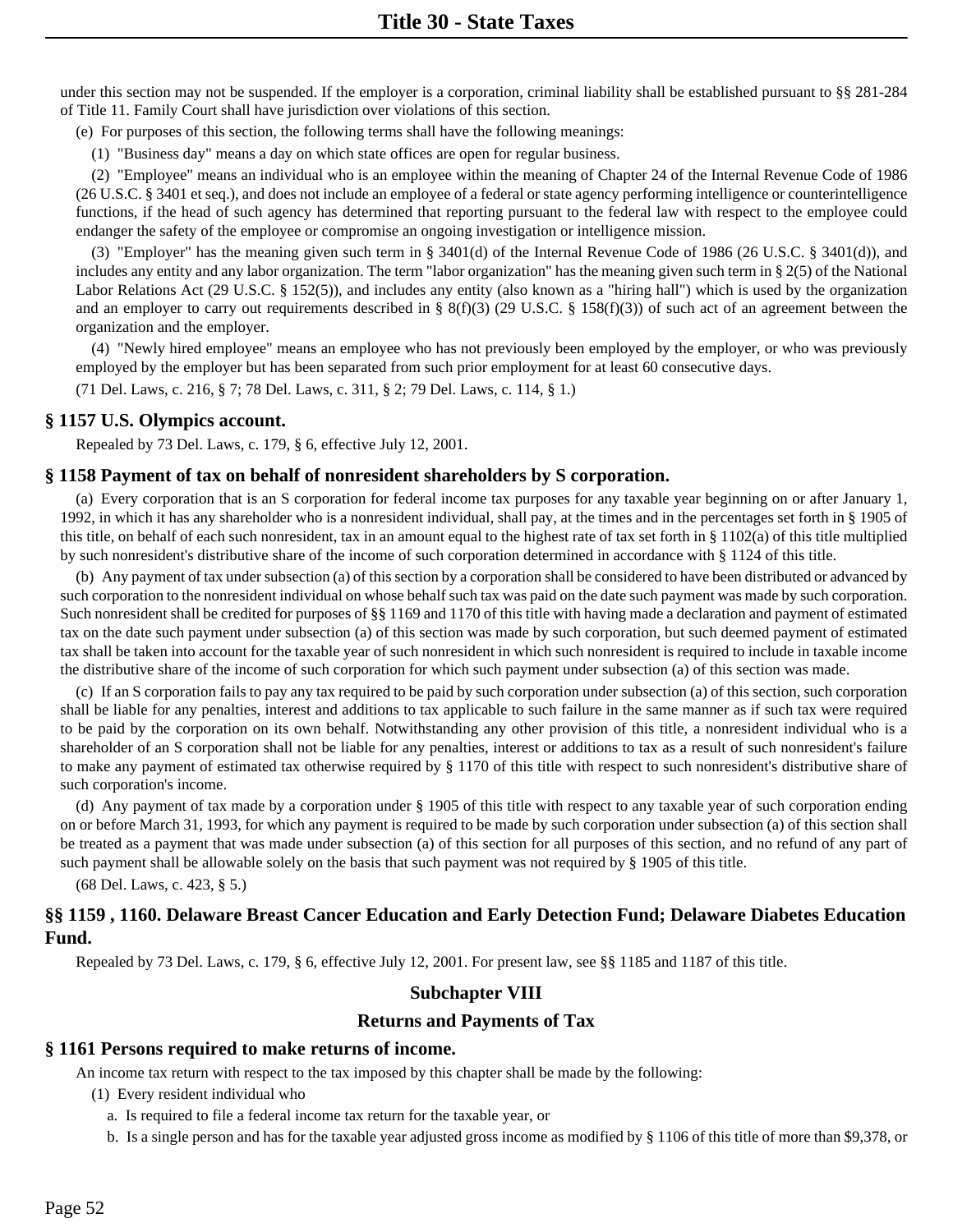c. Is a married individual who is entitled to file a joint federal income tax return for the taxable year, and whose adjusted gross income for the taxable year as modified by § 1106 of this title, when combined with the adjusted gross income of the individual's spouse, is more than \$15,449.

(2) Every nonresident individual who has income from sources in this State.

(3), (4) [Repealed.]

(30 Del. C. 1953, § 1161; 57 Del. Laws, c. 737, § 1; 58 Del. Laws, c. 257, § 6; 64 Del. Laws, c. 330, §§ 2, 3; 65 Del. Laws, c. 147, §§ 2, 3; 65 Del. Laws, c. 204, §§ 5, 6; 66 Del. Laws, c. 95, § 2; 70 Del. Laws, c. 186, § 1; 71 Del. Laws, c. 347, § 5; 72 Del. Laws, 1st Sp. Sess., c. 247, § 1; 72 Del. Laws, c. 467, § 7.)

#### **§ 1162 Joint or separate returns of spouses.**

(a) If for any taxable year:

(1) The federal income tax liability of spouses, either both residents of this State or both nonresidents of this State, is determined on separate federal income tax returns, then their tax liabilities under this chapter for such taxable year shall be separately determined and they shall file separate returns;

(2) The federal income tax liability of spouses, either both residents of this State or both nonresidents of this State, is determined on a joint federal income tax return, then they may file either a joint return or separate returns under this chapter, whichever they elect;

(3) Neither spouse is required to file a federal income tax return and either or both are required to file a return under this chapter, then they may elect to file separate or joint returns, and, pursuant to such election, their tax liabilities under this chapter for such taxable year shall be either separately or jointly determined, as the case may be;

(4) Either spouse is a nonresident and the other a resident, then they shall file separate returns, on such forms as the State Tax Commissioner shall prescribe, and their tax liabilities under this chapter shall be separately determined, unless both elect to file a joint tax return in this State as if both were residents.

(b)(1) Whenever the federal income tax liability of a husband and wife is determined on a joint federal income tax return and they file separate Delaware income tax returns pursuant to this chapter, then the items of federal deduction shall be determined for purposes of §§ 1105 and 1109 of this title by reference to the amounts allowed on the husband and wife's joint federal return and not by reference to amounts that would have been allowed had they filed separate federal returns.

(2) In accordance with regulations issued in the sound discretion of the Director, paragraph (b)(1) of this section shall not apply to federal deductions enacted after January 1, 1998, which are intended to reduce or eliminate disparities in federal taxation between married and single persons.

(30 Del. C. 1953, § 1162; 57 Del. Laws, c. 737, § 1; 66 Del. Laws, c. 377, § 1; 70 Del. Laws, c. 186, § 1; 71 Del. Laws, c. 347, § 6.)

## **§ 1163 Returns by fiduciaries.**

An income tax return for:

(1) Any deceased individual shall be made and filed by an executor, administrator or other person charged with the care of the decedent's property. A joint or separate final return of a decedent shall be due when it would have been due if the decedent had not died;

(2) An individual who is unable to make a return by reason of minority, or other disability, shall be made and filed by a duly authorized agent, guardian, fiduciary or other person charged with the care of the individual's person or property, other than a receiver in possession of only a part of the individual's property;

(3) An estate or trust shall be made and filed by the fiduciary thereof;

(4) Two or more fiduciaries acting jointly, may be made by any 1 of them.

(30 Del. C. 1953, § 1163; 57 Del. Laws, c. 737, § 1; 70 Del. Laws, c. 186, § 1.)

#### **§ 1164 Notice of qualification as receiver.**

Repealed by 68 Del. Laws, c. 187, § 5, effective Aug. 9, 1991.

#### **§ 1165 Change of status as resident or nonresident during the year.**

If an individual changes status during the taxable year from resident to nonresident or from nonresident to resident, the individual shall file a return for that portion of the year during which the individual is a resident and the State Tax Commissioner may, by forms or instructions, require the individual to file a return for that portion of the year during which the individual is a nonresident.

(30 Del. C. 1953, § 1165; 57 Del. Laws, c. 737, § 1; 70 Del. Laws, c. 186, § 1.)

## **§ 1166 Computation of tax as resident and nonresident.**

Repealed by 68 Del. Laws, c. 82, § 8, effective July 1, 1991.

## **§ 1167 Minimum tax and prorating of exemptions.**

If an individual for any taxable year is required to file returns both as a resident and/or as a nonresident under § 1165 of this title: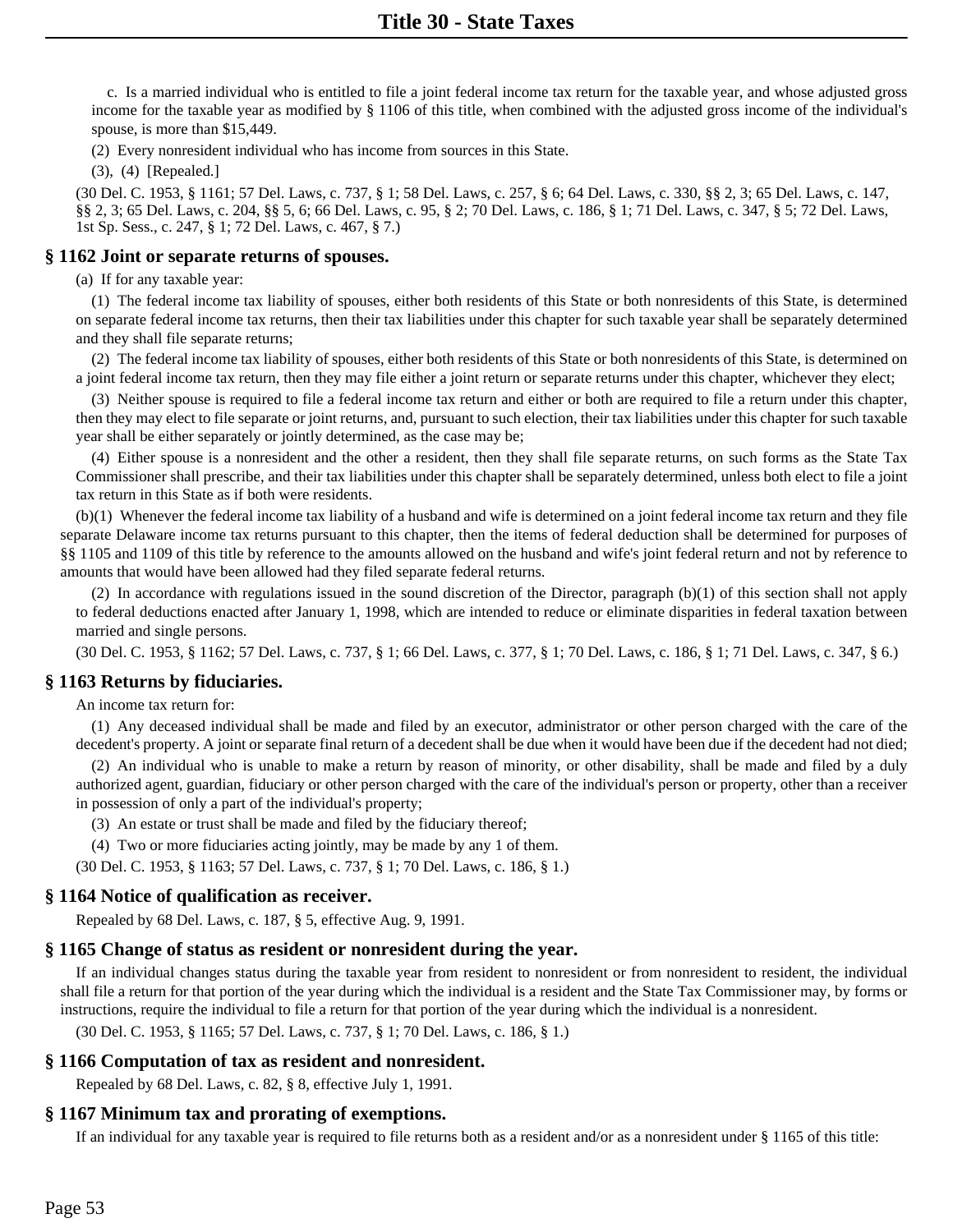(1) Personal exemptions and the standard deduction shall be prorated between the 2 returns, to reflect the proportions of the taxable year during which the individual was a resident and a nonresident; and

(2) Notwithstanding the provisions of § 1166 of this title, the total of the taxes due thereon shall not be less than would be due if the total of the taxable incomes reported on the 2 returns were includable in 1 return.

(30 Del. C. 1953, § 1167; 57 Del. Laws, c. 737, § 1.)

#### **§ 1168 Time and place for filing returns and paying tax.**

The income tax returns required by this chapter shall be filed on or before the thirtieth day of the fourth month following the close of the taxpayer's taxable year. A person required to make and file a return under this chapter shall, without assessment, notice or demand, pay any tax due thereon to the Department of Finance on or before the date fixed for filing such return. The Secretary of Finance shall prescribe the place for filing any return, declaration, statement or other document required pursuant to this chapter and for the payment of any tax.

(30 Del. C. 1953, § 1168; 57 Del. Laws, c. 737, § 1; 58 Del. Laws, c. 358, § 1.)

#### **§ 1169 Declarations of estimated tax.**

(a) Every resident and nonresident individual or trust shall make a declaration of estimated tax for the taxable year in such form as the Director of Revenue may prescribe, if the estimated tax can reasonably be expected to exceed \$800. For the purposes of this section, the term "trust" shall mean any trust the fair market value of whose assets at the end of the tax year next preceding the tax year for which estimated taxes are otherwise required by this section equal or exceed \$1,000,000.

(b) The term "estimated tax" means the amount which the individual or trust estimates to be the individual's or trust's income tax under this chapter for the taxable year, less the amount which the individual or trust estimates to be the sum of any credits allowable for tax withheld.

(c) If they are eligible to do so for federal tax purposes, spouses may make a joint declaration of estimated tax as if they were 1 taxpayer, in which case the liability with respect to the estimated tax shall be joint and several. If a joint declaration is made but spouses determine their taxes under the chapter separately, the estimated tax for such year may be treated as the estimated tax of either spouse, or may be divided between them, as they may elect.

(d) An individual or trust may amend a declaration as prescribed by the State Tax Commissioner.

(30 Del. C. 1953, § 1169; 57 Del. Laws, c. 737, § 1; 64 Del. Laws, c. 153, § 1; 67 Del. Laws, c. 399, §§ 3-6; 70 Del. Laws, c. 186, § 1; 72 Del. Laws, c. 445, § 1; 81 Del. Laws, c. 292, § 4.)

## **§ 1170 Filing of estimated tax returns and payment of estimated tax.**

(a) The declaration and payment of estimated tax shall be filed or paid, as the case may be, on or before the dates prescribed by the laws of the United States for filing declarations and payment of estimated federal income tax, except that the State Tax Commissioner may establish other dates for filing declarations and payment of estimated tax.

(b) The application of this section to taxable years of less than 12 months shall be in accordance with rules prescribed by the State Tax Commissioner.

(c) Payment of the estimated income tax, or any installment thereof, shall be considered payment on account of the income tax imposed under the provisions of this chapter for the taxable year.

(30 Del. C. 1953, § 1170; 57 Del. Laws, c. 737, § 1.)

## **§ 1171 Income taxes of members of armed forces on death.**

(a) In the case of any individual who dies while in active service as a member of the armed forces of the United States, if such death occurred while serving in a combat zone (as determined under this section) or as a result of wounds, disease or injury incurred while so serving:

(1) Any tax imposed by this chapter shall not apply with respect to the taxable year in which falls the date of death, or with respect to any prior taxable year ending on or after the first day the individual so served in a combat zone after January 1, 1960; and

(2) Any tax under this chapter and under the corresponding provisions of prior revenue laws for taxable years preceding those specified in paragraph (a)(1) of this section which is unpaid at the date of death (including interest, additions to the tax and additional amounts) shall not be assessed, and if assessed the assessment shall be abated, and if collected shall be credited or refunded as an overpayment.

#### (b) *Definitions.* —

(1) Service is performed in a combat zone only if performed on or after the date designated by the President by Executive Order as the date of the commencing of combatant activities in such zone and on or before the date designated by the President by Executive Order as the date of the termination of combatant activities in such zone.

(2) The term "combat zone" means any area which the President of the United States by Executive Order designates, for purposes of this section or corresponding provisions of prior income tax laws, as an area in which armed forces of the United States are or have (after January 1, 1960) engaged in combat.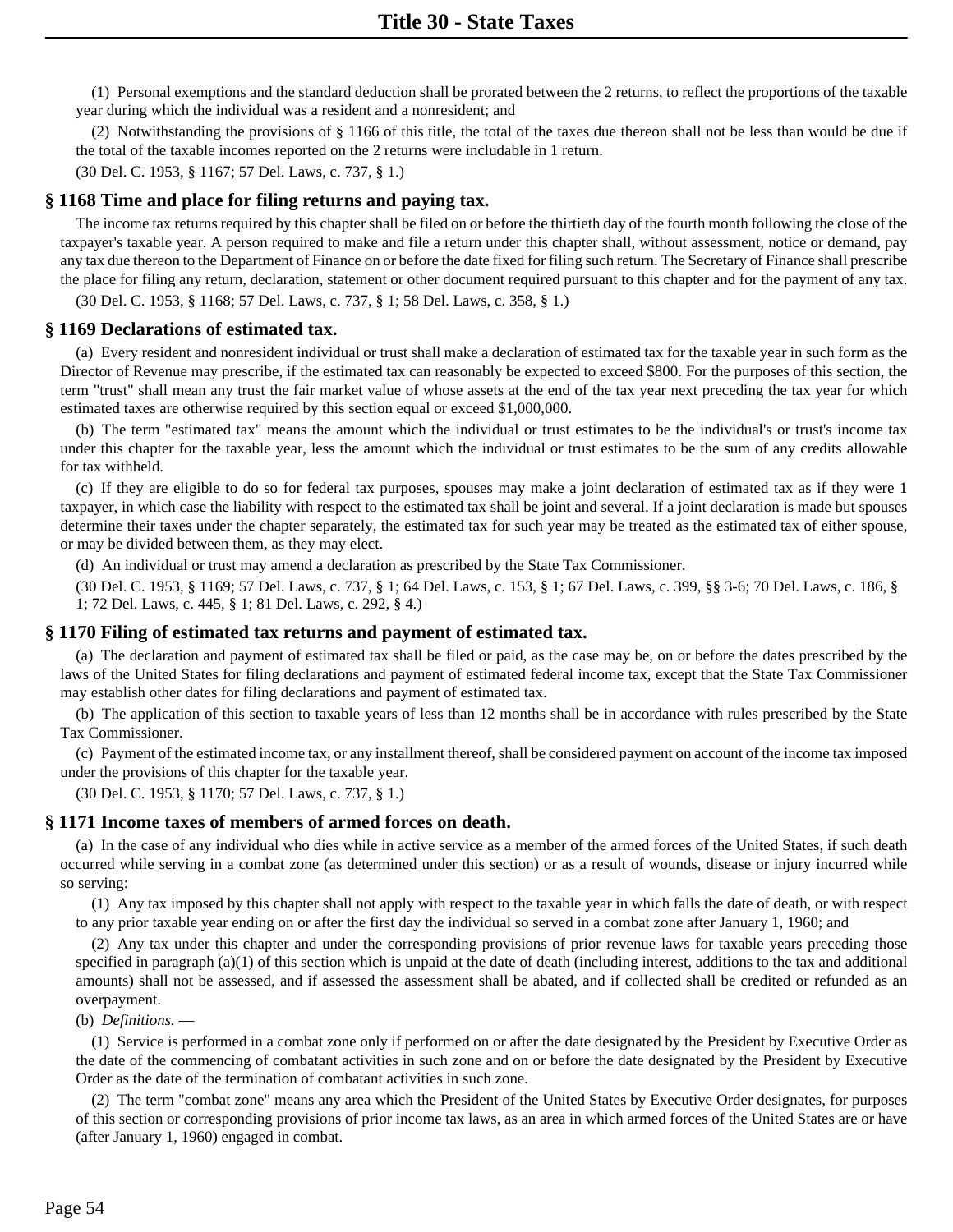(c) In the case of any individual who dies while a member of the armed forces of the United States, if such death occurs as a result of wounds or injury which was incurred while the individual was a member of the armed forces of the United States and which was incurred outside the United States in a terroristic or military action, any tax imposed by this chapter shall not apply:

(1) With respect to the taxable year in which falls the date of death; and

(2) With respect to any prior taxable year in the period beginning with the last taxable year ending before the taxable year in which the wounds or injury were incurred.

(d) For purposes of subsection (c) of this section, the term "terroristic or military action" means any terroristic activity which a preponderance of the evidence indicates was directed against the United States or any of its allies (or threat thereof). For purposes of the preceding sentence, the term "military action" does not include training exercises. For purposes of this section, any multinational force in which the United States is participating shall be treated as an ally of the United States.

(30 Del. C. 1953, § 1204; 59 Del. Laws, c. 146, § 1; 66 Del. Laws, c. 215, §§ 1-3; 68 Del. Laws, c. 187, § 8; 70 Del. Laws, c. 186, § 1.)

#### **§ 1172 Procedures for contributions to the Delaware College Investment Plan.**

(a) The Secretary of Finance shall provide on the Delaware income tax return a means by which an individual claiming and entitled to a refund on such return may elect to have the amount of such refund deposited into an existing Delaware College Investment Plan account established pursuant to subchapter XII of Chapter 34 of Title 14.

(b) The Plans Management Board shall assist the Secretary of Finance with the implementation and administration of this section.

(77 Del. Laws, c. 242, § 1; 80 Del. Laws, c. 295, § 1.)

Repealed by 68 Del. Laws, c. 187, § 5, effective Aug. 9, 1991.

#### **§§ 1174 , 1175. Partnership return; Information returns.**

Repealed by 72 Del. Laws, c. 467, § 7, effective July 18, 2000.

#### **§ 1176 Report of change in federal tax liability.**

Repealed by 68 Del. Laws, c. 187, § 5, effective Aug. 9, 1991.

#### **Subchapter IX**

#### **Miscellaneous**

#### **§ 1180 Administration of charitable donations through the personal income tax return.**

No more than 21 charitable organizations or funds may be included on the personal income tax return for purposes of donations by taxpayers.

(81 Del. Laws, c. 446, § 3.)

## **§ 1181 Procedures for contributions to the Delaware Nongame Fish and Wildlife, Habitat and Natural Areas Preservation Fund.**

(a) The Division of Revenue shall provide a space on the Delaware income tax return form or schedule whereby an individual may voluntarily designate a contribution of any amount to the Delaware Nongame Fish and Wildlife, Nongame Habitat and Natural Areas Preservation Fund established in § 204 of Title 7.

(b) The amount so designated by an individual on the income tax return form or schedule shall be deducted from the tax refund to which such individual is entitled; or the amount so designated may be added to the individual's payment of taxes due and shall not be included in the general revenue of the State.

(c) The Division of Revenue shall determine the total amount designated pursuant to this section and shall transfer such amount to the Delaware Nongame Fish and Wildlife, Nongame Habitat and Natural Areas Preservation Fund.

(d) To accomplish the purpose of the Fund, the Department of Natural Resources and Environmental Control, with the cooperation of the Division of Revenue, shall use the Fund to provide adequate educational information, including instructions which accompany state income tax return form or schedules.

(73 Del. Laws, c. 179, § 1.)

## **§ 1182 Organ and Tissue Donor Awareness Trust Fund.**

(a) The Division of Revenue shall provide a space on the state individual income tax form or schedule whereby an individual may voluntarily designate a contribution of any amount desired to the Organ and Tissue Donor Awareness Trust Fund created by § 2729 of Title 16. The amount so designated by an individual on the state income tax return form or schedule shall be deducted from the tax refund to which the individual is entitled or added to the individual's payment and shall not constitute a charge against the income tax revenues due the State.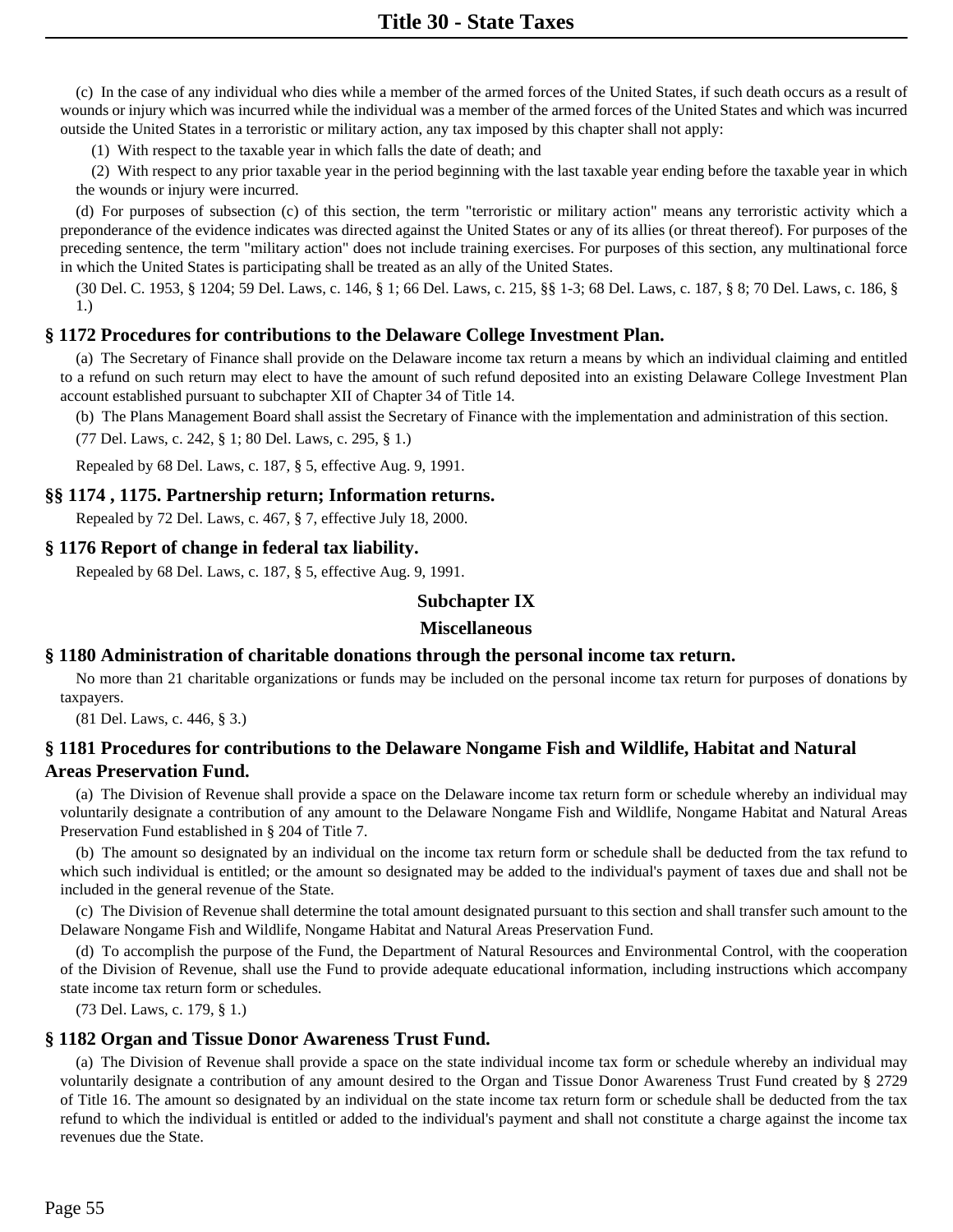(b) All contributions to the Organ and Tissue Donor Awareness Trust Fund shall be deposited into the Fund within 20 days after receipt of such funds.

(73 Del. Laws, c. 179, § 1; 75 Del. Laws, c. 431, § 1.)

#### **§ 1182A Beau Biden Foundation.**

(a) There is hereby established, within the Office of the State Treasurer, an account for the benefit of the Beau Biden Foundation for the Protection of Children, for individuals who claim an overpayment of taxes to designate an amount to be deposited in such an account or individuals who have an income tax liability to designate an amount to be paid to that Fund, pursuant to subsections (b) and (c) of this section.

(b) An individual who claims an overpayment of taxes on an income tax return may designate that \$1.00 or more shall be deducted from the refund that would otherwise be payable to the individual and paid to the Beau Biden Foundation for the Protection of Children Fund.

(c) An individual who has an income tax liability may, in addition to the obligation, include a donation of \$1.00 or more to be paid to the Beau Biden Foundation for the Protection of Children Fund.

(d) The Division of Revenue shall provide a space on the Delaware income tax return form or schedule whereby an individual may voluntarily designate a contribution of an amount of \$1.00 or more to the Beau Biden Foundation for the Protection of Children Fund.

(e) The Division of Revenue shall determine the total amount designated pursuant to this section and shall transfer such amount to the Beau Biden Foundation for the Protection of Children.

(81 Del. Laws, c. 446, § 1.)

#### **§ 1183 Emergency Housing Assistance Fund.**

(a) The Division of Revenue shall provide a space on the Delaware income tax return form or schedule whereby an individual may voluntarily designate a contribution of any amount to the Delaware Emergency Housing Assistance Fund established in § 7953 of Title 29.

(b) The amount so designated by an individual on the income tax return form or schedule shall be deducted from the tax refund to which such individual is entitled or the amount so designated may be added to the individual's payment of taxes due and shall not be included in the general revenue of the State.

(c) The Division of Revenue shall determine the total amount designated pursuant to this section and shall transfer such amount to the Emergency Housing Assistance Fund.

(d) To accomplish the purpose of this program, the Department of Health and Social Services, with the cooperation of the Division of Revenue, shall use the Fund to provide adequate educational information, including instructions which accompany state income tax return form or schedules.

(73 Del. Laws, c. 179, § 1.)

#### **§ 1184 U.S. Olympics account.**

(73 Del. Laws, c. 179, § 1; repealed by 81 Del. Laws, c. 446 § 2, eff. Oct. 1, 2018.)

#### **§ 1185 Delaware Breast Cancer Education and Early Detection Fund.**

(a) There is hereby established a Breast Cancer Education and Early Detection Fund for individuals who claim an overpayment of taxes to designate an amount to be deposited in such an account or individuals who have an income tax liability to designate an amount to be paid to that Fund, pursuant to subsections (b) and (c) of this section.

(b) An individual who claims an overpayment of taxes on an income tax return may designate a contribution to be deducted from the refund that would otherwise be payable to the individual and paid to the Breast Cancer Education and Early Detection Fund. The Division of Revenue shall forward the amounts so designated to the Delaware Breast Cancer Coalition, Inc., to be used for breast cancer education and early detection.

(c) An individual who has an income tax liability may, in addition to the obligation, include a donation to be paid to the Breast Cancer Education and Early Detection Fund. The Division of Revenue shall forward the amounts so designated to the Delaware Breast Cancer Coalition, Inc., to be used for breast cancer education and early detection.

(d) The Division of Revenue shall provide a space on the Delaware income tax return form or schedule whereby an individual may voluntarily designate a contribution to the Breast Cancer Education and Early Detection Fund.

(e) The amount so designated by the individual on the income tax return form or schedule shall be deducted from the tax refund to which such individual is entitled, or the amount so designated may be added to the individual's payment of taxes due and shall not be included in the general revenue of the State.

(f) From time to time, as determined by the Delaware State Clearinghouse Committee, the Delaware Breast Cancer Coalition, Inc., shall submit a detailed report to the Committee of revenues, expenditures and program measures for the fiscal period in question. Such report shall also be sufficiently descriptive in nature so as to be concise and informative. The Committee may cause the Delaware Breast Cancer Coalition, Inc., to appear before the Committee and to answer such questions as the Committee may require.

(73 Del. Laws, c. 179, § 1; 74 Del. Laws, c. 243, §§ 1, 2.)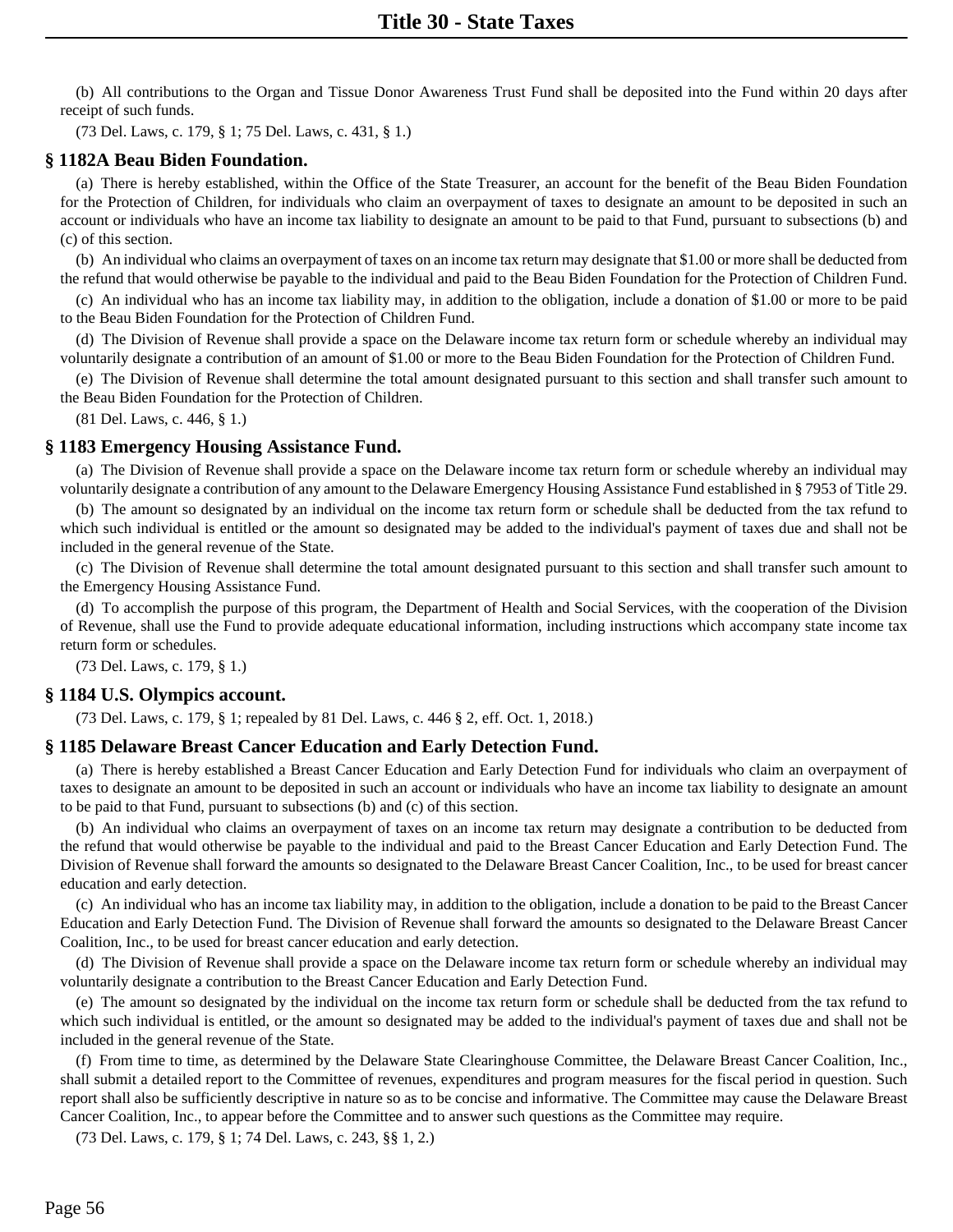## **§ 1186 Delaware Children's Trust Fund.**

Repealed by 77 Del. Laws, c. 351, § 2, effective July 12, 2010.

## **§ 1187 Delaware Diabetes Education Fund.**

(a) There is hereby established a Delaware Diabetes Education Fund for individuals who claim an overpayment of taxes to designate an amount to be deposited in such an account for individuals who have an income tax liability to designate an amount to be paid to that Fund, pursuant to subsections (b) and (c) of this section.

(b) An individual who claims an overpayment of taxes on an income tax return may designate a contribution to be deducted from the refund that would otherwise be payable to the individual and paid to the Delaware Diabetes Education Fund. The Division of Revenue shall forward the amounts so designated to the Delaware Chapter of the American Diabetes Association to be used for diabetes education in the State.

(c) An individual who has an income tax liability may, in addition to the obligation, include a donation to be paid to the Delaware Diabetes Education Fund. The Division of Revenue shall forward the amounts so designated to the Delaware Chapter of the American Diabetes Association to be used for diabetes education in the State.

(d) The Division of Revenue shall provide a space on the Delaware income tax return form or schedule whereby an individual may voluntarily designate a contribution to the Delaware Diabetes Education Fund.

(e) The amount so designated by the individual on the income tax form shall be deducted from the tax refund to which such individual is entitled or the amount so designated may be added to the individual's payment of taxes due and shall not be included in the general revenue of the State.

(f) From time to time, as determined by the Delaware State Clearinghouse Committee, the Delaware Chapter of the American Diabetes Association shall submit a detailed report to the members of the Committee detailing revenues, expenditures and program measures for the fiscal period in question. The Committee may cause any person employed by or associated with the Delaware Chapter of the American Diabetes Association to appear before the Committee and to answer such questions as the Committee may require.

(73 Del. Laws, c. 179, § 1.)

## **§ 1188 Delaware Veterans' Home Fund.**

(a) There is hereby established a Delaware Veterans' Home Fund within the Secretary of State's office for:

(1) Individuals who claim an overpayment of taxes to designate an amount to be deposited in such an account for individuals who have an income tax liability to designate an amount to be paid to that Fund, pursuant to subsections (b) and (c) of this section; and

(2) Deposits pursuant to subsection (g) of this section.

(b) An individual who claims an overpayment of taxes on an income tax return may designate a contribution to be deducted from the refund that would otherwise be payable to the individual and be paid to the Delaware Veterans' Home Fund. The Division of Revenue shall forward the amount so designated to the Secretary of State, to be held in escrow to be used for the construction as defined in Application for Federal Assistance Form 424C, Land, Operations and Maintenance of a Veterans' Home in the State.

(c) An individual who has an income tax liability may, in addition to the obligation, include a donation to be paid to the Delaware Veterans' Home Fund. The Division of Revenue shall forward the amount so designated to the Secretary of State, to be held in escrow to be used for the construction as defined in Application for Federal Assistance Form 424C, Land, Operations and Maintenance of a Veterans' Home in the State.

(d) The Division of Revenue shall provide a space on the Delaware State Income Tax Return Form or schedule whereby an individual may voluntarily designate a contribution to the Delaware Veterans' Home Fund.

(e) The amount so designated by the individual on the income tax form shall be deducted from the tax refund to which such individual is entitled, or the amount so designated may be added to the individual's payment of taxes and shall not be included in the general revenue of the State.

(f) From time to time, as determined by the Delaware State Clearing House, the Secretary of State shall submit a detailed report to the members of the Committee detailing revenues, expenditures and program measures for the fiscal period in question.

(g) All other moneys, including gifts, bequests, grants or other funds from private or public sources specifically designated for the Delaware Veterans' Home Fund shall be deposited or transferred to the Delaware Veterans' Home Fund. The Delaware Veterans' Home Fund shall not lapse or revert to the General Fund.

(73 Del. Laws, c. 433, § 1; 75 Del. Laws, c. 431, § 2.)

## **§ 1189 Delaware National Guard and Reserve Emergency Assistance Fund.**

(a) Any individual or married couple filing a joint tax return, who claims an overpayment of taxes on an income tax return may designate a contribution to be deducted from the refund that would otherwise be payable to the individual or married couple and be paid to the Delaware National Guard and Reserve Emergency Assistance Fund as established by Governor's Executive Order No. 35 on June 1, 2012, or any successor fund that shall be lawfully created for the purposes of alleviating financial hardship for Delaware service persons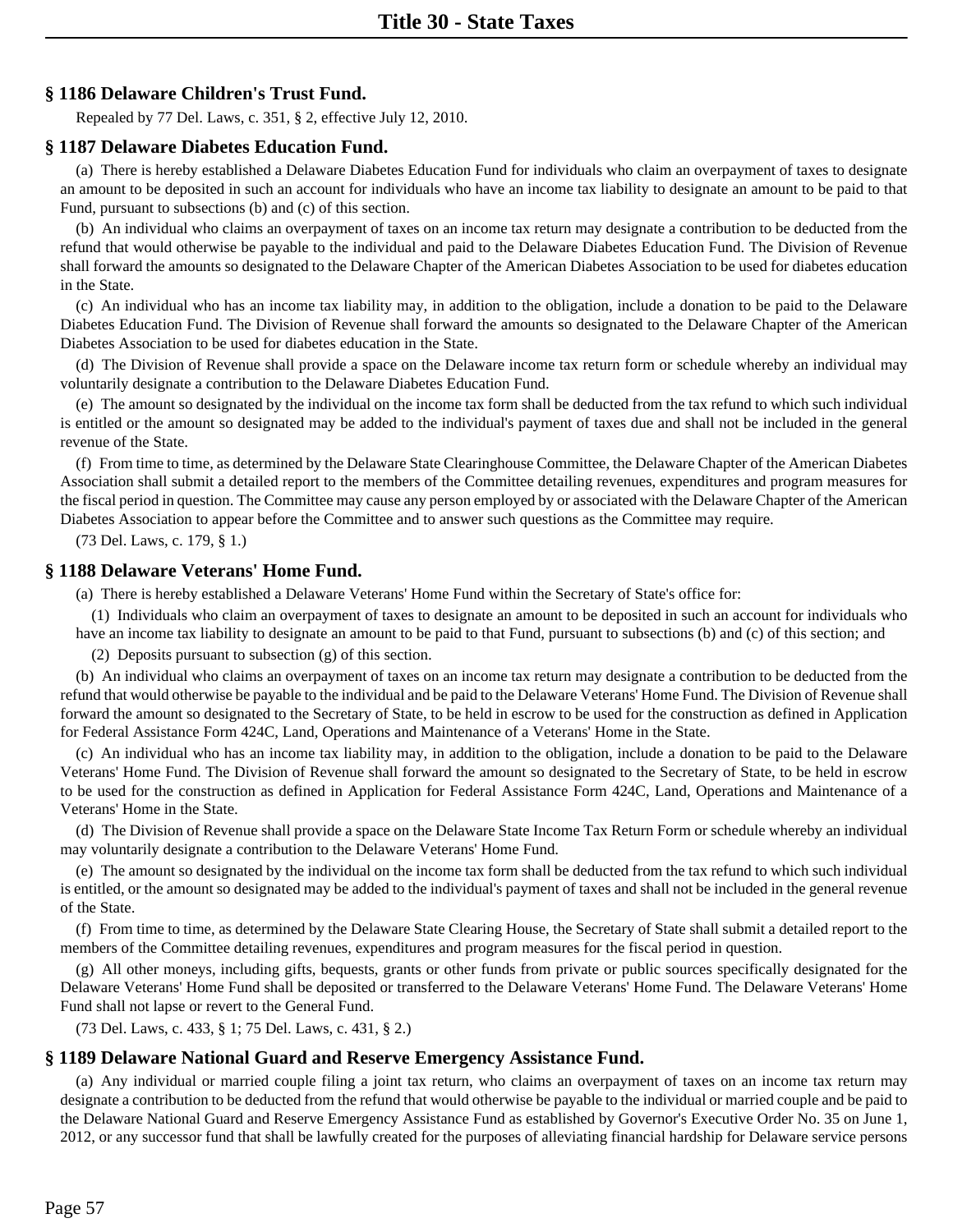(the "Fund"). The Division of Revenue shall forward the amount so designated to the Adjutant General of the State, and the Adjutant General shall use all amounts received for the purpose of the Fund.

(b) Any individual or married couple filing a joint return, in addition to the obligation, may include a donation to be paid to the Fund. The Division of Revenue shall forward the amount so designated to the Adjutant General of the State, and the Adjutant General shall use all amounts received for the purpose of the Fund.

(c) The Division of Revenue shall provide a space on the Delaware State Income Tax Return Form or schedule whereby an individual or married couple filing a joint return may voluntarily designate a contribution to the Fund.

(d) The amount so designated by the individual or married couple filing a joint return on the income tax form shall be deducted from the tax refund to which such individual or couple is entitled, or the amount so designated may be added to the individual's or couple's payment of taxes and shall not be included in the general revenue of the State.

(74 Del. Laws, c. 422, § 1; 75 Del. Laws, c. 431, § 3; 78 Del. Laws, c. 299, § 1.)

#### **§ 1190 Delaware Juvenile Diabetes Fund.**

(a) There is hereby established a Delaware Juvenile Diabetes Fund for individuals who claim an overpayment of taxes to designate an amount to be deposited in such an account or individuals who have an income tax liability to designate an amount to be paid to that Fund, pursuant to subsections (b) and (c) of this section.

(b) An individual who claims an overpayment of taxes on an income tax return may designate that \$1.00 or more shall be deducted from the refund that would otherwise be payable to the individual and paid to the Delaware Juvenile Diabetes Fund. The Division of Revenue shall forward the amounts so designated to the Delaware Juvenile Diabetes Foundation who shall deposit them to the credit of the Delaware Juvenile Diabetes Fund to be used for diabetes education and early detection.

(c) An individual who has an income tax liability may, in addition to the obligation, include a donation of \$1.00 or more to be paid to the Delaware Juvenile Diabetes Fund. The Division of Revenue shall forward the amounts so designated to the Delaware Juvenile Diabetes Foundation who shall deposit them to the credit of the Delaware Juvenile Diabetes Fund to be used for diabetes education and early detection.

(d) The Division of Revenue shall provide a space on the Delaware income tax return form or schedule whereby an individual may voluntarily designate a contribution of an amount of \$1.00 or more to the Delaware Juvenile Diabetes Fund.

(e) The amount so designated by the individual on the income tax return form or schedule shall be deducted from the tax refund to which such individual is entitled, or the amount so designated may be added to the individual's payment of taxes due and shall not be included in the general revenue of the State.

(f) From time to time as determined by the Delaware State Clearinghouse Committee, the Delaware Juvenile Diabetes Foundation shall submit a detailed report to members of the Committee of revenues, expenditures and program measures for the fiscal period in question. Such report shall also be sufficiently descriptive in nature so as to be concise and informative. The Committee may cause any person employed by or associated with the Delaware Juvenile Diabetes Foundation to appear before the Committee and to answer such questions as the Committee may require.

(75 Del. Laws, c. 151, § 1.)

#### **§ 1191 Delaware Children's Fund.**

(a) There is hereby established a Delaware Children's Fund for individuals who claim an overpayment of taxes to designate an amount to be deposited in such an account or individuals who have an income tax liability to designate an amount to be paid to that Fund, pursuant to subsections (b) and (c) of this section.

(b) An individual who claims an overpayment of taxes on an income tax return may designate that \$1.00 or more shall be deducted from the refund that would otherwise be payable to the individual and paid to the Delaware Children's Fund. The Division of Revenue shall forward the amounts so designated to the 21st Century Fund for Delaware's Children, Inc. who shall deposit those amounts to the credit of the Delaware Children's Fund.

(c) An individual who has an income tax liability may, in addition to the obligation, include a donation of \$1.00 or more to be paid to the Delaware Children's Fund. The Division of Revenue shall forward the amounts so designated to the 21st Century Fund for Delaware's Children, Inc.

(d) The Division of Revenue shall provide a space on the Delaware income tax return form or schedule whereby an individual may voluntarily designate a contribution of an amount of \$1.00 or more to the Delaware Children's Fund.

(e) The amount so designated by the individual on the income tax return form or schedule shall be deducted from the tax refund to which such individual is entitled, or the amount so designated may be added to the individual's payment of taxes due and shall not be included in the general revenue of the State.

(f) From time to time as determined by the Delaware State Clearinghouse Committee, the 21st Century Fund for Delaware's Children, Inc. shall submit a detailed report to members of the Committee of revenues, expenditures and program measures for the fiscal period in question. Such report shall also be sufficiently descriptive in nature so as to be concise and informative. The Committee may cause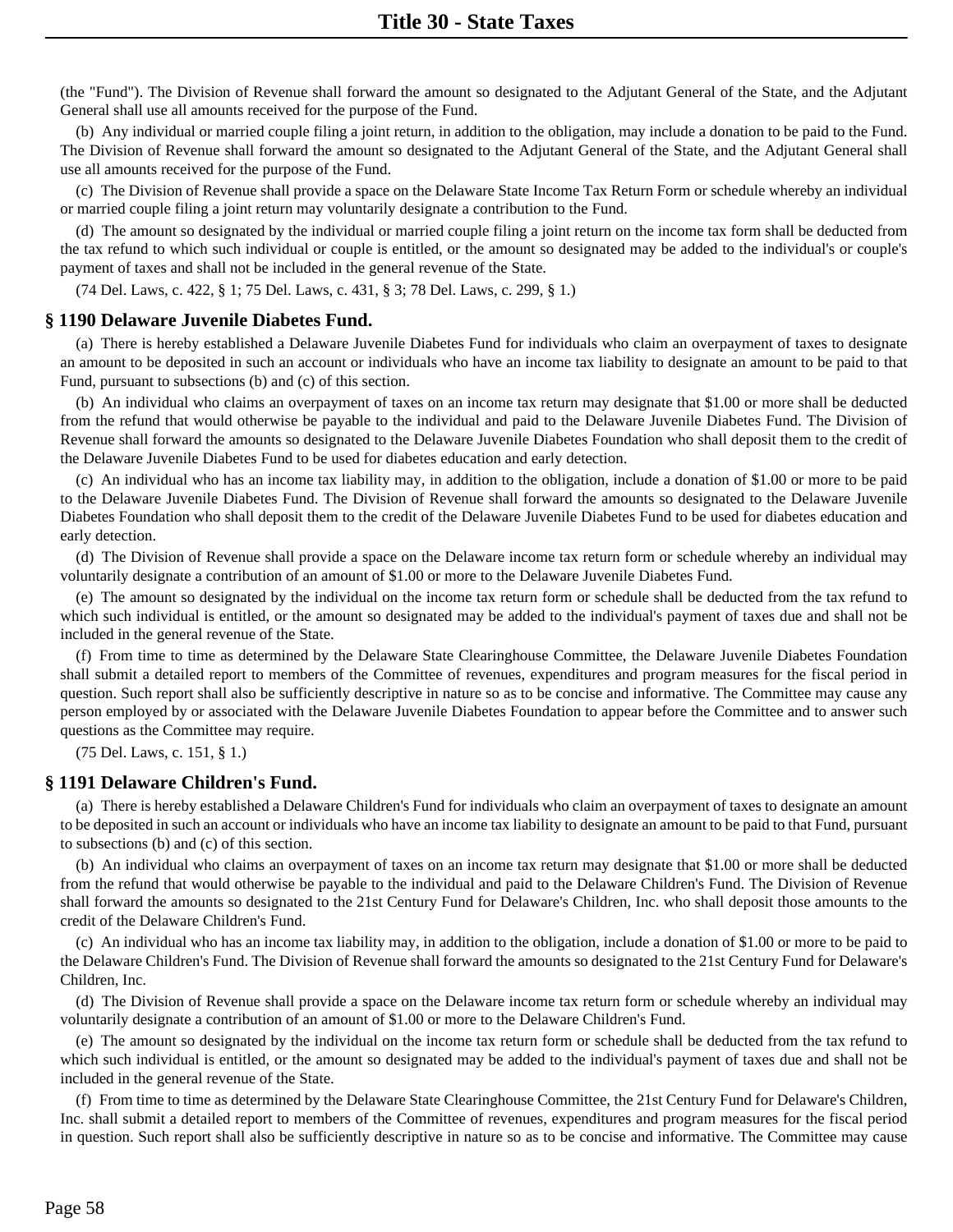any person employed by or associated with the 21st Century Fund for Delaware's Children, Inc. to appear before the Committee and to answer such questions as the Committee may require.

(77 Del. Laws, c. 145, § 1.)

## **§ 1192 The Delaware Ovarian Cancer Foundation Fund at the Delaware Community Foundation.**

(a) To honor and memorialize the lives of Cynthia Waterman and Sidney DeSmyter and all other women who have fought valiantly against the ravages of ovarian cancer, but lost, the Delaware Ovarian Cancer Foundation Fund at the Delaware Community Foundation is hereby established. Individuals who claim an overpayment of taxes may designate an amount to be deposited in the Delaware Ovarian Cancer Foundation Fund at the Delaware Community Foundation, and individuals who have an income tax liability may designate an amount to be paid to the Delaware Ovarian Cancer Foundation Fund at the Delaware Community Foundation, pursuant to subsections (b) and (c) of this section.

(b) An individual who claims an overpayment of taxes on an income tax return may designate that \$1.00 or more be deducted from the refund that would otherwise be payable to the individual, and, instead, be paid to the Delaware Ovarian Cancer Foundation Fund at the Delaware Community Foundation. The Division of Revenue shall forward the designated amounts to the Delaware Ovarian Cancer Foundation Fund at the Delaware Community Foundation who, in turn, shall deposit them to the credit of the Delaware Ovarian Cancer Foundation Fund to be used for ovarian cancer research, with emphasis on early detection, education, and awareness.

(c) An individual who has an income tax liability may, in addition to the liability, include a donation of \$1.00 or more to be paid to the Delaware Ovarian Cancer Foundation Fund at the Delaware Community Foundation. The Division of Revenue shall forward the designated amounts to the Delaware Ovarian Cancer Foundation Fund at the Delaware Community Foundation who, in turn, shall deposit them to the credit of the Delaware Ovarian Cancer Foundation Fund to be used for ovarian cancer research, with emphasis on early detection, education and awareness.

(d) The Division of Revenue shall provide a space on the Delaware income tax return form or schedule where an individual may voluntarily designate a contribution of an amount of \$1.00 or more to the Delaware Ovarian Cancer Foundation Fund at the Delaware Community Foundation.

(e) An amount designated for the Delaware Ovarian Cancer Foundation Fund at the Delaware Community Foundation on the income tax return form must be deducted from the tax refund to which the individual is entitled, or an amount designated may be added to the individual's payment of taxes due. In neither case may those amounts be included in the general revenue of the State.

(f) From time to time as determined by the Delaware State Clearinghouse Committee, the custodians of the Delaware Ovarian Cancer Foundation Fund at the Delaware Community Foundation shall submit a detailed report to members of the Committee of revenues, expenditures, and program measures for the fiscal period in question. The report must be descriptive in nature, as well as concise and informative. The Committee may cause any person employed by or associated with the Delaware Ovarian Cancer Foundation Fund at the Delaware Community Foundation to appear before the Committee and answer questions that the Committee may require.

(77 Del. Laws, c. 209, § 1.)

## **§ 1193 The Delaware Chapter of the National Multiple Sclerosis Society Fund.**

(a) The Delaware Chapter of the National Multiple Sclerosis Society Fund (Fund) is hereby established for use by individuals who claim an overpayment of taxes to designate an amount to be deposited in an account for the Fund, or for use by individuals who have an income tax liability to designate an amount to be paid to the Fund, pursuant to subsections (b) and (c) of this section.

(b) An individual who claims an overpayment of taxes on an income tax return may designate that \$1.00 or more be deducted from the refund that would otherwise be payable to the individual and, instead, be paid to the Fund. The Division of Revenue shall forward the amounts designated for the Fund to the Delaware Chapter of the National Multiple Sclerosis Society to be used exclusively by the Delaware Chapter for the benefit of Delawareans who have been diagnosed with multiple sclerosis, and of those Delawareans who may be diagnosed in the future.

(c) An individual who has an income tax liability may, in addition to the liability, include a donation of \$1.00 or more to be paid to the Fund. The Division of Revenue shall forward the amounts designated for the Fund to the Delaware Chapter of the National Multiple Sclerosis Society to be used exclusively by the Delaware Chapter for the benefit of Delawareans who have been diagnosed with multiple sclerosis, and of those Delawareans who may be diagnosed in the future.

(d) The Division of Revenue shall provide a space on the Delaware income tax return form whereby an individual may voluntarily designate a contribution of an amount of \$1.00 or more to the Delaware Chapter of the National Multiple Sclerosis Society Fund.

(e) The amount designated by an individual on the income tax return form shall be deducted from the tax refund to which the individual is entitled, or the amount designated may be added to the individual's payment of taxes due, but the amount may not be included in the general revenue of the State.

(f) A contribution to the Fund must be forwarded by the Division of Revenue to the Delaware Chapter of the National Multiple Sclerosis Society within 20 days after the receipt of the contribution.

(g) From time to time as determined by the Delaware State Clearinghouse Committee, the Delaware Chapter of the National Multiple Sclerosis Society shall submit a report to members of the Committee detailing revenues, expenditures, and program measures for the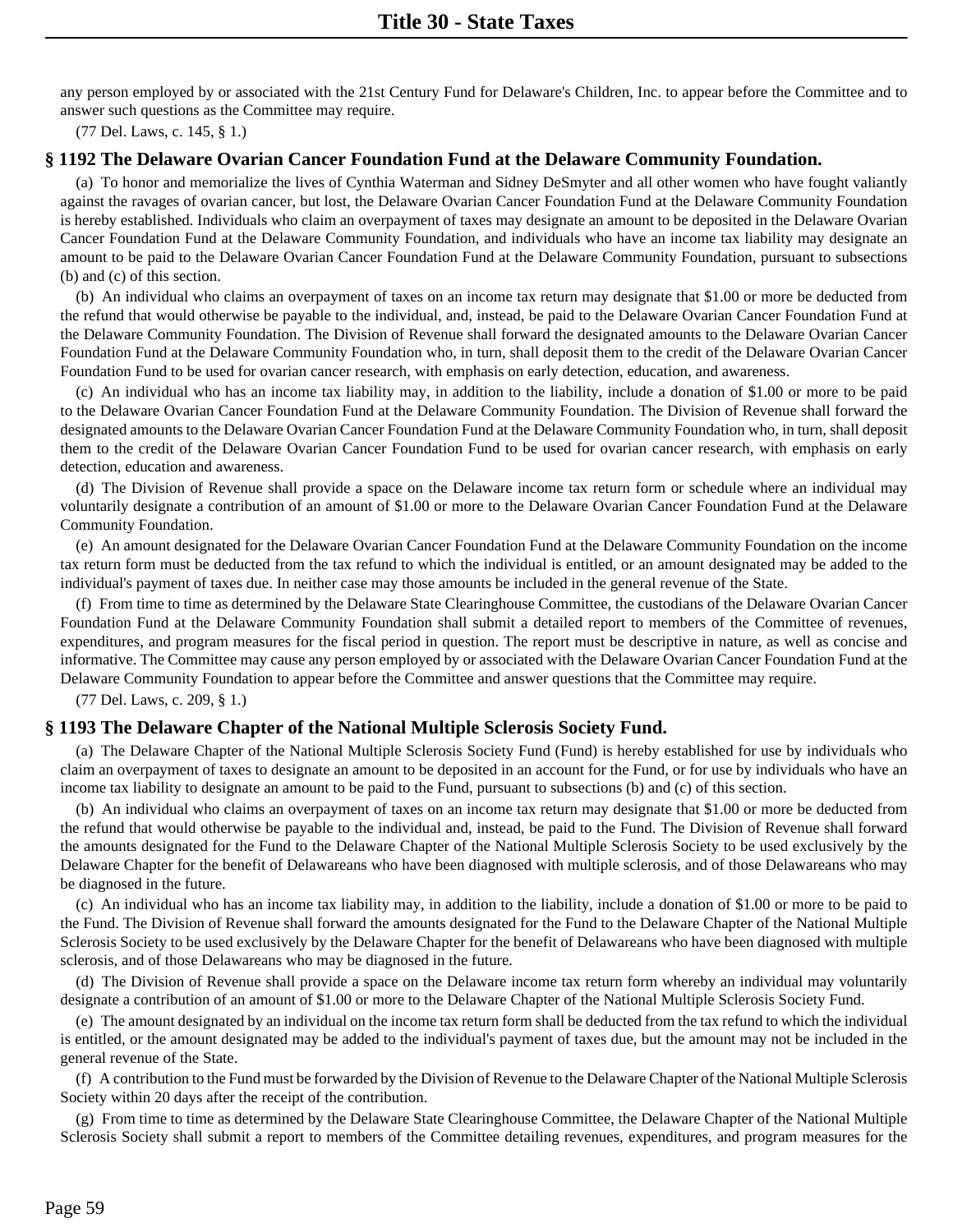fiscal period requested. The report must be descriptive in nature, as well as concise and informative. The Committee may summon any person employed by or associated with the Delaware Chapter of the National Multiple Sclerosis Society to appear before the Committee to answer questions as the Committee may require.

(77 Del. Laws, c. 210, § 1.)

#### **§ 1194 White Clay Creek Wild and Scenic River Restoration Fund.**

(a) There is hereby established a White Clay Creek Wild and Scenic River Restoration Fund for individuals who claim an overpayment of taxes to designate an amount to be deposited in such an account or for individuals who have an income tax liability to designate an amount to be paid to such Fund, pursuant to subsections (b) and (c) of this section.

(b) An individual who claims an overpayment of taxes on an income tax return may designate a contribution to be deducted from the refund that would otherwise be payable to the individual and paid to the White Clay Creek Wild and Scenic River Restoration Fund. The Division of Revenue shall forward the amounts so designated to the White Clay Watershed Association to be used for resource restoration and management within the White Clay Creek watershed within or affecting the State of Delaware.

(c) An individual or entity having an income tax liability may, in addition to the obligation, include a donation to be paid to the White Clay Creek Wild and Scenic River Preservation Fund. The Division of Revenue shall forward the amounts so designated to the White Clay Watershed Association to be used for resource restoration and management within the White Clay Creek watershed within or affecting the State of Delaware.

(d) The Division of Revenue shall provide a space on the Delaware income tax return form or schedule whereby an individual may voluntarily designate a contribution to the White Clay Creek Wild and Scenic River Restoration Fund.

(e) The amount so designated by the individual on the income tax return form or schedule shall be deducted from the tax refund to which such individual is entitled or the amount so designated may be added to the individual's payment of taxes due and shall not be included in the general revenue of the State.

(f) From time to time, as determined by the Delaware State Clearinghouse Committee, the White Clay Watershed Association shall submit a detailed report to the members of the State Clearinghouse Committee detailing revenues, expenditures and program measures for the fiscal period in question. The State Clearinghouse Committee may cause any person employed by or associated with the White Clay Watershed Association to appear before the State Clearinghouse Committee and to answer such questions as the State Clearinghouse Committee may require.

(78 Del. Laws, c. 38, § 1.)

#### **§ 1195 Senior Trust Fund.**

(a) An individual who claims an overpayment of taxes on an income tax return may designate that \$1.00 or more be deducted from the refund that would otherwise be payable to the individual and, instead be paid to the Senior Trust Fund as established pursuant to § 4101(i) of Title 11. The Division of Revenue shall determine the total amount designated pursuant to this subsection and shall transfer such amount to the Senior Trust Fund.

(b) An individual who has an income tax liability may, in addition to the liability, include a donation of \$1.00 or more to be paid to the Senior Trust Fund as established pursuant to § 4101(i) of Title 11. The Division of Revenue shall determine the total amount designated pursuant to this subsection and shall transfer such amount to the Senior Trust Fund.

(c) The Division of Revenue shall provide a space on the Delaware income tax return form whereby an individual may voluntarily designate a contribution of an amount of \$1.00 or more to the Senior Trust Fund.

(d) The amount designated by an individual on the income tax return form shall be deducted from the tax refund to which the individual is entitled, or the amount designated may be added to the individual's payment of taxes due, but the amount may not be included in the general revenue of the State.

(78 Del. Laws, c. 370, § 1.)

#### **§ 1196 Home Of The Brave Foundation Fund.**

(a) There is hereby established a Home Of The Brave Foundation Fund for use by individuals who claim an overpayment of taxes to designate an amount to be deposited in an account for the Fund, or for use by individuals who have an income tax liability to designate an amount to be paid to the Fund, pursuant to subsections (b) and (c) of this section.

(b) An individual who claims an overpayment of taxes on an income tax return may designate that \$1.00 or more be deducted from the refund that would otherwise be payable to the individual and, instead, be paid to the Fund. The Division of Revenue shall forward the amounts designated for the Fund to the Home Of The Brave Foundation who shall deposit those amounts to the credit of the Home Of The Brave Foundation Fund.

(c) An individual who has an income tax liability may, in addition to the liability, include a donation of \$1.00 or more to be paid to the Fund. The Division of Revenue shall forward the amounts designated for the Fund to the Home Of The Brave Foundation who shall deposit those amounts to the credit of the Home Of The Brave Foundation Fund.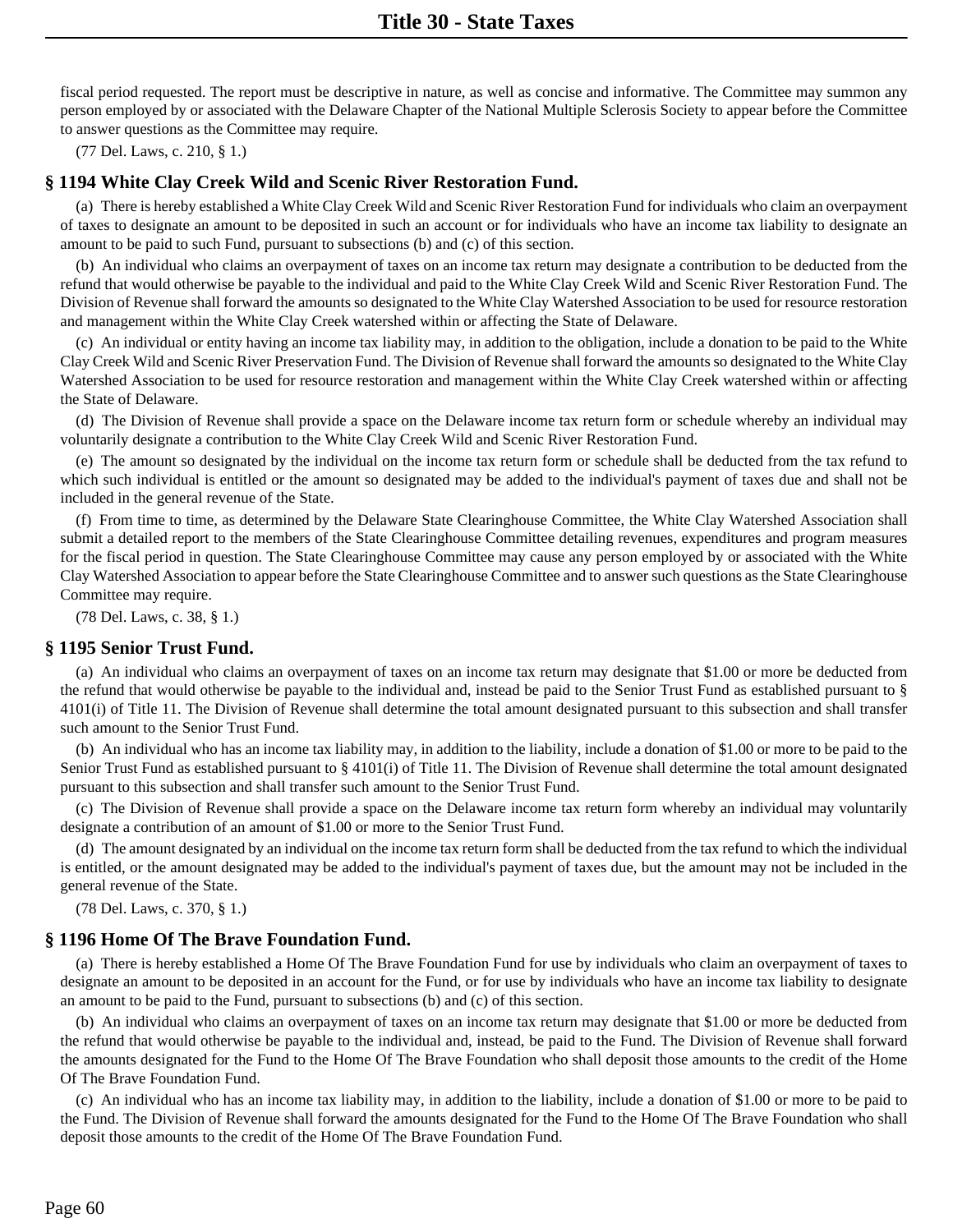(d) The Division of Revenue shall provide a space on the Delaware income tax return form whereby an individual may voluntarily designate a contribution of an amount of \$1.00 or more to the Home Of The Brave Foundation Fund.

(e) The amount designated by an individual on the income tax return form shall be deducted from the tax refund to which the individual is entitled, or the amount designated may be added to the individual's payment of taxes due, but the amount may not be included in the general revenue of the State.

(f) From time to time as determined by the Delaware State Clearinghouse Committee, the Home Of The Brave Foundation shall submit a report to members of the Committee detailing revenues, expenditures, and program measures for the fiscal period requested. The report must be descriptive in nature, as well as concise and informative. The Committee may summon any person employed by or associated with the Home Of The Brave Foundation to appear before the Committee to answer questions as the Committee may require.

(78 Del. Laws, c. 380, § 1.)

## **§ 1197 Delaware Veterans Trust Fund.**

(a) The Division of Revenue shall provide a space on the Delaware income tax return form or schedule whereby an individual may voluntarily designate a contribution of any amount to the Delaware Veterans Trust Fund established pursuant to § 8721 of Title 29.

(b) The amount so designated by an individual on the income tax return form or schedule shall be deducted from the tax refund to which such individual is entitled or the amount so designated may be added to the individual's payment of taxes due and shall not be included in the general revenue of the State.

(c) The Division of Revenue shall determine the total amount designated pursuant to this section and shall transfer such amount to the Delaware Veterans Trust Fund.

(79 Del. Laws, c. 184, § 1.)

#### **§ 1198 Protecting Delaware's Children Fund.**

(a) There is hereby established a Protecting Delaware's Children Fund for individuals who claim an overpayment of taxes to designate an amount to be deposited in such an account or individuals who have an income tax liability to designate an amount to be paid to that Fund, pursuant to subsections (b) and (c) of this section.

(b) An individual who claims an overpayment of taxes on an income tax return may designate that \$1.00 or more shall be deducted from the refund that would otherwise be payable to the individual and paid to the Protecting Delaware's Children Fund.

(c) An individual who has an income tax liability may, in addition to the obligation, include a donation of \$1.00 or more to be paid to the Protecting Delaware's Children Fund.

(d) The Division of Revenue shall provide a space on the Delaware income tax return form or schedule whereby an individual may voluntarily designate a contribution of an amount of \$1.00 or more to the Protecting Delaware's Children Fund.

(e) The amount so designated by the individual on the income tax return form or schedule shall be deducted from the tax refund to which such individual is entitled, or the amount so designated may be added to the individual's payment of taxes due. In neither case may those amounts be included in the general revenue of the State, but shall be forwarded by the Division of Revenue to the Delaware Community Foundation who, in turn, shall deposit them to the credit of the Protecting Delaware's Children Fund to be used for promoting public awareness of child abuse and child abuse reporting.

(f) From time to time as determined by the Delaware State Clearinghouse Committee, the custodians of the Protecting Delaware's Children Fund at the Delaware Community Foundation shall submit a detailed report to members of the Committee of revenues, expenditures, and program measures for the fiscal period in question. The report must be descriptive in nature, as well as concise and informative. The Committee may cause any person employed by or associated with the Protecting Delaware's Children Fund at the Delaware Community Foundation to appear before the Committee and answer questions that the Committee may require.

(79 Del. Laws, c. 313, § 1.)

## **§ 1199 Habitat for Humanity of New Castle County Fund.**

(a) There is hereby established a Habitat for Humanity of New Castle County Fund for individuals who claim an overpayment of taxes to designate an amount to be deposited in such an account or individuals who have an income tax liability to designate an amount to be paid to that Fund, pursuant to subsections (b) and (c) of this section.

(b) An individual who claims an overpayment of taxes on an income tax return may designate that \$1.00 or more shall be deducted from the refund that would otherwise be payable to the individual and paid to the Habitat for Humanity of New Castle County Fund.

(c) An individual who has an income tax liability may, in addition to the obligation, include a donation of \$1.00 or more to be paid to the Habitat for Humanity of New Castle County Fund.

(d) The Division of Revenue shall provide a space on the Delaware income tax return form or schedule whereby an individual may voluntarily designate a contribution of an amount of \$1.00 or more to the Habitat for Humanity of New Castle County Fund.

(e) The Division of Revenue shall determine the total amount designated pursuant to this section and shall transfer such amount to the Habitat for Humanity of New Castle County.

(81 Del. Laws, c. 176, § 1.)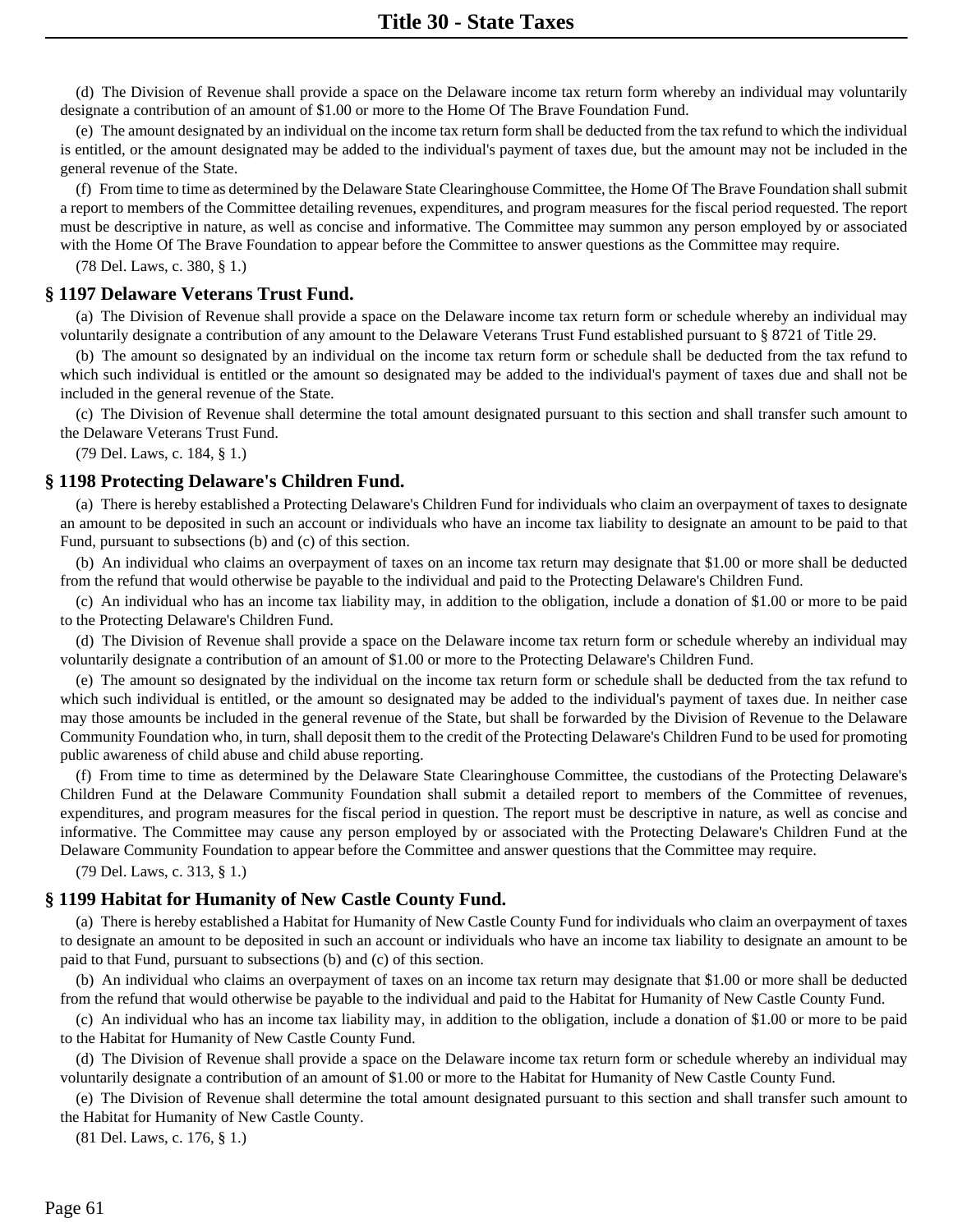## **§ 1200 Central Delaware Habitat for Humanity Fund.**

(a) There is hereby established a Central Delaware Habitat for Humanity Fund for individuals who claim an overpayment of taxes to designate an amount to be deposited in such an account or individuals who have an income tax liability to designate an amount to be paid to that Fund, pursuant to subsections (b) and (c) of this section.

(b) An individual who claims an overpayment of taxes on an income tax return may designate that \$1.00 or more shall be deducted from the refund that would otherwise be payable to the individual and paid to the Central Delaware Habitat for Humanity Fund.

(c) An individual who has an income tax liability may, in addition to the obligation, include a donation of \$1.00 or more to be paid to the Central Delaware Habitat for Humanity Fund.

(d) The Division of Revenue shall provide a space on the Delaware income tax return form or schedule whereby an individual may voluntarily designate a contribution of an amount of \$1.00 or more to the Central Delaware Habitat for Humanity Fund.

(e) The Division of Revenue shall determine the total amount designated pursuant to this section and shall transfer such amount to the Central Delaware Habitat for Humanity.

(81 Del. Laws, c. 176, § 1.)

## **§ 1201 Sussex County Habitat for Humanity Fund.**

(a) There is hereby established a Sussex County Habitat for Humanity Fund for individuals who claim an overpayment of taxes to designate an amount to be deposited in such an account or individuals who have an income tax liability to designate an amount to be paid to that Fund, pursuant to subsections (b) and (c) of this section.

(b) An individual who claims an overpayment of taxes on an income tax return may designate that \$1.00 or more shall be deducted from the refund that would otherwise be payable to the individual and paid to Sussex County Habitat for Humanity Fund.

(c) An individual who has an income tax liability may, in addition to the obligation, include a donation of \$1.00 or more to be paid to the Sussex County Habitat for Humanity Fund.

(d) The Division of Revenue shall provide a space on the Delaware income tax return form or schedule whereby an individual may voluntarily designate a contribution of an amount of \$1.00 or more to the Sussex County Habitat for Humanity Fund.

(e) The Division of Revenue shall determine the total amount designated pursuant to this section and shall transfer such amount to the Sussex County Habitat for Humanity.

(81 Del. Laws, c. 176, § 1.)

#### **§ 1202 Food Bank of Delaware Fund.**

(a) There is hereby established a Food Bank of Delaware Fund for individuals who claim an overpayment of taxes to designate an amount to be deposited in such an account or individuals who have an income tax liability to designate an amount to be paid to that Fund, pursuant to subsections (b) and (c) of this section.

(b) An individual who claims an overpayment of taxes on an income tax return may designate that \$1.00 or more shall be deducted from the refund that would otherwise be payable to the individual and paid to Food Bank of Delaware Fund.

(c) An individual who has an income tax liability may, in addition to the obligation, include a donation of \$1.00 or more to be paid to Food Bank of Delaware Fund.

(d) The Division of Revenue shall provide a space on the Delaware income tax return form or schedule whereby an individual may voluntarily designate a contribution of an amount of \$1.00 or more to the Food Bank of Delaware Fund.

(e) The Division of Revenue shall determine the total amount designated pursuant to this section and shall transfer such amount to the Food Bank of Delaware.

(81 Del. Laws, c. 176, § 1.)

## **§ 1204 Income taxes of members of armed forces on death.**

Transferred.

**§§ 1205 -1209. Setoff between refund and debt to claimant agency — Authorized; definitions; regulations; remedy not exclusive; joint and combined returns.**

Repealed by 68 Del. Laws, c. 187, § 5, effective Jan. 1, 1992.

## **Subchapter X**

## **Enforcement**

**§§ 1211 -1224. Timely mailing; collection procedures; issuance of warrant; lien of tax; extension; release of lien; nonresident taxpayer; action for recovery of taxes; income tax claims of other states; order to compel**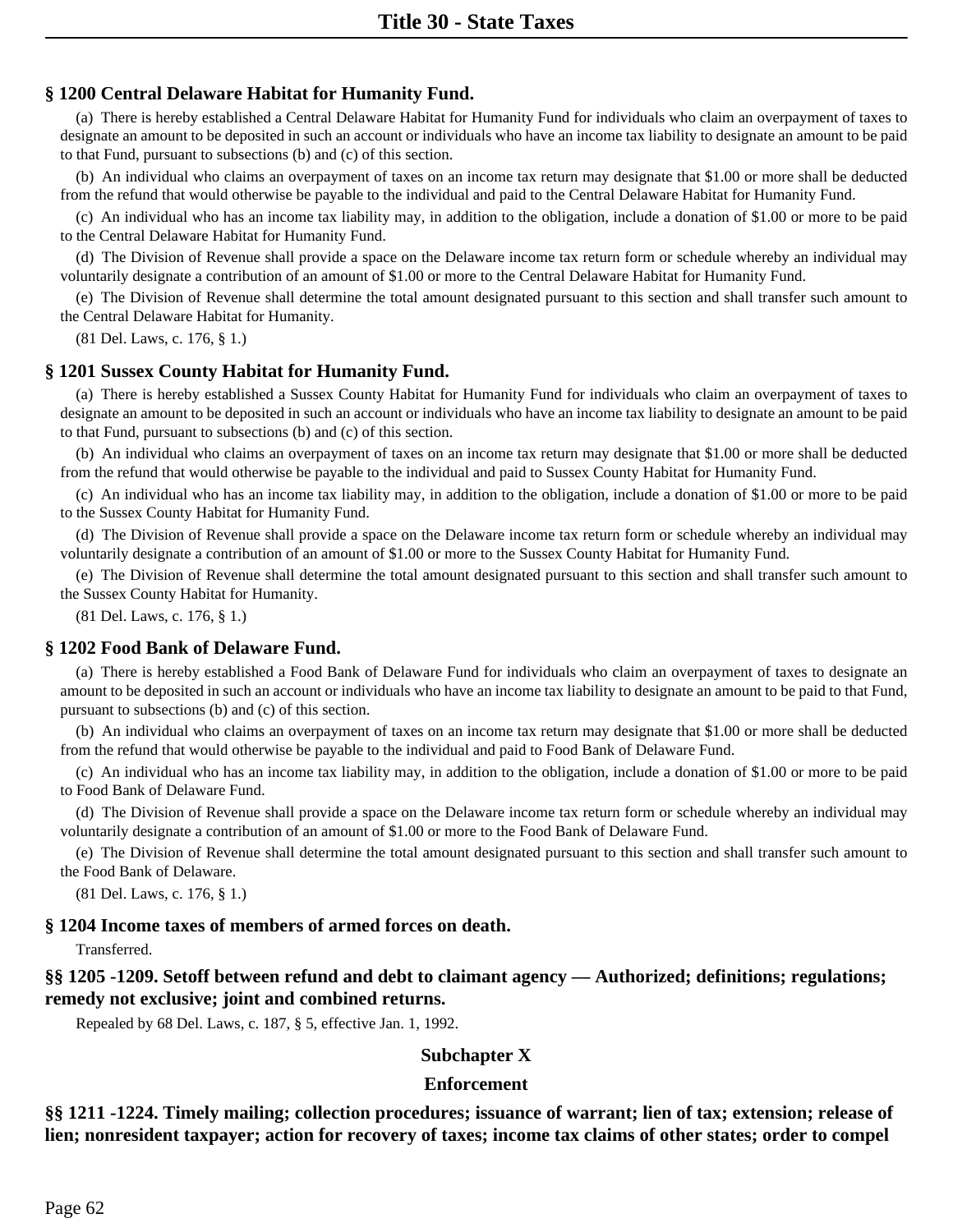**compliance; transferees; jeopardy assessments; bankruptcy or receivership; general powers of State Tax Commissioner; closing agreements.**

Repealed by 68 Del. Laws, c. 187, § 5, effective Jan. 1, 1992.

## **Subchapter XI**

## **Criminal Offenses**

## **§§ 1231 -1233. Attempt to evade or defeat tax; penalty; failure to collect or pay over; penalty; failure to file return, supply information or pay tax; penalty.**

Repealed by 69 Del. Laws, c. 369, § 2, effective July 12, 1994.

## **§ 1234 False statements.**

Repealed by 66 Del. Laws, c. 161, § 2, effective July 13, 1987.

## **§ 1235 Limitations.**

Repealed by 69 Del. Laws, c. 369, § 2, effective July 12, 1994.

## **Subchapter XII**

## **Miscellaneous**

## **§ 1241 Secrecy of returns and information; penalty.**

Repealed by 67 Del. Laws, c. 40, § 2, effective June 27, 1989.

## **§ 1242 Inspection of returns by federal, state and local officials.**

Repealed by 68 Del. Laws, c. 187, § 25, effective Aug. 9, 1991.

## **§ 1243 Short title.**

Repealed by 68 Del. Laws, c. 187, § 5, effective Jan. 1, 1992.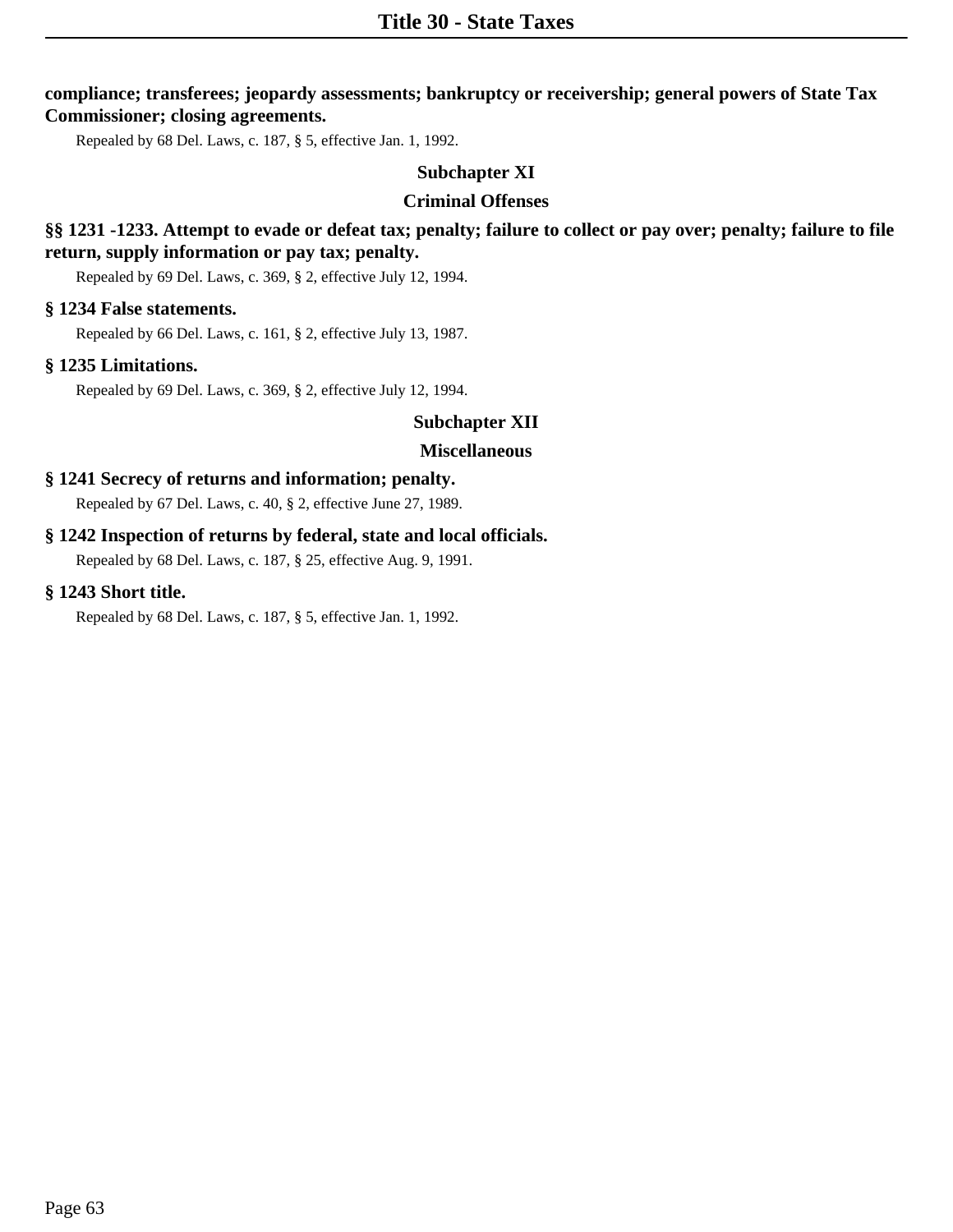## **Chapter 13 INHERITANCE**

## **Subchapter I**

## **Property Subject to Tax**

**§§ 1301 -1314. Definitions; property included in gross estate — resident decedent; property included in gross estate — nonresident decedent; powers of appointment and certain income interests; jointly owned property; transfers in contemplation of death; transfers taking effect at or after death; revocable transfers; annuities; proceeds of life insurance; transfers for insufficient consideration; prior interests; charitable, educational, religious, etc., bequests; valuation of farm and small business real property.**

Repealed by 71 Del. Laws, c. 353, § 10, effective Jan. 1, 1999.

## **Subchapter II**

## **Rates and Determination of Tax**

**§§ 1321 -1327. Basis of computation of tax; definition of beneficiary's net taxable share of the gross estate; tax imposed; deductions allowable in determining value of each beneficiary's taxable share of gross estate; credit for gift tax; regulations governing valuation of estates; credit for previously taxed property; special deduction for closely held business property.**

Repealed by 71 Del. Laws, c. 353, § 10, effective Jan. 1, 1999.

## **Subchapter III**

## **Returns and Payment of Tax**

**§§ 1341 -1346. Inheritance tax returns; filing returns and payments — time and place; filing returns and payments — extension of time; allocation of inheritance tax and liability for payment; special lien for inheritance taxes; release of lien as to specific property.**

Repealed by 71 Del. Laws, c. 353, § 10, effective Jan. 1, 1999.

## **Subchapter IV**

## **Procedure, Administration and Enforcement**

## **§§ 1351 -1353. Incorporation of certain personal income tax provisions — procedure and administration; enforcement; rules and regulations.**

Repealed by 68 Del. Laws, c. 353, § 10, effective Jan. 1, 1999.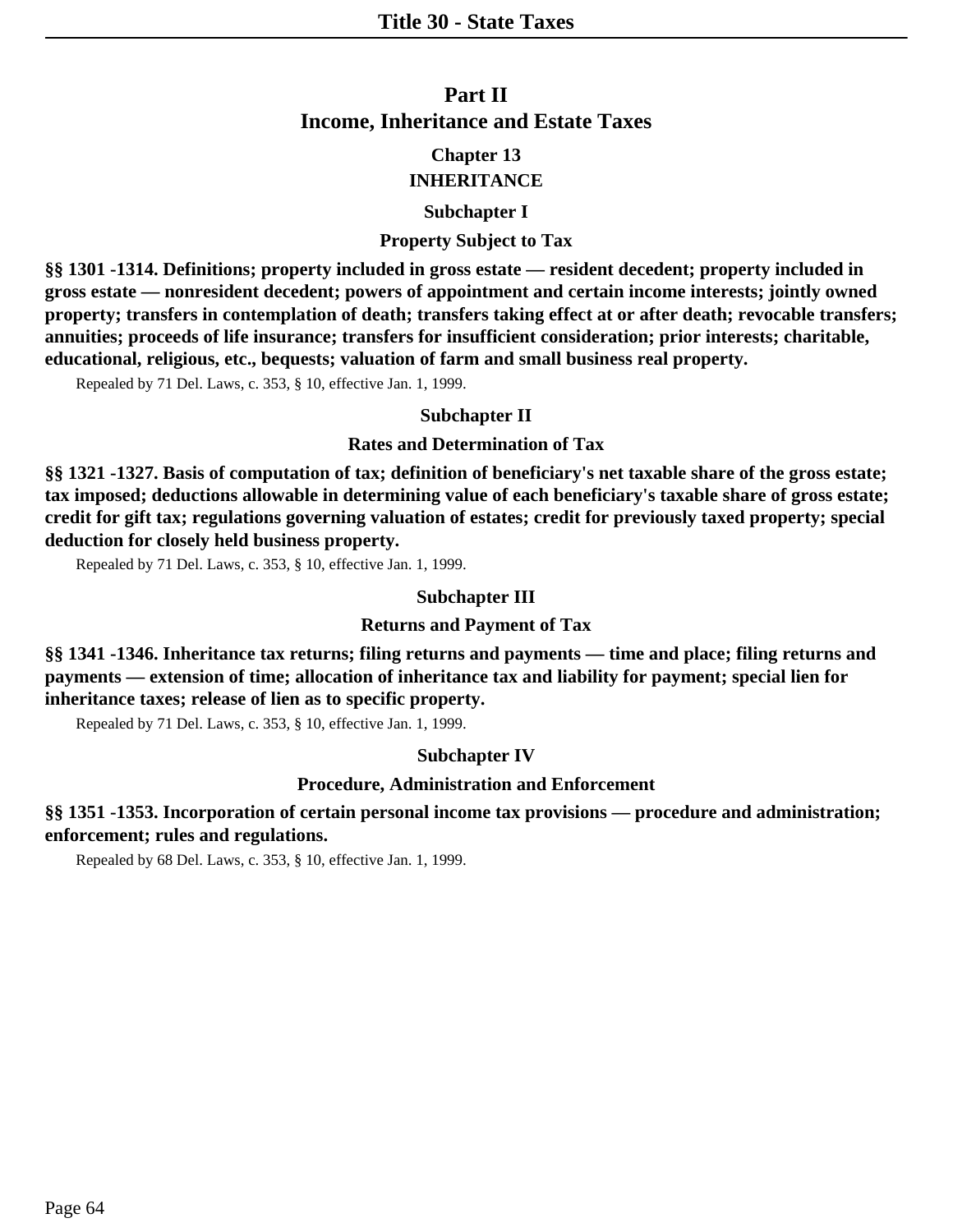## **Chapter 14 GIFT TAX**

## **§§ 1401 -1409. Definitions; imposition; computation of tax; rates; filing returns; payment; incorporation of certain criminal penalties.**

Repealed by 71 Del. Laws, c. 130, § 1.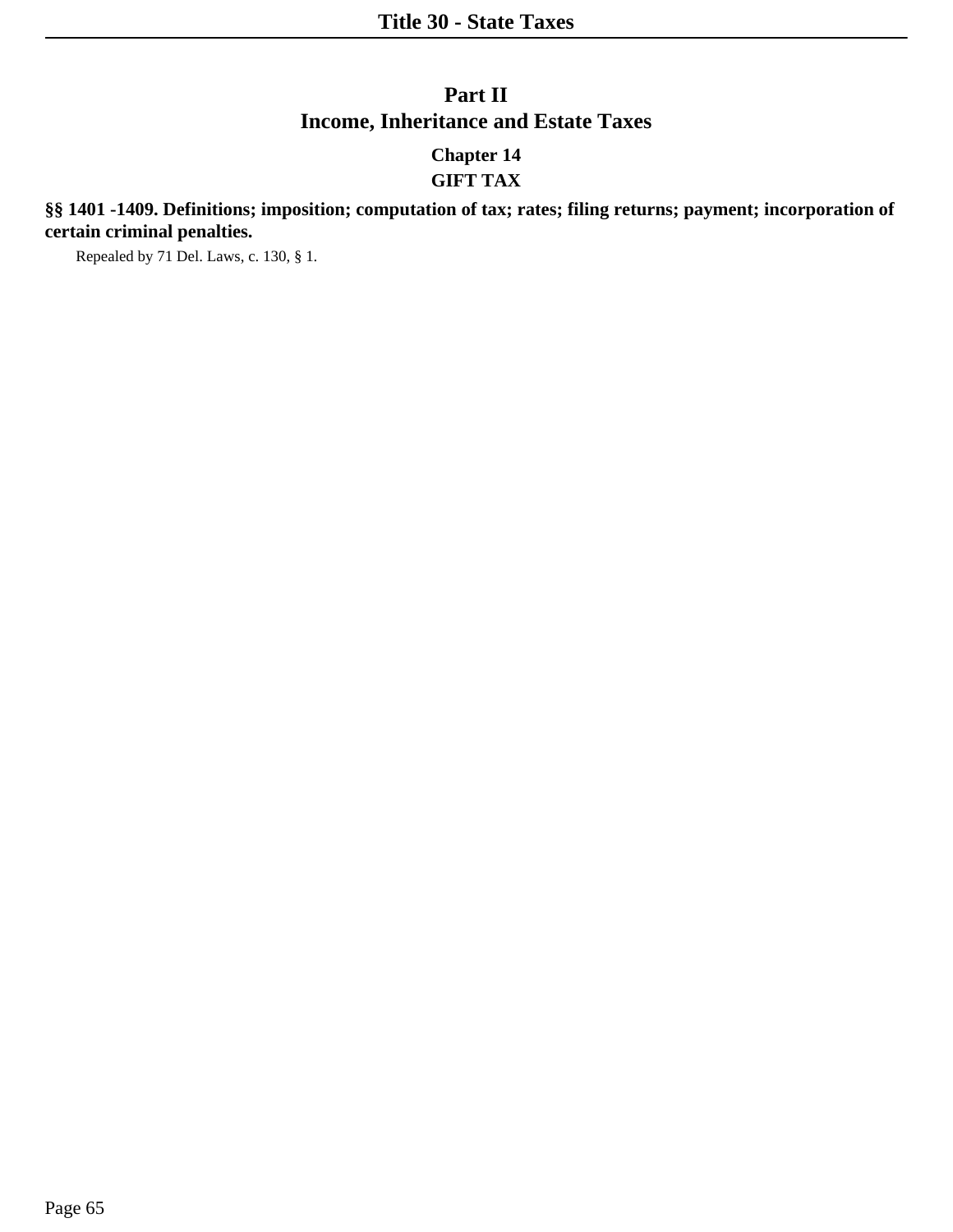## **Chapter 15 ESTATE TAX [REPEALED]**

## **§ 1501 Definitions relating to this chapter [For application of this section, see 81 Del. Laws, c. 52, § 2]**

(71 Del. Laws, c. 353, § 18; 77 Del. Laws, c. 85, § 1; 79 Del. Laws, c. 11, § 1; 79 Del. Laws, c. 162, § 1; repealed by 81 Del. Laws, c. 52, § 1, eff. Jan. 1, 2018.)

## **§ 1502 Tax on transfers of resident estates [For application of this section, see 81 Del. Laws, c. 52, § 2]**

(71 Del. Laws, c. 353, § 19; 77 Del. Laws, c. 85, §§ 2, 3; 79 Del. Laws, c. 11, § 1; 79 Del. Laws, c. 162, § 1; repealed by 81 Del. Laws, c. 52, § 1, eff. Jan. 1, 2018.)

## **§ 1503 Credit for taxes paid to another state; limitation [For application of this section, see 81 Del. Laws, c. 52, § 2]**

(71 Del. Laws, c. 353, § 20; 72 Del. Laws, c. 104, § 6; 79 Del. Laws, c. 162, § 1; repealed by 81 Del. Laws, c. 52, § 1, eff. Jan. 1, 2018.)

## **§ 1504 Tax on transfers of nonresident estates [For application of this section, see 81 Del. Laws, c. 52, § 2]**

(71 Del. Laws, c. 353, § 21; 77 Del. Laws, c. 85, § 4; 79 Del. Laws, c. 11, § 1; 79 Del. Laws, c. 162, § 1; repealed by 81 Del. Laws, c. 52, § 1, eff. Jan. 1, 2018.)

## **§ 1505 Returns; time to file return and pay tax [For application of this section, see 81 Del. Laws, c. 52, § 2]**

(71 Del. Laws, c. 353, § 22; 75 Del. Laws, c. 198, § 1; 77 Del. Laws, c. 85, § 5; 79 Del. Laws, c. 11, § 1; 79 Del. Laws, c. 162, § 1; repealed by 81 Del. Laws, c. 52, § 1, eff. Jan. 1, 2018.)

## **§ 1506 Collection and payment of tax out of estate; liability of the personal representative [For application of this section, see 81 Del. Laws, c. 52, § 2]**

(71 Del. Laws, c. 353, § 23; 70 Del. Laws, c. 186, § 1; repealed by 81 Del. Laws, c. 52, § 1, eff. Jan. 1, 2018.)

## **§ 1507 Assessment of tax; special lien for estate taxes [For application of this section, see 81 Del. Laws, c. 52, § 2]**

(71 Del. Laws, c. 353, § 25; 75 Del. Laws, c. 198, § 2; 77 Del. Laws, c. 85, § 6; 79 Del. Laws, c. 11, § 1; 79 Del. Laws, c. 162, § 1; repealed by 81 Del. Laws, c. 52, § 1, eff. Jan. 1, 2018.)

## **§ 1508 Final settlement of executor's or administrator's accounts.**

Repealed by 71 Del. Laws, c. 353, § 24, effective Jan. 1, 1999.

## **§§ 1509 , 1510. Refund of taxes erroneously paid; procedure and administration.**

Repealed by 68 Del. Laws, c. 187, § 11, effective Aug. 9, 1991.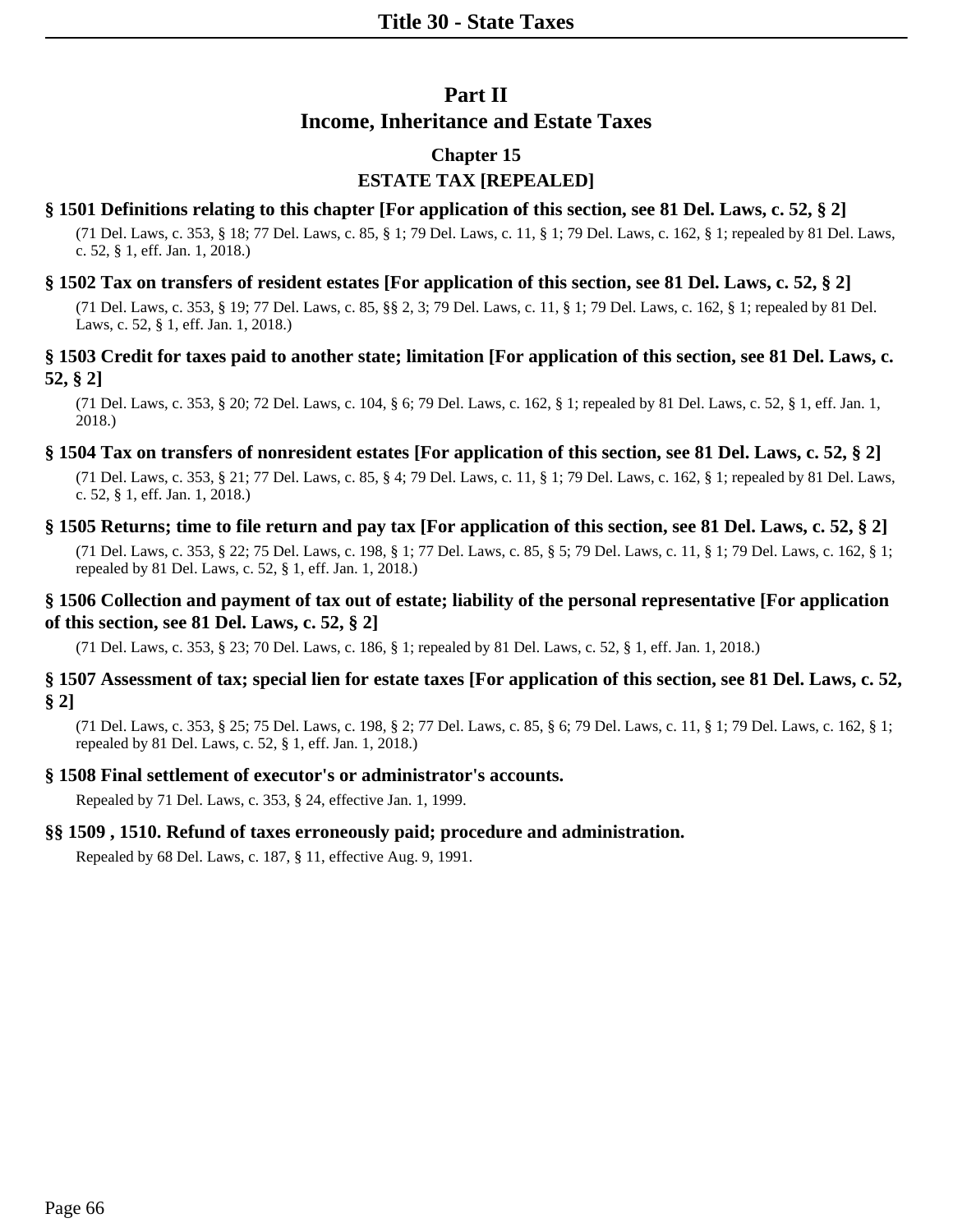## **Chapter 16 PASS-THROUGH ENTITIES, ESTATES AND TRUSTS Subchapter I In General**

## **§ 1601 Definitions.**

Whenever used in this chapter, the following terms shall have the meanings ascribed to them in this section:

(1) "Beneficiary" has the meaning ascribed to it by common law, including, without limitation, any heir, devisee or legatee of an estate or beneficiary of a trust.

(2) "Distributive share" means, with respect to any member and with respect to any taxable year of such member:

In the case of a pass-through entity that is classified as a partnership under the Internal Revenue Code, the distributive share of such member for such taxable year of the pass-through entity's income, gain, loss or deduction, or items thereof, as appropriate, determined under § 704 of the Internal Revenue Code [26 U.S.C. § 704]; or

In the case of a pass-through entity that is an S corporation for federal income tax purposes, the pro rata share of such member for such taxable year of the pass-through entity's income, gain, loss or deduction, or items thereof, as appropriate, determined under § 1377(a) of the Internal Revenue Code [26 U.S.C. § 1377(a)].

(3) "Member of a pass-through entity" or "member" means a person treated for federal income tax purposes as either a partner in a partnership or a shareholder of an S corporation, but does not include a beneficiary of an estate or trust.

(4) "Nonresident estate" means an estate which is not a resident estate.

- (5) "Nonresident trust" means a trust that is not a resident trust of this State.
- (6) "Pass-through entity" means any person:
	- a. Which is classified as a partnership under the Internal Revenue Code [26 U.S.C. § 1, et seq.]; or

b. Which is classified as an "S corporation" for federal income tax purposes within the meaning of § 1361 of the Internal Revenue Code [26 U.S.C. § 1361].

- (7) "Resident estate" means the estate of a decedent who at death was domiciled in this State.
- (8) "Resident trust" means a trust:
	- a. Created by the will of a decedent who at death was domiciled in this State;
	- b. Created by, or consisting of property of, a person domiciled in this State; or
	- c. With respect to which the conditions of 1 of the following paragraphs are met during more than 1/2 of any taxable year:
		- 1. The trust has only 1 trustee who or which is:
			- A. A resident individual of this State, or
			- B. A corporation, partnership or other entity having an office for the conduct of trust business in this State;

2. The trust has more than 1 trustee, and 1 of such trustees is a corporation, partnership or other entity having an office for the conduct of trust business in this State; or

3. The trust has more than 1 trustee, all of whom are individuals and 1/2 or more of whom are resident individuals of this State.

(9) "Trust" means an entity classified as a trust for federal income tax purposes, other than a trust of which the grantor or another person is treated as the owner of the entire trust under §§ 672 through 679 of the Internal Revenue Code [26 U.S.C. §§ 672-679].

(72 Del. Laws, c. 467, § 1.)

## **§ 1602 Taxable year.**

The taxable year of a pass-through entity, estate or trust for purposes of this title shall be the same as its taxable year determined under the Internal Revenue Code. A change in the taxable year of a pass-through entity, estate or trust under the provisions of the Internal Revenue Code shall effect a change of its taxable year under this title.

(72 Del. Laws, c. 467, § 1.)

## **§ 1603 Accounting method.**

The accounting method of a pass-through entity, estate or trust for purposes of this title shall be the same as its accounting method determined under the Internal Revenue Code. A change in the accounting method of a pass-through entity, estate or trust under the provisions of the Internal Revenue Code shall effect a change of its accounting method under this title.

(72 Del. Laws, c. 467, § 1.)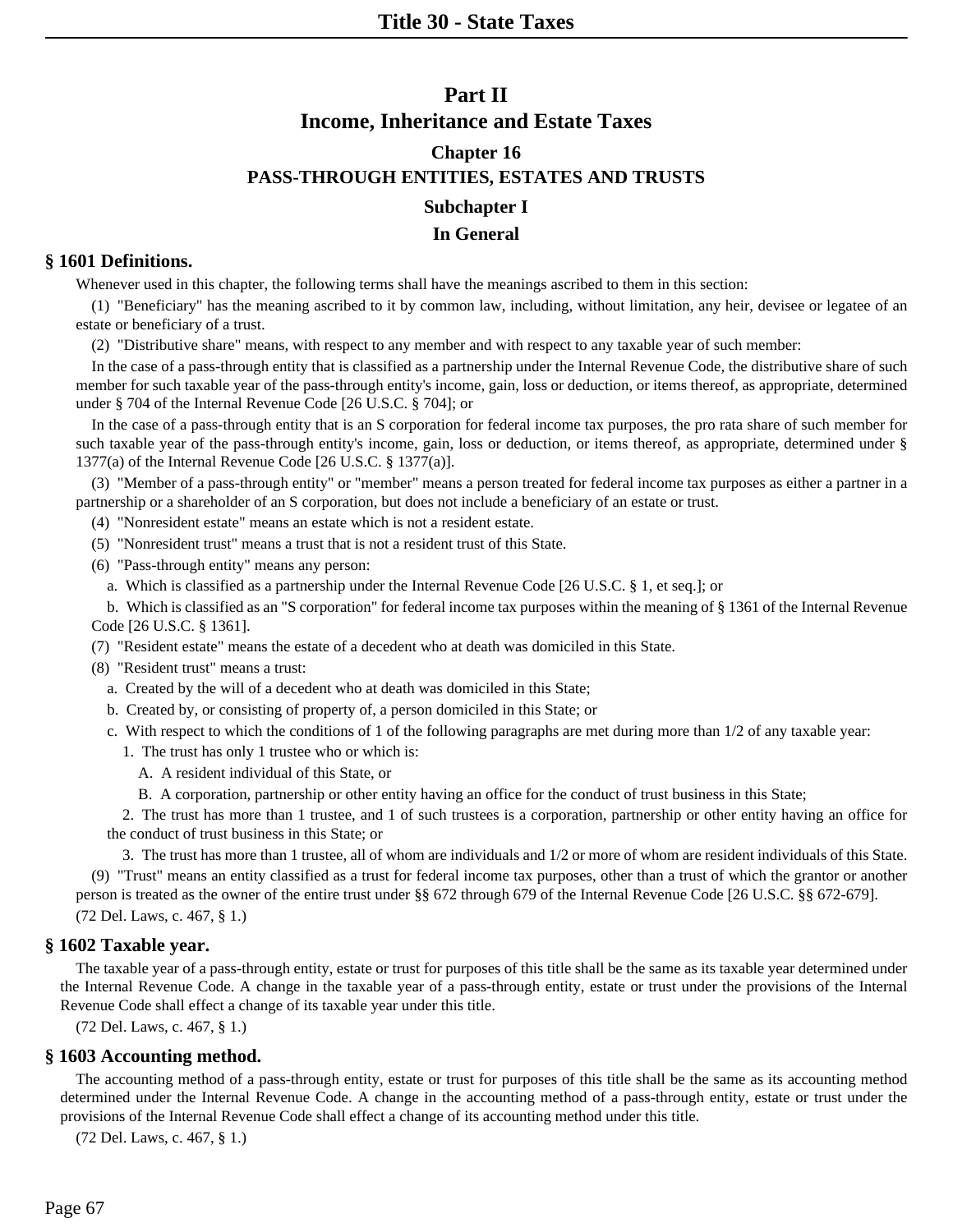## **§ 1604 Adjustments.**

An adjustment made to any item of income, gain, loss or deduction reported on the federal information or tax return of a pass-through entity shall effect an adjustment to such item of income, gain, loss or deduction under this title to the extent necessary to prevent such item from being duplicated or omitted.

(72 Del. Laws, c. 467, § 1.)

## **§ 1605 Returns.**

(a) *Pass-through entities.* —

(1) *Returns.* — Every pass-through entity having any income from sources within this State shall make a return to this State for the taxable year setting forth the information required by § 6031 or § 6037 of the Internal Revenue Code [26 U.S.C. § 6031 or § 6037] and such other information as the Director may prescribe pursuant to § 513 of this title. Such return may, to the extent prescribed by the Director, require the separate statement of any item of the pass-through entity's income, gain, loss or deduction if the separate treatment of such item could affect the liability for tax under this title of any member.

(2) *Copies to members.* — A pass-through entity required to file a return pursuant to paragraph (a)(1) of this section shall provide to each member a copy of such information shown on such return as the Director may prescribe pursuant to § 513 of this title.

(3) *Time to file return.* — A return required to be filed pursuant to paragraph (a)(1) of this section shall be filed on the date on which such pass-through entity's federal tax return is due.

(b) *Estates and trusts.* —

(1) An income tax return with respect to the tax imposed by Chapter 11 of this title shall be made to this State by:

a. Every resident estate or resident trust which:

1. Is required to file a federal income tax return for the taxable year or would be required to file a federal income tax return for the taxable year if the additions provided under § 1106 of this title were included in its federal gross income, and

2. Which has not distributed, or set aside for distribution, to nonresident beneficiaries its entire federal taxable income as modified by § 1106 of this title; and

b. Every nonresident estate or nonresident trust which:

1. Is required to file a federal income tax return for the taxable year or would be required to file a federal income tax return for the taxable year if the additions provided under § 1106 of this title were included in its federal gross income, and

2. Which has any income from sources within this State.

(2) *Copies to members.* — An estate or trust required to file a return pursuant to paragraph (b)(1) of this section shall provide to each beneficiary of such estate or trust a copy of such information shown on such return as the Director may prescribe pursuant to § 513 of this title.

(3) *Time to file return.* — A return required to be filed pursuant to paragraph (b)(1) of this section shall be filed on the thirtieth day of the fourth month following the end of the estate's or trust's taxable year.

(72 Del. Laws, c. 467, § 1; 81 Del. Laws, c. 19, § 4.)

## **§ 1606 Withholding of income tax on sale or exchange of real estate by nonresident pass-through entities.**

(a) *Definitions.* —

(1) "Director" means the Director of the Division of Revenue or the Secretary of Finance of the State.

(2) "Nonresident pass-through entity" means, for purposes of this section, a pass-through entity having 1 or more members who are nonresident individuals or nonresident corporations.

- (3) "Recorder" means the official with duty to record deeds and similar instruments.
- (4) "Transfer under a deed in lieu of foreclosure" includes all of the following:
	- a. A transfer by the owner of the property to the following:

1. With respect to a deed in lieu of foreclosure of a mortgage, the mortgagee, the assignee of the mortgage, or any designee or nominee of the mortgagee or assignee of the mortgage.

2. With respect to a deed in lieu of foreclosure of any other lien instrument, the holder of the debt or other obligation secured by the lien instrument or any designee, nominee, or assignee of the holder of the debt secured by the lien instrument.

b. A transfer by any of the persons described in paragraph (a)(4)a. of this section to a subsequent purchaser for value.

- (5) "Transfer under a foreclosure of a mortgage or other lien instrument" includes the following:
	- a. With respect to the foreclosure of a mortgage, all of the following:
		- 1. A transfer by the sheriff or other party authorized to conduct the foreclosure sale under the mortgage to 1 of the following:
			- A. The mortgagee or the assignee of the mortgage.
			- B. Any designee, nominee, or assignee of the mortgagee or assignee of the mortgage.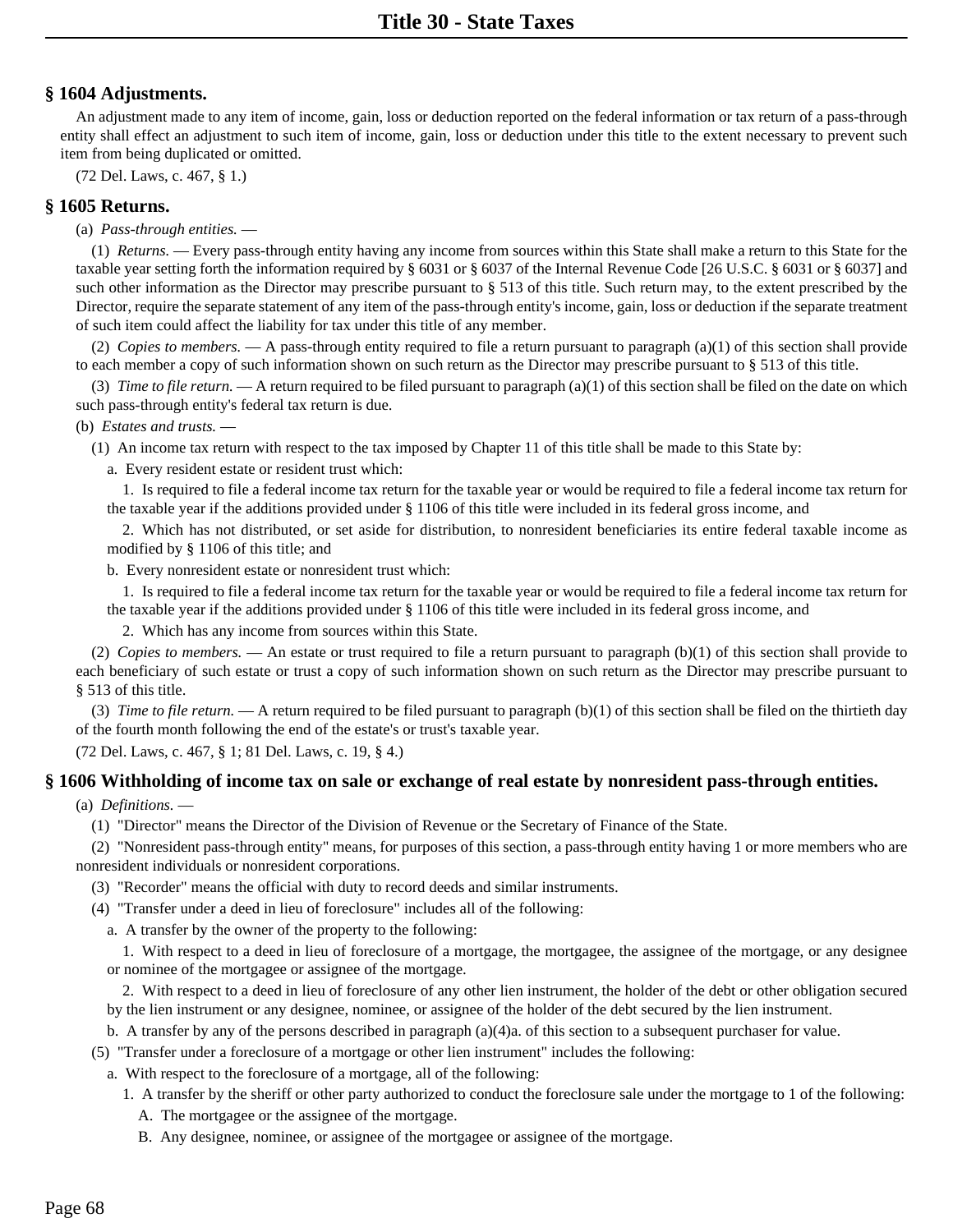C. Any purchaser, substituted purchaser, or assignee of any purchaser or substituted purchaser of the foreclosed property.

2. A transfer by any of the persons described in paragraphs (a)(5)a.1.A. and (a)(5)a.1.B. of this section to a subsequent purchaser for value.

b. With respect to the foreclosure of any other lien instrument, all of the following:

1. A transfer by the party authorized to make the sale to 1 of the following:

A. The holder of the debt or other obligation secured by the lien instrument.

B. Any designee, nominee, or assignee of the holder of the debt secured by the lien instrument.

C. Any purchaser, substituted purchaser, or assignee of any purchaser or substituted purchaser of the foreclosed property.

2. A transfer by any of the persons described in paragraphs (a)(5)b.1.A. and (a)(5)b.1.B. of this section to a subsequent purchaser for value.

(b) *Estimated tax return; alternative forms.* — Every nonresident pass-through entity that sells or exchanges Delaware real estate shall file with the Recorder for and on behalf of each of its nonresident members 1 of the following:

(1) A "Declaration of Estimated Income Tax" or a "Delaware Corporate Tentative Tax Return" for the quarter in which the sale or exchange is settled, applying the highest marginal rate of each of its nonresident members under § 1102 or § 1902 of this title, as the case may be, to an estimate of the nonresident member's distributive share of the gain recognized on the sale or exchange.

(2) An alternative form prepared by the Director to calculate income tax at the highest marginal rate under § 1102 or § 1902 of this title, applied to the nonresident member's distributive share of the difference between the total amount realized by the transferor and the net balance due at the time of settlement of all recorded liens encumbering the real estate.

(3) An alternative form prepared by the Director to declare under penalties of perjury that the sale or exchange of real estate is exempt from recognition of capital gain with respect to the tax year of the sale or exchange, with a statement of the facts and a citation to the provision or provisions of the Internal Revenue Code (Title 26, U.S.C.) relied upon.

(4) An alternative form prepared by the Director to declare under penalties of perjury that the sale or exchange of real estate is 1 of the following:

a. A transfer under a foreclosure of a mortgage or other lien instrument.

b. A transfer under a deed in lieu of foreclosure.

(c) *Due date of estimated tax return, payment.* — The return or form provided for in subsection (b) of this section, and the estimated tax reported due, shall be remitted with the deed to the Recorder before the deed shall be recorded.

(d) *Payment credited to transferor.* — The estimated tax remitted under subsection (c) of this section shall be deemed to have been paid to the Director on behalf of the nonresident members of the pass-through entity and the nonresident members shall be credited for purposes of §§ 1169 and 1170 or § 1905 of this title as a payment made on the date remitted to the Recorder.

(e) *Persons or entities not liable for payments.* — Neither the transferee, title insurance producer, title insurer, settlement agent, closing attorney, lending institution, nor the real estate agent or broker in a transaction subject to this section shall be liable for any amounts required to be collected and paid over to the Recorder or Director under this section.

(f) *Tax not imposed; lawful collection of taxes not prohibited. — This section does not:*

(1) Impose any tax on a transferor or affect any liability of the transferor for any tax; or

(2) Prohibit the Director from collecting any taxes due from a transferor in any other manner authorized by law.

(77 Del. Laws, c. 291, § 2; 81 Del. Laws, c. 363, § 2.)

## **Subchapter II**

## **Taxation of Pass-Through Entities and Their Members**

## **§ 1621 Taxation of pass-through entities; in general.**

(a) *Income tax.* — A pass-through entity as such shall not be subject to the income tax imposed by Chapter 11 or Chapter 19 of this title. Members of a pass-through entity shall be liable for the tax imposed by Chapter 11 or Chapter 19 of this title only in their separate or individual capacities.

(b) *Incidence of business license and excise taxes.* — The incidence of the taxes imposed by Parts III through VI of this title and by Title 4 with respect to the activities of a pass-through entity engaged in business in this State shall fall upon the pass-through entity and not its members.

(72 Del. Laws, c. 467, § 1.)

#### **§ 1622 Character of items.**

Each item of the income, gain, loss or deduction of a pass-through entity shall have the same character for a member of such passthrough entity under this title as it has for federal income tax purposes. Where federal income tax rules and principles are not determinative of the character or of the source of an item of income, gain, loss or deduction for purposes of this title, such item shall have the same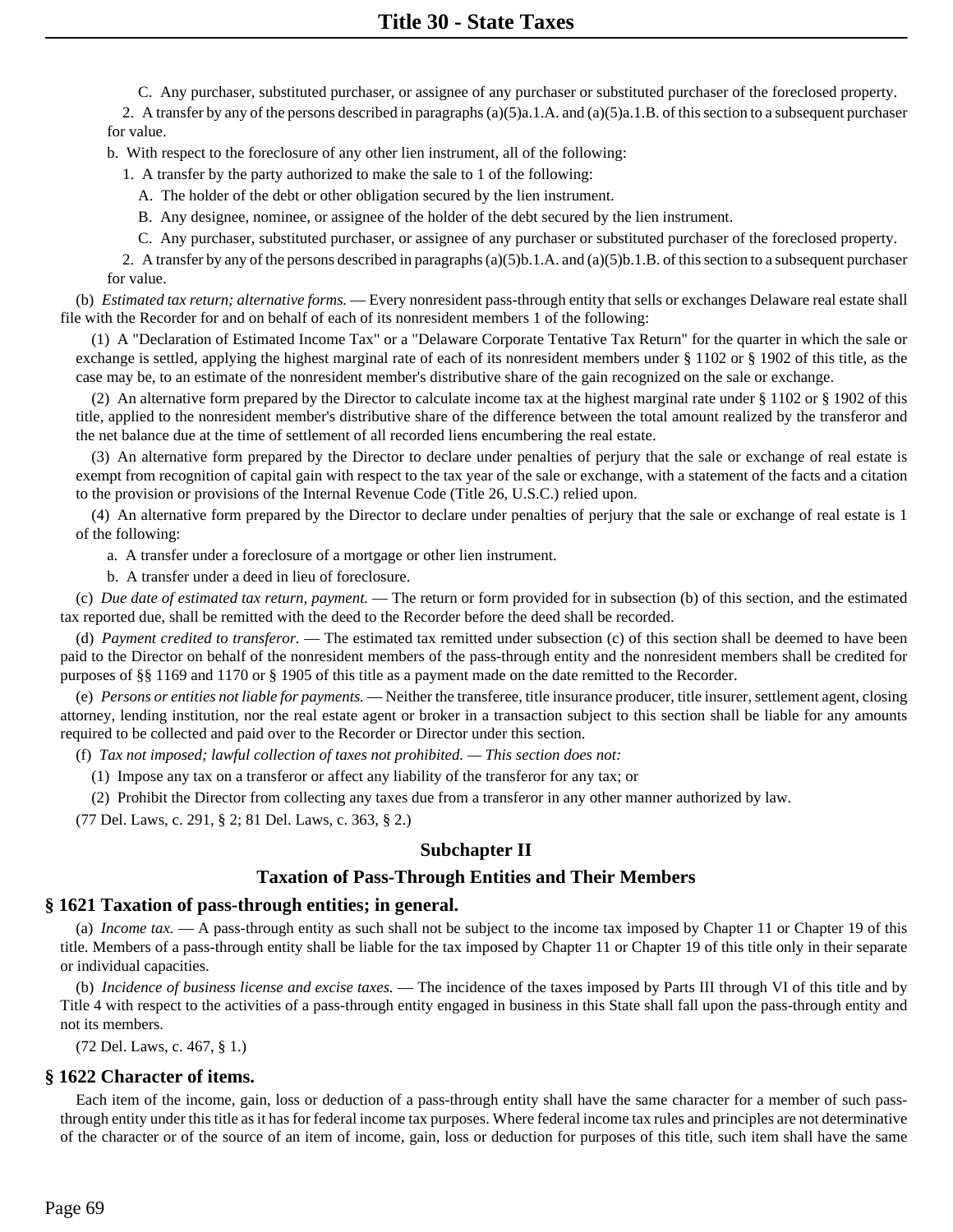character or source for a member of the pass-through entity as if the item were realized directly by such member from the source from which realized by the pass-through entity or incurred in the same manner as incurred by the pass-through entity. A member's distributive share of any item of the income, gain, loss or deduction of a pass-through entity shall, solely for purposes of the immediately preceding sentence, be determined by application of the principles of  $\S$  704(b) of the Internal Revenue Code [26 U.S.C.  $\S$  704(b)], including, without limitation, the principles for determining whether an allocation of such item among the members of such pass-through entity has substantial economic effect.

(72 Del. Laws, c. 467, § 1.)

## **§ 1623 Special rules for nonresident individual members and corporate members of pass-through entities.**

(a) *Nonresident individual members of pass-through entities.* — In determining the tax liability under Chapter 11 of this title of a nonresident individual member of a pass-through entity, there shall be included in such member's modified Delaware source income such member's distributive share of the items of income, gain, loss and deduction of such pass-through entity entering into such member's federal adjusted gross income, as modified by § 1106 of this title, as is derived from sources within this State as determined by the application of § 1124 of this title to such member in the same manner as if such items had been realized directly by such member.

(b) *Nonresident individual members' modifications.* — Any modification described in subsection (a), (b) or (c) of § 1106 of this title which relates to an item of pass-through entity income, gain, loss or deduction shall be made in accordance with a nonresident individual member's distributive share, for federal income tax purposes, of the item to which the modification relates, but limited to that portion of such item as is derived from or connected with sources in this State.

(c) *Corporate members of pass-through entities.* — A corporation that is a member of a pass-through entity doing business or having real or tangible personal property in this State shall be subject to the provisions of Chapter 19 of this title; provided, however, that this subsection shall not be interpreted as precluding a corporation that is a member of a pass-through entity from qualifying for exemption from taxation under Chapter 19 pursuant to § 1902(b)(8) of this title.

(d) *Allocation and apportionment of income.* — In determining the tax liability under Chapter 19 of this title of a corporation that is a member of a pass-through entity doing business or having real or tangible personal property in this State:

Such corporation's federal taxable income shall be increased or decreased, as the case may be, by its distributive share of such passthrough entity's items, if any, described in § 1903(a) of this title;

Such corporation's distributive share of any item of such pass-through entity that is described in any of § 1903(b)(1) through (5) of this title shall be included in the entire net income of such corporation only if such item is properly allocable to this State under such § 1903(b) of this title; and

In applying § 1903(b)(6) of this title to such corporation,

(1) The entire business of such corporation shall not be treated as having been transacted or conducted within this State if any part of the business of such pass-through entity was transacted or conducted outside this State, and

(2) The 3 ratios described in such § 1903(b)(6) of this title of such corporation shall be determined by including in each such ratio such corporation's distributive share of each relevant item of such pass-through entity.

In applying § 1903(b)(7) of this title to such corporation, the ratio described in such § 1903(b)(7) of this title of such corporation shall be determined by including in such ratio the corporation's distributive share of each relevant item of such pass-through entity.

(72 Del. Laws, c. 467, § 1; 76 Del. Laws, c. 234, § 3.)

#### **§ 1624 Special rules for certain tax credits of pass-through entities.**

(a) *In general.* — The credits allowed by Chapters 18 and 20 of this title against the taxes imposed by Chapters 11 and 19 of this title on account of activities and investments of a pass-through entity shall be passed through to its members in proportion to their respective distributive shares of such entity's taxable income on the last day of such entity's taxable year.

(b) *Qualifications for credits.* — The qualification of a pass-through entity for any credit allowed by Chapter 18 or Chapter 20 of this title shall be determined by treating such entity as the taxpayer for purposes of Chapter 18 or Chapter 20, as the case may be.

(c) *Limitations on credits.* — In the case of any credit allowed to a pass-through entity by Chapter 18 or Chapter 20 of this title, the limitations imposed by Chapter 18 or Chapter 20, as the case may be, shall be applied:

(1) At the level of the pass-through entity in the case of a limitation based on:

- a. The value of property contributed or money invested,
- b. The total allowable credit per taxpayer per year, or
- c. The number of persons employed; and

(2) At the level of each member of the pass-through entity in the case of a limitation on the total amount of tax against which such credit may be applied.

(d) *Multiple pass-through entities.* — Whenever 2 or more pass-through entities together undertake any qualified activity at the same qualified facility as those terms are used in subchapter II or subchapter III of Chapter 20 of this title, and such combination of pass-through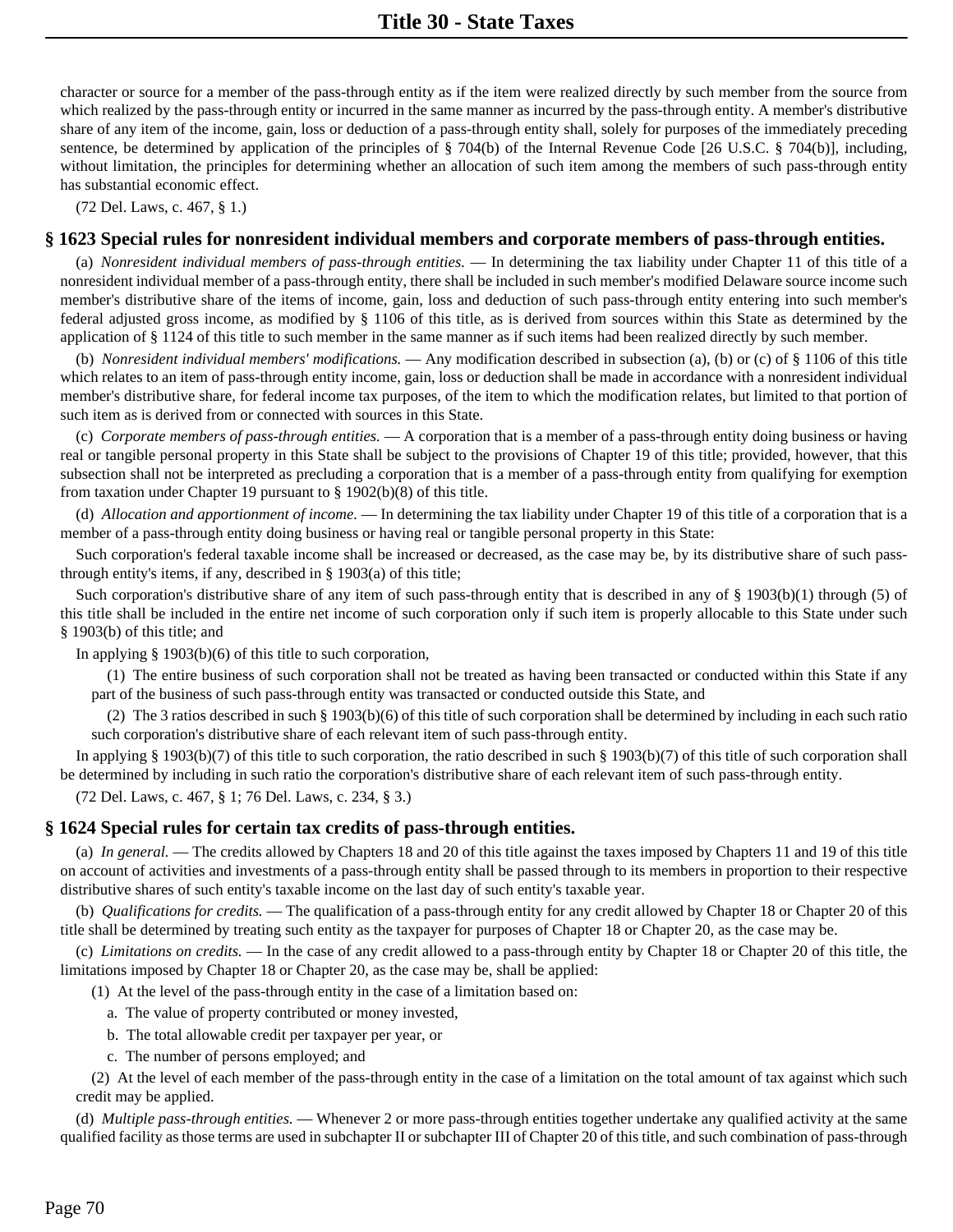entities is not itself a pass-through entity under this chapter, the qualified employees, qualified investment and number of Delaware resident employees of such pass-through entities shall be aggregated to determine eligibility for, and computation of, credits or reductions of tax under those subchapters. Participation of the pass-through entities in the aggregate credits shall be determined by the share of each pass-through entity based upon the following:

(1) In the case of credits calculated with respect to an increase in qualified employees, upon the ratio of new qualified employees in such pass-through entity to all new qualified employees in all the pass-through entities comprising the aggregate, such ratio not to exceed 1 or be less than zero; and

(2) In the case of credits calculated with respect to the amount of a qualified investment, upon the ratio of qualified investment in such pass-through entity to all qualified investment in all the pass-through entities comprising the aggregate. In order to claim credits resulting from such aggregation under this subsection, the entities must first file a "Request for Aggregation" with the Director and obtain the Director's approval to aggregate. The Request shall identify the entities to be aggregated, the qualified activity to be engaged in, the location of the qualified facility, the amount of qualified investment, the number of qualified employees, the proposed participation of each pass-through entity in credits determined under this subsection, and other information required by the Director to determine the aggregated entity and its eligibility for credits.

(72 Del. Laws, c. 467, § 2.)

## **Subchapter III**

## **Taxation of Estates, Trusts and Their Beneficiaries**

#### **§ 1631 Imposition of tax.**

The tax imposed by Chapter 11 of this title on individuals shall apply to the taxable income of estates and trusts.

(72 Del. Laws, c. 467, § 1.)

#### **§ 1632 Computation and payment.**

The taxable income of an estate or trust shall be computed in the same manner as in the case of an individual pursuant to Chapter 11 of this title, except as otherwise provided by this subchapter. The tax shall be computed on such taxable income and shall be paid by the fiduciary.

(72 Del. Laws, c. 467, § 1.)

## **§ 1633 Tax not applicable.**

The following persons shall not be subject to tax under Chapter 11 of this title:

(1) *Associations taxable as corporations.* — An association, trust or other unincorporated organization which is taxable as a corporation for federal income tax purposes.

(2) *Exempt associations, trusts and organizations.* — An association, trust or other unincorporated organization which by reason of its purpose or activities is exempt from tax on its income under the laws of the United States or this State.

(3) *Real estate mortgage investment conduits.* — An entity that is a real estate mortgage investment conduit (as defined in § 860D of the Internal Revenue Code of 1986 [26 U.S.C. § 860D], as amended).

(4) *Designated and qualified settlement funds.* — A trust that is a designated or qualified settlement fund (as defined in § 468B of the Internal Revenue Code of 1986 [26 U.S.C. § 468B], as amended, or Treas. Reg. § 1.468B-1 [26 C.F.R. § 1.468B-1]) shall be characterized as a trust for all purposes of this title and shall not be subject to tax under this chapter.

(5) *Real estate investment trusts.* — An entity that is a real estate investment trust, as defined in § 856 of the Internal Revenue Code of 1986 (26 U.S.C. § 856), as amended.

(6) *Pass-through entities.* — An association or other unincorporated organization that is a pass-through entity.

(72 Del. Laws, c. 467, § 1.)

#### **§ 1634 Fiduciary adjustment.**

(a) *Fiduciary adjustment defined.* — The fiduciary adjustment shall be the net amount of the modifications described in § 1106 of this title (including subsection (c) of  $\S$  1106 of this title if the estate or trust is a beneficiary of another estate or trust) which relate to items of income or deduction of an estate or trust.

(b) *Shares of fiduciary adjustment.* — The respective shares of an estate or trust and its beneficiaries (including solely for the purpose of this allocation, nonresident beneficiaries) in the fiduciary adjustment shall be in proportion to their respective shares of the federal distributable net income of the estate or trust. If the estate or trust has no federal distributable net income for the taxable year, the share of each beneficiary in the fiduciary adjustment shall be in proportion to the beneficiary's share of the estate or trust income for such year, under local law or the terms of the governing instrument, which is required to be distributed currently and any other amounts of such income distributed in such taxable year. Any balance of the fiduciary adjustment shall be allocated to the estate or trust.

(72 Del. Laws, c. 467, § 1.)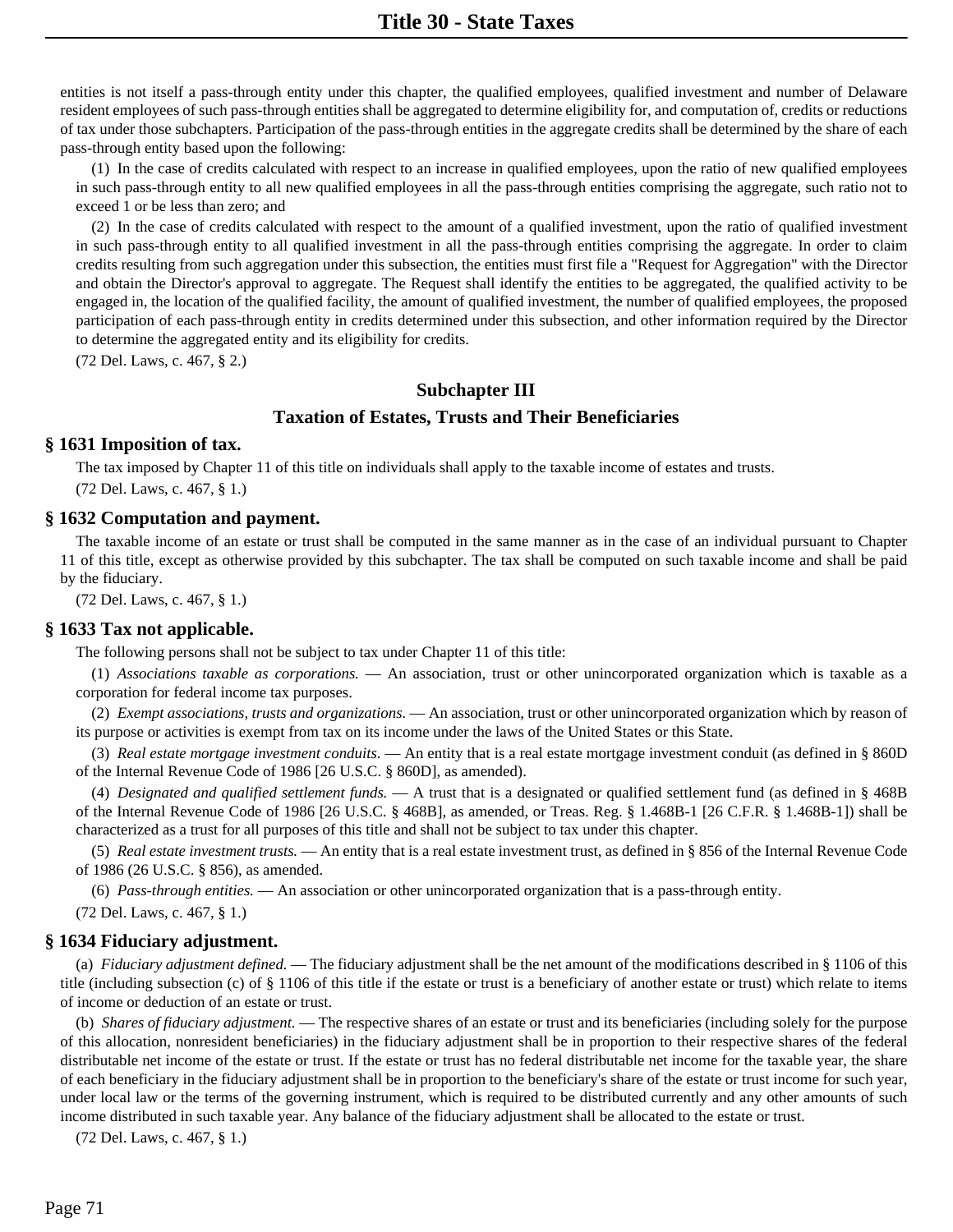## **§ 1635 Taxable income of resident estate or resident trust.**

(a) The taxable income of a resident estate or resident trust means its federal taxable income modified by the addition or subtraction, as the case may be, of its share of the fiduciary adjustment determined under § 1634 of this title.

(b) In the case of an electing small business trust as defined in  $\S 1361(e)$  of the Internal Revenue Code [26 U.S.C.  $\S 1361(e)$ ] there shall be added to the amount calculated pursuant to subsection (a) of this section, to the extent not otherwise included in such amount, the taxable income of the portion of the trust consisting of S corporation stock that is treated as a separate trust pursuant to  $\S$  641(c) of the Internal Revenue Code [26 U.S.C. § 641(c)].

(72 Del. Laws, c. 467, § 1; 74 Del. Laws, c. 138, § 2.)

# **§ 1636 Nonresident beneficiary deduction for resident estates or resident trusts [For application of this section, see 81 Del. Laws, c. 149, § 6]**

(a) *Allowance of deduction.* — A resident estate or resident trust shall be allowed a deduction against the taxable income otherwise computed under Chapter 11 of this title for any taxable year for the amount of its federal taxable income, as modified by § 1106 of this title which is, under the terms of the governing instrument, set aside for future distribution to nonresident beneficiaries.

(b) *Rules of application.* — The following rules shall apply in determining whether or to what extent income is set aside for future distribution to nonresident individual beneficiaries:

(1) If all or part of the federal taxable income of the estate or trust, as modified by § 1106 of this title, is distributable in future taxable years (whether or not added in the meantime to estate or trust corpus for estate or trust accounting purposes), to or for the benefit of a named individual beneficiary or beneficiaries, or a class of individual beneficiaries, and if on the last day of the taxable year of the estate or trust, 1 or more of such named individual beneficiaries, or 1 or more members of the first-named class of individual beneficiaries, is living, then the portion of the federal taxable income of the estate or trust, as modified by § 1106 of this title, considered set aside for future distribution to nonresident beneficiaries shall be computed:

a. In the case of a named individual beneficiary or beneficiaries, by first determining the share or shares of each such beneficiary as if the estate or trust had terminated on the last day of the taxable year and then determining the portion of such income realized by the estate or trust during the taxable year while the beneficiary was a nonresident of this State; and

b. In the case of the first-named class of beneficiaries, by first determining who the members of the class would be and the share of each such member if the estate or trust had terminated on the last day of the taxable year and then determining the portion of such income of each such share realized by the estate or trust while such member was a nonresident of this State.

(2) If all or part of the federal taxable income of the estate or trust, as modified by § 1106 of this title, is distributable in future taxable years (whether or not added in the meantime to estate or trust corpus for estate or trust accounting purposes) to or for the benefit of a named individual beneficiary or a class of individual beneficiaries, and if on the last day of the taxable year of the estate or trust no named individual beneficiary or none of the members of the first-named class of individual beneficiaries is then living, then the portion of the federal taxable income of the estate or trust, as modified by § 1106 of this title, considered as set aside for future distribution to nonresident beneficiaries, shall be determined in the manner provided in paragraph (b)(1) section, except that it will be presumed:

a. In the case of a named individual beneficiary or beneficiaries, that each such beneficiary was living and residing in the state where the putative parents resided during the taxable year; and

b. In the case of the first-named class of beneficiaries, that members of the class were living and residing with the person the relationship to whom determines or defines the membership in the class.

(3) For purposes of determining under paragraphs (b)(1) and (2) of this section the share of each beneficiary of an estate or trust in the federal taxable income, as modified by § 1106 of this title, the discretion in any person over the distribution of such income (whether or not acting in a fiduciary capacity and whether or not subject to a standard) shall be presumed not to have been exercised unless such discretion was irrevocably exercised as of the last day of the taxable year and all of the federal taxable income of an electing small business trust described in § 1635(b) of this title, attributable to the trust's ownership of S corporation stock, shall be treated as having been set aside for distribution in future taxable years.

(4) For purposes of determining under paragraphs  $(b)(1)$  and (2) of this section when federal taxable income, as modified by  $\S$  1106 of this title, was realized, the following rules shall apply:

a. Interest income shall be considered realized when payable;

b. Dividend income shall be considered realized on the day the dividend is payable;

c. Gains and losses from the sale or exchange of property shall be considered realized or deductible, as the case may be, on the settlement date of the sale or the effective date of the exchange; and

d. Commissions on income or principal shall be deemed deductible on the date charged.

(5) The Director is authorized to establish more detailed rules to apply paragraphs (b)(1) through (4) of this section in any manner not inconsistent with the provisions of such paragraphs.

(72 Del. Laws, c. 467, § 1; 81 Del. Laws, c. 149, § 5.)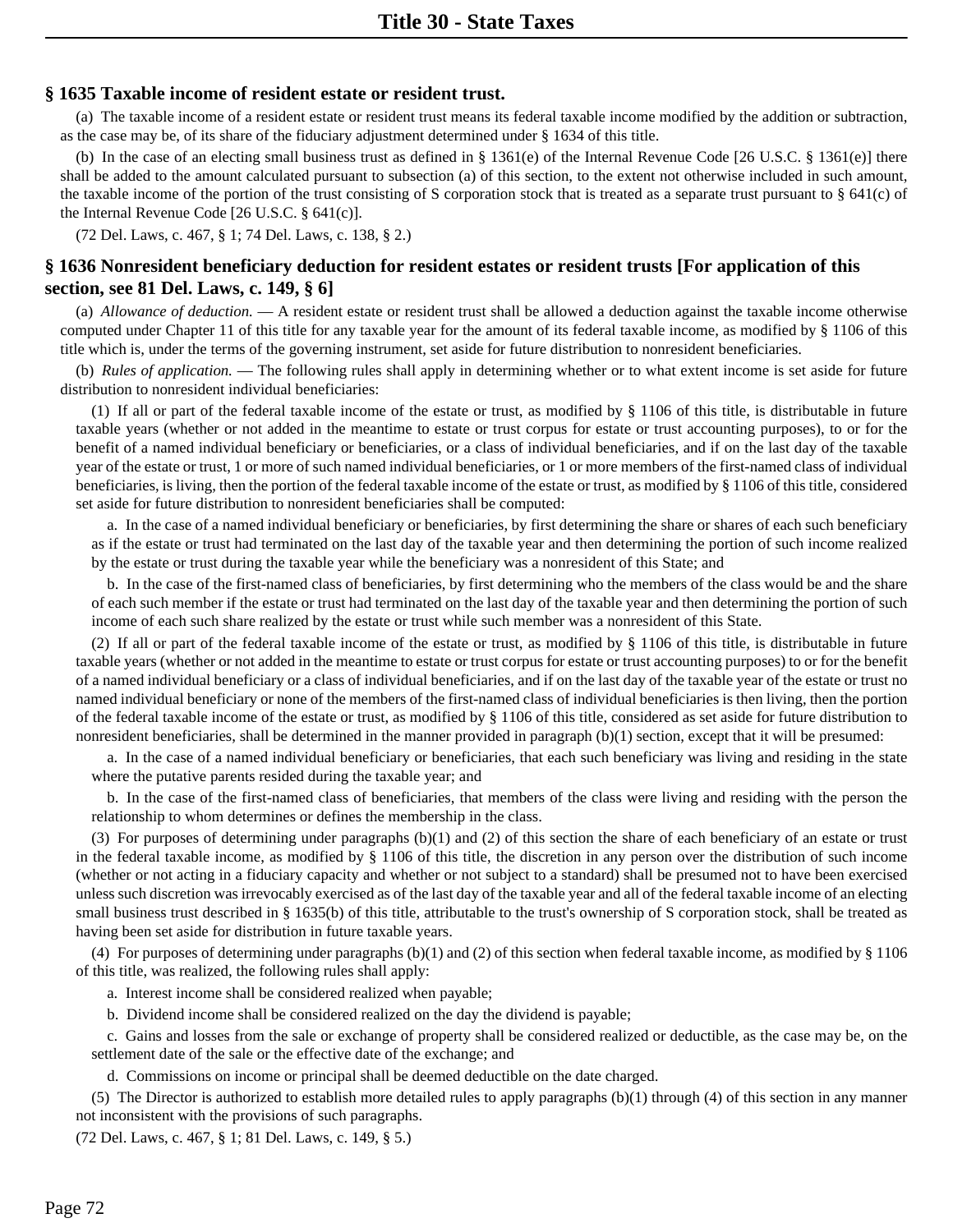## **§ 1637 Credit for income tax of another state.**

A resident estate or resident trust shall be allowed the credit provided under § 1111 of this title for resident individuals, except that references in that section to resident individuals shall for purposes of this section be deemed to refer to a resident estate or resident trust.

(72 Del. Laws, c. 467, § 1.)

#### **§ 1638 Accumulation distribution credit for resident beneficiary of trust.**

(a) *Allowance of credit.* — A resident beneficiary of a trust whose taxable income includes all or part of an accumulation distribution by such trust as defined in § 665 of the Internal Revenue Code [26 U.S.C. § 665] shall be allowed a credit, against the tax otherwise due under Chapter 11 of this title, for all or a proportionate part of any tax paid by the trust for any preceding taxable year which would not have been payable if the trust had in fact made distribution to its beneficiaries at the times and in the amounts specified in § 666 of the Internal Revenue Code [26 U.S.C. § 666].

(b) *Limitation on credit.* — The credit under this section shall not reduce the tax otherwise due from the beneficiary to an amount less than would have been due if the accumulation distribution, or the beneficiary's part thereof, were excluded from the beneficiary's taxable income, as modified by § 1106 of this title.

(c) *Transition rule.* — The credit under this section shall apply to accumulation distributions defined by § 665 of the Internal Revenue Code [26 U.S.C. § 665] in effect for the applicable taxable period.

(72 Del. Laws, c. 467, § 1.)

#### **§ 1639 Taxable income of a nonresident estate or nonresident trust.**

(a) *General rules.* — For purposes of Chapter 11 of this title, in the case of a nonresident estate or nonresident trust:

(1) Items of income, gain, loss and deduction mean those derived from, or connected with, sources in this State.

(2) Items of income, gain, loss and deduction entering into the definition of federal distributable net income include such items from another estate or trust of which the first estate or trust is a beneficiary.

(3) The source of items of income, gain, loss or deduction shall be determined under rules or regulations prescribed by the Director in accordance with the rules of § 1124 of this title, as if the estate or trust were a nonresident individual.

(b) *Determination of taxable income.* — For purposes of Chapter 11 of this title, the taxable income of a nonresident estate or nonresident trust consists of:

(1) Its share of items of income, gain, loss and deduction which enter into the federal definition of distributable net income;

(2) Increased or reduced by the amount of any items of income, gain, loss or deduction which are recognized for federal income tax purposes but excluded from the federal definition of the distributable net income of the estate or trust; and

(3) Less the amount of the deduction for its federal exemption.

(72 Del. Laws, c. 467, § 1.)

# **§ 1640 Share of a nonresident estate, nonresident trust or its beneficiaries in income from sources within this State.**

The share of a nonresident estate or nonresident trust, and the share of a nonresident beneficiary of any estate or trust, of items of estate or trust income, gain, loss and deduction for purposes of § 1124 of this title shall be determined as follows:

(1) To the amount of items of income, gain, loss and deduction which enter into the definition of distributable net income, there shall be added or subtracted, as the case may be, the modifications described in § 1106 of this title to the extent they relate to items of income, gain, loss and deduction which also enter into the definition of distributable net income. No modification shall be made under this section which has the effect of duplicating an item already reflected in the definition of distributable net income.

(2) The amount determined under paragraph (1) of this section shall be allocated among the estate or trust and its beneficiaries (including, solely for the purposes of this allocation, resident beneficiaries) in proportion to their respective shares of federal distributable net income. The amounts so allocated shall have the same character as for federal income tax purposes. Where an item entering into the computation of such amounts is not characterized for federal income tax purposes, it shall have the same character as if realized directly from the source from which realized by the estate or trust or incurred in the same manner as if incurred by the estate or trust.

(3) If the estate or trust has no federal distributable net income for the taxable year, the share of each beneficiary in the net amount determined under paragraph (1) of this section shall be in proportion to such beneficiary's share of the estate or trust income distributed in such year. Any balance of such net amount shall be allocated to the estate or trust.

(72 Del. Laws, c. 467, § 1.)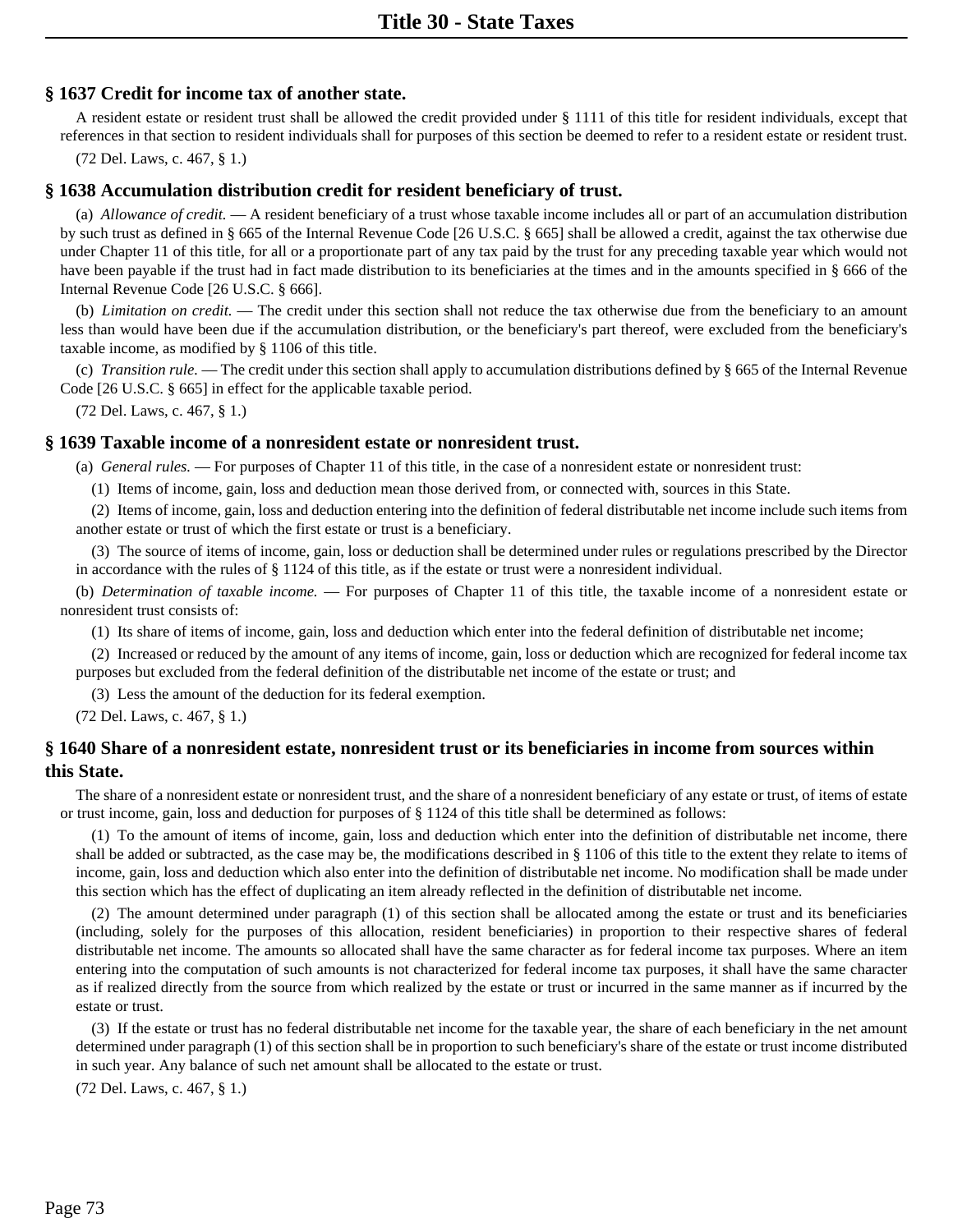# **Part II Income, Inheritance and Estate Taxes**

# **Chapter 17 INTERSTATE COMPROMISE OR ARBITRATION OF DEATH TAXES**

## **§ 1701 Definitions.**

#### As used in this chapter:

(1) "Death tax" means any tax levied by a state on account of the transfer of or shifting of economic benefits in property at death or in contemplation thereof or intended to take effect in possession or enjoyment at or after death, whether denominated an "inheritance tax," "transfer tax," "succession tax," "estate tax," "death duty," "death dues," or otherwise.

(2) "Executor" means any executor of the will or administrator of the estate of a decedent except an ancillary administrator.

(3) "Interested person" means any person who may be entitled to receive or who has received any property or interest which may be required to be considered in computing the death tax of any state involved.

(4) "State" means any state, territory or possession of the United States and the District of Columbia.

(5) "Taxing official" means the Secretary of Finance in this State and the officer or body in any other reciprocal state designated in the statute of such state substantially similar to this chapter.

(43 Del. Laws, c. 5, § 1; 30 Del. C. 1953, § 1701; 57 Del. Laws, c. 741, § 7A.)

## **§ 1702 Election to invoke chapter.**

Where this State and 1 or more other states each claims that it was the domicile of a decedent at the time of death and where no judicial determination of domicile for death tax purposes has been made in any of such states, any executor or the taxing official of any such state may elect to invoke this chapter. Such election shall be evidenced by the sending of a notice by registered mail, receipt requested, to the taxing officials of each such state and to each executor, ancillary administrator and interested person. Any executor may reject such election by sending a notice by registered mail, receipt requested, to the taxing officials involved and to all other executors within 40 days after the receipt of such notice of election. If such election is rejected, no further proceedings shall be had under this chapter. If such election is not rejected, the dispute as to the death taxes shall be determined solely as provided in this chapter, and any proceedings that may have been theretofore taken in this State to determine or assess such death taxes in the courts or otherwise shall be annulled and of no effect.

(43 Del. Laws, c. 5, § 2; 30 Del. C. 1953, § 1702; 70 Del. Laws, c. 186, § 1.)

## **§ 1703 Compromise of death taxes due this State.**

In any case in which an election is made as provided in § 1702 of this title and not rejected, the Secretary of Finance may enter into a written agreement with the other taxing officials involved and with the executors to accept a certain sum in full payment of any death tax, together with interest and penalties, that may be due this State. Such agreement shall not be effective unless approved by the State Tax Appeal Board. If an agreement cannot be reached and the arbitration proceeding specified in § 1704 of this title is commenced and thereafter an agreement is arrived at, a written agreement may be entered into at any time before the arbitration proceeding is concluded. Upon the filing of such agreement or duplicate thereof with the authority which would have jurisdiction to assess the death tax of this State if the decedent died domiciled in this State, an assessment of the amount of tax agreed upon shall be made, and such assessment shall finally and conclusively fix and determine the amount of death tax due this State.

(43 Del. Laws, c. 5, § 3; 30 Del. C. 1953, § 1703; 57 Del. Laws, c. 741, §§ 7A, 7B.)

## **§ 1704 Arbitration of domicile of decedent.**

If it shall appear that an agreement cannot be reached as provided in § 1703 of this title, or if 1 year shall have elapsed from the date of the election, the domicile of the decedent at the time of death solely for death tax purposes shall be determined as follows:

(1) Where only this State and 1 other state are involved, the Secretary of Finance and the taxing official of such other state shall each appoint a member of a board of arbitration, and the members so appointed shall select the third member of the board. If this State and more than 1 other state are involved, the taxing officials thereof shall agree upon the authorities charged with the duty of administering death tax laws in 3 states not involved, each of which shall appoint a member of the board. The members of the board shall elect a chairperson.

(2) Such board shall hold hearings at such places as are deemed necessary, upon reasonable notice to the executors, ancillary administrators, all interested persons and the taxing officials of the states involved, all of whom shall be entitled to be heard.

(3) Such board shall have power to administer oaths, take testimony, subpoena and require the attendance of witnesses and the production of books, papers and documents and issue commissions to take testimony. Subpoenas may be issued by any member of the board. Failure to obey a subpoena may be punished by a judge or justice of any court of record in the same manner as if the subpoena had been issued by such judge or justice or by the court in which such judge or justice functions.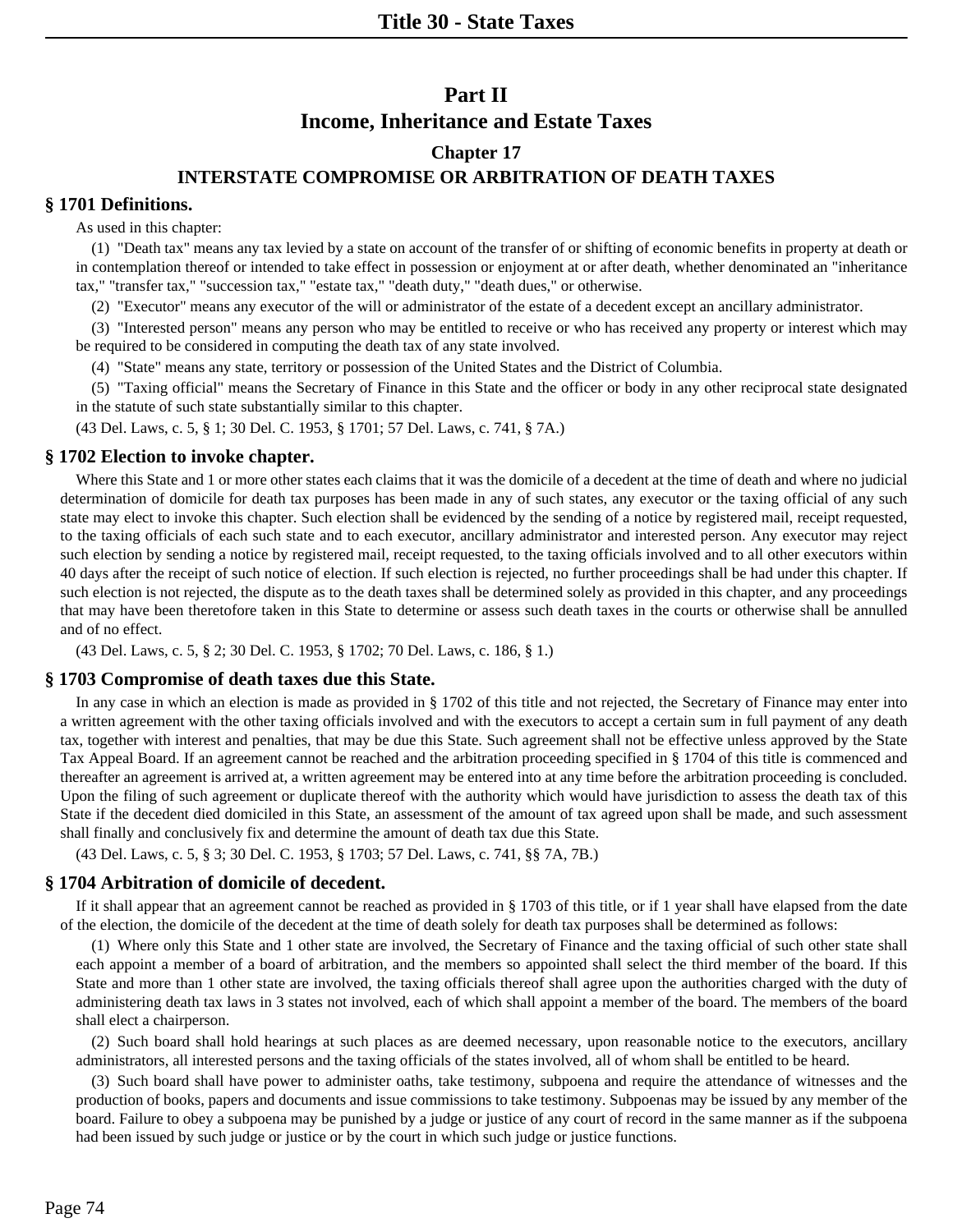(4) Such board shall apply, whenever practicable, the rules of evidence which prevail in federal courts under the Federal Rules of Civil Procedure at the time of the hearing.

(5) Such board shall, by majority vote, determine the domicile of the decedent at the time of death. Such determination shall be final and conclusive and shall bind this State and all of its judicial and administrative officials on all questions concerning the domicile of the decedent for death tax purposes.

(6) The reasonable compensation and expenses of the members of the board and employees thereof shall be agreed upon among such members, the taxing officials of the states involved and the executors. In the event an agreement cannot be reached, such compensation and expenses shall be determined by such taxing officials and, if they cannot agree, by the appropriate probate court of the state determined to be the domicile. Such amount shall be borne by the estate and shall be deemed an administration expense.

(7) The determination of such board and the record of its proceeding shall be filed with the authority having jurisdiction to assess the death tax in the state determined to be the domicile of the decedent and with the authorities which would have had jurisdiction to assess the death tax in each of the other states involved if the decedent had been found to be domiciled therein.

(43 Del. Laws, c. 5, § 4; 30 Del. C. 1953, § 1704; 57 Del. Laws, c. 718, § 14; 57 Del. Laws, c. 741, §§ 7A, 7B; 70 Del. Laws, c. 186, § 1.)

## **§ 1705 Penalty and interest for nonpayment of tax.**

In any case where it is determined by the board of arbitration that the decedent died domiciled in this State, penalties and interest for nonpayment of the tax, between the date of the election and the final determination of the board, shall not exceed 1% per month, or fraction thereof.

(43 Del. Laws, c. 5, § 5; 30 Del. C. 1953, § 1705; 57 Del. Laws, c. 707, § 6.)

## **§ 1706 Reciprocal application.**

This chapter shall apply only to cases in which each of the states involved has a law substantially similar to this chapter. (43 Del. Laws, c. 5, § 6; 30 Del. C. 1953, § 1706.)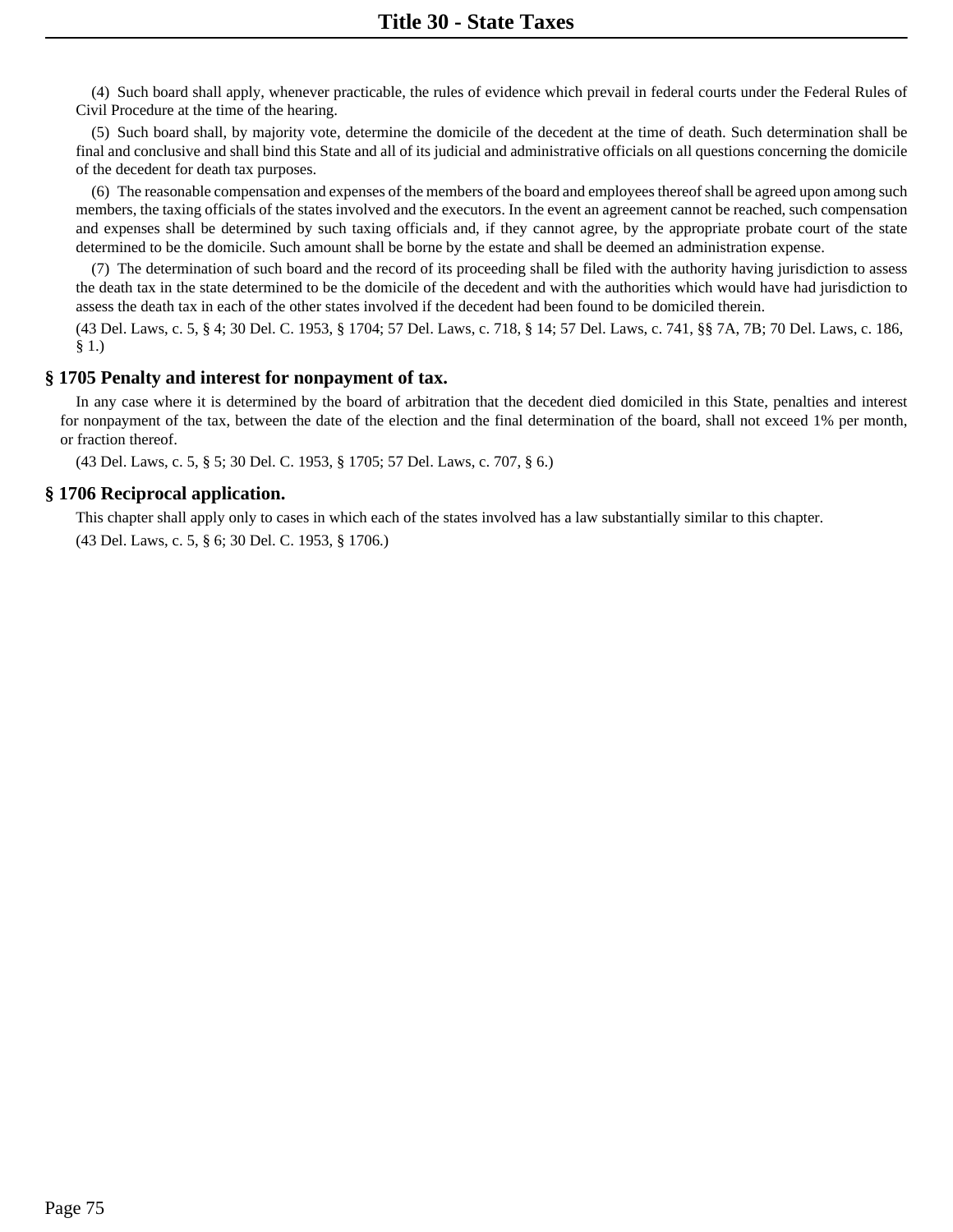# **Part II Income, Inheritance and Estate Taxes Chapter 18**

# **LAND AND HISTORIC RESOURCE TAX CREDIT**

# **Subchapter I**

# **Land Donated for Conservation or Preservation**

## **§ 1801 Short title.**

This subchapter shall be known as the "Delaware Land and Historic Resources Protection Incentives Act of 1999." (72 Del. Laws, c. 254, § 1; 73 Del. Laws, c. 6, § 1.)

## **§ 1802 Findings and purpose.**

(a) The General Assembly finds:

(1) That the State of Delaware's unique natural resources, wildlife habitats, historic resources and resources of outdoor recreation are a significant benefit to the State and the public;

(2) That the State of Delaware's unique natural resources and distinctive natural heritage, including habitat for plants, animals and natural communities and historic resources, are being lost at an alarming rate; and

(3) That much of the State's unique natural resources and habitats and historic resources are found on lands that are privately owned. (b) The General Assembly desires:

(1) To encourage private landowners to be stewards of lands that are important habitats or designated natural areas, or that contain significant historic resources;

(2) To complement existing land conservation acquisition programs under the Delaware Land Protection Act, as set forth in Chapter 75 of Title 7, and historic preservation programs, and not duplicate them and thereby preserve public financial resources and leverage public expenditures; and

(3) To provide private landowners with incentives to encourage protection of private lands for open space, natural resources, biodiversity conservation, outdoor recreation and historic preservation purposes.

(72 Del. Laws, c. 254, § 1.)

## **§ 1803 Definitions.**

The following definitions shall apply to this subchapter:

(1) "Delaware Heritage program" means the program within the Department of Natural Resources and Environmental Control, Division of Fish and Wildlife, that is responsible for inventory, research, data collection, information management and consultation about Delaware's unique or rare plant and animal species and natural communities and for the maintenance of computerized and manual records of the status and trends of such species and natural communities and habitat location information.

(2) "Department" means the Department of Natural Resources and Environmental Control.

(3) "Historic resources" means those structures, improvements, sites or lands that are listed as significant in or eligible for listing in the National Register of Historic Places, either as individual listings or as contribution elements in listed or eligible historic districts.

(4) "Interest in real property" means any perpetual right in real property, or improvements thereto, or water, including but not limited to a fee simple, easement, partial interest, mineral right, remainder, future interest, or other interest or right concerning the use of property.

(5) "Land" or "lands" means real property, with or without improvements thereon; right-of-way, water and riparian rights; easements; privileges and all other rights or interests of any kind or description in, relating to or connected with real property.

(6) "Natural habitat" means those land areas in Delaware that are or may be documented as areas of ecological importance and significance for the protection of unique or rare plants, animals and natural communities. Such areas are or may be comprised of lands that due to their physical or biological features, provide important elements for the protection, maintenance and survival of plants, animals and/or natural communities such as, for example, food, shelter, or living space, and may include, without limitation, breeding, feeding, resting, migratory and overwintering areas. Physical and biological features include, but are not limited to: structure and composition of the vegetation; faunal community; soils; water chemistry and quality; and geologic, hydrologic and microclimatic factors and other ecological processes.

(7) "Open space" means any open lands characterized by (i) natural and/or scenic beauty, or (ii) whose existing openness, natural condition or present state of use, if retained, would maintain important outdoor recreational areas and wildlife habitat, or would maintain or enhance the conservation of Delaware's natural, historic, or scenic resources.

(8) "Public or private conservation agency" means any Delaware governmental body or any private not-for-profit charitable corporation or trust authorized to do business in the State and organized and operated for natural resources, land conservation or historic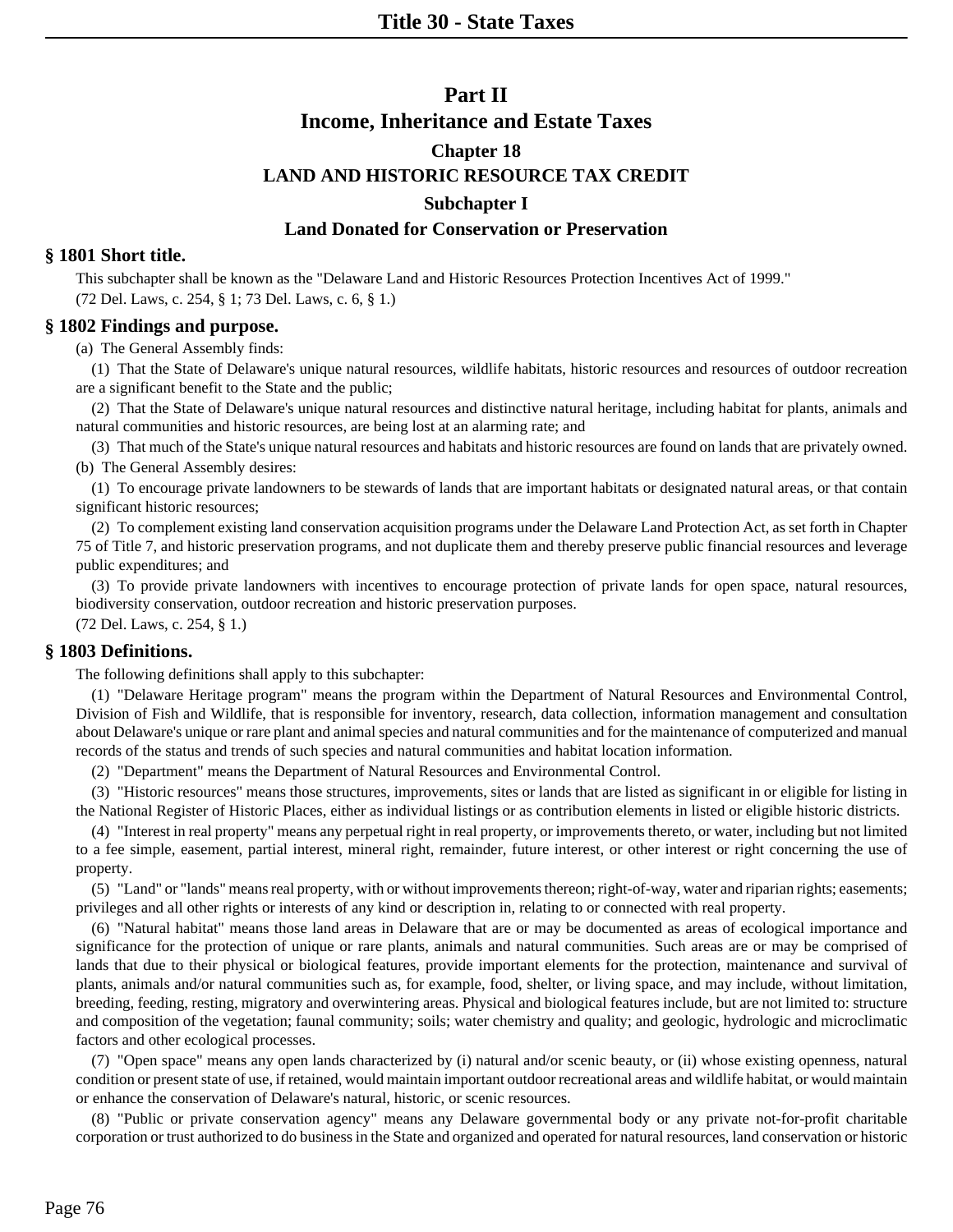preservation purposes, and having tax-exempt status as a public charity under the U.S. Internal Revenue Code of 1986, as amended, and having the power to acquire, hold and maintain land and/or interests in land for such purposes.

(72 Del. Laws, 1st Sp. Sess., c. 254, § 1; 73 Del. Laws, c. 6, § 1.)

## **§ 1804 Tax credit available; land conveyed for conservation and preservation purposes.**

(a) There shall be allowed as a credit against the tax imposed by Chapters 11 and 19 of this title, an amount equal to 40% of the fair market value of any land or interest in land located in Delaware that is conveyed for the purpose of open space, natural resource and/ or biodiversity conservation or historic preservation as an unconditional donation in perpetuity by the landowner/taxpayer to a public or private conservation agency eligible to hold such land and interests therein for conservation or preservation purposes. The fair market value of qualified donations made under this chapter shall be substantiated by a "qualified appraisal" prepared by a "qualified appraiser," as those terms are defined under applicable federal law and regulations governing charitable contributions.

(b) The amount of the credit that may be claimed by a taxpayer shall not exceed \$50,000. In addition, in any 1 tax year the credit used may not exceed the amount of individual or corporate income tax otherwise due. Any portion of the credit that is unused in any 1 tax year may be carried over for a maximum of 5 consecutive tax years following the tax year in which the credit originated, subject to the limitations provided herein, until fully expended.

(c) Qualified donations shall include the conveyance in perpetuity of a fee interest in real property or a less-than-fee interest in real property, such as a conservation easement, pursuant to Chapter 69 of Title 7. Dedications of land for open space for the purpose of fulfilling density requirements to obtain subdivision or building permits shall not be considered as qualified donations under this chapter.

(d) Qualified donations shall be eligible for the tax credit herein described if such donations are made to the State, an instrumentality thereof or a charitable organization described in § 501(c) of the U.S. Internal Revenue Code of 1986 [26 U.S.C. § 501] and meet the requirements of 26 U.S.C.  $\S 170(h)(3)(A)$  or (B).

(e) To be eligible for treatment as qualified donations under this section, land or interests in lands must meet the requirements for land protection of the Delaware Land Protection Act as set forth in § 7503 of Title 7; or consist of lands that are natural habitat for the protection of Delaware's unique and rare biological and natural features as determined by the Department, relying on information supplied and maintained by the Delaware Natural Heritage Program; or meet the requirements for Delaware's important historic resources as determined by the Delaware Department of State, Division of Historical and Cultural Affairs. The use and protection of such lands or interests therein for open space, natural area protection, biodiversity habitat conservation, historic preservation or similar use and purpose shall be assured in perpetuity.

(f) Any qualified donation made in a tax year for which the tax credit herein described is claimed by a taxpayer shall not also be eligible for treatment in the same tax year as a charitable contribution for state income tax deduction purposes in calculating Delaware income tax liability.

(72 Del. Laws, c. 254, § 1.)

#### **§ 1805 Administration.**

(a) The Department, in consultation with the Department of State, Division of Historical and Cultural Affairs, shall promulgate such rules and regulations as may be deemed necessary to certify eligible projects for treatment in fulfillment of the purposes of this subchapter by February 5, 2000. The Department and the Division of Historical and Cultural Affairs, in cooperation with the Open Space Council, upon each 5-year anniversary of the enactment of this subchapter or of any renewals thereof, shall prepare a report to the General Assembly showing the lands protected during such period pursuant to this subchapter.

(b) The Division of Revenue of the Department of Finance for the State of Delaware, in consultation with the Department, shall promulgate such rules and regulations by February 5, 2000, as may be necessary to administer the tax incentives provided for in this subchapter and shall coordinate with the agencies referenced in subsection (a) of this section in the preparation of the report or reports to the General Assembly showing the fiscal impact on the Delaware Treasury of the credits claimed pursuant to this subchapter.

(72 Del. Laws, c. 254, § 1; 73 Del. Laws, c. 6, § 1.)

# **§ 1806 Applicability, fiscal limitation and renewal.**

(a) The tax credits provided by this subchapter shall apply to transfers of land or interests therein in taxable years beginning on or after January 1, 2000.

(b) Any taxpayer claiming a tax credit under this subchapter may not claim a credit under any similar Delaware law for costs related to the same project. A taxpayer may not claim a tax credit under this subchapter for lands or interests in land a portion of which constitutes the taxpayer's entire holdings and where the taxpayer has sold or has contracted to sell to the State the balance of such lands or interests in land for open space, biodiversity, land conservation or historic preservation purposes.

(c) Any tax credits which arise under this subchapter from the donation of land or an interest in land made by a pass-through tax entity such as a trust, estate, partnership, limited liability corporation or partnership, limited partnership, Subchapter S corporation or other fiduciary shall be used either by such entity, in the event it is the taxpayer, on behalf of such entity, or by the member, manager, partner, shareholder and/or beneficiary, as the case may be, in proportion to their interest in such entity in the event that income, deductions and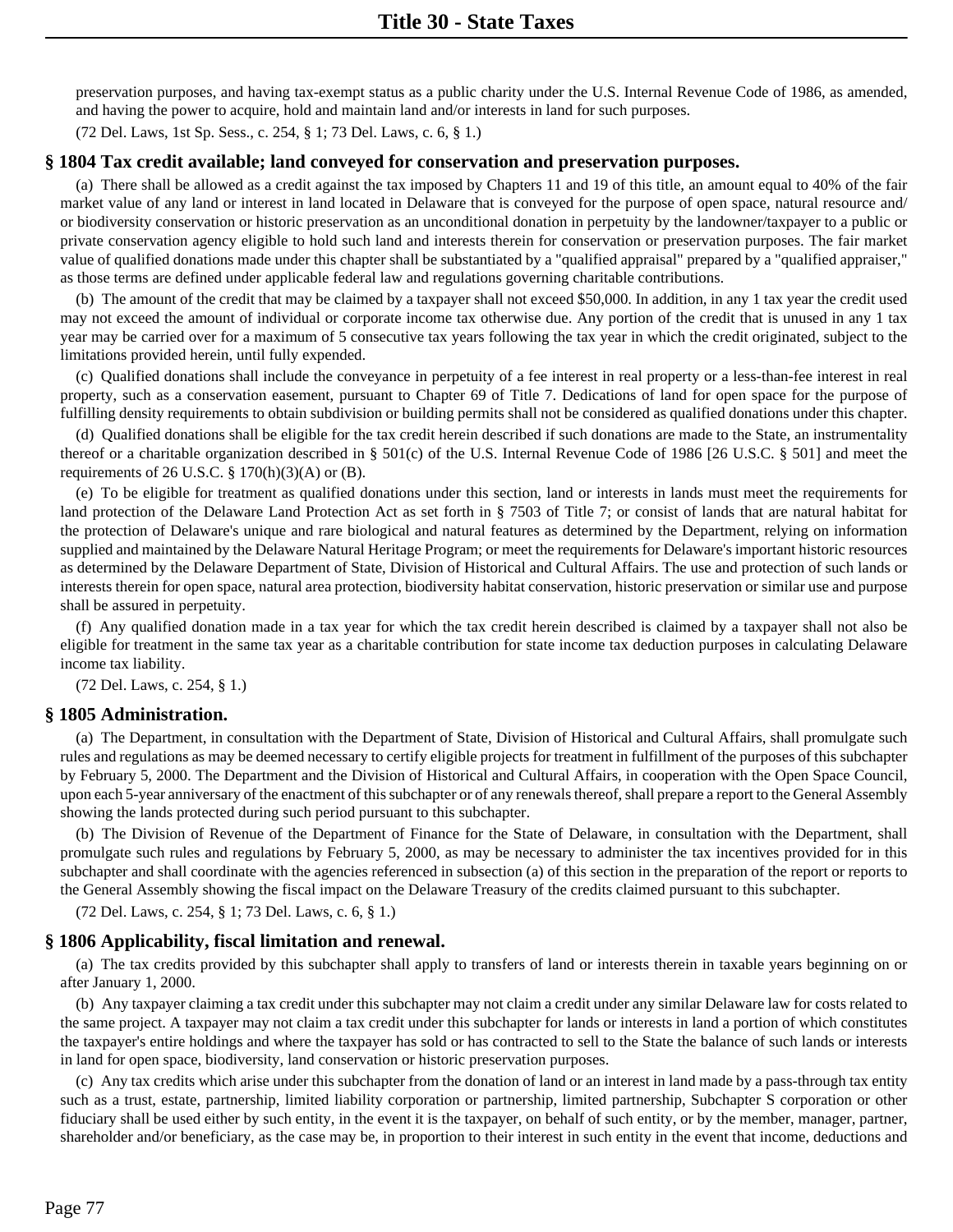tax liability passes through such entity to such member, manager, partner, shareholder and/or beneficiary. Such tax credits may not be claimed by both the entity and the member, manager, partner, shareholder and/or beneficiary for the same donation.

(d) The total amount of tax credits to be made available under this subchapter shall not exceed \$10,000,000. The aggregate amount of such tax credits available in any 1 tax year shall not exceed \$1,000,000 and shall be allocated to taxpayers for eligible projects in accordance with the rules and regulations to be established as set forth in § 1805 of this title.

(e) [Repealed.]

(72 Del. Laws, c. 254, § 1; 73 Del. Laws, c. 6, § 1; 77 Del. Laws, c. 135, §§ 1-3.)

#### **§ 1807 Construction.**

No part or segment of this subchapter shall be interpreted to in any way alter or amend any permit requirements, reporting requirements, allocation procedures or other requirements set forth in any other provision of state law.

(72 Del. Laws, c. 254, § 1; 73 Del. Laws, c. 6, § 1.)

#### **Subchapter II**

#### **Historic Preservation And Repair**

#### **§ 1811 Statement of purpose; short title.**

(a) The General Assembly finds and declares that many properties and structures associated with Delaware's history, and in some cases the history of this nation, have been steadily disappearing over the past 50 years, or longer. Once gone, they are gone forever, and can never be replaced. Each year, it seems, there are less and less. The General Assembly firmly believes that the private sector is uniquely able to be a major factor in the preservation of many of Delaware's historic structures. The General Assembly finds that historic preservation tax credits have proven to be economic drivers that result in significant job creation and growth while successfully preserving historic buildings across the state.

(b) This subchapter shall be known as the "Historic Preservation Tax Credit Act."

(73 Del. Laws, c. 6, § 3; 77 Del. Laws, c. 413, § 1.)

#### **§ 1812 Definitions.**

The following words, terms and phrases, when used in this subchapter, shall have the meanings ascribed to them herein, except where the context clearly indicates a different meaning (singular includes plural):

(1) "Certification of Completion," "Completion Certificate" or "Certificate" shall mean the certificate issued by the Delaware State Historic Preservation Officer attesting that certified rehabilitation or, if applicable, phase thereof has been completed and that the documentation of qualified expenditures and project plans that would be required in order to qualify for tax credit under § 47 of the Internal Revenue Code (26 U.S.C. § 47) (whether or not such project would be eligible for such federal tax credit) has been obtained.

(2) "Certified historic property" shall mean property located within the State that is:

a. Individually listed in the National Register of Historic Places;

b. Located in a historic district listed in the National Register of Historic Places and certified by the United States Secretary of the Interior as contributing to the historic significance of that district;

c. Individually designated as a historic property by local ordinance and certified by the Delaware State Historic Preservation Office as meeting the criteria for inclusion in the National Register of Historic Places; or

d. Located in a historic district set apart or registered by a local government, certified by the Delaware State Historic Preservation Office as contributing to the historic significance of such area, and certified by the Delaware State Historic Preservation Office as meeting the criteria for inclusion in the National Register.

(3) "Certified rehabilitation" shall mean that rehabilitation of a certified historic property or portion thereof which has been certified by the Delaware State Historic Preservation Officer as a substantial rehabilitation and is in conformance with the Standards of the Secretary of the Interior for Rehabilitation (36 C.F.R., part 67) or such other standards as the State Historic Preservation Office shall from time to time adopt.

(4) "Credit award" shall mean the amount of qualified expenditures as determined by the State Office as part of the Stage II Approval multiplied by the appropriate amount as determined in § 1813 of this title.

(5) "Delaware State Historic Preservation Officer" shall mean the person designated and appointed in accordance with 16 U.S.C.  $§$  470a(b)(1)(a), as amended.

(6) "Downtown Development District" means an area of a city or town that has been designated by the Governor as a Downtown Development District in accordance with Chapter 19 of Title 22.

(7) "Fiscal year" shall mean the State's fiscal year.

(8) "Lending institution" shall mean any bank, trust company, savings and loan association, building and loan association or licensed lender that is taxable under Title 5 or taxable under Chapter 19 of this title.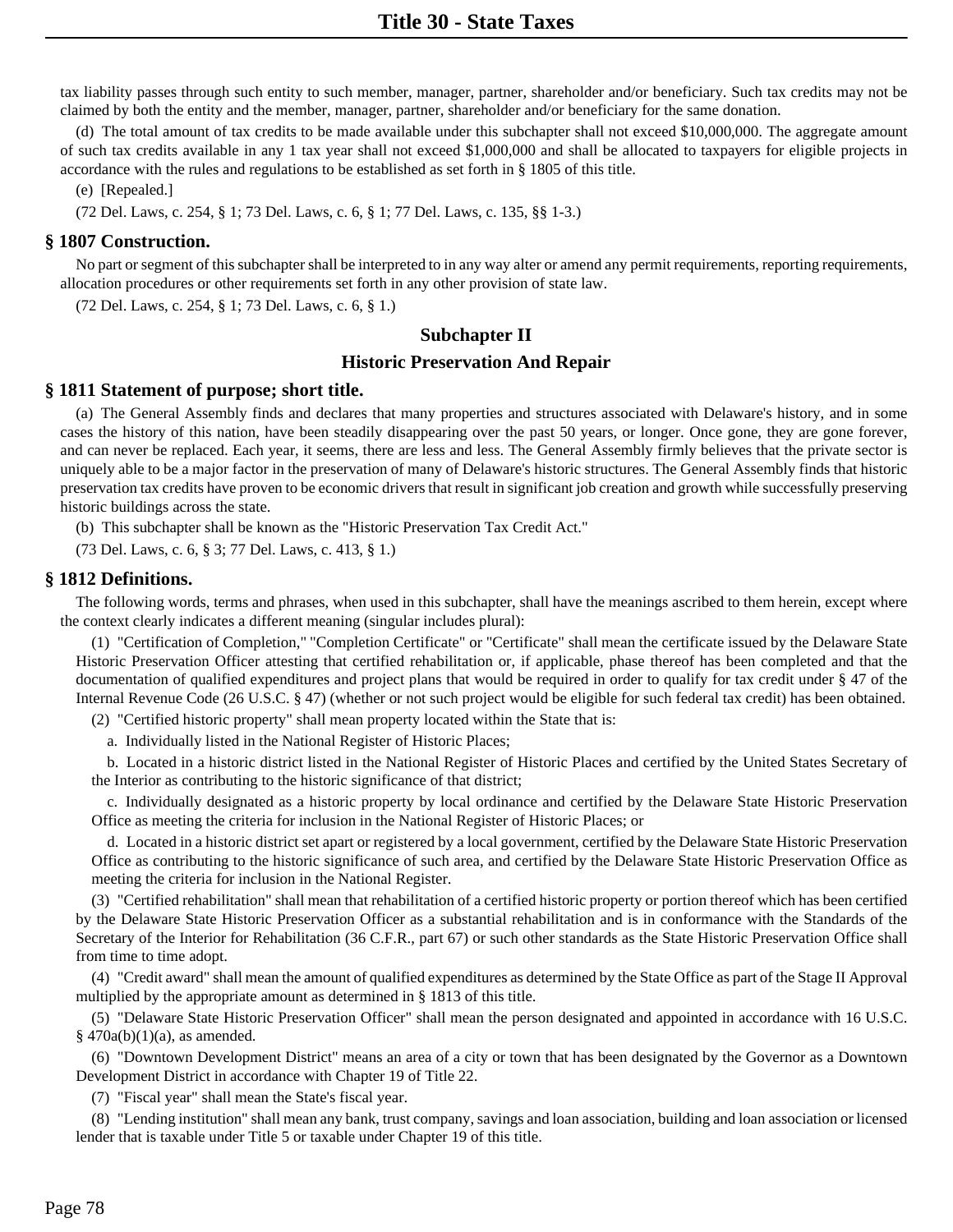(9) "Office" or "State Office" shall mean the Delaware State Historic Preservation Office.

(10) "Owner-occupied historic property" shall mean any certified historic property, or any portion thereof, which is owned by a taxpayer and is being used (or within a reasonable period as may be determined by the Delaware Historic Preservation Office on a case-by-case basis will be used) by such taxpayer as the taxpayer's principal residence. Such property may consist of part of a multipledwelling or multiple-purpose building or series of buildings, including a cooperative or condominium. If only a portion of a building is used as the principal residence, only those qualified expenditures that are properly allocable to such portion shall be eligible under this subchapter.

(11) "Person" shall include any individual; any form of company or corporation which is lawful within the State (including limited liability companies and S corporations), whether or not for profit; any form of partnership which is lawful within the State (including limited liability partnerships); whether or not for profit; any trust or estate; and any lawful joint venture. "Person" shall also include any governmental entity, pass-through entity or person under a lease contract for 5 years or longer.

(12) "Phased rehabilitation" shall mean any certified rehabilitation of a certified historic property reasonably expected to be completed in 2 or more distinct stages of development as more fully described in Treasury Regulation 1-48-12(b)(v) or any successor provision.

(13) "Property" shall mean real estate, and shall include any building or structure, including multiple-unit structures.

(14) "Qualified expenditure" shall mean any amount properly expended by a person for the certified rehabilitation of a certified historic property, but shall not include:

a. Acquisition of real property, or acquiring an interest in real property;

b. Any addition to an existing structure, except where the combined square footage of all additions is 20 percent or less than the total square footage of the historic portion of the property; and each such addition is approved by the Delaware State Historic Preservation Officer, pursuant to federal guidelines, as:

1. Preserving the character-defining features of the certified historic property;

2. Adequately differentiating the new construction from the existing structure; and

3. Complying with requirements regarding safety and accessibility in a manner reasonably designed to minimize any adverse impact on the certified historic property;

c. Paving or landscaping costs which exceed 10 percent of the total qualified expenditures;

d. Sales and marketing costs; or

e. Expenditures not properly charged to a capital account, including, in the case of owner-occupied property, expenditures that would not properly be charged to a capital account where the owner is using such property in a trade or business.

(15) "Resident curator" shall mean a person who has entered into a contractual agreement with the owner of a qualified property in which the person agrees to pay for full restoration of the owner's qualifying property in exchange for a life tenancy in the property without remunerative compensation to the owner for the life tenancy.

(16) "Residential property" shall include cooperatives and condominiums.

(17) "Substantial rehabilitation" shall mean rehabilitation of a certified historic property for which the qualified expenditures, during the 24-month period or 60-month period, as applicable, selected by the taxpayer and ending with or within the taxable year exceed:

a. For income-producing property and non-income producing property other than owner-occupied historic property, the current standard required by § 47(c)(1)(C) of the Internal Revenue Code [26 U.S.C. § 47(c)(1)(C)]; and

b. For owner-occupied historic property or property under contract with a resident curator, \$5,000.

(18) "Taxpayer" shall include any "person," as defined in this section, and shall include any individual or corporation taxable under Title 5, or taxable under either Chapter 11 or Chapter 19 of this title.

(73 Del. Laws, c. 6, § 3; 73 Del. Laws, c. 240, § 1; 74 Del. Laws, c. 68, §§ 107(C), 107(B); 74 Del. Laws, c. 388, §§ 1-4; 79 Del. Laws, c. 240, § 5.)

#### **§ 1813 Preservation and repair of historic structures; tax credits.**

(a) Any person incurring qualified expenditures pursuant to this subchapter in the substantial rehabilitation of any certified historic property shall be entitled to a credit against bank franchise or income taxes imposed under Title 5, or under Chapter 11 or Chapter 19 of this title, respectively, subject to limitations set forth in this section and up to a maximum of:

(1) Twenty percent of qualified expenditures made in the rehabilitation of any certified historic property which is eligible for a federal tax credit under § 47 of the Internal Revenue Code [26 U.S.C. § 47];

(2) Thirty percent of the qualified expenditures made in the rehabilitation of any certified historic property which is not eligible for a federal tax credit under § 47 of the Internal Revenue Code [26 U.S.C. § 47];

(3) One hundred percent of the qualified expenditures made in the rehabilitation of a certified historic property qualifying for credit award as a resident curatorship property regardless of eligibility for a federal tax credit under § 47 of the Internal Revenue Code [26 U.S.C. § 47].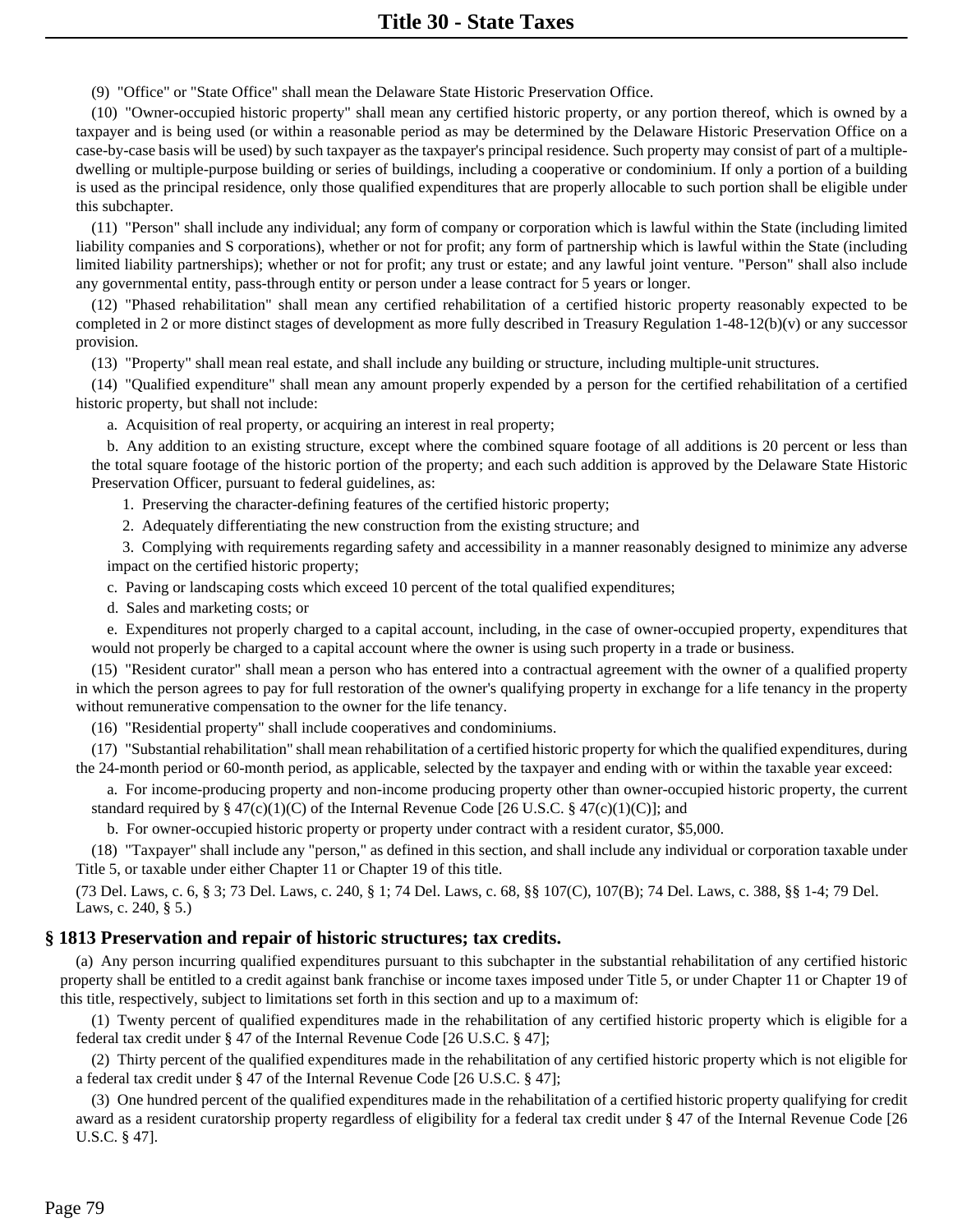(4) In no event shall the credit claimed pursuant to this section exceed the credit award.

(b) Any person, in order to receive a Certificate of Completion from the Delaware State Historic Preservation Officer that would entitle said person to a tax credit under this section, shall submit documentation of those qualified expenditures and project plans that would be required in order to qualify for tax credit under § 47 of the Internal Revenue Code [26 U.S.C. § 47], whether or not such project would be eligible for such federal tax credit.

(c) Any person eligible for credits under this chapter may transfer, sell or assign any or all unused credits. If a certified historic property for which a certified rehabilitation has been completed is sold or transferred, the amount of any credit not used by the time of such sale or transfer may be transferred to the person to which the structure is sold or transferred.

(d) Except as otherwise provided, if the amount of credit allowed pursuant to this subchapter exceeds that total tax liability of the taxpayer for the tax year for which the credit is claimed, the amount of the credit not used as an offset against income or franchise taxes in said tax year shall not be refunded, but may be carried forward as a credit against subsequent years' income or franchise tax liability for a period not exceeding 10 years, and shall be applied first to the earliest tax years possible.

(e) With respect to the tax credits awarded under paragraph (a)(2) of this section, no single certified rehabilitation of owner-occupied historic property may receive a tax credit in excess of \$30,000. Owner-occupied historic properties may be eligible for multiple certified rehabilitations representing separate phases of rehabilitation of a certified historic property; provided, however, that following an initial credit award, any subsequent credit award shall be made not less than 24 months after any preceding credit award. With respect to tax credits awarded for qualifying expenditures by a resident curator, no single certified rehabilitation may receive a tax credit in excess of \$5,000.

(f) Whenever any part of the certified rehabilitation of a residential property is determined under regulations promulgated by the State Office to be committed to low-income housing, subsection (a) of this section shall be applied with respect to such part by substituting "30%" for "20%" and "40%" for "30%" in said subsection.

(73 Del. Laws, c. 6, § 3; 73 Del. Laws, c. 240, §§ 2, 3; 74 Del. Laws, c. 68, §§ 107(D), 107(E); 81 Del. Laws, c. 390, § 1.)

#### **§ 1814 Preservation tax credits; distribution, transfer and assignment.**

(a) Any person eligible for credit under this subchapter, except a person engaged in a resident curator relationship, may transfer, sell or assign any unused credits. Any person that transfers, sells or assigns any unused portion of a tax credit shall obtain and produce to the transferee, purchaser or assignee a certificate from the Division of Revenue or the Office of the State Bank Commissioner setting forth the amount of unused credit.

(b) Credits granted to or acquired by a pass-through entity created or recognized under Delaware law, or by multiple owners of property, if not transferred, sold or assigned, may be divided among the partners, members, shareholders or owners either according to the distributive shares of income of such entity or pursuant to an executed agreement among such partners, members, shareholders or owners if such agreement documents an alternate method of distribution.

(c) Any transferee, purchaser or assignee of tax credits under this subchapter may use such acquired credits to offset state income or franchise tax liabilities imposed upon such transferee, purchaser or assignee. To claim the state tax credit, the transferee, purchaser or assignee shall attach the certificate obtained by the transferor, seller or assignor in accordance with subsection (a) of this section to the Delaware tax return against which the credit is claimed and submit such tax return to the Division of Revenue or the Office of the State Bank Commissioner with respect to income taxes in this title and Title 5 franchise taxes, respectively.

(d) If the credit allowed under this section exceeds the transferee, purchaser or assignee's tax due for the current tax year, the transferee, purchaser or assignee of the tax credit may carry forward such excess in accordance with § 1813 of this title.

(e) Credits issued to the initial assignee, or in the case of a tax-exempt assignee, to the first taxable transferee after the associated phase completion, shall be subject to revocation and repayment to the Delaware Division of Revenue or the Office of the State Bank Commissioner if, under regulations issued by the State Office, a phased rehabilitation is not completed by the agreed upon completion date demonstrates that the applicant for the credit award for the project is unable or unwilling to complete it or, in the event that the project does not meet the certification requirements previously agreed to with the State Office.

(73 Del. Laws, c. 6, § 3; 74 Del. Laws, c. 68, § 107(F); 74 Del. Laws, c. 388, § 5.)

#### **§ 1815 Preservation tax credits; procedures and administration.**

(a) The Delaware State Historic Preservation Office is hereby established within the Division of Historical and Cultural Affairs, and shall be administered by the Delaware State Historic Preservation Officer.

(b) Except where otherwise provided, the Division of Historical and Cultural Affairs may establish by regulation all requirements for implementation of the provisions of this subchapter (except tax matters), including but not limited to the following:

(1) Fees to be charged by the State Office for inspections and other expenses; and

(2) Standards for rehabilitation of historic property where those standards set forth in 36 C.F.R. part 67 are not applicable.

(c) The Division of Historical and Cultural Affairs shall have the authority to promulgate the application and forms governing participation in the certification program.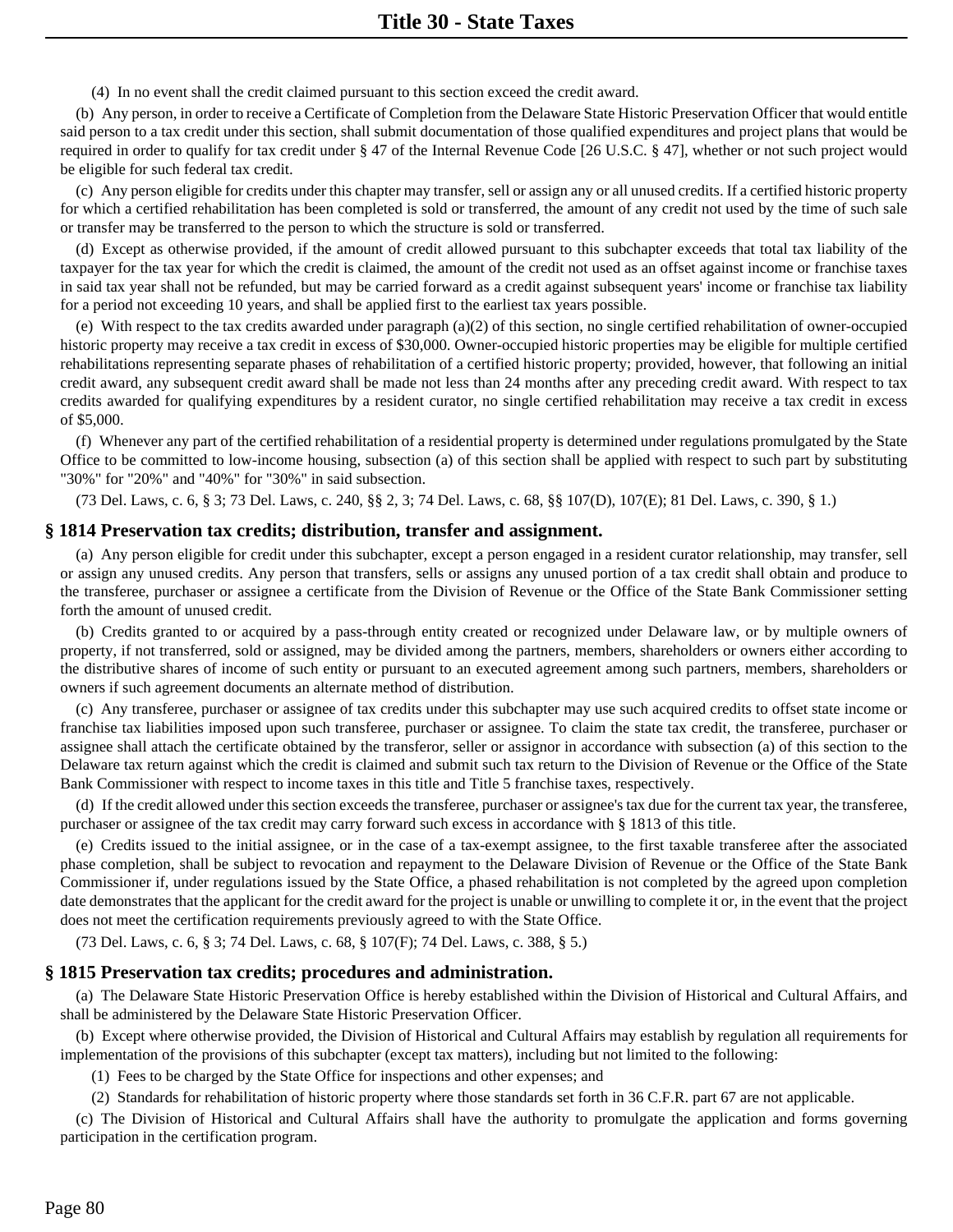(d) The Division of Revenue and the State Bank Commissioner may establish regulations and develop all appropriate procedures and applications or other forms for the implementation of all provisions of this subchapter which are directly tax-related or related to certifying the value of the tax credits issued under this title and Title 5, respectively. The Division of Revenue shall also by January 1, 2004, establish regulations and develop appropriate procedures specific to taxpayers who qualify as resident curators. The Division of Historical and Cultural Affairs shall have the same authority granted in section (b) of this subchapter relative to resident curators.

(e) Any person or entity seeking the historic preservation tax credit set forth in this subchapter shall apply to the Delaware State Historic Preservation Office. Each applicant shall complete the application, and all other information requested, in whole, and shall include such sketches, renderings, charts or photographs as may be requested by the State Office.

(f) The State Office shall, upon consideration of the application and such other matters as it deems appropriate, determine whether or not the property constitutes a certified historic property. If the application is for a certified historic property, the State Office shall review, approve, disapprove or suggest modifications to any proposed rehabilitation plan to insure that the rehabilitation, when completed, can be considered a certified rehabilitation. Projects requesting credits upon phase completion must present and receive approval of completion dates for all project phases, including the completion date for the entire project, from the State Office. All repairs and rehabilitation shall be consistent with those standards set forth in 36 C.F.R. § 67.7 for federal certification, and otherwise shall comply with regulations promulgated by the State Office. This approval by the State Office of the proposed rehabilitation plan shall be known as a "Stage II approval," and the amount of the qualified expenditures as determined by the State Office as part of the Stage II approval and in accordance with § 1813 of this title shall represent the "credit award."

(g) Upon completion of the rehabilitation or, if applicable, phase thereof, the person or entity shall notify the Delaware State Historic Preservation Officer. Upon determination by the Preservation Officer that the property is a certified historic property, that the rehabilitation or, if applicable, phase thereof of the certified historic property has been completed, and that the rehabilitation or, if applicable, phase thereof is in conformance with the requirements of this subchapter and the regulations of the State Office, and upon determination by the Division of Revenue or the State Bank Commissioner as to the value of the tax credit associated with the Certificate of Completion, the Delaware State Historic Preservation Officer shall certify such rehabilitation or, if applicable, phase thereof and shall issue a Certificate of Completion to the applicant.

(h) In the alternative, the Delaware State Historic Preservation Officer may certify such rehabilitation and issue a Stage II Approval to any applicant who has obtained a Part I and Part II certification from the federal government issued pursuant to 36 C.F.R. part 67, where applicable.

(i) To claim the state tax credit allowed by this subchapter the applicant, any assignee, any purchaser or any transferee of the credit shall attach the Certificate of Completion to the Delaware tax return against which the credit is claimed and submit such tax return to the Division of Revenue or to the Office of the State Bank Commissioner with respect to income taxes in this title and Title 5 franchise taxes, respectively.

(j) Credits subject to revocation and repayment under § 1814(e) of this title, such shall be treated as an unpaid tax assessment, and, in pursuing the repayment of such credits, the Division of Revenue and the Office of the State Bank Commissioner shall have at their disposal all means of collection and enforcement permitted under Titles 30 and 5, respectively.

(73 Del. Laws, c. 6, § 3; 73 Del. Laws, c. 240, §§ 4, 5; 74 Del. Laws, c. 68, § 107(G); 74 Del. Laws, c. 388, §§ 6-8.)

#### **§ 1816 Total amount of credits permitted in each fiscal year; allocation of such credits.**

(a) The maximum amount of credit awards under this chapter in any fiscal year shall not exceed \$5,000,000. One hundred thousand dollars of the credit awards in a fiscal year must be reserved for distribution to qualified resident curators. If in any fiscal year there are insufficient qualified resident curators to exhaust this allotment, the unused credit amount will be available in the next fiscal year for award to persons qualifying under § 1813(a)(1) or (2) of this title. In any 1 year, \$1,500,000 of tax credits shall be reserved for projects receiving a credit of not more than \$300,000. In addition, in any 1 year, \$1,500,000 of tax credits shall be reserved for projects located in Downtown Development Districts, of which \$500,000 shall be reserved for projects in such districts receiving a credit of not more than \$300,000. On April 1 of each year, any unused balance of the foregoing pools of tax credits shall be available to any eligible project. However, should a credit award exceed the actual credit claimed, the amount of the excess credit award shall not be available for a subsequent award.

(b) The State Office shall ensure that the date and time of Stage II approval is noted on the first page of the application. Credits will be awarded in chronological order based upon the date and time on which each application receives Stage II approval from the State Office. If a credit award would result in an excedence of the \$5,000,000 limitation for the fiscal year in which it is awarded, the amount by which such credit award exceeds \$5,000,000 shall carry over to the succeeding fiscal year and shall receive priority for that year.

(c) All applicants must begin construction on the approved Stage II rehabilitation plan within 1 year of receiving the Stage II approval. If construction on the rehabilitation plan is not substantially commenced and diligently pursued within this time period, the applicant will forfeit the awarded credits, and the credits awarded to such applicant will become available for award to other applicants.

(d) Upon completion of the rehabilitation or, if applicable, phase thereof, the applicant shall obtain a Certificate of Completion from the Delaware State Historic Preservation Officer in accordance with § 1815 of this title. The applicant shall then take the necessary procedures to claim the state tax credit in accordance with this chapter. However, no such claim for state tax credit shall be made prior to the 1-year anniversary of receipt of the Stage II approval from the State Office.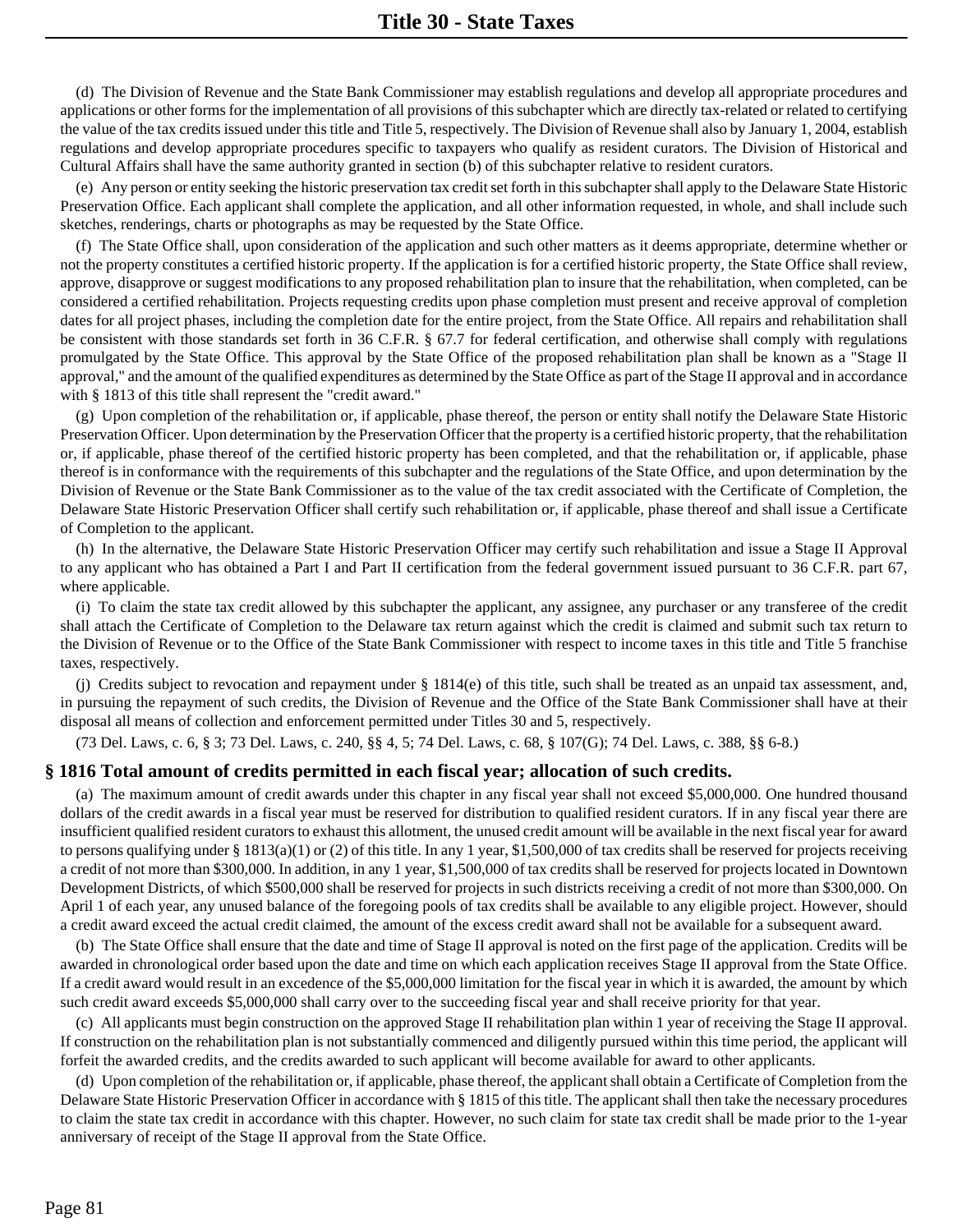(e) The Secretary of Finance shall report to the Governor and the General Assembly on the second Tuesday of every January concerning the amount of tax credits awarded pursuant to this subchapter for the previous fiscal year.

(f) On or before January 31 of every year, the Division of Historical and Cultural Affairs of the Department of State shall issue an annual report on the restoration and rehabilitation status of all tax credit projects approved during the previous calendar year. The annual report will also include a list of all tax credit projects issued in previous years which have a balance of credits which have not been claimed. The annual report shall be distributed to the Governor and the General Assembly.

(73 Del. Laws, c. 6, § 3; 73 Del. Laws, c. 240, § 6; 74 Del. Laws, c. 68, § 107(A); 74 Del. Laws, c. 388, § 9; 75 Del. Laws, c. 152, §§ 1, 2; 77 Del. Laws, c. 413, §§ 3, 4; 79 Del. Laws, c. 240, § 6.)

#### **§ 1817 Appeals.**

(a) Where any taxpayer or other person who has applied for state approval or certification that a property is a certified historic property or that any repairs or improvements are certified rehabilitation, in accordance with this subchapter objects to a noncertification decision by the Delaware State Historic Preservation Officer, such person shall be entitled to appeal such decision to the Delaware Secretary of State or the Secretary's designee. Such appeal shall be filed with the Delaware Secretary of State within 60 days from the issuance of such noncertification decision. Such appeal shall be conducted in accordance with the Administrative Procedures Act, 29 Del. C. § 10101 et seq. Where an appellant has exhausted all administrative remedies, such appellant shall be entitled to judicial review in accordance with subchapter V of the Administrative Procedures Act [§ 10141 et seq. of Title 29].

(b) Where a taxpayer or other person who is or was engaged in qualified repairs in accordance with this subchapter is aggrieved by a tax decision which directly affects such person, that person shall be entitled to pursue an appeal pursuant to the administrative procedures of the Department of Finance as set forth in this title or regulations promulgated thereunder or the State Bank Commissioner as set forth in Title 5 or regulations promulgated thereunder. Where an appellant has exhausted all administrative remedies, such appellant shall be entitled to judicial review in accordance with subchapter V of the Administrative Procedures Act.

(73 Del. Laws, c. 6, § 3.)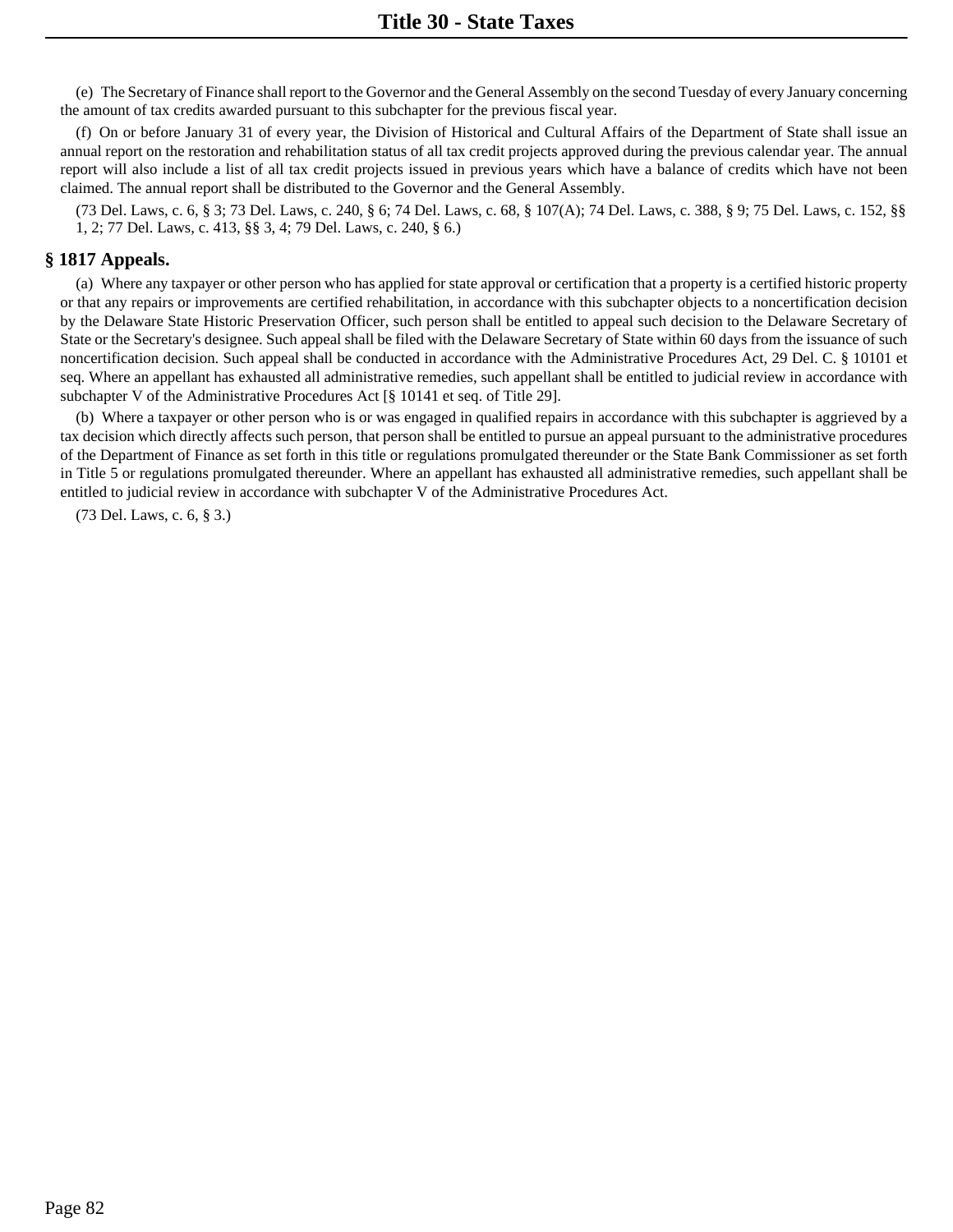# **Part II Income, Inheritance and Estate Taxes Chapter 19 CORPORATION INCOME TAX**

## **§ 1901 Definitions.**

As used in this chapter:

(1) "Administration services" means, in each case with respect to intangible investments (as such term is defined in § 1902(b)(8) of this title):

- a. Clerical;
- b. Accounting;
- c. Bookkeeping;
- d. Data processing;
- e. Internal auditing;
- f. Tax services;
- g. Regulatory compliance, operations and related services;
- h. Risk analytics; and
- i. Trade processing, clearing and execution services.
- (2) "Asset management corporation" means a corporation:
	- a. Ninety percent or more of the gross receipts of which are derived from the performance of asset management services;
	- b. That is not exempt from taxation under this chapter pursuant to  $\S 1902(b)(8)$  of this title; and
- c. That makes an election for each taxable year to be treated as an asset management corporation by filing the appropriate form
- of return prescribed by the Director to make such election.

For purposes of this paragraph, "gross receipts" shall mean gross receipts reported by the corporation for its taxable year for purposes of the federal income tax.

(3) "Asset management services" means, in each case with respect to intangible investments (as such term is defined in § 1902(b) (8) of this title):

- a. Rendering investment advice, including investment analysis;
- b. Making determinations as to when sales and purchases are to be made;
- c. Selling or purchasing of intangible investments;
- d. Rendering administration services;
- e. Rendering distribution services; or
- f. Managing contracts for sub-advisory services.
- (4) "Board" means the Tax Appeal Board.
- (5) "Commercial domicile" means the principal place from which the trade or business of the taxpayer is directed or managed.

(6) "Corporation" includes a joint stock company or any association which is taxable as a corporation under the federal income tax law.

(7) "Distribution services" means, in each case with respect to intangible investments (as such term is defined in § 1902(b)(8) of this title):

- a. Advertising;
- b. Servicing investor accounts (including redemptions);

c. Marketing shares or selling shares of corporations or business trusts registered as investment companies under the Investment Company Act of 1940 (15 U.S.C. § 80a-1 et seq.); and

d. Marketing asset management services (including selling interests in a pool of intangible investments, such as a fund).

- (8) "Domestic corporation" means any corporation organized under the laws of this State.
- (9) "Domicile" means:
	- a. In the case of an individual, the State of the individual's domicile under the law of Delaware;

b. In the case of an estate, this State, if the estate is a resident estate under § 1601 of this title, and outside of this State, if the estate is a nonresident estate under § 1601 of this title;

c. In the case of a trust (as defined in § 1601(9) of this title), this State, if the trust is a resident trust under § 1601 of this title, and outside of this State, if the trust is a nonresident trust under § 1601 of this title;

d. In the case of a corporation or a pass-through entity (as defined under  $\S 1601(6)$ a. of this title), its commercial domicile;

provided, however, domicile shall be presumed to be the mailing address of the beneficiary of a pension plan, or the owner of an account or interest in a pool of intangible investments based on the records of the sponsor of such pension plan, account or pool of intangible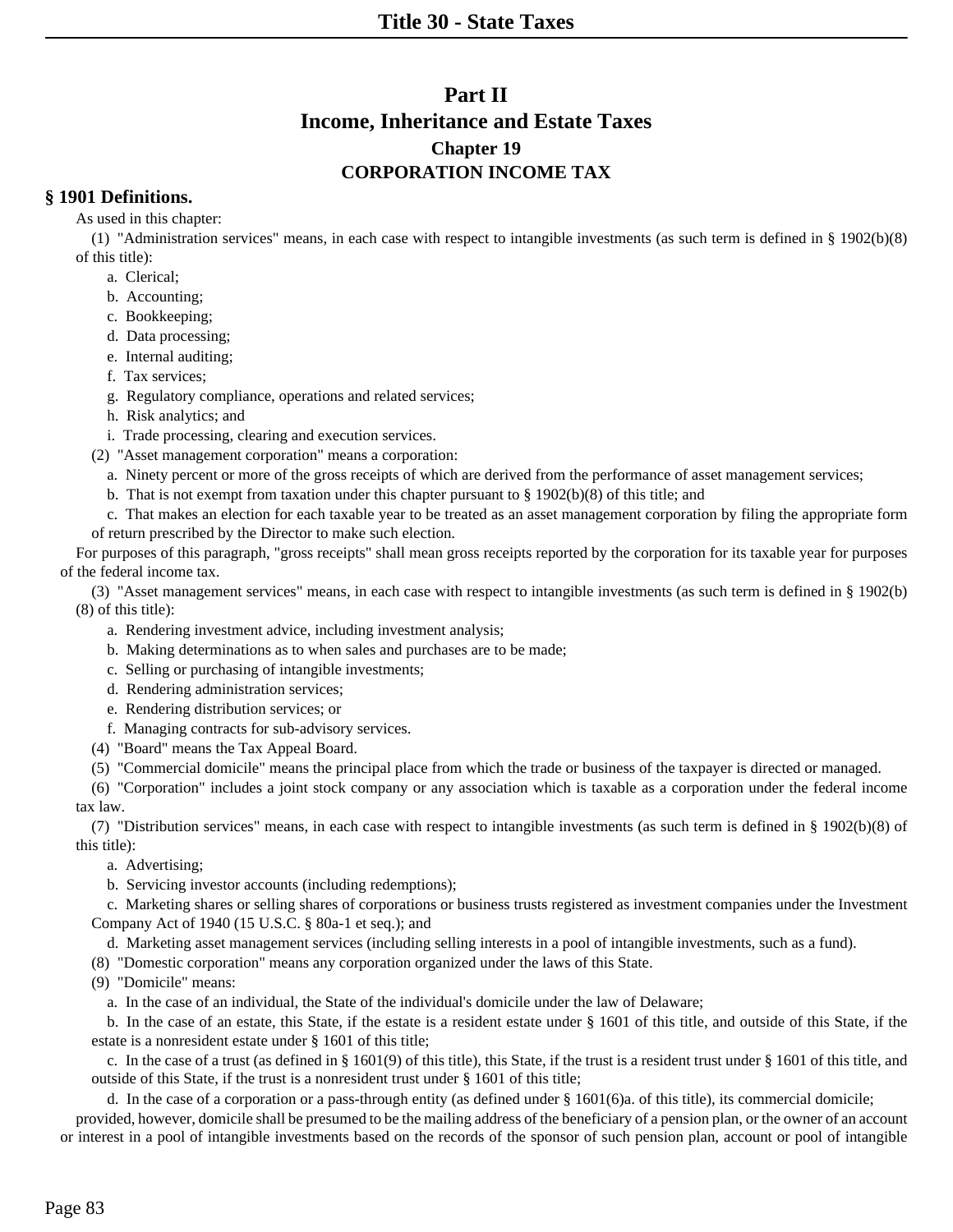investments or the shareholder's mailing address on the records of an investment company under the Investment Company Act of 1940 (15 U.S.C. § 80a-1 et seq.).

(10) "Federal income tax" means the tax imposed on corporations by the federal Internal Revenue Code of 1986 and amendments thereto.

(11) "Foreign corporation" means any corporation other than a domestic corporation.

(12) "Income year" means the taxable year for which the taxpayer computes its net income for purposes of the federal income tax.

(13) "Non-U.S. corporation" means a foreign corporation organized under the laws of a state other than the United States of America (or any of the states, territories or possessions of the United States of America) that is engaged in a trade or business in the United States.

(14) "Risk analytics" means performing risk analysis of intangible investments (as such term is defined in § 1902(b)(8) of this title), providing reports of such analyses and providing interactive, software-based risk analytical tools to users of such tools.

(15) "Secretary" and "Secretary of Finance" mean the Secretary of Finance or the Secretary's duly authorized designee; provided, that any such delegation of authority is consistent with the provisions of Chapter 83 of Title 29.

(16) "Sponsor" means the person that has contracted directly with the beneficiaries of a pension plan or retirement account or the owner of any account or interest in a pool of intangible investments to administer and manage the pension plan or retirement account, other account or pool of intangible investments.

(17) "State" means any state of the United States, the District of Columbia, the Commonwealth of Puerto Rico, any territory or possession of the United States and any foreign country or political subdivision thereof.

(18) "Taxpayer" means any corporation subject to the tax imposed by this chapter.

(19) "Telecommunications corporation" means a corporation that is a member of a group of corporate and noncorporate entities, which group:

a. Consists of corporate and noncorporate entities that are affiliated through relationships described in § 267(b) of the Internal Revenue Code [26 U.S.C. § 267(b)];

b. Provides both intrastate mobile telecommunications services and other intrastate telephone services, as such terms are used in § 5501(8)a.3. of this title; and

c. In the aggregate earns annual gross receipts in the United States from providing intrastate and interstate telephone and telecommunications services, and from providing Internet access, as such term is defined in § 5501(6) of this title, in excess of \$50 billion.

(20) "Treasury Department" means the Treasury Department of the United States.

(21) "Worldwide headquarters corporation" means a corporation that:

a. In its form 10-Q filing with the Securities and Exchange Commission for the quarterly period immediately preceding the calendar quarter in which 80 Del. Laws, c. 195, is effective, records as the site of its principal executive offices an address that is located within this State;

b. As of January 1, 2016, employed at least 400 full-time employees within the structure or structures housing the corporation's headquarters located within this State; and

c. Between July 1, 2014, and June 30, 2018, makes, or contracts with a real estate developer that makes, a capital investment of not less than \$25 million to renovate and improve the structure or structures housing the corporation's headquarters located within this State.

(30 Del. C. 1953, § 1901; 51 Del. Laws, c. 298; 51 Del. Laws, c. 315, § 1; 57 Del. Laws, c. 741, § 8A; 67 Del. Laws, c. 408, § 3; 70 Del. Laws, c. 186, § 1; 76 Del. Laws, c. 234, § 4; 80 Del. Laws, c. 195, § 7.)

#### **§ 1902 Imposition of tax on corporations; exemptions.**

(a) Every domestic or foreign corporation that is not exempt under subsection (b) of this section shall annually pay a tax of 8.7 percent on its taxable income, computed in accordance with § 1903 of this title, which shall be deemed to be its net income derived from business activities carried on and property located within the State during the income year. Any receiver, referee, trustee, assignee or other fiduciary or any officer or agent appointed by any court who conducts the business of any corporation shall be subject to the tax imposed by this chapter in the same manner and to the same extent as if the business were conducted by the corporation.

(b) The following corporations shall be exempt from taxation under this chapter:

(1) Fraternal beneficiary societies, orders or associations:

a. Operating under the lodge system or for the exclusive benefit of the members of a fraternity itself operating under the lodge system; and

b. Providing for the payment of life, sick, accident or other benefits to the members of such society, order or association or their dependents;

(2) Cemetery corporations and corporations organized or trusts created for religious, charitable, scientific or educational purposes or for the prevention of cruelty to children or animals, no part of the net earnings of which inures to the benefit of any private stockholder or individual;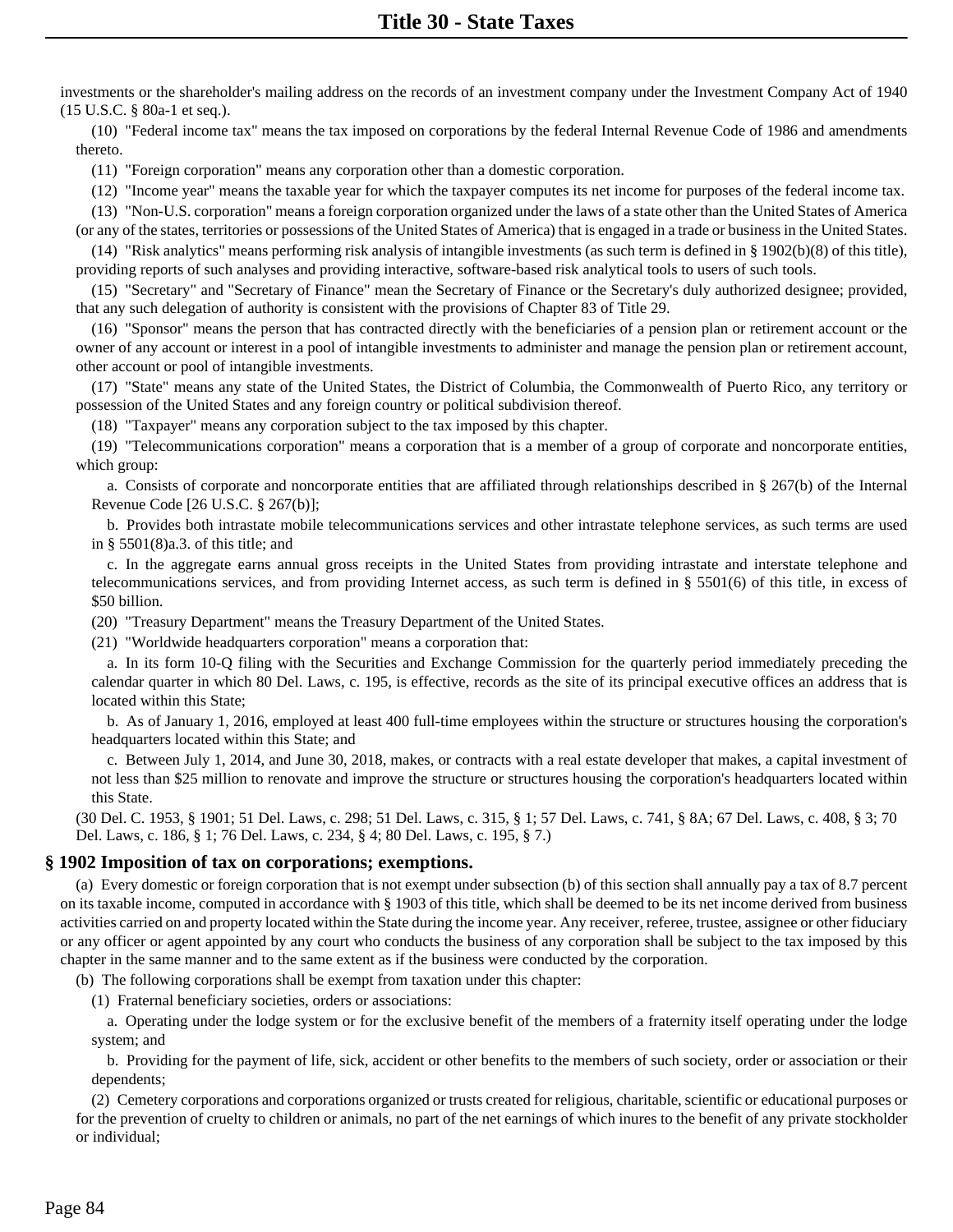(3) Business leagues, chambers of commerce, fire companies, merchants' associations or boards of trade not organized for profit, and no part of the net earnings of which inures to the benefit of any private stockholder or individual;

(4) Civic leagues or organizations not organized for profit but operated exclusively for the promotion of social welfare;

(5) Clubs organized and operated exclusively for pleasure, recreation and other nonprofitable purposes, no part of the net earnings of which inures to the benefit of any private stockholder or member;

(6) A corporation maintaining a statutory corporate office in the State but not doing business within the State;

(7) Insurance companies paying taxes upon gross premiums to the Insurance Commissioner;

(8) Corporations whose activities within this State are confined to the maintenance and management of their intangible investments or of the intangible investments of corporations or statutory trusts or business trusts registered as investment companies under the Investment Company Act of 1940, as amended (15 U.S.C. 80a-1 et seq.) and the collection and distribution of the income from such investments or from tangible property physically located outside this State. For purposes of this paragraph, "intangible investments" shall include, without limitation, investments in stocks, bonds, notes and other debt obligations (including debt obligations of affiliated corporations), patents, patent applications, trademarks, trade names and similar types of intangible assets;

(9) A corporation that is an S corporation for federal income tax purposes for any taxable year beginning on or after January 1, 1961;

(10) A corporation which qualifies as a domestic international sales corporation (DISC) under the provisions of subchapter N of Chapter 1 of the federal Internal Revenue Code [26 U.S.C. § 861 et seq.] and which has in effect for the entire taxable year a valid election under federal law to be treated as a DISC. If a corporation makes such an election under federal law, each person who at any time is a shareholder of such corporation shall be subject to taxation under Chapter 11 or Chapter 19 of this title on the earnings and profits or taxable income of this DISC in the same manner as provided by federal law for all periods for which the election is effective;

(11) An entity that is a real estate mortgage investment conduit as defined in § 860D of the Internal Revenue Code of 1986 [26 U.S.C. § 860D], as amended;

(12) An entity that is registered as an investment company under the Investment Company Act of 1940, as amended (15 U.S.C. § 80a-1 et seq.); and

(13) An entity that is a real estate investment trust as defined in § 856 of the Internal Revenue Code of 1986 (26 U.S.C. § 856) as amended;

(14) An entity that is a homeowners association as defined in § 528 of the Internal Revenue Code (26 U.S.C. § 528) or successor provision.

(30 Del. C. 1953, § 1902; 51 Del. Laws, c. 298; 51 Del. Laws, c. 315, §§ 2, 3; 57 Del. Laws, c. 136, § 1; 57 Del. Laws, c. 737, § 2; 58 Del. Laws, c. 293, § 1; 58 Del. Laws, c. 396, § 1; 59 Del. Laws, c. 150, § 1; 61 Del. Laws, c. 76, § 1; 64 Del. Laws, c. 461, § 10; 65 Del. Laws, c. 155, § 2; 65 Del. Laws, c. 160, § 4; 66 Del. Laws, c. 267, § 2; 67 Del. Laws, c. 295, § 1; 67 Del. Laws, c. 408, §§ 4, 5; 68 Del. Laws, c. 423, § 1; 69 Del. Laws, c. 188, §§ 6, 7; 71 Del. Laws, c. 314, § 4; 73 Del. Laws, c. 329, § 72; 75 Del. Laws, c. 412, § 1.)

## **§ 1903 Computation of taxable income.**

(a) The "entire net income" of a corporation for any income year means the amount of its federal taxable income for such year as computed for purposes of the federal income tax increased by:

(1) Any interest income (including discount) on obligations issued by states of the United States or political subdivisions thereof other than this State and its subdivisions, and

(2) The amount of any deduction allowed for purposes of the federal income tax pursuant to § 164 of the Internal Revenue Code (26 U.S.C. § 164) for taxes paid on, or according to or measured by, in whole or in part, such corporation's net income or profits, to any state (including this State), territory, county or political subdivision thereof, or any tax paid in lieu of such income tax, and its federal taxable income shall be further adjusted by eliminating:

a. Dividends received on shares of stock or voting trust certificates of foreign corporations or interest income or royalty income, on which a foreign tax is paid, deemed paid or accrued under the applicable provisions of the United States Internal Revenue Code [26 U.S.C. § 1 et seq.];

b. Interest income (including discount) from securities issued by the United States or agencies or instrumentalities thereof and interest income (including discount) arising from obligations representing advances, loans or contractual transactions between corporations which are eligible to file a consolidated return for federal income tax purposes and which are subject to taxation under this chapter, if the paying corporation eliminates such interest (including discount) in determining its entire net income; provided, however, that the expenses allocable to interest income from securities issued by the United States or agencies or instrumentalities thereof shall not be allowed as a deduction;

c. Gains and losses from the sale or other disposition of securities issued by the United States or agencies or instrumentalities thereof or by this State or political subdivisions thereof. Expenses incurred in connection with such gains and losses shall not be considered in computing the entire net income of the corporation;

d. Any deduction allowed for depletion of oil and gas wells under § 611 of the federal Internal Revenue Code [26 U.S.C. § 611] to the extent such deduction is determined by reference to § 613 of the federal Internal Revenue Code [26 U.S.C. § 613] (relating to percentage depletion);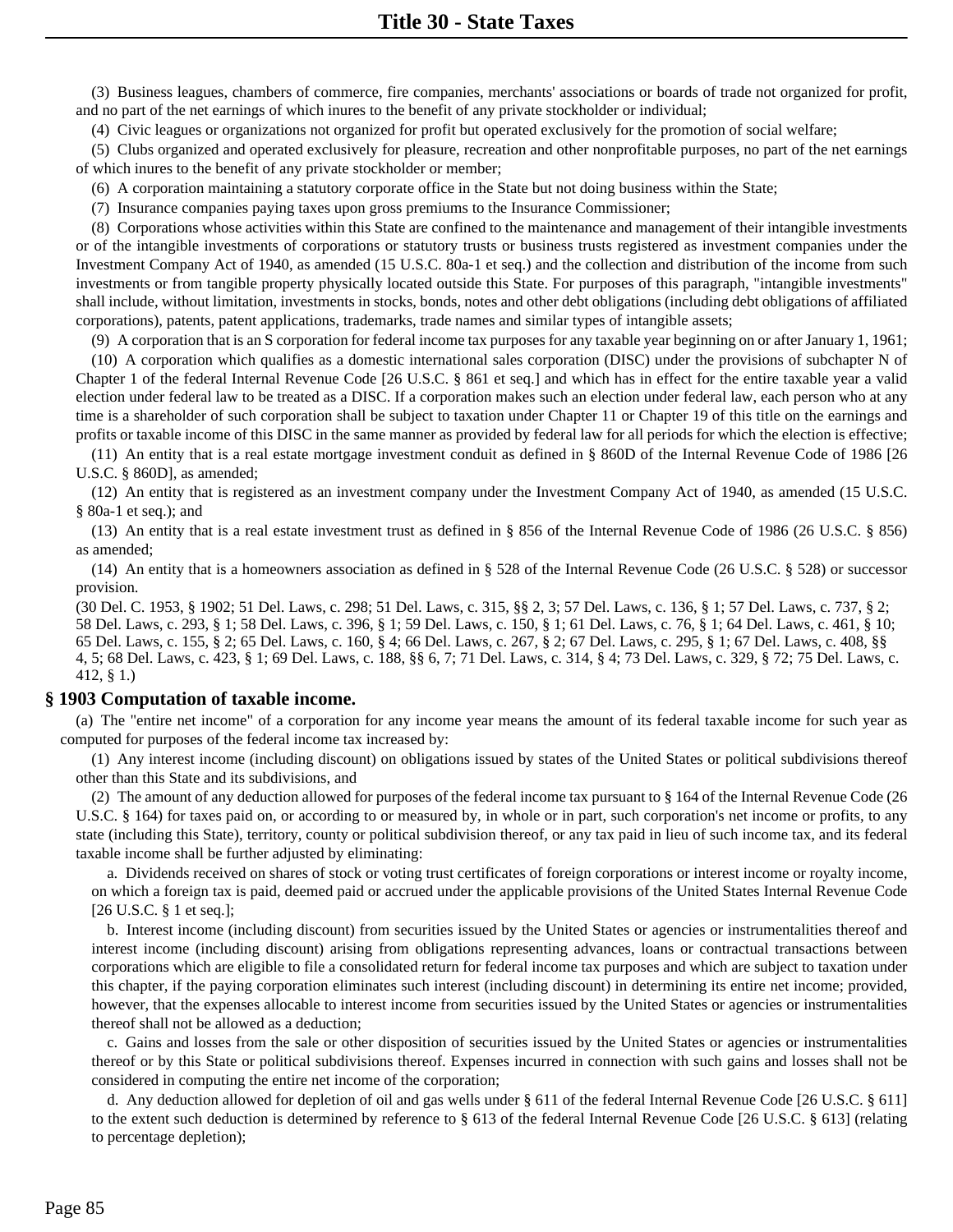e. An amount equal to the portion of the wages paid or incurred for the taxable year which is disallowed as a deduction for federal purposes under § 280C, Internal Revenue Code [26 U.S.C. § 280C], relating to the portion of wages for which the new jobs tax credit is claimed;

f. The cost, not to exceed \$5,000, of a renovation project to remove physical design features in a building that restrict the full use of the building by physically handicapped persons. The modification shall be allowed for the taxable year in which the renovation project is completed and is in addition to any depreciation or amortization of the cost of the renovation project. "Building" means a building or structure or that part of a building or structure and its related sidewalks, curbing, driveways and entrances that are located in Delaware and open to the general public;

g. The "eligible net income" of an Edge Act corporation organized pursuant to § 25(a) of the Federal Reserve Act, 12 U.S.C. § 611 et seq. The eligible net income of an Edge Act corporation shall be the net income from any international banking facility of such corporation each computed as described in  $\S 1101(a)(1)d$ . and e. of Title 5;

h. Any deduction, to the extent such deduction exceeds \$30,000, for a net operating loss carryback as provided for in Internal Revenue Code § 172 [26 U.S.C. § 172] or successor provisions; provided, however, that the taxpayer may increase deductions in any year, consistent with the operation of § 172, to carry forward losses which were carried back in calculating federal taxable income but which were prevented from being carried back under this paragraph.

(b) "Taxable income" subject to taxation under this chapter means the portion of the entire net income of a corporation which is allocated and apportioned to this State in accordance with the following provisions:

(1) Rents and royalties (less applicable or related expenses) from tangible property shall be allocated to the state in which the property is physically located;

(2) Patent and copyright royalties (less applicable or related expenses) shall be allocated proportionately to the states in which the product or process protected by the patent is manufactured or used or in which the publication protected by the copyright is produced or printed;

(3) Gains and losses from the sale or other disposition of real property shall be allocated to the state in which the property, and expenses incurred in connection with dispositions resulting in such gains and losses, is physically located;

(4) Gains and losses from the sale or other disposition of tangible property for which an allowance for depreciation is permitted for federal income tax purposes, and expenses incurred in connection with dispositions resulting in such gains and losses, shall be allocated to the state where the property is physically located or is normally used in the taxpayer's business;

(5) Interest (including discount) to the extent included in determining entire net income under subsection (a) of this section, less related or applicable expenses, shall be allocated to the state where the transaction took place which resulted in the creation of the obligation with respect to which the interest was earned;

(6)a. If the entire business of the corporation is transacted or conducted within this State, the remainder of its entire net income shall be allocated to this State. If the business of the corporation is transacted or conducted in part without this State, such remainder, whether income or loss, shall be apportioned to this State:

1. For taxable periods beginning before January 1, 2017, by multiplying such remainder by the arithmetical average of the 3 factors set forth in paragraphs (b)(6)b.1., 2., and 3. of this section;

2. For taxable periods beginning after December 31, 2016, and before January 1, 2018, by multiplying such remainder by a fraction, the numerator of which is the sum of the property factor set forth in paragraph (b)(6)b.1. of this section plus the payroll factor set forth in paragraph (b)(6)b.2. of this section plus double the sales factor set forth in paragraph (b)(6)b.3. of this section, and the denominator of which is 4;

3. For taxable periods beginning after December 31, 2017, and before January 1, 2019, by multiplying such remainder by a fraction, the numerator of which is the sum of the property factor set forth in paragraph (b)(6)b.1. of this section plus the payroll factor set forth in paragraph (b)(6)b.2. of this section plus triple the sales factor set forth in paragraph (b)(6)b.3. of this section, and the denominator of which is 5;

4. For taxable periods beginning after December 31, 2018, and before January 1, 2020, by multiplying such remainder by a fraction, the numerator of which is the sum of the property factor set forth in paragraph (b)(6)b.1. of this section plus the payroll factor set forth in paragraph (b)(6)b.2. of this section plus 6 times the sales factor set forth in paragraph (b)(6)b.3. of this section, and the denominator of which is 8; and

5. For taxable periods beginning after December 31, 2019, by multiplying such remainder by the sales factor set forth in paragraph  $(b)(6)b.3$ . of this section.

b. The factors shall be calculated as follows:

1. The property factor shall equal the average of the value, at the beginning and end of the income year, of all the real and tangible personal property, owned or rented, in this State by the taxpayer, expressed as a percentage of the average of the value at the beginning and end of the income year of all such property of the taxpayer both within and without this State; provided, that any property, the income from which is separately allocated under paragraph (b)(1) of this section or which is not used in the taxpayer's business, shall be disregarded, and provided further, that in the case of a non-U.S. corporation, property without this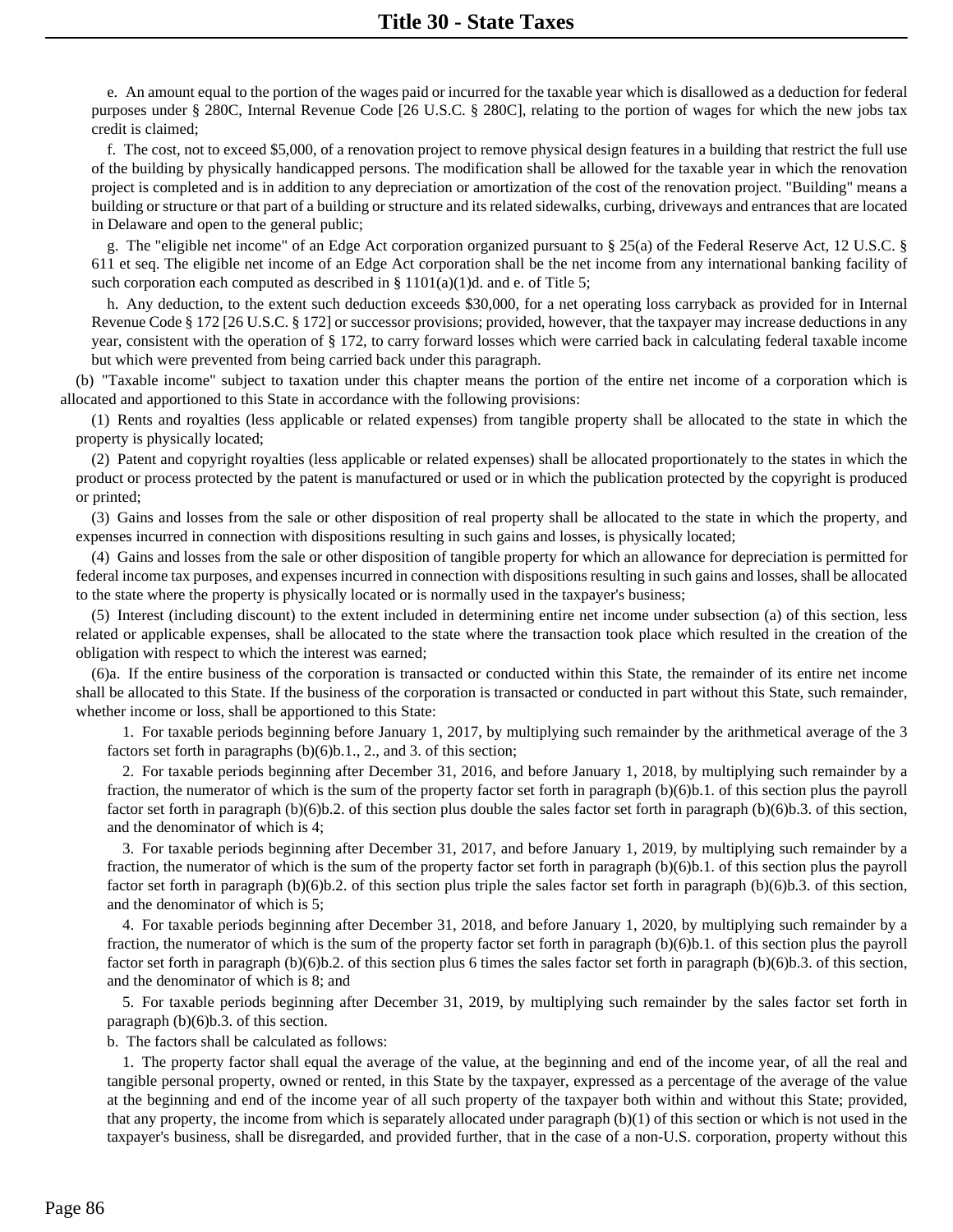State shall include only property located without this State, but also within the United States. For the purposes of this paragraph, property owned by the taxpayer shall be valued at its original cost to the taxpayer, and property rented by the taxpayer shall be valued at 8 times the annual rental;

2. The payroll factor shall equal the wages, salaries and other compensation paid by the taxpayer to employees within this State, except general executive officers, during the income year expressed as a percentage of all such wages, salaries and other compensation paid within and without this State during the income year to all employees of the taxpayer, except general executive officers; provided, that in the case of a non-U.S. corporation, wages, salaries and other compensation paid without this State during the income year shall include only wages, salaries and other compensation paid during the income year to employees of the taxpayer, except general executive officers, that are deductible under § 882 of the Internal Revenue Code of 1986 (26 U.S.C. § 882), as amended, in determining federal taxable income which is effectively connected with the conduct of a trade or business within the United States;

3. The sales factor shall equal the gross receipts from sales of tangible personal property physically delivered within this State to the purchaser or the purchaser's agent (but not including delivery to the United States mail or to a common or contract carrier for shipment to a place outside this State) and gross income from other sources within this State for the income year expressed as a percentage of all such gross receipts from sales of tangible personal property and gross income from other sources both within and without the State for the income year; provided, that any receipts or items of income that are excluded in determining the taxpayer's entire net income or are directly allocated under paragraphs (b)(1) to (5) of this section shall be disregarded.

c. This paragraph (b)(6) shall not apply in the case of:

- 1. An asset management corporation;
- 2. A telecommunications corporation; or
- 3. A worldwide headquarters corporation.

(7) The remainder of the entire net income of an asset management corporation shall be apportioned to this State on the basis of the ratio of gross receipts from asset management services from sources within this State for the income year expressed as a percentage of all such gross receipts from asset management services both within and without the State for the income year; provided, that any receipts or items of income that are excluded in determining the taxpayer's entire net income or are directly allocated under paragraphs (b)(1) to (5) of this section shall be disregarded. The source of gross receipts from asset management services shall be determined as follows:

a. In the case of asset management services provided directly or indirectly to an individual, gross receipts with respect to such services shall be sourced to the State of the individual's domicile.

b. In the case of asset management services provided directly or indirectly to an institutional investor holding investments for the benefit of others, such as a pension plan, retirement account or pool of intangible investments, including a fund (other than an investment company under the Investment Company Act of 1940 (15 U.S.C. § 80a-1 et seq.)), or to an institutional investor organized as a pass-through entity (as defined in § 1601(6)a. of this title), gross receipts with respect to such services shall be sourced according to the following rules in the following order:

1. If information regarding domicile of beneficiaries, owners or members is available to the asset management corporation providing asset management services to a pension plan, retirement account or pool of intangible investments, including a fund (other than an investment company under the Investment Company Act of 1940 (15 U.S.C. § 80a-1 et seq.)), or to an institutional investor organized as a pass-through entity (as defined in § 1601(6)a. of this title) through the exercise of reasonable diligence in ascertaining such information, gross receipts with respect to such services shall be sourced to the domicile of such beneficiaries, owners or members;

2. If information regarding domicile of beneficiaries, owners or members is not available to the asset management corporation providing asset management services to a pension plan, retirement account or pool of intangible investments, including a fund (other than an investment company under the Investment Company Act of 1940 (15 U.S.C. § 80a-1 et seq.)), or to an institutional investor organized as a pass-through entity (as defined in § 1601(6)a. of this title) through the exercise of reasonable diligence in ascertaining such information, a reasonable alternative method based on information readily available to the asset management corporation may be used to determine the source of gross receipts with respect to such services, and such reasonable alternative method shall be disclosed and explained in the return in which the method is used. The burden of demonstrating the reasonableness of the method rests on the taxpayer. Based on facts and circumstances in specific cases, reasonable alternative methods used to determine the source of gross receipts from asset management services may take into account the latest population census data available from the United States Census Bureau, the domicile of the sponsor of a pension plan or retirement account or an account or pool of intangible investments (other than an investment company under the Investment Company Act of 1940 (15 U.S.C. § 80a-1 et seq.)) or the domicile of an institutional investor organized as a pass-through entity (as defined in § 1601(6)a. of this title); or,

3. If

A. The domicile of beneficiaries, owners or members is not ascertained under paragraph (b)(7)b.1. of this section; or,

B. No reasonable alternative sourcing method exists under paragraph (b)(7)b.2. of this section, gross receipts with respect to such services shall be sourced to the domicile of the institutional investor or the domicile of the sponsor of a pension plan or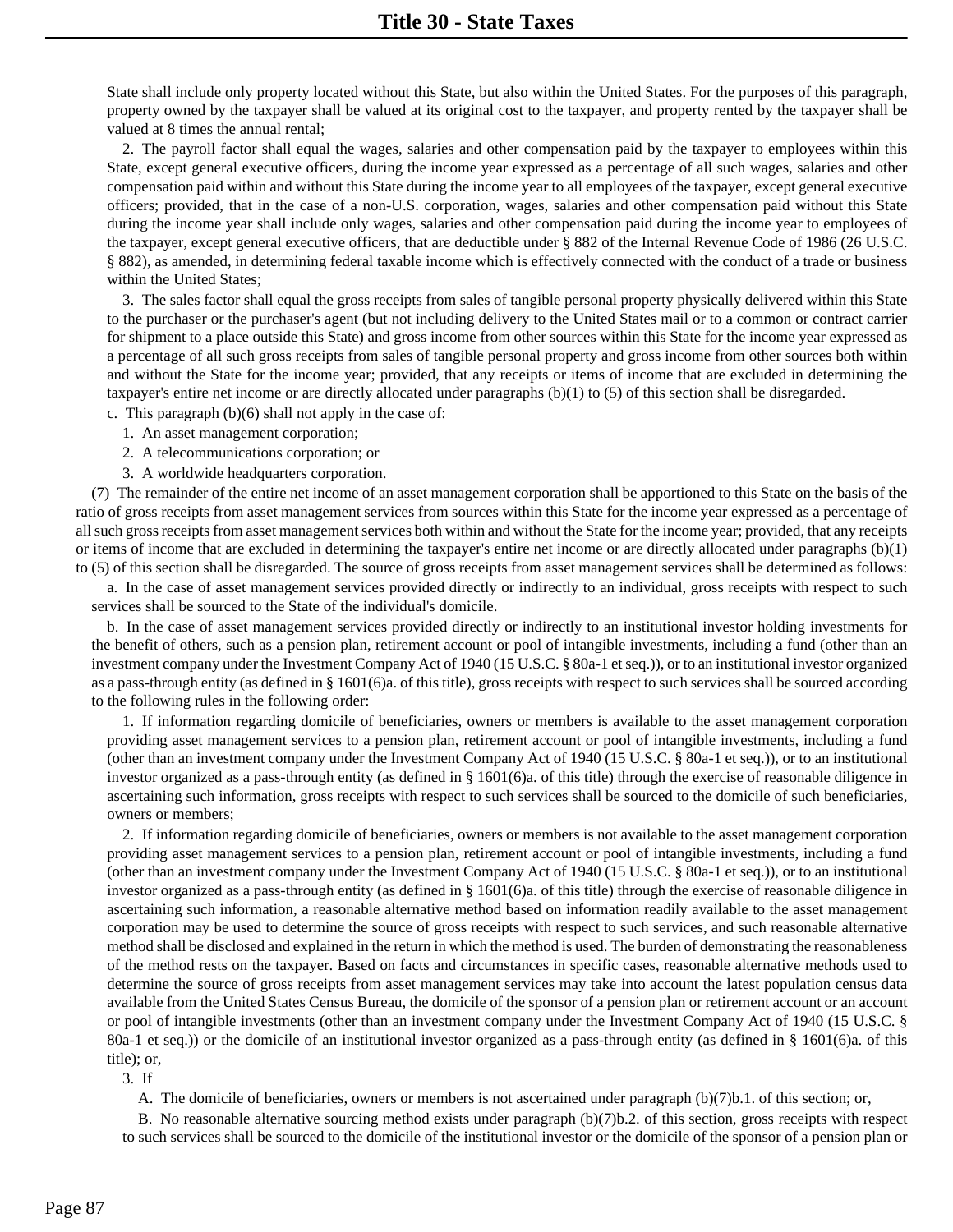retirement account or an account or pool of intangible investments, including a fund (other than an investment company under the Investment Company Act of 1940 (15 U.S.C. § 80a-1 et seq.)), to which asset management services are provided.

c. In the case of asset management services provided directly or indirectly to an investment company under the Investment Company Act of 1940 (15 U.S.C. § 80a-1 et seq.), gross receipts with respect to such services shall be sourced to the domicile of the shareholders of such investment company in accordance with the following procedure: the portion of the gross receipts with respect to such services that are sourced to this State shall be determined by multiplying the total of such gross receipts by a fraction, the numerator of which is the average of the sum of the beginning of year and the end of year balance of shares owned by the investment company shareholders domiciled in this State for the investment company's taxable year for federal income tax purposes and the denominator of which is the average of the sum of the beginning of year and the end of year balance of shares owned by all investment company shareholders. A separate computation shall be made with respect to gross receipts for asset management services provided directly or indirectly to each investment company.

d. In the case of asset management services provided directly or indirectly to a person other than those persons described in paragraph (b)(7)a. through c. of this section, to the domicile of such person.

(8) If the entire business of a telecommunications corporation or a worldwide headquarters corporation is transacted or conducted within this State, the remainder of its entire net income shall be allocated to this State. If the business of a telecommunications corporation or a worldwide headquarters corporation is transacted or conducted in part without this State, such remainder, whether income or loss, shall be apportioned to this State:

a. For taxable periods beginning before January 1, 2017, by multiplying such remainder by the arithmetical average of the 3 factors set forth in paragraphs  $(b)(6)b.1, 2,$  and 3. of this section; and

b. For taxable periods beginning after December 31, 2016, by electing, on an annual basis, either to:

1. Multiply such remainder by the sales factor set forth in paragraph (b)(6)b.3. of this section; or

2. Multiply such remainder by the arithmetical average of the 3 factors set forth in paragraphs (b)(6)b.1., 2., and 3. of this section.

(c) If, in the discretion of the Secretary of Finance, the application of the allocation or apportionment provisions of this section result in an unfair or inequitable proportion of the taxpayer's entire net income being assigned to this State, then the Secretary of Finance or the Secretary's delegate may permit or require the exclusion or alteration of the weight to be given to 1 or more of the factors in the formula specified above or the use of separate accounting or other method to produce a fair and equitable result.

(d) In determining the taxable income of a fiscal year taxpayer for that portion of its fiscal year ending within 1977 which falls within the calendar year 1977, the taxpayer may, at its election, treat such period as though it were the entire fiscal year, or it may compute its taxable income for the entire fiscal year and pay the tax herein imposed on that portion of the taxable income so determined which the number of days from January 1, 1977, to the close of the fiscal year in 1977 bears to 365.

(30 Del. C. 1953, § 1903; 51 Del. Laws, c. 298; 51 Del. Laws, c. 315, § 4; 57 Del. Laws, c. 136, §§ 2, 3; 57 Del. Laws, c. 188, §§ 19, 41; 57 Del. Laws, c. 533; 57 Del. Laws, c. 741, § 8B; 58 Del. Laws, c. 320; 59 Del. Laws, c. 113, §§ 1, 2; 60 Del. Laws, c. 18, § 3; 61 Del. Laws, c. 76, § 2; 61 Del. Laws, c. 297, § 1; 62 Del. Laws, c. 56, § 3; 63 Del. Laws, c. 295, § 2; 64 Del. Laws, c. 43, § 8; 67 Del. Laws, c. 263, §§ 1, 2; 68 Del. Laws, c. 82, §§ 9, 10; 70 Del. Laws, c. 186, § 1; 71 Del. Laws, c. 19, § 80; 71 Del. Laws, c. 217, §§ 3-6; 76 Del. Laws, c. 234, §§ 5, 6; 80 Del. Laws, c. 195, §§ 8, 9.)

#### **§ 1904 Returns.**

(a) A tentative return, covering estimated income tax liability for the current income year, to be in such form and containing such information as the Secretary of Finance shall prescribe, shall be filed with the Secretary of Finance as follows: In the case of a calendar year taxpayer, on or before April 15 of the current income year; and, in the case of a fiscal year taxpayer, on or before the fifteenth day of the fourth month of the current income year.

(b) A final return in such form and containing such information as the Secretary of Finance shall prescribe shall be filed with the Secretary of Finance on the date on which the taxpayer's federal return is due.

(c) [Repealed.]

(d) Every return shall have annexed thereto a certification by the president, vice-president, treasurer, assistant treasurer, chief accounting officer or any other officer of the taxpayer duly authorized so to act to the effect that the statements contained therein are true to the best of the officer's knowledge and belief.

(e) Every domestic or foreign corporation not exempt under § 1902 of this title shall file an annual tentative return and an annual final return regardless of the amount of its estimated tax liability, its gross income or its taxable income.

(f) The Secretary may require every corporation exempt from taxation under § 1902(b) of this title to file an information return for each taxable year setting forth the items of gross income and deductions and such other information as the Secretary, by forms or regulation, may prescribe.

(30 Del. C. 1953, § 1904; 51 Del. Laws, c. 298; 57 Del. Laws, c. 67, § 1; 57 Del. Laws, c. 172; 57 Del. Laws, c. 707, § 7; 57 Del. Laws, c. 741, § 8B; 64 Del. Laws, c. 461, § 9; 68 Del. Laws, c. 187, § 13; 70 Del. Laws, c. 186, § 1; 81 Del. Laws, c. 19, § 5.)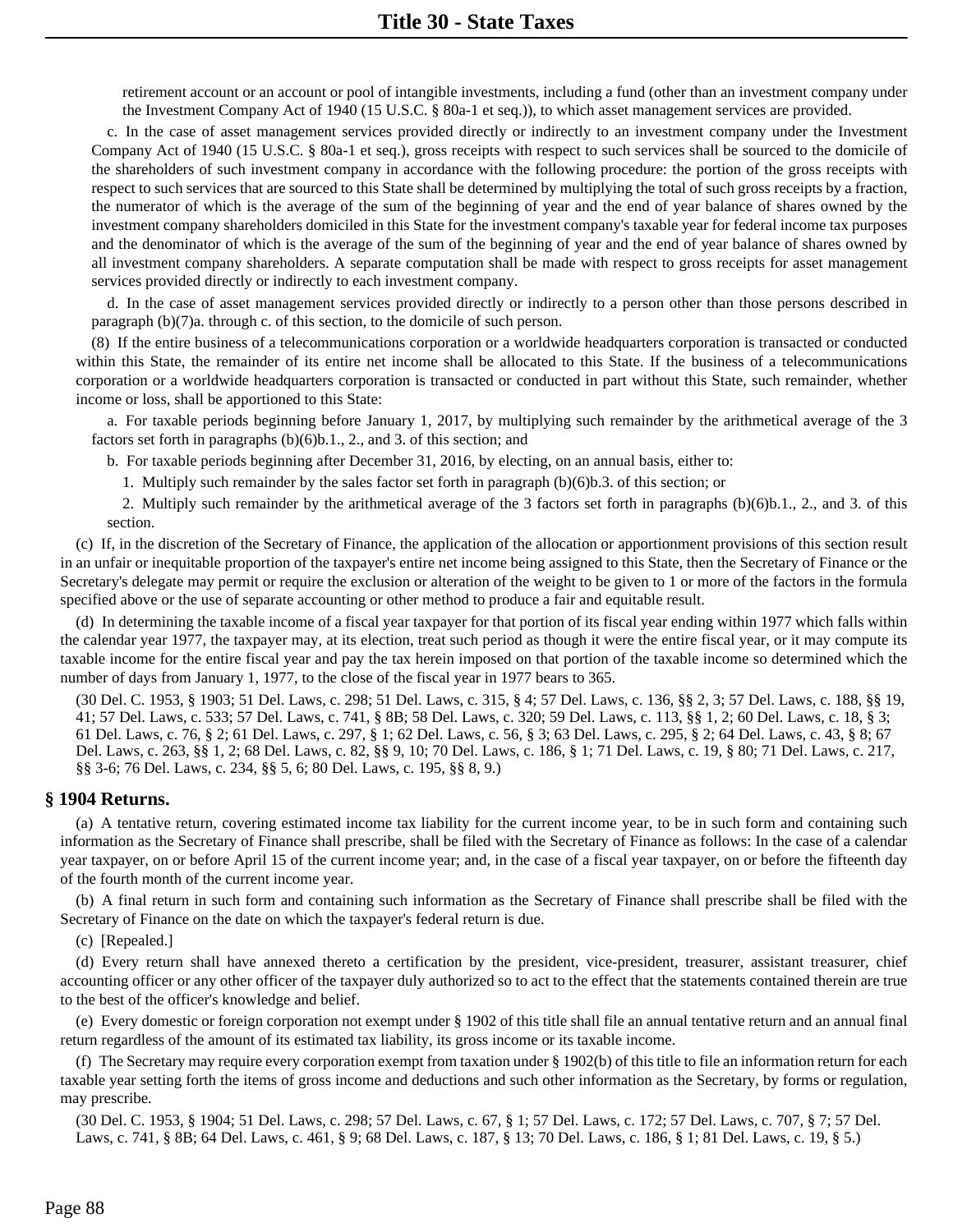## **§ 1905 Payment of tax.**

The tax imposed by this chapter shall be payable as follows:

(1) *Calendar year corporations.* —

a. Except as provided in paragraph (1)b. of this section, 50% of the estimated tax liability for the current taxable year shall be paid with the tentative return filed on April 15 of the current taxable year, and the balance of the estimated tax shall be paid in 3 installments as follows: 20% on June 15 of the current taxable year; 20% on September 15 of the current taxable year; and 10% on December 15 of the current taxable year.

b. For small corporations, 25% of the estimated tax liability for the current taxable year shall be paid with the tentative return filed on April 15 of the current taxable year, and the balance of the estimated tax shall be paid in 3 equal installments of 25% on each of June 15, September 15, and December 15 of the current taxable year.

(2) *Fiscal year corporations.* —

a. Except as provided in paragraph (2)b. of this section, 50% of the estimated tax liability for the current taxable year shall be paid with the tentative return filed on the fifteenth day of the fourth month of the current taxable year, and the balance of the estimated tax shall be paid in 3 installments as follows: 20% on the fifteenth day of the sixth month of the current taxable year; 20% on the fifteenth day of the ninth month of the current taxable year; and 10% on the fifteenth day of the twelfth month of the current taxable year.

b. For small corporations, 25% of the estimated tax liability for the current taxable year shall be paid with the tentative return filed on the fifteenth day of the fourth month of the current taxable year, and the balance of the estimated tax shall be paid in 3 equal installments of 25% on each of the fifteenth day of the sixth month of the current taxable year; the fifteenth day of the ninth month of the current taxable year; and the fifteenth day of the twelfth month of the current taxable year.

(3) *Additional taxes due on final return.* — Any additional tax due as computed in the final return required to be filed pursuant to § 1904 of this title shall be paid with such final return.

(4) Tentative tax declarations and payments are not required for returns for taxable periods of less than 92 calendar days.

(5) For purposes of this section, the term "small corporation" means any corporation, including, without limitation, an S corporation subject to § 1158 of this title, if such corporation (or any predecessor corporation) had aggregate gross receipts from sales of tangible personal property and gross income from other sources both within and without the State for purposes of computing the ratio described in § 1903(b)(6)b.3. of this title that do not exceed the applicable threshold of \$20,000,000 for any 2 of the 3 taxable years immediately preceding the taxable year for which estimated tax is being computed. (The applicable threshold in this subsection is subject to annual adjustment as more fully set forth in § 515 of this title.)

(30 Del. C. 1953, § 1905; 51 Del. Laws, c. 298; 51 Del. Laws, c. 315, § 5; 60 Del. Laws, c. 15, § 1; 60 Del. Laws, c. 193, § 1; 71 Del. Laws, c. 217, § 7; 80 Del. Laws, c. 195, § 10; 81 Del. Laws, c. 19, § 6.)

## **§ 1906 Short title.**

This chapter shall be entitled "Delaware Corporate Income Tax Law of 1958." (30 Del. C. 1953, § 1918; 51 Del. Laws, c. 298; 51 Del. Laws, c. 315, § 14; 68 Del. Laws, c. 187, §§ 12, 14.)

## **§ 1907 Time of taking effect of tax.**

The tax shall be first effective with respect to income earned subsequent to December 31, 1957. (30 Del. C. 1953, § 1920; 51 Del. Laws, c. 298; 51 Del. Laws, c. 315, § 16; 68 Del. Laws, c. 187, §§ 12, 14.)

# **§ 1908 Historic rehabilitation.**

Any entity taxable under this section is eligible for tax credits in accordance with the Historic Preservation Tax Credit Act (Chapter 18 of this title), which credits shall be against taxes imposed under this chapter; provided, however, that all claimed credits are accompanied by a Certificate of Completion issued by the State Historic Preservation Office certifying that such credits have been earned in compliance with that act.

(73 Del. Laws, c. 6, § 7.)

# **§ 1909 Withholding of income tax on sale or exchange of real estate by nonresident corporations.**

(a) *Definitions.* —

- (1) "Director" means the Director of the Division of Revenue or the Secretary of Finance of the State.
- (2) "Nonresident corporation" means, for purposes of this section, a corporation that:
	- a. Is not organized under the laws of this State, and
	- b. Is not qualified or registered with the Secretary of State to do business in this State.
- (3) "Recorder" means the official with the duty to record deeds and similar instruments.
- (4) "Transfer under a deed in lieu of foreclosure" includes all of the following:
	- a. A transfer by the owner of the property to the following: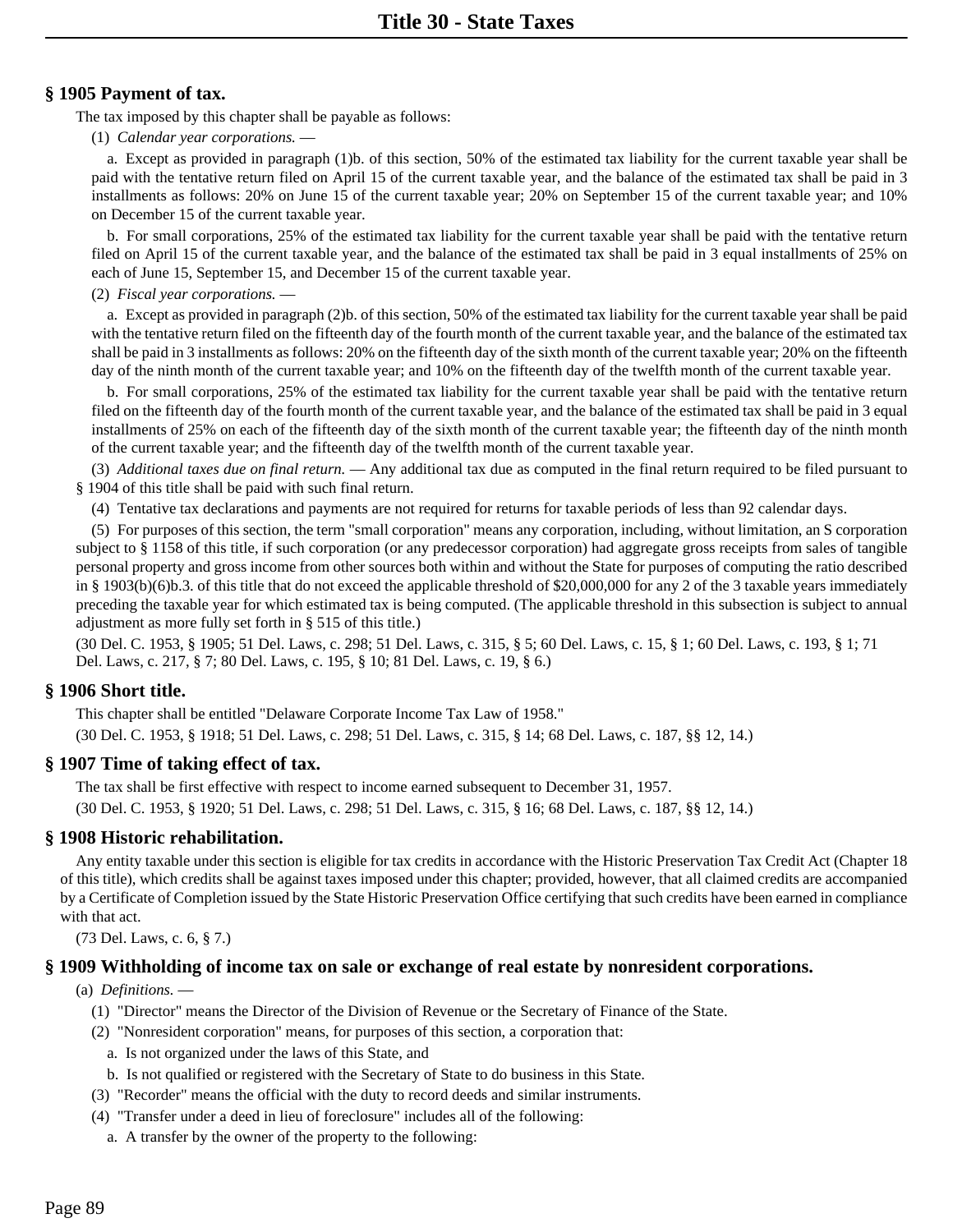1. With respect to a deed in lieu of foreclosure of a mortgage, the mortgagee, the assignee of the mortgage, or any designee or nominee of the mortgagee or assignee of the mortgage.

2. With respect to a deed in lieu of foreclosure of any other lien instrument, the holder of the debt or other obligation secured by the lien instrument or any designee, nominee, or assignee of the holder of the debt secured by the lien instrument.

b. A transfer by any of the persons described in paragraph (a)(4)a. of this section to a subsequent purchaser for value.

(5) "Transfer under a foreclosure of a mortgage or other lien instrument" includes the following:

a. With respect to the foreclosure of a mortgage, all of the following:

1. A transfer by the sheriff or other party authorized to conduct the foreclosure sale under the mortgage to 1 of the following: A. The mortgagee or the assignee of the mortgage.

B. Any designee, nominee, or assignee of the mortgagee or assignee of the mortgage.

C. Any purchaser, substituted purchaser, or assignee of any purchaser or substituted purchaser of the foreclosed property.

2. A transfer by any of the persons described in paragraphs (a)(5)a.1.A. and (a)(5)a.1.B. of this section to a subsequent purchaser for value.

b. With respect to the foreclosure of any other lien instrument, all of the following:

- 1. A transfer by the party authorized to make the sale to 1 of the following:
	- A. The holder of the debt or other obligation secured by the lien instrument.

B. Any designee, nominee, or assignee of the holder of the debt secured by the lien instrument.

C. Any purchaser, substituted purchaser, or assignee of any purchaser or substituted purchaser of the foreclosed property.

2. A transfer by any of the persons described in paragraphs (a)(5)b.1.A. and (a)(5)b.1.B. of this section to a subsequent purchaser for value.

(b) *Estimated tax return; alternative forms.* — Every nonresident corporation that sells or exchanges Delaware real estate shall file with the Recorder 1 of the following:

(1) A "Delaware Corporate Tentative Tax Return" due for the quarter in which the sale or exchange is settled, applying the tax rate provided under § 1902 of this title to an estimate of the gain recognized on the sale or exchange.

(2) An alternative form prepared by the Director to calculate income tax at the tax rate provided under § 1902 of this title, applied to the difference between the total amount realized by the transferor and the net balance due at the time of settlement of all recorded liens encumbering the real estate.

(3) An alternative form prepared by the Director to declare under penalties of perjury that the sale or exchange of real estate is exempt from recognition of capital gain with respect to the tax year of the sale or exchange, with a statement of the facts and a citation to the provision or provisions of the Internal Revenue Code (Title 26, U.S.C.) relied upon.

(4) An alternative form prepared by the Director to declare under penalties of perjury that the sale or exchange of real estate is 1 of the following:

a. A transfer under a foreclosure of a mortgage or other lien instrument.

b. A transfer under a deed in lieu of foreclosure.

(c) *Due date of estimated tax return, payment.* — The return or form provided for in subsection (b) of this section, and the estimated tax reported due, shall be remitted with the deed to the Recorder before the deed shall be recorded.

(d) *Payment credited to transferor.* — The estimated tax remitted under subsection (c) of this section shall be deemed to have been paid to the Director on behalf of the nonresident transferor and the nonresident transferor shall be credited for purposes of § 1905 of this title as a payment made on the date remitted to the Recorder.

(e) *Persons or entities not liable for payments.* — Neither the transferee, title insurance producer, title insurer, settlement agent, closing attorney, lending institution, nor the real estate agent or broker in a transaction subject to this section shall be liable for any amounts required to be collected and paid over to the Recorder or Director under this section.

(f) *Tax not imposed; lawful collection of taxes not prohibited. — This section does not:*

(1) Impose any tax on a transferor or affect any liability of the transferor for any tax; or

(2) Prohibit the Director from collecting any taxes due from a transferor in any other manner authorized by law.

(77 Del. Laws, c. 291, § 3; 81 Del. Laws, c. 363, § 3.)

## **§§ 1910 , 1911. Interests and additions to the tax in case of deficiencies; addition to the tax in case of nonpayment; refunds.**

Repealed by 68 Del. Laws, c. 187, § 12, effective Jan. 1, 1992.

## **§ 1912 Penalties — Late filing; failure to file returns; false and fraudulent return; failure to maintain records.**

(a) Any person who wilfully fails, neglects or refuses to make a return or to pay the tax as prescribed in this chapter or who shall refuse to permit the Secretary of Finance to examine the books, papers and records of any corporation liable to pay tax under this chapter shall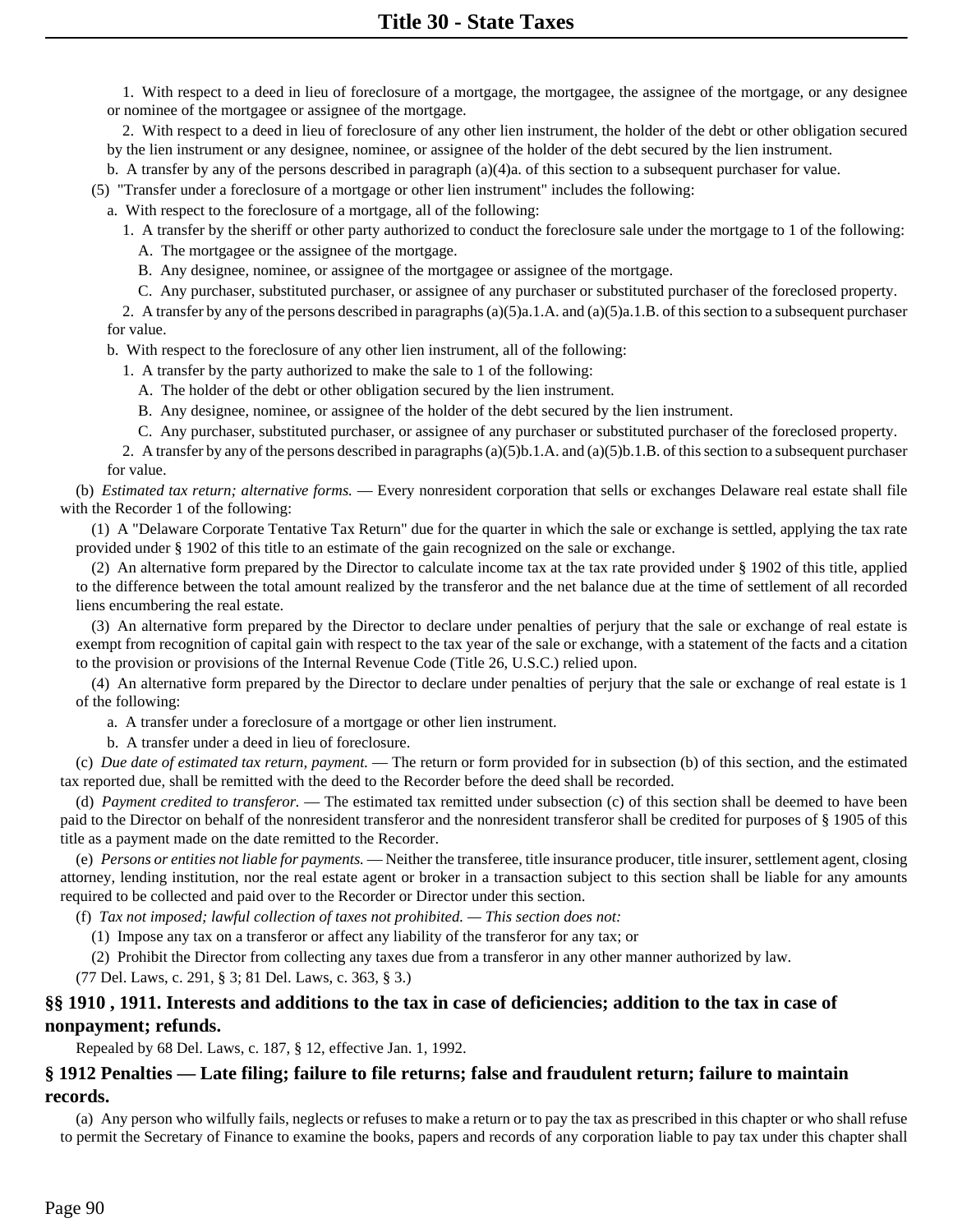be fined not more than \$3,000, or imprisoned not more than 6 months, or both. Such penalty shall be in addition to any other penalties imposed by this chapter.

(b) Any person who wilfully makes a false and fraudulent return of net income, made taxable by this chapter, shall be fined not more than \$3,000, or imprisoned not more than 6 months, or both. Such penalty shall be in addition to any other penalties imposed by this chapter.

(c) Any corporation which fails to maintain and keep, for a period of 3 years after any return is filed under this chapter, such record or records of its business within this State for the period covered by such return, as may be required by the Secretary of Finance, shall be fined \$3,000. Such penalty shall be in addition to any other penalties imposed by this chapter.

(d) [Deleted.]

(e) The Superior Court shall have exclusive jurisdiction over all offenses under this chapter.

(f) [Deleted.]

(30 Del. C. 1953, § 1913; 51 Del. Laws, c. 298; 51 Del. Laws, c. 315, § 11; 57 Del. Laws, c. 66; 57 Del. Laws, c. 741, § 8B; 59 Del. Laws, c. 113, § 5; 61 Del. Laws, c. 425, §§ 1-4; 63 Del. Laws, c. 293, §§ 3, 4; 67 Del. Laws, c. 40, § 15; 68 Del. Laws, c. 187, § 12.)

# **§§ 1913 -1916. Court action to compel furnishing of information; lien of tax; collection of tax; administration by Secretary of Finance.**

Repealed by 68 Del. Laws, c. 187, § 12, effective Jan. 1, 1992.

#### **§§ 1917 , 1918. Short title; time of taking effect of tax.**

Transferred.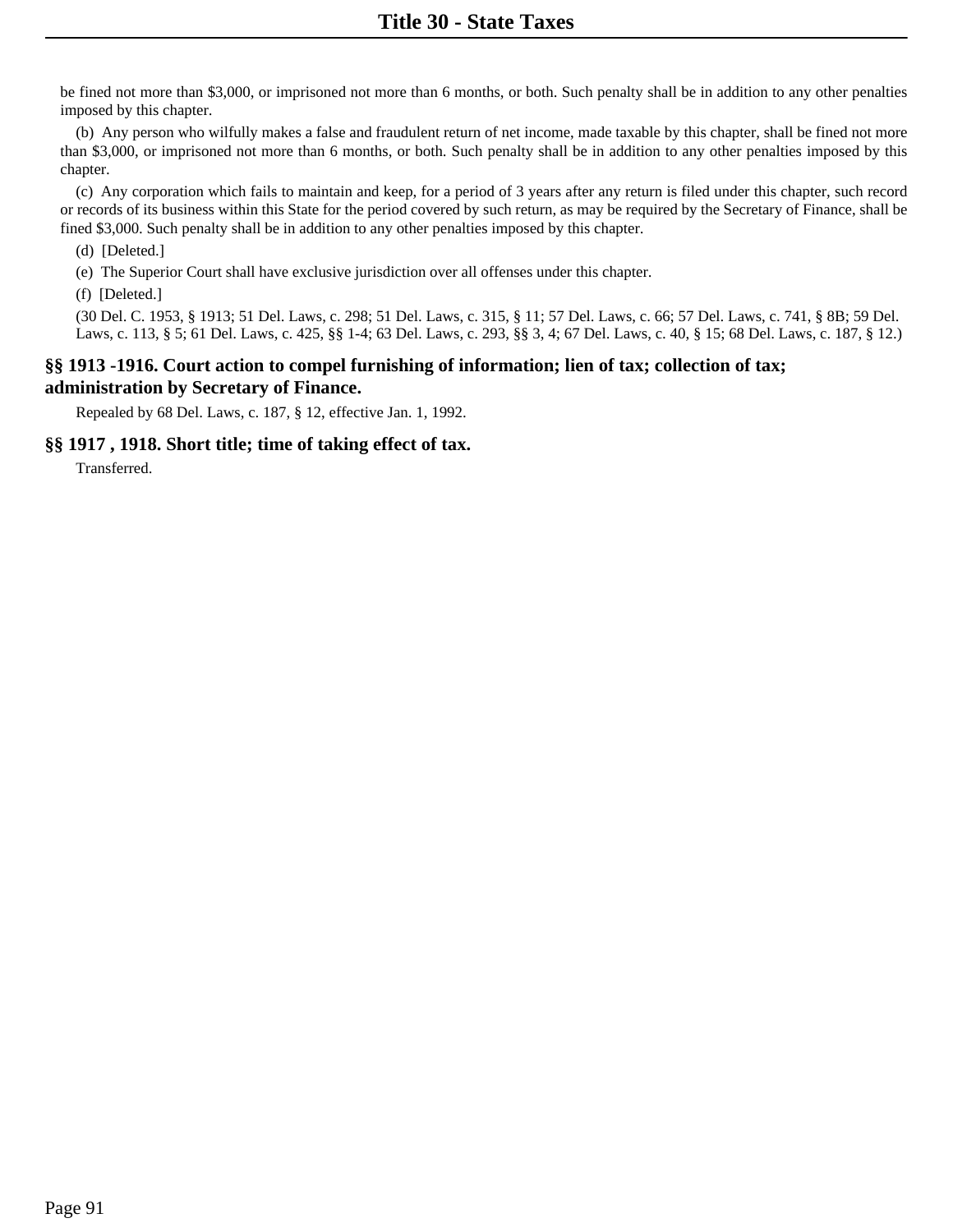# **Part II Income, Inheritance and Estate Taxes**

# **Chapter 20 BUSINESS TAX CREDITS AND DEDUCTIONS Subchapter I**

## **Neighborhood Assistance Tax Credit**

## **§ 2001 Short title.**

This subchapter shall be known and may be cited as the "Neighborhood Assistance Act." (30 Del. C. 1953, § 2001; 56 Del. Laws, c. 405, § 1; 72 Del. Laws, 1st Sp. Sess., c. 250, § 2.)

## **§ 2002 Definitions.**

As used in this subchapter:

(1) "Community development corporation" and "community-based development organization" means any locally-based, residentcontrolled, nonprofit organization that plans and implements Community Economic Development projects in impoverished areas or for low- and moderate-income people and that holds a ruling from the Internal Revenue Service of the United States Department of the Treasury that the organization is exempt from income taxation under the provisions of the Internal Revenue Code.

(2) "Community services" means any type of counseling and advice, emergency assistance or medical care furnished to individuals or groups in an impoverished area or for low and moderate income families.

(3) "Crime prevention" means any activity that aids in the reduction of crime in an impoverished area or to assist low and moderate income families.

(4) "Economic development" means any activity that aids in business development and ownership in impoverished areas.

(5) "Education" means any type of scholastic instruction to an individual who resides in an impoverished area or for low and moderate income families that enables that individual to meet educational requirements for known job vacancies.

(6) "Housing" means any activity that aids in substantial renovation or new construction of rental or owner-occupied residences for low and moderate income families in impoverished areas or for low and moderate income families.

(7) "Impoverished area" means any clearly-defined, economically-distressed urban or rural area in this State that is certified as such by the Delaware State Housing Authority. Such certification shall be made on the basis of federal census studies and current indices of social and economic conditions.

(8) "Job training" means any type of instruction to an individual who resides in an impoverished area or for low and moderate income families that enables an individual to acquire vocational skills so that the individual can become employable or be able to seek a higher grade of employment.

(9) "Low and moderate income family" means an individual or family whose total household income is at or below 80% of the Area Median Income as established by the federal Department of Housing and Urban Development.

(10) "Neighborhood assistance" means the furnishing of financial assistance, labor, material and technical advice to aid in the physical, economic and community improvement of any part or all of an impoverished area or to assist low and moderate income families through the provision of community services, crime prevention, economic development, education, housing, and job training.

(11) "Neighborhood organization" means any organization performing neighborhood assistance in an impoverished area or for low and moderate income families and holding a ruling from the Internal Revenue Service of the United States Department of the Treasury that the organization is exempt from income taxation under the provisions of the Internal Revenue Code, or any community development corporation or community-based development organization as defined in this section.

(12) "Person" or "persons" shall include any individual; any form of company or corporation which is lawful within the State (including limited liability companies and S corporations), any form of partnership which is lawful within the State (including limited liability partnerships); and any trust or estate.

(30 Del. C. 1953, § 2002; 56 Del. Laws, c. 405, § 1; 57 Del. Laws, c. 741, § 9A; 70 Del. Laws, c. 186, § 1; 72 Del. Laws, 1st Sp. Sess., c. 250, § 2; 76 Del. Laws, c. 172, §§ 1-8.)

## **§ 2003 Declaration of policy.**

It is declared to be public policy of this State to encourage the investment by persons in offering neighborhood assistance both directly and by contributing to neighborhood organizations, to benefit individuals living in impoverished areas or low and moderate income families. This public policy further encourages the creation of significant partnerships among community-based development organizations, the private sector and the government.

(30 Del. C. 1953, § 2003; 56 Del. Laws, c. 405, § 1; 72 Del. Laws, 1st Sp. Sess., c. 250, § 2; 76 Del. Laws, c. 172, § 9.)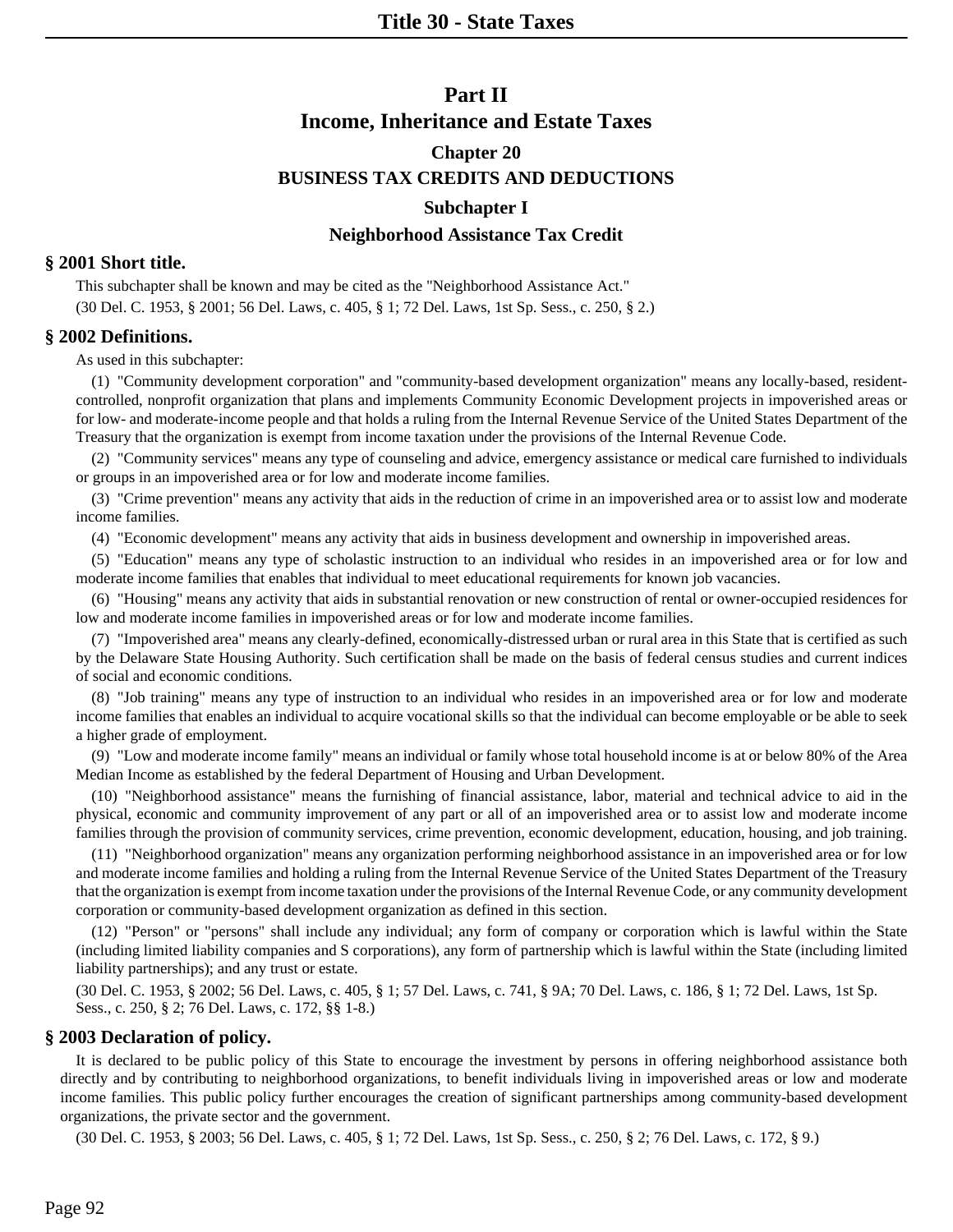# **§ 2004 Qualification for tax credit.**

For each taxable period beginning on or after July 1, 2007, a person that contributes to a neighborhood organization or that provides neighborhood assistance in an impoverished area or for low and moderate income families shall receive a tax credit as provided in § 2005 of this title if the Director of the Delaware State Housing Authority annually approves the proposal of the taxpaying investor. The Director of the Delaware State Housing Authority shall promulgate rules and regulations for the approval or disapproval of such proposals by taxpaying investors.

A Neighborhood Assistance Act Advisory Council, whose members shall be appointed every 2 years by the Director of the Delaware State Housing Authority and comprising community development practitioners and representatives of the private and public sectors shall be established. The Neighborhood Assistance Act Advisory Council shall provide guidance and recommendations to the Director of the Delaware State Housing Authority in establishing program priorities and mechanisms for the program to be conducted and determining the impoverished area or areas selected and the estimated amount to be invested in the program or neighborhood organization. The Neighborhood Assistance Act Advisory Council shall assist the Delaware State Housing Authority in establishing and promulgating rules and regulations for the approval or disapproval of proposals by taxpaying investors and neighborhood organizations.

(30 Del. C. 1953, § 2004; 56 Del. Laws, c. 405, § 1; 57 Del. Laws, c. 741, § 9A; 58 Del. Laws, c. 492, § 2; 72 Del. Laws, 1st Sp. Sess., c. 250, § 2; 76 Del. Laws, c. 80, § 111(c); 76 Del. Laws, c. 172, § 10; 79 Del. Laws, c. 95, § 1.)

#### **§ 2005 State income tax credit; amount.**

(a) For purposes of computing taxable income under Chapter 11 or Chapter 19 of this title, relating to the personal income tax and the corporation income tax, the Secretary of Finance shall allow a credit equal to 50% of the amount invested by a person in a program or in a neighborhood organization the proposal for which was approved under § 2004 of this title. Such tax credit, however, shall not exceed \$50,000 per person per year. No person may receive more than \$100,000 in tax credits during any 3-year period.

(b) Any investment made for which the tax credit herein described is claimed by a taxpayer shall not also be eligible for treatment as a charitable contribution deduction for state income tax purposes in calculating Delaware income tax liability.

(30 Del. C. 1953, § 2005; 56 Del. Laws, c. 405, § 1; 57 Del. Laws, c. 741, § 9B; 58 Del. Laws, c. 492, § 3; 72 Del. Laws, 1st Sp. Sess., c. 250, § 2; 76 Del. Laws, c. 172, §§ 11, 12; 79 Del. Laws, c. 95, § 1.)

#### **§ 2006 Limitations on credits.**

(a) The aggregate amount of such tax credits approved for all persons may not exceed \$1,000,000 in any 1 fiscal year.

(b) The Director of the Delaware State Housing Authority shall ensure that each application has the date and time of submission recorded. Credits must be awarded in chronological order based upon the date and time upon which each complete application is received by the Delaware State Housing Authority. If a credit award results in exceeding the \$1,000,000 limitation for the fiscal year in which it is awarded, the amount by which such credit award exceeds \$1,000,000 must carry over to the succeeding fiscal year and must receive priority for that year.

(72 Del. Laws, 1st Sp. Sess., c. 250, § 2; 76 Del. Laws, c. 80, § 111(c); 76 Del. Laws, c. 172, § 13; 81 Del. Laws, c. 351, § 1.)

#### **§ 2007 Unused tax credit.**

(a) Any person making contributions after July 1, 2007, that produce credits under § 2005 of this title, in amounts in excess of the maximum allowable credit permitted under § 2005 of this title shall be permitted to carry forward the excess contribution as a credit in any of the next 5 years subsequent to the date of the initial grant, subject to the limitation imposed by subsection (b) of this section.

(b) Excess contributions are those contributions that are not available as a credit in the year of the grant because of the limitation imposed by § 2005 of this title. The excess contributions carried over from prior years shall be allowable only after contributions for the current year have been credited, and in no event shall the total credit under this subchapter for any 1 year exceed the limitation imposed by § 2005 of this title.

(30 Del. C. 1953, § 2006; 56 Del. Laws, c. 405, § 1; 58 Del. Laws, c. 492, § 4; 72 Del. Laws, 1st Sp. Sess., c. 250, § 2; 76 Del. Laws, c. 172, § 14.)

#### **§ 2008 Administrative costs.**

The Delaware State Housing Authority is authorized to use up to \$50,000 of the interest income from the Housing Development Fund created under § 4030 of Title 31 for the support of administrative functions associated with this subchapter. (81 Del. Laws, c. 351, § 2.)

# **Subchapter II Tax Credit and License Fee Reduction for Creation of**

## **Employment and Qualified Investment in Business Facilities**

## **§ 2010 Definitions.**

As used in this subchapter and in subchapters III, V and VIII of this chapter:

(1) "Qualified facility" is any qualified property located within this State that constitutes a new facility or an expanded facility and that is used by the taxpayer in or in connection with a qualified activity.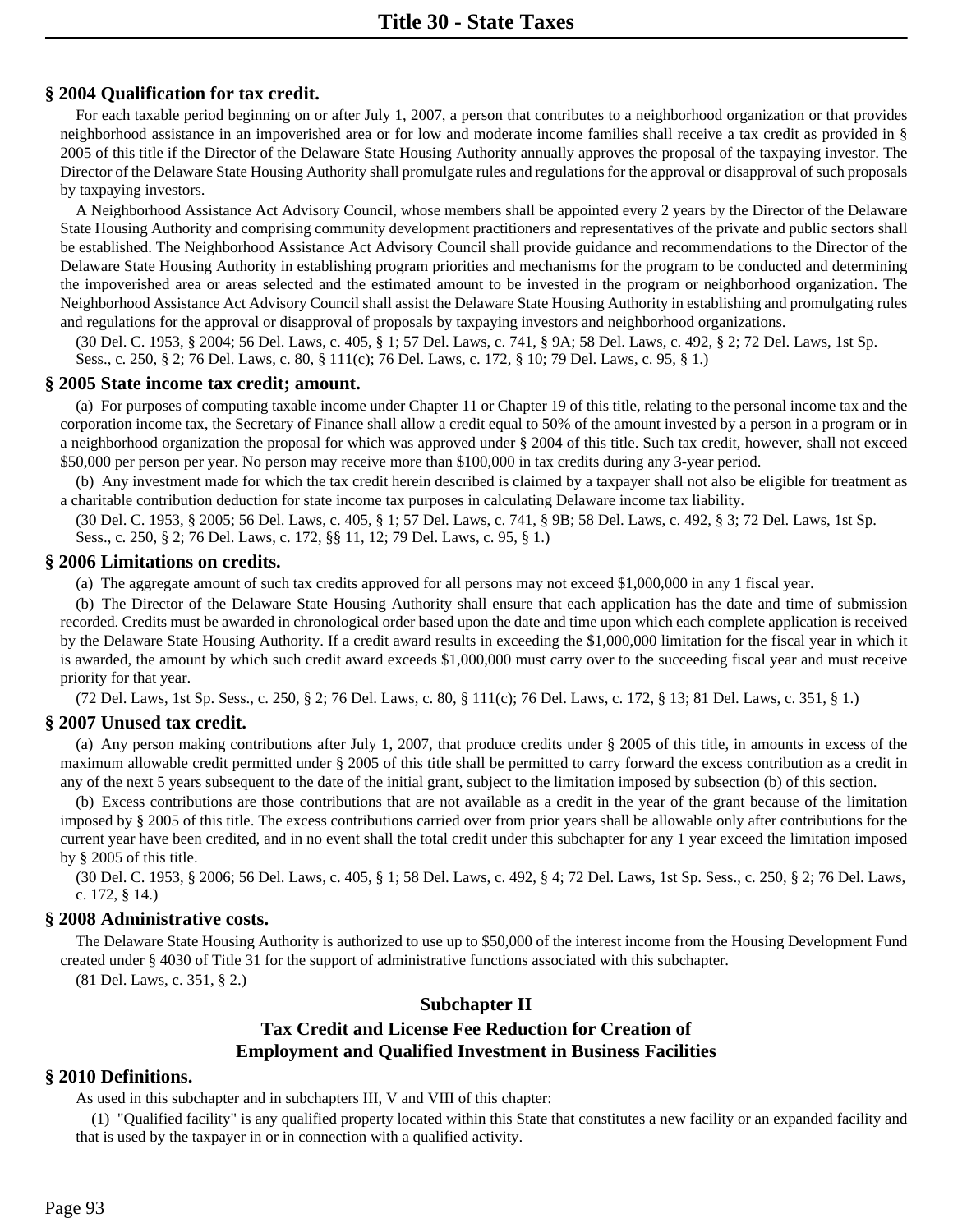(2) "Qualified property" is:

a. Any building and its structural components and any other improvement to real property;

b. The land on which such building or other improvement is located; and

c. Any machinery, equipment and other tangible personal property (other than inventory and property held by the taxpayer primarily for sale to customers in the ordinary course of the taxpayer's trade or business) located in such building or other improvement or located on such land.

If any property is owned, leased or subleased by the taxpayer in common with any other person or persons, such property may constitute "qualified property" only to the extent of the taxpayer's proportionate interest.

(3) "Qualified activity" is:

a. Any activity constituting manufacturing within the meaning of  $\S 2701(2)$  of this title (other than any repair, refurbishing, retooling (such as retooling by an automobile manufacturer), recycling or other similar process or procedure that merely preserves or restores the value of a product or that does not change the inherent nature of a product or material);

b. Engaging in business as a wholesaler, as defined in § 2901(21) of this title, or as a drayperson, as defined in § 2301(a)(7) of this title;

c. The operation of any laboratory or other similar facility for the purpose of scientific, agricultural or industrial research, development or testing;

d. The administration, management or support operations, including marketing, of any activity described in paragraphs (3)a. through j. of this section;

e. Any activity more than 50% of whose annual gross receipts are derived from computer processing or data preparation or processing services, including data entry (but not word processing) and making data processing equipment available on an hourly or time-sharing basis;

f. Any activity more than 50% of whose annual gross receipts are derived from engineering services, including providing and supervising the taxpayer's engineering staff on temporary contract to other firms. The term "engineering services" does not include businesses providing engineering personnel but not general supervision; nor does it include businesses primarily engaged in architectural or photogrammetric engineering;

g. Any activity more than 50% of whose annual gross receipts are derived from consumer credit reporting services, including adjustment and collection services and credit reporting services. "Adjustment and collection services" are establishments primarily engaged in the collection or adjustment of claims, other than insurance. "Credit reporting services" are establishments primarily engaged in providing mercantile and consumer credit reporting services;

h. Any activity more than 50% of whose annual gross receipts are derived from the sale at wholesale of computer software other than custom software by the developer of such software;

i. Telecommunications services which, for purposes of this chapter, shall mean the administration, supervision, maintenance, repair and deployment of the physical infrastructure associated with the provision of telecommunications services, including, but not limited to, the receipt of requests for service and the dispatch of repair and maintenance personnel; the coordination, installation and record activity for the initiation of telecommunication services, including the installation of equipment; the maintenance of records and operations information regarding a telecommunications system or network; and engineering and construction services related to the deployment of infrastructure for a telecommunications system or network;

j. Any activity more than 50% of whose annual gross receipts are derived from aviation services. The term "aviation services" means a business conducted by an employer in Delaware:

- 1. At an airport owned or operated by:
	- A. The State,
	- B. Any political subdivision of the State,
	- C. Any agency or instrumentality of the State or of its political subdivisions, or
	- D. A bi-state authority created by a compact between states and approved by the Congress of the United States,
- 2. Employing at least 100 qualified employees,

3. Constituting the inspection, maintenance, repair, overhaul or remanufacture of aircraft, aircraft engines and other aircraft components or parts; the performance of retrofits of aircraft engines and other components to aircraft and the performance of other modifications to aircraft (including interior and exterior modifications, whether to new or used aircraft, and the design, engineering, installation and certification of such modifications); the sale of aircraft components or parts and lubricants or other consumable goods in connection with the foregoing activities; or any combination of the foregoing activities; or

k. Any combination of the activities described in paragraphs (3)a. through (3)j. of this section.

(4) "New facility" is any qualified property (other than an expanded facility or a replacement facility) placed in service by the taxpayer as owner, lessee or sublessee after December 31, 1984; provided, however, that such phrase shall not include any property the original use of which commenced prior to the time the taxpayer placed such property in service if: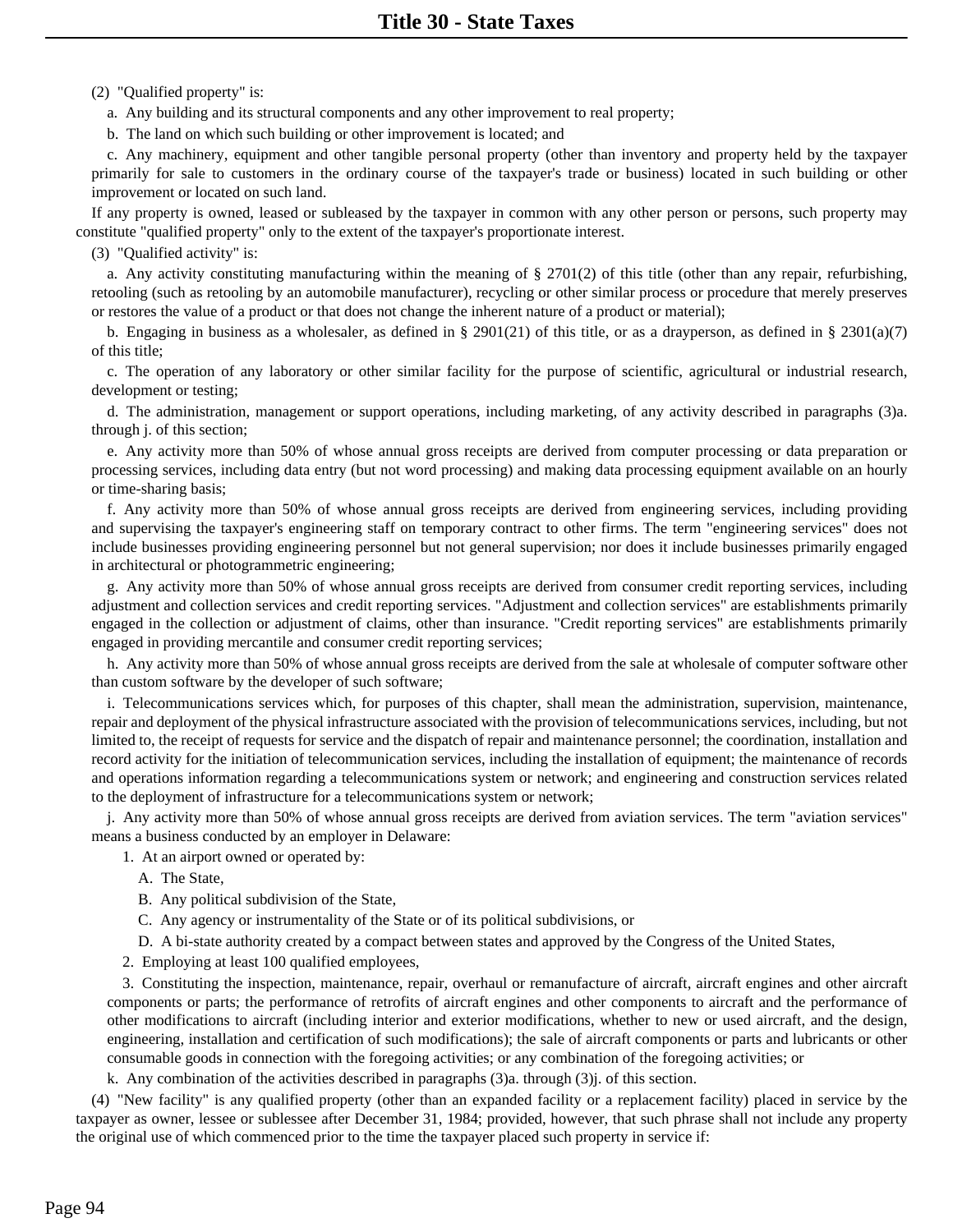a. At any time within 1 year after the date the taxpayer placed such property in service, the taxpayer or a related person uses such property in or in connection with any qualified activity; and

b. Such property was used by any person, at any time within the 1-year period ending on the date the taxpayer placed such property in service, in the same or substantially the same qualified activity.

(5) "Expanded facility" is any qualified property (other than a replacement facility) resulting from the acquisition, construction, reconstruction, installation or erection of improvements or additions to existing property (not including any improvement or addition resulting from a repair, refurbishing, retooling (such as retooling by an automobile manufacturer), recycling or other similar process or procedure that merely preserves or restores the value of an existing facility, and not including any improvement or addition that, in the determination of the Secretary, does not constitute an integral part of a qualified activity), if such improvements or additions are placed in service by the taxpayer as owner, lessee or sublessee after December 31, 1984, but only to the extent of the taxpayer's qualified investment in such improvements or additions. For property placed in service after July 1, 1992, a facility which constitutes a replacement facility, as defined in paragraph (6) of this section, shall be deemed an expanded facility, and the investment shall be deemed a qualified investment, to the extent the taxpayer's investment in the replacement facility exceeds the greater of:

a. One hundred and fifty percent of the unadjusted cost basis of the facility which is being replaced; or

b. One hundred percent of the market value of the facility which is being replaced.

(6) "Replacement facility" is any property (other than an expanded facility) that replaces or supersedes any other property located within this State that:

a. The taxpayer or a related person used in or in connection with any activity for more than 2 years during the period of the 5 consecutive years ending on the date the replacement or superseding property is placed in service by the taxpayer; and

b. Is not used by the taxpayer or a related person in or in connection with any qualified activity for a continuous period of 1 year or more commencing with the date the replacement or superseding property is placed in service by the taxpayer.

(7) "Placed in service" and "original use" shall have the meanings ascribed to such phrases under § 167 of the Internal Revenue Code (26 U.S.C. § 167), and regulations promulgated thereunder.

(8) "Qualified employee" is a person employed within this State on a regular and full-time basis.

(9) "Qualified investment" for any taxable year is the value of a qualified facility as of the last business day of such taxable year. Such value during any taxable year of the taxpayer shall be:

a. If the qualified facility is owned by the taxpayer, the original cost of such facility to the taxpayer; or

b. If the qualified facility is leased or subleased by the taxpayer, 8 times the net annual rent paid or incurred by the taxpayer for such facility. The net annual rent shall be the gross rent paid or incurred by the taxpayer for such facility during the taxable year, less any gross rental income received by the taxpayer from sublessees of any portion of such facility during such taxable year.

(10) "Related person" means:

- a. A corporation, partnership, association or trust controlled by the taxpayer;
- b. An individual, corporation, partnership, association or trust that is in control of the taxpayer; or

c. A corporation, partnership, association or trust controlled by an individual, corporation, partnership, association or trust that is in control of the taxpayer.

For purposes of this paragraph, "control," with respect to a corporation, means ownership, directly or indirectly, of stock possessing 50 percent or more of the total combined voting power of all classes of the stock of such corporation entitled to vote and 50 percent or more of the total number of shares of all other classes of such corporation's stock; "control," with respect to a trust, means ownership, directly or indirectly, of 50 percent or more of the beneficial interest in the principal or income of such trust. The ownership of stock in a corporation, of a capital or profits interest in a partnership or association or of a beneficial interest in a trust shall be determined in accordance with the rules for constructive ownership of stock provided in § 267(c) of the Internal Revenue Code (26 U.S.C. § 267(c)) other than paragraph  $(c)(3)$  of such section.

(11) "Qualified facility gross receipts" means the total Delaware gross receipts (as defined and computed under those provisions of Chapter 23, 27 or 29 of this title that apply to the qualified activity in question) attributable to and derived by the taxpayer from the operation of the qualified facility in question.

(12) "Secretary" means the Secretary of Finance or the Secretary's delegate.

(13) "Taxpayer" means an individual pass-through entity, as defined in § 1601 of this title, or corporation.

(14) "Full-time employment" means employment of 1 individual for at least 35 hours per week, not including absences excused by reason of vacations, illness, holidays or similar causes.

(15) "Health care benefits" means financial protection against the medical care cost arising from disease and accidental bodily injury for which cost the employer pays at least 50% for employees employed by the employer for a continuous period of 6 months or more.

(16) "Brownfield" shall have the meaning set forth in § 9103 of Title 7.

(17) "Gross receipts" shall have the same definition as that contained in the denominator described in § 1903(b)(6)b.3. of this title plus the amount of federal taxable income of the taxpayer attributable to patent and copyright royalties.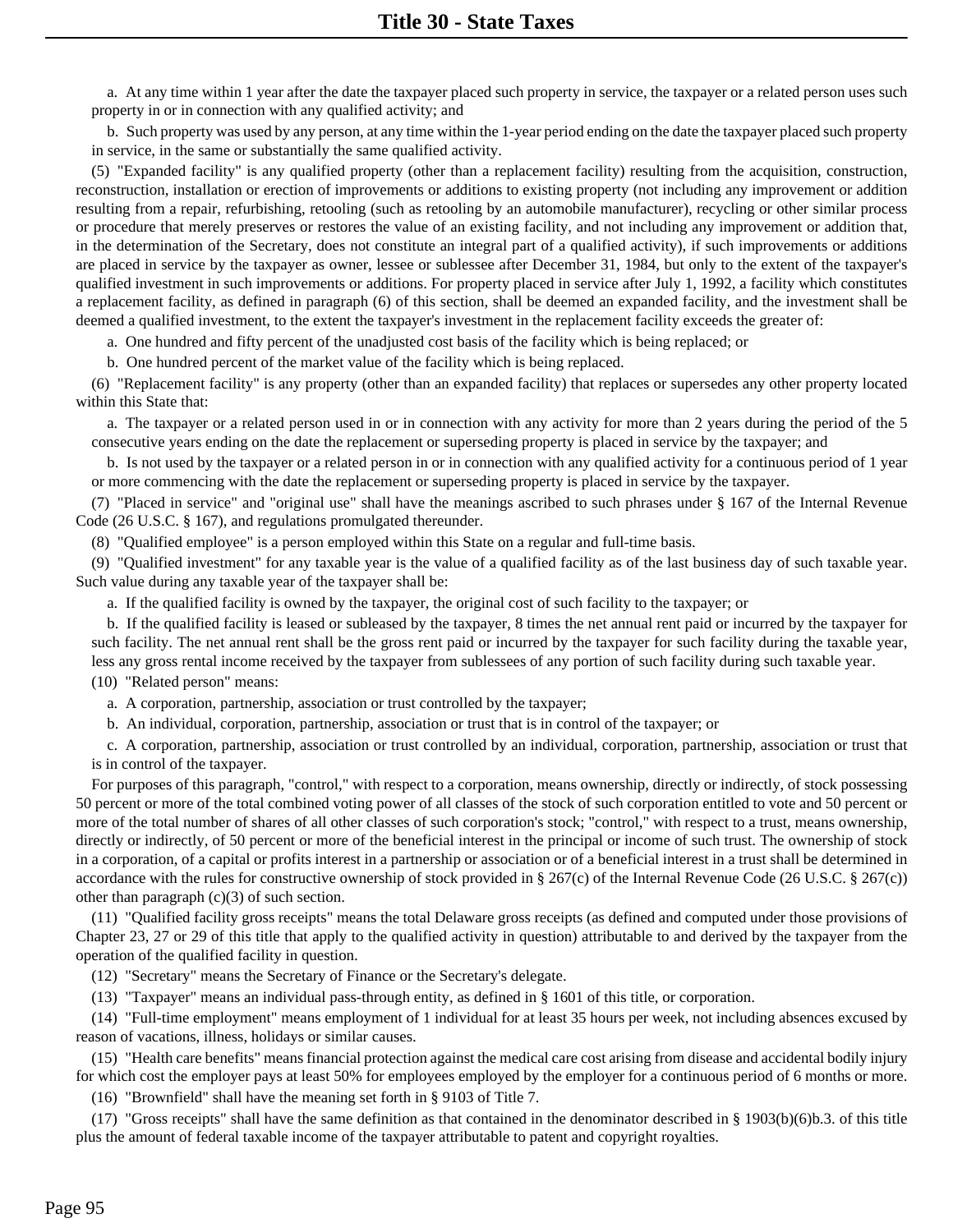(18) "Delaware base amount" shall mean the base amount as defined in § 41(c) of the Internal Revenue Code of 1986, except that references to "qualified research expenses" shall mean "Delaware qualified research and development expenses" and references to "qualified research" shall mean "Delaware qualified research and development." References to "fixed base percentage" shall mean the percentage which the aggregate Delaware qualified research and development expenses for the 4 taxable years immediately preceding the taxable year in which the expenses are taken into account for purposes of Delaware income taxation bear to the aggregate gross receipts for such years. The fixed base percentage for a taxpayer who has fewer than 4 but at least 1 taxable year with gross receipts and Delaware qualified research and development expenses shall be determined in the same manner using only the number of immediately preceding taxable years in which both existed to arrive at the percentage. In the event the taxpayer has in such 4 immediately preceding taxable years no year in which it had both gross receipts and Delaware qualified research and development expenses, the fixed base percentage shall be deemed to be zero.

(19) "Delaware qualified research and development" shall mean qualified research as defined in  $\S$  41(d) of the Internal Revenue Code of 1986 (Public Law 99-514, 26 U.S.C. § 41(d)) that is conducted in this State. The funding of research and development by any person or entity under common control with the ultimate parent corporation of the taxpayer shall not constitute "funded research" as described in § 41(d)(4)(H) of the Internal Revenue Code of 1986 for the purpose of determining Delaware qualified research and development hereunder.

(20) "Delaware qualified research and development expenses" shall mean qualified research expenses as defined in § 41(b) of the Internal Revenue Code of 1986 (Public Law 99-514, 26 U.S.C. § 41(b)) taken into account for purposes of Delaware income taxation for Delaware qualified research and development.

(21) "Qualified tax liability" shall mean the liability for taxes imposed under Chapters 19 and 11 of this title on corporations, shareholders of an S corporation, sole proprietors, partners or members of any other pass-through entity eligible to apply for credits under this subchapter remaining after application of all other credits allowed under this chapter.

(22) "Research and development tax credit" shall mean the credit provided under § 2070 of this title.

(23) "Clean energy technology device" shall mean:

a. Solar power devices, which shall mean devices or systems that use photovoltaic solar cells to produce electricity or that use solar energy to heat water;

b. Fuel cells, which shall mean devices or systems that use an electrochemical generator that converts the chemical energy of a fuel and an oxidant directly to electricity;

c. Wind power devices, which shall mean devices or systems that convert the motion of wind into electric power; or,

d. Geothermal power devices, which shall mean devices or systems that use the temperature differentials between the atmosphere and subterranean areas to heat or cool buildings or to heat water.

(24) "Clean energy technology device manufacturing" shall mean any activity constituting manufacturing within the meaning of § 2701(2) of this title (other than any repair, refurbishing, retooling, recycling or other similar process or procedure that merely preserves or restores the value of a product or that does not change the inherent nature of a product or material) of clean energy technology devices.

(62 Del. Laws, c. 155, § 3; 62 Del. Laws, c. 328, § 1; 64 Del. Laws, c. 460, §§ 1, 2; 67 Del. Laws, c. 120, § 1; 68 Del. Laws, c. 6, § 1; 68 Del. Laws, c. 202, §§ 1, 4-6, 8, 13, 18; 70 Del. Laws, c. 186, § 1; 70 Del. Laws, c. 219, § 1; 70 Del. Laws, c. 487, §§ 1, 12-14, 22; 72 Del. Laws, c. 23, §§ 1-3; 72 Del. Laws, c. 442, § 1; 72 Del. Laws, c. 467, § 4; 73 Del. Laws, c. 183, § 7; 75 Del. Laws, c. 352, § 33; 76 Del. Laws, c. 78, § 2; 77 Del. Laws, c. 86, § 30; 77 Del. Laws, c. 412, § 2; 78 Del. Laws, c. 1, § 1; 78 Del. Laws, c. 47, §§ 2-6; 78 Del. Laws, c. 100, § 1; 80 Del. Laws, c. 195, § 8.)

## **§ 2011 Investment and employment credit against corporation income tax.**

(a) Any taxpayer (other than a public utility as defined in Chapter 1 of Title 26, unless such public utility is a provider of telecommunications services as described in  $\S 2010(3)$ i. of this title) that:

(1) During any consecutive 12-month period has placed in service a qualified facility in which such taxpayer has during such period made a qualified investment in an amount equal to or exceeding \$200,000;

(2) During the consecutive 12-month period referred to in paragraph (a)(1) of this section employs 5 or more qualified employees;

(3) Within 36 months after the date on which a qualified facility is placed in service (which 36-month period shall include the month in which the qualified facility is placed in service) applies for written approval from the Secretary or the Secretary's designee confirming the taxpayer's qualification for the tax credits and license reductions set forth in this subchapter;

shall (except as otherwise provided in subsection (e) of this section) be allowed a credit against the tax imposed by Chapter 19 of this title for the taxable year in which all conditions set forth in this subsection shall be met and for any of the 9 following taxable years in which such facility is a qualified facility with respect to the taxpayer on the last business day thereof. The amount of such credit for any such year shall be the amount determined under subsection (b) of this section.

(b) Subject to the limitations contained in subsections (c) and (d) of this section, the amount of the credit allowable under subsection (a) of this section with respect to any qualified facility for each of the taxable years falling within the 10-year life of such credit shall be the sum of: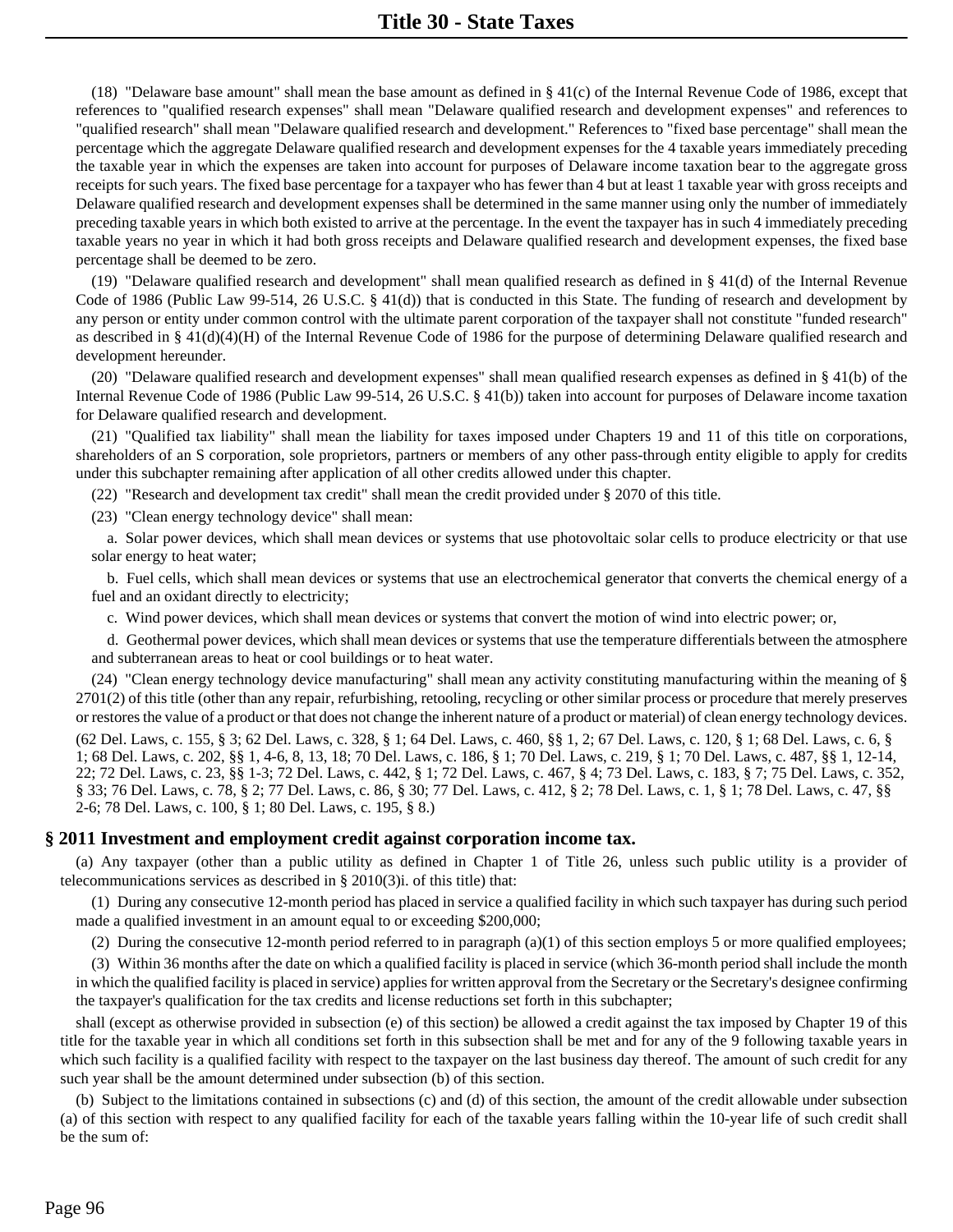- (1) Five hundred dollars multiplied by that number that is the greater of:
	- a. The difference between:

1. The number of qualified employees employed by the taxpayer on a date 1 year after the date on which the qualified facility is placed in service; and

2. The sum of the number of qualified employees, if any, that were employed by the taxpayer and by any related person on the day immediately preceding the date on which such qualified facility is placed in service by the taxpayer; and

b. The difference between:

1. The number of qualified employees employed by the taxpayer on a date 1 year after the date on which occurs the event described in paragraph (a)(2) of this section; and

2. The sum of the number of qualified employees, if any, that were employed by the taxpayer and by any related person on the day immediately preceding the date on which occurs the event described in paragraph (a)(2) of this section;

provided, in either case, that no credit shall be allowable under this paragraph with respect to any qualified employee, except to the extent that the qualified investment in such qualified facility equals or exceeds \$40,000 per qualified employee; and provided further, that no credit shall be allowable under this paragraph with respect to any qualified employee to the extent a credit was claimed by the taxpayer or any related person under this paragraph for such qualified employee with respect to any other qualified facility placed in service in the same or a prior taxable year; plus

(2) Five hundred dollars multiplied by each \$100,000 (or major fraction thereof) of qualified investment in such qualified facility.

(3) In the case of a qualified facility used in connection with the qualified activity described in § 2010(3)i. of this title, the amount of the credit allowable under subsection (a) of this section with respect to such a facility for each of the taxable years falling within the 10-year life of such credit shall be determined by the application of paragraphs  $(b)(1)$  and  $(2)$  of this section, except that:

a. The amount of investment required per qualified employee for purposes of credits determined under paragraph (b)(1) of this section shall be \$15,000 rather than \$40,000, and the amount of minimum required investment determined under subsection (a) of this section shall be \$750,000 rather than \$200,000;

b. No amount of investment may be included in any of the calculations required under paragraph (b)(2) or (3) of this section unless the taxpayer has elected that any such amount of investment shall not be also considered in determining the extent to which the taxpayer has satisfied any obligation it might have under § 711 of Title 26 [repealed]; and

c. The minimum number of qualified employees required for purposes of credits determined under paragraph (b)(1) of this section shall be 50 rather than 5, provided further, that such 50 qualified employees shall be in addition to the number of qualified employees employed by the taxpayer within this State as of December 31, 1996, and no credit shall be allowed under paragraph (b)(2) of this section until the taxpayer shall have employed at least 50 qualified employees in addition to the number of qualified employees employed within this State as of December 31, 1996.

(c) If the number of qualified employees employed by the taxpayer during any taxable year of the taxpayer later than the taxable year in which such qualified facility was placed in service by the taxpayer shall be less than 90 percent of the number of qualified employees that were taken into account under subsection (b) of this section, the amount of the credit otherwise allowable under subsection (b) of this section for such later taxable year shall be reduced by 1 percent for each full percentage point that the number of such qualified employees in such later taxable year is less than the number of qualified employees that were taken into account under subsection (b) of this section.

(d) The amount of the credit allowable under this section for any taxable year shall not exceed 50 percent of the amount of tax imposed upon the taxpayer by Chapter 19 of this title for such taxable year (computed without regard to this section).

(e) No credit shall be allowable under subsection (a) of this section unless at least 25 percent of all qualified employees employed by the taxpayer on the date a qualified facility is placed in service by the taxpayer are residents of this State on such date.

(f) The amount of the credit determined under subsections (b) and (c) of this section for any taxable year that is not allowable for such taxable year solely as a result of the limitation contained in subsection (d) of this section shall be a credit carryover to each of the following taxable years that fall within the 10-year life of the credit specified in subsection (a) of this section. The entire amount of the credit that is not so allowable shall be carried to the earliest of the taxable years to which such credit may be carried, and the portion of such credit that shall be carried to each of the other taxable years to which such credit may be carried shall be the excess, if any, of such credit over the sum of the credits allowable under this section (including subsection (d) of this section) for each of the prior taxable years to which such credit may be carried. In applying the limitation contained in subsection (d) of this section to any taxable year to which a credit may be carried under this subsection, any credit carryovers to such taxable year shall be considered to be applied in reduction of the tax imposed by Chapter 19 of this title for such taxable year in the order of the taxable years from which such credits are carried over, beginning with the credit carryover from the earliest taxable year, and only after all such credit carryovers to such taxable year have been allowed in full shall any credit that would be allowable in such taxable year without regard to this subsection be allowed.

(g) If any facility for which a credit was allowable to the taxpayer under subsection (a) of this section is not a qualified facility with respect to the taxpayer on the last business day of any taxable year during the 10-year life of the credit specified in subsection (a) of this section and if on the last business day of any later taxable year ending after the expiration of such 10-year life such facility again constitutes a qualified facility with respect to the taxpayer (whether as a result of the same qualified activity or a different qualified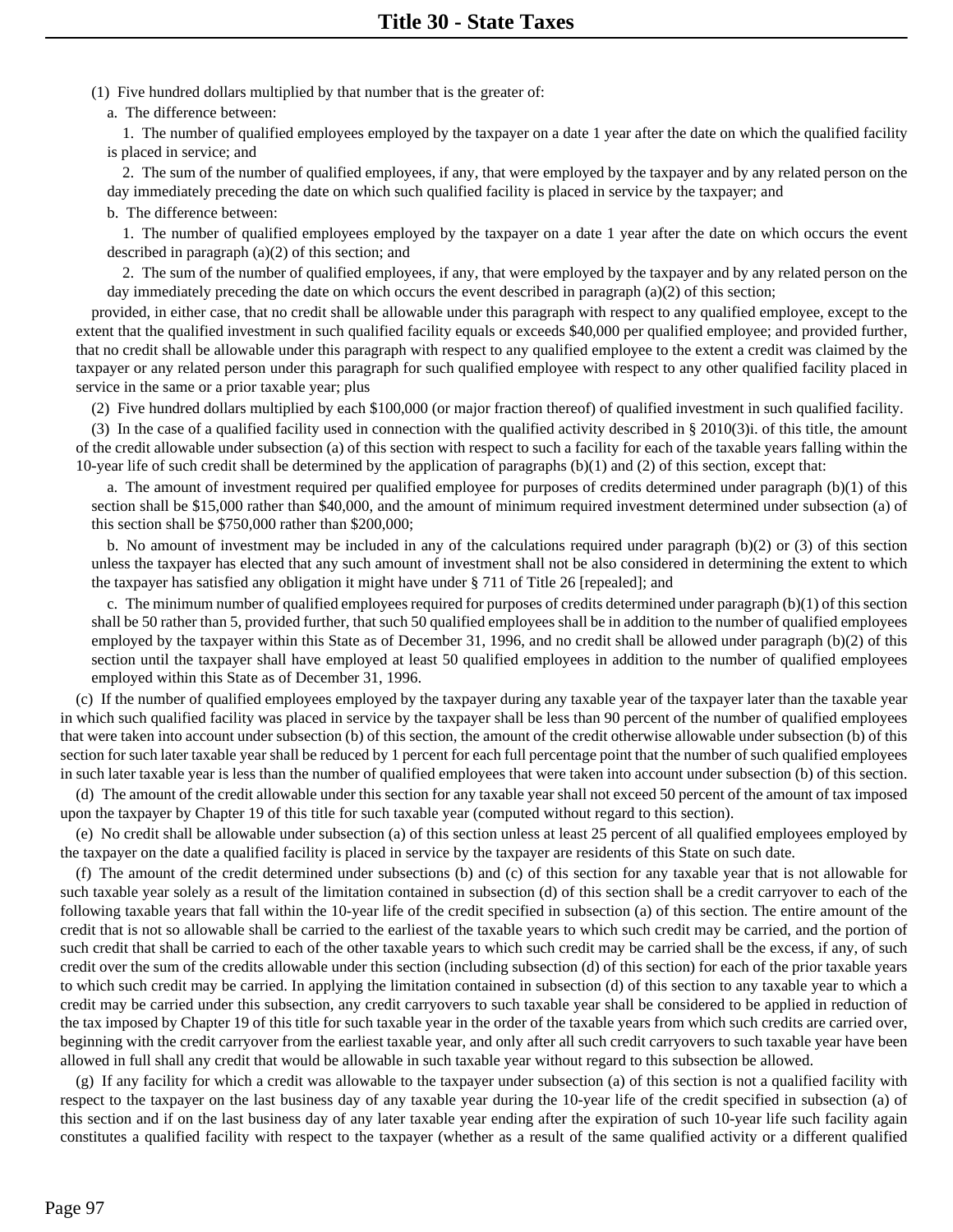activity), the Secretary may, upon application of the taxpayer filed on or before the first day of the fourth month following the close of such later taxable year (and filed in such form and manner as may be prescribed in regulations by the Secretary), allow a credit for such later taxable year and for each of that number of the following taxable years as shall be equal to the difference between 9 and the number of prior taxable years for which a credit was allowable to the taxpayer for such qualified facility. The amount of the credit, for such later taxable year and for each such following taxable year, shall be the amount of the credit determined under subsection (b) of this section for the taxable year such qualified facility was first placed in service by the taxpayer, but subject in such later taxable year and in each such following taxable year to the limitations contained in subsections (c) and (d) of this section. The Secretary shall allow such credit if the Secretary determines that the resumption of a qualified activity with respect to such qualified facility will provide increased opportunities for employment in this State and will result in a meaningful contribution to the economy of this State.

(h)-(j) [Repealed.]

(k) Any taxpayer (other than a public utility as defined in Chapter 1 of Title 26) that for any taxable year has a qualified investment in a qualified facility that is placed in service by the taxpayer during such taxable year shall be allowed a credit under this section irrespective of the limitations contained in subsection (a)(2), (b) or (c) of this section; provided, however, as follows:

(1) Such investment must equal or exceed the greater of:

a. \$1 million; or

b. 15% of the unadjusted basis in such facility at the close of the taxable year preceding the date on which installation or construction of the investment described in this paragraph commenced;

(2) Substantially all the use of the qualified facility by the taxpayer occurs in the activity of aviation services, manufacturing or wholesaling as defined respectively in § 2010(3)j., § 2701(2) or § 2901(21)a. of this title;

(3) The amount of the credit allowed under this subsection shall be 75% of the credit allowable if the taxpayer were eligible for credit under subsection (a) of this section, subject, however, to limitation and carryover provisions under subsections (d) and (f) of this section. Credits claimed in any tax year (including amounts carried over from previous tax years) shall not exceed the difference between \$500,000 and the amount of credits claimed under § 2012 of this title for the 12 months comprising said tax year. Amounts of credit not used by virtue of the preceding sentence may be carried forward as if such unused credits arose by virtue of § 2011(d) of this title;

(4) No facility may be eligible for credits under both this subsection and subsection (a) of this section;

(5) Should the qualified facility be an expanded facility, total wages paid during the taxable year by the taxpayer to qualified employees employed at the qualified facility must equal or exceed 85% of the wages paid by the taxpayer to qualified employees at the same facility during the 12 months preceding the date on which the qualified facility was placed in service; and

(6) Construction of the qualified facility was commenced after February 6, 1992. For purposes of this paragraph, construction of a facility shall commence on the date on which site alteration first occurs.

(*l* ) Except as otherwise provided in § 2021(d) of this title, in the case of a qualified facility located on a brownfield, this section shall be applied with respect to such qualified facility by:

(1) Treating as a qualified activity any business, trade, commerce, profession or vocation carried on in or in connection with such qualified facility,

(2) Treating as additional qualified investment all amounts expended by the taxpayer for environmental investigation and remediation of the brownfield, and

(3) Substituting "\$650" for "\$500" in each of subsections  $(b)(1)$  and  $(b)(2)$  of this section.

The total incremental credits allowable to the taxpayer under this subsection (l) shall not exceed the aggregate amount expended by the taxpayer for environmental investigation and remediation of the brownfield.

(62 Del. Laws, c. 155, § 3; 64 Del. Laws, c. 460, § 2; 68 Del. Laws, c. 202, §§ 3, 14; 70 Del. Laws, c. 142, § 3; 70 Del. Laws, c. 186, § 1; 70 Del. Laws, c. 219, § 2; 70 Del. Laws, c. 487, §§ 3, 5, 15-17; 71 Del. Laws, c. 217, §§ 14, 15; 77 Del. Laws, c. 412, § 2; 78 Del. Laws, c. 1, § 2; 78 Del. Laws, c. 47, §§ 7-10; 78 Del. Laws, c. 76, § 67; 78 Del. Laws, c. 100, § 2.)

#### **§ 2012 Reduction in license fees for investment and employment.**

(a) Any taxpayer that satisfies the requirements contained in § 2011(a) or § 2011(l) of this title for the allowance of a credit against the tax imposed by Chapter 19 of this title (relating to corporation income tax), for the taxable year of the taxpayer in which a qualified facility is placed in service by the taxpayer, shall also be allowed a reduction in any license fee, other than those set forth in §§ 2902(c) (4) and 2905(h) of this title, imposed upon the taxpayer's gross receipts by Chapter 27 of this title or by §§ 2301(d), 2902, 2903, 2904 of this title or, in the case of an activity described in §§ 2010(3)j., 2905 of this title for each taxable period used in computing the amount of such license fee that ends within or with such taxable year of the taxpayer, and for each such taxable period that ends within or with any of the 9 following taxable years in which such facility is a qualified facility with respect to the taxpayer on the last business day thereof. The amount of each such reduction in such license fee shall be determined under subsection (b) of this section.

(b) The reduction in the license fee allowable by subsection (a) of this section shall be that percentage of such license fee (computed without regard to this section) imposed upon the taxpayer's qualified facility gross receipts attributable to the operation of such qualified facility (as determined under § 2010(11) of this title) as shall be determined in accordance with the following table: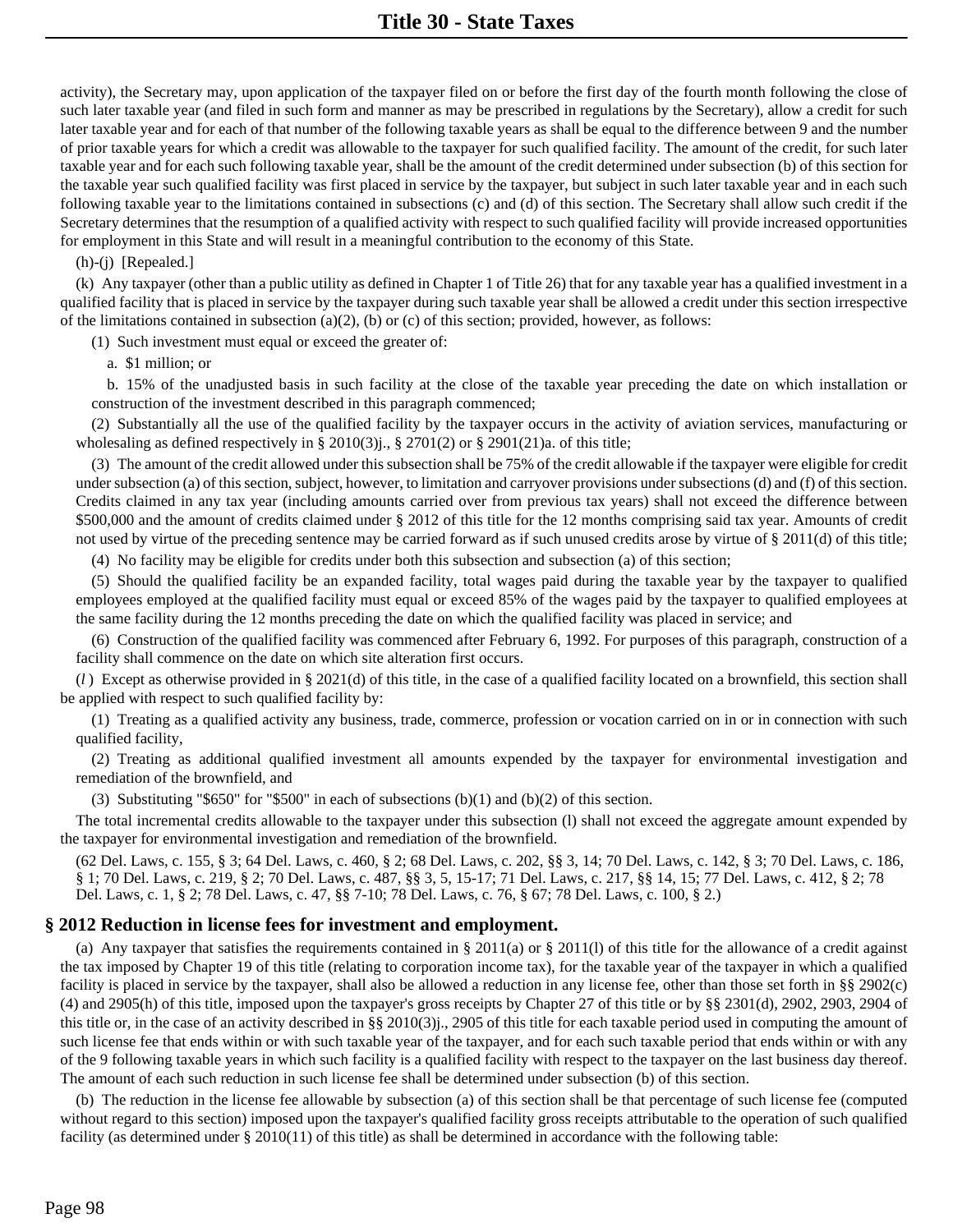| If the number of full calendar months elapsed since such     | The license fee (computed without regard to this       |
|--------------------------------------------------------------|--------------------------------------------------------|
| qualified facility was placed in service by the taxpayer is: | section) shall be reduced by the following percentage: |
| 1 through 12                                                 | 90%                                                    |
| 13 through 24                                                | 80%                                                    |
| 25 through 36                                                | 70%                                                    |
| 37 through 48                                                | 60%                                                    |
| 49 through 60                                                | 50%                                                    |
| 61 through 72                                                | 40%                                                    |
| 73 through 84                                                | 30%                                                    |
| 85 through 96                                                | 20%                                                    |
| 97 through 108                                               | 10%                                                    |
| 109 through 120                                              | 5%                                                     |
| Over $120$                                                   | $0\%$                                                  |
|                                                              |                                                        |

(c) Any taxpayer placing in service a facility meeting the conditions set forth in  $\S 2011(k)$  of this title shall be allowed a reduction in license fees other than those set forth in §§ 2902(c)(4) and 2905(h) of this title equal to 75% of the reduction allowable to taxpayers qualifying under subsection (a) of this section; provided, however, that such credits may not exceed \$500,000 over their 10-year life. No taxpayer may be eligible for reductions under both this subsection and subsection (a) of this section for the same facility.

(62 Del. Laws, c. 155, § 3; 64 Del. Laws, c. 460, § 2; 68 Del. Laws, c. 202, § 15; 70 Del. Laws, c. 219, § 3; 70 Del. Laws, c. 487, §§ 18, 19; 71 Del. Laws, c. 217, § 8.)

#### **§ 2013 Rules and regulations.**

The Secretary shall prescribe such rules and regulations as the Secretary may deem necessary to carry out the purposes of this subchapter and subchapter III of Chapter 20 of this title.

(62 Del. Laws, c. 155, § 3; 64 Del. Laws, c. 460, § 2; 70 Del. Laws, c. 186, § 1.)

## **§ 2014 Report on effect of subchapters II and III of this chapter.**

(64 Del. Laws, c. 460, § 2; 69 Del. Laws, c. 458, § 1; repealed by 78 Del. Laws, c. 47, § 11, eff. July 1, 2011.)

#### **§ 2015 Successors in title.**

Notwithstanding any other provision of this subchapter, §§ 2011 and 2012 of this title shall also apply to a successor in title who acquires a facility through purchase or a transaction described in § 368(a)(1) of the Internal Revenue Code [26 U.S.C. § 368(a)(1)] (or successor provision) for so long as such qualified facility continues to be a qualified facility with respect to such successor, but such qualification shall cease at the same time it would have ceased had the property remained under the same ownership as was the case on the date the qualified facility was placed in service.

(71 Del. Laws, c. 314, § 9.)

#### **Subchapter III**

# **Tax Credit and License Fee Reduction for Creation of Employment and Qualified Investment in Targeted Areas**

#### **§ 2020 Definitions.**

As used in this subchapter:

(1) "Commercial activity" is an activity constituting a business licensable under § 2301 of this title, other than any of the following business: Amusement conductor, amusement park operator, auctioneer, automobile race operator, bowling alley operator, circus exhibitor, entertainment agent, finance or small loan agency, floor show operator, health spa or health club, junk dealer, motion picture theater, outdoor music festival promoter, pawnbroker, pool table operator, public bath keeper, salvage yard operator and self-service laundry or dry cleaner.

(2) "Retail activity" is engaging in business as a retailer, as defined in § 2901(18) of this title, other than by providing retail food and beverage services (including eating and drinking places, but excluding grocery and convenience stores), engaging in automobile sales or providing recreation or entertainment.

(3) "Targeted area" is:

a. Any real property located within this State that is owned by the State, any political subdivision of the State or any agency or instrumentality of the State or its political subdivisions;

b. Any real property located within this State that is owned by an organization described in § 501(c) of the Internal Revenue Code (26 U.S.C. § 501(c)) which is organized and operated, and which holds such real property, solely for the purpose of fostering economic development within this State;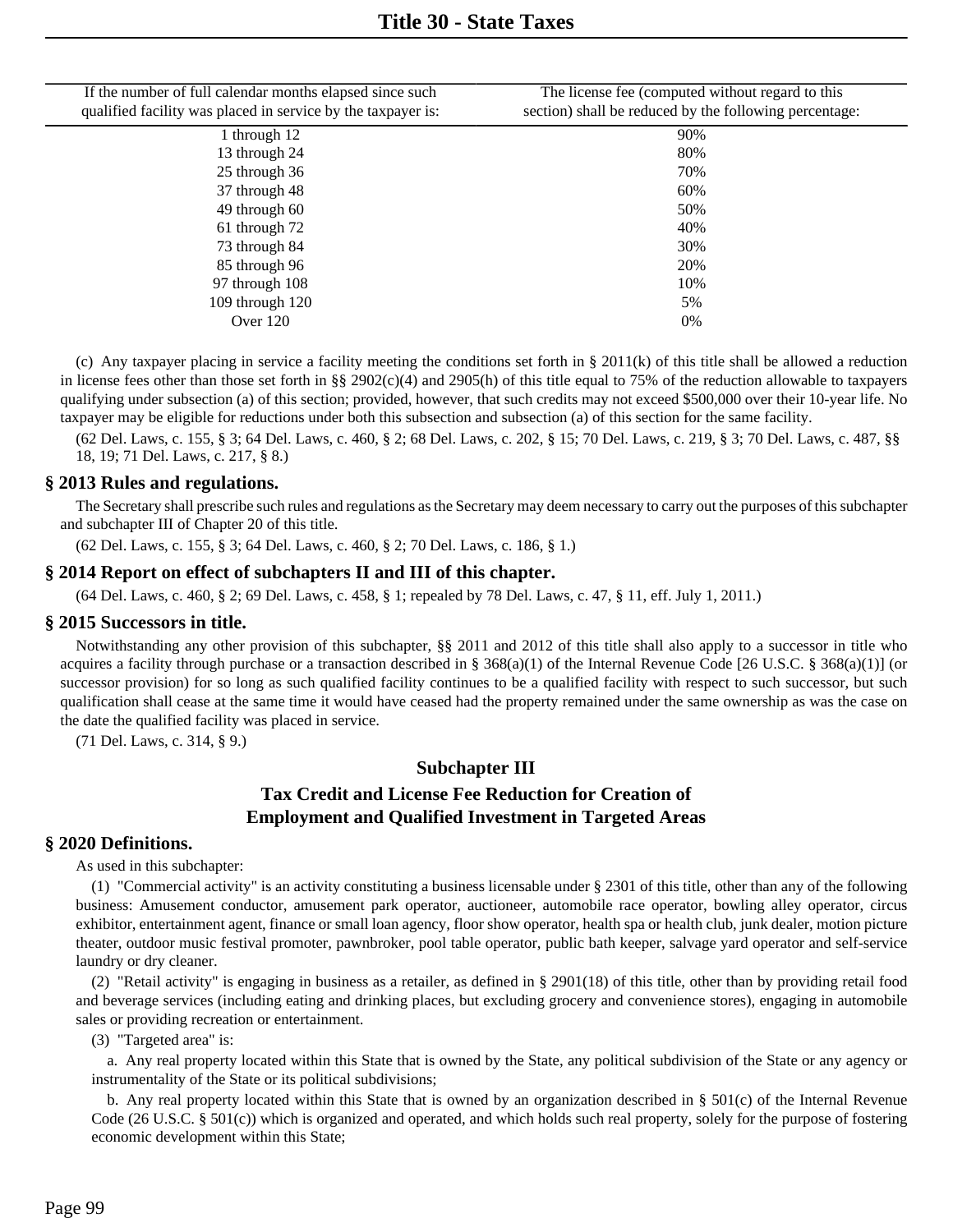c. Any area located within this State that has been approved by the United States Department of Commerce as a general purpose foreign trade zone;

d. Any of the following 1990 Delaware census tracts, as defined by the United States Department of Commerce, Bureau of the Census:

1. Within the City of Wilmington: 1990 Delaware census tracts 001, 006.01, 006.02, 007, 008, 009, 016, 017, 019 and 020;

2. Within New Castle County (other than the City of Wilmington): 1990 Delaware census tracts 101.1, 107, 128, 129, 145.02, 153, 154, 155, 162 and 167;

- 3. Within Kent County: 1990 Delaware census tracts 408, 410, 414, 425 and 430; and
- 4. Within Sussex County: 1990 Delaware census tracts 504, 506, 514, 518 and 519; or

e. When socio-economic data becomes available from the 2000 Census, the Director of the Division of Small Business in conjunction with the Secretary of Finance shall evaluate all census tracts using the following criteria: Percent of persons below poverty level; percent of households receiving public assistance; unemployment rate; median household income; a significant presence of vacant property within the target area; the character of the community; and population. Based on these criteria census tracts shall be reallocated on the following basis: Ten in the City of Wilmington; 10 in New Castle County outside of the City of Wilmington; 5 in Kent County; and 5 in Sussex County. The provisions of this sub-subdivision shall supersede paragraph (3)d. of this section upon the reallocation of the census tracts. Upon request, the Director of the Division of Small Business, in conjunction with the Secretary of Finance, may consider extending the geographic boundary lines of the target area where the adjacent community otherwise satisfies the above-referenced criteria.

(4) Any term or phrase defined in § 2010 of this title shall have the meaning ascribed to it therein.

(64 Del. Laws, c. 460, § 3; 65 Del. Laws, c. 233, § 1; 67 Del. Laws, c. 40, § 25; 67 Del. Laws, c. 261, § 5; 68 Del. Laws, c. 202, § 9; 69 Del. Laws, c. 458, § 1; 74 Del. Laws, c. 162, §§ 1-3; 77 Del. Laws, c. 412, § 2; 78 Del. Laws, c. 1, § 3; 78 Del. Laws, c. 100, § 3; 81 Del. Laws, c. 49, § 19; 81 Del. Laws, c. 374, § 50.)

#### **§ 2021 Credit against corporation income tax for investment and employment in targeted areas.**

(a) In the case of any taxpayer that:

(1) Places in service, within any targeted area, as defined by § 2020(3)a. through d. of this title, a qualified facility in which the taxpayer is engaged in a qualified activity described in § 2010(3) of this title, and

(2) Thereby satisfies the requirements contained in  $\S 2011(a)$  of this title for the allowance of a credit against the tax imposed by Chapter 19 of this title (relating to corporation income tax) for the taxable year of the taxpayer in which such qualified facility is placed in service by the taxpayer,

§ 2011 of this title shall be applied with respect to such qualified facility by substituting "\$750" for "\$500" in § 2011(b)(1) and (2) of this title.

(b) In the case of any taxpayer that:

(1) Places in service, only within any of the targeted areas as defined by § 2020(3)d. of this title, a facility in which the taxpayer is engaged in a commercial activity or retail activity, and

(2) Would thereby satisfy the requirements contained in § 2011(a) of this title for the allowance of a credit against the tax imposed by Chapter 19 of this title (relating to corporation income tax) for the taxable year of the taxpayer in which such facility is placed in service by the taxpayer if such facility were a qualified facility by virtue of its use by the taxpayer in or in connection with such commercial activity or retail activity,

§ 2011 of this title shall be applied with respect to such facility by treating it as a qualified facility.

(c) In the case of any taxpayer that:

(1) Places in service, within any targeted area, as defined by § 2020(3) of this title, a qualified facility in which the taxpayer is engaged in a qualified activity described in § 2010(3) of this title, and

(2) Satisfies the requirements contained in § 2011(k) of this title, such taxpayer shall be allowed a credit equal to 75% of the credit allowable under subsection (a) of this section, subject, however, to limitation and carryover provisions under § 2011(d) and (f) of this title.

The credit claimed in any tax year (including amounts carried over from previous tax years) shall not exceed the difference between \$500,000 and the amount of credits claimed under § 2022 of this title for the 12 months comprising said tax year. Amounts of credit not used by virtue of the preceding sentence may be carried forward as if such unused credits arose by virtue of § 2011(f) of this title. No taxpayer may be eligible for credit under both this subsection and subsection (a) of this section for the same facility.

(d) In the case of a qualified facility located on a brownfield within any targeted area:

(1) "\$900" shall be substituted for "\$750" in subsection (a) of this section with respect to such qualified facility; and

(2) In applying this section, there shall be treated as a qualified activity any business, trade, commerce, profession or vocation carried on or in connection with such qualified facility, and there shall be treated as additional qualified investment all amounts expended by the taxpayer for environmental investigation and remediation of the brownfield.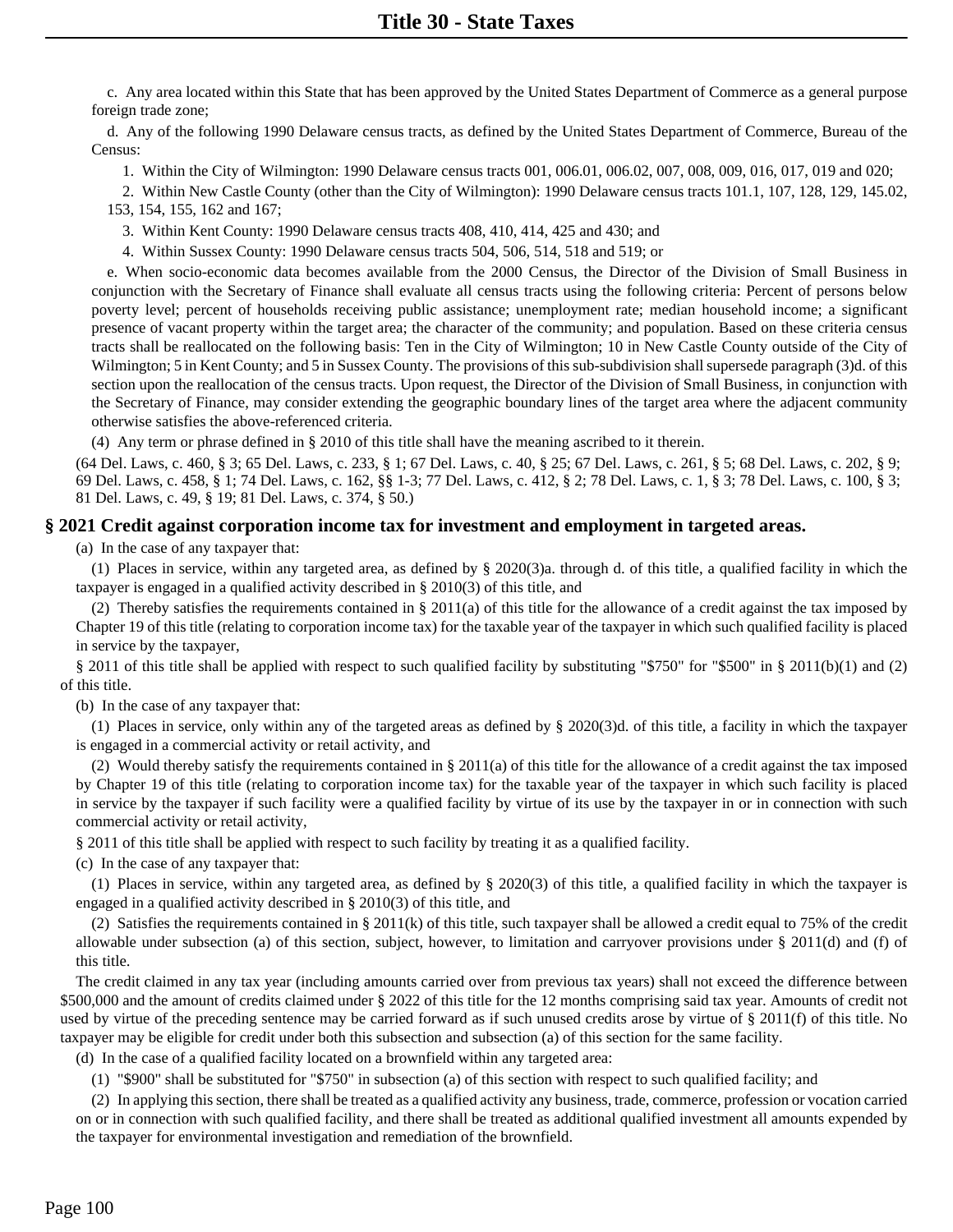The total incremental credits allowable to the taxpayer under this subsection shall not exceed the appropriate amount expended by the taxpayer for environmental investigation and remediation of the brownfield. If the provisions of this subsection apply with respect to any qualified facility, the provisions of § 2011(l) of this title shall not apply with respect to such qualified facility.

(64 Del. Laws, c. 460, § 3; 68 Del. Laws, c. 202, § 16; 70 Del. Laws, c. 219, § 4; 70 Del. Laws, c. 487, §§ 4, 6; 78 Del. Laws, c. 47, §§ 12, 13.)

#### **§ 2022 Reduction in license fees for investment and employment in targeted areas.**

#### (a) Any taxpayer that:

(1) Places in service, within any targeted area as defined by § 2020(3)a. through d. of this title, a qualified facility in which the taxpayer is engaged in a qualified activity described in § 2010(3) of this title, and

(2) Thereby satisfies the requirements contained in § 2012(a) of this title for the allowance of a reduction in any license fee imposed upon the taxpayer's gross receipts by any provision of Chapter 27 of this title or by §§ 2301(d), 2902, 2903, 2904 of this title or, in the case of an activity described in §§ 2010(3)j., 2905 of this title for the taxable year of the taxpayer in which such qualified facility is placed in service by the taxpayer,

shall be allowed, in lieu of the reduction in such license fee provided by § 2012 of this title, a reduction in such license fee for each taxable period used in computing the amount of such license fee that ends within or with such taxable year of the taxpayer and for each such taxable period that ends within or with any of the 14 following taxable years in which such facility is a qualified facility with respect to the taxpayer on the last business day thereof. The amount of each such reduction in such license fee shall be determined in the manner provided in § 2012(b) of this title, but by employing the following table in lieu of the table contained in § 2012(b) of this title:

| If the number of full calendar months elapsed since such<br>qualified facility was placed in service by the taxpayer is: | The license fee (computed without regard to this<br>section) shall be reduced by the following percentage: |
|--------------------------------------------------------------------------------------------------------------------------|------------------------------------------------------------------------------------------------------------|
| 1 through $60$                                                                                                           | 100%                                                                                                       |
| 61 through 72                                                                                                            | 90%                                                                                                        |
| 73 through 84                                                                                                            | 80%                                                                                                        |
| 85 through 96                                                                                                            | 70%                                                                                                        |
| 97 through 108                                                                                                           | 60%                                                                                                        |
| $109$ through $120$                                                                                                      | 50%                                                                                                        |
| 121 through $132$                                                                                                        | 40%                                                                                                        |
| 133 through $144$                                                                                                        | 30%                                                                                                        |
| 145 through 156                                                                                                          | 20%                                                                                                        |
| 157 through $168$                                                                                                        | 10%                                                                                                        |
| 169 through $180$                                                                                                        | 5%                                                                                                         |
| Over 180                                                                                                                 | $0\%$                                                                                                      |

(b) In the case of any taxpayer that:

(1) Places in service, only within any of the targeted areas as defined by § 2020(3)d. of this title, a facility in which the taxpayer is engaged in a commercial activity or retail activity, and

(2) Would thereby satisfy the requirements contained in  $\S 2012(a)$  of this title for the allowance of a reduction in any license fee imposed upon the taxpayer's gross receipts by any provision of Chapter 27 of this title or by § 2301(d), 2902, 2903 or 2904 of this title for any taxable period used in computing the amount of such license fee that ends within or with the taxable year of the taxpayer in which such facility is placed in service by the taxpayer if such facility were a qualified facility by virtue of its use by the taxpayer in or in connection with such commercial activity or retail activity,

§ 2012 of this title shall be applied with respect to such facility by treating it as a qualified facility.

(c) In the case of any taxpayer that:

(1) Places in service, within any targeted area, as defined by § 2020(3) of this title, a qualified facility in which the taxpayer is engaged in a qualified activity described in § 2010(3) of this title, and

(2) Satisfies the requirements contained in  $\S 2011(k)$  of this title, such taxpayer shall be allowed a reduction in license fees equal to 75% of the reduction allowable under subsection (a) of this section;

provided, however, that said reduction shall be allowed against only those license fees imposed by  $\S § 2902(c)(1)$ , (3) and (5) [repealed];  $2702(b)(1)$  and (3) [repealed] of this title; and, in the case of an activity described in §§  $2010(3)$ j.,  $2905(b)(1)$  and (3) of this title; and that no facility shall be eligible for reduction under both this subsection and subsection (a) of this section, and that credits under this subsection shall not exceed \$500,000 over the 180-month life of the credits.

(64 Del. Laws, c. 460, § 3; 68 Del. Laws, c. 202, § 17; 70 Del. Laws, c. 487, §§ 20, 21.)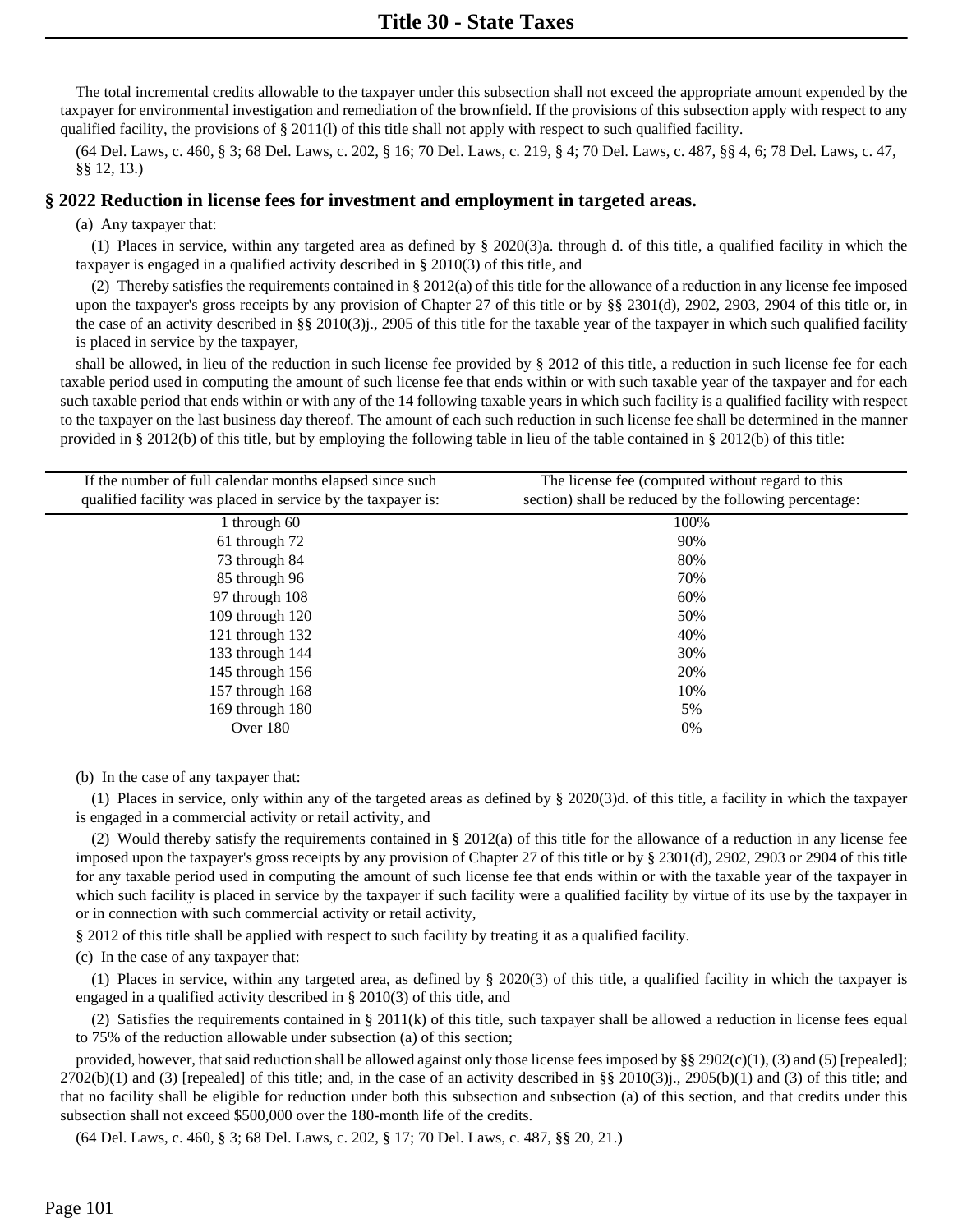# **§ 2023 Subchapter S corporations.**

Repealed by 72 Del. Laws, c. 467, § 5, effective July 18, 2000.

## **§ 2024 Credit against personal income tax.**

Notwithstanding any reference in this chapter to Chapter 19 of this title, any taxpayer not subject to taxation under Chapter 19 of this title may claim the credits allowable under § 2011, § 2021, § 2040 or § 2070 of this title against the tax imposed by Chapter 11 of this title; provided, however, that the amount of credit claimed by an individual under Chapter 11 of this title shall not exceed 50% of the amount of tax imposed upon such individual by Chapter 11 of this title for such taxable year.

(68 Del. Laws, c. 202, § 12; 72 Del. Laws, c. 23, § 5; 72 Del. Laws, c. 467, § 6; 78 Del. Laws, c. 47, § 14.)

# **Subchapter IV**

**Tax Credit and License Fee Reduction for Mitigation of Commuter Traffic During Peak Travel Periods [For application of this subchapter, see 67 Del. Laws, c. 160, § 8 and 68 Del. Laws, c. 425, § 6] § 2030 Short title [For application of this subchapter, see 67 Del. Laws, c. 160, § 8 and 68 Del. Laws, c. 425, § 6]**

This subchapter shall be known and may be cited as "The Travelink Traffic Mitigation Act." (67 Del. Laws, c. 160, § 1.)

# **§ 2031 Declaration of purpose [For application of this subchapter, see 67 Del. Laws, c. 160, § 8 and 68 Del. Laws, c. 425, § 6]**

The purpose of this subchapter shall be to mitigate traffic congestion associated with commuting to and from the work site during peak travel periods and to accomplish traffic mitigation through the provision of a tax incentive to employers. Employer programs which specifically target "welfare to work" employees are exempt from the peak period limitation. An additional purpose shall be to decrease the number of single occupant vehicles and increase the use of alternative modes of travel during the commute to and from work.

(67 Del. Laws, c. 160, § 1; 68 Del. Laws, c. 425, § 1; 72 Del. Laws, c. 188, §§ 1-3.)

## **§ 2032 Definitions [For application of this subchapter, see 67 Del. Laws, c. 160, § 8 and 68 Del. Laws, c. 425, § 6]**

(a) "The Department" shall mean the Department of Transportation and its several divisions, agencies, authorities, and administrations as appropriate.

(b) "Department-approved travelink program" shall mean an employer's program, approved by the Department, to reduce commute trip traffic congestion during peak travel periods and also nonpeak travel periods for welfare-to-work programs by supporting the use of alternative modes of employees commuting from their homes or within the proximity of their homes to their places of employment.

(c) "Direct costs" shall mean those unreimbursed costs incurred by employers associated with a Department-approved travelink program, limited to the following:

(1) Any employer-provided vehicle, acquired or leased, and used as part of a travelink program;

(2) Maintenance of an employer-provided vehicle used in the program;

(3) Subsidization of employee commuting costs or incentives in the form of direct payments to employees or third party providers of transportation, including public transit;

(4) Administrative costs, such as personnel costs (salary, benefits and training, but not overhead) and payments to third parties, excluding the Department, for general administration including development, implementation and maintenance costs directly related to the Travelink program. Administrative costs are limited to no more than 4 billable hours per week per 50 employees per week thereafter. The maximum billable hourly rate is \$20; and

(5) Capital costs incurred as part of a Department-approved travelink program.

(d) "Employee" shall mean an individual employed by an employer, and also shall mean an individual participating in programs relating to the Job Training Partnership Act, Pub. L. 97-300, Oct. 13, 1982, 96 Stat. 1322 [29 U.S.C. § 1501 et seq.], as amended.

(e) "Employer-provided vehicles" shall mean any automobile, van, or bus, either owned, leased, chartered or subsidized by an employer, used in a ride-sharing arrangement during peak travel periods and also non-peak travel periods for welfare-to-work programs, provided, however, that a minimum of 3 employees must commute in the vehicle during said periods so as to make such vehicles eligible for the benefits provided in this subchapter.

(f) "Employer" shall mean any person, partnership, association, bank, trust company, national bank, corporation, company, mutual company, joint-stock company, society, trust, trust company, unincorporated organization, trustee, trustee in bankruptcy, receiver, or other natural or artificial legal entity authorized to do business in this State, or any group, cooperative or association thereof having no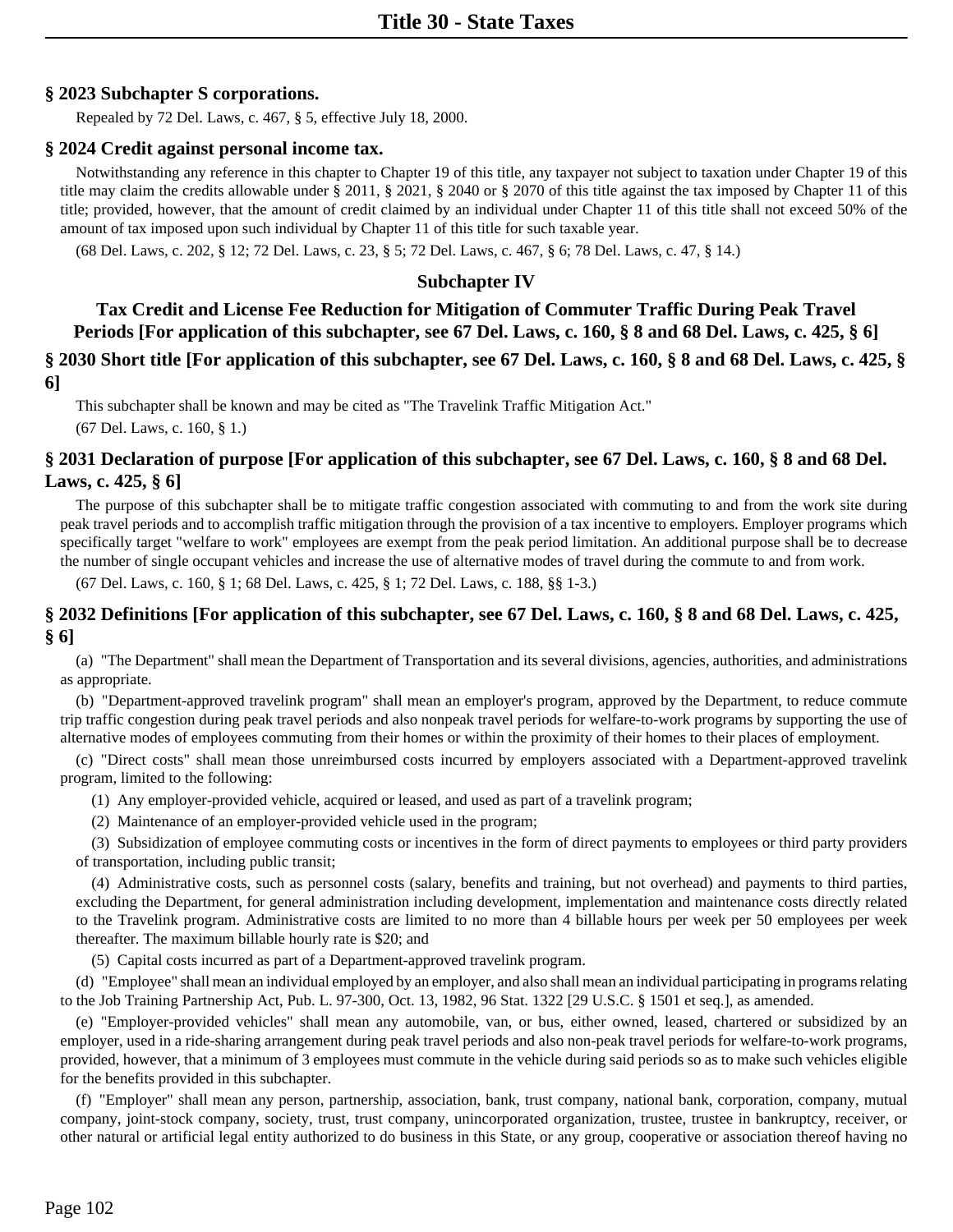less than 100 employees reporting to a specific work-site during the peak periods. Employer programs which specifically target "welfareto-work" employees are exempt from the peak period limitation.

(g) "Peak travel periods" shall mean between the hours of  $6:30$  a.m. and  $9:30$  a.m. and between the hours of  $3:30$  p.m. and  $6:30$  p.m.

(h) "Ride-sharing arrangement" shall mean any voluntary association of employees who, with the assistance, contribution, or promotion of their employers, participate in a Department-approved travelink program.

(i) "The Secretary" shall mean the Secretary of the Department of Transportation or the Secretary's duly appointed delegate.

(67 Del. Laws, c. 160, § 1; 68 Del. Laws, c. 425, §§ 2, 7; 70 Del. Laws, c. 186, § 1; 72 Del. Laws, c. 188, §§ 4-10.)

# **§ 2033 Reduction in business taxes and/or license fees for mitigation of commuter traffic [For application of this subchapter, see 67 Del. Laws, c. 160, § 8 and 68 Del. Laws, c. 425, § 6]**

(a) Employers who participate in a Department-approved travelink program shall be eligible for a credit against the taxes and/or fees imposed by the following statutory provisions and such credit shall be taken annually at the conclusion of the tax year, subject to such return requirements as may be imposed by the State Bank Commissioner, Insurance Commissioner, Secretary of Labor or Secretary of Finance:

- (1) Chapter 11 of Title 5;
- (2) Sections 702 and 703 of Title 18;
- (3) Chapter 19 of this title;
- (4) Section 2702(b) of this title;
- (5) Chapter 33 of this title;
- (6) Section 2301(d) of this title;
- (7) Section 2902(c) of this title;
- (8) Section 2903(c) of this title;
- (9) Section 2904(c) of this title;
- $(10)$  Section 2905(b)(1) of this title;
- (11) Section 2906(c) of this title; or
- (12) Section 2907(c) of this title.

The amount of the credit shall be determined under subsection (b) of this section. Credits under this section shall be taken by the employer against taxes in the order specified in this subsection.

(b) Subject to the limitations contained in subsections (c) and (d) of this section, the credit granted under subsection (a) of this section shall be 10% of the direct cost (DC) of developing, implementing and maintaining the Travelink plan/program, or the product of either equation described below, whichever product of the equations below is less:

- (1) TC<equalsign>(CTR/CTG) x DC; or
- (2) TC<equalsign>CTR x \$250.

As used in this subsection, TC is the amount of the tax credit; CTG is the number of commuter trips generated, defined herein as the annualized number of employees reporting and departing from the place of employment during the peak travel periods and also nonpeak travel periods for welfare-to-work programs; CTR is the number of commuter trip reductions, defined herein as the number of employees participating in a Department-approved travelink program for at least 100 days of the applicable taxable year or a pro rata share thereof for a program encompassing less than a full taxable year; and DC is the employer's allowable direct costs.

(c) The amount of the credit allowable under this section for any taxable year shall not exceed 100 percent of the amount of taxes and/ or fees imposed upon the employer by the statutes referred to in subsection (a) of this section, for such taxable year (computed without regard to this section).

(d) The amount of the credit determined under subsection (b) of this section for any taxable year that is not allowable for such taxable year solely as a result of the limitation contained in subsection (c) of this section shall be a credit carryover for up to 3 subsequent taxable years. In applying the limitation contained in subsection (c) of this section to any taxable year to which a credit may be carried under this subsection, any credit carryovers to such taxable year shall be considered to be applied in reduction of the taxes and/or fees imposed upon employers referred to in subsection (a) of this section for such taxable year in the order of the taxable years from which such taxable years are carried over, beginning with the credit carryover from the earliest taxable year, and only after all such credit carryovers to such taxable year have been allowed in full shall any credit that would be allowable in such taxable year without regard to this subsection be allowed.

(67 Del. Laws, c. 160, § 1; 68 Del. Laws, c. 425, § 5; 72 Del. Laws, c. 188, §§ 11-13.)

# **§ 2034 Rules and regulations [For application of this subchapter, see 67 Del. Laws, c. 160, § 8 and 68 Del. Laws, c. 425, § 6]**

The Secretary shall prescribe such rules and regulations as the Secretary may deem necessary to carry out the purposes of this subchapter, including but not limited to the following: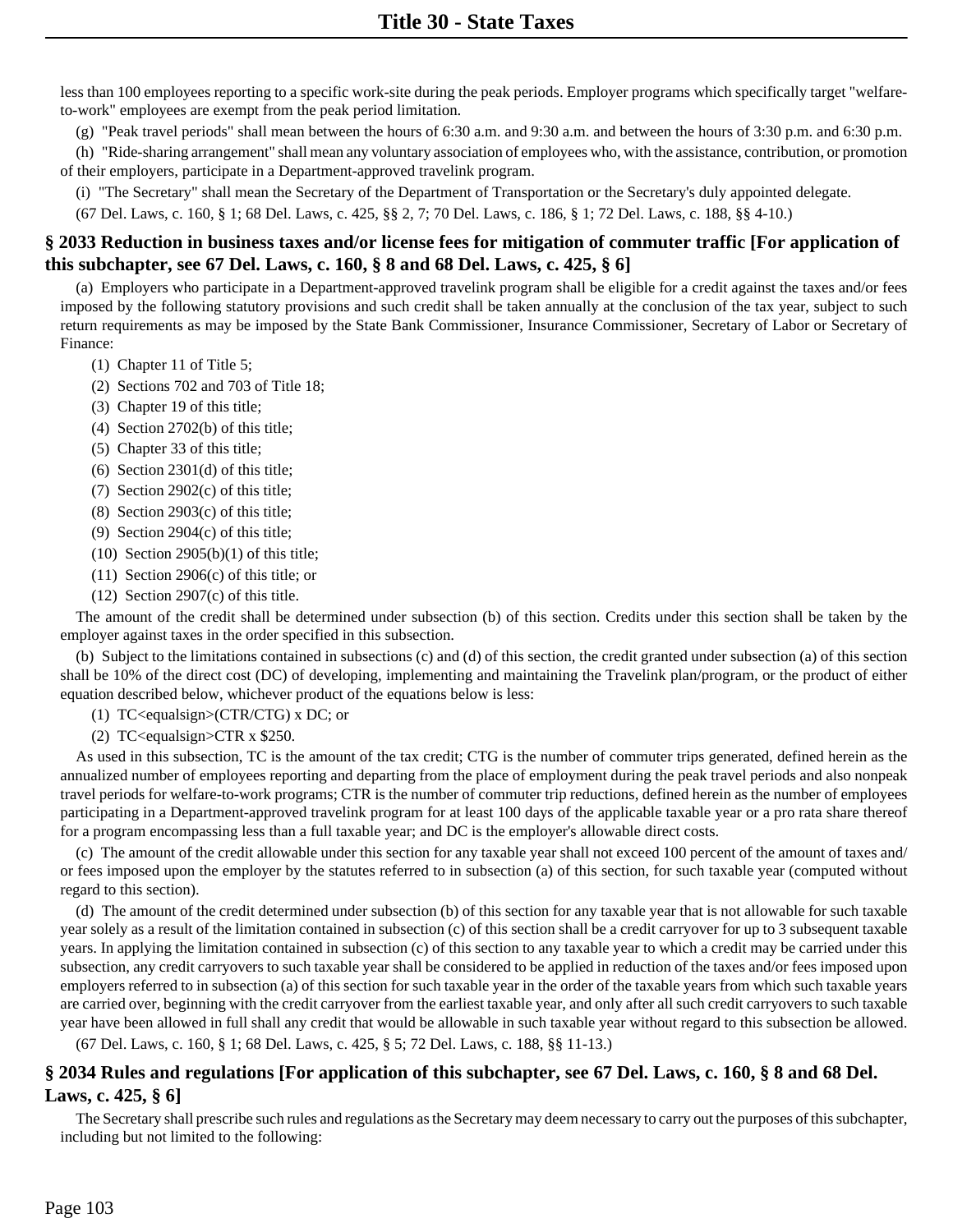(1) Procedures for approval of Travelink Programs, including:

a. A provision giving approval priority to those employers whose place of employment is adjacent to, or for which the predominant commuting routes to the place of employment are, those roads and highways that are at Level of Service D, as defined by the Department, or at lower levels of service, during the peak travel periods;

b. A provision giving approval priority to those employers who develop a mitigation plan which delineates goals and congestion relief techniques extending beyond any plans or programs of the employer existing prior to February 6, 1990;

c. A provision giving approval authority to those employers who develop a mitigation plan targeted to welfare-to-work clients;

d. A provision giving approval priority to those employers who develop an ongoing marketing program directed towards and capable of increasing and sustaining employee participation over time;

e. Development of a Department-administered monitoring plan; and

(2) Coordination of the provisions of this subchapter with the Division of Revenue, the State Bank Commissioner, the Insurance Commissioner, or other state agencies, divisions or departments affected by this subchapter.

(67 Del. Laws, c. 160, § 1; 68 Del. Laws, c. 425, § 3; 69 Del. Laws, c. 161, § 2; 70 Del. Laws, c. 186, § 1; 72 Del. Laws, c. 188, §§ 14, 15.)

# **§ 2035 Confidentiality [For application of this subchapter, see 67 Del. Laws, c. 160, § 8 and 68 Del. Laws, c. 425, § 6]**

Written or recorded information, provided by employers as part of their application for or participation in a Department-approved travelink program, shall be treated as confidential, and to the extent used for that purpose shall not be considered as a public record under the provisions of Chapter l00 of Title 29.

(67 Del. Laws, c. 160, § 1; 72 Del. Laws, c. 188, § 16.)

## **§ 2036 Department responsibilities [For application of this subchapter, see 67 Del. Laws, c. 160, § 8 and 68 Del. Laws, c. 425, § 6]**

The Department is responsible for reviewing and approving any public or private traffic mitigation plan or program including, but not limited to, clean air compliance programs, Travelink programs, commuter benefit programs, Department-approved incentives contained in any zoning, subdivision or any other land use or development project designed to enhance traffic mitigations, programs approved by county or local government, and any and all other public or private plans designed either in whole or in part to reduce traffic through the use of incentives or disincentives such as, but not limited to, parking charges, parking preferences and financial penalties proposed by employers for single occupant vehicles commuting to the work site.

(68 Del. Laws, c. 425, § 4.)

# **§ 2037 Limitation on credits [For application of this subchapter, see 67 Del. Laws, c. 160, § 8 and 68 Del. Laws, c. 425, § 6]**

(a) The total amount of eligible credits allowed under this subchapter ("Travelink credits") shall not exceed \$100,000 in any State fiscal year.

(b) If the total amount of Travelink credits for which all taxpayers apply in any State fiscal year exceeds the amount set forth in subsection (a) of this section, then the Travelink credit to be received by each applicant for that year shall be the product of the amount set forth in subsection (a) of this section multiplied by a fraction, the numerator of which is the eligible Travelink credits applied for by the applicant and the denominator of which is the total of all eligible Travelink credits applied for by the applicants.

(72 Del. Laws, c. 188, § 17.)

# **Subchapter V**

## **Clean Energy Technology Device Manufacturers' Credits**

#### **§ 2040 Credit against corporation income tax for clean energy technology device manufacturers.**

(a) In the case of any taxpayer that:

(1) Places in service a qualified facility in which the taxpayer is engaged in clean energy technology device manufacturing, as defined in § 2010(24) of this title; and

(2) Otherwise satisfies the requirements contained in § 2011(a) of this title for the allowance of a credit against the tax imposed by Chapter 19 of this title (relating to corporation income tax) for the taxable year of the taxpayer in which such qualified facility is placed in service by the taxpayer,

§ 2011 of this title shall be applied with respect to such qualified facility by substituting "\$750" for "\$500" in § 2011(b)(1) and (2) of this title.

(b) In the case of any taxpayer that: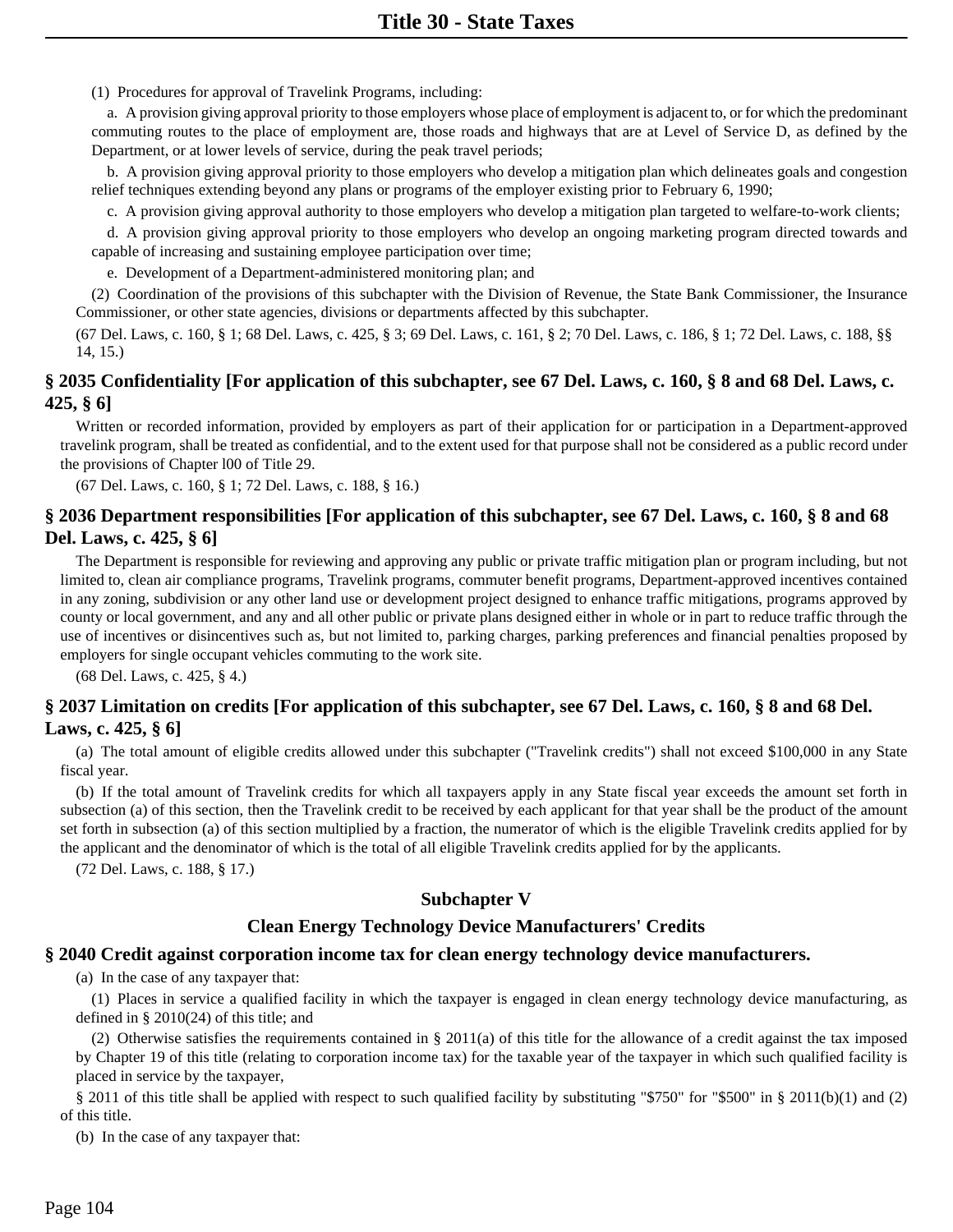(1) Places in service a qualified facility in which the taxpayer is engaged in clean energy technology device manufacturing, as defined in § 2010(24) of this title; and

(2) Otherwise satisfies the requirements contained in § 2011(k) of this title,

such taxpayer shall be allowed a credit equal to 75% of the credit allowable under subsection (a) of this section, subject, however, to limitation and carryover provisions under § 2011(d) and (f) of this title. The credit claimed in any tax year (including amounts carried over from previous tax years) shall not exceed the difference between \$500,000 and the amount of credits claimed under § 2012 of this title for the 12 months comprising said tax year. Amounts of credit not used by virtue of the preceding sentence may be carried forward as if such unused credits arose by virtue of § 2011(f) of this title. No taxpayer may be eligible for credit under both this subsection and subsection (a) of this section for the same facility.

(78 Del. Laws, c. 47, § 15.)

## **Subchapter VI**

# **Commuter Benefits for State Employees [Suspended beginning Fiscal Year 2013; see 81 Del. Laws, c. 280, § 263]**

## **§ 2051 Declaration of purpose [Suspended Beginning in Fiscal Year 2013; see 81 Del. Laws, c. 280, § 263]**

The purpose of this subchapter shall be to mitigate traffic congestion associated with state employees' commuting to and from the work place, and to facilitate compliance with the requirements of the Clean Air Act [42 U.S.C. § 7401 et seq.] as amended in 1990.

(68 Del. Laws, c. 426, § 2; 78 Del. Laws, c. 290, § 262; 79 Del. Laws, c. 78, § 259; 79 Del. Laws, c. 290, § 268; 80 Del. Laws, c. 79, § 263; 80 Del. Laws, c. 298, § 261; 81 Del. Laws, c. 58, § 268; 81 Del. Laws, c. 280, § 263.)

## **§ 2052 Definitions [Suspended for Fiscal Year Ending June 30, 2013; see 81 Del. Laws, c. 280, § 263]**

(a) "Commuter benefits" means incentives including monetary incentives, provided by the employer to the employee in conjunction with an approved traffic plan.

(b) "Department" shall mean the Department of Transportation and its several divisions, agencies, authorities and administrations as appropriate.

- (c) "Employee" shall mean an individual employed by a state agency.
- (d) "Employer" shall mean a state agency.
- (e) "Secretary" shall mean the Secretary of the Department of Transportation or the Secretary's delegate.
- (f) "State" means the State of Delaware.

(g) "State agency" shall mean any office, department, board, commission, committee, court, school district, board of education and all public bodies existing by virtue of an act of the General Assembly or the Constitution of the State, excepting only political subdivisions of the State, their agencies and other public agencies not specifically included in this definition and which exist by virtue of state law and whose jurisdiction:

(1) Is limited to a political subdivision of the State or to a portion thereof; or

(2) Extends beyond the ordinance of the State.

(68 Del. Laws, c. 426, § 2; 70 Del. Laws, c. 186, § 1; 78 Del. Laws, c. 290, § 262; 79 Del. Laws, c. 78, § 259; 79 Del. Laws, c. 290, § 268; 80 Del. Laws, c. 79, § 263; 80 Del. Laws, c. 298, § 261; 81 Del. Laws, c. 58, § 268; 81 Del. Laws, c. 280, § 263.)

# **§ 2053 Agency plans [Suspended Beginning in Fiscal Year 2013; see 81 Del. Laws, c. 280, § 263]**

Each state agency shall develop and submit for review by the Department a plan to reduce work-related vehicle trips and miles traveled by employees. If submitting an individual plan is not practical because of the state agency's location or number of employees, a state agency may join with another state agency in submitting a plan for review.

(68 Del. Laws, c. 426, § 2; 78 Del. Laws, c. 290, § 262; 79 Del. Laws, c. 78, § 259; 79 Del. Laws, c. 290, § 268; 80 Del. Laws, c. 79, § 263; 80 Del. Laws, c. 298, § 261; 81 Del. Laws, c. 58, § 268; 81 Del. Laws, c. 280, § 263.)

## **§ 2054 Department review of plans [Suspended Beginning in Fiscal Year 2013; see 81 Del. Laws, c. 280, § 263]**

The Department shall review plans required by § 2053 of this title and submitted by state agencies for conformity with the rules and regulations promulgated by the Secretary pursuant to § 2055 of this title and any plan required to be submitted by the State to the federal government for purposes of the Clean Air Act [42 U.S.C. § 7401 et seq.] as amended in 1990.

(68 Del. Laws, c. 426, § 2; 78 Del. Laws, c. 290, § 262; 79 Del. Laws, c. 78, § 259; 79 Del. Laws, c. 290, § 268; 80 Del. Laws, c. 79, § 263; 80 Del. Laws, c. 298, § 261; 81 Del. Laws, c. 58, § 268; 81 Del. Laws, c. 280, § 263.)

# **§ 2055 Rules and regulations [Suspended Beginning in Fiscal Year 2013; see 81 Del. Laws, c. 280, § 263]**

The Secretary shall prescribe such rules and regulations as the Secretary may deem necessary to carry out the purpose of this subchapter including but not limited to regulations concerning the submittal of plans, guidelines for reviewing plans by the Department and the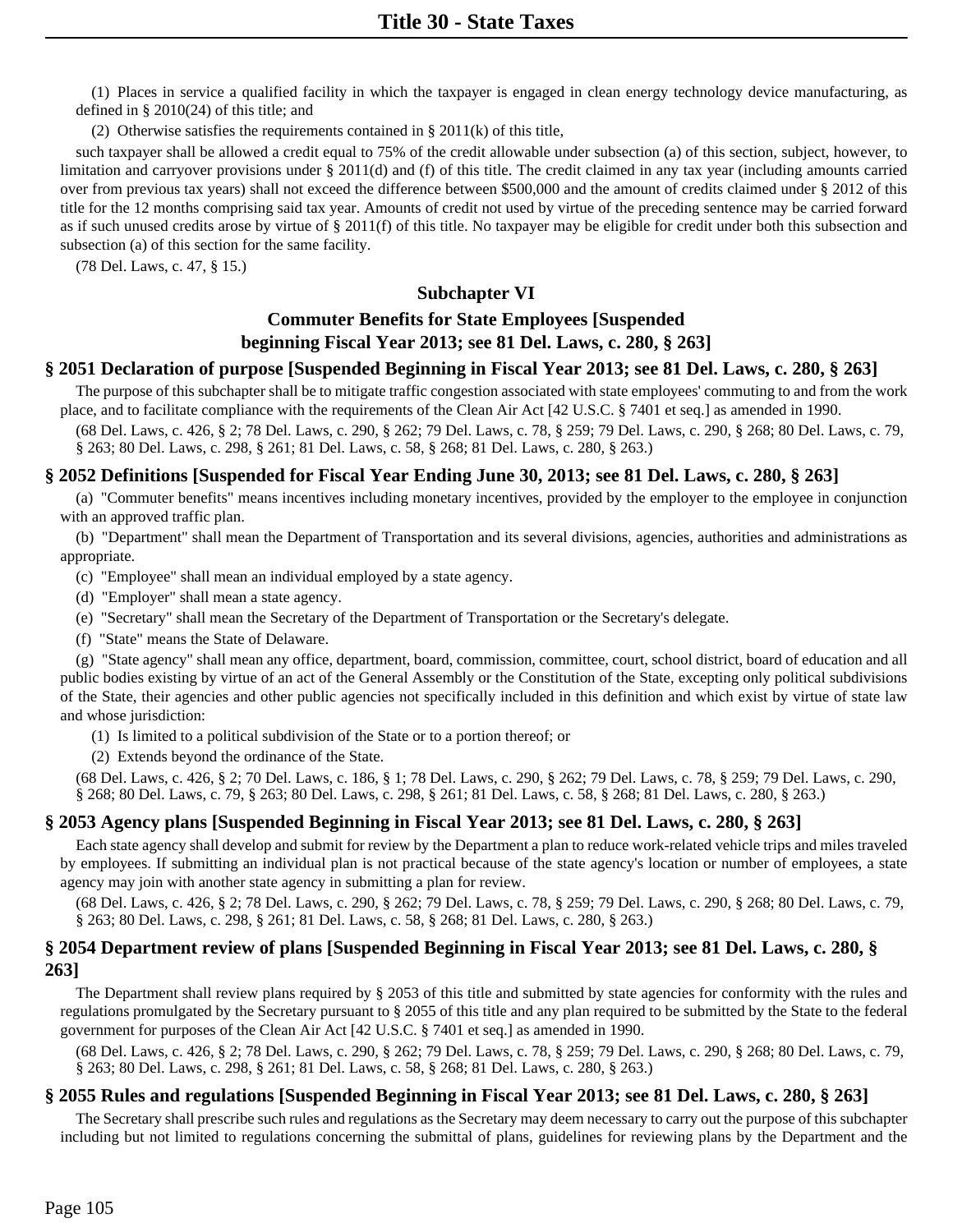amount and nature of commuter benefits not to exceed the amount established in the Internal Revenue Code or Internal Revenue Service Regulations and which qualifies as a tax free benefit to employees.

(68 Del. Laws, c. 426, § 2; 70 Del. Laws, c. 186, § 1; 78 Del. Laws, c. 290, § 262; 79 Del. Laws, c. 78, § 259; 79 Del. Laws, c. 290, § 268; 80 Del. Laws, c. 79, § 263; 80 Del. Laws, c. 298, § 261; 81 Del. Laws, c. 58, § 268; 81 Del. Laws, c. 280, § 263.)

## **§ 2056 Agency provision of commuter benefits [Suspended Beginning in Fiscal Year 2013; see 81 Del. Laws, c. 280, § 263]**

A state agency is authorized to grant commuter benefits to agency employees in conjunction with any plan submitted and approved by the Department pursuant to §§ 2053 and 2054 of this title. The state agency shall request each year as part of the budget process, a specific appropriation request sufficient to fund the commuter benefits included in the plan submitted to the Department for review.

(68 Del. Laws, c. 426, § 2; 78 Del. Laws, c. 290, § 262; 79 Del. Laws, c. 78, § 259; 79 Del. Laws, c. 290, § 268; 80 Del. Laws, c. 79, § 263; 80 Del. Laws, c. 298, § 261; 81 Del. Laws, c. 58, § 268; 81 Del. Laws, c. 280, § 263.)

# **§ 2057 Preemption [Suspended Beginning in Fiscal Year 2013; see 81 Del. Laws, c. 280, § 263]**

Any other provision of the Code notwithstanding, a Department-approved traffic reduction plan may provide commuter benefits to state employees.

(68 Del. Laws, c. 426, § 2; 78 Del. Laws, c. 290, § 262; 79 Del. Laws, c. 78, § 259; 79 Del. Laws, c. 290, § 268; 80 Del. Laws, c. 79, § 263; 80 Del. Laws, c. 298, § 261; 81 Del. Laws, c. 58, § 268; 81 Del. Laws, c. 280, § 263.)

## **Subchapter VII**

# **Alternative Tax Calculation, Credit and License Fee Reduction for Headquarters Management Corporations**

#### **§ 2061 Alternative calculation of Headquarters Management Corporation tax.**

(a) Except in the case of a Headquarters Management Corporation described in subsection (b) of this section (but only to the extent that paragraph (1) of such subsection does not apply), during each of the 10 taxable years commencing with the first taxable year following the effective date of a Headquarters Management Corporation's original license under Chapter 23 of this title (but contingent upon the subsequent certification by the Director of Revenue as a Headquarters Management Corporation within 12 months of the effective date of such original license), the tax determined under § 6402 of this title shall be credited during such taxable year, but not below the tax payable under § 6402(2) of this title, in the amount of:

(1) Twenty percent for each qualified employee of the taxpayer within this State during such taxable year, to a maximum reduction of 99%; or

(2) Two percent for each expenditure during the taxable year (not including any payment of wages, salaries or benefits to or for the benefit of qualified employees) by the taxpayer in this State of \$7,500 in excess of 100% of its operating expenses, if any, allocated to this State in the most recent taxable year of the taxpayer ending before the effective date of its original license, to a maximum reduction of 99%; or

(3) Any combination of the reduction for new employment under paragraph (a)(1) of this section and the reduction for new expenditures under paragraph (a)(2) of this section, to a maximum reduction of 99%.

(b) In the case of a Headquarters Management Corporation that conducted any business in this State (or any member of whose affiliated group conducted any business in this State) before the effective date of its original license under Chapter 23 of this title, during each of the 10 years commencing with the first taxable year beginning on the effective date of such original license (but contingent upon the subsequent certification by the Director of Revenue as a Headquarters Management Corporation within 12 months of the effective date of such original license), the tax determined under § 6402 of this title shall be credited during such taxable year, but not below the tax payable under § 6402(2) of this title, in the amount of:

(1) To the extent set forth in subsection (a) of this section with respect to Headquarters Management Corporation taxable income derived solely from investment activities; and

(2) With respect to Headquarters Management Corporation taxable income derived from headquarters services, by:

a. 20% for each qualified employee of the taxpayer within this State during such taxable year, conditioned upon the employment by the taxpayer within this State during such taxable year of a total number of qualified employees that is 25% or more greater than the total number of individuals employed within this State before the effective date of such original license (except that, for purposes of counting the total number of individuals employed within this State before the effective date of such original license, individuals employed solely by corporations whose activities within this State were confined to investment activities as defined in § 6401(8) of this title shall not be counted) by (i) itself and all members of its affiliated group, and (ii) entities that become members of its affiliated group by merger or acquisition on or after the effective date of such original license, to a maximum reduction of 99%; or

b. 2% for each expenditure during the taxable year (not including any payment of wages, salaries or benefits to or for the benefit of qualified employees) by the taxpayer in this State of \$7,500 certified to be in excess of 125% of its operating expenses allocated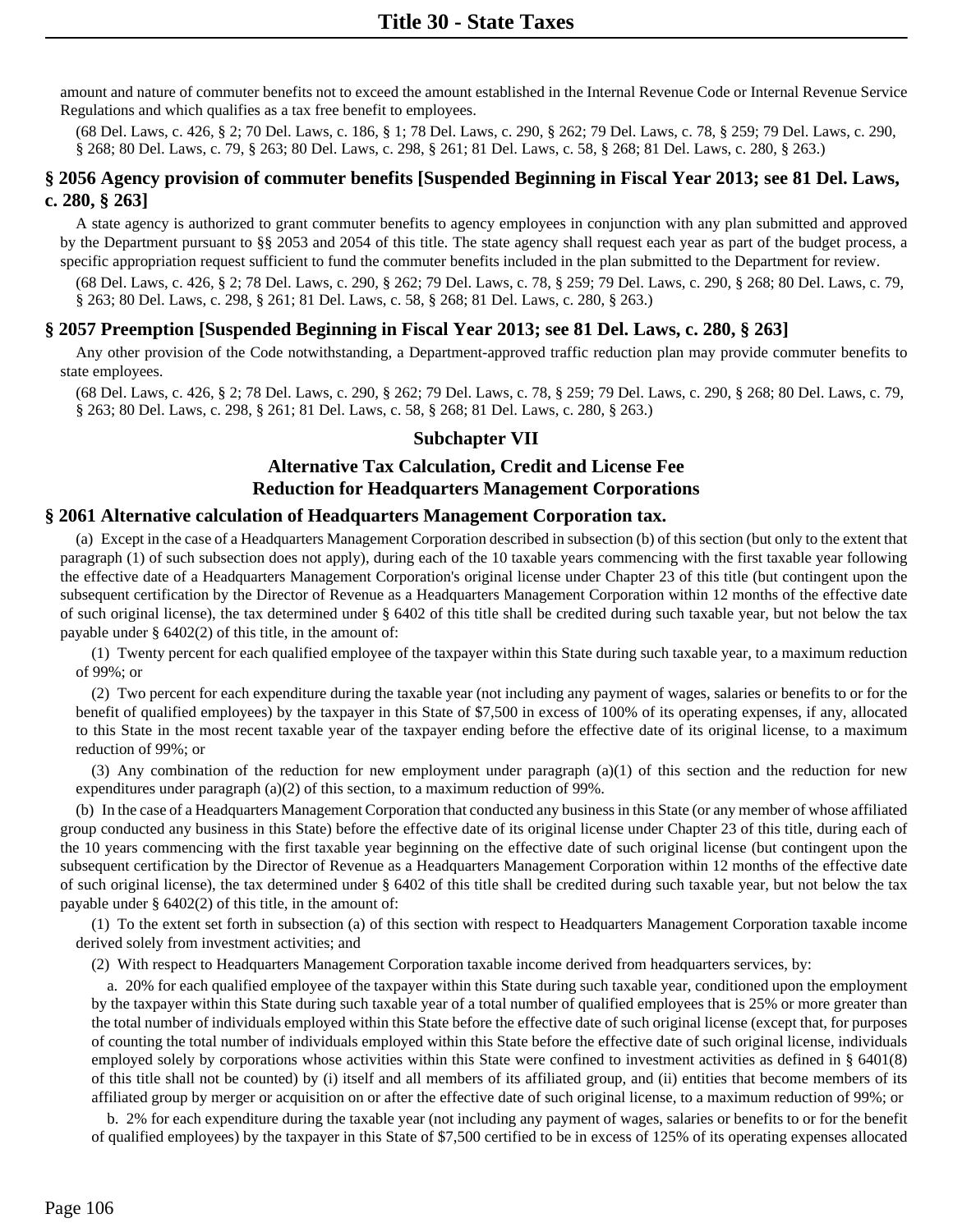to this State in the most recent taxable year of the taxpayer ending before the effective date of such original license (except that, for purposes of counting operating expenses allocated to this State before the effective date of such original license, operating expenses incurred solely by corporations whose activities within this State were confined to investment activities as defined in § 6401(8) of this title shall not be counted) by (i) itself and all members of its affiliated group, and (ii) entities that become members of its affiliated group by merger or acquisition on or after the effective date of such original license, to a maximum reduction of 99%; or

c. Any combination of the reduction for new employment under paragraph  $(b)(2)a$ . of this section and the reduction for new expenditures under paragraph (b)(2)b. of this section, to a maximum reduction of 99%.

(c) For purposes of calculating the credit under subsection (a) or (b) of this section, Headquarters Management Corporations electing to file consolidated income tax returns may elect to combine the calculations of employment and expenditures of all Headquarters Management Corporation members of the affiliated group.

(74 Del. Laws, c. 256, § 2[1]; 75 Del. Laws, c. 123, §§ 3-7.)

## **§ 2062 Credit against income tax for new Headquarters Management Corporation employment.**

(a) Except in the case of a Headquarters Management Corporation subject to the tax payable under § 6402(2) of this title, any Headquarters Management Corporation that at all times during any taxable year consisting of 12 full months employs 5 or more qualified employees shall be allowed a credit against the income tax otherwise imposed by Chapter 64 of this title that is in excess of \$5,000 for such taxable year and for each of the 4 immediately following taxable years in which all conditions set forth in this section shall be met, in the amount determined under subsection (b) of this section.

(b) Subject to the limitation contained in subsection (c) of this section, the amount of the credit allowable under subsection (a) of this section with respect to the qualified employees employed during each taxable year falling within the 5-year life of such credit shall be the sum of \$400 multiplied by that number that is the difference between:

(1) The number of qualified employees employed by the taxpayer on the last day of such taxable year, and

(2) The number of individuals, if any, that were employed by the taxpayer in this State on the day immediately preceding the effective date of its original license as a Headquarters Management Corporation under Chapter 64 of this title.

(c) The amount of the credit allowable under this section for any taxable year shall not:

(1) Exceed 50% of the amount of tax imposed upon the taxpayer by  $\S 6402(1)$  of this title for such taxable year (computed without regard to this section) that is in excess of the minimum tax required by § 6402(2) of this title, nor

(2) Reduce the tax imposed upon the taxpayer below the minimum tax required by  $\S$  6402(2) of this title.

(d) The amount of the credit determined under this section for any taxable year that is not allowable for such taxable year solely as a result of the limitation contained in subsection (c) of this section shall be a credit carryover to each of the following taxable years that fall within the 5-year life of the credit. The entire amount of the credit that is not so allowable shall be carried to the earliest of such following taxable years.

(74 Del. Laws, c. 256, § 2[1].)

#### **§ 2063 Occupational license; exemption from occupational gross receipts license fees.**

(a) A Headquarters Management Corporation shall obtain a license pursuant to the provisions of Chapter 21 and § 2301(a) of this title. (b) A Headquarters Management Corporation shall be exempt from payment of fees set forth in subsections (b) and (d) of § 2301

of this title.

(74 Del. Laws, c. 256, § 2[1].)

## **§ 2064 Regulations.**

The Director of Revenue is authorized to promulgate rules, regulations and decisions not inconsistent with this subchapter and require such facts and information to be reported as the Director deems necessary for its administration and enforcement. No rule or regulation adopted pursuant to the authority granted by this section shall extend, modify or conflict with any law of this State, or the reasonable implications thereof.

(74 Del. Laws, c. 256, § 2[1].)

## **Subchapter VIII**

## **Credit for Research and Development Expenses**

## **§ 2070 Amount of credit and applicable procedures.**

(a) *Credit calculation.* —

(1) *General rule.* — A taxpayer may elect a Delaware research and development tax credit for the taxable year equal to: (1) 10% of the excess of the taxpayer's total Delaware qualified research and development expenses for the taxable year over the taxpayer's Delaware base amount, or (2) 50% of Delaware's apportioned share of taxpayer's federal research and development tax credit calculated using the alternative simplified credit method under  $\S 41(c)$  (5) of the Internal Revenue Code of 1986 (26 U.S.C.  $\S 41(c)$  (5)), using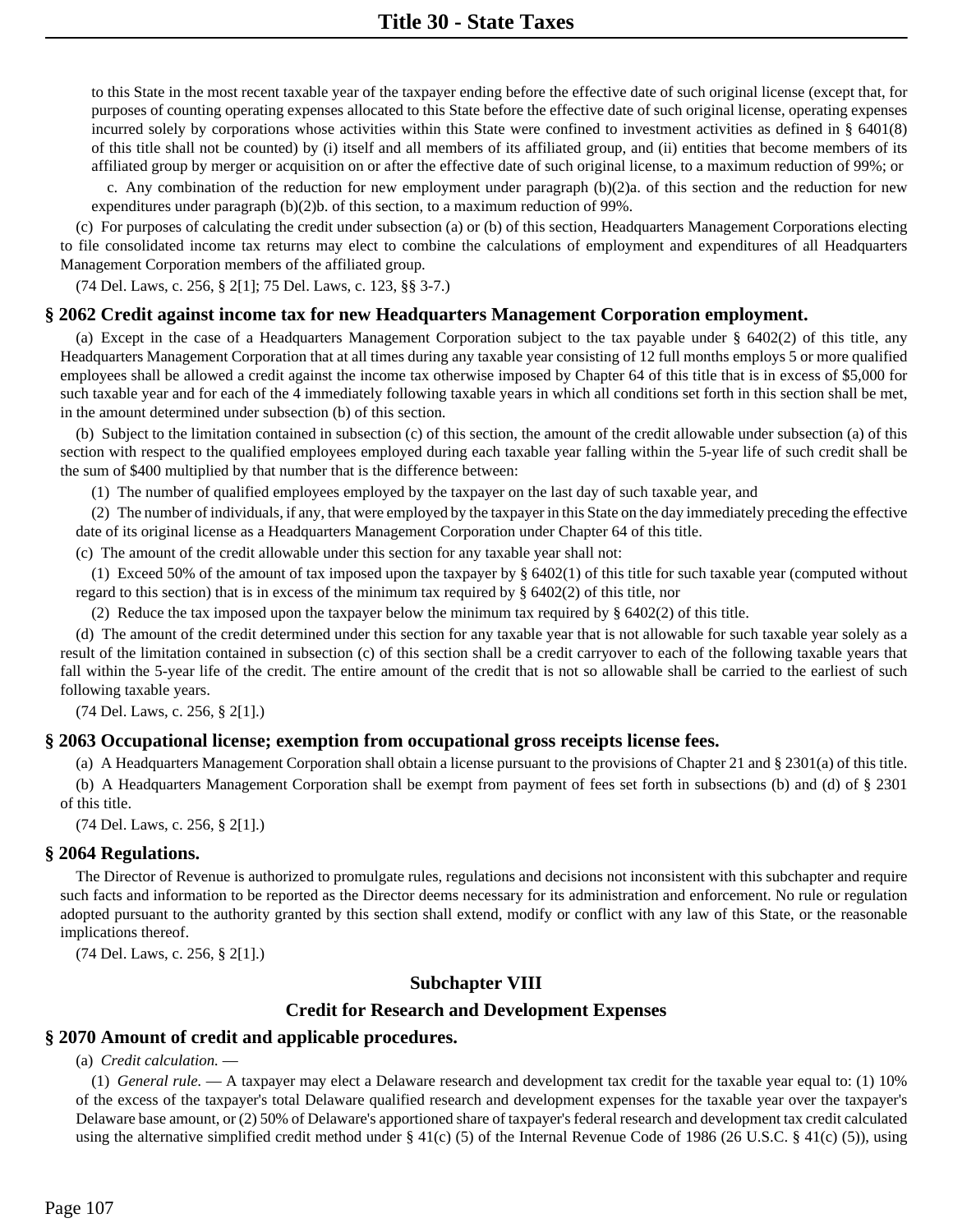federal definitions and methodology. Delaware's apportioned share of the federal credit shall be the amount of the alternative simplified credit the taxpayer can claim under  $\S 41(c)$  (5) (26 U.S.C.  $\S 41(c)$  (5)), multiplied by a percentage equal to the ratio of the taxpayer's Delaware qualified research and development expenses for the taxable year to the taxpayer's total qualified research and development expenses for the taxable year. A taxpayer's Delaware research and development tax credit determination election shall be an annual election, and shall be independent of taxpayer's federal research and development tax credit determination.

(2) *Alternative calculation for small businesses.* — In the case of a small business, paragraph (a) (1) of this section shall be applied by substituting "20%" for "10%" and by substituting "100%" for "50%." For the purposes of this subsection, "small business" means any taxpayer with average annual gross receipts, as determined by  $\S 41(c)(1)(B)$  of the Internal Revenue Code of 1986 (26 U.S.C. §  $41(c)(1)(B)$ , not in excess of the applicable threshold of \$20,000,000. Taxpayers making use of the alternative calculation provided in this paragraph must conform to the definition of "small business" set forth herein without regard to the method by which the taxpayer calculates its federal research and development tax credit. The level of the applicable threshold in this subsection is subject to annual adjustment as more fully set forth in § 515 of this title.

(b) A research and development tax credit shall be applied against the taxpayer's qualified tax liability for the taxable year in which the qualified research and development expenses were taken into account for purposes of Delaware income taxation. In the case of partnerships, the credit shall be allocated among partners as provided in § 41(f)(2)(B) of the Internal Revenue Code of 1986 (26 U.S.C.  $§$  41(f)(2)(B)).

(c) If the taxpayer cannot use the entire amount of the approved research and development tax credit, such unused credit shall be paid to it in the nature of a tax refund.

(72 Del. Laws, c. 23, § 4; 77 Del. Laws, c. 329, § 64(c); 79 Del. Laws, c. 298, § 1; 80 Del. Laws, c. 207, § 2.)

### **§ 2071 Application of Internal Revenue Code.**

Any term used in this subchapter shall have the same meaning as when used in a comparable context in the Internal Revenue laws of the United States, unless a different meaning is clearly required or unless any provision of this subchapter ascribes a different meaning to such term. References to the Internal Revenue Code shall mean the sections of the Internal Revenue Code as existing on any date on which any expenses subject to credit under this subchapter are taken into account for purposes of Delaware income taxation. However, if those sections of the Internal Revenue Code referenced in this chapter are repealed or terminated, references to the Internal Revenue Code shall mean those sections last having full force and effect. If, after repeal or termination, the Internal Revenue Code sections are revised or reenacted, references herein to Internal Revenue Code sections shall mean those revised or reenacted sections.

(72 Del. Laws, c. 23, § 4.)

#### **§ 2072 Determination of qualified research and development expenses.**

In prescribing standards for determining which qualified research and development expenses are considered Delaware qualified research and development expenses for purposes of computing the credit provided by this chapter, the Director may consider the location where the services are performed and other factors that the Director within the Director's sound discretion reasonably determines are relevant for the determination.

(72 Del. Laws, c. 23, § 4; 70 Del. Laws, c. 186, § 1.)

#### **§ 2073 Time limitations.**

A taxpayer who is eligible for the Research and Development Tax Credit under this chapter for the taxable year in which the Delaware qualified research and development expenses are taken into account for purposes of Delaware income taxation shall continue to be eligible for the credit permitted under this chapter, even if the federal research and development tax credit provided by § 41 of the Internal Revenue Code [26 U.S.C. § 41] has been terminated or revoked.

(72 Del. Laws, c. 23, § 4; 75 Del. Laws, c. 140, § 2; 77 Del. Laws, c. 329, § 64(d); 78 Del. Laws, c. 76, § 66; 78 Del. Laws, c. 292, § 55; 79 Del. Laws, c. 81, § 1; 80 Del. Laws, c. 207, § 2.)

#### **§ 2074 Transitional rule.**

(72 Del. Laws, c. 23, § 4; repealed by 80 Del. Laws, c. 207, § 2, eff. Jan. 1, 2017.)

#### **§ 2075 Limitation on credits.**

(72 Del. Laws, c. 23, § 4; repealed by 80 Del. Laws, c. 207, § 2, eff. Jan. 1, 2017.)

#### **Subchapter IX**

#### **New Economy Jobs Program Credits**

#### **§ 2080 Declaration of purpose.**

The purpose of this subchapter shall be to create incentives to attract and retain Delaware employers which employ the most qualified individuals working in the forefront of traditional and emerging business competition.

(76 Del. Laws, c. 78, § 1; 80 Del. Laws, c. 207, § 3.)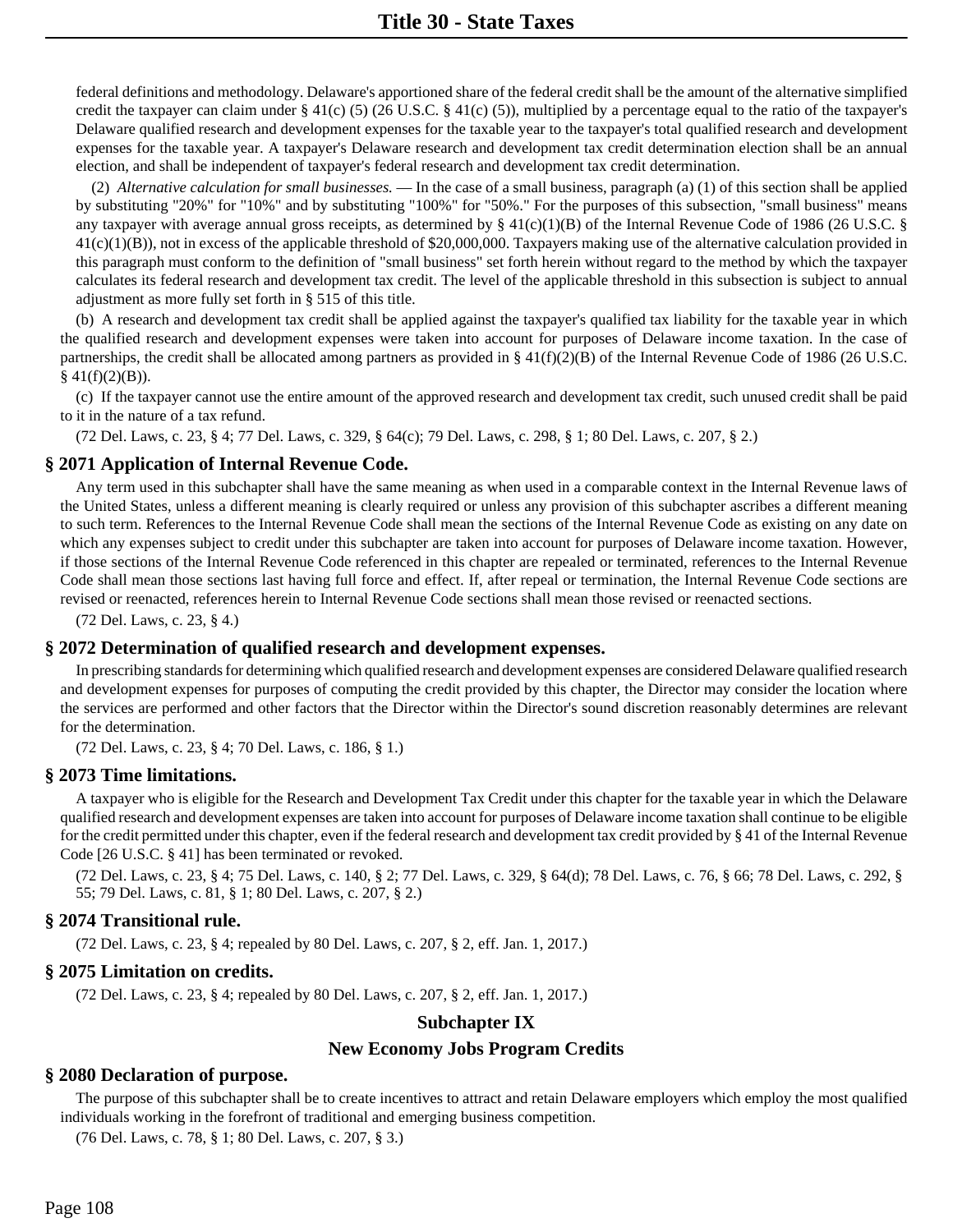## **§ 2081 Definitions.**

As used in this subchapter:

(1) "Affiliated group" has the meaning provided by § 1504 of the Internal Revenue Code (26 U.S.C. § 1504), but including for this purpose pass-through entities, as defined in § 1601 of this title that would be includible if they were classified as corporations, the equity interests in which would be treated as stock, and the ownership of such interests would satisfy the stock ownership requirements of the said 26 U.S.C. § 1504.

(2) "Base year" shall mean the calendar year immediately preceding a qualified employer's first certified year.

(3) "Brownfield" shall have the meaning set forth in § 9103 of Title 7.

(4) "Certified," "certification," or "recertification" mean or refer in their context to the first written determination of the Secretary issued to an employer that it is a qualified employer pursuant to the provisions of this subchapter, or the Secretary's annual review of that written determination.

(5) "Certified year" shall mean a calendar year for which an employer is certified to be eligible for New Economy Jobs Program credits under this subchapter.

(6) "Compensation" means that part of the sum reported on Form W-2, or equivalent form of the United States Department of Treasury, Internal Revenue Service as "Medicare wages and tips" that is attributable to Delaware sources.

(7) "Corporate restructuring" shall mean a transaction that qualifies pursuant to § 355 or § 368 of the Internal Revenue Code (26 U.S.C. § 355 or § 368).

(8) "Credit" means a reduction of the final balance for tax or fees reported due by a qualified employer on a tax or information return pursuant to the New Economy Jobs Program.

(9) "Director" means the Director of the Division of Small Business.

(10) "Eligible job" means any single position held by a common-law employee in this State for which the compensation equals or exceeds the salary threshold. More than 1 consecutive employee may perform an eligible job during a single calendar year so long as the total compensation of all consecutive employees performing such eligible jobs during such calendar year equals or exceeds the salary threshold.

(11) "Incorporated municipality" means and includes the area within the January 1, 2007, boundaries of cities, towns and villages created under any general or special law of this State for general governmental purposes which possess legislative, administrative and police powers for the general exercise of municipal functions and which carry on such functions through a set of elected and other officials.

(12) "Inflation adjustment factor" means an amount equal to the Consumer Price Index prepared by the Bureau of Labor Statistics, U.S. Department of Labor for urban consumers, U.S. city average, all items, that corresponds to the calendar year for which the credit is calculated divided by the equivalent Consumer Price Index figure for 2007. Final calculations of the inflation adjustment factor for a calendar year shall be based on data available April 1 of the following calendar year.

(13) "New Economy Jobs Program" means the Program authorized pursuant to this subchapter to encourage the creation of high wage, knowledge-based jobs in this State.

(14) "Principal executive office" shall mean the address identified as the corporation's principal executive office in a 10-Q or 10- K filing with the Securities and Exchange Commission.

(15) "Qualified employee" means a common-law employee employed in an eligible job in this State.

(16) "Qualified employer" means an employer certified to be eligible for New Economy Jobs Program credits under this subchapter.

(17) "Qualified retained employer" means an employer certified to be eligible for New Economy Jobs Program credits under this subchapter and within the 3-year period prior to certification:

a. The employer has gone through a corporate restructuring; and

b. The employer, a predecessor of the employer or a member of the employer's affiliated group had its principal executive office located within this State, and at the time of certification:

1.A. Is a publicly-traded company with its business focused on agricultural seed and crop protection products; and

B. Identifies the address of its principal executive offices as being located within this State; or

2.A. Is a publicly-traded company with its business focused on nutrition and health, industrial biosciences, safety and protection and/or electronics and communications; and

B. Identifies the address of its principal executive offices as being located within this State.

(18) "Qualified withholding payments" means (subject to the limitations of § 2084 of this title) the total amount of tax withheld, accounted for, and paid to the Secretary pursuant to subchapter VII of Chapter 11 of this title by a qualified employer or qualified retained employer on account of the compensation paid so many of the qualified employees, vital employees or retained employees as are counted in determining New Economy Jobs Program credits.

(19) "Retained eligible job" means any single position held by a retained employee in this State. More than 1 retained employee may perform a retained eligible job during a single calendar year.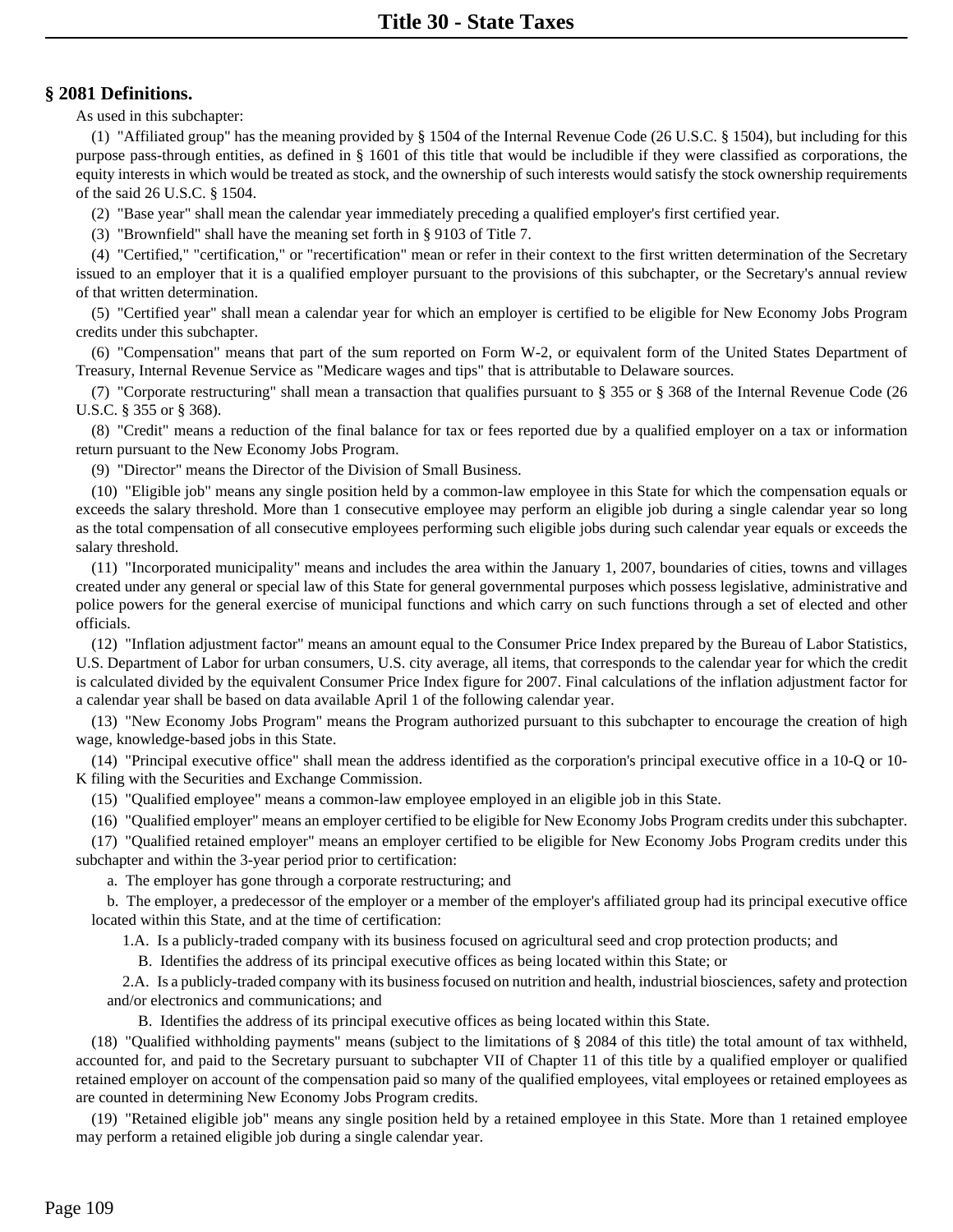(20) "Retained employee" means a common-law employee employed by a qualified retained employer in a retained eligible job in this State.

(21) "Salary threshold" means the amount of Delaware sourced compensation paid to a common law employee, rounded to the nearest \$100, calculated by multiplying \$100,000 times the inflation adjustment factor.

(22) "Secretary" means the individual appointed as administrator and head of the Delaware Department of Finance pursuant to § 8302 of Title 29.

(23) "Targeted growth area" means a geographic area designated as "investment level 1" or "investment level 2" on the strategy maps of the most recent executive order approving the strategies for state policies and spending, originally approved in December, 1999.

(24) "Targeted growth county" means a county in this State having, on June 30, 2007, fewer than 250,000 inhabitants as reported in the most recent County Population Estimate of the United States Department of Commerce, Bureau of Census.

(25) "Vital employee" means a common-law employee employed in a vital job in this State.

(26) "Vital job" means any single position held by a vital employee in this State.

(76 Del. Laws, c. 78, § 1; 78 Del. Laws, c. 396, § 1; 80 Del. Laws, c. 207, § 3; 81 Del. Laws, c. 49, § 19; 81 Del. Laws, c. 374, § 51.)

## **§ 2082 Certification as a qualified employer; recertification.**

(a) Application for certification as a qualified employer or qualified retained employer will be made to the Secretary with a copy to the Director.

(b) The Secretary shall annually review the certification of qualified employers and qualified retained employers for eligibility for New Economy Jobs Program credits before credits are allowed.

(c) Credits allowable during the first certified year will be prorated upon the basis of the number of months before and after certification.

(d) For any single calendar year subsequent to its first certified year in which a qualified employer hires and employs no fewer than 50 additional qualified employees in new eligible jobs or no fewer than 200 additional vital employees in new vital jobs, the qualified employer may:

(1) Elect to treat such additional qualified employees either as an addition to its existing number of qualified employees under its existing certification; or

(2) Make a separate application pursuant to this section and § 2083 of this title for certification and credits with respect to such additional qualified employees.

(76 Del. Laws, c. 78, § 1; 78 Del. Laws, c. 396, § 2; 80 Del. Laws, c. 207, § 3.)

## **§ 2083 Credits for New Economy Jobs Program employment.**

(a) Subject to the limitations contained in § 2084 of this title and to such return requirements as may be imposed by the Delaware Bank Commissioner, Delaware Insurance Commissioner, or the Secretary, qualified employers and qualified retained employers shall be eligible during their first certified year and for the 9 taxable years thereafter for credits against the taxes and/or fees imposed by the following statutory provisions:

(1) Chapter 11 of Title 5;

- (2) Sections 702 and 703 of Title 18;
- (3) Chapter 19 of this title;
- (4) Other fees and taxes imposed under this title.

The amount of credit shall be determined under subsections (b) through (e) of this section. Credits under this section shall be taken by the qualified employer or qualified retained employer against taxes in the order specified in this subsection and to the extent thereof.

(b) *Credits based on minimum additional employment in eligible jobs.* —

(1) Subject to the limitations herein and in § 2084 of this title, in the case of a qualified employer which employs in a certified year no fewer than 50 qualified employees in excess of the number of its qualified employees during its base year, the credit granted under subsection (a) of this section shall be that product determined by multiplying:

a. X, where "X" equals the total of its qualified withholding payments on the compensation of its qualified employees hired and employed after the base year in new eligible jobs, by

b. The credit percentage, which shall consist of the sum of the following:

1. 25%, plus

2. 0.075% for each qualified employee (in excess of 50 more than the number of qualified employees employed during its base year) hired and employed in new eligible jobs.

(2) In no case shall the total credit available under this subsection exceed 40% times X.

(3) In no case shall qualified employees counted for purposes of claiming New Economy Jobs Program credits under this subsection be included in the calculation of employment under subsection (c) or (d) of this section.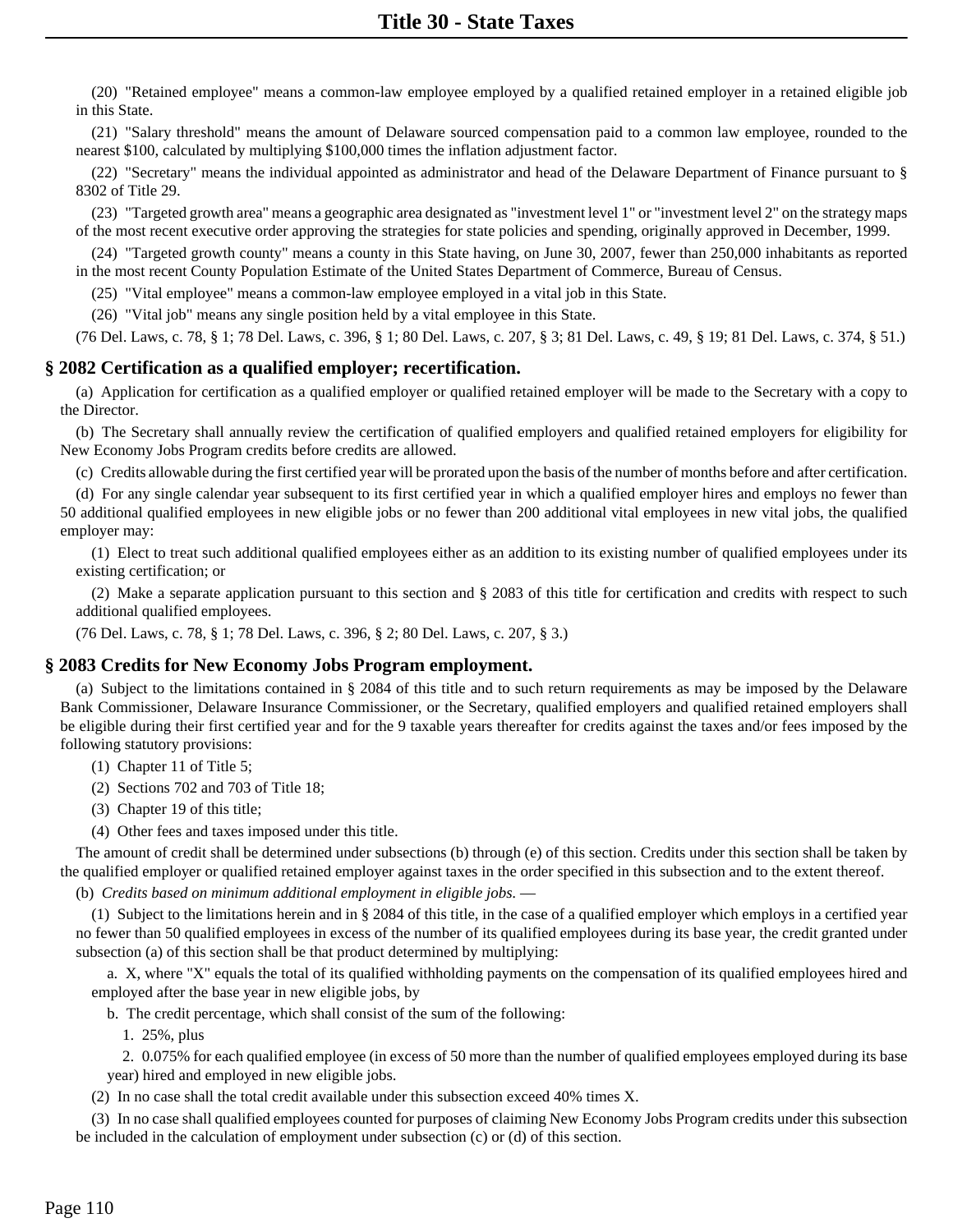(c) *Credits based on minimum additional employment in vital jobs. —*

(1) Subject to the limitations herein and in § 2084 of this title, in the case of a qualified employer which: (i) employs in a certified year no fewer than 200 vital employees in excess of the number of its vital employees during its base year and (ii) provides an average compensation to such vital employees of at least \$70,000, the credit granted under subsection (a) of this section shall be that product determined by multiplying:

a. X, where "X" equals the total of its qualified withholding payments on the compensation of its vital employees hired and employed after the base year in new vital jobs, by

b. The credit percentage, which shall consist of the sum of the following:

1. 25%, plus

2. 0.05% for each vital employee (in excess of 200 more than the number of vital employees employed during its base year) hired and employed in new vital jobs.

(2) In no case shall the total credit available under this subsection exceed 40% times X.

(3) In no case shall vital employees counted for purposes of claiming New Economy Jobs Program credits under this subsection be included in the calculation of employment under subsection (b) or (d) of this section.

(d) *Credits based on minimum employment in retained eligible jobs. —*

(1) Subject to the limitations herein and in § 2084 of this title, in the case of a qualified retained employer which: (i) maintains in a certified year no fewer than 200 retained eligible jobs and (ii) provides an average annual compensation of at least \$70,000 to the retained employees in such retained eligible jobs, the credit granted under subsection (a) of this section shall be the product determined by multiplying:

a. X, where "X" equals the total of its qualified withholding payments on the compensation of its retained employees employed in retained eligible jobs, by

b. The credit percentage, which shall consist of the sum of the following:

1. 25%, plus

2. 0.05% for each retained employee in excess of 200 retained employees employed in retained eligible jobs.

(2) In no case shall the total credit available under this subsection exceed 40% times X.

(3) In no case shall retained employees counted for purposes of claiming New Economy Jobs Program credits under this subsection be included in the calculation of employment under subsection (b) or (c) of this section.

(e) *Additional credit based on geographic employment.* — In addition to the credits determined on the qualified withholding payments for qualified employees, vital employees or retained employees identified under subsections (b) through (d) of this section, a qualified employer or qualified retained employer may claim additional credits determined by:

(1) Multiplying Y-1 times 10%, where "Y-1" equals the total of the qualified withholding payments on the compensation of such qualified employees, vital employees or retained employees identified to be employed in new eligible jobs, vital jobs or retained eligible jobs in an incorporated municipality or a targeted growth area,

(2) Multiplying Y-2 times 5%, where "Y-2" equals the total of the qualified withholding payments on the compensation of such qualified employees, vital employees or retained employees identified to be employed in new eligible jobs, vital jobs or retained eligible jobs in a reclaimed Brownfield in which the qualified employer is the first tenant, and

(3) Multiplying Y-3 times 10%, where "Y3" equals the total of the qualified withholding payments on the compensation of such qualified employees, vital employees or retained employees identified to be employed in new eligible jobs, vital jobs or retained eligible jobs in a targeted growth county.

(76 Del. Laws, c. 78, § 1; 78 Del. Laws, c. 396, § 3; 80 Del. Laws, c. 207, § 3.)

#### **§ 2084 Limitation on credits and qualified withholding payments.**

Notwithstanding § 2083 of this title,

(1) The total amount of New Economy Jobs Program credit allowable under this subchapter for any qualified employer or qualified retained employer during any calendar year shall not exceed 65% percent of its qualified withholding payments;

(2) If the Secretary finds that a qualified employer's or a qualified retained employer's qualified withholding payments unreasonably exceed the amount of tax required to be withheld, accounted for, and paid by a taxpayer to the Secretary pursuant to subchapter VII of Chapter 11 of this title the Secretary may limit such qualified withholding payments to an amount which is reasonable. The Secretary or the Secretary's delegate shall mail written notice of such determination to the taxpayer. The taxpayer may, within 30 days of the date of mailing such notice, institute a written protest of such finding to the Secretary in the manner provided under § 523 of this title for protests of assessments. The Secretary's determination of the protest shall be final;

(3) No qualified employees, vital employees or retained employees counted for purposes of claiming New Economy Jobs Program credits under this subchapter may be included in the calculation of employment for purposes of claiming tax credits provided by subchapters II, III, VII and X of this chapter or as provided by  $\S 1105(h)$  of Title 5;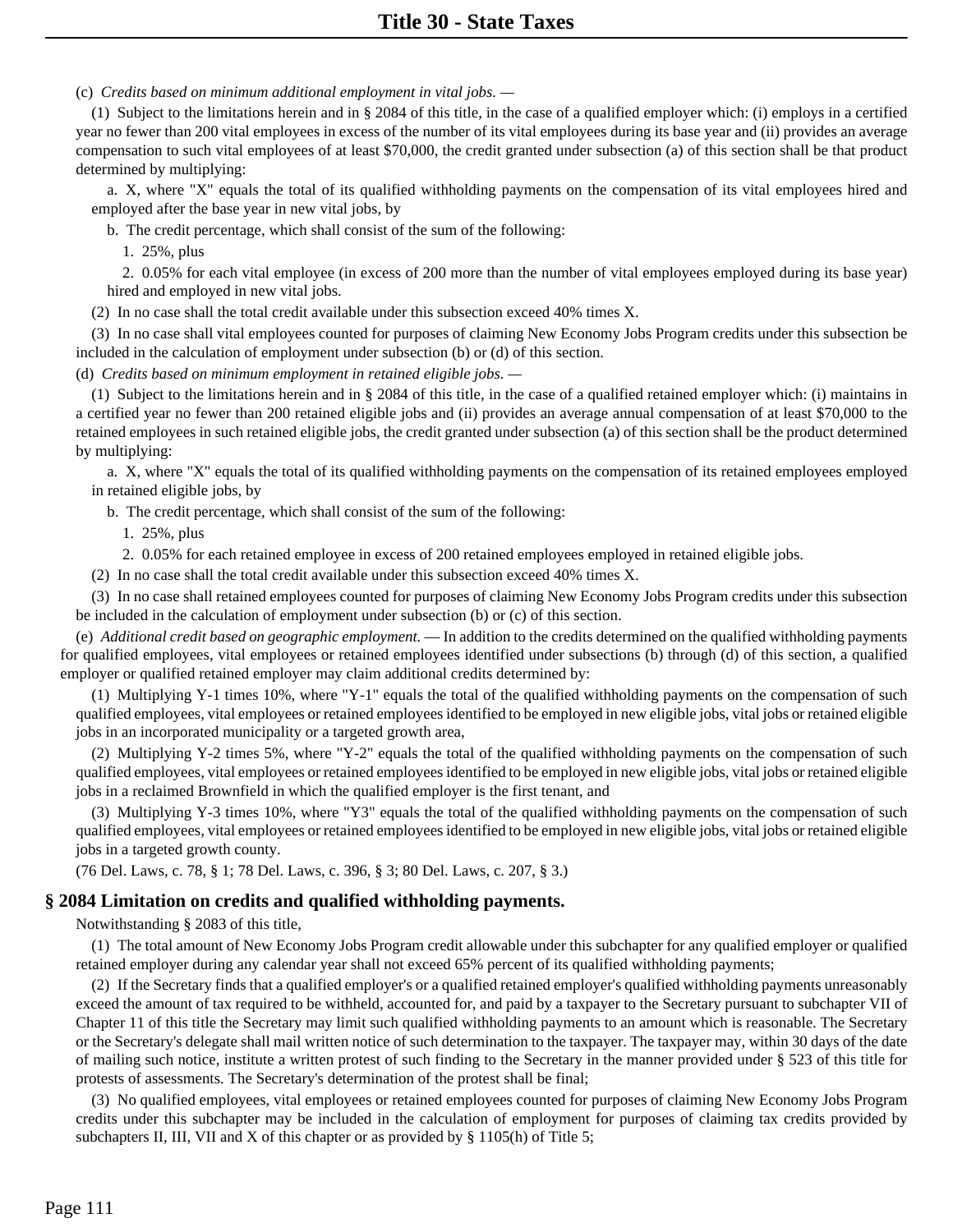(4) No qualified employee or vital employee in any certified year who was employed in Delaware in the base year by a member of an affiliated group which conducted or conducts business in this State during the base year or any year thereafter shall be counted as newly hired or employed qualified employees or vital employees or qualified employees in new eligible jobs for purposes of calculating the New Economy Jobs Program credits under this subchapter; and

(5) No more than 10% of the total number of qualified employees or vital employees counted for purposes of claiming New Economy Jobs Program credits under this subchapter may be individuals who were required by the provisions of Chapter 11 of this title to file a personal income tax return for the base year.

(76 Del. Laws, c. 78, § 1; 78 Del. Laws, c. 396, § 4; 80 Del. Laws, c. 207, § 3.)

#### **§ 2085 Disposition of unused credits.**

To the extent a qualified employer's or a qualified retained employer's New Economy Jobs Program credits exceed any amounts otherwise due for the taxes and fees listed under § 2083(a) of this title but do not exceed the limitation of § 2084 of this title, such unused credits shall be paid to it in the nature of tax refunds.

(76 Del. Laws, c. 78, § 1; 80 Del. Laws, c. 207, § 3.)

### **§ 2086 Sunset date.**

(76 Del. Laws, c. 78, § 1; repealed by 80 Del. Laws, c. 207, § 3, eff. Jan. 1, 2017.)

## **Subchapter X**

### **Business Finder's Fee Tax Credit**

#### **§ 2090 Legislative findings and purpose; creation of the business finder's fee tax credit.**

The General Assembly finds and declares that the State should partner with the Delaware business community to create and develop new employment opportunities for the citizens of the State. The General Assembly further finds that existing Delaware businesses are ideally situated to encourage new businesses to relocate and bring new jobs to the State. The purpose of this subchapter shall be to create incentives for existing Delaware business firms to develop new Delaware employment opportunities by encouraging out-of-state business firms to relocate to Delaware. It is the General Assembly's intent to achieve such a result through the implementation of the business finder's fee tax credit, which is designed to foster the recruitment efforts by Delaware businesses to relocate their suppliers, customers or other associated businesses to Delaware. The business finder's fee tax credit is also designed to increase tax revenues for the State, and add value to the State's economy as a result of expanding Delaware's employment base.

(77 Del. Laws, c. 300, § 1.)

## **§ 2091 Definitions.**

As used in this subchapter:

(1) "Affiliate" means any business organization or person that directly, or indirectly through 1 or more intermediaries, controls, or is controlled by, or is under common control with, the person or business entity specified, or person who is an officer, director, partner, or trustee of the person specified.

(2) "Bank" means a banking organization or other financial institution engaged in the business of banking, chartered under federal or any state law, and regulated by any federal or any state banking regulatory authority. "Bank" shall include but not be limited to a commercial bank, savings bank, savings and loan association, and trust company, as well as an affiliate of such a bank.

(3) "Business Finder's Fee Program" means the Program authorized pursuant to this subchapter and designed to incentivize Delaware businesses to encourage their suppliers, customers, and other businesses to relocate to Delaware, resulting in job creation, increased tax revenues, and strengthened supply networks.

(4) "Certified new business firm" means a new business firm that has been certified by the Director pursuant to the provisions of § 2093 of this title.

(5) "Certified sponsor firm" means a sponsor firm that has been approved by the Director pursuant to the provisions of § 2093 of this title.

(6) "Credit" means a reduction of the final balance for tax reported due by a certified sponsor firm or a certified new business firm on a tax or information return pursuant to the Business Finder's Fee Program.

- (7) "Director" means the Director of the Division of Small Business.
- (8) "Division" means the Division of Small Business within the Department of State.

(9) "Full-time Delaware employee" means any employee of a new business firm whose compensation is based on a work week of at least 35 hours and who spends at least 90 percent of that employee's working hours in the State of Delaware.

(10) "New business certification date" means the date the Division officially certifies the joint application of the sponsor firm and the new business firm.

(11) "New business firm" means a business organization that certifies in a joint application pursuant to § 2093 of this title that it: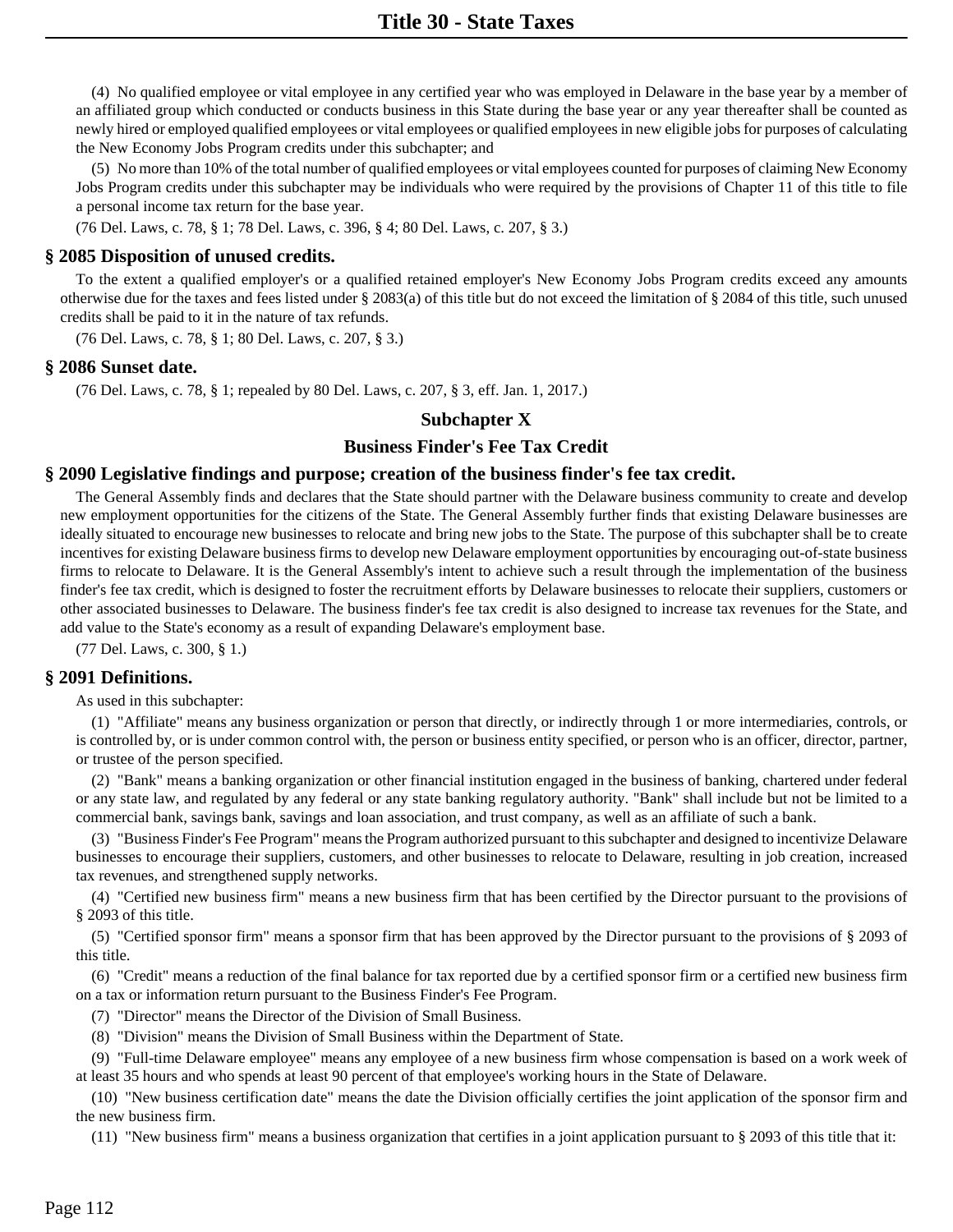a. Is a validly organized and existing corporation, limited liability company, limited partnership, general partnership, limited liability partnership, statutory trust or sole proprietorship;

b. Has been doing business for at least 3 years at the time it applies for the credit;

c. Has a place of business outside of the State of Delaware;

d. Has a current business license issued by an out-of-state agency;

e. Does not have a place of business within the State of Delaware, and has not had a place of business within the State of Delaware for at least 3 years at the time it applies for the credit;

f. Is not a tenant of a sponsor firm, and has not entered into a rental agreement for a commercial rental unit, as defined in § 5141 of Title 25, with a sponsor firm; and

g. Is not an affiliate of a sponsor firm.

(12) "Real estate agency" means a person licensed as a real estate broker or salesperson under Chapter 29 of Title 24 and acting within the course and scope of that license, or a partnership, association or corporation engaged in the business of buying or selling real estate.

(13) "Real estate developer" means a person in the business of:

a. Acquiring land (raw or improved);

b. Improving raw land or building structures (residential or commercial) on land so acquired (or both); and

c. Selling land, where applicable with the structure, to customers.

A person shall be treated as a real estate developer or as a contractor who is not a real estate developer depending, in each case, upon the business in which the person is engaged with respect to a specific parcel of real estate.

(14) "Sponsor firm" means a business organization that certifies in a joint application pursuant to § 2093 of this title that it:

a. Is a validly organized and existing corporation, limited liability company, limited partnership, general partnership, limited liability partnership, statutory trust or sole proprietorship;

b. Has been doing business in Delaware for at least 3 years at the time it applies for the credit;

c. Has a place of business in Delaware, has a current Delaware business license issued by the Delaware Division of Revenue or other Delaware licensing agency;

d. Has not entered into a rental agreement for a commercial rental unit, as defined by § 5141 of Title 25, with the new business firm;

e. Is not a real estate agency, real estate developer, or landlord, as defined by  $\S$  5141 of Title 25, for the new business firm, or a

bank or other lender who provides financing for the new business firm to establish a Delaware business location; and

f. Is not an affiliate of a new business firm.

(77 Del. Laws, c. 300, § 1; 70 Del. Laws, c. 186, § 1; 81 Del. Laws, c. 49, § 19; 81 Del. Laws, c. 374, § 52.)

#### **§ 2092 Business finder's fee credit.**

(a) Subject to the limitations of this subchapter, a certified sponsor firm and a certified new business firm shall each be eligible for a tax credit equal to \$500 times the total number of full-time Delaware employees of the certified new business firm each tax year for 3 tax years from the new business certification date.

(b) The Division shall develop rules and regulations consistent with this subchapter to implement the provisions herein.

(77 Del. Laws, c. 300, § 1; 81 Del. Laws, c. 49, § 19.)

#### **§ 2093 New business certification process.**

(a) To qualify for a business finder's fee credit, a proposed sponsor firm and proposed new business firm shall submit a joint application to the Division, which shall consider whether the application meets the following criteria:

(1) The proposed sponsor firm and proposed new business firm each meet the requirements of this subchapter to be a sponsor firm and new business firm, respectively;

(2) The new business firm intends to relocate to the State of Delaware as a result of recruitment efforts by the sponsor firm, including, but not limited to, written solicitations, inducements, or other incentives, and intends to establish a Delaware business location, and to obtain a Delaware business license within 8 months of the date of application;

(3) The new business firm intends to employ 3 or more full-time Delaware employees within 8 months of the date of application; and

(4) The new business firm is not receiving a tax credit pursuant to the New Economy Jobs Program set forth in subchapter IX of Chapter 20 of this title.

(b) The Division shall review the joint application, and the Director shall, within the exercise of the Director's discretion, certify those applications that meet the standards of subsection (a) of this section.

(77 Del. Laws, c. 300, § 1; 70 Del. Laws, c. 186, § 1; 81 Del. Laws, c. 49, § 19.)

## **§ 2094 Tax credit application process.**

(a) In order to obtain a credit, certified sponsor firms and certified new business firms shall submit a joint tax credit application to the Division for the business finder's fee tax credit on or after the anniversary of the new business certification date, which certifies the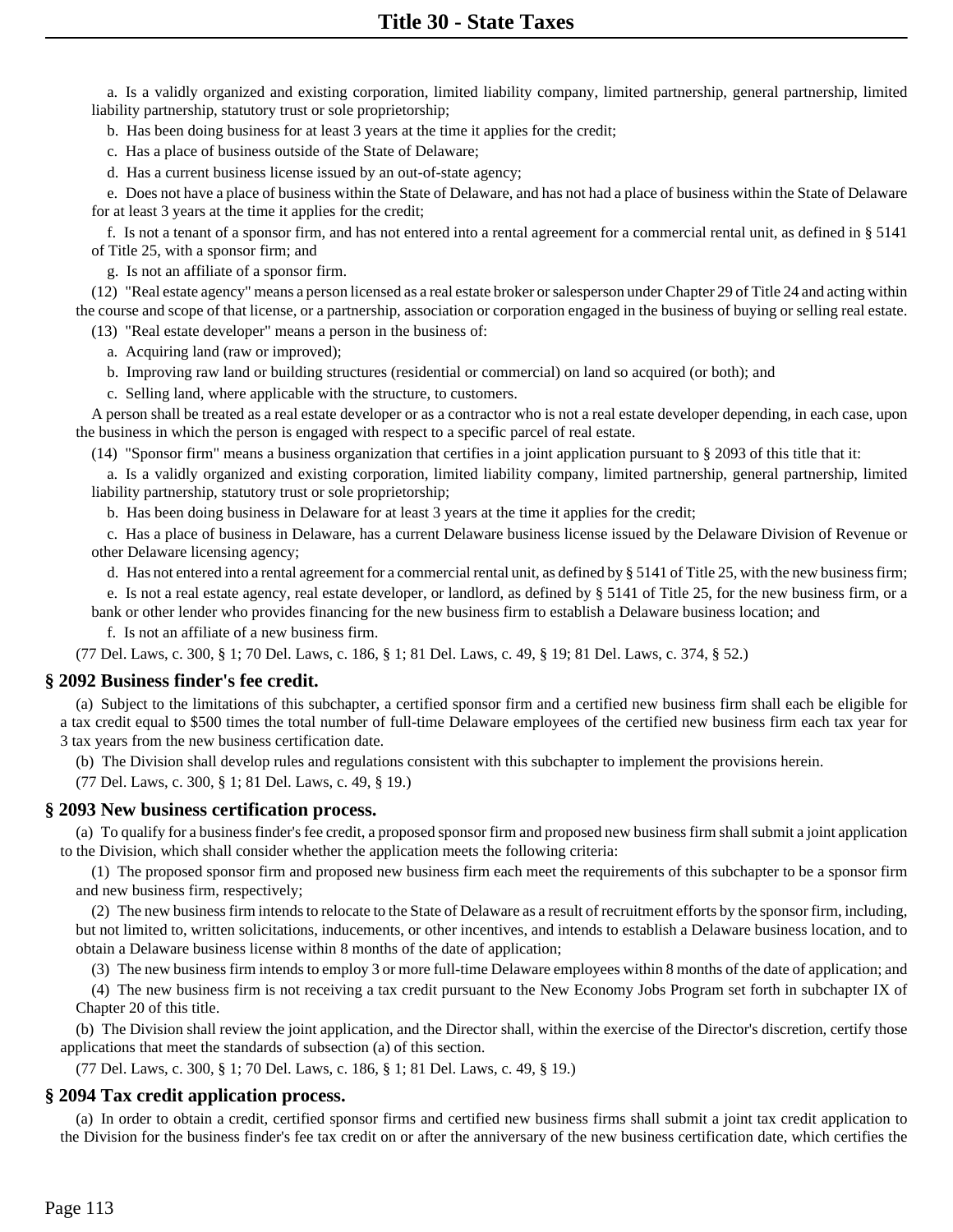number of full-time Delaware employees that have been continuously employed by the new business firm for a period of at least 3 months prior to the date of the tax credit application.

(b) The certified sponsor firm and the new business firm shall identify on the joint application the tax against which each seeks to apply a credit, should said joint application be approved by the Director. Credits may be claimed against any 1 of the taxes imposed by the following provisions:

- (1) Chapter 11 of Title 5;
- (2) Sections 702 and 703 of Title 18; or
- (3) Chapter 11, 19, 23, 25, 27, 29, 43 or 61 of this title.

(c) The Division shall review and conduct due diligence to verify the employment as reported in the credit application. After such review the Director shall, within the exercise of the Director's discretion, approve qualifying applications for a credit of \$500 for each full-time Delaware employee of the certified new business firm. The Director shall submit a written authorization for each such approved application to the certified sponsor firm, certified new business firm, the Division of Revenue, and, if applicable, the Bank Commissioner and the Insurance Commissioner, indicating the amount of business finder's fee tax credit approved for each certified sponsor firm and certified new business firm.

(d) To claim the credit allowed by this subchapter, certified sponsor firms and certified new business firms shall attach the Director's written authorization for each approved application to the Delaware tax return against which the credit is claimed, and submit such tax return to the appropriate state tax authority. To the extent that the business finder's fee tax credit exceeds the amount of the tax otherwise due, unused credits shall be paid to the certified sponsor firm or certified new business firm in the nature of a tax refund. Certified sponsor firms and certified new business firms shall also attach an executed nondisclosure form provided by the Division of Revenue or other taxing agency.

(e) Certified sponsor firms and new business firms are eligible for a tax credit for each of the 3 tax years from the anniversary of the new business certification date, and are not eligible for the tax credit thereafter.

(77 Del. Laws, c. 300, § 1; 70 Del. Laws, c. 186, § 1; 81 Del. Laws, c. 49, § 19.)

### **§ 2095 Reports.**

The Division shall report annually to the General Assembly, on or before March 1, the names of all certified sponsor and new business firms, the total amount of tax credits awarded pursuant to this Program, and the number of jobs created.

(77 Del. Laws, c. 300, § 1; 81 Del. Laws, c. 49, § 19.)

#### **§ 2096 Reconsideration.**

Where any applicant for a new business finder's fee tax credit pursuant to this subchapter objects to any determination by the Director, such applicant shall be entitled to a reconsideration of such decision by the Director or the Director's designee. Such request shall be filed with the Director within 60 days from the issuance of such denial of certification decision. The Director shall, within 30 days of a request for such reconsideration, issue a written decision.

(77 Del. Laws, c. 300, § 1.)

## **§ 2097 Limitations on credits.**

(a) The aggregate amount of such tax credits approved for all sponsor and new business firms shall not exceed \$3,000,000 in any state fiscal year.

(b) The Director shall ensure that each application has the date and time of submission recorded. Credits will be awarded in chronological order based upon the date and time upon which each complete application is received by the Division. If a credit award results in exceeding the \$3,000,000 limitation for the fiscal year in which it is awarded, the amount by which such credit award exceeds \$3,000,000 shall carry over to the succeeding fiscal year and shall receive priority for that year.

(77 Del. Laws, c. 300, § 1; 81 Del. Laws, c. 49, § 19.)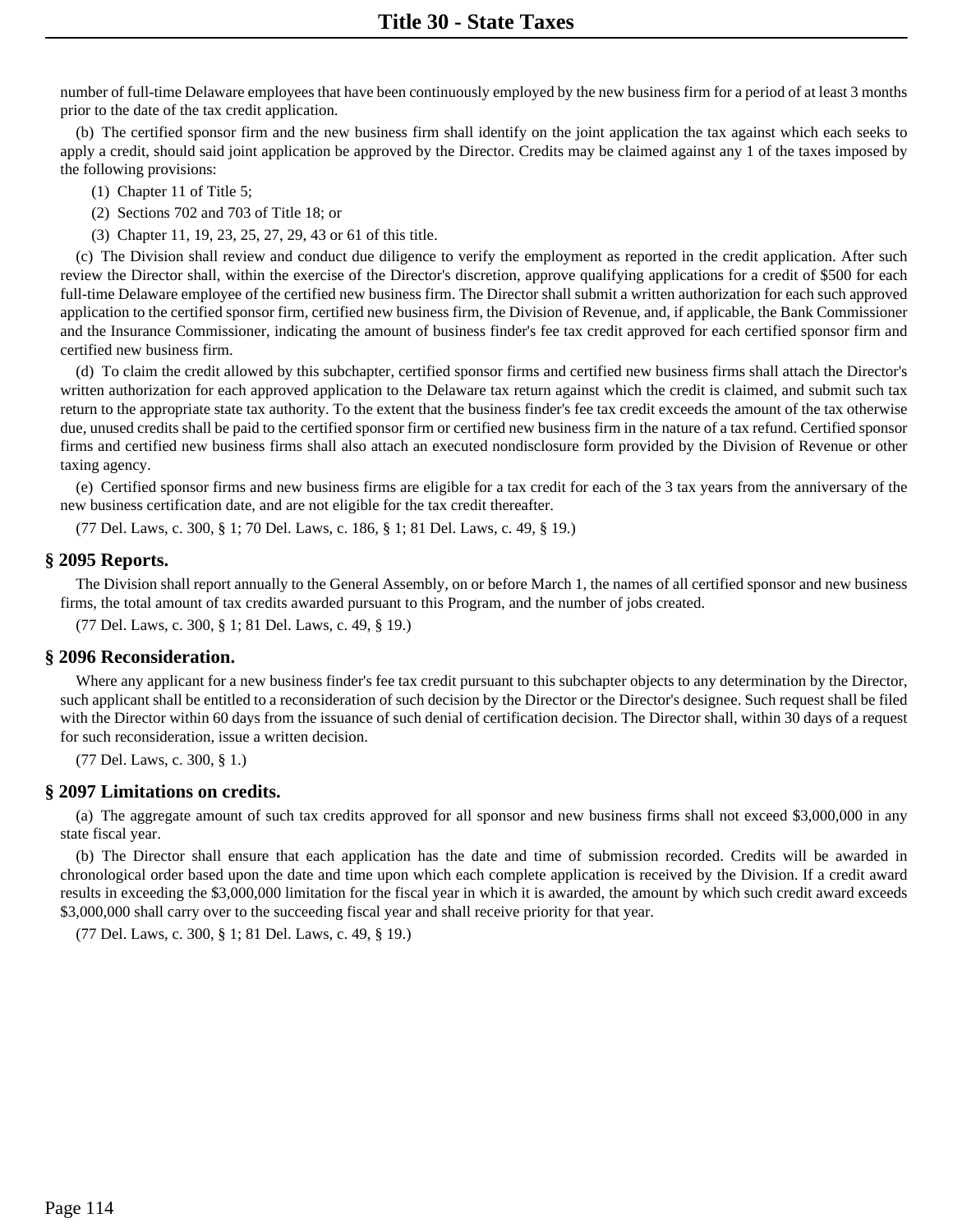# **Part II Income, Inheritance and Estate Taxes**

# **Chapter 20A VETERANS' OPPORTUNITY CREDIT**

## **§ 20A-100 Declaration of purpose.**

The purpose of this chapter shall be to provide Delaware's employers with an incentive to hire veterans who have served in overseas conflicts since 2001. Upon their return home, these veterans face a difficult job market and have experienced relatively high rates of unemployment. The tax credit created by this chapter is designed to work in conjunction with the combined efforts of the Departments of Labor and Finance, the Division of Small Business, and veterans' organizations throughout the State to develop and implement comprehensive and coordinated measures designed to assist these veterans as they transition to civilian life.

(78 Del. Laws, c. 381, § 1; 81 Del. Laws, c. 49, § 19; 81 Del. Laws, c. 374, § 53.)

## **§ 20A-101 Definitions.**

For purposes of this chapter:

(1) "Gross wages" means that part of the sum reported on Form W-2, or equivalent form of the United States Department of Treasury, Internal Revenue Service as "Medicare wages and tips" that is attributable to Delaware sources.

- (2) "Qualified employer" means an employer located in Delaware which hires and employs 1 or more qualified veterans.
- (3) "Qualified military service" means military service for which a veteran received:
	- a. The Afghanistan Campaign Medal;
	- b. The Iraq Campaign Medal; or
	- c. The Global War on Terrorism Expeditionary Medal.

(4) "Qualified veteran" means either a Delaware resident who engaged in qualified military service, or a nonresident who, as member of the Delaware National Guard, engaged in qualified military service, and who:

- a. Has provided to the qualified employer documentation showing that he or she was honorably discharged or is a current member of a National Guard or Reserve unit; and
- b. Was initially hired by the qualified employer on or after January 1, 2012, and prior to January 1, 2016.
- (5) "Secretary" means the Secretary of the Department of Finance described in § 8302 of Title 29.
- (6) "Sustained employment" means a period of employment that is not less than 185 days during the taxable year.

(78 Del. Laws, c. 381, § 1; 70 Del. Laws, c. 186, § 1.)

## **§ 20A-102 Credit for wages paid to qualified veterans.**

(a) Subject to the limitations contained in § 20A-103 of this title and to such return requirements as may be imposed by the State Bank Commissioner, the Insurance Commissioner, or the Secretary, qualified employers shall be eligible during the year in which a qualified veteran is hired and for the 2 taxable years thereafter for credits against the taxes imposed by the following statutory provisions:

- (1) Chapter 11 of Title 5;
- (2) Chapter 19 of this title;
- (3) Chapter 11 of this title;
- (4) Sections 702 and 703 of Title 18.

(b) The amount of the credit against the tax shall equal 10%, but in no event to exceed \$1,500, of the gross wages paid by the qualified employer to a qualified veteran in the course of that veteran's sustained employment during the taxable year.

(c) To the extent a qualified employer's credits exceed any amounts otherwise due for the taxes and fees listed under subsection (a) of this section, such unused credits shall be paid to it in the nature of tax refunds.

(78 Del. Laws, c. 381, § 1.)

## **§ 20A-103 Limitations.**

Notwithstanding § 20A-102 of this title, no qualified veterans counted for purposes of veterans' opportunity credits under this chapter may be included in the calculation of employment for purposes of claiming tax credits provided by subchapters II, III, IX and X of Chapter 20 of this title.

(78 Del. Laws, c. 381, § 1.)

## **§ 20A-104 Rules and regulations.**

The Director of Revenue is authorized to promulgate rules and regulations not inconsistent with this chapter and require such facts and information to be reported as the Director deems necessary for administration and enforcement of this chapter. No rule or regulation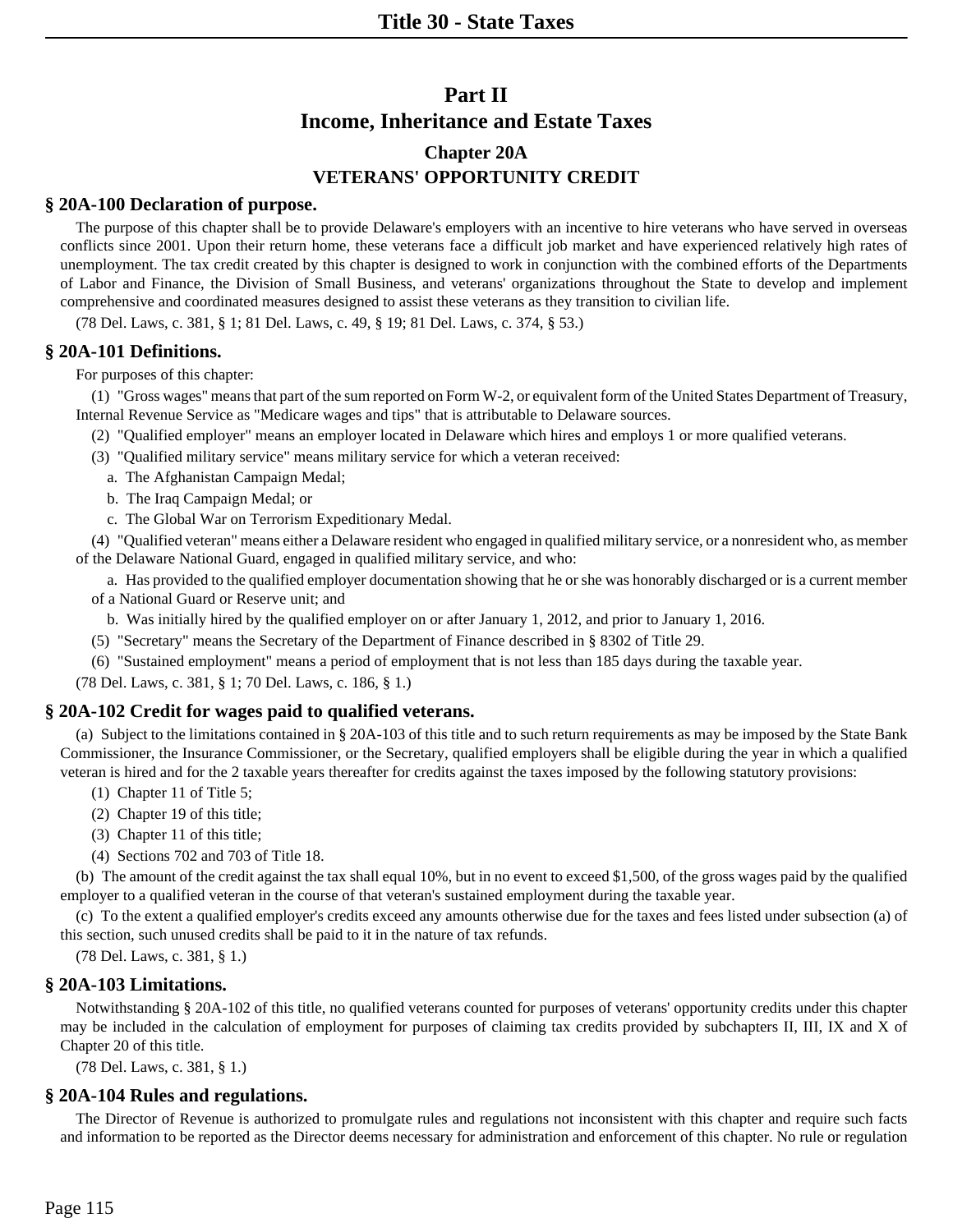adopted pursuant to the authority granted by this section shall extend, modify or conflict with any law of this State or the reasonable implications thereof.

(78 Del. Laws, c. 381, § 1.)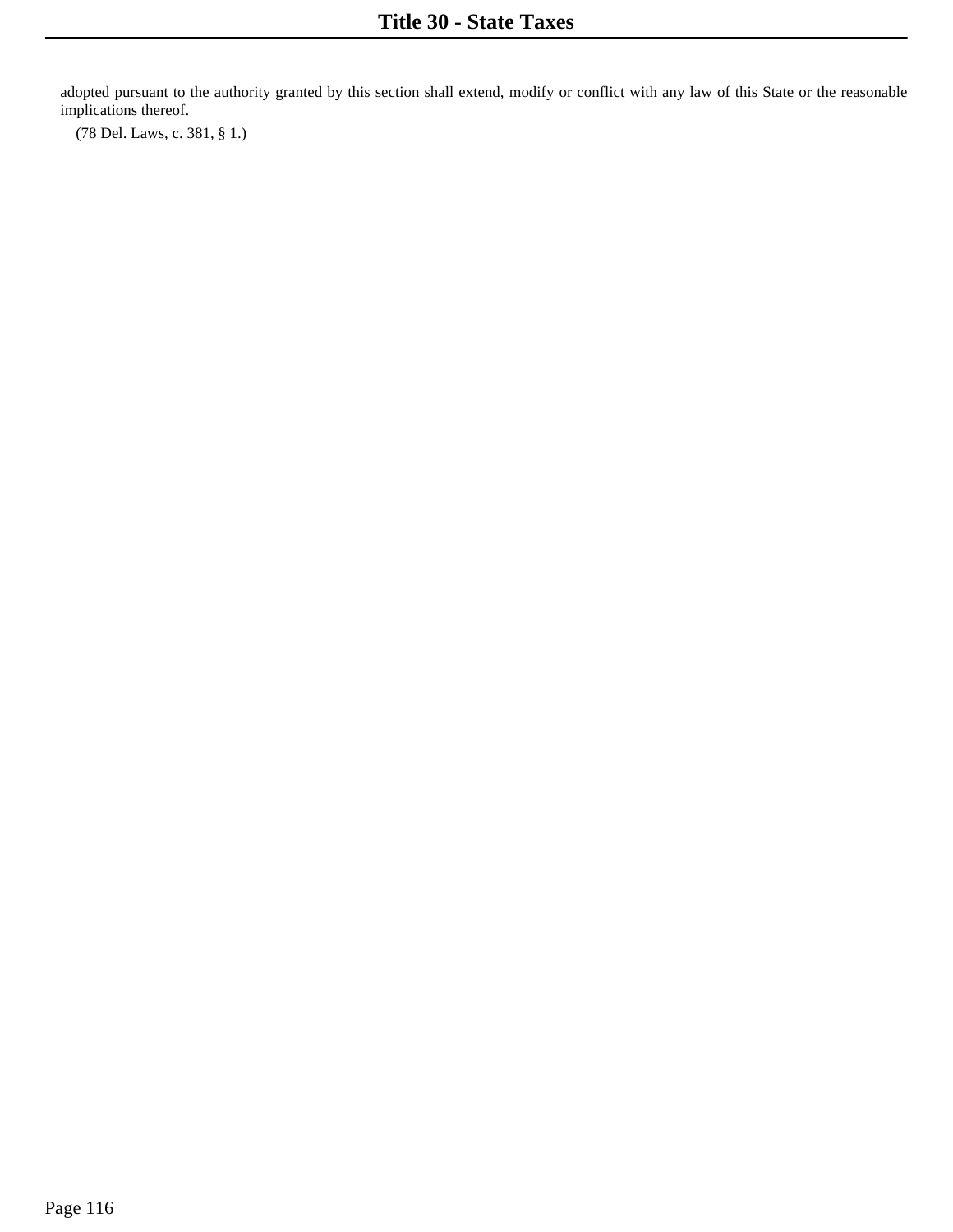# **Part II Income, Inheritance and Estate Taxes**

## **Chapter 20B**

# **EMPLOYER TAX CREDIT FOR HIRING INDIVIDUALS WITH DISABILITIES**

## **§ 20B-100 Declaration of purpose.**

The purpose of this chapter is to provide Delaware's employers an incentive to hire referrals from vocational rehabilitation. Provision of a hiring incentive is intended to implement public policy established by § 3302 of Title 14, § 5503 of Title 16, and § 7909A of Title 29 which promote meaningful employment in integrated work settings for individuals with disabilities.

(80 Del. Laws, c. 400, § 1.)

## **§ 20B-101 Definitions.**

For purposes of this chapter:

(1) "Designated state agencies" means the Division of Vocational Rehabilitation and the Division for the Visually Impaired.

(2) "Gross wages" means that part of the sum reported on Form W-2, or equivalent form of the United States Department of Treasury, Internal Revenue Service as "Medicare wages and tips" that is attributable to Delaware sources.

(3) "Qualified employer" means an employer located in Delaware which hires and employs 1 or more vocational rehabilitation referrals.

(4) "Secretary" means the Secretary of the Department of Finance as described in § 8302 of Title 29.

(5) "Sustained employment" means a period of employment that is not less than 185 days during the taxable year.

(6) "Vocational rehabilitation referral" means any individual who is certified by the designated state agencies as:

a. Having a physical or mental disability which, for such individual, constitutes or results in a substantial impediment to employment; and

b. Having been referred to the employer upon completion of, or while receiving, rehabilitative services pursuant to:

1. An individualized plan for employment under a state plan for vocational rehabilitation services approved under the Rehabilitation Act of 1973 [29 U.S.C. § 701 et seq.];

2. A program of vocational rehabilitation carried out under Chapter 31 of Title 38 of the United States Code [38 U.S.C. § 3100 et seq.].

(80 Del. Laws, c. 400, § 1.)

## **§ 20B-102 Credit for wages paid to qualified employee.**

(a) Subject to the limitations contained in § 20B-103 of this title and to such return requirements as may be imposed by the State Bank Commissioner, the Insurance Commissioner, or the Secretary, qualified employers shall be eligible during the year in which a qualified employee is hired and for the 2 taxable years thereafter for credits against the taxes imposed by the following statutory provisions:

- (1) Chapter 11 of Title 5;
- (2) Chapter 19 of this title;
- (3) Chapter 11 of this title;
- (4) Sections 702 and 703 of Title 18.

(b) The amount of the credit against the tax shall equal 10%, but in no event exceed \$1,500, of the gross wages paid by the qualified employer to a vocational rehabilitation referral in the course of that employee's sustained employment during the taxable year.

(c) To the extent a qualified employer's credits exceed the amounts otherwise due for the taxes and fees listed under subsection (a) of this section, such unused credits shall be paid to it in the nature of tax refunds.

(80 Del. Laws, c. 400, § 1.)

## **§ 20B-103 Limitations.**

Notwithstanding § 20B-102 of this title, no vocational rehabilitation referral counted for purposes of the tax credits under this chapter may be included in the calculation of employment for purposes of claiming tax credits by subchapters II, III, IX and X of Chapter 20 of this title.

(80 Del. Laws, c. 400, § 1.)

# **§ 20B-104 Rules and regulations.**

The Director of Revenue is authorized to promulgate rules and regulations consistent with this chapter and require such facts and information be reported as the Director deems necessary for administration and enforcement of this chapter. No rule or regulation adopted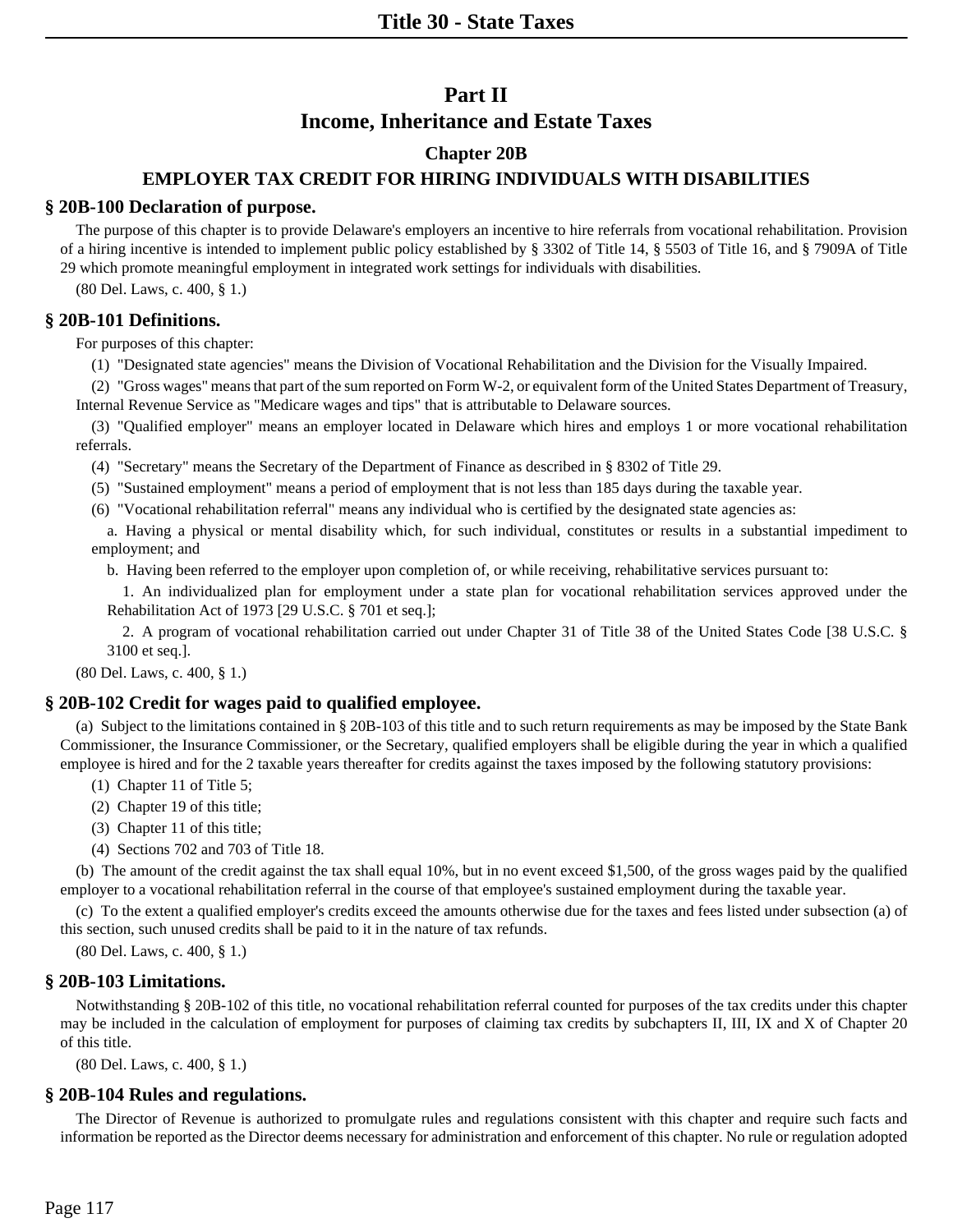pursuant to the authority granted in this section shall extend, modify or conflict with any law of this State or the reasonable implication thereof.

(80 Del. Laws, c. 400, § 1.)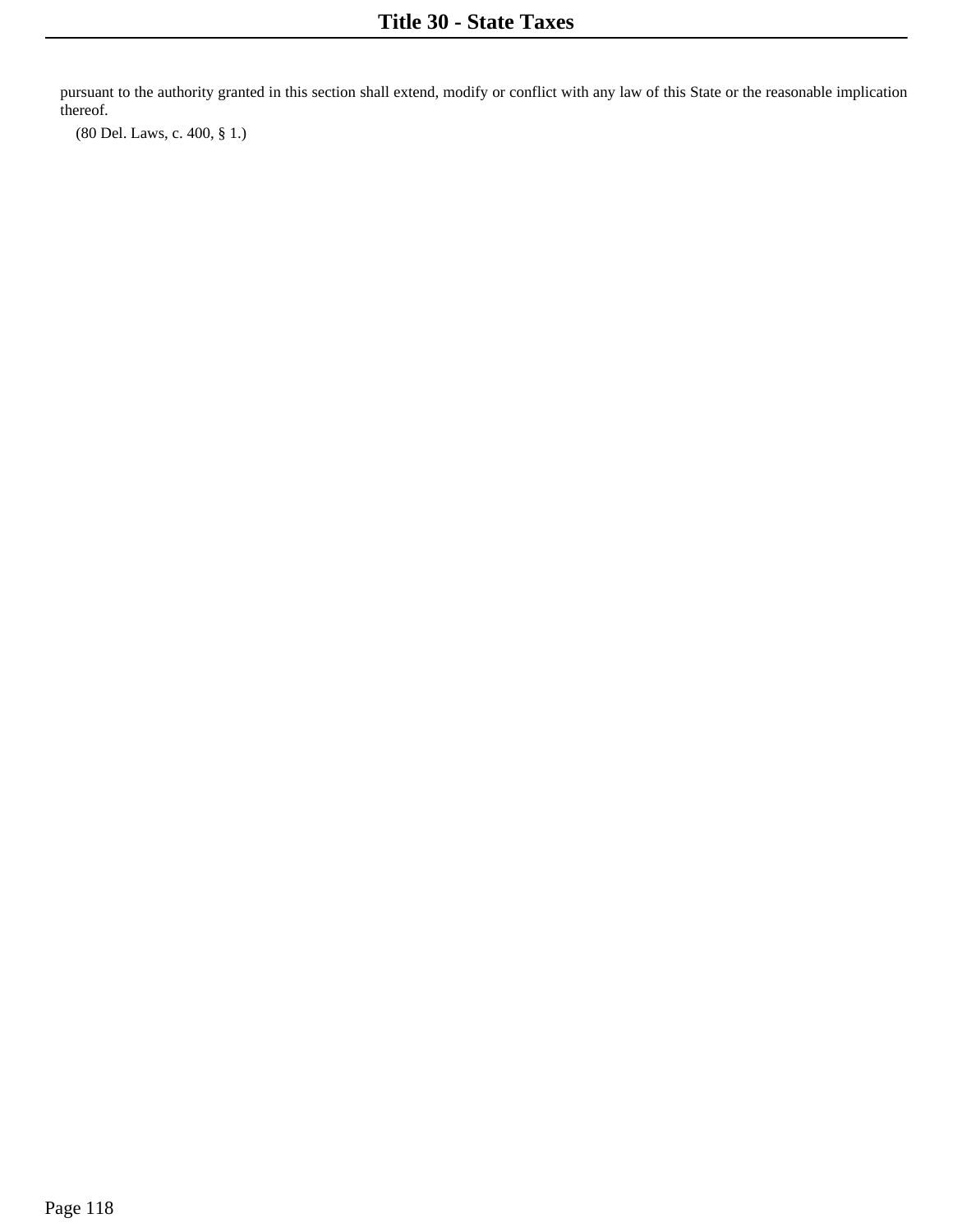# **Part II Income, Inheritance and Estate Taxes**

# **Chapter 20C**

# **TAX CREDIT FOR AUTOMATIC EXTERNAL DEFIBRILLATORS**

## **§ 20C-100 Declaration of policy.**

The purpose of this chapter is to create incentives for businesses with locations in Delaware to purchase and place automatic external defibrillators into service in this State.

(81 Del. Laws, c. 236, § 1.)

## **§ 20C-101 Tax credit for automatic external defibrillator placed in service.**

Any business that places an automatic external defibrillator in service at a business location within the State is entitled to a credit equal to \$100 per unit for a tax year beginning after December 31, 2017. This credit is a 1-time credit for the tax year in which the automatic external defibrillator is placed in service.

(81 Del. Laws, c. 236, § 1.)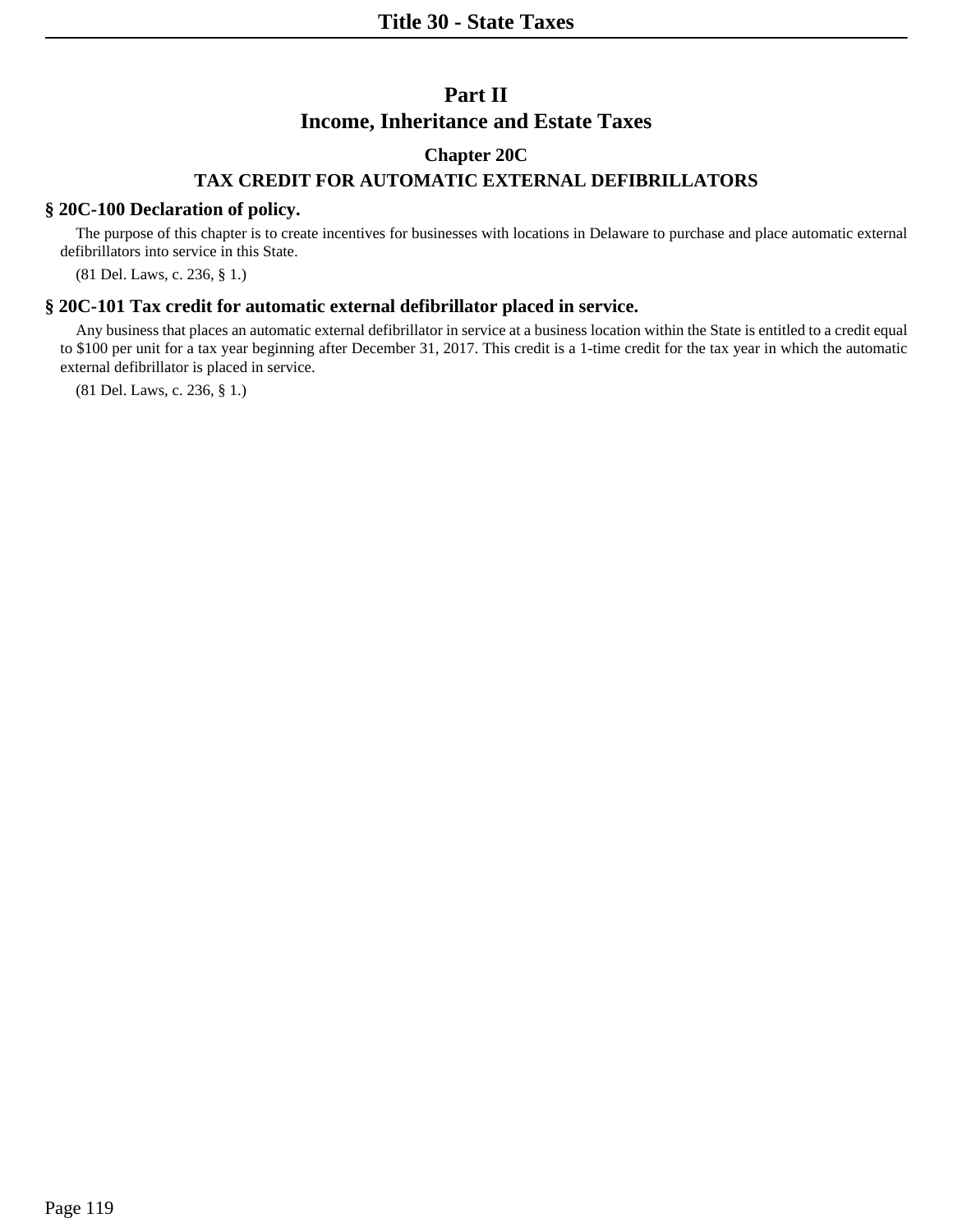# **Part II**

## **Income, Inheritance and Estate Taxes**

## **Chapter 20D**

# **ANGEL INVESTOR JOB CREATION AND INNOVATION ACT [EFFECTIVE JAN. 1, 2019, UNTIL JAN. 1, 2022] [FOR APPLICATION OF THIS CHAPTER, SEE 81 DEL. LAWS, C. 244, §§ 4, 5]**

## **§ 20D-101 Definitions [Effective Jan. 1, 2019, until Jan. 1, 2022] [For application of this section, see 81 Del. Laws, c. 244, §§ 4, 5]**

As used in this chapter:

(1) "Affiliated group" has the meaning provided in § 1504 of the Internal Revenue Code (26 U.S.C. § 1504), but includes for purposes of this chapter a pass-through entity that would be includible if the pass-through entity was classified as a corporation, the equity interests in the pass-through entity would be treated as stock, and the ownership of such equity interests would satisfy the stock ownership requirements of § 1504 of the Internal Revenue Code (26 U.S.C. § 1504).

(2) "Compensation" means that part of the sum reported on Form W-2, or equivalent form of the United States Department of Treasury, Internal Revenue Service as "Medicare wages and tips."

(3) "Director" means the Director of the Division of Small Business.

(4) "Division" means the Division of Small Business.

(5) "Family" means a family member within the meaning of  $\S 267(c)(4)$  of the Internal Revenue Code (26 U.S.C.  $\S 267(c)(4)$ ).

(6) "Individual," when referring to a participant in an action or process, means a human being and does not mean any of the nonhuman-being entities included in the definition of "person" in § 302 of Title 1.

(7) "Liquidation event" means a conversion of qualified investment for cash, cash and other consideration, or any other form of equity or debt interest.

(8) "Officer" means a person elected or appointed by the board of directors to manage the daily operations of the qualified small business;

(9) "Pass-through entity" means as defined in § 1601 of this title.

(10) "Principal" means a person having authority to act on behalf of the qualified small business.

(11) "Proprietary technology" means the technical innovations that are unique and legally owned or registered by a business and includes, without limitation, those innovations that are patented, patent pending, a subject of trade secrets, or copyrighted.

(12) "Qualified expenditure" means an expenditure on any of the following: Real property such as buildings warehouses or factories in this State; personal property, such as equipment, machinery, or supplies, for use only in this State; intangible property developed in this State such as copyrights, trademarks, or patents; proof of concept or prototype manufacturing in this State; and payroll and compensation paid for work performed in this State.

(13) "Qualified fund" means a pooled angel investment network fund that has been certified by the Director under § 20D-104 of this title.

(14) "Qualified high-technology field" includes aerospace, agricultural processing, renewable energy, energy efficiency and conservation, environmental engineering, food technology, cellulosic ethanol, information technology, financial technology, materials science technology, nanotechnology, telecommunications, biotechnology, medical device products, pharmaceuticals, diagnostics, biologicals, chemistry, veterinary science, and similar fields.

(15) "Qualified investment" means a cash investment in a qualified small business of a minimum of \$10,000 in a calendar year by a qualified investor or \$30,000 in a calendar year by a qualified fund, that is made in exchange for common stock, a partnership or membership interest, preferred stock, debt with mandatory conversion to equity, or an equivalent ownership interest as determined by the Director.

(16) "Qualified investor" means an investor who has been certified by the Director under § 20D-103 of this title.

(17) "Qualified small business" means a business that has been certified by the Director under § 20D-102 of this title.

(81 Del. Laws, c. 244, § 3; 81 Del. Laws, c. 374, § 53.)

## **§ 20D-102 Certification of qualified small businesses [Effective Jan. 1, 2019, until Jan. 1, 2022] [For application of this section, see 81 Del. Laws, c. 244, §§ 4, 5]**

(a) Businesses may apply to the Director for certification as a qualified small business for a calendar year.

(1) The application must be in the form and be made under the procedures specified by the Director accompanied by an application fee established by the Director, not to exceed \$500.

(2) Application fees must be deposited in the Angel Investor Job Creation and Innovation Act Administration Fund.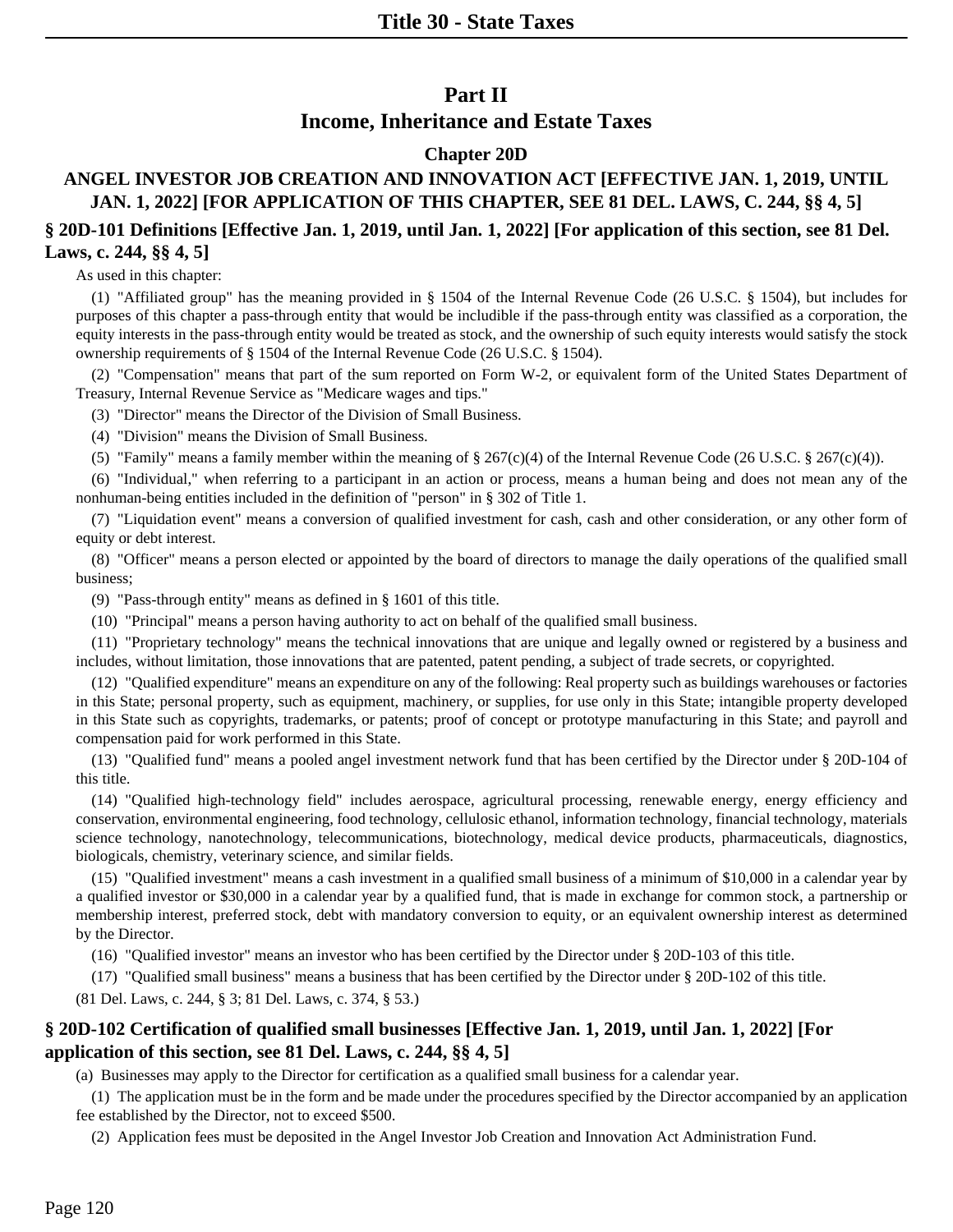(3) The application for certification for calendar year 2019 must be made available on the Division's web site by November 1, 2018. The application for certification for subsequent calendar years must be made available on the Division's web site by November 1 of the preceding calendar year.

(b)(1) Within 30 days of receiving an application for certification under this section, the Director must do 1 of the following:

a. Certify the business as satisfying the conditions required of a qualified small business.

b. Request additional information from the business.

c. Reject the application for certification.

(2) If the Director requests additional information from the business, the Director must either certify the business or reject the application within 30 days of receiving the additional information.

(3) If the Director neither certifies the business nor rejects the application within 30 days of receiving the original application or within 30 days of receiving the additional information requested, whichever is later, then the application is deemed rejected, and the Director must refund the application fee.

(4) A business that applies for certification and is rejected may reapply.

(c) To receive certification under this section, a business must meet all of the following conditions:

(1) Be a legal entity qualified to do business in this State that has its headquarters in this State.

(2) Have at least 51% of its common law employees be employed in this State and 51% of its total compensation paid be compensation for work provided in this State.

(3) Be engaged in, or be committed to engage in, innovation in this State in 1 of the following as its primary business activity:

a. Using proprietary technology to add value to a product, process, or service in a qualified high-technology field.

b. Researching, developing, or producing a proprietary product, process, or service in a qualified high-technology field.

c. Researching, developing, or producing a proprietary product, process, service, or technology in or for use in the fields of agriculture, manufacturing, environmental science, or transportation.

(4) Other than the activities specifically listed in paragraph  $(c)(3)$  of this section, not be engaged in real estate development, insurance, lobbying, political consulting, wholesale or retail trade, leisure, hospitality, construction, or professional services provided by attorneys, accountants, business consultants, physicians, or health-care consultants.

(5) Have fewer than 25 employees.

(6) Has not been in operation for more than 1 of the following:

a. Ten years.

b. Twenty years, if the business is engaged in the research, development, or production of medical devices or pharmaceuticals for which United States Food and Drug Administration approval is required for use in the treatment or diagnosis of a disease or condition.

(7) Has not previously received private equity investments of more than \$4,000,000.

(8) Has not issued securities that are traded on a public exchange.

(9) Any other condition the Director establishes by regulation.

(d) In applying the condition under paragraph (c)(5) of this section, the employees in all members of the affiliated group must be included.

(e) In order for a qualified investment in a business to be eligible for tax credits, all of the following must apply:

(1) The business must be certified under this section for the calendar year in which the investment was made before the date on which the qualified investment was made.

(2) The business must not have ever issued securities that are traded on a public exchange.

(3) The business must not issue securities that are traded on a public exchange within 180 days after the date on which the qualified investment was made.

(4) The business must not have a liquidation event within 180 days after the date on which the qualified investment was made.

(5) The business must use qualified investments for qualified expenditures.

(f) The Director must maintain a list of businesses certified under this chapter for the calendar year and must make the list accessible to the public on the Division's web site.

(81 Del. Laws, c. 244, § 3.)

# **§ 20D-103 Certification of qualified investors [Effective Jan. 1, 2019, until Jan. 1, 2022] [For application of this section, see 81 Del. Laws, c. 244, §§ 4, 5]**

(a) An investor may apply to the Director for certification as a qualified investor for a calendar year.

(1) The application must be in the form and be made under the procedures specified by the Director accompanied by an application fee established by the Director, not to exceed \$500.

(2) Application fees must be deposited in the Angel Investor Job Creation and Innovation Act Administration Fund.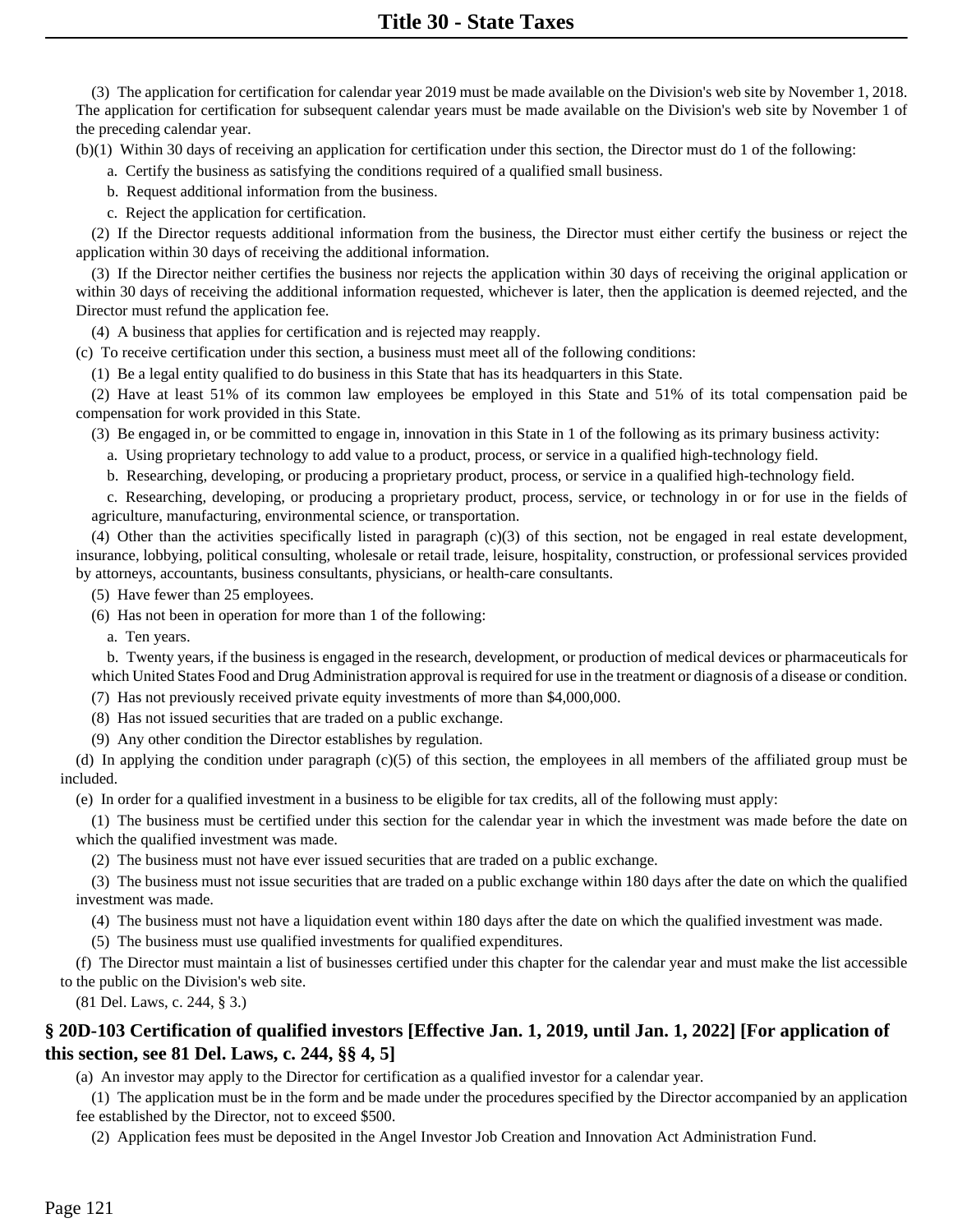(3) The application for certification for calendar year 2019 must be made available on the Division's web site by November 1, 2018. The application for certification for subsequent calendar years must be made available on the Division's web site by November 1 of the preceding calendar year.

(b)(1) Within 30 days of receiving an application for certification under this section, the Director must do 1 of the following:

a. Certify the investor as satisfying the conditions required of a qualified investor.

b. Request additional information from the investor.

c. Reject the application for certification.

(2) If the Director requests additional information from the investor, the Director must either certify the investor or reject the application within 30 days of receiving the additional information.

(3) If the Director neither certifies the investor nor rejects the application within 30 days of receiving the original application or within 30 days of receiving the additional information requested, whichever is later, then the application is deemed rejected, and the Director must refund the application fee.

(4) An investor who applies for certification and is rejected may reapply.

(c) To receive certification under this section, a qualified investor must be an individual.

(d)(1) For a qualified investment in a qualified small business to be eligible for tax credits, a qualified investor who makes the investment must be certified under this section for the calendar year before making the qualified investment.

(2) Notwithstanding paragraph (d)(1) of this section, if an investor is not an "accredited investor" as defined in the United States Securities and Exchange Commission's Regulation D, 17 C.F.R. § 230.501(a), application for certification under this section may be made within 30 days after making the qualified investment.

(81 Del. Laws, c. 244, § 3.)

## **§ 20D-104 Certification of qualified funds [Effective Jan. 1, 2019, until Jan. 1, 2022] [For application of this section, see 81 Del. Laws, c. 244, §§ 4, 5]**

(a) A pass-through entity may apply to the Director for certification as a qualified fund for a calendar year.

(1) The application must be in the form and be made under the procedures specified by the Director accompanied by an application fee set by the Director, not to exceed \$1,500.

(2) Application fees must be deposited in the Angel Investor Job Creation and Innovation Act Administration Fund.

(3) The application for certification for calendar year 2019 must be made available on the Division's web site by November 1, 2018. The application for certification for subsequent calendar years must be made available on the Division's web site by November 1 of the preceding calendar year.

(b)(1) Within 30 days of receiving an application for certification under this section, the Director must do 1 of the following:

- a. Certify the pass-through entity as satisfying the conditions required of a qualified fund.
- b. Request additional information from the pass-through entity.
- c. Reject the application for certification.

(2) If the Director requests additional information from the pass-through entity, the Director must either certify the pass-through entity or reject the application within 30 days of receiving the additional information.

(3) If the Director neither certifies the pass-through entity nor rejects the application within 30 days of receiving the original application or within 30 days of receiving the additional information requested, whichever is later, then the application is deemed rejected, and the Director must refund the application fee.

(4) A pass-through entity that applies for certification and is rejected may reapply.

(c) To receive certification under this section, a pass-through entity must meet all of the following conditions:

(1) Invest or intend to invest in a qualified small business.

(2) Be organized as a pass-through entity.

(3) Have at least 3 separate investors, at least 3 of whom intend to invest in a qualified small business and satisfy the condition in  $\S$  20D-103(c) of this title.

(d) Investments by the pass-through entity may consist of equity investments or notes that pay interest or other fixed amounts, or any combination of both.

(e) For a qualified investment in a qualified small business to be eligible for tax credits, a qualified fund that makes the investment must be certified under this section for the calendar year before making the qualified investment.

(81 Del. Laws, c. 244, § 3.)

## **§ 20D-105 Tax credit allowed [Effective Jan. 1, 2019, until Jan. 1, 2022] [For application of this section, see 81 Del. Laws, c. 244, §§ 4, 5]**

(a) A qualified investor or qualified fund is eligible for a tax credit equal to 25% of the qualified investment in a qualified small business.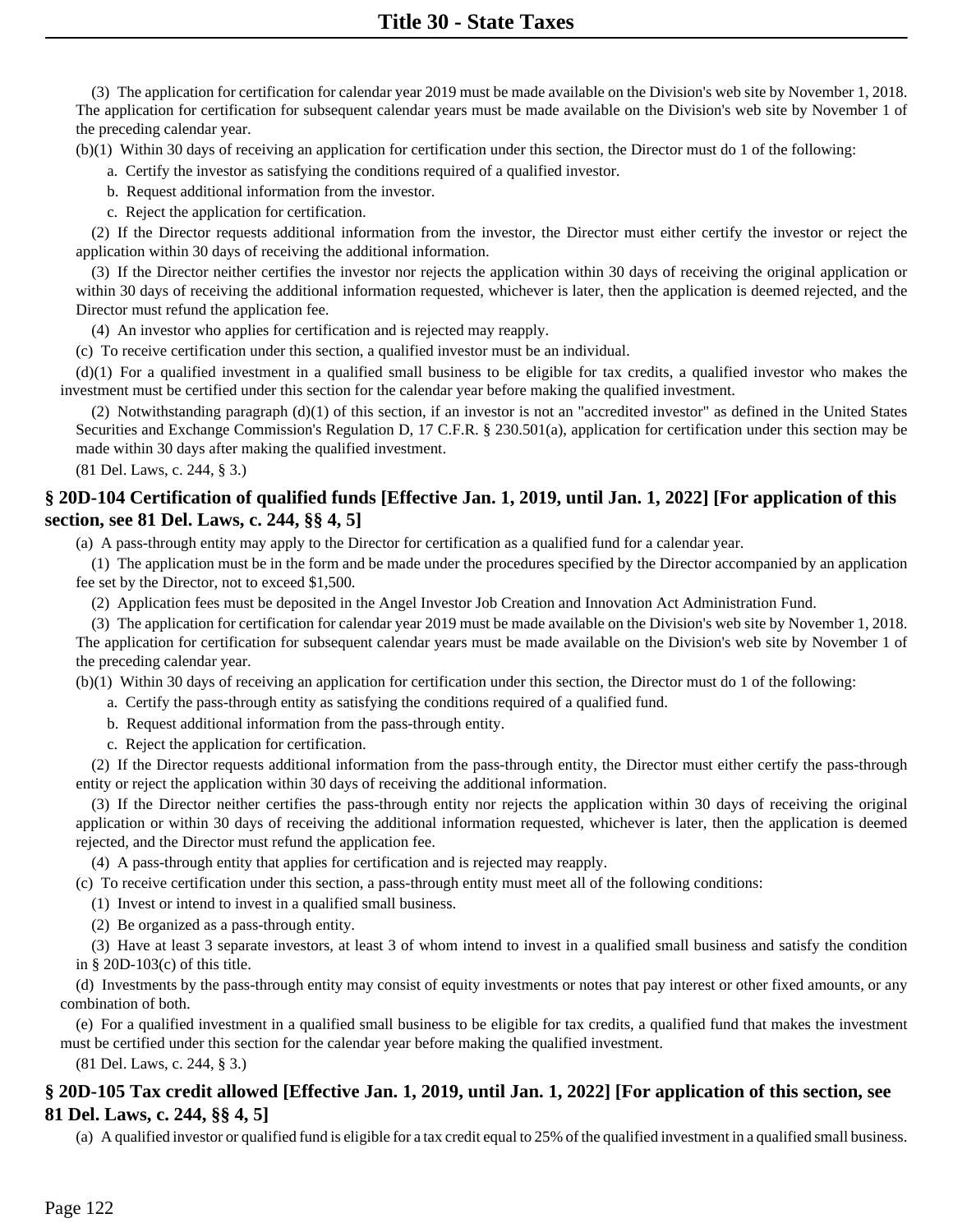(1) The qualified investor or qualified fund must maintain its investment in the qualified small business for 180 days before claiming the tax credit.

(2) Notwithstanding the foregoing, if the qualified investor or qualified fund fails to maintain its investment in the qualified small business for at least 3 years, consisting of the calendar year in which the investment was made and the 2 following calendar years, the qualified investor or qualified fund must repay the tax credit previously claimed as provided in § 20D-108 of this title. The 3-year holding period does not apply if any of the following apply:

a. The qualified small business becomes worthless or liquidates and dissolves after the investment has been held for 180 days, but before the end of the 3-year period.

b. 80% or more of the assets owned or the equity issued by the qualified small business is sold to an unrelated third party before the end of the 3-year period.

c. The qualified small business's common stock begins trading on a public exchange before the end of the 3-year period.

d. The qualified investor dies before the end of the 3-year period.

(b) Investments made by a pass-through entity qualify for a tax credit only if the entity is a qualified fund.

(c)(1) The Director may not approve tax credits that exceed the following total maximum amounts for any calendar year for an individual:

a. \$250,000 for spouses electing to file a joint return under § 1162 of this title.

b. \$125,000 for individuals filing a return utilizing any other filing status.

(2) The total maximum amount in tax credits allowed under paragraph  $(c)(1)$  of this section applies to a qualified investor's cumulative qualified investments as an individual qualified investor and as an investor in a qualified fund.

(d) The Director may not approve more than \$5,000,000 in tax credits for each calendar year beginning after December 31, 2018, and before January 1, 2024. The Director may not approve more than a total of \$500,000 in credits for qualified investments in any 1 qualified small business.

(e) The Director may not approve a tax credit to a qualified investor either as an individual qualified investor or as an investor in a qualified fund if, at the time the investment is proposed, the investor meets any of the following:

(1) Is an officer or principal of the qualified small business.

(2) Either individually or in combination with 1 or more members of the investor's family, owns, controls, or holds the power to vote 20% or more of the outstanding securities of the qualified small business.

a. A member of the family of an individual disqualified by paragraph  $(e)(2)$  of this section is not eligible for a tax credit under this chapter.

b. For a married couple filing a joint return, the limitations in paragraph (e)(2) of this section apply collectively to the investor and spouse.

c. For purposes of determining the ownership interest of an investor under paragraph (e)(2) of this section, the rules under  $\S 267(c)$ and (e) of the Internal Revenue Code (26 U.S.C. § 267(c) and (e)) apply.

(f) The application for tax credits to be approved for calendar year 2019 must be made available on the Division's web site by January 1, 2019, and the Division must begin accepting applications by January 1, 2019. The application for tax credits to be approved for subsequent years must be made available on the Division's web site by November 1 of the preceding calendar year.

(g) Qualified investors and qualified funds must apply to the Director for tax credits under this section.

(1) The Director must allocate tax credits to qualified investors or qualified funds in the order that the tax credit applications are filed with the Division.

(2) The Director must approve or reject tax credit applications within 15 days of receiving the application.

(3) The investment specified in the application must be made within 60 days of the approval of the tax credit.

a. If the investment is not made within 60 days, the tax credit approval is revoked and the tax credit is available for allocation to another qualified investor or qualified fund.

b. A qualified investor or qualified fund that fails to invest as specified in the application within 60 days of approval of the tax credits must notify the Director of the failure to invest within 5 business days of the expiration of the 60-day investment period.

c. The investment specified in the application must be made in the same calendar year in which the tax credit certification is received, regardless of whether the 60-day investment period continues into a subsequent calendar year.

(h) The Division must treat tax credit applications filed on the same day as having been filed contemporaneously.

(1) If 2 or more qualified investors or qualified funds file tax credit applications on the same day, and the aggregate amount of the tax credit applications exceeds the aggregate limit of tax credits authorized under this chapter or the lesser amount of credits that remain unallocated on that day, then the credits must be allocated among the qualified investors or qualified funds who filed on that day on a pro rata basis with respect to the amounts claimed.

(2) The pro rata allocation for any 1 qualified investor or qualified fund is the product obtained by multiplying a fraction, the numerator of which is the amount of the tax credit applications filed on behalf of such qualified investor or qualified fund and the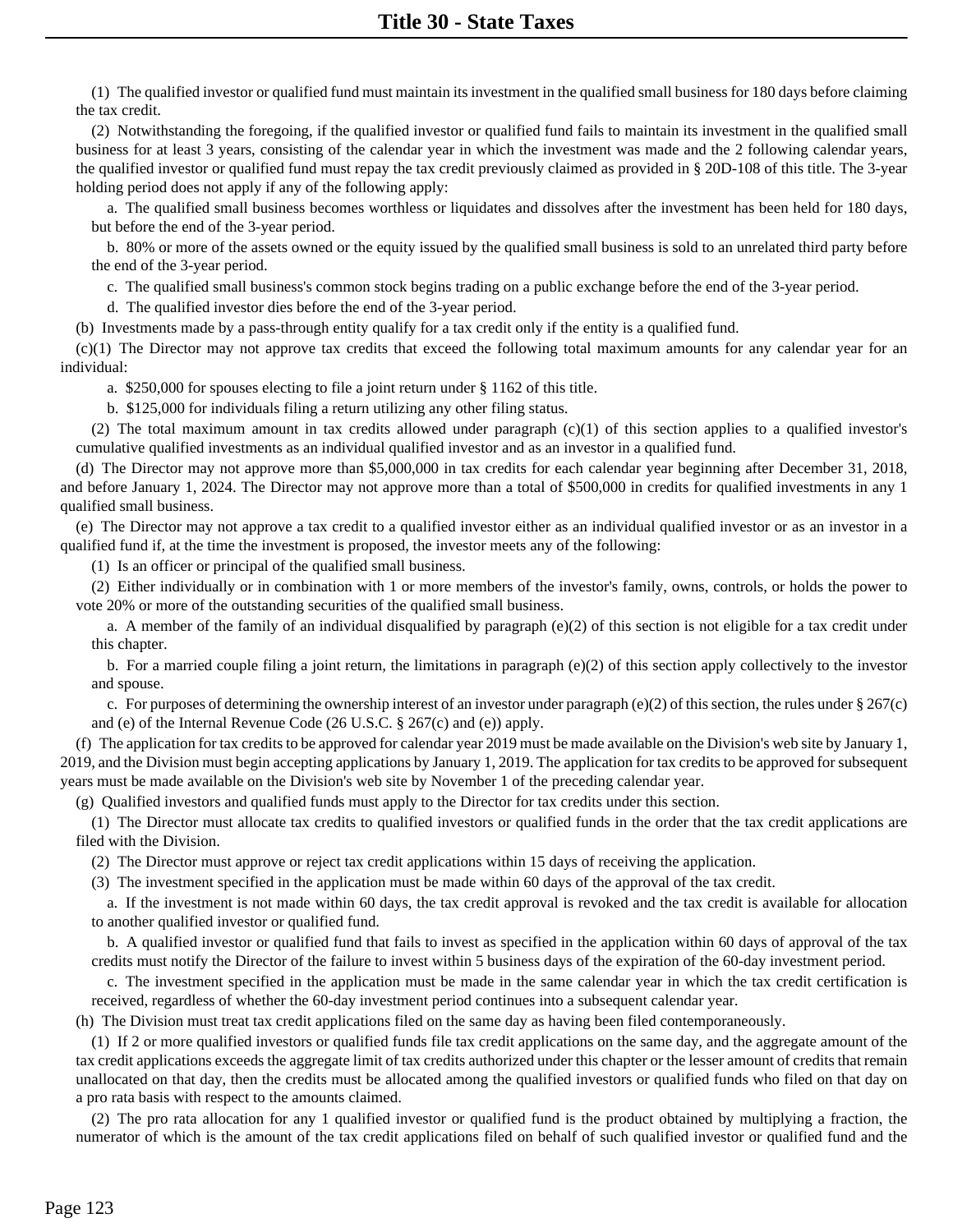denominator of which is the total of all tax credit applications filed on behalf of all applicants on that day, by the amount of credits that remain unallocated on that day for the calendar year.

(i)(1) A qualified investor or qualified fund, or a qualified small business acting on their behalf, must notify the Director when an investment for which tax credits were approved has been made, and the calendar year in which the investment was made.

(2) A qualified fund must also provide the Director with a statement indicating the amount invested by each investor in the qualified fund based on each investor's share of the assets of the qualified fund at the time of the qualified investment.

(81 Del. Laws, c. 244, § 3.)

## **§ 20D-106 Issuance of tentative and final tax credit certificates [Effective Jan. 1, 2019, until Jan. 1, 2022] [For application of this section, see 81 Del. Laws, c. 244, §§ 4, 5]**

(a) After receiving notification that an investment was made, the Director shall issue a tentative tax credit certificate to a qualified investor or, for an investment made by a qualified fund, to each qualified investor who is an investor in the qualified fund. The tentative tax credit certificate must state that the tax credit is available to the qualified investor if the qualified investor or qualified fund, as the case may be, holds the investment in the qualified small business for at least 180 days.

(b) The Director must notify the Director of the Division of Revenue of all tentative tax credit certificates issued under this section by the end of the month in which the Director issues tentative tax credit certificates.

 $(c)(1)$  Upon receipt of a report required from the qualified investor or qualified fund under § 20D-107(b) of this title, the Director shall confirm that the qualified small business has filed any annual reports required under § 20D-107(a) of this title and continues to qualify under this chapter.

(2) After the Director makes the confirmation required under paragraph  $(c)(1)$  of this section, the Director shall issue a final tax credit certificate to the qualified investor or, for an investment made by a qualified fund, to each qualified investor who is an investor in the qualified fund. The tax credit reflected on the final tax credit certificate may be claimed on any tax return required to be filed by the qualified investor on or after the date on which the final tax credit certificate is issued.

(d) A final tax credit certificate expires if the tax credit is not reflected on a timely-filed tax return within 3 years of the date on which the final tax credit certificate was issued.

(e) The Director must notify the Director of the Division of Revenue of all final tax credit certificates issued under this section by the end of the month in which the Director issues final tax credit certificates.

(81 Del. Laws, c. 244, § 3.)

## **§ 20D-107 Required reports [Effective Jan. 1, 2019, until Jan. 1, 2022] [For application of this section, see 81 Del. Laws, c. 244, §§ 4, 5]**

(a) By February 1 of each year, a qualified small business that received an investment that qualified for a tax credit under this chapter must submit an annual report to the Director and pay a filing fee of \$100. A qualified small business must submit reports for 5 years following the year in which it received an investment that qualified for a tax credit under this chapter. All filing fees collected must be deposited in the Angel Investor Job Creation and Innovation Act Administration Fund. A qualified small business's report must certify that the qualified small business meets all of the following:

(1) Is a legal entity qualified to do business in this State that has its headquarters in this State.

(2) Has at least 51% of its common law employees employed in this State and 51% of its total compensation paid is compensation for work provided in this State.

(3) Section 20D-102 $(c)(3)$  of this title.

(4) Used the qualified investment for a qualified expenditure.

(b) A qualified investor or a qualified fund that made an investment that qualified for a tax credit under this chapter must submit a report certifying that 180 days have passed and the qualified investor or qualified fund remains invested in the qualified small business as required by § 20D-106 of this title.

(1) Qualified investors are deemed to have not remained invested in a qualified small business if, within 180 days after the qualified investment was made, the qualified small business ceases all operations and becomes insolvent or if the investment is deemed to be worthless.

(2) The Director shall prescribe the form of the report required under this subsection. A qualified investor or a qualified fund must submit the report required under this subsection in the form prescribed by the Director.

(c)(1) In each of the 3 years after the date on which the qualified investment was made, each qualified investor or qualified fund must submit a report on which the qualified investor or qualified fund must certify that the qualified investor or qualified fund remains invested in the qualified small business.

(2) The Director shall prescribe the form of the report required under this subsection. A qualified investor or a qualified fund must submit the report required under this subsection in the form prescribed by the Director.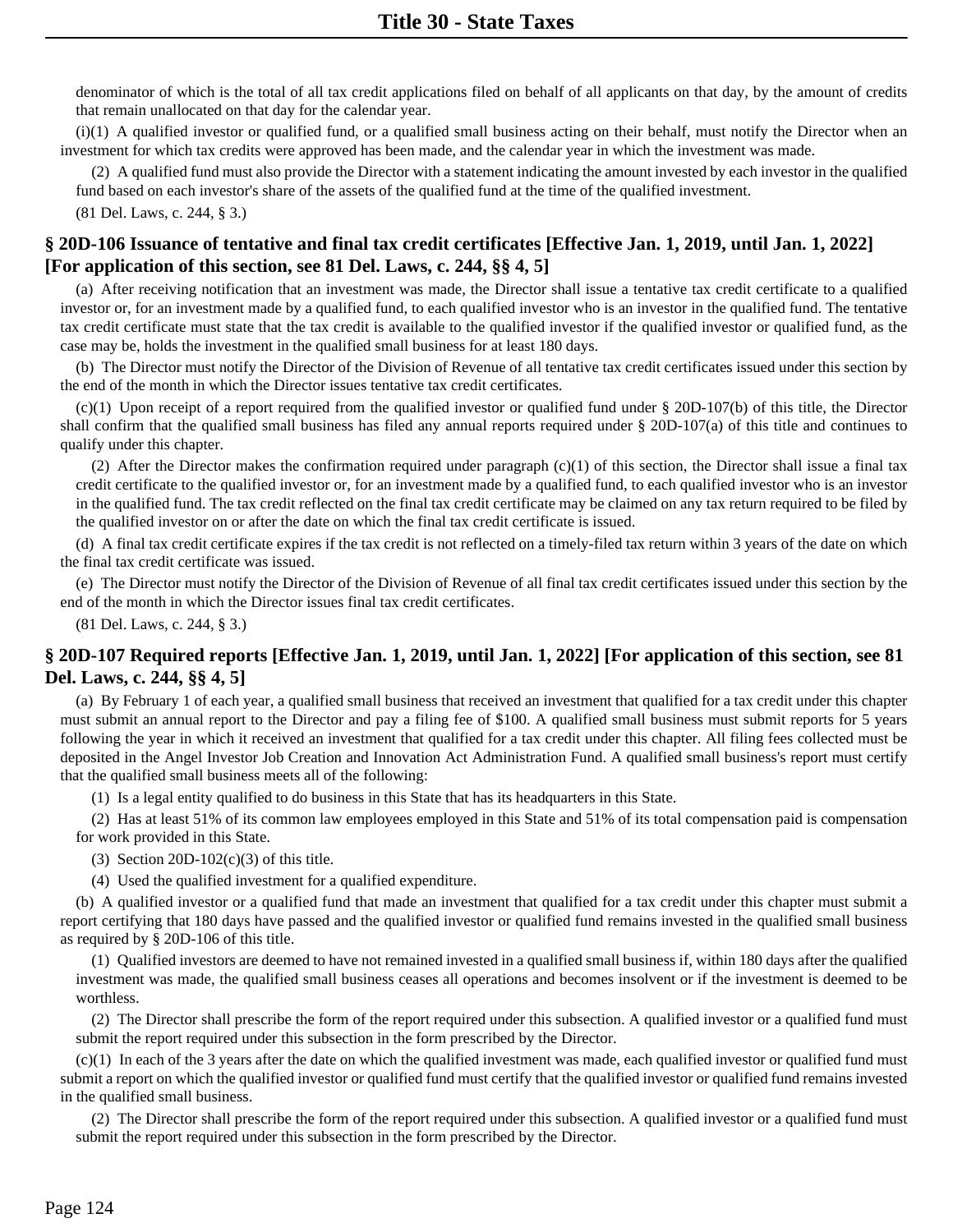(d) A qualified small business that ceases all operations and becomes insolvent must file a final annual report documenting its insolvency.

(1) In subsequent years following the qualified small business's insolvency, the business is exempt from requirements of this section related to filing an annual report, paying a filing fee, and subjecting the business to a fine for its failure to file a report.

(2) If the business ceases all operations and becomes insolvent after 3 years from the date of the qualified investment, the business is not subject to the repayment obligation specified in § 20D-108 of this title.

(3) The Director shall prescribe the form of the report required under this subsection. A qualified small business must submit the report required under this subsection in the form prescribed by the Director.

(e) A qualified small business, qualified investor, or qualified fund that fails to file an annual report as required under this subdivision is subject to a \$500 fine.

(f) The Division shall include in its annual report to be issued on or before December 1 of each year, the number of businesses and investors qualifying for the Angel Investor Job Credit, the total credits allocated, and any other data as may be required to determine the success of this program.

(81 Del. Laws, c. 244, § 3.)

## **§ 20D-108 Revocation of tax credits [Effective Jan. 1, 2019, until Jan. 1, 2022] [For application of this section, see 81 Del. Laws, c. 244, §§ 4, 5]**

(a) If the Director determines that a qualified investor or qualified fund did not meet the 3-year holding periods set forth in § 20D-105(a) of this title, any final tax credit certificate issued to the qualified investor or qualified fund under § 20D-106 of this section may be revoked.

(1) If the Director makes a determination under this subsection, the qualified investor or qualified fund will must repay the full amount of the tax credit previously claimed.

(2) The qualified investor or qualified fund must pay any amounts due under this subsection within 30 days after being notified by the Director that repayment is required under this subsection.

(b) If the Director determines that a business that was initially approved as a qualified small business failed to meet the employment requirements in § 20D-102(c)(2) of this title or the qualified expenditure requirements in § 20D-102(e)(5) of this title in the 3 calendar years following the year in which a qualified investment was made, the business must repay the percentage of the tax credits allowed and claimed for qualified investments in the qualified small business as follows:

(1) 100% of the tax credit, if the failure occurred in the first year following the year in which the investment was made.

(2) 66% of the tax credit, if the failure occurred in the second year following the year in which the investment was made.

(3) 33% of the tax credit, if the failure occurred in the third year following the year in which the investment was made.

(c) The Director must notify the Director of the Division Revenue of every tax credit revoked by the Director that is subject to repayment under this section.

(d) For the repayment of tax credits required under this section, a qualified small business must file the form prescribed by the Director of the Division of Revenue and pay any amounts due within 30 days after being notified by the Director that it is subject to repayment under this section.

(81 Del. Laws, c. 244, § 3.)

## **§ 20D-109 Data privacy [Effective Jan. 1, 2019, until Jan. 1, 2022] [For application of this section, see 81 Del. Laws, c. 244, §§ 4, 5]**

(a) This chapter is subject to the nondisclosure requirements imposed under § 368 of this title. Any and all data received, processed, or transmitted by the Director is deemed to be information from tax returns for the purposes of § 368 of this title.

(b) Notwithstanding subsection (a) of this section, to facilitate investment in qualified small businesses, upon approval of the application and certification by the Director under § 20D-102 of this title, the Director may publish each qualified small business's name, mailing address, telephone number, e-mail address, contact person's name, and industry type.

(81 Del. Laws, c. 244, § 3.)

# **§ 20D-110 Angel Investor Job Creation and Innovation Act Administration Fund [Effective Jan. 1, 2019, until Jan. 1, 2022] [For application of this section, see 81 Del. Laws, c. 244, §§ 4, 5]**

The Division may maintain an appropriated special fund account with the State Treasurer, which account is to be known as the Angel Investor Job Creation and Innovation Act Administration Fund. All fees imposed under §§ 20D-102, 20D-103, 20D-104, and 20D-107 of this title must be deposited into this Fund and must be used by the Director for personnel and administrative expenses related to administering this chapter.

(81 Del. Laws, c. 244, § 3.)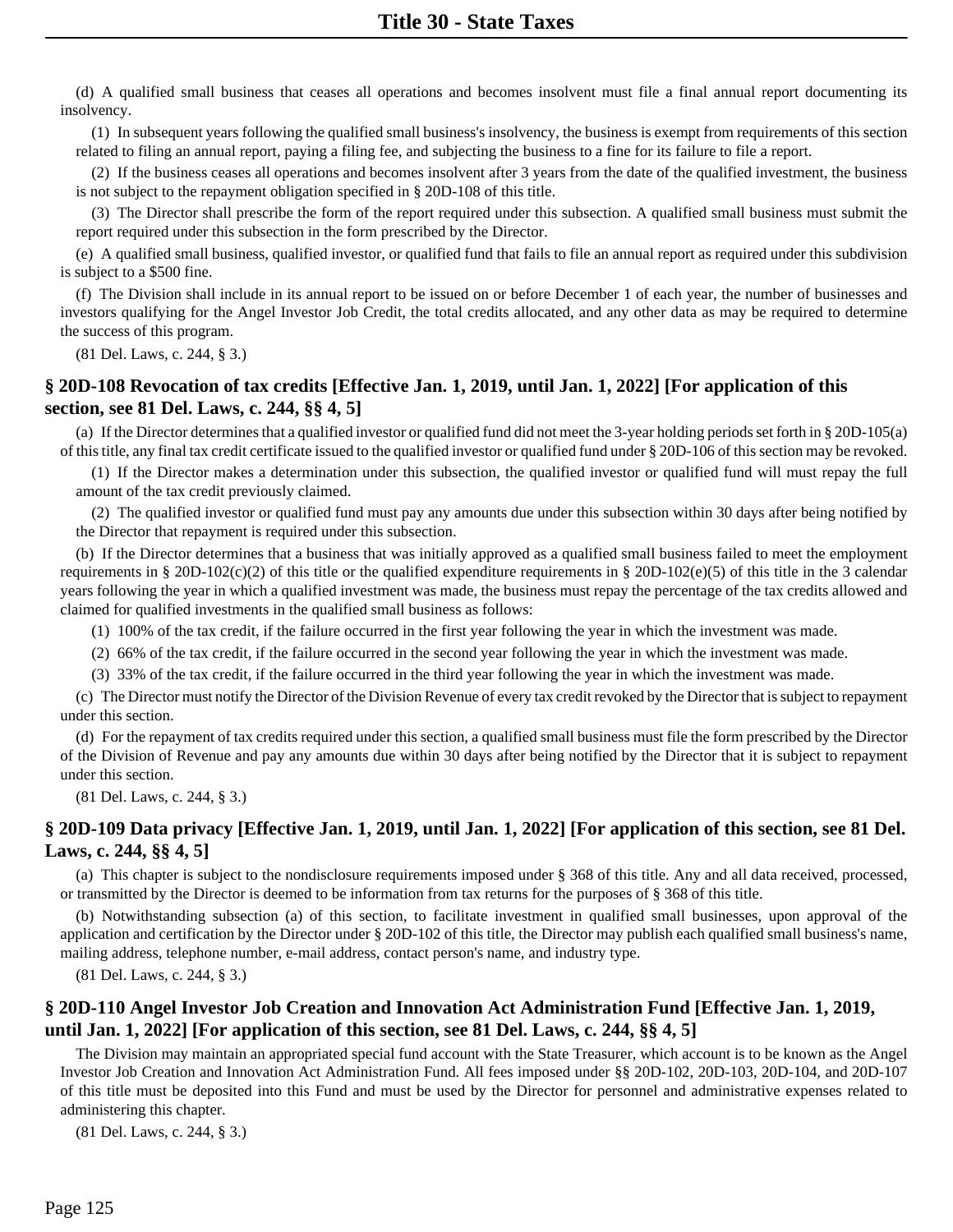# **Part III Occupational and Business Licenses and Taxes**

## **Chapter 21**

## **GENERAL PROVISIONS CONCERNING LICENSES**

### **§ 2101 General license requirement for occupations.**

No person shall engage in or carry on any trade or business for which a license is required by this part without first having obtained a license therefor from the Department of Finance and paid therefor the fee or tax prescribed in this part. The provisions of  $\S 516(g)$ and § 2216 of Title 13 shall apply and supersede any license requirements of this part with respect to matters involving any applicant or licensee under § 516(g) or § 2216 of Title 13. The Department shall forthwith deny the issuance or renewal of any license under this part, or suspend the same, upon receipt of notification from the Family Court pursuant to  $\S 516(g)$  of Title 13 or notice from the Director of the Division of Child Support Services pursuant to § 2216 of Title 13 regarding an applicant or licensee. The Social Security number of the applicant shall be included on the application for issuance or renewal of any license under this part.

(27 Del. Laws, c. 139; Code 1915, § 180; 40 Del. Laws, c. 27, § 1; Code 1935, § 192; 41 Del. Laws, c. 14, § 2; 30 Del. C. 1953, § 2101; 57 Del. Laws, c. 741, § 10A; 70 Del. Laws, c. 452, § 12; 71 Del. Laws, c. 216, §§ 56, 90; 80 Del. Laws, c. 234, § 30.)

## **§ 2102 Term of licenses.**

(a) *In general.* — All licenses issued under this title shall be for a term of 1 year, expiring on December 31, or on the date prescribed pursuant to the provision of the Delaware Code under which it was issued. Lost or stolen license certificates may be replaced for their unexpired terms upon payment of a \$15 fee to the Department of Finance.

(b) *Optional 3-year renewal.* — Persons licensed under this section may, but are not required to, renew their licenses for a term of 3 years upon payment of a license fee equal to 3 times the fee in effect for said license at the time of renewal. Holders of 3-year licenses which add locations or units separately licensable under this section shall pro-rate the license fee for additional units or locations to the expiration date of their current licenses.

(c) *Alignment of renewal periods.* — Persons electing an optional 3-year renewal must elect such option for all units and locations of each licensable activity.

(Code 1852, § 1226; 25 Del. Laws, c. 14, § 3; 27 Del. Laws, c. 30; Code 1915, §§ 187, 212; 28 Del. Laws, c. 13; 40 Del. Laws, c. 27, § 1; Code 1935, §§ 198, 240; 41 Del. Laws, c. 14, §§ 8, 9; 30 Del. C. 1953, § 2102; 57 Del. Laws, c. 136, § 4; 60 Del. Laws, c. 24, § 20; 71 Del. Laws, c. 314, § 2; 74 Del. Laws, c. 108, § 1.)

## **§ 2103 Duties of the Department of Finance; adoption of rules and regulations; penalty.**

(a) The Department of Finance shall keep a record of all licenses. All provisions of law relative to the duties and powers of the Auditor of Accounts in auditing and adjusting accounts shall apply with equal force and effect to the Department of Finance relative to the licenses mentioned in this title.

(b) A failure to deposit to the credit of the General Fund of the State all money received for fees or taxes as required by law shall render the Secretary of Finance liable for money due the State, and, in addition, the Secretary shall be fined not more than \$1,000, or imprisoned not more than 1 year, or both.

(c) Whenever any section of Part III of this title is amended to affect taxes or licenses or rules or regulations are promulgated by the Division of Revenue which affect taxes or licenses, it shall be the duty of the Division of Revenue to give public notice of such changes. Such notification, where appropriate, shall be made when new forms are mailed to businesses and merchants.

(d) Notwithstanding the requirements set forth in subsection (c) of this section, a claimed lack of notification of any changes in Part III of this title or in rules or regulations affecting taxes or licenses by a business or merchant shall not give rise to a cause of action against the Division of Revenue, nor shall it eliminate or reduce any fines or penalties incurred because of the failure of the business or merchant to comply with a new statute, rule or regulation.

(Code 1915, § 226A; 40 Del. Laws, c. 30, § 1; Code 1935, § 206; 42 Del. Laws, c. 77, §§ 1, 2; 30 Del. C. 1953, § 2103; 50 Del. Laws, c. 442, § 1; 57 Del. Laws, c. 136, § 5; 57 Del. Laws, c. 188, §§ 1, 34; 57 Del. Laws, c. 741, §§ 10A-10C; 60 Del. Laws, c. 562, § 1; 64 Del. Laws, c. 120, § 1; 66 Del. Laws, c. 103, § 1; 66 Del. Laws, c. 120, § 6; 68 Del. Laws, c. 187, § 15; 70 Del. Laws, c. 186, § 1.)

## **§ 2104 Notice of date for procuring licenses.**

The Department of Finance shall cause public notice of the time when the licenses required in this part shall be procured. The public notice required shall be in such form and to such extent as the Secretary of Finance deems necessary.

(14 Del. Laws, c. 418, §§ 8, 10; 25 Del. Laws, c. 14, § 4; Code 1915, §§ 159, 161, 188, 226A; 40 Del. Laws, c. 25, § 1; 40 Del. Laws, c. 26, § 1; 40 Del. Laws, c. 27, § 1; 40 Del. Laws, c. 30, § 1; Code 1935, §§ 171, 173, 201; 57 Del. Laws, c. 741, § 10A; 58 Del. Laws, c. 205.)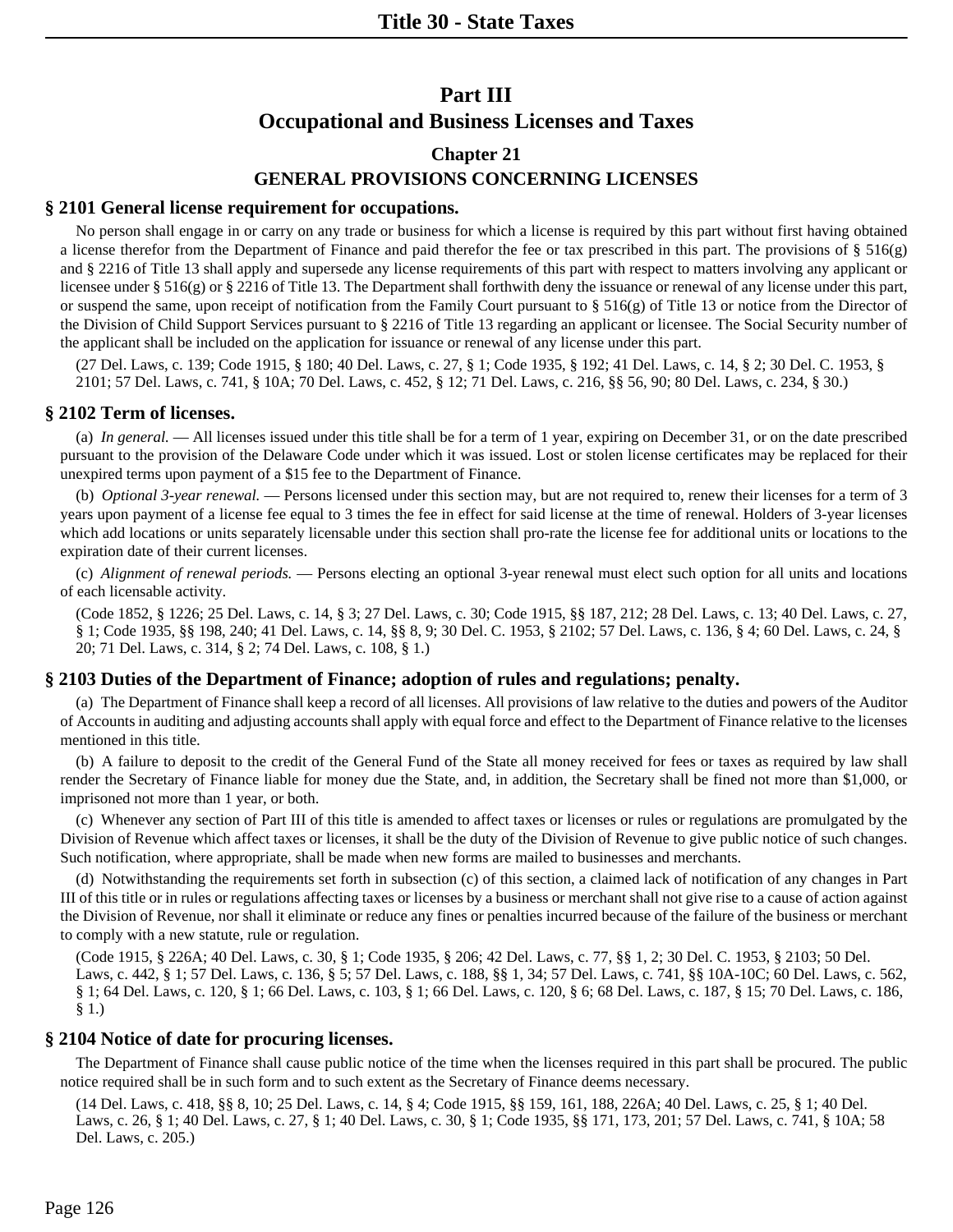## **§ 2105 Exemption for certain persons 65 years of age or older and certain licensed direct care workers.**

An individual, 65 years of age or older or licensed as a direct care worker under § 2301(a) of this title, and whose gross receipts for the 12 months, beginning July 1 and ending June 30, preceding the year of application or renewal are less than \$10,000 shall pay one fourth of the annual occupational or business license fee specified in §§ 2301(a), 2301(b), 2502(a), 2702(a), 2902(b), 2903(b), 2904(b), 2905(a), 2906(b), 2907(b), 2908(b) and 4305(a) of this title.

(75 Del. Laws, c. 171, § 1; 78 Del. Laws, c. 104, § 1.)

### **§ 2106 Transferability of license; succession on death.**

Each license granted under this part shall be for the sole use and benefit of the licensee to whom it is issued and shall not be transferable. In case of the death of any licensee, the licensee's personal representative shall succeed to all rights thereunder until the date of expiration of the license issued.

(14 Del. Laws, c. 418, §§ 8, 10; 20 Del. Laws, c. 71, § 2; 25 Del. Laws, c. 14, § 4; Code 1915, §§ 159, 161, 188, 200, 226A; 40 Del. Laws, c. 25, § 1; 40 Del. Laws, c. 26, § 1; 40 Del. Laws, c. 27, § 1; 40 Del. Laws, c. 30, § 1; Code 1935, §§ 171, 173, 176, 201; 30 Del. C. 1953, § 2106; 70 Del. Laws, c. 186, § 1.)

### **§ 2107 Place of business specified in license; change of location.**

A license granted for an occupation and which specifies the place of business thereby licensed shall not authorize the licensee to carry on any trade, business, pursuit or occupation specified in such license in any other place than the place of business set forth in such license. If a licensee changes the location of the licensee's place of business during the period for which the license is issued, the license may be transferred to such new location.

(25 Del. Laws, c. 14, § 3; Code 1915, § 187; 40 Del. Laws, c. 27, § 1; Code 1935, § 198; 41 Del. Laws, c. 14, §§ 8, 9; 30 Del. C. 1953, § 2107; 70 Del. Laws, c. 186, § 1.)

### **§ 2108 No license refunds.**

No refund of license fees shall be payable for any unexpired term of a license.

(74 Del. Laws, c. 108, § 2.)

### **§ 2109 Display of license; penalty.**

(a) Every person holding any state license authorizing the conduct of any business, trade or vocation shall expose such license in a conspicuous manner in the principal office or place of business of such person.

(b) Every individual, every member of a firm or association of persons and every director and officer of a corporation holding a license under this part and failing to comply with this section shall be fined not more than \$100.

(c) None of the provisions of this section shall be deemed or taken to repeal the penalties imposed by any statute of the State for the failure of any particular class of licensees.

(25 Del. Laws, c. 145, §§ 1-3; Code 1915, § 270; Code 1935, § 242; 30 Del. C. 1953, § 2109.)

## **§ 2110 Contract to pay another's license tax.**

No person shall agree or contract directly or indirectly to pay or assume or bear the burden of any license tax payable by any person, firm or corporation under the provisions of this Part. Any such agreement shall be null and void and shall not be enforced or given effect by any court. This section shall not apply to the surcharge described in § 2902(c)(4) of this title.

(Code 1935, § 198A; 43 Del. Laws, c. 10; 30 Del. C. 1953, § 2110; 67 Del. Laws, c. 326, § 4; 78 Del. Laws, c. 94, §§ 1, 2.)

#### **§ 2111 Form and signature of licenses.**

The Secretary of Finance, or the Secretary's delegate, each year, shall prepare blank licenses for each business, trade, pursuit or corporation mentioned and enumerated in this part in such form as the Secretary of Finance deems proper. The licenses shall be signed by the signature or by the facsimile signature of the Secretary of Finance and shall each bear the date of issue.

(14 Del. Laws, c. 418, § 8; Code 1915, §§ 159, 226A; 40 Del. Laws, c. 25; 40 Del. Laws, c. 30, § 1; Code 1935, §§ 171, 206; 30 Del. C. 1953, § 2111; 57 Del. Laws, c. 741, §§ 10A, 10B; 60 Del. Laws, c. 562, § 4; 70 Del. Laws, c. 186, § 1.)

#### **§ 2112 Contents of licenses.**

Every license issued under this part shall state:

- (1) The name and address of the licensee;
- (2) The trade, business or occupation for which the license is granted;
- (3) The amount of the license fee paid to the State; and
- (4) The date of issuance of the license.

(25 Del. Laws, c. 14, § 3; Code 1915, § 187; 40 Del. Laws, c. 27, § 1; Code 1935, § 198; 41 Del. Laws, c. 14, §§ 8, 9; 30 Del. C. 1953, § 2112.)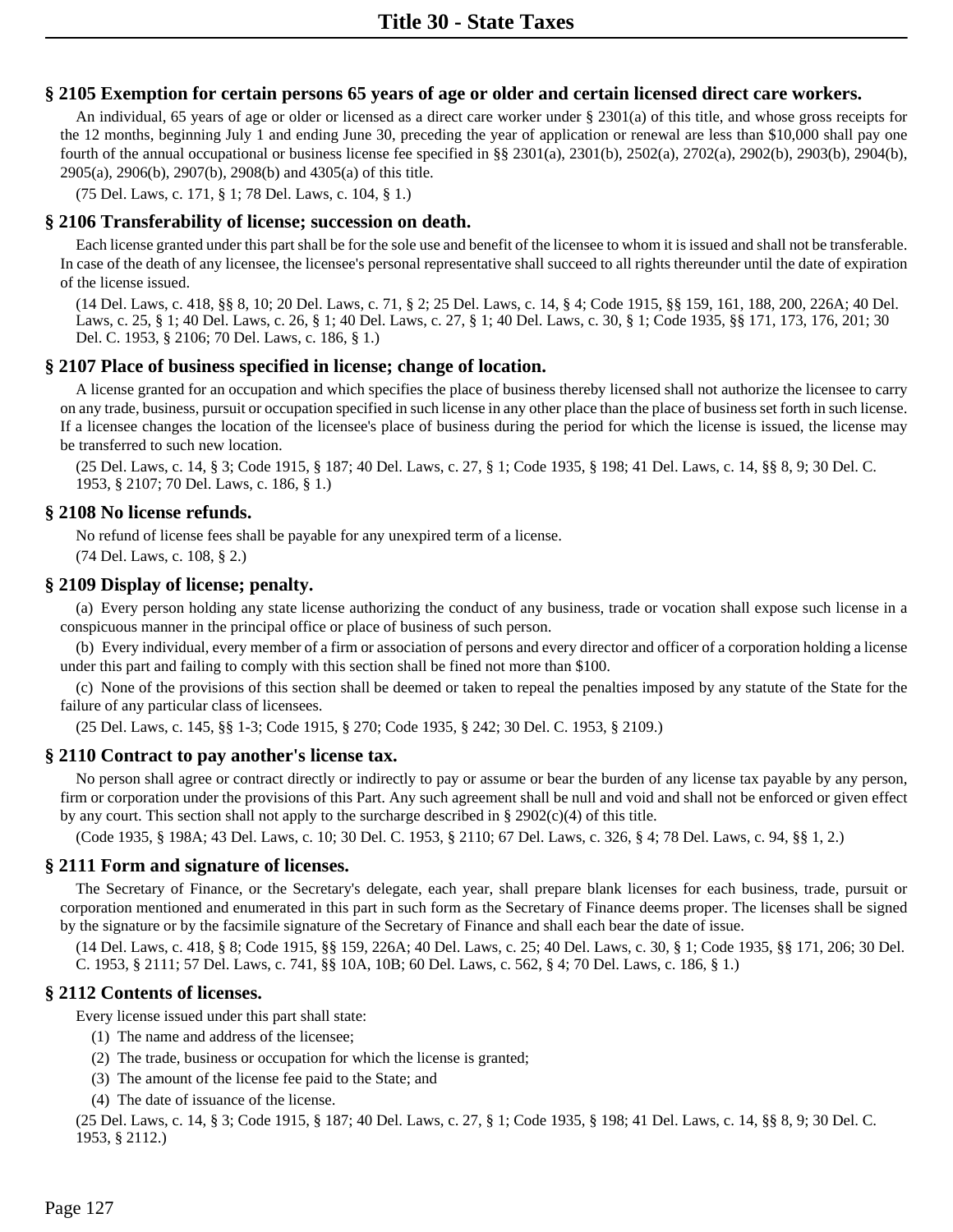## **§ 2113 Right to carry on business under license.**

(a) Every person, other than a circus exhibitor, who shall procure an occupation license may, during the term for which such license is granted, carry on such occupation in any county of this State, subject, however, to the provisions and restrictions contained in this part.

(b) Every circus exhibitor who shall procure a license to conduct a circus shall be authorized and empowered during the term for which such license was granted to exercise and carry on such occupation in every county of this State, subject, however, to the provisions and restrictions contained in said license.

(25 Del. Laws, c. 14, § 3; Code 1915, § 187; 40 Del. Laws, c. 27, § 1; Code 1935, § 198; 41 Del. Laws, c. 14, §§ 8, 9; 30 Del. C. 1953, § 2113.)

### **§ 2114 Additional licenses for more than 1 occupation or business.**

Repealed by 65 Del. Laws, c. 184, § 4, effective July 1, 1985.

### **§ 2115 Exemption of amusement places for religious or philanthropic purposes.**

Any person conducting or exhibiting any place of amusement which is required to be licensed, where all of the profits derived from such place of amusement are devoted to charitable, religious or philanthropic purposes, shall not be required to take out any license.

(26 Del. Laws, c. 16, § 25; Code 1915, § 226; Code 1935, § 202; 30 Del. C. 1953, § 2115.)

#### **§ 2116 Auctioneer and book agent exemption for veterans.**

No honorably discharged soldier or sailor shall be required to procure any license to follow the occupation of canvassing for the sale of books or for the occupation commonly known as that of "book agent" or for the occupation of auctioneer. The certificate of honorable discharge of any such soldier or sailor shall be conclusive evidence of the right of such soldier or sailor to follow the occupations hereinbefore mentioned without having procured a license therefor.

(22 Del. Laws, c. 389, §§ 1, 2; 26 Del. Laws, c. 180, § 8; Code 1915, §§ 213, 215; 32 Del. Laws, c. 7; Code 1935, §§ 188, 190; 42 Del. Laws, c. 66; 47 Del. Laws, c. 75; 30 Del. C. 1953, § 2116.)

#### **§ 2117 Agent violating this chapter may be proceeded against as principal.**

In case of the violation of this chapter by any person, association of persons, firm or corporation, any person or persons acting as agent or agents of such person, association of persons, firm or corporation may be proceeded against as principals and, if found guilty, shall be punished in accordance with the provisions thereof.

(26 Del. Laws, c. 179, § 2; Code 1915, § 202; Code 1935, § 178; 30 Del. C. 1953, § 2117.)

#### **§ 2118 Officers to enforce license laws; penalties.**

(a) Every justice of the peace and constable, within such officer's respective county, whenever such officer has knowledge that any individual, copartnership, firm or corporation or any other association of persons acting as a unit is or are engaged in prosecuting, following or carrying on or practicing or conducting any business, trade, pursuit or occupation mentioned and enumerated in this part without having first obtained a license therefor as required in this part, shall make complaint or cause complaint to be made thereof to the Department of Finance, which shall thereupon proceed according to the provisions of this chapter relative thereto, and the jurisdiction of justices of the peace and constables relative to misdemeanors and offenses shall extend and apply to misdemeanors and offenses created by this part. Every individual, copartnership, firm or corporation or any other association of persons acting as a unit engaged in prosecuting, following or carrying on or practicing or conducting any business, trade, pursuit or occupation mentioned and enumerated in this part, shall, on demand of any officer of the Department of Finance or of any justice of the peace or constable or on demand of any citizen of this State, produce the license therefor; and unless he, she or they shall so do, it shall be presumptive evidence that he, she or they, as the case may be, has or have no license.

(b) Whoever, being a justice of the peace, sheriff, deputy sheriff or constable, neglects or refuses to perform the duty required of such officer, as in this section provided, shall be fined in such amount as the court may determine.

(c) Whoever, being a public officer and having made an arrest under this section, accepts or receives any money or reward of any kind, as a condition of releasing the person arrested without prosecution, shall be fined not more than \$100, or imprisoned not more than 20 days, or both.

(d) Justices of the peace shall have jurisdiction of offenses under this part.

(Code 1915, § 226A; 40 Del. Laws, c. 30, § 1; Code 1935, §§ 206, 206B; 41 Del. Laws, c. 18, § 2; 30 Del. C. 1953, § 2118; 57 Del. Laws, c. 741, §§ 10A, 10D; 70 Del. Laws, c. 186, § 1; 78 Del. Laws, c. 266, § 22.)

#### **§ 2119 Carrying on specified occupations without license; penalties.**

If any individual, copartnership, firm or corporation or any association of persons acting as a unit shall engage in, prosecute, follow or carry on any occupation or business for which a license is required by this Part, within the limits of this State, without having first obtained a proper license therefor, that person or persons and the individuals composing such firm or association of persons and each of them and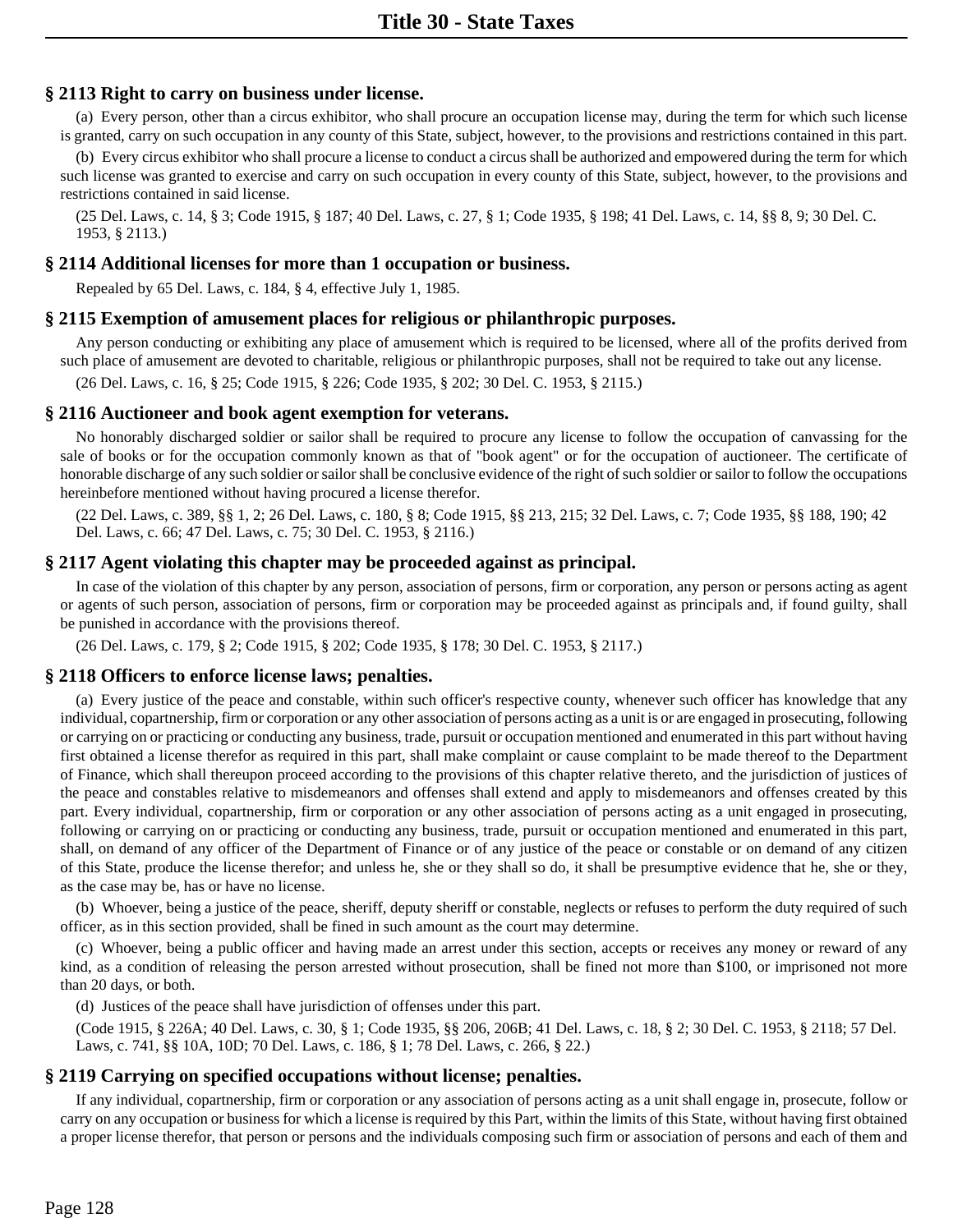the president and directors of such corporation and each of them, and those persons defined in § 282 of Title 11, for every such offense shall be liable to the payment of the license fees and shall be fined not more than \$3,000, or imprisoned not more than 2 years, or both.

(15 Del. Laws, c. 381, § 4; 17 Del. Laws, c. 83, § 2; 18 Del. Laws, c. 555, § 4; 20 Del. Laws, c. 118, § 1; 20 Del. Laws, c. 457, §§ 1, 2; Code 1915, §§ 182, 183; 40 Del. Laws, c. 27, § 1; 40 Del. Laws, c. 29, §§ 1, 2; 40 Del. Laws, c. 30, § 1; Code 1935, §§ 194, 197; 41 Del. Laws, c. 14, §§ 4, 7; 30 Del. C. 1953, § 2119; 57 Del. Laws, c. 136, § 9; 67 Del. Laws, c. 40, §§ 4, 5; 70 Del. Laws, c. 186, § 1.)

#### **§ 2120 Computation of gross receipts.**

(a) Wherever this part uses the term "gross receipts," no deduction shall be made therefrom on account of the cost of property sold, the cost of materials used, labor costs, interest, discount paid, delivery costs, federal or state taxes or any other expense whatsoever paid or accrued or losses, unless otherwise expressly provided in this part.

(b) "Gross receipts" (and, in the case of Chapter 43 of this title, "rent" and "lease rental payments") shall not include amounts received from a related entity. Entities are related whenever: (1) more than 80 percent in value of the stock, partnership interests, beneficial trust interests or other ownership interests of each entity is owned directly, indirectly or beneficially by the same 5 or fewer individuals; or (2) 100 percent of each entity is owned by a member or members of 1 family. "Family" for purposes of this section shall mean those individuals standing in a close family relationship to each other. For purposes of this subsection, a "close family relationship" shall mean the following relationships: A husband or wife; a parent, grandparent, child by birth, spouse or surviving spouse of a child by birth, a child by legal adoption, the lineal descendant of the decedent, a stepchild of the decedent or the lineal descendant of a stepchild; or any person whose relationship is within 5 degrees of consanguinity, whether by the whole or half blood, and whether a blood relative of the decedent or a relative by virtue of legal adoption. For purposes of determining ownership interest of 5 or fewer individuals (and not members of a family), ownership of stock, partnership interests, trust beneficial interests or other ownership interests shall be determined in accordance with the attribution rules set out in § 544(a) of the Internal Revenue Code of 1986 (26 U.S.C. § 544) or successor section.

(30 Del. C. 1953, § 2120; 57 Del. Laws, c. 136, § 10; 60 Del. Laws, c. 24, § 18; 70 Del. Laws, c. 186, § 1; 70 Del. Laws, c. 489, §§ 1, 2; 72 Del. Laws, c. 104, § 7.)

### **§ 2121 Prorating of license fees for part-year licensees.**

In the case of any person making an initial application for a business or occupational license pursuant to Chapter 23, 25, 27, 29 or 43 of this title, the basic annual license fee for such initial year specified therein shall be reduced pro rata by the portion attributable to the number of full calendar months of the license year that have expired prior to the issuance of the license or, otherwise than in the event of any person making an initial application for a license, in the case of license fees under Chapter 23 of this title computed according to numbers of business units prior to such business units being placed in service.

(60 Del. Laws, c. 562, § 5; 67 Del. Laws, c. 40, §§ 18, 19.)

#### **§ 2122 Definitions.**

For purposes of this part, the term "lookback period" shall refer to the 12-month period between July l and June 30 immediately preceding the taxable year for which the filing frequency is determined by reference to the lookback period. Persons who were, during the entirety of the lookback period, not required to be licensed under a specific chapter of Part III of this title, shall be deemed to have had no taxable gross receipts during the lookback period with regard to that chapter.

(69 Del. Laws, c. 289, § 12.)

### **§ 2123 Annual filing requirements.**

The Director may, by regulation, to include by means of instructions accompanying returns, waive quarterly filing of returns relative to taxes on gross receipts in the case of taxpayers who have had no taxable gross receipts within the quarter. In no event shall taxpayers required to report gross receipts be permitted to file any less frequently than annually.

(69 Del. Laws, c. 289, § 14.)

#### **§ 2124 Revocation, denial or nonrenewal of licenses for nonpayment of taxes.**

(a) *Revocation, denial or nonrenewal of licenses.* — Whenever there has remained unpaid by a person for a period in excess of 180 days any final assessment of tax and/or penalty or interest due under this title (other than Chapters 51 and 52 and Chapter 30 of this title with the exception of §§ 3004 and 3005 of said chapter) exceeding \$2,500, the Director may issue a notice of intent to revoke any license issued to such person (provided such license shall be the license for the business or occupation from which the liability arose and also provided that, in case of delinquent withholding or corporate income taxes, any license issued to such person) or, in the case of an application for a new license or renewal of an existing license, a notice of intent, respectively, to deny or withhold the license.

(b) *Other persons affected.* — The Director may revoke, deny or withhold a license under the preceding subsection when he finds that:

(1) The license is sought by or was issued to a person who is related, as defined in  $\S 2125$  of this title, to a revokee;

(2) The chapter of this title under which the previous license was revoked, denied or withheld is the same as the chapter under which the subsequent license is sought or was issued; and

(3) The business being or to be conducted is substantially the same as the revokee's business.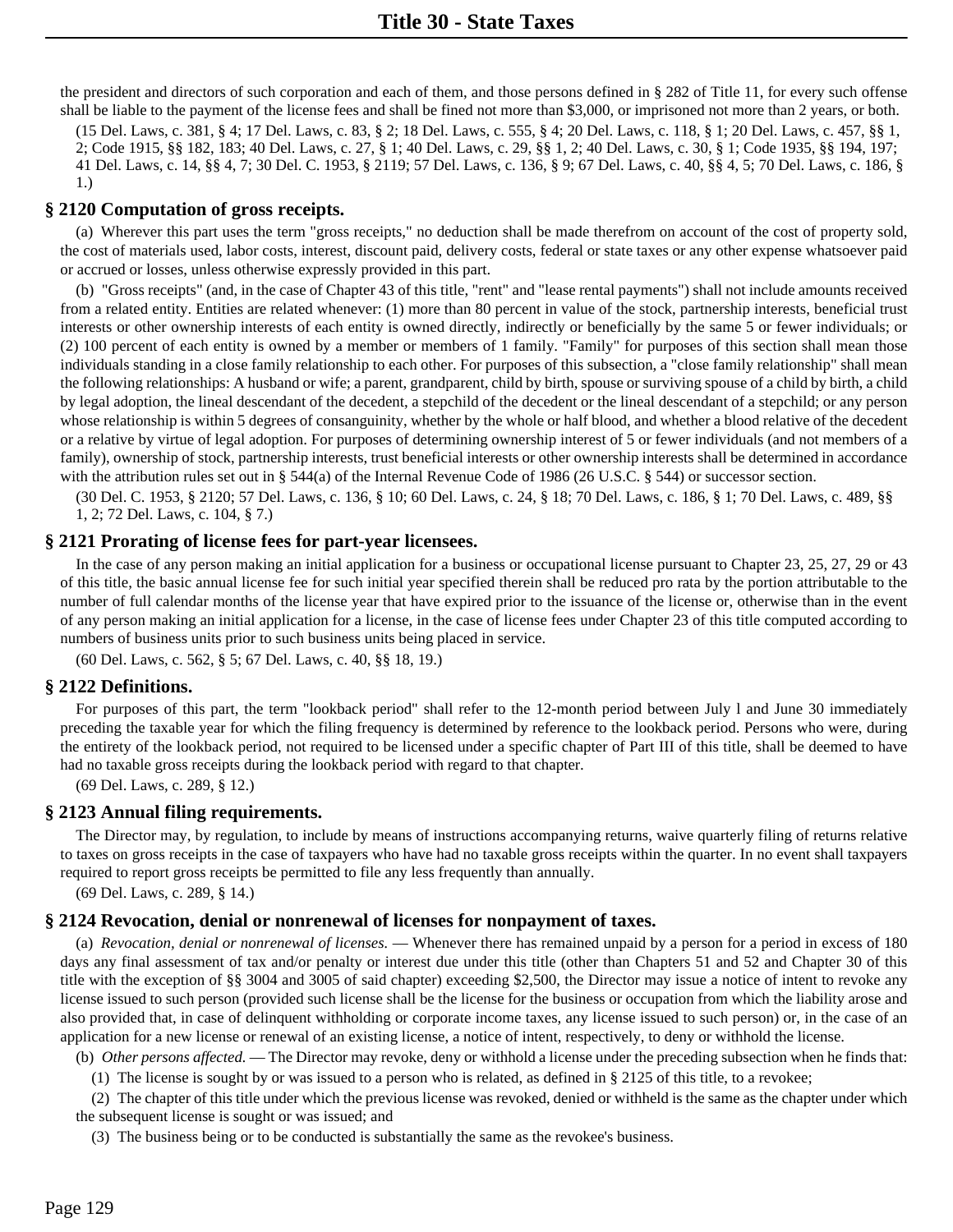(c) *Notice.* — Notice of proceedings pursuant to subsection (a) or (b) of this section shall set forth the reasons for its issuance (including the amount of such unpaid liability) and shall be sent by certified mail to the last known address of the licensee or applicant.

(d) *Finality of revocation, denial or nonrenewal; right to protest.* — Thirty days after the issuance of the notice of intent, the revocation, denial or nonrenewal shall become final, unless within that time the taxpayer has filed a written protest with the Director under § 523 of this title.

(1) The sole grounds for protest under subsection (a) of this section shall be:

a. The absence of any unpaid liability as of the date of the protest;

b. The absence of an unpaid liability exceeding \$2,500 as of the date of the notice under subsection (a) of this section; or

c. That the assessment creating the liability was contrary to law and the taxpayer did not have opportunity to protest the assessment.

(2) In the case of revocation, denial or withholding of licenses under subsection (b) of this section, a protest may be made on the grounds set forth for instances arising under paragraph  $(d)(1)$  of this section and, in addition, on the grounds that:

a. The conditions required under subsection (b) of this section do not exist; or

b. Notwithstanding the conditions required under subsection (b) of this section, the other affected person acquired the business or its assets in an arms' length transaction and neither the revokee nor any owner of 25% or more of the revokee has any interest in the acquired business.

(3) The decision of the Director under this subsection shall be final and shall not be reviewed under § 544 of this title. However, in any matter where the State shall place in issue the nonlicensure of a business, including any action under subsection (e) of this section, any person may raise any defense that may be or may have been raised under this subsection.

(e) *Injunctions.* — The Court of Chancery shall have jurisdiction to enjoin any person who has not first obtained a license under this part, or whose license has been revoked, denied or withheld under subsection (a) or (b) of this section, from transacting any occupation or business in this State. The Director of Revenue may proceed for this purpose by complaint in any county in which such person is doing business.

(f) *Relief from this section.* — The Director may issue, renew or reissue any license which has been revoked, denied or withheld under this section upon full payment of the amount stated in the Notice described in this section plus interest to the date of payment; or upon agreement for full payment plus interest and current tax obligations under such terms and conditions as the Director may deem suitable to preserve the revenues of the State.

(g) *Remedies not exclusive.* — Nothing in this section shall prevent the Director from:

(1) Seeking to enjoin the conduct of business by a subsequent licensee in the case of a business whose license was revoked on the ground that change of identities between the revoked licensee and the subsequent licensee is substantially without substance or a sham.

(2) Invoking remedies related to fraudulent conveyances under Title 6; or

(3) Invoking remedies related to transferee liability under this title.

(67 Del. Laws, c. 40, § 6; 68 Del. Laws, c. 187, § 32; 74 Del. Laws, c. 159, § 4.)

## **§ 2125 Definitions applied to § 2124; burden of persuasion.**

(a) For purposes of remedies under § 2124 of this title,

(1) *"Related person."* — A related person is any sibling or any natural person identified in § 318(a) of the Internal Revenue Code (26 U.S.C. § 318) or, by applying the constructive ownership rules of 26 U.S.C. § 318(a), any entity in which 25% or more of whose equity is owned by a revokee, or any natural person or entity owning 25% or more of the equity of the revokee;

(2) *"Revokee."* — "Revokee" means a person whose business license has been revoked, denied or withheld under § 2124 of this title;

(3) *"Substantially same business."* — A business is substantially the same as a revokee's business if any of the following conditions exist:

a. The business location is substantially the same as the revokee's;

b. The customers are substantially the same as the revokee's;

- c. The employees are substantially the same as the revokee's; or
- d. The physical assets of the business are substantially the same as the revokee's.

(b) *"Burden of proof."* — Provided the Director shall show that a license was properly revoked, denied or withheld under § 2124 of this title, in any proceeding initiated under § 2124(e) of this title or in any other proceeding in which the State shall put in issue the nonlicensure of a business, the burden of proof shall be upon the person whose license has been revoked, denied or withheld to prove the defenses specified in § 2124(d) of this title.

(74 Del. Laws, c. 159, § 5.)

# **§ 2126 Confidential reporting of violators.**

The Department of Finance shall provide an anonymous reporting system for the reporting of individuals or businesses who have failed to obtain any license required under Chapter 23, 25, 27, or 29 of this title.

(79 Del. Laws, c. 400, § 1.)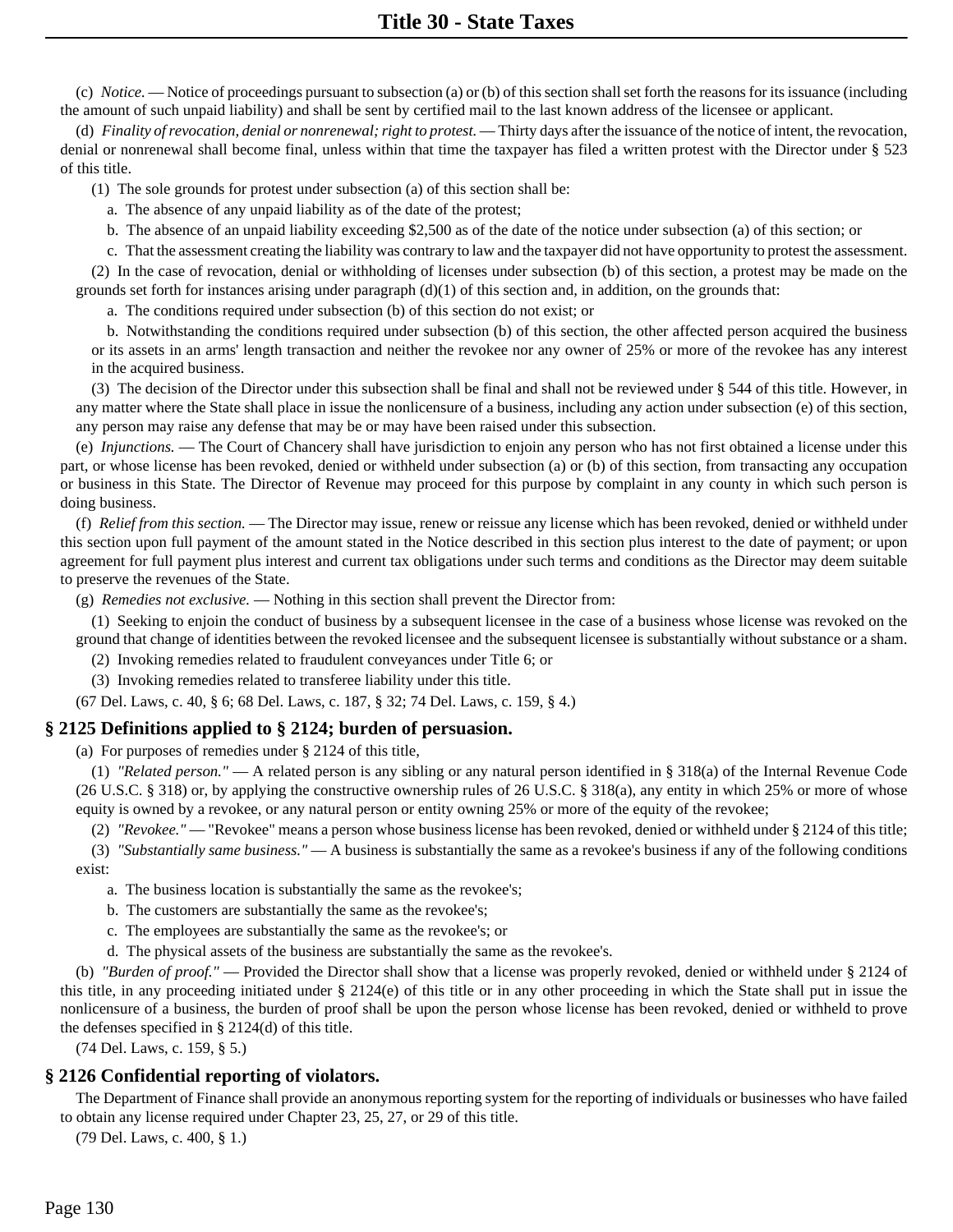# **Part III Occupational and Business Licenses and Taxes**

## **Chapter 23 COST OF OCCUPATIONAL LICENSES AND FEES**

# **§ 2301 Occupations requiring licenses; definitions; fees; exemptions [Paragraphs (a)(27) and (d)(3) expire July 1, 2019, pursuant to § 4860 of Title 29; see paragraph (d)(3)c. of this section]**

(a) "Persons" as defined in § 2701 of this title engaged in the occupations listed and defined in this section shall pay annual license taxes at the rates specified below. In addition to the license fee indicated below, each such person shall pay a fee of \$25 for each additional branch or business location, except that a finance or small loan agency as defined in this section shall pay the basic annual fee for each place of business.

(1) *Advertising agency,* \$75. "Advertising agency " includes every person engaged in the business of displaying advertising matter by billboards, posters or circulars, signs or window display, or of undertaking the writing or composition of advertisements for other persons on a commission, rental or flat fee basis.

(2) *Amusement conductor,* \$75. "Amusement conductor" includes every person engaged in the business of conducting or maintaining or furnishing on a commission or other basis mechanical or electronic devices for entertainment of the general public, for which a charge is made for the use thereof; provided further than an owner of certain of such mechanical or electrical devices operated automatically by insertion of a coin or token shall pay an additional license fee for the business as defined and at the rates prescribed as follows:

"Amusement machine owner" embracing every person engaged in the business of owning and operating either on the person's own account or by an agent, or by lease to another from such person or the agent, certain of the mechanical or electronic devices referred to in this section for furnishing to the public, music by the playing of records or transcriptions or which constitute a game or other device designed for public amusement, a fee for a license at the rate of \$75 for each machine so owned and operated, provided the coin or token necessary to operate such machine is worth 5 cents or more.

(3) *Auctioneer,* \$75. "Auctioneer" includes every person engaged in the business of crying sales of real or personal property on behalf of other persons for profit, except as otherwise provided by the provisions of this chapter. Any auctioneer not a citizen of this State shall be required to pay \$225 for each county in which the person acts as auctioneer. No auctioneer shall be authorized by virtue of the license granted to employ any other person to act as auctioneer in the auctioneer's behalf, except in the auctioneer's own store or warehouse or in the auctioneer's presence, nor shall the term "auctioneer" apply or extend to a judicial or executive officer making sales in pursuance of any execution, judgment, or decree of any court nor to public sales made by executors or administrators.

(4) *Broker,* \$75. "Broker" includes every person operating a business of buying and selling for the account of other persons for a commission or for profit, stocks, bonds, currency, negotiable paper, securities and any other intangible personal property.

(5) *Circus exhibitor,* \$750. "Circus exhibitor" includes every person engaged in the business of exhibiting in a tent, arena, or other open space equestrian stunts, acrobatic stunts, freaks, trained or wild animals, and other forms of entertainment commonly known as a circus. This paragraph shall not be construed to include any circus or carnival for private profit sponsored by or in which any fire company of the State, or any fraternal, veteran's or religious organization shall share in the profits. The license fee for such circus or carnival shall be \$300.

(6) *Commercial lessor,* \$75. "Commercial lessor" includes every person who, as lessor or sublessor, receives rental income pursuant to any agreement transferring a title interest or possessory interest in real property located in this State under a lease of a commercial unit for any term. For this purpose, "commercial unit " means a structure or that part of a structure which is used for purposes other than a dwelling unit or farm unit.

(7) *Drayperson or mover,* \$75. "Drayperson or mover" includes every person operating a business of transporting for profit tangible personal property of other persons.

(8) *Finance or small loan agency,* \$450. "Finance or small loan agency" includes every person engaged in the business of lending money, with or without security, to other persons, with repayments of the loans to be made by installments or otherwise, but shall not include, either in reference to future or past transactions, banks or trust companies authorized to do banking business in the State under Title 5.

(9) *Hotel,* \$25 for each room and \$30 for each suite. "Hotel" includes every person engaged in the business of operating a place where the public may, for a consideration, obtain sleeping accommodations and meals and which, in an incorporated town, has at least 10 and in any other place at least 6 permanent bedrooms for the use of guests.

(10) *Manufacturer's agent or representative,* \$75. "Manufacturer's agent" or "representative" includes every independent contractor in the business of representing 1 or more manufacturers for purposes of promoting the sale of the goods, product, or line of goods or products of such manufacturer or manufacturers within the State.

(11) *Mercantile agency or collection agency,* \$75. "Mercantile agency" or "collection agency" includes every person operating a business of investigation of financial ratings and credit and/or the collection of commercial accounts for other persons, except attorneysat-law having a license to practice such profession in this State.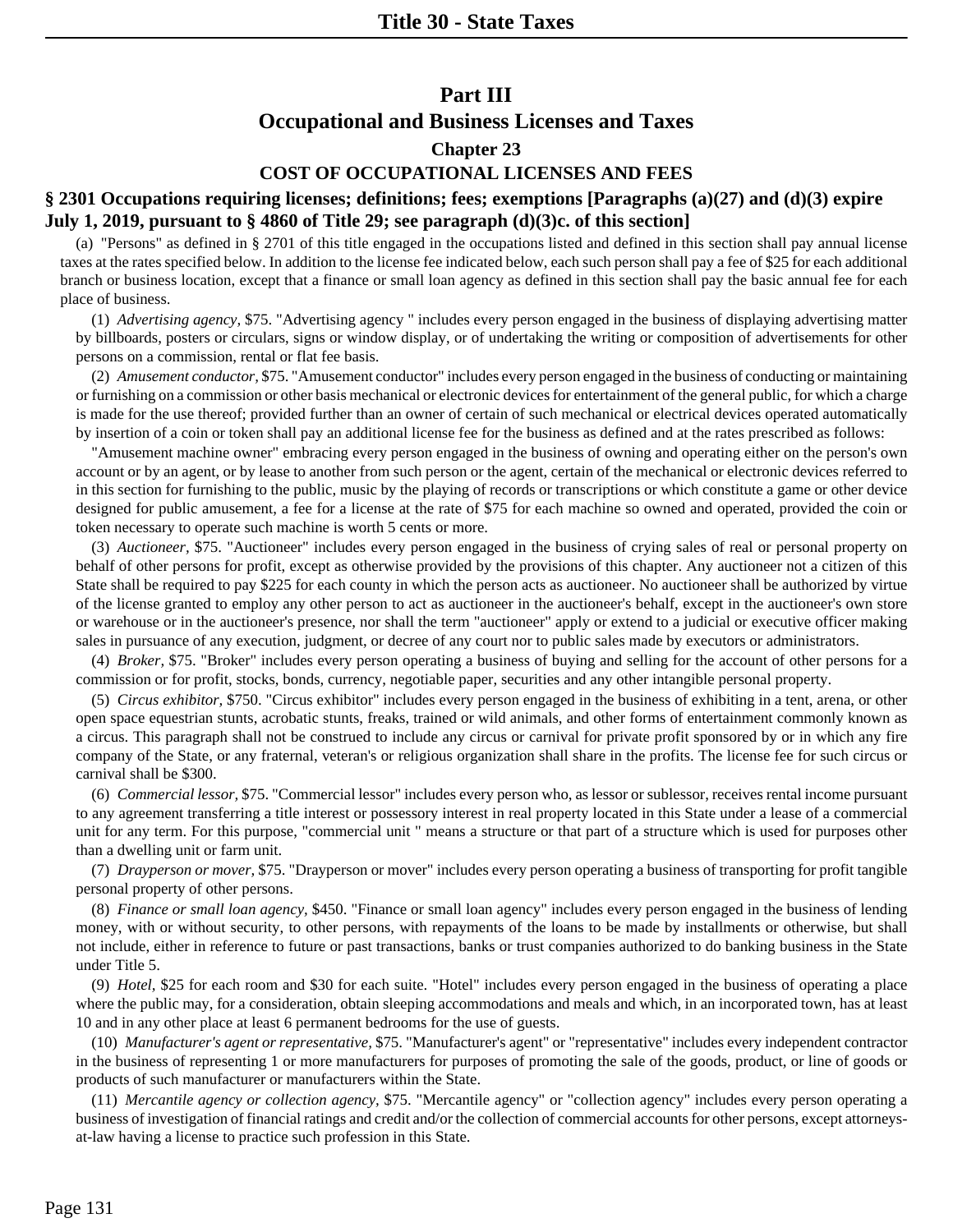(12) *Motel,* \$25 for each room. "Motel" includes every person engaged in the business of furnishing for a consideration, transient guests with sleeping accommodations, private bath and toilet facilities, linen service and a place to park an automobile and who is not in the business of operating a hotel or tourist home as defined in this section.

(13) *Outdoor musical festival promoter,* \$750. "Outdoor musical festival promoter" includes every person engaged in the business of organizing, operating, producing or staging musical entertainment in open spaces and not in a permanent structure for a gathering of 1,000 or more persons who pay a consideration or admission charge to view or hear such musical entertainment.

(14) *Parking lot or garage operator,* \$75 for the first lot or garage facility and \$35 for each additional facility. "Parking lot" or "garage operator" includes every person engaged in the business of operating any motor vehicle parking facility, whether open or enclosed, with space for 10 or more vehicles.

(15) *Photographer,* \$75. "Photographer" includes every person operating a business of taking, making and/or developing photographs or pictures by action of light for profit or reward. Transient photographers without a regular and established place of business within the State shall pay an additional license tax of \$25 for each day of operation within the State.

(16) *Real estate broker,* \$75. "Real estate broker" includes every person certified as such by the Delaware Real Estate Commission and engaged in the real estate business. It includes those among such persons who deal exclusively or partly with rental property.

(17) *Sales representative,* \$75. "Sales representative" includes every person who works in excess of 80 hours in any calendar month in the year selling goods or merchandise door to door. It includes soliciting orders and home demonstrations.

(18) *Security alarm business,* \$115. "Security alarm business" includes every security alarm business defined in § 1201 of Title 24.

(19) *Showperson,* \$375. "Showperson" includes every person engaged in the business of conducting or operating for profit a public theater, house or other enclosed place for the exhibition of stage shows or musical presentations, animal shows, carnivals for private profit and all other amusements of like character.

(20) *Taxicab or bus operator,* \$45, for the first motor vehicle; \$30, for each additional motor vehicle. "Taxicab" or "bus operator" includes every person engaged in the business of the operation of motor vehicles in transporting persons for hire in the accommodation of the general public. A public carrier holding a certificate of public convenience and necessity issued by the Delaware Transportation Authority of the Department of Transportation authorizing it to operate a taxicab business, which actually operates such taxicab business through the leasing of its taxicab vehicles to independent contractor lessee drivers, shall be construed to be a "person" under this paragraph "engaged in the business of the operation of motor vehicles in transporting persons for hire in the accommodation of the general public" and shall pay the above-specified annual fees for its taxicab motor vehicles which are subject to such leasing for the year involved, and none of the independent contractor lessee drivers of such vehicles shall be construed to be a "person engaged in the business of the operation of motor vehicles in transporting persons for hire in the accommodation of the general public" within the meaning of this paragraph. This tax shall not apply however, to the operation of school buses used solely in the transportation of children to and from kindergarten, grade school, vocational school and high school.

(21) *Tourist home,* \$15 for each room. "Tourist home" includes every person who operates a place where tourists or transient guests, for a consideration, may obtain sleeping accommodations and which has at least 5 permanent bedrooms for the use of tourists or transient guests and who is not in the hotel or motel business as defined in this section.

(22) *Trailer park,* \$10 for each space as specified on a plot plan or as designated by the owner. "Trailer park", which may also be identified as a recreational vehicle park, or a tenting recreation park, includes any person engaged in the business of operating any place where space is furnished for units to park and hook up to or use sanitary and/or electrical facilities. This paragraph shall not apply to mobile home parks.

(23) *Transportation agent,* \$75. "Transportation agent" includes every person operating a business of selling tickets on behalf of other persons, for transportation by common carriers on a commission basis or for profit.

(24) *Travel agency,* \$225. "Travel agency" includes every person in the business of operating a full service travel bureau or department which assists in the planning and acquisition of tickets for contemplated trips of its customers by land, sea or air and for related accommodations.

(25) *Headquarters Management Corporation*, \$5,000; provided, however, that in the case of any affiliated group, as defined in § 6401(1) of this title, only 1 member of such affiliated group that is a Headquarters Management Corporation shall be liable for a \$5,000 annual license tax under this paragraph, and each other member of such affiliated group that is a Headquarters Management Corporation shall pay a license tax of \$500. For purposes of this paragraph, "Headquarters Management Corporation " has the meaning set forth in § 6401(5) of this title.

(26) *Direct care worker*, \$75. "Direct care worker" means, for purposes of this title, an individual (aide, assistant, caregiver, technician or other designation used) under contract to, but not employed by, a personal assistance services agency to provide personal care services, companion services, homemaker services, transportation services and those services as permitted in § 1921(a)(15) of Title 24 to consumers. The direct care worker provides these services to an individual primarily in the individual's place of residence.

(27) *[Expires July 1, 2019, pursuant to § 4860 of Title 29; see paragraph (d)(3)c. of this section]. Interactive fantasy sports registrant*, \$50,000. "Interactive fantasy sports registrant" shall have the same meaning as set forth in § 4862 of Title 29.

(b) Upon every person engaging or continuing to engage in any service industry, business, calling or profession not otherwise specifically licensed and taxed under subsection (a) of this section, there is hereby levied and there shall be collected an annual general service license fee of \$75.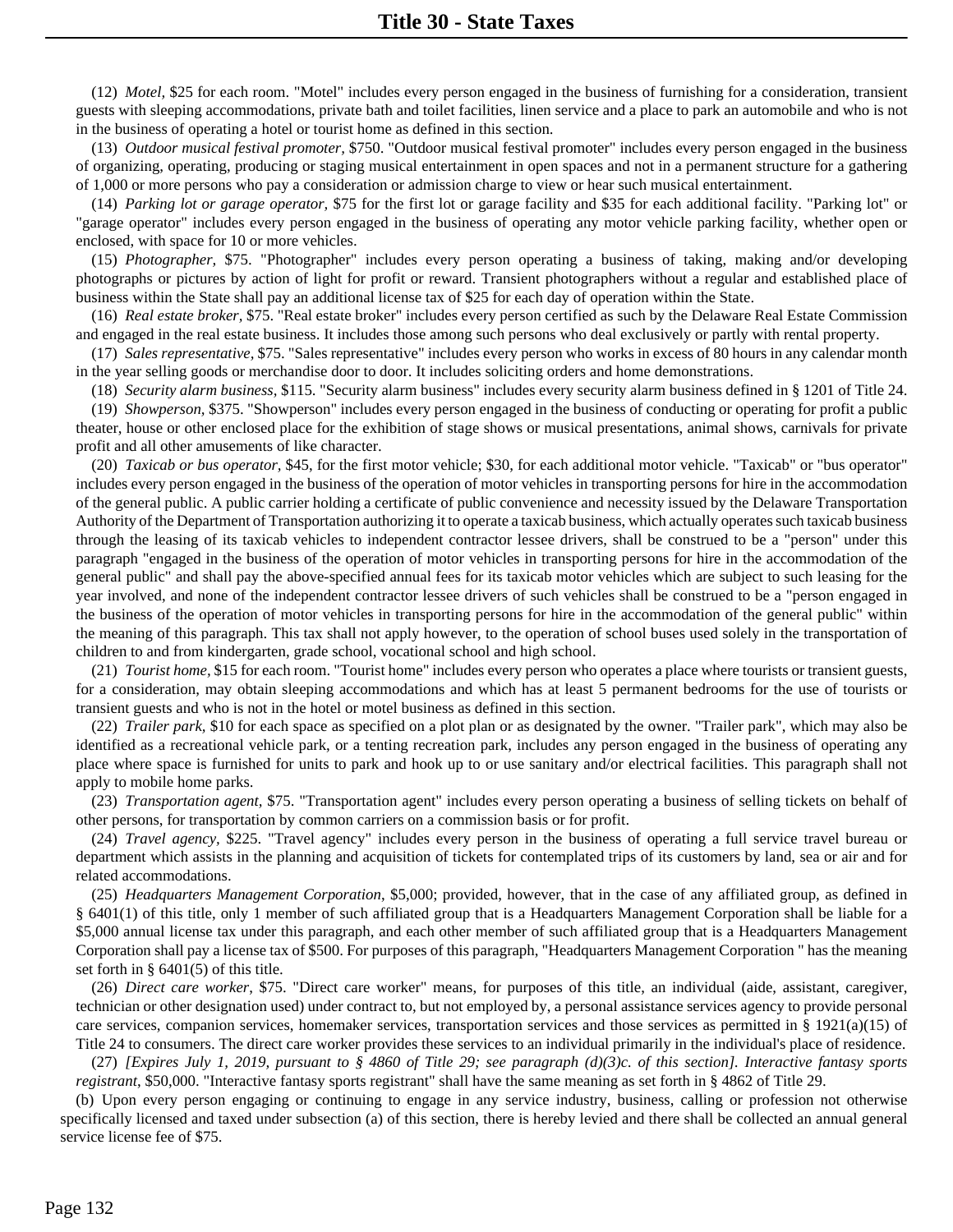(c)(1) Any person licensed under subsection (a) or (b) of this section whose business activity or operation is not limited to the rendition of services for other persons but also involves the sale or exchange of goods or personal property shall also be subject to the license fees imposed by Chapter 29 of this title.

(2) Paragraph (c)(1) of this section shall not apply to any case in which the sale or exchange of goods or personal property is incidental to the business activity licensed under subsection (a) or (b) of this section. For the purposes of this subsection, such sales or exchanges shall be deemed to be incidental if the gross receipts from such sales or exchanges do not exceed \$8,500. In such case, Chapter 29 of this title shall not apply, but such incidental sales shall be included in gross receipts subject to tax under Chapter 23 of this title.

(3) The purchase of debt obligations of "affiliated corporations" shall not cause a person to be subject to tax under this chapter; provided, that the foregoing provision shall not apply to an "affiliated finance company" as defined in § 6301(2) of this title. For purposes of the foregoing sentence "affiliated corporations" shall have the same meaning as in § 6301(1) of this title.

 $(d)(1)$  In addition to the license fee required by subsections (a) and (b) of this section, every person shall also pay a license fee at the rate of 0.3983% of the aggregate gross receipts paid to such person attributable to activities licensable under this chapter, which fee shall be payable monthly on or before the twentieth day of each month with respect to the aggregate gross receipts for the immediately preceding month. In computing the fee due on such aggregate gross receipts for each month, there shall be allowed a deduction of \$100,000. For purposes of this subsection, all branches or entities comprising an enterprise with common ownership or common direction and control shall be allowed only 1 monthly deduction from the aggregate gross receipts of the entire enterprise. The monthly returns shall be accompanied by a certified statement on such forms as the Department of Finance shall require in computing this fee due.

(2) Notwithstanding paragraph (d)(1) of this section, if the taxable gross receipts prescribed by paragraph (d)(1) of this section during the lookback period as defined in § 2122 of this title do not exceed the applicable threshold of \$1,500,000, the return and payment of the additional license fee imposed for such month shall be due on or before the last day of the first month following the close of the quarter. (The applicable threshold in this paragraph is subject to annual adjustment as more fully set forth in § 515 of this title.) In the case of such return, in computing the fee due on such aggregate gross receipts for each quarter, there shall be allowed a deduction of \$300,000. For purposes of this paragraph, all branches or entities comprising an enterprise with common ownership or common direction and control shall be allowed only 1 quarterly deduction from the aggregate gross receipts of the entire enterprise. The quarterly return shall be accompanied by a certified statement on such forms as the Department of Finance shall require in computing this fee due.

(3)a. *[Expires July 1, 2019, pursuant to § 4860 of Title 29; see paragraph (d)(3)c. of this section].* For persons described in paragraph (a)(27) of this section, for the privilege of conducting interactive fantasy sports contests in the State, interactive fantasy sports registrants shall also pay a license fee at a rate equal to the greater of 15.5% or the highest rate adopted by another state, of their aggregate interactive fantasy sports gross receipts generated within the State. For purposes of this section, "interactive fantasy sports gross receipts" means an amount equal to the total of all entry fees that the registrant collects from all authorized players, less the total of all sums paid out as winnings to all authorized players, multiplied by the "resident percentage," as defined in § 4862 of Title 29. If the Secretary of Finance determines that another state is imposing an operating fee percentage greater than 15.5%, the Secretary of Finance shall, not later than the end of a calendar quarter, notify all registrants, in writing, of the increased rate to be imposed on such registrant's interactive fantasy sports gross receipts generated within the State during the next succeeding calendar quarter.

b. The fees provided by this section shall be remitted to the Division of Revenue on forms issued by the Director of Revenue and subject to such regulations and requirements as shall be prescribed by the Director of Revenue. The Director of Revenue shall deposit the license fees imposed by paragraphs (a)(27) and (d)(3) of this section on interactive fantasy sports registrants to the credit of the general fund, net of administrative expenses incurred by the Division of Revenue in enforcing this subsection and the Division of Gaming Enforcement in enforcing Chapter 48 of Title 29.

c. Paragraphs (a)(27) and (d)(3) of this section shall expire upon the expiration of Chapter 48 of Title 29.

(4) [Repealed.]

(e) "Gross receipts" is defined as total consideration for services rendered, goods sold, or other-income producing transaction within this State, including fees and commissions.

(1) For persons described in paragraphs (a)(4) and (16) of this section the tax imposed under subsection (d) of this section shall be imposed on the broker. Salespersons operating in the broker's office shall be exempt from the taxes and fees imposed by subsections (b) and (d) of this section with respect to services performed in connection with the broker's business; provided, however, that commissions and fees paid to such salespersons shall be subject to tax under subsection (d) of this section as though such fees or commissions were received by the broker.

(2) Any person functioning in an "employee " relationship as defined in the Federal Insurance Contribution Act [26 U.S.C. § 3101 et seq.] shall be exempt from this chapter with respect to activities as an employee.

(3) In the case of partnerships, professional corporations or associations, the tax imposed under subsection (d) of this section shall be imposed on the aggregate gross receipts of such partnerships, professional corporation or association.

(4) Any person functioning as a "partner" shall be exempt from this chapter with respect to activities solely as a "partner".

(5) Gross receipts for businesses described in paragraphs (a)(1), (3), (4), (10), (11) and (16) of this section shall consist of commissions and fees earned.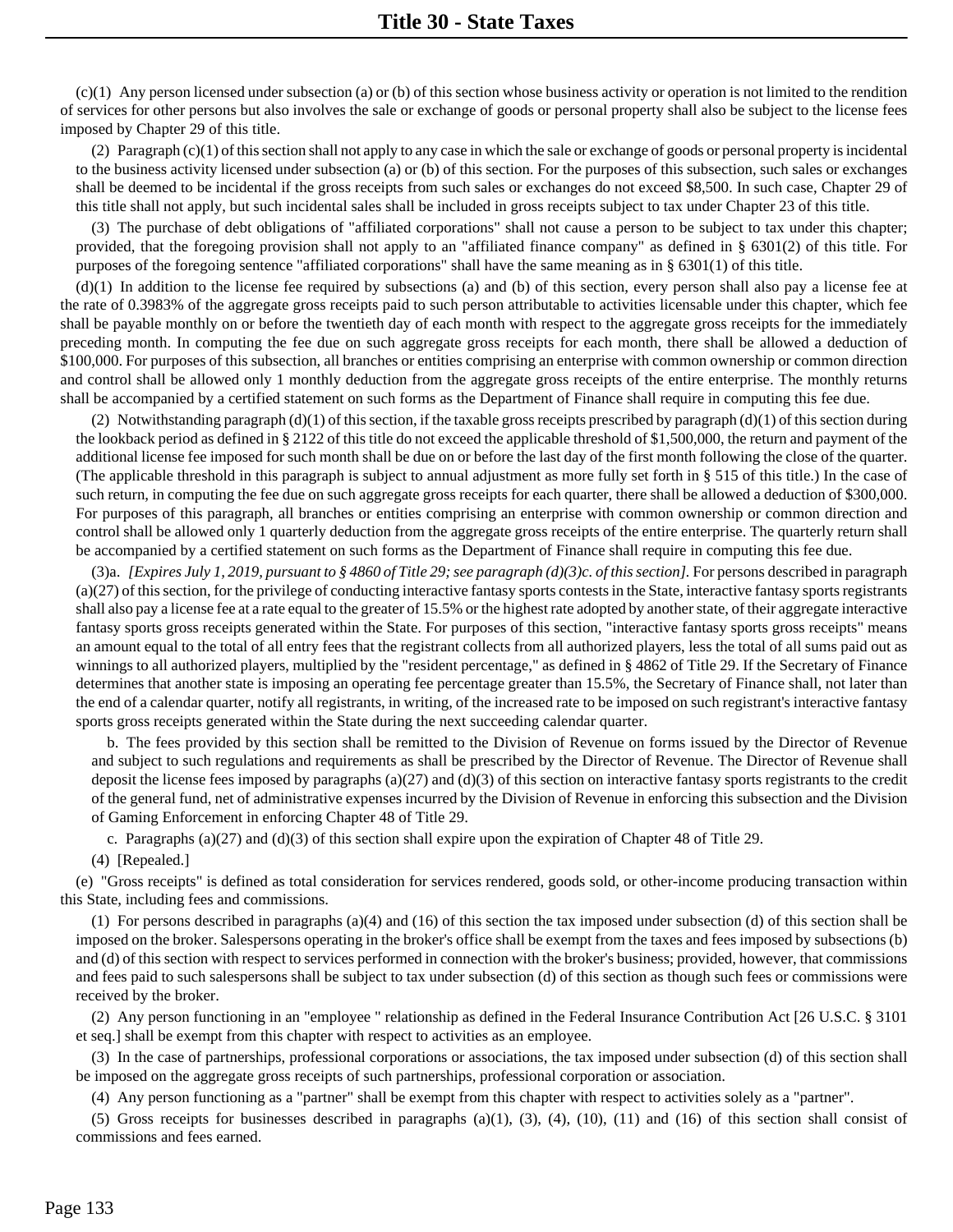(6) Gross receipts for commercial lessors as defined in paragraph (a)(6) of this section shall consist of the rental payment received for a commercial unit located in this State; provided, however, that:

a. Nothing in this section shall be interpreted to impair a commercial lessor's right under an existing or future lease to require the lessee therein to pay or to reimburse the lessor for the license fees herein imposed as part of the lessee's specified or general obligation to pay or reimburse lessor for gross receipts tax, real estate taxes or other governmental assessments, charges or fees;

b. Every commercial lessor, who is also a sublessor, shall exclude from gross receipts the amount said lessor pays to another lessor as rent for the same commercial unit; and

c. Any rental income received by a commercial lessor who has paid the transfer tax pursuant to § 5402(d) of this title shall not be included as gross receipts received by the commercial lessor.

(7) For licenses covered under subsection (b) of this section, any exception from the gross receipts definition as set forth in this subsection is subject to the rules and regulations as promulgated by the Secretary of Finance.

(f) Paragraphs (a)(5), (8), (9), (12), (13), (17) and (19)-(25) of this section shall be exempt from the additional license fee imposed by subsection (d) of this section.

(g) The additional license fee imposed by subsection (d) of this section shall not apply to those receipts of draypersons or movers if such receipts are derived from interstate transports, nor shall this section be applicable to receipts received during the time in which said section was enacted into law.

 $(h)$  — (n) [Repealed.]

(o) Banks, corporations described in § 1902(b)(8) of this title, insurance companies, including, general agents, agents, brokers and employees licensed under Title 18, pension plans and/or profit-sharing plans whether or not regulated under § 401 of the Internal Revenue Code of 1986 [26 U.S.C. § 401], as amended, public utilities as defined in Chapter 1 of Title 26 (but only with respect to gross receipts or the sale price of services and commodities taxable under, or with respect to which taxes are imposed by Chapter 55 of this title), distributors of direct-to-home satellite services (but only with respect to gross receipts or the sale price of services and commodities upon which taxes are imposed by Chapter 55 of this title), public utility holding companies regulated under the Public Utility Holding Company Act of 1935 [former 15 U.S.C. § 79 et seq., now repealed; see Energy Policy Act of 2005 (42 U.S.C. § 15801 et seq.)], savings and loan associations or building and loan associations licensed under Chapter 17 of Title 5, and similar or related financial institutions licensed or otherwise regulated under the Delaware law or the United States Code are exempt from payment of fees as set forth in subsections (b) and (d) of this section; provided, however, this exemption shall not apply to those activities of the foregoing persons which are required to be licensed under paragraph (6) of subsection (a) of this section.

(p) Nonprofit organizations exempted from federal income taxation under § 501 of the Internal Revenue Code of 1986 [26 U.S.C. § 501], as amended, shall be exempt from payment of fees as set forth in subsections (a), (b) and (d) of this section.

(q), (r) [Repealed.]

(s) Real estate mortgage investment conduits (as defined in § 860D of the Internal Revenue Code of 1986 [26 U.S.C. § 860D], as amended), are exempt from payment of fees as set forth in subsections (b) and (d) of this section.

(t) Chapter 12 of Title 24 notwithstanding, the term of new licenses and renewals issued to security alarm businesses shall be governed exclusively by this part; provided, however, that the Division shall not issue a license to a security alarm business without the approval of the Superintendent of the Delaware State Police under Chapter 12 of Title 24. Two-year security business licenses expiring between June 27, 1989, and June 27, 1991, shall be renewed for a period no greater than 1 year at an annual fee of \$75, and such license shall expire the following December 31. The fee shall be reduced according to the number of full calendar months remaining in the year.

(u) Statutory trusts formed under the laws of this State which are registered as investment companies under the Investment Company Act of 1940, as amended (15 U.S.C. § 80a-1 et seq.), are exempt from payment of fees as set forth in subsections (b) and (d) of this section.

(v) Corporations registered as investment advisors under the Investment Advisors Act of 1940, as amended (15 U.S.C. § 80b-1 et seq.), corporations registered as transfer agents under § 17A of the Securities Exchange Act of 1934, as amended (15 U.S.C. § 78q-1) and corporations acting as principal underwriters as defined in § 2(a)(29) of the Investment Company Act of 1940, as amended (15 U.S.C. §  $80a-2(a)(29)$ , are exempt from the payment of fees as set forth in subsection (b) of this section and from fees as set forth in subsection (d) of this section upon gross receipts received from statutory trusts described in subsection (u) of this section.

(w) Licensees to conduct horse racing meetings and licensees to conduct pari-mutuel or totalizator wagering or betting licensed under Chapter 101 of Title 3 or Chapter 4 of Title 28 shall be exempt from any license or license fees under this chapter, to the extent activities under this chapter are related to the conduct of horse racing meets.

(x) For tax periods beginning after December 31, 2002, and ending on or before December 31, 2005, individuals who contract with the State Fire Prevention Commission to provide instructional services to the Delaware State Fire School pursuant to § 6619 of Title 16 are exempt from the license requirement and fees imposed by this section, but only to the extent that the license and fees relate to receipts from and services provided to the Delaware State Fire School.

(11 Del. Laws, c. 646, § 1; 12 Del. Laws, c. 123, § 1; 17 Del. Laws, c. 503, §§ 1, 2; 18 Del. Laws, c. 555, §§ 2, 4; 22 Del. Laws, c. 22; 26 Del. Laws, c. 15, §§ 2, 6; 27 Del. Laws, c. 30; 28 Del. Laws, c. 16; Code 1915, §§ 181, 183-185, 214, 226A, 232, 258, 261; 40 Del. Laws, c. 27, § 1; 40 Del. Laws, c. 29, § 1; 40 Del. Laws, c. 30, § 1; Code 1935, §§ 189, 193, 195-197, 202, 204, 205, 232;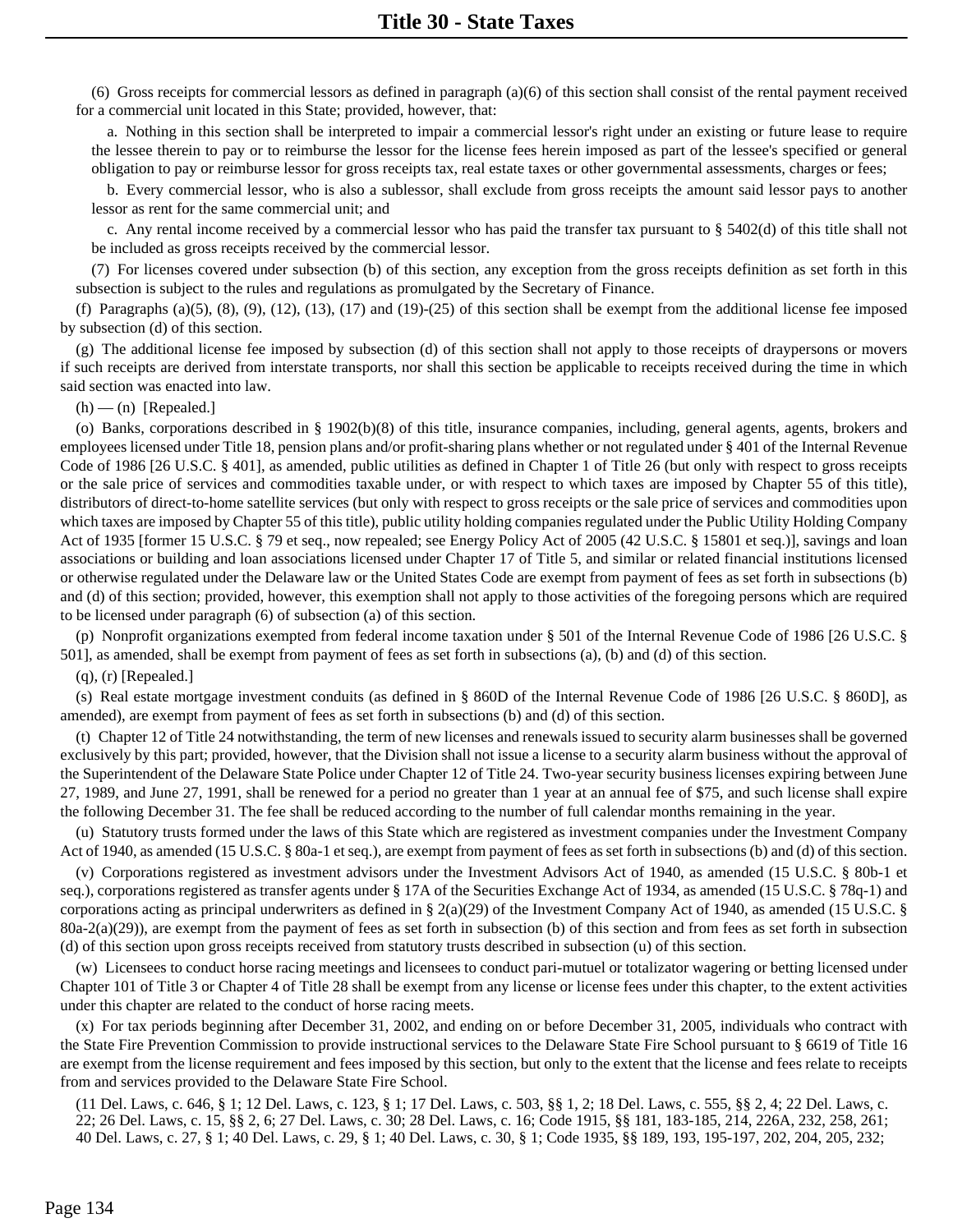41 Del. Laws, c. 14, §§ 3, 5; 41 Del. Laws, c. 16; 41 Del. Laws, c. 17, §§ 1, 2; 42 Del. Laws, c. 67, §§ 1-6; 42 Del. Laws, c. 69, §§ 1, 2; 42 Del. Laws, c. 71, § 1; 45 Del. Laws, c. 11, §§ 1, 2; 45 Del. Laws, c. 12; 45 Del. Laws, c. 13, §§ 1, 2; 45 Del. Laws, c. 14, § 1; 47 Del. Laws, c. 341, § 1; 48 Del. Laws, c. 17; 48 Del. Laws, c. 324; 30 Del. C. 1953, § 2301; 49 Del. Laws, c. 346, § 2; 50 Del. Laws, c. 241, § 1; 53 Del. Laws, c. 107, §§ 2, 3; 54 Del. Laws, c. 5; 54 Del. Laws, c. 62; 54 Del. Laws, c. 321; 54 Del. Laws, c. 357, §§ 1-3; 55 Del. Laws, c. 65; 55 Del. Laws, c. 268, §§ 1, 2; 55 Del. Laws, c. 330; 57 Del. Laws, c. 136, §§ 11, 12; 57 Del. Laws, c. 188, §§ 2-4, 6-12, 20-22, 40, 48; 57 Del. Laws, c. 466, § 2; 57 Del. Laws, c. 575, § 1; 58 Del. Laws, c. 37; 58 Del. Laws, c. 71; 58 Del. Laws, c. 155; 60 Del. Laws, c. 24, §§ 1-4, 22; 60 Del. Laws, c. 223, § 1; 60 Del. Laws, c. 296, §§ 1-5; 60 Del. Laws, c. 507, §§ 1, 2; 60 Del. Laws, c. 545, § 1; 60 Del. Laws, c. 546, §§ 1, 2; 61 Del. Laws, c. 117, § 1; 61 Del. Laws, c. 126, § 1; 61 Del. Laws, c. 143, § 1; 61 Del. Laws, c. 442, § 1; 62 Del. Laws, c. 329, §§ 1, 2; 63 Del. Laws, c. 12, § 1; 63 Del. Laws, c. 246, § 1; 63 Del. Laws, c. 314, § 1; 63 Del. Laws, c. 417, §§ 1, 4; 64 Del. Laws, c. 281, § 2; 64 Del. Laws, c. 287, § 1; 64 Del. Laws, c. 461, §§ 11, 12; 65 Del. Laws, c. 29, §§ 1-6; 65 Del. Laws, c. 155, §§ 3-5; 65 Del. Laws, c. 160, § 5; 65 Del. Laws, c. 172, § 4; 65 Del. Laws, c. 392, §§ 1, 2; 65 Del. Laws, c. 402, § 3; 66 Del. Laws, c. 128, § 4; 66 Del. Laws, c. 267, § 3; 66 Del. Laws, c. 381, § 10; 67 Del. Laws, c. 40, §§ 17, 20-24; 67 Del. Laws, c. 261, §§ 1-4, 6; 67 Del. Laws, c. 296, § 1; 67 Del. Laws, c. 408, §§ 7, 8; 68 Del. Laws, c. 80, § 3; 69 Del. Laws, c. 83, § 1; 69 Del. Laws, c. 289, §§ 2, 3; 70 Del. Laws, c. 142, § 4; 70 Del. Laws, c. 186, § 1; 70 Del. Laws, c. 484, § 4; 70 Del. Laws, c. 489, §§ 3, 4; 71 Del. Laws, c. 217, §§ 9, 10; 71 Del. Laws, c. 314, § 3; 71 Del. Laws, c. 351, §§ 1, 18; 72 Del. Laws, c. 104, § 1; 73 Del. Laws, c. 329, § 73; 74 Del. Laws, c. 256, § 2[2]; 75 Del. Laws, c. 171, § 2; 75 Del. Laws, c. 199, §§ 4, 14, 23; 75 Del. Laws, c. 311, § 1; 75 Del. Laws, c. 412, §§ 2, 3; 76 Del. Laws, c. 282, §§ 1, 16;77 Del. Laws, c. 81, §§ 1, 2; 77 Del. Laws, c. 82, § 1; 77 Del. Laws, c. 83, §§ 1-4, 25; 77 Del. Laws, c. 444, § 4; 78 Del. Laws, c. 73, §§ 4-9, 31; 78 Del. Laws, c. 104, § 2; 78 Del. Laws, c. 218, §§ 1, 2; 79 Del. Laws, c. 13, § 1; 80 Del. Laws, c. 83, § 2; 80 Del. Laws, c. 195, § 11; 81 Del. Laws, c. 73, § 1; 81 Del. Laws, c. 371, §§ 2, 3; 81 Del. Laws, c. 425, § 24.)

#### **§ 2302 Tax stamps required for amusement machines.**

(17 Del. Laws, c. 503, §§ 1, 2; 18 Del. Laws, c. 555, § 2; Code 1915, §§ 181, 184, 226A; 40 Del. Laws, c. 27, § 1; 40 Del. Laws, c. 29, § 1; 40 Del. Laws, c. 30, § 1; Code 1935, §§ 195, 197; 48 Del. Laws, c. 44, § 1; 48 Del. Laws, c. 45, § 1; 30 Del. C. 1953, § 2302; 57 Del. Laws, c. 136, § 13; 57 Del. Laws, c. 188, § 44; 57 Del. Laws, c. 741, § 11; repealed by 81 Del. Laws, c. 292, § 5, eff. July 1, 2018.)

### **§ 2303 Special requirements for nonresident junk dealers; penalty.**

(a) Any nonresident junk dealer or person or persons desiring to conduct the business of dealing in junk shall not be permitted to conduct and carry on such business within the State until such person has first secured a license therefor and pays to the Department of Finance the sum of \$150. Such license shall not be required when the nonresident junk dealer is buying from and selling to or exchanging goods, wares and merchandise with an established qualified dealer of the State.

(b) Whoever violates this section shall be fined not less than \$100, nor more than \$500, and, on failure to pay such fine, shall be imprisoned not less than 3 months, nor more than 6 months.

(c) Justices of the peace shall have jurisdiction of offenses under this section.

(Code 1915, § 226A; 40 Del. Laws, c. 29, §§ 1, 2; 40 Del. Laws, c. 30, § 1; Code 1935, § 199; 30 Del. C. 1953, § 2303; 57 Del. Laws, c. 741, § 11; 67 Del. Laws, c. 261, § 7.)

## **§ 2304 Vending machine license and identifying labels.**

(a) Every owner of a coin-operated vending machine in this State, including amusement machines, music machines, cigarette vending machines and all merchandising machines regardless of the product dispensed shall affix thereto a label identifying the owner of the machine and the owner's address, which identifying label shall not be less than 2 square inches in area.

(b) Except as provided in Chapter 53 of this title, whoever being the owner of a vending machine requiring an identifying label pursuant to this section fails to affix to each such machine the identifying label required by this section or who, on written request of the Director of Revenue or the Director's designee, fails to disclose within a reasonable time not to exceed 120 hours the present location of any or all such machines (including amusement machines and music machines but not cigarette vending machines) to the Division of Revenue shall be fined not less than \$25 nor more than \$50, for each machine not having such identifying label affixed thereto or whose location is not disclosed in accordance with this subsection. A fine of not less than \$50 or more than \$100 for each machine shall be applicable whenever an owner fails both to affix the identifying label to, and disclose the present location of, a machine in accordance with the requirements of this section. For purposes of this subsection, failure to disclose in response to a subsequent request which is substantially identical to a request issued less than 60 days earlier shall be considered to be a continuation of the earlier failure to disclose and shall not constitute a separate act for purposes of this subsection. The Superior Court in and for the county in which the machine is located or in which the Division of Revenue maintains its principal office shall have exclusive original jurisdiction over offenses described in this subsection.

(c) *Vending machine license.* — Every owner or operator of a coin-operated vending machine in this State, other than amusement machines specified in § 2301(a)(2) of this title, or cigarette machines specified in § 5308(c) of this title, shall apply for a vending machine license and pay a fee of \$5.00 for each machine; provided, that the coin required to operate such machine is valued at \$.05 or more.

(30 Del. C. 1953, § 2304; 57 Del. Laws, c. 188, § 45; 60 Del. Laws, c. 296, § 6; 67 Del. Laws, c. 40, § 26; 67 Del. Laws, c. 261, § 8; 70 Del. Laws, c. 186, § 1; 81 Del. Laws, c. 292, § 6.)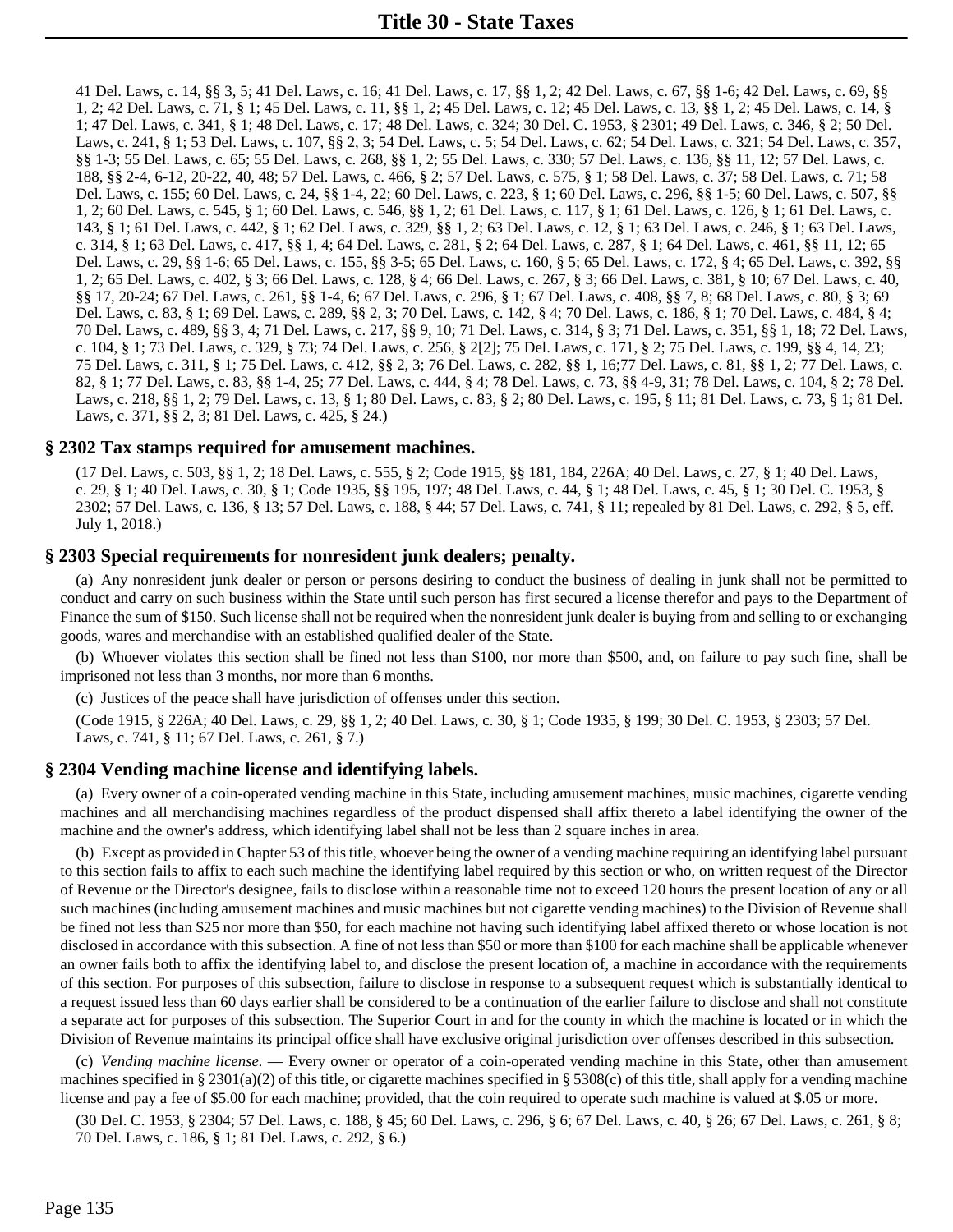## **§ 2305 Special requirements for harness racing meet operators, owners, trainers and drivers.**

(a) *Definitions.* — For purposes of this section, the following definitions shall apply:

(1) "Gross receipts" includes the licensee's commissions on pari-mutuel and totalizator pools conducted or made at any racetrack licensed under Chapter 100 of Title 3, as well as all amounts received for admission, parking, catering, sale of programs or any other source at any harness race meet conducted at such racetrack.

(2) "Harness race horse owner, trainer or driver" shall mean those persons who have been licensed as such in accordance with Chapter 100 of Title 3.

(3) "Harness racing meet operator" includes every person conducting a harness racing meet within this State and who has been licensed in accordance with Chapter 100 of Title 3.

(4) "Person" includes an individual, partnership, firm, cooperative, corporation or any association of persons acting individually or as a unit.

(b) *License fee — harness racing meet operators.* — Every harness racing meet operator shall pay to the Secretary of Finance, in lieu of any other license fees under this part, a license fee at the rate of 7 5/100 of 1 percent of the aggregate gross receipts paid to such operator in connection with any harness racing meet commencing after December 31, 1978, which license fee shall be payable monthly on or before the twentieth day of each month with respect to the aggregate gross receipts for the immediately preceding month. The monthly returns shall be accompanied by a certified statement on such forms as the Department of Finance shall require in computing the license fee due; provided, that gross receipts from all pari-mutuel and totalizator pools conducted or made at any racetrack licensed under Chapter 5 of Title 28 shall not be included if received prior to January 1, 1981.

(c) *Same — harness race horse owners, trainers and drivers.* — Every harness race horse owner, trainer and driver shall be liable, in lieu of any other license fees under this part, for a license fee at the rate of 4/10 of 1 percent of the aggregate gross receipts paid to such person as purse money in connection with any harness racing meet conducted within this State. The harness racing meet operator licensed to conduct any such harness racing meet shall withhold a sum equal to the aggregate liability imposed under the preceding sentence with respect to the aggregate purse money paid to all harness race horse owners collectively during each month, and shall pay the amount thereof on or before the twentieth day of the immediately succeeding month. The monthly returns shall be accompanied by a certified statement on such forms as the Department of Finance shall require in computing the license fee due.

(62 Del. Laws, c. 18, § 4; 65 Del. Laws, c. 121, § 2.)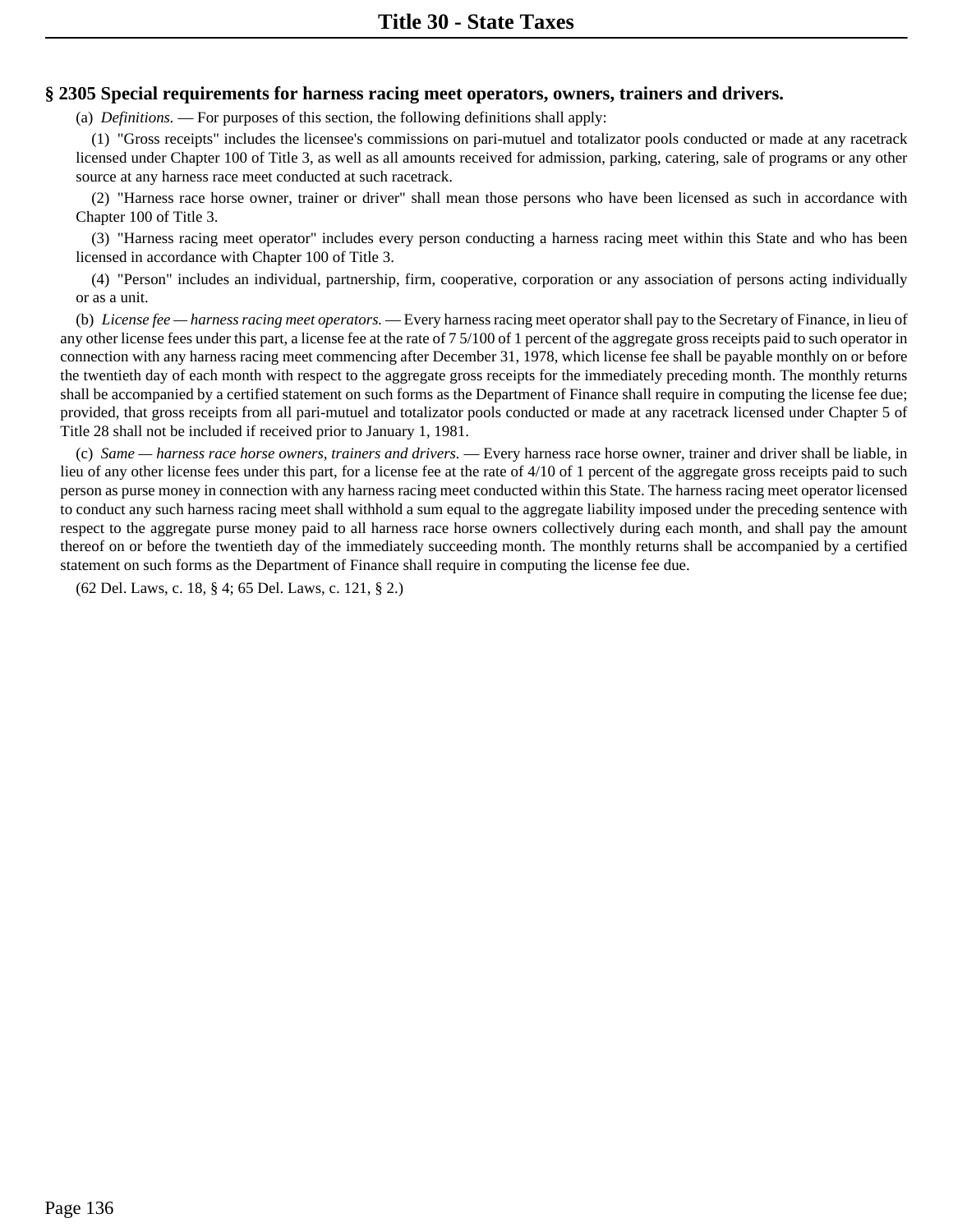# **Part III Occupational and Business Licenses and Taxes**

# **Chapter 25 CONTRACTORS' LICENSE REQUIREMENTS AND TAXES**

## **§ 2501 Definitions.**

For purposes of this chapter the following definitions shall apply:

(1) "Contractor" includes every person engaged in the business of:

a. Furnishing labor or both labor and materials in connection with all or any part of construction, alteration, repairing, dismantling or demolition of buildings, roads, bridges, viaducts, sewers, water and gas mains and every other type of structure as an improvement, alteration or development of real property; a person is a contractor regardless of whether the person is a general contractor or a subcontractor, or whether the person is a resident or a nonresident; in addition "contractor" shall include "construction transportation contractors" which shall include persons engaged in the business of contracting for transporting tangible property of other persons in connection with all or any part of the construction, alteration, repairing, dismantling or demolition of buildings, roads, bridges, viaducts, sewers, water and gas mains and every other type of structure as an improvement, alteration or development of real property but shall not include draypersons as defined in § 2301(a) of this title; or

b. Real estate development.

(2) "Gross receipts" includes:

a. In the case of a contractor other than a real estate developer, all sums received for any work done or materials supplied in connection with any real property located in the State, but does not include sums paid to subcontractors by the contractor; provided, that said subcontractor is licensed and subject to the provisions of this chapter with respect to these sums; and provided, that a written agreement exists between the contractor and subcontractor stating the exact sums payable to said subcontractor; and

b. In the case of a real estate developer, all sums received from the sale of real property with structures (commercial and/or residential) built thereon reduced by:

1. The cost of the land and improvement thereto other than structures. In determining the cost of the land and improvements thereto other than structures, only the following costs may be included and allocated on a per lot basis:

A. Cost of raw land;

B. Site improvement costs, including, but not limited to, site clearing, grading, landscaping, erection/construction of open space/recreational facilities and installation of street, sanitary and storm sewers, water lines, power lines and other utilities;

C. Engineering costs associated with rezoning (if applicable) and subdivision of the site;

D. Legal costs/fees incurred in connection with the rezoning (if applicable) and subdivision of the site;

E. Fees involved in obtaining final site plans and permits; or

F. Interest and other carrying costs associated with the acquisition and development of the site, regardless of whether interest has been expended or capitalized for federal income tax purposes (to be allocated on a per-lot basis);

2. Miscellaneous expenses, so as to equate the gross receipts tax treatment of a real estate developer with that of a non-developer contractor, including:

A. The developer's share of realty transfer taxes;

B. Real estate commissions/fees (maximum of 2 percent of gross proceeds);

C. Sales concessions to buyers (i.e., points, settlement help, etc.);

D. Other costs associated with a specific subdivision (other than general administrative and overhead); and

E. Decorating and space planning costs associated with model homes; and

3. Sums paid to subcontractors, provided said subcontractor is licensed and subject to the provisions of this chapter with respect to these sums; that a written agreement exists between the contractor and subcontractor stating the exact sums payable to said subcontractor; and that the subcontractor payments are not for labor or labor and materials of the type described in paragraph (2)b.1. of this section.

c.1. In lieu of deducting the actual cost of land and improvements (paragraph (2)b.1. of this section) and miscellaneous expenses (paragraph (2)b.2. of this section), the developer may, at its sole option, elect for a particular tax year to reduce sums received from the sale of real property (including the structure built by a real estate developer) by the assumed cost of land improvements to the land, and miscellaneous expenses equal to 30 percent of the gross proceeds from the sale of the property.

2. In the case of a construction transportation contractor, all sums received for transporting tangible property of other persons as set forth in this section but does not include sums paid to draypersons in connection with such contracts, provided said draypersons are subject to Chapter 23 of this title.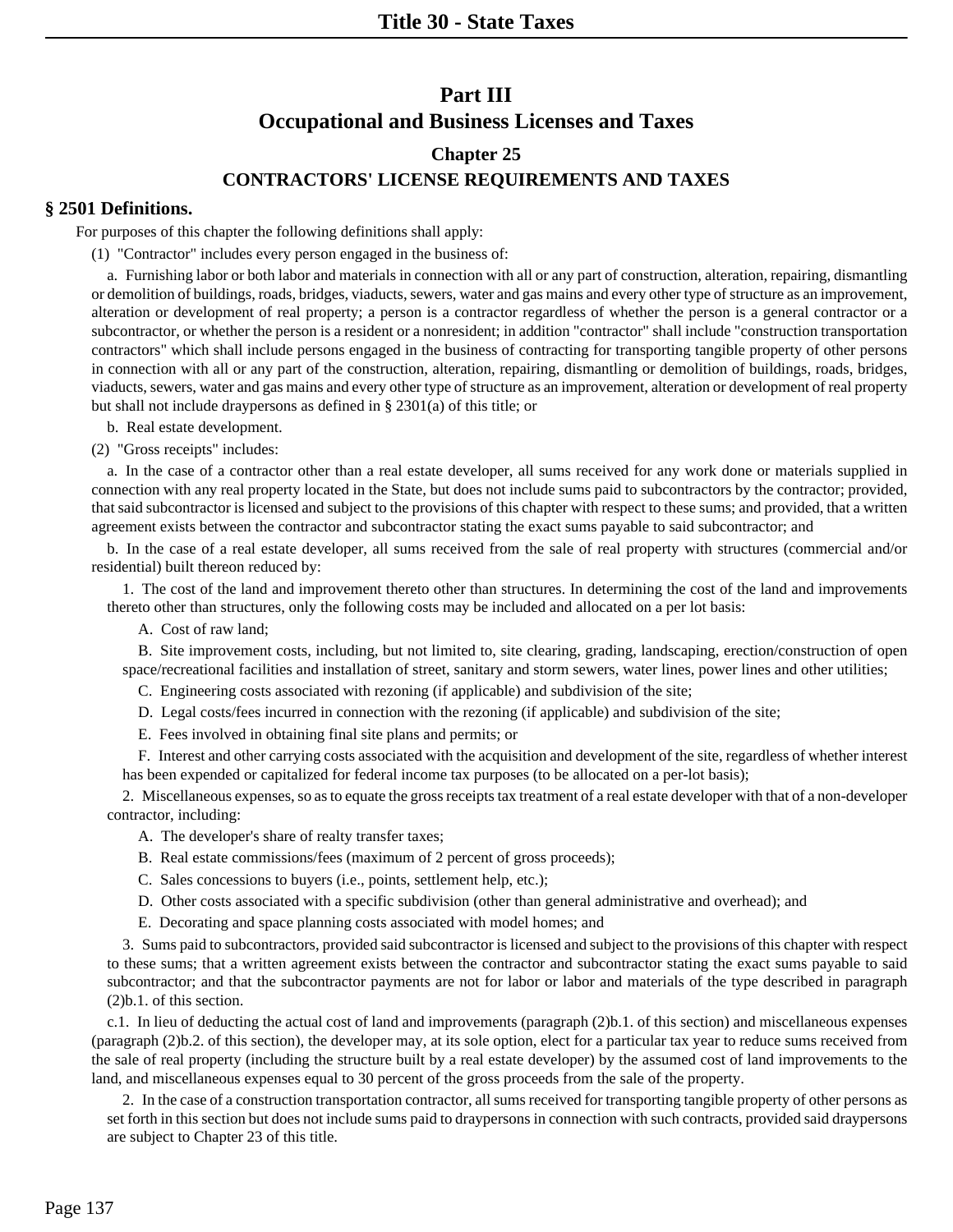d. The election described in paragraph (2)c. of this section shall be made annually for each tax year and for each piece of real property or development in such form as the Director of Revenue shall prescribe. Notwithstanding the annual election, an election that applies to a particular piece of real estate or development shall be irrevocable as to that piece of real estate or development unless the Director, upon request, waives the election. Deductions described in paragraphs (2)b. and c. of this section shall be made at the time of sale of the real estate and not before. Deductions for particular amounts paid may not be taken under more than 1 of paragraph (2)a.1, 2. or 3. of this section.

(3) "Nonresident contractor" or "nonresident subcontractor" is a general contractor, prime contractor, construction manager, subcontractor or other type of construction or construction transportation contractor who is not a resident contractor or resident subcontractor.

(4) "Person" includes an individual, partnership, firm, cooperative, corporation or any association of persons acting individually or as a unit.

- (5) "Real estate developer," for purposes of this chapter, means a person in the business of:
	- a. Acquiring land (raw or improved); and
	- b. Improving raw land or building structures (residential or commercial) on land so acquired (or both); and
	- c. Selling land, where applicable with the structure, to customers.

"Real estate development" means the activities of a real estate developer as described in this subsection. A person shall be treated as a real estate developer or as a contractor who is not a real estate developer depending, in each case, upon the business in which the person is engaged with respect to a specific parcel of real estate.

(6) "Regularly maintaining a place of business in this State" shall not be established by maintenance of a site facility, such as a site trailer, or any other facility intended for use during construction under 1 contract or a related set of contracts irrespective of the expected duration of such contract or contracts.

(7) "Resident contractor" or "resident subcontractor" includes any general contractor, prime contractor, construction manager, subcontractor or other type of construction or construction transportation contractor who regularly maintains a place of business in this State. If any such contractor entity is comprised of more than 1 entity in a partnership, joint venture or some other legal relationship establishing such contractor entity, the contractor entity shall itself be treated as a separate entity which must comply with the provisions of § 375 of this title to the extent they are otherwise applicable. If at least 1 of the constituent entities making up the contractor entity regularly maintains a place of business in this State, such contractor entity shall be construed to be a "resident" or "resident person" or "resident contractor" of this State. If none of such constituent entities regularly maintains a place of business in this State, such contractor entity shall be construed to be a "nonresident person desiring to engage in business in this State as a contractor," or a "nonresident and a nonresident person." If any contractor is not comprised of more than 1 constituent entity in a partnership or joint venture or some other legal relationship establishing such contractor, and if such contractor shall regularly maintain a place of business in this State, such contractor shall be construed to be a "resident contractor".

(8) "Subcontractor" means any person, partnership, firm, corporation or other business association or entity which enters into a contract (oral or written) directly with a prime contractor or directly with another subcontractor, to perform labor or to perform labor and provide materials in connection with such labor, on a site of contract construction located in this State.

(18 Del. Laws, c. 555, § 2; Code 1915, § 184; 40 Del. Laws, c. 27, § 1; Code 1935, § 196; 41 Del. Laws, c. 14, § 6; 42 Del. Laws, c. 68, § 1; 30 Del. C. 1953, § 2501; 57 Del. Laws, c. 136, § 14; 57 Del. Laws, c. 188, § 14; 65 Del. Laws, c. 476, §§ 6, 7; 67 Del. Laws, c. 40, §§ 11, 12; 70 Del. Laws, c. 186, § 1; 70 Del. Laws, c. 401, §§ 1-3; 72 Del. Laws, c. 166, §§ 1-4.)

## **§ 2502 License requirement; resident and nonresident; additional fee on gross receipts paid; statements required.**

(a) Any person desiring to engage in business in this State as a contractor shall obtain a license upon making application to the Division of Revenue and paying a fee of \$75. This license must be obtained and proof of license compliance must be made prior to, or in conjunction with, the execution of a contract to such person. In the case of contracts in excess of \$50,000 which are competitively bid, such person shall have initiated the license application procedure required by this subsection with the Division of Revenue prior to, or in conjunction with, the submission of a bid on a contract, or, in the case of a subcontractor, prior to the submission of a bid by the general contractor. Such license shall be valid until January 1 at which time it may be renewed for a full year and every year thereafter; provided, that the contractor makes application therefor and payment of \$75 plus the license fee required in subsection (c) of this section.

(b) The Division of Revenue shall not issue any license to any person until and unless such person:

(1) Is in compliance with all the provisions of § 375 of this title applicable to such person;

(2) Has filed a certificate of notice issued by the Delaware Department of Labor certifying that such person has notified the Department of Labor that such person has entered into or will be entering into contracts to perform labor on or to perform labor on and furnish material for a construction project located in Delaware; and

(3) Has filed a certificate of insurance showing that such person has insured liability in the amount and manner, and when due, and as required, under the workers' compensation laws of this State, or a certificate on a form prescribed by the Department of Labor of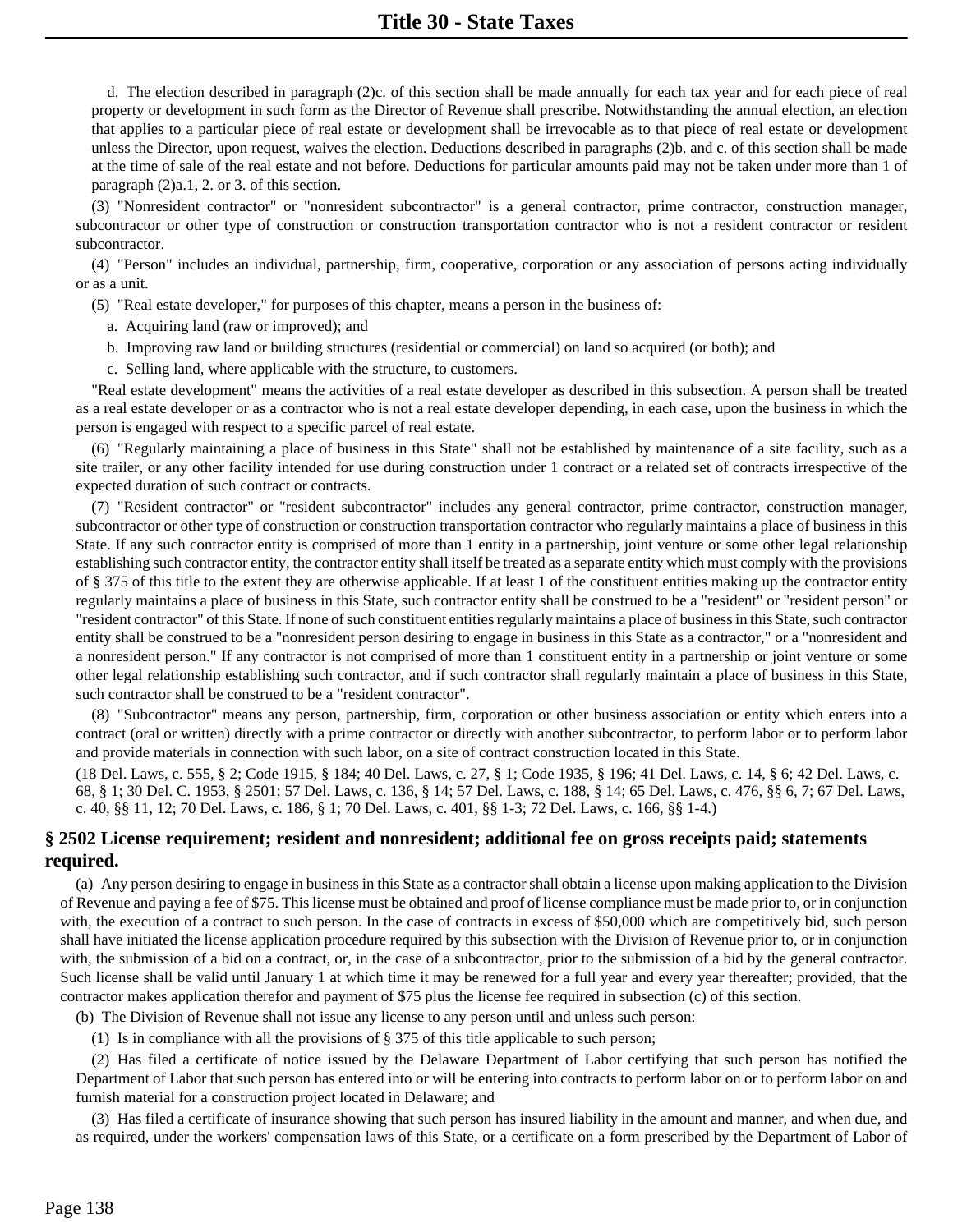this State that such person has been declared to be a qualified self-insurer by the Department of Labor of this State pursuant to the workers' compensation laws of this State.

(c)(1) In addition to the license fee required by subsection (a) of this section, every contractor shall pay a license fee of 0.6472% of the aggregate gross receipts paid to such contractor which fee shall be payable monthly on or before the twentieth day of each month with respect to the aggregate gross receipts for the immediately preceding month. In computing the fee due on such aggregate gross receipts for each month, there shall be allowed a deduction of \$100,000. For purposes of this subsection all branches or entities comprising an enterprise with common ownership or common direction and control shall be allowed only 1 monthly deduction from the aggregate gross receipts of the entire enterprise. The monthly returns shall be accompanied by a certified statement on such forms as the Department of Finance shall require in computing the fee due.

(2) Notwithstanding paragraph  $(c)(1)$  of this section, if the taxable gross receipts prescribed therein during the lookback period as defined in § 2122 of this title do not exceed the applicable threshold of \$1,500,000, the return and payment of the additional license fee imposed for such month shall be due on or before the last day of the first month following the close of the quarter. In the case of such return, in computing the fee due on such aggregate gross receipts for each quarter, there shall be allowed a deduction of \$300,000. (The applicable threshold in this paragraph is subject to annual adjustment as more fully set forth in § 515 of this title.) For purposes of this paragraph, all branches or entities comprising an enterprise with common ownership or common direction and control shall be allowed only 1 quarterly deduction from the aggregate gross receipts of the entire enterprise. The quarterly return shall be accompanied by a certified statement on such forms as the Department of Finance shall require in computing this fee due.

(3) [Repealed.]

(18 Del. Laws, c. 555, § 2; Code 1915, § 184; 40 Del. Laws, c. 27, § 1; Code 1935, § 196; 41 Del. Laws, c. 14, § 6; 42 Del. Laws, c. 68, § 1; 30 Del. C. 1953, § 2502; 57 Del. Laws, c. 136, § 14; 57 Del. Laws, c. 188, § 35; 57 Del. Laws, c. 741, §§ 12A, 12B; 60 Del. Laws, c. 21, §§ 1-3; 60 Del. Laws, c. 24, §§ 5, 6; 61 Del. Laws, c. 117, § 2; 63 Del. Laws, c. 314, § 2; 65 Del. Laws, c. 392, § 3; 65 Del. Laws, c. 402, § 4; 65 Del. Laws, c. 476, §§ 8-10; 66 Del. Laws, c. 381, § 1; 67 Del. Laws, c. 261, § 9; 68 Del. Laws, c. 80, §§ 4, 14; 68 Del. Laws, c. 151, § 1; 69 Del. Laws, c. 289, §§ 1, 4; 70 Del. Laws, c. 186, § 1; 70 Del. Laws, c. 484, § 1; 70 Del. Laws, c. 489, §§ 5, 6; 71 Del. Laws, c. 84, § 30; 71 Del. Laws, c. 351, §§ 2, 19; 75 Del. Laws, c. 199, §§ 1, 15, 24; 76 Del. Laws, c. 282, §§ 2, 16; 77 Del. Laws, c. 83, §§ 5, 25; 78 Del. Laws, c. 73, §§ 10, 11, 32; 79 Del. Laws, c. 13, § 2; 80 Del. Laws, c. 195, § 12.)

## **§ 2503 Duties of architects, professional engineers, contractors and construction managers as to nonresident contractor licenses.**

(a) Every architect or professional engineer or contractor or construction manager engaging in the practice of such profession shall furnish the Department of Finance within 10 days after entering into any contract with a contractor or subcontractor not a resident of this State, a statement of the total value of such contract or contracts together with the names and addresses of the contracting parties.

(b) In the case of any person or firm failing or refusing to comply with this section, there shall be assessed by the Secretary of Finance a civil penalty of not more than \$10,000 for each occurrence.

(c) Any person or firm who wilfully or knowingly fails or refuses to comply with this section shall be guilty of a misdemeanor and upon conviction shall be fined not more than \$3,000, or imprisoned not more than 6 months, or both.

(18 Del. Laws, c. 555, § 2; Code 1915, § 184; 40 Del. Laws, c. 27, § 1; Code 1935, § 196; 42 Del. Laws, c. 68, § 1; 43 Del. Laws, c. 9; 30 Del. C. 1953, § 2503; 57 Del. Laws, c. 136, § 14; 57 Del. Laws, c. 741, § 12A; 65 Del. Laws, c. 476, § 11.)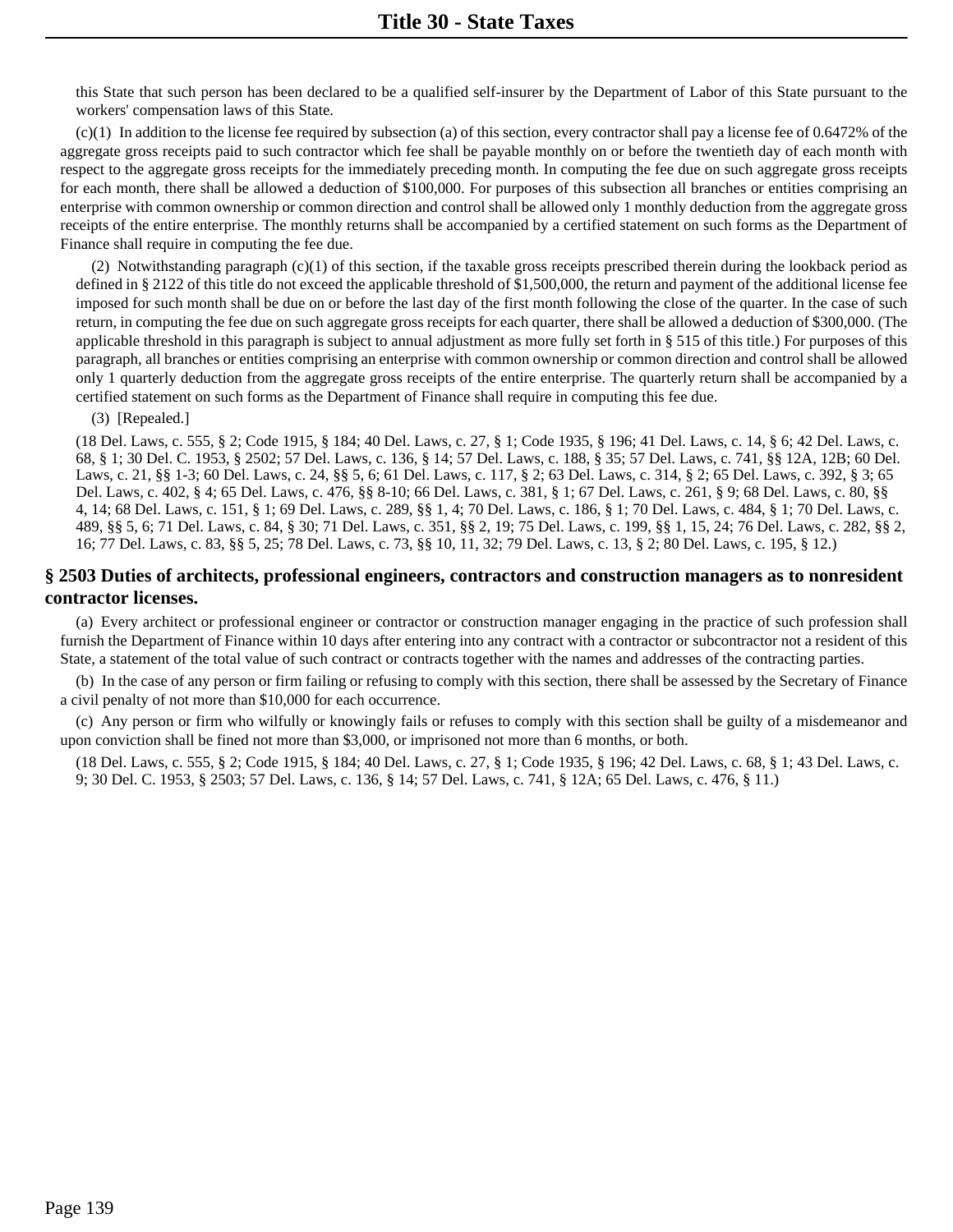# **Part III Occupational and Business Licenses and Taxes Chapter 27**

# **MANUFACTURERS' LICENSE REQUIREMENTS AND TAXES**

## **§ 2701 Definitions.**

As used in this chapter the following definitions shall apply:

(1) "Gross receipts" includes all proceeds received by any person engaged in manufacturing within this State for products manufactured in whole or in part within this State where such products are sold to another person, or the fair market value of any such products consumed by the manufacturer or any person affiliated with it, where the fair market value of such products is not received; provided, however, if a product is partially manufactured within this State and partially manufactured elsewhere by the same manufacturer, the gross receipts realized on the ultimate sale, transfer or consumption of said product to be included for purposes of this chapter shall be apportioned to this State in the proportion that the cost of manufacturing thereof in Delaware bears to the full cost of manufacturing the product expended by the same manufacturer, such apportionment to be computed in accordance with regulations of the Secretary of Finance. Notwithstanding the foregoing, however, gross receipts shall not include:

a. Proceeds received by a petroleum product refiner (as defined in § 2901(13) of this title) from sales of intermediate petroleum products (as defined in § 2901(9) of this title) to an intermediate petroleum products wholesaler (as defined in § 2901(10) of this title); or

b. Proceeds received by any person for products sold to a buyer licensed under this chapter; provided, that such products are purchased for the purpose of their inclusion as a part of a product manufactured by the buyer within this State.

The product shall be considered to be included in the subsequent product manufactured by the buyer irrespective of whether it is included in an altered or unaltered form. The Secretary of Finance shall prescribe such rules, regulations and forms as the Secretary may deem necessary to carry out the purposes of this chapter.

(2) "Manufacturing," except as provided in the definition of "wholesaler" in § 2901 of this title, includes any processing, working, development, change, conditioning or reconditioning of raw materials or products into products of a different character, finished or unfinished, or effecting any combination or composition of materials the inherent nature of which is changed, including clean energy technology device manufacturing (as defined in § 2010(24) of this title) and automobile manufacturing, but does not include the making, crafting, or painting of art or craft objects by individual artists or craftpersons.

(3) "Person" includes an individual, partnership, firm, cooperative, corporation or any association of persons acting individually or as a unit.

(4) "Product" includes any goods, materials, wares, merchandise, machinery, vehicles, solids, liquids or gases or any other item, object or thing which is produced as part of a manufacturing process.

(5) Whenever a person:

a. Is engaged in the activity of manufacturing within this State as described in paragraph (2) of this section;

b. Performs such activity exclusively on raw materials or products provided under bailment by another person engaged in manufacturing; and

c. The product produced by such person is intended for inclusion as a part of a product manufactured by the other manufacturer, then such person shall himself or herself be licensable as a manufacturer and such person's gross receipts shall include all proceeds paid to such person for services rendered in this State as described in this subdivision, including the fair market value of any products produced as the result of such services and consumed by such person, where the fair market value of such products is not received.

In all other cases where a person is engaged in, and receives consideration for, manufacturing as a service apart from or in addition to the sale of a product, then such person shall be licensed under Chapter 23 of this title, and shall not to that extent be considered subject to license under this chapter.

(14 Del. Laws, c. 24, § 1; 18 Del. Laws, c. 247, § 1; 22 Del. Laws, c. 17; 26 Del. Laws, c. 13, § 1; 27 Del. Laws, c. 28; 27 Del. Laws, c. 29; 27 Del. Laws, c. 30, §§ 1-3; Code 1915, §§ 196, 226A; 40 Del. Laws, c. 25; 40 Del. Laws, c. 30, § 1; Code 1935, § 171; 47 Del. Laws, c. 385, § 1; 30 Del. C. 1953, § 2701; 57 Del. Laws, c. 136, § 15; 57 Del. Laws, c. 741, § 13A; 65 Del. Laws, c. 481, § 1; 66 Del. Laws, c. 149, § 1; 70 Del. Laws, c. 142, § 5; 70 Del. Laws, c. 186, § 1; 72 Del. Laws, c. 202, § 1; 75 Del. Laws, c. 199, § 37; 78 Del. Laws, c. 1, § 4; 78 Del. Laws, c. 47, § 16; 78 Del. Laws, c. 100, §§ 4-6.)

#### **§ 2702 License requirements; license fee; additional fee on aggregate gross receipts; statements required.**

(a) Any person desiring to engage in business in this State as a manufacturer shall first obtain a license from the Division of Revenue and pay therefor a fee of \$75 for each place of business. Such license shall be valid until January 1 at which time it may be renewed for a full year and every year thereafter; provided, that the manufacturer makes application therefor and payment of \$75 for each place of business, plus the license fee required by subsection (b) of this section.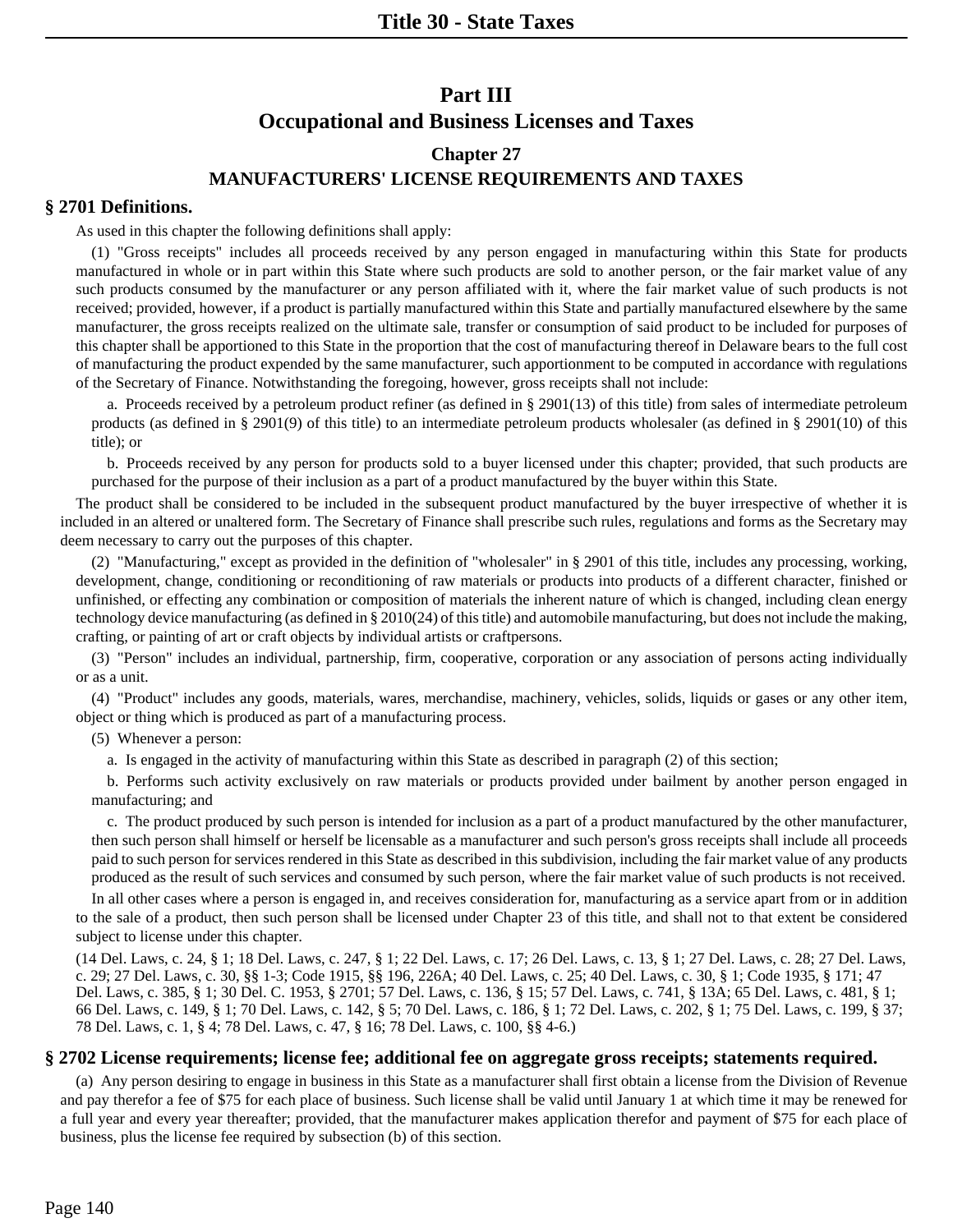(b)(1) In addition to the license fee required by subsection (a) of this section, every manufacturer, except those subject to paragraph (b)(2) of this section, shall pay a license fee of 0.126% of the aggregate gross receipts of such manufacturer, which fee shall be payable monthly on or before the twentieth day of each month with respect to the aggregate gross receipts for the immediately preceding month. In computing the fee due on such aggregate gross receipts for each month, there shall be allowed a deduction of \$1,250,000. For purposes of this subsection, all branches or entities comprising an enterprise with common ownership or common direction and control shall be allowed only 1 monthly deduction from the aggregate gross receipts of the entire enterprise. The monthly returns shall be accompanied by a certified statement on such forms as the Department of Finance shall require in computing the fee due.

(2) In addition to the license fee required by subsection (a) of this section, every clean energy technology device manufacturer shall pay a license fee of 0.0945% of the aggregate gross receipts of such clean energy technology device manufacturer, which fee shall be payable monthly on or before the twentieth day of each month with respect to the aggregate gross receipts for the immediately preceding month. In computing the fee due on such aggregate gross receipts for each month, there shall be allowed a deduction of \$1,250,000. For purposes of this subsection, all branches or entities comprising an enterprise with common ownership or common direction and control shall be allowed only 1 monthly deduction from the aggregate gross receipts of the entire enterprise. The monthly returns shall be accompanied by a certified statement on such forms as the Department of Finance shall require in computing the fee due.

(3) Notwithstanding paragraph (b)(1) or (b)(2) of this section, if the taxable gross receipts prescribed therein during the lookback period as defined in § 2122 of this title do not exceed the applicable threshold of \$1,500,000, the return and payment of the additional license fee imposed for such month shall be due on or before the last day of the first month following the close of the quarter. (The applicable threshold in this paragraph is subject to annual adjustment as more fully set forth in § 515 of this title.) In the case of such return, in computing the fee due on such aggregate gross receipts for each quarter, there shall be allowed a deduction of \$3,750,000. For purposes of this paragraph, all branches or entities comprising an enterprise with common ownership or common direction and control shall be allowed only 1 quarterly deduction from the aggregate gross receipts of the entire enterprise. The quarterly return shall be accompanied by a certified statement on such forms as the Department of Finance shall require in computing this fee due. (c) [Repealed.]

(14 Del. Laws, c. 24, § 1; 26 Del. Laws, c. 13, § 1; 27 Del. Laws, c. 29; 27 Del. Laws, c. 30, §§ 1-3; Code 1915, §§ 196, 226A; 40 Del. Laws, c. 25; 40 Del. Laws, c. 30, § 1; Code 1935, § 171; 41 Del. Laws, c. 12, § 1; 30 Del. C. 1953, § 2702; 57 Del. Laws, c. 136, § 15; 57 Del. Laws, c. 188, § 46; 57 Del. Laws, c. 741, § 13B; 58 Del. Laws, c. 290; 60 Del. Laws, c. 21, §§ 4, 5; 60 Del. Laws, c. 22, §§ 1-3; 60 Del. Laws, c. 548, § 1; 61 Del. Laws, c. 117, § 3; 63 Del. Laws, c. 314, § 3; 65 Del. Laws, c. 184, § 2; 65 Del. Laws, c. 388, § 1; 65 Del. Laws, c. 402, §§ 5, 6; 66 Del. Laws, c. 381, § 9; 67 Del. Laws, c. 261, § 10; 68 Del. Laws, c. 80, § 5; 69 Del. Laws, c. 289, § 5; 70 Del. Laws, c. 484, § 5; 70 Del. Laws, c. 489, §§ 7, 8; 71 Del. Laws, c. 351, §§ 3, 13, 20; 72 Del. Laws, 1st Sp. Sess., c. 245, § 1; 75 Del. Laws, c. 199, § 5; 76 Del. Laws, c. 282, §§ 3, 16; 77 Del. Laws, c. 83, §§ 6, 25; 78 Del. Laws, c. 47, §§ 17-19; 78 Del. Laws, c. 73, §§ 12, 13, 33, 34; 79 Del. Laws, c. 13, §§ 3, 4; 80 Del. Laws, c. 195, § 13.)

#### **§ 2703 Automobile manufacturers.**

(a) Every person engaged in the business of automobile manufacturing shall be exempt from the provisions of § 2702 of this title and shall be subject to the provisions of this section. For purposes of this section, "automobile manufacturing" shall mean the manufacturing operations of an automobile assembly plant and shall not include the manufacture of component parts of an automobile outside an automobile assembly plant.

(b) Any person desiring to engage in business in this State as an automobile manufacturer shall first obtain a license from the Division of Revenue and pay therefor a fee of \$75 for each place of business. Such license shall be valid until January 1 at which time it may be renewed for a full year and every year thereafter; provided, that the automobile manufacturer makes application therefor and payment of \$75 for each place of business, plus the license fee required by subsection (c) of this section.

(c)(1) In addition to the license fee required by subsection (b) of this section, every automobile manufacturer shall pay a license fee of 0.0945% of the aggregate gross receipts of such automobile manufacturer, which fee shall be payable monthly on or before the twentieth day of each month with respect to the aggregate gross receipts for the immediately preceding month. In computing the fee due on such aggregate gross receipts for each month, there shall be allowed a deduction of \$1,250,000. For purposes of this subsection, all branches or entities comprising an enterprise with common ownership or common direction and control shall be allowed only 1 monthly deduction from the aggregate gross receipts of the entire enterprise. The monthly returns shall be accompanied by a certified statement on such forms as the Department of Finance shall require in computing the fee due.

(2) Notwithstanding paragraph (c)(1) of this section, if the taxable gross receipts prescribed therein during the lookback period as defined in § 2122 of this title do not exceed the applicable threshold of \$1,500,000, the return and payment of the additional license fee imposed for such month shall be due on or before the last day of the first month following the close of the quarter. (The applicable threshold in this paragraph is subject to annual adjustment as more fully set forth in § 515 of this title.) In the case of such return, in computing the fee due on such aggregate gross receipts for each quarter, there shall be allowed a deduction of \$3,750,000. For purposes of this paragraph, all branches or entities comprising an enterprise with common ownership or common direction and control shall be allowed only 1 quarterly deduction from the aggregate gross receipts of the entire enterprise. The quarterly return shall be accompanied by a certified statement on such forms as the Department of Finance shall require in computing this fee due.

(75 Del. Laws, c. 199, § 38; 77 Del. Laws, c. 83, §§ 7, 25; 78 Del. Laws, c. 73, §§ 14, 15, 35; 79 Del. Laws, c. 13, § 5; 80 Del. Laws, c. 195, § 14.)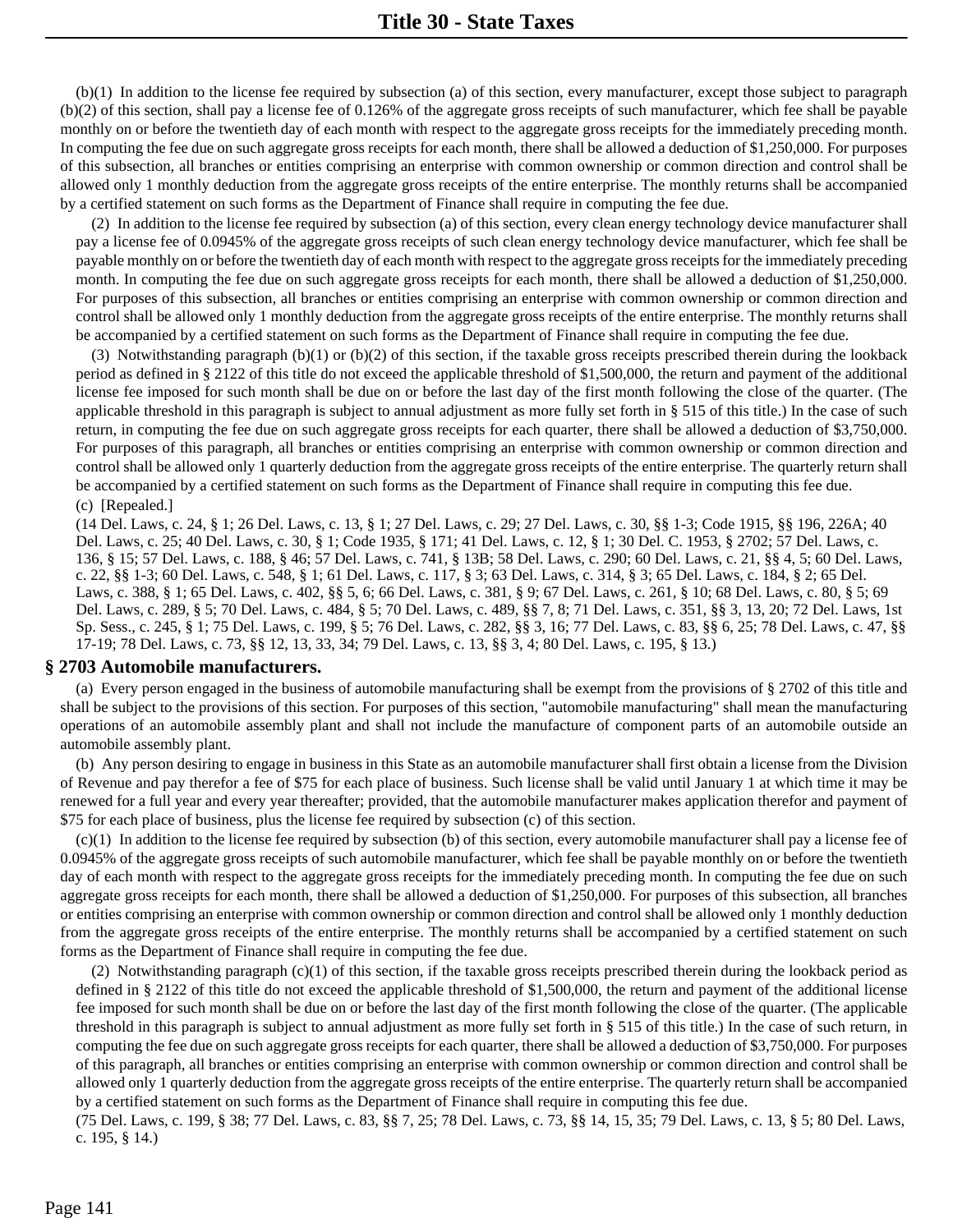## **§ 2704 Exemptions.**

This chapter shall not apply to the production or manufacture of steam, gas or electricity for heat, light or power or to the production of the usual farm products for home consumption or market purposes.

(14 Del. Laws, c. 24, § 1; 27 Del. Laws, c. 29; Code 1915, §§ 196, 226A; 40 Del. Laws, c. 25, § 1; 40 Del. Laws, c. 30, § 1; Code 1935, § 171; 30 Del. C. 1953, § 2703; 57 Del. Laws, c. 136, § 15; 75 Del. Laws, c. 199, § 36.)

#### **§ 2705 Exemption of gross receipts attributable to intermediate products.**

(a) Notwithstanding any other provision of this chapter, for purposes of this chapter "gross receipts" shall not include that portion of the receipts realized by a manufacturer on the sale, transfer or consumption of an ultimate product that is attributable to the manufacturer's cost of manufacturing an intermediate product in a new or expanded facility. The portion of such receipts attributable to the cost of manufacturing the intermediate product shall be that proportion of such receipts allocated to this State pursuant to § 2701(1) of this title that the manufacturer's cost of manufacturing the intermediate product in the new or expanded facility bears to the manufacturer's total cost in Delaware of manufacturing the ultimate product.

(b) As used in this section:

(1) "Existing facility" is any property placed in service by the manufacturer as owner, lessee or sublessee before July 1, 1985.

(2) "Intermediate product" is any product manufactured by the manufacturer and used by the manufacturer in connection with any subsequent manufacturing process or procedure that results in an ultimate product.

(3) "New or expanded facility" is any qualified property within the meaning of § 2010(2) of this title that is located within this State and that:

a. Is placed in service by the manufacturer as owner, lessee or sublessee after June 30, 1985;

b. Is used by the manufacturer in or in connection with a manufacturing process or procedure not engaged in by the manufacturer within this State prior to the date such property was placed in service by the manufacturer; and

c. Is employed by the manufacturer in the manufacture of an intermediate product that, in or in connection with the subsequent manufacture by the manufacturer of an ultimate product in an existing facility, is consumed or becomes an integral part of the ultimate product.

"New or expanded facility" shall not include any existing facility but shall include any improvements or additions to an existing facility other than any improvement or addition resulting from a repair, refurbishing, retooling (such as retooling by an automobile manufacturer), recycling or other similar process or procedure that merely preserves or restores the value of an existing facility.

(4) "Placed in service" shall have the meaning ascribed to such phrase under § 167 of the Internal Revenue Code (26 U.S.C. § 167) and regulations promulgated thereunder.

(5) "Ultimate product" is any product:

- a. The manufacture of which involves the consumption of an intermediate product; or
- b. That contains an intermediate product as an integral part.

(6) The manufacturer and each related person with respect to the manufacturer within the meaning of § 2010(10) of this title shall be treated as 1 person.

(c) Subsection (a) of this section shall not apply to any gross receipts realized by the manufacturer prior to the date upon which the manufacturer's aggregate investment in the new or expanded facility first equals or exceeds \$200,000. In the case of a facility owned by the manufacturer, investment by the manufacturer shall equal the original cost of such facility to the manufacturer. In the case of a facility leased or subleased by the manufacturer, investment by the manufacturer shall equal 8 times the net annual rent paid by the manufacturer for the use of such facility, less any gross rental income received by the manufacturer from sublessees of any portion of such facility during the period of time to which such net rent paid by the manufacturer relates.

(d) Subsection (a) of this section shall not apply to any gross receipts realized by the manufacturer prior to the date on which the manufacturer first employs in or in connection with the new or expanded facility 5 or more employees on a regular and full-time basis, at least 25 percent of whom are residents of this State on such date.

(e) The Secretary shall prescribe such rules and regulations as the Secretary may deem necessary to carry out the purposes of this section.

(65 Del. Laws, c. 169, § 1; 70 Del. Laws, c. 186, § 1; 75 Del. Laws, c. 199, § 36.)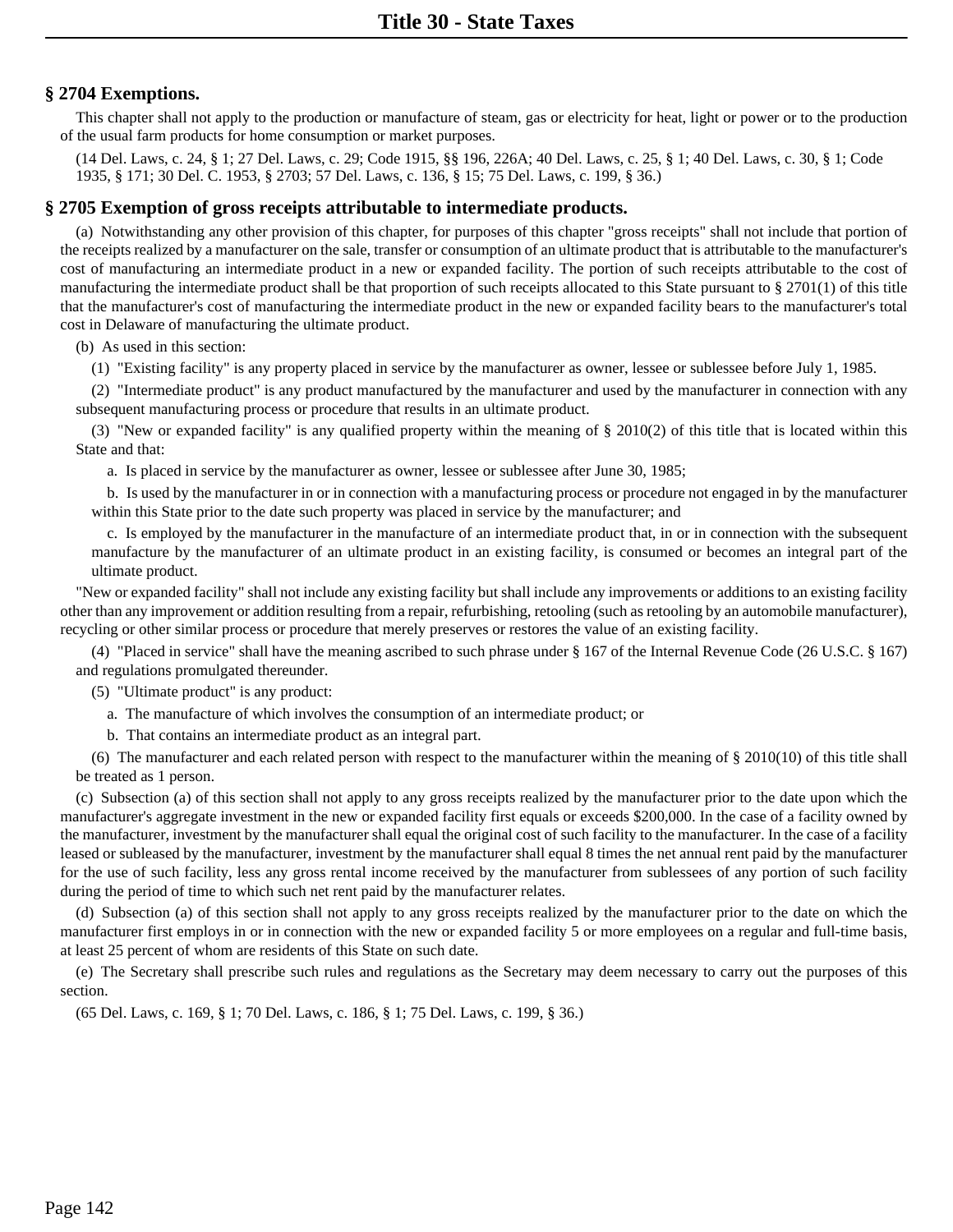# **RETAIL AND WHOLESALE MERCHANTS' LICENSE REQUIREMENTS AND TAXES § 2901 Definitions.**

As used in this chapter:

(1) "Certified takeoff weight" means the maximum weight contained in the type certificate or airworthiness certificate.

(2) "Exemption certificates," for purposes of this chapter, are documents created by regulations adopted or to be adopted by the Director of Revenue which are provided to a wholesaler by a purchaser to document a wholesale sale where the property is immediately taken outside of Delaware and the sale thus does not result in taxable gross receipts.

(3) "Feedstock petroleum products" means 1 or more petroleum products that have been partially refined that are used as raw materials at the beginning of a refining process operated by a petroleum product refiner.

(4) "Feedstock wholesaler" means every person engaged, as owner or agent, in the business of selling or exchanging for cash or barter or any consideration (i) crude oil to or with a petroleum product refiner or another feedstock wholesaler, or (ii) feedstock petroleum products to or with a petroleum product refiner or another feedstock wholesaler for the purpose of refining and resale by a petroleum product refiner, and includes without limitation crude oil and feedstock petroleum products sold or exchanged through pipelines, warehouses or other storage facilities and distribution depots of persons whose principal place of business is located inside or outside of the State.

(5) "Finished petroleum products" means 1 or more petroleum products that have been refined by a petroleum product refiner and that are of a type offered for sale by a petroleum product refiner to its customers in the ordinary course of business, including, but not limited to asphalt, distillate fuel oil (including all grades of diesel fuel and fuel oils), finished aviation gasoline, finished motor gasoline, kerosene, jet fuel (both kerosene-type and naphtha-type jet fuel), naphthas of all boiling ranges, other oils with boiling range equal to or greater than 401 degrees Fahrenheit, petrochemical feed stocks, petroleum coke, residual fuel oils, road oils, still gas, wax and other miscellaneous petroleum products, including, but not limited to petrolatum, lube refining by products, absorption oils, ramjet fuel, petroleum rocket fuels, synthetic natural gas feed stocks and specialty oils.

(6) "Finished petroleum products wholesaler" means every person engaged, as owner or agent, in the business of buying from a petroleum product refiner finished petroleum products for cash or barter or any consideration for the purpose of further resale by the finished petroleum products wholesaler to a wholesaler or to a petroleum product refiner, and includes without limitation finished petroleum products sold or exchanged through pipelines, warehouses or other storage facilities and distribution depots of persons whose principal place of business is located inside or outside this State.

(7) "Goods" includes produce, merchandise, goods, wares, items, products, crops, livestock, animals, metals, gems or any tangible personal property of whatever description, whether new or used, and includes alcoholic beverages of every nature.

(8) "Gross receipts":

a. In the case of a retailer, "gross receipts" includes total consideration received for all goods sold or services rendered within this State, but shall not include tobacco products taxes or motor fuel taxes paid or payable to the State under Part IV of this title or gasoline and special fuel taxes paid or payable to the federal government under Internal Revenue Code § 4041 [26 U.S.C. § 4041] or § 4081 [26 U.S.C. § 4081]; or receipts derived from the sale of petroleum products provided such products were sold to the retailer by a person who is licensed under this chapter and such sale is described in the definition of "gross receipts" with regard to such person.

b. In the case of a wholesaler, "gross receipts" includes total consideration received from sales of tangible personal property physically delivered within this State to the purchaser or the purchaser's agent, but shall not include:

1. Delivery to the United States mail or to a common or contract carrier for shipment to a place outside this State;

2. Tobacco products taxes or motor fuel taxes paid or payable to the State under Part IV of this title or gasoline and special fuel taxes paid or payable to the federal government under Internal Revenue Code § 4041 [26 U.S.C. § 4041] or § 4081 [26 U.S.C. § 4081];

3. Consideration for the sale of alcoholic liquor subject to tax under § 581 of Title 4;

4. Receipts derived from the sale of any form of combustible petroleum product for heating of ambient space or cooking of foodstuffs which is sold for ultimate consumption;

5. Receipts derived from the sale of materiel or equipment other than petroleum products to the State (not including local jurisdictions or school districts) through the system of central contracting managed by the Office of Management and Budget pursuant to the provisions of § 6307A(b)(1) of Title 29;

6. Delivery to the purchaser where the purchaser's vehicle or vessel is not headquartered or dispatched from within Delaware, the property is immediately taken outside of Delaware and the purchaser provides the wholesaler with an exemption certificate documenting the sale in accordance with regulations adopted or to be adopted by the Director of Revenue;

7. Receipts derived from printing contracts awarded by the Office of Management and Budget, Government Support Services;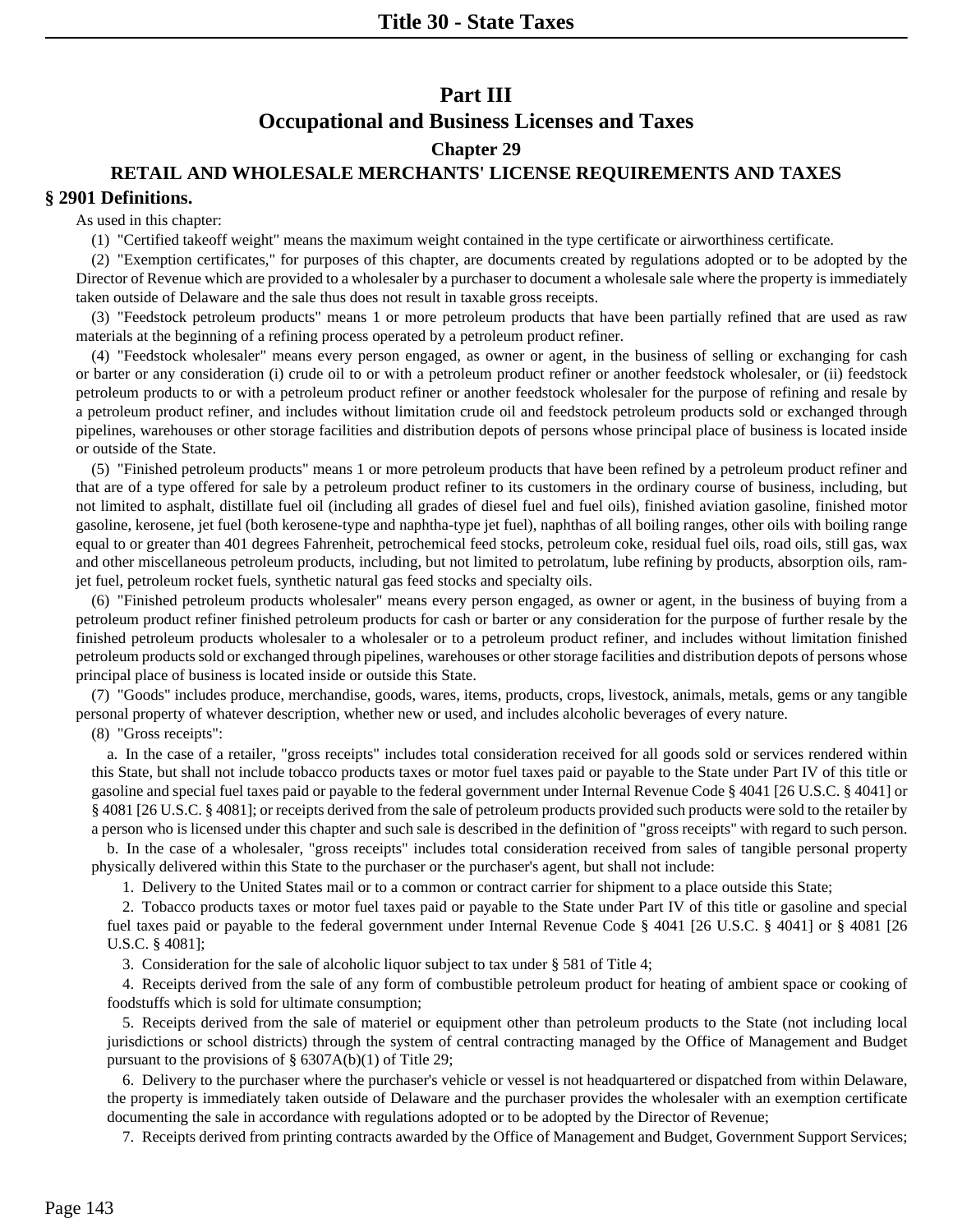8. Receipts derived by a feedstock wholesaler from the sale of crude oil to a petroleum product refiner or another feedstock wholesaler if:

A. The feedstock wholesaler that first owned the crude oil in this State took delivery of the crude oil outside of the State; or

B. The wholesaler of the crude oil that such wholesaler sold to or exchanged with the feedstock wholesaler paid the tax imposed by § 2902(b) and (c) of this title on the gross receipts from the sale to or exchange with the feedstock wholesaler of such crude oil;

9. Receipts derived by a feedstock wholesaler from the sale of feedstock petroleum products to a petroleum product refiner or another feedstock wholesaler if:

A. The feedstock wholesaler that first owned the feedstock petroleum products in this State took delivery of the feedstock petroleum products outside of the State; or

B. The wholesaler of the feedstock petroleum products that such wholesaler sold to or exchanged with the feedstock wholesaler paid the tax imposed by § 2902(b) and (c) of this title on the gross receipts from the sale to or exchange with the feedstock wholesaler of such feedstock petroleum products;

10. Receipts derived by a petroleum product refiner from the sale of intermediate petroleum products to an intermediate petroleum products wholesaler;

11. Receipts derived by an intermediate petroleum products wholesaler from the sale of intermediate petroleum products to a petroleum product refiner;

12. Receipts derived by a petroleum product refiner from the sale of finished petroleum products to a finished petroleum products wholesaler;

13. Receipts derived by a finished petroleum products wholesaler from the sale of finished petroleum products to a petroleum product refiner or a wholesaler; provided that the finished petroleum products wholesaler and the wholesaler stand in a control relationship. For purposes of the proceeding sentence a "control relationship" means that the finished petroleum products wholesaler directly or indirectly controls the wholesaler, the wholesaler directly or indirectly controls the finished petroleum products wholesaler or the finished petroleum products wholesaler and the wholesaler are directly or indirectly controlled by the same person. For purposes of the preceding sentence "controls" shall mean the direct or indirect ownership by 1 person of 100% of the stock or ownership interest in another person;

14. Receipts received by a non-U.S. person from a person commercially domiciled in Delaware that is related within the meaning of § 2010(10) of this title:

A. For the sale of active ingredient or formulated active ingredient which is formulated or packed into a finished ethical pharmaceutical product within the State by a Delaware commercially domiciled entity related within the meaning of § 2010(10) of this title, or

B. For the sale of finished ethical pharmaceutical product which has been formulated or packed into a finished ethical pharmaceutical product within the State by a commercially domiciled entity related within the meaning of § 2010(10) of this title; or

15. Receipts derived by a pharmaceutical wholesaler from the sale of pharmaceutical drugs that are physically delivered to a pharmaceutical distribution wholesaler within this State.

(9) "Intermediate petroleum products" means 1 or more petroleum products that have been partially refined by a petroleum product refiner.

(10) "Intermediate petroleum products wholesaler" means every person engaged, as owner or agent, in the business of selling to or exchanging with a petroleum product refiner intermediate petroleum products for cash or barter or any consideration for the purpose of further refining or resale by the petroleum product refiner, and includes without limitation intermediate petroleum products sold or exchanged through pipelines, warehouses or other storage facilities and distribution depots of persons whose principal place of business is located inside or outside this State.

(11) "Person" includes an individual, partnership, firm, cooperative, corporation or any association of persons acting individually or as a unit.

(12) "Petroleum product" means crude oil, or any portion thereof, that is liquid at  $70^{\circ}$  Fahrenheit and at standard atmospheric pressures, and includes motor fuel, gasohol, other alcohol blended fuels, diesel fuel, aviation fuel, jet fuel, heating oil, motor oil and other petroleum based lubricants.

(13) "Petroleum product refiner" means any person engaged in the operation of a petroleum product refinery in this State, the principal raw material for which, measured by volume, consists of crude oil.

(14) "Pharmaceutical distribution wholesaler", for purposes of this chapter, is an person within this State who engages solely in the business of retail sales of pharmaceutical drugs by mail, common, or contract carrier.

(15) "Pharmaceutical drug", for purposes of this chapter, is a substance recognized as a drug in the Official United States Pharmacopoeia/National Formulary.

(16) "Pharmaceutical wholesaler", for purposes of this chapter, is any person engaged, as owner or agent, in the business of selling to another person pharmaceutical drugs for any consideration for the purpose of resale by the person acquiring the pharmaceutical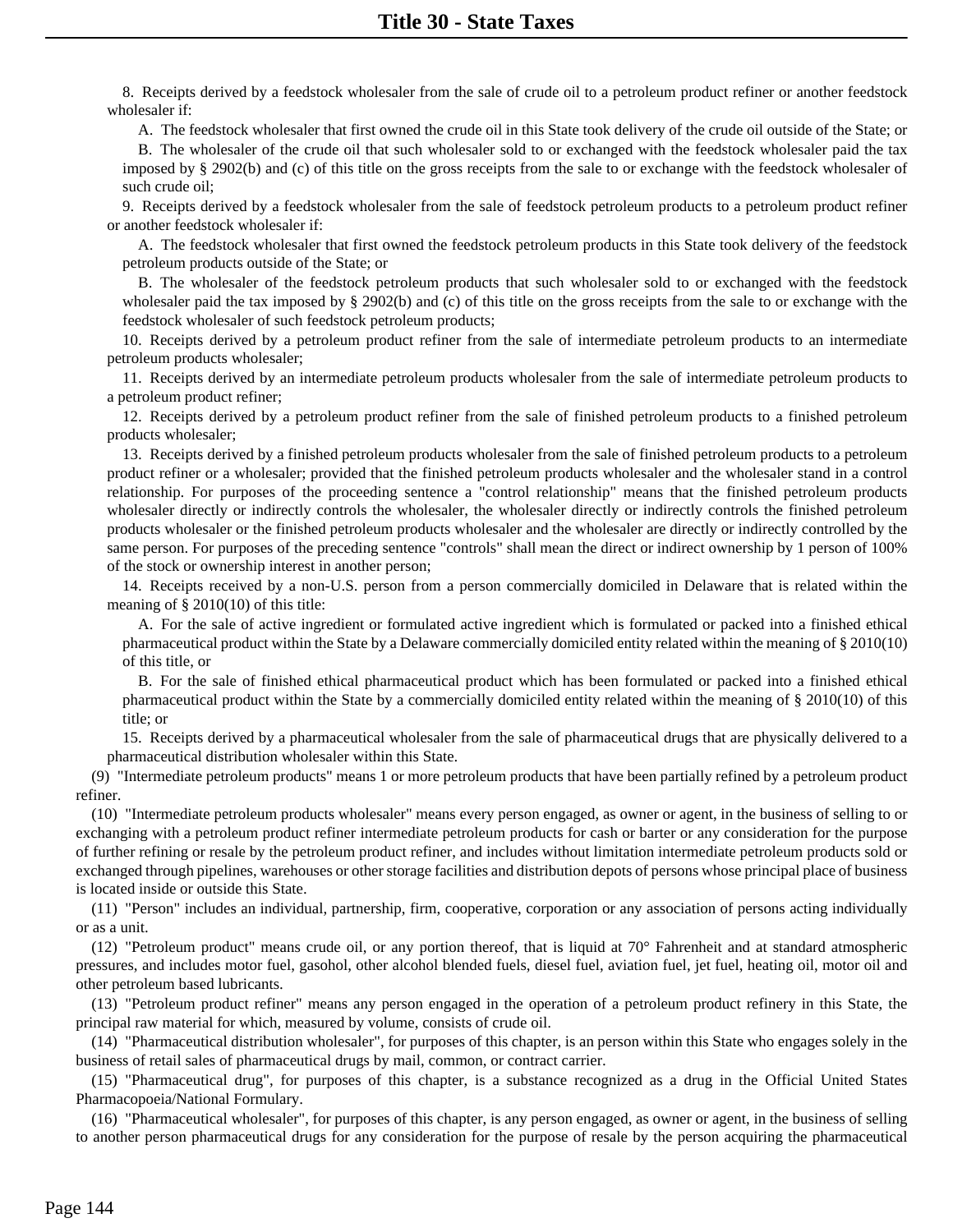drugs, and includes, without limitation, pharmaceutical drugs sold by the pharmaceutical wholesaler through outlets, warehouses, and distribution depots inside or outside of this State.

(17) For purposes of this chapter, the term "physically delivered within this State" includes delivery to the United States mail or to a common or contract carrier for shipment to a place within this State irrespective of F.O.B. or other terms of payment for delivery.

(18) "Retailer," for purposes of this chapter, except as provided in the definition of "wholesaler," includes every person engaged as owner or agent in the business of selling or exchanging goods for cash or barter or any consideration on the assumption that the purchaser of such goods has acquired the same for ultimate consumption or use and not resale and, where engaged in the foregoing business, includes automatic merchandising machine operators regardless of the product dispensed or vended, retail plant nurseries and florists, hucksters, peddlers, trading stamp redemption stores and catalog stores (except such stores described in paragraph (21)a.6. of this section) and branch stores.

"Retailer," for purposes of this chapter, shall not include, however, an individual under the age of 18 who engages in: (a) The delivery or distribution of newspapers or shopping news (not including delivery or distribution to any point for subsequent delivery or distribution); or (b) the sale of newspapers or magazines to ultimate consumers, under an arrangement under which the newspapers or magazines are sold by the individual at a fixed price, the individuals' compensation being based on the retention of the excess of such price over the amount at which the newspapers or magazines are charged to the individual, whether or not the individual is guaranteed a minimum amount of compensation for such service, or is entitled to be credited with the unsold newspapers or magazines turned back.

(19) "Transient nursery retailer," for purposes of this chapter, is any retailer of nursery products as defined in § 1301(27) of Title 3, that does not otherwise sell nursery products from a permanent structure within the State. It does not include any charitable organization as defined by  $\S 501(c)$  of the Internal Revenue Code [26 U.S.C.  $\S 501(c)$ ].

(20) "Transient retailer," for purposes of this chapter, includes any retailer who for 10 days or less during any year locates within the State without any intention of becoming a permanent retailer.

(21)a. "Wholesaler," for purposes of this chapter, includes:

1. Every person engaged, as owner or agent, in the business of selling to or exchanging with another person goods for cash or barter or any consideration for the purpose of resale by the person acquiring the goods sold or exchanged, and includes without limitation goods sold or exchanged through outlets, warehouses and distribution depots of persons whose principal place of business is located inside or outside this State and also includes the sale of machinery, supplies or materials which are to be directly consumed or used by the purchaser in the conduct of any business or activity, which business or activity is subject to the tax imposed by this part; provided, nevertheless, that sales to the United States or any agency or instrumentality thereof, or sales to this State, or any agency or political subdivision thereof, shall be deemed to be sales at wholesale;

2. Every person engaged in the processing of food or foodstuffs, which food or foodstuffs are to be resold by the person acquiring the food or foodstuffs from the person engaged in the processing. For purposes of this chapter, every person engaged in the bakery, poultry processing or cannery business shall be considered engaged in the processing of food or foodstuffs and a wholesaler;

3. Persons engaged in the business of buying, selling or shipping of commercial feeds;

4. Persons engaged in the business of selling any form of combustible fuel for heating or cooking, regardless of whether purchased for resale or ultimate consumption;

5. Persons other than owners or operators of nurseries or farms engaged in the business of operating a place where trees, shrubs, plants, flowers and the like are purchased from another person for cash or barter or any consideration for the purpose of resale by the person acquiring such goods; and

6. Every person engaged in the business of catalog or mail-order distribution of manufactured goods, when such persons do not own, operate or engage in any retail business within the State other than that described in this paragraph.

b. For purposes of this chapter, the word "wholesaler" shall not apply to a person who is licensed to catch, take, and sell eels, food fish or shellfish by the Delaware Department of Natural Resources and Environmental Control pursuant to Chapters 9 and 18 and Part II of Title 7 of the Delaware Code.

(14 Del. Laws, c. 76, §§ 1, 2; 27 Del. Laws, c. 27; 27 Del. Laws, c. 30, §§ 1-3; Code 1915, §§ 198, 226A; 40 Del. Laws, c. 26, § 1; 40 Del. Laws, c. 30, § 1; Code 1935, § 173; 46 Del. Laws, c. 177; 47 Del. Laws, c. 385, § 2; 30 Del. C. 1953, § 2901; 49 Del. Laws, c. 343, § 1; 57 Del. Laws, c. 136, § 16; 57 Del. Laws, c. 188, §§ 15, 16; 59 Del. Laws, c. 126, § 1; 60 Del. Laws, c. 24, §§ 13-17; 60 Del. Laws, c. 273, § 1; 60 Del. Laws, c. 274, § 1; 60 Del. Laws, c. 505, § 1; 63 Del. Laws, c. 417, §§ 2, 3; 64 Del. Laws, c. 374, § 1; 65 Del. Laws, c. 389, § 1; 65 Del. Laws, c. 406, § 2; 65 Del. Laws, c. 478, §§ 1-3; 66 Del. Laws, c. 104, § 1; 67 Del. Laws, c. 258, § 2; 67 Del. Laws, c. 287, § 2; 67 Del. Laws, c. 290, §§ 1, 2, 4; 68 Del. Laws, c. 80, §§ 1, 2; 69 Del. Laws, c. 447, § 1; 70 Del. Laws, c. 186, § 1; 70 Del. Laws, c. 230, § 1; 71 Del. Laws, c. 39, §§ 1, 2; 71 Del. Laws, c. 211, § 6; 71 Del. Laws, c. 225, § 1; 71 Del. Laws, c. 440, § 1; 72 Del. Laws, c. 104, §§ 2, 4, 5; 72 Del. Laws, c. 464, § 1; 73 Del. Laws, c. 143, § 13; 74 Del. Laws, c. 3, § 2; 74 Del. Laws, c. 375, § 1; 75 Del. Laws, c. 88, §§ 16(6), 22(5); 77 Del. Laws, c. 412, §§ 1, 2; 78 Del. Laws, c. 1, § 5; 78 Del. Laws, c. 100, §§ 7-11; 78 Del. Laws, c. 275, §§ 1-3.)

# **§ 2902 Wholesaler license requirements; license fee; additional fee on aggregate gross receipts; statements required.**

(a) For the purposes of this section, "wholesaler" shall not include those wholesalers included in § 2901(21)a.2. and 3. of this title.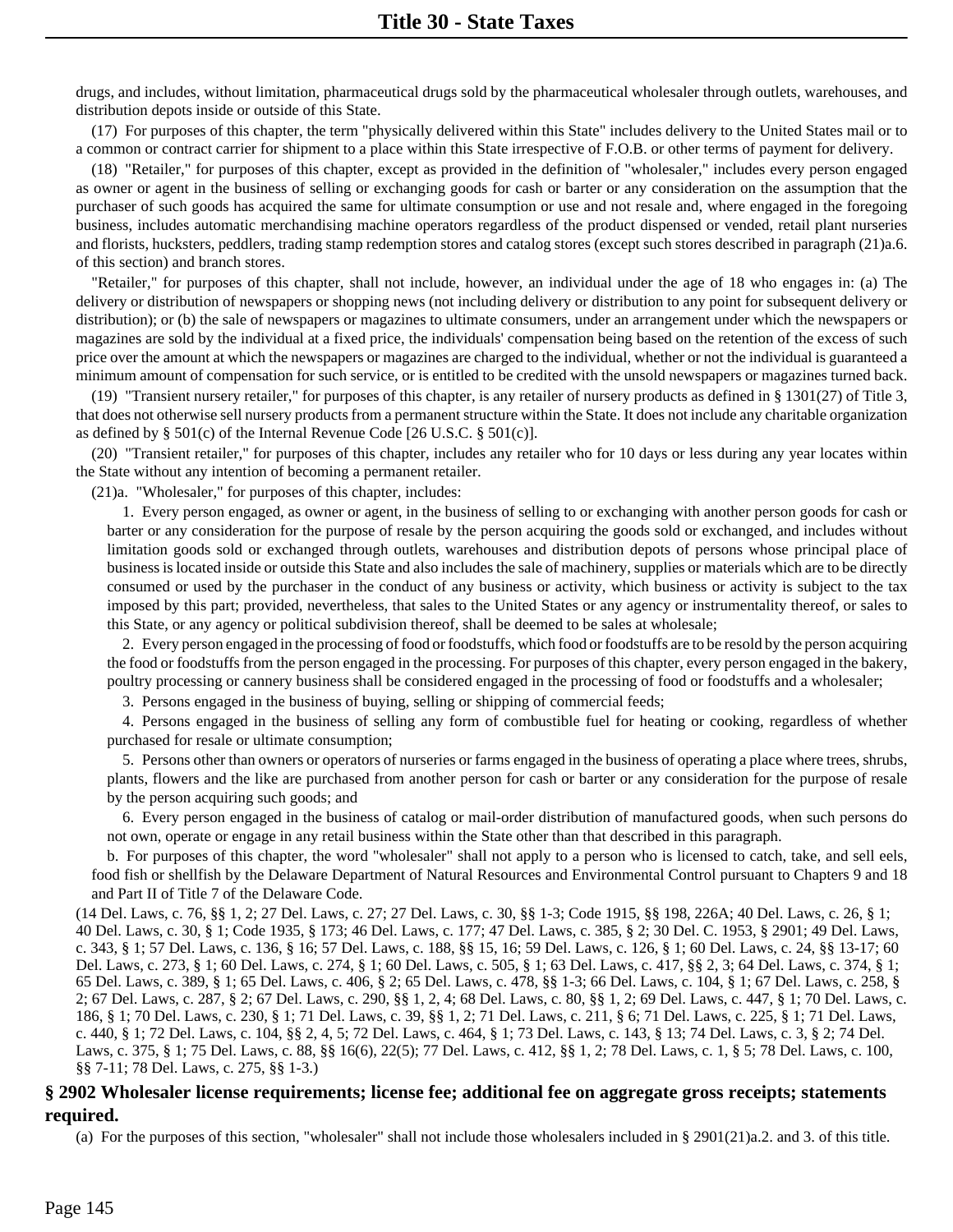(b) Any person desiring to engage in business in this State as a wholesaler shall first obtain a license from the Department of Finance and pay therefor a fee of \$75 for each place of business. Such license shall be valid until January 1 at which time it may be renewed for a full year and every year thereafter; provided, that the wholesaler pays the fees required by subsection (c) of this section, makes application therefor and payment of \$75 for each place of business.

 $(c)(1)$  In addition to the license fee required by subsection (b) of this section, every wholesaler shall also pay a license fee at the rate of 0.3983% of the aggregate gross receipts attributable to sales of tangible personal property physically delivered within this State, which fee shall be payable monthly on or before the twentieth day of each month with respect to the aggregate gross receipts for the immediately preceding month. In computing the fee due on such aggregate gross receipts for each month, there shall be allowed a deduction of \$100,000. For purposes of this subsection, all branches or entities comprising an enterprise with common ownership or common direction and control shall be allowed only 1 monthly deduction from the aggregate gross receipts of the entire enterprise. The monthly returns shall be accompanied by a certified statement on such forms as the Department of Finance shall require in computing the fee due.

(2) Notwithstanding paragraph (c)(1) of this section, if the taxable gross receipts prescribed therein during the lookback period as defined in § 2122 of this title do not exceed the applicable threshold of \$1,500,000, the return and payment of the additional license fee imposed for such month shall be due on or before the last day of the first month following the close of the quarter. (The applicable threshold in this paragraph is subject to annual adjustment as more fully set forth in § 515 of this title.) In the case of such return, in computing the fee due on such aggregate gross receipts for each quarter, there shall be allowed a deduction of \$300,000. For purposes of this paragraph, all branches or entities comprising an enterprise with common ownership or common direction and control shall be allowed only 1 quarterly deduction from the aggregate gross receipts of the entire enterprise. The quarterly return shall be accompanied by a certified statement on such forms as the Department of Finance shall require in computing this fee due.

(3) There shall be added to the tax provided in paragraph  $(c)(1)$  of this section an additional tax of 0.2489% on all taxable gross receipts determined under this section which are derived from the sale of petroleum products defined in § 2901(12) of this title.

(4) There shall be added to the taxes provided in paragraphs (c)(1) and (3) of this section an additional tax as provided in § 9114 of Title 7.

(5) [Repealed.]

(6) The Director of Revenue is authorized to issue regulations providing for exemption certificates to be given by purchasers to wholesalers to document wholesale sales which, pursuant to § 2901(8)b.6. of this title, do not result in taxable gross receipts. A wholesaler is entitled to rely upon an exemption certificate valid on its face and in compliance with the regulations for purposes of computing the tax due under this section and shall not be liable for any tax attributable to sales covered by exemption certificates that are invalid. Any person providing an exemption certificate that is invalid shall, in addition to any prosecution under subchapter V of Chapter 5 of this title, be liable for the tax due (calculated without reference to the monthly exclusion in paragraph (c)(1) of this section), plus interest and a penalty under § 535(a) of this title equal to 75% of the underpayment of tax attributable to sales covered by the invalid exemption certificates.

(14 Del. Laws, c. 76, §§ 1, 2; 27 Del. Laws, c. 27; Code 1915, §§ 198, 226A; 40 Del. Laws, c. 26, § 1; 40 Del. Laws, c. 30, § 1; Code 1935, § 173; 41 Del. Laws, c. 13, § 1; 30 Del. C. 1953, § 2902; 49 Del. Laws, c. 343, § 2; 57 Del. Laws, c. 136, § 16; 57 Del. Laws, c. 741, § 14; 60 Del. Laws, c. 21, §§ 6, 7; 60 Del. Laws, c. 25, §§ 1, 2; 61 Del. Laws, c. 117, § 4; 63 Del. Laws, c. 314, § 4; 64 Del. Laws, c. 374, § 2; 65 Del. Laws, c. 184, § 3; 65 Del. Laws, c. 402, §§ 7, 8; 66 Del. Laws, c. 381, § 8; 67 Del. Laws, c. 261, § 11; 67 Del. Laws, c. 290, § 3; 67 Del. Laws, c. 326, § 3; 68 Del. Laws, c. 80, § 6; 69 Del. Laws, c. 289, § 6; 70 Del. Laws, c. 484, §§ 6, 12; 70 Del. Laws, c. 489, §§ 9, 10; 71 Del. Laws, c. 39, § 3; 71 Del. Laws, c. 351, §§ 4, 14, 21; 75 Del. Laws, c. 199, §§ 6, 11, 16, 25; 76 Del. Laws, c. 282, §§ 4, 5, 16; 77 Del. Laws, c. 83, §§ 8, 9, 25; 77 Del. Laws, c. 412, § 2; 78 Del. Laws, c. 1, § 6; 78 Del. Laws, c. 73, §§ 16, 17, 36, 37; 78 Del. Laws, c. 94, §§ 1, 2; 78 Del. Laws, c. 100, §§ 12-14; 79 Del. Laws, c. 13, §§ 6, 7; 80 Del. Laws, c. 195, § 15.)

# **§ 2903 Food processor license requirements; license fee; additional fee on aggregate gross receipts; statements required.**

(a) Every person described in § 2901(21)a.2. of this title engaged in the business of food processor shall be exempt from the provisions of § 2902 of this title and shall be subject to the provisions of this section.

(b) All persons defined in subsection (a) of this section desiring to engage in business in this State shall first obtain a license from the Department of Finance and pay therefor a fee of \$75 for each place of business. Such license shall be valid until January 1 at which time it may be renewed for a full year and every year thereafter; provided, that the food processor pays the fees required by subsection (c) of this section, makes application therefor and payment of \$75 for each place of business.

 $(c)(1)$  In addition to the license fee required by subsection (b) of this section, every food processor shall also pay a license fee at the rate of 0.1991% of the aggregate gross receipts attributable to all goods sold by the food processor within this State, which fee shall be payable monthly on or before the twentieth day of each month with respect to the aggregate gross receipts for the immediately preceding month. In computing the fee due on such aggregate gross receipts for each month, there shall be allowed a deduction of \$100,000. For purposes of this subsection all branches or entities comprising an enterprise with common ownership or common direction and control shall be allowed only 1 monthly deduction from the aggregate gross receipts of the entire enterprise. The monthly returns shall be accompanied by a certified statement on such forms as the Department of Finance shall require in computing the fee due.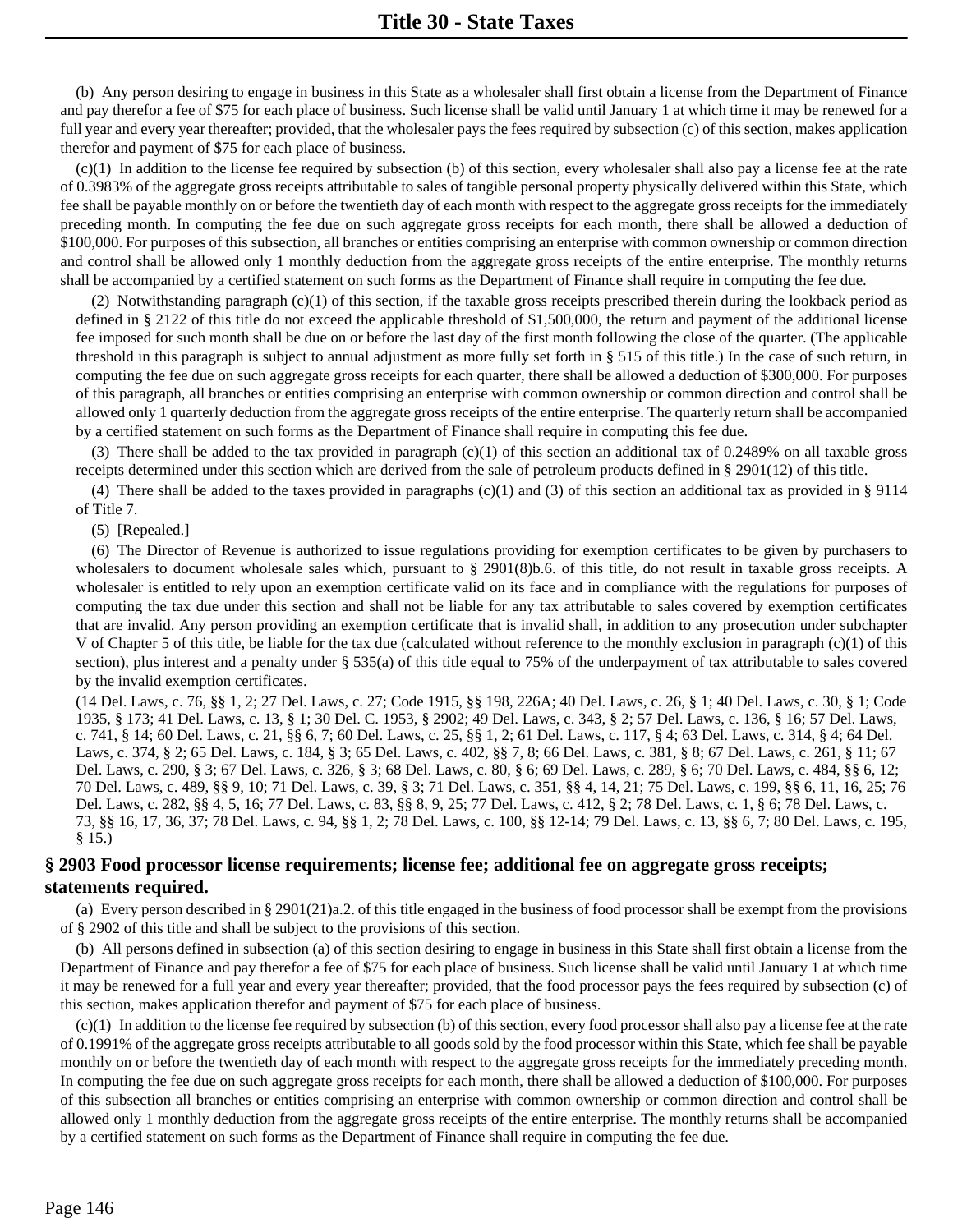(2) Notwithstanding paragraph (c)(1) of this section, if the taxable gross receipts prescribed therein during the lookback period as defined in § 2122 of this title do not exceed the applicable threshold of \$1,500,000, the return and payment of the additional license fee imposed for such month shall be due on or before the last day of the first month following the close of the quarter. (The applicable threshold in this paragraph is subject to annual adjustment as more fully set forth in § 515 of this title.) In the case of such return, in computing the fee due on such aggregate gross receipts for each quarter, there shall be allowed a deduction of \$300,000. For purposes of this paragraph, all branches or entities comprising an enterprise with common ownership or common direction and control shall be allowed only 1 quarterly deduction from the aggregate gross receipts of the entire enterprise. The quarterly return shall be accompanied by a certified statement on such forms as the Department of Finance shall require in computing this fee due.

(3) [Repealed.]

(14 Del. Laws, c. 76, §§ 1, 2; Code 1915, §§ 198, 226A; 40 Del. Laws, c. 26, § 1; 40 Del. Laws, c. 30, § 1; Code 1935, § 173; 30 Del. C. 1953, § 2903; 57 Del. Laws, c. 136, § 16; 57 Del. Laws, c. 741, § 14; 60 Del. Laws, c. 21, §§ 8, 9; 60 Del. Laws, c. 23, §§ 1, 2; 61 Del. Laws, c. 117, § 5; 63 Del. Laws, c. 314, § 5; 65 Del. Laws, c. 392, §§ 6, 7; 65 Del. Laws, c. 402, §§ 9, 10; 66 Del. Laws, c. 381, § 2; 67 Del. Laws, c. 261, § 11; 68 Del. Laws, c. 80, §§ 7, 14; 69 Del. Laws, c. 289, §§ 1, 7; 70 Del. Laws, c. 484, § 3; 70 Del. Laws, c. 489, §§ 11, 12; 71 Del. Laws, c. 314, § 5; 71 Del. Laws, c. 351, §§ 5, 15, 22; 75 Del. Laws, c. 199, §§ 3, 17, 26; 76 Del. Laws, c. 282, §§ 6, 16; 77 Del. Laws, c. 83, §§ 10, 25; 77 Del. Laws, c. 412, § 2; 78 Del. Laws, c. 1, § 7; 78 Del. Laws, c. 73, §§ 18, 19, 38; 78 Del. Laws, c. 100, § 15; 79 Del. Laws, c. 13, § 8; 80 Del. Laws, c. 195, § 16.)

# **§ 2904 Commercial feed dealer license requirements; license fee; additional fee on aggregate gross receipts; statements required.**

(a) Every person described in § 2901(21)a.3. of this title engaged in the business of buying, selling and shipping commercial feeds shall be exempt from § 2902 of this chapter and shall be subject to this section.

(b) All persons defined in subsection (a) of this section desiring to engage in business in this State shall first obtain a license from the Department of Finance and pay therefor a fee of \$75 for each place of business. Such license shall be valid until January 1 at which time it may be renewed for a full year and every year thereafter; provided, that the commercial feed dealer pays the fees required by subsection (c) of this section, makes application therefor and makes payment of \$75 for each place of business.

 $(c)(1)$  In addition to the license fee required by subsection (b) of this section, every commercial feed dealer shall also pay a license fee at the rate of 0.0996% percent of the aggregate gross receipts attributable to all goods delivered by the commercial dealer within this State, which fee shall be payable monthly on or before the twentieth day of each month with respect to the aggregate gross receipts for the immediately preceding month. In computing the fee due on such aggregate gross receipts for each month, there shall be allowed a deduction of \$100,000. For purposes of this subsection all branches or entities comprising an enterprise with common ownership or common direction and control shall be allowed only 1 monthly deduction from the aggregate gross receipts of the entire enterprise. The monthly returns shall be accompanied by a certified statement on such forms as the Department of Finance shall require in computing the fee due.

(2) Notwithstanding paragraph  $(c)(1)$  of this section, if the taxable gross receipts prescribed therein during the lookback period as defined in § 2122 of this title do not exceed the applicable threshold of \$3,000,000, the return and payment of the additional license fee imposed for such month shall be due on or before the last day of the first month following the close of the quarter. (The applicable threshold in this paragraph is subject to annual adjustment as more fully set forth in § 515 of this title.) In the case of such return, in computing the fee due on such aggregate gross receipts for each quarter, there shall be allowed a deduction of \$300,000. For purposes of this paragraph, all branches or entities comprising an enterprise with common ownership or common direction and control shall be allowed only 1 quarterly deduction from the aggregate gross receipts of the entire enterprise. The quarterly return shall be accompanied by a certified statement on such forms as the Department of Finance shall require in computing this fee due.

(3) [Repealed.]

(14 Del. Laws, c. 76, §§ 1, 2; Code 1915, §§ 198, 226A; 40 Del. Laws, c. 26, § 1; 40 Del. Laws, c. 30, § 1; Code 1935, § 173; 30 Del. C. 1953, § 2904; 57 Del. Laws, c. 136, § 16; 57 Del. Laws, c. 741, § 14; 60 Del. Laws, c. 21, §§ 10, 11; 60 Del. Laws, c. 23, §§ 3, 4; 61 Del. Laws, c. 117, § 6; 63 Del. Laws, c. 314, § 6; 65 Del. Laws, c. 392, §§ 8, 9; 65 Del. Laws, c. 402, §§ 11, 12; 65 Del. Laws, c. 406, § 1; 66 Del. Laws, c. 381, § 3; 67 Del. Laws, c. 261, § 11; 68 Del. Laws, c. 80, §§ 8, 14; 69 Del. Laws, c. 289, §§ 1, 8; 70 Del. Laws, c. 484, § 7; 70 Del. Laws, c. 489, §§ 13, 14; 71 Del. Laws, c. 351, §§ 6, 16, 23; 75 Del. Laws, c. 199, §§ 7, 18, 27; 76 Del. Laws, c. 282, §§ 7, 16; 77 Del. Laws, c. 83, §§ 11, 25; 77 Del. Laws, c. 412, § 2; 78 Del. Laws, c. 1, § 8; 78 Del. Laws, c. 73, §§ 20, 21, 39; 78 Del. Laws, c. 100, § 16; 79 Del. Laws, c. 13, § 9; 80 Del. Laws, c. 195, § 17.)

# **§ 2905 Retailer license requirements; license fee; additional fee on aggregate purchase price; statements required; transient retailer license requirements; license fee.**

(a) Any person desiring to engage in business in this State as a retailer shall obtain a license upon making application to the Division of Revenue and paying a fee of \$75, plus a fee of \$25 for each separate branch or business location. If the monthly payments thereafter are made in accordance with subsection (b) of this section, such license shall be valid until January 1 at which time it may be renewed for a full year and every year thereafter; provided, that the retailer makes application therefor and payment of \$75 plus \$25 for each separate branch or business location.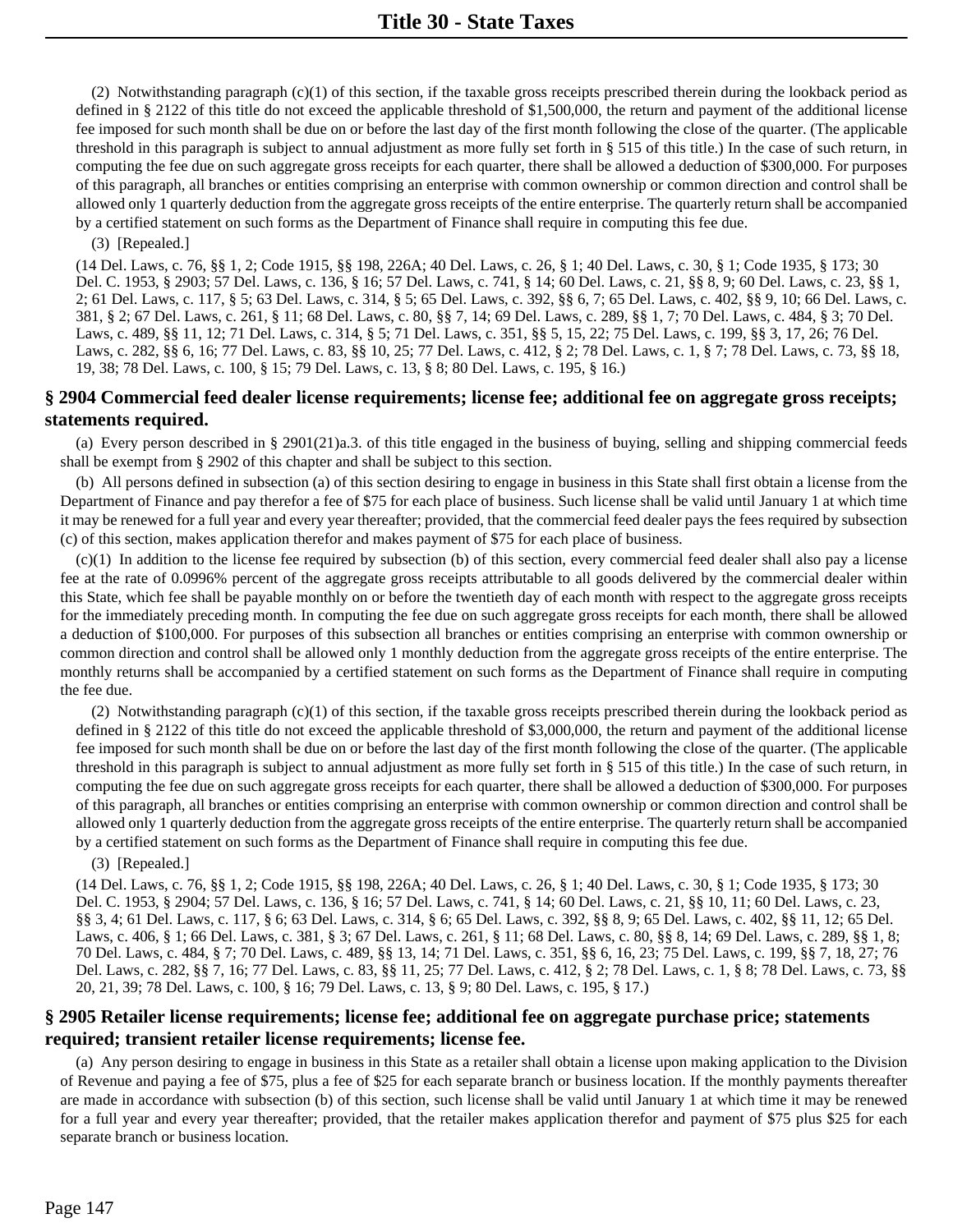(b)(1) In addition to the license fee required by subsection (a) of this section, every retailer shall pay a license fee at the rate of 0.7468% of the aggregate gross receipts attributable to all goods sold or services rendered by the retailer within the State, which fee shall be payable monthly on or before the twentieth day of each month with respect to the aggregate gross receipts for the immediately preceding month. In computing the fee due on such aggregate gross receipts for each month, there shall be allowed a deduction of \$100,000. For purposes of this subsection, all branches or entities comprising an enterprise with common ownership or common direction and control shall be allowed only 1 monthly deduction from the aggregate gross receipts of the entire enterprise. The monthly returns shall be accompanied by a certified statement on such forms as the Department of Finance shall require in computing the fee due.

(2) Notwithstanding paragraph (b)(1) of this section, if the taxable gross receipts prescribed therein during the lookback period as defined in § 2122 of this title do not exceed the applicable threshold of \$1,500,000, the return and payment of the additional license fee imposed for such month shall be due on or before the last day of the first month following the close of the quarter. (The applicable threshold in this paragraph is subject to annual adjustment as more fully set forth in § 515 of this title.) In the case of such return, in computing the fee due on such aggregate gross receipts for each quarter, there shall be allowed a deduction of \$300,000. For purposes of this paragraph, all branches or entities comprising an enterprise with common ownership or common direction and control shall be allowed only 1 quarterly deduction from the aggregate gross receipts of the entire enterprise. The quarterly return shall be accompanied by a certified statement on such forms as the Department of Finance shall require in computing this fee due.

(3) [Repealed.]

(c)-(e) [Repealed.]

(f) Any person desiring to engage in business in this State as a transient retailer shall obtain a license upon making application to the Division of Revenue and paying a fee of \$25.

(g) In addition to the license fee required by subsection (f) of this section, every transient retailer shall pay a license fee at the rate of 0.7468% of the aggregate gross receipts attributable to all goods sold or services rendered by the transient retailer within the State which exceed \$3,000. Unless a transient retailer exceeds \$3,000 of aggregate gross receipts attributable to all goods sold or services rendered by the transient retailer within the State during any year, said transient retailer shall not be required to file any return or certified statement with the Department of Finance; provided, however, that every transient retailer who exceeds \$3,000 of aggregate gross receipts attributable to all goods sold or services rendered by the transient retailer within the State during any year shall file a return accompanied by a certified statement on such forms as the Department of Finance shall require in computing the fee due.

(h) There shall be added to the tax provided in subsection (b) of this section an additional tax as provided in § 9114 of Title 7.

 $(i)(1)$  In lieu of the license fee required by subsection (f) of this section, any person desiring to engage in business in this State as a transient nursery retailer shall obtain a license upon making application to the Division of Revenue and paying a fee of \$75 for each location at which the applicant seeks to do business. Such license shall be valid for 30 consecutive days.

(2) Any person desiring to engage in business in this State as a transient nursery retailer must first present an original, or copy of, a valid nursery industry license obtained from the Department of Agriculture.

(3) Prior to issuance of a license, the Division of Revenue shall also ensure that the applicant provides proof that the applicant has obtained all other necessary State, county and municipal licenses, permits, and waivers regarding the sale of their products, and operation at a particular location. The application must specify the specific location of the transient activity.

(4) If the license is not posted by the transient nursery retailer at the site of business, then the Division of Revenue shall order such retailer to cease and desist all retail activity.

(Code 1915, §§ 198A, 226A; 30 Del. Laws, c. 23; 40 Del. Laws, c. 30, § 1; Code 1935, § 174; 42 Del. Laws, c. 65; 44 Del. Laws, c. 6; 48 Del. Laws, c. 379; 30 Del. C. 1953, § 2905; 49 Del. Laws, c. 99; 49 Del. Laws, c. 343, § 3; 57 Del. Laws, c. 136, § 16; 57 Del. Laws, c. 188, § 33; 57 Del. Laws, c. 389, §§ 1, 6; 57 Del. Laws, c. 741, § 14; 60 Del. Laws, c. 21, §§ 12-14; 60 Del. Laws, c. 24, §§ 7-9; 60 Del. Laws, c. 505, §§ 2-4; 61 Del. Laws, c. 117, § 7; 61 Del. Laws, c. 184, § 1; 63 Del. Laws, c. 314, § 7; 65 Del. Laws, c. 390, § 1; 65 Del. Laws, c. 402, § 13; 66 Del. Laws, c. 381, § 4; 67 Del. Laws, c. 261, §§ 11, 12; 67 Del. Laws, c. 326, § 7; 68 Del. Laws, c. 80, § 9; 69 Del. Laws, c. 289, § 9; 70 Del. Laws, c. 142, § 6; 70 Del. Laws, c. 186, § 1; 70 Del. Laws, c. 484, §§ 8, 13; 70 Del. Laws, c. 489, §§ 15, 16; 71 Del. Laws, c. 351, §§ 7, 24; 74 Del. Laws, c. 375, § 2; 75 Del. Laws, c. 199, §§ 8, 12, 19, 28; 76 Del. Laws, c. 282, §§ 8, 9, 16; 77 Del. Laws, c. 83, §§ 12, 13, 25; 78 Del. Laws, c. 73, §§ 22, 23, 40, 41; 78 Del. Laws, c. 94, §§ 1, 2; 79 Del. Laws, c. 13, §§ 10, 11; 80 Del. Laws, c. 195, § 18.)

# **§ 2906 Restaurant retailer license requirements; license fee; additional fee on aggregate gross receipts; statements required.**

(a) Every person engaged in the business of operating a restaurant, snack bar, soda fountain, take-out food service, catering service, private eating or drinking club, or other eating establishment or service shall be exempt from the provisions of § 2905 of this title and shall be subject to the provisions of this section.

(b) All persons defined in subsection (a) of this section desiring to engage in business in this State shall obtain a license upon making application to the Division of Revenue and paying a fee of \$75 plus \$25 for each separate branch or location. If monthly payments thereafter are made in accordance with subsection (c) of this section, such license shall be valid until January 1 at which time it may be renewed for a full year and every year thereafter; provided, that the restaurant retailer makes application therefor and payment of \$75 plus \$25 for each separate branch or location.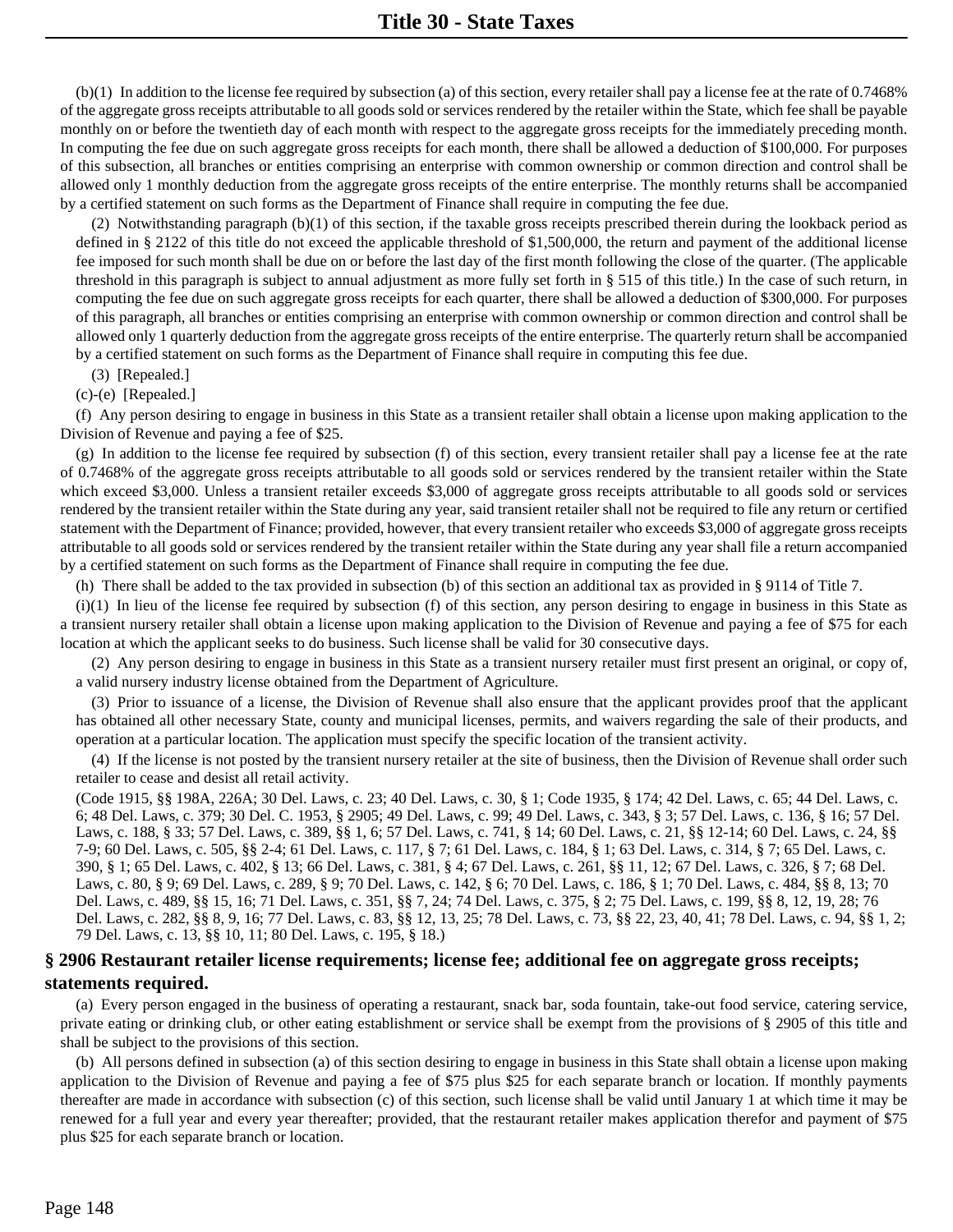$(c)(1)$  In addition to the license fee required by subsection (b) of this section every restaurant retailer shall pay a license fee at the rate of 0.6472% of the aggregate gross receipts attributable to all goods sold within the State, which fee shall be payable monthly on or before the twentieth day of each month with respect to the aggregate gross receipts of the immediately preceding month period. In computing the fee due on the aggregate gross receipts for any month, there shall be allowed a deduction of \$100,000. For purposes of this subsection, all branches or entities comprising an enterprise with common ownership or common direction and control shall be allowed only 1 monthly deduction from the aggregate gross receipts of the entire enterprise. The monthly returns shall be accompanied by a certified statement on such forms as the Department of Finance shall require in computing the fee due.

(2) Notwithstanding paragraph  $(c)(1)$  of this section, if the taxable gross receipts prescribed therein during the lookback period as defined in § 2122 of this title do not exceed the applicable threshold of \$1,500,000, the return and payment of the additional license fee imposed for such month shall be due on or before the last day of the first month following the close of the quarter. (The applicable threshold in this paragraph is subject to annual adjustment as more fully set forth in § 515 of this title.) In the case of such return, in computing the fee due on such aggregate gross receipts for each quarter, there shall be allowed a deduction of \$300,000. For purposes of this paragraph, all branches or entities comprising an enterprise with common ownership or common direction and control shall be allowed only 1 quarterly deduction from the aggregate gross receipts of the entire enterprise. The quarterly return shall be accompanied by a certified statement on such forms as the Department of Finance shall require in computing this fee due.

#### (3) [Repealed.]

(d) Persons licensed as a retailer or grocery supermarket retailer pursuant to § 2905 or § 2908 of this title and who derive at least 90 percent of their sales of food suitable for human consumption from food that is not "immediately consumable," as that term is defined by § 2908(a) of this title, shall be exempt from this section, provided that the retailer or grocery supermarket retailer reports the gross receipts derived from activities otherwise subject to this chapter as retail or grocery supermarket retail sales, as the case may be.

(Code 1915, §§ 198A, 226A; 30 Del. Laws, c. 23; 40 Del. Laws, c. 30, § 1; Code 1935, § 174; 42 Del. Laws, c. 65; 30 Del. C. 1953, § 2906; 57 Del. Laws, c. 136, § 16; 57 Del. Laws, c. 188, §§ 33A, 42; 57 Del. Laws, c. 741, § 14; 60 Del. Laws, c. 21, §§ 15, 16, 19; 60 Del. Laws, c. 24, §§ 10, 11, 19; 61 Del. Laws, c. 117, § 8; 63 Del. Laws, c. 314, § 8; 65 Del. Laws, c. 390, § 2; 65 Del. Laws, c. 402, § 14; 66 Del. Laws, c. 381, § 5; 67 Del. Laws, c. 261, §§ 11, 12; 68 Del. Laws, c. 80, §§ 10, 14; 69 Del. Laws, c. 289, §§ 1, 10; 70 Del. Laws, c. 484, § 9; 70 Del. Laws, c. 489, §§ 17, 18; 71 Del. Laws, c. 351, §§ 8, 25; 72 Del. Laws, c. 104, § 3; 75 Del. Laws, c. 199, §§ 9, 20, 29; 76 Del. Laws, c. 282, §§ 10, 16; 77 Del. Laws, c. 83, §§ 14, 25; 78 Del. Laws, c. 73, §§ 24, 25, 42; 79 Del. Laws, c. 13, § 12; 80 Del. Laws, c. 195, § 19.)

# **§ 2907 Farm machinery retailer license requirements; license fee; additional fee on aggregate gross receipts; statements required.**

(a) To the extent that any person is engaged in the business of selling farm machinery, supplies or materials which are to be directly consumed or used by the purchaser in the conduct of any business, such person shall be exempt from § 2905 of this title and shall be subject to the provisions of this section. All other sales by farm machinery retailers shall be governed by § 2905 of this title.

(b) All persons defined in subsection (a) of this section desiring to engage in business in this State shall first obtain a license from the Department of Finance and pay therefor a fee of \$75 for each place of business. Such license shall be valid until January 1 at which time it may be renewed for a full year and every year thereafter; provided, that the farm machinery retailer pays the fees required by subsection (c) of this section, makes application therefor and payment of \$75 for each place of business.

(c)(1) In addition to the license fee required by subsection (b) of this section, every farm machinery retailer shall also pay a license fee at the rate of 0.0996% of the aggregate gross receipts attributable to all goods sold by the farm machinery retailer within this State, which fee shall be payable monthly on or before the twentieth day of each month with respect to the aggregate gross receipts for the immediately preceding month. In computing the fee due on such aggregate gross receipts for each month, there shall be allowed a deduction of \$100,000. For purposes of this subsection all branches or entities comprising an enterprise with common ownership or common direction and control shall be allowed only 1 monthly deduction from the aggregate gross receipts of the entire enterprise. The monthly returns shall be accompanied by a certified statement on such forms as the Department of Finance shall require in computing the fee due.

(2) Notwithstanding paragraph (c)(1) of this section, if the taxable gross receipts prescribed therein during the lookback period as defined in § 2122 of this title do not exceed the applicable threshold of \$3,000,000, the return and payment of the additional license fee imposed for such month shall be due on or before the last day of the first month following the close of the quarter. (The applicable threshold in this paragraph is subject to annual adjustment as more fully set forth in § 515 of this title.) In the case of such return, in computing the fee due on such aggregate gross receipts for each quarter, there shall be allowed a deduction of \$300,000. For purposes of this paragraph, all branches or entities comprising an enterprise with common ownership or common direction and control shall be allowed only 1 quarterly deduction from the aggregate gross receipts of the entire enterprise. The quarterly return shall be accompanied by a certified statement on such forms as the Department of Finance shall require in computing this fee due.

#### (3) [Repealed.]

(30 Del. C. 1953, § 2907; 57 Del. Laws, c. 136, § 16; 57 Del. Laws, c. 741, § 14; 60 Del. Laws, c. 21, §§ 17, 18; 60 Del. Laws, c. 23, §§ 5, 6; 61 Del. Laws, c. 117, § 9; 63 Del. Laws, c. 314, § 9; 65 Del. Laws, c. 392, §§ 4, 5; 65 Del. Laws, c. 402, §§ 15, 16; 66 Del. Laws, c. 381, § 6; 67 Del. Laws, c. 261, § 11; 68 Del. Laws, c. 80, §§ 11, 14; 69 Del. Laws, c. 289, §§ 1, 11; 70 Del. Laws, c. 484,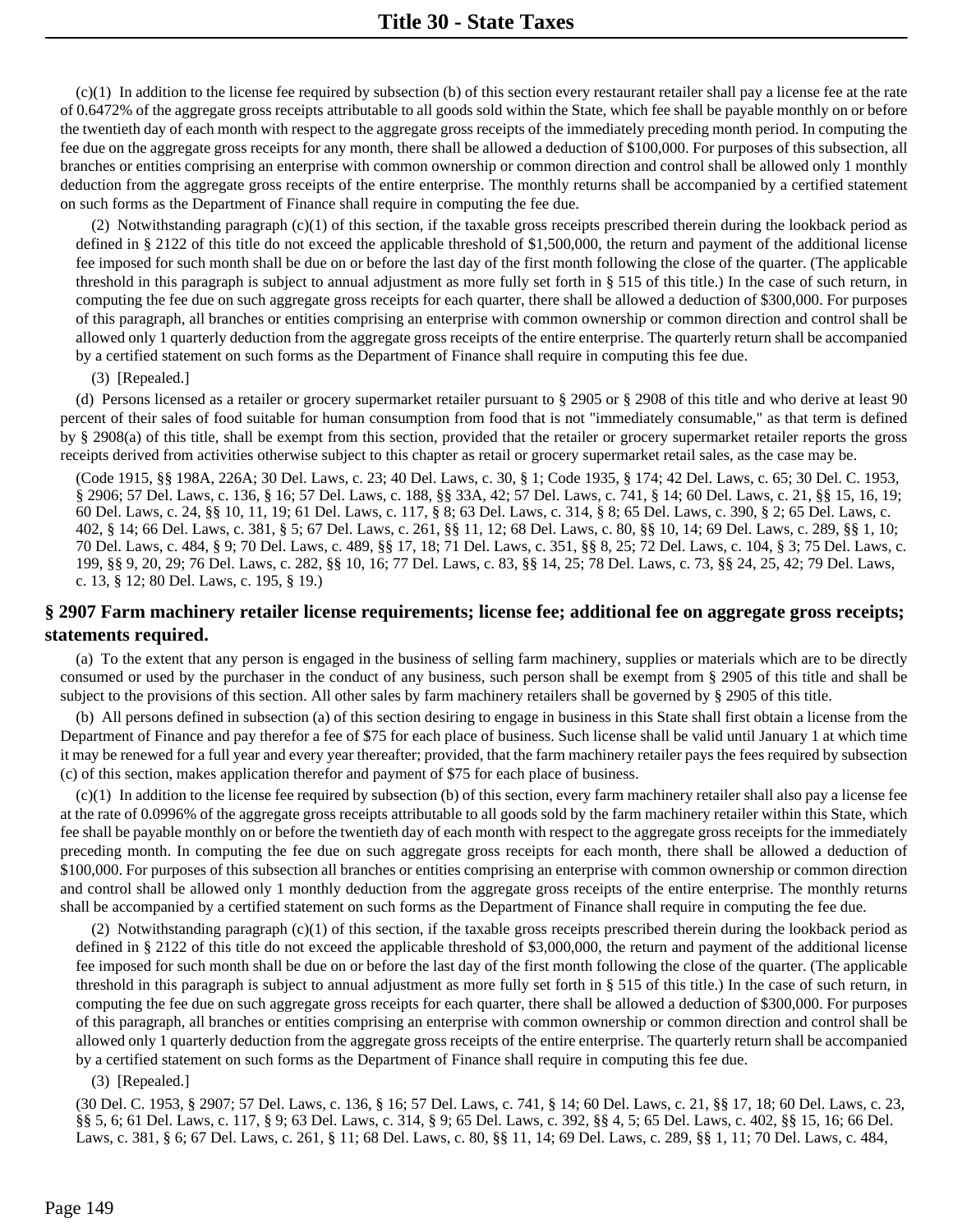§ 2; 70 Del. Laws, c. 489, §§ 19, 20; 71 Del. Laws, c. 351, §§ 9, 17, 26; 75 Del. Laws, c. 199, §§ 2, 21, 31; 76 Del. Laws, c. 282, §§ 11, 16; 77 Del. Laws, c. 83, §§ 15, 25; 78 Del. Laws, c. 73, §§ 26, 27, 43; 79 Del. Laws, c. 13, § 13; 80 Del. Laws, c. 195, § 20.)

#### **§ 2908 Grocery supermarket retailers.**

(a) Every person engaged in the business of operating a retail grocery supermarket shall be exempt from the provisions of § 2905 of this title and shall be subject to the provisions of this section with regard to the retail sales of such store. For purposes of this section, a grocery supermarket shall mean a retail store with an area of more than 6,000 square feet and whose primary business is selling food for human consumption, having on stock available for retail sale and purchase at least 12,000 different food stock units (SKU's) at least 90 percent of whose sales of food suitable for human consumption consists of food that is not immediately consumable. For purposes of this section, "not immediately consumable" shall be defined as any product purchased at the grocery store that is intended for consumption at home in which some preparation or cooking is necessary. Notwithstanding and in addition to this definition, the following products shall be considered not immediately consumable: frozen ice cream, frozen or refrigerated yogurt, all fresh fruits and vegetables, deli products sold by the pound or packaged on the shelf, cooked shrimp or other seafood sold by the pound, bottled or canned sodas including bottled waters, all snack foods such as, but not limited to, potato chips, cookies and packaged candies, refrigerated dairy products, bakery goods, dry foods sold in bulk by the pound and any other food item that is generally consumed at home.

(b) All persons defined in subsection (a) of this section desiring to engage in business in this State shall obtain a license upon making application to the Division of Revenue and paying a fee of \$75 plus \$25 for each separate branch or location. If monthly payments thereafter are made in accordance with subsection (c) of this section, such license shall be valid through December 31, at which time it may be renewed for a full year and every year thereafter; provided, that the grocery store retailer makes application therefor and payment of \$75 plus \$25 for each separate branch or location.

(c)(1) In addition to the license fee required by subsection (b) of this section, every grocery store retailer shall pay a license fee at the rate of 0.3267% of the aggregate gross receipts attributed to all goods sold within the State, which fee shall be payable monthly on or before the twentieth day of each month with respect to the aggregate gross receipts of the immediately preceding month. In computing the fee due on the aggregate gross receipts for any month, there shall be allowed a deduction of \$100,000. Solely for purposes of determining the rate of taxation and the monthly exclusion under this subsection, but not for determining the applicability of the definition of "grocery supermarket," all branches or entities comprising an enterprise with common ownership or common direction and control shall be considered as one. The monthly returns shall be accompanied by a certified statement on such forms as the Division of Revenue shall require in computing the fee due.

(2) Notwithstanding paragraph  $(c)(1)$  of this section, if the taxable gross receipts prescribed therein during the lookback period as defined in § 2122 of this title do not exceed the applicable threshold of \$1,500,000, the return and payment of the additional license fee imposed for such month shall be due on or before the last day of the first month following the close of the quarter. (The applicable threshold in this paragraph is subject to annual adjustment as more fully set forth in § 515 of this title.) In the case of such return, in computing the fee due on such aggregate gross receipts for each quarter, there shall be allowed a deduction of \$300,000. For purposes of this paragraph, all branches or entities comprising an enterprise with common ownership or common direction and control shall be treated as one, and shall be allowed only 1 quarterly deduction from the aggregate gross receipts of the entire enterprise. The quarterly return shall be accompanied by a certified statement on such forms as the Department of Finance shall require in computing this fee due. (70 Del. Laws, c. 484, § 15; 71 Del. Laws, c. 351, §§ 10, 11; 75 Del. Laws, c. 199, §§ 13, 22, 33; 76 Del. Laws, c. 282, §§ 12, 16; 77 Del. Laws, c. 83, §§ 16, 25; 78 Del. Laws, c. 73, §§ 28, 29, 44, 45; 79 Del. Laws, c. 13, § 14; 80 Del. Laws, c. 195, § 21.)

#### **§ 2909 Exemptions.**

(a)(1) This chapter shall not apply to the sale of unprocessed agricultural products, including nursery or floral products by:

a. The owner or operator of a farm or nursery which produced the products; provided, however, that no business described in this subparagraph shall be required to obtain a license under this chapter if its gross receipts from the sale of unprocessed agricultural products not produced on the taxpayer's farm or nursery do not exceed the amount excluded from tax under § 2905(b) or § 2902(c) of this title; or

b. The owner or operator of any enterprise whose principal business in this State is the purchase and resale, at wholesale, of unprocessed and unpackaged agricultural plant products; provided such products are purchased from a person described in this paragraph and further provided said purchase occurs within this State.

(2) This chapter shall not apply to the incidental sale by the owner or operator of a farm or nursery of processed agricultural products on the assumption that the purchaser of such products has acquired the same for consumption or use and not for resale. Growers of nursery products shall be treated under this chapter as retailers to the extent of sales at retail.

(b) This chapter shall not apply to any transaction subject to the motor vehicle dealer handling fee as set forth in § 3004 of this title.

(c) The tax imposed by § 2905(b) or § 2906(c) of this title shall not apply to gross receipts from the retail sale for off premises consumption of alcoholic liquor, beer, cider or wine under license pursuant to Title 4.

(d) Section 2905 of this title shall not apply to goods which are delivered by the retailer outside this State, and for which the retailer can provide proof satisfactory to the State Tax Department that an out-of-state retail sales tax has been paid to such state with respect to said goods.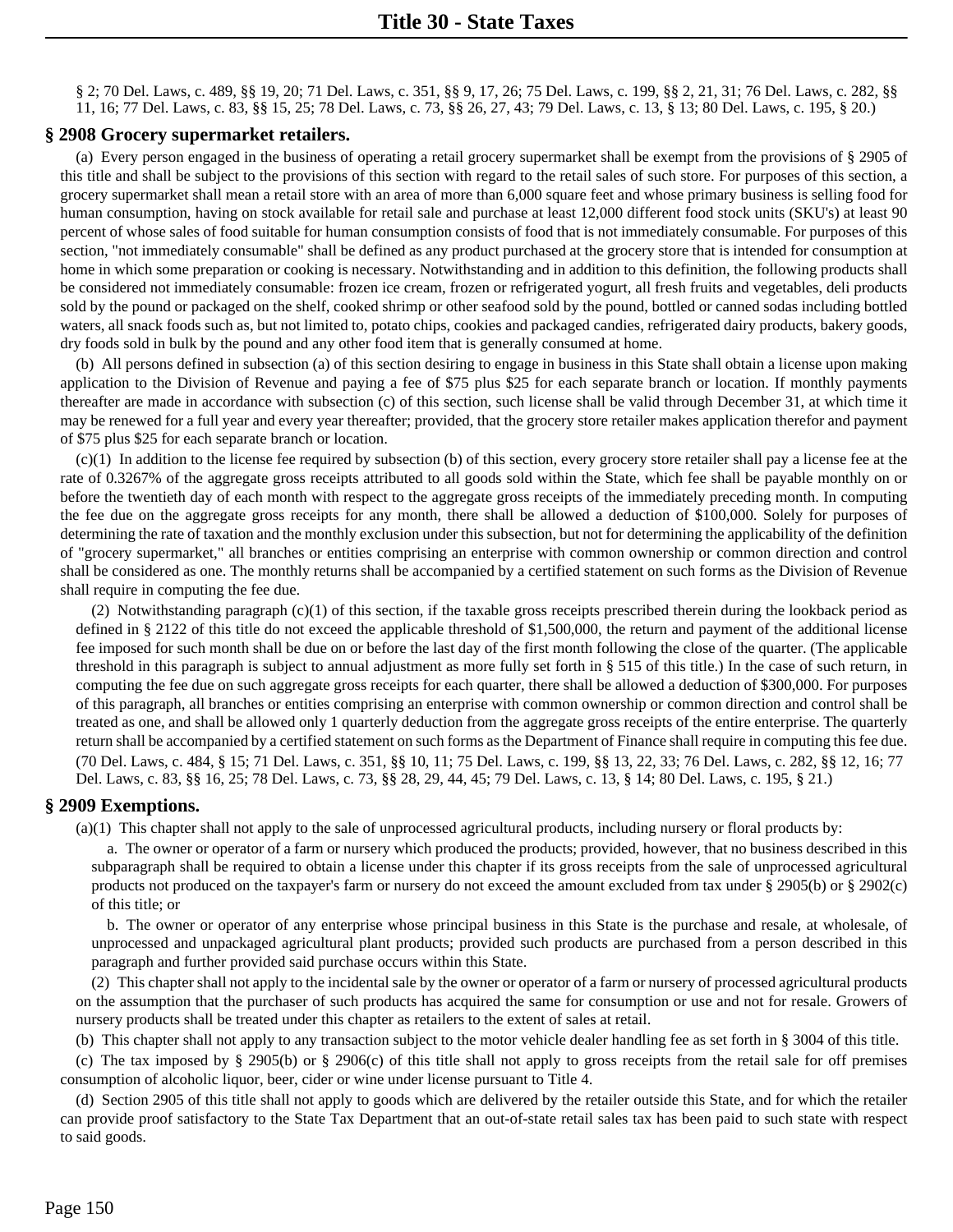(e) Notwithstanding any provisions of this chapter to the contrary, no handicapped peddler who has reached the age of 62 years shall be required to pay any fee for a license pursuant to this chapter. For the purposes of this subsection, the term "peddler" shall include every person who sells, or offers to sell, at retail, any goods, wares or other commodities by travelling from place to place, on the street or through different parts of this State. The term "handicapped," as used in this subsection, includes, but is not limited to, the following diagnosis: Mental retardation, impairment of hearing or deafness, speech impairments, substantial loss of sight, loss of limb or limbs or paralysis in any substantial degree, which handicaps require special services or impair or impede other employment.

(f) This chapter shall not apply to casual sales by any individual artist or craftsperson who sells or offers for sale the craftperson's own handmade, painted or crafted art or craft objects and whose gross income from the sale of said objects is less than \$1,000 per year.

(g) The provisions of § 2902 of this title shall not apply to any person who catches crabs for sale or who holds a crabbing license, or holds any other state occupational license which is required for a person to engage in commercial crabbing.

(h) [Repealed.]

(i) This chapter shall not apply to any person holding a license for the conduct of horse racing meetings or a license to conduct parimutuel or totalizator wagering or betting under Chapter 101 of Title 3 or Chapter 4 of Title 28, to the extent activities under this chapter are related to the conduct of horse racing meets.

(j) Sections 2905, 2906 and 2912 of this title shall not apply to non-profit organizations exempt from federal income tax under § 501(c) of the Internal Revenue Code of 1986 (26 U.S.C. § 501(c)) as amended.

(k) This chapter shall not apply to the exchange between or among wholesalers of fungible goods when the goods received by such wholesaler are received by it for the purpose of resale. For purposes of this subsection, the term "fungible" shall refer to goods of which any unit is, by nature or usage of trade, the equivalent of any other like unit. This provision shall not be construed so as to exclude from tax under this chapter the sale, whether at retail or wholesale, of goods received for resale as a result of the exchange. The exemption provided in this section is not applicable to a sale occurring upon the delivery by 1 exchange partner directly to the customer of the other exchange partner and such delivery shall be treated as made to such customer directly by the other exchange partner and subject to tax, even though such other exchange partner may never have obtained physical possession of such fungible good.

(*l* ) This chapter shall not apply to the sale of aircraft having a certified takeoff weight of 12,500 pounds or more.

(30 Del. C. 1953, § 2908; 57 Del. Laws, c. 136, § 16; 57 Del. Laws, c. 188, §§ 17, 32, 47; 60 Del. Laws, c. 24, § 12; 60 Del. Laws, c. 637, § 1; 61 Del. Laws, c. 139, § 1; 61 Del. Laws, c. 312, § 1; 63 Del. Laws, c. 417, § 5; 65 Del. Laws, c. 184, § 1; 65 Del. Laws, c. 406, § 3; 67 Del. Laws, c. 287, § 1; 69 Del. Laws, c. 83, § 2; 70 Del. Laws, c. 142, § 9; 70 Del. Laws, c. 186, § 1; 70 Del. Laws, c. 230, §§ 2, 3; 70 Del. Laws, c. 484, § 14; 71 Del. Laws, c. 39, § 4; 71 Del. Laws, c. 211, § 7; 74 Del. Laws, c. 3, § 1; 75 Del. Laws, c. 171, § 3; 77 Del. Laws, c. 275, § 6.)

#### **§ 2910 Tire retailer license requirements; license fee; additional fee on new tires.**

(a) In addition to any license required under § 2905 of this title, any person desiring to engage in business in this State as a retailer of tires for vehicles shall obtain a registration upon making application to the Division of Revenue at no additional cost.

(b) In addition to the registration required by subsection (a) of this section, every retailer of tires for vehicles shall pay a fee at the rate of \$2.00 per tire sold at retail during any month. Such fee shall be due on the twentieth of the following month. The monthly returns shall be accompanied by a certified statement on such forms as the Department of Finance shall require in computing the fee due. Each retailer of tires may list, as a separate line item on an invoice, the amount of the fees due under this subsection.

(c) The term "retailer" shall have the meaning ascribed to that term in § 2901(18) of this title. The term "tire" shall have the meaning ascribed to that term in § 6040 of Title 7. The term "vehicle" shall have the meaning ascribed to that term in § 101 of Title 21, except that such term shall not include farm tractors.

(d) The fees provided by this section shall be remitted to the Division of Revenue on forms issued by the Director of Revenue and subject to such regulations and requirements as shall be prescribed by the Director of Revenue. The Director of Revenue shall deposit the additional fee provided in this section to the credit of the special fund described in § 6041 of Title 7. The Division of Revenue shall enter into an agreement with the Department of Natural Resources and Environment Control authorizing the Division of Revenue to charge such fund an amount reasonably determined by the Division of Revenue to be the cost of administering the fees described in this section.

(75 Del. Laws, c. 346, § 8; 77 Del. Laws, c. 412, § 2; 78 Del. Laws, c. 1, § 9; 78 Del. Laws, c. 100, § 17.)

#### **§ 2911 Retail Crime Unit; Retail Crime Fund and fee.**

(a) There is hereby established within the Department of Justice a unit, "The Retail Crime Unit", dedicated to the prosecution of retail crime.

(b) There shall be a Deputy Attorney General assigned to the Retail Crime Unit and charged with the prosecution of retail crime.

(c) In addition to any fees that may be applicable under this chapter, a \$15 fee shall be applied annually to each license holder under §§ 2905 and 2908 of this title.

(d) Funds generated by this fee shall be deposited in the State Treasury to the credit of the "Retail Crime Fund".

(e) All funds collected pursuant to this section, and all funds allocated to the Retail Crime Fund shall be used to pay for all necessary expenses and operational costs including but not limited to salary associated with implementing the provisions of this section as such expenditures are authorized by the General Assembly in the annual operating budget.

(76 Del. Laws, c. 390, § 1.)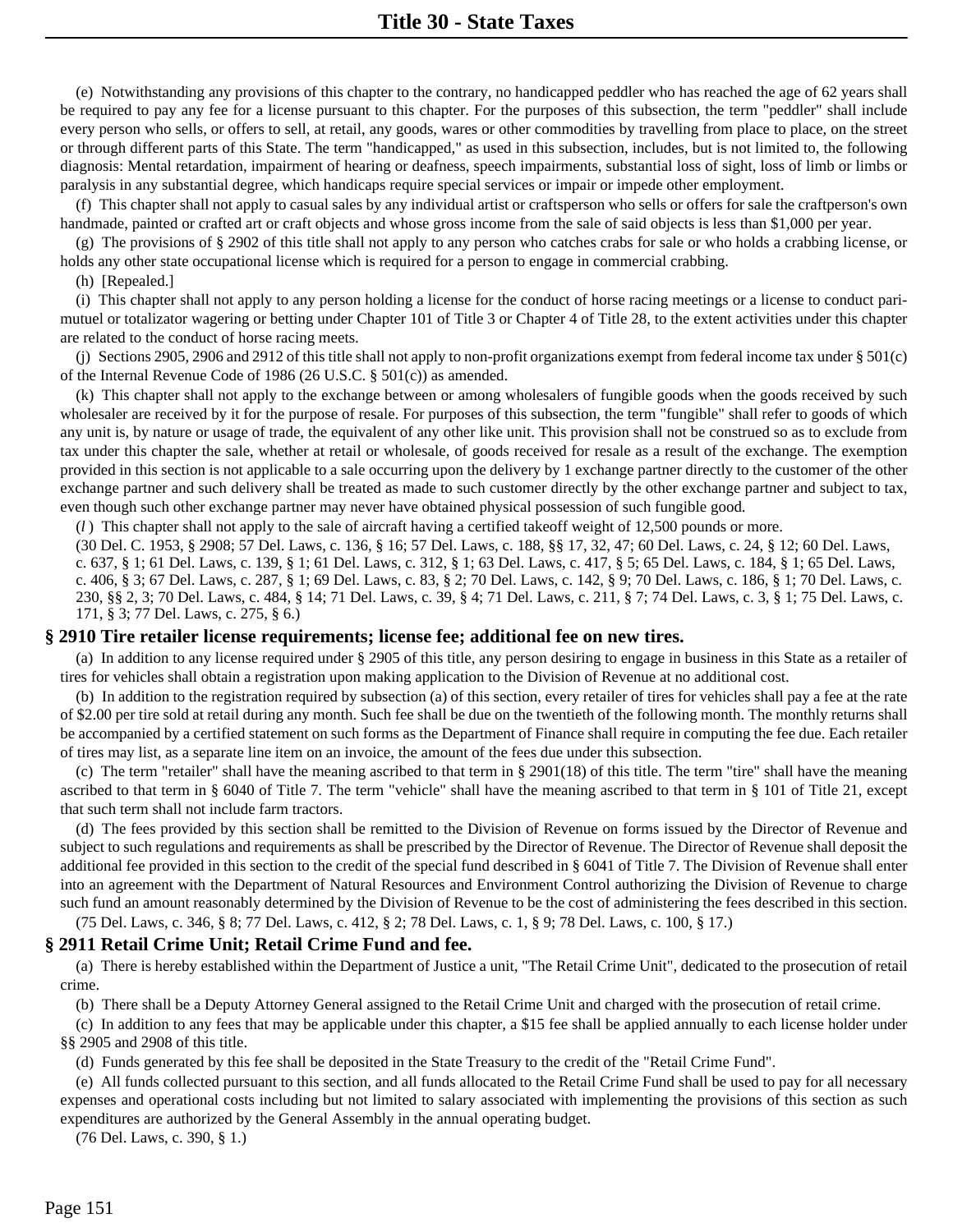**§ 2912 Beverage container retailer license requirement; license fee; recycling fee on beverage container sales.**

This section expired on December 1, 2014, under the terms of subsection (e) of the statute as enacted in 77 Del. Laws, c. 275, § 7.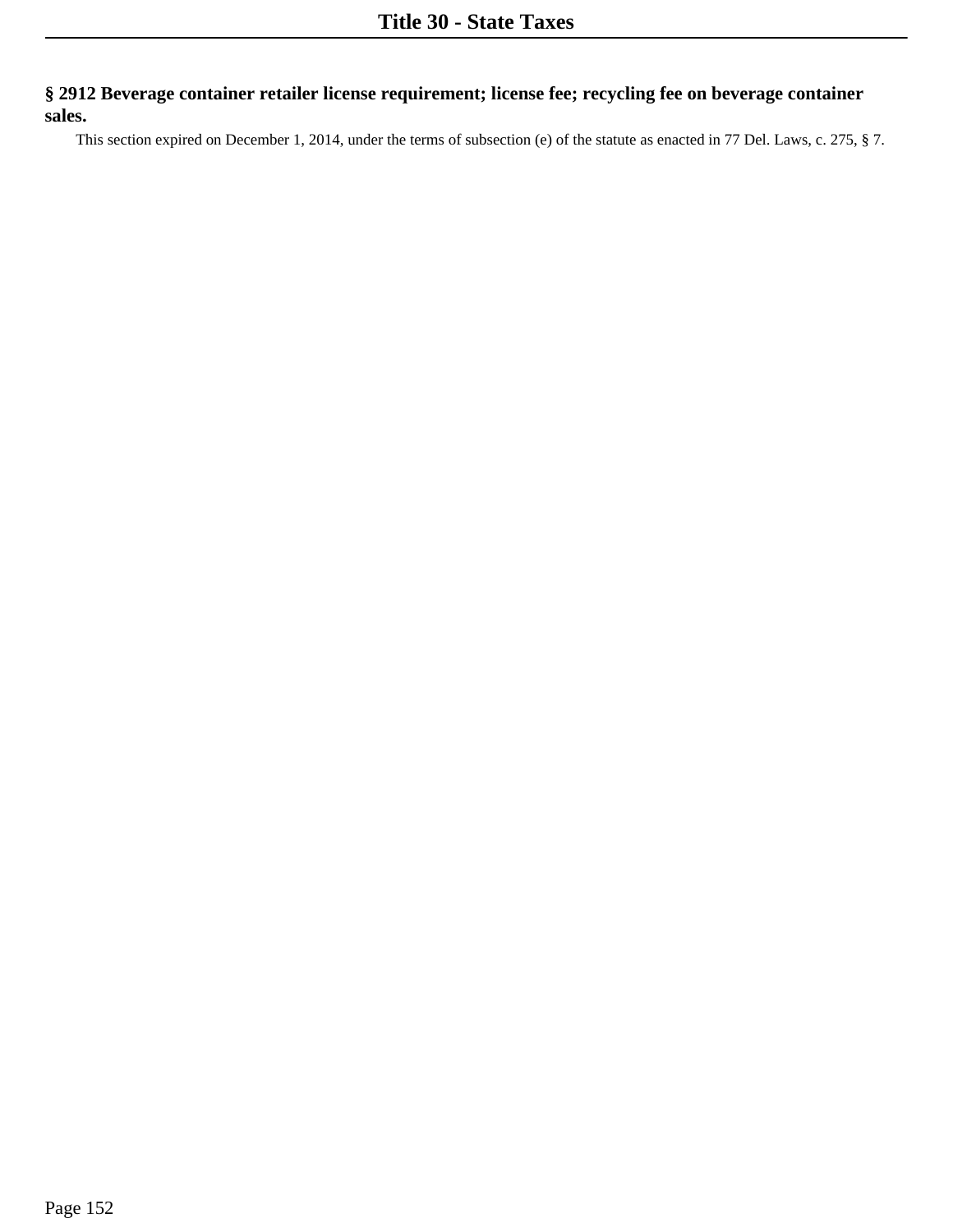# **Chapter 30 MOTOR VEHICLE DOCUMENT FEE AND AUTOMOBILE DEALER HANDLING FEE AND LICENSE FEE**

# **§ 3001 Definitions.**

As used in this chapter:

(1) "Motorcycle" — the definition of motorcycle shall be the same as that found in § 101 of Title 21.

(2) "Motor vehicle" — the definition of motor vehicle shall be the same as that found in § 101 of Title 21.

(3) "Motor vehicle dealer" includes every person in the business of buying, selling or trading new or used motor vehicles, trailers, truck trailers or motorcycles.

(4) "Owner" — the definition of owner shall be the same as that found in § 101 of Title 21.

(5) "Purchase price" means the value or any other consideration given by the owner to the seller for a motor vehicle; where trade-ins or allowances are given in conjunction with the purchase of any motor vehicle, the purchase price shall be the gross purchase price less any trade-in or allowance given by the seller of the motor vehicle to the owner of the motor vehicle; except that where a motor vehicle having been bought and registered outside the State and not subject to the limitation of § 3002(a)(4) of this title is first registered and titled in this State, "purchase price" shall mean the fair market value as of the date of such titling and registration. If the owner made no trade-in in conjunction with the purchase of any motor vehicle or trailer but 60 days prior to or subsequent to the date on which a certificate of title was issued in Delaware on such vehicle such owner sold privately the previously owned vehicle, credit shall be given in the same amount on the document fee as if the owner had made a trade-in of such previously owned vehicle in connection with the purchase of another vehicle. Credit shall be given for only 1 motor vehicle or trailer per application. Application for such credit in event of a prior sale shall be made at the time application is made for title of the purchased vehicle. In the event of a subsequent sale, application for such credit shall be made not later than 15 calendar days after such sale in person or by registered mail to the Division of Motor Vehicles. Proof of prior ownership and the amount of sale shall be furnished at the time the owner claims credit pursuant to rules and regulations promulgated by the Division of Motor Vehicles.

(6) "Trailers" — the definition of trailers shall be the same as that found in § 101 of Title 21.

- (7) "Truck tractor" the definition of truck tractor shall be the same as that found in § 101 of Title 21.
- (8) "Used vehicle" the definition of used vehicle shall be the same as that found in § 101 of Title 21.

(30 Del. C. 1953, § 3001; 57 Del. Laws, c. 136, § 17; 57 Del. Laws, c. 188, §§ 28, 29; 58 Del. Laws, c. 296, § 1; 58 Del. Laws, c. 442; 62 Del. Laws, c. 355, § 1; 74 Del. Laws, c. 110, § 135.)

# **§ 3002 Motor vehicle document fee; claims for refunds [For applicability of this section, see 80 Del. Laws, c. 77, § 2]**

(a) There is imposed upon the sale, transfer or registration of any new or used motor vehicle, truck tractor, trailer or motorcycle in this State a motor vehicle document fee, which fee is to be paid by the owner and shall be collected by the Division of Motor Vehicles for deposit to the credit of the Transportation Trust Fund pursuant to Chapter 14 of Title 2, as amended, and any resolution or agreement of the Delaware Transportation Authority, authorizing the issuance of bonds to finance the costs of transportation facilities described in said title, to be used to finance the costs of roads, highways and other transportation facilities and not to defray the expenses and obligations of the general government of the State. This motor vehicle document fee shall not be imposed on the sale, transfer or registration of motor vehicles, truck tractors, trailers or motorcycles in the following circumstances:

(1) Renewal registration in the name of the same owner;

(2) Motor vehicles, truck tractors, trailers or motorcycles which are transferred or sold for the purpose of resale;

(3) Trailers where the vendor thereof delivers the trailer outside the State to a nonresident of this State and where there is imposed upon the retail sales price of said trailer a sales tax; provided, however, that the vendor provides satisfactory evidence to the Division of Motor Vehicles that the trailer was so delivered and that the sales tax was in fact paid;

(4) Motor vehicles, truck tractors, trailers or motorcycles which are bought by the owner and registered outside the State and then are subsequently registered or titled within the State pursuant to § 2102 of Title 21; provided, such owner had paid to such other state a sales tax, transfer tax or some similar levy on the purchase of such motor vehicles, truck tractors, trailers or motorcycles within 90 days prior to registration or titling in this State;

(5) Truck tractors with truck trailers where the owner thereof has obtained a title in another state in the same name as applied for in this State, and where application for fleet registration and inspection is obtained pursuant to § 2143 of Title 21, and where registration fees are paid pursuant to the fee provisions of § 2152 of Title 21;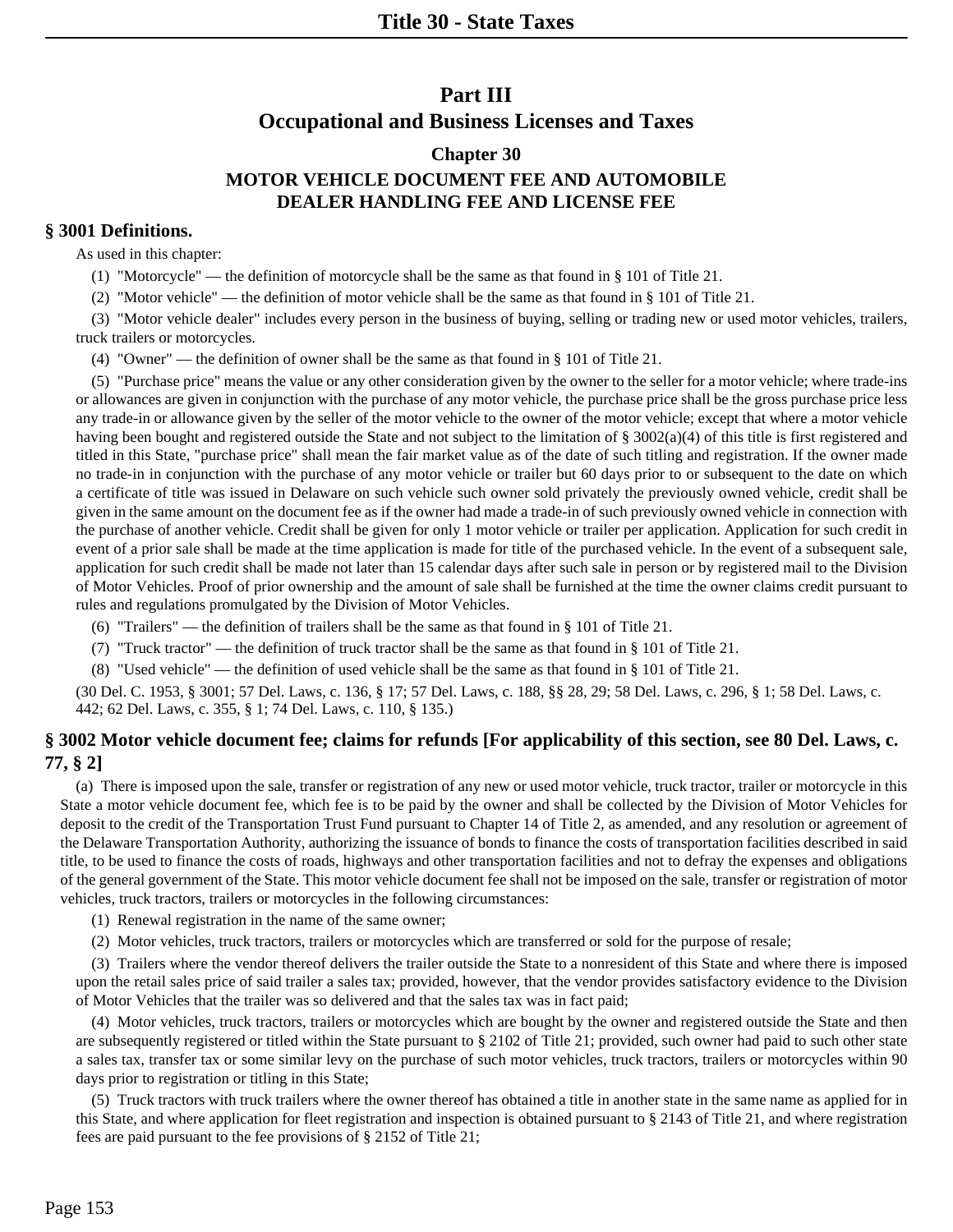(6) All motor vehicles, trailers or motorcycles purchased, transferred, registered, owned, operated or used by: This State, its agencies and departments; any political subdivision of the State; the American Legion; Veterans of Foreign Wars; any volunteer fire company and the Delaware Civil Air Patrol; the American Red Cross; and the Salvation Army; or

(7) Any vehicle meeting the requirements of a school bus and specified in a contract with a public school district or the State Board of Education to transport public school pupils on a daily basis from home to school and return and for which the owner is reimbursed on the basis of a return of capital allowance provided in the transportation formula for school bus contracts. Any such vehicle that is older than the age specified in the capital allowance schedule at the time it is purchased shall be subject to the full document fee which shall not be reimbursable.

(b) The amount of the purchase price shall be evidenced by a notarized bill of sale.

(c) The document fee imposed herein shall be computed as follows:

(1) Where the purchase price is less than \$400, there shall be a uniform rate of \$8.00;

(2) Where the purchase price is \$400 or more, up to and including \$500, the document fee shall be \$13.75;

(3) The document fee payable thereafter shall increase in increments of \$4.25 per each additional \$100 of purchase price or any fraction thereof, rounded to the nearest dollar; except that the document fee thereafter for mobile homes shall increase in increments of \$3.75 per each additional \$100 of purchase price or any fraction thereof, rounded to the nearest dollar.

(d) No action or claim that is otherwise permitted against the State or an agency or authority of the State to recover any fee, or portion of any fee, erroneously or illegally collected by or paid to the State or agency or authority hereunder, may be commenced or otherwise asserted after expiration of 1 year from the earlier of:

(1) The date of the payment; or

(2) The date the payment was required to be made

(30 Del. C. 1953, § 3002; 57 Del. Laws, c. 136, § 17; 57 Del. Laws, c. 188, §§ 26, 27, 36, 37; 57 Del. Laws, c. 322; 58 Del. Laws, c. 296, §§ 2, 3; 64 Del. Laws, c. 345, § 1; 65 Del. Laws, c. 262, § 2; 66 Del. Laws, c. 41, § 2; 66 Del. Laws, c. 271, §§ 3, 4; 66 Del. Laws, c. 360, § 49(b); 68 Del. Laws, c. 156, § 55(a); 69 Del. Laws, c. 77, § 57; 74 Del. Laws, c. 110, §§ 136, 139; 76 Del. Laws, c. 76, §§ 1, 2; 80 Del. Laws, c. 77, § 1.)

#### **§ 3003 Enforcement by Secretary of Transportation; rules and regulations.**

The Secretary of Transportation shall have the power and authority to make, issue, promulgate and enforce such rules and regulations which shall not be inconsistent with the law as the Secretary of Transportation shall deem necessary for administration and implementation of § 3002 of this title.

(30 Del. C. 1953, § 3003; 57 Del. Laws, c. 136, § 17; 70 Del. Laws, c. 186, § 1; 74 Del. Laws, c. 110, § 137.)

#### **§ 3004 Motor vehicle dealer handling fee and payment.**

(a) Every motor vehicle dealer shall pay a handling fee of \$2 on the sale of every new or used motor vehicle, trailer, truck tractor or motorcycle sold to the owner thereof. The handling fee shall be paid in quarterly installments payable to the Department of Finance on or before November 1, February 1, May 1 and August 1 of each year for the next preceding 3-month period ending on September 30, December 31, March 31 and June 30 of each year. The motor vehicle dealer handling fee shall not be imposed on the sale, transfer or registration of motor vehicles, trailers or motorcycles which are transferred or sold for the purpose of resale.

(b) The Department of Finance shall prescribe the form of the returns necessary for the payment of the handling fee in such manner as it may deem necessary for the proper administration of this chapter.

(c) The Department of Finance shall deposit all payments under this section in the Transportation Trust Fund, as described in Chapter 14 of Title 2.

(30 Del. C. 1953, § 3004; 57 Del. Laws, c. 136, § 17; 57 Del. Laws, c. 188, §§ 30, 38; 58 Del. Laws, c. 173; 71 Del. Laws, c. 150, § 69.)

# **§ 3005 Motor vehicle dealer license fee.**

(a) Every motor vehicle dealer shall pay an annual license fee of \$100 to the Department of Finance; provided however, that no dealer license fee shall be applicable for out-of-state new recreational dealers at industry-wide public vehicle shows or exhibitions at enclosed malls in this State when such out-of-state new recreational dealers participate as exhibitors with permission of the licensed manufacturer; and further provided, that:

(1) Reciprocity is granted to such recreational dealers of this State; and

(2) Providing that any participating out-of-state new recreational dealer is duly licensed and authorized by the state of residence to sell new recreational vehicles.

(b) A motor vehicle dealer who is not required to provide a surety bond to the Banking Commissioner pursuant to Chapter 29 of Title 5 and who, as a retail seller, self-finances any sale of a motor vehicle to a retail buyer without charging interest to the buyer shall, as a prerequisite to obtaining an annual license, file with the Department of Finance an original surety bond in the principal sum of \$25,000, payable to the State, with surety provided by a corporation authorized to transact business in this State.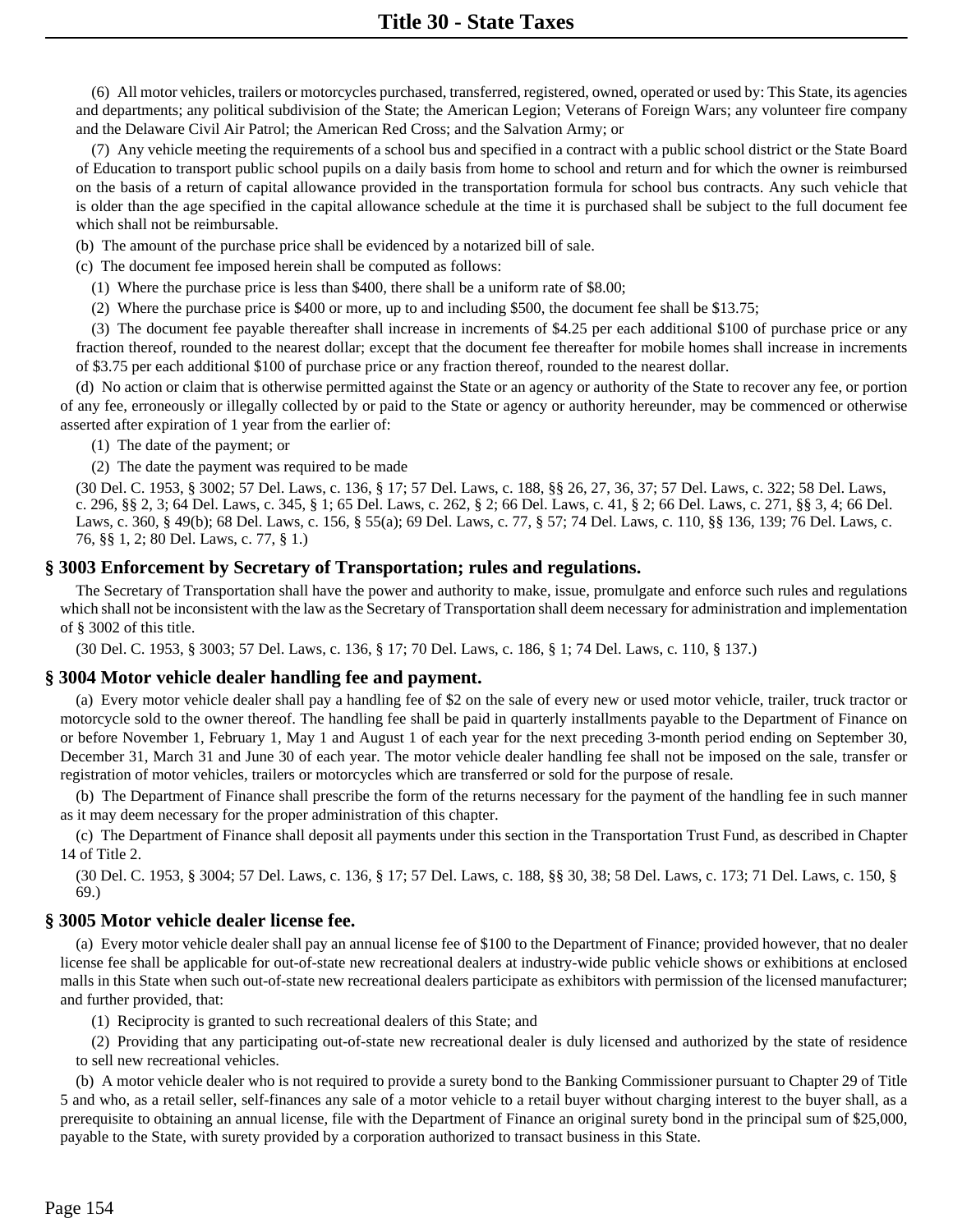(1) The term of the bond shall be continuous or commensurate with the license period, with the expiration date of the bond not earlier than midnight of the date on which the license expires.

(2) The bond is for the benefit of consumers injured by any wrongful act, omission, default, fraud or misrepresentation by the licensed retail seller in the course of activity as a licensed retail seller. Compensation under the bond shall be for amounts that represent actual losses, including reasonable attorney fees accrued by the consumer in pursuing a claim against the licensee. Compensation shall not be payable for claims made by business creditors, third-party service providers, agents or persons otherwise in the employ of the licensed retail seller. A consumer claim may be submitted to the Department of Finance in the form of a final judgment from a court of competent jurisdiction, a written settlement agreement, an admission, a binding arbitration decision or a binding order entered pursuant to any other method of voluntary alternative dispute resolution. Surety claims shall be paid to the Department of Finance by the insurer not later than 90 days after receipt of a claim. Claims paid after 90 days shall be subject to daily interest at the legal rate. The aggregate liability of the surety on the bond, exclusive of any interest that accrues for payments made after 90 days, shall in no event exceed the amount of the bond.

(3) If the licensed retail seller changes the surety company or the bond is otherwise amended, the licensed retail seller shall immediately provide the Secretary of the Department of Finance with an original copy of the new or amended surety bond. No cancellation of an existing bond by a surety shall be effective unless written notice of its intention to cancel is filed with the Secretary at least 30 days before the date upon which the cancellation is to take effect.

(4) The Secretary of the Department of Finance may require potential claimants to provide documentation and affirmations as the Secretary determines necessary and appropriate. In the event the Secretary determines that multiple consumers have been injured by a licensed retail seller, the Secretary shall cause a notice to be published for the purpose of identifying all relevant claims.

(5) When a surety company receives a claim against the bond of a licensed retail seller, it shall immediately notify the Secretary and shall not pay any claim unless and until it receives notice to do so from the Secretary.

(6) The Secretary shall have a period of 2 calendar years after the effective date of cancellation or termination of a surety bond by the insurer to submit a claim to the insurer.

(c) The Department of Finance shall deposit all payments under this section in the Transportation Trust Fund, as described in Chapter 14 of Title 2.

(30 Del. C. 1953, § 3005; 57 Del. Laws, c. 136, § 17; 57 Del. Laws, c. 188, § 31; 69 Del. Laws, c. 240, § 1; 70 Del. Laws, c. 186, § 1; 71 Del. Laws, c. 150, § 70; 72 Del. Laws, c. 218, § 2.)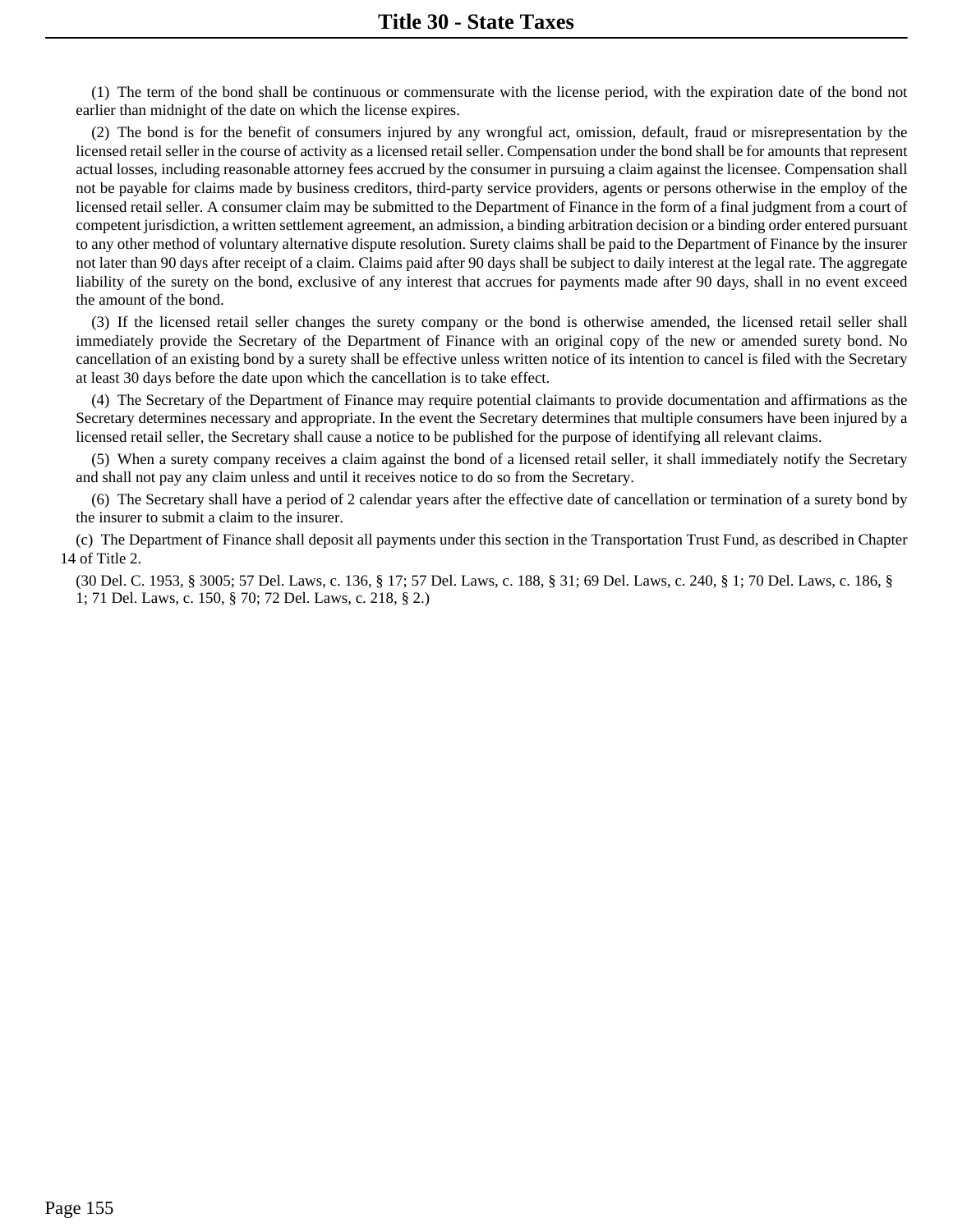# **Chapter 31**

# **DELAWARE INFRASTRUCTURE EMERGENCY RESPONSE ACT**

# **§ 3101 Definitions.**

As used in this chapter:

(1) "Declared state of emergency" means a disaster or emergency event:

- a. For which a Governor's state of emergency proclamation has been issued; or
- b. For which a presidential declaration of a federal major disaster or emergency has been issued.

(2) "Emergency period" means a period that begins within 5 days of the first day of a declared state of emergency and that extends for a period of 60 calendar days after the end of such declared state of emergency, unless a longer period is authorized as provided herein.

(3) "Emergency-related work" means repairing, renovating, installing, building, rendering services or other business activities relating to infrastructure that may be or has been damaged, impaired or destroyed during the emergency period.

(4) "Infrastructure" means property and equipment owned or used by communications networks, electric generation, transmission and distribution systems, gas distribution systems, water pipelines, and public roads and bridges and related support facilities directly in connection with the provision of services to multiple customers or citizens, including, without limitation, real and personal property such as buildings, offices, lines, poles, pipes, structures and equipment. The term "infrastructure" shall not include any real or personal property that is not directly engaged in providing the applicable services to the citizens of this State, including, without limitation, office buildings or billing or administrative offices.

(5) "Out-of-state business" means a business entity licensed in another state, commonwealth or district that has no registrations, tax filings, nexus or presence in this State and conducted no business in this State prior to a declared state of emergency and whose services are requested by a registered business or by a state or local government for purposes of performing emergency-related work. This includes a business entity that is affiliated with a registered business solely through common ownership.

(6) "Out-of-state employee" means an employee who does not work in this State, except for "emergency-related work" during an "emergency period".

(7) "Registered business in this State" (or "registered business") means a business entity that is or should legally be currently registered to do business in this State prior to a declared state of emergency.

(8) "State licensing or registration requirements" means all state or local business licensing or registration requirements, including, without limitation, registration or licensing by the Public Service Commission, the Secretary of State, the Division of Revenue, and any other state or local agency that requires businesses be licensed to operate within this State or imposes other regulatory requirements.

(9) "State or local taxes" means state and local taxes or fees including, without limitation, unemployment insurance, state or local licensing fees, sales and use tax and ad valorem tax on equipment brought into this State solely to be used or consumed during the emergency period. For purposes of any state or local tax on or measured by, in whole or in part, net or gross income or receipts, all activity by an out-of-state business conducted in this State pursuant to this chapter shall be disregarded in determining the applicability of any filing requirements for such tax.

(79 Del. Laws, c. 119, § 1.)

# **§ 3102 Business and employee status during emergency period.**

(a)(1) An out-of-state business that conducts emergency-related work within this State related to a declared state of emergency at the request of a Delaware business licensed pursuant to this title shall, during the emergency period, not be considered to have established a level of presence that would require such business or its out-of-state employees to:

a. Register, file or remit state or local taxes; or

b. Be subject to any state licensing or registration requirements.

(2) An out-of-state employee shall not be considered to have established residency or a presence in this State that would require such person to file and pay income taxes or such person's employer to:

a. Be subjected to tax withholdings; or

b. File and pay any other state or local taxes during an emergency period. This includes any related state or local employer withholding and remittance obligations.

(b) Notwithstanding the provisions of subsection (a) of this section, out-of-state businesses and out-of-state employees shall be required to pay transaction taxes and fees, including without limitation, fuel taxes or sales and use taxes on materials or services subject to sales and use tax, hotel taxes, and car rental taxes or fees that an out-of-state business or out-of-state employee purchases or rents for use or consumption in this State during the emergency period, unless such taxes are otherwise exempted during a declared state of emergency,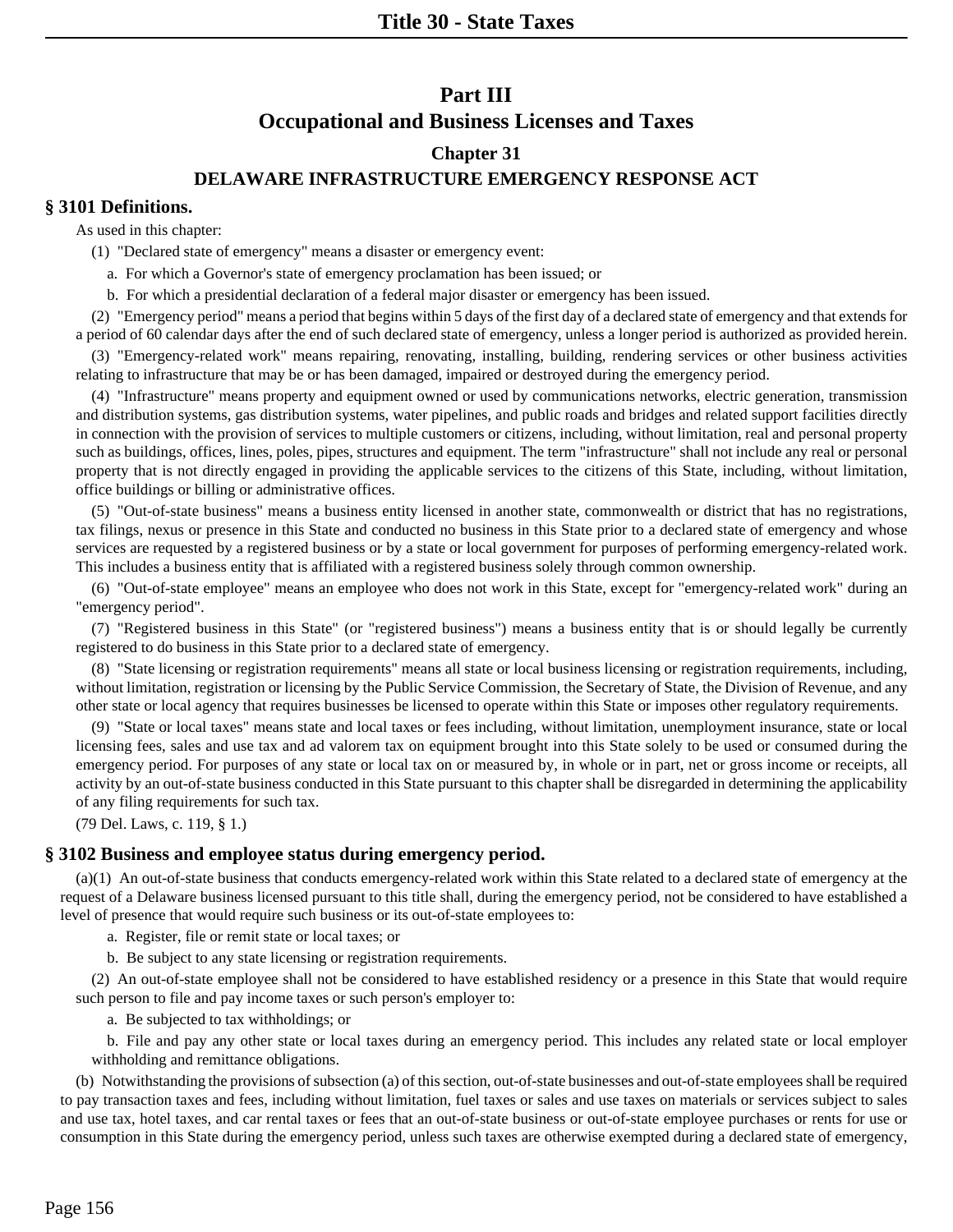and nothing herein shall be deemed to grant an exemption for any of the foregoing taxes to such out-of-state businesses or out-of-state employees.

(79 Del. Laws, c. 119, § 1.)

# **§ 3103 Business and employee status after emergency period.**

An out-of-state business or an out-of-state employee that remains in this State after the emergency period shall be subject to this State's normal standards for establishing presence, residency or for doing business in this State and be responsible for any otherwise applicable business or employee tax requirements.

(79 Del. Laws, c. 119, § 1.)

# **§ 3104 Administration and notification.**

(a)(1) An out-of-state business that enters this State during an emergency period shall, upon request, provide the Delaware Division of Revenue, a written statement that such business is in this State for purposes of performing emergency-related work and which statement shall include the name of the business, state of domicile, principal business address, federal tax identification number, date of entry, and contact information.

(2) A registered business shall, upon request, provide the information required in paragraph (a)(1) of this section for any affiliate that enters this State that is an out-of-state business. Such notification shall also include contact information for the registered business in this State.

(b) An out-of-state business or an out-of-state employee that remains in this State after the emergency period shall complete all state and local registration, licensing and filing requirements that apply as a result of establishing the requisite business presence or residency in this State applicable under existing rules.

(79 Del. Laws, c. 119, § 1.)

# **§ 3105 Regulations.**

The Delaware Division of Revenue shall promulgate regulations and develop and maintain forms and records necessary to implement and administer the provisions of this chapter.

(79 Del. Laws, c. 119, § 1.)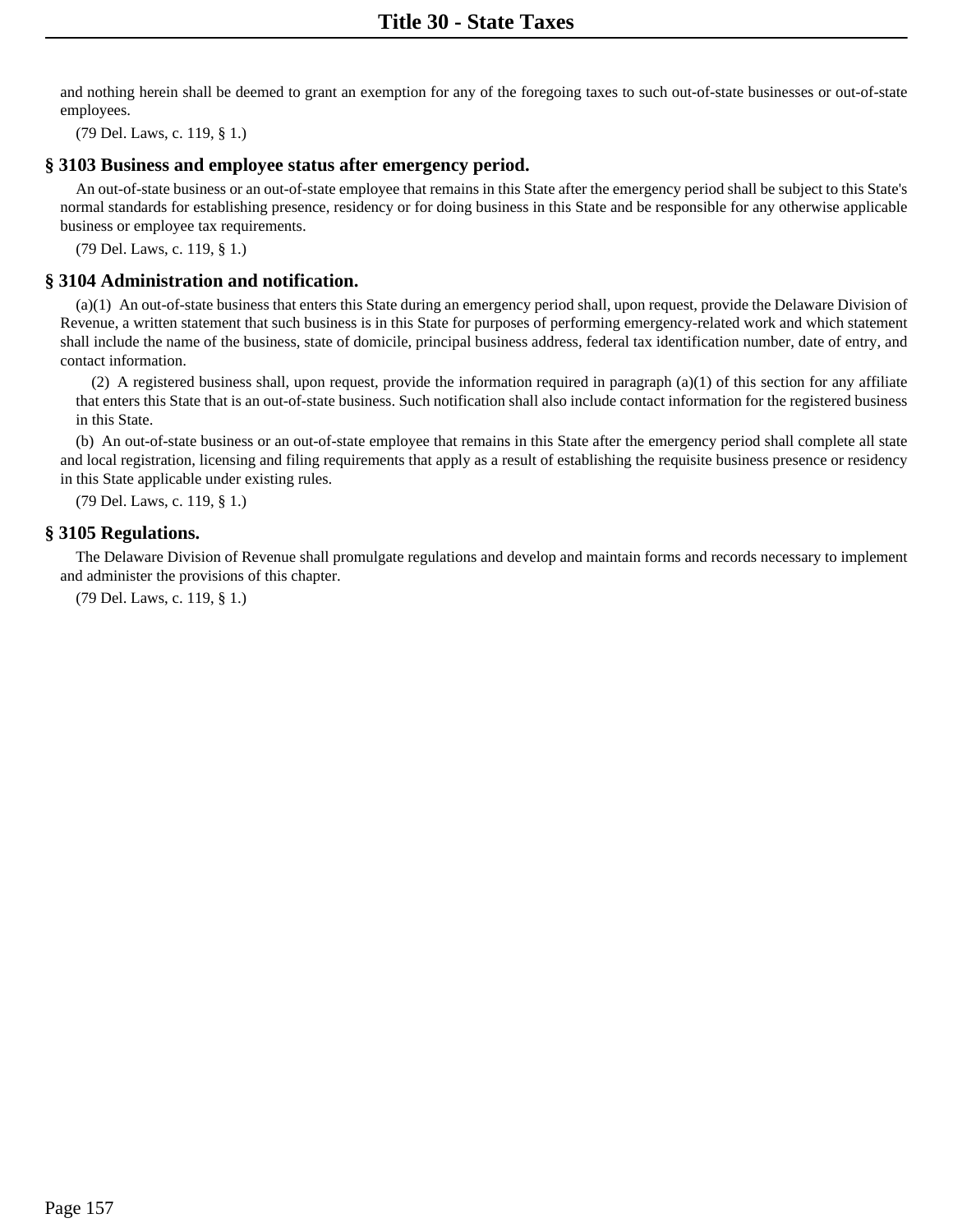# **Chapter 33 STEAM, GAS AND ELECTRIC COMPANIES**

# **§ 3301 License requirements.**

Except as provided in this chapter, no individual, association of persons, firm or corporation shall carry on the business of the manufacture or production of steam, gas or electricity for heat, light or power in this State for sale, unless such individual, association, firm or corporation holds an unexpired license issued by the Secretary of Finance authorizing the conduct of such business. Every such individual, association, firm or corporation engaged in such business, who desires to continue in such business, shall on or before the first Monday in May in each year, file with the Secretary of Finance a statement in writing, verified by the oath or affirmation of such individual, or 1 member of such firm or the treasurer or general manager of such association or corporation, showing the amount of the gross receipts from such business during the 12 months then next preceding. Upon the filing of the statement at the time prescribed, and upon the payment by the individual, firm, association or corporation to the Secretary of Finance for the use of the State of a sum equal to 1 mill on each dollar of the amount of the gross receipts from the business of the individual, firm, association or corporation as shown by the statement, the Secretary of Finance shall issue a license authorizing the conduct of the business by such individual, firm, association or corporation. Such license shall be valid for 1 year only from its date.

Every individual, firm, association or corporation not having been engaged in the business aforesaid, and desiring to obtain a license authorizing the conduct of such business, shall pay to the Secretary of Finance for the use of the State the sum of \$50; and, thereupon, the Secretary of Finance shall issue a license authorizing such individual, firm, association or corporation to become engaged in the business until the first Monday in June, thence next ensuing.

(25 Del. Laws, c. 7, §§ 1, 2; Code 1915, § 99; Code 1935, § 93; 30 Del. C. 1953, § 3301; 57 Del. Laws, c. 741, § 19; 80 Del. Laws, c. 285, § 1.)

# **§ 3302 Exception as to municipalities; rural electric cooperatives.**

(a) Nothing in this chapter shall be so construed as to require any incorporated town, city or municipality to pay said tax on account of the production or manufacture of steam, gas or electricity by it.

(b) The requirements of this chapter shall not apply to the manufacture, production or sale of solar photovoltaic electricity generated in this State by a nonprofit rural electric cooperative-owned photovoltaic system which is not sold or distributed to nonmembers of such cooperative.

(25 Del. Laws, c. 7, § 4; Code 1915, § 99; Code 1935, § 93; 30 Del. C. 1953, § 3302; 80 Del. Laws, c. 285, § 1.)

# **§ 3303 Penalties.**

Every individual and every member of an association of persons or firm and every director and officer of a corporation carrying on the business of the manufacture or production of steam, gas or electricity for heat, light or power in this State, for sale or profit, without holding an unexpired license shall be fined not more than \$5,000, or imprisoned not more than 1 year, or both.

(25 Del. Laws, c. 7, § 3; Code 1915, § 99; Code 1935, § 93; 30 Del. C. 1953, § 3303.)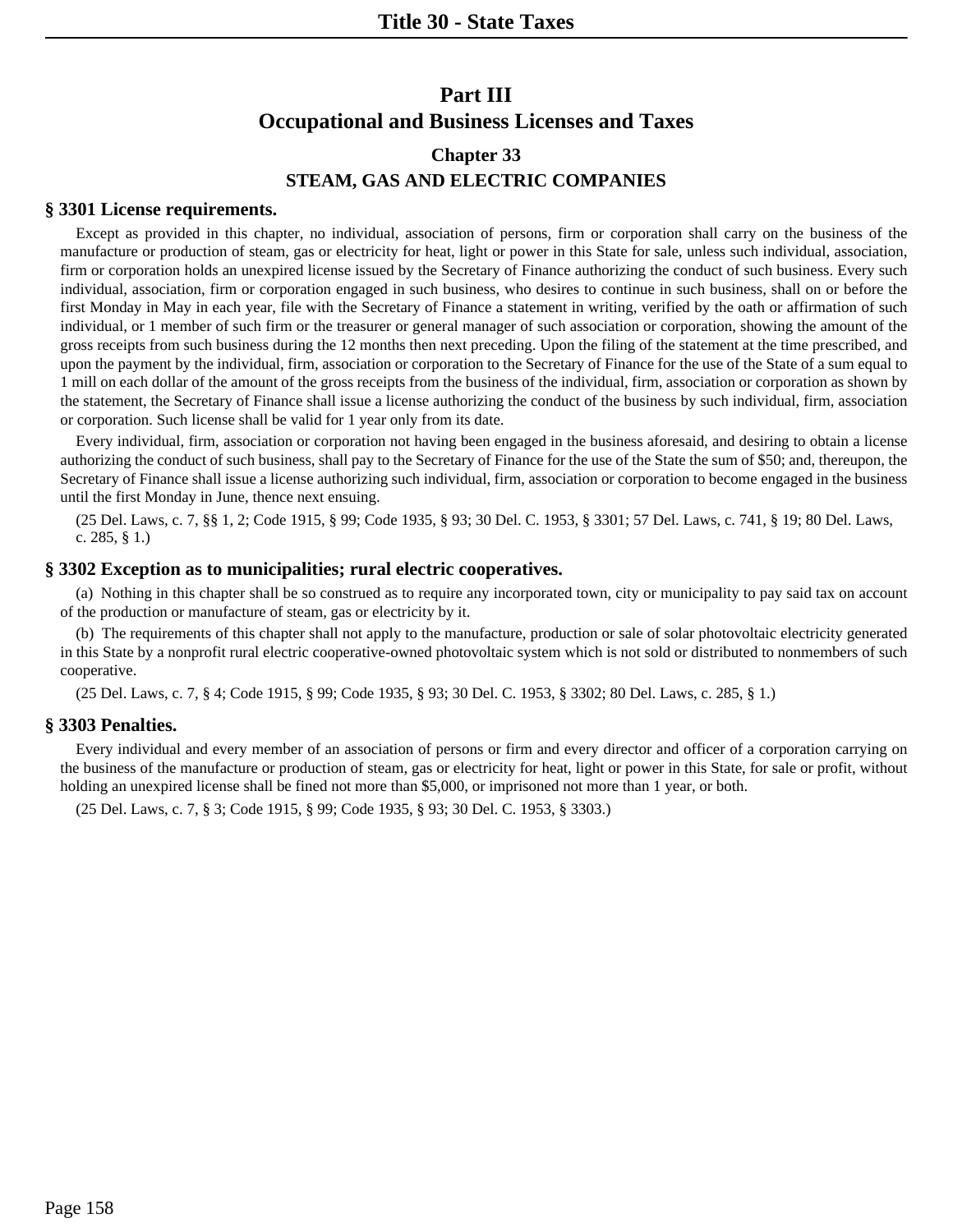# **Chapter 35 EXPRESS COMPANIES**

**§§ 3501 -3508. License requirement; tax and statement; nonpayment of tax; penalties; reinstatement upon payment of tax; charges; regulation with charges in Pennsylvania and Maryland; free transportation of books, papers and public documents; penalty; deposit with Secretary of Finance in certain cases; penalty; doing business without license; penalty.**

Repealed by 65 Del. Laws, c. 118, § 1, effective July 1, 1985.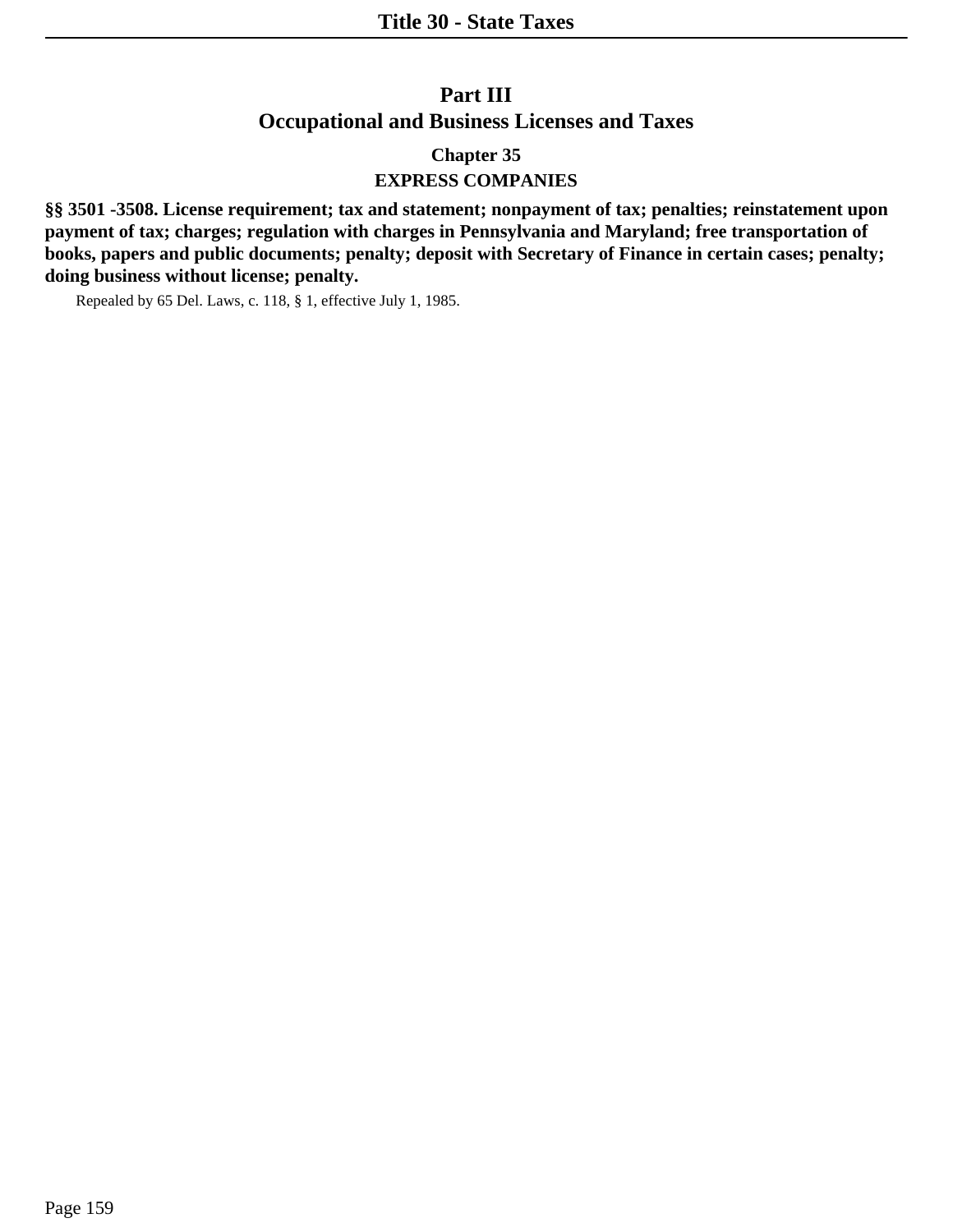# **Chapter 37**

# **CARRIERS OF PASSENGERS BY STEAM POWER**

# **§§ 3701 -3704. Passengers' tax; monthly statements; failure to report or pay; penalties; enforcement of penalties; Secretary of Finance; duties and powers in collection of tax.**

Repealed by 65 Del. Laws, c. 118, § 2, effective July 1, 1985.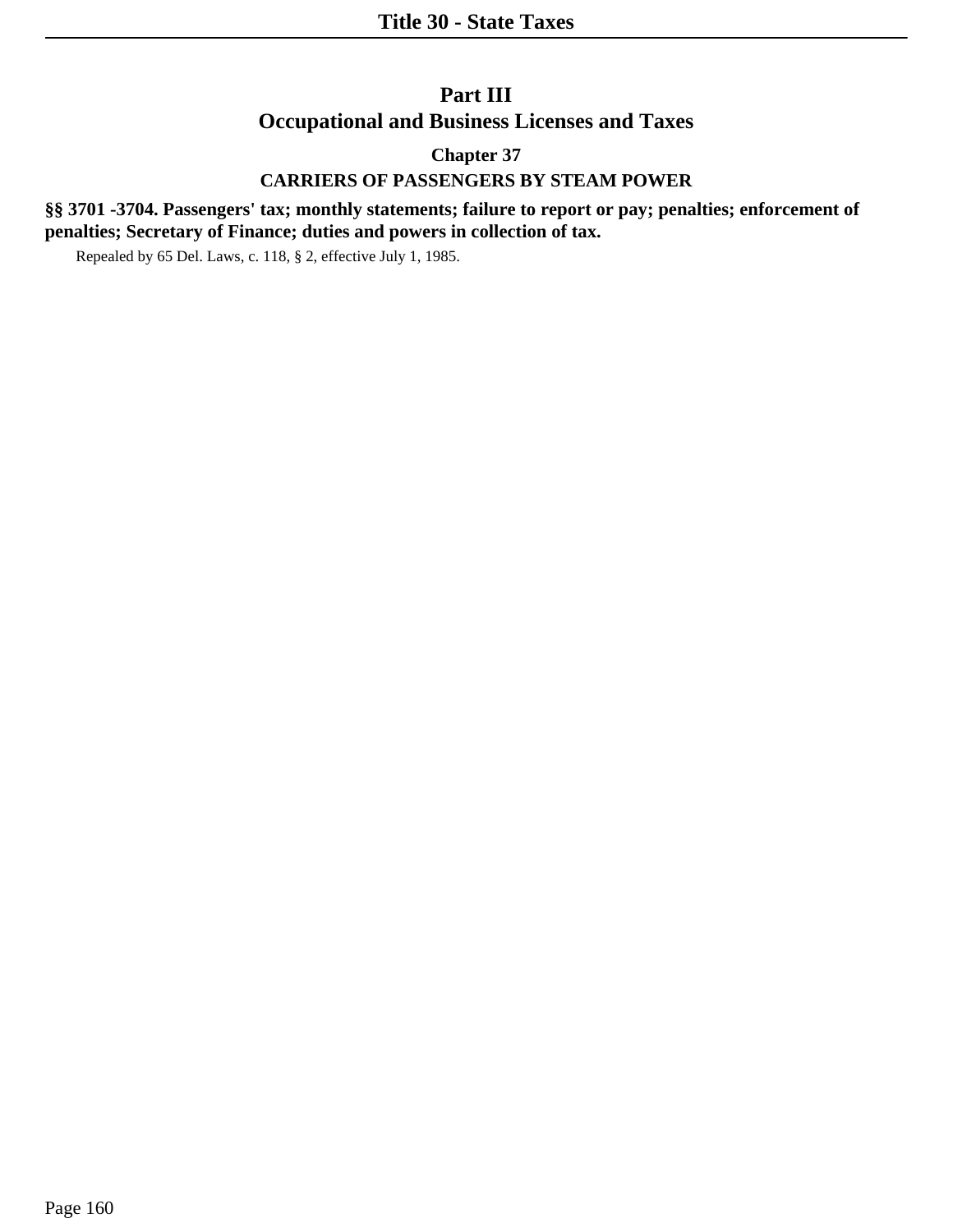# **Chapter 39 RAILROADS AND CANAL COMPANIES**

**§§ 3901 -3909. Tax on net earnings of railroads and canals; annual statement and collection of tax; tax on locomotives, cars and trucks; tax on capital stock; ascertainment and collection of tax upon failure to make report or pay tax; nonpayment of taxes; penalties; warrant of Secretary of Finance to county receiver of taxes to collect taxes; commutation of state taxes of certain railroad companies; railroad and railway corporations organized under Title 26.**

Repealed by 70 Del. Laws, c. 142, § 8.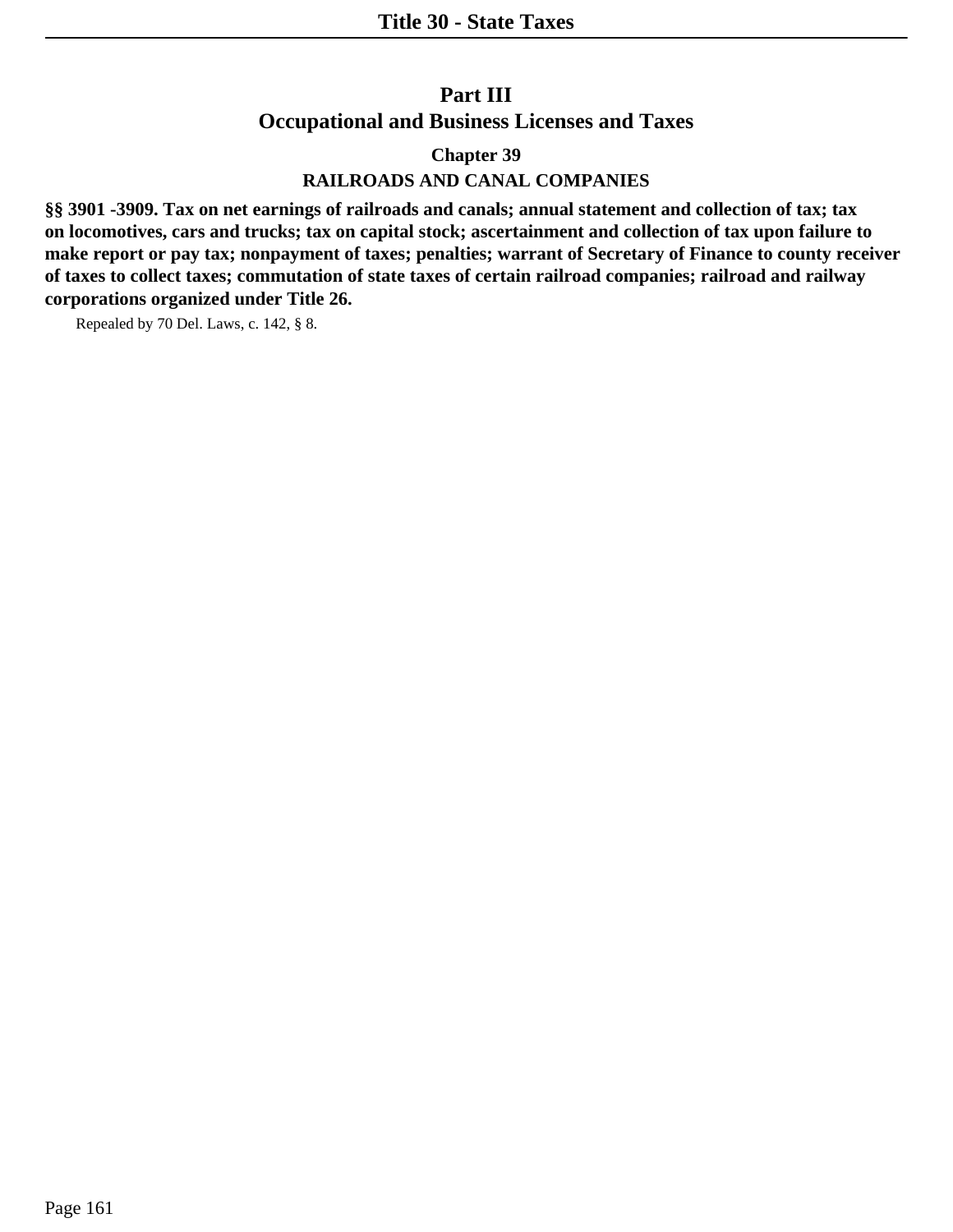# **Chapter 41**

# **TELEGRAPH AND TELEPHONE COMPANIES**

# **§ 4101 Tax and statement requirements on telegraph lines.**

(18 Del. Laws, c. 460, § 1; 25 Del. Laws, c. 6, § 5; Code 1915, § 52; Code 1935, § 49; 30 Del. C. 1953, § 4101; 57 Del. Laws, c. 741, § 23; 60 Del. Laws, c. 16, § 1; repealed by 79 Del. Laws, c. 294, § 2, eff. Jan. 1, 2015.)

# **§ 4102 Tax and statement requirements on telephone lines and transmitters.**

(25 Del. Laws, c. 6, §§ 1, 2; Code 1915, §§ 53, 54; Code 1935, §§ 50, 51; 30 Del. C. 1953, § 4102; 57 Del. Laws, c. 741, § 23; 60 Del. Laws, c. 16, § 2; 78 Del. Laws, c. 294, § 1; repealed by 79 Del. Laws, c. 294, § 2, eff. Jan. 1, 2015.)

# **§ 4103 Assessment and collection upon failure to make required statement.**

(18 Del. Laws, c. 460, § 1; 25 Del. Laws, c. 6, §§ 3, 5; Code 1915, §§ 52, 55; Code 1935, §§ 49, 52; 30 Del. C. 1953, § 4103; 57 Del. Laws, c. 741, § 23; 70 Del. Laws, c. 186, § 1; repealed by 79 Del. Laws, c. 294, § 2, eff. Jan. 1, 2015.)

# **§ 4104 Collection on failure to pay tax.**

(18 Del. Laws, c. 460, § 1; 25 Del. Laws, c. 6, §§ 4, 5; Code 1915, §§ 52, 56; Code 1935, §§ 49, 53; 30 Del. C. 1953, § 4104; 57 Del. Laws, c. 741, § 23; repealed by 79 Del. Laws, c. 294, § 2, eff. Jan. 1, 2015.)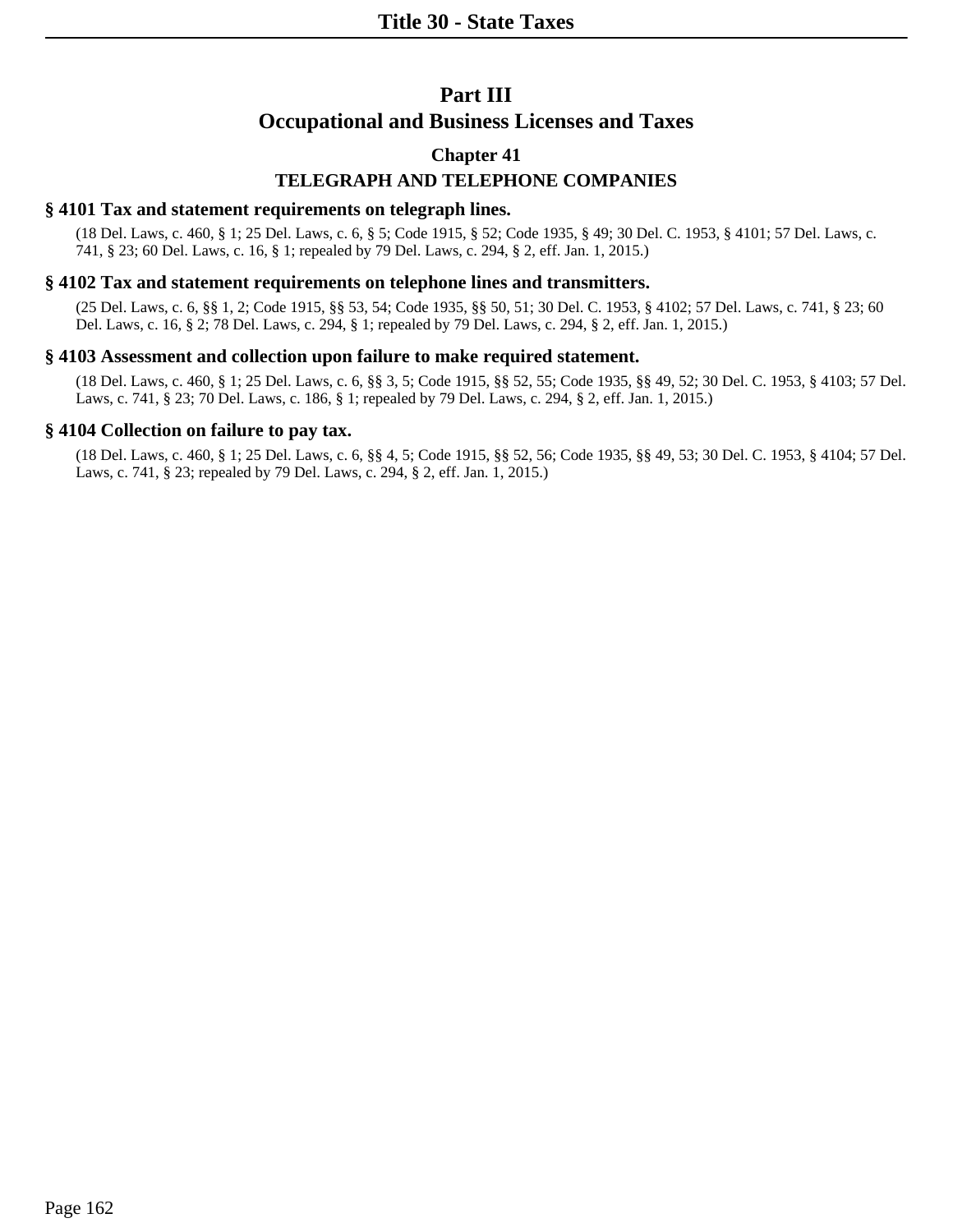# **Chapter 43**

# **USE TAX ON LEASES OF TANGIBLE PERSONAL PROPERTY**

# **§ 4301 Definitions.**

As used in this chapter:

(1) "Lease" means an agreement (either written or oral) under which a lessor grants to a lessee the right to use property for a specified period or at the will of either the lessor or lessee. An agreement which purports to be a sale but which is in substance a lease shall be considered a lease.

(2) "Lessee" means any person to whom a lease is made.

(3) "Lessor" means any person who grants a lease.

(4) "Person" means and includes an individual, partnership, firm, cooperative, corporation or any association of persons acting individually or as a unit.

(5) "Person required to collect the tax" shall include every lessor of property the use of which is subject to tax under § 4302 of this title, and shall also include any officer or employee of a corporate lessor of such property and any member of a partnership lessor of such property.

(6) "Place of business." Each person leasing tangible personal property in this State shall be considered to have at least 1 "place of business" in this State.

(7) "Motor vehicle lessee" shall mean a lessee, as defined in this chapter, of a motor vehicle as defined in § 101 of Title 21.

(8) "Motor vehicle lessor" shall mean a lessor, as defined in this chapter, of a motor vehicle as defined in § 101 of Title 21.

(30 Del. C. 1953, § 4301; 57 Del. Laws, c. 136, § 18; 57 Del. Laws, c. 523; 71 Del. Laws, c. 150, § 62.)

# **§ 4302 Imposition of tax on lessees.**

(a) There is imposed by this section on every lessee a use tax, for the use within this State, under a lease of tangible personal property (other than motor vehicles, household furniture, household fixtures or household furnishings, hospital equipment and any and all medical and remedial equipment, aids and devices leased by or to elderly, ill, injured or handicapped persons for their own use, including television sets leased to patients in a health care facility, motion picture films leased by a film society organization that is exempt from federal income tax under the provisions of § 501(c) of the Internal Revenue Code [26 U.S.C. § 506(c)], and manufacturing equipment under leveraged leases in which rental payments are guaranteed, in whole or in part, by the Economic Development Administration of the United States Department of Commerce pursuant to Public Law 89-136 (42 U.S.C. § 3121 et seq.), as amended) equal to 1.9914% of the rent under such lease.

(b) There is imposed by this section on every motor vehicle lessee a use tax, for use within this State under a lease of a motor vehicle, equal to 1.9914% of the rent under such lease.

(c) This section shall not apply to rents on leases of equipment, machinery, fixtures, buildings and/or nonregistered vehicles used in the business of raising crops or animals in agricultural production reusable pallets and containers for use by food processors. For purposes of this subsection, the term "reusable pallet and container" means any pallet or crate which is under an arrangement for the repeated return of such property to its initial purchaser for long-term reuse.

(30 Del. C. 1953, § 4302; 57 Del. Laws, c. 136, § 18; 57 Del. Laws, c. 451; 62 Del. Laws, c. 104, § 1; 68 Del. Laws, c. 80, § 12; 70 Del. Laws, c. 484, § 11; 71 Del. Laws, c. 150, § 63; 71 Del. Laws, c. 439, § 1; 73 Del. Laws, c. 77, § 1; 73 Del. Laws, c. 390, § 1; 75 Del. Laws, c. 199, § 10; 76 Del. Laws, c. 282, §§ 13, 16; 77 Del. Laws, c. 83, §§ 17, 18, 25; 78 Del. Laws, c. 73, §§ 46, 47; 78 Del. Laws, c. 298, § 1; 79 Del. Laws, c. 13, §§ 15, 16.)

# **§ 4303 Collection of tax.**

(a) Every person required to collect the tax under this chapter shall collect the tax from the lessee when collecting the rent under the lease to which the tax applies. The tax shall be paid to the person required to collect it as trustee for and on account of the State.

(b) For the purpose of the proper administration of this chapter and to prevent evasion of the tax imposed by § 4302 of this title, it shall be presumed that all rental payments under leases are subject to the tax until the contrary is established and the burden of proving that any rental payment is not taxable under § 4302 of this title shall be upon the person required to collect the tax or the lessee.

(30 Del. C. 1953, § 4303; 57 Del. Laws, c. 136, § 18.)

# **§ 4304 Liability for the tax.**

(a) Every person required to collect the tax imposed by this chapter shall be personally liable for the tax imposed, collected or required to be collected under this chapter. Any such person shall have the same right in respect to collecting the tax from the lessee or in respect to nonpayment of the tax by the lessee as if the tax were part of the rent and payable at the same time.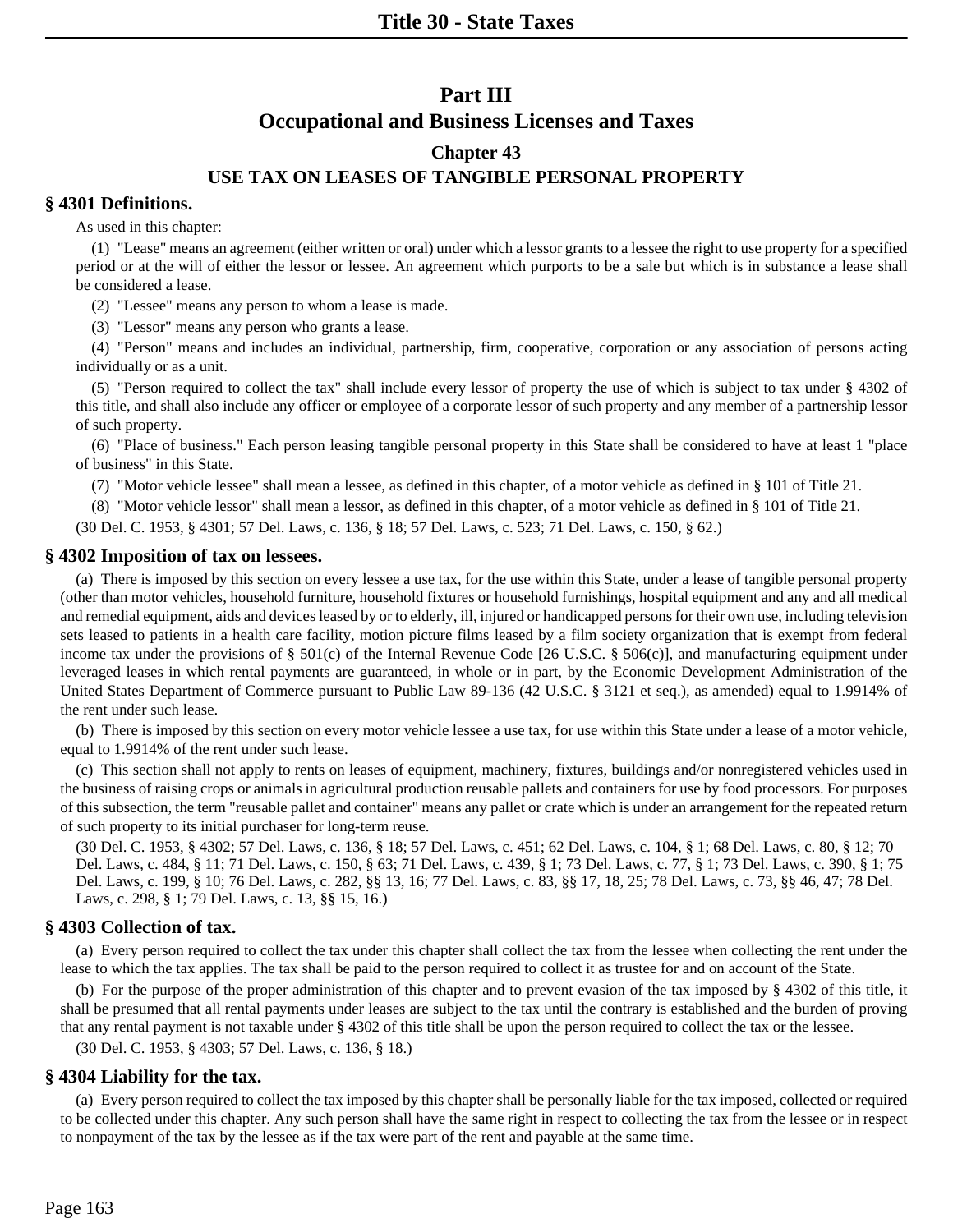(b) Where a lessee has failed to pay the tax imposed by this chapter to the person required to collect the same, then, in addition to all other rights, obligations and remedies provided, the tax shall be payable by the lessee directly to the Department of Finance and it shall be the duty of the lessee to file a return with the Department of Finance and to pay the tax to it within 20 days of the date the tax was required to be paid.

(c) The Department of Finance may, whenever it deems it necessary for the proper enforcement of this chapter, provide that a lessee shall file returns and pay directly to the Department of Finance any tax imposed under this chapter at such time as returns are required to be filed and payment made by the persons required to collect the tax.

(30 Del. C. 1953, § 4304; 57 Del. Laws, c. 136, § 18; 57 Del. Laws, c. 741, § 46; 70 Del. Laws, c. 186, § 1.)

#### **§ 4305 Lessor's license.**

(a)(1) Every person engaged in or desiring to engage in business in this State as a lessor of tangible personal property other than motor vehicles shall obtain a license by making application to the Division of Revenue and paying a fee of \$75, plus \$25 for each additional place of business or business location within this State. Such license shall be valid until the last day of December following the issuance thereof, at which time it may be renewed annually upon application and payment of the fees and taxes specified in this chapter.

(2) Every person engaged in or desiring to engage in business in this State as a motor vehicle lessor shall obtain a license by making application to the Division of Revenue and:

a. Paying a fee of \$75, plus \$25 for each additional place of business or business location within this State; or

b. Supplying proof of having obtained with respect to each such location a valid business license under paragraph (a)(1) of this section.

(b) In addition to the license fee required by subsection (a) of this section, every such lessor shall pay an annual license tax in quarterly installments at the rate of 0.2987% of the lease rental payments received, except lease rental payments on manufacturing equipment under leveraged leases on which rental payments are guaranteed, in whole or in part, by the Economic Development Administration of the United States Department of Commerce pursuant to Public Law 89-136 (42 U.S.C. § 312 et seq.), as amended. In computing the fee due on such aggregate gross receipts under this subsection for each quarter, there shall be allowed a deduction of \$300,000, to be applied first to receipts from leases of tangible property other than motor vehicles and any remainder applied to receipts from leases of motor vehicles. For purposes of this subsection, all branches or entities comprising an enterprise with common ownership or common direction and control shall be allowed only 1 quarterly deduction from the aggregate gross receipts of the entire enterprise. Returns shall be filed quarterly by each lessor on the dates specified in § 4307(b) of this title.

(c) Any person required to be licensed as a retailer under § 2905(a) of this title shall not be required to pay the license fees or taxes imposed by this section; provided, that:

(1) Such person deems gross receipts to which subsection (b) of this section would otherwise apply to be receipts from the sale of goods and thus subject to § 2905(b) of this title; and

(2) Any such person more than 50% of whose gross receipts are derived from the leasing of personal property within this State shall obtain a license under subsection (a) of this section.

Nothing in this subsection shall exempt any person from imposition or collection of tax under § 4302 of this Title.

(d) [Repealed.]

(30 Del. C. 1953, § 4305; 57 Del. Laws, c. 136, § 18; 57 Del. Laws, c. 681; 57 Del. Laws, c. 741, § 46; 60 Del. Laws, c. 163, § 1; 62 Del. Laws, c. 104, § 2; 65 Del. Laws, c. 392, § 10; 66 Del. Laws, c. 381, § 7; 67 Del. Laws, c. 261, § 13; 68 Del. Laws, c. 80, §§ 13, 14; 69 Del. Laws, c. 289, § 1; 70 Del. Laws, c. 230, § 4; 70 Del. Laws, c. 484, § 10; 70 Del. Laws, c. 489, § 21; 71 Del. Laws, c. 150, §§ 65-67; 71 Del. Laws, c. 351, § 12; 75 Del. Laws, c. 199, §§ 34, 35; 76 Del. Laws, c. 282, §§ 14, 16; 77 Del. Laws, c. 83, §§ 19, 25; 78 Del. Laws, c. 73, §§ 30, 48; 79 Del. Laws, c. 13, § 17.)

# **§ 4306 Records to be kept.**

Every person required to collect the tax under this chapter shall keep records of every lease the rent under which is subject to tax under this chapter in such form as the Department of Finance may require. The records shall be available for inspection and examination at any time upon demand by the Department of Finance and shall be preserved for a period of 3 years; except that the Department of Finance may consent to their destruction within that period or may require that they be kept longer.

(30 Del. C. 1953, § 4306; 57 Del. Laws, c. 136, § 18; 57 Del. Laws, c. 741, § 46; 67 Del. Laws, c. 40, § 16.)

# **§ 4307 Filing returns and payment of tax.**

(a)(1) Every person required to register with the Department of Finance under  $\S$  4305 of this title shall file a return quarterly with the Department of Finance showing the amount of rental payments received during the period covered by the return which are subject to tax under this chapter and the amount of taxes required to be collected with respect to such use.

(2) Notwithstanding § 4305(c) of this title, every motor vehicle lessor or other person required to collect the tax under this chapter from motor vehicle lessees shall be required to set forth separately from other amounts reported under this chapter the tax imposed under § 4302(b) of this title with regard to motor vehicle lessees.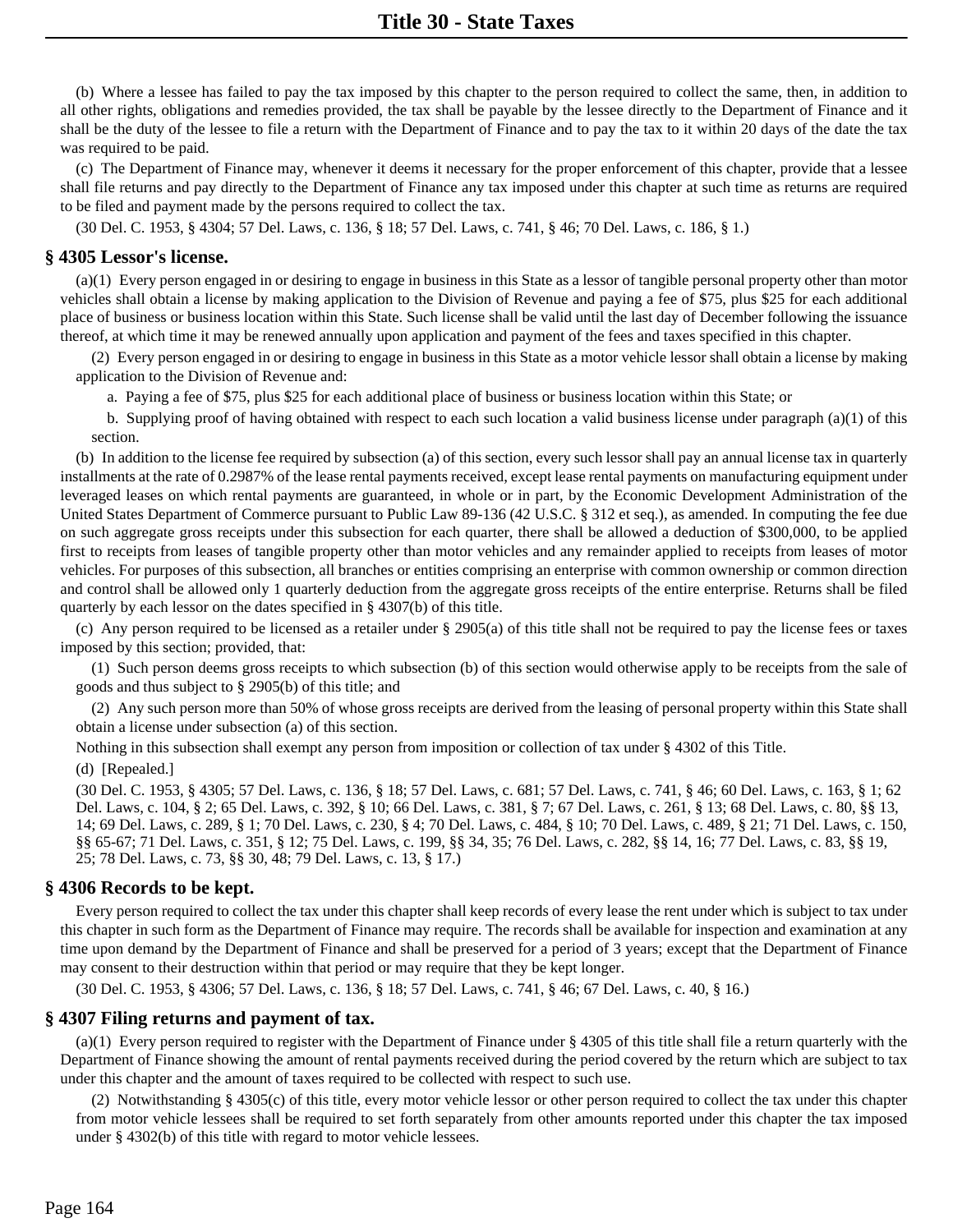(b) The returns required by this section shall be filed on or before October 31, January 31, April 30 and July 31 of each year for the next preceding 3-month period ending on September 30, December 31, March 31 and June 30 of each year.

(c) The form of returns shall be prescribed by the Department of Finance and shall contain such information as it may deem necessary for the proper administration of this chapter.

(d) Every person required to file a return under this section shall, at the time of filing such return, pay to the Department of Finance the tax imposed by this chapter. All the taxes for the period for which the return is filed shall be due and payable to the Department of Finance on the date prescribed for filing the return for such period without regard to whether a return is filed or whether the return which is filed correctly shows the taxes due.

(e) [Repealed.]

(30 Del. C. 1953, § 4307; 57 Del. Laws, c. 136, § 18; 57 Del. Laws, c. 741, § 46; 60 Del. Laws, c. 547, § 2; 71 Del. Laws, c. 150, §§ 64, 68; 71 Del. Laws, c. 351, § 27; 76 Del. Laws, c. 278, § 1; 76 Del. Laws, c. 282, § 15.)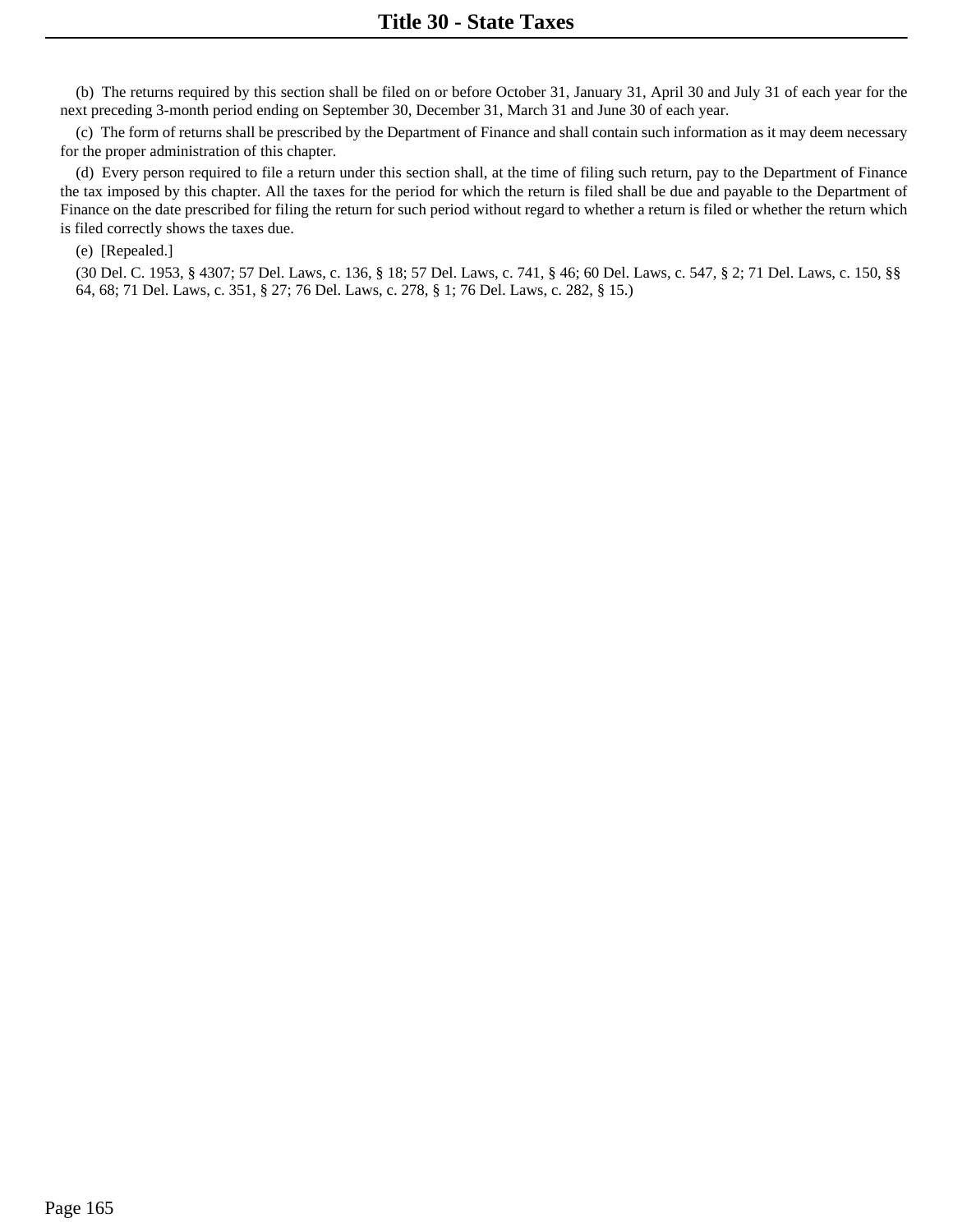# **Part IV Commodity Taxes Chapter 51 MOTOR FUEL TAX Subchapter I Gasoline**

# **§ 5101 Definitions.**

As used in this chapter:

- (1) "Aviation gasoline" is gasoline manufactured and distributed exclusively for use in internal combustion aircraft engines.
- (2) "Department" means Department of Transportation.

(3) "Distributor" includes any person, association of persons, firm or corporation, wherever resident or located, who imports or causes to be imported into the State gasoline, as defined in this section, for use, distribution, storage or sale after the gasoline reaches the State or who, being in the business of selling and or distributing gasoline in bulk quantities, desires to purchase gasoline tax free from another distributor for resale within this State or for export from this State; and also any person, association of persons, firm or corporation who produces, refines, manufactures or compounds, or causes to be produced, refined, manufactured or compounded gasoline as defined in this section within the State.

(4) A product will be considered "gasohol" when it is composed of 1 part anhydrous ethyl alcohol (ethanol) and 9 parts unleaded gasoline.

(5) "Gasoline" includes all products commonly or commercially known or sold as gasoline, including gasohol, casinghead gasoline, natural gasoline, aviation gasoline and all flammable liquids composed of a mixture of selected hydrocarbons expressly manufactured and blended for the purpose of effectively and efficiently operating spark-ignited internal combustion engines. The term "gasoline" does not include liquefied gases such as propane, butane or pentane, or mixtures of the same, nor any product:

a. Having an ASTM Designation D908 research octane number of less than 70; or

b. Having a Reid vapor pressure at 100° F. of more than 30 pounds.

(6) "Person" includes every natural person, fiduciary, association of persons or corporation. Whenever used in any clause prescribing and imposing a fine or imprisonment or both, the term "person" as applied to an association means and includes the partners or members thereof, and as applied to corporations, the officers thereof.

(7) "Retailer" means any person engaged in the sale of gasoline within this State who is not licensed as a distributor.

(30 Del. C. 1953, § 5101; 54 Del. Laws, c. 107; 57 Del. Laws, c. 741, § 24A; 62 Del. Laws, c. 380, §§ 1, 2; 65 Del. Laws, c. 297, §§ 1-3; 68 Del. Laws, c. 290, § 184; 70 Del. Laws, c. 575, § 11.)

# **§ 5102 License for retail sale of gasoline; requirement, issuance, term, fee and display.**

Every person engaged in the retail sale of gasoline shall, before engaging in such business, procure from the Department of Transportation a license for each establishment operated by such person. Such license shall be issued by the Department and shall expire on June 30 next following, subject to such reasonable regulations as the Department shall provide. Every person desiring to continue to engage in the retail sale of gasoline shall annually thereafter on July 1 procure from the Department a license for such establishment operated by such person, which shall expire on June 30 next following, subject to such reasonable regulations as the Department shall provide. A license fee of \$5.00 shall be paid for the issuing of every such license and the Department shall supply a certificate, which the licensee shall publicly display in a manner to be regulated by the Department. Retailers participating in the Small Retail Gasoline Station Assistance Loan Fund established in Chapter 74 of Title 7, must, as a condition of their license, make their loan payments as prescribed therein; if their fuel supplier is not a distributor licensed under this chapter, then the retailer must file its own fuel tax return with the Department of Transportation for this purpose.

(30 Del. C. 1953, § 5102; 54 Del. Laws, c. 107; 57 Del. Laws, c. 741, § 24B; 59 Del. Laws, c. 216, § 2; 64 Del. Laws, c. 365, § 4; 64 Del. Laws, c. 368, § 1; 68 Del. Laws, c. 290, § 184; 69 Del. Laws, c. 77, § 73.)

# **§ 5103 License for distributor of gasoline; requirement, application, bond and fee.**

(a) No distributor shall receive, use, sell or distribute any gasoline or engage in business within this State unless such distributor is the holder of an uncancelled license issued by the Department of Transportation to engage in such business. To procure such license, a distributor shall file with the Department an application under oath and in such form as the Department may prescribe, setting forth:

(1) The name under which the distributor will transact business within the State;

(2) The location, with street number address of its principal office or place of business within this State; and

(3) The name and complete residence address of the owner or the names and addresses of the partners, if such distributor is a partnership, or the names and addresses of the principal officers, if such distributor is a corporation or association; and if such distributor is a corporation organized under the laws of another state, territory or country or the laws of the United States, it shall also file with such application a certified copy of the certificate issued by the Secretary of State of Delaware showing that such corporation is authorized to transact business in the State.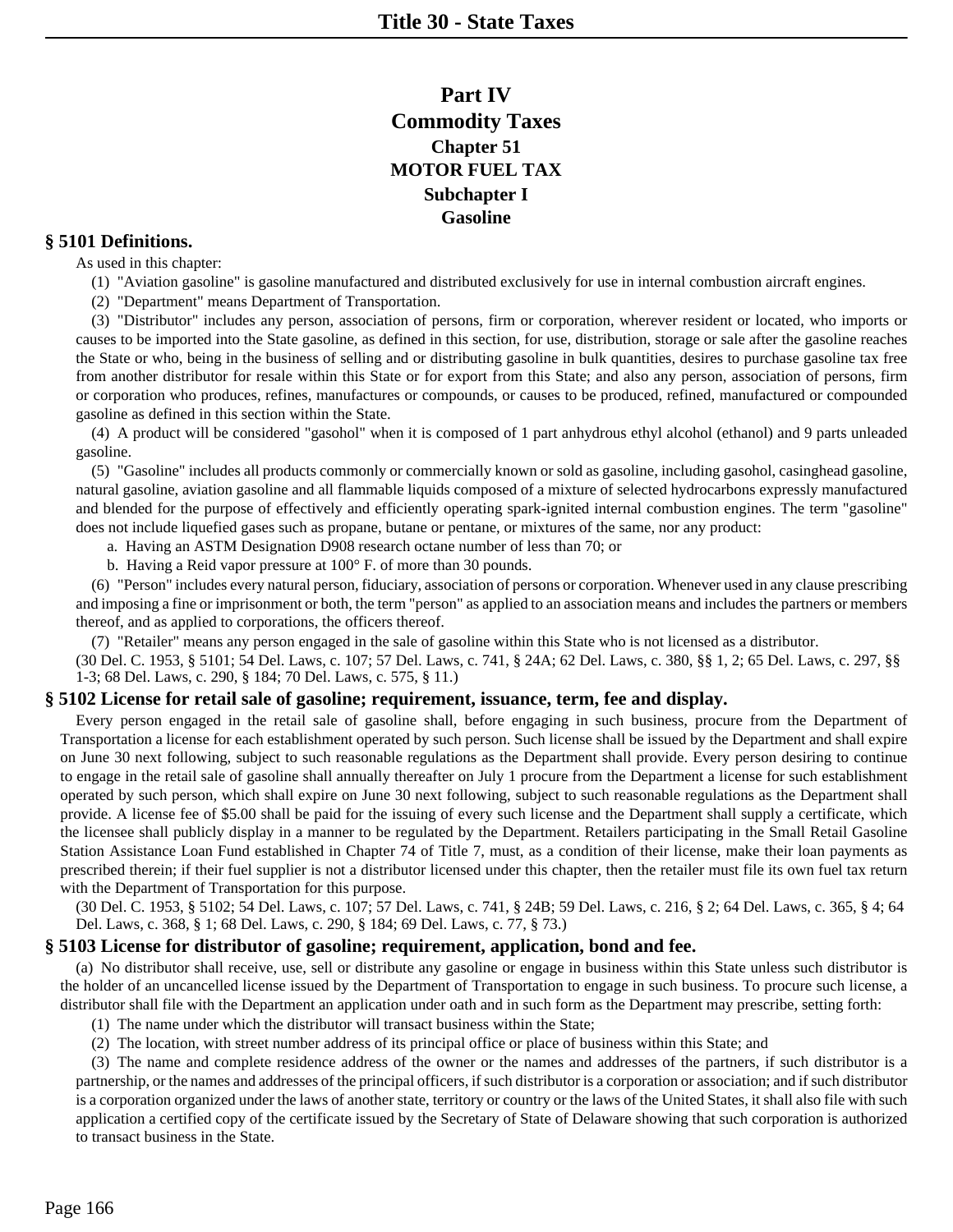(b) Upon the filing of an application for a license, and concurrently therewith, a bond of the character stipulated and in the amount provided for in § 5107 of this title shall be filed with the Department of Transportation. No license shall be issued upon any application unless accompanied by such bond.

- (c) Upon the filing of the application for a license, a filing fee of \$10 shall be paid to the Department of Transportation.
- (d) As a condition of their license, distributors shall make the required loan payments for themselves or their retailer customers who: (1) Participate in the Small Retail Gasoline Station Assistance Loan Fund, established in Chapter 74 of Title 7; and
- (2) Provide these funds to the distributor.

(30 Del. C. 1953, § 5103; 54 Del. Laws, c. 107; 57 Del. Laws, c. 741, § 24B; 59 Del. Laws, c. 216, § 2; 64 Del. Laws, c. 365, § 5; 64 Del. Laws, c. 368, § 2; 68 Del. Laws, c. 290, § 184; 69 Del. Laws, c. 77, § 74.)

#### **§ 5104 Issuance of distributor's license; term of license.**

The application referred to in § 5103 of this title, in proper form having been accepted for filing, the filing fee paid and the bond having been accepted and approved, the Department of Transportation shall, except as provided in this chapter, issue to such distributor a license to transact business as a distributor in this State. Such license shall expire on June 30 next following. Every distributor desiring to continue as a distributor shall apply for and procure a license before July 1 each year. Each distributor shall be assigned a license number upon qualifying for a license under this subchapter.

(30 Del. C. 1953, § 5104; 54 Del. Laws, c. 107; 57 Del. Laws, c. 741, § 24B; 59 Del. Laws, c. 216, § 2; 60 Del. Laws, c. 473, § 1; 62 Del. Laws, c. 380, § 3; 68 Del. Laws, c. 290, § 184.)

#### **§ 5105 Refusal of distributor's license; grounds.**

If any application for a license to transact business as a distributor in this State shall be filed by any person whose license shall at any time theretofore have been cancelled for cause, or in case the Department of Transportation shall be of the opinion that the application is not filed in good faith or that the application is filed by some person as a subterfuge for the real person in interest whose license or registration shall therefore have been cancelled for cause, the Department of Transportation, after a hearing, of which the applicant shall be given 5 days' notice in writing and at which the applicant shall have the right to appear in person or by a counsel and present testimony, may refuse to issue to such person a license to transact business as a distributor in this State.

(30 Del. C. 1953, § 5105; 54 Del. Laws, c. 107; 57 Del. Laws, c. 741, § 24B; 59 Del. Laws, c. 216, § 2; 68 Del. Laws, c. 290, § 184.) **§ 5106 Assignability of distributor's license.**

The license issued under this subchapter by the Department of Transportation shall not be assignable and is valid only for the distributor in whose name it was issued.

(30 Del. C. 1953, § 5106; 54 Del. Laws, c. 107; 57 Del. Laws, c. 741, § 24B; 59 Del. Laws, c. 216, § 2; 68 Del. Laws, c. 290, § 184.) **§ 5107 Bond of licensed distributor.**

(a) Every distributor shall file with the Department of Transportation a bond in the approximate sum of 3 times the average monthly gasoline tax due or estimated to be due by such distributor under the existing law of the State. In no case shall such bond be less than \$5,000 nor more than \$200,000. Every bond filed with and approved by the Department shall, without the necessity of periodic renewal, remain in force and effect until such time as the distributor's license is revoked for cause, or otherwise cancelled or surrendered.

(b) The bond shall be in such form as may be approved by the Department, and shall be executed by a surety company to be approved by the Department and duly licensed to do business under the laws of this State. The bond shall be payable to the State, and be conditioned upon the prompt filing of true reports and the payment by such distributor to the Department of any and all gasoline taxes levied or imposed by this State, together with any and all penalties and/or interest thereon, and generally upon faithful compliance with the provisions of this chapter.

(c) If liability upon the bond thus filed by the distributor with the Department of Transportation shall be discharged or reduced, whether by judgment rendered, payment made or otherwise, or if in the opinion of the Department any surety on the bond theretofore given shall have become unsatisfactory or unacceptable, then the Department may require the filing of a new bond with like surety as hereinbefore provided in the same amount, failing which, the Department shall forthwith cancel the license of the distributor. If the new bond is furnished by the distributor as above provided, the Department shall cancel and surrender the bond of the distributor for which such new bond shall be substituted; provided, however, that such bond shall not be cancelled if any liability shall have accrued under the provisions thereof which shall be still outstanding.

(d) If the Department of Transportation, after a hearing of which the distributor shall be given 5 days' notice in writing, shall decide that the amount of the existing bond is insufficient to insure payment to the State of the amount of the tax and any penalties and interest for which the distributor is or may at any time become liable, then the distributor shall forthwith upon the written demand of the Department file an additional bond in the same manner and form with like security thereon as hereinbefore provided. The total amount of any such additional bond, as well as the bond required under subsection (a) of this section, shall not exceed the maximum of \$200,000, and the Department shall forthwith cancel the license certificate of any distributor failing to file an additional bond as herein provided.

(e) Any surety on any bond furnished by any distributor as above provided, upon written request mailed to the Department of Transportation, certified mail, return receipt requested, shall be released and discharged from any and all liability to the State accruing on such bond. Upon receipt of such request, the Department shall forthwith acknowledge in writing the receipt of said request and shall therein inform the surety that it shall be released and discharged from any and all liability to the State accruing on such bond after the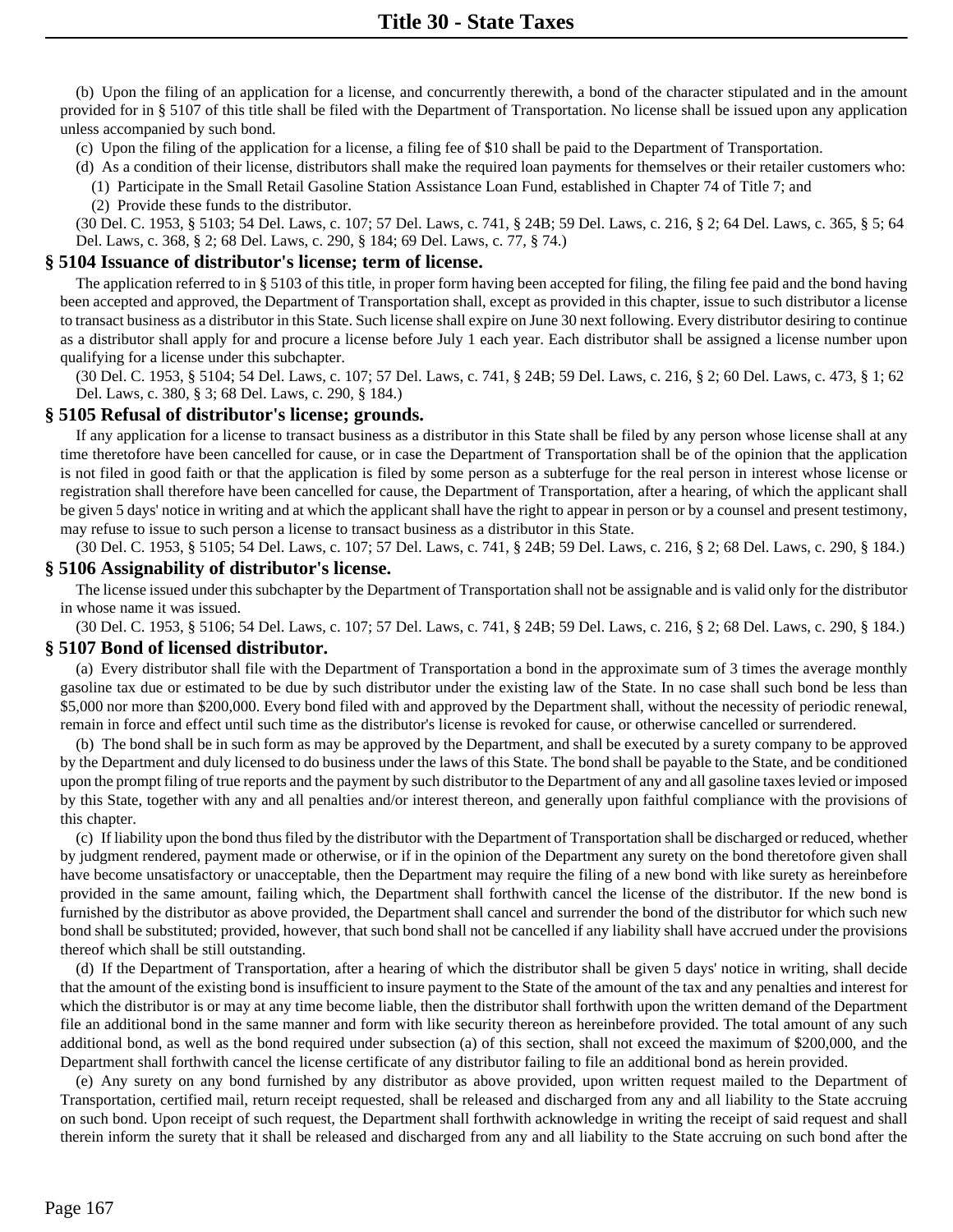expiration of 60 days from the date on which the Department received the surety's request for release and discharge. Simultaneously, the Department shall also notify the distributor who furnished such bond of the fact that the surety will be released and discharged from any and all liability on a date certain. The distributor shall further be advised that unless it shall, on or before the expiration of such 60-day period, file with the Department a new bond in the amount and form hereinbefore in this section provided, the Department shall forthwith cancel the license of the distributor.

(30 Del. C. 1953, § 5107; 54 Del. Laws, c. 107; 57 Del. Laws, c. 741, § 24B; 59 Del. Laws, c. 216, § 2; 62 Del. Laws, c. 380, § 4; 64 Del. Laws, c. 365, § 1; 65 Del. Laws, c. 339, § 1; 66 Del. Laws, c. 97, § 1; 68 Del. Laws, c. 290, § 184; 70 Del. Laws, c. 311, §§ 1, 2.)

# **§ 5108 Revocation, cancellation and surrender of license and bond.**

The Department of Transportation may revoke the license of any distributor for reasonable cause. Before revoking any such license the Department shall notify the distributor to show cause within 60 days of the date of the notice why such license should not be revoked; provided, however, that at any time prior to or pending such hearing the Department may, in the exercise of reasonable discretion, suspend such license.

The Department shall cancel any license to act as a distributor immediately upon surrender thereof by the holder. If the license of any distributor shall be cancelled by the Department and if the distributor shall have paid to the State of Delaware all taxes, penalties and interest due and payable by it under the gasoline laws of this State, then the Department shall cancel and surrender the bond or other surety theretofore filed by said distributor. The Department shall promptly notify all licensed distributors of any such cancellation.

The Department of Transportation may suspend or revoke a gasoline retailer's license for reasonable cause in the same manner as a distributor's license.

(30 Del. C. 1953, § 5108; 54 Del. Laws, c. 107; 57 Del. Laws, c. 741, § 24B; 59 Del. Laws, c. 216, § 2; 62 Del. Laws, c. 380, § 5; 68 Del. Laws, c. 290, § 184.)

#### **§ 5109 Records of Department of Transportation.**

The Department of Transportation shall keep and file all applications and bonds with an alphabetical index thereof, together with a record of all licensed distributors.

(30 Del. C. 1953, § 5109; 54 Del. Laws, c. 107; 57 Del. Laws, c. 741, § 24B; 59 Del. Laws, c. 216, § 2; 68 Del. Laws, c. 290, § 184.)

#### **§ 5110 Levy and rate of tax; collection.**

(a) There is hereby levied and imposed for the state fiscal year commencing August 1, 1981, a tax of 11 cents per gallon on all gasoline which is sold or used in the State. For each state fiscal year thereafter, the rate of such tax per gallon shall equal the product of: Ten percent and the 12-month average of the "wholesale average price" per gallon of regular unleaded gasoline at self-service stations in the Philadelphia, Pennsylvania area, as reported in the McGraw-Hill Platt's/Lundberg Report (or successor report), such product to be rounded to the nearest whole cent. A calculation producing a rate including a fraction less than one half of 1 cent shall be rounded down to the nearest whole cent, and a calculation producing a rate including a fraction equal to or greater than one-half cent shall be rounded up to the nearest whole cent. The rate of taxation for the fiscal years beginning July 1, 1982, and thereafter shall be calculated on the basis of such wholesale average prices reported for the consecutive 12-month period commencing March 1 and ending on the last day of February of the fiscal year next prior to the fiscal year in which the tax will be imposed. The Secretary of Transportation and the Secretary of Finance shall compute the applicable rate in March, or as soon as practicable thereafter, for the next state fiscal year and shall notify the Governor and the General Assembly of their findings and calculations not later than April 30 of that year. If the Platt's/ Lundberg Report fails to contain reports on the wholesale average price per gallon of regular unleaded gasoline at self-service stations in the Philadelphia, Pennsylvania area for any month or if the report is discontinued and no successor report is published, the Secretary of Transportation and the Secretary of Finance shall use available figures reflecting such prices reported in any other nationally recognized publication. Notwithstanding the foregoing:

(1) The tax rate per gallon of gasoline levied pursuant to this section shall not be less than an amount equivalent to 11 cents per gallon;

(2) The tax rate for any fiscal year commencing July 1, 1982, and thereafter shall not be less than the rate for the prior state fiscal year nor more than 1 cent per gallon above the tax rate in effect for the prior state fiscal year; and

(3) The maximum aggregate tax rate shall not exceed an amount equivalent to 11 cents per gallon of gasoline.

(b) The tax shall be collected by and paid to the State but once in respect to any gasoline. Nothing in this section shall be construed to exempt from the tax any distributor of gasoline with respect to gasoline used in making such distribution. The tax shall be collected in the manner hereinafter provided.

(c) Notwithstanding subsection (a) of this section, the tax levied and imposed in subsection (a) of this section shall be 22 cents per gallon through December 31, 1994. Thereafter, the tax shall be 23 cents per gallon. Effective January 1, 1995, the tax shall be no more or no less than 23 cents per gallon until increased or decreased by the State. By virtue of the pledge and assignment of motor fuel tax revenues by the State to the Delaware Transportation Authority, said tax shall not be decreased during the period any bonds of that Authority are outstanding and unpaid.

(30 Del. C. 1953, § 5110; 54 Del. Laws, c. 107; 55 Del. Laws, c. 112, § 1; 58 Del. Laws, c. 289, § 1; 59 Del. Laws, c. 218, §§ 1, 2; 59 Del. Laws, c. 416, § 1; 61 Del. Laws, c. 74, § 1; 63 Del. Laws, c. 179, § 24; 65 Del. Laws, c. 385, § 10; 66 Del. Laws, c. 87, § 2; 67 Del. Laws, c. 285, § 55; 68 Del. Laws, c. 290, § 184; 69 Del. Laws, c. 77, §§ 49, 50.)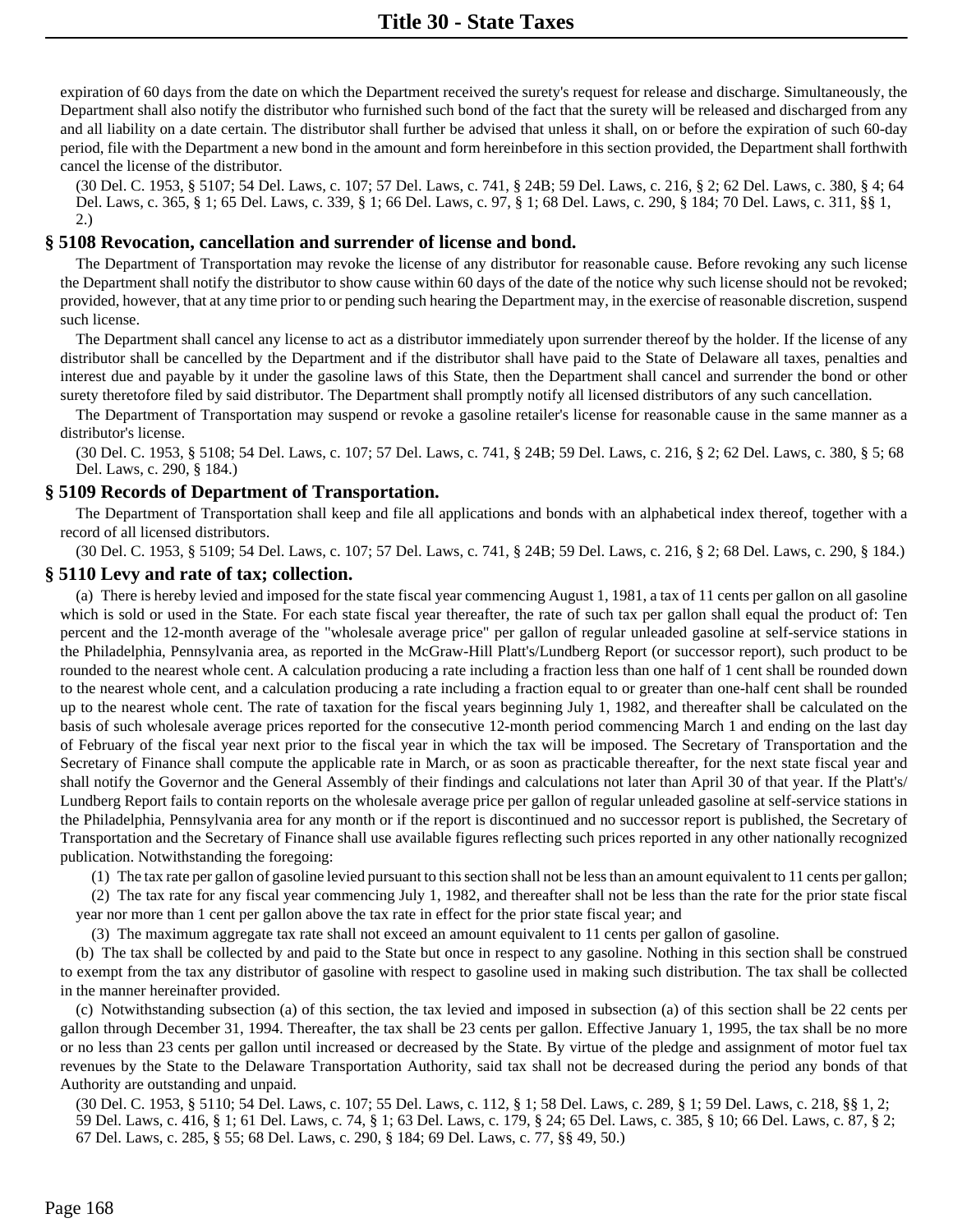# **§ 5111 Exempt sales of gasoline.**

- (a) The tax imposed by this chapter shall not apply to gasoline:
	- (1) Sold and delivered to and used by the United States or any of the governmental agencies thereof;
	- (2) Sold or delivered under the protection of the interstate commerce clause of the Constitution of the United States;
	- (3) Sold by a distributor to another distributor;
	- (4) Sold and delivered to and used by the State and every political subdivision thereof;

(5) Sold and delivered to and used by volunteer fire companies in any of their official vehicles and veteran or civic organizations in their ambulances when such vehicles are used on a voluntary, nonprofit basis. The fuel supply tanks maintained under this section must be for the exclusive use of said vehicles.

(b) The Department of Transportation may, for purposes of identification of the above agencies or organizations, require that an exemption certificate issued by the Department of Transportation be on file with the Department and the supplier from which the fuel is purchased.

(30 Del. C. 1953, § 5111; 54 Del. Laws, c. 107; 56 Del. Laws, c. 33, § 2; 57 Del. Laws, c. 741, § 24B; 59 Del. Laws, c. 216, § 2; 60 Del. Laws, c. 81, § 1; 62 Del. Laws, c. 380, § 6; 68 Del. Laws, c. 290, § 184; 69 Del. Laws, c. 77, § 65.)

# **§ 5112 Distributor's taxable sales of gasoline; what is included.**

The distributor's taxable sales shall, for the purpose of this chapter, include all gasoline delivered to retail dealers, including gasoline delivered to retail outlets on consignment or to retail outlets owned or operated by the distributor.

(30 Del. C. 1953, § 5112; 54 Del. Laws, c. 107.)

# **§ 5113 Monthly reports of distributors.**

(a) On or before the twenty-fifth day of each calendar month, each distributor of gasoline shall file with the office of the Department of Transportation, a statement on a form prepared by the Department of Transportation, which shall show the quantity of gasoline on hand on the first and last days of the preceding calendar month, the quantity of gasoline received, produced, manufactured, refined or compounded during the preceding calendar month, the quantity of gasoline sold, delivered or used within this State during the preceding calendar month, and such other information as the Department of Transportation may require. Aviation gasoline shall be reported separately from other gasolines.

(b) On or before June 25 each year, distributors having average monthly taxable sales and/or use of 500,000 or more gallons shall file a statement of the estimated sales and/or use anticipated for the same calendar month.

(c) The fact that a distributor's name is signed to such statements shall be prima facie evidence for all purposes that the reports were actually signed by such distributor or a duly authorized agent. Such statements shall contain a declaration by the person making the same, to the effect that the statements contained therein are true and are made under penalties of perjury, which declaration shall have the same force and effect as a verification of the return and shall be in lieu of such verification.

(d) The monthly statements or payments of tax, as provided in § 5114 of this title, shall be considered to have been duly and timely filed if such statements or payments are deposited in the United States mail with postage prepaid on or before the twenty-fifth day of a given calendar month; provided, however, that for good cause the Department of Transportation may grant a licensee a reasonable extension of time.

In lieu of depositing tax payments in the United States mail, a licensed motor fuel distributor may hand deliver said payment to the Department of Transportation or the Department may require licensed motor fuel distributors to make electronic transfers of such funds to the appropriate state account.

(e) When the twenty-fifth day of a given month falls on a weekend or state holiday, the due date of the statement and tax shall be the next following business day of the State.

(30 Del. C. 1953, § 5113; 54 Del. Laws, c. 107; 57 Del. Laws, c. 741, §§ 24B, 24C; 59 Del. Laws, c. 216, § 2; 60 Del. Laws, c. 76, § 1; 60 Del. Laws, c. 440, §§ 1-3; 62 Del. Laws, c. 380, § 7; 67 Del. Laws, c. 340, § 1; 68 Del. Laws, c. 290, § 184; 70 Del. Laws, c. 186, § 1; 70 Del. Laws, c. 575, § 12.)

# **§ 5114 Payment of tax by distributor.**

(a) At the time of rendering the statement required by § 5113(a) of this title, the distributor shall pay to the Department of Transportation the tax or taxes levied by this chapter on all gasoline sold and/or used within this State during the preceding calendar month.

(b) Distributors averaging monthly sales and/or use of 500,000 or more gallons over a 12-month period ending April 30 each year shall, when complying with § 5113(b) of this title, pay to the Department of Transportation in June each year the tax or taxes on 75% of the gallons of gasoline estimated to be sold and/or used during said month of June. The balance of the tax due on the actual sales and/or use in June shall be paid on or before the twenty-fifth day of the next calendar month.

(30 Del. C. 1953, § 5114; 54 Del. Laws, c. 107; 57 Del. Laws, c. 741, §§ 24B, 24C; 59 Del. Laws, c. 216, § 2; 60 Del. Laws, c. 76, § 2; 60 Del. Laws, c. 667, § 1; 62 Del. Laws, c. 380, § 8; 68 Del. Laws, c. 290, § 184.)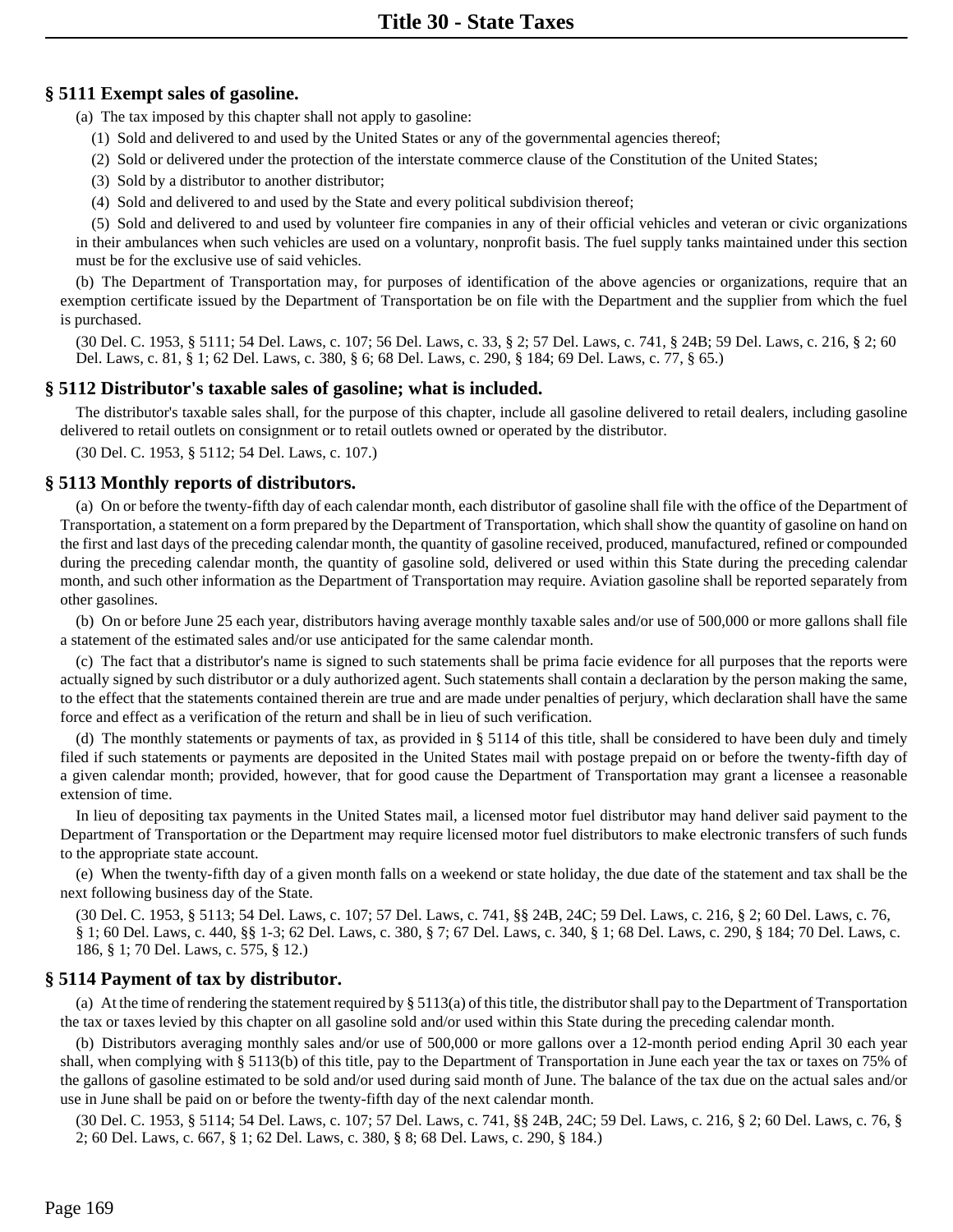# **§ 5115 Penalties for failure to file reports or pay tax when due.**

When any distributor fails to file monthly reports with the Department of Transportation as required by § 5113 of this title or when such distributor fails to pay the Department the amount of taxes due to this State as required by § 5114 of this title, a penalty of \$5.75 per business day shall accrue up to a maximum of \$28.75 for each report. For each report filed more than 5 business days late, the penalty shall be \$28.75 or 12 percent of the tax due, whichever is greater, for each such report. Any tax due shall also bear interest at the rate of 1 percent per month, or fraction thereof, until same is paid; however, the Department may waive all or any part of the penalty and interest when it is established to the satisfaction of the Department that failure to file the monthly report or pay the tax by the twentyfifth day of the month was not with intent to violate the law.

A month, for purposes of calculating interest in this chapter, shall be from the twenty-sixth day of a given month through the twentyfifth day of the following month.

(30 Del. C. 1953, § 5115; 54 Del. Laws, c. 107; 57 Del. Laws, c. 741, §§ 24B, 24C; 59 Del. Laws, c. 216, § 2; 60 Del. Laws, c. 76, § 3; 60 Del. Laws, c. 422, § 1; 62 Del. Laws, c. 380, §§ 9, 10; 64 Del. Laws, c. 368, § 3; 67 Del. Laws, c. 260, § 1; 68 Del. Laws, c. 290, § 184; 70 Del. laws, c. 186, § 1.)

#### **§ 5116 Estimate by Department of Transportation in absence of tax report; redetermination of assessment.**

(a) Whenever any distributor neglects or refuses to make and file any report for any calendar month as required by this chapter or files an incorrect or fraudulent report, the Department of Transportation shall determine, from any information obtainable in its office, or elsewhere, the number of gallons of gasoline with respect to which the distributor has incurred liability under the gasoline laws of this State.

(b) In any action or proceeding for the collection of the gasoline tax and/or penalties or interest imposed in connection therewith, an assessment by the Department of the amount of the tax due and/or interest or penalties due to the State shall constitute prima facie evidence of the claim of the State, and the burden of proof shall be upon the distributor to show that the assessment was incorrect and contrary to law.

(c) Promptly after the date of such determination, the Department of Transportation shall notify by mail the person against whom the assessment is made. Within 60 days after the date of notification, such person may file with the Department of Transportation a petition for redetermination of such assessment. Every petition for redetermination shall state specifically the reason or reasons which the petitioner believes entitles the petitioner to such redetermination. It shall be the duty of the Secretary of Transportation within 90 days after the receipt of any petition to dispose of such petition for redetermination. Notice of the decision shall be given in writing to the petitioner promptly by the Secretary of Transportation.

(d) Any person shall have the right to appeal within 60 days the decision of the Secretary of Transportation concerning redetermination to the Superior Court of this State.

(30 Del. C. 1953, § 5116; 54 Del. Laws, c. 107; 57 Del. Laws, c. 741, §§ 24B, 24C; 59 Del. Laws, c. 216, § 2; 62 Del. Laws, c. 380, § 11; 68 Del. Laws, c. 290, § 184; 70 Del. Laws, c. 186, § 1.)

# **§ 5117 Collection by Department of Transportation of delinquent taxes.**

If any distributor shall be in default for more than 10 days in payment of any taxes and/or penalties thereon payable under the terms of this chapter, the Department of Transportation may issue a warrant under its official seal, and signed by its Chairperson, directed to the sheriff of any county of the State, commanding the sheriff to levy upon and sell the goods and chattels of such distributor, without exemption, found within the sheriff's jurisdiction, for the payment of the amount of such delinquency, with the added penalties and interest and the cost of executing the warrant, and to return such warrant to the Department and to pay the Department the money collected by virtue thereof within the time to be therein specified, which shall not be less than 20 nor more than 60 days from the date of the warrant. The sheriff, to whom any such warrant is directed, shall proceed upon the same in all respects and with like effect and in the same manner as prescribed by law in respect to executions issued against the goods and chattels upon judgments by a court of record, and shall be entitled to the same fees for services in executing the warrant, to be collected in the same manner; provided, that nothing in this section shall be construed as forfeiting or waiving any rights to collect such taxes by an action upon any bond that may be filed with the Department of Transportation under the provisions of this chapter, or by suit or otherwise, and in case such suit, action or other proceeding shall have been instituted for the collection of said tax, such suit, action or other proceeding shall not be construed as waiving any other right herein provided.

(30 Del. C. 1953, § 5117; 54 Del. Laws, c. 107; 57 Del. Laws, c. 741, §§ 24B, 24C; 59 Del. Laws, c. 216, § 2; 62 Del. Laws, c. 380, § 12; 68 Del. Laws, c. 290, § 184; 70 Del. Laws, c. 186, § 1.)

#### **§ 5118 Rules and regulations.**

The Department of Transportation may prescribe reasonable rules and regulations for the carrying out of this chapter and all forms of reports required by this chapter.

(30 Del. C. 1953, § 5118; 54 Del. Laws, c. 107; 57 Del. Laws, c. 741, §§ 24B, 24C; 59 Del. Laws, c. 216, § 2; 68 Del. Laws, c. 290, § 184.)

# **§ 5119 Deposit of receipts by Department of Transportation.**

All money received by the Department of Transportation under this chapter shall be deposited, not later than the close of the business day next following such receipt, to the credit of the Delaware Transportation Authority pursuant to Chapter 13 of Title 2, as amended,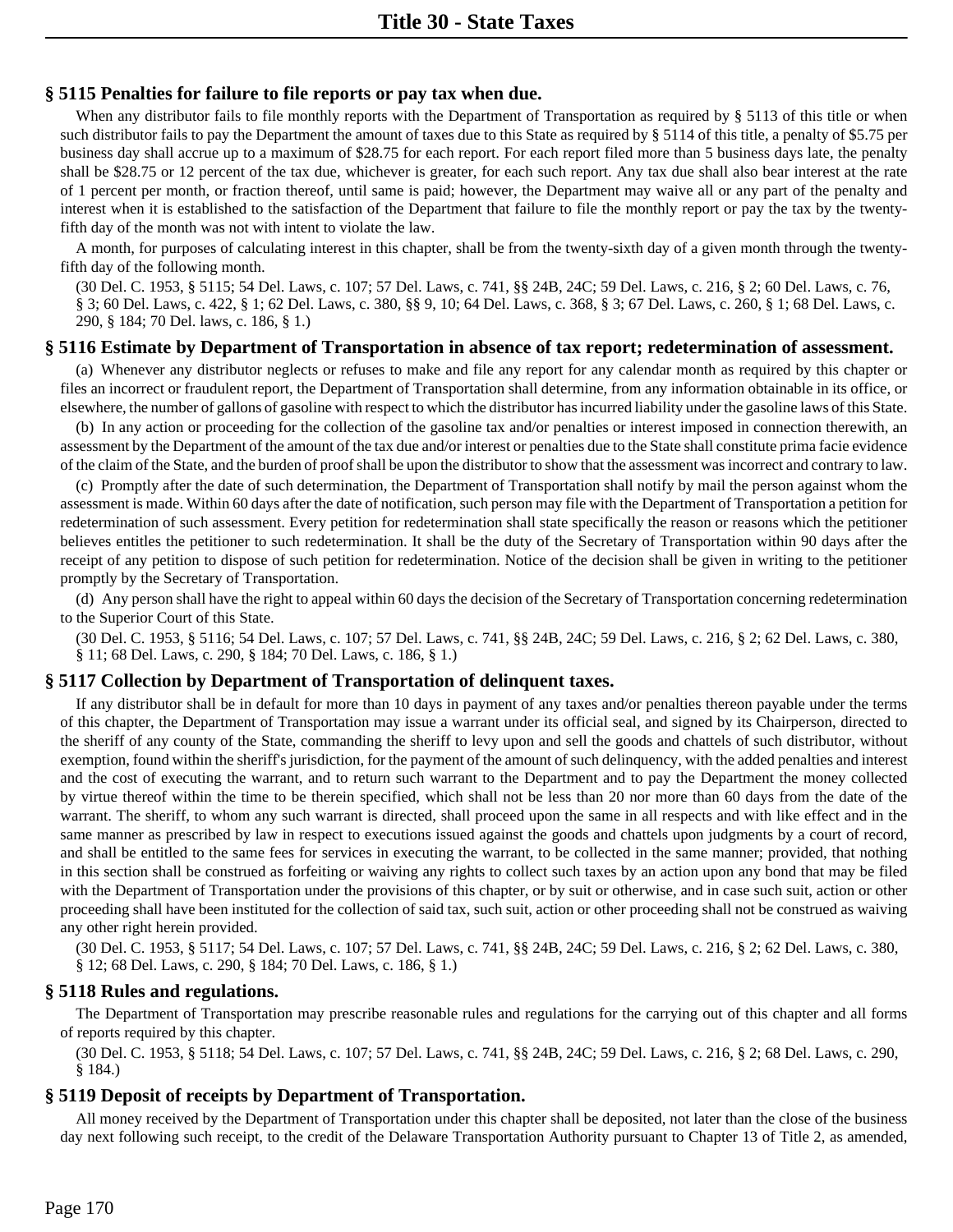and any resolution or indenture of the Delaware Transportation Authority, authorizing the issuance of bonds to finance the costs of transportation facilities described in said title, is to be used to finance the costs of roads, highways and other transportation facilities and not to defray the expenses and obligations of the general government of the State.

(30 Del. C. 1953, § 5119; 54 Del. Laws, c. 107; 57 Del. Laws, c. 741, §§ 24B, 24C; 59 Del. Laws, c. 216, § 2; 63 Del. Laws, c. 179, § 25; 68 Del. Laws, c. 290, § 184.)

# **§ 5120 Refunds of motor fuel taxes.**

(a) The Secretary of Transportation shall refund out of the General Fund of this State the tax paid on gasoline upon receipt of written authorization from the Department of Transportation so to do, which written authorization shall be given under the following conditions:

(1) Gasoline used by any person for the purpose of operating stationary gas engines, tractors, motorboats, airplanes or aircrafts, or any other purpose except in motor vehicles licensed, or subject to being licensed, for operation upon any of the public highways of the State.

(2) [Repealed.]

(3) Gasoline sold and delivered to, and used and consumed by, the operators of taxicab businesses in the operation of a taxicab or taxicabs in the normal course of such businesses; provided, however, that the main base of operations of the taxicab business in each case must be in the State, and the application provided for in subsection (b) of this section must certify that all fees and taxes then due from such business to the State or to any local government of the State by the operator and/or owner of such taxicab business shall have been paid in full. For purposes of this paragraph, the definition of "taxicab" shall be as set forth in § 101 of Title 21.

(b) Such application shall be in such form as shall be prescribed by the Department, shall be under the penalties of perjury, and shall state the quantity of gasoline with respect to which refund is claimed, the purpose for which said gasoline was used, date of purchase, from whom purchased, and such other information as the Department shall require.

(c) Such application shall be accompanied by the original invoice showing such purchase, together with evidence of the payment thereof.

(d) All applications for refunds must be filed with the Department of Transportation within 12 calendar months from the date of the purchase or invoice of the gasoline with respect to which a tax refund is claimed.

(e) The conditions of this section having been fully complied with, the Department of Transportation shall determine the amount of the refund due on such application and authorize the Secretary of Transportation in writing to pay such amount within 30 days from the time of filing of the application for refund.

(f) There shall be refunded out of the General Fund of this State any tax, penalty or interest erroneously or illegally collected under this chapter. A refund claim prepared in such manner as the Department may prescribe shall be filed with the Department within 1 year from the earlier of:

(1) The date of the payment; or

(2) The date the payment was required to be made.

The Department shall certify the amount thereof to the State Treasurer who shall thereupon draw a warrant to the claimant forthwith.

(g) If a refund granted under this section shall later be determined to have been erroneously or illegally paid in whole or in part, the Department of Transportation may demand, within 3 years from the date of such payment, that restitution be made to the General Fund of this State. Interest on said moneys assessed shall accrue at the rate of 1% per month, or fraction thereof, from the date of notification by the Department of Transportation until receipt of payment.

(30 Del. C. 1953, § 5120; 54 Del. Laws, c. 107; 56 Del. Laws, c. 33, § 1; 57 Del. Laws, c. 741, §§ 24B, 24C; 59 Del. Laws, c. 216, §§ 2, 3; 60 Del. Laws, c. 81, § 2; 60 Del. Laws, c. 642, § 1; 62 Del. Laws, c. 380, §§ 13, 14; 68 Del. Laws, c. 156, § 55(b); 68 Del. Laws, c. 290, § 184.)

# **§ 5121 Reports from carriers transporting gasoline; penalty for failure to file report; appeal.**

(a) Every railroad company, suburban or interurban railroad company, pipeline company, water transportation company and common carrier transporting gasoline, either in interstate or in intrastate commerce, to points within this State, and every person, except distributors, transporting gasoline by whatever manner to a point in this State from any point outside this State shall report, under penalty of perjury, to the Department of Transportation on forms prescribed by the Department all deliveries of gasoline so made to points within this State.

(b) The reports shall cover monthly periods, shall be postmarked by the United States Postal Service on or before the twenty-fifth day of the calendar month immediately following the month covered by the report, shall show the name and address of the person to whom the deliveries of gasoline have actually and in fact been made, and such other additional information relative to shipments of gasoline as the Department may require.

(c) If any carrier fails to file a report as required by this section, a penalty of \$5.00 per business day shall accrue until said report is filed up to a maximum amount of \$25 for each report; however, the Department may waive all or part of the penalty if it is established to the satisfaction of the Department that failure to file the report was not with intent to violate the law.

(30 Del. C. 1953, § 5121; 54 Del. Laws, c. 107; 57 Del. Laws, c. 741, §§ 24B, 24C; 59 Del. Laws, c. 216, § 2; 62 Del. Laws, c. 380, §§ 15, 16; 68 Del. Laws, c. 290, § 184.)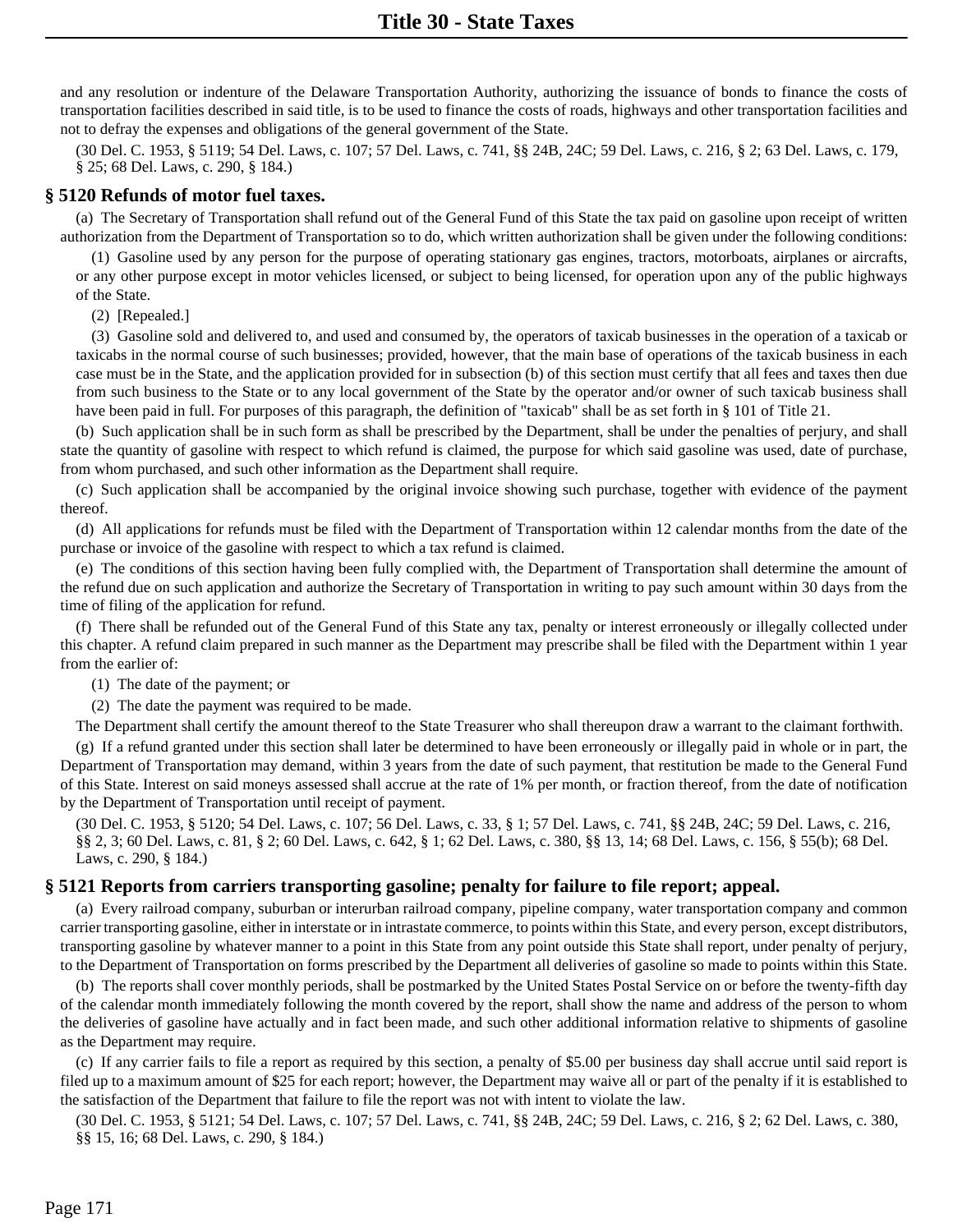# **§ 5122 Retention of records by distributors or retailers; penalties.**

(a) Each distributor or retailer shall maintain and keep, for a period of 3 years, such records of gasoline received, used, sold and/or delivered within this State by such distributor or retailer, together with invoices, bills of lading, and other pertinent records and papers as may be required by the Department of Transportation for the reasonable administration of this chapter.

(b) Whoever violates this section shall be fined not more than \$1,000 and the costs of prosecution, or imprisoned not more than 1 year, or both.

(30 Del. C. 1953, § 5122; 54 Del. Laws, c. 107; 57 Del. Laws, c. 741, §§ 24B, 24C; 58 Del. Laws, c. 203, § 1; 59 Del. Laws, c. 216, § 2; 62 Del. Laws, c. 380, § 17; 68 Del. Laws, c. 290, § 184.)

# **§ 5123 Inspection of records.**

(a) The record of all purchases, receipts, sales, distribution and use of gasoline of every distributor or retailer shall at all times during the business hours of the day be subject to inspection by the Department of Transportation or by any agent or employee duly authorized by it.

(b) The Department shall make an inspection of the records of all purchases, receipts, sales, distribution and use of gasoline of every distributor or retailer to the extent deemed necessary by the Secretary, by or through such agent or employee as may be duly authorized by it, for the purpose of ascertaining whether the distributors or retailers are complying with this chapter. If it is found that the distributors or retailers are not complying with this chapter, the Department shall report to the Attorney General in what respects the distributors or retailers are failing to so comply with this chapter.

(30 Del. C. 1953, § 5123; 54 Del. Laws, c. 107; 57 Del. Laws, c. 741, §§ 24B, 24C; 58 Del. Laws, c. 203, § 2; 59 Del. Laws, c. 216, §§ 2, 3; 62 Del. Laws, c. 380, § 18; 68 Del. Laws, c. 290, § 184.)

#### **§ 5124 Discontinuance, sale or transfer of business by distributor or retailer; penalties.**

(a) Whenever a person ceases to engage in business as a distributor or retailer within this State by reason of the discontinuance sale or transfer of the business of such distributor or retailer, the distributor or retailer shall notify the Department of Transportation in writing at least 10 days prior to the time the discontinuance, sale or transfer takes effect. Such notice shall give the date of discontinuance and, in the event of a sale or transfer of the business, the date thereof and the name and address of the purchaser or transferee thereof. All taxes, penalties and interest under this chapter not yet due and payable under the provisions of this chapter shall, notwithstanding such provisions, become due and payable concurrently with the discontinuance, sale or transfer, and the distributor or retailer shall concurrently with such discontinuance, sale or transfer make a report and pay all such taxes, interest and penalties, and surrender to the Department the license theretofore issued to the distributor or retailer by the Department.

(b) Unless the notice provided for in subsection (a) of this section shall have been given to the Department of Transportation, the purchaser or transferee shall be liable to this State for the amount of all taxes, penalties and interest under this chapter, accrued against any such distributor or retailer so selling or transferring a business, on the date of such sale or transfer, but only to the extent of the value of the property and business thereby acquired from such distributor or retailer.

(c) Whoever violates this section shall be fined not less than \$50 nor more than \$300 and the costs of the prosecution, or imprisoned not more than 1 year, or both.

(30 Del. C. 1953, § 5124; 54 Del. Laws, c. 107; 57 Del. Laws, c. 741, §§ 24B, 24C; 59 Del. Laws, c. 216, § 2; 62 Del. Laws, c. 380, § 19; 68 Del. Laws, c. 290, § 184; 70 Del. Laws, c. 186, § 1.)

# **§ 5125 Delivery from tank truck to motor vehicle; penalty.**

The delivery of gasoline from a tank truck to the gasoline tank of a motor vehicle is prohibited except in cases of emergency. Whoever violates this section shall be fined not more than \$50, or imprisoned not more than 30 days, or both.

(30 Del. C. 1953, § 5125; 54 Del. Laws, c. 107.)

# **§ 5126 Exchange of information among the states.**

The Department of Transportation shall, upon request duly received from the officials to whom are entrusted the enforcement of the gasoline tax laws of any other state or the federal government, forward to such officials any information which it may have in its possession relative to the manufacture, receipt, sale, use, transportation and/or shipment by any person of gasoline.

(30 Del. C. 1953, § 5126; 54 Del. Laws, c. 107; 57 Del. Laws, c. 741, § 24B; 59 Del. Laws, c. 216, § 2; 68 Del. Laws, c. 290, § 184.)

# **§ 5127 Reports of Department to distributors.**

Repealed by 59 Del. Laws, c. 535, § 1, effective July 26, 1974.

# **§ 5128 Penalties.**

(a) Whoever violates any provision of this chapter, a penalty for which is not otherwise provided, or fails or refuses to pay the tax imposed by this chapter, or engages in business in this State as a distributor or retailer without being the holder of an uncancelled license to engage in such business, or makes any false statement in any application, report or statement required by this chapter, or refuses to permit the Department of Transportation or any deputy to examine records as provided by this chapter, or fails to keep proper records of quantities of gasoline received, produced, refined, manufactured, compounded, sold, used and/or delivered in this State as required by this chapter,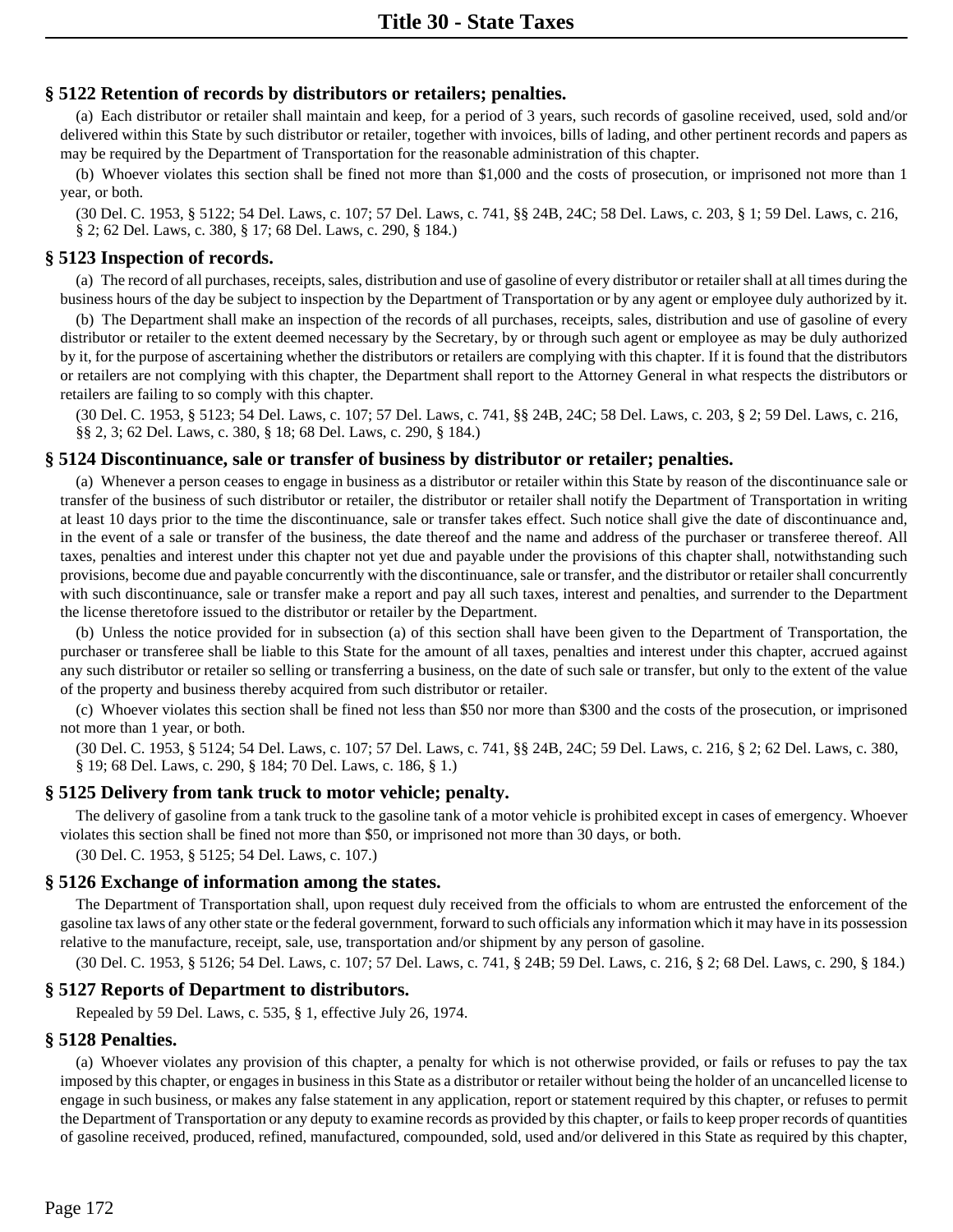or collects or causes to be repaid to any person any tax not being entitled to the same under the provisions of this chapter shall, for the first offense, be fined not more than \$500, or imprisoned not more than 6 months, or both, and for a second and any subsequent offense shall be fined not more than \$1,000, or imprisoned not more than 1 year, or both. In addition to the penalty imposed in conformity to the above, the defendant shall be required to pay all taxes and penalties due the State under this chapter and/or pay to the State any other moneys wrongfully withheld or illegally refunded. Each day or part thereof during which any person shall engage in business as a distributor or retailer without being the holder of an uncancelled license shall constitute a separate offense within the meaning of this section.

(b) Whoever refuses or neglects to make any statement, report or return required by this chapter, or knowingly makes, or aids or assists any other person in making a false statement in a report to the Department of Transportation or in connection with an application for refund of any tax, or sells any gasoline purchased by such person from any person other than a duly licensed distributor upon which the tax herein imposed shall not be paid shall, when no other penalty of fine and/or imprisonment is imposed by this chapter, be fined not less than \$100 nor more than \$1,000, or imprisoned not less than 30 days nor more than 1 year, or both. The Superior Court of this State shall have exclusive jurisdiction over violations of this chapter.

(c) The Delaware State Police are authorized and directed to assist in the enforcement of this section.

(30 Del. C. 1953, § 5128; 54 Del. Laws, c. 107; 57 Del. Laws, c. 741, § 24B; 59 Del. Laws, c. 216, § 2; 62 Del. Laws, c. 380, §§ 20, 21; 68 Del. Laws, c. 290, § 184.)

#### **§ 5129 Collection of bad checks; service charge; interest.**

If a check received in payment of moneys due the Department under this chapter shall be returned to the Department by the maker's bank because of insufficient funds, closed account, stopped payment or any other reason, there shall be imposed upon the maker a service charge of \$10 and interest at the rate of 1% per month, or fraction thereof, shall accrue on the tax, if any, from the date such tax was due to be paid. A statement shall be sent to the maker demanding payment within 15 days of the original amount of the check plus the added service charge, interest, if any, and the cost of the postage incurred in mailing the statement. Failure of the maker to respond to the demand within 15 days shall constitute cause for the Department to suspend the maker's motor fuel license and 30 days thereafter, to revoke the maker's motor fuel license.

(62 Del. Laws, c. 380, § 22.)

# **Subchapter II Special Fuel**

#### **§ 5131 Definitions.**

As used in this chapter:

(1) "A program to demonstrate commercial feasibility of alternatively fueled vehicles" means testing programs, pilot programs, demonstration programs and other programs in which data is being collected on fuel economy, performance and air emissions of vehicles primarily propelled by fuels other than gasoline, reformulated gasoline, diesel fuel, reformulated diesel fuel, fuel oil or kerosene and, for any taxpayer, the number of vehicles involved in such programs does not exceed the greater of 10 vehicles or 10 percent of the taxpayer's vehicles propelled primarily by a fuel subject to tax under this chapter.

(2) "Department" means the Department of Transportation.

(3) "Dyed diesel fuel" means any diesel fuel dyed pursuant to federal regulations cited in 26 C.F.R. 48.4082-1, as amended from time to time.

(4) "Highway" means every way or place generally open to the use of the public for the purpose of vehicular travel, notwithstanding that they may be temporarily closed or travel thereon restricted for the purpose of construction, maintenance, repair or reconstruction.

(5) "Motor vehicle" means any vehicle propelled by an internal combustion engine and licensed or subject to be licensed for operation upon the highways.

(6) "Person" includes every natural person, fiduciary, association or corporation. Whenever used in any cause prescribing and imposing a fine or imprisonment, or both, the term "person," as applied to an association, means and includes the partners or members thereof, and, as applied to corporations, the officers thereof.

(7) "Special fuel" means and includes all combustible gasses and liquids suitable for the generation of power for propulsion of motor vehicles, except that it does not include gasoline as defined in § 5101 of this title and except that it does not include combustible gases and liquids used prior to January 1, 1996, in a program to determine commercial feasibility of alternatively fueled vehicles.

(8) "Special fuel dealer" means any person in the business of handling special fuel who delivers any part thereof into the fuel supply tank or tanks of a motor vehicle not then owned or controlled by the person.

(9) "Special fuel supplier" means any person in the business of handling or selling special fuel who delivers or places such fuel into a bulk supply tank or tanks of a special fuel user or special fuel dealer.

(10) "Special fuel tax exemption marker" means a marker or sticker supplied by the Department to be affixed to a special fuel bulk storage tank, or to the pump attached thereto, to certify that tax-free fuel may be placed into such tank.

(11) "Special fuel user" means the owner or other person responsible for the operation of a motor vehicle at the time special fuel is placed in the fuel supply tank or tanks thereof while such vehicle is within this State.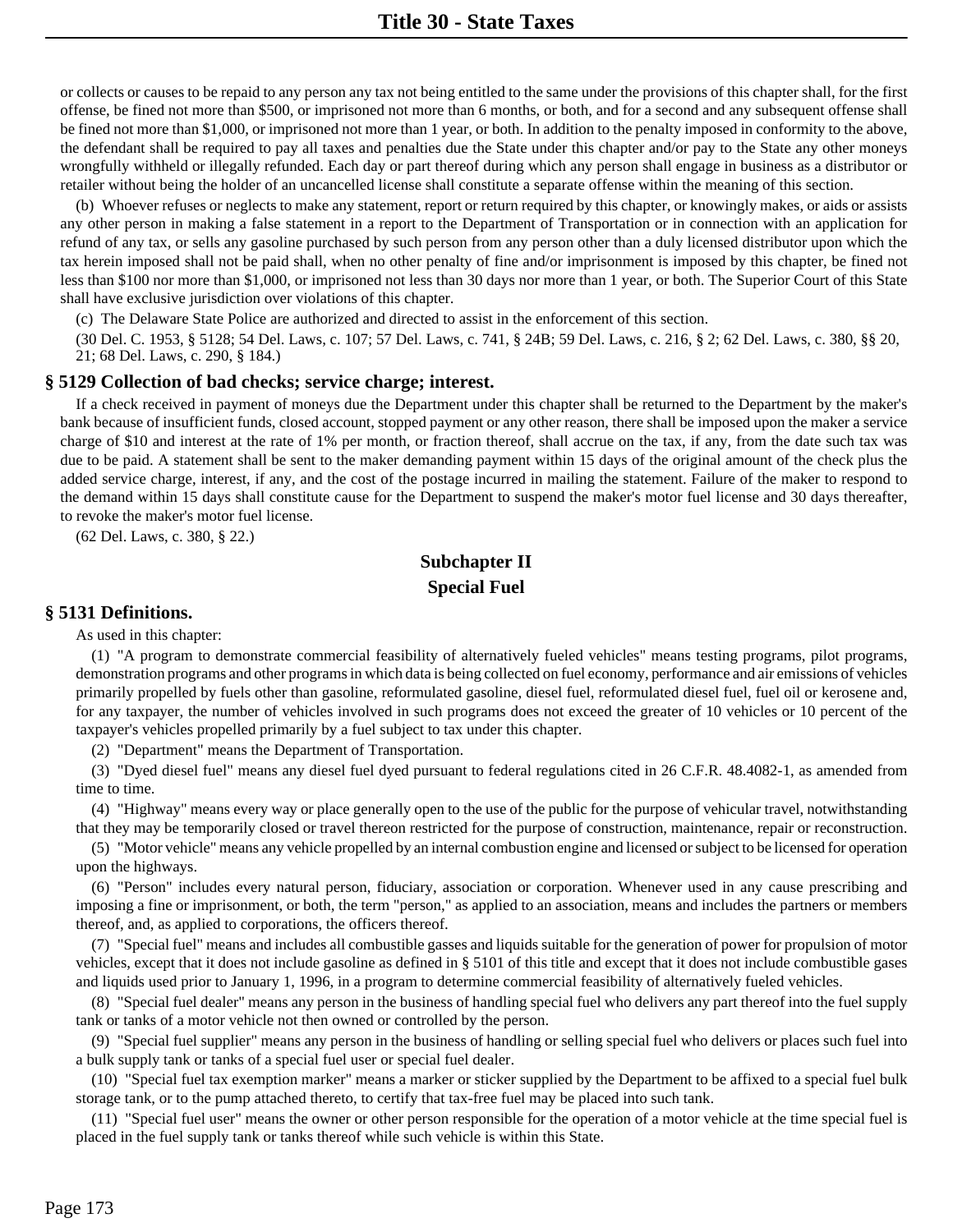(12) "Use" means the receipt, delivery or placing of special fuel by a special fuel user into the fuel supply tank or tanks of any motor vehicle while such vehicle is within this State.

(30 Del. C. 1953, § 5131; 54 Del. Laws, c. 107; 57 Del. Laws, c. 741, § 24D; 61 Del. Laws, c. 141, § 1; 65 Del. Laws, c. 297, §§ 4-7; 68 Del. Laws, c. 290, § 184; 69 Del. Laws, c. 171, §§ 1, 2; 70 Del. Laws, c. 186, § 1; 71 Del. Laws, c. 459, § 1.)

#### **§ 5132 Tax imposed.**

(a) There is hereby levied and imposed a tax of 22 cents per gallon, computed in the same manner and subject to the same limitations, as the tax rate established for gasoline in § 5110 of this title, as amended, on the sale or delivery of special fuel to any special fuel dealer or special fuel user not the holder of a valid special fuel dealer's or special fuel user's license. Said tax, with respect to all special fuel delivered by a special fuel supplier into the bulk storage tank or tanks of said dealer or user, shall attach at the time of such delivery and shall be collected by the supplier from the dealer or user and shall be paid over to the Department of Transportation as hereinafter provided.

(b) There is hereby levied and imposed a tax of 22 cents per gallon, computed in the same manner and subject to the same limitations, as the tax rate established for gasoline in § 5110 of this title, as amended, on the use (within the meaning of the word "use" as defined in § 5131 of this title) of special fuel when such special fuel is delivered into the supply tanks of motor vehicles in this State by a licensed special fuel dealer or a licensed special fuel user. Said tax, with respect to all special fuel delivered by a licensed special fuel dealer into supply tanks of motor vehicles in this State, shall attach at the time of such delivery and shall be collected by such dealer from the special fuel user and shall be paid over to the Department of Transportation as hereinafter provided. Said tax, with respect to special fuel acquired by any licensed special fuel user in any manner other than by delivery by a special fuel dealer into the supply tank of a motor vehicle, shall attach at the time of the use (as defined in § 5131 of this title) of such fuel and shall be paid over to the Department of Transportation by said user as herein provided.

(30 Del. C. 1953, § 5132; 54 Del. Laws, c. 107; 55 Del. Laws, c. 112, § 2; 57 Del. Laws, c. 741, § 24B; 58 Del. Laws, c. 289, § 2; 59 Del. Laws, c. 216, § 2; 60 Del. Laws, c. 14, § 1; 60 Del. Laws, c. 423, § 1; 61 Del. Laws, c. 74, § 2; 61 Del. Laws, c. 141, § 2; 63 Del. Laws, c. 179, § 26; 68 Del. Laws, c. 290, § 184; 69 Del. Laws, c. 77, §§ 52-55.)

# **§ 5133 Exemptions.**

(a) The tax imposed by this chapter shall not apply to special fuel sold and delivered to and used by the following persons:

- (1) The United States or any governmental agencies thereof;
- (2) The State and every political subdivision thereof;

(3) Volunteer fire companies in any of their official vehicles and veterans' or civic organizations in their ambulances when such ambulances are provided on a voluntary basis.

(b) The Department may, for purposes of identification, require that the above persons apply to the Department for a special fuel tax exemption marker to be affixed to the applicable bulk supply talk or pump thereof. The tax exemption marker may be revoked by the Department for just cause.

(30 Del. C. 1953, § 5133; 54 Del. Laws, c. 107; 61 Del. Laws, c. 141, § 3; 65 Del. Laws, c. 297, §§ 8, 9; 69 Del. Laws, c. 77, § 66.)

# **§ 5134 Special fuel license; bond.**

(a) *Required.* — It shall be unlawful for any person to act as a special fuel dealer in this State unless such person is the holder of a valid special fuel dealer's license issued by the Department. Except for special fuel which is delivered by a special fuel dealer into a fuel supply tank of any motor vehicle in this State, the use (as defined in this subchapter) of special fuel in this State by any person shall be unlawful unless such person is the holder of a valid special fuel user's license issued by the Department. However, the requirement for a special fuel dealer's or special fuel user's license and bond may be waived by the Department, if said dealer or user has contracted to pay the applicable special fuel tax to a licensed special fuel supplier at the time of purchase. Also, it shall be unlawful for a special fuel supplier to collect the special fuel tax from a special fuel dealer or special fuel user unless the supplier is the holder of a valid special fuel supplier's license. A fee of \$10 shall be paid to the Department for the issuance of each special fuel license. As a condition of their license, persons shall make the required loan payments on their own account or for their retailer customers who:

(1) Participate in the Small Retail Gasoline Station Assistance Loan Fund, established in Chapter 74 of Title 7; and

(2) Provide these funds to the person.

(b) *Application.* — Application for a special fuel license shall be made to the Department of Transportation on forms supplied by the Department. A license shall be required for each separate place of business or location where special fuels are regularly delivered or placed into the fuel supply tank of a motor vehicle by a special fuel dealer or special fuel user.

(c) *Form of application.* — The application shall be filed upon a form prepared and furnished by the Department. The application shall contain such information as the Department deems necessary.

(d) *Bond.* —

(1) No special fuel license shall be issued to any person or continued in force unless such person has furnished a surety bond in such forms and amount as the Department may require, but not less than \$5,000, nor more than \$200,000, to secure compliance with this chapter, and the payment of any and all taxes, interest and penalties due and to become due hereunder. Every bond filed with and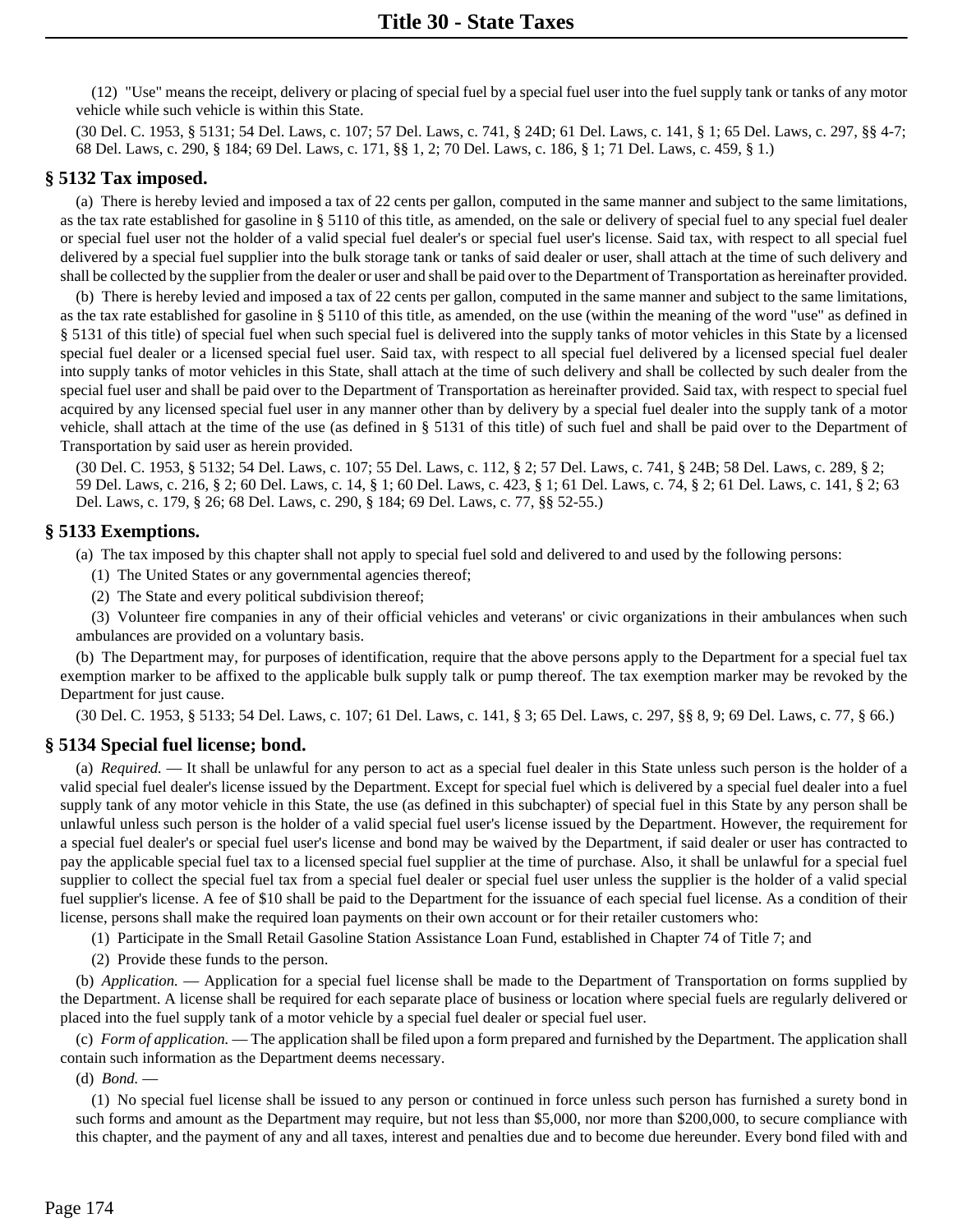approved by the Department shall, without the necessity of periodic renewal, remain in force and effect until such time as the license is revoked for cause, or otherwise cancelled or surrendered.

(2) The bond shall be in such form as may be approved by the Department of Transportation, and shall be executed by a surety company to be approved by the Department and duly licensed to do business under the laws of this State. The bond shall be payable to the State, and be conditioned upon the prompt filing of true reports and the payment by such licensee to the Department of any and all special fuel taxes levied or imposed by this State, together with any and all penalties and/or interest thereon, and generally upon faithful compliance with the provisions of this chapter.

(3) If liability upon the bond thus filed by the licensee with the Department shall be discharged or reduced, whether by judgment rendered, payment made or otherwise, or, if in the opinion of the Department, any surety on the bond theretofore given shall have become unsatisfactory or unacceptable, then the Department may require the filing of a new bond with like surety as hereinbefore provided in the same amount, failing which, the Department shall forthwith cancel the license of the licensee. If the new bond is furnished by the licensee as above provided, the Department shall cancel and surrender the bond of the licensee for which such new bond shall be substituted; provided, however, that such bond shall not be cancelled if any liability shall have accrued under the provisions thereof which shall be still outstanding.

(4) If the Department of Transportation, after a hearing of which the licensee shall be given 5 days' notice in writing, shall decide that the amount of the existing bond is insufficient to insure payment to the State of the amount of the tax and any penalties and interest for which the licensee is or may at any time become liable, then the licensee shall forthwith upon the written demand of the Department file an additional bond in the same manner and form with like security thereon as hereinbefore provided. The total amount of any such additional bond as well as the bond required under paragraph  $(d)(1)$  of this section shall not exceed the maximum of \$200,000, and the Department shall forthwith cancel the license certificate of any licensee failing to file an additional bond as herein provided.

(5) Any surety on any bond furnished by any licensee as above provided, upon written request mailed to the Department of Transportation, certified mail, return receipt requested, shall be released and discharged from any and all liability to the State accruing on such bond. Upon receipt of such request, the Department shall forthwith acknowledge in writing the receipt of said request and shall thereafter inform the surety that it shall be released and discharged from any and all liability to the State accruing on such bond after the expiration of 60 days from the date on which the Department received the surety's request for release and discharge. Simultaneously, the Department shall also notify the licensee who furnished such bond of the fact that the surety will be released and discharged from any and all liability on a certain date. The licensee shall further be advised that unless it shall, on or before the expiration of such 60 day period, file with the Department a new bond in the amount and form hereinbefore in this section provided, the Department shall forthwith cancel the license of the licensee.

(e) *Issuance.* — Upon receipt of the application and bond in proper form, the Department of Transportation shall issue to the applicant a license to act as a special fuel dealer or a special fuel user or a special fuel supplier; provided, however, that the Department may refuse to issue a license to any person:

(1) Who formerly held any type of license, which, prior to the time of filing application, has been revoked for cause; or

(2) Who is a subterfuge for the real party in interest whose license, prior to the time of filing application, has been revoked for cause; or

(3) Upon other sufficient cause being shown.

Before such refusal, the Department shall grant the applicant a hearing and shall grant the applicant at least 30 days' written notice of the time and place thereof.

(f) *Term of license.* — Each special fuel license shall expire on June 30. Every person desiring to continue as a special fuel dealer or as a special fuel user or as a special fuel supplier shall annually thereafter on July 1 procure from the Department such a license, which shall expire on June 30 next following.

(g) *Assignment forbidden.* — No special fuel dealer's license or special fuel user's license or special fuel supplier's license shall be transferable.

(h) *Revocation, cancellation and surrender of license and bond. — The Department of Transportation may revoke the license of any special fuel dealer or special fuel user or special fuel supplier for reasonable cause. Before revoking any such license the Department shall notify the licensee to show cause within 30 days of the date of the notice why such license should not be revoked; provided, however, that at any time prior to and pending such hearing the Department may, in the exercise of reasonable discretion, suspend such license.*

The Department shall cancel any license to act as a special fuel dealer or a special fuel user or special fuel supplier immediately upon surrender thereof by the holder.

(30 Del. C. 1953, § 5134; 54 Del. Laws, c. 107; 57 Del. Laws, c. 741, §§ 24B, 24C, 24E; 59 Del. Laws, c. 216, § 2; 61 Del. Laws, c. 141, §§ 4-9; 64 Del. Laws, c. 365, §§ 2, 6; 64 Del. Laws, c. 368, § 4; 65 Del. Laws, c. 297, § 10; 65 Del. Laws, c. 339, § 2; 66 Del. Laws, c. 97, § 2; 68 Del. Laws, c. 290, § 184; 69 Del. Laws, c. 77, § 75; 70 Del. Laws, c. 186, § 1; 70 Del. Laws, c. 311, §§ 3, 4.)

#### **§ 5135 Records.**

(a) *Preparation of records.* — For each location where special fuel is delivered or placed into the fuel supply tank of a motor vehicle by a licensed special fuel dealer or a licensed special fuel user, said dealer or user making such delivery shall prepare and maintain such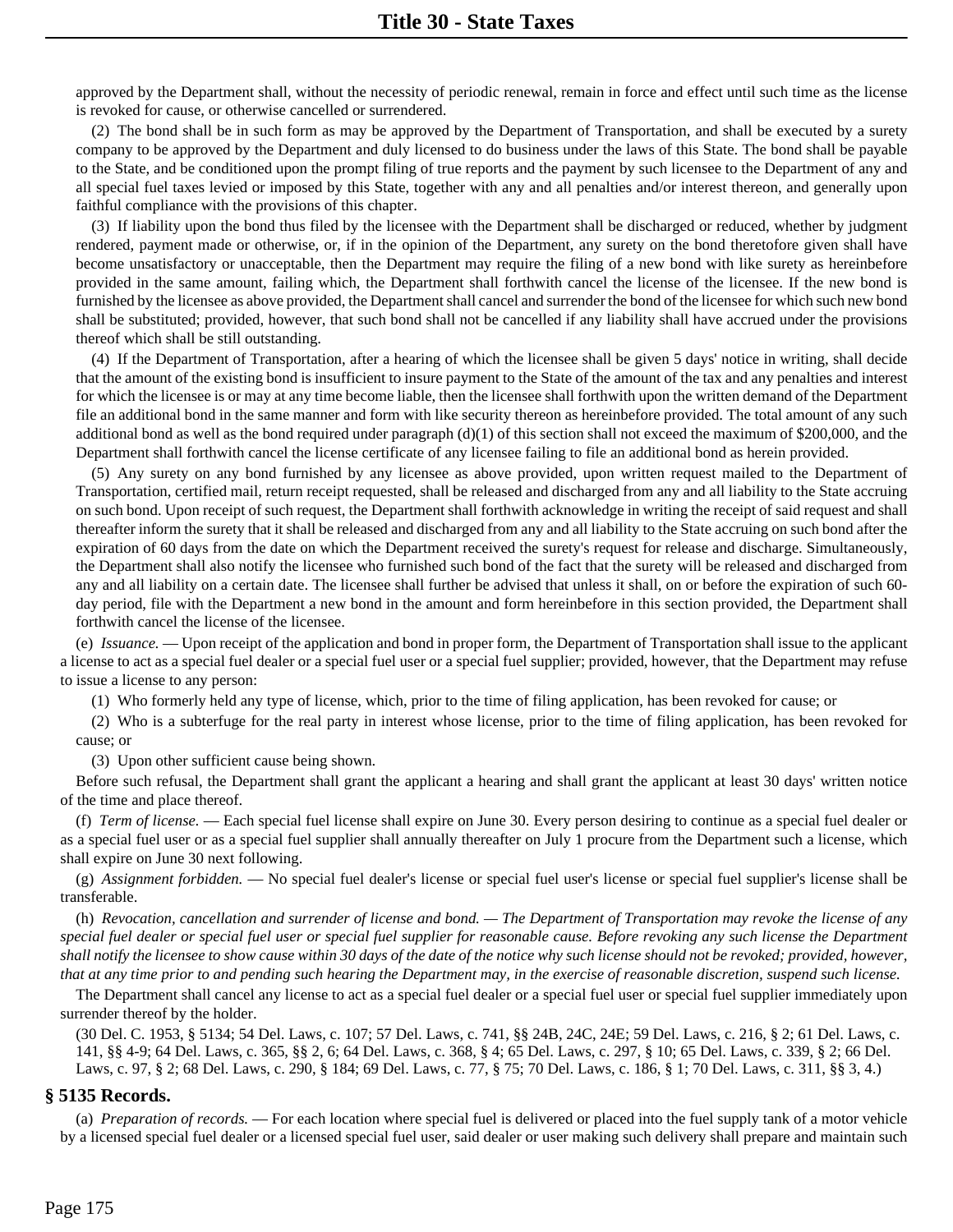records as the Department of Transportation may reasonably require with respect to all such deliveries, and with respect to inventories, receipts, purchases, use and sales or other dispositions of special fuel. Also, each licensed special fuel supplier shall prepare and maintain such records as the Department of Transportation shall reasonably require with respect to all sales and/or deliveries of special fuel to customers.

(b) *Retention of records.* — The records required under this section shall be retained for a minimum of 3 years and shall be available, at all reasonable times, for examination by representatives of the Department.

(30 Del. C. 1953, § 5135; 54 Del. Laws, c. 107; 57 Del. Laws, c. 741, §§ 24B, 24C, 24E; 59 Del. Laws, c. 216, § 2; 60 Del. Laws, c. 477, § 1; 61 Del. Laws, c. 141, § 10; 68 Del. Laws, c. 290, § 184; 70 Del. Laws, c. 186, § 1.)

#### **§ 5136 Monthly reports and payments.**

(a) *Reports.* — For the purpose of determining the amount of liability for the tax herein imposed, each licensee shall file with the Department of Transportation, on forms prescribed by the Department, a monthly tax report. Such report shall contain a declaration by the person making same to the effect that the statements contained therein are true and are made under penalties of perjury which declaration shall have the same force and effect as a verification of the report and shall be in lieu of such verification. The report shall show such information as the Department may reasonably require for the proper administration and enforcement of this chapter. A licensed special fuel dealer or a licensed special fuel user shall file a report for each location at which special fuel is delivered or placed by said dealer or user into a fuel supply tank of a motor vehicle; provided, however, that if said dealer or user is also a wholesale distributor of special fuel at a location where special fuel is delivered into the supply tank of a motor vehicle and if separate storage is provided thereat from which special fuel is delivered or placed into fuel supply tanks of motor vehicles, the monthly report to the Department covering such location need not include inventory control data covering bulk storage from which wholesale distribution is made. A licensed special fuel supplier shall file 1 report regardless of the number of locations at which the supplier's special fuel is stored or handled.

(b) *Due date.* — The special fuel licensee shall file the report on or before the twenty-fifth day of the next succeeding calendar month following the monthly period to which it relates. When the twenty-fifth day of the month falls on a weekend or state holiday, the due date of the report shall be the next following business day of the State. Such report and payment shall be considered to have been duly and timely filed if such report or payment is postmarked by the United States Postal Service on or before the due date; provided, however, that for good cause the Secretary of the Department of Transportation may grant a licensee a reasonable extension of time.

In lieu of depositing tax payments in the United States mail, a licensed special fuel dealer, user or supplier may hand deliver said payment to the Department of Transportation or the Department may require licensed special fuel dealers, users or suppliers to make electronic transfers of such funds to the appropriate state account.

(c) *Tax computation.* — The tax imposed by this subchapter shall be computed by each special fuel dealer or special fuel user by multiplying the tax rate per gallon provided in this subchapter by the number of gallons of special fuel delivered or placed by the special fuel dealer or special fuel user into the supply tank or tanks of a motor vehicle; provided, however, that if a special fuel dealer or special fuel user has contracted with a licensed special fuel supplier to have the tax included in the price of the fuel, then the tax shall be computed by the supplier by multiplying the tax rate per gallon provided in this subchapter by the number of gallons of special fuel delivered or placed into the bulk storage tank or tanks of the dealer or user.

(d) *Payments.* — The monthly tax report shall be accompanied by remittance covering the tax due hereunder on special fuel as computed in subsection (c) of this section.

If a check received in payment of moneys due the Department under this subchapter shall be returned to the Department by the maker's bank because of insufficient funds, closed account, stopped payment or any other reason, there shall be imposed upon the maker a service charge of \$10, and interest at the rate of 1 percent per month, or fraction thereof, shall accrue on the tax from the date such tax was due to be paid. A statement shall be sent to the maker demanding payment within 10 days of the original amount of the check plus the added service charge, penalty and interest, if any, and the cost of the postage incurred in mailing the statement, such amounts to be set forth in the statement. Failure of the maker to respond to the demand within 10 days shall constitute cause for the Department to suspend the maker's special fuel license, and 30 days after such suspension, if restitution has not been received, to revoke the maker's special fuel license.

(e) *Refusal or failure to file report when due.* — In case any special fuel licensee refuses or fails to file a report required by this chapter within the time prescribed by subsection (b) of this section, there is hereby imposed a penalty of \$5.75 per business day of this State up to a maximum of \$28.75 for each such report. For each report filed more than 5 business days late, the penalty shall be \$28.75 or 12 percent of the tax due, whichever is greater, for each such report. Any tax due shall also bear interest at the rate of 1 percent per month, or fraction thereof, until same is paid; provided, however, that if any such licensee shall establish by a fair preponderance of evidence that the failure to file a report within the time prescribed was due to reasonable cause and was not with intent to violate the law, the Department may waive all or any part of the penalty provided by this subsection.

(f) *Failure to pay tax.* — When a licensee files a report but fails to pay in whole or in part the tax due hereunder, there shall be added to the amount due and unpaid, interest at the rate of 1 percent per month, or fraction thereof, from the date such tax was due to the date of payment in full thereof.

(g) *Deficiency.* — If it be determined by the Department of Transportation that the tax reported by any licensee is deficient, the Department shall proceed to assess the deficiency on the basis of information available to the Department and there shall be added to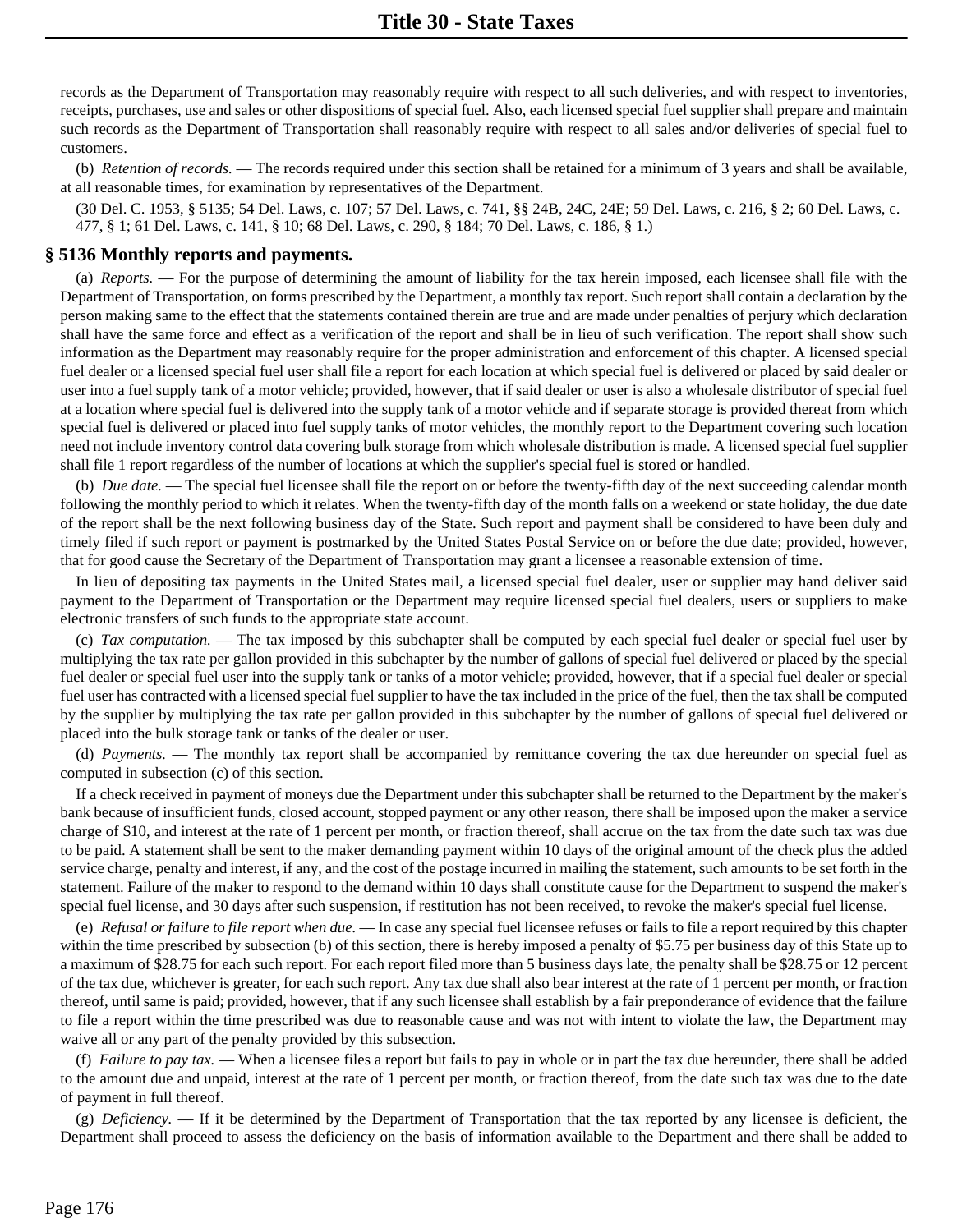this deficiency interest at the rate of 1 percent per month, or fraction thereof, from the date such tax was due to the date of payment in full thereof.

(h) *Determination if no report is made.* — If any person liable for a report under the requirements of this chapter as a special fuel dealer, special fuel user or special fuel supplier, whether or not the person is licensed as such, fails, neglects, or refuses to file a special fuel tax report when due, the Department of Transportation shall, on the basis of information available to it, determine the tax liability of that person for the period during which no report was filed, and to the tax as thus determined the Department shall add the penalty and interest provided in subsection (e) of this section. An assessment made by the Department pursuant to this subsection or to subsection (g) of this section shall be presumed to be correct and in any instance when the validity of the assessment is questioned, the burden shall be on the person who challenges the assessment to establish by a fair preponderance of evidence that it is erroneous or excessive as the case may be.

(i) *Fraudulent report.* — If any licensee shall file a false or fraudulent report with intent to evade the tax imposed by this chapter, there shall be added to the amount of deficiency determined by the Department a penalty equal to 25 percent of the deficiency together with interest at 1 percent per month, or fraction thereof, on such deficiency from the date such tax was due to the date of payment thereof in addition to all other penalties prescribed by law.

(j) *Limitation.* — Except in the case of a false or fraudulent report, or of neglect, failure or refusal to make a report, every deficiency shall be assessed under subsection (g) of this section within 3 years after the twenty-fifth day of the next succeeding calendar month following the monthly period for which the amount is proposed to be determined or within 3 years after the report is filed, whichever period expires the later.

(k) *Notification; redetermination; appeal.* — Promptly after determination of the amount of moneys due to the State under this subchapter for whatever reason, the Secretary of Transportation shall notify by mail the person against whom the assessment is made. Within 60 days of the date upon which any such determination was mailed, such person may file with the Secretary of Transportation a petition for redetermination of the assessment. Every petition for redetermination shall state specifically the reasons which the petitioner believes entitles the petitioner to such redetermination. It shall be the duty of the Secretary to dispose of a petition for redetermination within 90 days of the Secretary's receipt of it. The petitioner shall be promptly notified by the Secretary of the Secretary's decision. Within 60 days after the date of the Secretary's decision, the petitioner may appeal such decision to the Superior Court of this State.

(*l* ) *Collection of delinquent taxes.* — If any special fuel dealer, special fuel user or special fuel supplier shall, for a period in excess of 10 days, be in default of payment of any taxes, penalties and/or interest thereon, which are payable under the terms of this subchapter, the Department of Transportation may issue a warrant under its official seal, signed by its Secretary, and directed to the sheriff of any county of the State, commanding the sheriff to levy upon and sell the goods and chattels of such debtor, without exemption, found within the sheriff's jurisdiction for payment of the amount of such delinquency together with any additional penalties and interest which have accrued and the cost of executing the warrant and conducting the sale, and to return such warrant to the Department and to pay the Department the money collected by virtue thereof within the time specified in the warrant which shall be not less than 20 or more than 60 days from the date the warrant was issued. The sheriff to whom any such warrant is directed shall proceed upon the same in all respects with like effect and in the same manner as prescribed by law in respect to executions issued against goods and chattels upon judgments by a court of record, and the sheriff shall be entitled to the same fees for services in executing the warrant to be collected in the same manner. The foregoing notwithstanding, nothing in this subsection shall be construed as forfeiting or waiving any rights of the Department or of this State to collect such taxes by an action upon any bond that may be filed with the Department under any provision of this subchapter where by suit or otherwise; and in case such suit, action or other proceeding shall have been instituted for the collection of said tax, such suit, action or other proceeding shall not be construed as waiving any other right herein provided.

(30 Del. C. 1953, § 5136; 54 Del. Laws, c. 107; 57 Del. Laws, c. 741, §§ 24B, 24C, 24E; 59 Del. Laws, c. 216, § 2; 60 Del. Laws, c. 191, §§ 1, 2; 60 Del. Laws, c. 423, §§ 2, 3; 60 Del. Laws, c. 440, §§ 4-6; 61 Del. Laws, c. 141, § 11; 64 Del. Laws, c. 368, §§ 5, 6; 65 Del. Laws, c. 297, §§ 11-13; 67 Del. Laws, c. 260, § 1; 67 Del. Laws, c. 340, § 2; 68 Del. Laws, c. 290, § 184; 70 Del. Laws, c. 186, § 1.)

# **§ 5137 Refund of taxes erroneously or illegally collected.**

In the event that any taxes, penalties or interest imposed by this law have been erroneously or illegally collected from a licensee, the Department of Transportation may permit such licensee to take credit against a subsequent tax report for the amount of the erroneous or illegal overpayment, or shall certify the amount thereof to the Secretary of Transportation who shall thereupon draw a warrant for such certified amount to such licensee. Such refund shall be paid to the licensee forthwith.

No refund of any taxes, fees, penalties or interest imposed under this chapter may be obtained except by filing a written claim with the Department before the expiration of 1 year from the earlier of:

- (1) The date of the payment; or
- (2) The date the payment was required to be made.

The claim must be in such form as may be prescribed by the Department, and shall specifically set forth the circumstances entitling the claimant to the refund.

(30 Del. C. 1953, § 5137; 54 Del. Laws, c. 107; 57 Del. Laws, c. 741, §§ 24B, 24C, 24E; 59 Del. Laws, c. 216, §§ 2, 3; 61 Del.

Laws, c. 141, § 12; 65 Del. Laws, c. 297, § 14; 68 Del. Laws, c. 156, § 55(c); 68 Del. Laws, c. 290, § 184.)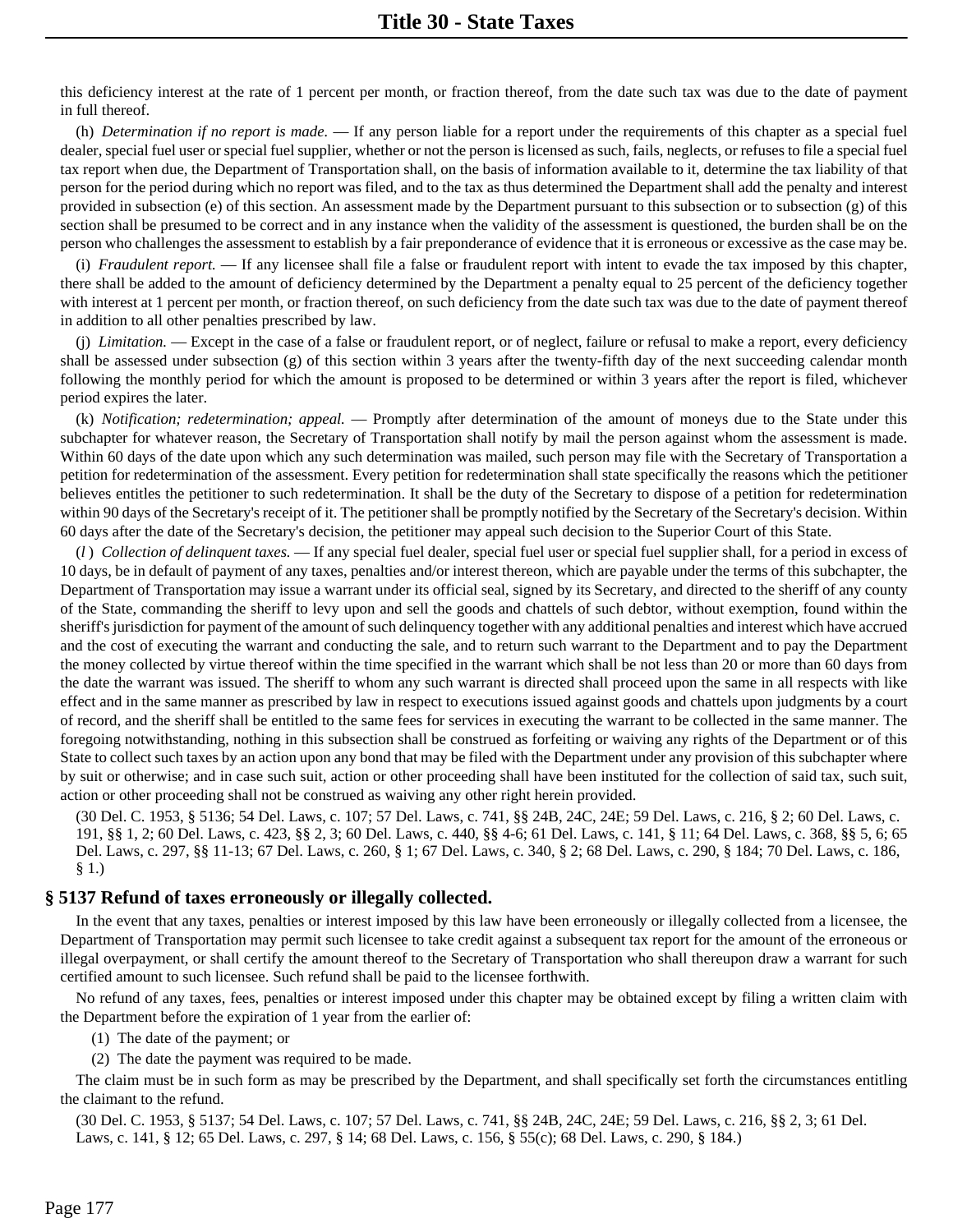# **§ 5138 Administration.**

(a) *Rules and regulations.* — The Department of Transportation shall enforce this chapter, and may prescribe, adopt and enforce reasonable rules and regulations relating to the administration and enforcement thereof.

(b) *Examination of records.* — The Department of Transportation may examine the records of special fuel dealers, special fuel users, special fuel suppliers and other sellers of distillate fuels and make such other investigations as it may deem necessary in the administration and enforcement of this chapter.

(c) *Presumption.* — For the purpose of enforcing this chapter, it shall be prima facie presumed that all special fuel received by any person into storage having dispensing equipment designed to fuel motor vehicles is to be transferred or delivered by that person into the fuel supply tanks of motor vehicles.

(d) *Reciprocal exchange of data.* — The Department of Transportation shall, upon request from the officials to whom are entrusted the enforcement of the special fuel tax law of any other state, the District of Columbia, the United States, its territories and possessions, the provinces or the Dominion of Canada, forward to such officials any information which it may have relative to the receipt, storage, delivery, sale, use or other disposition of special fuel by any special fuel dealer or special fuel user; provided such other state or states furnish like information to this State.

(e) *Records open to public.* — Reports required by this chapter, exclusive of schedules, itemized statements and other supporting evidence annexed thereto, shall at all reasonable times be open to the public.

(30 Del. C. 1953, § 5138; 54 Del. Laws, c. 107; 57 Del. Laws, c. 741, §§ 24B, 24C, 23E; 59 Del. Laws, c. 216, § 2; 61 Del. Laws, c. 141, §§ 13, 14; 64 Del. Laws, c. 335, § 1; 68 Del. Laws, c. 290, § 184.)

#### **§ 5139 Violations and penalties; enforcement.**

(a) *Acts forbidden.* — It shall be unlawful for any person to:

(1) Refuse or knowingly and intentionally fail to make and file any statement required by this chapter in the manner or within the time required;

(2) Knowingly and with intent to evade or to aid in the evasion of the tax imposed herein to make any false statement or conceal any material fact in any record, report or affidavit provided for in this chapter;

(3) Knowingly and with intent to evade or to aid in the evasion of the tax imposed herein, or to withhold or fail to remit moneys due under this chapter;

(4) Assign or attempt to assign a license to act as a special fuel dealer or a special fuel user;

(5) Knowingly and with intent to evade or to aid in the evasion of the tax imposed herein to receive special fuel in this State into the supply tank or tanks of a motor vehicle from a person not holding a valid license as a special fuel dealer;

(6) Knowingly and with intent to evade or aid in the evasion of the tax imposed herein to deliver or place special fuel into the bulk supply tank or tanks of a person not licensed as a special fuel dealer or special fuel user or not a holder of a valid special fuel tax exemption marker without collecting the lawful tax imposed herein;

(7) Fail to keep and maintain the books and records required by this chapter;

(8) Knowingly and with intent to deceive, defraud or evade the tax imposed herein to permanently remove, replace, alter or render inoperable any volumetric measuring device or "totalizer" of any pump dispensing motor fuel subject to this chapter;

(9) Sign and deliver or cause to be delivered to the Motor Fuel Tax Administration any report required by this subchapter knowing that it contains false statements material to the computation of the tax imposed by this subchapter.

(b) *Penalties and remedies.* — Any person violating subsection (a) of this section is guilty of a class A misdemeanor; provided, however, that if the violation results in an evasion or wrongful withholding of special fuel tax amounting to more than \$500, then the violation shall constitute a class E felony. Any person who has once been convicted of any violation of subsection (a) of this section and who thereafter is convicted of any subsequent violation of subsection (a) of this section shall be guilty of a class E felony. The Superior Court shall have the exclusive jurisdiction over those violations enumerated in subsection (a) of this section.

(c) *Penalties are cumulative.* — The fine and imprisonment provided for in this section shall be in addition to any other penalty imposed by any other provision of this chapter.

(d) *Enforcement.* — The Delaware State Police is authorized and directed to assist in the enforcement of this section.

(e) *License required.* — It shall be unlawful for any person to conduct any activities requiring a license under this chapter without a license or after a license has been surrendered, cancelled or revoked. Whoever violates this subsection shall, for the first offense, be fined not less than \$100 nor more than \$300, and for each subsequent offense, not less than \$300 nor more than \$500. The Justice of the Peace Courts shall have jurisdiction over this subsection.

(30 Del. C. 1953, § 5139; 54 Del. Laws, c. 107; 61 Del. Laws, c. 141, § 15; 64 Del. Laws, c. 397, §§ 1-4; 66 Del. Laws, c. 273, §§ 1-3; 68 Del. Laws, c. 290, § 185.)

#### **§ 5140 Prohibiting use of dyed diesel fuel on highways; Violations and penalties.**

(a) *Notices with respect to dyed diesel fuel.* —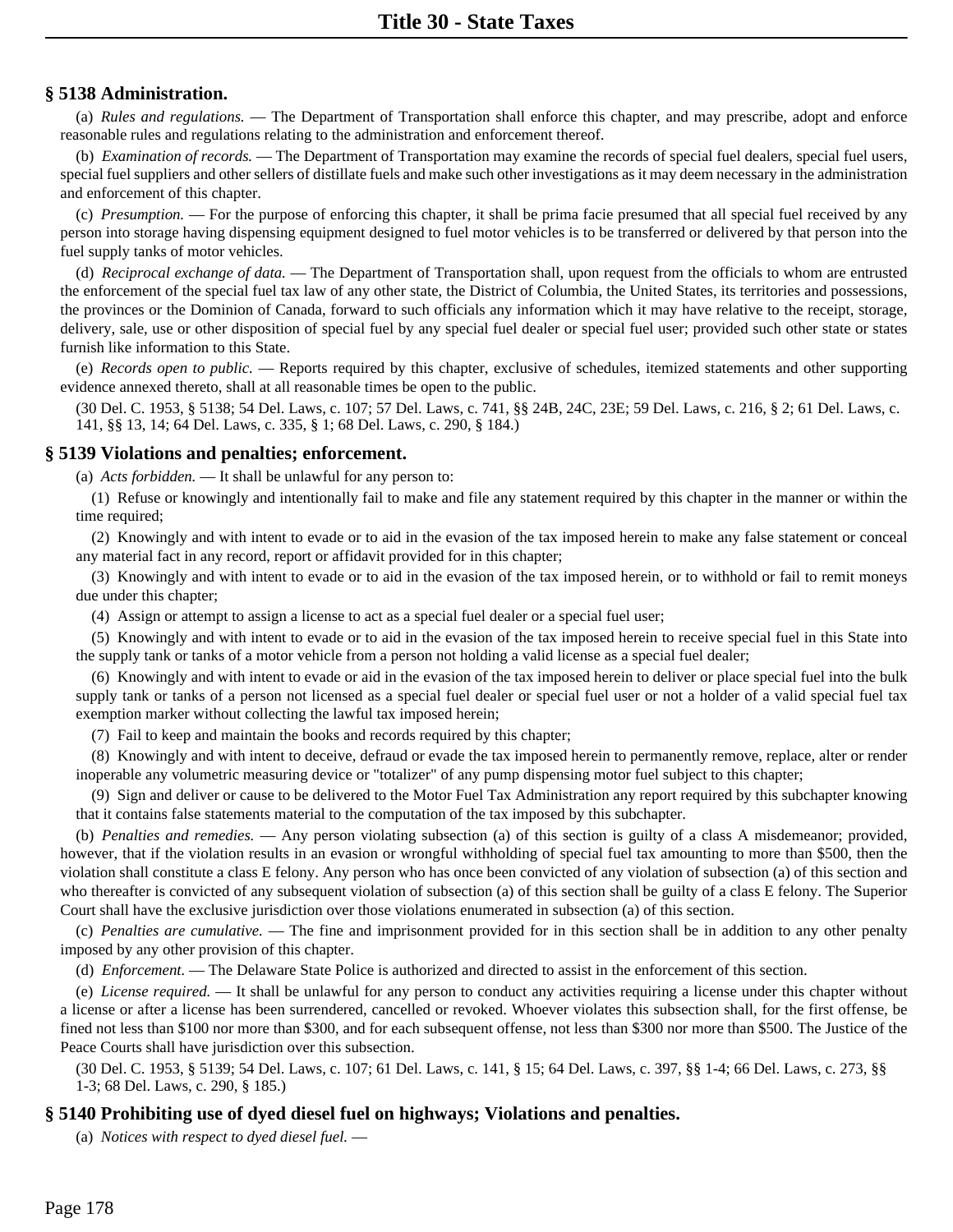(1) A notice, stating: "dyed diesel fuel, nontaxable use only, penalty for taxable use" shall be:

a. Provided by the terminal operator to any person that receives dyed diesel fuel at a terminal rack of that operator;

b. Provided by the seller of dyed diesel fuel to its buyer if the fuel is located outside the bulk transfer or terminal system and is not sold from a retail pump posted in accordance with the requirements of paragraph (a)(1)c. of this section;

c. Posted by a seller on any retail pump where it sells dyed diesel fuel for use by its buyer.

(2) The notice required under paragraph (a)(1)a. or b. of this section shall be provided at the time of the removal or sale and shall appear on shipping papers, bills of lading and invoices accompanying the sale or removal of the fuel.

(3) The Department may designate any federal notice provision which is substantially similar to a provision of this subsection as satisfying any notice requirement of this subsection.

#### (b) *Dyed diesel fuel not to be used on public highways.* —

(1) A person may not operate a motor vehicle on the public highways of this State if the fuel supply tanks of the vehicle contain dyed diesel fuel unless permitted to do so under a federal law or regulation relegating to the use of dyed diesel fuel on the highways.

(2) A person may not sell or deliver any dyed, diesel fuel knowing or having reason to know that the fuel will be consumed in a highway use. A person who dispenses dyed diesel fuel from a retail pump that is not properly labeled with the notice required by subsection (a) of this section or who knowingly delivers dyed diesel fuel into the storage tank of such a pump shall be presumed to know the fuel will be consumed on the highway.

(c) *Enforcement.* — Any certified Diesel Compliance Officer or other person authorized by the Department may enter any place where fuels are used, produced or stored and may physically inspect any tank, reservoir or other container that can be used for the production, storage, use or transportation of diesel fuel, diesel fuel dyes or diesel fuel markers. Inspection may also be made of any equipment used for or in connection with the production, storage or transportation of diesel fuel, diesel fuel dyes or diesel fuel markers. This includes any equipment used for the dyeing or marking of diesel fuel. Books, records and other documents may be inspected to determine tax liability. An agent may detain a vehicle, vessel or railroad tank car placed on a customer's siding for the use or storage for the purpose of inspecting fuel tanks or fuel storage tanks as necessary to determine the amount and composition of the fuel. An agent may take and remove samples of diesel fuel in reasonable quantities necessary to determine the composition of the fuel.

(d) *Penalties.* — Any person who violates any provision of subsections (a) and (b) of this section including refusal to allow an inspection as set forth herein, shall for the first offense by fined not more than \$1,000, or imprisoned not more than 90 days, or both. For a second and any subsequent offense the person shall be fined not more than \$2,000, or imprisoned not more than 6 months, or both.

(e) *Disposition of fees, fines and forfeitures.* — All fees, fines and penalties collected in the enforcement of this section shall be paid into the Transportation Trust Fund established under Title 2.

(f) *Enforcement.* — The Delaware State Police is authorized and directed to assist in the enforcement of this section.

(g) *Cooperative agreements.* — The Secretary of the Department of Transportation may enter into cooperative agreements with other states and federal agencies for exchange of information and to perform joint investigations of alleged dyed diesel fuel violators.

(71 Del. Laws, c. 459, § 2.)

## **Subchapter III**

## **State Aid to Municipalities for Streets**

#### **§ 5161 Definitions.**

As used in this subchapter:

- (1) "Municipality" means any incorporated city or town having been in existence for a period of 1 year.
- (2) "Municipal Street Aid Fund" means the funds set up under this subchapter from money received under this subchapter.

(3) "Street improvements" means construction, reconstruction, repair and maintenance of streets, including paving, repaving, grading and drainage, repairs, acquisition of rights-of-way, extension and widening of existing streets, elimination of railroad grade crossings, acquisition of trucks and other equipment necessary in the construction and maintenance of streets, removal of snow and ice and the laying of materials for traction, purchase and installation of street identification signs and traffic control signs, construction, reconstruction and repair of sidewalks and underpasses and overpasses necessary for pedestrian safety, relocation of above ground utilities, mowing, trimming and removal of trees impacting a street, administration and other necessary expenses in connection with such street improvements.

(4) "Streets" includes streets, highways, avenues, boulevards, bridges, tunnels, alleys or other public ways dedicated to public use and maintained for general vehicular travel lying within a municipality's corporate boundary, except that this term does not include state or federal highways within municipalities maintained by the Department of Transportation. The Department shall determine which areas are eligible for municipal street aid funds.

(30 Del. C. 1953, § 5161; 51 Del. Laws, c. 55, § 1; 59 Del. Laws, c. 435, § 1; 65 Del. Laws, c. 354, § 1; 79 Del. Laws, c. 79, § 93; 81 Del. Laws, c. 336, § 1.)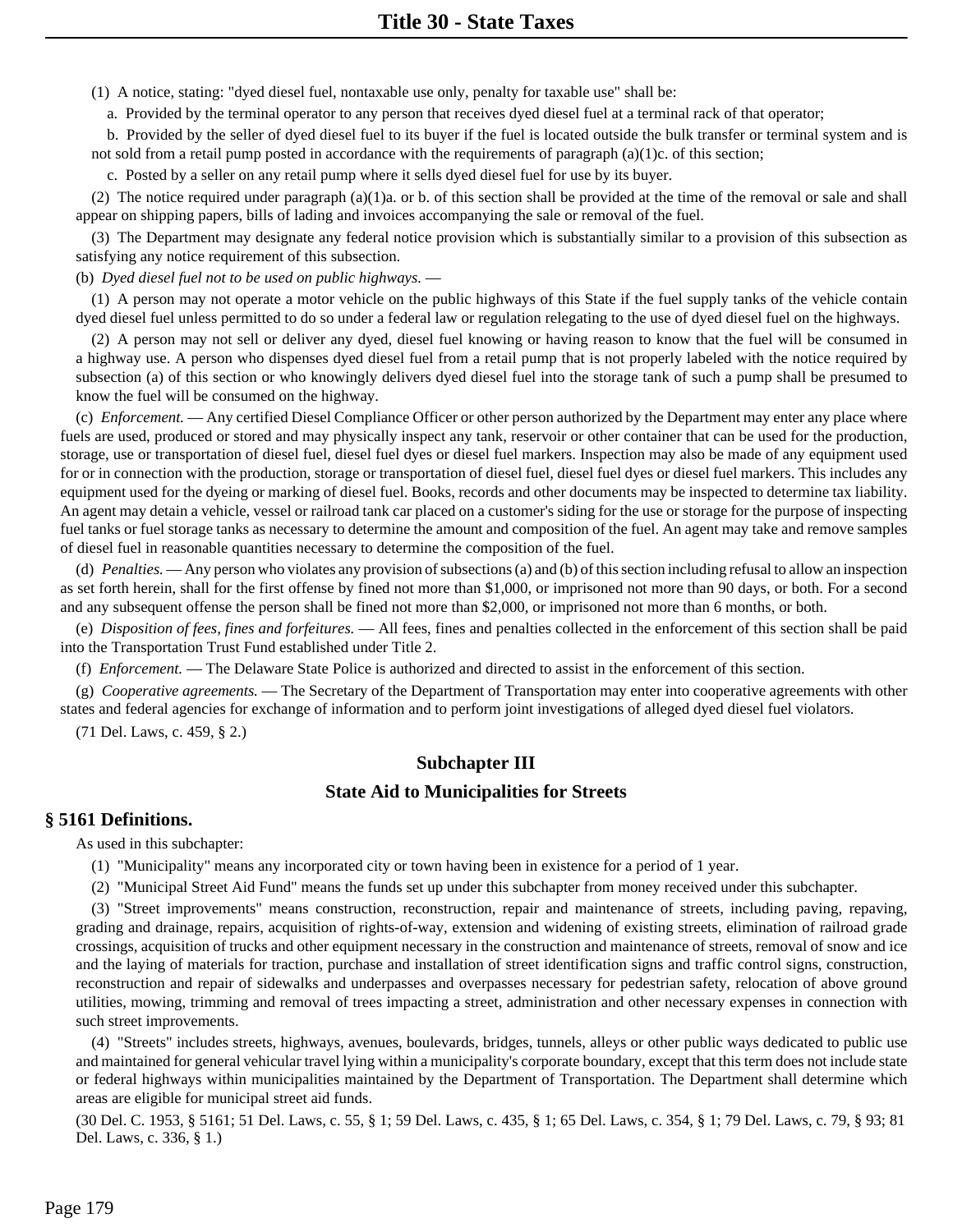# **§ 5162 Appropriations paid through State Treasurer.**

(a) There shall be appropriated annually to municipalities within the State beginning in the State's 1998 fiscal year and each subsequent year thereafter in conjunction with, pursuant to, and as a portion of, the Delaware Transportation Trust Fund within the Capital Improvement Program, a sum in the amount as appropriated in the annual Bond and Capital Improvement Act. The sum so appropriated shall be transferred to the Municipal Street Aid Fund by the State Treasurer and distributed to municipalities as provided in this subchapter.

(b) When deemed in full compliance with the provisions of § 5165(b) of this title, including the annual submission of an affidavit that will certify the municipality's boundary, mileage and population totals, the State Treasurer is authorized to process payments to municipalities in the following manner:

(1) Recipients of municipal street aid whose total fiscal year share is \$50,000 or less shall be paid 1 lump-sum in August.

(2) Recipients of municipal street aid whose total fiscal year share is greater than \$50,000 but not more than \$200,000 shall be paid in 2 equal installments, 1 in August and the other in January.

(3) Recipients of municipal street aid whose total fiscal year share exceeds \$200,000 shall be paid in 4 equal installments, 1 each in August, October, January and April of each year.

(c) Disbursements can be accrued for up to 3 years for larger construction projects.

(30 Del. C. 1953, § 5162; 51 Del. Laws, c. 55, § 1; 55 Del. Laws, c. 106; 59 Del. Laws, c. 216, § 2; 61 Del. Laws, c. 414, § 1; 64 Del. Laws, c. 415, § 1; 66 Del. Laws, c. 87, § 3; 66 Del. Laws, c. 360, § 52; 67 Del. Laws, c. 285, § 53(a); 71 Del. Laws, c. 150, § 73; 81 Del. Laws, c. 336, § 1.)

#### **§ 5163 Time and method of computation.**

(a) The Department of Transportation shall compute annually no later than 15 calendar days from the adoption of the Bond and Capital Improvements Act by the General Assembly of each year or at the end of the state fiscal year the moneys due each participating municipality from the state Municipal Street Aid Fund. Such computation shall be based upon the share of the proceeds of the motor fuel tax imposed by this chapter and appropriated by this subchapter.

(b) Each annual computation by the Department shall be made as follows:

(1) Forty percent of the state Municipal Street Aid Fund shall be distributed in the proportion that the population of each municipality bears to the total population of all participating municipalities. Population shall be ascertained in accordance with § 5165(b)(4) of this title.

(2) Sixty percent of the state Municipal Street Aid Fund shall be distributed in the proportion that the mileage of usable streets not maintained by the State in each municipality bears to the total mileage of said streets in all municipalities.

(c) [Repealed.]

(30 Del. C. 1953, § 5163; 51 Del. Laws, c. 55, § 1; 51 Del. Laws, c. 243; 59 Del. Laws, c. 216, § 2; 61 Del. Laws, c. 414, § 2; 81 Del. Laws, c. 336, § 1.)

## **§ 5164 Certification of Secretary of Transportation; time for payment.**

The Department of Transportation shall forward to the Secretary of Transportation within 20 days after each annual computation a certification as to the sum of money due each municipality from the state Municipal Street Aid Fund. Such certification shall be used by the Secretary to advise the State Treasurer as to distribution of the moneys as provided in this subchapter not later than 30 days from the date of receiving the certification.

(30 Del. C. 1953, § 5164; 51 Del. Laws, c. 55, § 1; 59 Del. Laws, c. 216, §§ 2, 3; 61 Del. Laws, c. 414, §§ 2, 3.)

## **§ 5165 Expenditures of funds by municipalities; records, audits and regulations of municipalities.**

(a) Each municipality shall keep an accounting of all funds received from the state municipal aid fund and may expend such funds as follows:

(1) An amount not exceeding 30% of the annual grant may be used for the following purposes:

a. Paving of the street after construction, installation, repair, maintenance or replacement of water and sewer systems associated with a street;

b. Preparation or revision of the mobility element of the comprehensive plans;

c. Payment of principal and interest on any bonds issued for the purpose of paragraph  $(a)(1)a$ , of this section, notwithstanding that such indebtedness may have been incurred prior to May 27, 1972.

(2) Any portion of the annual grant not expended pursuant to paragraph (a)(1) of this section may be expended for the following purposes:

a. Street improvements;

- b. Lighting of the streets and all expenses related thereto;
- c. Payment of principal and interest on any bonds issued for street improvements.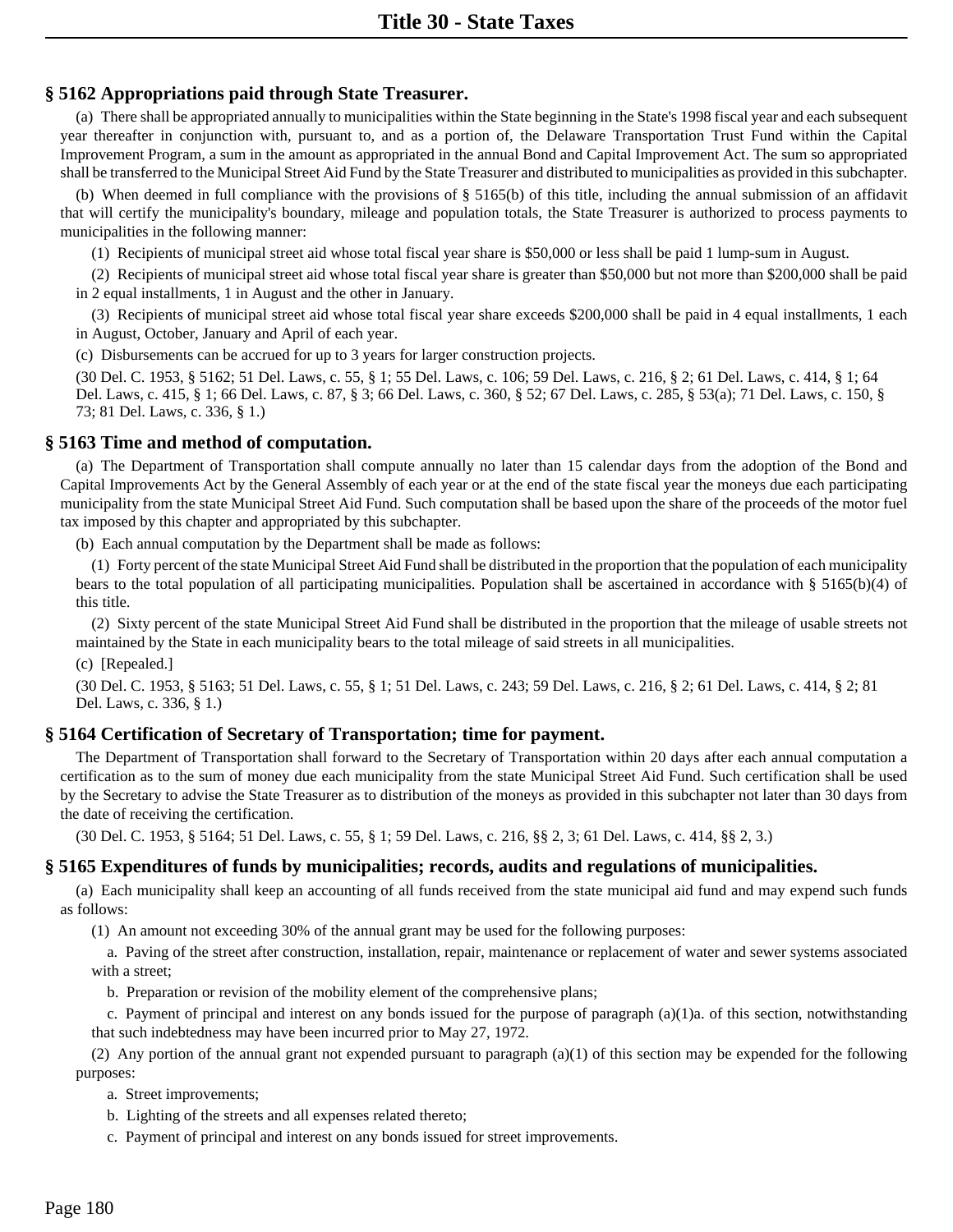d. Preparation or revision of inventory of all municipal infrastructure.

(b) Each municipality shall:

(1) Furnish evidence annually to the State Treasurer that the municipal employees authorized to expend municipal street aid funds are bonded in an amount as may be required by the charter of the municipality;

(2) In a form prescribed by the State Treasurer, submit an accurate and complete annual report not later than August 15 of each year to the State Treasurer showing expenditures of municipal street aid funds for the preceding fiscal year ended June 30. Such form shall itemize each expenditure as represented on said form as "Other expenditures". Payment for the current fiscal year will not be issued until the report for the preceding fiscal year has been received by the State Treasurer's Office;

(3) Award contracts for street improvements which shall be in accordance with the provisions of Chapter 69 of Title 29, and any applicable specifications of the Department of Transportation;

(4) On or before May 15 of each year, file with the Department of Transportation an affidavit signed by the mayor, city manager or president of the council of the municipality, setting forth:

a. The population of the municipality, based on the latest official estimate prepared by either the United States Bureau of the Census or the Delaware Population Consortium. For purposes of this subchapter, the population of a municipality can be adjusted between the latest decennial census, the latest official estimate prepared by either the United States Census Bureau or the Delaware Population Consortium by providing proof of new dwelling construction through "certificate of occupancy." The population of the municipality which is a summer resort shall be deemed to include all property owners entitled to vote in a municipal election; and

b. A tabulation of streets added during the past fiscal year which are dedicated to public use and maintained by their municipal forces. Said tabulations should include street names, starting and ending points, and length in feet or miles, and be accompanied by a map indicating location of any new streets.

(c) Pending expenditure of funds received pursuant to § 5163 of this title, a municipality may make short-term investments of such funds in United States government securities or may deposit same in any bank or savings and loan association interest-bearing accounts or certificates guaranteed by any agency of the United States government. Any interest earned on such investments or deposits shall be used for the purposes set forth in paragraph (a)(2) of this section. Such investments or deposits shall not be deemed to be "expenditures" of the funds as set forth in subsection (a) of this section.

(30 Del. C. 1953, § 5165; 51 Del. Laws, c. 55, § 1; 57 Del. Laws, c. 343; 57 Del. Laws, c. 741, §§ 24C, 24F, 24G; 58 Del. Laws, c. 150; 58 Del. Laws, c. 409, § 1; 59 Del. Laws, c. 216, § 3; 59 Del. Laws, c. 435, § 2; 60 Del. Laws, c. 113, § 48; 60 Del. Laws, c. 421, § 1; 61 Del. Laws, c. 44, § 1; 67 Del. Laws, c. 285, §§ 53(b)-(d); 73 Del. Laws, c. 95, § 99; 81 Del. Laws, c. 336, § 1.)

#### **§ 5166 Unauthorized expenditures; personal liability.**

(a) No municipal official or employee shall authorize, direct or permit the expenditure of money from any Municipal Street Aid Fund for any purpose except those specifically authorized by this subchapter. Any municipal official or employee who violates this section shall be personally liable to the extent of the unauthorized expenditure.

(b) Upon report by the State Auditor of Accounts that expenditures of municipal street aid funds have been made by a municipality for purposes other than as set forth in this subchapter, the State Treasurer shall withhold all further payments of municipal street aid funds to such municipality until:

(1) The Attorney General or the courts of this State shall have found the disputed expenditures to have been proper;

(2) The municipality shall have reimbursed the municipal street aid funds to the extent of the improper expenditures; or

(3) The municipal official or employee responsible has made restitution to the Fund as set forth in subsection (a) of this section.

(30 Del. C. 1953, § 5166; 51 Del. Laws, c. 55, § 1; 59 Del. Laws, c. 435, § 3; 60 Del. Laws, c. 113, § 48.)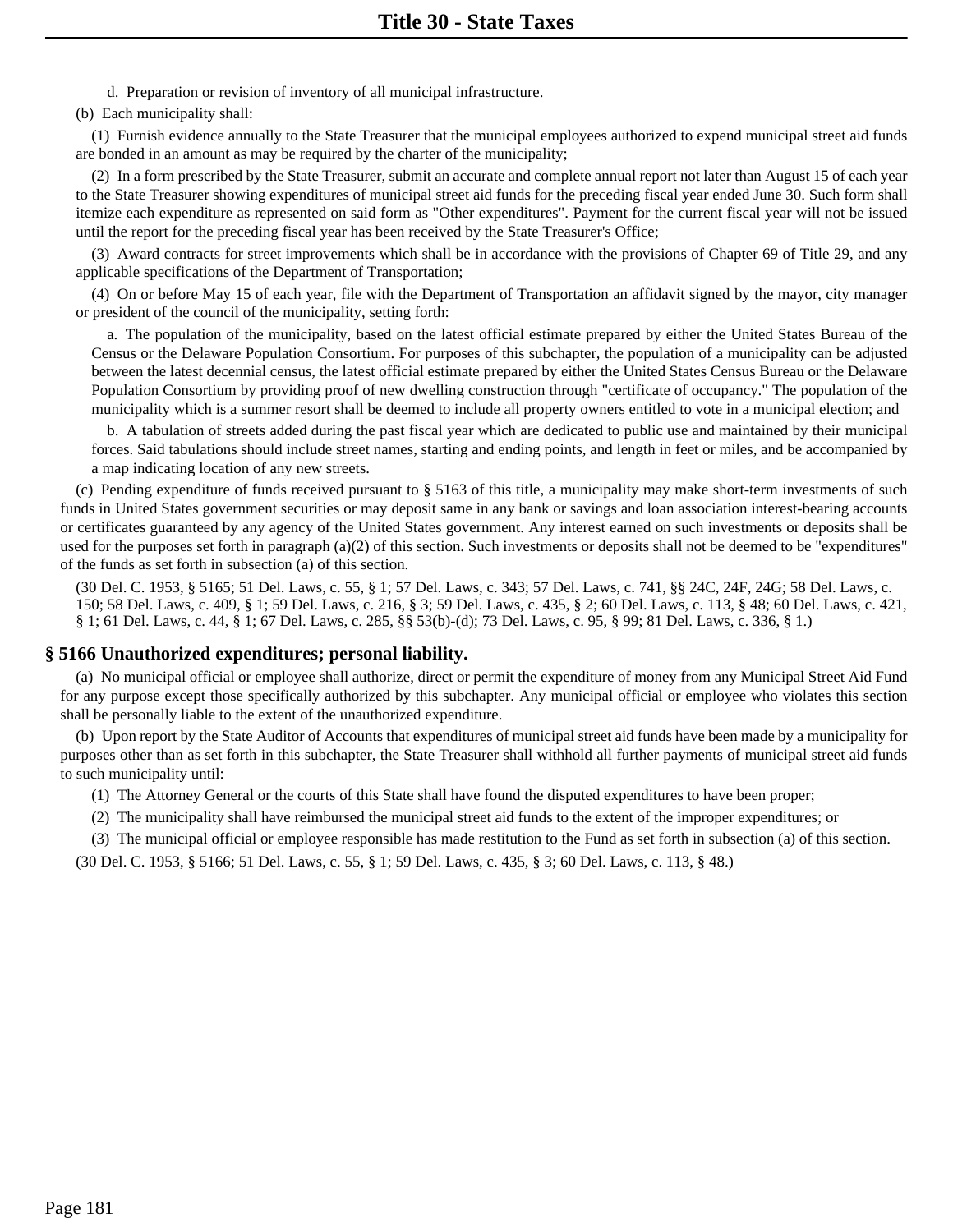# **Part IV Commodity Taxes**

# **Chapter 52 MOTOR CARRIERS FUEL PURCHASE LAW**

# **§ 5201 Short title.**

This chapter shall be known and may be cited as the "Motor Carriers Fuel Purchase Law." (30 Del. C. 1953, § 5201; 57 Del. Laws, c. 496, § 1.)

# **§ 5202 Definitions.**

As used in this chapter:

(1) "Department" means Department of Transportation.

(2) "Highway" means the Delaware Turnpike and every way or place, of whatever nature, open to the use of the public as a matter of right for the purposes of vehicular travel. The term "highway" shall not be deemed to include a roadway or driveway upon grounds owned by private persons, colleges, universities or other public institutions.

(3) "Motor carrier" means every person who operates or causes to be operated any motor vehicle on any highway in this State.

(4) "Motor fuel" means:

a. Any liquid or gaseous substance commonly or commercially known or sold as gasoline regardless of its classification or use or

b. Any liquid or gaseous substance used, offered for sale or sold for use, either alone or when mixed, blended or compounded, for the purpose of generating power for the propulsion of motor vehicles upon the public highways, and shall include:

1. All grades of motor gasoline, natural gasoline, marine gasoline, aviation gasoline, motor fuel blending naphthas, motor grade benzol and motor grade toluol;

2. Any liquid prepared, advertised, offered for sale or sold for use as or commonly and commercially used as a fuel in internal combustion engines, which when subjected to distillation in accordance with the latest revised standard method of test for distillation of gasoline, naphtha kerosene and similar petroleum products (American Society for Testing Materials Method D-86) shows not less than 10% distilled (recovered) below 347° Fahrenheit and not less than 95% distilled (recovered) below 46° Fahrenheit; and

3. All combustible gases which exist in a gaseous state at 60° Fahrenheit and at 14.7 pounds per square inch absolute pressure, industrial naphthas and solvents, aromatic distillates, diesel fuel, additives and all other products not included within the foregoing provisions of this subsection.

(5) "Motor vehicle" means a motor vehicle used, designed or maintained for transportation of persons or property and:

a. Having 2 axles and a gross registered vehicle weight exceeding 26,000 pounds; or

b. Having 3 or more axles regardless of weight; or

c. Used in combination when the weight of such combination exceeds 26,000 pounds gross registered vehicle weight.

Qualified motor vehicle does not include recreational vehicles.

(6) "Operations" means operations of all such motor vehicles whether loaded or empty, whether for compensation or not for compensation and whether owned by or leased to the motor carrier who operates them or causes them to be operated.

(7) "Secretary" means Secretary of Transportation.

(30 Del. C. 1953, § 5202; 57 Del. Laws, c. 496, § 1; 58 Del. Laws, c. 467, § 1; 59 Del. Laws, c. 216, §§ 4, 5; 61 Del. Laws, c. 300, § 1; 65 Del. Laws, c. 272, § 1; 67 Del. Laws, c. 405, § 1; 68 Del. Laws, c. 290, § 184.)

# **§ 5203 Rate of tax.**

Every motor carrier shall pay a road tax equivalent to the rate per gallon of the Delaware liquid fuels tax which is currently in effect, calculated on the amount of motor fuel used in its operations on highways within this State.

(30 Del. C. 1953, § 5203; 57 Del. Laws, c. 496, § 1.)

# **§ 5204 Credit for motor fuel tax payment.**

(a) Every motor carrier subject to the tax imposed by this chapter shall be entitled to a credit on such tax equivalent to the rate per gallon of the Delaware tax which is currently in effect on all gasoline or other motor fuel purchased by such carrier within this State for use in its operation either within or without this State and upon which gasoline or other motor fuel the tax imposed by the laws of this State has been paid by such carrier. Evidence of the payment of such tax in such form as may be required by, or is satisfactory to, the Department of Transportation shall be furnished by each such carrier claiming the credit allowed under this section. When the amount of the credit to which a motor carrier is entitled for any reporting period exceeds the amount of the tax for which such carrier is liable for that same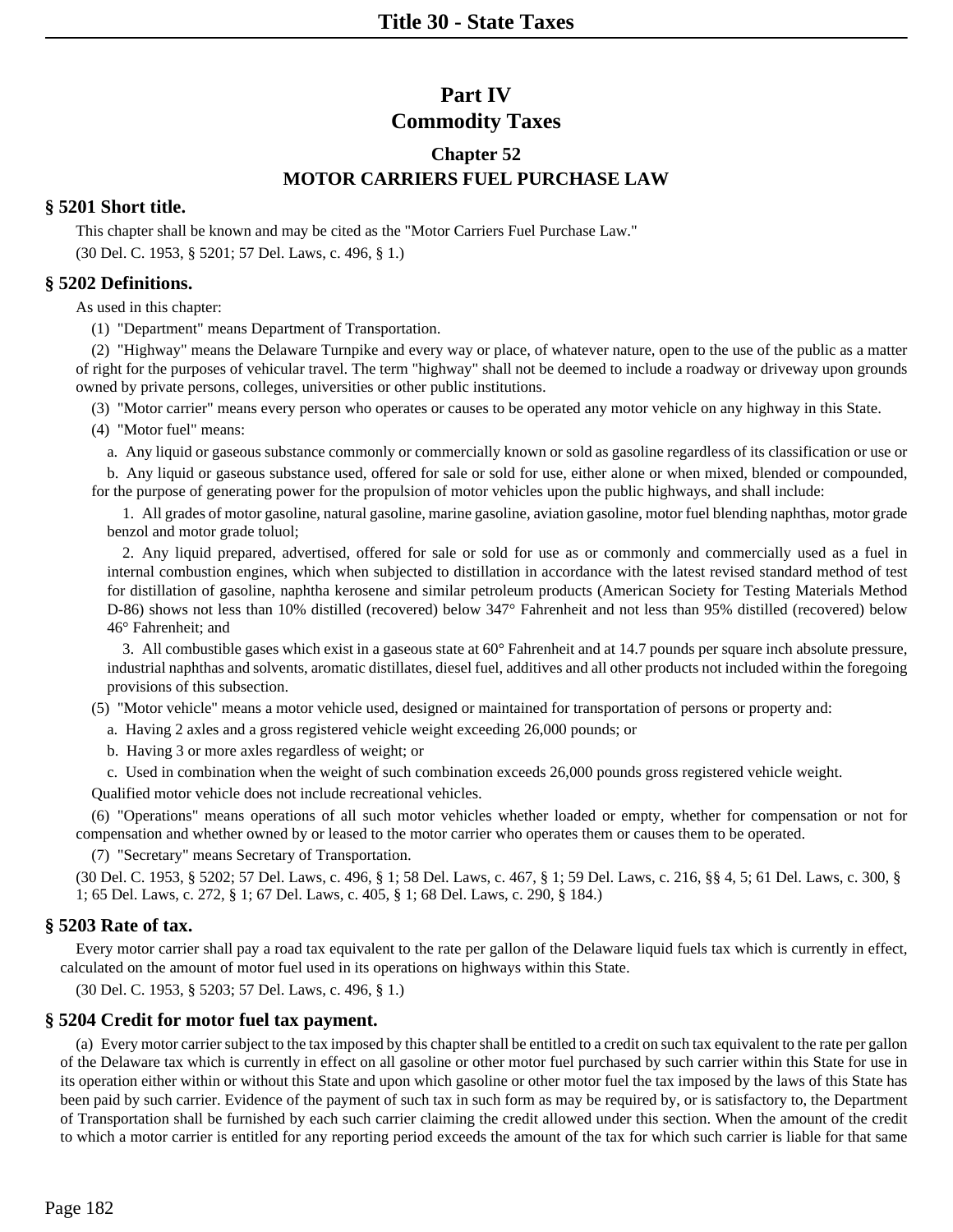period, such excess shall, upon application within 1 year from the end of said period and supported by such evidence as the Department may require, be allowed as a credit against the tax for which such carrier would be otherwise liable or at the carrier's request be refunded.

(b) The Department of Transportation shall allow such refund only upon receipt of a bona fide claim subject to criteria established under promulgated regulations. If the Department of Transportation shall refuse to allow a refund in the amount claimed by the applicant, the applicant may request a formal hearing on the application for a refund. Such hearing shall be held by the Department of Transportation after written notice to the applicant of not less than 10 days. Whenever any refund is ordered, it shall be paid out of the General Fund. So much of the moneys received as payment of the tax, interest and penalties under this chapter as shall be necessary for the payment of the refunds provided for in this section is appropriated by this subsection for payment of such refunds. No tax, interest, penalty or fee received or derived from any other tax imposed by the laws of this State shall be used to pay any refund or credit due and payable under the provisions of this section. Prior to any such refund or credit is paid out of the General Fund, the Delaware Transportation Authority shall reimburse the General Fund from the Transportation Trust Fund, on receipt of a notice from the Treasurer reflecting the pending payment of the refund or credit and the amount by which the General Fund must be reimbursed.

(c) If such refund granted under the provisions of this section shall, within 3 years of the date of payment, be determined by the Department to have been erroneously or illegally refunded in whole or in part, the Department of Transportation shall demand restitution from the motor carrier for deposit to the account of the General Fund. Such a demand by the Department shall constitute an assessment pursuant to the terms of § 5218 of this title. Any deposits received into the General Fund pursuant to this subsection shall be credited and deposited in the same fashion as all other taxes, fees, penalties and interest received by the State under this chapter.

(30 Del. C. 1953, § 5204; 57 Del. Laws, c. 496, § 1; 58 Del. Laws, c. 467, § 2; 59 Del. Laws, c. 216, § 4; 65 Del. Laws, c. 427, §§ 1-3; 66 Del. Laws, c. 205, §§ 1, 2; 67 Del. Laws, c. 285, §§ 56(b), 56(c); 68 Del. Laws, c. 290, § 184; 70 Del. Laws, c. 210, § 70.)

#### **§ 5205 Tax due date.**

The tax imposed by this chapter shall be paid by each motor carrier quarterly to the Department of Transportation on or before April 30, July 31, October 31 and January 31 of each year and calculated upon the amount of motor fuel used in its operations on highways within this State by each such carrier during the quarter ending with the last day of the preceding month.

(30 Del. C. 1953, § 5205; 57 Del. Laws, c. 496, § 1; 58 Del. Laws, c. 467, § 2; 59 Del. Laws, c. 216, § 4; 68 Del. Laws, c. 290, § 184.)

#### **§ 5206 Deposits of revenue.**

All taxes, fees, penalties and interest received by the State under this chapter, as amended, shall be deposited, not later than the close of the business day next following such receipt, to the credit of the Delaware Transportation Authority pursuant to Chapters 13 and 14 of Title 2, as amended, and any resolution or indenture of the Delaware Transportation Authority, authorizing the issuance of bonds to finance the costs of transportation facilities described in said title, to be used to finance the costs of roads, highways and other transportation facilities and not to defray the expenses and obligations of the general government of the State.

(30 Del. C. 1953, § 5206; 57 Del. Laws, c. 496, § 1; 63 Del. Laws, c. 387, § 42(a); 67 Del. Laws, c. 285, §§ 56(d)-56(f).)

#### **§ 5207 Calculation of amount of fuel used in State.**

The amount of gasoline or other motor fuel used in the operation of any motor carrier on highways within this State shall be such proportion of the total amount of such gasoline or other motor fuel used in its entire operations within and without this State, as the total number of miles traveled on highways within this State bears to the total number of miles traveled within and without this State.

(30 Del. C. 1953, § 5207; 57 Del. Laws, c. 496, § 1.)

#### **§ 5208 Report requirements; exemptions.**

Every motor carrier subject to the tax imposed by this chapter shall on or before April 30, July 31, October 31 and January 31 of every year make to the Department of Transportation such reports of its operations during the quarter ending the last day of the preceding month as the Department of Transportation may require and such other reports from time to time as the Department of Transportation may deem necessary. The Department of Transportation, by regulation, may exempt from the quarterly reporting requirements of this section those motor carriers operating solely within this State and require in such instance an annual affirmation, if in its discretion the enforcement of this chapter would not be adversely affected by such a regulation. The Department of Transportation is further authorized by regulation to exempt from the quarterly reporting requirements of this section and to require in such instances an annual affirmation of motor carriers licensed in this State who perform substantially all of their travel in this State; provided the Department of Transportation is assured that a sufficient amount of fuel is purchased in this State which is commensurate with the motor carrier's operations on highways within this State.

The Department of Transportation may, by regulation, exempt certain other motor carriers from the quarterly reporting requirements of this section. The Secretary of the Department of Transportation shall promulgate regulations which will set forth and determine the minimum amount of annual net fuel use taxes due the State which, if not exceeded by the estimate of any motor carrier, will exempt that motor carrier from quarterly reporting requirements of this section. The motor carrier who desires to be exempt from the quarterly reporting requirements must, on the motor carrier's first application for registration in a given registration year, attest that the motor carrier's estimated net fuel use tax in said year will be less than the threshold amount established by the Secretary of Transportation's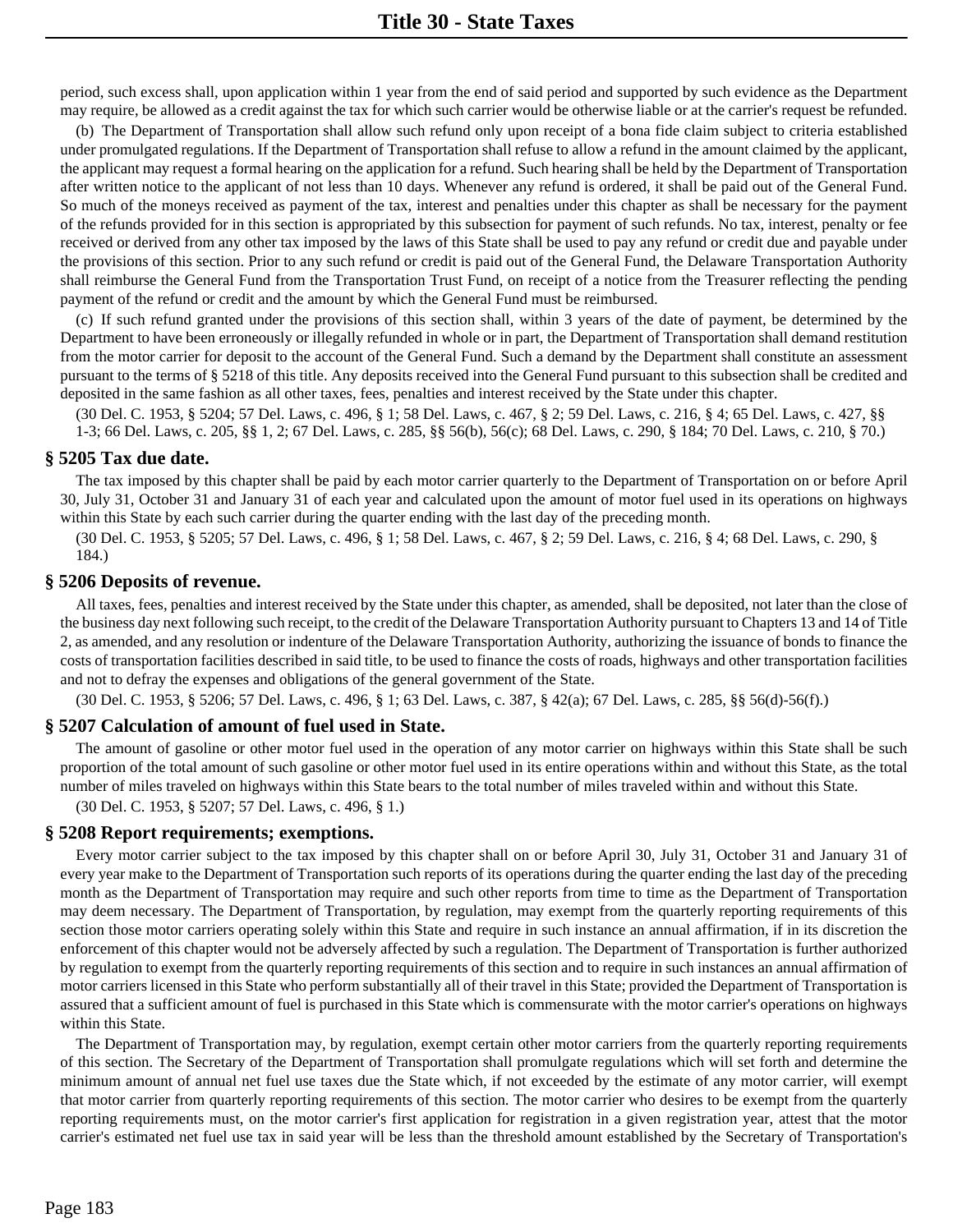regulation. The Secretary of Transportation is further authorized to allow by regulation in such instances, the filing of an annual report due with remittance on or before January 31 following completion of said registration year.

(30 Del. C. 1953, § 5208; 57 Del. Laws, c. 496, § 1; 58 Del. Laws, c. 467, § 2; 59 Del. Laws, c. 216, § 4; 65 Del. Laws, c. 328, §§ 1, 2; 68 Del. Laws, c. 156, § 51(a); 68 Del. Laws, c. 290, § 184; 70 Del. Laws, c. 186, § 1.)

#### **§ 5209 Average consumption.**

In the absence of adequate records or other evidence satisfactory to the Department of Transportation showing the number of miles operated by a motor carrier's motor vehicles per gallon of motor fuel, any such motor vehicle shall be deemed to have consumed 1 gallon of motor fuel for each 5 miles operated.

(30 Del. C. 1953, § 5209; 57 Del. Laws, c. 496, § 1; 58 Del. Laws, c. 467, § 2; 59 Del. Laws, c. 216, § 4; 68 Del. Laws, c. 290, § 184.)

# **§ 5210 Records.**

Every motor carrier shall keep such records, in such form as the Department of Transportation reasonably may prescribe, as will enable the carrier to report and enable the Department of Transportation to determine the total number of over-the-road miles traveled by its entire fleet of motor vehicles, the total number of over-the-road miles traveled in Delaware by the entire fleet, the total number of gallons of motor fuel used by the entire fleet and the total number of gallons of motor fuel purchased in Delaware for the entire fleet. All such records shall be safely preserved for a period of 3 years in such manner as to insure their security and availability for inspection by the Department of Transportation or any authorized employee engaged in the administration of this chapter. Upon application in writing stating the reasons therefor, the Department of Transportation may, at its discretion, consent to the destruction of any such records at any time within the period if such records pertain to a period which has been audited by the Department of Transportation.

(30 Del. C. 1953, § 5210; 57 Del. Laws, c. 496, § 1; 58 Del. Laws, c. 467, § 2; 59 Del. Laws, c. 216, § 4; 66 Del. Laws, c. 244, § 1; 68 Del. Laws, c. 290, § 184.)

# **§ 5211 Vehicle marker; fee; penalty assessments payable by mail; victims' compensation tax.**

(a) The Department of Transportation shall provide an identification marker and registration card to every motor vehicle operated within this State by the motor carrier. The identification marker must be affixed to the vehicle in an easily visible position and the registration card carried in the cab of the vehicle. The identification marker and registration card shall remain the property of this State and may be recalled for any violation of this chapter or of the regulations promulgated under this chapter. The Department of Transportation shall provide by regulation for the registration of every such vehicle for a fee of \$5.00 each. Registration cards and identification markers shall be issued on a 12-month basis effective January 1 of each year and shall be valid through the next succeeding December 31 except that any identification marker and registration card issued during a registration year for the subsequent registration year shall constitute valid registration immediately upon proper display of the marker and possession of the registration card in the subject vehicle. The enforcement of this subsection shall not become effective until January 15 of each year; provided the motor carrier has the previous year's identification card in the cab of the vehicle before entry into this State. It shall be illegal to operate or to cause to be operated in this State any motor vehicle defined in § 5202 of this title unless the vehicle bears the identification marker required by this section; provided, however, that the Department of Transportation, by regulation, may exempt from the requirement of displaying the identification marker such vehicles as urban and public transit vehicles or others if in its discretion they are clearly identifiable and the effective enforcement of this chapter will not suffer thereby. In addition and for a period not exceeding 72 hours as to any 1 motor carrier the Department of Transportation, by letter or telegram, may authorize the operation of a vehicle or vehicles without the identification marker required when the enforcement of this section for that period would cause undue delay and hardship in the operation of the vehicle or vehicles. The fee for this authorization shall be \$15 for each motor vehicle and conditions for the issuance of such authorization shall be set by regulations promulgated by the Department of Transportation.

(b)(1) Whoever violates this section shall, for the first offense, be fined not less than \$115 nor more than \$345, and for each subsequent offense, not less than \$345 nor more than \$575.

(2) Justice of the Peace Courts shall have exclusive jurisdiction over this section.

(c) Any duly authorized police officer of this State or of any political subdivision of this State, who charges any person with any of the specified offenses as set out in this section, may, in addition to issuing a summons for said offenses, provide the offending operator with a form which, when properly executed by the officer and the offender, will allow the offender to dispose of the charge without the necessity of personally appearing in the Court to which the summons is returnable. Such penalty assessments must be paid within 10 days from the date of arrest and shall be paid only by check or money order. This subsection shall be applicable to Delaware residents and to residents of those jurisdictions which reciprocate with Delaware.

(d) In addition to, and at the same time as, any fine is assessed under this chapter, there shall also be levied an additional victims' compensation tax surcharge in the amount of 18% of the fine imposed. This surcharge shall be payable in the same manner as set forth in subsection (c) of this section.

(30 Del. C. 1953, § 5211; 57 Del. Laws, c. 496, § 1; 58 Del. Laws, c. 43; 58 Del. Laws, c. 467, § 2; 59 Del. Laws, c. 216, § 4; 59 Del. Laws, c. 508, § 1; 60 Del. Laws, c. 216, § 1; 60 Del. Laws, c. 610, § 1; 63 Del. Laws, c. 387, §§ 28, 29(a), (b), 30(a)-(c); 64 Del.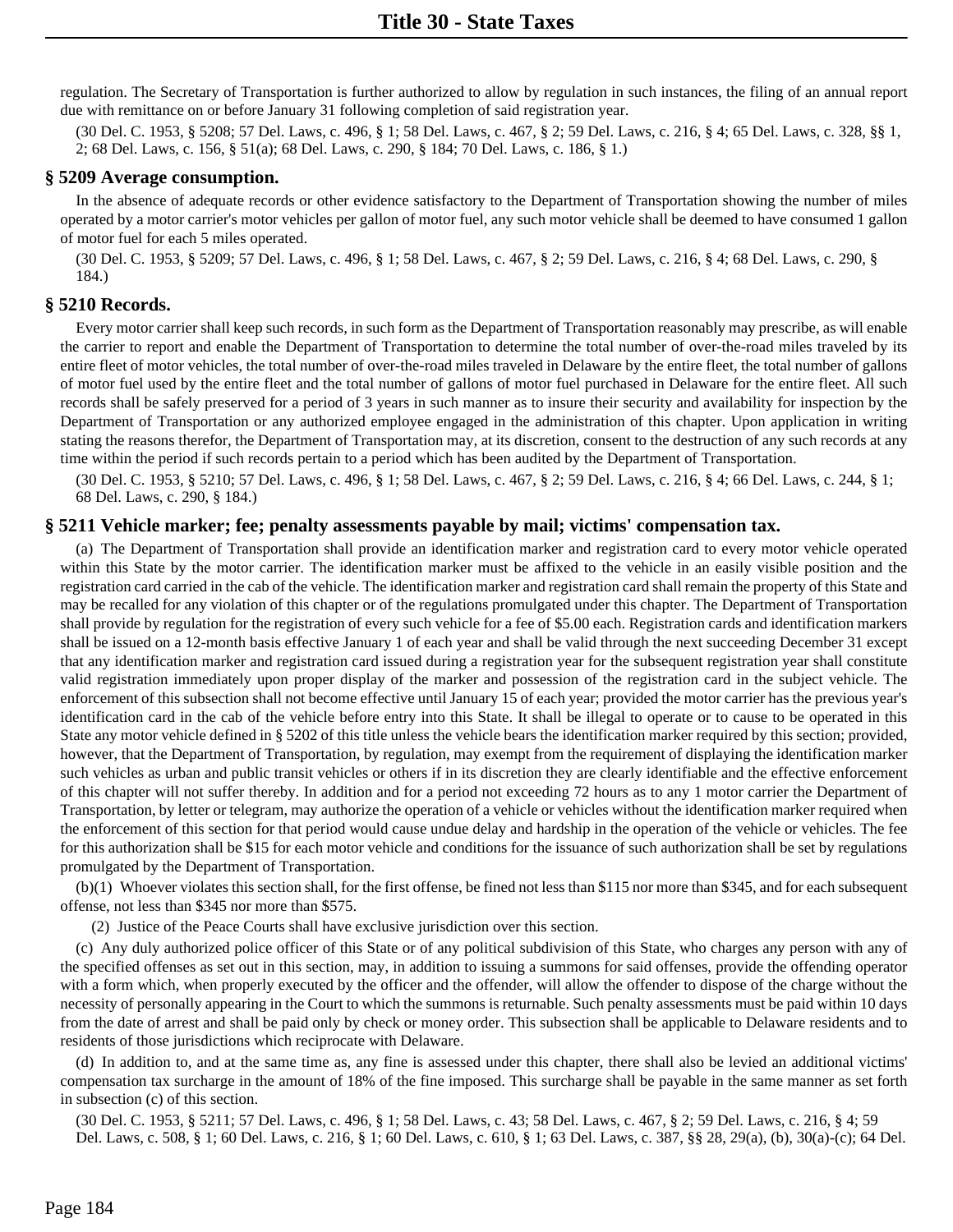Laws, c. 395, § 1; 65 Del. Laws, c. 36, § 1; 65 Del. Laws, c. 427, § 4; 67 Del. Laws, c. 260, § 1; 68 Del. Laws, c. 9, §§ 12, 14, 71; 68 Del. Laws, c. 165, § 51(b)-(d); 68 Del. Laws, c. 290, § 184; 70 Del. Laws, c. 186, § 1; 70 Del. Laws, c. 473, §§ 76, 77.)

### **§ 5212 Imposition of tax.**

The taxes imposed on motor carriers by this chapter are in addition to any taxes of whatever character imposed on such carriers by any other provision of law.

(30 Del. C. 1953, § 5212; 57 Del. Laws, c. 496, § 1.)

#### **§ 5213 Enforcement.**

The Delaware State Police is authorized and directed to assist in the enforcement of this chapter, and the police officers of any political subdivision of this State are hereby authorized to assist in the enforcement of this chapter.

(30 Del. C. 1953, § 5213; 57 Del. Laws, c. 496, § 1; 64 Del. Laws, c. 395, § 2.)

#### **§ 5214 Filing of bond; refund provisions.**

The Department of Transportation may require a motor carrier to provide a surety company bond, which at no time shall exceed the amount of \$20,000, payable to this State and conditioned that the carrier will pay all taxes due and to become due under this chapter from the date of the bond to the date when either the carrier or the bonding company notifies the Department of Transportation that the bond has been cancelled. The surety shall be a corporation authorized to write surety bonds in Delaware. So long as the bond remains in force the Department of Transportation may order refunds to the motor carrier in the amounts appearing to be due on applications duly filed by the motor carrier under § 5204 of this title without first auditing the records of the carrier including the penalties and interest provided in § 5218 of this title, even though the assessment is made after cancellation of the bond, but only for taxes due and payable while the bond was in force and penalties and interest on these taxes.

(30 Del. C. 1953, § 5214; 57 Del. Laws, c. 496, § 1; 58 Del. Laws, c. 467, § 2; 59 Del. Laws, c. 216, § 4; 64 Del. Laws, c. 365, § 3; 68 Del. Laws, c. 290, § 184.)

#### **§ 5215 False statements; penalties.**

Any person who wilfully and knowingly makes, publishes, delivers or utters a false statement orally, or in writing, or in the form of a receipt for the sale of motor fuel, for the purpose of obtaining or attempting to obtain, or to assist any other person to obtain or attempt to obtain a credit or refund or reduction of liability for taxes under this chapter, upon conviction, shall be sentenced to pay a fine not exceeding \$575, undergo imprisonment for a term not exceeding 1 year, or both.

(30 Del. C. 1953, § 5215; 57 Del. Laws, c. 496, § 1; 68 Del. Laws, c. 9, § 13.)

#### **§ 5216 Departure or removal of property from State or discontinuing business; arbitrary assessment.**

If the Department of Transportation ascertains that a person decides quickly to depart from this State, or to remove therefrom the person's property, or any property used by the person in operations subject to this chapter, or to discontinue business, or to do any other act tending to prejudice or render wholly or partially ineffectual proceedings to assess or collect such tax, whereby it becomes important that such proceedings be brought without delay, the Department of Transportation may immediately make an arbitrary assessment of the amount of tax due, whether or not any report is then due by law and may proceed under such arbitrary assessment to collect the tax, or compel security for the same, and thereafter shall cause notice of such finding to be given to such motor carrier, together with a demand for an immediate report and immediate payment of such tax.

(30 Del. C. 1953, § 5216; 57 Del. Laws, c. 496, § 1; 58 Del. Laws, c. 467, § 2; 59 Del. Laws, c. 216, § 4; 68 Del. Laws, c. 290, § 184; 70 Del. Laws, c. 186, § 1.)

#### **§ 5217 Failure to report or pay tax; penalty; interest.**

When any motor carrier fails to file a report within the time prescribed by this chapter for the filing thereof, the motor carrier shall pay as a penalty for each day thereafter, Saturdays, Sundays and other legal holidays excluded, until the report is filed, the sum of \$5.75, up to a maximum penalty of \$28.75 for each such report. For each report filed more than 5 business days late, the penalty shall be \$28.75 or 12 percent of the tax due, whichever is greater, for each such report. In addition to the penalty imposed by this section, any unpaid tax shall bear interest at the rate of 1% per month, or fraction thereof, until the same is paid. The penalties and interest charges imposed by this section shall be paid to the Department of Transportation in addition to the tax due. The Department of Transportation, if satisfied that the failure to file the report or pay the tax was excusable, may remit or waive the payment of the whole or part of the penalty or interest charge assessed.

(30 Del. C. 1953, § 5217; 57 Del. Laws, c. 496, § 1; 58 Del. Laws, c. 467, § 2; 59 Del Laws, c. 216, § 4; 64 Del. Laws, c. 368, § 7; 65 Del. Laws, c. 427, § 5; 67 Del. Laws, c. 260, § 1; 68 Del. Laws, c. 290, § 184; 70 Del. Laws, c. 186, § 1.)

## **§ 5218 Time for payment of taxes, penalties and interest; additional penalty.**

All taxes, penalties and interest assessed pursuant to this chapter, unless earlier payment is provided in this chapter, shall be paid within 30 days after notice and demand shall have been mailed to the carrier by the Department of Transportation. If such taxes, penalties, and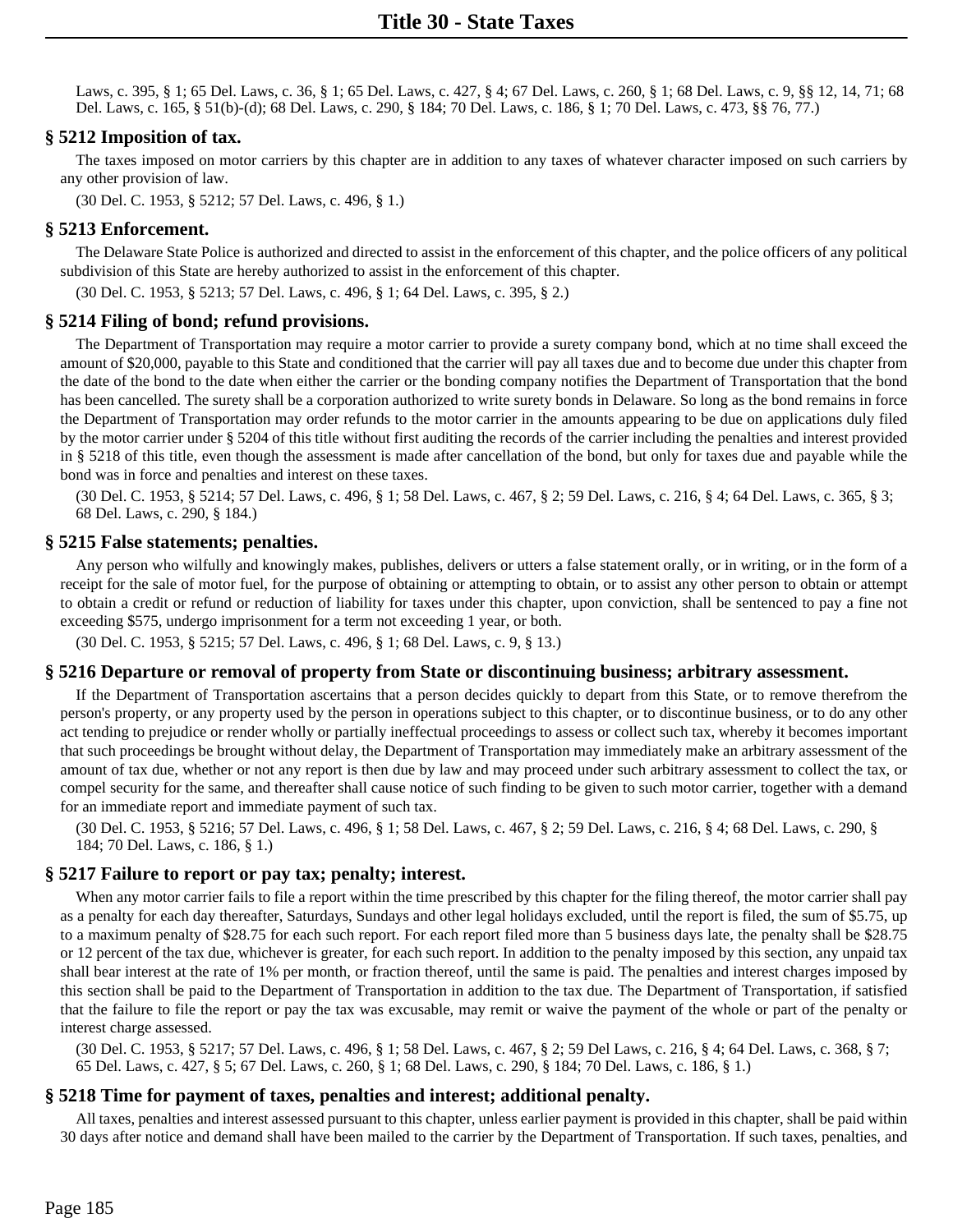interest so assessed pursuant to §§ 5216, 5217 and 5218 of this title, shall not be paid within 30 days, there may be added to the amount of assessment in addition to interest as already provided and any other penalties provided by law, a sum equivalent to 5% of the tax.

(30 Del. C. 1953, § 5218; 57 Del. Laws, c. 496, § 1; 58 Del. Laws, c. 467, § 2; 65 Del. Laws, c. 427, § 6; 68 Del. Laws, c. 290, § 184.)

#### **§ 5219 Manner of payment and recovery of penalties and interest; debt of motor carrier; lien; preference.**

(a) All penalties and interest when imposed under this chapter shall be payable to and recoverable by the Secretary of Transportation in the same manner as if they were part of the tax imposed.

(b) The taxes, fees, interest and penalties imposed under this chapter from the time the same shall be due shall be a debt of a motor carrier which does not maintain premises for the transaction of business within Delaware, recoverable in the Superior Court of this State in an action in the name of the State. Such debt, whether sued upon or not, shall be a lien on all the property of the debtor, except as against an innocent purchaser for value without notice thereof, and shall have priority both in lien and distribution of the assets of the motor carrier, whether in bankruptcy, insolvency or otherwise. The proceeds of any judgment or order obtained under this section shall be paid to the Secretary of Transportation. The service of all papers in the action shall be upon the Secretary of Transportation of the State, with a copy mailed by certified mail, to the last known address of the defendant.

(c) Any tax determined to be due from any person who maintains premises for the conduct of business in Delaware and remaining unpaid after demand for the same, and all penalties and interest thereon, shall be a lien in favor of the State upon the property, both real and personal, of such person but only after the lien has been entered and docketed of record by the Prothonotary of the county where such property is situated. The Secretary of Transportation may at any time transmit to the Prothonotaries of the respective counties certified copies of all liens for such taxes, penalties and interest and it shall be the duty of each Prothonotary receiving the lien to enter and docket the same of record in the Prothonotary's office, which lien shall be indexed as judgments are now indexed. A writ of execution may directly issue upon such lien, without the issuance and prosecution to judgment of a writ of scire facias; provided, that no less than 10 days before issuance of any execution on the lien, notice of the filing and the effect of the lien shall be sent by registered mail to the taxpayer at the last known post-office address. No Prothonotary shall require as a condition precedent to the entry of such liens, the payment of any costs incident thereto.

(d) The lien imposed hereunder, shall have priority from the date of its recording as aforesaid, and shall be fully paid and satisfied out of the proceeds of any judicial sale of property subject thereto, before any other obligation, judgment, claim, lien or estate to which said property may subsequently become subject, except costs of the sale and of the writ upon which the sale was made, and real estate taxes and municipal claims against such property, but shall be subordinate to mortgages and other liens existing and duly recorded or entered of record prior to the recording of the tax lien. In the case of a judicial sale of property subject to a lien imposed hereunder upon a lien or claim over which the lien imposed hereunder has priority, as aforesaid, such sale shall discharge the lien imposed hereunder to the extent only that the proceeds are applied to its payment, and such lien shall continue in full force and effect as to the balance remaining unpaid.

(e) The lien imposed hereunder shall continue for 5 years from the date of its entry of record, and may be renewed and continued in the manner now or hereafter provided for the renewal of judgments.

(30 Del. C. 1953, § 5219; 57 Del. Laws, c. 496, § 1; 58 Del. Laws, c. 467, § 3; 59 Del. Laws, c. 216, § 5; 68 Del. Laws, c. 290, § 184; 70 Del. Laws, c. 186, § 1.)

#### **§ 5220 Failure to pay tax; determination; redetermination; review.**

(a) If any person shall fail to pay any tax imposed by this chapter for which the person is liable, the Secretary of Transportation is authorized and empowered to make a determination of additional tax and interest due by such person based upon any information within the Secretary's possession or that shall come into the Secretary's possession. All of such determinations shall be made so that notice thereof shall reach the parties against whom made within 3 years after the due date of the tax.

(b) Promptly after the date of such determination, the Secretary of Transportation shall send, by certified mail, a copy thereof to the person against whom it was made. Within 60 days after the date upon which the copy of any such determination was mailed, such person may file with the Secretary of Transportation a petition for redetermination of such taxes. Every petition for redetermination shall state specifically the reasons which the petitioner believes entitle the petitioner to such redetermination and it shall be supported by affidavit that it is not made for the purpose of delay and that the facts set forth are true and correct. It shall be the duty of the Secretary of Transportation within 90 days after the date of any determination to dispose of any petition for redetermination. Notice of the action taken upon any petition for redetermination shall be given to the petitioner promptly after the date of redetermination by the Secretary of Transportation.

(c) Any person shall have the right to review by the Secretary of Transportation and appeal to the Superior Court of this State. (30 Del. C. 1953, § 5220; 57 Del. Laws, c. 496, § 1; 58 Del. Laws, c. 467, § 3; 59 Del. Laws, c. 216, § 5; 65 Del. Laws, c. 427, § 7; 68 Del. Laws, c. 290, § 184; 70 Del. Laws, c. 186, § 1.)

#### **§ 5221 Penalties.**

Any person wilfully violating this chapter and not covered by any other penalty provision contained in this chapter, upon conviction, shall be sentenced to pay a fine not exceeding \$500, or undergo imprisonment for a term not exceeding 1 year, or both. If the person convicted is a corporation, any imprisonment imposed shall be served by the responsible corporate officer.

(30 Del. C. 1953, § 5221; 57 Del. Laws, c. 496, § 1.)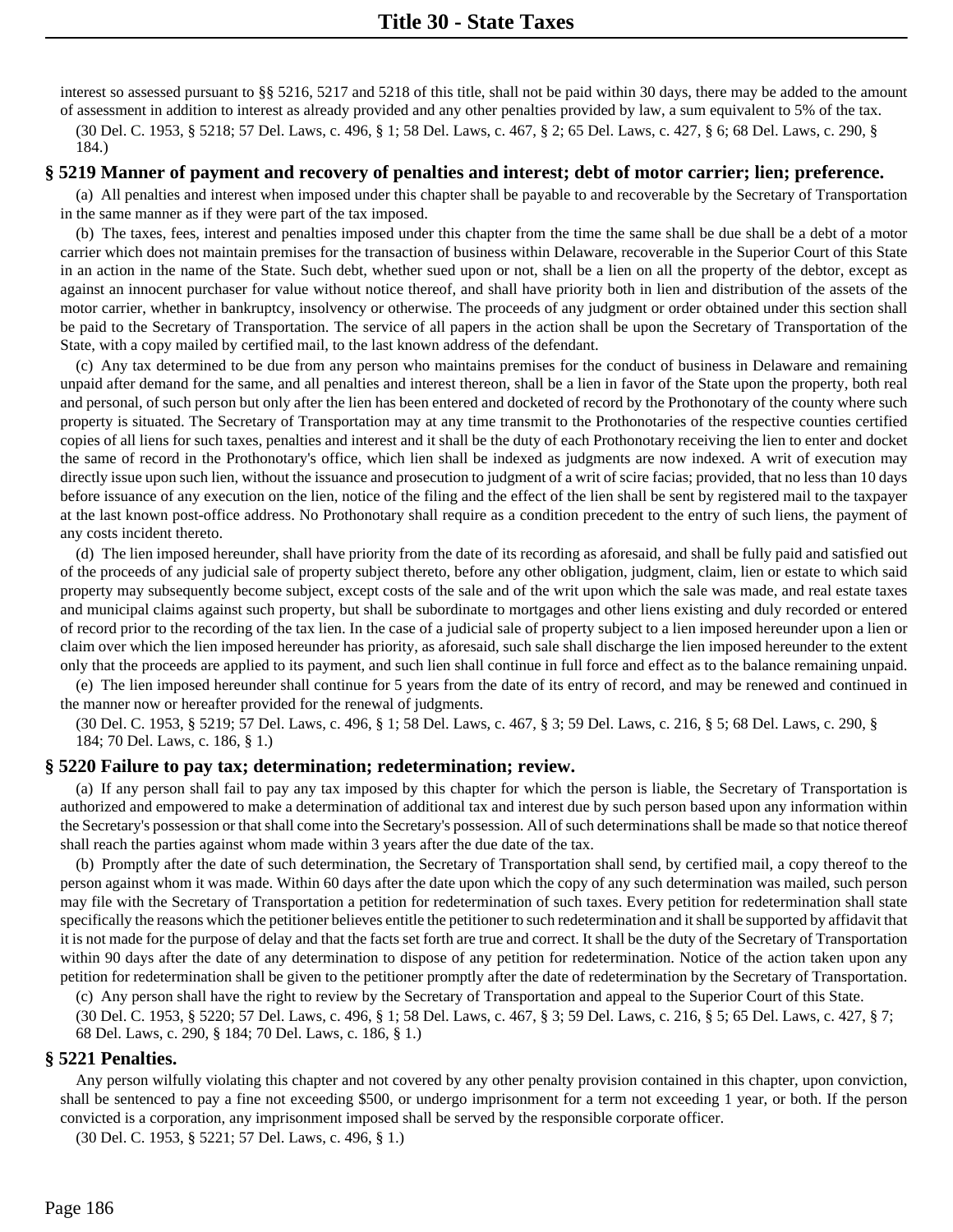# **§ 5222 Availability of records of other agencies; exchange of information with other jurisdictions.**

(a) The records of any other state agency, board or commission, to the extent that the same may be pertinent to the administration and enforcement of this chapter and the determination of liability under this chapter, shall be available to the Secretary of Transportation.

(b) The Department of Transportation shall, upon request from the officials to whom are entrusted the enforcement of the motor carrier fuel use tax laws of any other state, the District of Columbia, the United States, its territories and possessions or the provinces of the Dominion of Canada, forward to any such officials any information which it may have relative to registration, tax reporting, audit findings and any other information concerning motor carrier operations in this State; provided, that such other governmental jurisdictions furnish like information to this State.

(30 Del. C. 1953, § 5222; 57 Del. Laws, c. 496, § 1; 58 Del. Laws, c. 467, § 3; 59 Del. Laws, c. 216, § 5; 66 Del. Laws, c. 111, §§ 1, 2; 68 Del. Laws, c. 290, § 184.)

### **§ 5223 Regulations; promulgation by Secretary of Transportation.**

The Secretary of Transportation shall, from time to time, promulgate such regulations as may be necessary for the effective enforcement of this chapter.

(30 Del. C. 1953, § 5223; 57 Del. Laws, c. 496, § 1; 58 Del. Laws, c. 467, § 3; 59 Del. Laws, c. 216, § 5; 68 Del. Laws, c. 290, § 184.)

#### **§ 5224 Exempt vehicles; carriers.**

(a) Nothing in this chapter shall apply to any vehicle operated by or on behalf of any department, board, bureau or commission of this State, or any political subdivision thereof, or any quasi-governmental authority of which this State is a participating member, or any agency of the federal government or the District of Columbia or of any state or any political subdivision thereof which grants similar exemption to publicly owned vehicles registered in this State. Nor shall this chapter apply to any school bus operated by, for or on behalf of this State, any political subdivision thereof or any private or privately operated school.

(b) This chapter shall not apply to any motor vehicle for which the registration and inspection has been exempted pursuant to § 2113(2) of Title 21.

(c) This chapter shall not apply to any vehicle operated by, for or on behalf of any volunteer fire company or any ambulance owned and/or operated by a civic or veterans' organization on a volunteer basis.

(d) This chapter shall not apply to any motor vehicle being road tested for sale or any motor vehicle being delivered to or from a motor vehicle dealer; provided, that said vehicle displays a valid dealer's license plate.

(e) This chapter shall not apply to any farm truck with a gross registered vehicle weight of less than 40,001 pounds providing that said vehicle displays a valid FT license tag or its equivalent.

(30 Del. C. 1953, § 5224; 57 Del. Laws, c. 496, § 1; 60 Del. Laws, c. 488, § 2; 61 Del. Laws, c. 59, § 1; 61 Del. Laws, c. 344, §§ 1, 2; 64 Del. Laws, c. 394, § 1; 65 Del. Laws, c. 205, § 1; 65 Del. Laws, c. 427, § 8; 67 Del. Laws, c. 405, § 2; 70 Del. Laws, c. 435, § 1.)

## **§ 5225 Exemption; reciprocal agreements.**

This chapter shall not apply to motor vehicles bearing the registration plates of any other state which does not impose a tax, license or fee upon motor vehicles bearing valid registration plates of this State. The Secretary of Transportation is authorized to make reciprocal agreements with the proper officials of any other state imposing any such tax, license or fee providing for the reduction or relief from the tax imposed by this chapter, upon motor vehicles bearing valid registration plates of such other state, in exchange for the reduction or relief from the tax, license or fee imposed by such other state upon motor vehicles bearing valid registration plates of this State.

(30 Del. C. 1953, § 5225; 57 Del. Laws, c. 496, § 1; 58 Del. Laws, c. 334; 58 Del. Laws, c. 467, § 3; 59 Del. Laws, c. 216, § 5; 68 Del. Laws, c. 290, § 184.)

#### **§ 5226 Failure to comply with other statutes.**

Any motor carrier who fails to comply with the requirements of Chapter 51 of this title, also administered by the Department, shall be subject to withholding, suspension or revocation of motor carrier operating privileges as provided under § 5211(a) of this title until such time as the Secretary determines that such motor carrier is in compliance with Chapter 51 of this title.

(64 Del. Laws, c. 396, § 1.)

# **§ 5227 Collection of bad checks; service charge; interest.**

If a check received in payment of moneys due the Department under this chapter shall be returned to the Department by the maker's bank because of insufficient funds, closed account, stopped payment or any other reason, there shall be imposed upon the maker a service charge of \$10 and interest at the rate of 1% per month, or fraction thereof, shall accrue on the tax, if any, from the date such tax was due to be paid. A statement shall be sent to the maker demanding payment within 15 days of the original amount of the check plus the added service charge, interest, if any, and the cost of the postage incurred in mailing the statement. Failure of the maker to respond to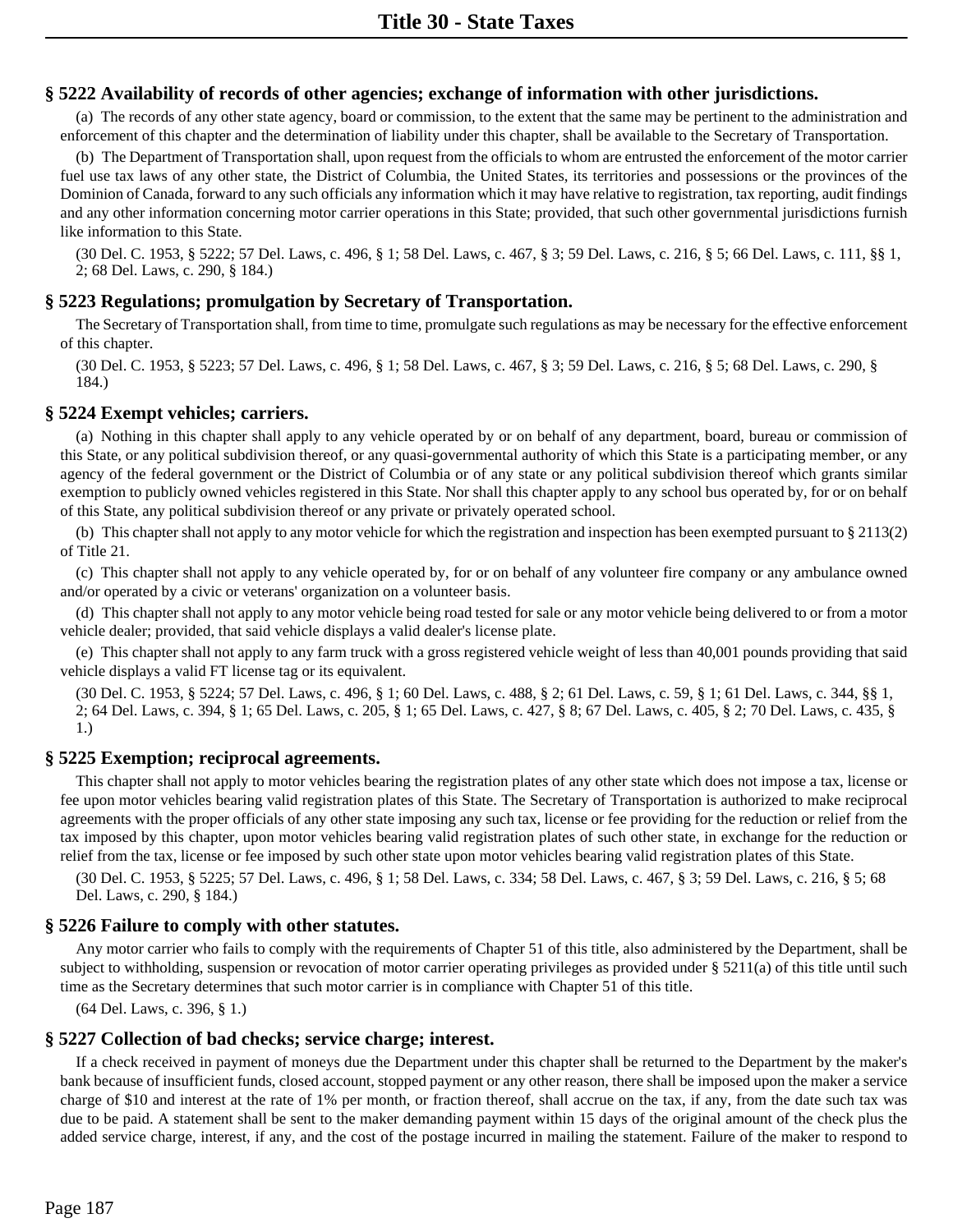the demand within 15 days shall constitute cause for the Department to suspend the maker's operating privileges in this State and 30 days thereafter, to revoke the maker's operating privileges in this State.

(65 Del. Laws, c. 302, § 1; 67 Del. Laws, c. 260, § 1.)

#### **§ 5228 Moneys erroneously collected.**

In the event that any fees, taxes, penalties or interest imposed by this chapter shall have been erroneously collected from the motor carrier, the Department of Transportation may, upon request of the motor carrier, permit such motor carrier to take credit against a subsequent tax report in the amount of the erroneous overpayment, or, the Department may certify to the State Treasurer the amount of fees, taxes, penalties and/or interest erroneously collected by the Department. The State Treasurer shall thereupon draw a warrant for such certified amount made payable to the motor carrier.

No refund of any taxes, fees, penalties or interest imposed under this chapter may be obtained except by filing a written claim with the Department before the expiration of 1 year from the earlier of:

(1) The date of the payment; or

(2) The date the payment was required to be made.

The claim must be in such form as may be prescribed by the Department, and shall specifically set forth the circumstances entitling the claimant to the refund.

(65 Del. Laws, c. 427, § 9; 68 Del. Laws, c. 156, § 55(d); 68 Del. Laws, c. 290, § 184.)

#### **§ 5229 Cooperative agreements between states.**

(a) The Secretary of the Department of Transportation may enter into cooperative agreements with other states, for exchange of information and auditing of users of motor fuels used in fleets of motor vehicles operated or intended to operate interstate. An agreement, arrangement, declaration or amendment thereto is not effective until executed and filed with the Department of Transportation.

(b) An agreement may provide for determining the base state for users, users records requirements, audit procedures, exchange of information, persons eligible for tax licensing, defining qualified motor vehicles, determining if bonding is required, specifying reporting requirements and periods including defining uniform penalty and interest rates for late reporting, determining methods for collecting and forwarding of motor carrier fuel use taxes and penalties to another jurisdiction and other provisions as will facilitate the administration of the agreement.

(c) The Department of Transportation may, as required by the terms of an agreement, forward to officers of another state any information in the Department's possession relative to the manufacture, receipts, sale, use, transportation or shipment of motor fuels by any person. The Department of Transportation may disclose to officers of another state, the location of officers, motor vehicles and other real and personal property of users of motor fuels.

(d) An agreement may provide for each state to audit the records of persons based in the State, to determine if the motor carrier fuel use taxes due each state are properly reported and paid. Each state shall forward the findings of the audits performed on persons based in the State, to each state in which the person has taxable use of motor fuels. For persons not based in this State and who have taxable use of motor fuel in this State, the Department of Transportation may serve the auditing findings received from another state, in the form of an assessment, on the person as though an audit was conducted by the Department of Transportation.

(e) Any agreement entered into pursuant to this section shall not preclude the Department from auditing the records of any person covered by the provisions of this chapter.

(f) The legal remedies for any person served with an order or assessment under this section shall be as prescribed in this chapter.

(g) If the Department enter into any agreement under the authority of this section, and the provisions set forth in the agreement are in conflict with any other rules or regulations by the Department, the agreement's provisions shall prevail notwithstanding.

(68 Del. Laws, c. 156, § 53; 68 Del. Laws, c. 290, §§ 184, 186, 187.)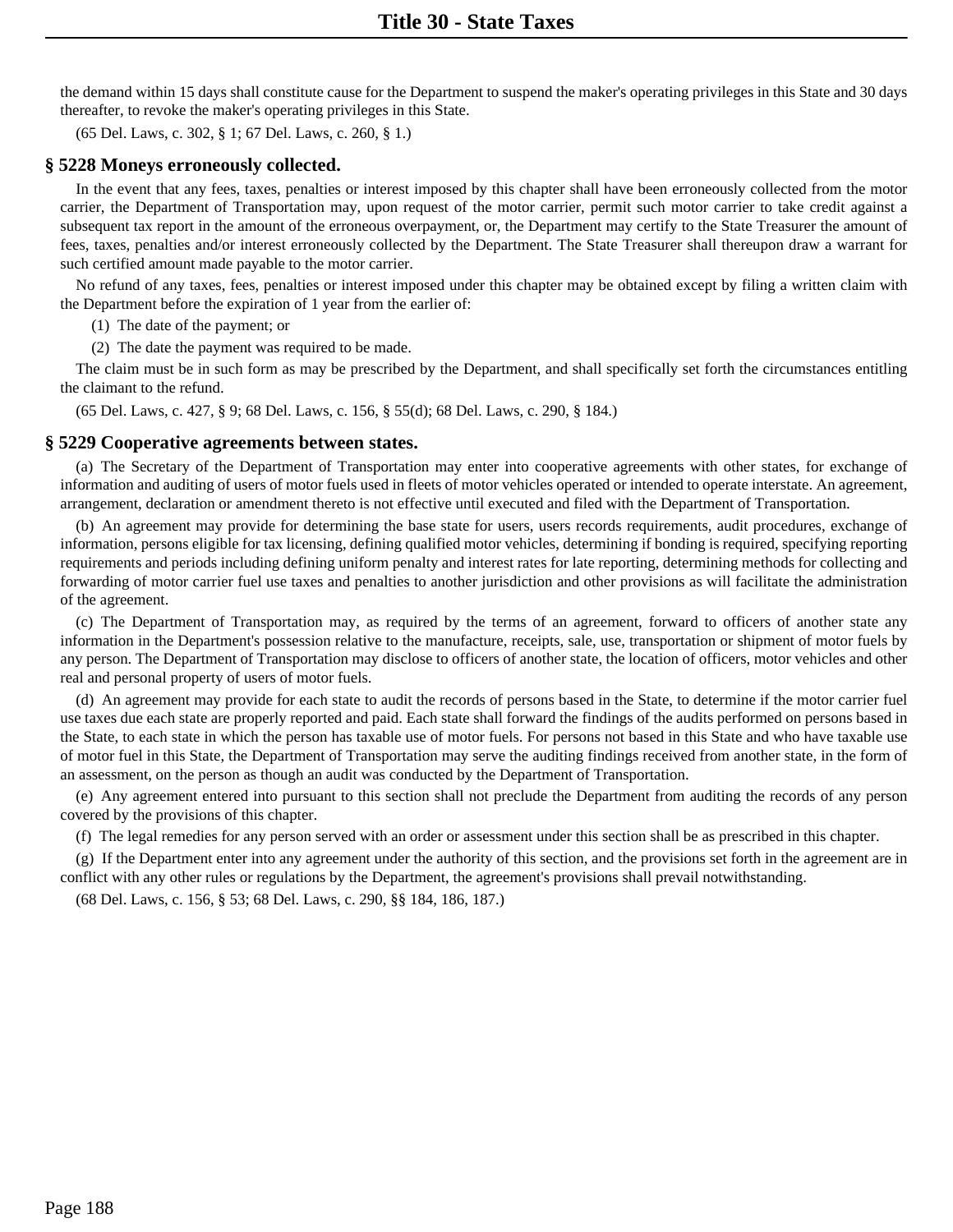# **Part IV Commodity Taxes Chapter 53 TOBACCO PRODUCT TAXATION AND LICENSING Subchapter I Definitions**

#### **§ 5301 Definitions.**

As used in this chapter:

(1) "Affixing agent" means any tobacco products dealer or any other person within or without this State appointed by the Department of Finance as an agent to affix the stamps to be used in paying the excise tax imposed by this chapter. The first vendor who has possession of unstamped tobacco products in this State for sale in this State is deemed an affixing agent.

(2) "Cigar" means any roll for smoking which is not a cigarette and which is made wholly or in part of tobacco or any substitute therefor when the cover of the roll is made chiefly of tobacco.

(3) "Cigarette" means any roll for smoking made wholly or in part of tobacco, irrespective of size or shape, and irrespective of the tobacco being flavored, adulterated, or mixed with any other ingredient, the wrapper or cover of which is made of paper or any other substance or material except tobacco.

(4) "Consumer" means any person who has possession of tobacco products for any purpose other than transportation or sale.

(5) "Department of Finance" or "Department" means the Department of Finance.

(6) "Distributor" means any of the following:

a. Any person engaged in the business of selling tobacco products in this State who brings or causes to be brought into this State from without the State any tobacco products for sale.

b. Any person who makes, manufactures, or fabricates tobacco products in this State for sale in this State.

c. Any person engaged in the business of selling tobacco products without this State who ships or transports tobacco products to retail dealers in this State to be sold by those retail dealers.

(7) "Electronic smoking device" means a nonlighted, noncombustible device that employs a mechanical heating element, battery, or circuit, regardless of shape or size, to produce aerosolized or vaporized nicotine for inhalation into the body of an individual. "Electronic smoking device" includes a device that is manufactured, distributed, marketed, or sold as an e-cigarette, e-cigar, e-pipe, e-hookah, vape pen, or any other similar product with any other product name or descriptor.

(8) "Moist snuff" means any finely cut, ground, or powdered tobacco that is not intended to be smoked, but does not include any finely cut, ground, or powdered tobacco that is intended to be placed in the nasal cavity.

(9) "Package" or "pack" means, as to cigars, the smallest individual container which contains more than 1 cigar in or from which retail sales are normally made or intended to be made, and means, as to other tobacco products, the smallest individual container in or from which retail sales of such products are normally made or intended to be made.

(10) "Place of business" means any place where tobacco products are sold, or where tobacco products are bought or kept for the purpose of sale or consumption, including, so far as applicable, any vessel, airplane, train, or vending machine dispensing tobacco products.

(11) "Retail dealer" means any person who purchases or receives stamped tobacco products from any source whatsoever for the purpose of sale to the ultimate consumer.

(12) "Sale" means in addition to its usual meaning, any sale, transfer, exchange, theft, barter, gift, or offer for sale and distribution, in any manner or by any means whatsoever.

(13) "Secretary of Finance" or "Secretary" means the Secretary of Finance or the Secretary's duly authorized designee; provided, that any such delegation of authority is consistent with Chapter 83 of Title 29.

(14) "Smokeless tobacco products" means all products, other than moist snuff, made primarily of tobacco for individual consumption, not intended to be smoked.

(15) "Tobacco products" means all products made primarily from tobacco for individual consumption, including cigarettes, cigars, pipe tobacco, and vapor products.

(16) "Tobacco product tax stamps" means any adhesive stamps, tax meter impression, or other stamps, labels, or prints authorized by the Department of Finance to evidence the payment of the tax imposed by this chapter.

(17) "Tobacco product vending machine" means any mechanical device from which tobacco products are dispensed for a consideration.

(18) "Unstamped tobacco products" means any pack or package of tobacco products to which the proper amount of genuine Delaware tobacco product tax stamps has not been affixed.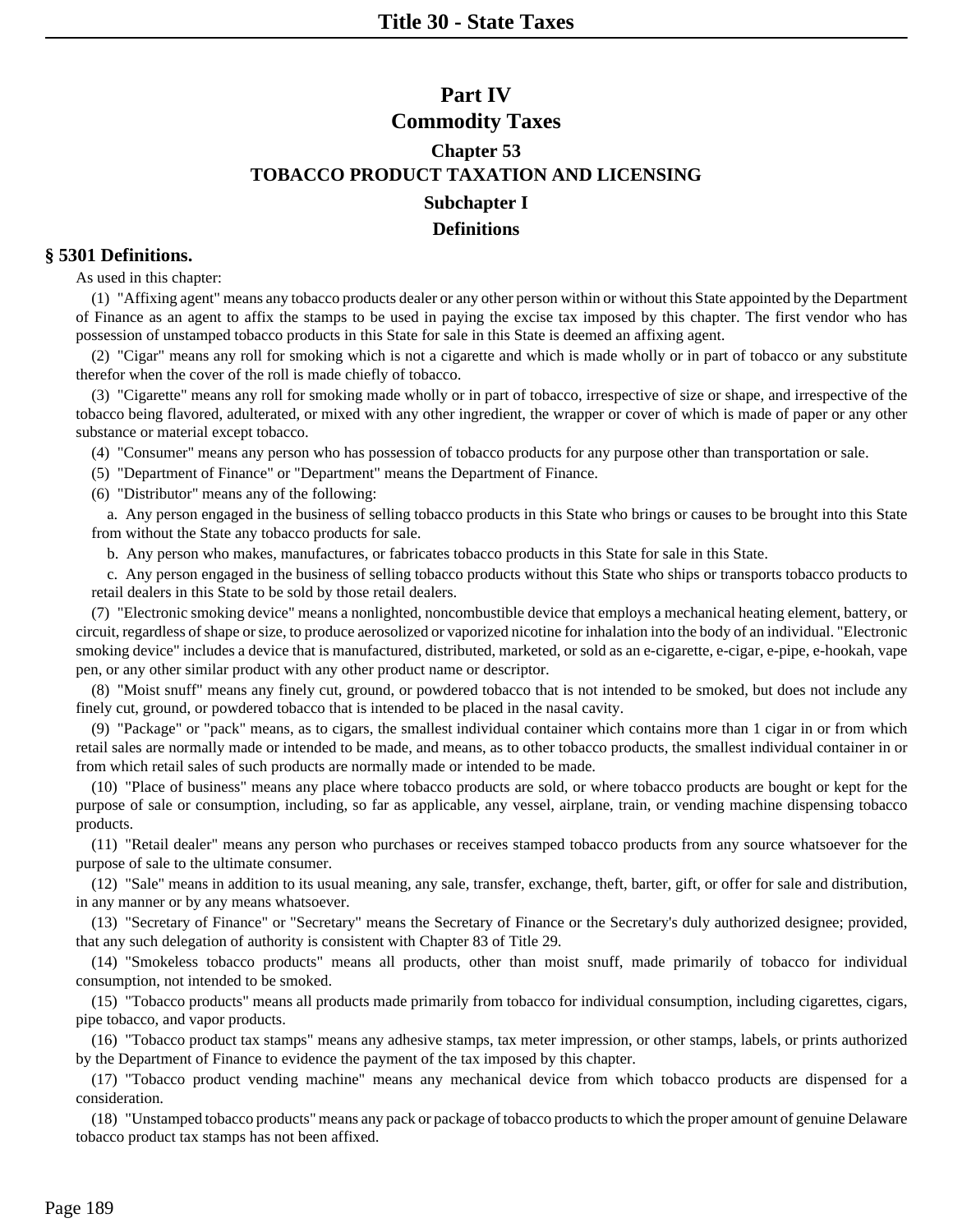(19) "Use" means the exercise of any right or power over tobacco products including the retention for any length of time for any purpose other than sale or transportation as allowed under the provisions of this chapter.

(20) "Vapor product" means any nicotine liquid solution or other material containing nicotine that is intended to be used with or in an electronic smoking device.

(21) "Vending machine operator" means any person who places 1 or more vending machines, owned, leased or operated by the person, at locations where tobacco products are sold therefrom. The owner or lessee of the premises upon which a vending machine is placed shall not be considered the operator of the machine, if the owner or lessee does not own or lease the machine and if the sole remuneration therefrom is a flat rental fee or a commission, based upon the number or value of tobacco products sold from the machine, or a combination of both.

(22) "Wholesale dealer" means any person who regularly sells tobacco products within this State to others who buy for the purpose of resale.

(23) "Wholesale price" means the price for which a manufacturer sells a tobacco product to a distributor exclusive of any discount, rebate, or other reduction.

(30 Del. C. 1953, § 5301; 54 Del. Laws, c. 296, § 1; 57 Del. Laws, c. 136, § 20; 57 Del. Laws, c. 741, §§ 16A-16C; 65 Del. Laws, c. 350, § 1; 65 Del. Laws, c. 441, § 2; 70 Del. Laws, c. 186, § 1; 76 Del. Laws, c. 74, §§ 1, 2; 81 Del. Laws, c. 55, § 2.)

# **Subchapter II**

# **Levy and Collection of Tax; License, Stamps**

#### **§ 5305 Levy of tax, limitation; exemption [For application of this section, see 81 Del. Laws, c. 55, § 28(a)]**

(a) An excise tax is imposed and assessed upon the sale or use of cigarettes within this State at the rate of 105 mills per cigarette. This tax applies only once to the same pack of cigarettes. In the event the tax computed according to this subsection results in a tax per pack or other unit of sale to which this tax applies involving a fraction of a cent, the tax applicable to that pack or other unit must be computed by rounding the tax to the next higher whole cent.

(b) A tax is imposed and assessed upon the sale or use of all tobacco products, except those tobacco products taxed under subsection (a) or (c) of this section, within this State at the rate of 30% of the wholesale price on such products.

 $(c)(1)$  A tax is imposed and assessed upon the sale or use of moist snuff within this State at the rate of 92 cents per ounce and a proportionate tax at the like rate on any fractional parts of an ounce. The per ounce tax imposed under this subsection must be computed based on the net weight as listed by the manufacturer.

(2) An excise tax is imposed and assessed upon the sale or use of vapor products within this State at the rate of 5 cents per fluid milliliter of vapor product. The tax imposed by this paragraph  $(c)(2)$  of this section must be computed based on the amount of vapor product in milliliters as listed by the manufacturer. All invoices for vapor products issued by a manufacturer must state the amount of vapor product in milliliters.

(d) No tax imposed by this chapter may be levied upon the possession or sale of tobacco products which this State is prohibited from taxing under the Constitution or statutes of the United States.

(e) If the seller and purchaser have registered with the Department and obtained exemption certificates, the following sales are exempt:

(1) Sales to veterans' organizations approved by the Department, if the tobacco products are being purchased by the organization for gratuitous issue to veteran patients in federal, state, or state-aided hospitals;

(2) Sales to patients in Veterans' Administration Hospitals by retail dealers located in such hospitals.

(f) [Transferred definitions for "cigar" and "wholesale price", appearing in former  $(f)(1)$  and  $(2)$ , to § 5301 of this title.]

(30 Del. C. 1953, § 5305; 54 Del. Laws, c. 296, § 1; 55 Del. Laws, c. 111, § 1; 57 Del. Laws, c. 136, § 21; 58 Del. Laws, c. 291, § 1; 64 Del. Laws, c. 231, § 1; 65 Del. Laws, c. 441, § 1; 66 Del. Laws, c. 3, §§ 1, 2; 67 Del. Laws, c. 280, §§ 1, 5, 6; 74 Del. Laws, c. 54, §§ 1, 2; 76 Del. Laws, c. 74, §§ 3, 4; 76 Del. Laws, c. 75, § 1; 77 Del. Laws, c. 73, § 1; 81 Del. Laws, c. 55, § 3.)

#### **§ 5306 Liability for payment of tax.**

The tax must be paid and the stamp must be affixed by the first person who has possession of tobacco products in this State. (30 Del. C. 1953, § 5306; 54 Del. Laws, c. 296, § 1; 57 Del. Laws, c. 136, § 23; 81 Del. Laws, c. 55, § 4.)

## **§ 5307 License for sales of tobacco products.**

A person may not engage in or conduct the business of manufacturing, purchasing, selling, consigning, or distributing tobacco products in this State or acting as an affixing agent without having first obtained the appropriate license for that purpose as prescribed by this chapter. (30 Del. C. 1953, § 5307; 54 Del. Laws, c. 296, § 1; 57 Del. Laws, c. 136, § 23; 81 Del. Laws, c. 55, § 5.)

# **§ 5308 License charges.**

(a) *Wholesale license.* — For each wholesale license issued there must be paid to the Department of Finance a fee of \$200. If a holder of a wholesale license sells or intends to sell tobacco products at 2 or more places of business, whether established or temporary, a separate license is required for each place of business.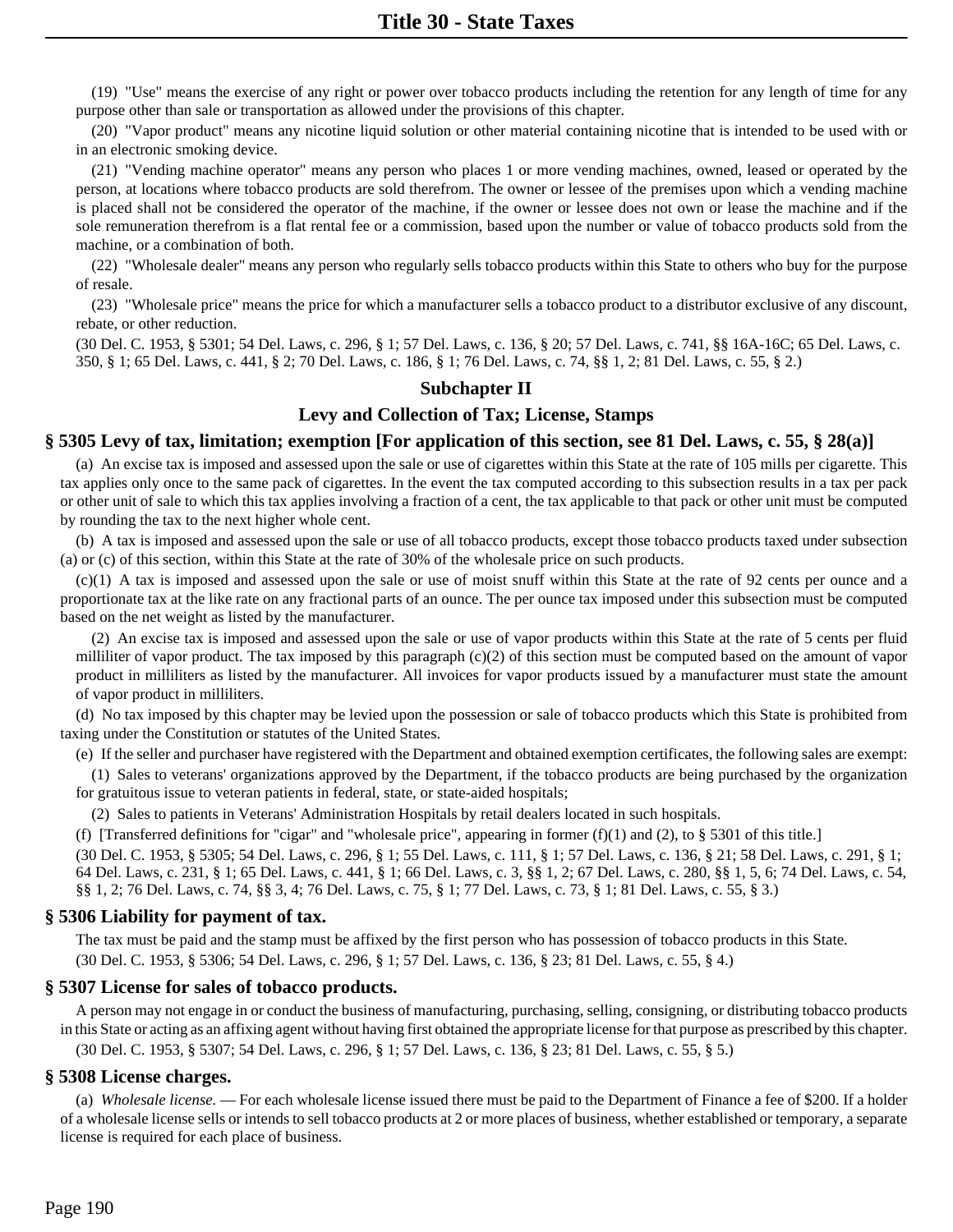(b) *Retail license.* — For each retail license there must be paid to the Department of Finance a fee of \$50. If a holder of a retail license sells or intends to sell tobacco products at 2 or more places of business, whether established or temporary, or whether in the same building or not, a separate license is required for each place of business.

(c) *Vending machine license.* — Every vending machine from which tobacco products are offered for sale must have affixed to it an identification stamp issued by the Department of Finance for which a fee of \$15 must be paid to the Department. If 2 or more vending machines are fastened together, each set of mechanisms must have a separate vending machine license.

(d) *Affixing agent license.* — For each affixing agent's license issued there must be paid to the Department of Finance a fee of \$200, but only 1 license fee of \$200 is required of any person who is both a wholesale dealer and an affixing agent.

(30 Del. C. 1953, § 5308; 54 Del. Laws, c. 296, § 1; 57 Del. Laws, c. 136, §§ 22, 23; 57 Del. Laws, c. 188, § 43; 57 Del. Laws, c. 741, § 16C; 60 Del. Laws, c. 506, § 1; 81 Del. Laws, c. 55, § 6.)

#### **§ 5309 Application for license.**

(a) Every person desiring to engage in the sale of tobacco products at wholesale, retail, or by tobacco product vending machines within this State, except those persons who are exempt under § 5305(d) of this title, and every person desiring to become an affixing agent shall file an application for a license with the Department of Finance.

(1) Every application for a tobacco product license must be made upon a form prescribed, prepared, and furnished by the Department and must set forth the name under which the applicant transacts or intends to transact business; the location of the applicant's place of business, whether within or without the State; whether or not the applicant is the holder of a mercantile or business license in effect when the application is made and, if so, the number of such license and the county for which such license was issued; and such other information as the Department may require.

(2) If the applicant has or intends to have more than 1 place of business within the State, the application must state the location of each place of business.

(3) If the applicant is an association, the application must set forth the names and addresses of the persons constituting the association; and if a corporation, the names and addresses of the principal officers thereof and any other information prescribed by the Department for purposes of identification.

(4) The application must be signed and verified by oath or affirmation by the owner, if a natural person, and, in the case of an association, by a member or partner thereof and, in the case of a corporation, by an executive officer thereof, or some person specifically authorized to sign the application, to which must be attached the written evidence of such person's authority.

(b) A single application may be filed for more than 1 license. The operator of tobacco product vending machines shall list all locations at which the operator has machines at the time of the application. The operator may also request extra licenses for new machines to be placed in new locations up to 10% of the listed locations on file with the Department without submitting actual locations. As the new machines are placed on location for sale of tobacco products, the operator shall immediately notify the Department and the operator shall become eligible to apply for licenses for an additional 10% of the operator's new totals. Failure to notify the Department when and where new machines are placed in operation is cause for suspension and seizure of all licenses and tobacco product vending machines.

(30 Del. C. 1953, § 5309; 54 Del. Laws, c. 296, § 1; 57 Del. Laws, c. 136, § 23; 57 Del. Laws, c. 741, § 16C; 70 Del. Laws, c. 186, § 1; 81 Del. Laws, c. 55, § 7.)

#### **§ 5310 Issuance of licenses; display.**

Upon approval of the application and payment of the fees, the Department shall issue the proper licenses for each place of business set forth in the application. Every license shall be conspicuously displayed at the place for which issued.

(30 Del. C. 1953, § 5310; 54 Del. Laws, c. 296, § 1.)

#### **§ 5311 Expiration of licenses.**

Every license shall expire on December 31 next succeeding the date upon which it was issued, unless sooner suspended, surrendered, revoked or renewed.

(30 Del. C. 1953, § 5311; 54 Del. Laws, c. 296, § 1; 60 Del. Laws, c. 506, § 2.)

#### **§ 5312 Replacement of licenses.**

Whenever any license issued under this chapter is defaced, destroyed, or lost, the Department of Finance may issue a duplicate to the holder of the defaced, destroyed, or lost license upon the payment of a fee of \$10 by the holder.

(30 Del. C. 1953, § 5312; 54 Del. Laws, c. 296, § 1; 57 Del. Laws, c. 741, §§ 16C, 16D; 81 Del. Laws, c. 55, § 8.)

#### **§ 5313 Suspension or revocation of license.**

The Department of Finance, after a hearing before the Secretary of Finance, may suspend or revoke a license issued pursuant to this chapter whenever it finds that the holder thereof has failed to comply with any of the provisions of this chapter or any regulations of the Department adopted pursuant to § 5329 of this title. Whenever the Department intends to suspend a license for any violation under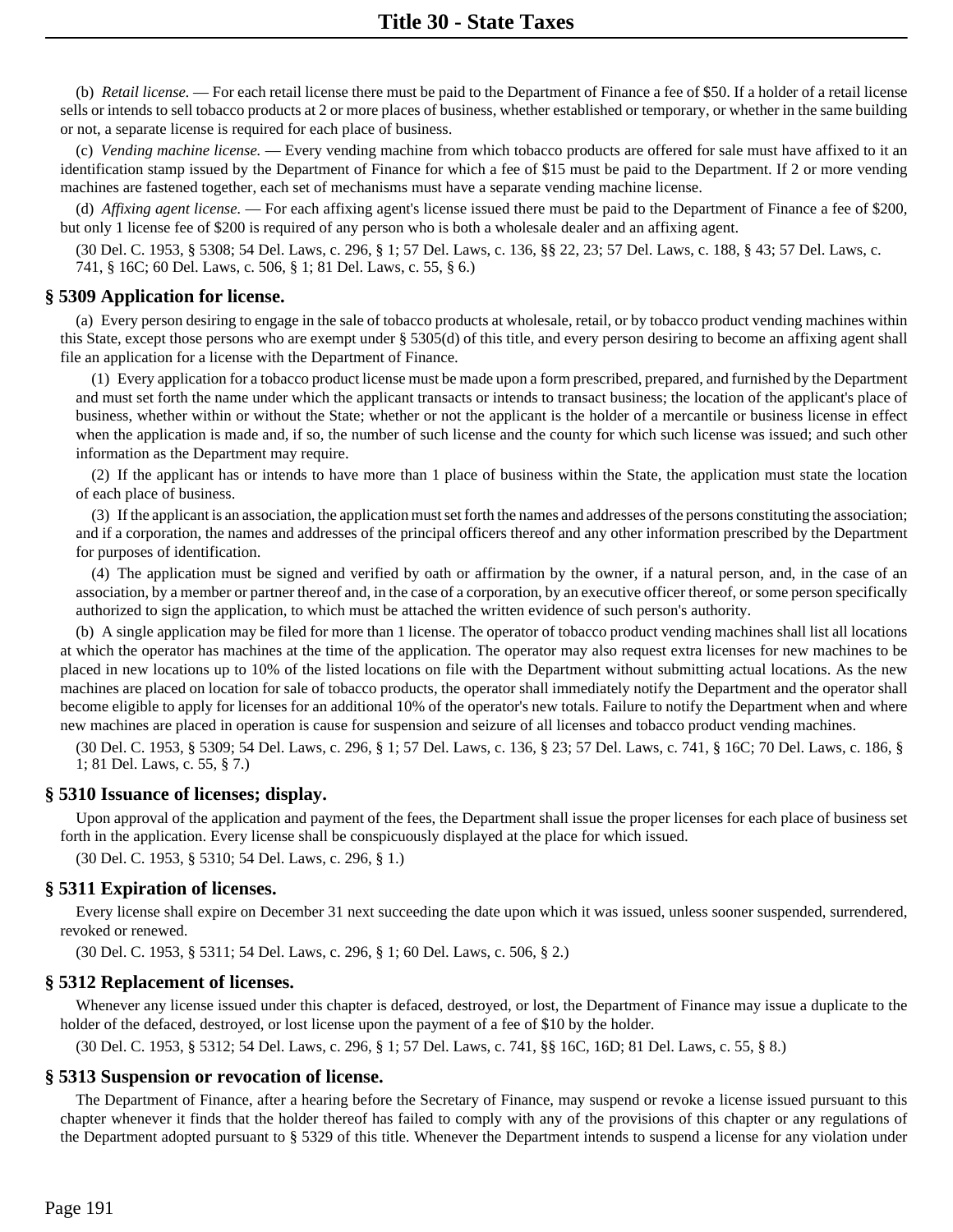this chapter, it shall immediately notify the holder in writing, stating the violations charged and giving the licensee the right of a hearing before the Secretary of Finance within 5 days after receipt of such written notice. After such hearing, the Department shall either rescind the notice of the suspension, enforce the suspension or revoke the license. Upon the suspension or revocation of any license, the holder thereof shall forthwith surrender all licenses to the Department issued to the holder under this chapter and no refund of fees shall be paid.

(30 Del. C. 1953, § 5313; 54 Del. Laws, c. 296, § 1; 57 Del. Laws, c. 741, §§ 16C, 16D; 70 Del. Laws, c. 186, § 1.)

#### **§ 5314 Transfer of license.**

Any licensed dealer may transfer a license from 1 location to another or from 1 tobacco product vending machine to another in accordance with the rules and regulations of the Department.

(30 Del. C. 1953, § 5314; 54 Del. Laws, c. 296, § 1; 81 Del. Laws, c. 55, § 9.)

#### **§ 5315 Tobacco product tax stamps; affixing; amount; cancellation.**

(a) Within the time prescribed, every authorized affixing agent shall affix to each pack of tobacco products received by the agent and shall cancel Delaware tobacco product tax stamps to evidence payment of the tax imposed by this chapter, unless such stamps have been affixed to the packs of tobacco products and cancelled before such authorized affixing agent received them.

(b) Stamps in an amount not less than the tax thereon must be affixed to each pack of tobacco products in such manner that they will be visible to the purchaser. The authorized affixing agent, affixing such stamps, shall cancel them immediately in such manner as may be prescribed by the Department.

(30 Del. C. 1953, § 5315; 54 Del. Laws, c. 296, § 1; 57 Del. Laws, c. 136, § 23; 70 Del. Laws, c. 186, § 1; 81 Del. Laws, c. 55, § 10.)

#### **§ 5316 Design and sale of stamps.**

(a) Delaware tobacco product tax stamps must be adhesive stamps, tax meter impressions, or other stamps, labels, or prints of such designs and denominations as may be prescribed by the Department.

(b)(1) The Department shall make provisions for the sale of Delaware tobacco product tax stamps in such places and at such times as it deems necessary.

(2) All stamps must be paid for at the time of purchase.

(3) Notwithstanding paragraph (b)(2) of this section, an authorized affixing agent may enter into an agreement with the Department of Finance providing for deferred payment for tobacco product stamps or for amounts added to tobacco product tax meters during a month to a date not later than 30 days from the date of purchase or addition to a tobacco product tax meter if the affixing agent furnishes a bond to assure payment in such amount as required by the Secretary of Finance, and pays all amounts due for the month of June by June 30.

(4) A person may not purchase tobacco product stamps from any person other than the Department of Finance or its authorized agents, except in accordance with the Finance Department's regulations relating to the stamping of floor stock.

(30 Del. C. 1953, § 5316; 54 Del. Laws, c. 296, § 1; 57 Del. Laws, c. 136, § 23; 57 Del. Laws, c. 741, § 16C; 58 Del. Laws, c. 291, § 2; 81 Del. Laws, c. 55, § 11.)

## **§ 5317 Time for affixing stamps; reporting requirements; violation.**

(a) The authorized affixing agent shall affix the required amount of Delaware tobacco product tax stamps to unstamped tobacco products within 72 hours after receipt of the tobacco products and prior to the sale of the tobacco products, unless the tobacco products are exempt by other provisions of this chapter. Whenever any tobacco products are found in the place of business of the authorized affixing agent without the stamps affixed as provided by this subsection, or not segregated or marked as having been received within the preceding 72 hours, or not segregated or marked as exempt from requirement of Delaware tobacco product tax stamp under other provisions of this chapter, a prima facie presumption arises that such tobacco products are possessed in violation of this chapter.

(b) Between noon local time and midnight on each July 31 and December 31, an affixing agent may not have in its possession cigarettes without the stamps affixed as provided under subsection (a) of this section or not segregated or marked as exempt from the requirement of Delaware tobacco product tax stamps. The affixing agent shall accurately report to the Director of Revenue the quantity of cigarettes bearing stamps and the balance remaining in any device used for affixation of stamps at that time. Failure to comply with this subsection is prima facie cause for suspension or revocation of licenses under § 5313 of this title.

(30 Del. C. 1953, § 5317; 57 Del. Laws, c. 136, § 23; 67 Del. Laws, c. 280, § 2; 70 Del. Laws, c. 186, § 1; 81 Del. Laws, c. 55, § 12.)

## **§ 5318 Appointment of stamp affixing agents; commission.**

(a) The Department may appoint any manufacturer of tobacco products or wholesaler within this State and may appoint any other person within or without this State as its agent to affix Delaware tobacco product tax stamps. Tax affixing agents located outside the State must apply the stamps to all taxable tobacco products before bringing them into this State.

(b) Whenever the Department shall sell, consign, or deliver Delaware tobacco product tax stamps to any authorized stamp affixing agent, such agent is entitled to receive as compensation for such agent's services and expenses a commission at the rate of 3/10 of 1 cent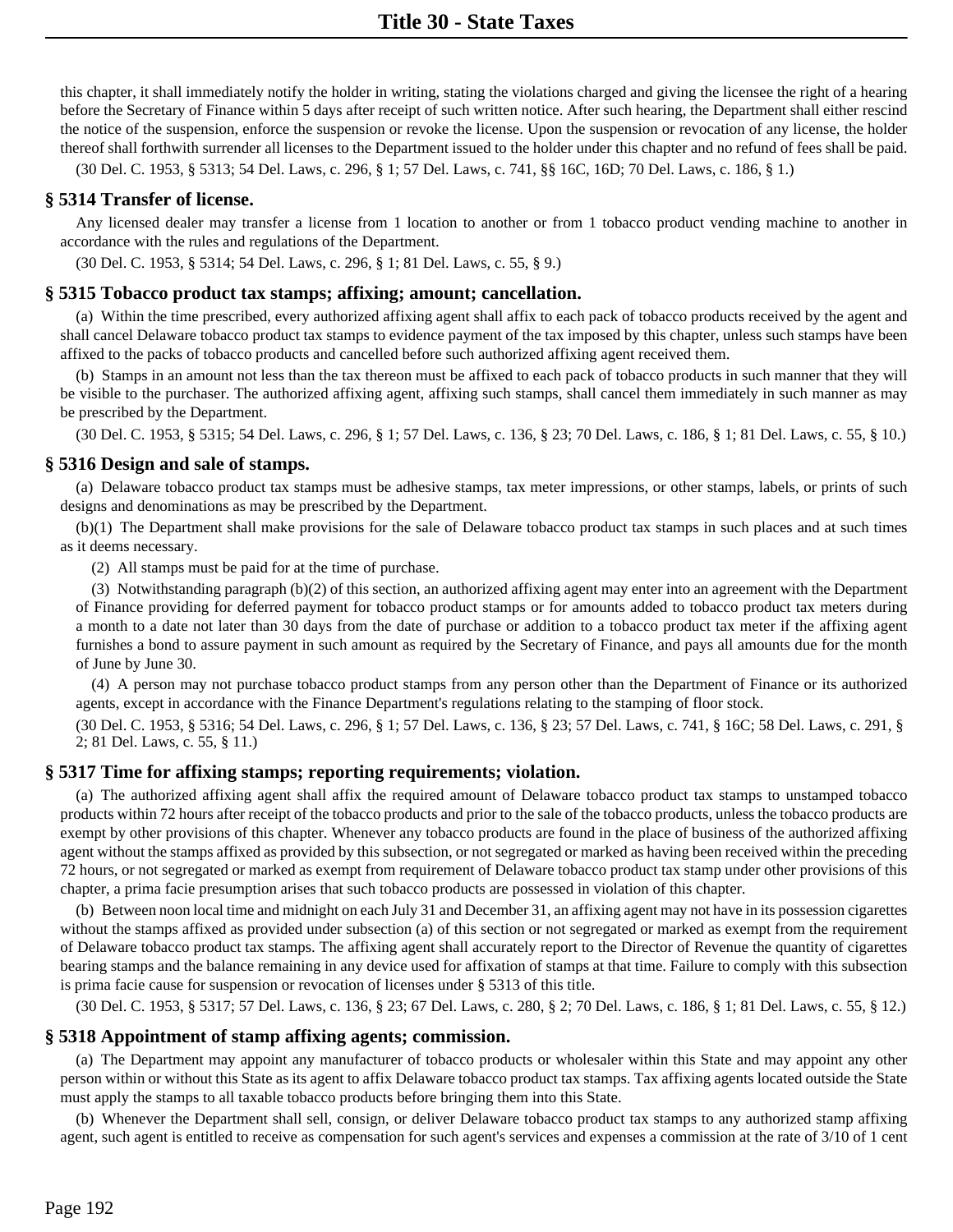for affixing the tax stamp to each package of 20 or more cigarettes. The commission is to be retained out of the moneys to be paid by such agent for such stamps purchased from the Department.

(30 Del. C. 1953, § 5318; 54 Del. Laws, c. 296, § 1; 55 Del. Laws, c. 175; 57 Del. Laws, c. 136, § 23; 58 Del. Laws, c. 291, § 3; 65 Del. Laws, c. 118, § 4; 70 Del. Laws, c. 186, § 1; 81 Del. Laws, c. 55, § 13.)

#### **§ 5319 Alternate method of collection; other tobacco products.**

If in the judgment of the Department the collection of the excise tax imposed in § 5305 of this title upon tobacco products other than cigarettes will be more efficiently and economically collected by a system which does not employ tax stamps as authorized by this chapter, such alternative system may be utilized by the Department at its discretion. The alternative system may include self-assessment by any wholesale or retail tobacco products dealer on forms supplied by the Department. If instituted, the alternative collection system shall be set forth in the rules and regulations of the Department, which shall be distributed to all affected dealers at least 90 days in advance of the effective date of such rules and regulations.

(30 Del. C. 1953, § 5319; 57 Del. Laws, c. 136, § 24.)

#### **Subchapter III**

#### **General Provisions**

#### **§ 5321 Duties imposed on licensed tobacco products dealers; lists.**

(a) A licensed tobacco products dealer may not sell tobacco products or purchase tobacco products from any person required to be licensed who is not so licensed or is improperly licensed; except that a licensed wholesale tobacco products dealer may sell tax paid tobacco products to a tobacco products manufacturer's representative if the manufacturer's representative presents valid proof that the representative is a bona fide sales representative of the tobacco products manufacturer.

(b) All holders of wholesale licenses shall maintain at every licensed location a list of the names and license numbers or holders of wholesale and retail licenses to whom tobacco products are sold or delivered.

(c) A licensed tobacco products dealer may not sell smokeless tobacco products unless the package for such smokeless tobacco product bears a legible legend required by any federal law, rule, or regulation relating to the possible hazard involved in use of the product.

(30 Del. C. 1953, § 5321; 54 Del. Laws, c. 296, § 1; 57 Del. Laws, c. 136, § 23; 65 Del. Laws, c. 350, § 2; 70 Del. Laws, c. 186, § 1; 81 Del. Laws, c. 55, § 14.)

#### **§ 5322 Duties imposed on manufacturer's representatives.**

A tobacco products manufacturer's representative may sell only to a licensed tobacco products dealer, unless the representative obtains a dealer's license under this chapter and the rules and regulations promulgated under this chapter. A manufacturer's representative who participates in promotional activities involving the sale of tobacco products to persons other than licensees is presumed to be acting as an agent of the licensee who furnished the tobacco products.

(30 Del. C. 1953, § 5322; 54 Del. Laws, c. 296, § 1; 57 Del. Laws, c. 136, § 23; 70 Del. Laws, c. 186, § 1; 81 Del. Laws, c. 55, § 15.)

#### **§ 5323 Taxpayer's protest.**

Repealed by 68 Del. Laws, c. 187, § 16, effective Jan. 1, 1992.

#### **§ 5324 Sample packs.**

The Department shall promulgate regulations governing the receipt, distribution of, and the payment of tax on, sample packs of tobacco products used for free distribution. The regulations may provide that any licensed dealer may receive and make free distribution of sample packs of tobacco products without affixing Delaware tobacco product tax stamps thereto, so long as the proper tax thereon has been paid.

(30 Del. C. 1953, § 5324; 54 Del. Laws, c. 296, § 1; 57 Del. Laws, c. 136, §§ 23, 25.)

#### **§ 5325 Late filing penalty.**

Every stamp affixing agent shall file with the Department, on or before the twentieth day of each month, a report in such form as the Secretary of Finance shall prescribe. The report must disclose the number of tobacco products on hand on the first and last days of the calendar month immediately preceding the month in which such report is required, together with such information concerning the amount of stamps purchased, used and on hand during the report period, together with any other information for the report period that the Secretary of Finance shall prescribe. Any tax affixing agent who fails to file any report on the day when it is due shall forfeit, as a penalty for each day thereafter until the report is filed, the sum of \$15 to be collected in the manner provided in this chapter for the collection of penalties. The Secretary of Finance, if satisfied that the failure to comply with this section was excusable, may remit the whole or any part of said penalty.

(30 Del. C. 1953, § 5325; 54 Del. Laws, c. 296, § 1; 57 Del. Laws, c. 136, § 23; 57 Del. Laws, c. 741, § 16D; 66 Del. Laws, c. 130, § 2; 81 Del. Laws, c. 55, § 16.)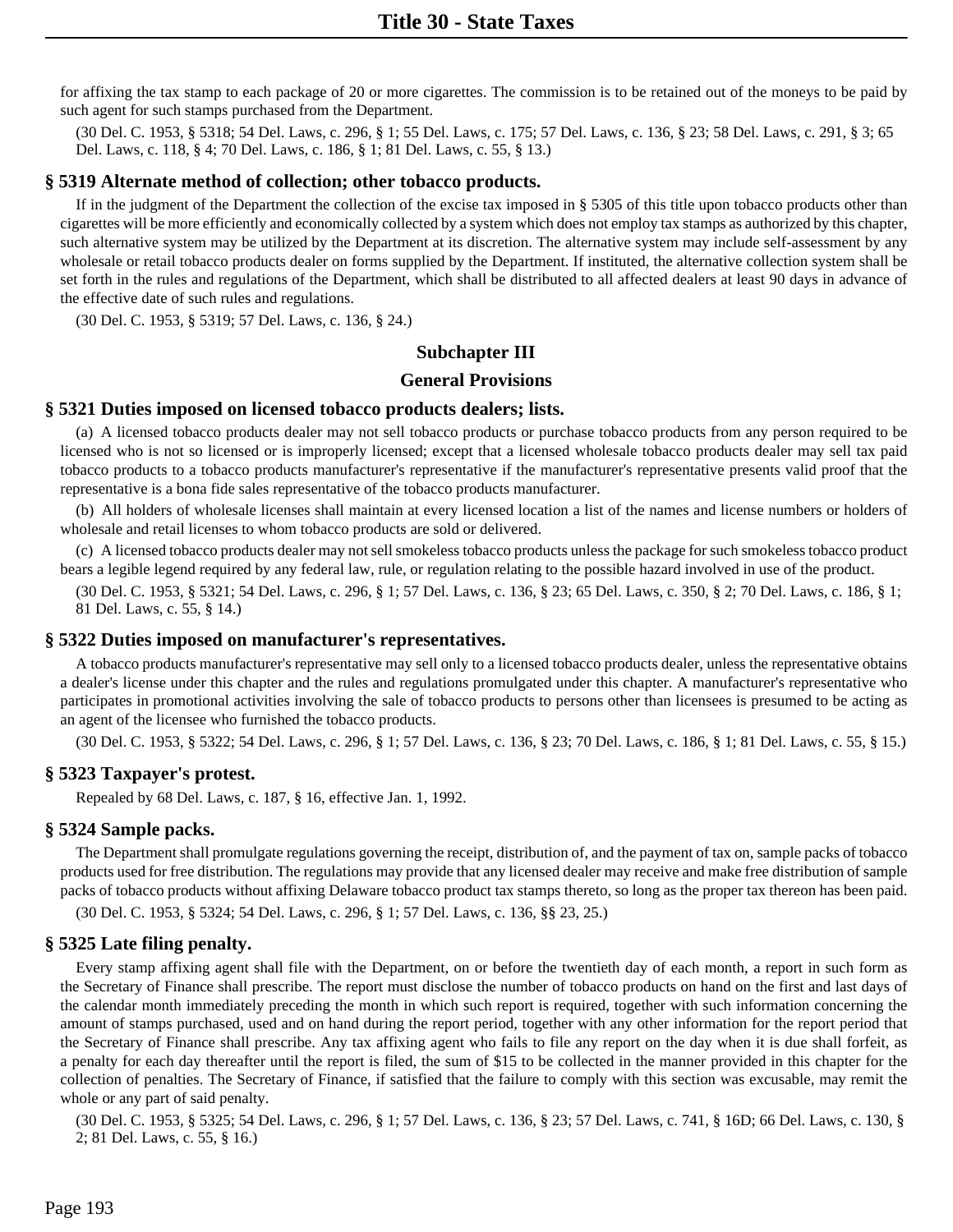# **§ 5326 Refunds.**

Whenever any packs of tobacco products upon which stamps have been placed have been sold and shipped into another state for sale or use therein, or have been sold to persons exempt under § 5305(d) of this title for resale to authorized purchasers, or have been returned to the manufacturer for credit because they became unfit for use and consumption or became unsalable by reason of fire, flood, or other causes beyond the control of the person who sold the tobacco products and shipped them into another state for sale or for use therein or who sold the tobacco products to persons exempt under § 5305(d) of this title for resale to authorized purchasers or who owned the tobacco products at the time they were returned to manufacturer because they became unfit for use and consumption or unsalable by reason of fire, flood, or other cause beyond the control of the person seeking the refund shall be entitled to a refund of the actual amount of tobacco product tax paid with respect to such tobacco products. If the Department is satisfied that a refund is proper, it shall certify the proposed amount of refund and thereafter shall issue to the person seeking the refund stamps or cash of sufficient value to cover the refund.

(30 Del. C. 1953, § 5326; 54 Del. Laws, c. 296, § 1; 57 Del. Laws, c. 136, § 23; 81 Del. Laws, c. 55, § 17.)

## **§ 5327 Exempt sales.**

The Department may promulgate regulations to relieve authorized affixing agents from affixing stamps to packs of tobacco products to be sold and delivered to points outside the State for use outside the State, or to be sold to purchasers designated as exempt under § 5305(d) of this title for resale to authorized purchasers. However, all sales are presumed to be taxable and the burden is upon the person claiming an exemption to prove such person's right to the exemption.

(30 Del. C. 1953, § 5327; 54 Del. Laws, c. 296, § 1; 57 Del. Laws, c. 136, § 23; 70 Del. Laws, c. 186, § 1; 81 Del. Laws, c. 55, § 18.)

#### **§ 5328 Invoices or delivery tickets and purchase orders required in certain cases.**

(a) A person who possesses or transports 10 or more packs or packages, or an equivalent amount unpackaged, of unstamped tobacco products upon the public highways, roads, or streets of this State for the purpose of delivery, sale, or disposition is required to have in the person's possession invoices or delivery tickets and purchase orders for the tobacco products which must show all of the following:

- (1) The true name and complete and exact address of the consignor or seller.
- (2) The true name and complete and exact address of the person transporting the tobacco products.

(3) The quantity and brand of the tobacco products transported and the true name and complete and exact address of the person who has been licensed to assume the payment of the Delaware tax or the tax, if any, of the state or foreign country at the point of ultimate destination.

(b) Notwithstanding subsection (a) of this section, any common carrier which has issued a bill of lading for shipment of tobacco products and is without notice to itself or to any of its agents or employees that the tobacco products are not stamped as required by this chapter is deemed to have complied with this chapter.

(c) The absence of proper invoices or delivery tickets and purchase orders required under this section is prima facie evidence that the person is in violation of this chapter and subject to the penalties of this chapter.

(30 Del. C. 1953, § 5328; 54 Del. Laws, c. 296, § 1; 55 Del. Laws, c. 277, § 1; 57 Del. Laws, c. 136, § 26; 70 Del. Laws, c. 186, § 1; 81 Del. Laws, c. 55, § 19.)

## **§ 5329 Administration by Department; rules and regulations.**

The administration, enforcement and collection of all taxes, permits, licenses and fees under this chapter are vested in the Department of Finance and the Secretary of Finance of the State, and the powers conferred upon the Department and the Secretary of Finance under Chapter 3 of this title shall, so far as applicable, be exercisable with respect to the provisions of this chapter. The Department may prescribe, adopt, promulgate and enforce rules and regulations relating thereto, including:

(1) The method and means to be used in the cancellation of stamps;

- (2) The denominations and sale of stamps;
- (3) The time and manner of filing reports;
- (4) Any other matter or thing pertaining to the administration and enforcement of this chapter.

(30 Del. C. 1953, § 5329; 54 Del. Laws, c. 296, § 1; 57 Del. Laws, c. 741, §§ 16C, 16D.)

#### **§ 5330 Bonds.**

The Secretary, at the Secretary's discretion, in order to protect the revenues to be obtained under this chapter, may require any person liable for the payment of a tax imposed under this chapter to furnish a bond executed by a surety company authorized to do business in this State and approved by the State Insurance Commissioner as to solvency and responsibility, in such amounts as the Secretary may fix, to secure the payment of any tax and interest or penalties due or which may become due from the person.

(1) If the Secretary determines that a person must file a bond, the Secretary shall give notice to such person to that effect, specifying the amount of the bond required.

(2) The bond must be filed 5 days after the giving of notice under paragraph (1) of this section, unless within 5 days of such notice a request in writing for a hearing before the Secretary of Finance is made.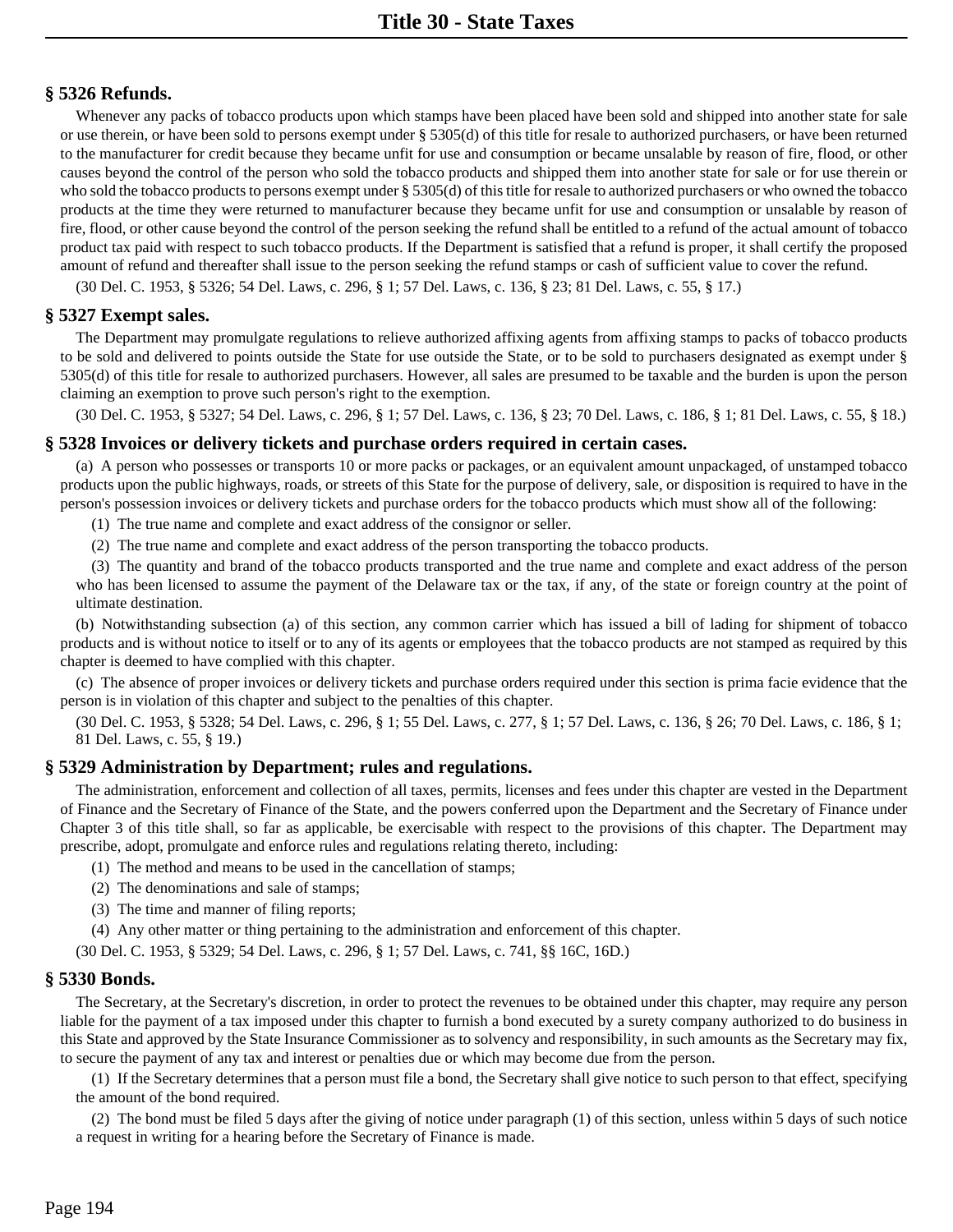(3) At a hearing held under paragraph (2) of this section, the Secretary of Finance shall review and determine the necessity, propriety, and amount of the bond.

(4) The Secretary's determination is final and the person requesting the hearing must comply with the determination within 15 days after notice of the determination is sent by the Secretary to the person requesting the hearing.

(30 Del. C. 1953, § 5330; 57 Del. Laws, c. 136, § 23; 57 Del. Laws, c. 741, § 16D; 70 Del. Laws, c. 186, § 1; 81 Del. Laws, c. 55, § 20.)

## **Subchapter IV**

#### **Penalties and Enforcement**

## **§ 5341 Sale of unstamped tobacco products; refusal to permit inspection; counterfeited or reused stamps; penalty.**

(a) A person may not sell any pack of tobacco products that does not have affixed to it the proper amount of Delaware tobacco product tax stamps.

(b) A dealer may not refuse to permit the Department to examine such dealer's books and records, stock of tobacco products, or premises and equipment in order to verify the accuracy of the tax payments imposed by this chapter.

(c) A person may not falsely or fraudulently make, forge, alter, or counterfeit any stamp prescribed by the Department under this chapter; or cause or procure a stamp to be falsely or fraudulently made, forged, altered, or counterfeited; or knowingly and wilfully utter, publish, pass, or tender as true a false, altered, forged, or counterfeited stamp; or use more than once any stamp provided for and required by this chapter for the purpose of evading the tax hereby imposed and assessed.

(d) A person who violates this section may be fined not more than \$1,000, or imprisoned for not more than 1 year, or both.

(30 Del. C. 1953, § 5341; 54 Del. Laws, c. 296, § 1; 57 Del. Laws, c. 136, § 23; 70 Del. Laws, c. 186, § 1; 81 Del. Laws, c. 55, § 21.)

#### **§ 5342 Possession of untaxed tobacco products.**

(a) Except as authorized by this chapter, a person who is not an affixing agent or does not hold a valid, unexpired exemption certificate may not possess within this State 10 or more packs or packages, or an equivalent unpackaged amount of tobacco products upon which the Delaware tobacco product tax has not been paid, or to which Delaware tobacco product tax stamps are not affixed in the amount required.

(b) Whenever any tobacco products are found at the place of business of a dealer, whether a stamp affixing agent or not, and the tobacco products do not have the proper amount of stamps affixed and cancelled, or it is determined that the Delaware tobacco product tax has not been paid on such tobacco products, and the boxes, cartons, or other containers have not been marked as having been received within 72 hours, such dealer may be fined not less than \$100 nor more than \$1,000, or imprisoned not more than 90 days, or both.

(c) Notwithstanding the provisions of subsection (b) of this section, any violation of § 5317(b) of this title is punishable as a violation of subsection (b) of this section, except that the Superior Court in and for the county in which any element of the offense occurred has exclusive original jurisdiction over offenses under this subsection.

(30 Del. C. 1953, § 5342; 54 Del. Laws, c. 296, § 1; 55 Del. Laws, c. 277, § 2; 57 Del. Laws, c. 136, § 27; 67 Del. Laws, c. 280, § 3; 70 Del. Laws, c. 186, § 1; 77 Del. Laws, c. 336, § 1; 81 Del. Laws, c. 55, § 22.)

#### **§ 5343 Penalties not specifically provided for.**

Whoever violates any provision of this chapter for which a specific penalty is not otherwise provided, and whoever violates any regulation promulgated pursuant to this chapter, shall be fined not less than \$100 nor more than \$1,000, or imprisoned not more than 90 days, or both.

(30 Del. C. 1953, § 5343; 54 Del. Laws, c. 296, § 1; 55 Del. Laws, c. 277, § 2.)

#### **§ 5344 Liability joint and several as between owner and operator.**

Whenever a duty or liability is imposed under this chapter on the owner or operator of tobacco product vending machines, the owner and operator is jointly and severally liable for the performance of such duty or satisfaction of such liability.

(30 Del. C. 1953, § 5344; 54 Del. Laws, c. 296, § 1; 57 Del. Laws, c. 136, § 23; 81 Del. Laws, c. 55, § 23.)

#### **§ 5345 Police powers; arrests.**

(a) Employees of the Department of Finance who are designated "tobacco product tax-enforcement officers" are peace officers and have the same police power and authority as constables throughout the State.

(b) Such officers may arrest on view, except in private homes, without warrant, any person actually engaged in the unlawful sale of unstamped tobacco products, or unlawfully having in such person's possession unstamped tobacco products, contrary to this chapter.

(30 Del. C. 1953, § 5345; 54 Del. Laws, c. 296, § 1; 57 Del. Laws, c. 136, § 23; 57 Del. Laws, c. 741, § 16C; 70 Del. Laws, c. 186, § 1; 81 Del. Laws, c. 55, § 24.)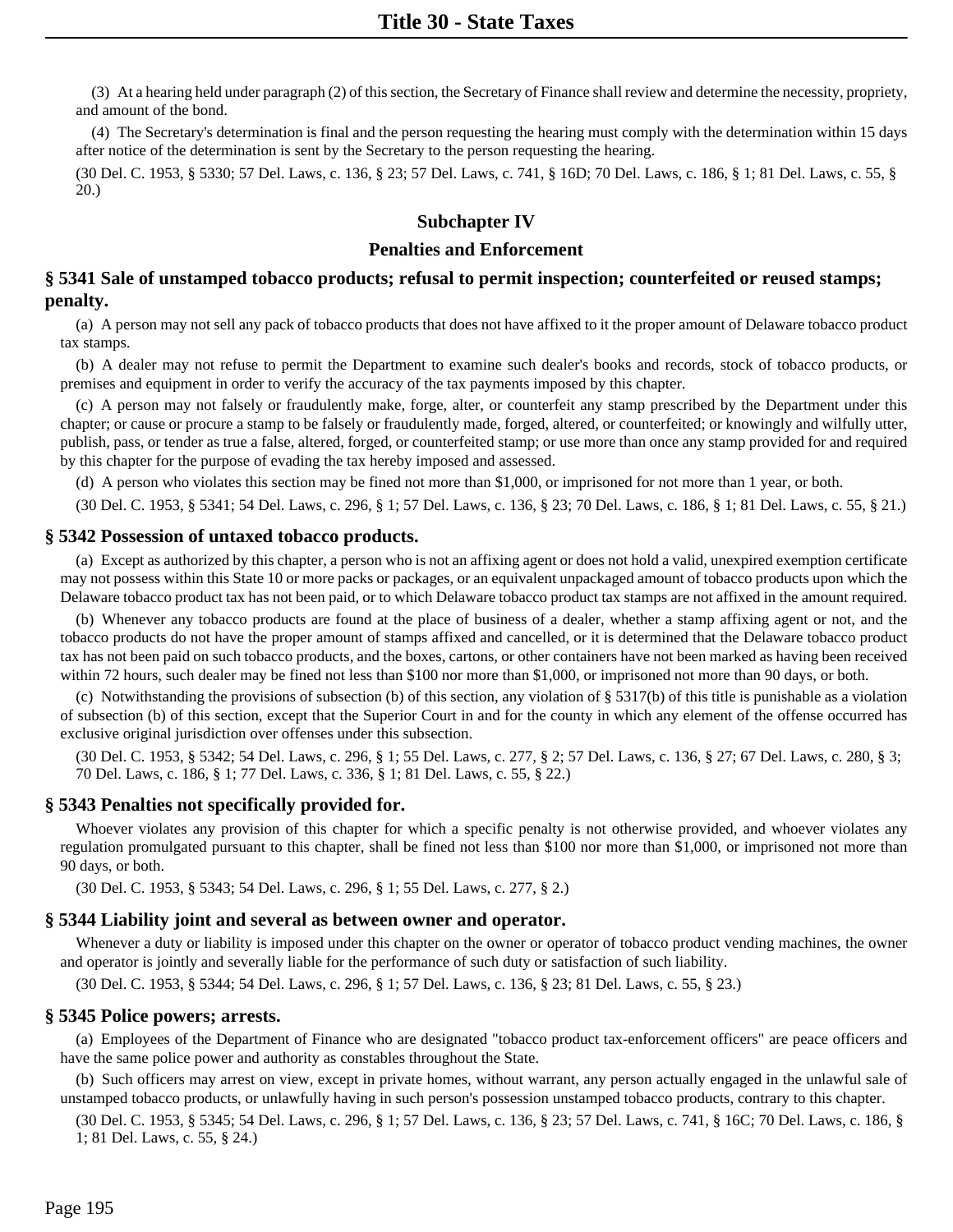# **§ 5346 Prohibitions.**

(a) No tobacco product tax stamp may be affixed to or made upon any package of cigarettes if:

(1) The package differs in any respect with the requirements of the Federal Cigarette Labeling and Advertising Act for the placement of labels, warnings or any other information upon a package of cigarettes that is to be sold within the United States;

(2) The package is labeled "For Export Only," "U.S. Tax Exempt," "For Use Outside U.S.," or similar wording indicating that the manufacturer did not intend that the product be sold in the United States;

(3) The package, or a package containing individually stamped packages, has been altered by adding or deleting the wording, labels or warnings described in paragraph (a)(1) or (2) of this section, including by the placement of a sticker on such package;

(4) Any person with respect to the cigarettes in such package is not in compliance with 15 U.S.C. § 1335a (relating to the submission of ingredient information to federal authorities);

(5) The package has been imported into the United States after January 1, 2000, in violation of 26 U.S.C. § 5754 or 19 U.S.C. §§ 1681 through 1681b; or

(6) The package in any way violates federal trademark or copyright laws or any law of this State.

(b) Any person who sells, acquires, holds, owns or possesses for sale or distribution in this State a cigarette package to which is affixed a tax stamp in violation of subsection (a) of this section shall be fined not more than \$1,000 or imprisoned for not more than 1 year, or both. Each cigarette package sold or held for sale shall be a separate violation.

(c) Notwithstanding any other provision of law, the Secretary may revoke any license issued under this chapter to any person who sell or holds for sale a cigarette package to which is affixed a tobacco product tax stamp in violation of subsection (a) of this section.

(d) Notwithstanding any other provision of law, the Secretary shall seize and destroy packages that do not comply with subsection (a) of this section.

(e) Notwithstanding any other provision of law, a violation of subsection (a) of this section is a deceptive practice under the Uniform Deceptive Trade Practices Act (subchapter III of Chapter 25 of Title 6).

(72 Del. Laws, c. 301, § 1; 73 Del. Laws, c. 112, §§ 1-7; 73 Del. Laws, c. 286, § 1.)

#### **Subchapter V**

#### **Forfeitures**

#### **§ 5351 Forfeiture of tobacco products; disposal.**

(a) In the event of a conviction under § 5342 of this title, the tobacco products which were the subject of the violation are automatically forfeited to the State.

(b) The Department shall destroy any tobacco products forfeited under this section. The Department may, prior to the destruction of any tobacco products, permit the true holder of the trademark rights in the tobacco product brand to inspect such forfeited tobacco products in order to assist the Department in any investigation regarding such tobacco products.

(30 Del. C. 1953, § 5351; 54 Del. Laws, c. 296, § 1; 55 Del. Laws, c. 277, § 3; 57 Del. Laws, c. 136, § 23; 77 Del. Laws, c. 336, § 2; 81 Del. Laws, c. 55, § 25.)

## **§ 5352 Forfeiture of vehicle used in illegally transporting tobacco products.**

Any vehicle used in the transporting of tobacco products in violation of this chapter is subject to the provisions of subchapter II of Chapter 23 of Title 11.

(30 Del. C. 1953, § 5352; 54 Del. Laws, c. 296, § 1; 55 Del. Laws, c. 277, § 4; 57 Del. Laws, c. 136, § 23; 81 Del. Laws, c. 55, § 26.)

#### **§ 5353 Tobacco product vending machine forfeiture proceedings.**

(a) The proceedings for the forfeiture of any tobacco product vending machine in which are found untaxed tobacco products shall be in rem. The State shall be the plaintiff and the property the defendant. A petition shall be filed in the Superior Court of the county in which the machine was found, verified by the oath or affirmation of any tobacco product tax-enforcement officer or other person. The petition shall contain the following:

- (1) A description of the machine seized;
- (2) A statement of the time when and place where seized;
- (3) The name and address of the owner, if known;
- (4) The name and address of the person in possession, if known;

(5) A statement of the circumstances under which the machine was found and the number and a description of the unstamped tobacco products found therein; and

(6) A prayer for an order forfeiting the machine to the State, unless cause be shown to the contrary.

(b) A copy of the petition shall be served personally on the owner if the owner can be found within the State, or upon the person in possession at the time of the seizure. The copy shall have endorsed thereon a notice substantially similar to the following: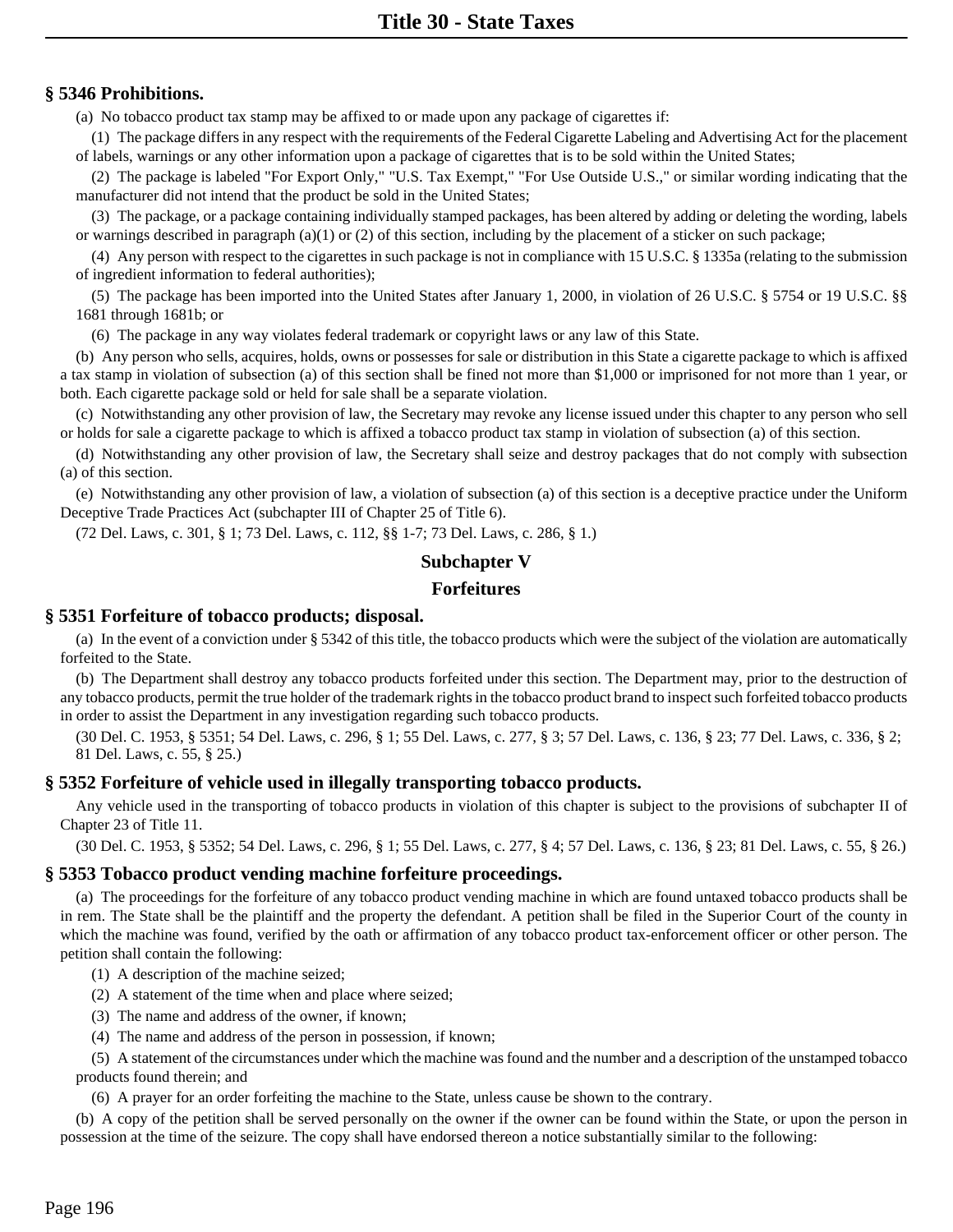"To the claimant of the within tobacco product vending machine: You are required to file an answer to this petition setting forth your title in, and right to possession of, said machine within 20 days from the service hereof, and you are also notified that if you fail to file said answer, a decree of forfeiture will be entered against said machine."

This notice shall be signed by the Secretary of Finance or the Attorney General or a Deputy Attorney General.

(c) If the owner of the machine is unknown or outside the State, and there was no person in possession of the machine when seized, or the person in possession cannot be found within the State, a copy of the petition shall be sent by registered or certified mail, return receipt requested, to the person's last known address, if any, and notice of the petition shall also be given by an advertisement in 1 newspaper of general circulation published in the county where the machine was seized, once a week for 2 successive weeks. No other advertisement of any sort shall be necessary, any other law to the contrary notwithstanding. The notice shall contain a statement of the seizure of the machine with a description thereof, the place and date of seizure and shall direct any claimants thereof to file a claim therefor, on or before a date given in the notice, which shall not be less than 10 days from the date of the last publication.

(d) Thirty days after the filing of any claim for the machine setting forth a right of possession thereof, the case shall be deemed at issue and a time shall be fixed for the hearing thereof.

(e) At the time of the hearing, if the State shall produce evidence that the machine in question was found to contain unstamped tobacco products, the burden shall be upon the claimant to show:

(1) That the claimant is the owner of the machine and

(2) That all tobacco products found in the machine at the time of seizure did contain the proper amounts of Delaware tobacco product tax stamps.

(f) In the event the claimant shall prove by competent evidence, to the satisfaction of the Court, that the machine did not contain unstamped tobacco products, the Court shall order the machine returned to the claimant, otherwise the Court shall order it forfeited to the State.

(30 Del. C. 1953, § 5353; 54 Del. Laws, c. 296, § 1; 57 Del. Laws, c. 136, § 23; 57 Del. Laws, c. 741, § 16D; 70 Del. Laws, c. 186, § 1.)

#### **§ 5354 Seizure of untaxed tobacco products and tobacco product vending machines.**

Whenever any law-enforcement officer, the Department or its agents have reasonable grounds to believe that any untaxed tobacco products are unlawfully in the State or that a vending machine is being used to hold untaxed tobacco products, they may seize such tobacco products or tobacco product vending machines and hold them in custody pending a decision of the Court. No tobacco products or tobacco product vending machines being held in custody shall be seized or taken therefrom on any writ of replevin or like judicial process.

(30 Del. C. 1953, § 5354; 54 Del. Laws, c. 296, § 1; 57 Del. Laws, c. 136, § 23; 81 Del. Laws, c. 55, § 27.)

## **Subchapter VI**

# **Delivery Sales of Any Tobacco Product**

## **§ 5361 Definitions.**

For purposes of this subchapter:

- (1) "Adult" means a person who is at least the legal minimum purchase age.
- (2) "Consumer" means an individual who is not licensed as a distributor or retail dealer pursuant to subchapter II of this chapter.
- (3) "Delivery sale" means any sale of any tobacco product to a consumer in this State where either:

a. The purchaser submits the order for such sale by means of a telephonic or other method of voice transmission, the mails or any other delivery service, or the Internet or other online service; or

b. The tobacco products are delivered by use of the mails or of a delivery service.

A sale of any tobacco product shall be a delivery sale regardless of whether the seller is located within or without this State. A sale of any tobacco product not for personal consumption to a person who is a distributor or a retail dealer shall not be a delivery sale.

- (4) "Delivery service" means any person who is engaged in the commercial delivery of letters, packages or other containers.
- (5) "Department" means the Department of Finance.
- (6) "Legal minimum purchase age" is the minimum age at which an individual may legally purchase any tobacco product in this State.
- (7) "Mails" or "mailing" means the shipment of cigarettes through the United States Postal Office.
- (8) "Person" means the same as that term is defined in § 302(15) of Title 1.
- (9) "Shipping container" means a container in which cigarettes are shipped in connection with a delivery sale.

(10) "Shipping documents" means bills of lading, airbills or any other documents used to evidence the undertaking by a delivery service to deliver letters, packages or other containers.

(11) "Tobacco products" means 1 or more cigarettes, herbal cigarettes, bidis, chewing tobacco, powdered tobacco, snuff or any other, noncigar or nonpipe tobacco product.

(74 Del. Laws, c. 95, § 1; 76 Del. Laws, c. 171, §§ 1, 2; 78 Del. Laws, c. 179, § 1.)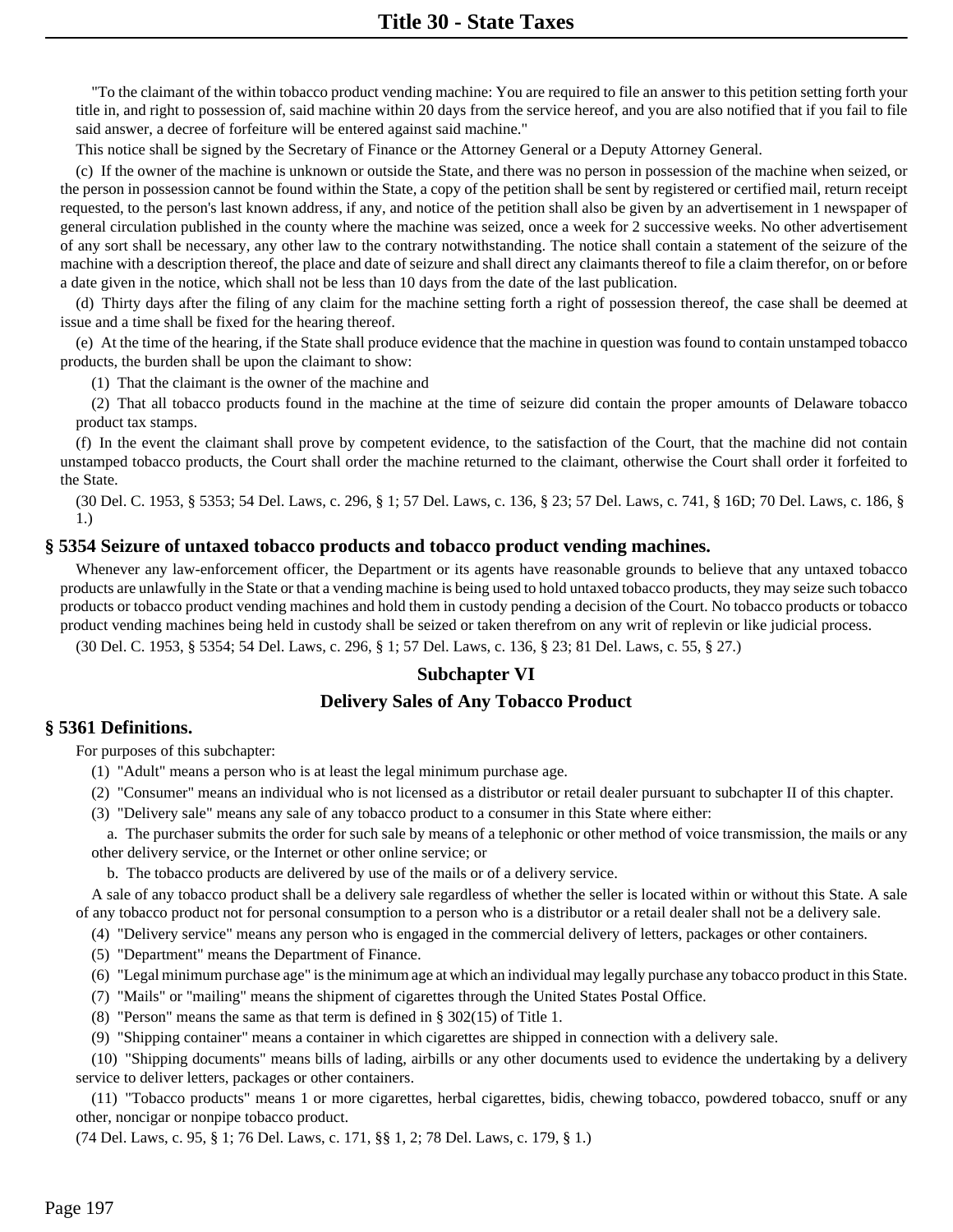# **§ 5362 Requirements for delivery sales.**

(a) No person shall make a delivery sale of any tobacco product to any individual who is under the legal minimum purchase age in this State.

(b) Each person accepting a purchase order for a delivery sale shall comply with:

- (1) The age verification requirements set forth in § 5363 of this title;
- (2) The disclosure requirements set forth in § 5364 of this title;
- (3) The shipping requirements set forth in § 5365 of this title;
- (4) The registration and reporting requirements set forth in § 5366 of this title;
- (5) The tax collection requirements set forth in § 5367 of this title; and

(6) All other laws of this State generally applicable to sales of any tobacco product that occur entirely within this State, including, but not limited to, those laws imposing:

- a. Excise taxes;
- b. Sales taxes;
- c. License and revenue-stamping requirements; and
- d. Escrow payment obligations as set forth in § 6082 of Title 29.
- (74 Del. Laws, c. 95, § 1.)

# **§ 5363 Age verification requirements.**

(a) No person shall mail, ship or otherwise deliver any tobacco product in connection with a delivery sale unless prior to the 1st delivery sale to such consumer:

(1) Receives both a copy of a valid form of government identification showing date of birth to verify the purchaser is age 18 years or over and an attestation from the purchaser certifying that the information on the government identification truly and correctly identifies the purchaser and the purchaser's current address. Such attestation shall also confirm:

- a. That the prospective consumer understands that signing another person's name to such certification is illegal;
- b. That the sale of tobacco products, including cigarettes, to individuals under the legal minimum purchase age is illegal; and

c. That the purchase of tobacco products, including cigarettes, by individuals under the legal minimum purchase age is illegal under the laws of this State;

(2) Delivers the tobacco product to the address of the purchaser given on the valid form of government identification and by a postal or package delivery service method that either limits delivery to that purchaser and requires the purchaser to sign personally to receive the delivery or requires a signature of an adult at the purchaser's address to deliver the package;

(3) Provides to the prospective consumer, via e-mail or other means, a notice that meets the requirements of § 5364 of this title; and

(4) In the case of an order for any tobacco product pursuant to an advertisement on the Internet, receives payment for the delivery sale from the prospective consumer by a credit or debit card that has been issued in such consumer's name.

(b) Persons accepting purchase orders for delivery sales may request that prospective consumers provide their e-mail addresses.

(c) Any wholesale or retail seller of cigars or pipe tobacco shall affirm that the purchaser of said product is 18 years of age or older before the time of sale.

(74 Del. Laws, c. 95, § 1; 76 Del. Laws, c. 171, § 3.)

## **§ 5364 Disclosure requirements.**

The notice required under  $\S$  5363(a)(3) of this title shall include:

(1) A prominent and clearly legible statement that any tobacco product sales to consumers below the legal minimum purchase age are illegal;

(2) A prominent and clearly legible statement that sales of cigarettes are restricted to those consumers who provide verifiable proof of age in accordance with § 5363 of this title; and

(3) A prominent and clearly legible statement that any tobacco product sales are subject to tax under § 5305 of this title, and an explanation of how such tax has been, or is to be, paid with respect to such delivery sale.

(74 Del. Laws, c. 95, § 1.)

## **§ 5365 Shipping requirements.**

(a) Each person who mails, ships or otherwise delivers any tobacco product in connection with a delivery sale shall become affixing agents as defined by § 5301 of this title and shall be eligible to receive commissions pursuant to § 5318 of this title and further shall:

(1) Include as part of the bill of lading or other shipping documents a clear and conspicuous statement providing as follows: "Any Tobacco Product: Delaware Law Prohibits Shipping to Individuals Under 18, and Requires the Payment of all Applicable Taxes";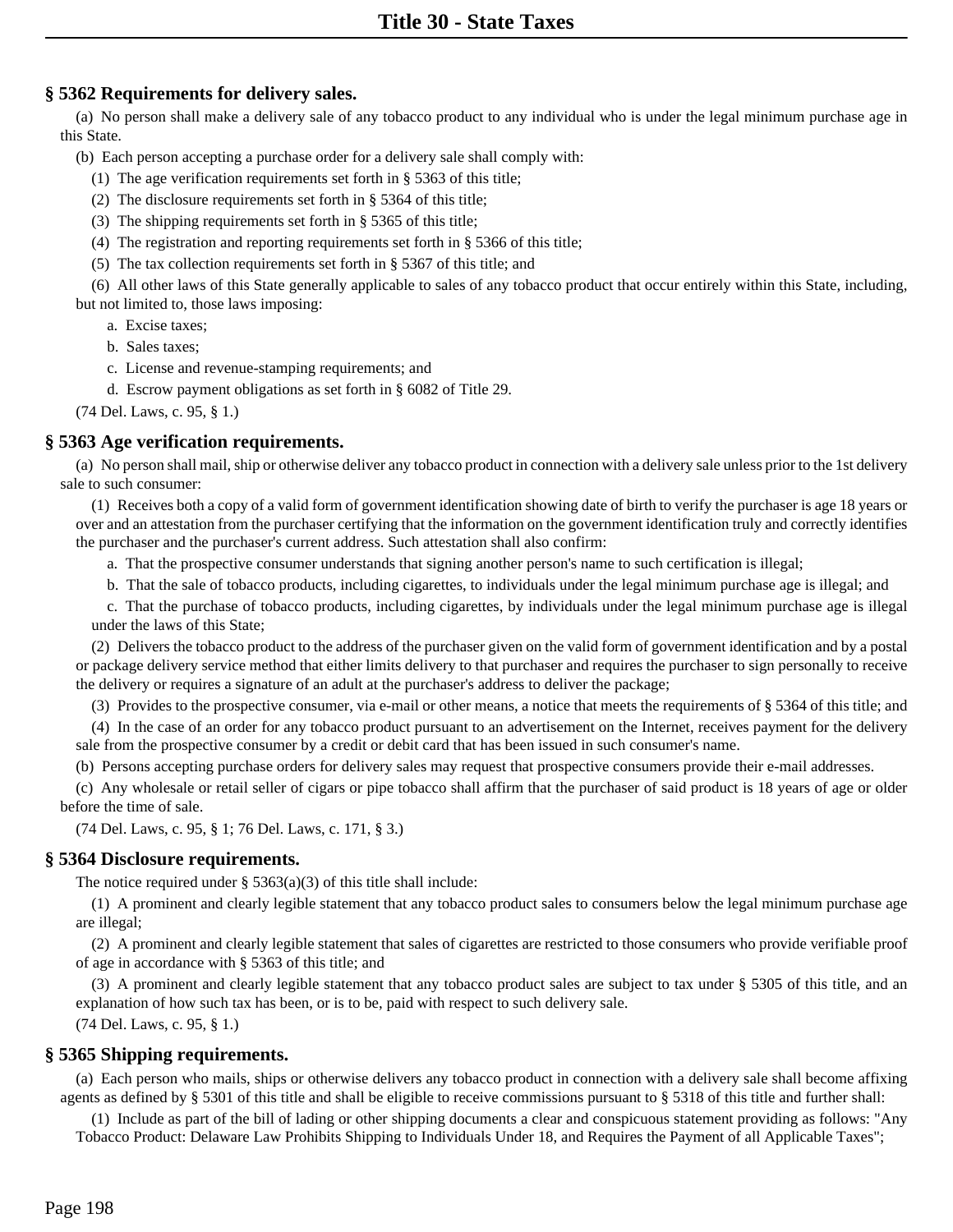(2) Use a method of mailing, shipping or delivery that obligates the delivery service to require:

a. The consumer placing the purchase order for the delivery sale or another adult of legal minimum purchase age residing at the consumer's address, to sign to accept delivery of the shipping container; and

b. Proof, in the form of a valid, government-issued identification bearing a photograph of the individual who signs to accept delivery of the shipping container, demonstrating that the individual is either the addressee or another adult of legal minimum purchase age residing at the consumer's address.

However, proof of the legal minimum purchase age shall be required only if such individual appears to be under 27 years of age; and

(3) Provide to the delivery service retained for such delivery sale evidence of full compliance with § 5367 of this title.

(b) If the person accepting a purchase order for a delivery sale delivers the any tobacco product without using a delivery service, such person shall comply with all requirements of this subchapter applicable to a delivery service and shall be in violation of the provisions of this subchapter if he or she fails to comply with any such requirement.

(74 Del. Laws, c. 95, § 1; 70 Del. Laws, c. 186, § 1.)

#### **§ 5366 Registration and reporting requirements.**

(a) Prior to making delivery sales or mailing, shipping or otherwise delivering any tobacco product in connection with any such sales, every person shall file with the Department a statement setting forth such person's name, trade name and the address of such person's principal place of business and any other place of business.

(b) Not later than the tenth day of each calendar month, each person that has made a delivery sale or mailed, shipped or otherwise delivered any tobacco product in connection with any such sale during the previous calendar month shall file with the Department a memorandum or a copy of the invoice that provides for each and every such delivery sale:

(1) The name and address of the consumer to whom such delivery sale was made;

(2) The brand or brands of the any tobacco product that were sold in such delivery sale; and

(3) The quantity of cigarettes that were sold in such delivery sale.

(c) Any person that satisfies the requirements of 15 U.S.C. § 376 shall be deemed to satisfy the requirements of this section.

(74 Del. Laws, c. 95, § 1.)

#### **§ 5367 Collection of taxes.**

Each person accepting a purchase order for a delivery sale, to include cigars and pipe tobacco shall collect and remit to the Department all any tobacco product taxes imposed by this State with respect to such delivery sale, except that such collection and remission shall not be required to the extent such person has obtained proof (in the form of the presence of applicable tax stamps or otherwise) that such taxes already have been paid to the State.

(74 Del. Laws, c. 95, § 1; 76 Del. Laws, c. 171, § 4.)

## **§ 5368 Penalties.**

(a) Except as otherwise provided in this section, a first violation of any provision of this subchapter shall be punishable by a fine of \$1,000 or 5 times the retail value of the any tobacco product involved, whichever is greater. A second or subsequent violation of any provision of this subchapter shall be punishable by a fine of \$5,000 or 5 times the retail value of the cigarettes involved, whichever is greater.

(b) Any person who knowingly violates any provision of this subchapter, or who knowingly and falsely submits a certification under §  $5363(a)(1)$  of this title in another person's name, shall, for each such offense, be fined \$10,000 or 5 times the retail value of the cigarettes involved, whichever is greater, or imprisoned not more than 5 years, or both.

(c) Any person failing to collect or remit to the Department any tax required in connection with a delivery sale shall be assessed, in addition to any other penalty, a penalty of 5 times the retail value of the any tobacco product involved.

(d)(1) Any cigarettes sold or attempted to be sold in a delivery sale that do not meet the requirements of this subchapter shall be forfeited to the State and destroyed.

(2) All fixtures, equipment and all other materials and personal property on the premises of any person who, with the intent to defraud the State, violates any of the requirements of this subchapter, shall be forfeited to the State.

(74 Del. Laws, c. 95, § 1.)

## **§ 5369 Enforcement.**

The Attorney General or the Attorney General's designee, or any person who holds a valid permit under 26 U.S.C. § 5712, may bring an action in the appropriate court in this State to prevent or restrain violations of this subchapter by any person or any person controlling such person.

(74 Del. Laws, c. 95, § 1; 70 Del. Laws, c. 186, § 1.)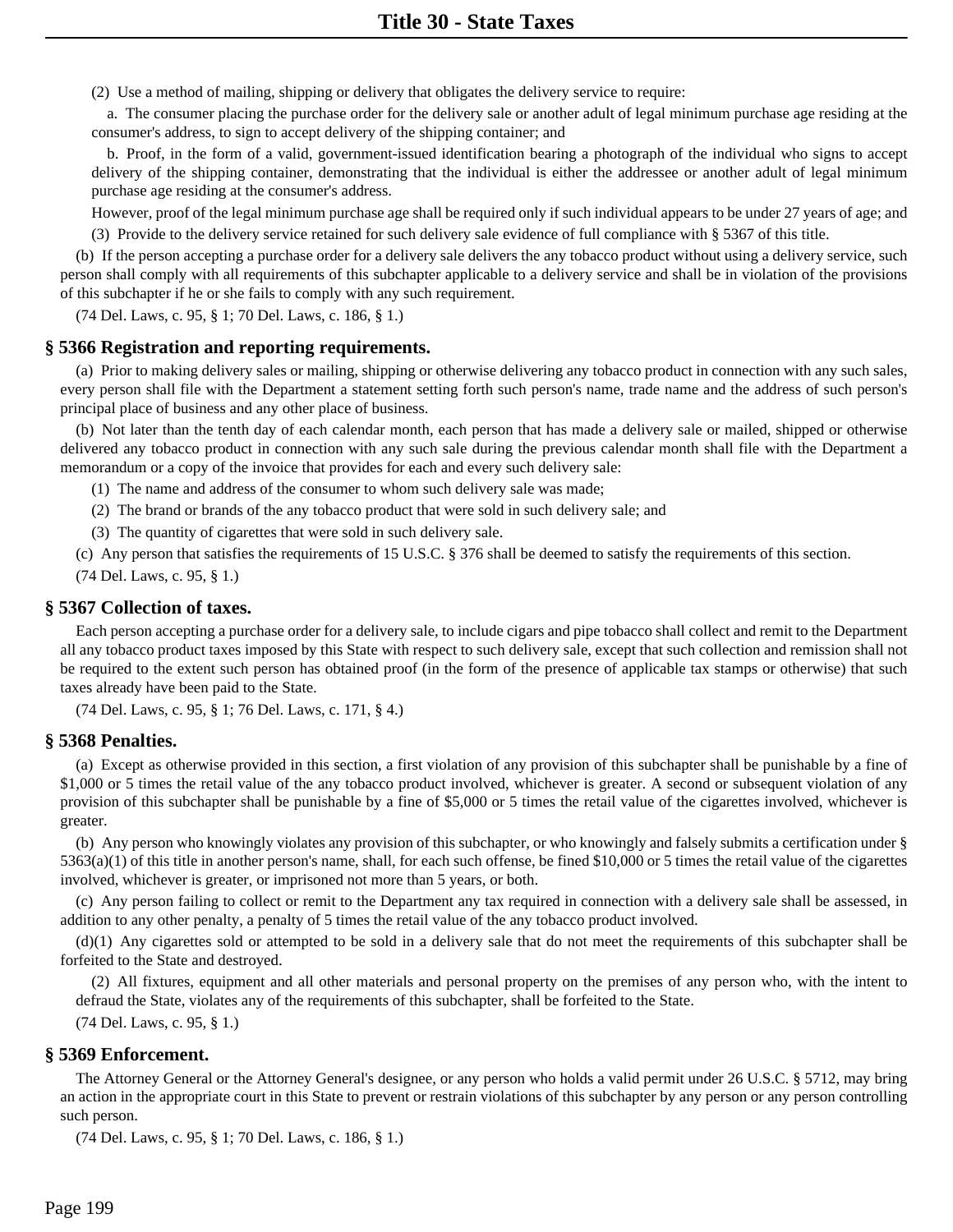# **Part IV Commodity Taxes Chapter 54 REALTY TRANSFER TAX Subchapter I Realty Transfer Tax**

# **§ 5401 Definitions [For application of this section, see 81 Del. C. 384, § 3]**

As used in this subchapter, except where the context clearly indicates a different meaning:

(1) "Document" means any deed, instrument or writing whereby any real estate within this State, or any interest therein, shall be quitclaimed, granted, bargained, sold, or otherwise conveyed to the grantee, but shall not include the following:

a. Any will;

b. Any lease other than those described or defined in paragraph (5) of this section below;

c. Any mortgage;

d. Any conveyance between corporations operating housing projects pursuant to Chapter 45 of Title 31 and the shareholders thereof;

e. Any conveyance between nonprofit industrial development agencies and industrial corporations purchasing from them;

f. Any conveyance to nonprofit industrial development agencies;

g. Any conveyance between husband and wife;

h. Any conveyance between persons who were previously husband and wife, but who have since been divorced; provided such conveyance is made after the granting of the final decree in divorce and the real estate or interest therein subject to such conveyance was acquired by the husband and wife, or husband or wife, prior to the granting of the final decree in divorce;

i. Any conveyance between parent and child or the spouse of such a child;

j. Any conveyance:

1. To a trustee, nominee or straw party for the grantor as beneficial owner,

2. For the beneficial ownership of a person other than the grantor where, if such person were the grantee, no tax would be imposed upon the conveyance pursuant to this chapter, or

3. From a trustee, nominee or straw party to the beneficial owner;

k. Any conveyance between a parent corporation and a wholly-owned subsidiary corporation; provided such conveyance is without actual consideration;

l. Correctional deeds without actual consideration;

m. Any conveyance to or from the United States or this State, or to or from any of their instrumentalities, agencies or political subdivisions and the University of Delaware;

n. Any conveyance to or from a corporation, or a partnership, where the grantor or grantee owns stock of the corporation or an interest in the partnership in the same proportion as the grantor's or grantee's interest in, or ownership of, the real estate being conveyed; provided, however, that this paragraph shall not apply to any distribution in liquidation or other conveyance resulting from the partial or complete liquidation of a corporation, unless the stock of the corporation being liquidated has been held by the grantor or grantee for more than 3 years; provided, further, this paragraph shall not apply to any conveyance from a partnership to its partners unless the partners' interest in the partnership has been held for more than 3 years;

o. Any conveyance by the owner of previously occupied residential premises to a builder of new residential premises when such previously occupied residential premises are taken in trade by such builder as a part of the consideration from the purchaser of new, previously unoccupied premises;

p. Any conveyance to the lender holding a bona fide mortgage, which is genuinely in default, either by a sheriff conducting a foreclosure sale or by the mortgagor in lieu of foreclosure;

q. Any conveyance to a religious organization or other body or person holding title to real estate for a religious organization, if such real estate will not be used following such transfer by the grantee, or by any privy of the grantee, for any commercial purpose; provided, however, that only that portion of the tax which is attributable to and payable by the religious organization or other body or person holding title to real estate for a religious organization under § 5402 of this title shall be exempt;

r. Any conveyance to or from a volunteer fire company, organized under the laws of this State; provided, however, that only that portion of the tax which is attributable to and payable by the volunteer fire company under § 5402 of this title shall be exempt;

s. Any conveyance of a "manufactured home" as defined in § 7003 of Title 25, provided tax on said conveyance has been paid under § 3002 of this title;

t. Any conveyance without consideration to an organization exempt from tax under  $\S 501(c)(3)$  of the federal Internal Revenue Code [26 U.S.C. § 501(c)(3)];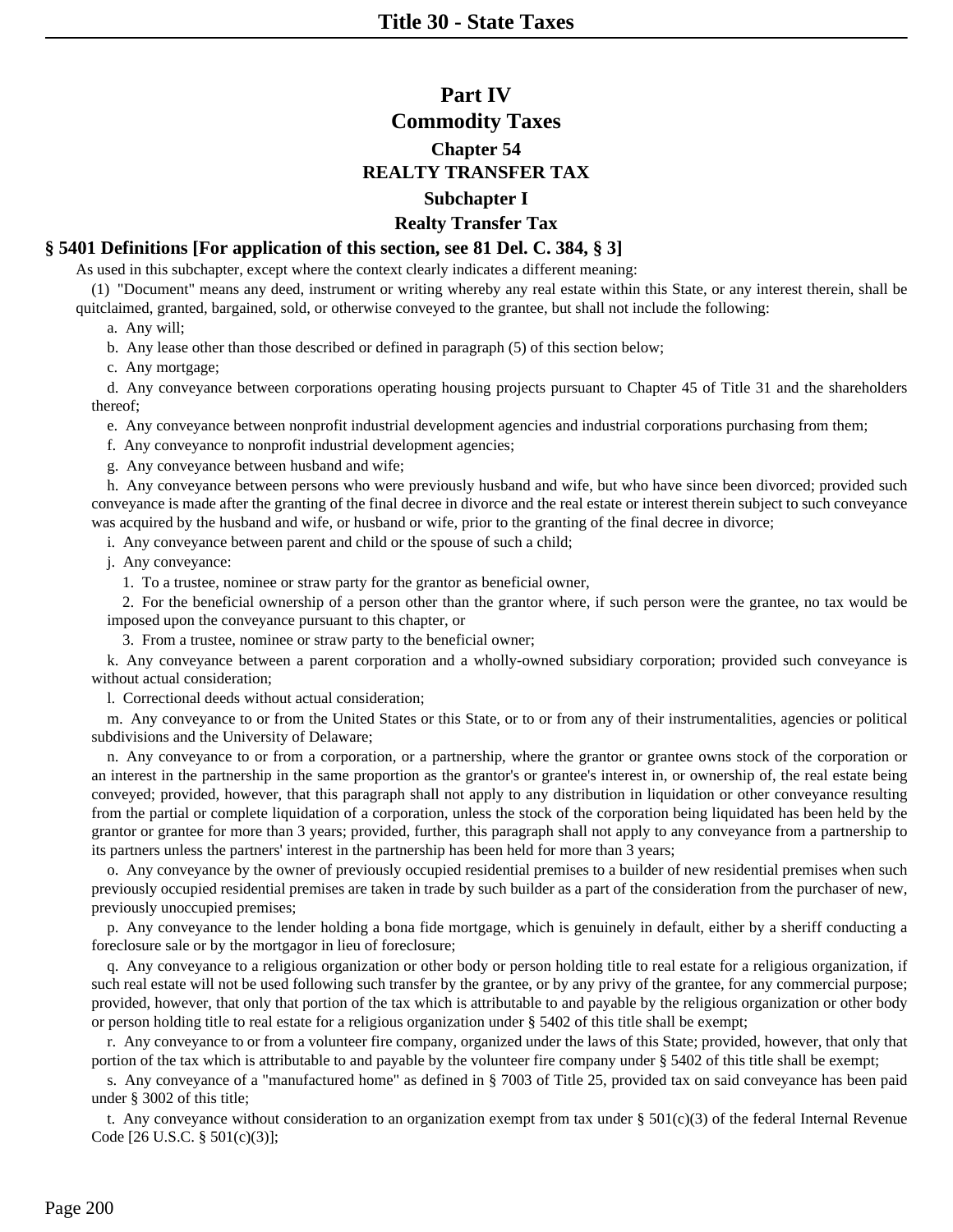u. Any conveyance to a nonprofit conservation organization when the property is purchased for open space preservation purposes;

v. Any conveyance to or from an organization exempt from tax under  $\S 501(c)(3)$  of the federal Internal Revenue Code when the purpose of said conveyance is to provide owner-occupied housing to low and moderate income households by rehabilitating residential properties and reselling said properties without profit;

w. Any conveyance between siblings, half siblings, or step siblings;

x. Any conveyance to or from a land bank formed under Chapter 47 of Title 31.

(2) "First-time home buyer" means any 1 of the following:

a. A natural person who has at no time held any direct legal interest in residential real estate, wherever located, and who intends to occupy the property being conveyed as his or her principal residence within 90 days following the transaction.

b. Spouses purchasing as joint tenants or tenants by the entirety, when neither spouse has ever held any direct legal interest in residential real estate, wherever located, and both of whom intend to occupy the property being conveyed as their principal residence within 90 days following the transaction.

c. Individuals purchasing as joint tenants or cotenants, when none of the individuals has ever held any direct legal interest in residential real estate, wherever located, and both of whom intend to occupy the property being conveyed as their principal residence within 90 days following the transaction.

(3) "Transaction" means the making, executing, delivering, accepting or presenting for recording of a document.

(4) "Value" means, in the case of any document granting, bargaining, selling or otherwise conveying any real estate or interest or leasehold interest therein, the amount of the actual consideration thereof, including liens or other encumbrances thereon and ground rents, or a commensurate part of the liens or other encumbrances and ground rents which encumber the interest in real estate and any other interest in real estate conveyed; provided, that in the case of a transfer for an amount less than the highest appraised full value of said property for local real property tax purposes, "value" shall mean the highest such appraised value unless the parties or one of them can demonstrate that fair market value is less than the highest appraised value, in which case "value" shall mean fair market value, or actual consideration, whichever is greater. A demonstration that the transaction was at arm's length between unrelated parties shall be sufficient to demonstrate that the transaction was at fair market value.

(5) The term "document" defined in paragraph (1) of this section shall include the following:

a. Any writing purporting to transfer a title interest or possessory interest for a term of more than 5 years in a condominium unit or any unit properties subject to the Unit Property Act;

b. Any writing purporting to transfer a title interest or possessory interest of any lessee or other person in possession of real estate owned by the State or other political subdivision thereof;

c. Any writing purporting to assign or transfer a leasehold interest or possessory interest in residential property under a lease for a term of more than 5 years. For this purpose, the term "residential property" means any structure or part of structure which is intended for residential use, and excluding any commercial unit subject to tax under  $\S 2301(a)(6)$  of this title, relating to commercial lessors. (6) In determining the term of a lease under paragraph (5) of this section above, it shall be presumed for the purpose of computing

the lease term that any rights or options to renew or extend will be exercised.

(7) For purposes of paragraph (4) of this section, in the case of a document described in paragraph (5) of this section under which the consideration is based in whole or in part on a percentage of the income or receipts to be received in the future, actual consideration shall include the amounts actually received under such percentage of income or receipts provision; provided, however, and notwithstanding any other provisions of this chapter, that the tax imposed by this chapter shall be due and payable to the Division of Revenue within 30 days after the date such amounts become due and payable under the agreement.

(8)a. Except as provided in paragraphs (8)b. and c. of this section, where beneficial ownership in real estate in this State is transferred through a conveyance or series of conveyances of intangible interests including mergers and all other indirect exchanges, in a corporation, limited liability company, partnership, trust, pass-through entity or other entity, such conveyance shall be taxable under this chapter as if such property were conveyed through a duly recorded "document " as defined in paragraph (1) of this section, and subject to the exemptions contained therein, except those exemptions contained in paragraphs (1)j. and n. of this section.

b. No bona fide pledge of stock or limited liability membership interest, or partnership interests as loan collateral nor any transfer of publicly traded stock; publicly traded limited liability company member interest or publicly traded partnership interest shall be deemed subject to taxation under this paragraph.

c. Where the beneficial owners of real property prior to the conveyance or series of conveyances referred to in this paragraph own 80% or more of the beneficial interest in the real estate following said conveyance or conveyances, such transfers shall not be subject to tax under this paragraph. Where the beneficial owners of real property prior to the conveyance or series of conveyances referred to in this paragraph own less than 80% of the beneficial interest in the real estate following said conveyance or conveyances, such transfers shall not be subject to tax under this paragraph, unless, under regulations promulgated by the Secretary of Finance, such transfer or transfers are properly characterized as a sale of real property. Such characterization shall take into account the timing of the transaction, beneficial ownership prior to and subsequent to the conveyance or conveyances; the business purpose of the corporation, limited liability company, partnership, trust, pass-through entity or other entity, and such other factors as may be relevant.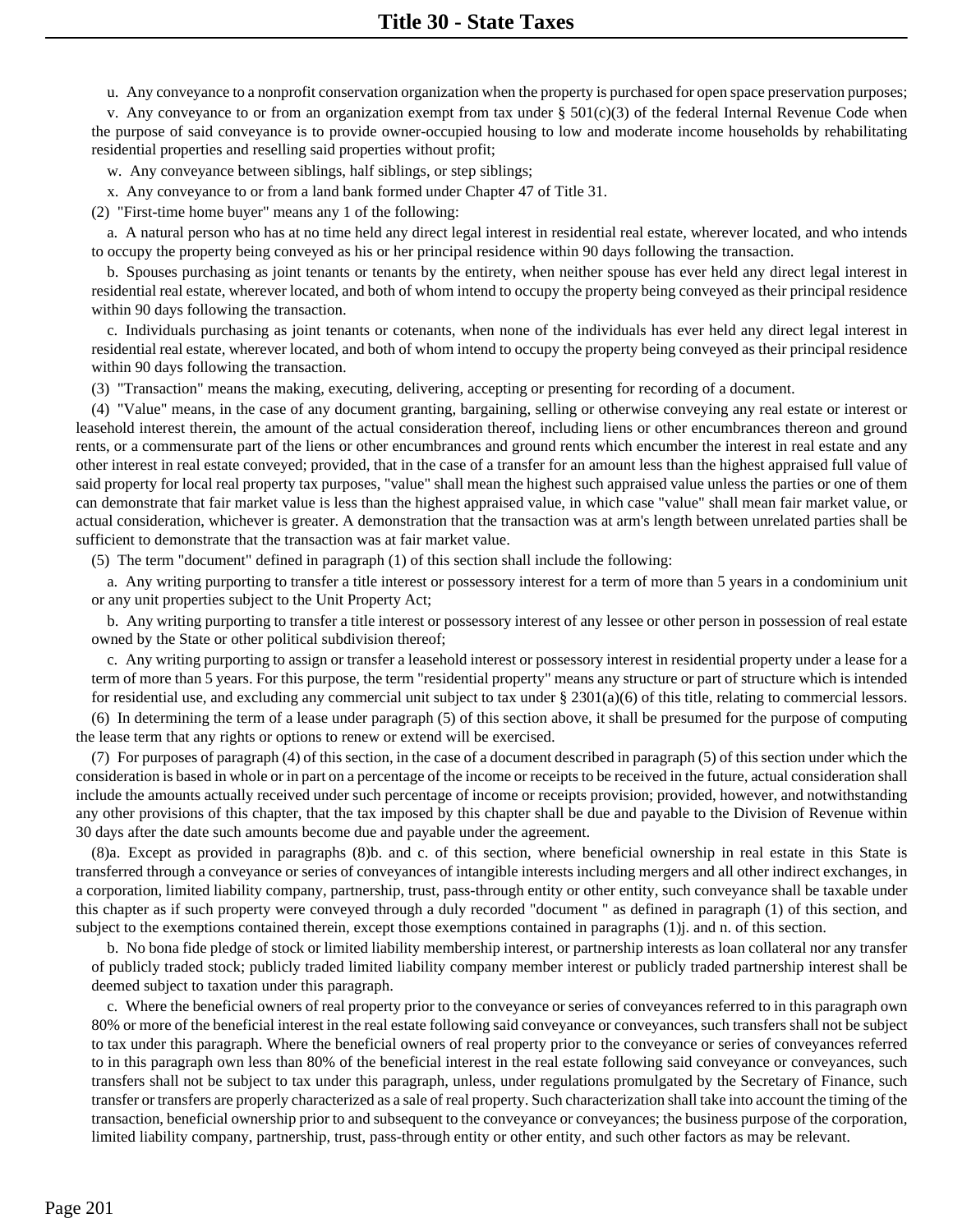(9)a. Notwithstanding paragraph (1) of this section, there shall be included in the definition of "document" for purposes of this chapter any contract or other agreement or undertaking for the construction of all or a part of any building all or a portion of which contract, agreement or undertaking (or any amendment to the foregoing) is entered into, or labor or materials are supplied, either prior to the date of the transfer of the land on which the building is to be constructed or within 1 year from the date of the transfer to the grantee.

b. No jurisdiction in this State shall issue a building permit for any such building unless and until the person or persons (including corporations or other associations) requesting such permit shall demonstrate in whatever form may be specified by the Director of Revenue, including at the Director's discretion, a form of affidavit, that:

1. No transfer as described in this section has occurred within the preceding year;

2. No portion of the contract for construction for which the permit is being requested was entered into and no materials or labor with respect to the building have been provided within 1 year of the date on which the property was transferred; or

3. There has been paid a realty transfer tax on the document as defined in this paragraph.

c. In addition, no jurisdiction in this State shall issue a certificate of occupancy relative to any building on which a tax is provided by this subsection unless and until the owner recertifies the actual cost of the building and pays any additional tax due as a result of such recertification.

d. A "building" for purposes of this paragraph shall mean any structure having a roof supported by columns or walls which structure is intended for supporting or sheltering any use or occupancy but shall not include any alteration of or addition to an existing building where the cost of said alteration or addition is less than 50% of the value of the property transferred.

e. A "transfer" for purposes of this paragraph shall include any transfer made by a "document" as described in this section, other than this paragraph, and shall not include any transaction excluded from the definition of "document" under the provisions of paragraphs (1)a.-u. of this section.

(30 Del. C. 1953, § 5401; 55 Del. Laws, c. 109, § 1; 55 Del. Laws, c. 413, § 1; 59 Del. Laws, c. 153, §§ 1-4; 60 Del. Laws, c. 507, § 3; 62 Del. Laws, c. 316, § 1; 64 Del. Laws, c. 182, §§ 1, 2; 65 Del. Laws, c. 118, § 3; 65 Del. Laws, c. 426, § 1; 67 Del. Laws, c. 40, §§ 8, 9; 67 Del. Laws, c. 262, § 1; 68 Del. Laws, c. 165, § 1; 69 Del. Laws, c. 188, § 4; 70 Del. Laws, c. 186, § 1; 72 Del. Laws, c. 217, § 1; 72 Del. Laws, c. 372, § 1; 75 Del. Laws, c. 225, §§ 1-3, 5-7; 80 Del. Laws, c. 155, § 3; 81 Del. Laws, c. 384, § 1.)

# **§ 5402 Rate of tax; when payable; exception [For application of this section, see 81 Del. Laws, c. 56, § 2 and 81 Del. C. 384, § 3]**

(a) Every person who makes, executes, delivers, accepts or presents for recording any document, except as defined or described in § 5401(5) of this title, or in whose behalf any document is made, executed, delivered, accepted or presented for recording shall be subject to pay for and in respect to the transaction, or any part thereof, a realty transfer tax at the rate of 3 percent of the value of the property represented by such document, unless the municipality or county where the property is located has enacted the full 1 1/2 percent realty transfer tax authorized by § 1601 of Title 22 or § 8102 of Title 9, in which case 2 1/2 percent, which tax shall be payable at the time of making, execution, delivery, acceptance or presenting of such document for recording. Said tax is to be apportioned equally between grantor and grantee.

(b) No tax shall be imposed on conveyances when the actual value of the property being transferred is less than \$100.

(c) Notwithstanding subsection (a) of this section, for any first-time home buyer who enters into a transaction, on or after August 1, 2017, who would otherwise be subject to the rate of tax set forth in subsection (a) of this section, that portion of the realty transfer tax payable by the first-time home buyer shall be reduced by an amount equal to 1/2 percent multiplied by the lesser of the value of the property or \$400,000. The first-time home buyer reduction set forth in this subsection shall apply to the grantee's portion of the realty transfer tax as defined in subsection (a) and shall not relieve the grantor from payment of the grantor's portion of the realty transfer tax as defined in subsection (a).

(d) Every person who makes, executes, delivers, accepts or presents for recording any document defined or described in § 5401(5) of this title, or in whose behalf any such document is made, executed, delivered, accepted or presented for recording shall be subject to pay for and in respect to the transaction, or in any part thereof, a realty transfer tax at the rate of 3 percent of the value of the property represented by such document, unless the municipality or county where the property is located has enacted the full 1 1/2 percent realty transfer tax authorized by § 1601 of Title 22 or § 8102 of Title 9, in which case 2 1/2 percent, which tax shall be payable as follows:

(1) The tax on the consideration attributed to the first year of the term shall be payable at the time of making, execution, delivery, acceptance or presenting of such document for recording;

(2) The tax on the consideration attributed to each successive year of the term thereafter shall be paid annually to the Division of Revenue.

(e) There shall be no tax imposed on any document described in § 5401(5) of this title entered into prior to July 7, 1973.

(f) Notwithstanding subsection (a) of this section, the rate of tax on documents described in  $\S$  5401(9) of this title shall be 2 percent on amounts exceeding \$10,000, which shall be borne by the owner of the building whose construction is made subject to tax under § 5401(9) of this title.

(30 Del. C. 1953, § 5402; 55 Del. Laws, c. 109, § 1; 58 Del. Laws, c. 297; 59 Del. Laws, c. 153, §§ 5, 7; 67 Del. Laws, c. 262, § 2; 71 Del. Laws, c. 349, §§ 1, 2; 81 Del. Laws, c. 56, § 1; 81 Del. Laws, c. 384, § 1.)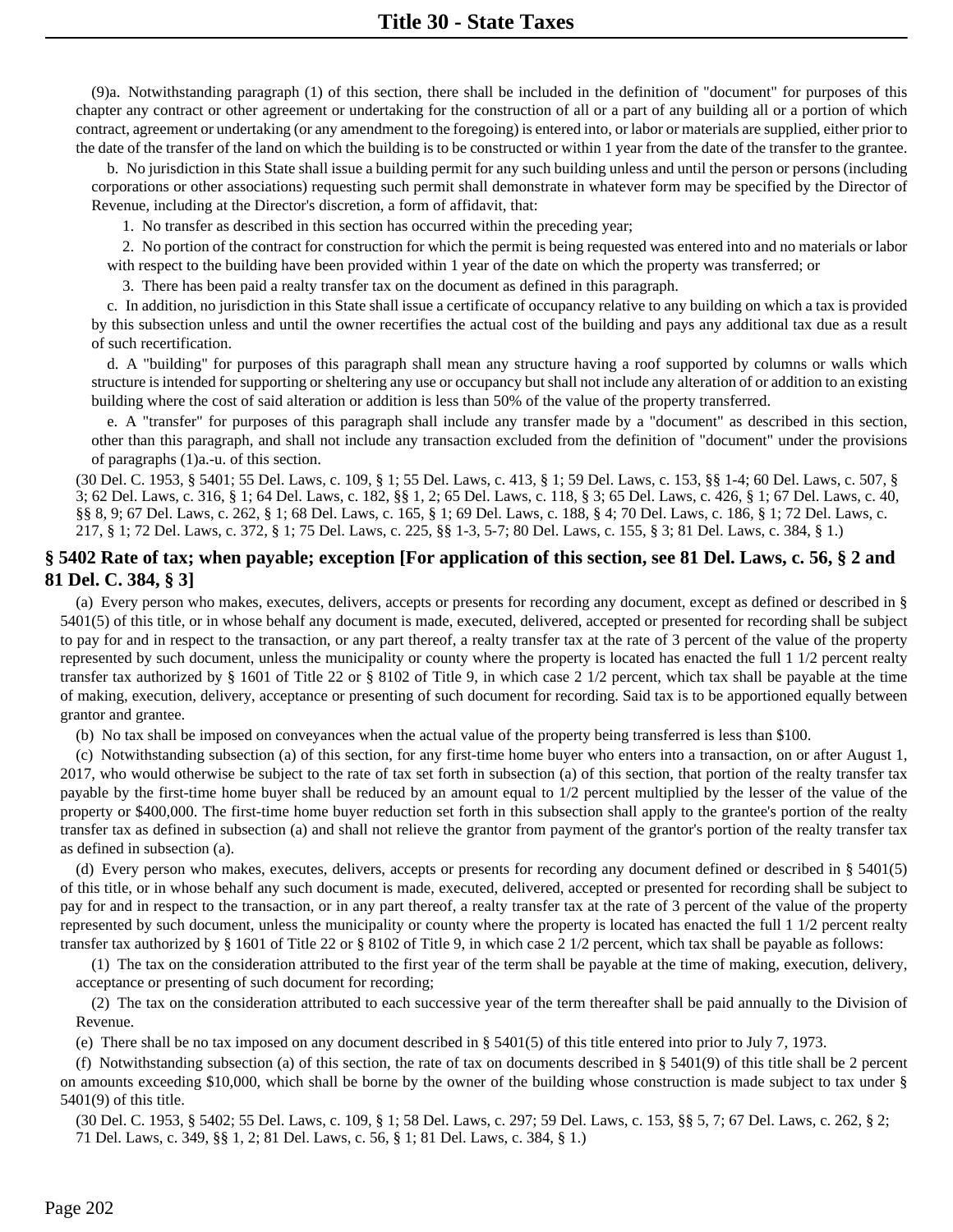## **§ 5403 Transfer by broker.**

Where there is a transfer of a residential property by a licensed real estate broker, which property was transferred to the broker within the preceding year as part of the consideration for the purchase of other residential property, a credit for the amount of the tax paid at the time of the transfer to the broker shall be given to the broker toward the amount of the tax due upon the transfer. If the tax due upon the transfer from the licensed real estate broker is greater than the credit given for the prior transfer, the difference shall be paid and if the credit allowed is greater than the amount of the tax due, no refund shall be allowed.

(30 Del. C. 1953, § 5403; 55 Del. Laws, c. 109, § 1; 70 Del. Laws, c. 186, § 1.)

#### **§ 5404 Payment from proceeds of judicial sale.**

The tax imposed by this subchapter shall be fully paid and have priority out of the proceeds of any judicial sale of real estate before any other obligation, claim, lien, judgment, estate or costs of the sale and of the writ upon which the sale is made, and the sheriff, or other officer conducting said sale, shall pay the tax imposed out of the first moneys paid to the sheriff or other officer in connection therewith; provided, that if prior to delivery of the deed pursuant to the said sale, the purchaser shall deliver to the sheriff an affidavit as described in § 5409 of this title that the transfer is exempt from tax under § 5401(1)p. of this title, the sheriff shall not pay the tax, but shall deliver the affidavit to the Recorder of Deeds as agent for the Department of Finance.

(30 Del. C. 1953, § 5404; 55 Del. Laws, c. 109, § 1; 62 Del. Laws, c. 316, § 2; 70 Del. Laws, c. 186, § 1.)

#### **§ 5405 Documentary stamps; affixing; cancellation; other methods.**

(a) The payment of the tax imposed by this subchapter shall be evidenced by the affixing of a documentary stamp or stamps to every document by the person making, executing, delivering or presenting such document for recording. Such stamps shall be affixed in such manner that their removal will require the continued application of steam or water and the person using or affixing such stamps shall write, stamp or cause to be written or stamped thereon the initials of the person's name and the date upon which such stamps are affixed or used so that such stamps may not again be used; provided, that the Department of Finance may prescribe such other method of cancellation as it may deem expedient.

(b) The Department of Finance may, by regulation, provide for the evidence of the payment of the tax to be shown on the document by means other than the affixing of documentary stamps.

(30 Del. C. 1953, § 5405; 55 Del. Laws, c. 109, § 1; 57 Del. Laws, c. 741, § 17A; 70 Del. Laws, c. 186, § 1.)

#### **§ 5406 Furnishing stamps; sale; agents; compensation; bond premiums.**

(a) The Department of Finance shall prescribe, prepare and furnish stamps, of such denominations and quantities as may be necessary, for the payment of the tax imposed and assessed by this subchapter. The Department of Finance shall make provisions for the sale of such stamps in such places as it may deem necessary.

(b) The Department of Finance may appoint the recorder of deeds in each county, and other persons within or without the State, as agents for the sale of stamps to be used in paying the tax imposed by this subchapter upon documents and may allow a commission to said agents of 1 percent of the face value of the stamps. The commissions allowed to a Recorder of Deeds shall be turned over to the county treasurer in which the tax is collected, for the use of the county.

(c) The Department of Finance shall pay the premium on any bond required by the Department of Finance to be procured by any agent for the performance of the agent's duties under this subchapter.

(30 Del. C. 1953, § 5406; 55 Del. Laws, c. 109, § 1; 55 Del. Laws, c. 286; 57 Del. Laws, c. 741, § 17A; 63 Del. Laws, c. 446, § 1; 64 Del. Laws, c. 15, § 1; 70 Del. Laws, c. 186, § 1.)

#### **§ 5407 Enforcement; rules and regulations.**

The Department of Finance shall enforce this subchapter and may adopt and enforce rules and regulations relating to:

(1) The method and means to be used in affixing or cancelling of stamps in substitution for, or in addition to, the method and means provided in this subchapter;

(2) The denominations and sale of stamps;

(3) Any other matter or thing pertaining to the administration and enforcement of this subchapter.

(30 Del. C. 1953, § 5407; 55 Del. Laws, c. 109, § 1; 57 Del. Laws, c. 741, § 17A.)

#### **§ 5408 Failure to affix stamps.**

No document upon which tax is imposed by this subchapter shall be recorded in the office of any recorder of deeds of any county of this State, unless proof of the payment of the realty transfer tax appears on the document as is provided in § 5405(a) of this title. (30 Del. C. 1953, § 5408; 55 Del. Laws, c. 109, § 1.)

## **§ 5409 Value to be stated in document or affidavit.**

Every document when lodged with, or presented to, any Recorder of Deeds in this State for recording shall set forth therein and as a part of such document the true, full and complete value thereof, or shall be accompanied by an affidavit executed by a responsible person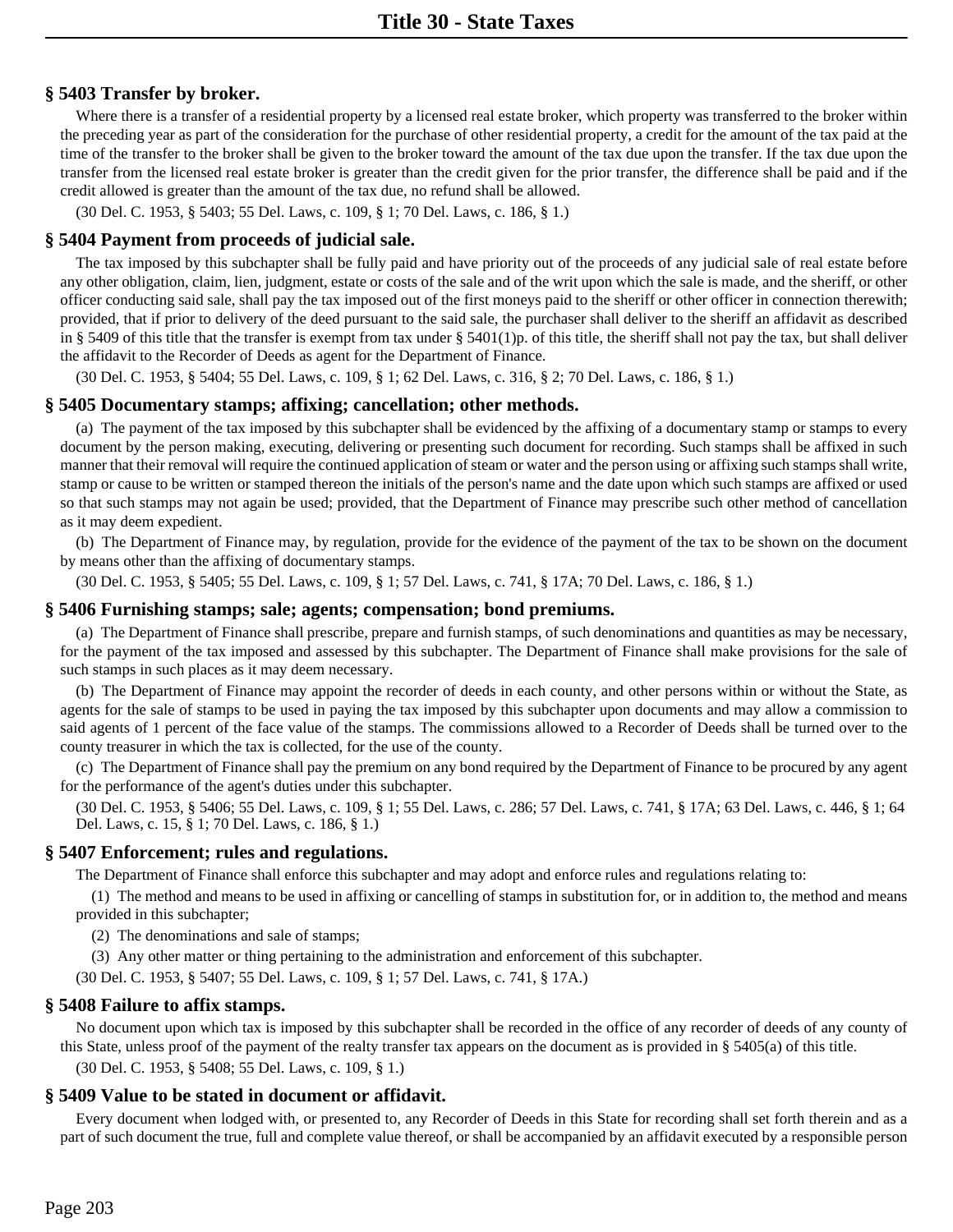connected with the transaction showing such connection and setting forth the true, full and complete value thereof and the reason, if any, why such document is not subject to tax under this chapter; provided, that in the case of a transaction exempt from tax under § 5401(1)p. of this title, the affidavit shall be made by the grantee.

(30 Del. C. 1953, § 5409; 55 Del. Laws, c. 109, § 1; 62 Del. Laws, c. 316, § 3; 64 Del. Laws, c. 182, § 3; 68 Del. Laws, c. 187, § 17.)

# **§ 5410 Unlawful acts; penalty.**

(a) It shall be unlawful for any person to:

(1) Make, execute, deliver, accept or present for recording or cause to be made, executed, delivered, accepted or presented for recording any document without the full amount of tax thereon being duly paid;

(2) Make use of any documentary stamp to denote payment of the realty transfer tax without cancelling such stamp as required by § 5405(a) of this title, or as prescribed by the Department of Finance;

(3) Fail, neglect or refuse to comply with or violate the rules and regulations prescribed, adopted and promulgated by the Department of Finance under the provisions of this subchapter;

(4) Fraudulently cut, tear or remove from a document any documentary stamp or other evidence of payment of the realty transfer tax;

(5) Fraudulently affix to any document upon which tax is imposed by this subchapter any documentary stamp or other evidence of payment of the realty transfer tax which has been removed from any other document upon which tax is imposed by this subchapter, or any documentary stamp or other evidence of payment of the realty transfer tax of insufficient value, or any forged or counterfeited stamp or other evidence of payment of the realty transfer tax or any impression of any forged or counterfeited stamp, die, plate or other article;

(6) Wilfully remove or alter the cancellation marks of any documentary stamp, or restore any such documentary stamp, with intent to use or cause the same to be used after it has already been used, or knowingly buy, sell, offer for sale, or give away any such altered or restored stamp to any persons for use, or knowingly use the same;

(7) Knowingly have in possession any altered or restored documentary stamp which has been removed from any document upon which tax is imposed by this chapter; provided, that the possession of such stamps shall be prima facie evidence of an intent to violate the provisions of this clause;

(8) Knowingly or wilfully prepare, keep, sell, offer for sale or have in possession, any forged or counterfeited documentary stamps; or

(9) Accept for recording in the office of any Recorder of Deeds any document upon which the realty transfer tax is imposed, without the proper documentary stamp or other evidence of payment of the tax affixed thereto, as required by this chapter and as is indicated in such document or accompanying affidavit.

(b) Whoever violates this section shall be fined not more than \$500 and imprisoned for not more than 1 year, or both.

(c) The Superior Court shall have jurisdiction over offenses under this section.

(30 Del. C. 1953, § 5410; 55 Del. Laws, c. 109, § 1; 57 Del. Laws, c. 741, § 17A; 70 Del. Laws, c. 186, § 1.)

## **§ 5411 Failure to pay tax; determination; redetermination; review; interest.**

Repealed by 68 Del. Laws, c. 187, § 18, effective Jan. 1, 1992.

## **§ 5412 Grantor to pay tax.**

As between the parties to any transaction which is subject to the realty transfer tax imposed by this subchapter, in the absence of an agreement to the contrary, the burden for paying the tax shall be on the grantor.

(30 Del. C. 1953, § 5412; 55 Del. Laws, c. 109, § 1.)

# **§ 5413 Refunds.**

Repealed by 68 Del. Laws, c. 187, § 18.

## **§ 5414 Tax lien.**

Chapter 29 of Title 25 shall not apply to taxes arising under this subchapter. (65 Del. Laws, c. 426, § 2.)

# **§ 5415 Distribution of tax receipts [But see 66 Del. Laws, c. 94, § 2, regarding possible contingent repeal of statute]**

(a) The tax received under this subchapter shall be disbursed by the appropriate county Recorder of Deeds, or by the agent appointed pursuant to § 5406 of this title, as follows:

(1) Seventy-five percent to the Division of Revenue;

(2) Twenty-five percent to the State Treasurer to be deposited in a special fund for distribution to municipalities and counties in accordance with this section.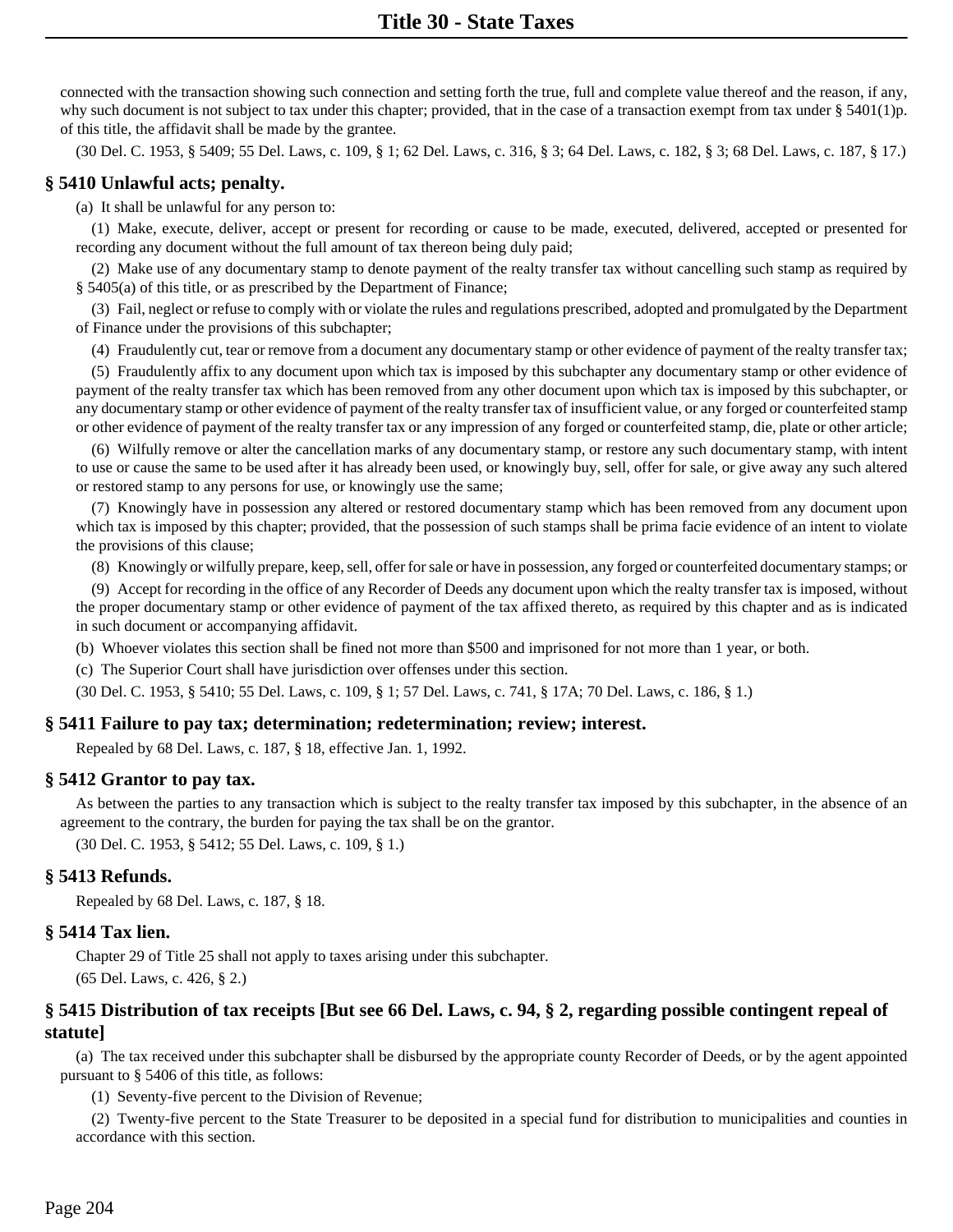(b) There is created in the office of the State Treasurer a special fund for the credit and redistribution of the tax receipts disbursed to the State Treasurer pursuant to paragraph (a)(2) of this section; provided, however, that if, in state fiscal year 1988, 25 percent of the realty transfer tax receipts exceeds \$8,000,000, then the excess over that amount shall be disbursed by the State Treasurer to the Division of Revenue.

(c) The tax receipts disbursed to the State Treasurer pursuant to paragraph (a)(2) of this section, less any excess amount disbursed by the State Treasurer to the Division of Revenue pursuant to subsection (b) of this section, shall be distributed among the counties and municipalities in accordance with the following pro rata allocations:

Arden Village 0.0200% Village of Ardencroft 0.0125% Town of Ardentown 0.0125% Town of Bellefonte 0.0400% Town of Bethany Beach 0.1000% Town of Bethel 0.0125% Town of Blades 0.1500% Town of Bowers Beach 0.0400% Town of Bridgeville 0.2900% Town of Camden 0.1900% Town of Cheswold 0.0125% Town of Clayton 0.2400% Town of Dagsboro 0.0700% City of Delaware City 0.4600% Town of Delmar 0.2100% Town of Dewey Beach 0.0400% City of Dover 5.3700% Town of Ellendale 0.0300% Town of Elsmere 0.8500% Town of Farmington 0.0125% Town of Felton 0.0900% Town of Fenwick Island 0.0300% Town of Frankford 0.1600% Town of Frederica 0.0700% Town of Georgetown 0.4400% Town of Greenwood 0.1300% City of Harrington 0.0800% Town of Hartly 0.0125% Town of Henlopen Acres 0.0400% Town of Houston 0.0400% Kent County 7.1200% Town of Kenton 0.0125% Town of Laurel 0.8000% Town of Leipsic 0.0400% City of Lewes 0.5900% Town of Little Creek 0.0125% Town of Magnolia 0.0200% Town of Middletown 0.2300% City of Milford 1.3500% Town of Millsboro 0.3500% Town of Millville 0.0125% Town of Milton 0.3400% New Castle County 44.4800%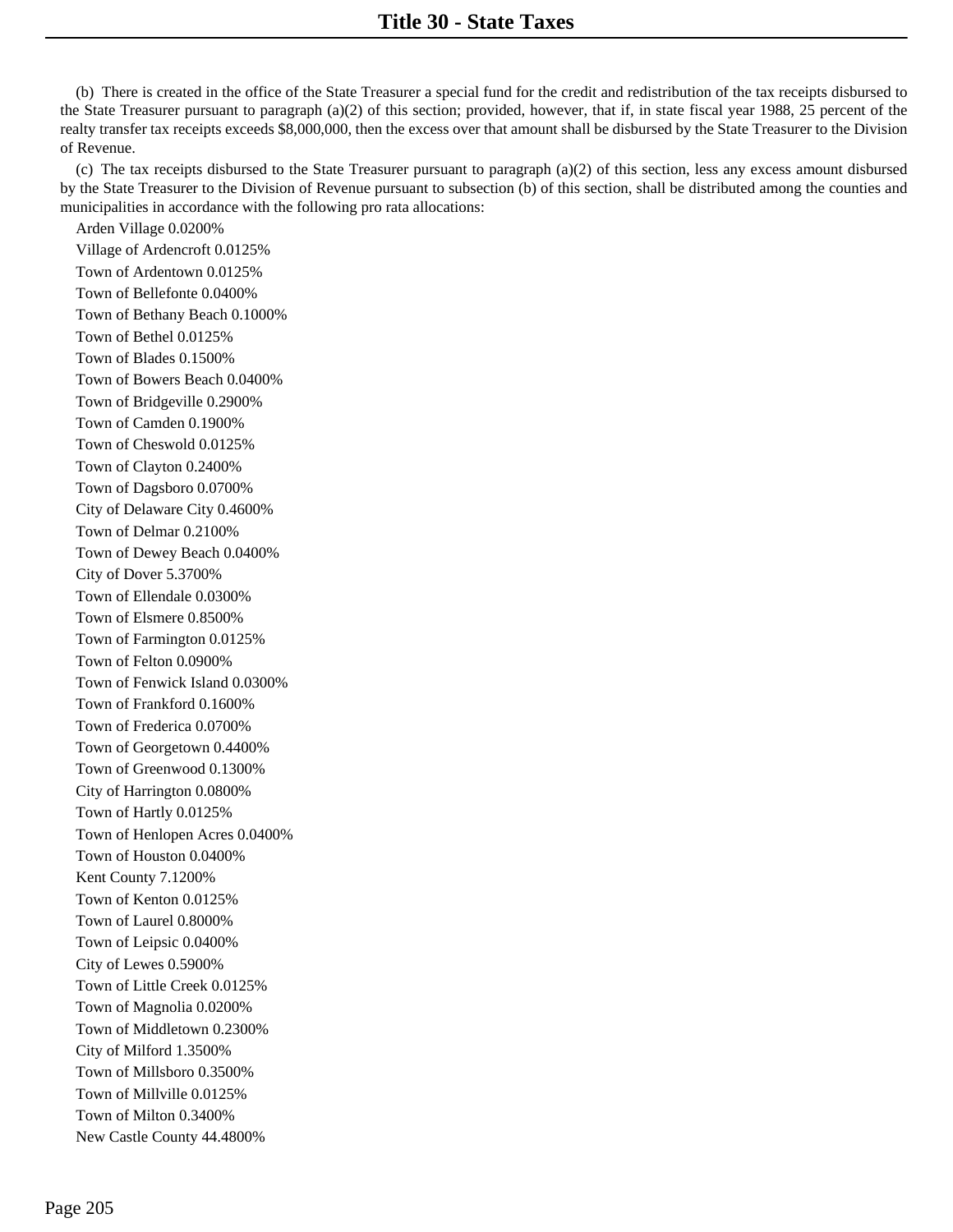City of New Castle 0.6800% City of Newark 2.4800% Town of Newport 0.2100% Town of Ocean View 0.1200% Town of Odessa 0.0125% City of Rehoboth Beach 0.4300% City of Seaford 1.2650% Town of Selbyville 0.3000% Town of Slaughter Beach 0.0300% Town of Smyrna 1.1100% Town of South Bethany 0.0300% Sussex County 11.9400% Town of Townsend 0.0200% Town of Viola 0.0125% City of Wilmington 16.5550% Town of Woodside 0.0125% Town of Wyoming 0.1800%

Provided, however, regardless of the percentage allocations stated above, that each county and municipality shall receive a minimum payment of \$1,000; further provided, that the aggregate difference between the amounts determined by the percentage allocations for those recipients receiving such minimum payments and the total amount of all \$1,000 minimum payments shall be deducted pro rata from the payments made to those counties and municipalities receiving more than \$1,000, according to their percentage allocations and that such deduction shall be made in the disbursements to occur on or before the final distribution under this section.

(d) Except as provided in subsection (b) of this section, pro rata distributions to the counties and municipalities pursuant to this section shall be made on or before the fifteenth day of the month following the month in which the tax receipts are credited to the special fund established by subsection (b) of this section.

(e) Funds distributed to the counties and municipalities pursuant to this section may be used by the recipients for any object, program, function or purpose for which such recipient, or any officer, department, agency, board or commission thereof, is by law authorized or required to raise, appropriate or expend money; provided, however, that receipt of these funds shall not cause the recipients to be considered agencies, as defined in Chapters 63 and 65 of Title 29.

(66 Del. Laws, c. 94, § 1.)

### **Subchapter II**

#### **Conservation Trust Fund, Assignment of Tax Revenue**

#### **§ 5421 Definitions.**

The following words, terms and phrases, when used in this subchapter, shall have the meanings ascribed to them in this section, except where the context clearly indicates a different meaning:

(1) "Conservation Trust Fund" means the Delaware Land and Water Conservation Trust Fund established and maintained pursuant to this subchapter.

(2) "Department" means the Department of Natural Resources and Environmental Control.

(3) "Endowment Account" means the account by that name created within the Conservation Trust Fund pursuant to § 5423 of this title.

(4) "Infrastructure Account" means the account by that name created within the Conservation Trust Fund pursuant to § 5423 of this title.

(5) "Open Space Program" means the program to carry out the purpose of Chapter 75 of Title 7, the Delaware Land Protection Act.

(6) "Outdoor Recreation, Park and Trails Program" means a local government matching grants program to support the expansion of access to outdoor recreational facilities across the state.

(7) "Project" means the planning for, and the acquisition and development of property, undertaken to achieve the purposes of this chapter.

(8) "Secretary" means the Secretary of the Department.

(9) "State agency" means the following units of state government which manage natural and cultural resources: Department of Natural Resources and Environmental Control (Division of Parks and Recreation and Fish and Wildlife), Department of State (Division of Historical and Cultural Affairs) and the Department of Agriculture (Division of Resource Management).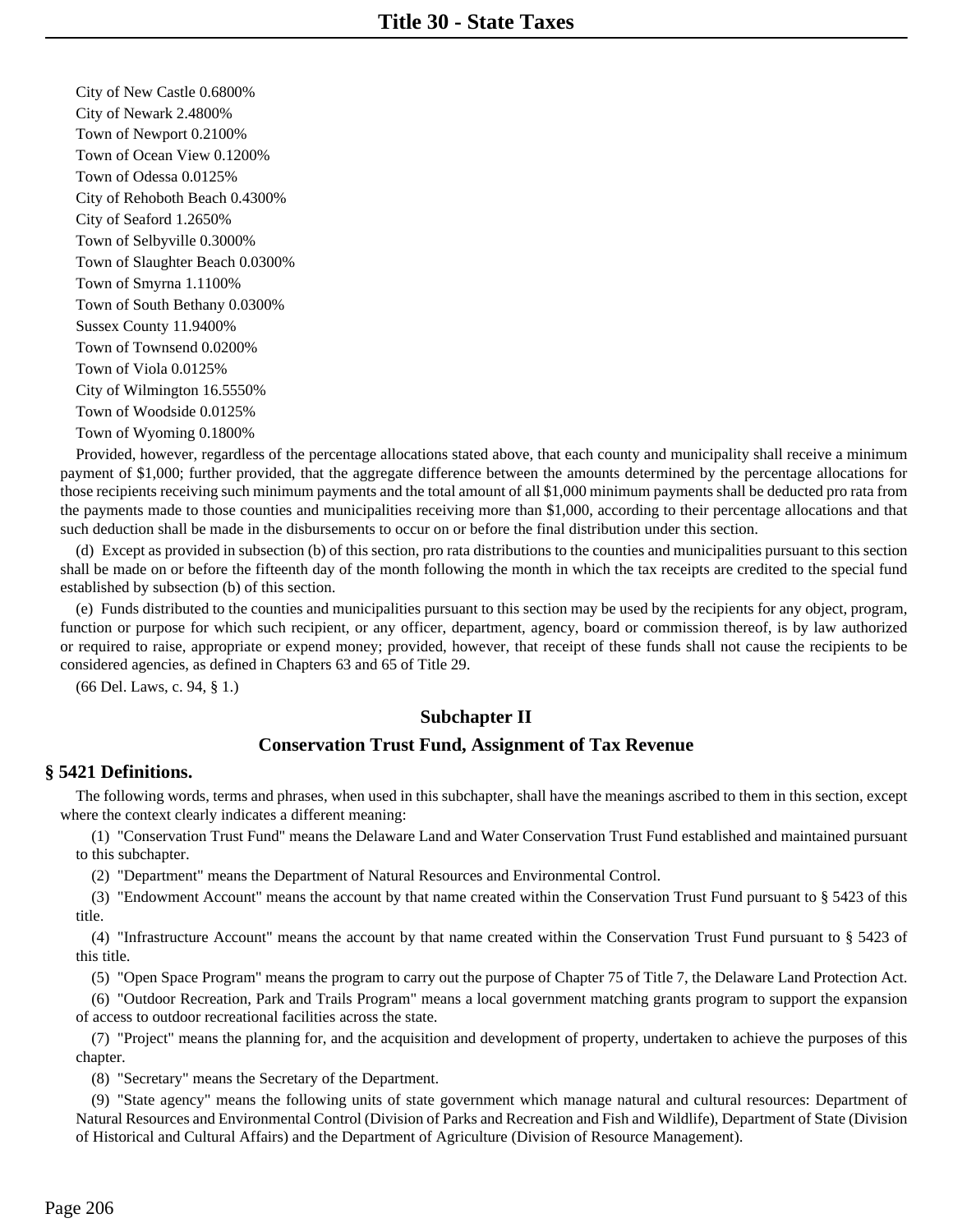(10) "Stewardship Program" means the program by that name created within the Conservation Trust Fund pursuant to § 5423 of this title. Generally, this program shall be used in the planning for and implementation of management projects on public lands that promote cultural preservation and conservation activities related to plants and animals and their habitat.

(67 Del. Laws, c. 336, § 2; 68 Del. Laws, c. 385, § 1; 71 Del. Laws, c. 349, § 3; 73 Del. Laws, c. 88, § 1; 79 Del. Laws, c. 420, § 2.)

#### **§ 5422 General.**

The purpose of this subchapter is to provide funding to implement the conservation program described in 65 Del. Laws, c. 212, and safeguard this funding in perpetuity. Funding to achieve the purposes of this subchapter shall be provided from appropriations by the State, grants from the federal government, funds in the Conservation Trust Fund and the earnings thereon, private donations and any other sources which may be available from time to time. The Department is authorized and directed to encourage and seek funding from any available private and public sources.

(67 Del. Laws, c. 336, § 2; 71 Del. Laws, c. 349, § 4; 79 Del. Laws, c. 420, § 2.)

#### **§ 5423 Delaware Land and Water Conservation Trust Fund.**

(a) There is created and established under the jurisdiction and control of the Department a trust fund to be known as the Delaware Land and Water Conservation Trust Fund to implement the conservation program described in 65 Del. Laws, c. 212. Within the Conservation Trust Fund there is established an "Endowment Account," and an "Infrastructure Account." The Endowment Account shall be invested in a manner consistent with endowment investment guidelines as approved by the Cash Management Policy Board. Funds in the Conservation Trust Fund shall be applied for the purposes of this subchapter as hereinafter provided.

(b)(1) The corpus of funds remaining on deposit in the Delaware Land and Water Conservation Trust Fund maintained under § 4733 [repealed] of Title 7 on July 13, 1990, shall be deposited in the Endowment Account. Up to 5% of the value across a 5-year rolling average of the value of the Endowment Account shall be distributed annually as follows: 2/3 to the Outdoor Recreation, Parks and Trails Program and 1/3 to the Stewardship Program. Additional deposits shall be made to the Endowment Account from realty transfer taxes as hereinafter provided, from other state funds as the General Assembly may from time to time determine, and from any other public and private sources which may from time to time be made available. The Endowment Account is intended to provide a permanent endowment to accomplish the purposes of this subchapter. The corpus of the Endowment Account shall not be invaded unless for a purpose identified in this section.

(2) On or before December 15 of each fiscal year the State shall transfer \$1,000,000 of realty transfer taxes to the Infrastructure Account annually.

(3) [Repealed.]

(c)(1) Funds for the Open Space Program, and the earnings thereon to be retained therein, shall be applied by the Department to pay the costs of planning, and acquisition and development of property, to achieve the purposes of this subchapter. The program shall be funded by a transfer of \$9,000,000 of realty transfer taxes into the Endowment Account on or before December 15 of each fiscal year. The annual appropriations to the Endowment Account are intended to provide funds for current expenditure to achieve the purposes of this subchapter although the Department may, in its discretion, accumulate funds for particular project purposes.

(2) It is intended that property acquired with funds from the Endowment Account shall remain in public outdoor recreation and conservation use in perpetuity. Said property may not be converted to other uses without a subsequent act of the General Assembly. If the General Assembly approved the sale of any project or portion thereof, the State shall receive its pro rata share of net sale income. Said funds shall be deposited in the Endowment Account to be immediately available for other projects.

(d)(1) Funds in the Endowment Account, and the earnings thereon, which are to be retained therein, shall be disbursed, upon application, to state agencies, counties, municipal governments and local park districts, to pay the costs of planning, acquisition and outdoor recreation infrastructure development of property, to achieve the purposes of this subchapter. Not more than 75% of a total project cost may be paid from the Conservation Trust Fund. In any given year, state agencies shall only be eligible to receive funds as defined in this section where the Secretary determines that available funds exceed the eligible project requests from nonstate applicants. Private entities, including nonprofit entities, and school districts shall not be eligible for a grant through this program. Funds in the Endowment Account shall be eligible to fund outdoor recreation, park, and trail projects in accordance with the provisions of  $\S 6102A(c)(1)$  of Title 29 and the provisions of § 8017A of Title 29. Administrative costs associated with the administration of this section and development of the statewide outdoor recreation plan shall be eligible for funding under this section.

(2) The applicant requesting funds for outdoor recreation, park, and trail projects must provide evidence satisfactory to the Department that the required matching funds have been committed or will be expended for the proposed project. Any property previously held or expenditures already made by the applicant may not be counted as part of an applicant's matching contribution. Land donations, in-kind services and/or materials provided by the applicant or received by the applicant from other sources may be used by the applicant under certain conditions to satisfy its matching requirement.

(3) All expenses of operation and maintenance for property acquired with funds from the Endowment Account shall be borne perpetually by the applicant.

(4) It is intended that property acquired or improved with funds from the Endowment Account shall remain in public outdoor recreation and conservation use in perpetuity. Said property may not be converted to other uses without a subsequent act of the General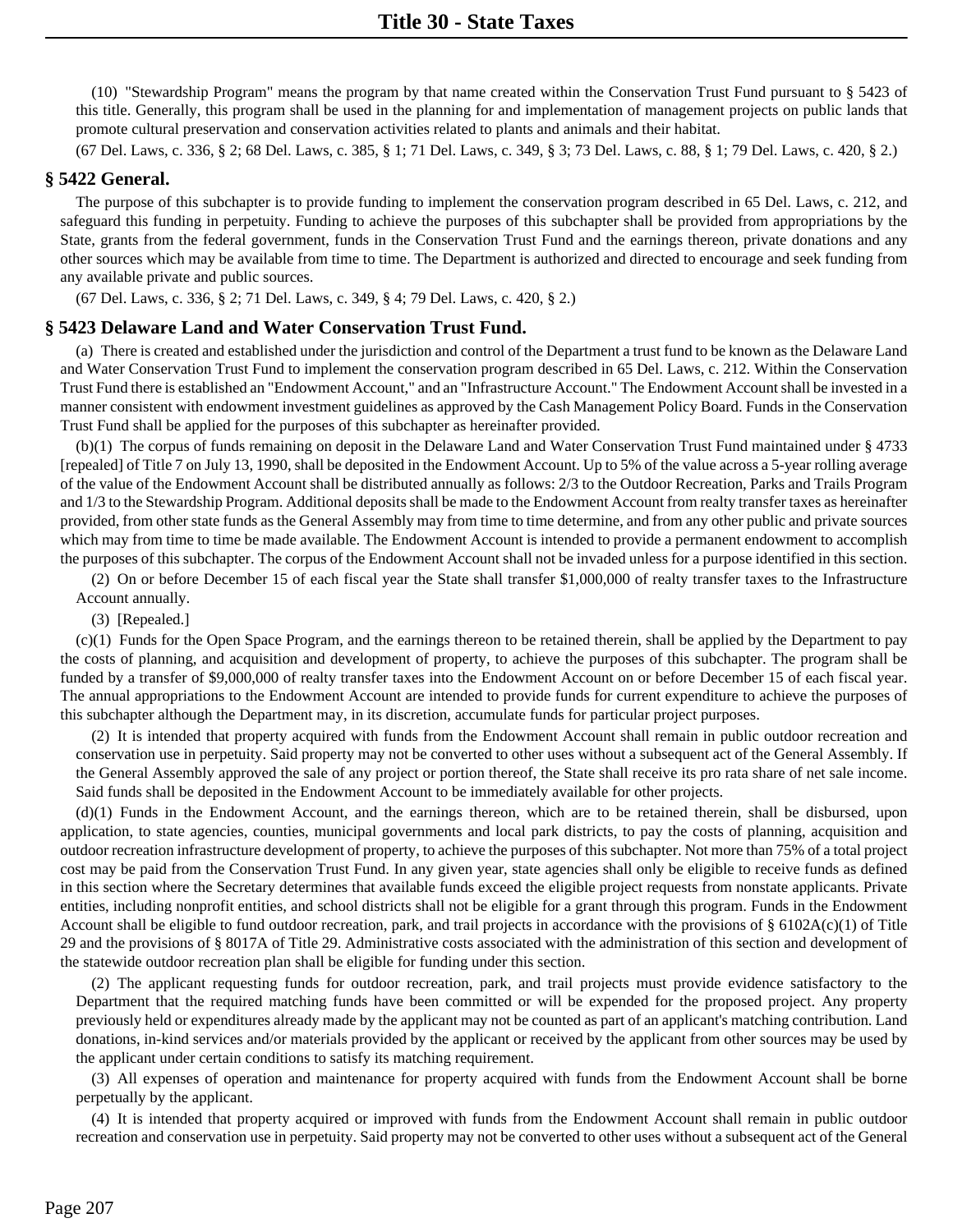Assembly. If the General Assembly approved the sale or lease of any project or a portion thereof, the pro rata share of net sale and/ or lease income shall be deposited into the Endowment Account. Said funds shall be deposited in the Endowment Account to be immediately available for other projects.

(e) Funds dedicated for the Stewardship program, and the earnings thereon, which are to be retained therein, shall be disbursed proportionately by the Secretary according to the following formula: 35% to the Division of Parks and Recreation, 35% to the Division of Fish and Wildlife, 10% to the Division of Historical and Cultural Affairs, and 20% to the Department of Agriculture Forest Service. The Stewardship program is intended to provide funds for current expenditure, although the state agencies may, in their discretion, accumulate funds for Stewardship programs for particular project purposes.

It is the intent of the General Assembly that funds in the Stewardship program shall be used by the state agencies for management, preservation and interpretation of biological, recreational and cultural resources in addition to any other funds which have been previously appropriated for this purpose or which may be so appropriated in the future.

(f) Funds in the Infrastructure Account, and the earnings thereon, which are to be retained therein, shall be disbursed by the Secretary to meet critical infrastructure needs of the Division of Parks and Recreation, the Division of Fish and Wildlife, and other department outdoor recreational facilities. The Infrastructure Account is intended to provide funds for reinvestment in key open space infrastructure such as campgrounds, trails, visitor centers, recreational amenities, hunting, fishing and wildlife viewing areas.

(g) The Secretary shall maintain an annual accounting of all Land and Water Trust fund expenditures and report to the General Assembly.

(67 Del. Laws, c. 336, § 2; 68 Del. Laws, c. 14, §§ 1, 2; 68 Del. Laws, c. 385, §§ 2, 3; 69 Del. Laws, c. 348, § 3; 70 Del. Laws, c. 186, § 1; 70 Del. Laws, c. 210, § 29; 71 Del. Laws, c. 349, § 5-11; 72 Del. Laws, c. 489, §§ 95, 96; 73 Del. Laws, c. 8, § 4; 73 Del. Laws, c. 88, §§ 1-7, 9[8]; 77 Del. Laws, c. 329, § 83; 79 Del. Laws, c. 420, § 2; 80 Del. Laws, c. 78, § 16; 80 Del. Laws, c. 299, § 12; 81 Del. Laws, c. 59, § 10.)

## **§§ 5424 , 5425. Revenue bonds; Payment of tax receipts to Conservation Trust Fund.**

Repealed by 71 Del. Laws, c. 349, § 12.

#### **§ 5426 Farmland Preservation Fund receipt transfer.**

On or before October 15 of each fiscal year, the State shall transfer \$10 million in receipts received under Chapter 54 of this title, to the Farmland Preservation Fund maintained under Chapter 9 of Title 3.

(75 Del. Laws, c. 203, § 1; 80 Del. Laws, c. 78, § 17.)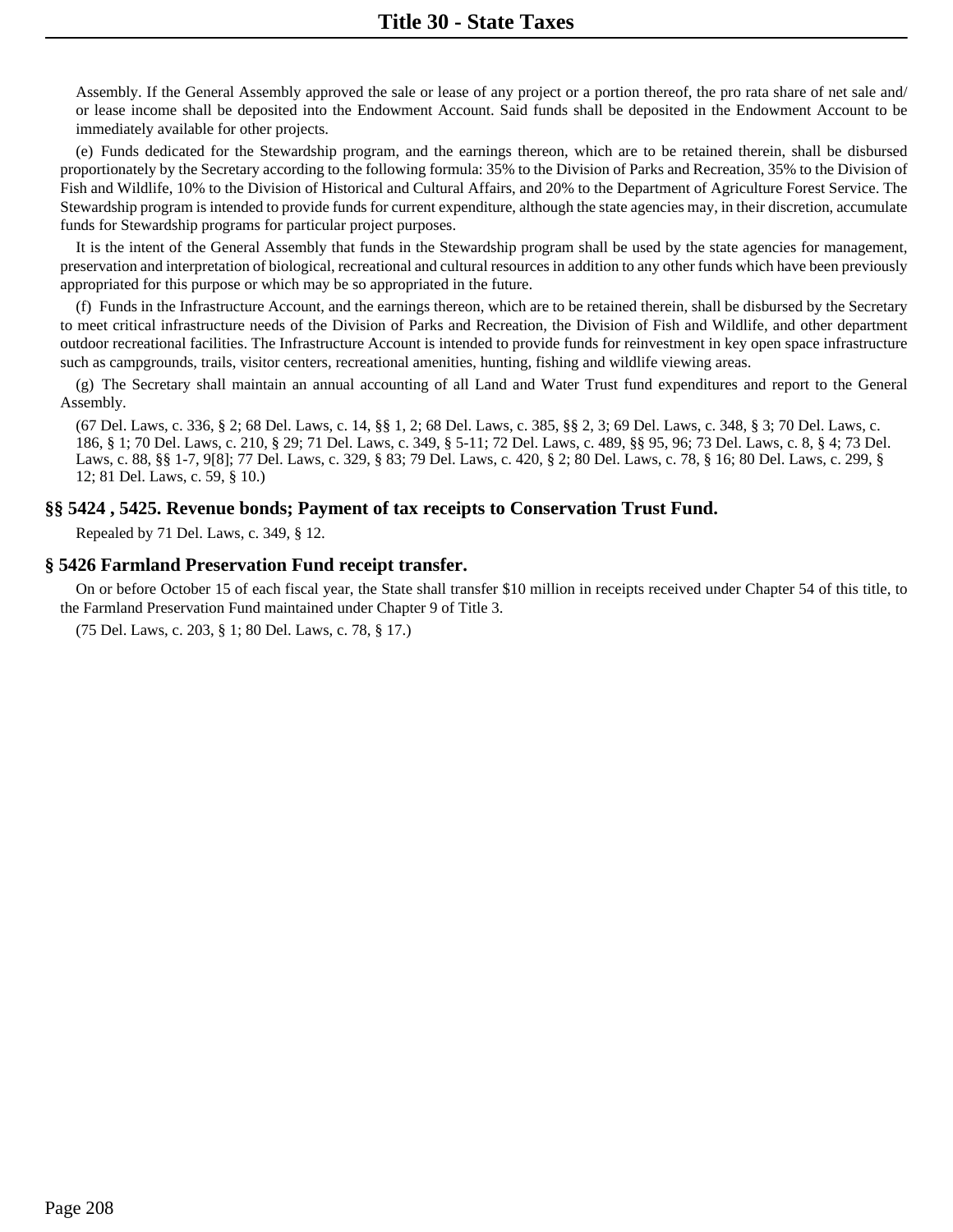# **Part IV Commodity Taxes Chapter 55 PUBLIC UTILITIES TAXES**

#### **§ 5501 Definitions.**

For purposes of this chapter only:

(1) "Direct-to-home satellite services" has the meaning ascribed in the Communications Act of 1934, 47 U.S.C. § 303(v).

(2) "Distribute" includes any and all activity to produce, distribute or supply any commodities and services as defined in this section within this State.

(3) "Distributor" includes any company, corporation, municipality, partnership, firm, association, cooperative or any person or group of persons which supplies any public utility for sale to ultimate consumers or users within this State, whether, in the case of gas or electricity, the gas or electricity is supplied through a distributor's own or a transmission company's facilities.

(4) "Gas" for purposes of this chapter means natural gas which is further defined as a naturally occurring gaseous mixture of hydrocarbons and non-hydrocarbons, the principal constituent of the gaseous mixture being methane.

(5) "Gross receipts" includes total consideration received by a distributor for commodities or services sold, distributed, produced or supplied within the State to ultimate consumers or users.

(6) "Internet access" means the provision of a computer and communication service through which a customer using a computer and a modem or other communications device may access content, information, electronic mail or other services offered over the Internet and may also include access to proprietary content, information, and other services as part of a package of services offered to users; the term "Internet access" does not include any services defined in paragraphs (8)a.3. and 4. of this section, except to the extent such services are purchased, used, or sold by a provider of Internet access to provide Internet access.

(7)a. "Intrastate mobile telecommunications services" shall include the following:

1. Mobile telecommunications that originate and terminate in this State or that originate and terminate in the same state and, in either case, that are billed to a customer with a place of primary use in this State, other than charges which are specifically exempt from tax under § 5506 of this title, provided, however, that the taxation of such services shall be subject to the provisions of § 5508 of this title; and

2. All mobile telecommunications services that are sold to a customer whose place of primary use is within this State for a fixed periodic charge, whether or not calls provided within that fixed periodic charge originate or terminate in the same state; provided, however, that the taxation of such services shall be subject to the provisions of § 5508 of this title.

b. "Intrastate mobile telecommunications services" shall not include separately stated electronic paging services, internet access, and interstate wireless data services.

(8)a. "Public utility" includes the following commodities and services:

1. Electricity distributed for any heat, light or power use;

2. Gas (except liquefied gas) piped from a distribution center to the consumer or user for any heat, light or power use;

3. Intrastate telephone services that are not intrastate mobile telecommunications services, intrastate mobile telecommunication services and telegraph communication services;

- 4. Cable television communication services; and
- 5. Direct-to-home satellite services.

All such commodities and services are included whether distributed directly by the distributor to the consumer within this State or distributed through an intermediary to the consumer or user within this State.

b. Gas and electricity are public utilities whether distributed to a consumer or user within this State by a distributor, either directly or through an intermediary, or delivered by a transmission company.

(9) "Transmission company" includes any company, corporation, municipality, partnership, firm, association, cooperative or any person or group of persons owning, leasing or controlling property or fixtures to property within this State used for the transmission, transportation or distribution of gas or electricity.

(30 Del. C. 1953, § 5501; 58 Del. Laws, c. 301; 60 Del. Laws, c. 152, §§ 1-3; 71 Del. Laws, c. 170, §§ 1-4, 12; 72 Del. Laws, c. 39, §§ 1, 2; 72 Del. Laws, c. 101, §§ 1, 3; 73 Del. Laws, c. 399, §§ 1, 2; 75 Del. Laws, c. 5, §§ 1, 2; 77 Del. Laws, c. 82, §§ 2, 3.)

#### **§ 5502 Imposition of tax; rate; adjustment of tariffs.**

(a) A tax is imposed on intrastate telephone commodities and services distributed within this State and on intrastate mobile telecommunications services at the rate of 5.00% of the charges for such services excluding any charges for Internet access as defined in § 5501(6) of this title.

(b)(1) Except as provided in subsection (a) or paragraph (b)(2), (3) or (4) of this section, a tax is imposed upon any distributor of public utilities, which tax shall be at the rate of 4.25% of the gross receipts or tariff charges received by the distributor for such public utilities. In addition thereto, any municipality with a population greater than 50,000 may impose, by duly enacted ordinance, a local franchise tax of no greater than 2.00% of the gross receipts received by the distributor from the amount of natural gas distributed to residences and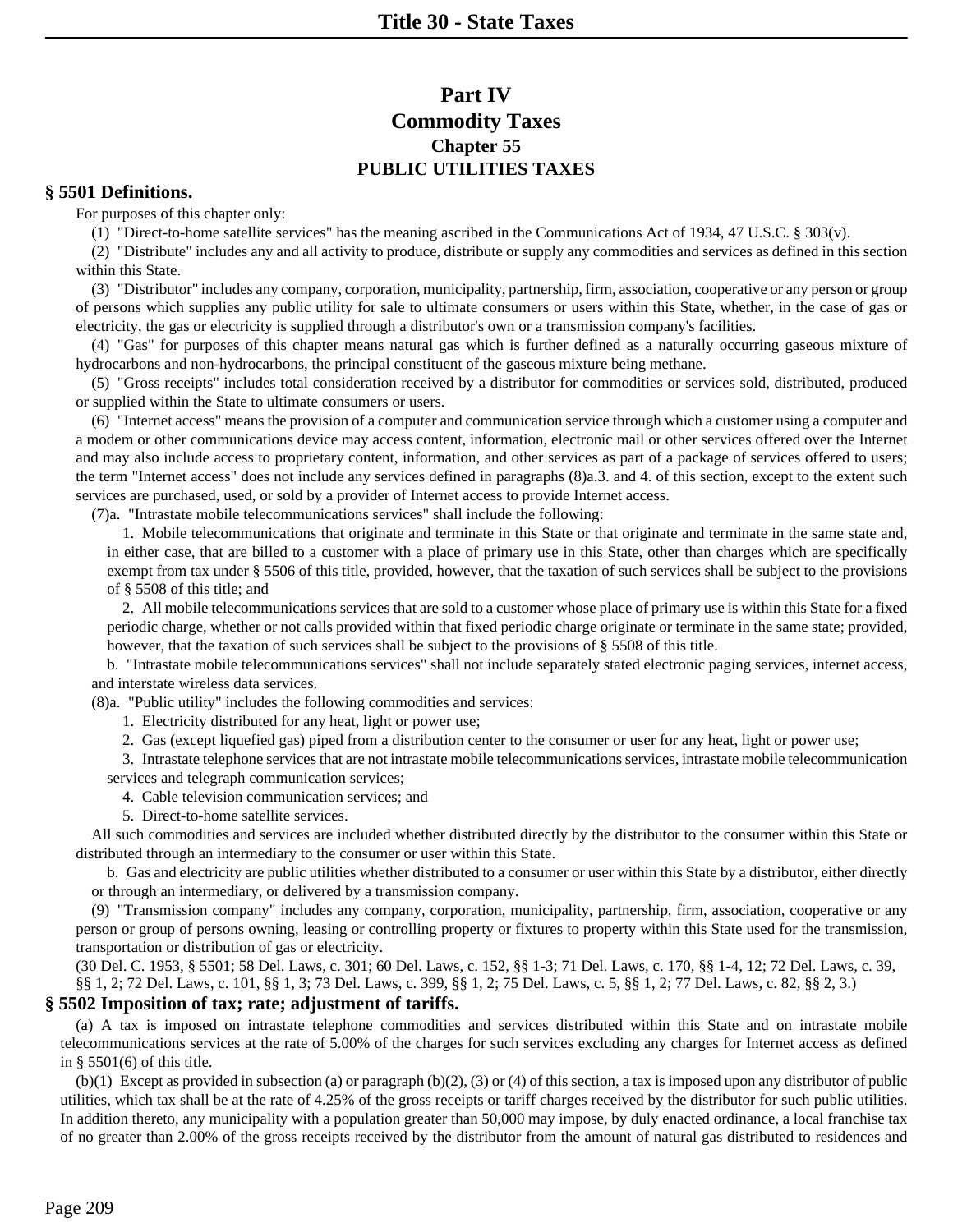businesses located within the boundaries of the municipality. The proceeds of any taxes imposed by such municipality pursuant to its authority set forth in this subsection shall be remitted to that municipality.

(2) A tax is imposed upon any distributor of electricity and gas commodities or services to business locations used primarily for the manufacture (as "manufacturing" is defined in § 2701 of this title and shall not include scientific, agricultural or industrial research, development or testing) of goods within this State; for food processing (as food processing is described in § 2903 of this title), agribusiness processing or the hatching of chickens in conjunction with either food processing or agribusiness processing within this State; which tax shall be at the rate of 2.00% of the gross receipts or tariff charges received by the distributor for said commodities or services distributed within this State. For purposes of this paragraph, in order for a business location to be "used primarily for the manufacture of goods or food and agribusiness processing within this State," more than 70% of the employees employed at the business location must be employed in such activity exclusively within this State. Employees employed, by way of example and not limitation, in the management or administrative support of facilities, other than or in addition to a Delaware manufacturing or food or agribusiness processing facility, are not employed exclusively in the manufacture of goods or food and agribusiness processing within this State. For purposes of this subsection, the "business location" means all contiguous real property in which the manufacturer or food or agribusiness processor, as the case may be, has an interest, including a possessory interest. For purposes of this section "agribusiness processing" means any processing, working, development, change, conditioning or reconditioning of raw materials or products into products of a different character, or effecting any combination or composition of materials, the inherent nature of which is changed such that the resulting product is food for consumption by livestock or is fertilizer for agricultural use.

(3) Notwithstanding paragraph (b)(1) or (2) of this section, whenever: (i) gas or electricity is delivered within this State by a transmission company from a person who is not a distributor within this State and such person does not report and remit the tax on such gas or electricity; and (ii) a tax would have been imposed under this section had the delivery been made by a distributor, then the tax imposed by this section shall be upon the use of the gas or electricity and shall be paid by the consumer or user and shall be at the same rate applied to the amount paid for the gas or electricity as if the tax had been computed under paragraph  $(b)(1)$  or  $(2)$  of this section. Transmission companies shall, in a manner to be prescribed by the Director of Revenue, inform persons to whom they deliver gas or electricity of the tax on the use of gas or electricity. The Director of Revenue may require information returns from transmission companies to include, without limitation, identification of the persons to which gas or electricity is delivered and the dates and quantities delivered. The Director of Revenue shall maintain the confidentiality of prices assessed or paid for gas or electricity.

(4) A tax is imposed upon any distributor of direct-to-home satellite commodities and services or cable television communications commodities and services which tax shall be at the rate of 2.125% of the gross receipts or tariff charges received by the distributor for such commodities or services distributed within this State excluding any charges for Internet access as defined in § 5501(6) of this title.

(c) When the tax imposed by subsection (b) of this section applies to a distributor subject to the regulation of the Public Service Commission, the Commission is directed, after consultation with such distributor and without a public hearing, to adjust the tariff of such distributor so that the tax is passed through pro rata to the distributor's customers and the distributor's earnings are neither increased nor decreased by such tax. The tariff adjustments filed by such distributor and approved by the Public Service Commission shall not incorporate the tax in the charges for commodities and services, and the tax shall appear on the customer's bill as a separate item. The Public Service Commission is further directed to allow such adjusted tariffs and the rates therein to become effective immediately upon filing without any requirement of 30 days' notice and without suspension thereof. The Public Service Commission may enter any orders which shall be necessary to permit the tax to be passed through to such distributor's customer while revised tariffs and billing procedures are being prepared.

(d) The tax imposed by subsection (a) and paragraph (b)(4) of this section applies to a "bundled transaction" as follows:

(1) The term "bundled transaction" means a transaction consisting of distinct and identifiable commodities or services which are sold for a single nonitemized sales price but which are treated differently for tax purposes.

(2) If the sales price is attributable to commodities or services that are taxable and commodities or services that are nontaxable, the portion of the sales price attributable to the nontaxable commodities or services shall be subject to tax unless the provider reasonably identifies and allocates such portion from its books and records kept in the regular course of business.

(3) If the sales price is attributable to commodities or services that are taxable at different rates, the total sales price shall be treated as attributable to the commodities or services taxable at the highest rate unless the selling provider reasonably identifies and allocates the portion of the sales price attributable to the commodities or services taxable at a lower rate from its books and records kept in the regular course of business.

(e) Nothing herein shall be construed to affect the imposition of tax on a charge for voice or similar service utilizing Internet Protocol or any successor protocol. This section shall not apply to any services that are incidental to Internet access, such as voice-capable email or instant messaging.

(f) The State shall transfer in each fiscal year the first \$5,000,000 in tax receipts received under this chapter that would otherwise be deposited to the General Fund to the Energy Efficiency Investment Fund maintained by the Department of Natural Resources and Environmental Control pursuant to Chapter 80 of Title 29.

(30 Del. C. 1953, § 5502; 58 Del. Laws, c. 301; 64 Del. Laws, c. 460, § 4; 65 Del. Laws, c. 387, §§ 1, 2; 69 Del. Laws, c. 290, §§ 1, 2; 70 Del. Laws, c. 1, § 1; 70 Del. Laws, c. 485, §§ 1, 2; 71 Del. Laws, c. 170, §§ 5, 6, 11; 72 Del. Laws, c. 39, § 3; 73 Del. Laws, c.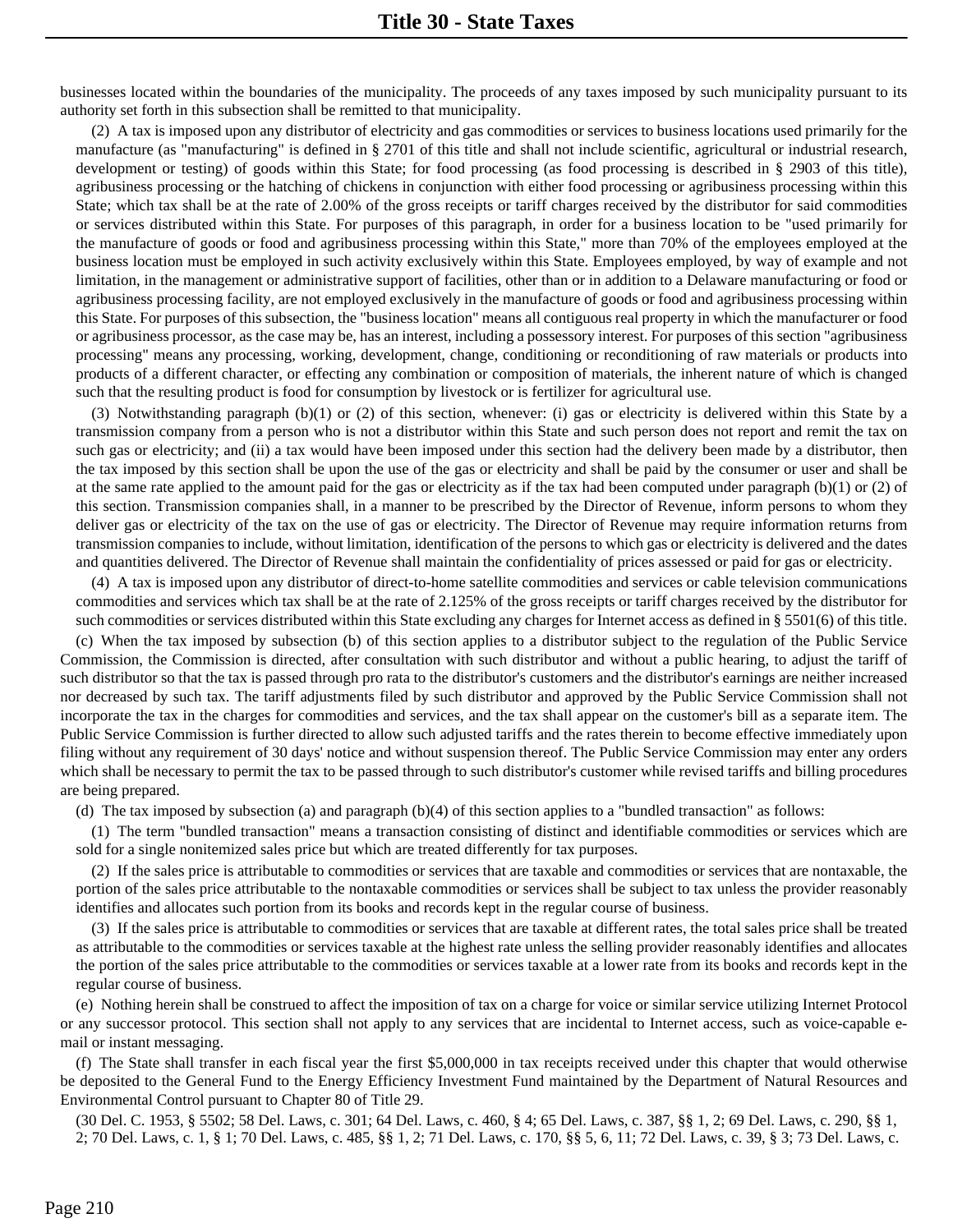399, § 3; 74 Del. Laws, c. 120, § 1; 75 Del. Laws, c. 5, §§ 3-5; 77 Del. Laws, c. 82, §§ 4-6; 78 Del. Laws, c. 75, §§ 1, 2, 4; 80 Del. Laws, c. 78, § 18; 80 Del. Laws, c. 299, § 14; 81 Del. Laws, c. 59, § 12.)

#### **§ 5503 Computation of tax.**

(a) The tax imposed by § 5502(a) of this title shall be collected by the distributor from the ultimate consumer as a separate item not included in the sales price or tariff charge. The amount of tax collectible from the ultimate consumer shall in each case be calculated on the basis of a uniform percentage of the sale price or tariff charge payable by the ultimate consumer for the commodity or service which is subject to tax under this section and shall in each case be computed to the nearest highest cent; provided, however, that such tax shall not apply to receipts derived through the use of automatic coin collecting machines or coin boxes. A distributor's gross receipts shall not be deemed to include any portion of the tax collected from its consumer.

(b) The tax imposed by § 5502(b) of this title shall be paid only once and shall be considered imposed upon, in the case of deliveries of gas or electricity described in § 5502(b)(3) of this title, the ultimate consumer or user for the use of such gas or electricity. In all other cases, the tax shall be imposed on the distributor and is not to be construed as a tax upon the consumer or user.

(30 Del. C. 1953, § 5503; 58 Del. Laws, c. 301; 71 Del. Laws, c. 170, § 7; 72 Del. Laws, c. 39, § 4.)

#### **§ 5504 Payment of tax.**

(a) In the case of the distribution of public utilities as described in § 5502(a) and (b)(1), (2) or (4) of this title, the taxes collected under this chapter during any calendar month shall be paid by the distributor to the Department of Finance within 20 days after the end of said calendar month.

(b) A distributor may, with the approval of the Department of Finance, compute its remittances either upon its billings or upon its cash receipts; provided, that if the distributor is permitted to remit on the basis of its billings, the distributor shall be entitled to a credit against subsequent remittances for any taxes billed but not collected. The Secretary of Finance shall prescribe such rules, regulations and forms for the administration of the tax imposed by this chapter as the Secretary deems necessary and as are consistent with the laws of Delaware.

(c) In the case of deliveries of gas or electricity as described in  $\S 5502(b)(3)$  of this title the taxes due under this chapter shall be paid within 20 days after the end of the calendar month in which the user first receives a statement from the seller of the utility setting forth the amount charged for such gas or electricity.

(30 Del. C. 1953, § 5504; 58 Del. Laws, c. 301; 60 Del. Laws, c. 547, § 1; 70 Del. Laws, c. 186, § 1; 71 Del. Laws, c. 170, §§ 8, 9; 72 Del. Laws, c. 39, § 4.)

#### **§ 5505 Failure to file return or pay tax; interest and penalties.**

Repealed by 68 Del. Laws, c. 187, § 20, effective Jan. 1, 1992.

#### **§ 5506 Exemptions.**

(a) No person who is liable for the tax imposed by § 5502(b) of this title shall be required to be licensed as a wholesaler under § 2901(21) of this title.

(b) All intrastate telephone commodities and services shall be subject to the tax imposed by § 5502(a) of this title and the consumer or user thereof shall not be subject to the tax prescribed by Chapter 43 of this title.

(c) Sales of appliances or other equipment or machinery by a distributor shall be exempt from the tax imposed by § 5502(b) of this title; provided, that such sales are subject to and included in the license fees required by Chapter 29 of this title.

(d) The tax imposed by § 5502 of this title shall not apply to commodities and services furnished to:

(1) This State or the United States, or to any of their instrumentalities, agencies (including public school districts, Delaware State University and Delaware Technical and Community College) or political subdivisions;

- (2) Delaware Transportation Authority and Delaware Housing Authority;
- (3) The University of Delaware; and
- (4) Delaware Solid Waste Authority.

(e) Gross receipts or tariff charges received by a distributor of electricity, gas or telegraph commodities and services from residential consumers and residential users and the sale price or tariff charges paid by residential consumers or residential users to distributors of telephone commodities and services shall be exempt from the tax imposed by this chapter. No distributor of electricity, gas or telegraph commodities and services shall pass on any tax imposed by this chapter to any residential consumer or residential user of such commodities and services. There shall be a presumption that all mobile telecommunications services are provided to nonresidential consumers or users unless it can be demonstrated that the services are charged to a place of primary use which is a residence and which has no other telephone service. Such presumption may be rebutted by the consumer a showing to the Division of Revenue that the use of the service took place inside the user's or consumer's residence.

(f) The tax imposed by § 5502(b) of this title shall not apply for 36 consecutive months to gas or electricity furnished to a corporation which, at any time after December 31, 1984, was a debtor in possession in a reorganization proceeding under Chapter 11 of the United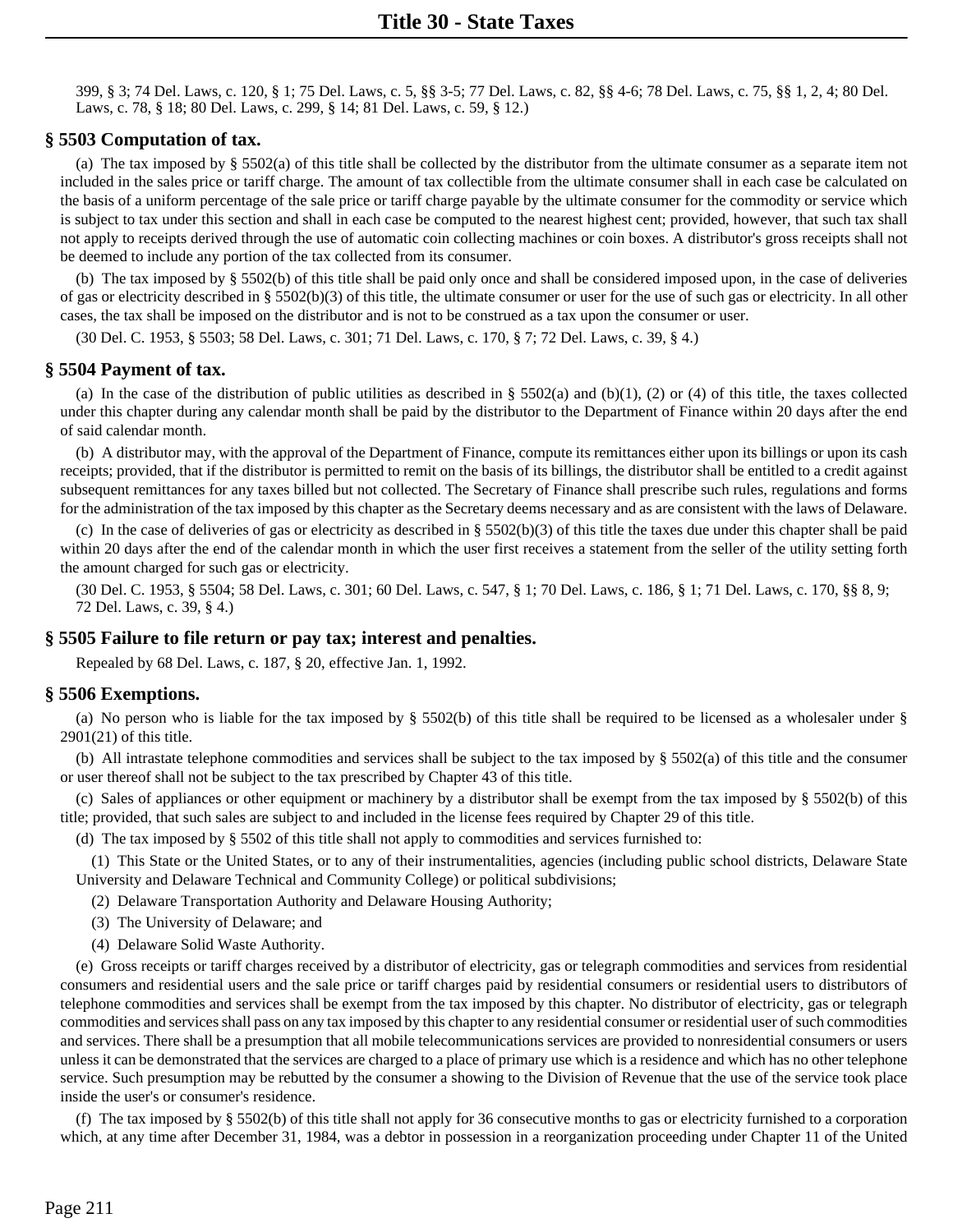States Bankruptcy Code and which in good faith files a plan of reorganization with the United States Bankruptcy Court. The 36 month exemption period shall commence on the first day of the calendar month following the filing of the debtor corporation's plan of reorganization. During the 36-month exemption period no distributor of gas or electricity shall be assessed any tax imposed by this chapter upon the distribution of such gas or electricity to a corporation which qualifies for such exemption under this subsection, nor shall any distributor of gas or electricity pass on any tax imposed by this chapter to any such corporation. The Division of Revenue shall promulgate appropriate rules and regulations to implement this subsection.

(g) The gross receipts or tariff charges of a distributor of electricity and electrical services attributable to sales of electricity or electrical services for use in an electrolytic or electroarcthermal or air separation process shall be exempt from the tax imposed by this chapter.

(h) The gross receipts or tariff charges received by a person who furnishes gas or electricity to another person who purchases said gas or electricity for resale shall be exempt from the tax imposed by this chapter.

(i) The gross receipts or tariff charges received by a person who furnishes gas for use by a distributor in the generation of electricity for distribution and sale and the receipt and consumption of such gas shall be exempt from the tax imposed by this chapter.

(j) The gross receipts or tariff charges of a distributor of electricity, electrical services or gas attributable to sales of electricity, electrical services, gas or gas services for use in an automobile manufacturing process shall be exempt from the tax imposed by this chapter. For purposes of this subsection, the term "automobile manufacturing" shall refer to the manufacturing operations of an automobile assembly plant and shall not refer to either the administrative operations of an automobile assembly plant or to the manufacture of component parts of an automobile outside an automobile assembly plant.

(30 Del. C. 1953, § 5506; 58 Del. Laws, c. 301; 59 Del. Laws, c. 169, § 1; 60 Del. Laws, c. 35, § 1; 65 Del. Laws, c. 17, § 2; 66 Del. Laws, c. 412, § 1; 70 Del. Laws, c. 120, §§ 1, 2; 70 Del. Laws, c. 142, § 7; 70 Del. Laws, c. 507, § 1; 71 Del. Laws, c. 170, § 10; 72 Del. Laws, c. 101, § 4; 72 Del. Laws, 1st Sp. Sess., c. 249, §§ 1, 2; 73 Del. Laws, c. 399, § 4; 77 Del. Laws, c. 412, § 2; 78 Del. Laws, c. 1, § 11; 78 Del. Laws, c. 100, § 19.)

## **§ 5507 Rebate of tax for certain qualified activities.**

(a) In the case of the tax imposed by this chapter upon a distributor of gas or electricity commodities and services that is attributable to gross receipts or tariff charges received from a corporation that satisfies the requirements of  $\S 2011(a)$  of this title for the allowance of a credit against the tax imposed by Chapter 19 of this title (relating to corporation income tax) for the taxable year of such corporation in which a qualified facility (as defined in § 2010(1) of this title) is placed in service by such corporation (within the meaning of § 2010(7) of this title), such corporation shall be allowed a rebate of the tax payable by such distributor for such corporation's taxable year in which such qualified facility is placed in service and for any of its 4 following taxable years in which such facility is a qualified facility with respect to such corporation on the last business day thereof. The amount of the rebate allowable to such corporation in each such taxable year shall be equal to 50 percent of the amount of the tax imposed by this chapter (computed without regard to this subsection, but computed with regard to subsection (a) of this section, if applicable) upon such distributor that is attributable to that portion of the tariff or other similar charge paid or payable to such distributor by such corporation on account of such taxable year that (1), if such qualified facility is a new facility within the meaning of § 2010(4) of this title, is allocable to the volume of such gas and electricity commodities and services consumed in the operation of such new facility during such taxable year, or (2), if such qualified facility is an expanded facility within the meaning of § 2010(5) of this title, is allocable to the excess, if any, of (i) the volume of such gas and electricity commodities and services consumed during such taxable year in the operation of that facility of which such expanded facility is a part, over (ii) the volume, if any, of such commodities and services consumed by such corporation or a related person (within the meaning of  $\S 2010(10)$  of this title) in the operation of that same facility during such corporation's taxable year immediately preceding its taxable year in which such qualified facility is placed in service by such corporation. For purposes of this subsection, the amount of any tariff or other similar charge that shall be deemed allocable to the volume of any specific commodities and services shall be the excess of (1) the total amount of such tariff or charge, over (2) the amount of such tariff or charge computed without including such volume of commodities and services in the base for computing such tariff or charge.

(b) For purposes of this section, the taxable year of any person shall be the year used by such person in computing liability for Delaware income tax.

(64 Del. Laws, c. 460, § 5; 65 Del. Laws, c. 387, §§ 3, 4; 68 Del. Laws, c. 187, § 19.)

#### **§ 5508 Sourcing rules for mobile telecommunications services.**

(a) Mobile telecommunications services shall be sourced according to the provisions of the federal Mobile Telecommunications Sourcing Act, 4 U.S.C. §§ 116-126. The definitions and provisions of such act are hereby incorporated into this section by reference.

(b)(1) If a customer believes that an amount of tax, or an assignment of place of primary use or taxing jurisdiction included on a billing is erroneous, the customer shall notify the home service provider in writing. The written notification shall include the street address for the customer's place of primary use, the account name and number for which the customer seeks a correction, a description of the error asserted by the customer, and any other information that the home service provider reasonably requests to process the claim.

(2)a. Within 60 days of receiving a notice under this section, the home service provider shall review its records. If this review shows the amount of tax or assignment of place of primary use or taxing jurisdiction is in error, then the home service provider shall correct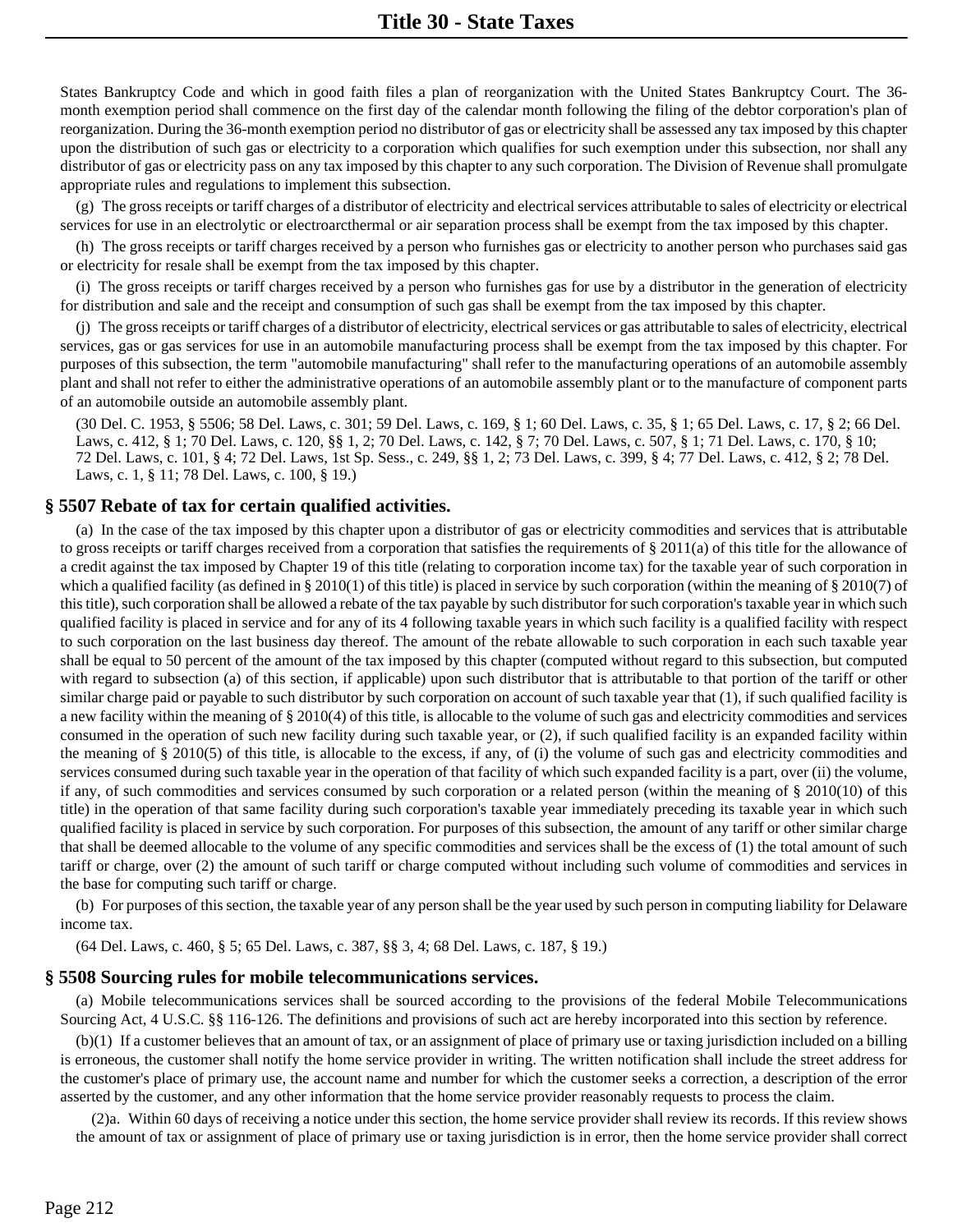the error and, within 90 days, refund or credit the amount of tax erroneously collected from the customer for a period of up to 2 years from the date of the customer's written notice. If this review shows that the amount of tax or assignment of place of primary use or taxing jurisdiction is correct, then the home service provider shall provide a written explanation to the customer. In either event, the home service provider shall provide notice of any determination under this paragraph to the Director.

b. If the determination is adverse to the customer, the customer may protest such determination to the Director under § 523 of this title as if such determination were a notice of proposed assessment. If the determination is in favor of the taxpayer, the Director may nonetheless direct the home service provider to treat Delaware as the place of primary use and shall give notice to the customer of such determination, from which the customer may protest as if the home service provider had determined adversely to the customer.

(3) The procedures in paragraph (b)(1) and paragraph (b)(2)b. of this section shall be the first course of remedy available to customers seeking correction of assignment of place of primary use or taxing jurisdiction or a refund of or other compensation for taxes erroneously collected by the home service provider, and no cause of action based upon a dispute arising from such taxes shall accrue to the extent otherwise permitted by law until a customer has reasonably exercised the rights and procedures set forth in those subdivisions of this section.

(73 Del. Laws, c. 399, § 5.)

## **§§ 5509 , 5510. [Reserved.]**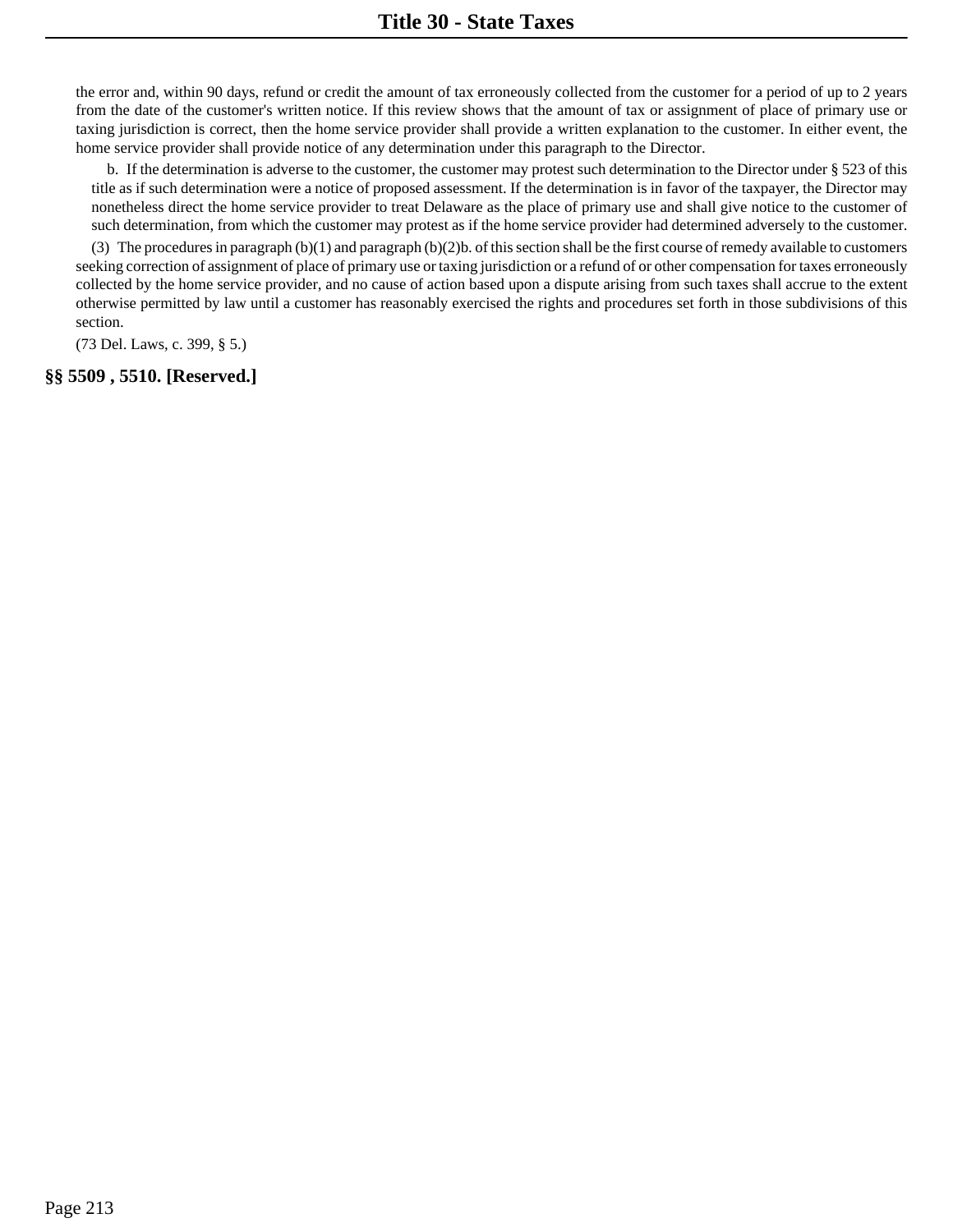# **Part V Public Accommodation Taxes Chapter 61 LODGING TAX Subchapter I Lodging Tax Collection**

#### **§ 6101 Definitions.**

As used in this chapter:

(1) "Hotel" means any person engaged in the business of operating a place where the public may, for a consideration, obtain sleeping accommodations and meals and which has at least 6 permanent bedrooms for the use of guests, excluding, however, any charitable, educational or religious institution, summer camp for children, hospital or nursing home.

(2) "Motel" means any person engaged in the business of furnishing, for a consideration, transient guests with sleeping accommodations, bath and toilet facilities, linen service and a place to park an automobile.

(3) "Occupancy" means the use or possession or the right to the use or possession by any person other than a permanent resident of any room or rooms in a hotel, motel or tourist home for any purpose or the right to the use or possession of the furnishings or to the services and accommodations accompanying the use and possession of the room or rooms.

(4) "Occupant" means any person other than a permanent resident who for a consideration, uses, possesses or has a right to use or possess any room or rooms in a hotel, motel or tourist home under any lease, concession, permit, right of access, license or agreement. (5) "Operator" means any person operating a hotel, motel or tourist home.

(6) "Permanent resident" means any occupant who has occupied or has the right to occupancy of any room or rooms in a hotel, motel or tourist home for at least 5 consecutive months.

(7) "Rent" means the consideration received for occupancy valued in money, whether received in money or otherwise, including all receipts, cash credits and property or services of any kind or nature and also any amount for which the occupant is liable for the occupancy without any deduction therefrom whatsoever.

(8) "Tourist home" means any person who operates a place where tourists or transient guests, for a consideration, may obtain sleeping accommodations and which has at least 5 permanent bedrooms for the use of tourists or transient guests, but which does not have cooking facilities for the use of tourists or transient guests.

(30 Del. C. 1953, § 6101; 58 Del. Laws, c. 288; 63 Del. Laws, c. 68, § 1.)

#### **§ 6102 Levy of tax and disposition of proceeds.**

(a) There is imposed and assessed an excise tax at the rate of 8% of the rent upon every occupancy of a room or rooms in a hotel, motel or tourist home within this State.

(b) The proceeds of this tax shall be distributed as follows: 5% to the State General Fund, 1% to the Beach Preservation Program of the Department of Natural Resources and Environmental Control of the State, 1% annually shall be designated in the proportion in which collected, to the duly established convention and visitors bureau in each county and 1% to the Delaware Tourism Office.

(30 Del. C. 1953, § 6102; 58 Del. Laws, c. 288; 67 Del. Laws, c. 138, § 1; 72 Del. Laws, c. 395, § 76.)

#### **§ 6103 Collection of tax.**

The tax shall be collected by the operator from the occupant at the time of the payment of the rent for the occupancy. (30 Del. C. 1953, § 6103; 58 Del. Laws, c. 288.)

#### **§ 6104 Payment of tax.**

The amount of the tax collected for each month shall be reported and paid over to the Department of Finance not later than the fifteenth day of the month following the month of collection on forms to be prescribed by the Department of Finance. Interest at the rate of 1 percent per month, or fraction thereof, shall be charged on payments made after the prescribed due date.

(30 Del. C. 1953, § 6104; 58 Del. Laws, c. 288.)

#### **§§ 6105 -6109. Failure to file or pay; assessments; notice of demand; judgments; refunds.**

Repealed by 68 Del. Laws, c. 187, § 21, effective Jan. 1, 1992.

#### **Subchapter II**

#### **County Convention & Visitors Bureaus**

#### **§ 6121 Eligible organizations.**

Each county-based convention and visitors bureau, to be eligible to receive such moneys as enumerated in § 6102 of this title must be a registered Delaware nonprofit corporation, qualified under terms of the Internal Revenue Code of 1986, as amended,  $\S 501(c)(6)$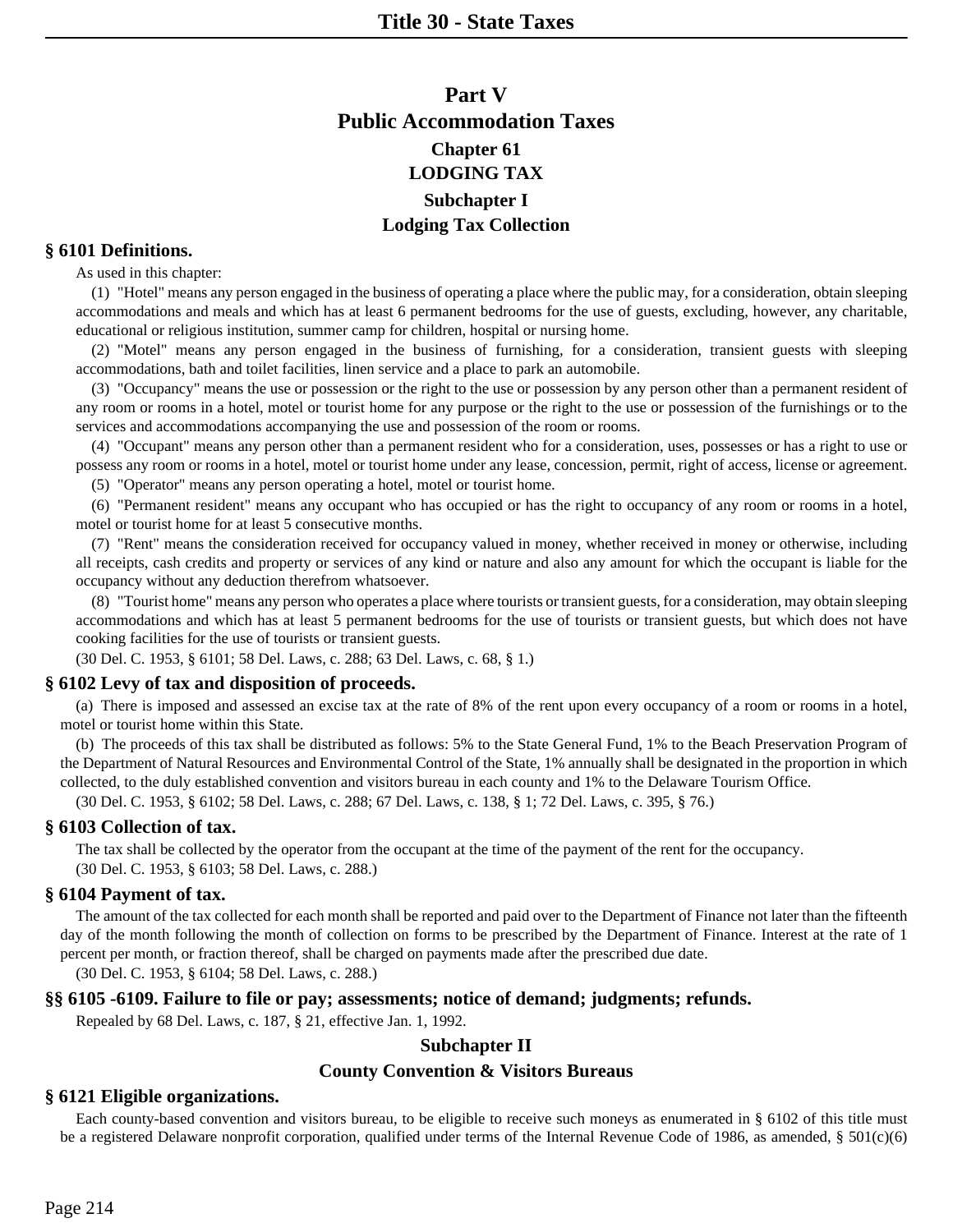[26 U.S.C. § 501(c)(6)]. For the Counties of Kent, New Castle and Sussex, the following organizations are designated to receive the 1% funding:

(1) Kent County: A Convention & Visitors Bureau shall be established in a manner to be determined by the Governor of the State and the Administrator of the Kent County Levy Court.

(2) Sussex County: A Convention & Visitors Bureau shall be established in a manner to be determined by the Governor of the State and the Administrator of the Sussex County Council, and representatives from the Lewes Chamber of Commerce, Rehoboth Beach — Dewey Beach Chamber of Commerce and the Bethany — Fenwick Area Chamber of Commerce.

(3) In New Castle County: A qualifying county-based Convention & Visitors Bureau (The Greater Wilmington Convention and Visitors Bureau), has been chartered by the Governor of the State, the County Executive of New Castle County, and the Mayor of the City of Wilmington.

(67 Del. Laws, c. 138, § 2.)

### **§ 6122 Reporting and operating conditions.**

Such recipient organization shall be subject to all reporting and operating conditions normally imposed upon Delaware nonprofit corporations and public bodies.

(67 Del. Laws, c. 138, § 2.)

#### **§ 6123 Period to establish.**

(67 Del. Laws, c. 138, § 2; 69 Del. Laws, c. 458, § 1; 81 Del. Laws, c. 49, § 19; repealed by 81 Del. Laws, c. 374, § 54, eff. July 1, 2018.)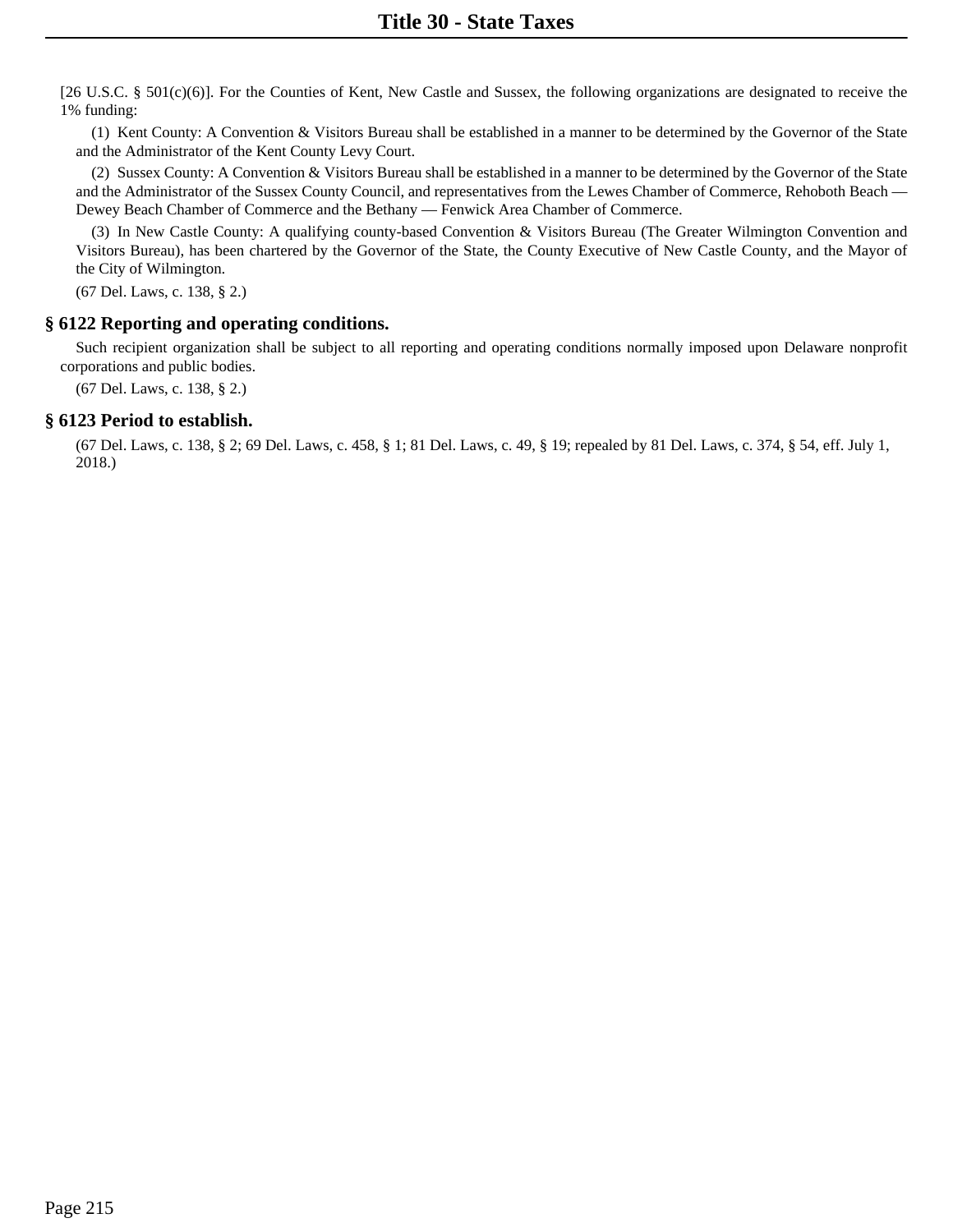# **Part VI Miscellaneous Taxes**

# **Chapter 63 AFFILIATED FINANCE COMPANIES**

## **§ 6301 Definitions.**

As used in this chapter:

(1) "Affiliated corporations" means 2 or more corporations which are members of a controlled group of corporations as defined in § 1563 of the Internal Revenue Code of 1954 [26 U.S.C. § 1563].

(2) "Affiliated finance company" means a corporation substantially all of whose activity within this State is limited to the issuance of commercial paper or other debt obligations and use of the proceeds to make loans to 1 or more of its affiliated corporations or to purchase receivables from 1 or more of its affiliated corporations.

(63 Del. Laws, c. 2, § 23.)

#### **§ 6302 License required; issuance.**

No corporation shall carry on business as an affiliated finance company after May 1, 1981, without an unexpired license issued by the Secretary of Finance authorizing the conduct of such business. The license shall be issued by the Secretary of Finance for each calendar year. Upon payment of the tax imposed by § 6303 of this title, the Secretary shall issue the license with respect to each calendar year.

(63 Del. Laws, c. 2, § 23.)

### **§ 6303 Imposition of tax; "capital base" defined.**

(a) The tax payable by an affiliated finance company shall be in accordance with the following table:

If the capital base is: The annual license fee shall be:

\$0 to \$99,999,999.99 \$10,000

\$100,000,000 to \$224,999,999.99 \$15,000

\$225,000,000 to \$749,999,999.99 \$25,000

Over \$750,000,000 \$50,000

(b) The "capital base" of an affiliated finance company shall consist of its capital, surplus and retained earnings, or equivalent accounting terms, as set forth in the company's certified financial statements.

(63 Del. Laws, c. 2, § 23.)

### **§ 6304 Payment of tax.**

The tax imposed by § 6303 of this title shall be due and payable in a single installment on or before April 30 of the calendar year with respect to which the license is issued or as soon thereafter as the corporation shall commence operations as an affiliated finance company as shown on its certified financial statements for its fiscal year ending with or within the immediately preceding calendar year.

(63 Del. Laws, c. 2, § 23.)

#### **§ 6305 Exemption from occupational license taxes.**

Notwithstanding this title, all affiliated finance companies being taxed in accordance with this chapter shall be exempt from any occupational license taxes imposed by Part III of this title.

(63 Del. Laws, c. 2, § 23.)

## **§ 6306 Review of license fee; refund procedure; penalty; interest.**

Repealed by 68 Del. Laws, c. 187, § 22, effective Jan. 1, 1992.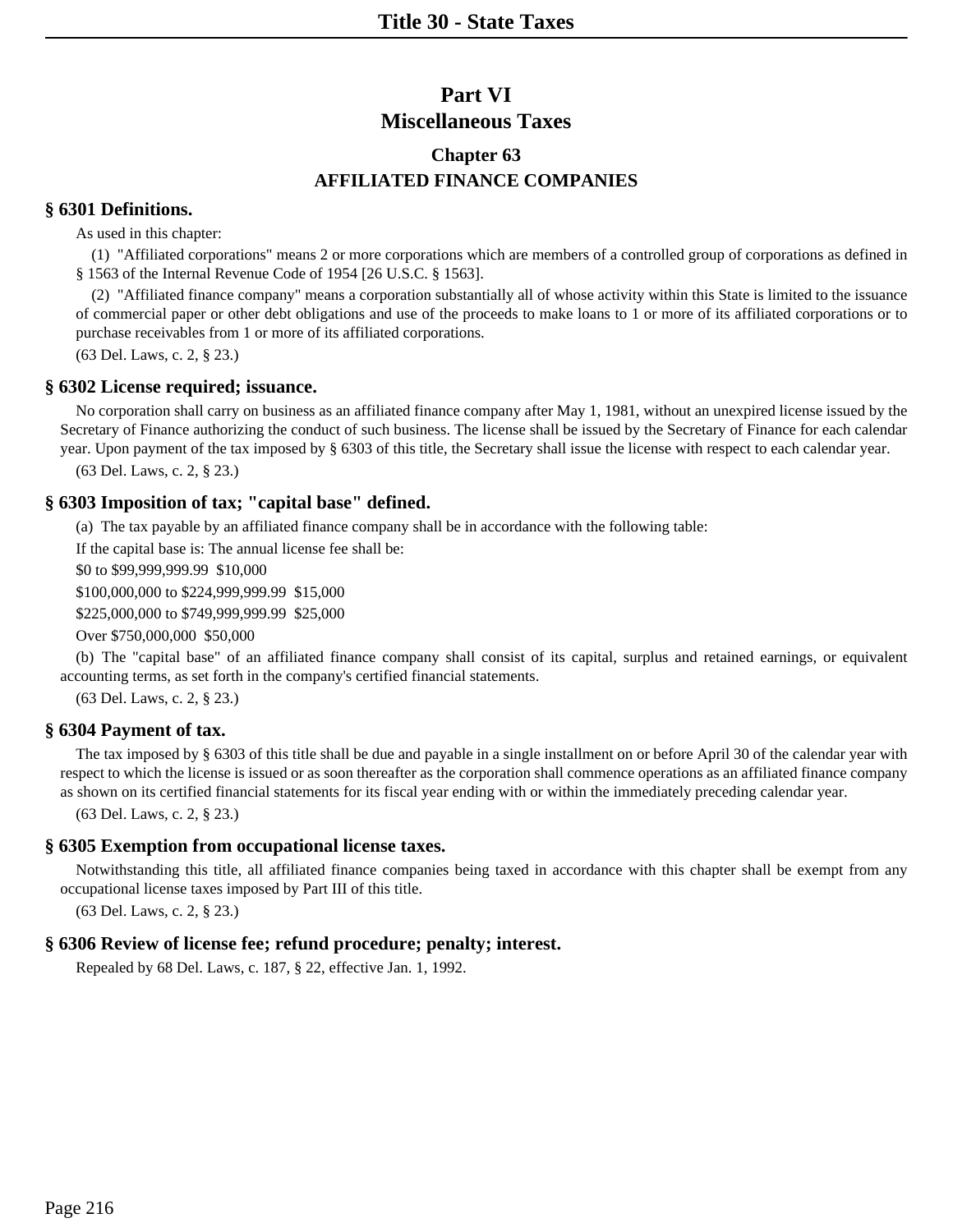# **Part VI Miscellaneous Taxes**

## **Chapter 64 HEADQUARTERS MANAGEMENT CORPORATIONS**

#### **§ 6401 Definitions.**

As used in this chapter and in §§ 2061 through 2063 of this title:

(1) "Affiliated group" has the meaning provided by § 1504 of the Internal Revenue Code [26 U.S.C. § 1504], but including for this purpose:

a. Foreign corporations that would otherwise not be includible corporations; and

b. Partnerships, as defined in § 7701(a)(2) of the Internal Revenue Code [26 U.S.C. § 7701(a)(2)], that would be includible if they were classified as corporations, the interests in which were treated as stock and the ownership of such interests satisfied the stock ownership requirements of the said § 1504 [26 U.S.C. § 1504].

(2) "Certified," "certificate" or "certification" means or refers to the written determination of the Director of Revenue issued to a corporation that it qualifies as a Headquarters Management Corporation pursuant to the provisions of this chapter.

(3) "Director of Revenue" and "Director" mean the individual appointed as Director of the State Division of Revenue or such individual's designee.

(4) "Expenditure" means a payment of an operating expense incurred in this State by a Headquarters Management Corporation.

(5) "Headquarters Management Corporation" means an entity treated as a corporation under the Internal Revenue Code of the United States (Title 26 of the United States Code) that:

a. Makes an election to be taxed as a Headquarters Management Corporation; and

b. Whose activities in this State are certified by the Director of Revenue to be confined to investment activities and/or the provision of headquarters services to itself and members of its affiliated group.

(6) "Headquarters services" includes, without limitation, accounts receivable and payable, employee benefit plan, insurance, legal, payroll, data processing, purchasing, and tax, financial and securities accounting, reporting and compliance services provided by a Headquarters Management Corporation to itself and members of its affiliated group, and the maintenance and management of the intangible investments of other members of its affiliated group.

(7) "Intangible investments" includes, without limitation, investments in stocks, bonds, notes and other debt obligations (including debt obligations of affiliates), patents, patent applications, trademarks, trade names and similar types of intangible assets.

(8) "Investment activities" means the maintenance and management by a Headquarters Management Corporation of its intangible investments and the collection and distribution of the income from such investments or from tangible property physically located outside this State.

(9) "Operating expense" means a Headquarters Management Corporation's cost of its wages, salaries and benefits, and the cost, if any, of other services obtained by it in connection with its investment activities and for the provision of headquarters services to itself and members of its affiliated group.

(10) "Qualified employee" means an individual:

a. Employed by a Headquarters Management Corporation after the effective date of its original license on a regular basis 35 or more hours per week to provide headquarters services and/or investment activities within this State; and

b. Who was not in any capacity an employee in this State on a regular basis 35 or more hours per week of the Headquarters Management Corporation or of any member of its affiliated group before the effective date of its original license.

(11) Terms defined in § 502 of this title or in § 1901 of this title shall have the same meaning when used in this chapter and in §§ 2061 through 2063 of this title.

(74 Del. Laws, c. 256, § 1.)

### **§ 6402 Imposition of income tax on Headquarters Management Corporations.**

Every Headquarters Management Corporation shall annually pay a tax in lieu of the taxes imposed under Chapter 19 of this title equal to the greater of:

(1) Eight and seven tenths percent of its Headquarters Management Corporation taxable income; or

(2) Five thousand dollars.

(74 Del. Laws, c. 256, § 1; 75 Del. Laws, c. 123, § 1.)

### **§ 6403 Computation of Headquarters Management Corporation taxable income.**

(a) Except as modified in subsections (b) and (c) of this section, the Headquarters Management Corporation taxable income of a Headquarters Management Corporation for any income year means the amount of its federal taxable income for such year as computed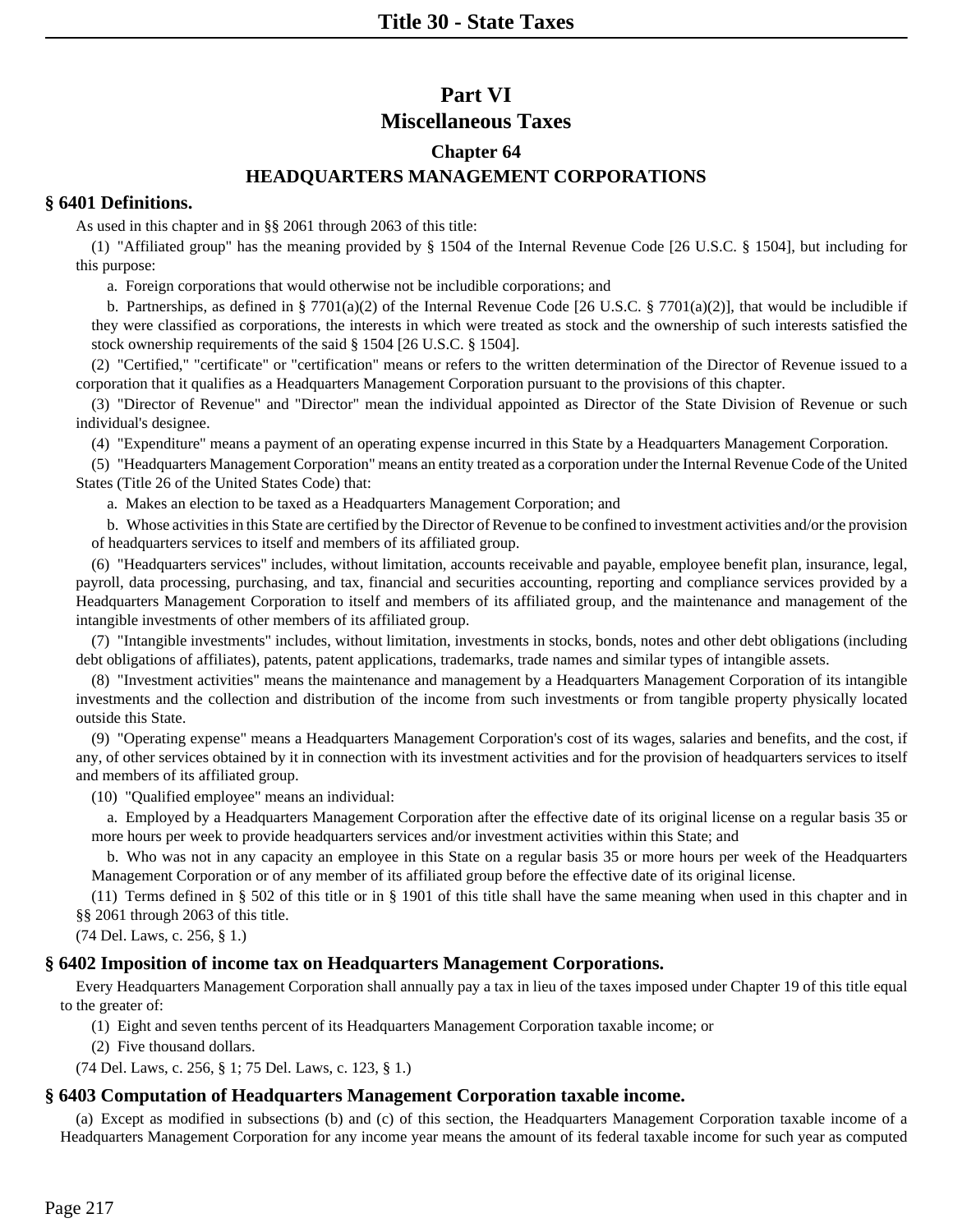for purposes of the federal income tax increased by (i) any interest income (including discount) on obligations issued by states of the United States or political subdivisions thereof other than this State and its subdivisions, and (ii) the amount of any deduction allowed for purposes of the federal income tax pursuant to § 164 of the Internal Revenue Code [26 U.S.C. § 164] for taxes paid on, or according to or measured by, in whole or in part, such corporation's net income or profits, to any state (including this State), territory, county or political subdivision thereof, or any tax paid in lieu of such income tax, and its federal taxable income shall be further adjusted by eliminating:

(1) Dividends received on shares of stock or voting trust certificates of foreign corporations or interest income or royalty income, on which a foreign tax is paid, deemed paid or accrued under the applicable provisions of the Internal Revenue Code [26 U.S.C. § 1 et seq.];

(2) Interest income (including discount) from securities issued by the United States or agencies or instrumentalities thereof and interest income (including discount) arising from obligations representing advances, loans or contractual transactions between corporations which are eligible to file a consolidated return for federal income tax purposes and which are subject to taxation under Chapter 19 of this title or under this chapter, if the paying corporation eliminates such interest (including discount) in determining its entire net income under Chapter 19 of this title or in determining its Headquarters Management Corporation taxable income under this section, whichever is applicable; provided, however, that the expenses allocable to interest income from securities issued by the United States or agencies or instrumentalities thereof shall not be allowed as a deduction;

(3) Gains and losses from the sale or other disposition of securities issued by the United States or agencies or instrumentalities thereof or by this State or political subdivisions thereof. Expenses incurred in connection with such gains and losses shall not be considered in computing Headquarters Management Corporation taxable income;

(4) Any deduction allowed for depletion of oil and gas wells under § 611 of the Internal Revenue Code [26 U.S.C. § 611] to the extent such deduction is determined by reference to § 613 of the Internal Revenue Code [26 U.S.C. § 613] (relating to percentage depletion);

(5) An amount equal to the portion of the wages paid or incurred for the taxable year which is disallowed as a deduction for federal purposes under § 280C of the Internal Revenue Code [26 U.S.C. § 280C], relating to the portion of wages for which the new jobs tax credit is claimed;

(6) The cost, not to exceed \$5,000, of a renovation project to remove physical design features in a building that restricts the full use of the building by physically handicapped persons. The modification shall be allowed for the taxable year in which the renovation project is completed and is in addition to any depreciation or amortization of the cost of the renovation project. "Building" means a building or structure or that part of a building or structure and its related sidewalks, curbing, driveways and entrances that are located in this State and open to the general public;

(7) The "eligible net income" of an Edge Act corporation organized pursuant to § 25(a) of the Federal Reserve Act [12 U.S.C. § 611 et seq.]. The eligible net income of an Edge Act corporation shall be the net income from any international banking facility of such corporation each computed as described in § 1101(a)(1)d. and e. of Title 5; and

(8) Any deduction, to the extent such deduction exceeds \$30,000, for a net operating loss carryback as provided for in § 172 of the Internal Revenue Code [26 U.S.C. § 172] or successor provisions; provided, however, that the taxpayer may increase deductions in any year, consistent with the operation of § 172, to carry forward losses which were carried back in calculating federal taxable income but which were prevented from being carried back under this paragraph.

(b) The amount determined under subsection (a) of this section shall be allocated and apportioned to this State in accordance with the following provisions:

(1) Rents and royalties (less applicable or related expenses) from tangible property shall be allocated to the state in which the property is physically located;

(2) Copyright, patent, service mark, trademark and trade name royalties (less applicable or related expenses) shall be allocated to this State;

(3) Gains and losses from the sale or other disposition of real property shall be allocated to the state in which the property, and expenses incurred in connection with dispositions resulting in such gains and losses, is physically located;

(4) Gains and losses from the sale or other disposition of tangible property for which an allowance for depreciation is permitted for federal income tax purposes, and expenses incurred in connection with dispositions resulting in such gains and losses, shall be allocated to the state where the property is physically located or is normally used in the taxpayer's business;

(5) Interest (including discount) to the extent included in determining Headquarters Management Corporation taxable income under subsection (a) of this section, less related or applicable expenses, shall be allocated to this State, except where the facts and circumstances demonstrate that the transaction creating the obligation with respect to which the interest was earned occurred in another state, in which case it shall be allocated to such other state;

(6) If the entire business of the Headquarters Management Corporation is transacted or conducted within this State, the remainder of the amount determined under subsection (a) of this section shall be allocated to this State. If the business of the Headquarters Management Corporation is transacted or conducted in part without this State, such remainder, whether income or loss, shall be apportioned to this State on the basis of the ratio obtained by taking the arithmetical average of these 3 ratios:

a. The average of the value, at the beginning and end of the income year, of all the real and tangible personal property, owned or rented, in this State by the taxpayer, expressed as a percentage of the average of the value at the beginning and end of the income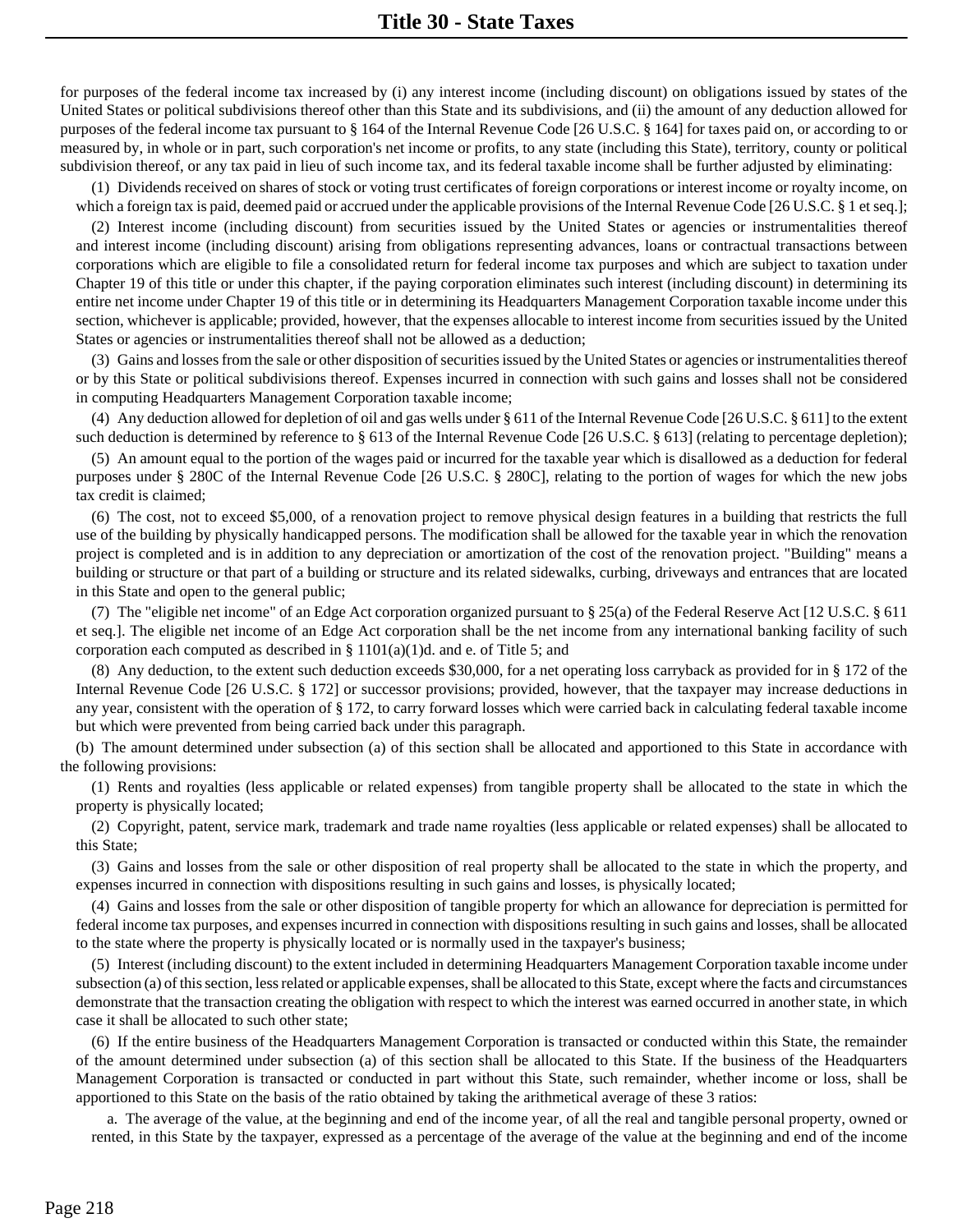year of all such property of the taxpayer both within and without this State; provided, that any property, the income from which is separately allocated under paragraph (b)(1) of this section or which is not used in the taxpayer's business, shall be disregarded. For the purposes of this paragraph, property owned by the taxpayer shall be valued at its original cost to the taxpayer, and property rented by the taxpayer shall be valued at 8 times the annual rental;

b. Wages, salaries and other compensation paid by the taxpayer to employees within this State during the income year expressed as a percentage of all such wages, salaries and other compensation paid within and without this State during the income year to all employees of the taxpayer;

c. Gross receipts from sales of tangible personal property physically delivered within this State to the purchaser or the purchaser's agent (but not including delivery to the United States mail or to a common or contract carrier for shipment to a place outside this State) and gross income from other sources within this State for the income year expressed as a percentage of all such gross receipts from sales of tangible personal property and gross income from other sources both within and without this State for the income year; provided, that any receipts or items of income that are eliminated in determining the taxpayer's Headquarters Management Corporation taxable income or are directly allocated under paragraphs (b)(1) to (6) of this section shall be disregarded.

(c) If, in the discretion of the Secretary of Finance, the application of the allocation or apportionment provisions of this section would result in an unfair or inequitable proportion of the taxpayer's Headquarters Management Corporation taxable income being assigned to this State, the Secretary of Finance or the Secretary's delegate may permit or require the exclusion or alteration of the weight to be given to 1 or more of the factors in the formula specified in subsection (b) of this section or the use of separate accounting or other method to produce a fair and equitable result. For purposes of this chapter and of § 2061 of this title, the Director may, in the Director's discretion, redistribute, reallocate, or reapportion items of gross income or deduction on account of the providing of headquarters services if the Director determines that such items are disproportionate to their fair market value compared to arm's length transactions between similar but unrelated companies.

(74 Del. Laws, c. 256, § 1.)

#### **§ 6404 Election and returns.**

(a) *Election.* — Every Headquarters Management Corporation desiring to be certified under this chapter shall file an election with its application for a Headquarters Management Corporation license.

(b) *Termination of election.* — An election under this section shall remain in effect until terminated by revocation by the taxpayer or the taxpayer's failing to limit its activities in this State to headquarters services or investment activities.

(c) *Returns.* — Every Headquarters Management Corporation shall file an annual tentative return and an annual final return regardless of the amount of its estimated tax liability, its gross income or its taxable income.

(1) A tentative return, covering estimated income tax liability for the current taxable year, in such form and containing such information as the Secretary of Finance shall prescribe, shall be filed with the Secretary of Finance on or before the first day of the fourth month of the current taxable year.

(2) A final return, in such form and containing such information as the Secretary of Finance shall prescribe, shall be filed with the Secretary of Finance on or before the first day of the fourth month immediately following the end of the taxable year.

(d) *Certification of returns.* — Every return shall have annexed thereto a certification by the president, vice-president, treasurer, assistant treasurer, chief accounting officer or any other officer of the taxpayer or other individual duly authorized so to act to the effect that the statements contained therein are true to the best of such officer's or such other individual's knowledge and belief.

(e) *Consolidated returns.* — An affiliated group of Headquarters Management Corporations may elect to make a consolidated return with respect to the income tax imposed by § 6402 of this title for the taxable year in lieu of separate returns. The making of a consolidated return shall be considered the election and consent of all members of the affiliated group. The tax due by an affiliated group of Headquarters Management Corporations filing a consolidated return shall be no less than the tax payable under § 6402(2) of this title multiplied by the number of members reporting on the consolidated return.

(74 Del. Laws, c. 256, § 1; 75 Del. Laws, c. 123, § 2.)

#### **§ 6405 Payment of tax.**

The tax imposed by this chapter shall be payable as follows:

(1) *Calendar year corporations.* — Twenty-five percent of the estimated tax liability for the current taxable year shall each be paid with the tentative return required to be filed on or before April 1 of the current taxable year, June 15 of the current taxable year, September 15 of the current taxable year and January 15 of the immediately following taxable year.

(2) *Fiscal year corporations.* — Twenty-five percent of the estimated tax liability for the current taxable year shall each be paid with the tentative return required to be filed on or before the April 1 of the current taxable year, June 15 of the current taxable year, September 9 of the current taxable year and January 1 of the immediately following taxable year.

(3) *Additional taxes due on final return.* — Any additional tax due as computed in the final return required to be filed pursuant to § 6404 of this title shall be paid with such final return.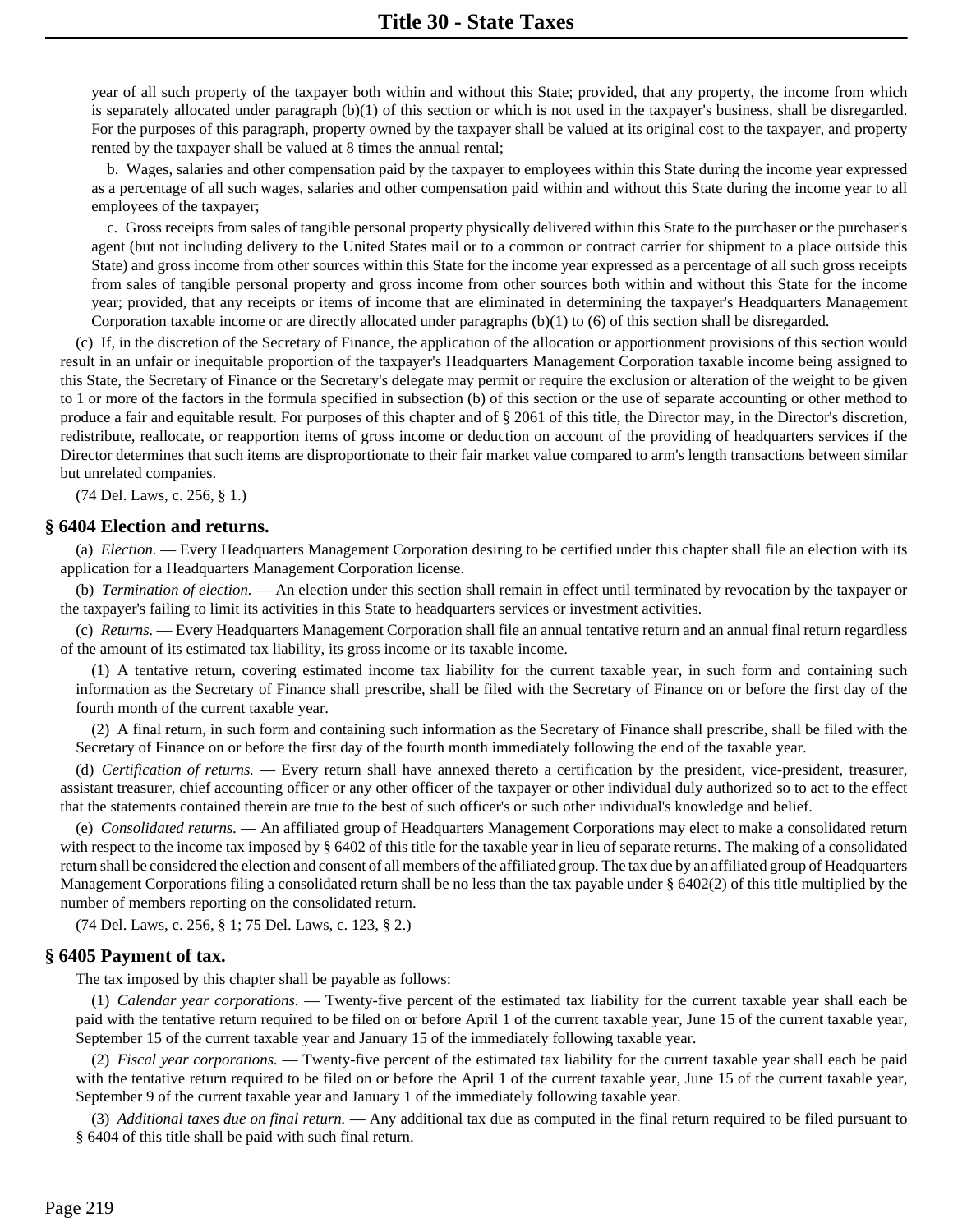(4) Tentative tax declarations and payments are not required for returns for taxable periods of less than 92 calendar days.

(74 Del. Laws, c. 256, § 1.)

### **§ 6406 Regulations.**

The Director of Revenue is authorized to promulgate rules, regulations and decisions not inconsistent with this chapter and require such facts and information to be reported as the Director deems necessary for its administration and enforcement and the certification of Headquarters Management Corporations. No rule or regulation adopted pursuant to the authority granted by this section shall extend, modify or conflict with any law of this State, or the reasonable implications thereof.

(74 Del. Laws, c. 256, § 1.)

### **§ 6407 Taxes of other states.**

(a) A Headquarters Management Corporation shall be credited with the amount of any income tax paid under this chapter on income upon which income tax (or tax computed upon or by reference to income) was also paid with respect to the taxable year to any other state of the United States or the District of Columbia.

(b) The credit provided by this section shall be allowed only if the taxpayer establishes to the satisfaction of the Secretary:

- (1) The total amount of income derived from sources without this State,
- (2) The amount of income derived from each state,
- (3) The amount and nature of the tax paid to each state, and
- (4) All other information necessary for the verification and computation of such credit.

(74 Del. Laws, c. 256, § 1.)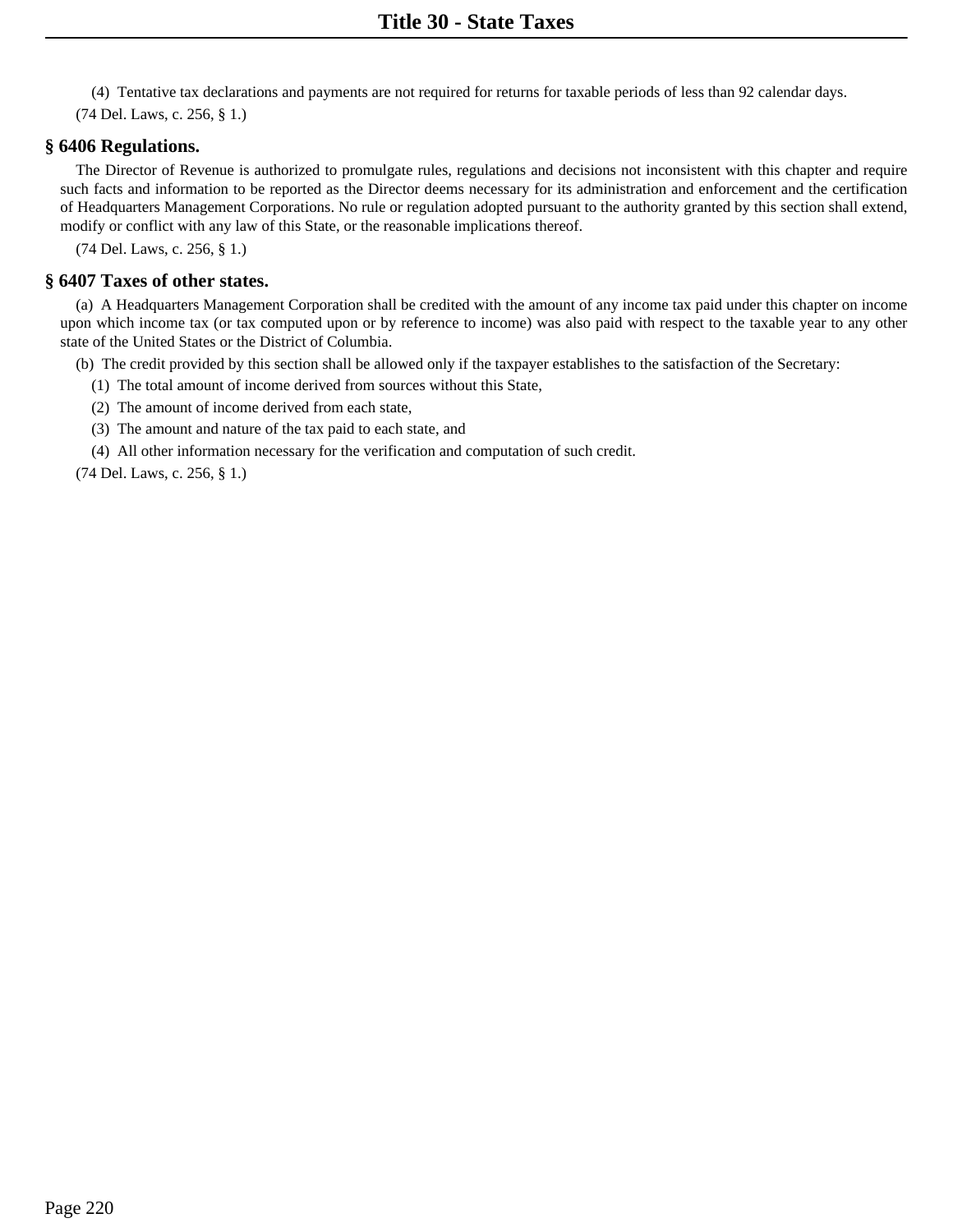# **Part VI Miscellaneous Taxes**

# **Chapter 65 NURSING FACILITY QUALITY ASSESSMENTS**

## **§ 6501 Definitions.**

As used in this chapter:

(1) "A managed care company under contract to the Medicaid agency" means an entity that meets the definition of an MCO under 42 C.F.R. § 438.2 and has a contract with the Delaware Medicaid program.

(2) "CMS" means the Centers for Medicare and Medicaid Services of the United States Department of Health and Human Services.

(3) "Continuing care retirement community" and "CCRC" means an entity providing nursing facility services together with assisted living or independent living on a contiguous campus with the number of assisted living and independent living beds in the aggregate being at least twice the number of nursing facility beds. For purposes of this definition contiguous means land adjoining or touching other property held by the same or related organization. Land divided by a public road shall be considered contiguous.

(4) "DHSS" means the Delaware Department of Health and Social Services.

(5) "Fiscal year" shall mean the time period from July 1 to June 30.

(6) The terms "Medicaid" and "medical assistance" mean the Medicaid program operated in Delaware by the DHSS under Title XIX of the federal Social Security Act [42 U.S.C. § 1396 et seq.].

(7) "Medicaid resident day" means a resident day paid for by the Delaware medical assistance program including a managed care company under contract to the Medicaid agency.

(8) "Medicare resident day" means:

a. A resident day paid for by the Medicare program, a Medicare Advantage program or Special Needs Plan; or

b. A resident day in a facility for a resident enrolled in a Medicare hospice program under which hospice services are covered by the Medicare program while the facility is compensated for room and board services by the Medicaid program or another payer.

(9) "Non-Medicare resident day" means a resident day not paid for by the Medicare program, a Medicare Advantage or special needs plan, or by a Medicare hospice program.

(10) "Nursing facility" means a nursing facility as defined and licensed pursuant to Chapter 11 of Title 16. As used in this chapter, the term "nursing facility" shall include for-profit and nonprofit entities but shall exclude the Delaware Veterans Home and any state, federal or other public government-owned facilities and any facilities that exclusively serve children.

(11) "Nursing facility services" has the meaning given that term in 42 C.F.R. § 433.56, or any successor regulation or superseding statute.

(12) "Resident day" means a calendar day of care provided to a nursing facility resident, including the day of admission and excluding the day of discharge, provided that 1 resident day shall be deemed to exist when admission and discharge occur on the same day. A resident day includes a day on which a bed is held for a patient and for which the facility receives compensation for holding the bed. (78 Del. Laws, c. 286, § 1; 79 Del. Laws, c. 84, § 1.)

### **§ 6502 Quality assessment.**

(a) Effective for assessment periods beginning on or after June 1, 2012, any nursing facility engaged in this State in providing nursing facility services with the exception of those exempted under subsection (d) of this section, shall be charged a quarterly quality assessment as prescribed in subsection (b) of this section on nursing facility services provided by nursing facilities for the purpose of obtaining federal Medicaid matching funds under the State's Medicaid program. If an entity conducts, operates or maintains more than 1 nursing facility, the entity shall pay the quality assessment for each separately licensed nursing facility. The quality assessment shall be charged on a per non-Medicare resident day basis as set forth in subsection (b) of this section.

(b) The quality assessment fees for each non-Medicare resident day shall:

(1) For assessment periods ending prior to June 1, 2013, not exceed:

- a. \$14 per non-Medicare resident day for each nursing facility that is described in paragraph (d)(2) of this section; and
- b. \$16 per non-Medicare resident day for all other nursing facilities subject to the quality assessment; and

(2) For assessment periods beginning on and after June 1, 2013, be in amounts determined by the Secretaries of the Department of Finance and the Department of Health and Social Services on an annual basis, not later than May 1, which amounts shall not exceed:

a. \$14 per non-Medicare resident day for each nursing facility that is described in paragraph (d)(2) of this section; and

b. \$26 per non-Medicare resident day for all other nursing facilities subject to the quality assessment.

(3) For assessment periods beginning on or after June 1, 2016, be in amounts determined by the Secretaries of the Department of Finance and the Department of Health and Social Services on an annual basis, not later than May 1, which amounts shall not exceed: